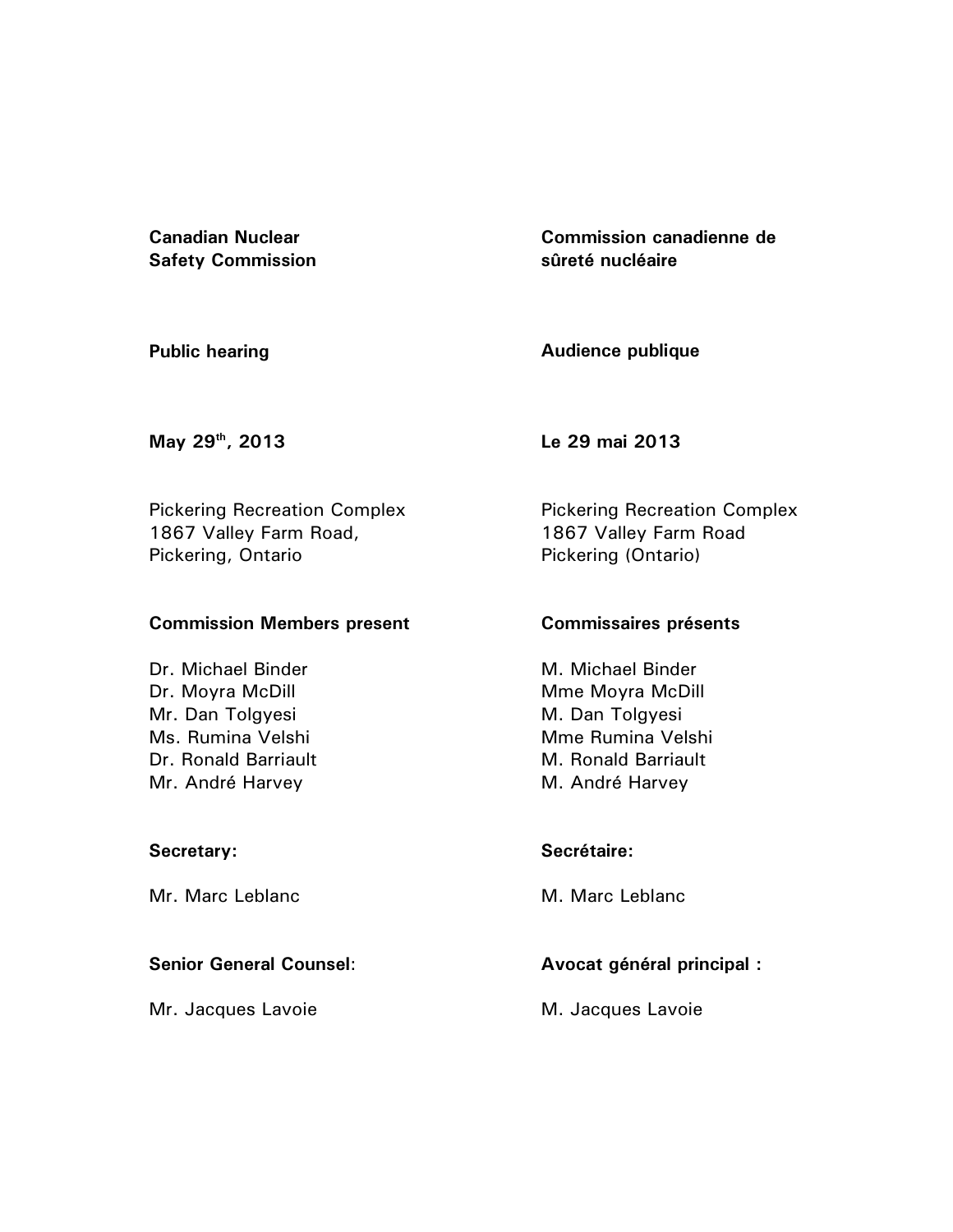## (ii) **TABLE OF CONTENTS**

| Opening remarks                                                                                                                               | 1   |
|-----------------------------------------------------------------------------------------------------------------------------------------------|-----|
| $13 - H11.A$<br>Adoption of Agenda                                                                                                            | 3   |
| Ontario Power Generation Inc.:<br>Application to renew the Power<br>Reactor Operating licence for the<br>Pickering Nuclear Generating Station | 9   |
| 13-H2.1B / 13-H2.1C<br>Oral presentation by<br>Ontario Power Generation Inc.                                                                  | 9   |
| $13-H2.B$<br>Oral presentation by<br>CNSC staff                                                                                               | 31  |
| 13-H2.137<br>Joint presentation on Emergency<br>Management Plans                                                                              | 49  |
| $13 - H2.2$<br>Oral presentation by the<br>Ajax-Pickering Board of Trade                                                                      | 81  |
| $13 - H2.34$<br>Oral presentation by<br>Kathleen Chung                                                                                        | 94  |
| 13-H2.123 / 13-H2.132A / 13-H2.132B / 13-H2.132C<br>Oral presentation by<br>Northwatch                                                        | 110 |
| $13 - H2.3$<br>Oral presentation by<br>Safe Communities of Pickering<br>And Ajax                                                              | 160 |
| $13 - H2.9$<br>Oral presentation by<br>David Foster                                                                                           | 169 |

**PAGE**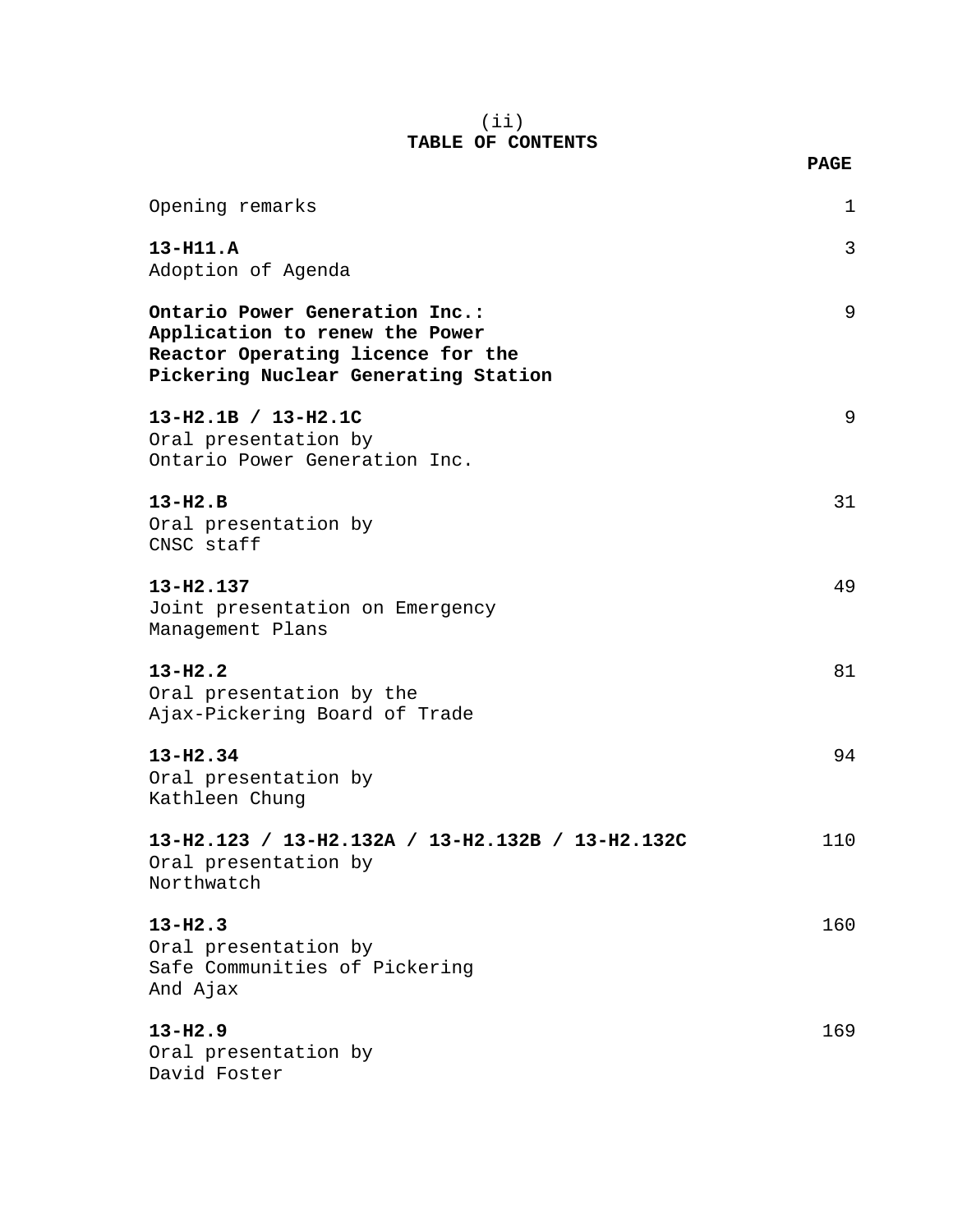## (iii) **TABLE OF CONTENTS**

|                                                                                                      | <b>PAGE</b> |
|------------------------------------------------------------------------------------------------------|-------------|
| $13 - H2.11$<br>Oral presentation by the<br>Pickering Nuclear Community<br>Advisory Council          | 184         |
| $13 - H2.58$<br>Oral presentation by<br>Jo Hayward-Haines                                            | 200         |
| 13-H2.25 / 13-H2.25A<br>Oral presentation by the<br>University of Ontario Institute<br>Of Technology | 214         |
| $13 - H2.37$<br>Oral presentation by<br>Women in Nuclear - Canada                                    | 228         |
| 13-H2.130<br>Oral presentation by the<br>Métis Nation of Ontario                                     | 236         |
| $13 - H2.26$<br>Oral presentation by<br>Go Solar Canada                                              | 253         |
| $13 - H2.61$<br>Oral presentation by the<br>Canadian Nuclear Society                                 | 262         |
| $13 - H2.8$<br>Oral presentation by<br>Donald (Tim) Seitz                                            | 279         |
| $13 - H2.29$<br>Oral presentation by<br>Lake Ontario Waterkeeper                                     | 284         |
| $13 - H2.39$<br>Oral presentation by the<br>Clarington Board of Trade and the                        | 311         |

Office of Economic Development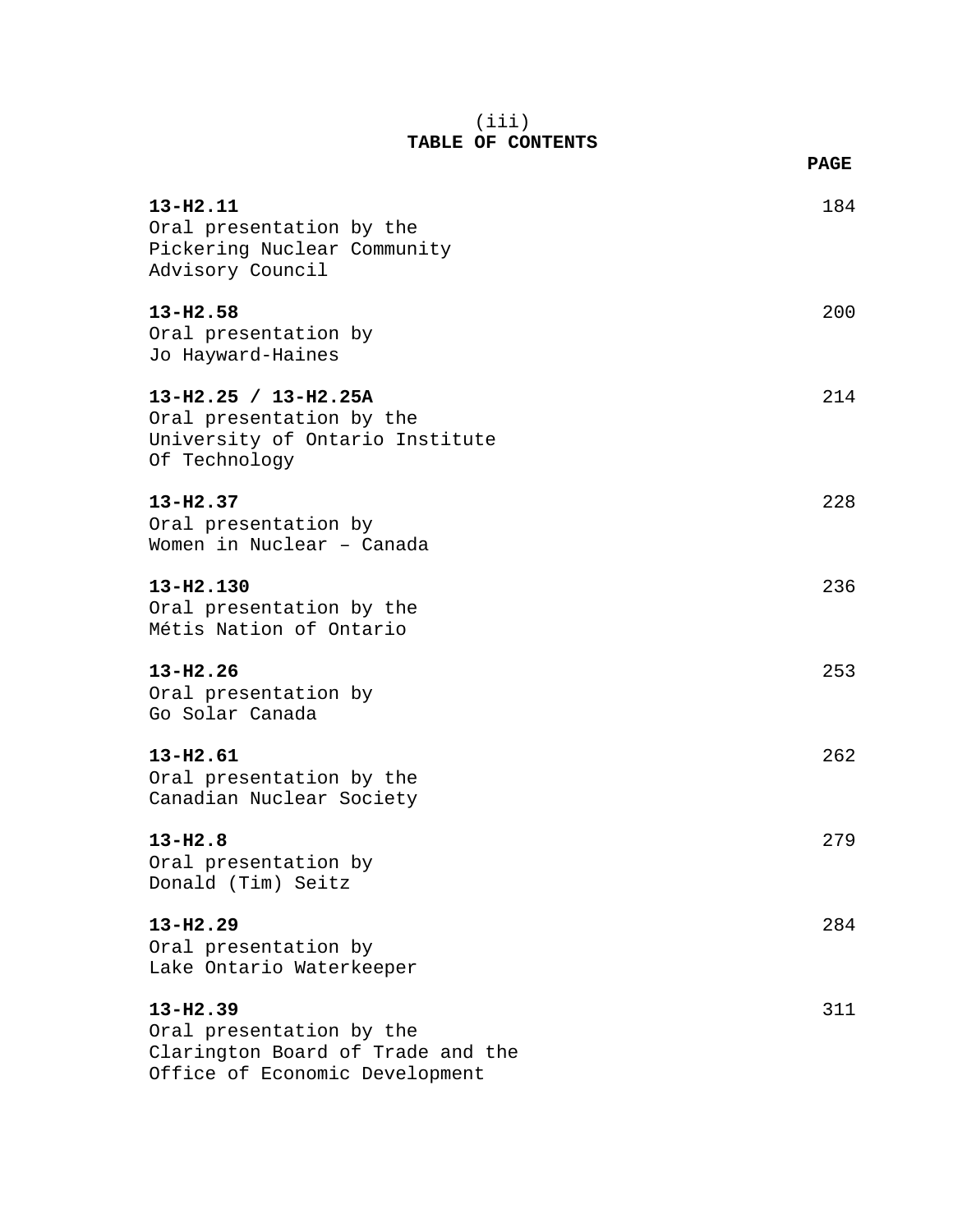#### (iv) **TABLE OF CONTENTS**

|                                                                                                   | <b>PAGE</b> |
|---------------------------------------------------------------------------------------------------|-------------|
| 13-H2.129 / 13-H2.129A/ 13-H2.129B<br>Oral presentation by the<br>Sierra Club Ontario             | 314         |
| $13 - H2.12$<br>Oral presentation by<br>Brenda Stevenson                                          | 372         |
| 13-H2.136<br>Oral presentation by<br>Alexis Jakubiec                                              | 389         |
| $13 - H2.44$<br>Oral presentation by the<br>Regional Municipality of Durham                       | 395         |
| $13-H2.52 / 13-H2.52A$<br>Oral presentation by the<br>Friends of the Farewell and<br>Black Creeks | 399         |
| $13-H2.36 / 13-H2.36A$<br>Oral presentation by the<br>Provincial Council of Women<br>Of Ontario   | 413         |
| $13-H2.66 / 13-H2.66A$<br>Oral presentation by<br>Rolls-Royce Civil Nuclear<br>Canada Ltd.        | 439         |
| $13 - H2.4$<br>Written submission from<br>Edward Moeck                                            | 450         |
| $13 - H2.6$<br>Written submission from the<br>Durham Nuclear Health Committee                     | 450         |
| $13 - H2.7$<br>Written submission from<br>Black & McDonald Limited                                | 452         |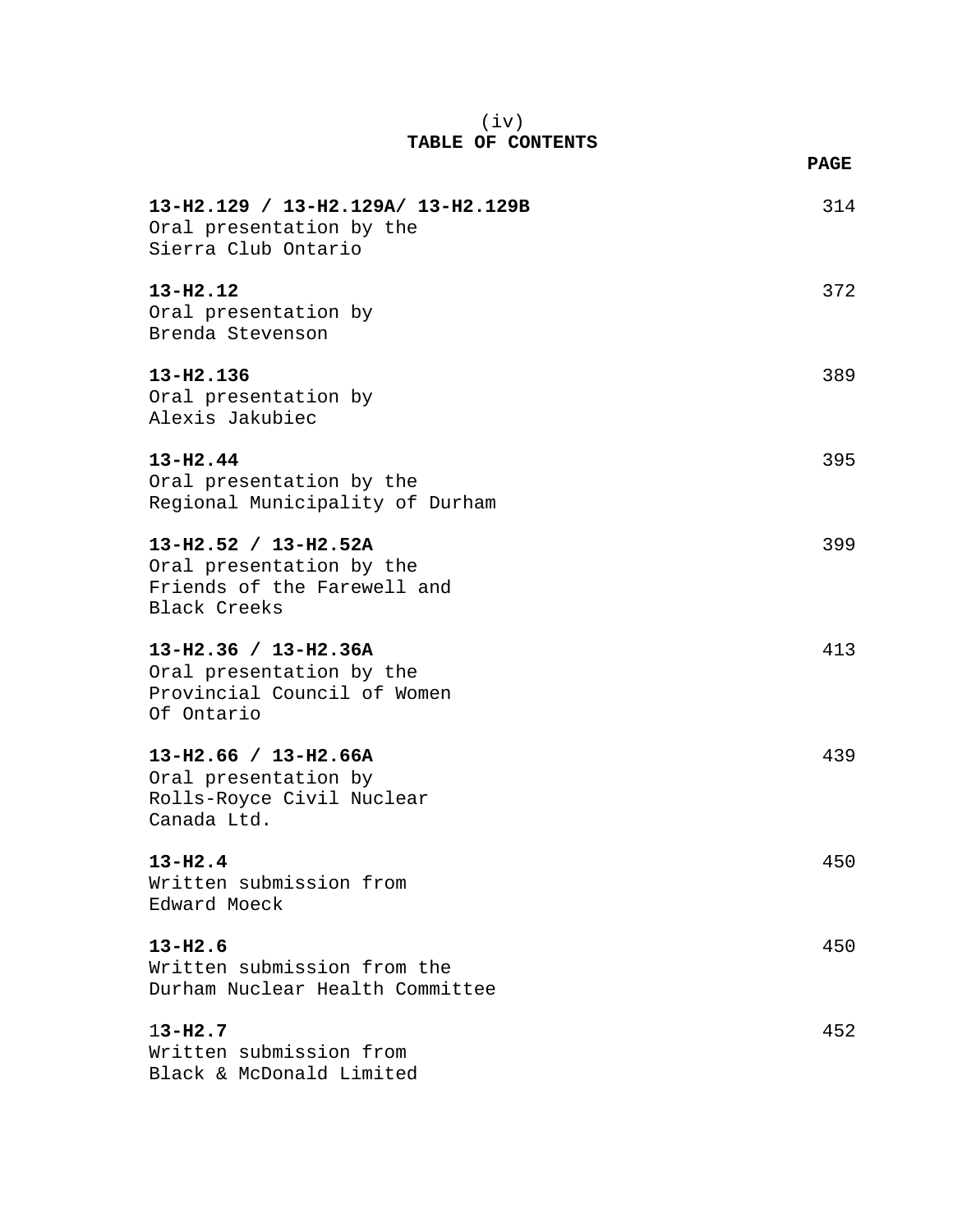#### (v) **TABLE OF CONTENTS**

|                                                                                                                                             | <b>PAGE</b> |
|---------------------------------------------------------------------------------------------------------------------------------------------|-------------|
| $13 - H2.10$<br>Written submission from<br>Andrew Hill                                                                                      | 454         |
| $13 - H2.13$<br>Written submission from<br>Ann E. Short                                                                                     | 454         |
| $13 - H2.14$<br>Written submission from<br>Dorian Douma                                                                                     | 463         |
| $13 - H2.15$<br>Written submission from<br>Big Brothers Big Sisters of<br>Ajax-Pickering                                                    | 463         |
| $13 - H2.16$<br>Written submission from<br>Marilyn McKim                                                                                    | 463         |
| $13 - H2.17$<br>Written submission from<br>Kylie Brooks                                                                                     | 463         |
| $13 - H2.18$<br>Written submission from<br>Hydro Pensioners of Ontario,<br>Georgian Bay District Pensioners<br>Association, Bruce Sub Group | 464         |
| $13 - H2.19$<br>Written submission from<br>Maria Kasstan                                                                                    | 464         |
| $13 - H2.20$<br>Written submission from<br>Environmental Earth Angels                                                                       | 464         |
| 13-H2.21<br>Written submission from the<br>Town of Ajax                                                                                     | 465         |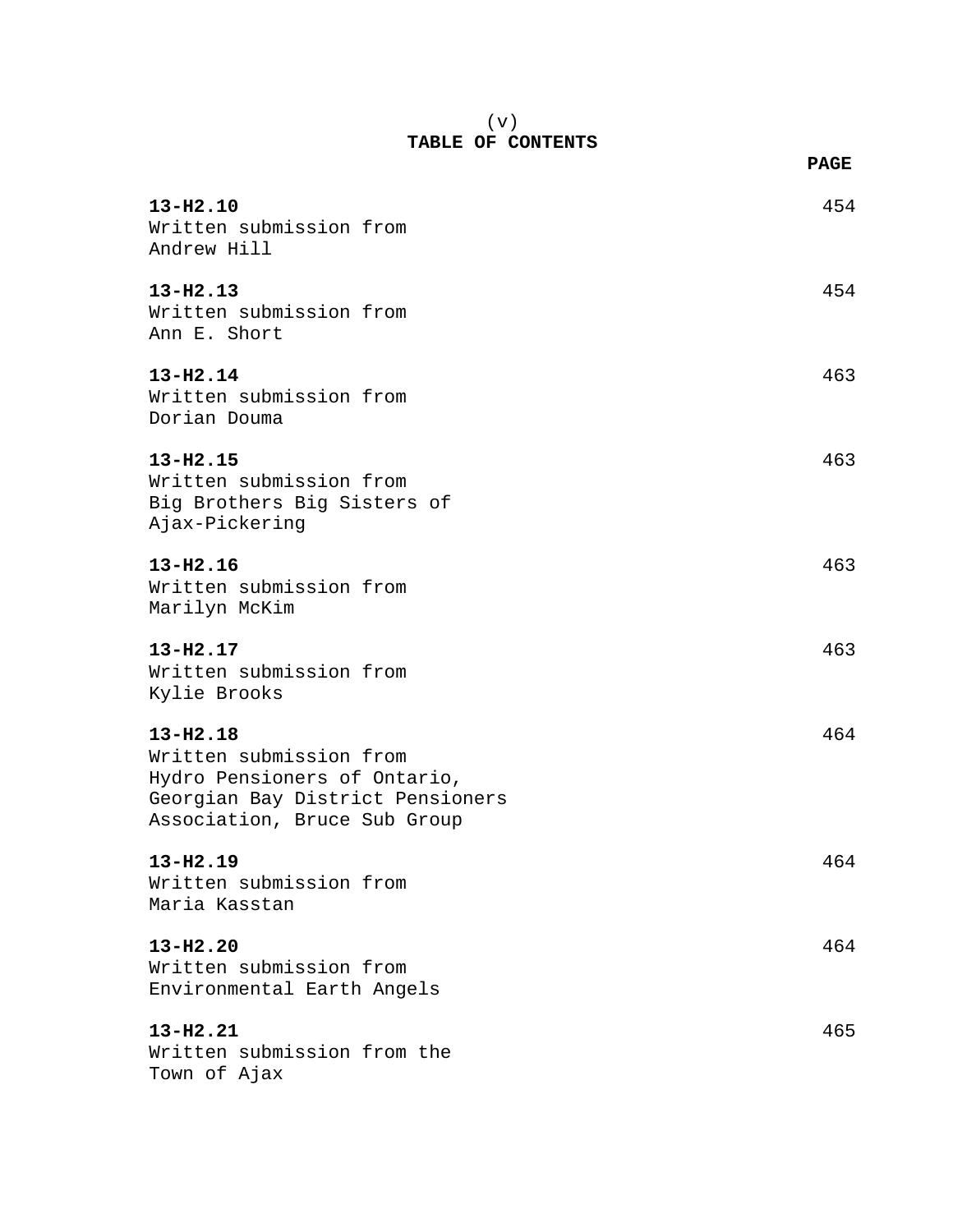#### (vi) **TABLE OF CONTENTS**

|                                                                                                 | <b>PAGE</b> |
|-------------------------------------------------------------------------------------------------|-------------|
| $13 - H2.22$<br>Written submission from the<br>Ajax and Pickering Rotary Club                   | 465         |
| $13 - H2.23$<br>Written submission from the<br>Durham College                                   | 465         |
| $13 - H2.24$<br>Written submission from<br>Marsh Instrumentation Ltd.                           | 466         |
| $13 - H2.27$<br>Written submission from<br>Brenda Thompson                                      | 466         |
| $13 - H2.28$<br>Written submission from<br>Veridian Connections                                 | 466         |
| $13 - H2.30$<br>Written submission from<br>Norma Dickinson                                      | 466         |
| $13 - H2.31$<br>Written submission from the<br>Hydro Pensioners of Ontario,<br>Toronto District | 474         |
| $13 - H2.32$<br>Written submission from<br>The Miller Group                                     | 474         |
| $13 - H2.33$<br>Written submission from<br>Mary Fish                                            | 474         |
| $13 - H2.35$<br>Written submission from                                                         | 475         |

Don and Heather Ross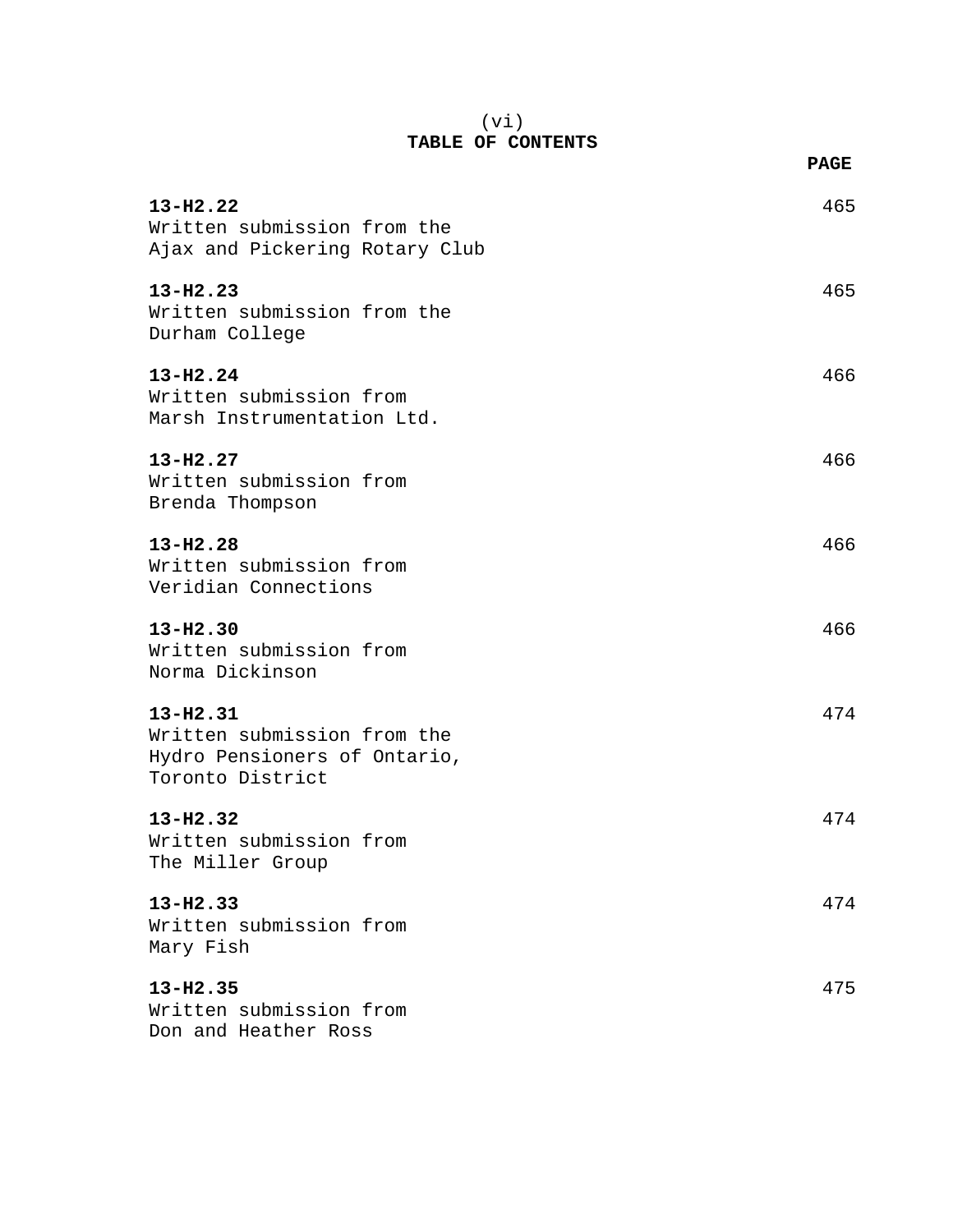#### (vii) **TABLE OF CONTENTS**

|                                                                       | <b>PAGE</b> |
|-----------------------------------------------------------------------|-------------|
| $13 - H2.38$<br>Written submission from<br>Victor Sgro                | 475         |
| $13 - H2.42$<br>Written submission from<br>Klaus Dohring              | 475         |
| $13 - H2.43$<br>Written submission from<br>Valerie Fredenburgh        | 475         |
| $13 - H2.45$<br>Written submission from<br>Tania Szablowski           | 476         |
| $13 - H2.46$<br>Written submission from<br>Municipality of Clarington | 476         |
| $13 - H2.47$<br>Written submission from<br>Dick O'Connor              | 478         |
| $13 - H2.48$<br>Written submission from<br>Alison J. Petten           | 478         |
| $13 - H2.49$<br>Written submission from<br>Nicole Corrado             | 479         |
| $13 - H2.50$<br>Written submission from<br>Roger Brunning             | 480         |
| 13-H2.51<br>Written submission from<br>David Lean                     | 480         |
| $13 - H2.54$<br>Written submission from<br>Michael Cooke              | 484         |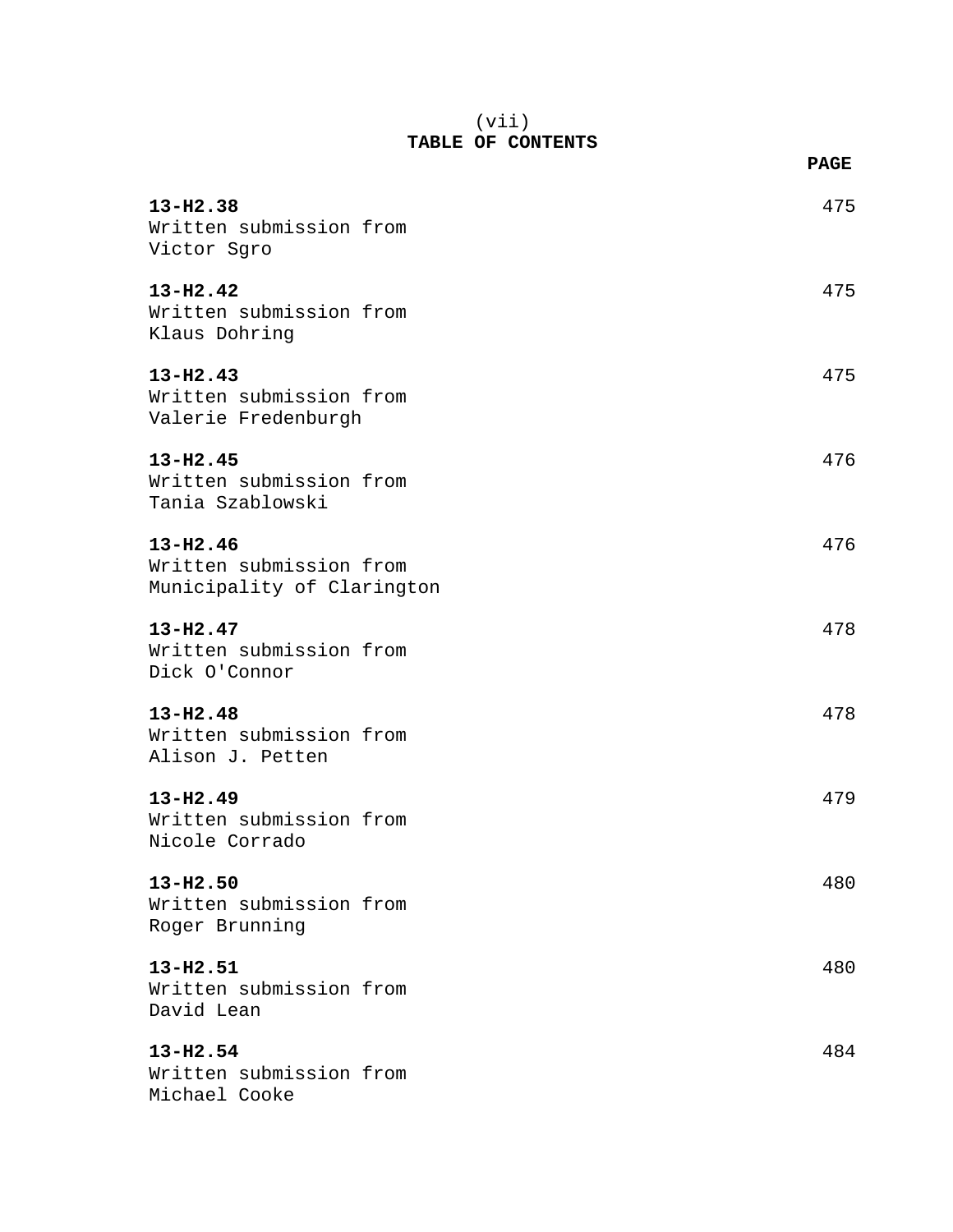## (viii) **TABLE OF CONTENTS**

|                                                                                                                 | <b>PAGE</b> |
|-----------------------------------------------------------------------------------------------------------------|-------------|
| $13 - H2.55$<br>Written submission from<br>Louisette Lanteigne                                                  | 487         |
| $13 - H2.56$<br>Written submission from<br>Colin King                                                           | 489         |
| $13 - H2.60$<br>Written submission from<br>Kelly Masterson                                                      | 489         |
| $13 - H2.59$<br>Written submission from<br>David and Sheela Lloyd                                               | 490         |
| $13 - H2.62$<br>Written submission from<br>Friends Indeed - Pakistan<br>Canada, Friendship Society<br>Of Durham | 490         |
| $13 - H2.65$<br>Written submission from the<br>Darlington Nuclear Community<br>Advisory Council                 | 490         |
| $13 - H2.68$<br>Written submission from<br>the Pickering Naturalists                                            | 491         |
| 13-H2.70<br>Written submission from<br>the Durham District<br>School Board                                      | 491         |
| 13-H2.71<br>Written submission from<br>Aecon Industrial                                                         | 491         |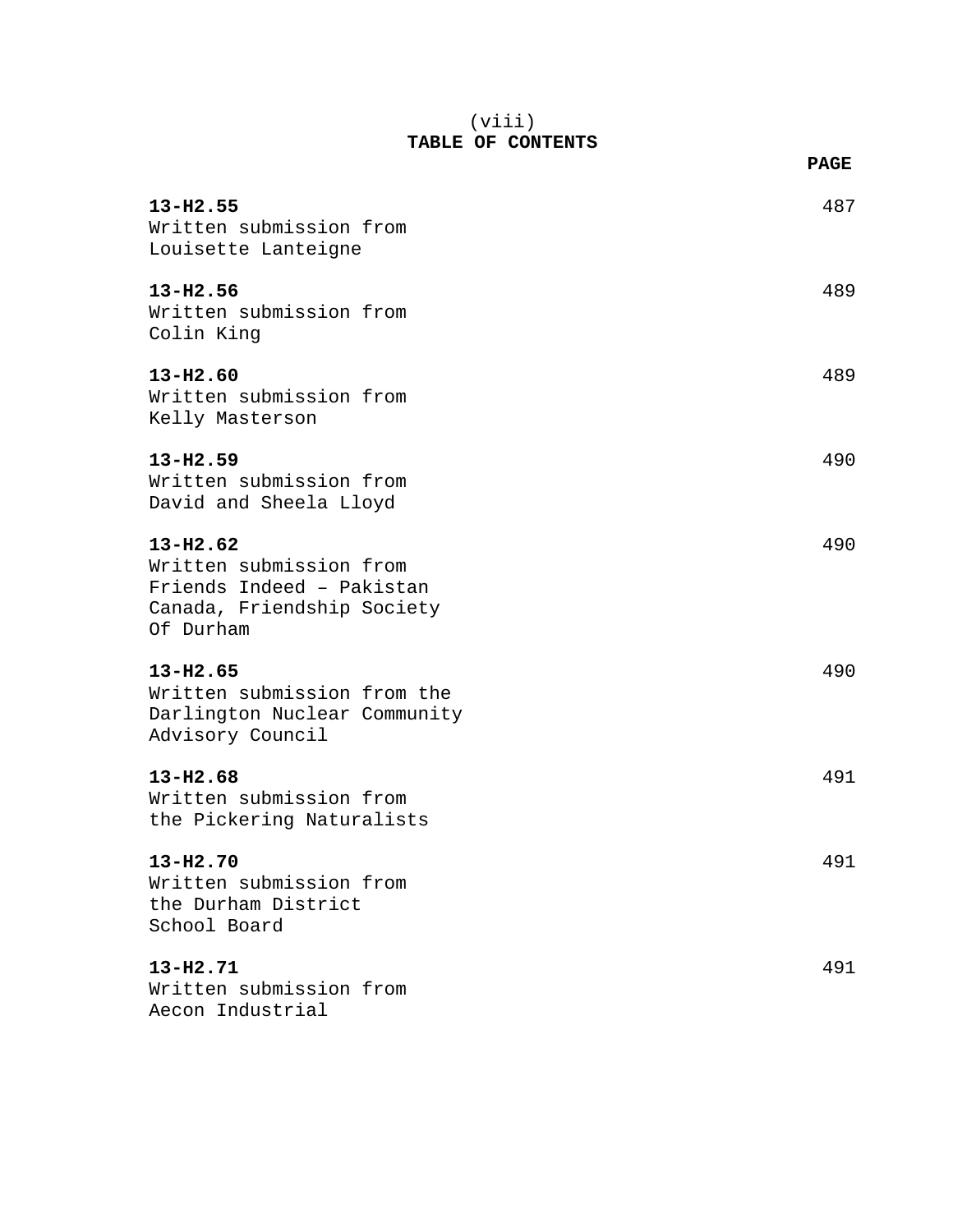#### $(ix)$ **TABLE OF CONTENTS**

|                                                                                                  | <b>PAGE</b> |
|--------------------------------------------------------------------------------------------------|-------------|
| $13 - H2.75$<br>Written submission from<br>Corneliu Chisu, M.P.,<br>Pickering - Scarborough East | 492         |
| $13 - H2.76$<br>Written submission from<br>David Reid                                            | 492         |
| $13 - H2.77$<br>Written submission from<br>Joe Dickson, M.P.P.,<br>Ajax - Pickering              | 492         |
| $13 - H2.79$<br>Written submission from<br>Barbara Feldman                                       | 493         |
| $13 - H2.80$<br>Written submission from<br>the Durham Chinese Canadian<br>Culture Centre         | 493         |
| $13 - H2.81$<br>Written submission from<br>Babcock & Wilcox<br>Canada Limited                    | 493         |
| $13 - H2.85$<br>Written submission from the<br>Pickering Auxiliary<br>Rescue Association         | 494         |
| $13 - H2.89$<br>Written submission from the<br>Ontario Federation of Anglers<br>and Hunters      | 494         |
| $13 - H2.91$<br>Written submission from<br>Spark Center                                          | 494         |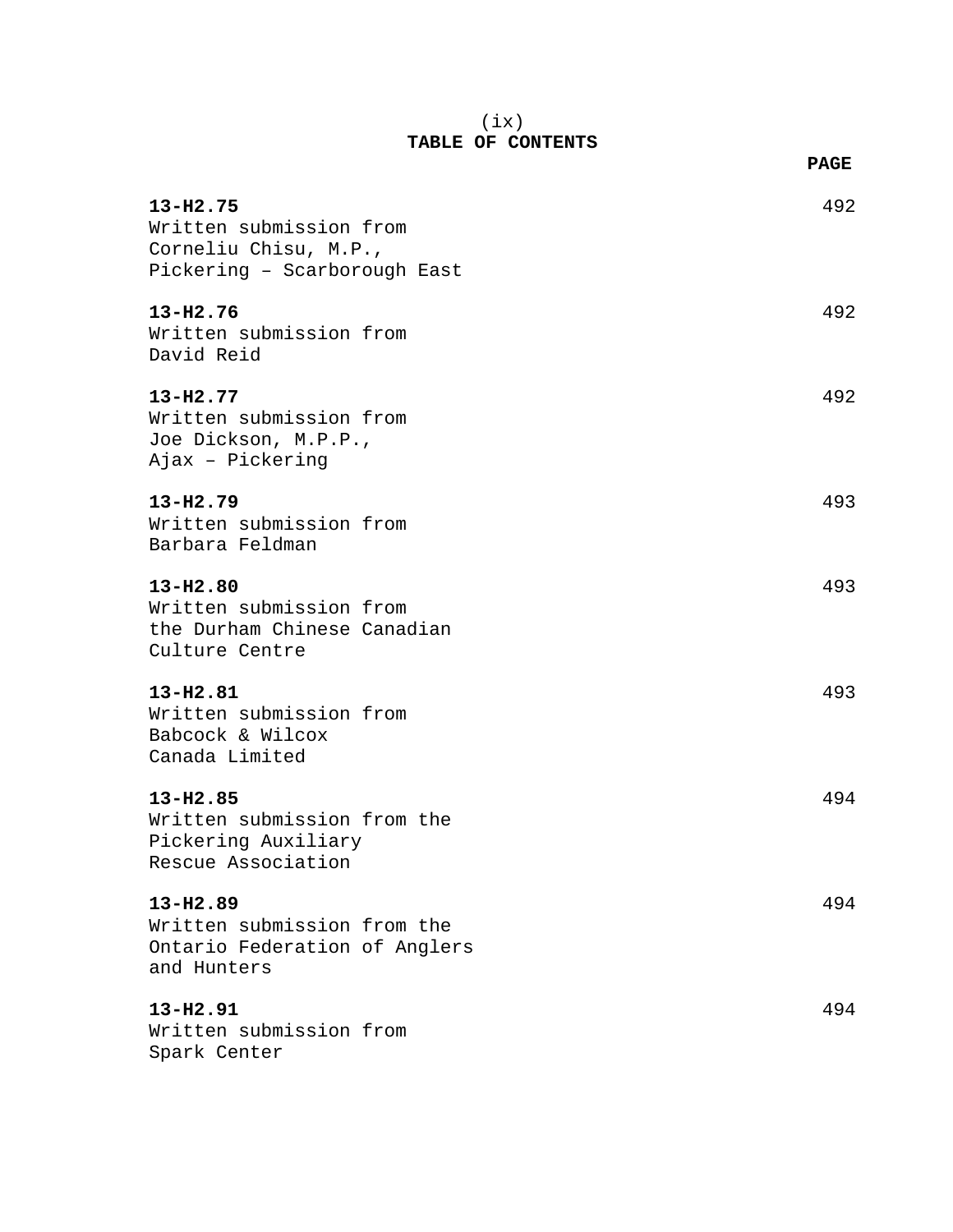#### (x) **TABLE OF CONTENTS**

|                                                                                        | <b>PAGE</b> |
|----------------------------------------------------------------------------------------|-------------|
| $13 - H2.92$<br>Written submission from the<br>Durham Economic Prosperity<br>Committee | 495         |
| $13 - H2.95$<br>Written submission from<br>Rouge Valley Health System                  | 495         |
| $13 - H2.96$<br>Written submission from<br>Chris Alexander, M.P.,<br>Ajax - Pickering  | 495         |
| $13 - H2.97$<br>Written submission from<br>William and Edith Shore                     | 495         |
| $13 - H2.98$<br>Written submission from the<br>Durham Tamil Association                | 496         |
| 13-H2.101<br>Written submission from<br>Marie Roulleau                                 | 496         |
| 13-H2.106<br>Written submission from the<br>Green Party of Ontario                     | 496         |
| 13-H2.108<br>Written submission from<br>Linda Hicks and Family                         | 497         |
| 13-H2.110<br>Written submission from<br>Sue Browning                                   | 497         |
| 13-H2.112<br>Written submission from<br>Jutta Splettstoesser                           | 497         |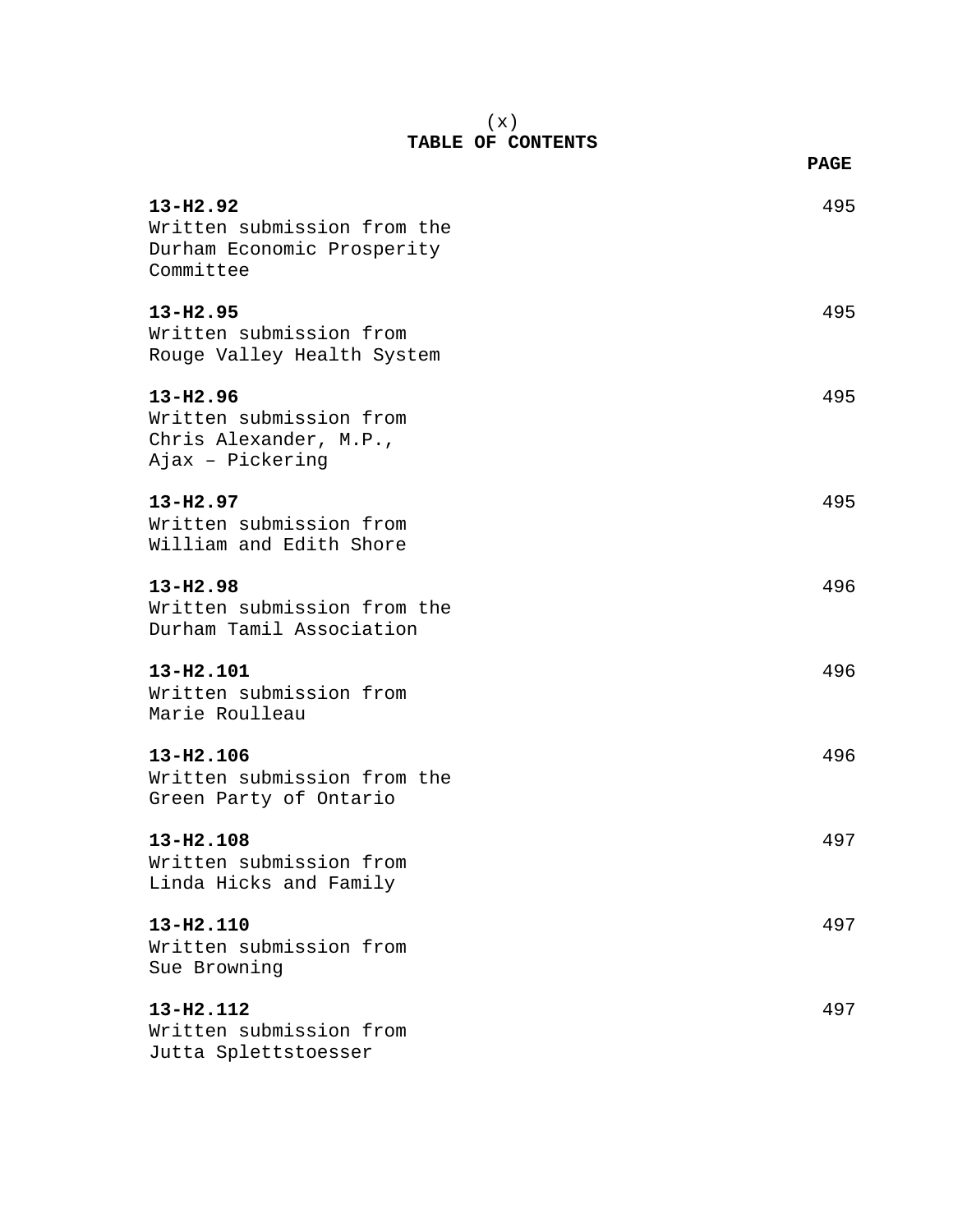#### (xi) **TABLE OF CONTENTS**

|                                                                                             | <b>PAGE</b> |
|---------------------------------------------------------------------------------------------|-------------|
| 13-H2.113<br>Written submission from the<br>Durham Catholic District<br>School Board        | 497         |
| 13-H2.115<br>Written submission from<br>S.M. Richardson                                     | 498         |
| 13-H2.116<br>Written submission from<br>Sarah Sackville-McLauchlan                          | 498         |
| 13-H2.117<br>Written submission from<br>Corina Psarrou-Rae                                  | 498         |
| 13-H2.124<br>Written submission from the<br>Pickering Soccer Club                           | 499         |
| 13-H2.125<br>Written submission from the<br>Indo-Canadian Cultural Association<br>of Durham | 499         |
| 13-H2.134<br>Written submission from<br>Steve Dyck                                          | 499         |
| 13-H2.135<br>Written submission by<br>Janet McNeill                                         | 500         |
| $13 - H2.53$<br>Written submission from<br>Randy Luster                                     | 500         |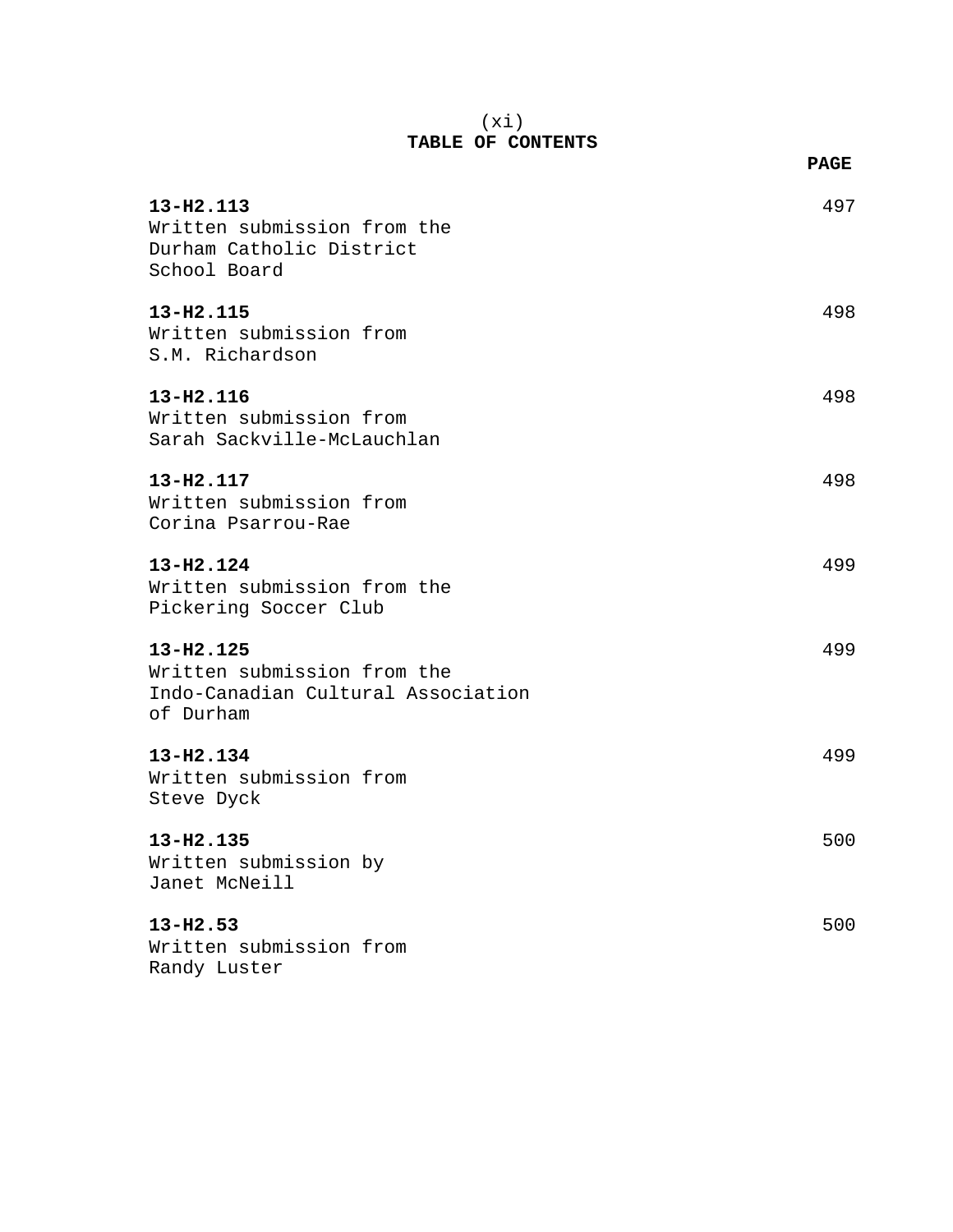Pickering, Ontario

--- Upon commencing at 8:39 a.m.

L'audience débute à 8h39

#### **OPENING REMARKS**

**MR. LEBLANC:** Good morning, ladies and gentlemen. Bonjour à tous. Welcome to the public hearing of the Canadian Nuclear Safety Commission.

My name is Marc Leblanc and I am the secretary to the Commission.

The Canadian Nuclear Safety Commission is about to start the public hearing on the application -- in fact to resume with Day Two of the public hearing on the application by Ontario Power Generation to renew for a five-year term and to merge the operating licences for the Pickering Nuclear Generating Stations A and B.

During today's business, we have simultaneous translation.

Des appareils de traduction sont disponibles à la réception. La version française est au poste 2 and the English version is on channel 1.

Please keep the pace of your speech relatively slow so that the translators have a chance to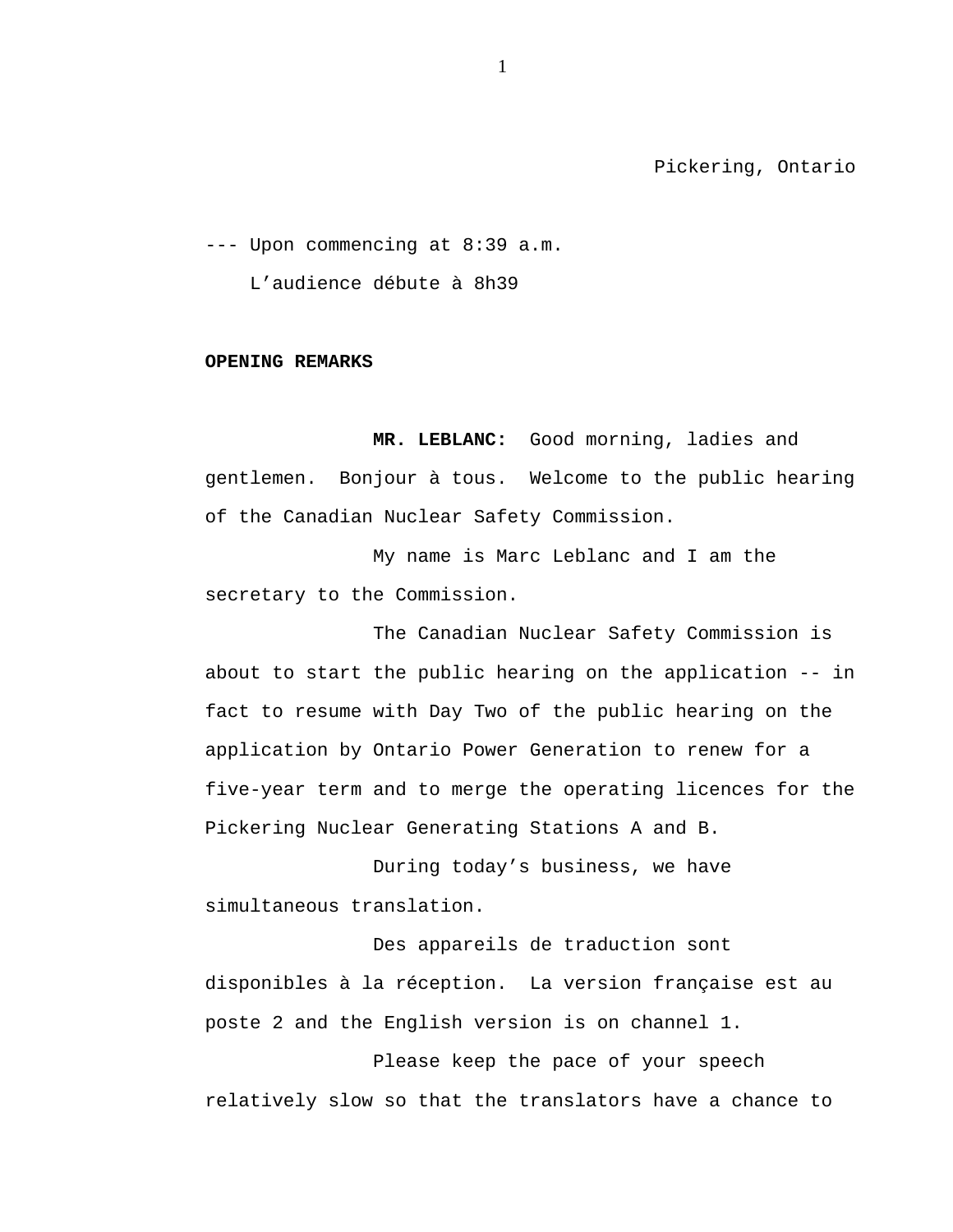keep up.

I'd like to note that this hearing is being video webcasted live and that the hearing is also archived on our Web site for a three-month period after the closure of the hearing.

Les transcriptions seront disponibles sur le site Web de la Commission dans environ 10 jours.

To make the transcripts as meaningful as possible, we would ask everyone to identify themselves before speaking. As a courtesy to others in the room, please silence your cellphones and other electronic devices.

Monsieur Binder, président et premier dirigeant de la CCSN, présidera l'audience publique d'aujourd'hui.

Mr. President.

**THE CHAIRMAN:** Thank you, Marc, and good morning everybody.

On behalf of the Commission, I would like to tell you we are delighted to be here, out of Ottawa - it's still a joke, but it's true -- and to be in the community where we are dealing with an issue of concern to the community.

I would like to thank the community for allowing with this facility and for the people that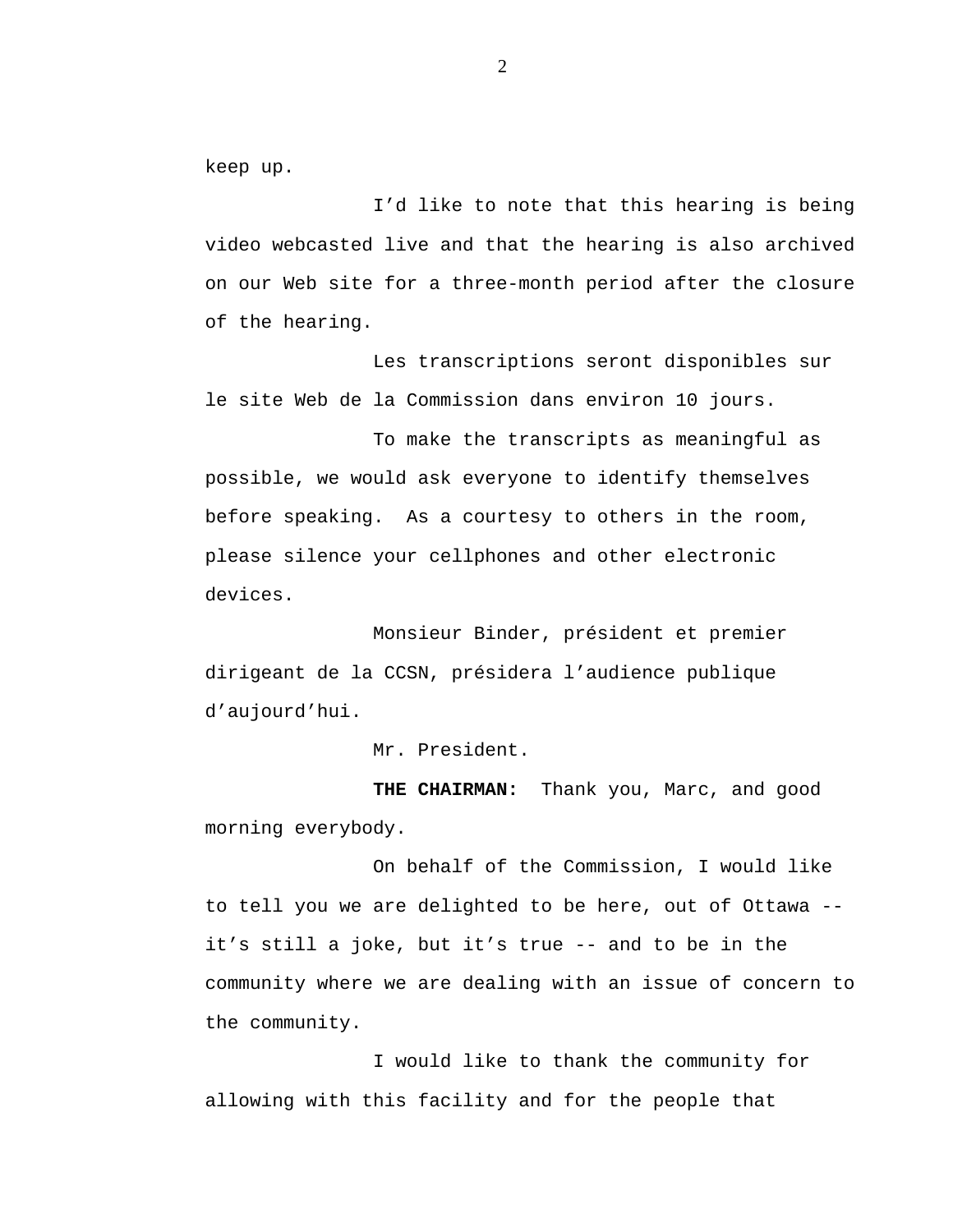facilitate our stay here in the community.

My name is Michael Binder; I'm the President of the Canadian Nuclear Safety Commission.

And welcome to all of you who are joining us via the webcast or through teleconference.

I'm going to introduce the members of the Commission. On my right is Dr. Moyra McDill and monsieur Dan Tolgyesi, and on my left are Ms. Rumina Velshi, Dr. Ronald Barriault and monsieur André Harvey.

We have heard from Marc Leblanc, the Secretary of the Commission, and we also have with us here on the podium, monsieur Jacques Lavoie, Senior General Counsel to the Commission.

So with this information I would like to call for the adoption of the agenda by the Commission Members as outlined in Commission Member Document 13- H11.A.

> Do I have concurrence? For the record, the agenda is adopted.

**13-H11.A**

**Adoption of Agenda**

**THE CHAIRMAN:** Marc? **MR. LEBLANC:** As indicated earlier, this is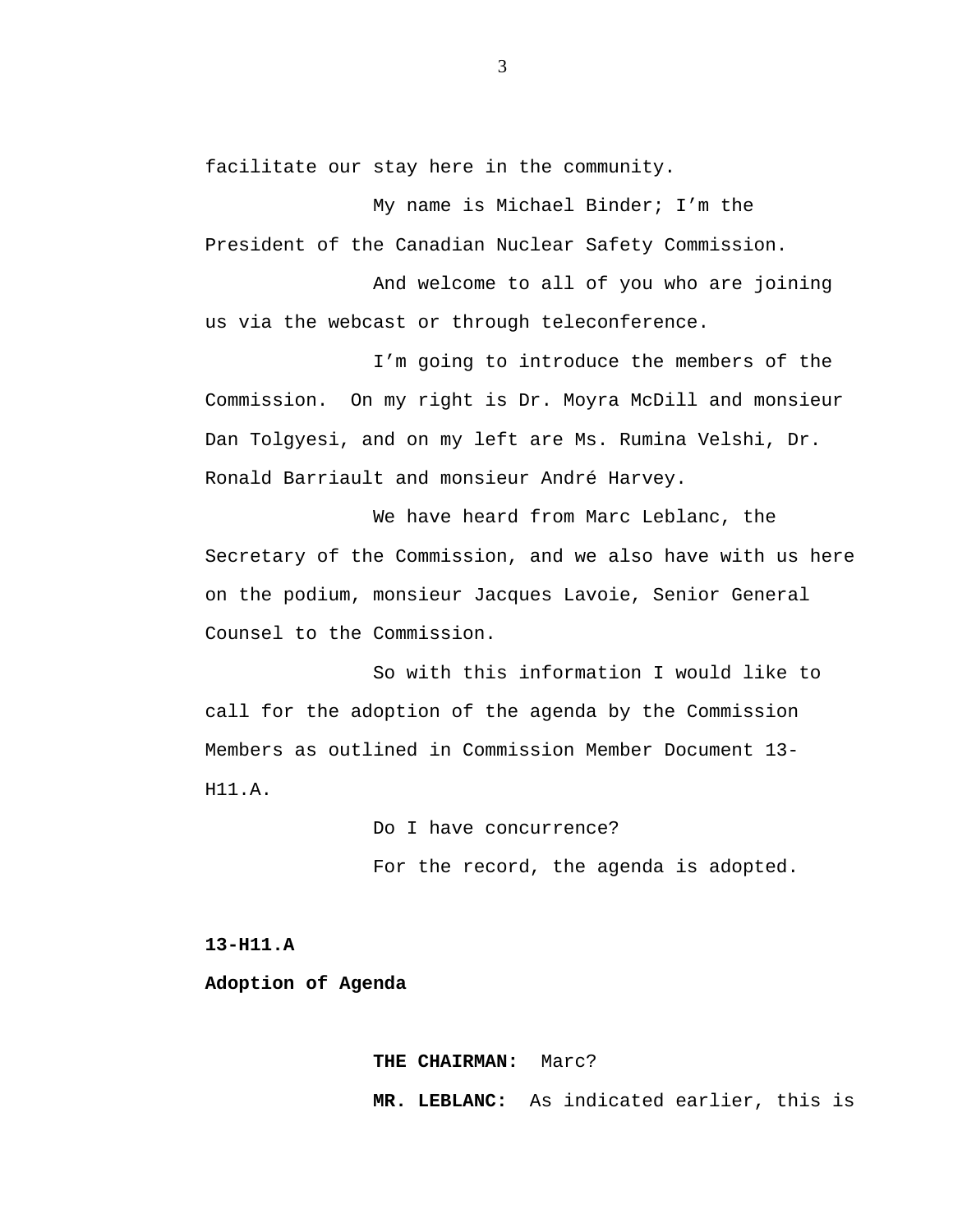Day Two of the public hearing. The first day of the public hearing or what we refer to as Day One, on this application was held on February  $20<sup>th</sup>$  in Ottawa. The Notice of Public Hearing 2013-H-03 was published on December  $19<sup>th</sup>$ , 2012.

Presentations were made on Day One by the Applicant, Ontario Power Generation, under Commission Member Documents or CMDs 13-H2.1 and 2.1A, and by Commission staff under 13-H2 and 13-H2.A.

OPG and CNSC staff filed supplementary documents on April 15<sup>th</sup>.

The public was invited to participate either by oral presentation or written submission. April  $29<sup>th</sup>$  was the deadline set for filing by intervenors.

The Commission received 136 requests for intervention. One request was received significantly after the deadline and was denied.

May 22<sup>nd</sup> was the deadline for filing of supplementary information. We know that supplementary information and submissions have been filed by CNSC staff, OPG, and several intervenors.

Participant funding was available to intervenors to prepare for and participate in hearing Day Two. The Commission received several requests for funding.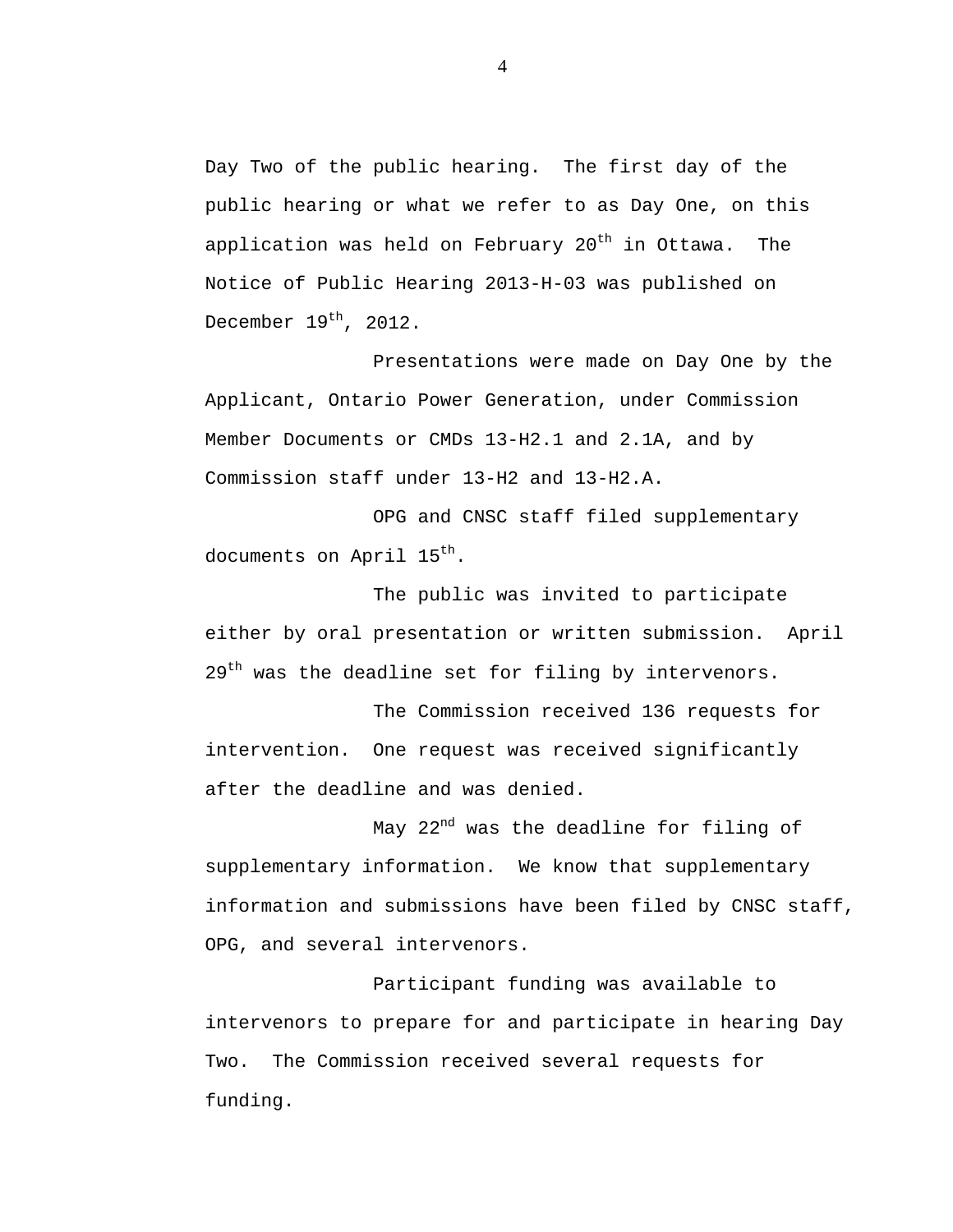A Funding Review Committee which is independent from the Commission as it is made up of external members not related to the CNSC, rendered its decision on February 11, 2013, and provided funding to five applicants. The decision is available on the CNSC Web site.

All documents are available at the reception either on CDs or in paper format, as well as the Commission Members' biographies.

The way they day will proceed, so we will first hear today the presentations by OPG and CNSC staff, and this will be followed by a joint presentation on emergency management plans.

After that, we will not go through a first round of questions which the Commission Members normally do, and we will go directly to the interventions which is the purpose of us being here in the community.

Commission Members will have the opportunity to ask questions after each presentation.

Sixty-four (64) intervenors are scheduled to present this week. Time allowing at the end of each day, we will be addressing some of the written submissions, and if not, it will be done on Friday afternoon.

We have in attendance or by teleconference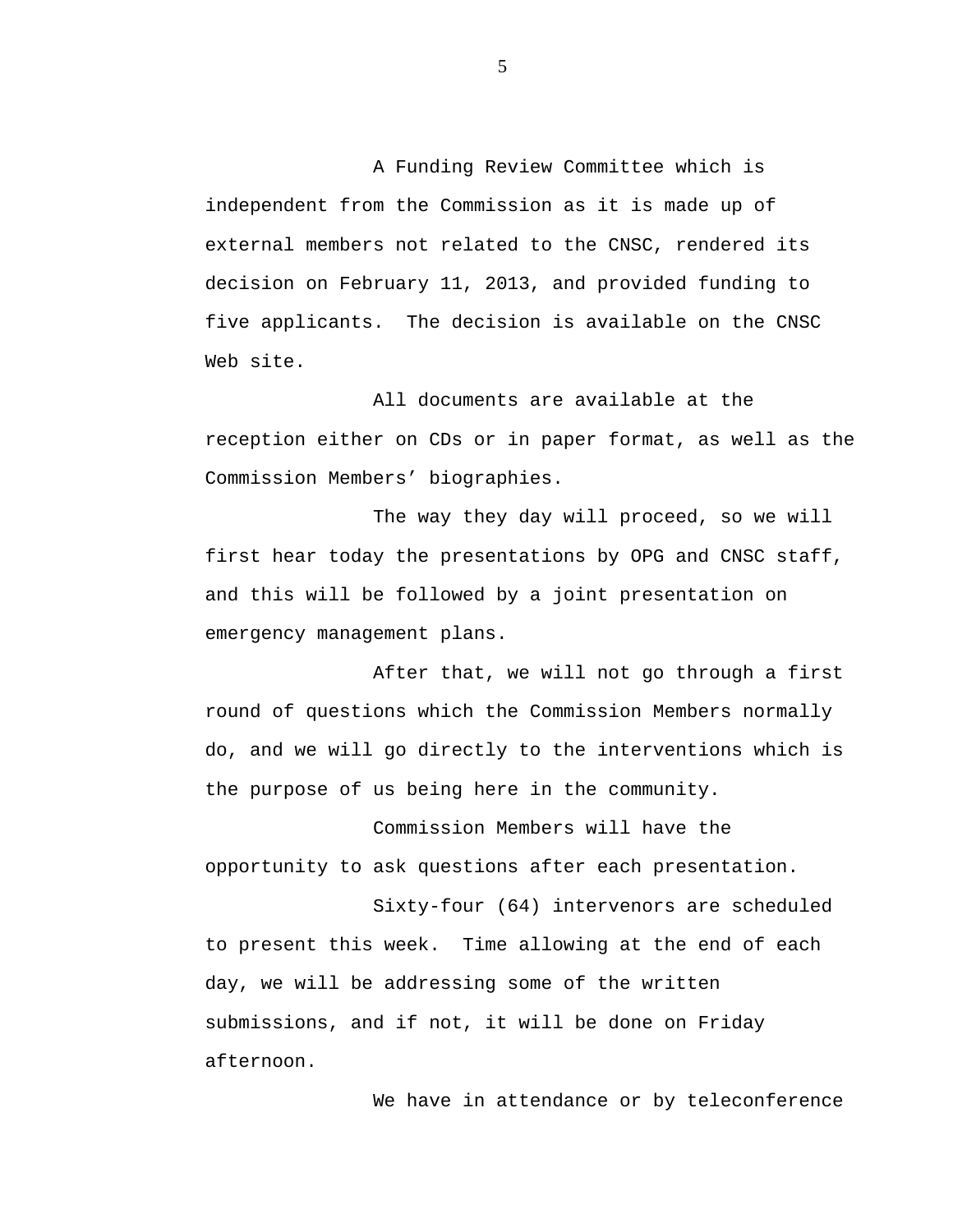available for questions from the Commission representatives from different departments: Fisheries and Oceans, Environment Canada, Natural Resources Canada, Health Canada, the Durham Emergency Management Office, the Durham Medical Health Office, Emergency Management Ontario, the Ministry of Transportation Ontario, the Ministry of Ontario Health and Long Term Care and the City of Toronto.

Your key contact persons throughout the next three days will be Ms. Louise Levert and Ms. Marie-Claude Valade from the staff. You'll see them at the reception area and they'll be going around or at the back of the room if you need information regarding the timing or any other considerations.

The break for lunch will be from 12:30 to 1:30 today, and there will be short breaks in mid-morning and in the afternoon. We have planned dinner around 6:30 and there will be evening sessions both today and tomorrow.

#### Mr. President?

**THE CHAIRMAN:** Thank you, Marc.

So before we start the hearing I'd like to share with you some -- a few introductory remarks.

We are here in the City of Pickering for the next three days to consider the written submissions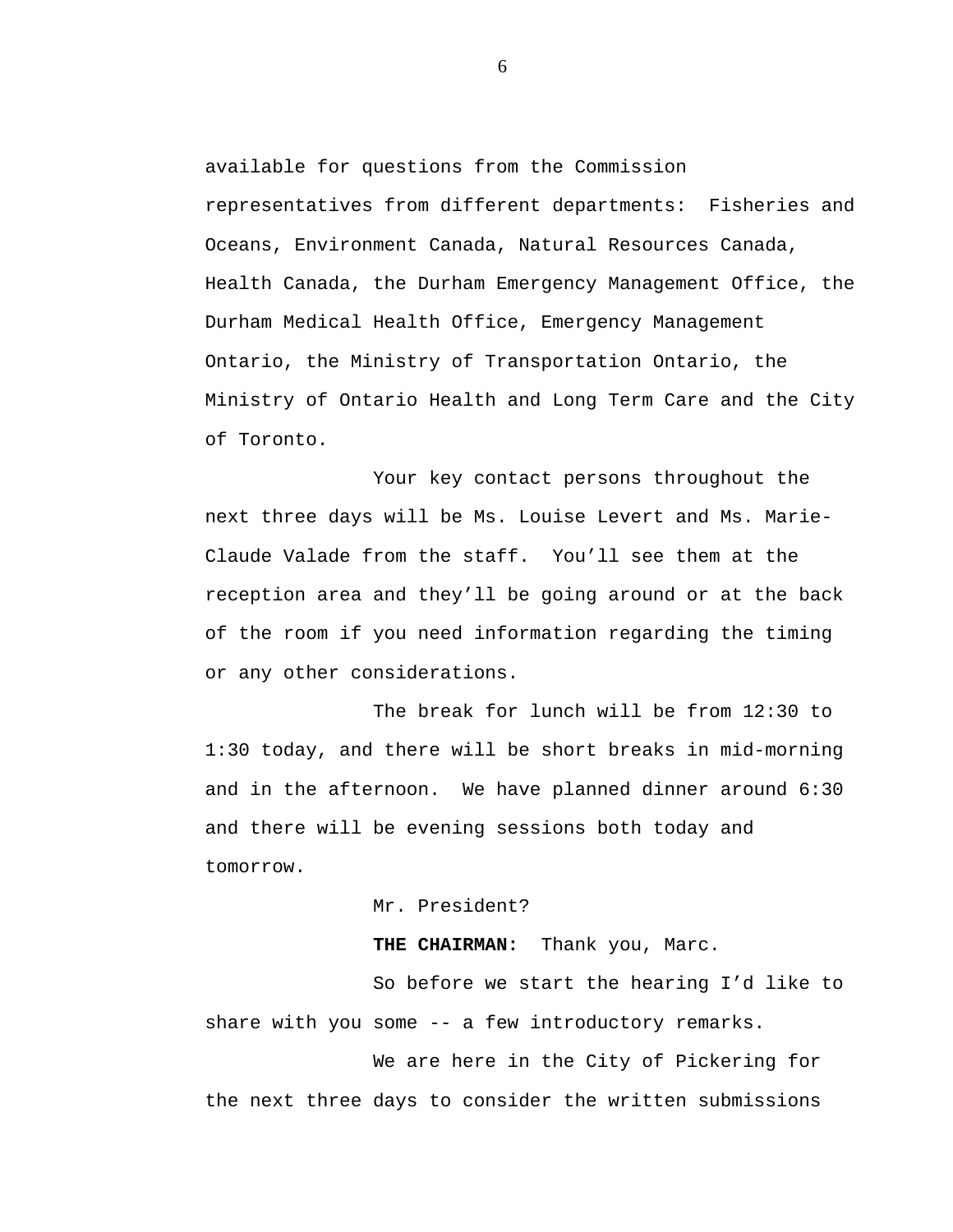and oral presentations from a large number of citizens and organizations who wish to express their opinions on the applications by OPG for the renewal of the Pickering NPP operating licence.

I would like to clarify a few things before getting this hearing underway. First of all, I'd like to emphasize that the Commission is a quasi-judicial administrative tribunal and that consequently it is independent from any political government or private sector influence.

In fact, each Commission Member is independent of one another and also independent of the CNSC staff.

Interventions for this hearing include the recommendations to the Commission, CNSC staff also make recommendations to the Commission. But it is the Commission Members who will render decision -- who will render a decision based on all the evidence presented in the context of the hearing process.

The Commission Members are appointed by the Governor in Council on the basis of their achievement in their respective fields of endeavour as well as their excellent reputation amongst the peers -- amongst their peers.

The mandate is simple, ensure the use of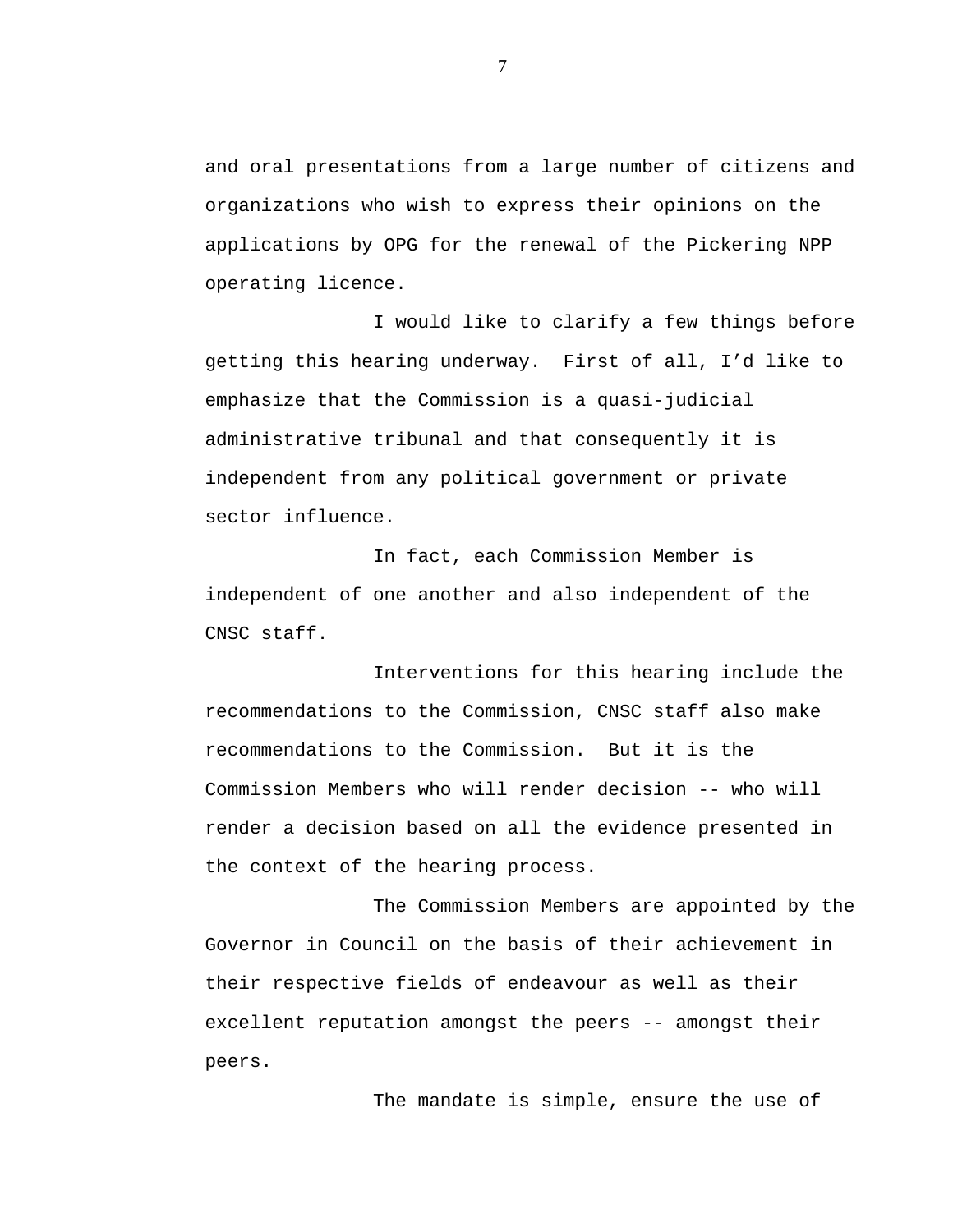nuclear is done in a manner that is protect -- protects of the environment as well as the health, safety and security of the workers and the public.

Several intervenors have raised important questions on the future of nuclear energy in the Province of Ontario. Many are asking why more consideration is not given to wind and solar energy instead of nuclear energy in this hearing.

I trust that you will understand that the Commission, as an administrative tribunal, does not have the statutory authority, and will not consider questions that are of public policy or political in nature. It is the Ontario provincial government that must address these fundamental energy policy questions.

I would also like to emphasize that the CNSC has no economic mandate and will not base its decision on economic -- on the economic impact of the facility.

I will repeat it. It is the health, safety and security of the public and the protection of the environment that guides our decision.

Finally, we are conducting this hearing in Pickering to provide a forum where members of the public can express their views on the matter at hand.

We therefore wish to hear the more than 60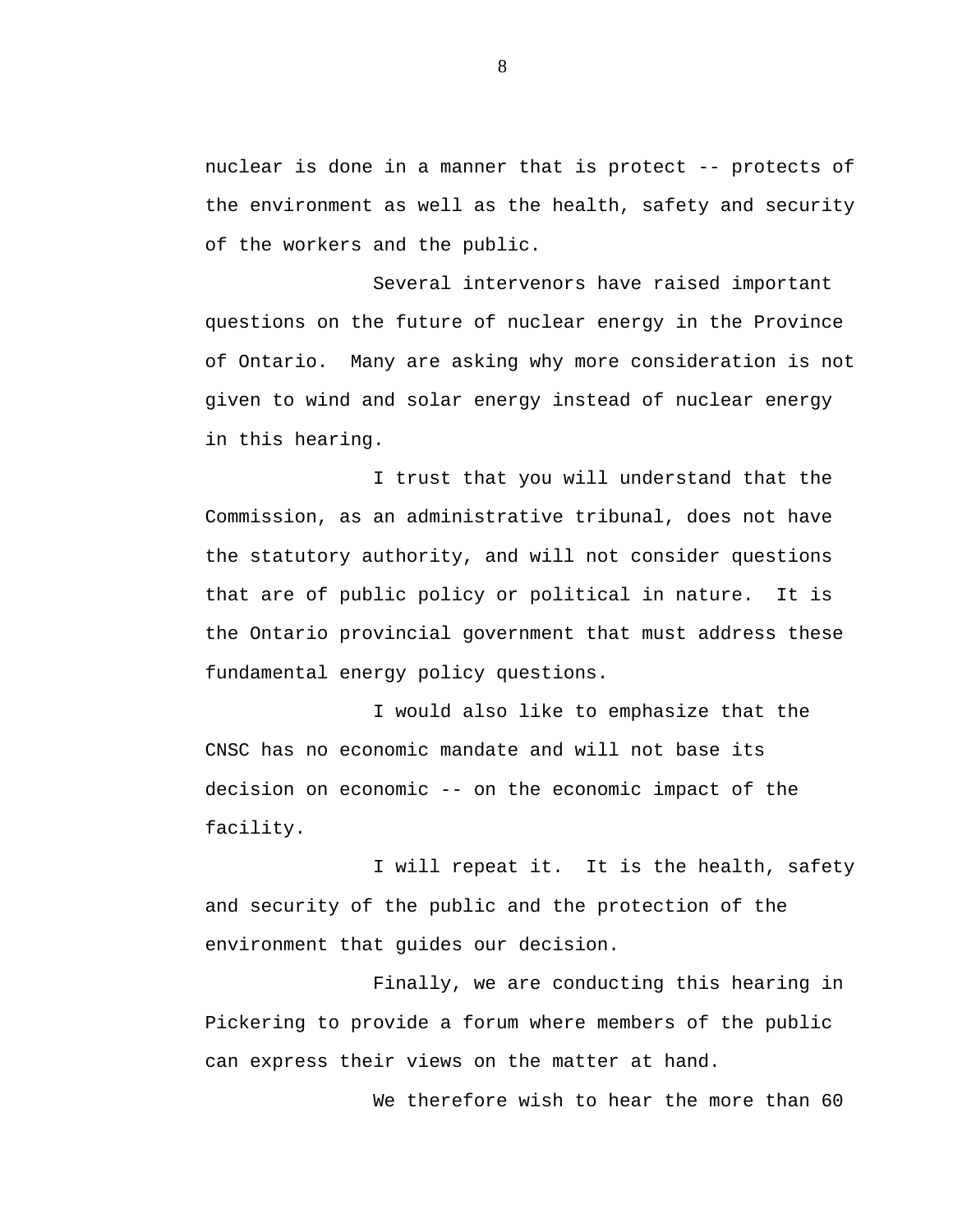oral presentations and ask as many questions as we deem necessary on these and the written material submitted.

We therefore ask that everyone respect the decorum of the tribunal setting and assist with the orderly conduct of these proceedings.

Thank you for your attention.

**Ontario Power Generationg Inc.: Application to renew the Power Reactor Operating Licence for the Pickering Nuclear Generating Station**

**THE CHAIRMAN**: And I would like to now formally start the hearing by calling on the presentation from OPG, as outlined in Commission Member Document 13- H2.1B and H2.1C.

And I understand that Mr. Jager will make the presentation.

Please proceed.

**13-H2.1B / 13-H2.1C Oral presentation by Ontario Power Generation Inc.**

**MR. JAGER:** Thank you, Mr. Chairman,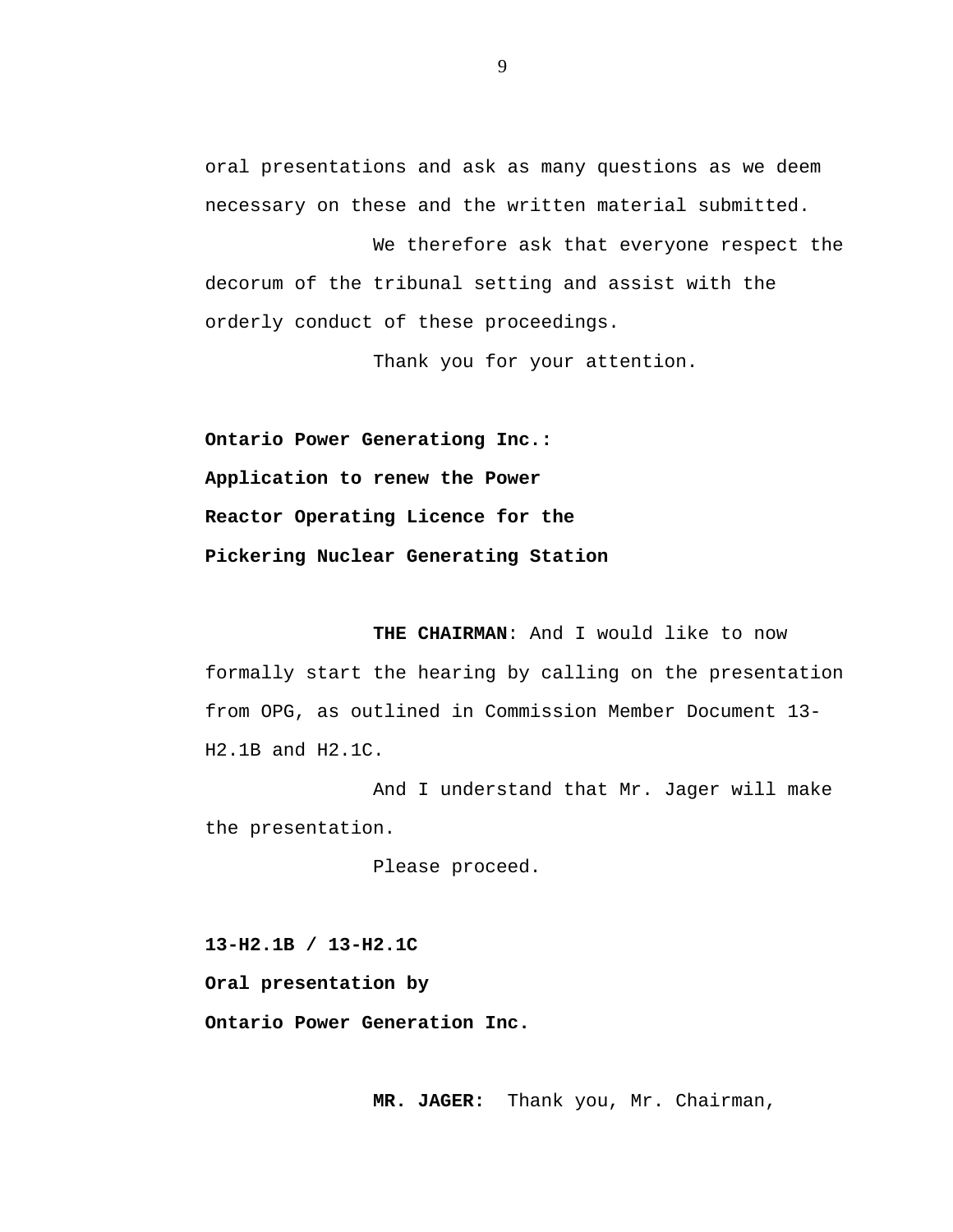Members of the Commission. Good morning.

For the record, my name is Glenn Jager; I'm the Senior Vice-President of Ontario Power Generation's Pickering Nuclear Generating Station. As a member of this community I would like to welcome the Commission to Pickering on behalf of OPG Pickering.

I have with me today Martin Tulett, Deputy Vice-President; Robin Manley, Manager of Regulatory Affairs; Shane Ryder, the Director of Operations and Maintenance; Carl Daniel, the Director of Station Engineering; and Mark Elliott who is our Chief Nuclear Engineer of OPG.

Other representatives of the OPG team are also here today to assist in responding to your questions.

Pickering Nuclear has been providing safe, clean, reliable and affordable electricity to Ontario grid for more than 40 years, with a total output of 3,100 megawatts, Pickering Nuclear has been powering homes, schools and businesses across Ontario since it began producing power in 1971.

Its reliable low-cost power has helped fuel Ontario's economic growth and it forms part of the backbone of Ontario's electricity supply. Pickering Nuclear also helps form the backbone of the community here in Pickering.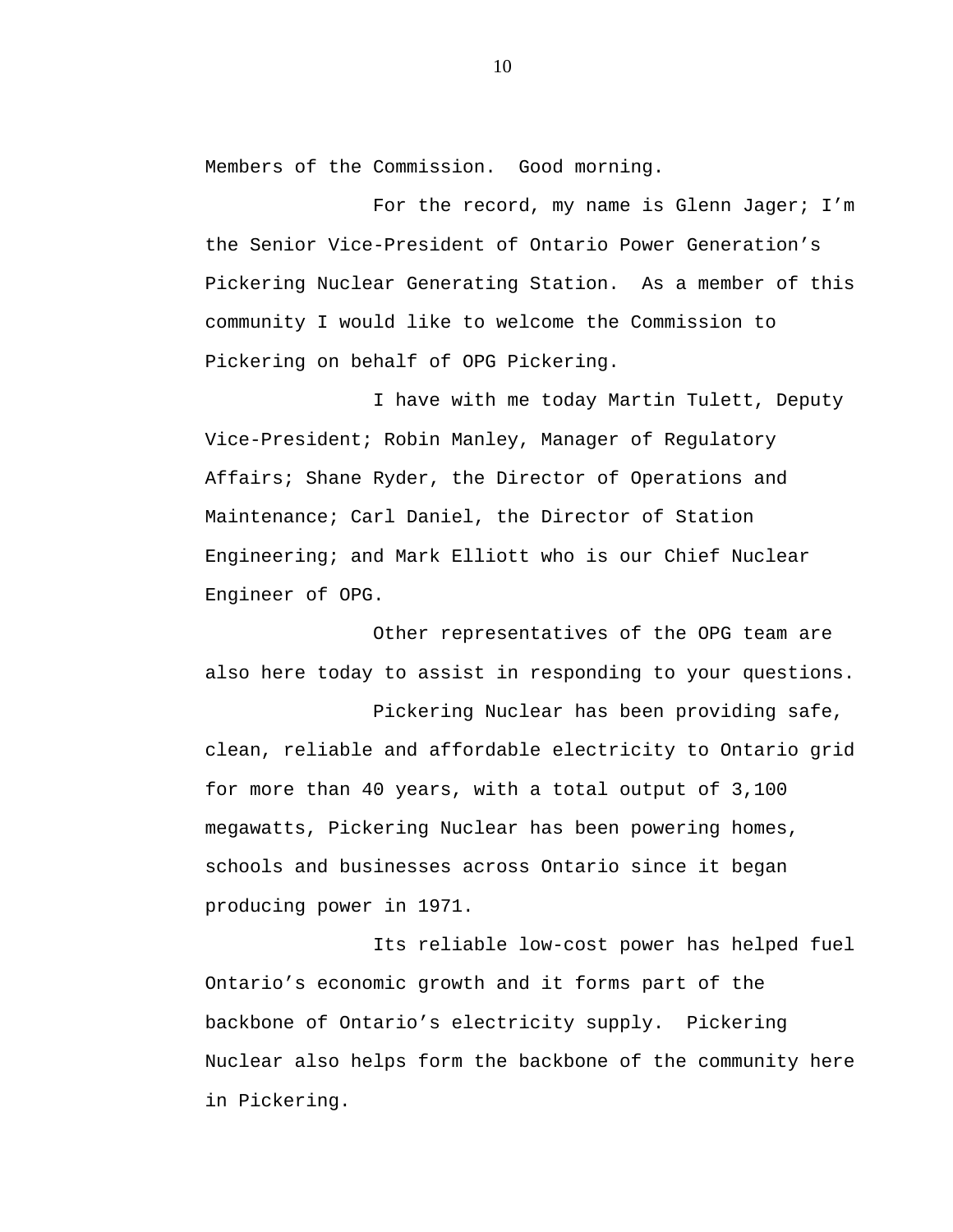OPG employees at Pickering Nuclear are proud to be part of the local community. We believe in giving back as volunteers and investing in community partnerships that enhance the quality of life for area residents.

For the past 40 years the operations at Pickering Nuclear have positively contributed to the local economy and to homes and businesses across Ontario. Its ongoing operation is an asset to the community and the province.

The current power reactor operating licenses for Pickering A & B expire on June  $30^{th}$ , 2013, and we are here today to request one license for the combined Pickering A and B units for a 5-year period to June  $30^{th}$ , 2018.

As the site Vice-President of Pickering I am here to re-affirm my commitment to safe operation of the Pickering site and to outline how Pickering's performance has improved and how we will continue this improvement in every area.

In addition, I will address a few issues that were raised at Day One, in the CNSC's Day Two CMD, or by intervenors in their submissions to the Commission.

In this presentation I will tell you about our safety performance, the performance of our plant, our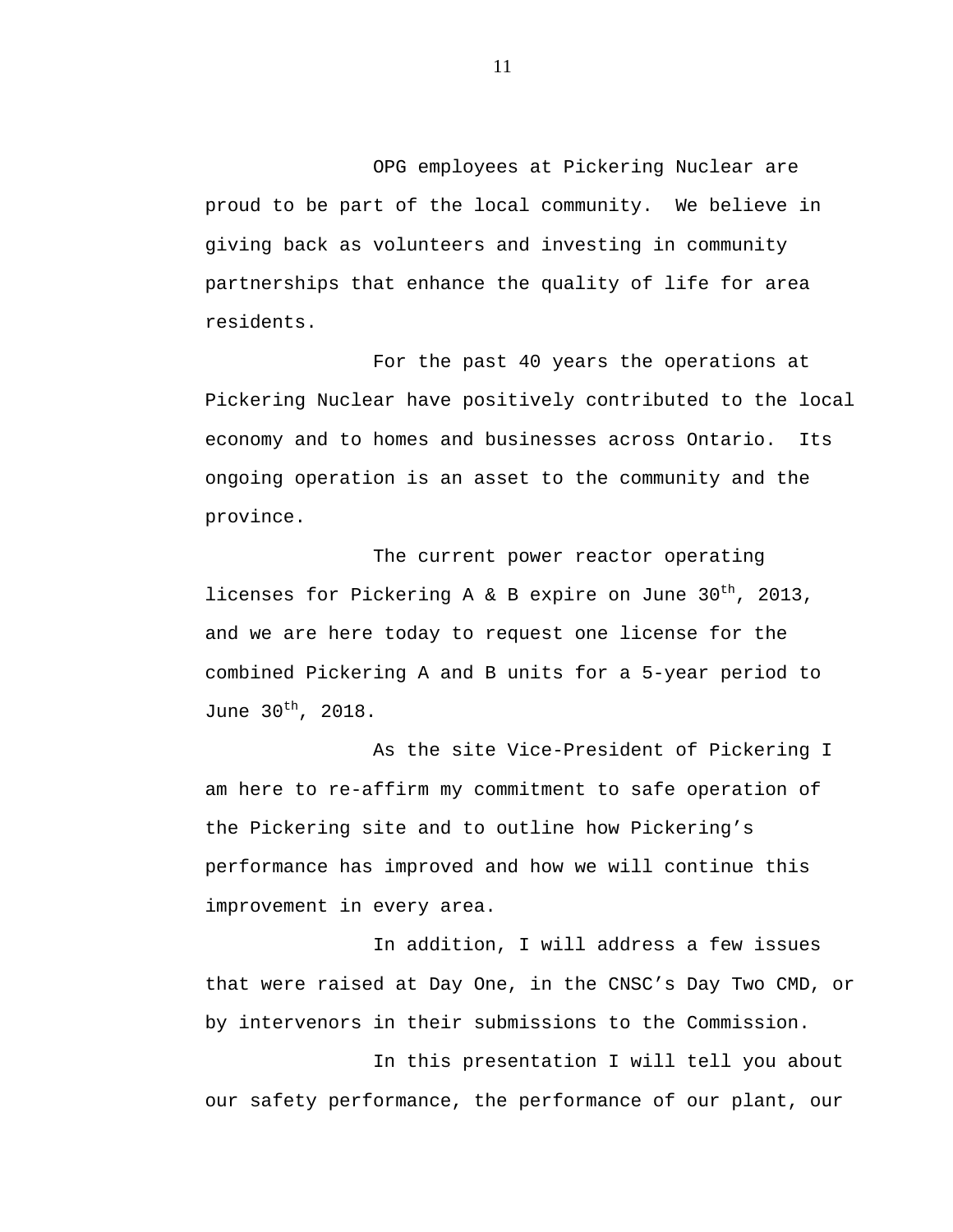improvements in environmental protection, and nuclear safety in our fitness for service and aging management programs.

These, along with our excellent emergency preparedness program, our Fukushima response, and our safety culture, are proof that we can safely operate this station to the end of commercial operation in 2020.

I will also outline just some of the major initiatives and investments in the plant that we are taking to support continuous improvement, our commitment to the community and the future plans for continued operation.

Safety is a cornerstone of nuclear operations at OPG. We are proud of our safety record and work very hard to maintain it. Therefore, I am pleased to be able to tell you that since the Day One public hearing we have reached 2 years and over 10 million hours since our last lost time accident. This is a new record for the Pickering station.

Our accident severity rate is zero and compares very favourably with other sectors of the broader Canadian energy industry as documented in the CNSC's annual report. Nonetheless, despite these successes, Pickering's goal is zero injuries.

I've emphasized before how important it is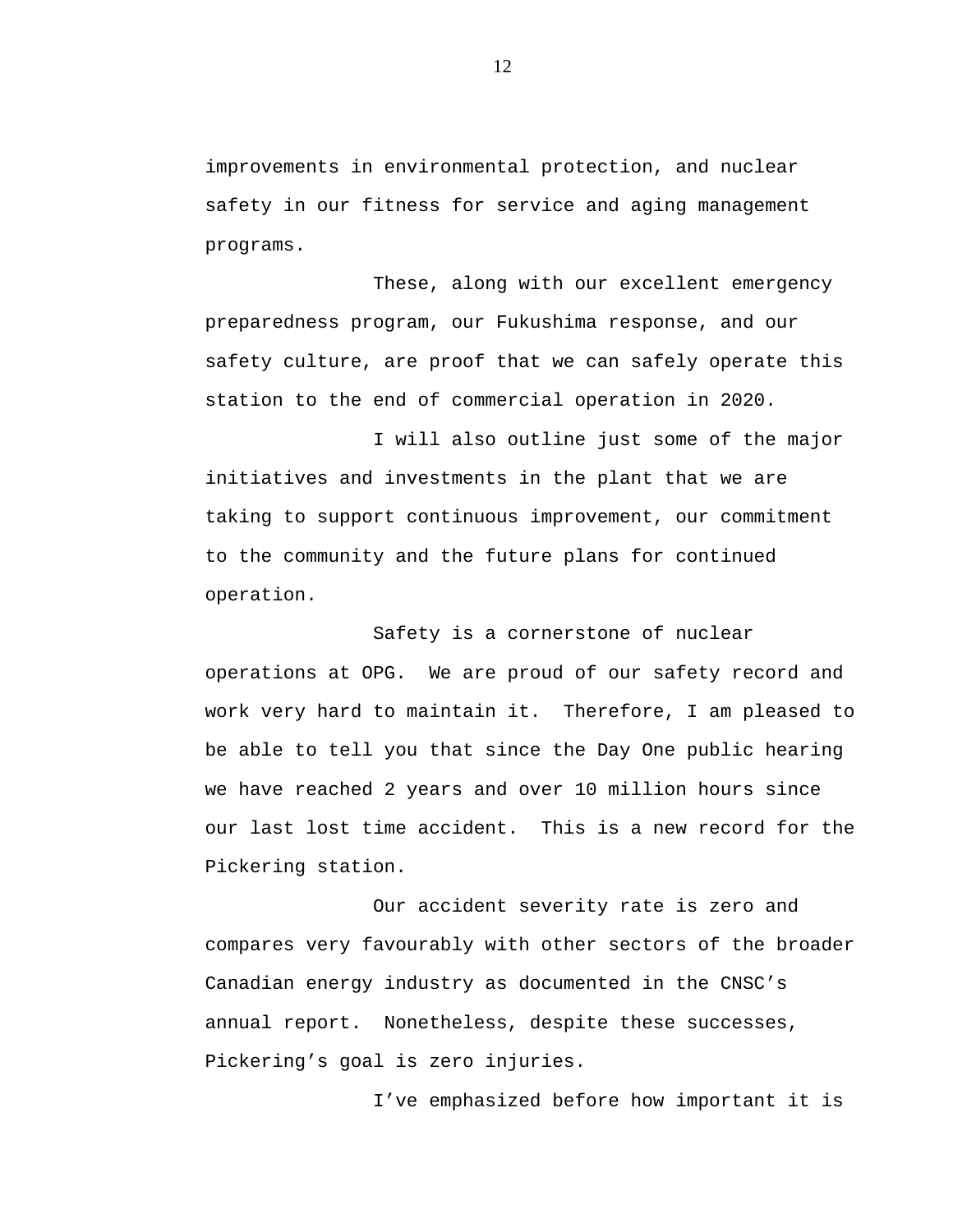to us that our employees go home just as safely as they arrive to work. The Commission will hear interventions from the unions representing workers at OPG, how high an importance they place on safety and how workers and their unions contribute to safe plant operations.

Similarly, you will hear from some contractor companies who've worked with OPG. How much they appreciate the high standards of safety at Pickering and why that is one of the reasons they prefer working with OPG. In fact, OPG influences standards in this area.

That is the message we bring to you today and to the intervenors and members of the public. We operate this plant safely for our workers, contractors, the public and the environment and we will continue to do so throughout the upcoming license period and to the end - - end of plant operations. It's our way of life at OPG.

Protection of the environment and the public is an integral part of Pickering's operations. Radiation dose to the public has been only a fraction of the regulatory limits for the entire operating history of the plant and has been reduced to a fraction of 1 percent of the regulatory limits for the last license period.

Evidence of Pickering's environmental stewardship is also shown by our emissions which have been well below regulatory limits for many years and have been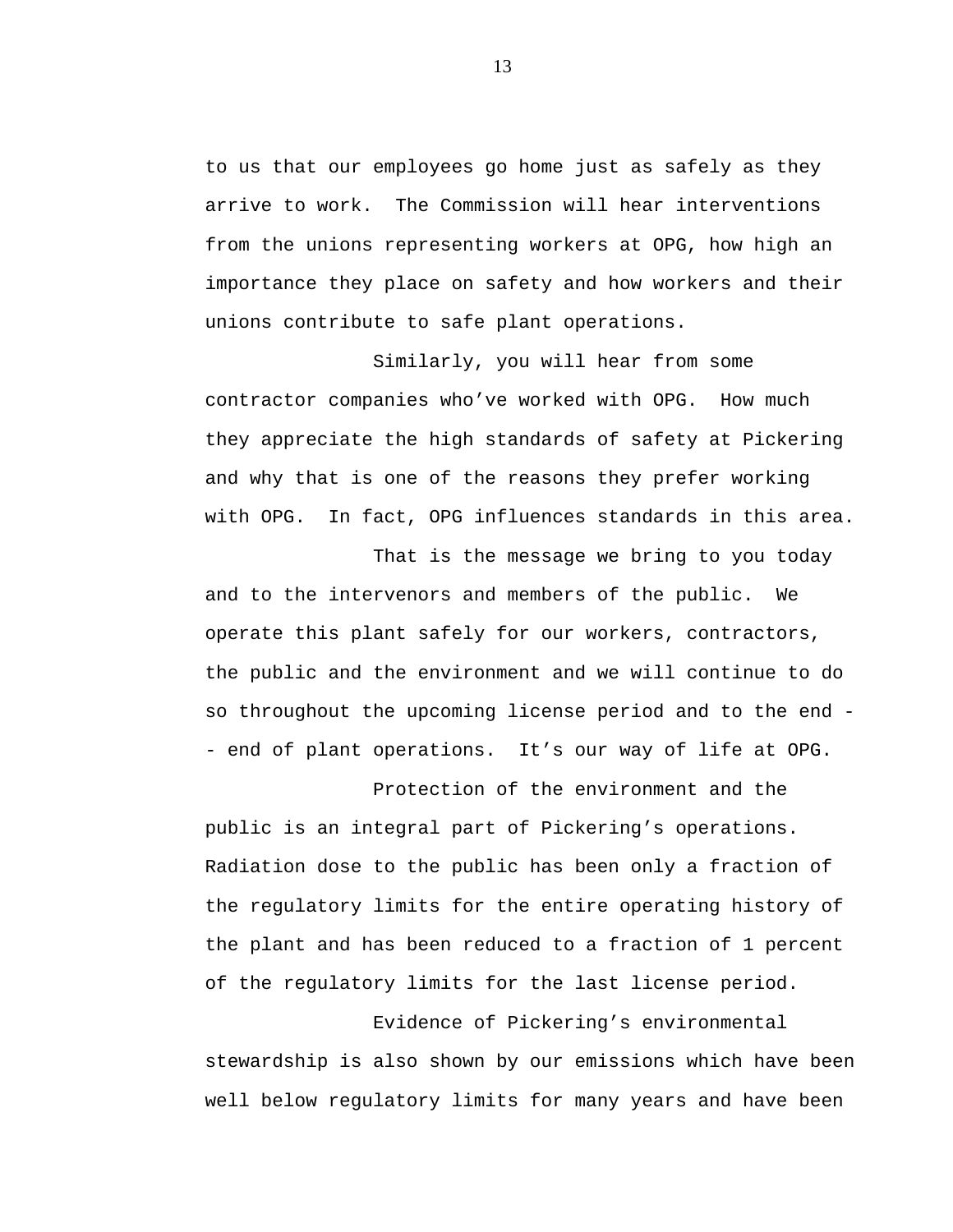reduced even further over the license period.

We have achieved a 24 percent reduction in airborne charting emissions over the license period through improvements in equipment performance and leak mitigation efforts, and we are constantly working to reduce emissions through improvements in equipment reliability and human performance.

There have been zero consequential spills during the licensing period. Pickering tracks and trends all spills, regardless of consequence, in order to ensure that we may address any precursor events through our corrective action program.

Our leadership in environmental stewardship has been recognized by numerous organizations, such as those were discussed in Day One.

Pickering exceeded the CNSC targets for 80 percent reduction in fish impingement and met the intent of 60 percent reduction in entrainment through the use of a fish diversion system and other offsets.

As seen on the graph, OPG has met the impingement target for the last three years and improved performance over the period the net has been in service. OPG will continue to monitor and demonstrate long-term compliance to these targets.

Earlier this year, OPG informed the CNSC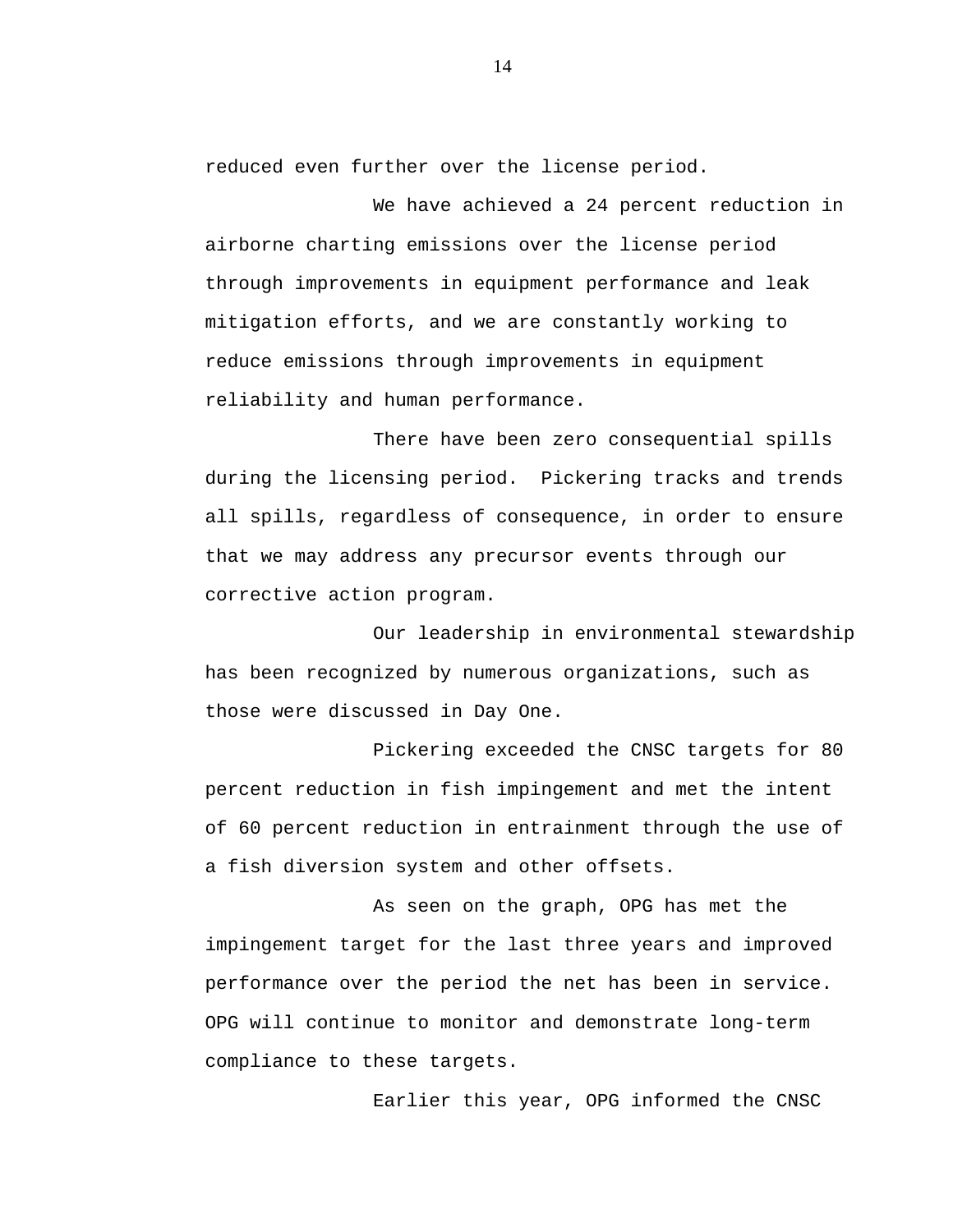that it would pursue offsets to compensate for the impingement of northern pike which occurs over the winter period when the net is not deployed.

OPG is committed to Toronto and Region Conservation Authority to fund the restoration of three hectares of coastal wetlands in the Duffin's Creek. These offsets will continue to provide fish habitat into the future, beyond the operating life of the station.

With respect to thermal emissions, OPG is working with stakeholders to better understand the impact of operation of Pickering and Darlington on the round whitefish.

OPG recently facilitated a workshop with Department of Fisheries and Oceans, Environment Canada, Ministry of Natural Resources, and the CNSC, to define objectives for a round whitefish action plan.

The second workshop is planned for 2013 to develop a methodology for a population study, should the study be required.

Pickering has significantly improved its performance in the area of impacts to fish. We have met and exceeded targets set by the CNSC. We have sought input from, and will continue to involve, stakeholders, including the Métis Nation of Ontario and other intervenors, in our work in managing fish impacts.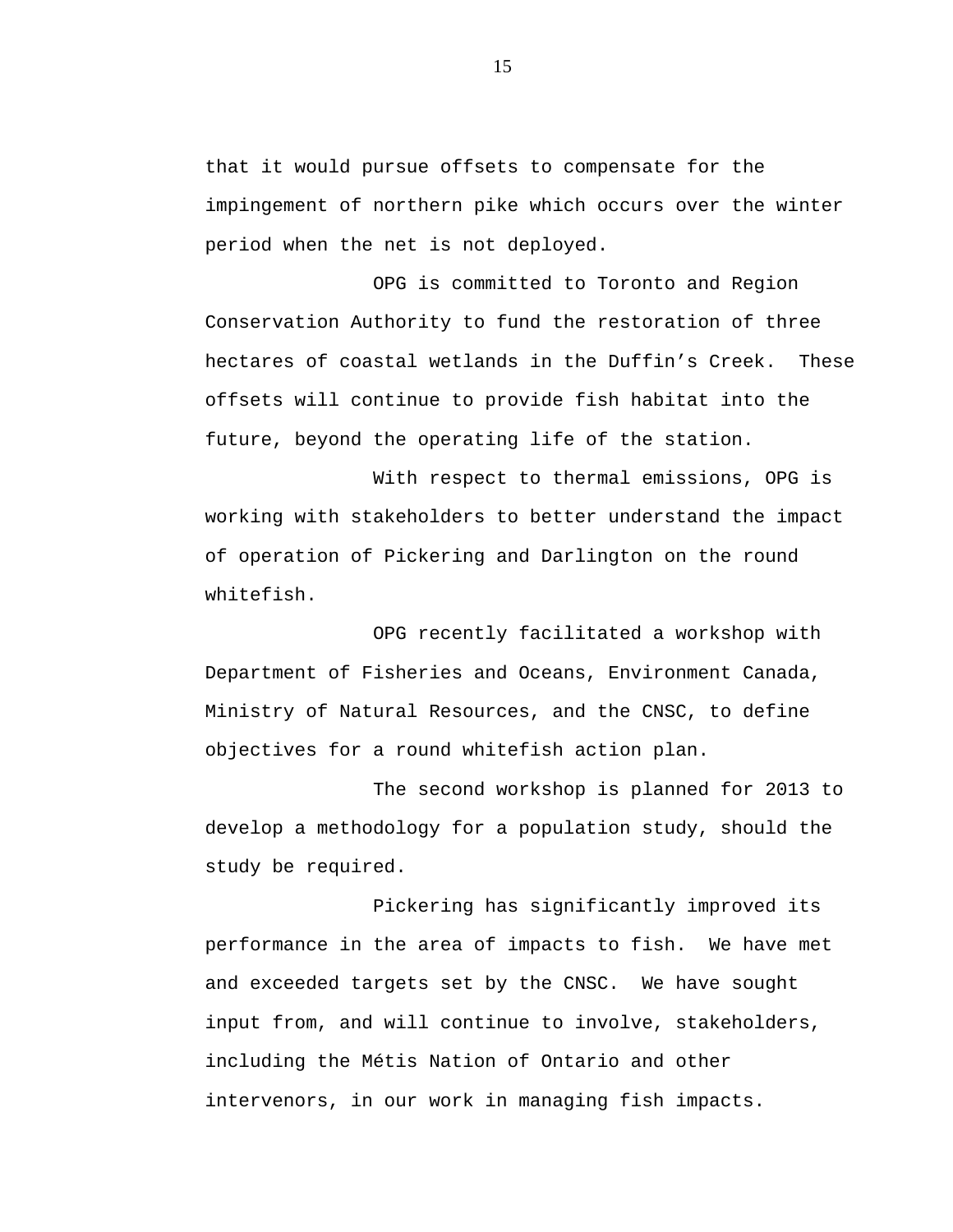Nuclear safety is an overriding priority across the OPG fleet. As part of that effort we continue to update our safety analysis to new standards to demonstrate safe operation of the Pickering plant.

The risk models are used to optimize the configurations of plant due to operations, maintenance and proposed design changes for maximum safety benefit and to prevent any unintended risk.

Since day one we have continued to work on projects to improve safety margins. For example, the passive autocatalytic re-combiners, which are used for hydrogen mitigation, in the event of a severe accident, have been installed on three Pickering units. All will be in place in 2014. Emergency coolant injection strainers have been replaced to provide greater capability in safety margins on all units.

Pickering's objective is to continue to focus on safely achieving high performance and be ready to support Ontario through reliable electricity production during the upcoming Darlington refurbishment.

To meet these objectives Pickering and OPG continue to work closely in benchmark with industry peers to implement the best and most effective practices. We've implemented proactive performance measures and targets consistent with the industry's best practices.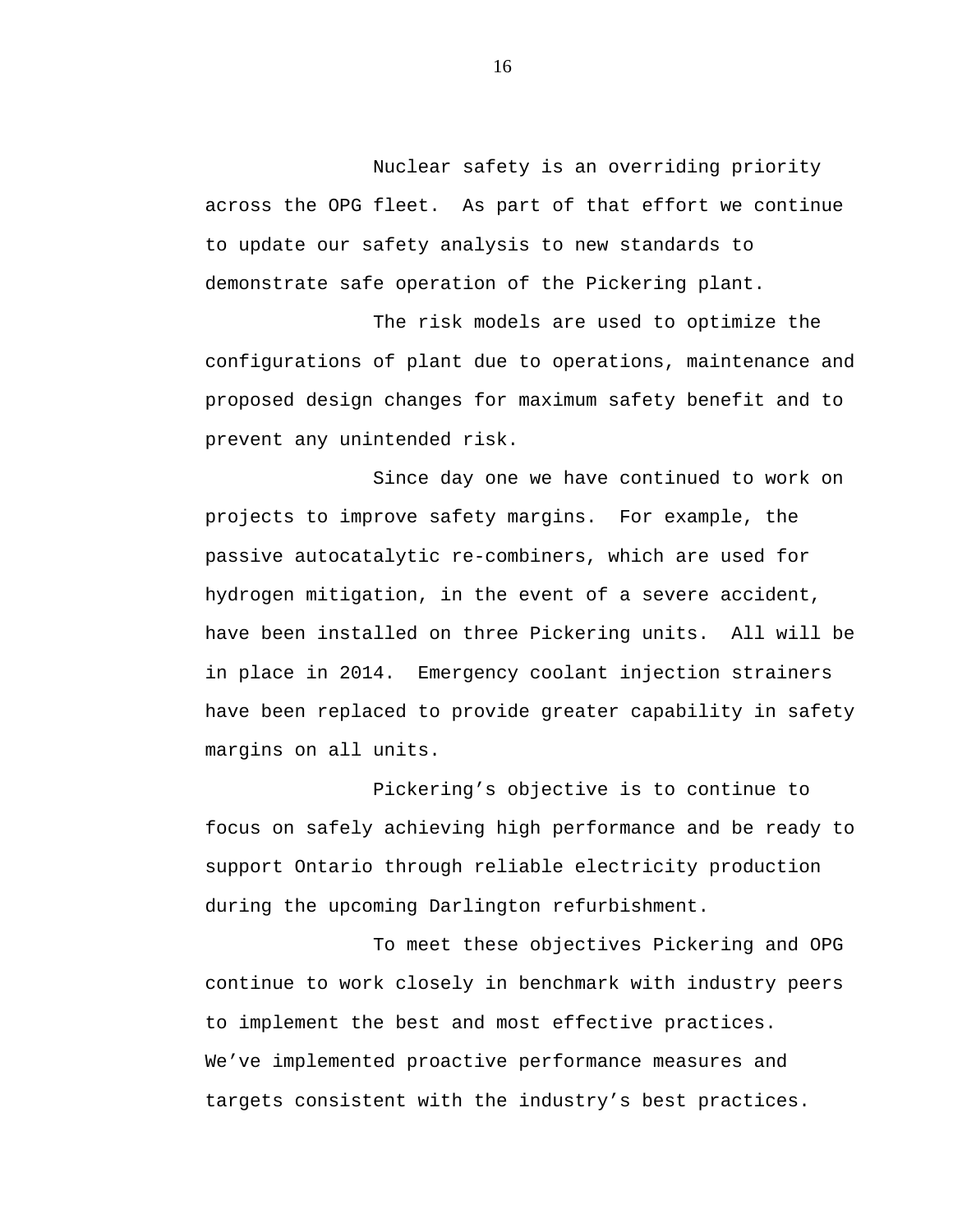We have a well-established and comprehensive periodic inspection program, regularly updated, that meets stringent CSA and CNSC standards. Inspections of major components are completed to confirm their ongoing fitness for service through the end of life to 2020.

Regarding the black deposits identified on some Unit 1 fuel bundles, visual inspections of discharged fuel bundles from Unit 1 have not shown signs of corrosion or fuel defects.

Changes to the pH of this heat transport system coolant and higher purification rates are expected to reduce the present deposits and preclude the formation of additional deposits.

We will be inspecting many bundles over the next few months from different regions of the core and provide those results to CNSC staff to demonstrate the impact of the improvements we have made. We believe this will enable the return of this unit to full power.

We have an extensive aging management program to ensure we know the condition of our equipment and continue to demonstrate it is safe and fit for continued operation.

The program integrates testing, monitoring, inspection and modifications to ensure that the health of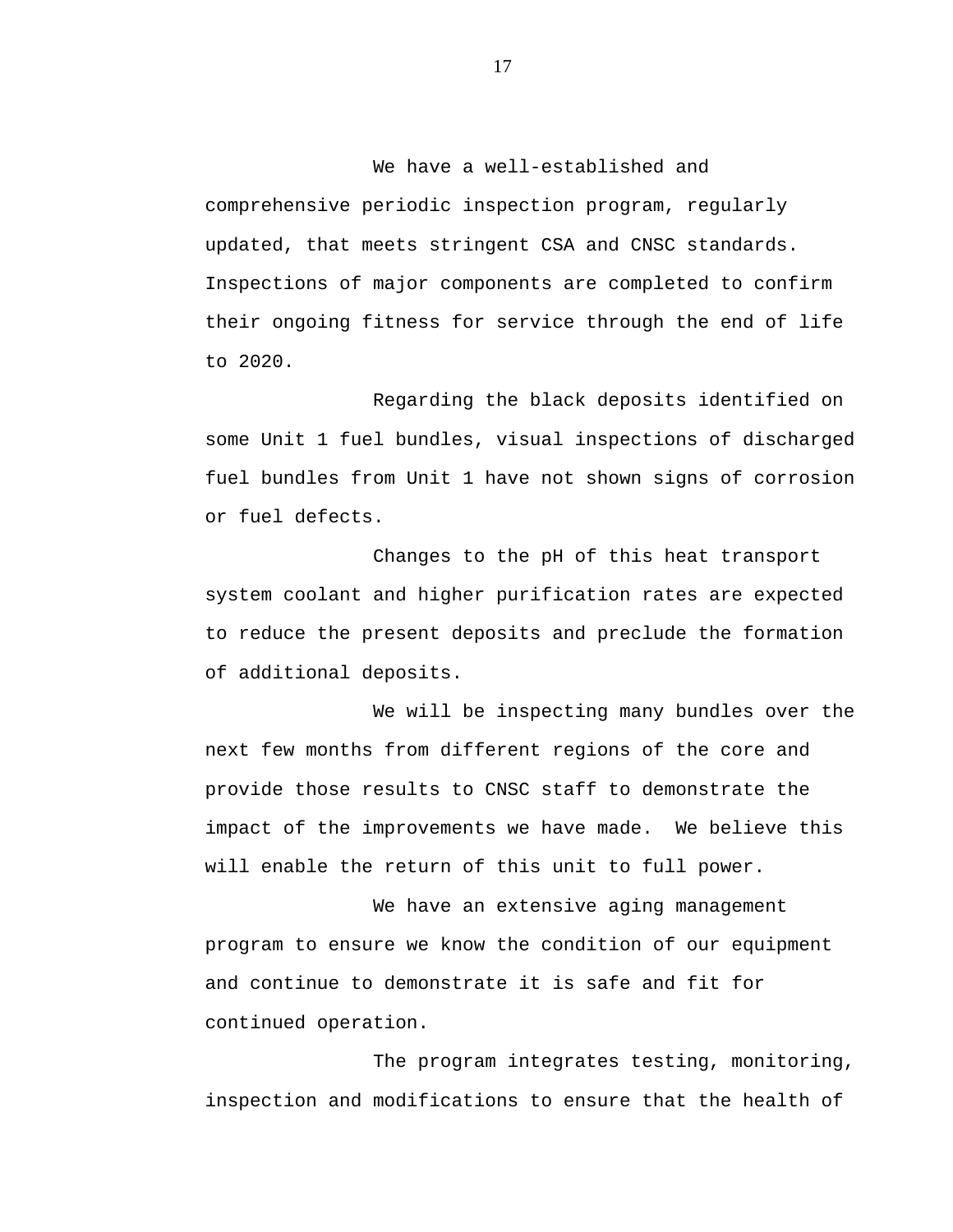components and systems are assured as the plant ages. The supporting evidence of the on-going success of the aging management program is that the Pickering Plant has improved in safety and reliability.

Safety system performance is better than target and improving. The number of component failures has decreased and system availability has increased.

A measure of how well the plant runs, called "Force Loss Rate", which is basically the amount of time we're not running when we plan to, is the best ever for the overall Pickering Station.

The aging management program also addresses degradation mechanisms and surveillance. As an example, some intervenors have asked whether we have a concrete degradation issue at the Pickering Plant. The alkalisilica reaction or ASR issue in our industry was well understood at the time of construction of the Pickering Station.

During the construction of our nuclear facilities, we eliminated the reactive forms of silica in our materials. Nonetheless, we have looked for it in our Concrete Containment Monitoring Inspection Program and no ASR activity has been observed.

Regular reactor building pressure tests are performed confirming the structural integrity of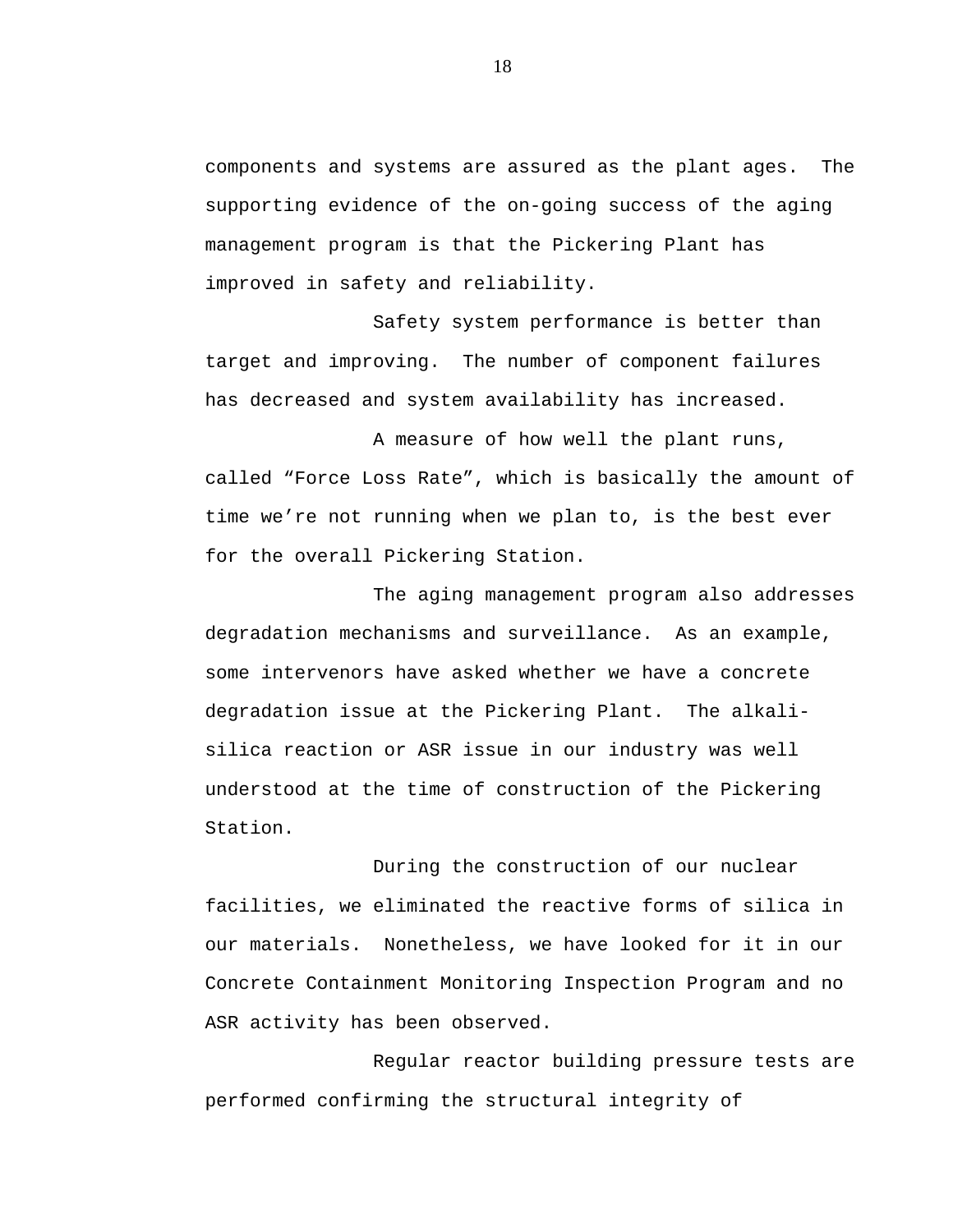containment. In fact, the latest reactor building pressure test performed on Unit 5 has resulted in improved performance.

As well, the vacuum building was tested during the last outage and the results were better than the previous test results because of the actions taken to manage aging. That demonstrates that, by continued investment and maintenance of our plant, we can keep getting better.

I have very high confidence in our fuel channels, are reliable and safe to operate until 2020. Two hundred and ten thousand (210,000) equivalent full power hours was the assumed design life input used when the plant was constructed. Frankly, we know a lot more than we did then.

The measure rate of wear actually turns out to be less than that assumed in the original design. The Canadian Standard Association Fitness for Service Assessment Process is used to demonstrate safe operation. This rigorous process will continue to the end of the target service life at 247,000 hours.

The work that we have undertaken includes: extensive industry research has been performed on the pressure tubes over many years. Inspections are regularly performed in situ nod destructive examination every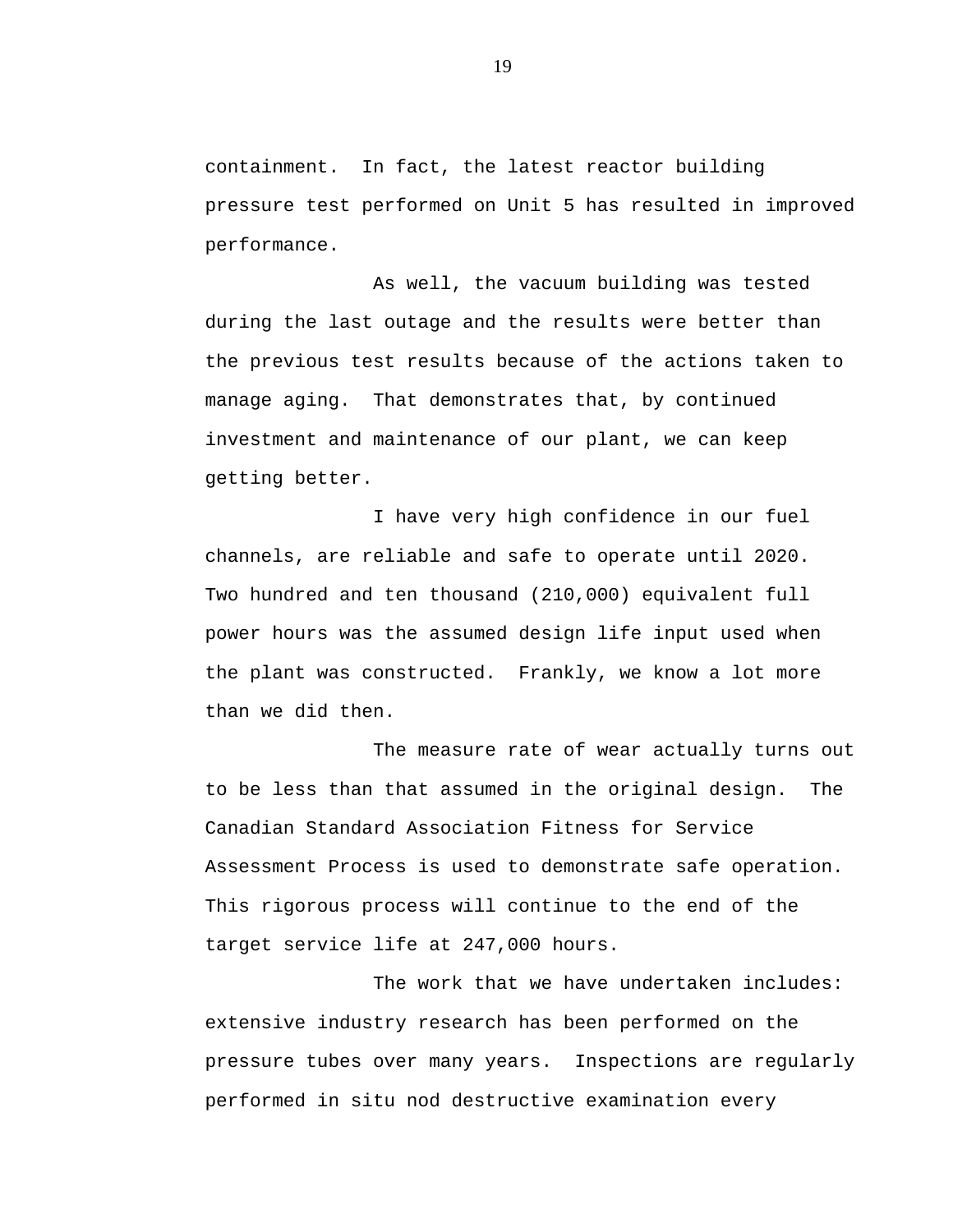maintenance outage as well as laboratory destructive testing of pressure tubes removed from a reactor every four years.

Both of these have lead to specific actions to improve pressure tube life. A unique design feature of CANDU reactors allows early detection of any pressure tube leak. This design is very sensitive and has been further enhanced to improve detection capability. In the event that a leak were to develop, we have the capability to quickly detect it and proceed to safe shut-down.

Assessments demonstrate that the fuel channels are fit for service to the continued operations period of 247,000 hours and this will be reconfirmed via scheduled in-service inspections and assessments on an ongoing basis.

We understand and will comply with the hold-point licence condition established by the CNSC and with the criteria we must successfully satisfy before we can go past 210,000 hours.

It is for these reasons we are confident pressure tube life can be safely extended.

Plant safety cannot be assured using a single measure or tool. The unique nature of our industry requires us to look at safety through multiple lenses. Each of our various tools used for ensuring safety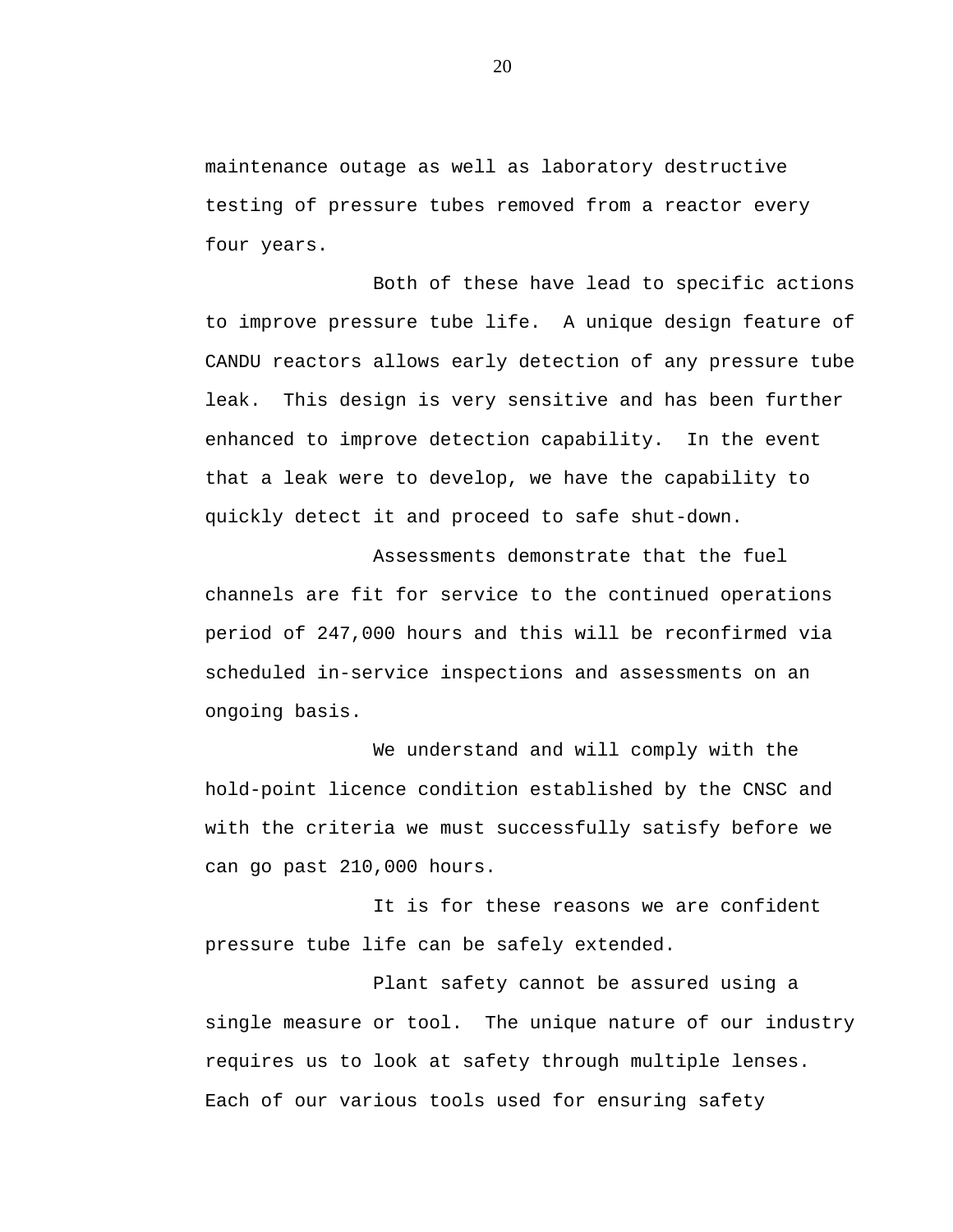provides us with unique insight into the plant safety strengths and vulnerabilities.

Some examples of these tools include: a safety analysis -- this would be in our Safety Report; component and system inspections and testing; safety assessments; and robust programmes like our Aging Management Programme and Probabilistic Risk Assessments, or "PRA" for short.

With respect to PRA, the unique insight it offers is that it identifies potential accident sequences that contribute to plant risk and quantifies improvement opportunities whether they be physical design changes, alignment of systems and components or administrative changes.

PRA methodology in the industry has evolved over time and OPG has been reassessing plant safety using the industry's best practices.

For Pickering Units 5 to 8, the 2007 PRA was updated last year in 2012 and Pickering 1 to 4 2009 PRA update is currently underway. Major elements of the project will be completed in 2013 and the balance will be completed by mid-2014.

The results provided by the PRA are compared against OPG's safety goal targets and safety goal limits. A summary of the results is available on the OPG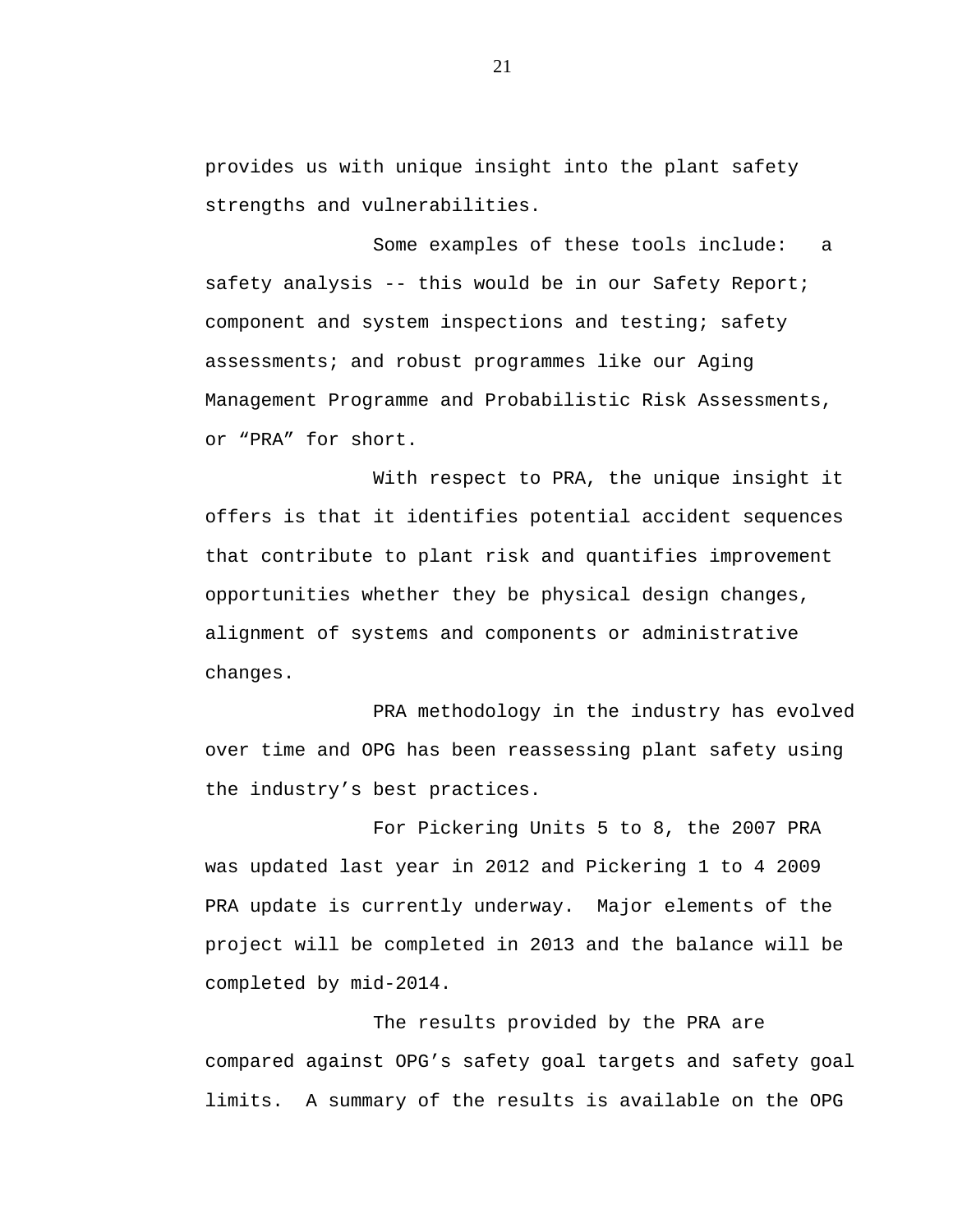Web site.

In developing our safety goals, OPG benchmarked against other countries. In comparison, OPG safety goals for existing plants which are very challenging are either the same or more restrictive than the safety goals set by most other nuclear jurisdictions.

For all hazards assessed in our PRA, the severe core damage frequency and large release frequency, satisfies OPG's safety goal limits. OPG will always ensure that our plants operate to meet the safety goal limit.

For example, when the 1995 Pickering A PRA estimated a result that was higher than OPG's safety goal limit, significant plant design changes were implemented during an extended outage to achieve our safety goal limits.

In the area of emergency preparedness, Pickering is required by our operating licence to implement and maintain an Emergency Preparedness Programme which addresses both on-site and off-site effects.

The key elements of this requirement include: assisting off-site authorities in planning and preparing for a release; notifying off-site authorities when an accident or a release occurs; reporting emergency information to off-site authorities during and after an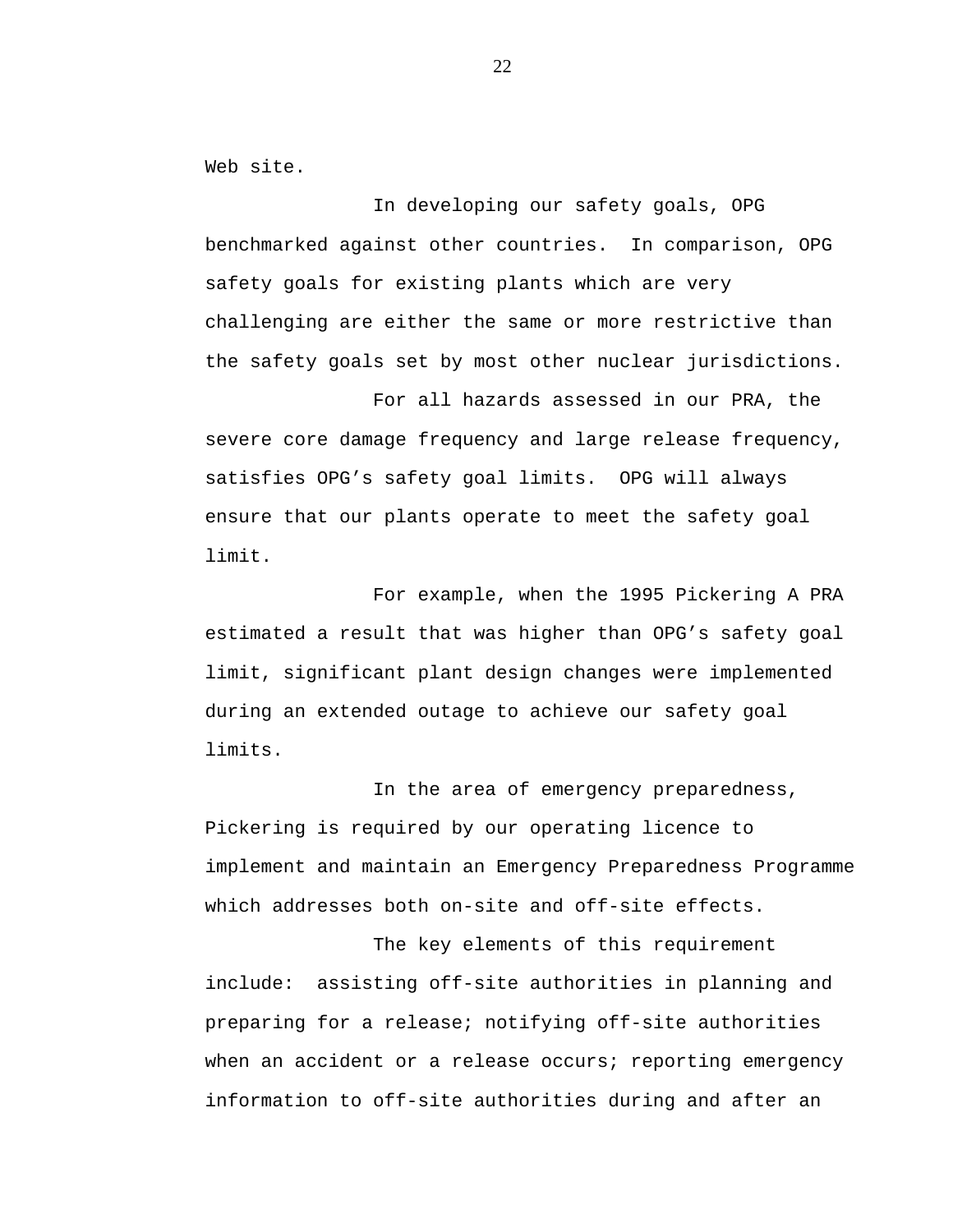accident; assisting off-site authorities with the effects of an accident and testing of the emergency plans established to prevent or mitigate an accident.

I can tell you with confidence that the Pickering site is in full compliance with this licence requirement and that we have a robust Emergency Preparedness Programme in place. CNSC staff regularly conduct inspections on our EP Programme and its implementation and have rated it as "satisfactory".

Our Nuclear Emergency Plan and Emergency Procedures are well integrated with the regional and provincial nuclear emergency plans. Our emergency response teams conduct joint training with municipal emergency services and are exercised on a regular basis.

Our Nuclear Emergency Plan and Emergency Procedures address single-unit or multi-unit events including design-basis accidents and larger beyond-designbasis accidents.

We have used beyond design-basis accidents to validate our plan during exercise with the Province and Durham Region to ensure that all stakeholders have the capability to respond to that kind of scenario.

Representatives from OPG, Emergency Management Ontario and the Durham Emergency Management Office will provide the Commission with additional details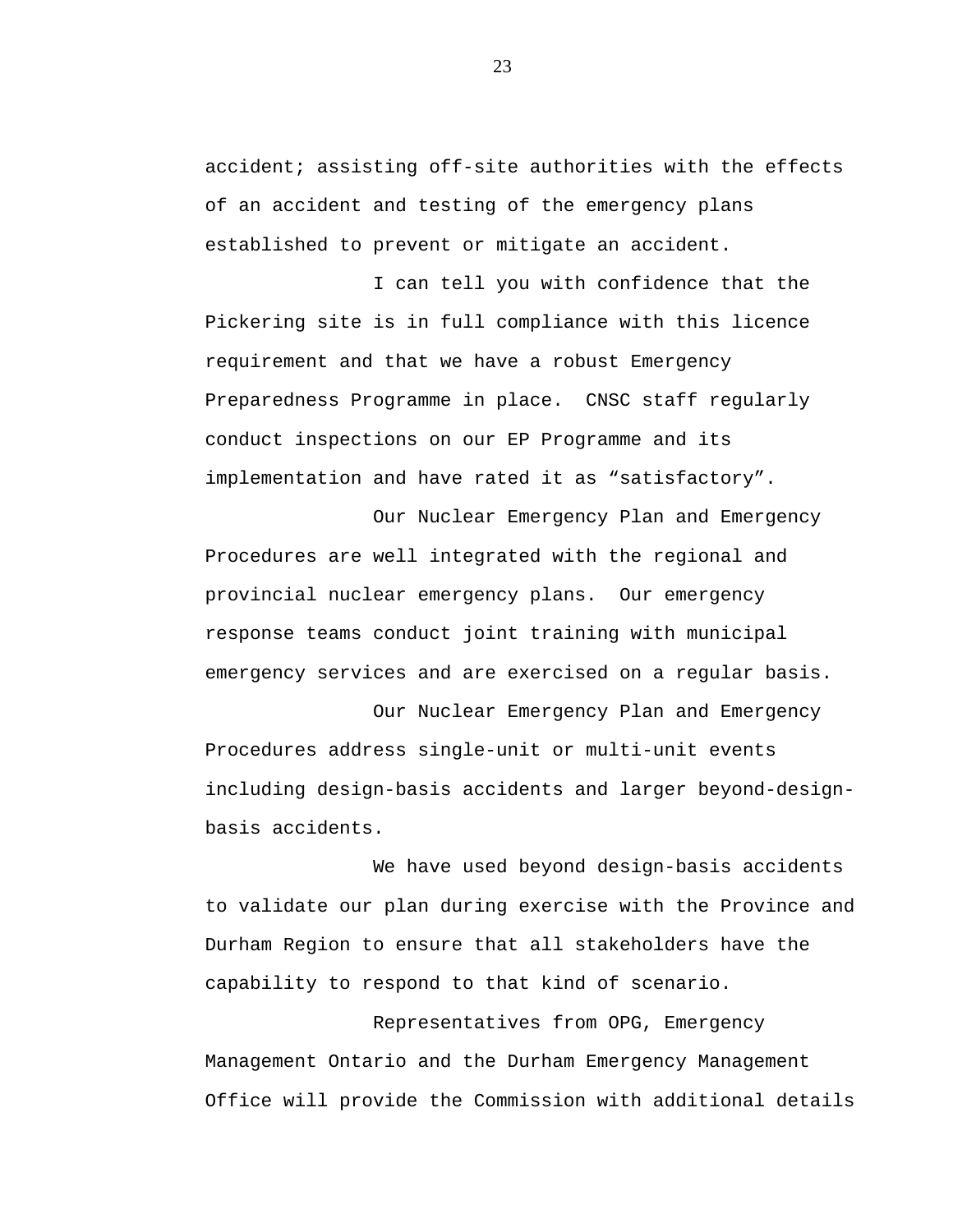on our integrated emergency plans later this morning.

The OPG team has been in front of the Commission many times before to speak of our work and response to the Fukushima Daiichi event.

We have confirmed that the Pickering Nuclear site is an area of low seismic activity, not on a fault line and plant structures and systems are seismically robust.

All Fukushima action items are being completed on schedule. This includes, as shown on the slide, providing on-site additional equipment that can independently supply power and cooling even if all other redundant back-ups have failed.

Emergency response capability has been expanded to include events outside of design-basis accidents; responders practice drills for equipment deployment and to rehearse actions. OPG is working with our partners to organize a full-scale unified response exercise involving all the relevant Canadian agencies and some international agencies for May 2014.

As stated before this Commission on several occasions, we continue to monitor the follow-up on Fukushima Daiichi Generating Station and co-operate with other utilities to apply lessons learned and reinforce our response capability.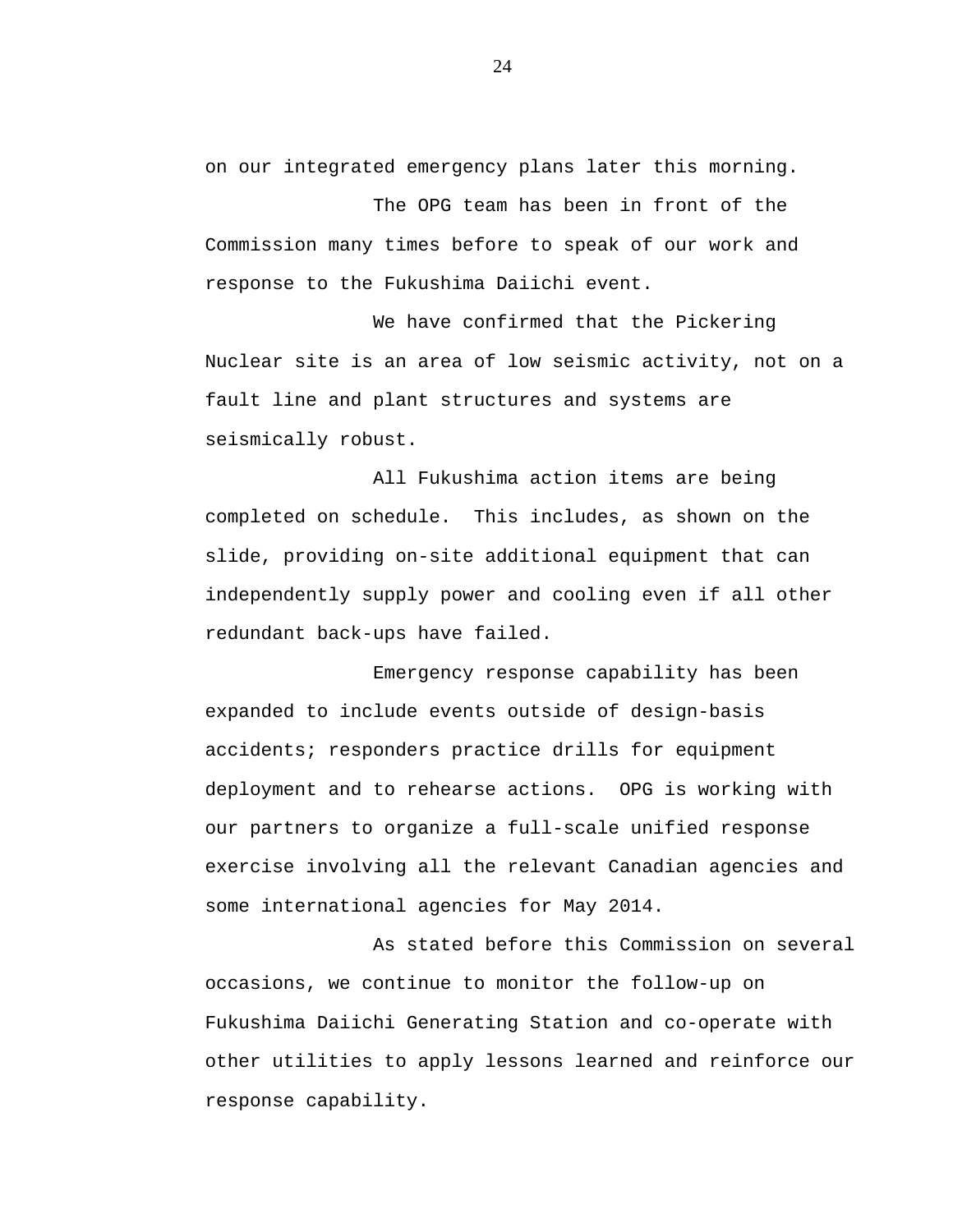We can say with confidence that the actions we have taken have resulted in significant reduction in risk in this area beyond the already low levels.

Safety is a part of everything we do at OPG and at Pickering. We take to heart the mantra about operating experience and learning the lesson of others in the industry. Use it or become it.

Safety culture starts at the top and moves down through the organisation. Our leaders understand how their decisions set the tone for how the rest of the organisation behaves. For this reason, the Nuclear Safety Policy is one of only four policies held at the OPG's board of directors level.

The board of directors confirm their expectations are being met through several forums. The Nuclear Oversight Committee is a special subcommittee of the board consisting of industry experts with a primary focus on nuclear safety.

The board also has commissioned a Nuclear Safety Review Board to perform yearly assessments of nuclear safety culture as well as bi-annual international peer reviews of our plant. The results of these assessments are given directly to the board, to which I am accountable for those improvements.

In addition to these assessments, Pickering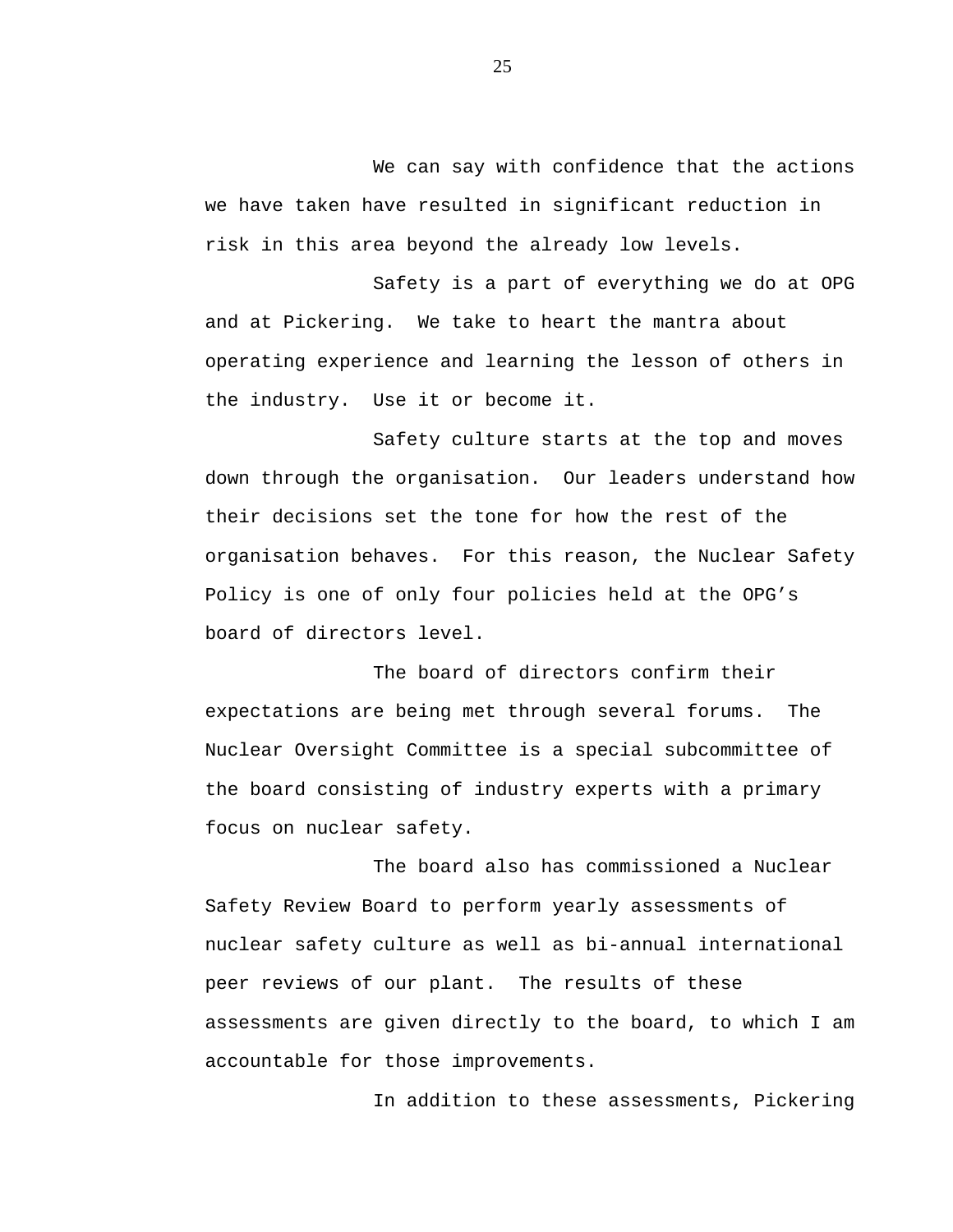management conducts its own safety culture assessments using industry-recognized methodology. We also conduct organisational effectiveness reviews and our own selfassessments. We perform observation and coaching of our own staff, and have a robust corrective action program.

In addition, the nuclear industry has a very strong operating experience program designed to capture a lessons learned, both at Pickering and across the industry. All of these inputs are reviewed on a regular basis by the Nuclear Safety Culture Monitoring Panel and recommendations are made to the senior leadership team to further improve safety culture performance.

Use of a Nuclear Safety Culture Monitoring Panel is a recognized industry best practice and recommended by the Nuclear Energy Institute in their industry guidance document on fostering a strong nuclear safety culture.

All of these components have confirmed the safety culture at Pickering is healthy and undergoes continuous improvement. Moreover, the programs are there to detect any negative trends early and correct behaviours before they become evident in results.

Our safety results prove these programs produce industry-leading performance. Moreover, we will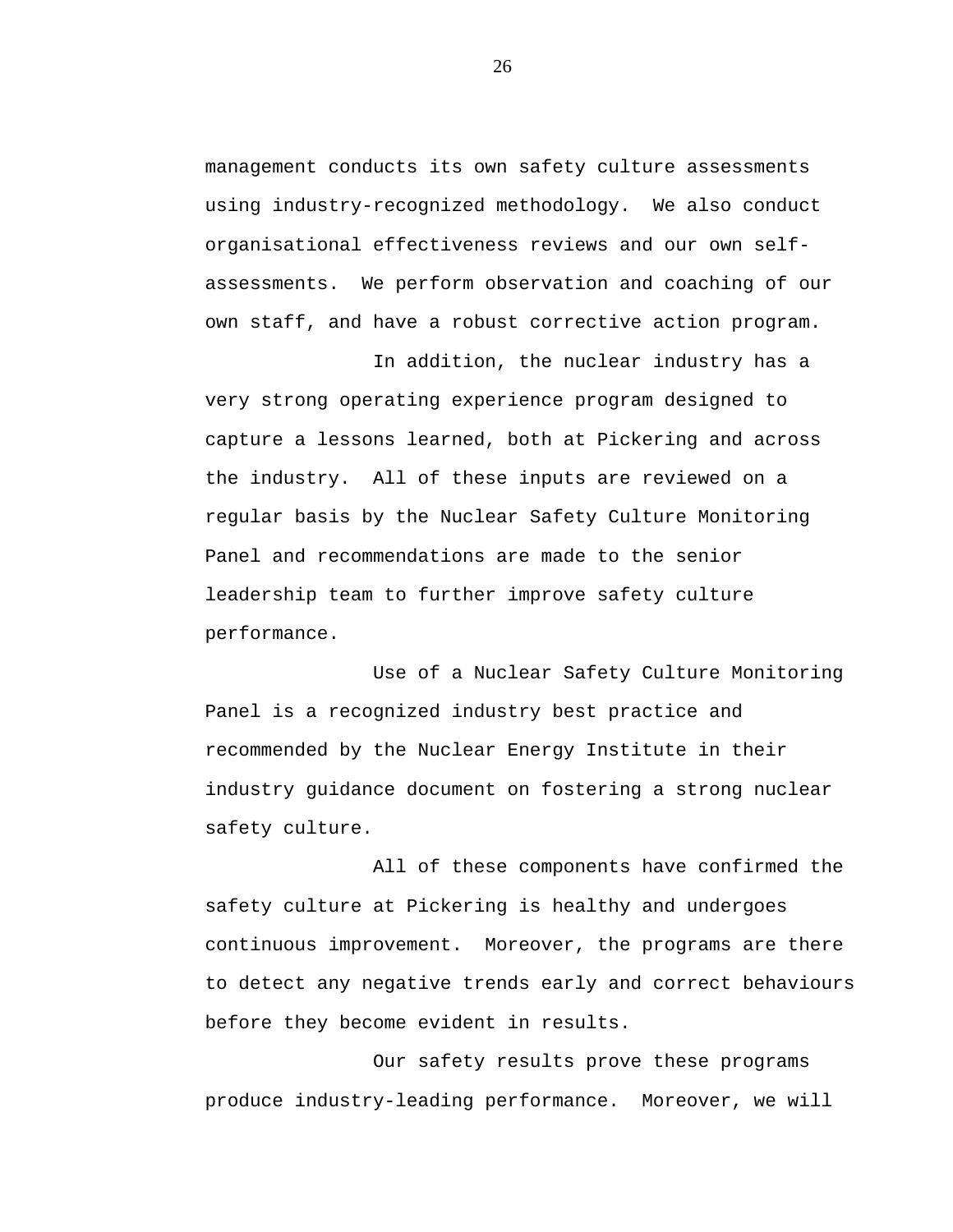continue to strive for future improvement.

As previously submitted, OPG has decided not to refurbish the Pickering station and is instead extending the operation of the Pickering 5-8 units approximately five years. This is being accomplished through our continued Operations Plan which follows the requirements laid out by CNSC staff.

The plan also outlines investments we are making to continue to improve Pickering's performance in the next few years. Beyond that, investments in plant, programs and people are documented in our Sustainable Operations Plan, provided by the CNSC staff, which demonstrates how we will safely operate the plant until the end of commercial operation.

This plan will become more detailed as we approach 2020 and, among other things, will address employee concerns about the closure of the Pickering plant.

OPG has already prepared initial plans for decommissioning and for the long-term management of radioactive waste. In the meantime, radioactive waste generated at Pickering is managed safely here and at our waste facility on the Bruce site. Among other things, as an ongoing initiative, we set targets and implement improvements for radioactive waste minimization and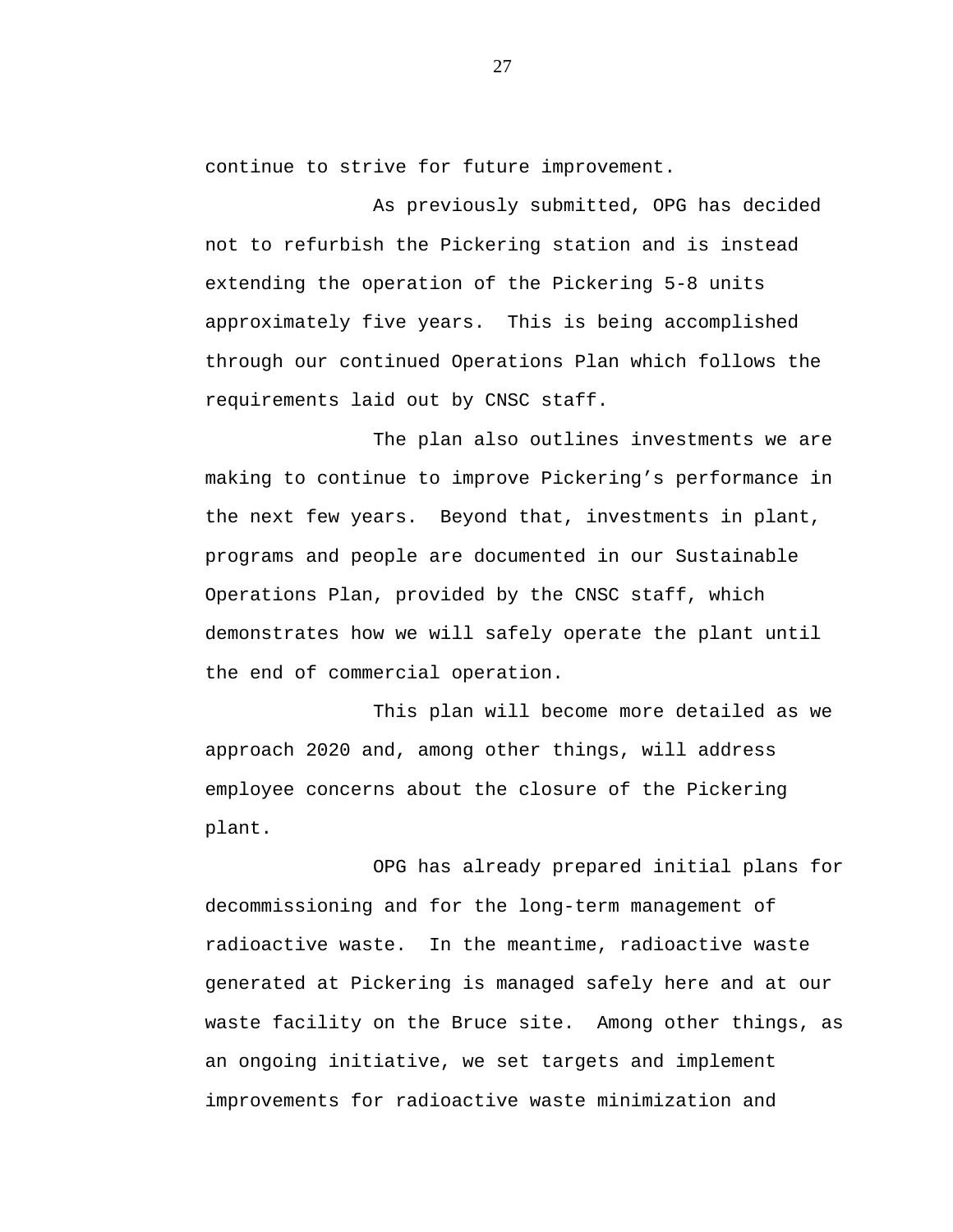reduction.

At this time, we have selected deferred decommissioning for a variety of reasons, as have many nuclear plant operators around the world. However, we continue to review industry experience in this area to form our future plans. During the next licence period, OPG will be submitting more details on the processes, which will follow the end of electricity production in 2020.

At Ontario Power Generation, we work hard every day to maintain the social licence earned through the trust and support of our host community. We are at work daily in the community sharing information on our operations and the values that underpin everything we do.

We regularly meet with our host community elected representatives, First Nations and Métis groups, community members, organisations, boards and opinion leaders. We host and participate in community events and we partner with dozens of important environmental, educational and community building groups.

Many of the positive interventions you'll hear over the coming three days are a testament to the scope of our work in the community and the importance we place on ongoing dialogue.

As we move toward 2020, our commitment to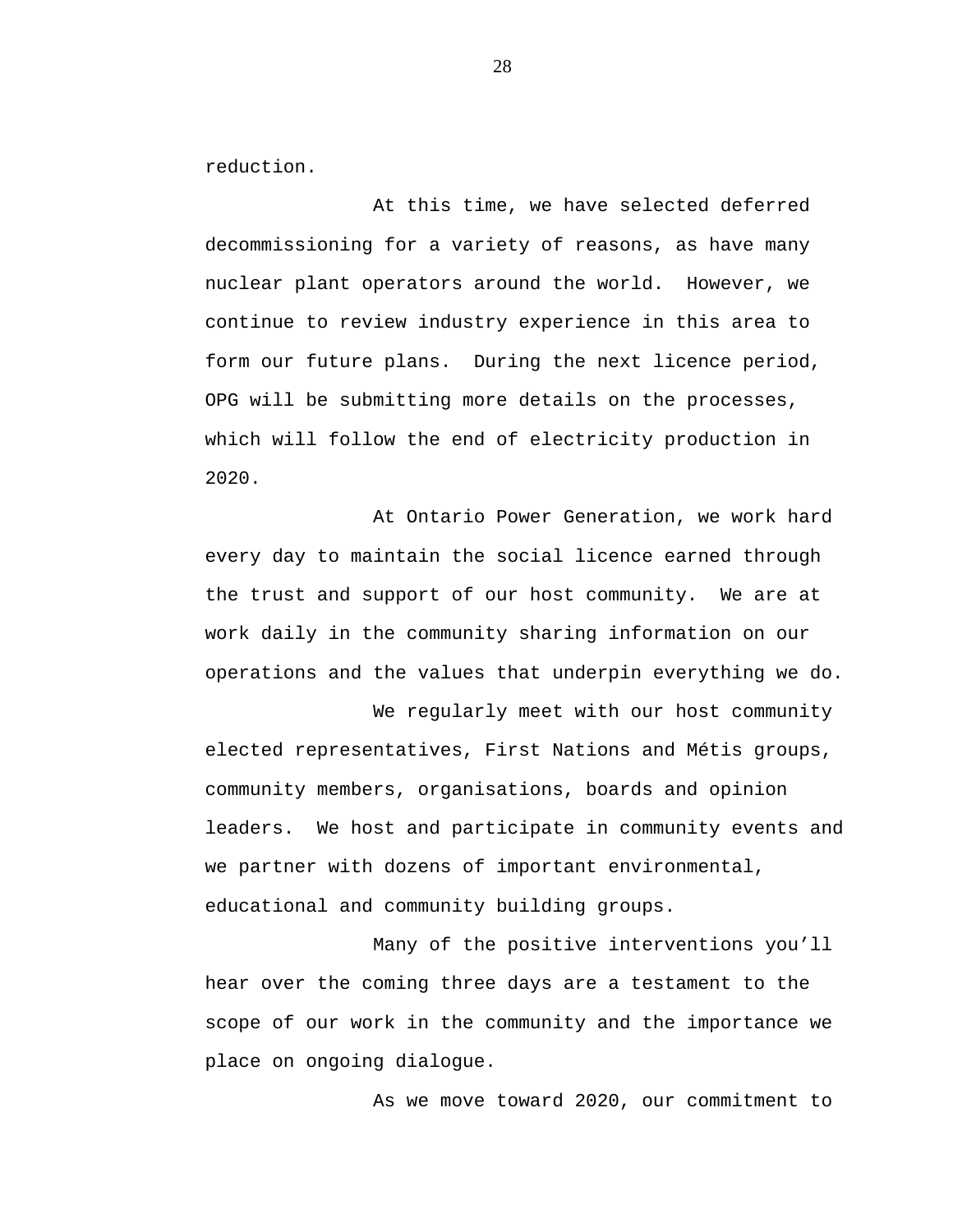information sharing and dialogue will only increase. We will continue to work with the community to better understand our ongoing operations, what the closure of the Pickering station will mean to OPG and the community.

For example, we have recently initiated a project to help us determine potential future commercial uses of the Pickering site, which will include consultation with the community. We have also agreed to fund two studies for the City of Pickering to help them better understand the impacts of the station's eventual retirement on the city.

At OPG, we believe that a good company gives back to the communities in which it operates to help improve the quality of life in those communities for the duration of its operations and beyond. This is a commitment that we take seriously and that we demonstrate every day because we not only work in Pickering, we live here as well.

Pickering's performance remains strong and improving in the area of nuclear and conventional safety, radiological protection and environmental protection, meeting our international obligations and bettering industry and regulatory targets.

Our operating performance has improved over the licence period. I am accountable and you have my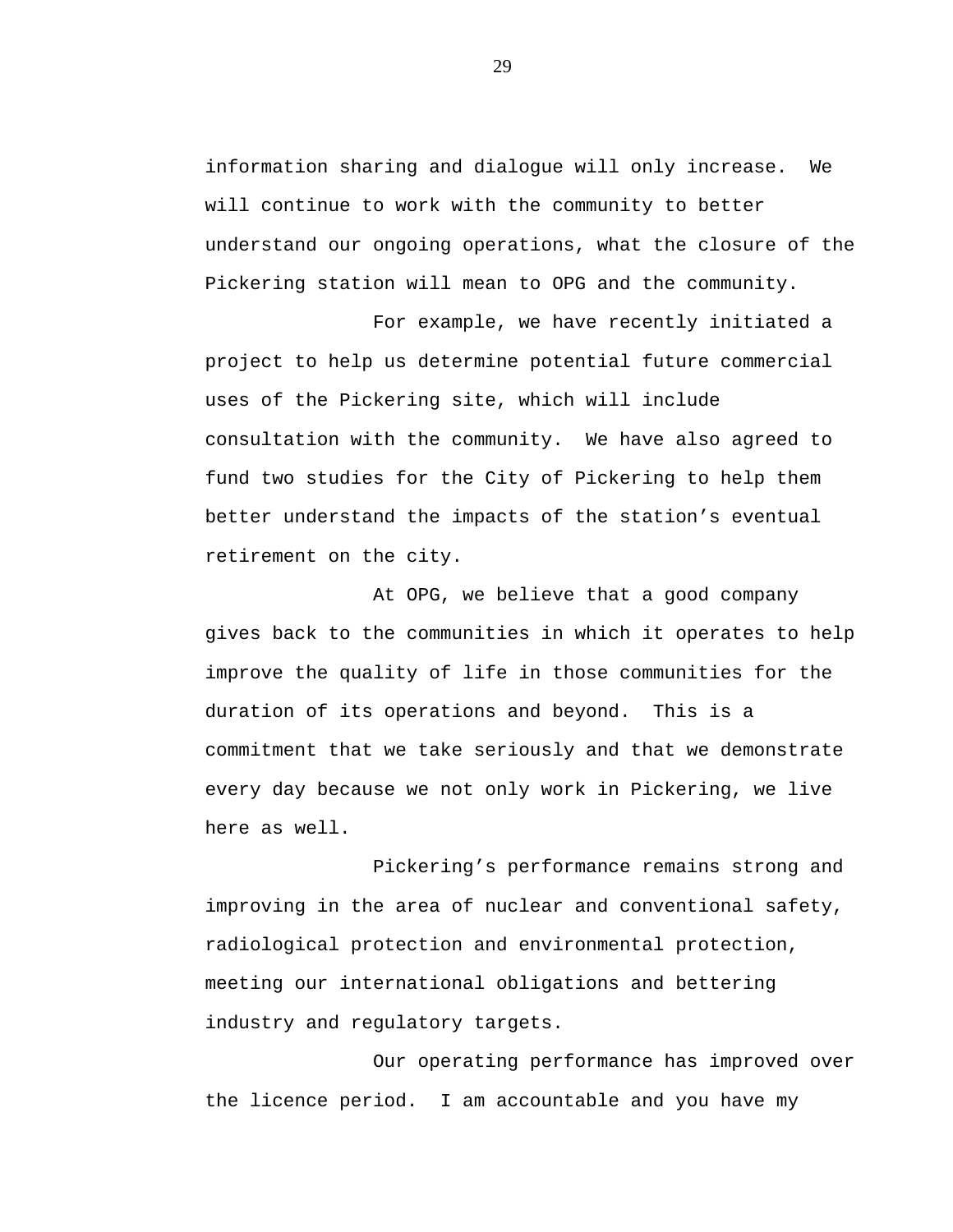personal commitment to safely and reliably operate the Pickering station. Our results demonstrate that commitment and improvement.

We have robust programs in place to ensure nuclear safety and the safety of our workers, the public, and the environment. We are committed to execute the plans we have in place to ensure the safe and reliable generation of electricity.

In conclusion, Mr. Chairman and Commissioners, OPG's Pickering team remains qualified and competent to safely manage and operate the Pickering Nuclear Generating Station. We will continue to make adequate provision for the protection of the environment, the health and safety of persons, the maintenance of national security and measures required to implement international obligations to which Canada has agreed.

I invite any questions the Commission may have.

## **THE CHAIRMAN:** Thank you.

I'd like now to move to the presentation from CNSC staff, as outlined in 13-H2.B.

And I understand that Mr. Jammal will start the presentation or somebody else I guess, who'll identify himself. Please proceed.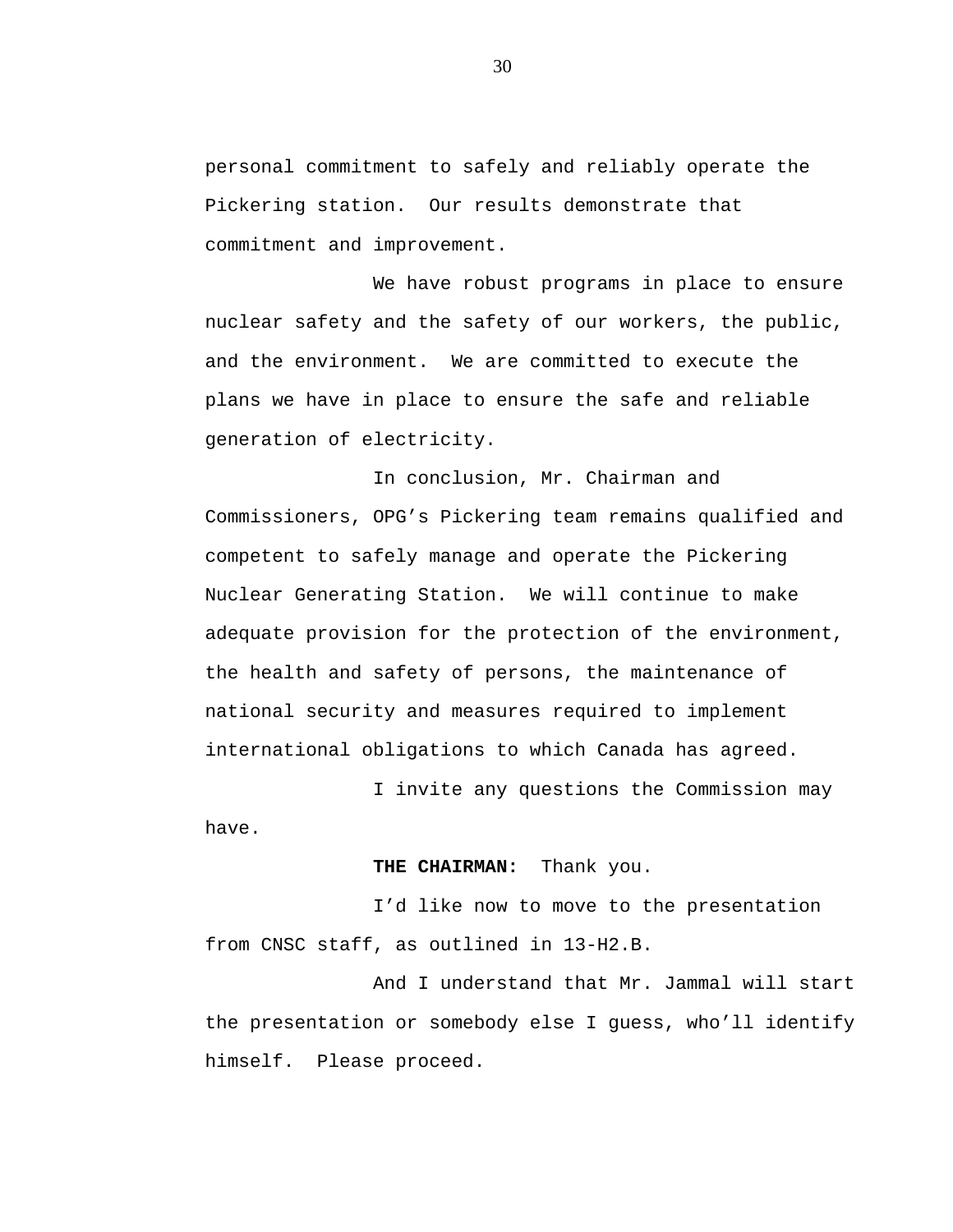**13-H2.B**

**Oral presentation by**

**CSNC staff**

**MR. RZENTKOWSKI:** Good morning, Mr. President and Members of the Commission.

My name is Greg Rzentkowski, I'm the Director General of Power Reactor Regulation. I will be responsible today for delivery of the presentation and also I will coordinate a staff response to any question the Commission may have.

With me today is Mr. Miguel Santini, Director of the Pickering Regulatory Program Division. Regulatory and technical staff from the CNSC are also present and available to answer any question the Commission may have.

This presentation provides an overview and update from Day 1 in relation to Ontario Power Generation's Application for the renewal of the Pickering Power Reactor Operating Licence.

In the presentation, for simplicity, we will refer to the licensee as "OPG" and the Pickering Nuclear Facility as "Pickering".

To begin, here is an outline of our presentation. It includes: Overview and background on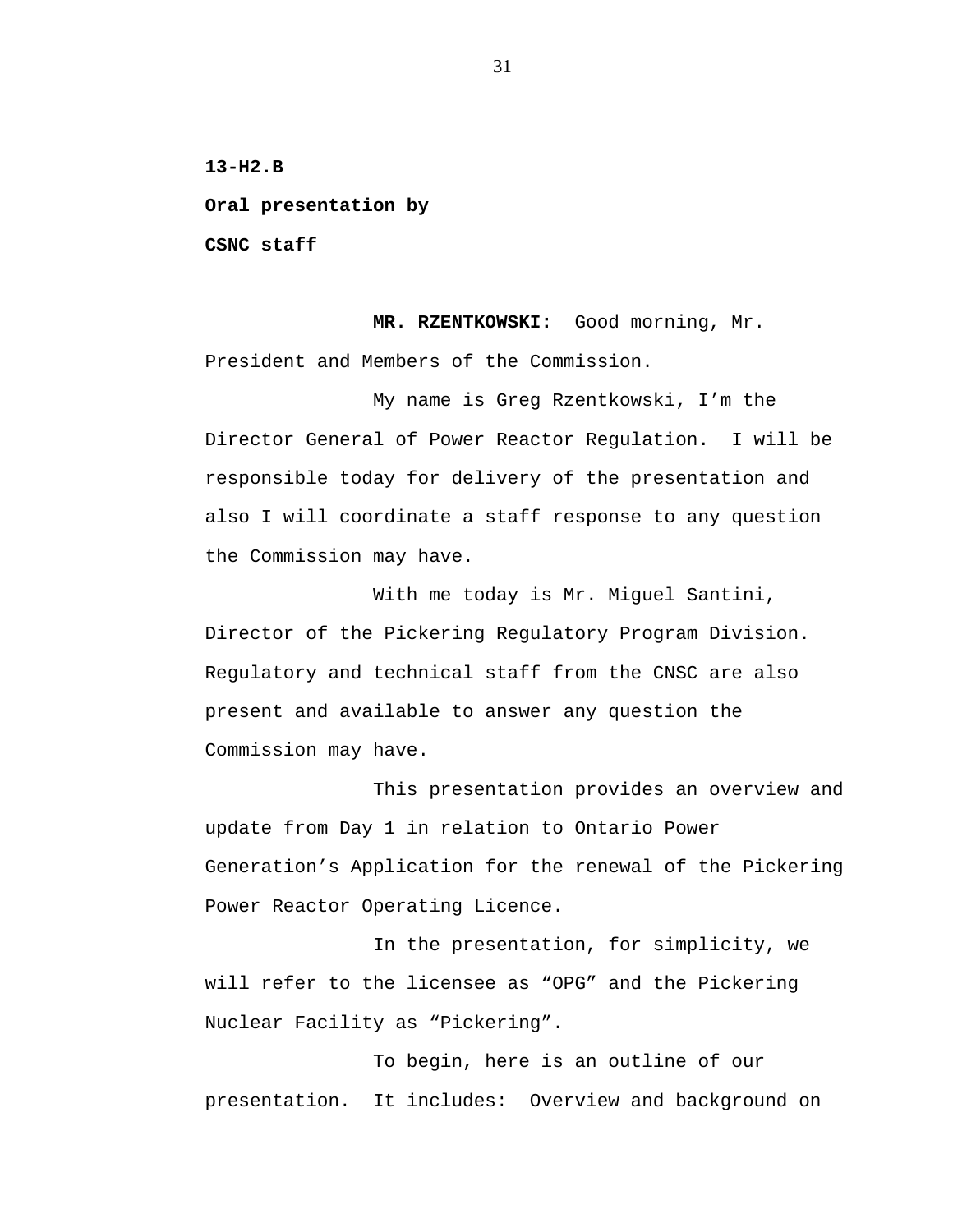the licensing matter, followed by a strategy to end commercial operation of all units and decommission the site, the program updates committed by CSNC staff and additional information as requested by the Commission during Day 1, as well, the main areas of interest raised by intervenors and conclusions and recommendations.

The current Pickering A and B operating licences expire June  $30<sup>th</sup>$ , 2013. OPG has requested a combined five-year licence for both Pickering A and B as directed by the Commission in 2010.

CNSC staff confirm that all safety and control areas have received performance ratings of satisfactory. CNSC staff have reviewed OPG's licence application and found that it contains sufficient information to demonstrate that it meets all regulatory requirements for a licence to operate.

CNSC staff have also included in the proposed operating licence a regulatory hold point for the reassessment of the safety case, which is required to justify operation beyond the currently analyzed operating life of the Pickering B pressure tubes.

CNSC staff will continue to provide the Commission with updates on the operation and future decommissioning of Pickering. This will be done through the NPP Report, which is presented to the Commission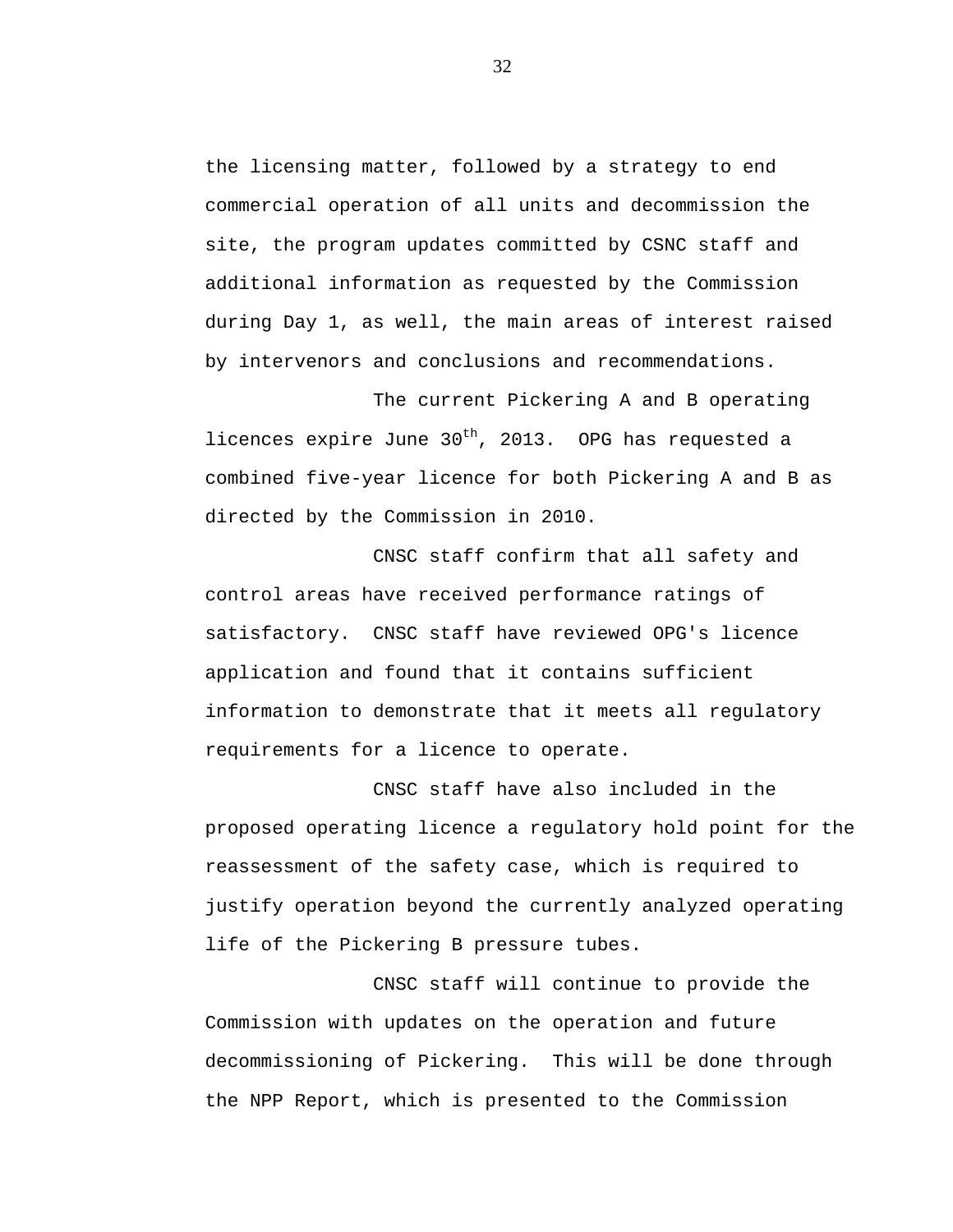annually.

This slide provides a timeline for current operations to end of life for Pickering. It includes operation of all the units until 2020 and transition to safe storage from 2020 to 2023; safe storage from 2023 to 2045; dismantling and decommissioning from 2045 to 2055; and finally, site restoration from 2055 to 2060.

Consequently, it is anticipated that in 2017, OPG would apply for another five-year licence renewal of the Pickering operating licence, which would include transitional provisions for safe storage.

At the Day One hearing, information was either requested by the Commission or committed by CNSC staff. This consisted mostly of information related to the licence application and program updates.

When there was much public interest in a specific subject matter, the presentation addresses them under their respective safety and control areas. This is followed by other specific information, namely the Fukushima follow-up and a summary of the 2013 report published by the World Health Organization, and licensing documentation that is before the Commission.

This information is summarized in the table on this slide and discussed in CMD 13-H2.B.

I will now pass the presentation over to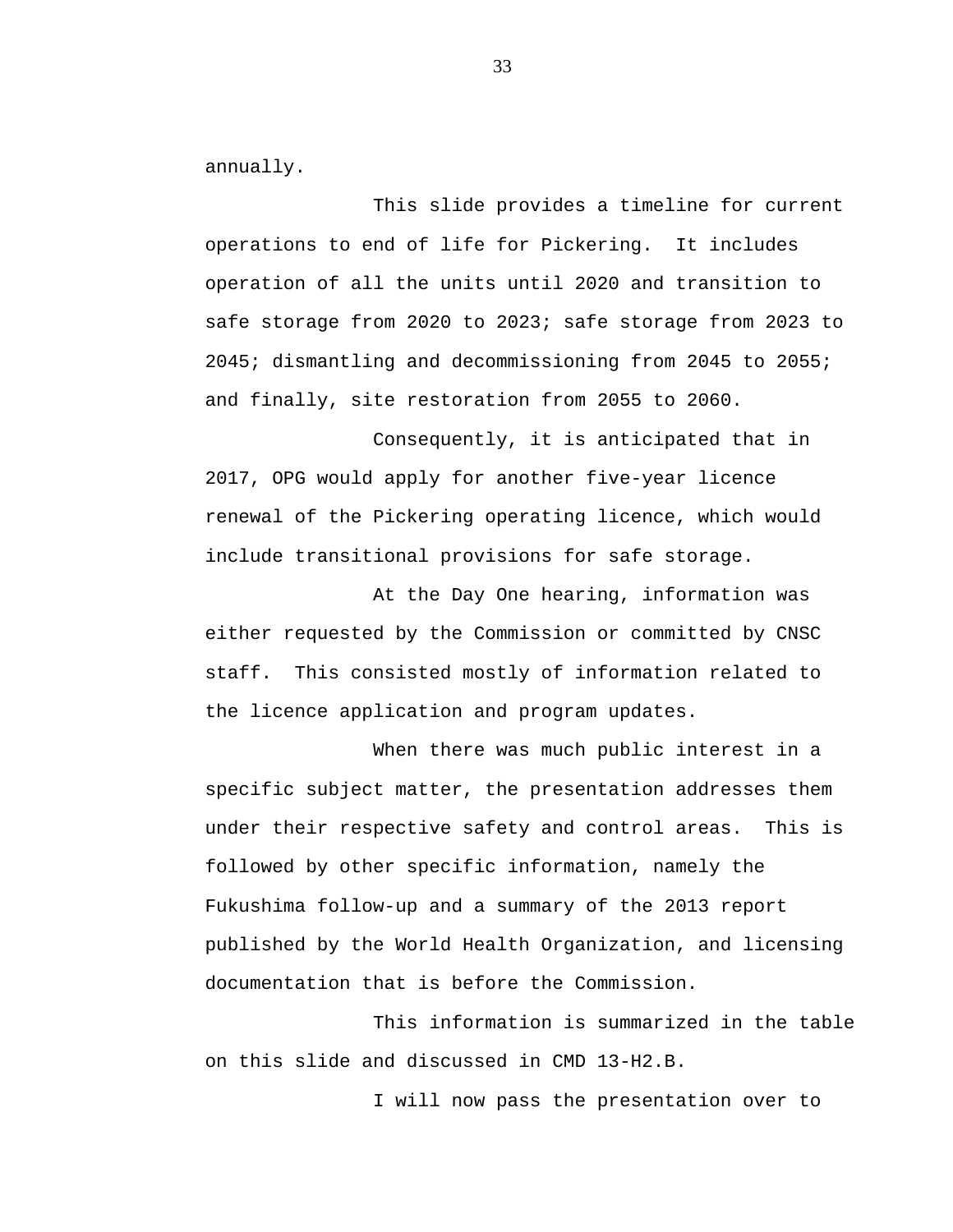Mr. Santini.

## Miguel?

**MR. SANTINI:** Thank you, Dr. Rzentkowski. CNSC staff committed to provide an update on OPG's move to a centre-led organization, a restructuring currently underway at OPG.

As indicated in CMD 13-H2, OPG is regrouping its resources on transition into a centre-led organization as part of the business transformation initiative. The business transformation plan was initiated in 2012. To date, OPG has demonstrated progress in implementing these changes.

In CMD 13-H2, CNSC staff committed to provide an update on the initial certification examinations, re-qualification testing, and the implementation of a systematic approach to training program for the emergency response organization as well as certified staff. CNSC staff expect an update on the initial certification examinations, corrective actions in 2013.

An inspection was carried out in late 2012 on the re-qualification testing program implementation. The inspection team concluded that the results of the requalification test and initial test at Pickering B were acceptable.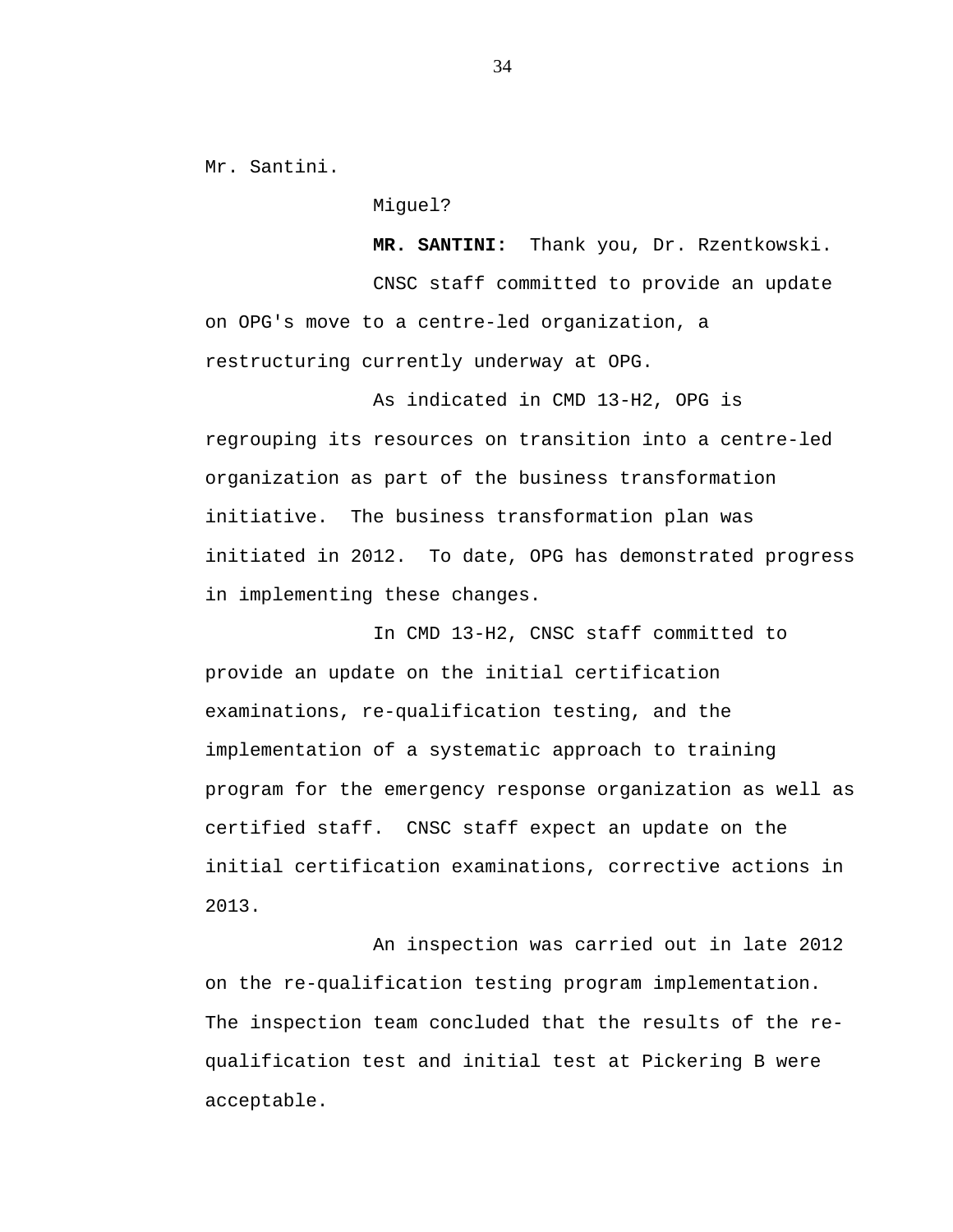Corrective action plans for a SAT-based training for shift managers and control room shift supervisors are being implemented. The remaining issues are being addressed and the corrective actions will be completed in 2014.

The Emergency Response Organization corrective action plan was completed by OPG. CNSC staff review is almost completed, and we are satisfied with improvements implemented to date. CNSC staff are confident that OPG has sufficient number of qualified workers at Pickering to ensure safe operations.

For the record, CNSC staff would like to point out the correction in Supplemental CMD 13.H2.B. The numbers provided in the table on page 3 are accurate. However, the numbers described in the text should match those in the table.

At the Day One hearing, the Commission requested from CNSC staff further information on the black fuel deposits observed on fuel bundles in Unit 1.

The black deposits observed on discharged, the fuel bundles in Unit 1 may have an effect on heat transfer from the fuel to the coolant; Although observations of the fuel most affected bundles show no evidence of effects on heat transfer, it is believed that the deposits are a result of poor chemistry control during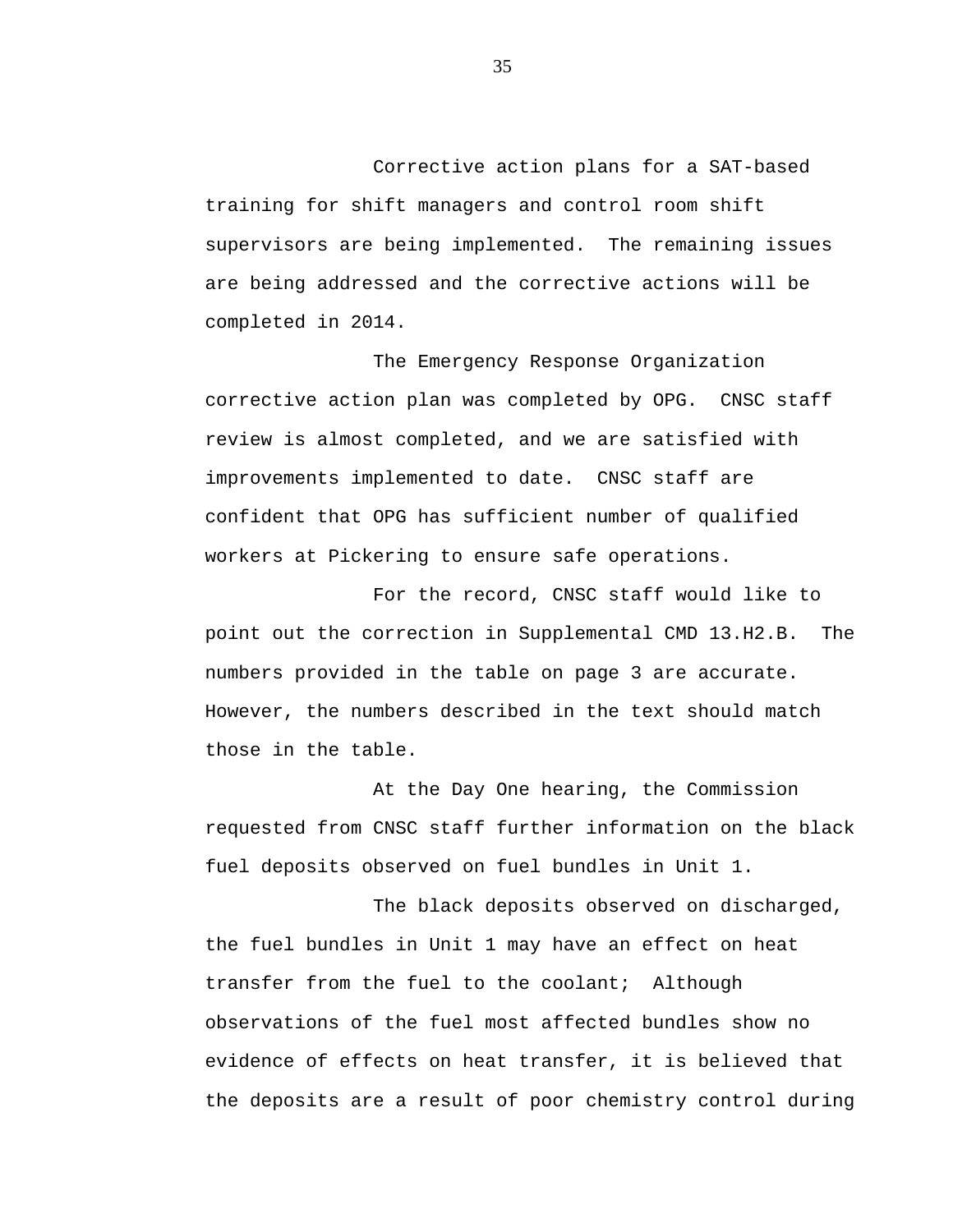outages.

As indicated in Day One, CNSC staff has imposed a 3 percent derate from full power to ensure that all safety margins are maintained.

The corrective actions carried out by OPG include provisions for heat transport system and purification during outages, increasing filtration rate, and maintaining the pH within a narrow range to redisolve existing deposits, and arrest the formation of new deposits.

Upon request, OPG is now inspecting a larger number of bundles to better map the presence of deposits in the core. So far the inspections in Unit 1 have shown that bundles with larger deposits come from channels of lower power where the safety margins are much larger and the impact to heat transfer are less significant.

CNSC staff will release the 3 percent penalty once OPG has provided sufficient information, including trending of the deposits shown by inspections to give CNSC staff confidence that the safety margins are maintained.

Other risk control measures put in place by staff, such as reporting and monitoring, will also continue.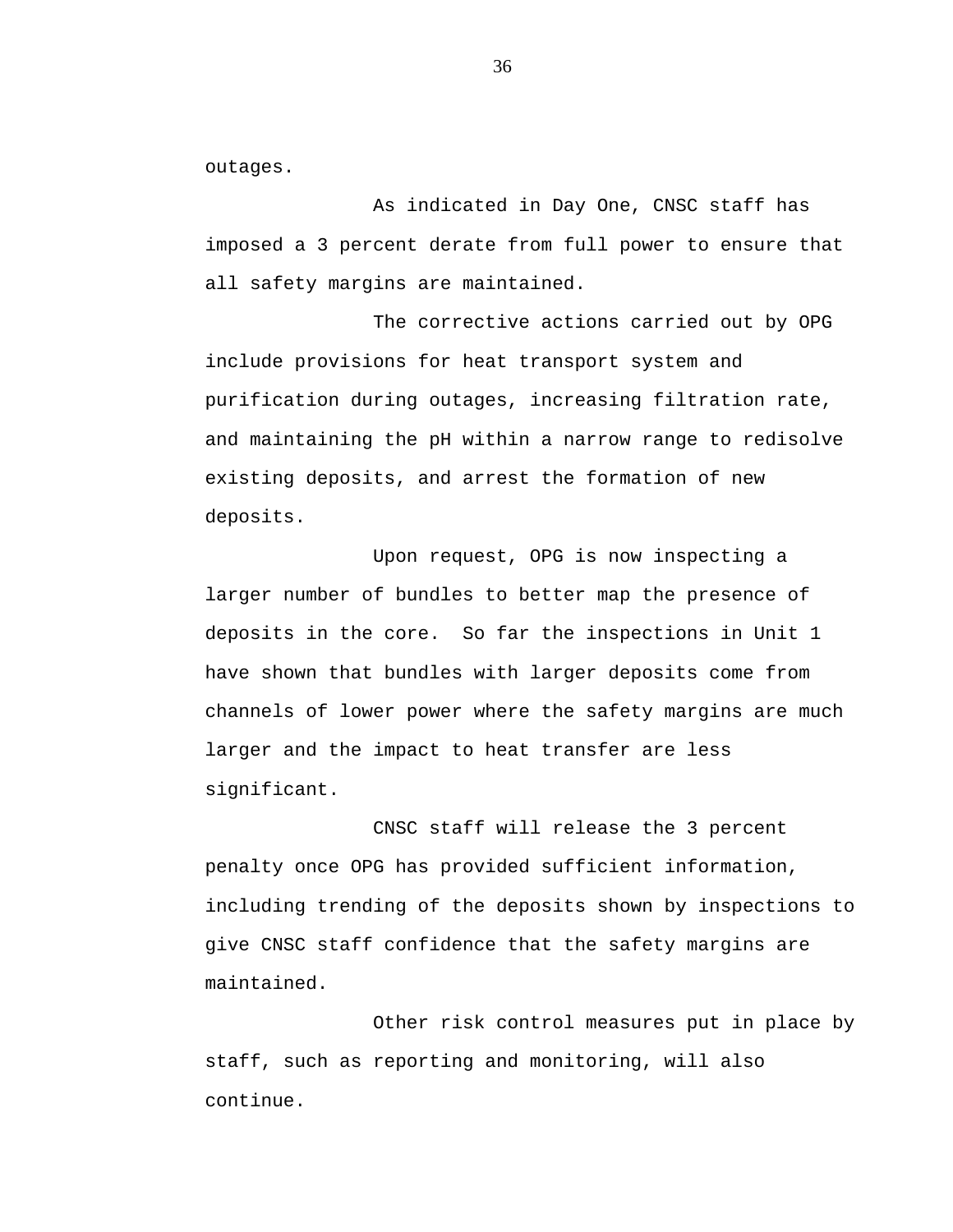At the Day One hearing, the Commission requested further information from staff on the probability safety analysis for Pickering. For the record, OPG refers to PSA as Probabilistic Risk Assessment or PRA.

It is important to know that the PSA is one of the multiple elements to assess and ensure that the plants operate safety. The PSA provides a global idea of the probabilities of events or the frequency, and the CNSC staff has many other tools at hand to ensure safe operation.

The Pickering PSA reports are produced and submitted as per licence conditions. During the current licensing period, OPG was required to comply with CNSC regulatory document S-294 entitled "Probabilistic Safety Assessment for Nuclear Power Plants".

The Pickering A PSA is being revised by OPG, as required by the licence. And CNSC staff confirms now that the Pickering B PSA was delivered in time and complies with this S-294.

The Fukushima Action Plan also required OPG to complete supplementary studies specific for beyond design basis accidents.

The table shows the latest Pickering PSA results. The existing PSA results for Pickering A on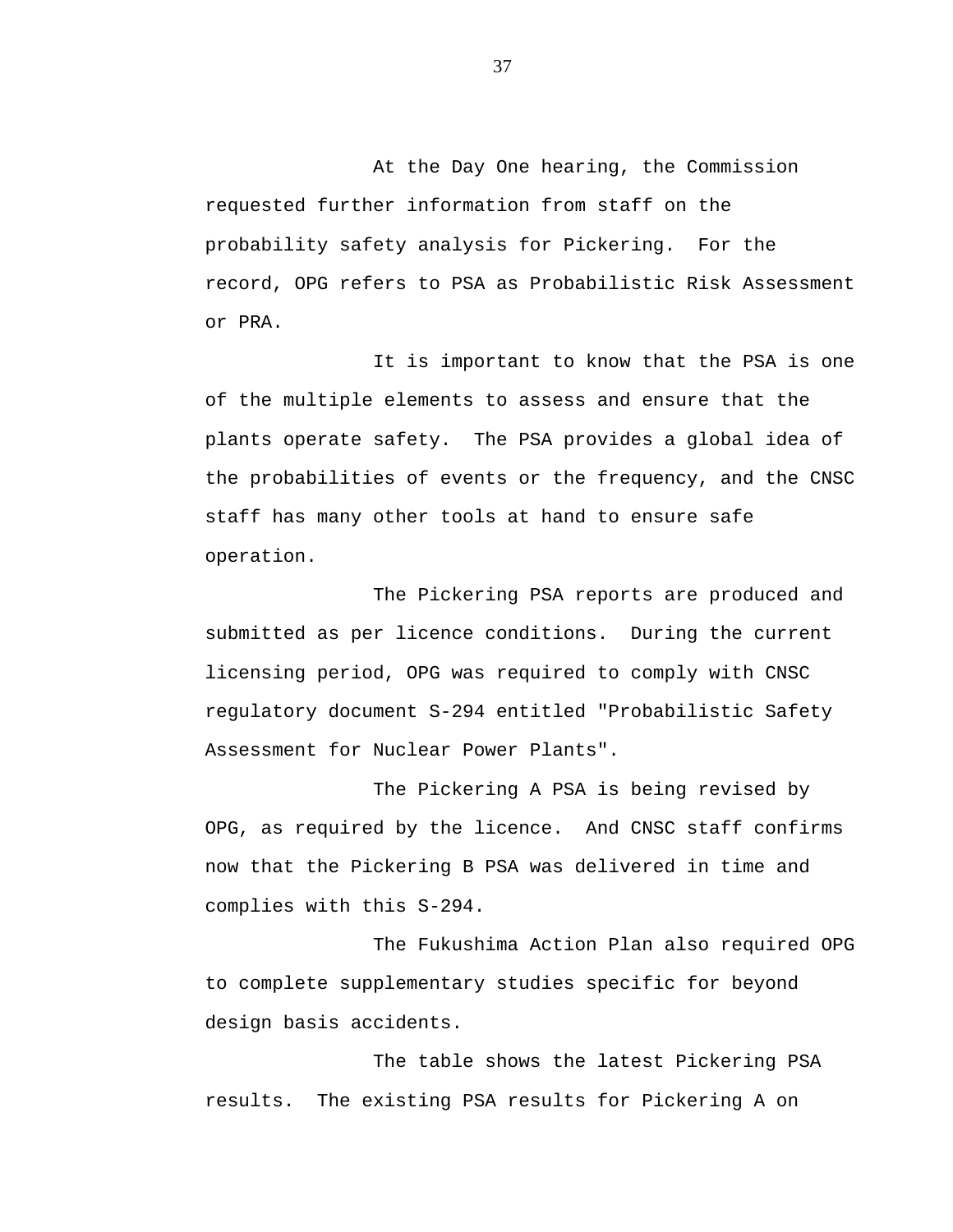internal events show that OPG met the safety goals. It is expected that the revised PSAs due next year, will be a full scope, as required by S-294.

The revised Pickering B PSA includes internal and external events. The aggregated results indicate that the safety goals are met.

In addition, PSA has contributed to improvements of overall safety by identifying plant vulnerabilities. Improvements to address these vulnerabilities have been made as required by the Fukushima Action Plan.

CNSC staff estimate that these improvements have reduced the risk of severe core damage frequency and large release frequency by at least a factor of 10.

The amount of safety improvement depends on the initiating event. For example, a factor 100 improvement is expected in case of total station blackout, but more modest improvements are expected for other postulated scenarios.

New methodologies are being developed to allow more precise quantification of completed and committed safety improvements.

At the Day 1 hearing, the Commission also requested from CNSC staff to provide further information on environmental risk assessment, specifically on the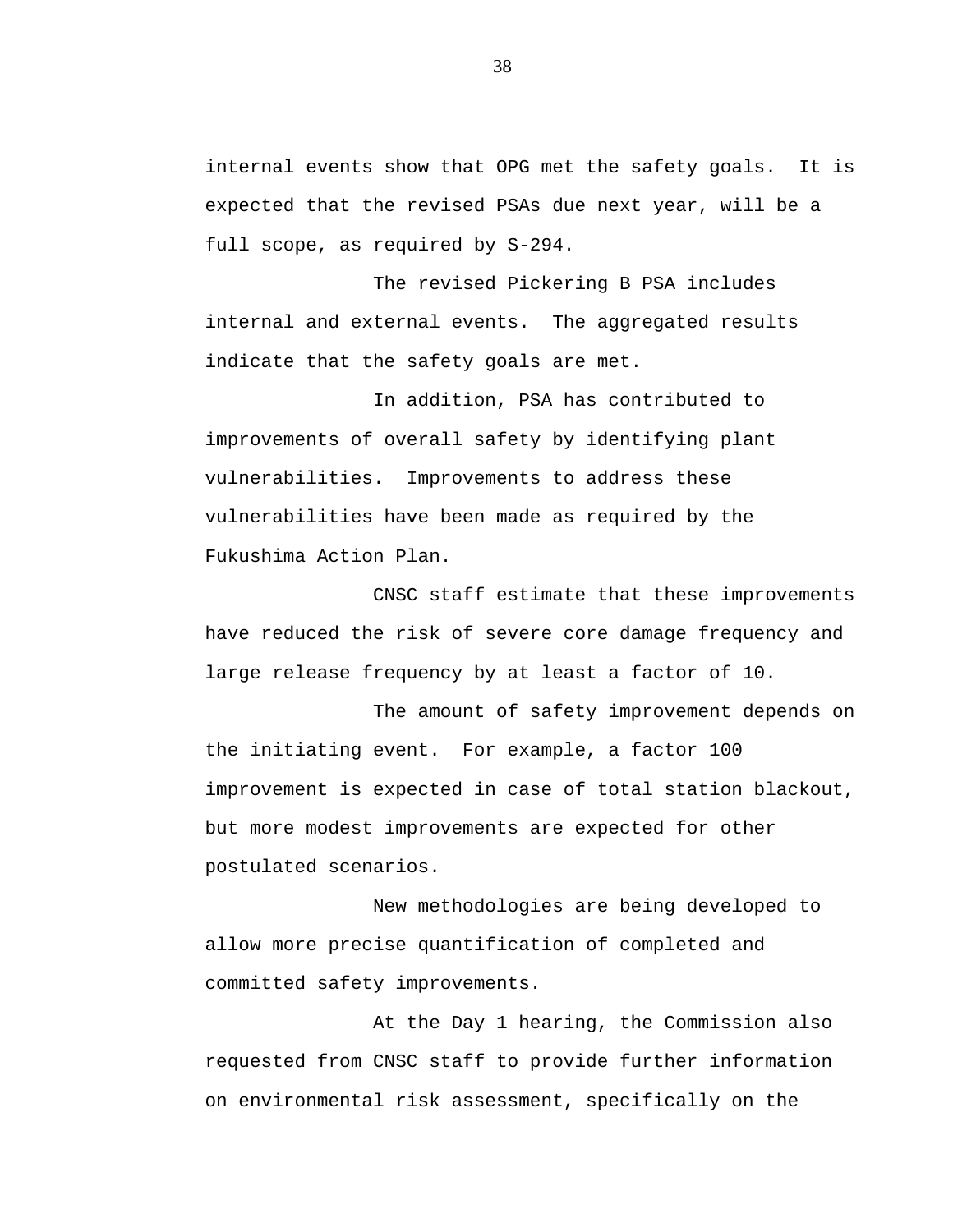intake fish impingement and entrainment, as well as thermal plume risk to the Round Whitefish spawning.

Targets to mitigate intake fish mortality have been met by the deployment of barrier nets, fish stocking and wetland habit projects.

Thermal plumerisk to Round Whitefish spawning was offset using indirect measures since there was no direct plume mitigation that was cost effective and feasible.

These measures include: increasing the number of Round Whitefish locally by eliminating lethal sampling of Round Whitefish in the annual radiological fish tissue sampling by using alternative species.

And in the Round Whitefish Population Study with the Ministry of Natural Resources and the Department of Fisheries and Oceans, to verify that Whitefish at Pickering are not isolated but are connected to nearby populations capable of providing migrants to counter any local depletion.

CNSC staff committed in CMD-13-H2 to provide the Commission with an update on the assessment on the electrical distribution system and safe operating envelope program implementation from Day 2.

CNSC staff received the progress report from OPG addressing the majority of the corrective actions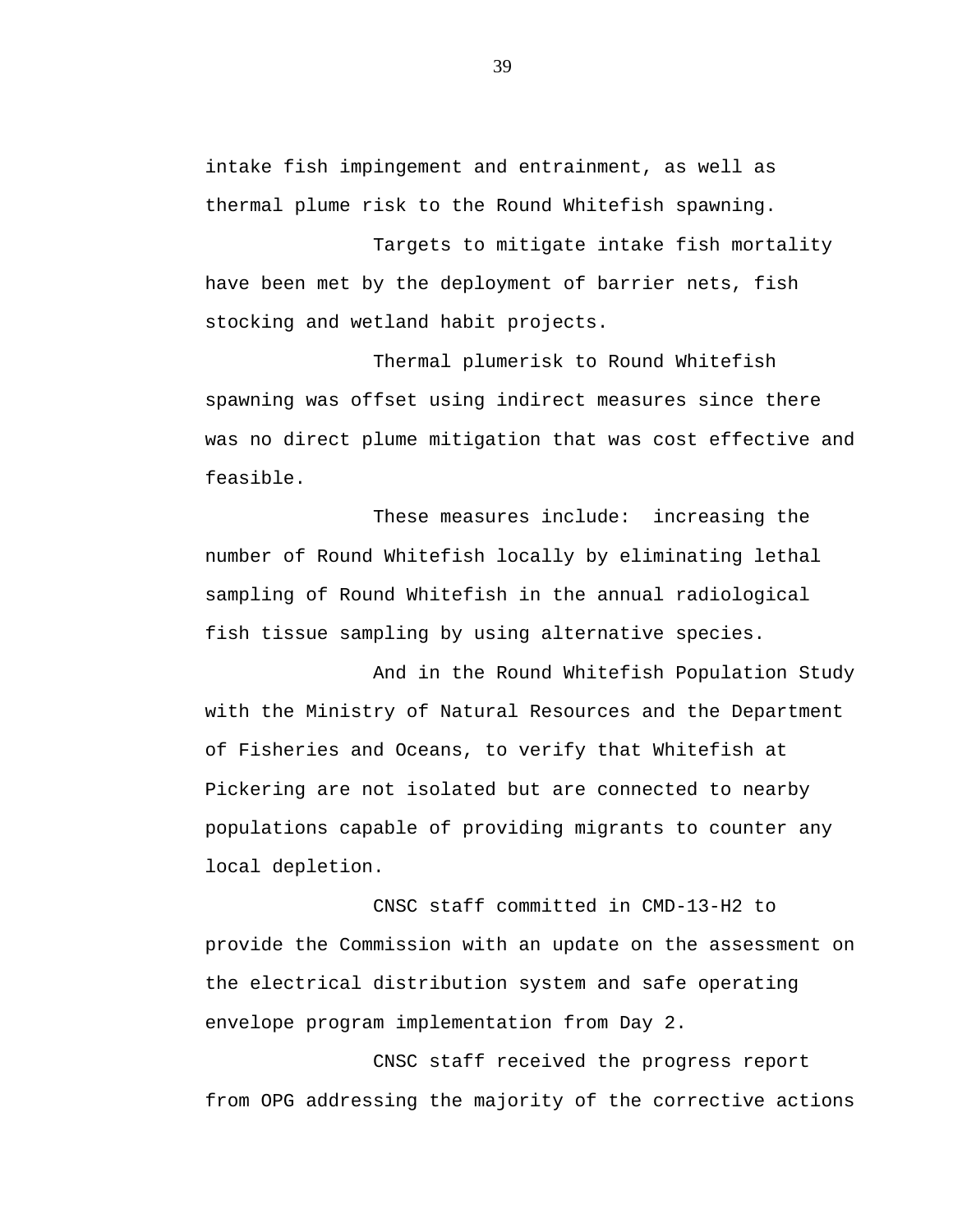with a proposed timeline for completion of the remaining issue.

The safe operating envelope, SOE, is a comprehensive set of operational limits and conditions defined in CSA standard N294 – 290.15 entitled: "*Requirements for the Safe Operating Envelope for Nuclear Power Plants*" and this is the successor of the operating policies and principles referenced in past licences.

The SOE is required in the new license with provisions for the implementation strategy in the License Conditions Handbook.

In May 2011, a pilot inspection on the implementation of the SOE program was conducted at Pickering and included the emergency service water system to gauge the implementation status.

CNSC staff suggested improvement to the SOE program and OPG is in the process of implementing these recommendations for completion by the end of 2013.

At the Day 1 hearing, the Commission requested information on the frequency of the vacuum building testing and an update on the revision to CSA Standard N287.7 entitled *"In-service Examination and Testing Requirements for Concrete Containment Structures for CANDU Nuclear Power Plants".*

CNSC staff also committed to provide an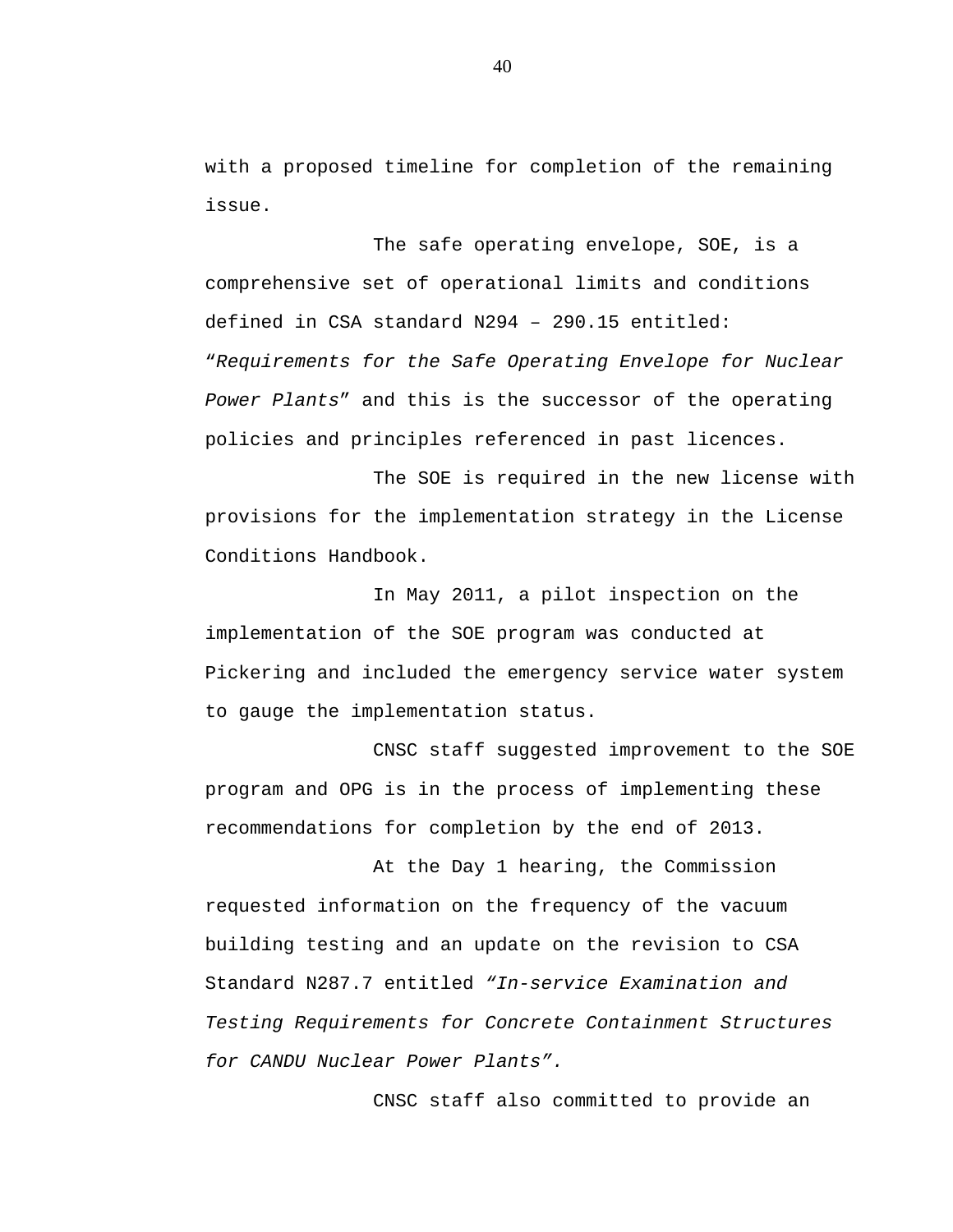update on the Pickering A assessment of balance of plant, namely, on the cracks in the feedwater lines.

The vacuum building outage took place in 2010 and all activities comply with CSA Standard N287.7. The leakage rate was measured to be well within the regulatory limits established in the safety analysis.

OPG has provided clarity on fatigue analysis of the feedwater pipes of the Pickering A boilers. Improvements to the inspection of the piping support were also implemented. CNSC staff are satisfied with the progress on this area.

From the interventions filed, there were many who were interested in Aging Management, especially regarding the continued operation of the pressure tubes. The 210,000 effective full power hours limit for the pressure tubes was determined based on the engineering methodologies available at the time of the design.

The analyzed safety case was set at the time as the assumed design life of the tubes.

The Fuel Channel Life Management Project is a special research initiative founded by OPG, Bruce Power, and AECL to analyze the safety case beyond the initial limit by improving the level of understanding of degradation mechanisms and material behaviour at late-life operating conditions.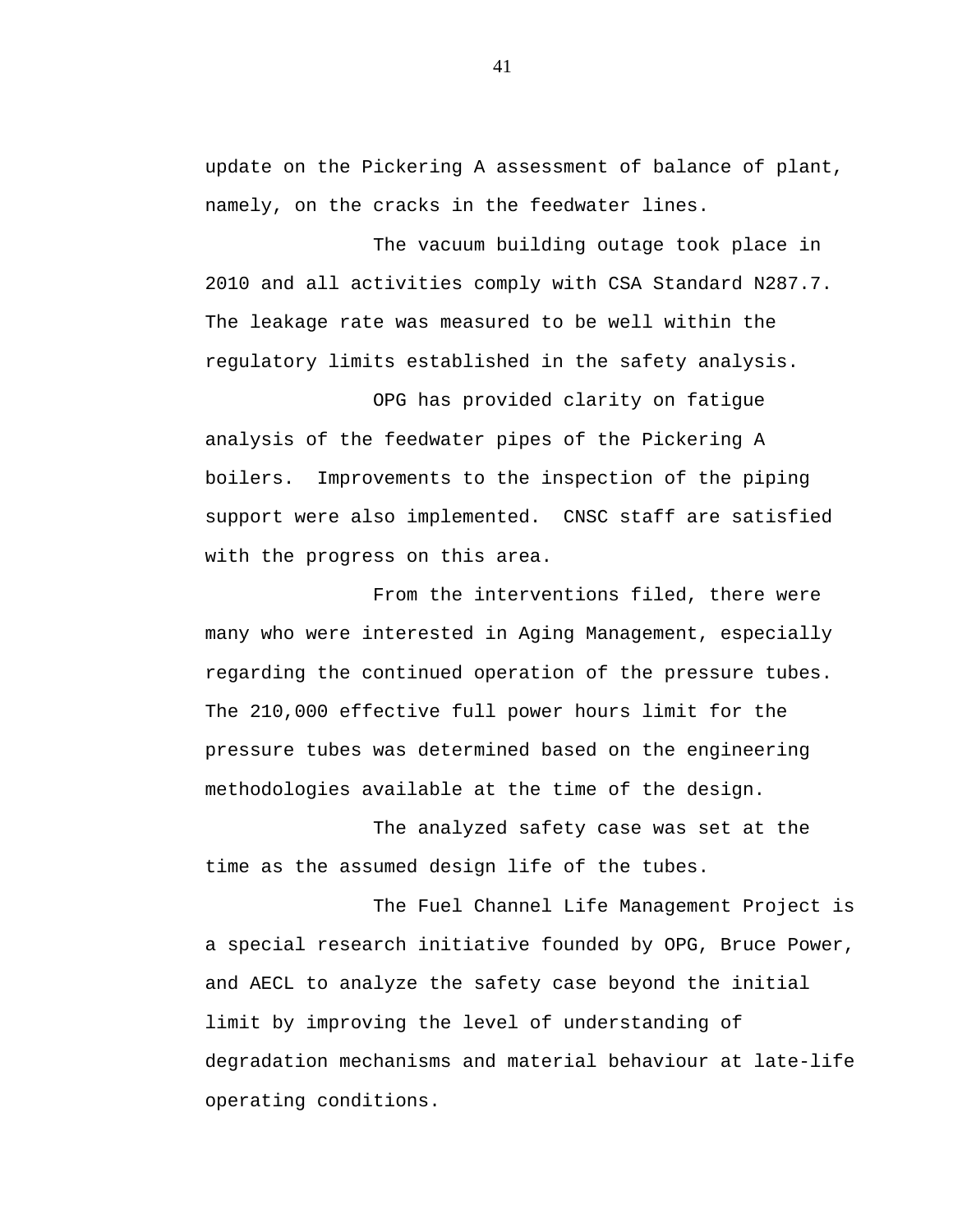The project must demonstrate a new analyzed safety case beyond the current limit to ensure the fitness for service of the pressure tubes.

For aging management of the plant, OPG follows RD-334 entitled *"Aging Management for Nuclear Power Plants"* which requires measures to ensure fitness for service of all plant systems and components.

CNSC staff is confident that OPG is dealing with aging of the plant in a conservative way to ensure that safety margins are maintained.

At the request of the Commission, CNSC staff are providing an update on the public alerting system. After the remaining eleven new sirens were installed, Pickering now meets all of the provincial requirements for fifteen minutes indoor and outdoor notification in the three-kilometre zone.

In regards to the 3 to 10-kilometre zone, public alerting is accomplished through an auto-dialer system as well as through the provincial public warning system that uses media broadcaster, social media and text messaging. A multi-jurisdictional team is currently evaluating enhancements to this system.

At the Day 1 hearing, the Commission also requested clarification and information on the integration of the multi-jurisdictions of the surrounding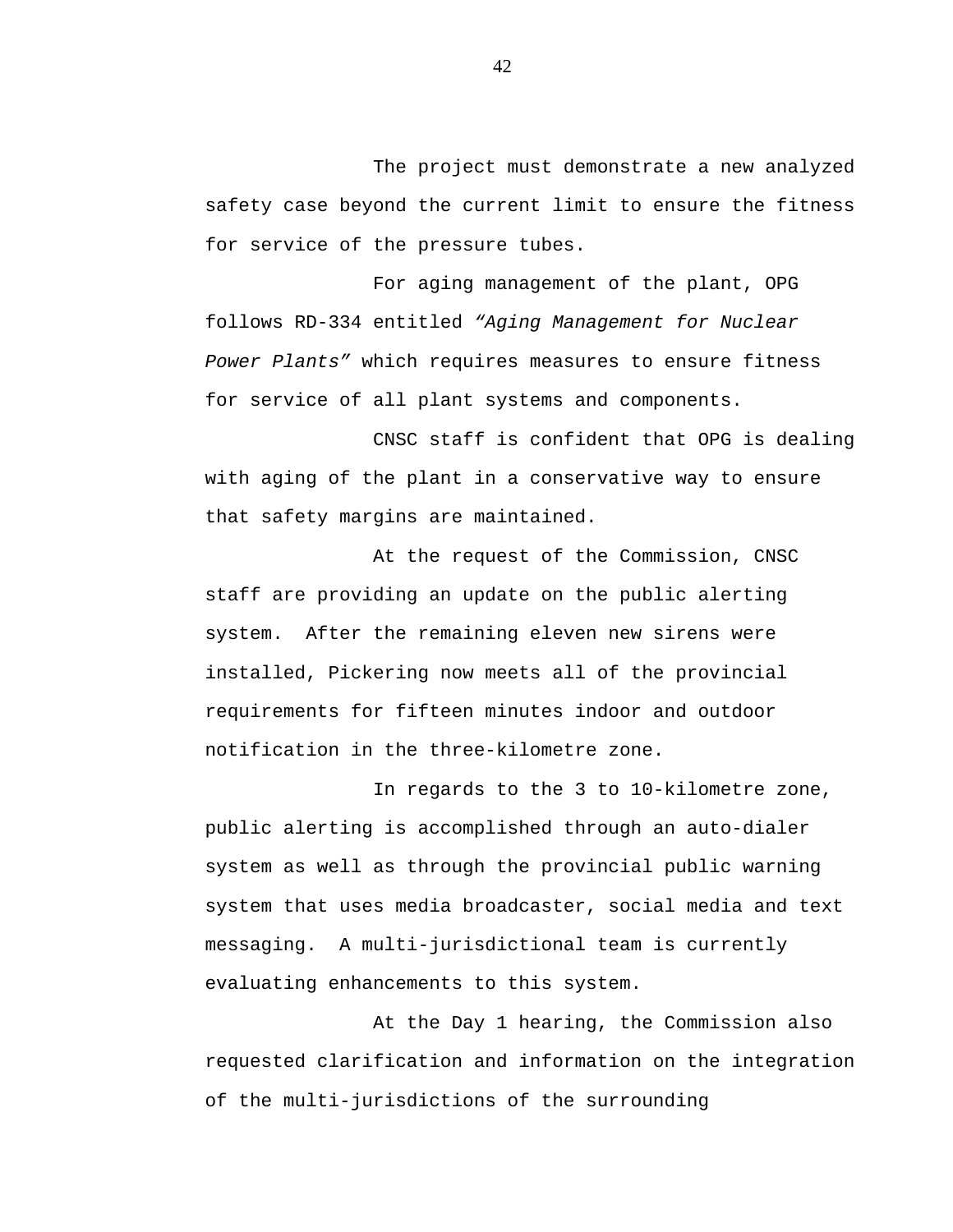municipalities, provincial and federal agencies and our neighbour, the United States.

CMD-13-H2 provides the detailed description of roles and responsibilities of the main players as well as the integration of sequential activities in the first 72 hours of an accident.

Due to the interest expressed by many intervenors on this topic -- especially on planning, response and evacuation -- a presentation by Emergency Management Ontario, which follows, will have more details on offsite emergency response.

The CMD also provides a list of emergency preparedness activities planned for Ontario in 2013/2014, concluding with a unified response exercise. An OPG/CNSC protocol is being established to ensure the timely delivery and support to these 2014 exercises.

It is of note that the Canadian Standard Association, CSA, is developing with key stakeholders, including the CNSC, a standard describing the requirements for emergency management of nuclear facilities. These new standards will be applicable in all Canadian jurisdictions. Public consultation is planned for 2013, with publication in 2014 for these standards.

A strong interest was shown by intervenors wanting to know what is being done in the short and long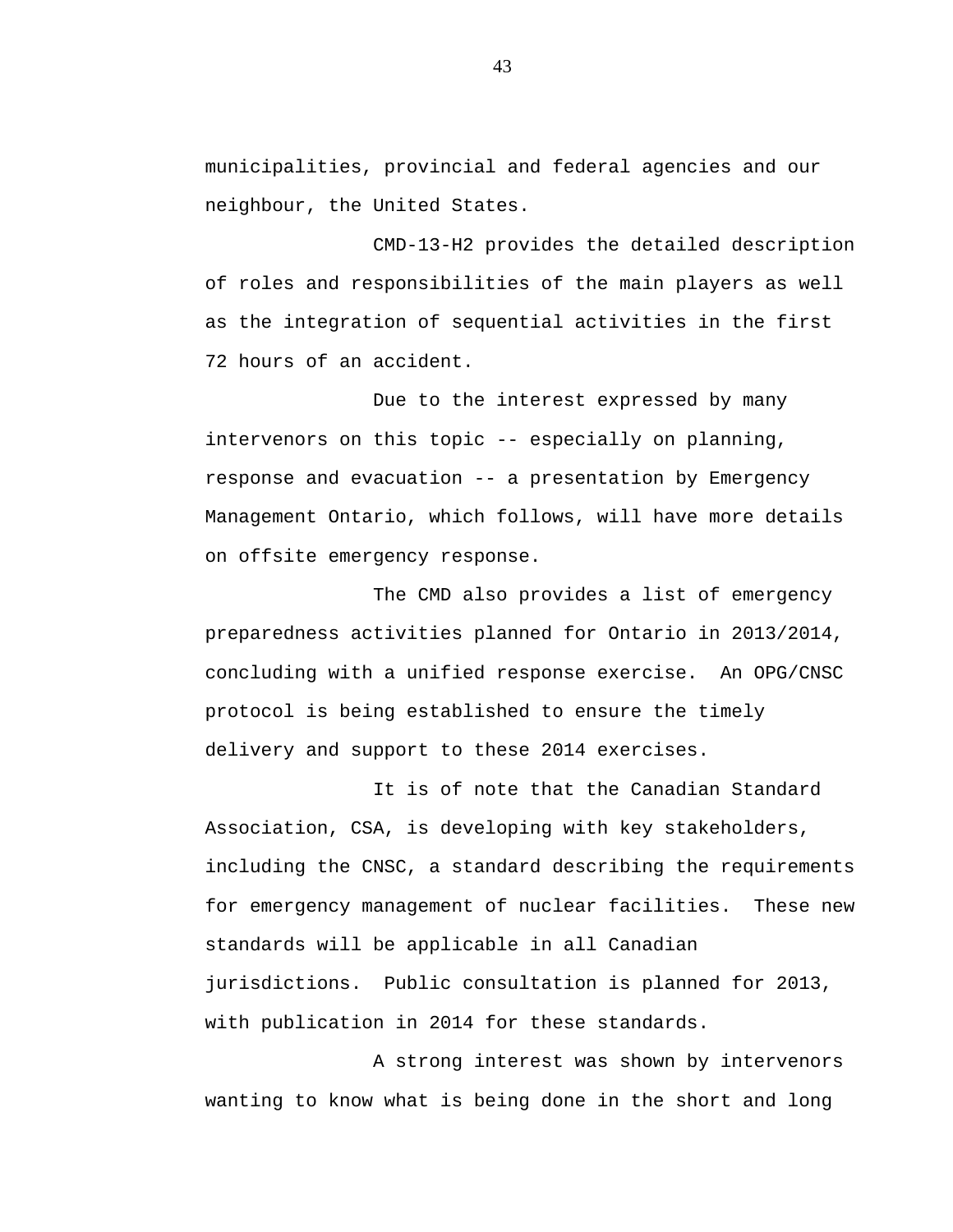terms for managing radioactive waste and why the deferred decommissioning strategy is the preferred approach.

OPG has an effective waste management program. All radioactive waste, including used nuclear fuel, is safely stored in CNSC-licensed facilities.

For the long-term management of OPG low and intermediate level radioactive waste, OPG has applied for a site preparation and construction licence for a deep geological depository on the Bruce site.

The long-term management of Canada's spent nuclear fuel is being handled by the Nuclear Waste Management Organization, NWMO. The NWMO is currently going through a site selection process.

OPG's waste management and decommissioning costs are funded through financial guarantees. OPG has selected the deferred decommissioning strategy. Deferred decommissioning helps to minimize workers' exposure to radiation.

At the Day 1 hearing, the Commission requested from OPG information on cyber security. CNSC staff would also like to provide information on this topic for consideration by the Commission.

As computers are employed in safety-related and security applications at Pickering, it is critical that these assets are protected against cyber threats.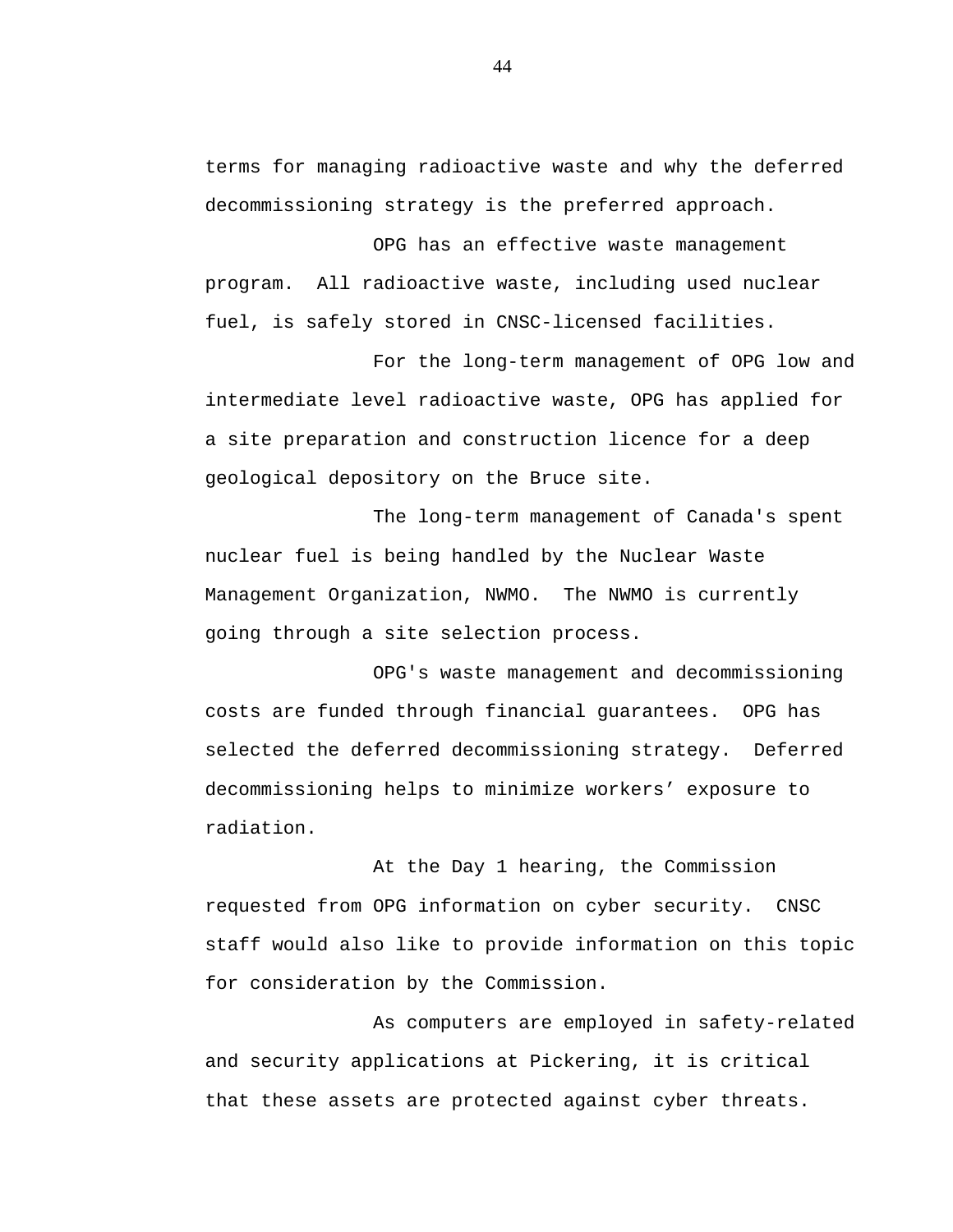Over the last several years, OPG has conducted a self-assessment on their cyber Security Program and carried out improvements to documentation and programs.

Implementation was completed in 2011 to the satisfaction of CNSC staff. The cyber Security Program now meets all regulatory expectations.

I will now pass the presentation back to Dr. Rzentkowski.

**DR. RZENTKOWSKI:** Thank you, Mr. Santini.

At the Day 1 hearing, CNSC staff committed to provide an update on the status of the follow-up actions at Pickering in response to the CNSC Fukushima Action Plan.

I am glad to say that OPG continues to demonstrate a strong commitment to address all 36 generic actions issued to all licensees of nuclear power plants.

As can be seen on this slide, all shortterm actions are now closed and the remaining actions are on track to be completed as per the Fukushima Action Plan.

To date, OPG has implemented many safety improvements to further enhance accident prevention and mitigation at the site. The main ones include: deployment of emergency mitigation equipment, implementation of severe accident management guidelines,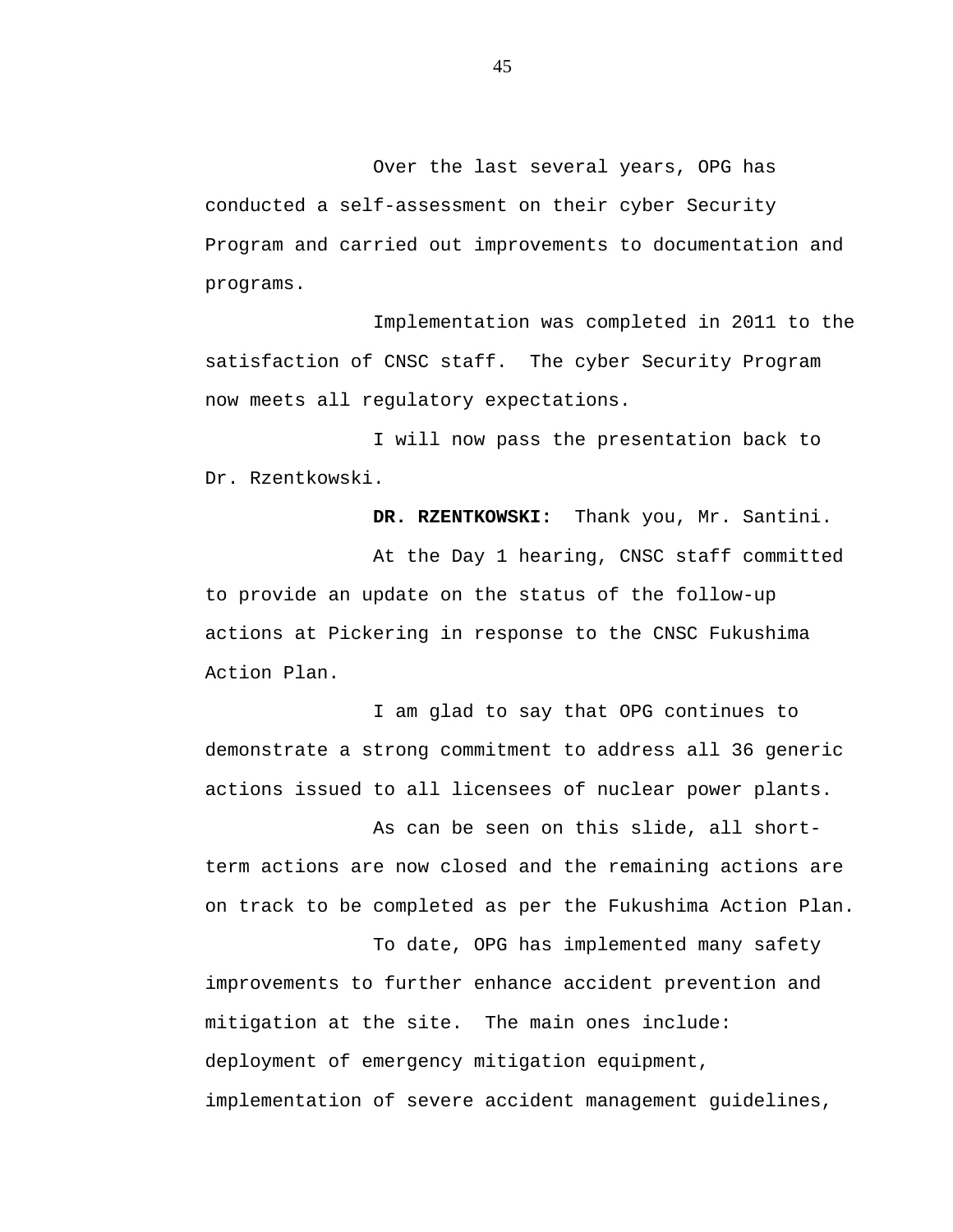installation of hydrogen recombiners and also progress on enhancements to emergency response as will be presented in a moment.

OPG's response to the CNSC Fukushima Action Plan and CNSC staff's assessments and inspection findings indicate that the safety case at Pickering is sufficient and remains strong.

In March 2013, the World Health Organization released their report entitled *"Health Risk Assessment From the Nuclear Accident That Followed The 2011 Great East Japan Earthquake and Tsunami"*. This report was completed by an independent international group of experts. It provides an indication of the magnitude of health risks rather than the precise risk predictions.

The report provides risk estimates for both workers and members of the public. It can be seen that, for members of the general public, any possible increase in risk of cancer is likely to be below detectable levels. For the majority of workers who receive doses of less than 100 millisieverts, any possible increase in risk of cancer is likely to be below detectable levels. For a few workers who receive doses between 100 and 700 millisieverts, a small increase in the risk of cancer is expected.

The general conclusion of the report is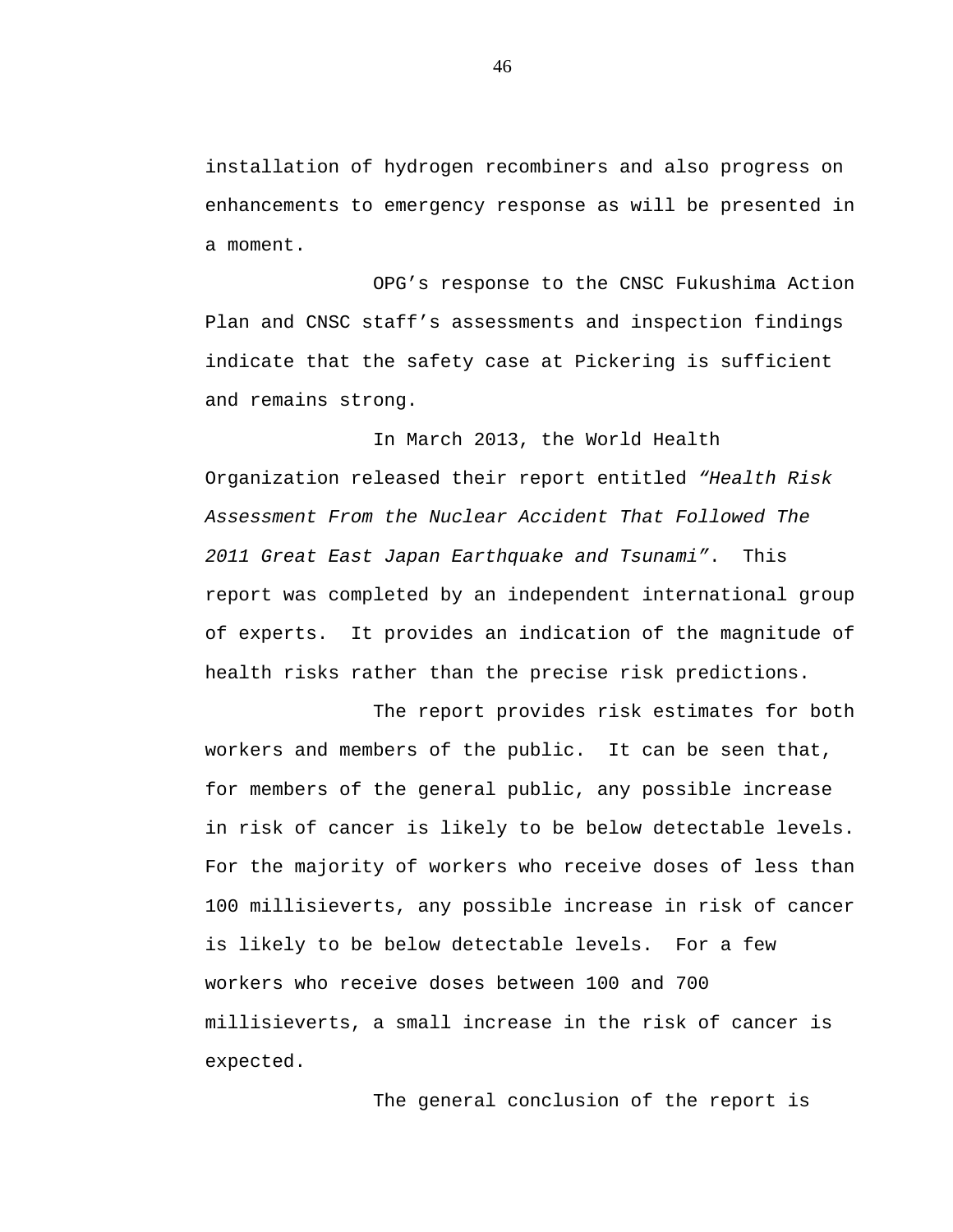that the risk of adverse health impacts from radiation to the Japanese population is, in fact, very low.

Since Day 1, the current licences for Pickering A and B have not been amended. The proposed licence format and proposed five-year licence period for Pickering did not change from that submitted in CMD 13- H2.A. The proposed operating licence followed a standard format adopted for all nuclear power plants which includes a licence condition handbook summarizing the compliance verification criteria for the site.

As a result of continuous improvement, the proposed Pickering licence has three new requirements. The Pickering licence has also three site-specific licence conditions as shown on the slide.

The CNSC is committed to openness and transparency when dealing with the public and all licensing matters. The CNSC has also the common law duty to consult with Aboriginal groups on licensing matters that may adversely affect established or potential Treaty rights.

In preparation for the hearings, CNSC staff sent notification and follow-up letters to 14 identified groups in the area of Pickering. Furthermore, the Participant Funding Program which helps Aboriginal groups and members of the public at large participate in the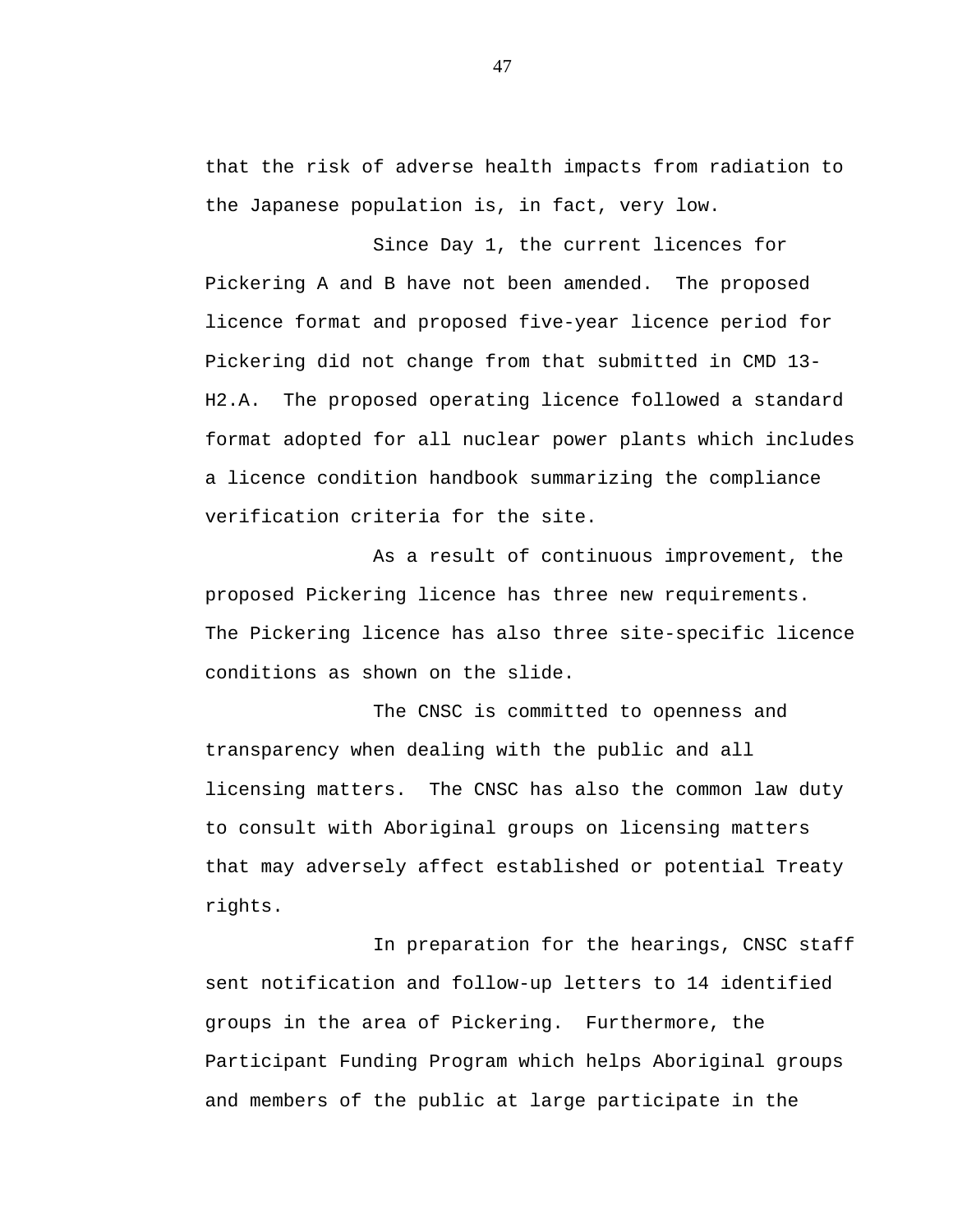regulatory process for this Pickering licence renewal provided over \$67,000 to five recipients.

In December 2012, the CNSC invited members of the public to participate in the Day 2 hearing. In that Day 2 hearing, 136 written submissions were filed.

CNSC staff's overall conclusion on the assessment of OPG's performance and adequacy of licence application for Pickering has not changed from that presented at Day 1.

They are: OPG is qualified to operate the Pickering Nuclear Generating Station and OPG will make adequate provisions for the protection of the environment, the health and safety of persons, the maintenance of national security and measures to implement international obligations to which Canada has agreed.

CNSC staff's recommendations in regards to the Pickering renewal have also not changed from that presented for Day 1.

They are: CNSC staff recommended that the Commission renew the Pickering operating licence with an expiry date of June 30, 2018, and accept the delegation of authority as set out in CMD 13-H2.A.

CNSC staff also recommend that the Commission consider the Licence Condition Handbook in the decision to renew the operating licence.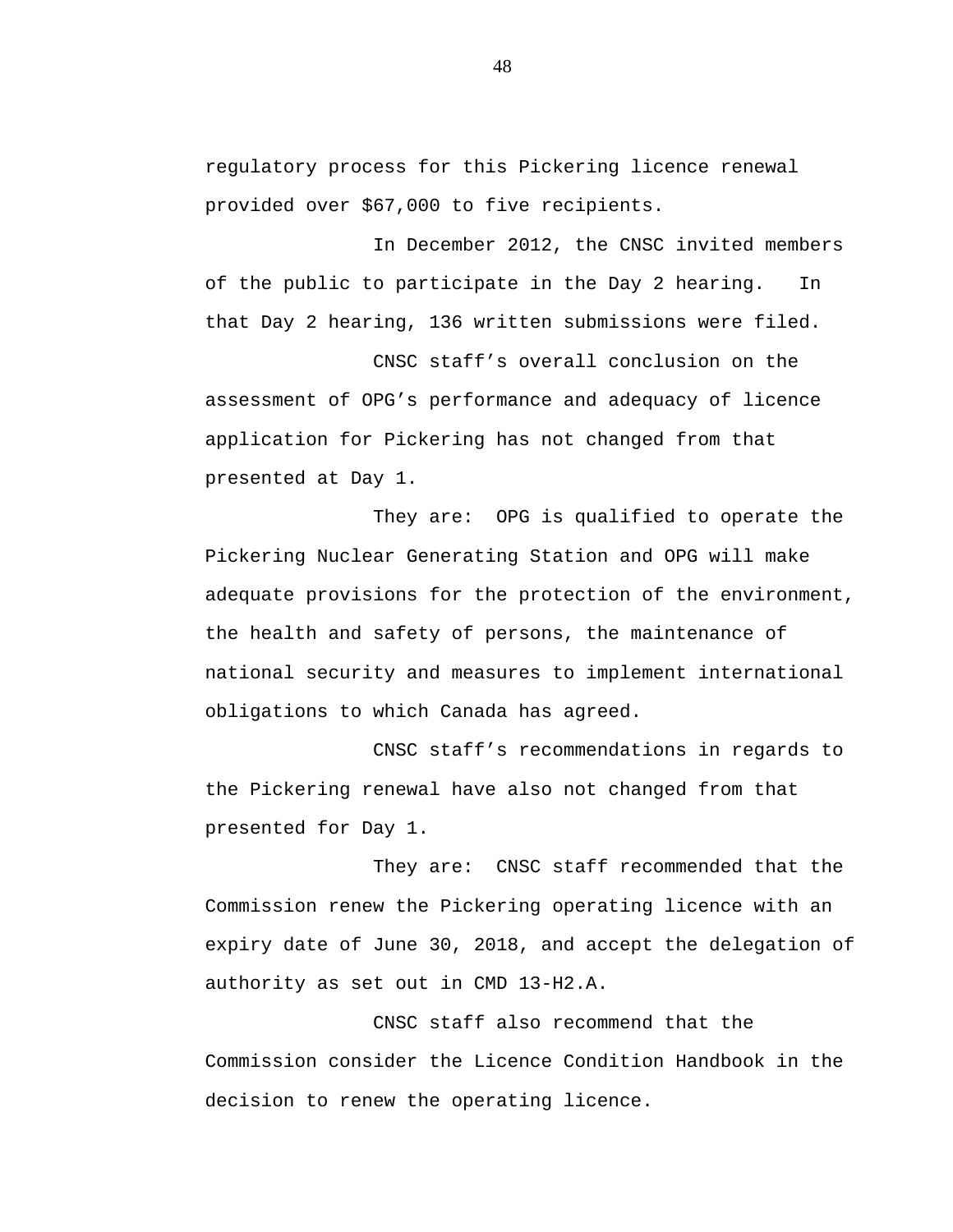Thank you very much, Mr. President and members of the Commission, for your attention.

**THE CHAIRMAN:** Thank you.

I would now like to move to the Joint Presentation on Emergency Management Plans, as outlined in CMD 13-H2.137 and I understand that Ms. Allison Stuart will make the presentation.

Please proceed.

 **13-H2.137**

 **Joint presentation on** 

 **Emergency Management Plans** 

**MS. STUART:** Thank you very much.

I'm pleased once again to be -- have the opportunity to present to the Commission and, for the record, my name is Allison Stuart. I'm the Assistant Deputy Minister in the Ministry of Community, Safety and Correctional Services and the Chief of Emergency Management Ontario.

My role here this morning is simply to introduce the presentation on behalf of the Region of Durham, the City of Toronto, Ontario Power Generation and Emergency Management Ontario on behalf of the Province of Ontario which is in response to a request to present the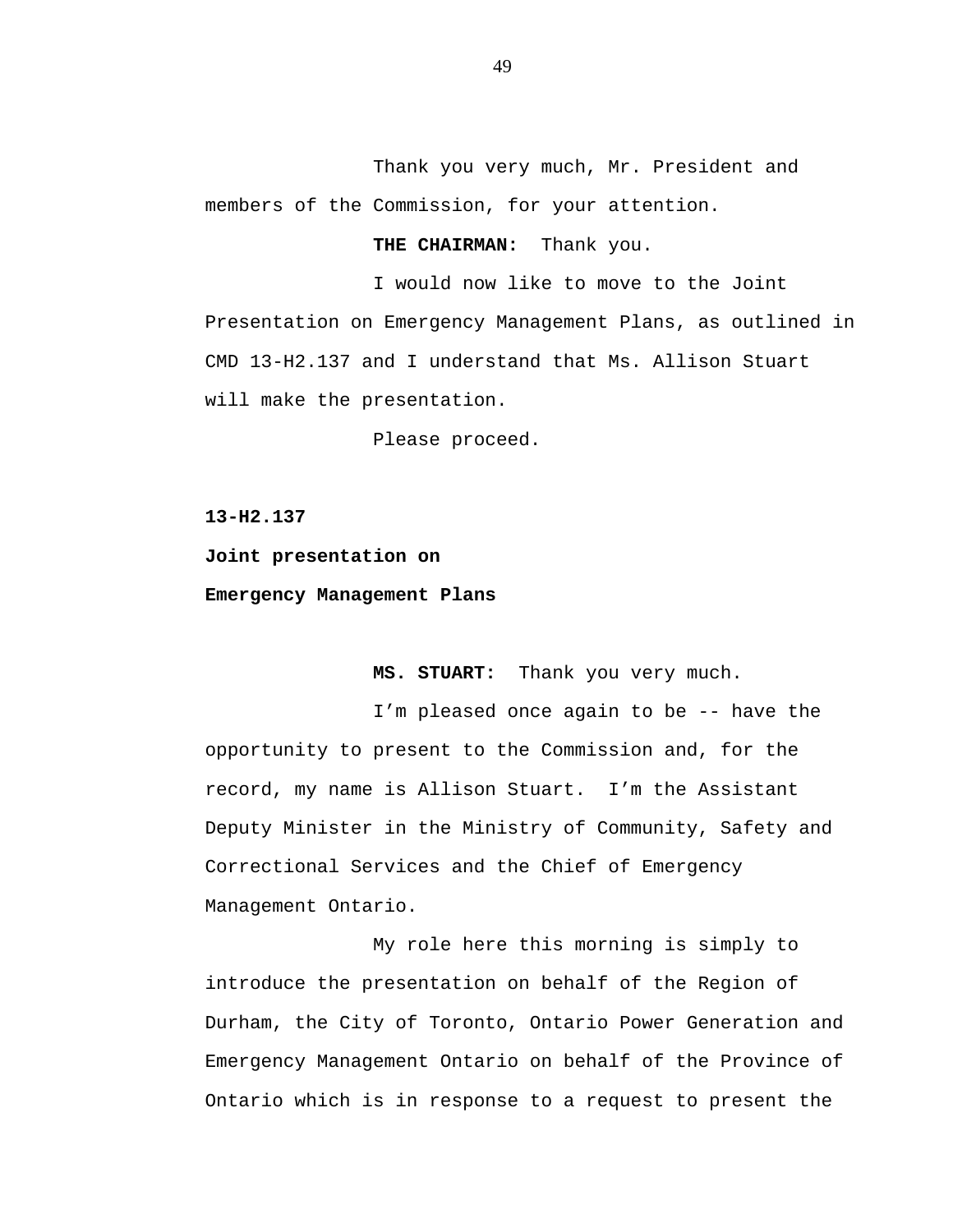integration of the plans: How do the plans of the various organizations fit together and how do they fit together across levels of government as well as with Ontario Power Generation itself.

And it's an opportunity for us to demonstrate: (1) that we work together easily, well and often and this is obviously important for our ability to -- in an emergency event, to be able to have a robust response.

Secondly, that our plans, as you will see, they flow up, they flow down and they flow across so that they -- the combined total really speak to the overall response.

And finally, that we continue to work on enhancing our emergency management activities at the provincial, municipal and site level to support the -- the Ontario Power Generation plant and the surrounding communities.

I'm going to turn over the body of the presentation to Dave Nodwell, who is with Emergency Management Ontario, who will be presenting an integrated deck on behalf of the organizations identified and then, of course, we're all available for any questions after that presentation.

Dave?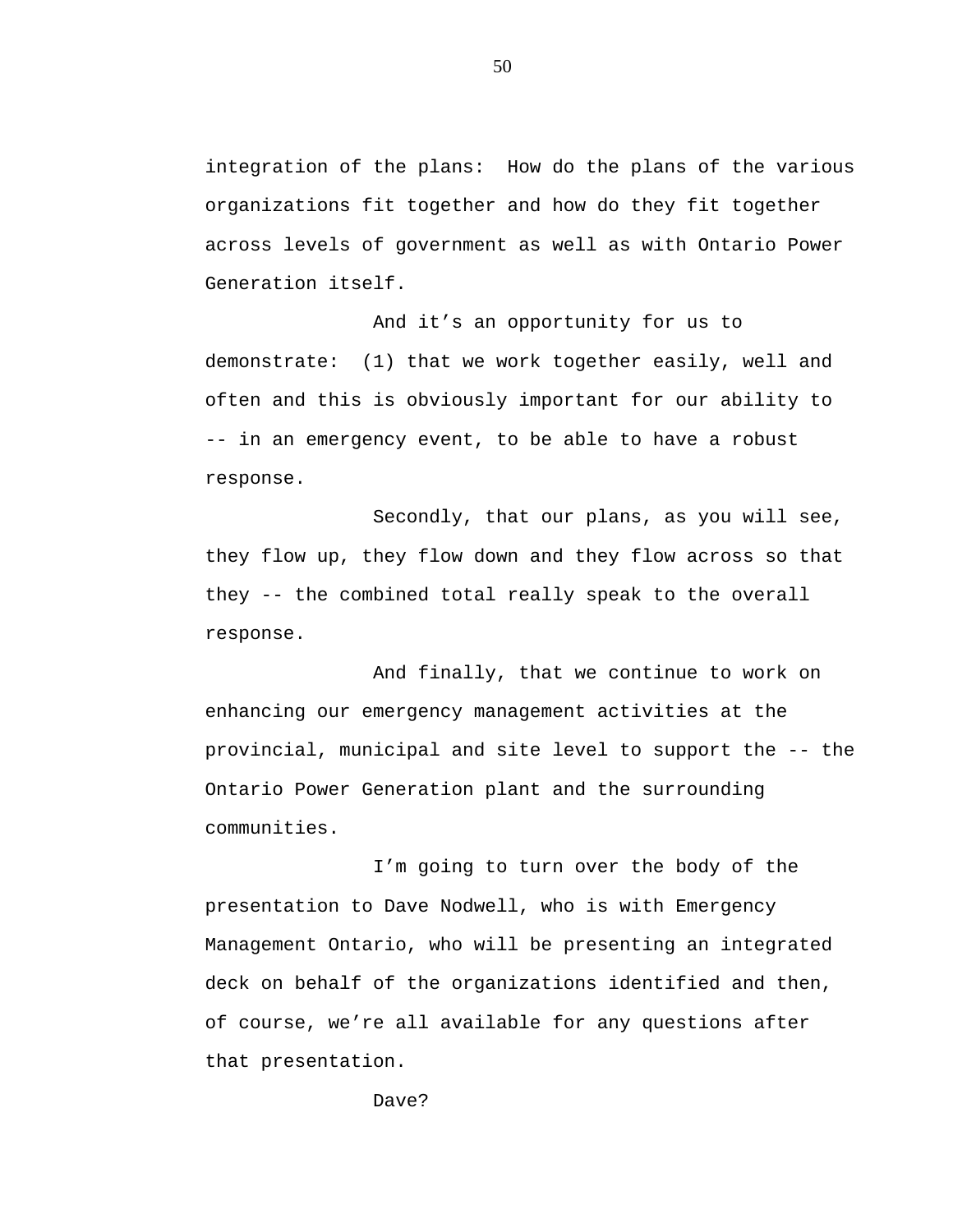**MR. NODWELL:** Good morning. Dave Nodwell, for the record. I'm the Manager of Emergency Planning and Exercising with Emergency Management Ontario. I'd like to thank you for the opportunity to present to the Commission on off-site nuclear emergency planning for the Pickering Nuclear Power Plant.

In the next few minutes, I'll be discussing how the Provincial Nuclear Response Plan, or the PNERP, integrates and coordinates what would be a multijurisdictional response to an event at the Pickering plant.

I will, in the course of this presentation, talk specifically about many of the key elements of a nuclear response, identifying responsibilities, authorities and decision-making processes.

The key elements I'll be addressing include emergency notifications, radiation monitoring, public alerting, protective actions, the operation of reception and emergency worker centres, and how a response would transition into the recovery stage.

As well, I will put these specific actions into the context of an event timeline for an escalating event.

Before commencing, I'd like to point out that nuclear emergency preparedness brochures have been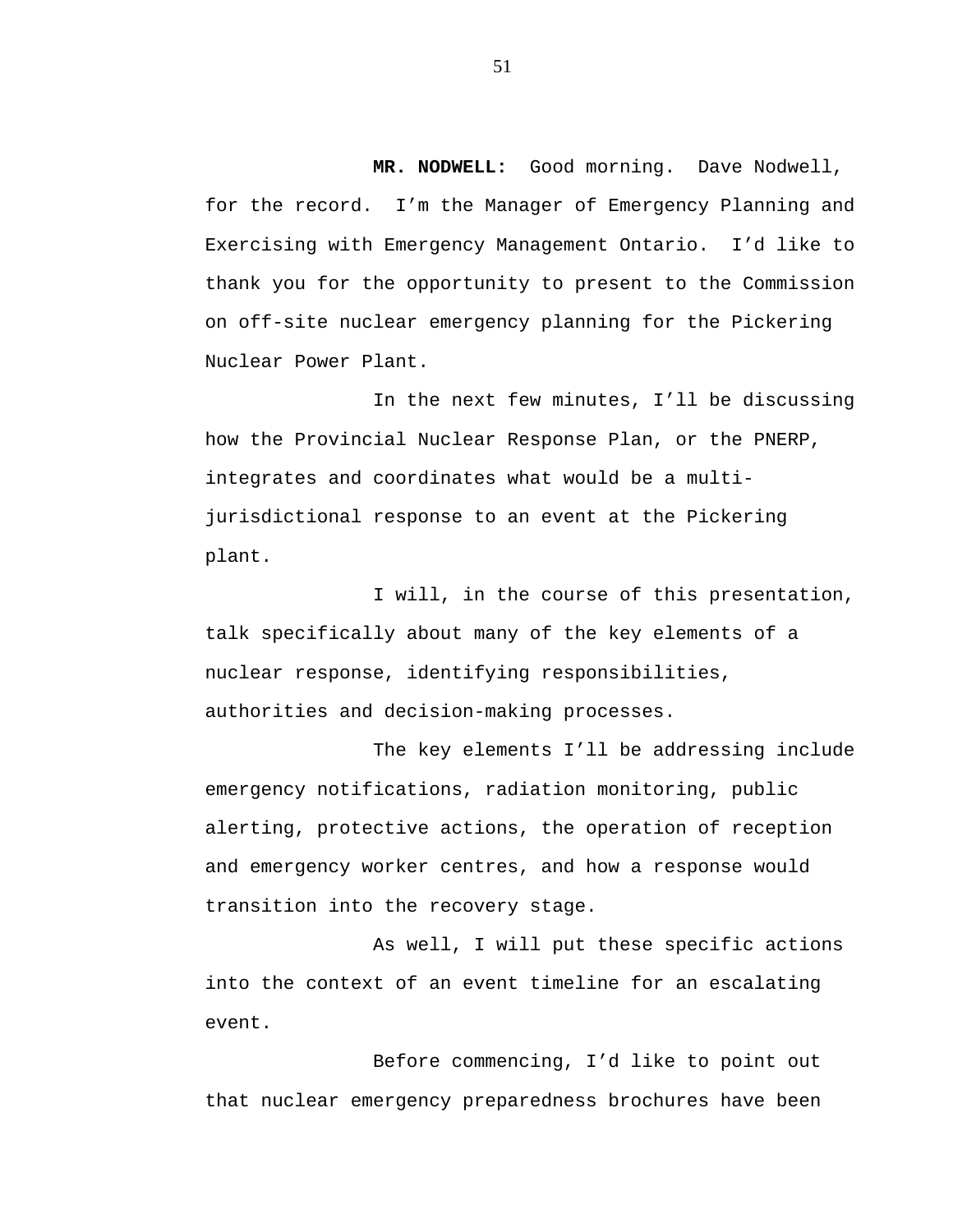issued in Durham Region and copies are available for the public at the back of this hearing room. We'd be happy to provide them to the Commission Members on request.

The off-site response to a nuclear emergency in the Province of Ontario is the jurisdiction of the province under the *Emergency Management and Civil Protection Act*.

While the province leads the response, the response is clearly multi-jurisdictional in nature. Consequently, as we will see, there is strong cooperation and the integration of plans between responding organizations.

The response would be guided by a number of plans which are all coordinated through and integrated under the PNERP. This plan prescribes the overall concepts and organizational structure and responsibilities for a nuclear response.

The Pickering Implementing Plan provides details specific to the Pickering nuclear power plant.

The PNERP is implemented by the Provincial Emergency Operation Centre, or the PEOC. It is the PEOC Commander that, throughout the course of the response, directs the actions of municipalities and provincial ministries, while coordinating the support provided through federal departments and Ontario Power Generation.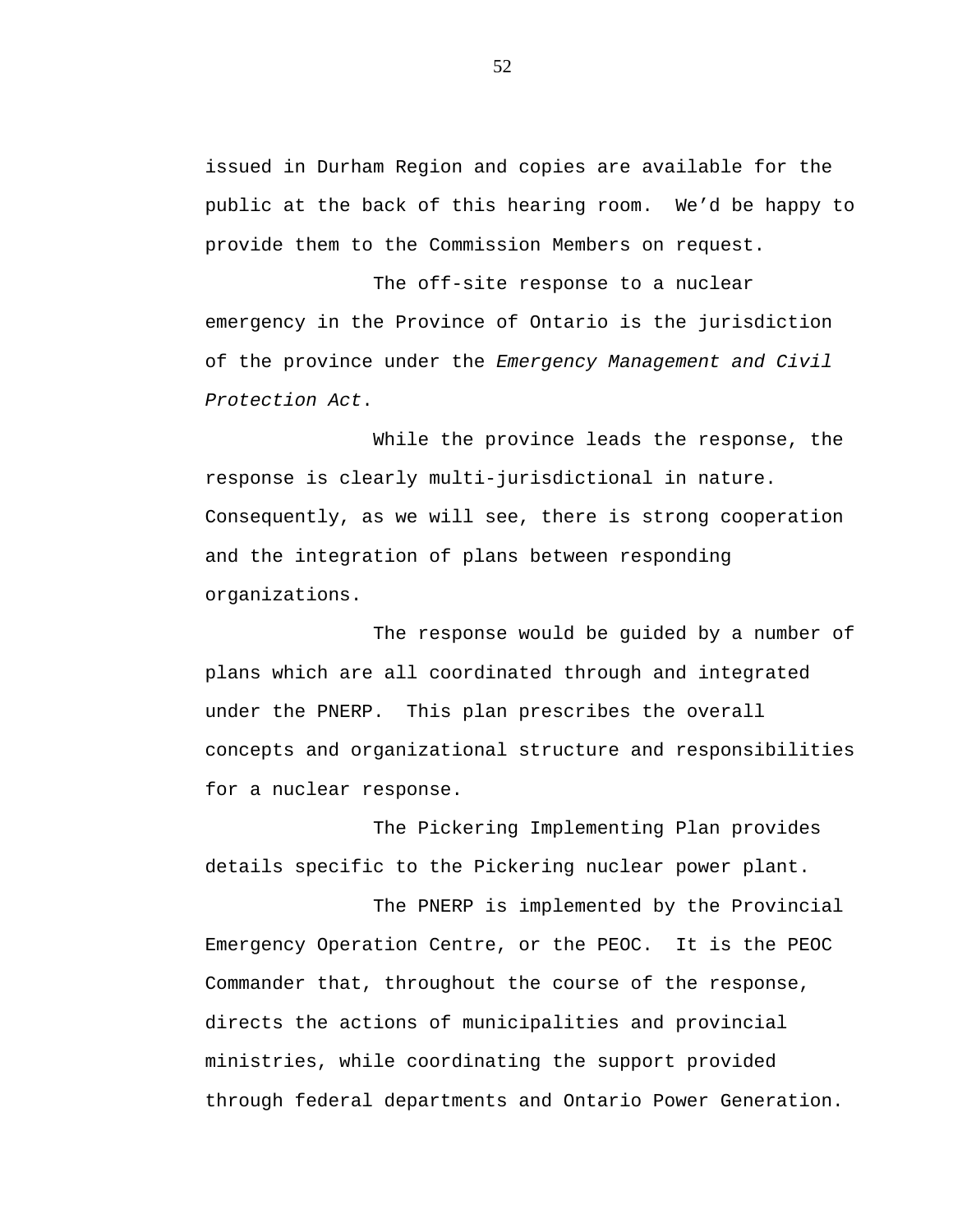Conforming to the PNERP are Municipal Emergency Response Plans owned by Durham Region, the City of Toronto and Peterborough.

These plans, in turn, assign specific functional responsibilities to their respective departments, police services, EMS, school boards and other agencies.

These plans operationalize such things as emergency worker centres, reception centres, and manage local evacuations, among others.

OPG provides logistical support, for example, decontamination assistance, to most of these response facilities and as such is closely aligned to the appropriate municipalities.

As well, 12 provincial ministries have plans to undertake the responsibilities assigned to them under the PNERP.

In addition to ministry support plans, specialized plans include Joint Traffic Control, the Assurance Monitoring Group and the Radiation Health Response Plan, which all integrate support from both the appropriate municipalities and as well federal departments.

For example, Durham Region and Toronto are active partners with the Ministry of Transportation on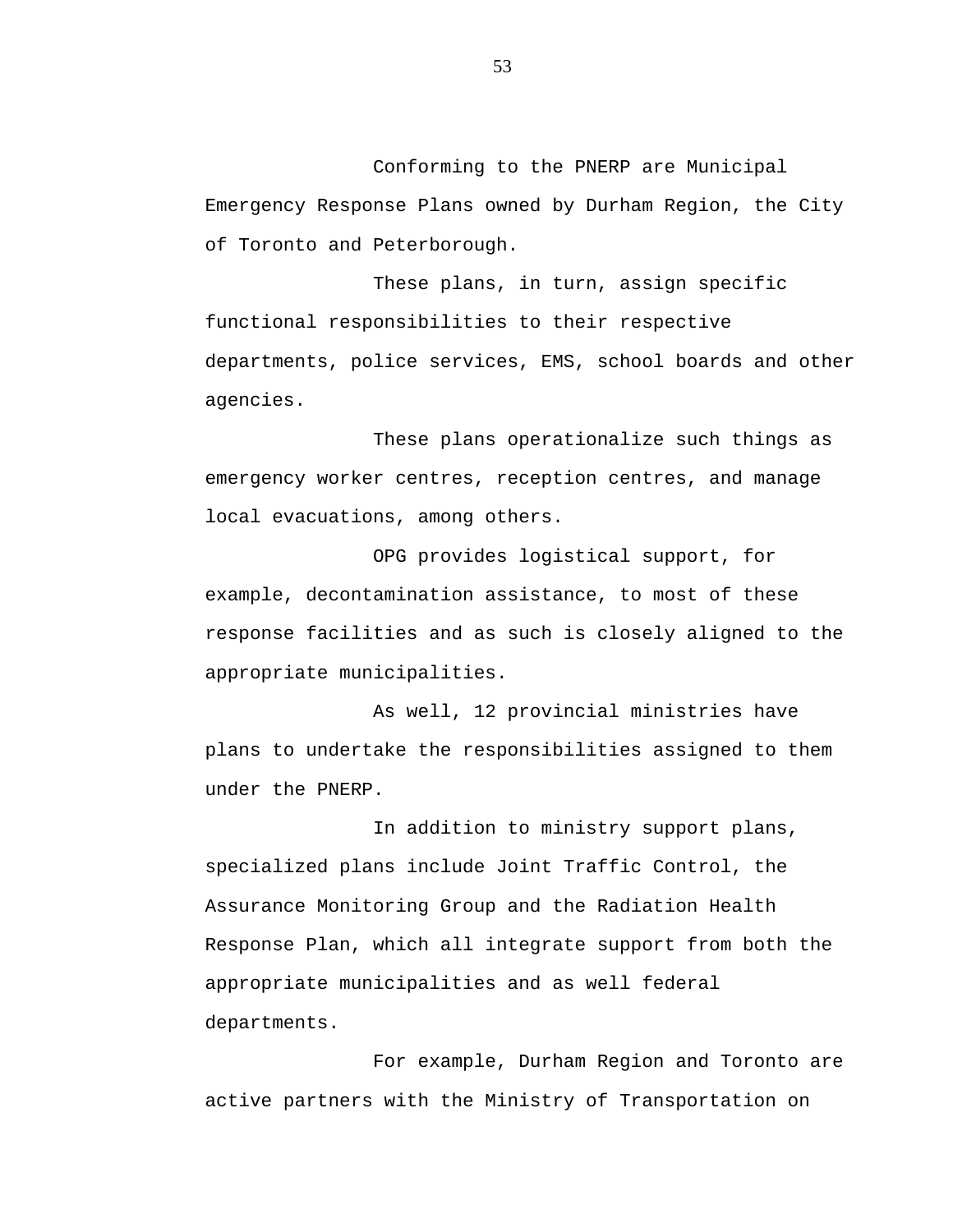Joint Traffic Control, and Health Canada is an integral partner in the Assurance Monitoring Group through radiation monitoring and scientific analysis.

No circle on this slide remains isolated. Each is strongly integrated with the PEOC and appropriate partners from supporting agencies and departments.

Surrounding the Pickering nuclear plant are municipalities designated under the PNERP as being either host communities or primary zone communities. Specifically, Durham Region and the City of Toronto are designated primary zone communities and the City of Toronto, as well as Peterborough, are designated as host municipalities.

It is important to acknowledge that all designated municipalities have a Nuclear Emergency Response Plan that is submitted to the province. This plan must conform to the PNERP, and this was confirmed during a 2012 Municipal Conformity Review conducted by Emergency Management Ontario, the results of which were presented to the CNSC last year.

Beyond the designated municipalities, every municipality in the province has, as required by the *Emergency Management and Civil Protection Act*, an emergency program and emergency plans for hazards in their area. All have emergency plans, response structures and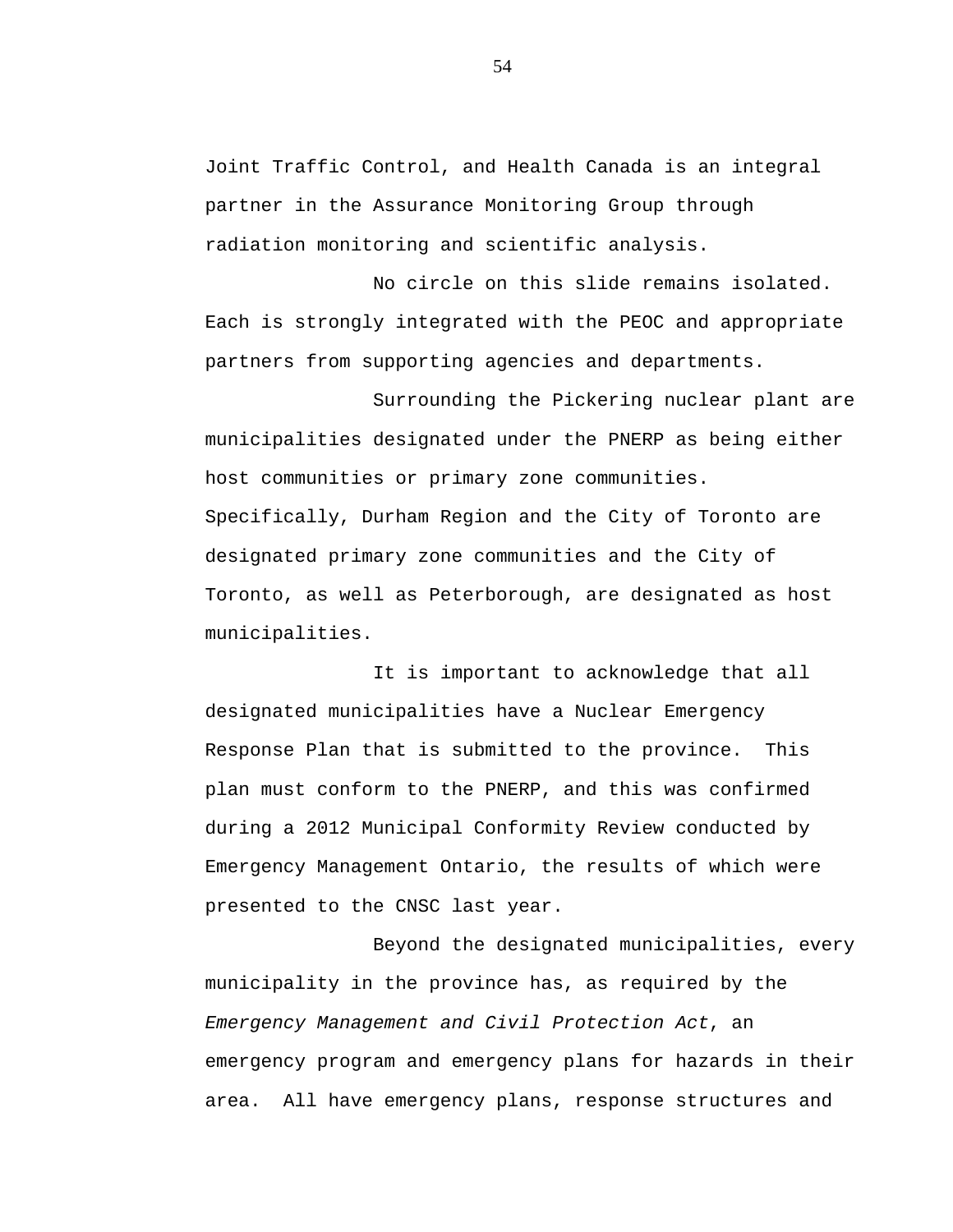procedures in place.

Case in point, Northumberland County, which is adjacent to Durham Region to the east, has an emergency program with the capability to deal with numerous emergencies, but considers as well the potential impacts in their area of a nuclear emergency: impacts such as food and water control, traffic demands on hotels, food supplies, gasoline, et cetera.

This was in fact discussed at a recent county-wide emergency management meeting held in April of this year.

I will now move to the specifics of a response.

In the event of an incident at the Pickering nuclear plant, the first action by certified operation staff is to mitigate the event and ensure that critical parameters are monitored.

The OPG Shift Manager then categorizes the event into one of four notification categories, which I will be discussing later in this presentation, which denotes the severity of the event and approves the formal notifications.

The Emergency Shift Assistant notifies the Provincial Emergency Operation Centre, Durham Region and the City of Toronto within 15 minutes of the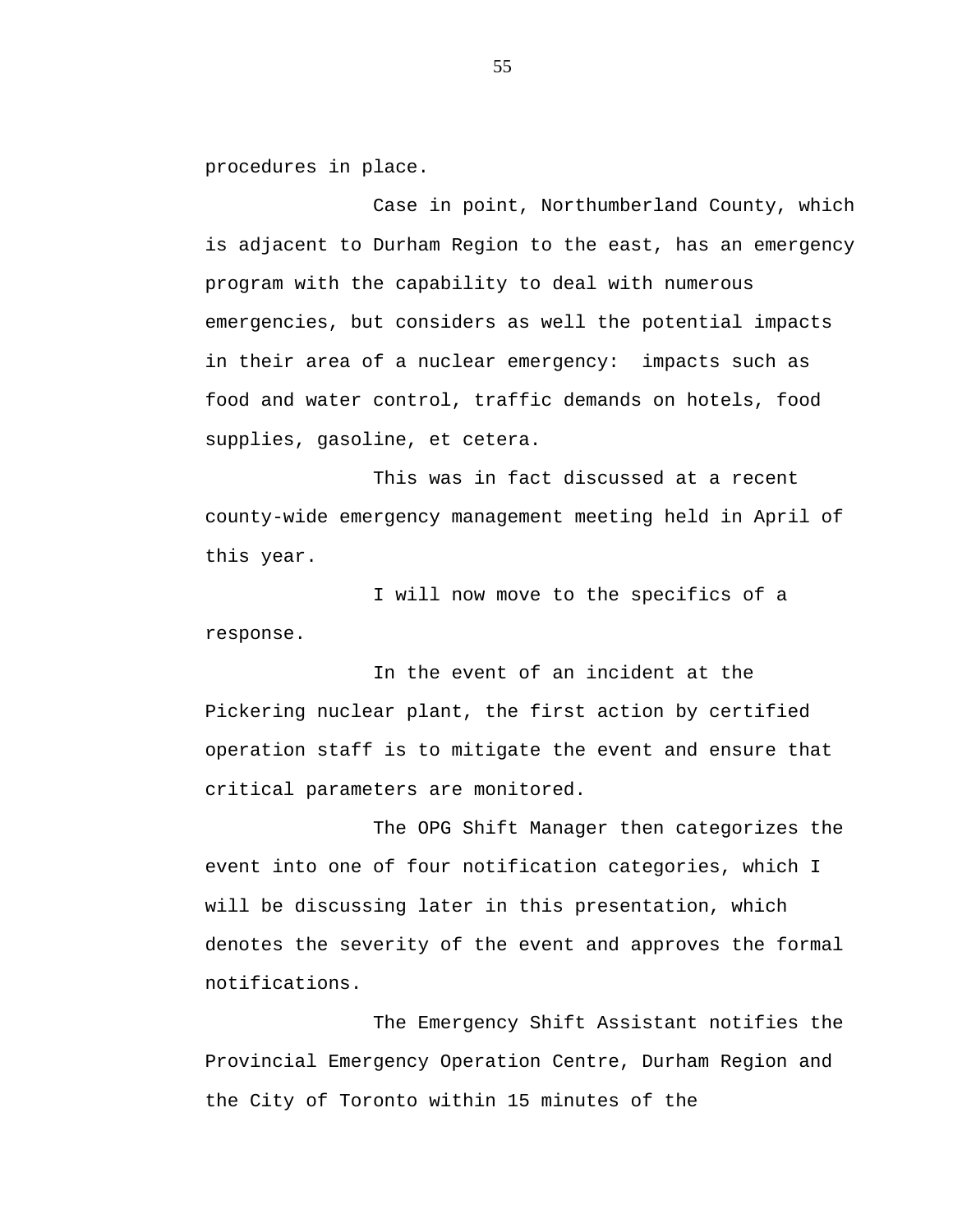categorization of the event.

The Emergency Shift Assistant will also notify the CNSC within 30 minutes of categorization of the event.

These notification procedures are tested several times a year.

Within 15 minutes of receiving the OPG notification, the PEOC Duty Operation's Chief will confirm the default response level and notify the designated municipalities, as well as OPG. This process is outlined in detail in PEOC Nuclear Response Procedures.

Immediately following municipal notification, the PEOC Duty Officer notifies the rest of their emergency response organization, again in accordance with PEOC Nuclear Response Procedures.

Duty staff at all levels are immediately available, 24/7, 365 days a year, and after business hours, contact information for the emergency response organization is maintained by the PEOC.

After receiving OPG and provincial notifications, the municipalities will activate based on the determined provincial response level.

The municipalities will, as appropriate, notify their designated response personnel and, if directed by the PEOC, will activate public alerting,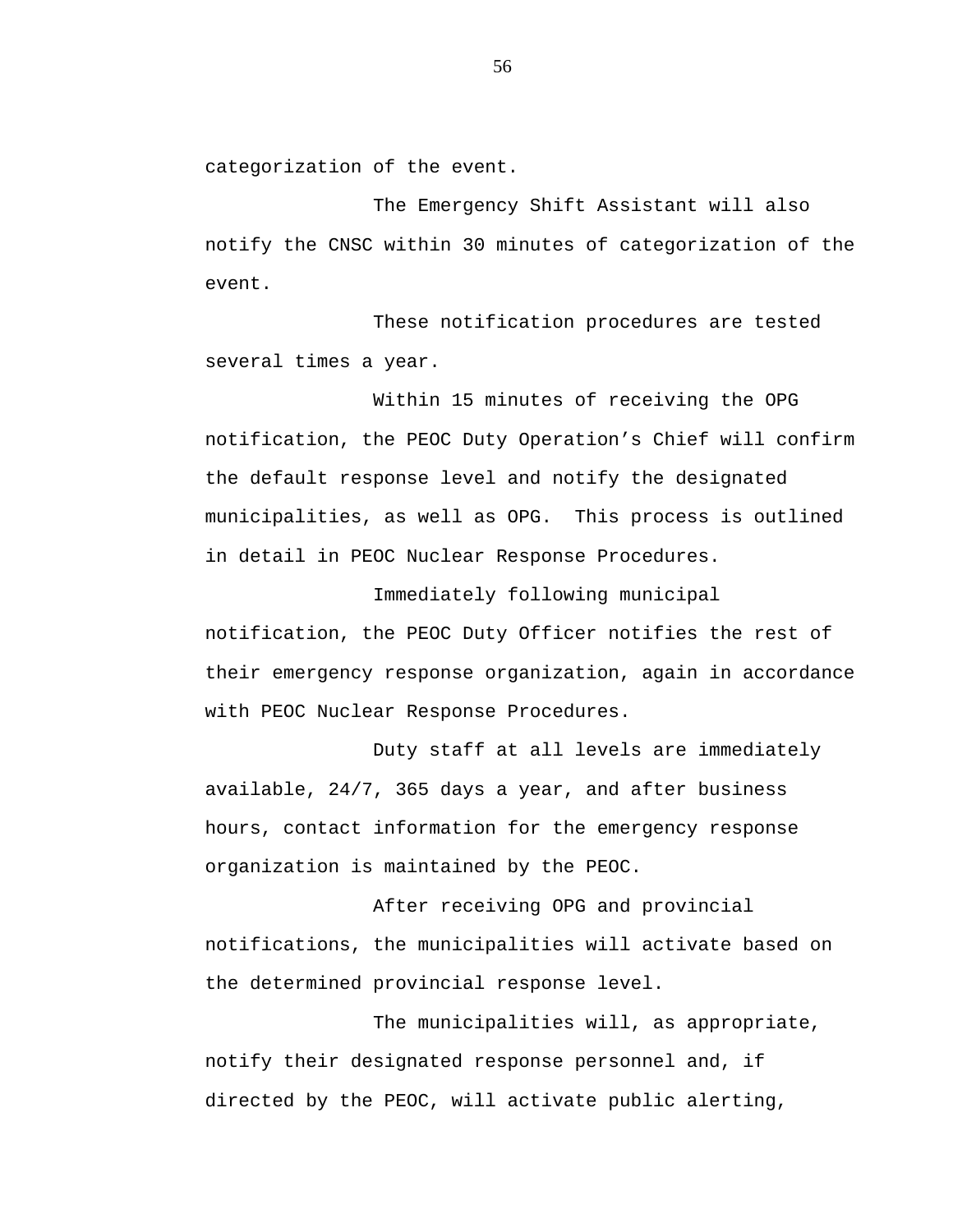protective measures, emergency centres and traffic control measures, in accordance with their emergency plans.

Municipal notification is conducted by the Durham Emergency Management Office in Durham Region, the Toronto Office of Emergency Management in Toronto, and the Emergency and Risk Management Division of the City of Peterborough.

Facility notification categories and corresponding provincial off-site response levels are outlined in detail in the PNERP Pickering Implementation Plan, Tables 3.1 and 3.2.

A reportable event is any event that would be of concern to off-site authorities, event such as an earthquake or reduced ability to carry out off-site emergency support, or a security threat.

The provincial response to this is routine monitoring, which is the normal mode for the PEOC, which has a 24/7 Duty Officer. In-house nuclear scientists and other experts may be consulted at this stage.

An example occurred on Friday, May  $17<sup>th</sup>$ , 2013, when two earthquakes were felt in Ontario and Quebec. This event triggered the notification of a reportable event from Pickering and other nuclear stations, all reporting no damage.

An abnormal incident is any abnormal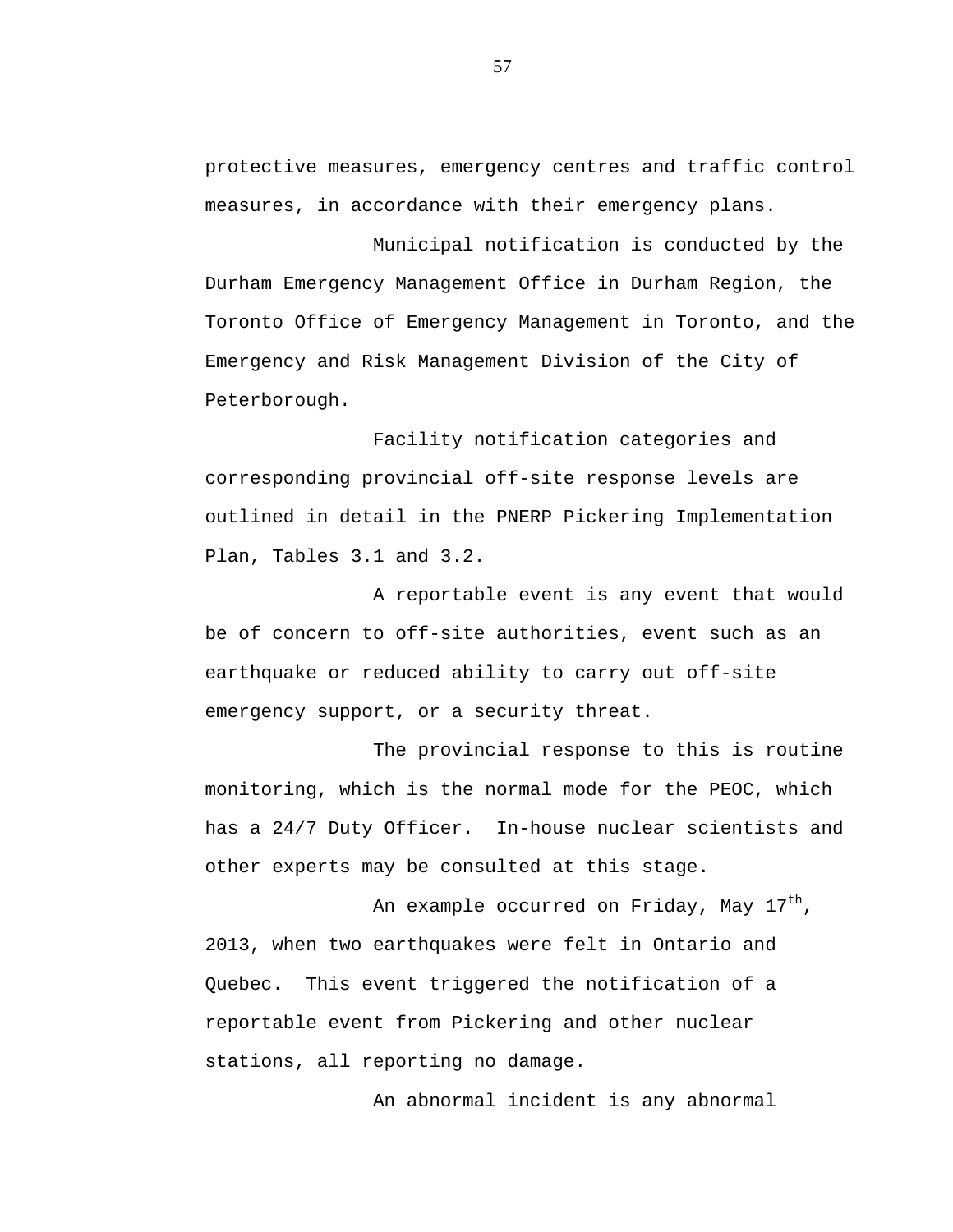occurrence that has a significant cause and could lead to more serious consequences.

Examples include a loss-of-coolant accident, with or without containment failure, but no failure or extreme environmental conditions.

The provincial response is enhanced monitoring which includes establishing a duty team consisting of operations and scientific staff, an OPG representative, emergency information staff and others as required. Other provincial staff are notified to remain on standby and municipal staff are monitoring.

An onsite emergency is any serious malfunction which could result in a radioactive emission. Examples would include a LOCA with fuel failures, spent bay, spent fuel bay accident or earthquake damage.

The provincial response is partial activation, which results in the full staffing of the PEOC and establishing municipal emergency operation centres, emergency information centres and other emergency centres, such as reception and emergency worker centres are readied to become operational.

A general emergency is an ongoing or imminent within 12 hours radioactive atmospheric emission. Examples include a LOCA with fuel failures and impaired containment or the loss of the control room.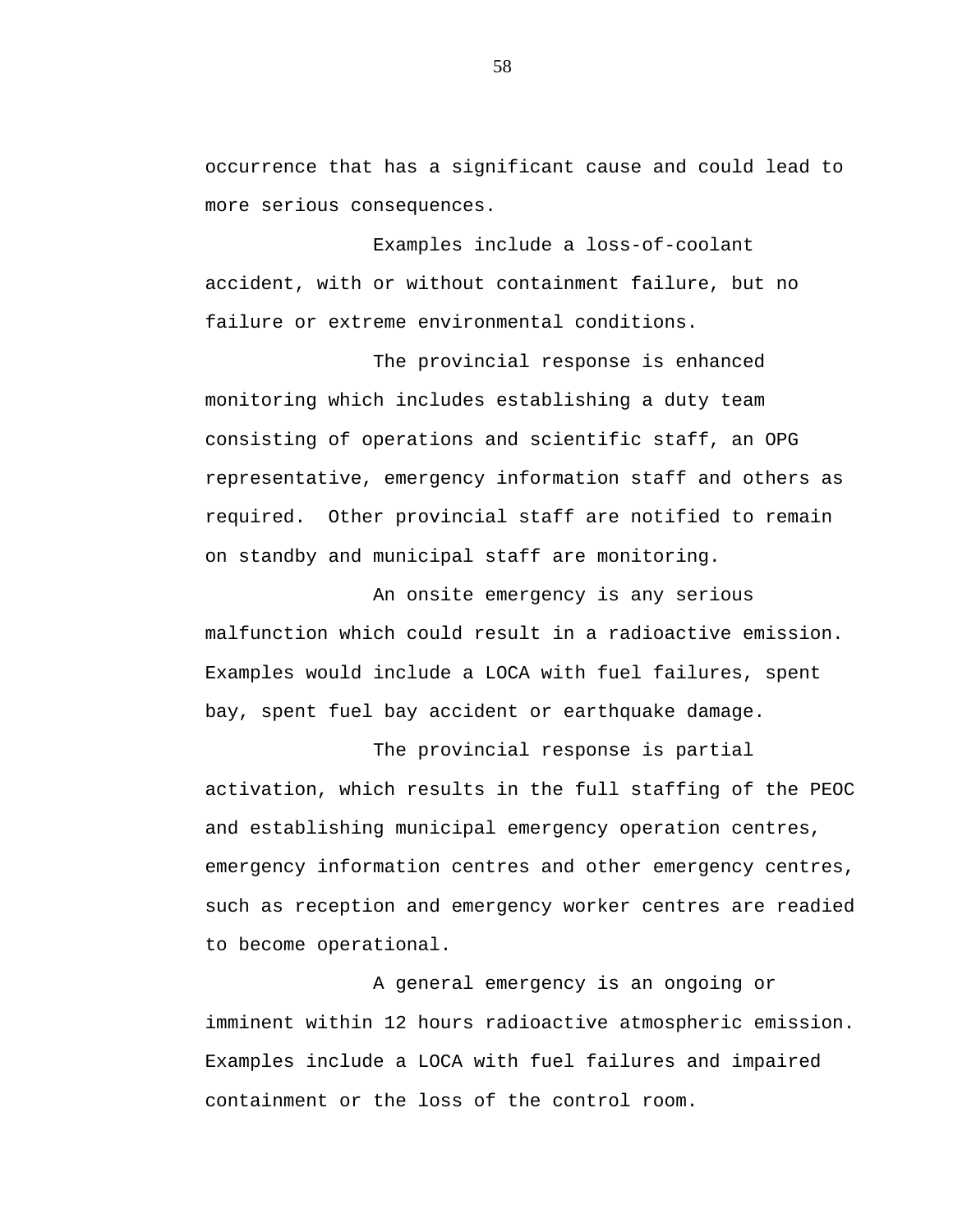The provincial response is full activation, which operationalizes the entire emergency response organization and results in the issuance of operational directives and emergency bulletins, including the activation of public alerting.

In an -- I'm sorry, my mouse malfunctioned on me.

In an emergency response, the PEOC receives field monitoring data from three primary sources: offsite surveys conducted by OPG, the provincial assurance monitoring teams who sample air, water and food, and fixed aerial and ground monitoring activities conducted by Health Canada.

OPG provides the first transmittal of information within two hours of the categorization of the event and every hour thereafter until stood down by the province.

Based on plant status information provided by OPG, and together with the field monitoring data, the information is analyzed by the scientific section of the PEOC to inform protective action decision-making by the PEOC commander.

The activation of the public alerting system is authorized by the PEOC commander except in a general emergency where the activation of public alerting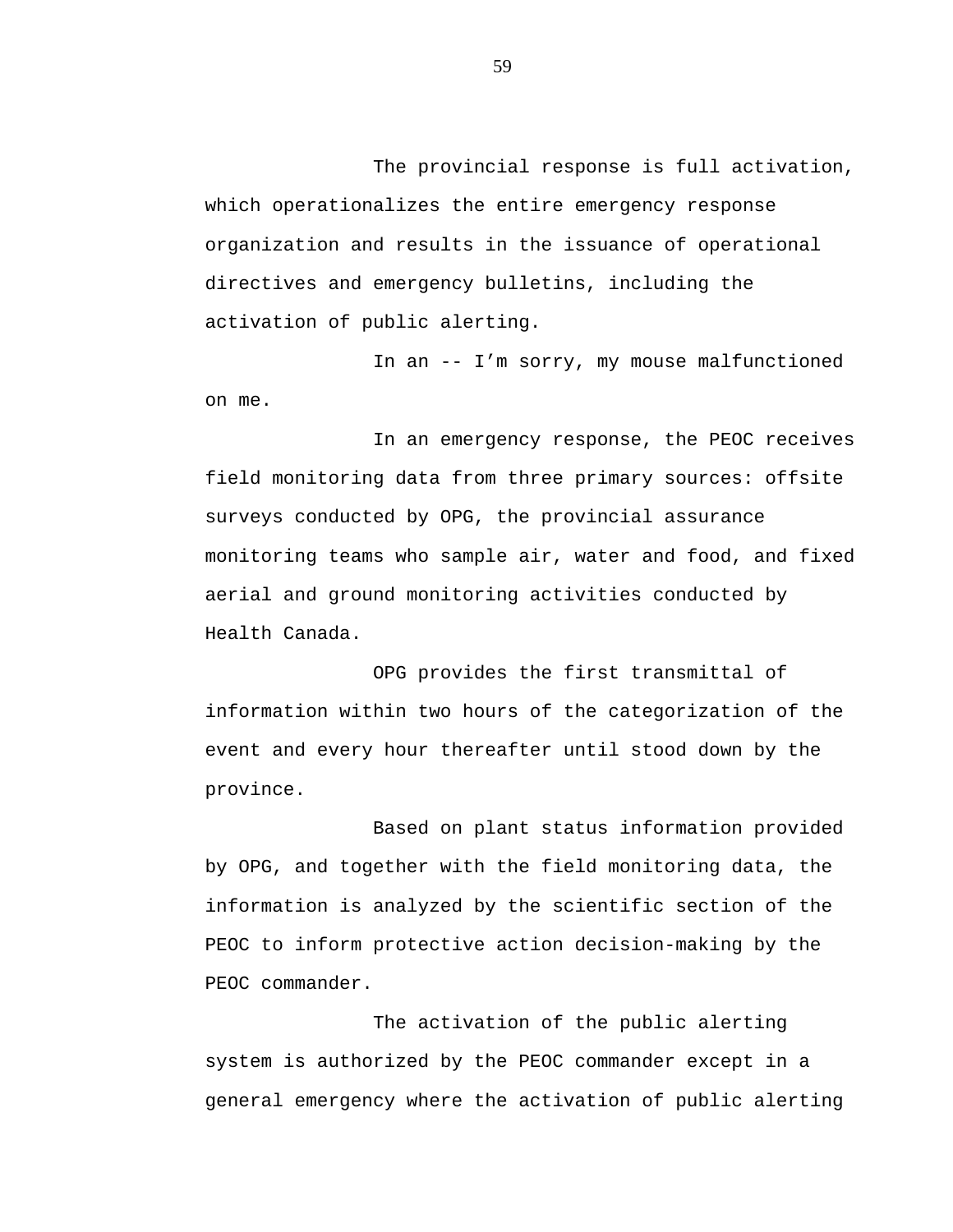is a default action. In the circumstances of a general emergency, the region is authorized to immediately activate the public alerting system.

Public alerting for the Pickering threekilometre zone is within 15 minutes of initiation, with warning to practically 100 percent of the people in that zone, both indoors and outdoors. The three-kilometre zone in Pickering is now fully covered by a siren system.

An auto-dialler system is in place to alert the public within the 3 to 10-kilometre zone surrounding the Pickering nuclear plant. Enhancements to the current system are being evaluated by a team comprised of Emergency Management Ontario, OPG, Durham Region and the City of Toronto to ensure that the PNERP requirement of notification on an area-wide basis within 15 minutes is met.

The PEOC has, as well, Ontario's emergency public warning system, which can be activated to notify the public within the 10-kilometre area and beyond, in fact across the entire province.

This system is used for all types of emergency warnings throughout the province for events such as power outages, major transportation accidents, tornadoes and chemical spills, to name a few.

The system relies on local television and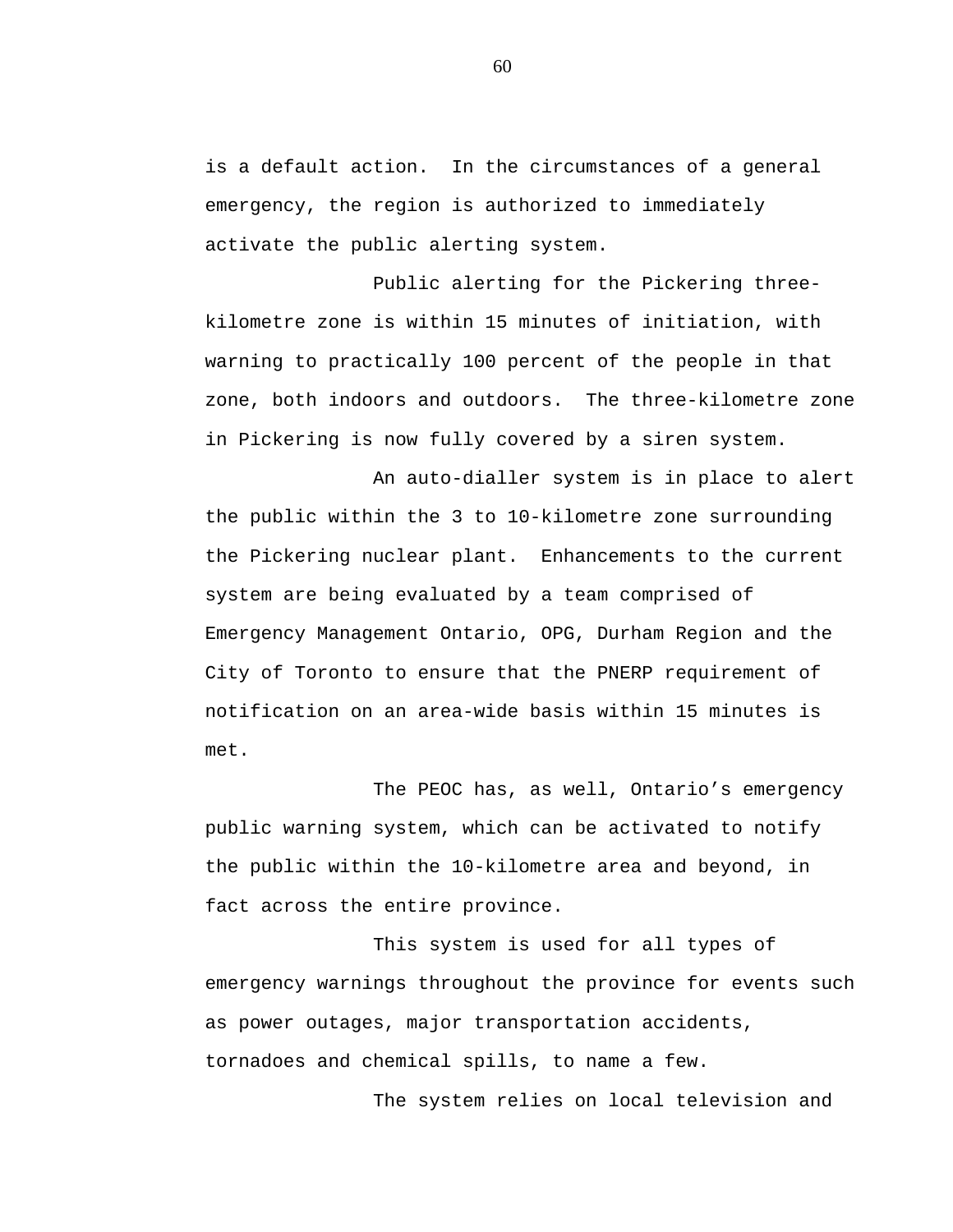radio broadcasters, including direct access to the Weather Network, email, SMS notification to subscribers, RSS feeds and social media such as Facebook and Twitter.

Anyone in the province is welcome, and in fact encouraged, to sign up for these emergency notifications through the Emergency Management Ontario Web site.

The PEOC issues advisories to the affected public on protective measures to be taken in a nuclear emergency through emergency bulletins. These bulletins are pre-prepared and written in French and English.

A provincial emergency information section is activated to issue provincial emergency public information while a local emergency information centre is activated by the municipality to communicate local emergency public information.

Provincial nuclear emergency information in any event will be sent to all main media outlets by the Canadian wire service.

I would like to point out that in an event, regional departments and PEOC staff would regularly monitor local media to ensure appropriate emergency information is being provided to local residents and to take necessary remedial action from this information, if required.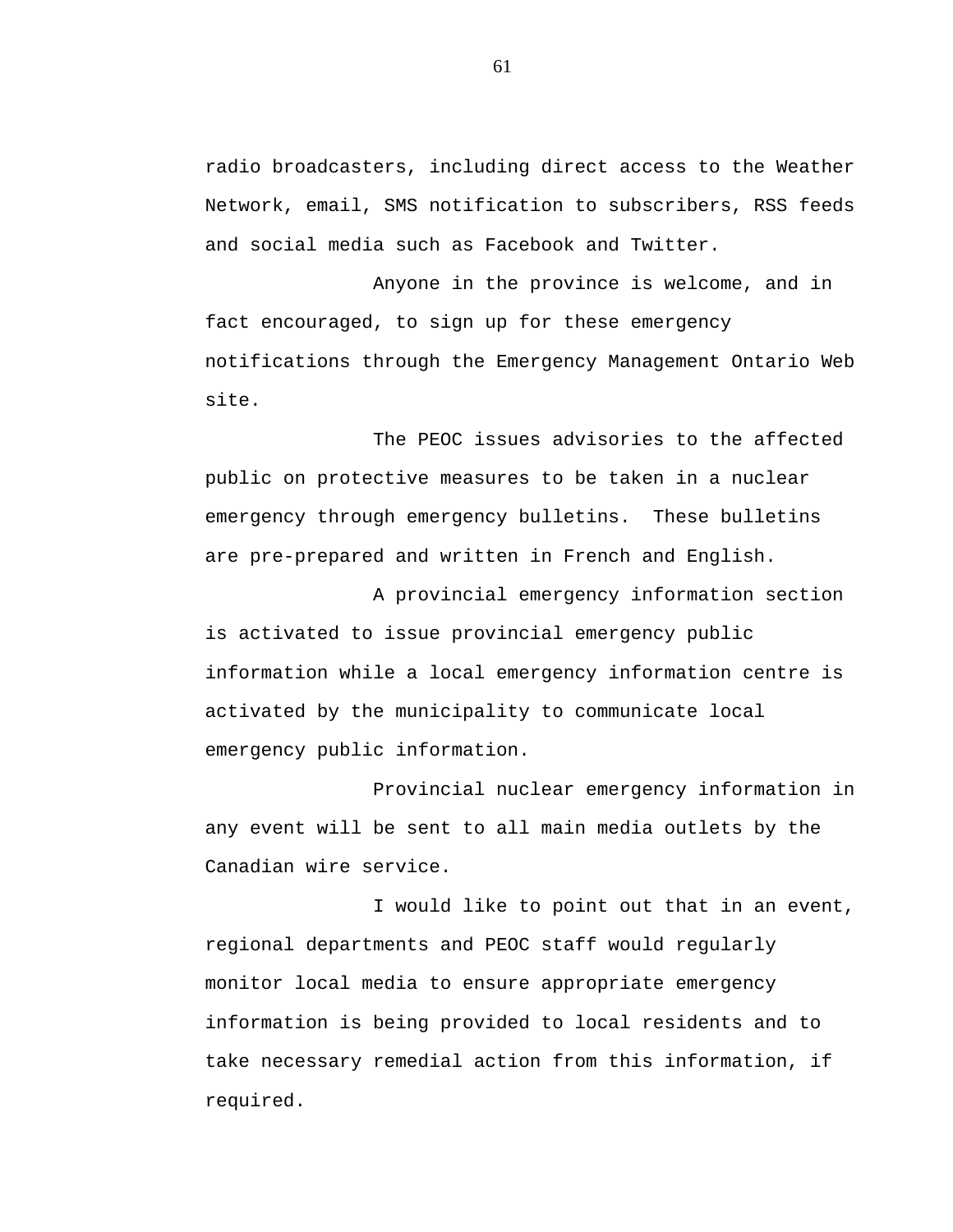Protective action decisions are made by the PEOC commander. These decisions are based on a calculation of projected doses, and the PNERP's predetermined protective action levels, otherwise known as PALs. These are consistent with the Canadian guidelines for intervention during a nuclear emergency, which is published by Health Canada.

Protective actions will be decided on and directed by the PEOC commander for those sectors where the estimated projected doses are expected to meet the PNERP PALs for sheltering, evacuation and food, water and milk controls.

Sheltering is directed for gradually escalating events, and as the automatic default action within the 3 kilometre zone for an onsite emergency notification. Evacuations will be directed as the automatic default action within the 3 kilometre contiguous zone for a general emergency notification from the nuclear facility.

The Provincial Chief Medical Officer of Health is responsible for decision-making regarding KI ingestion. KI ingestion will be directed for gradually escalating events where technical and monitoring data analysis results in projected thyroid doses which meet the PNERP thyroid blocking PAL and as the automatic default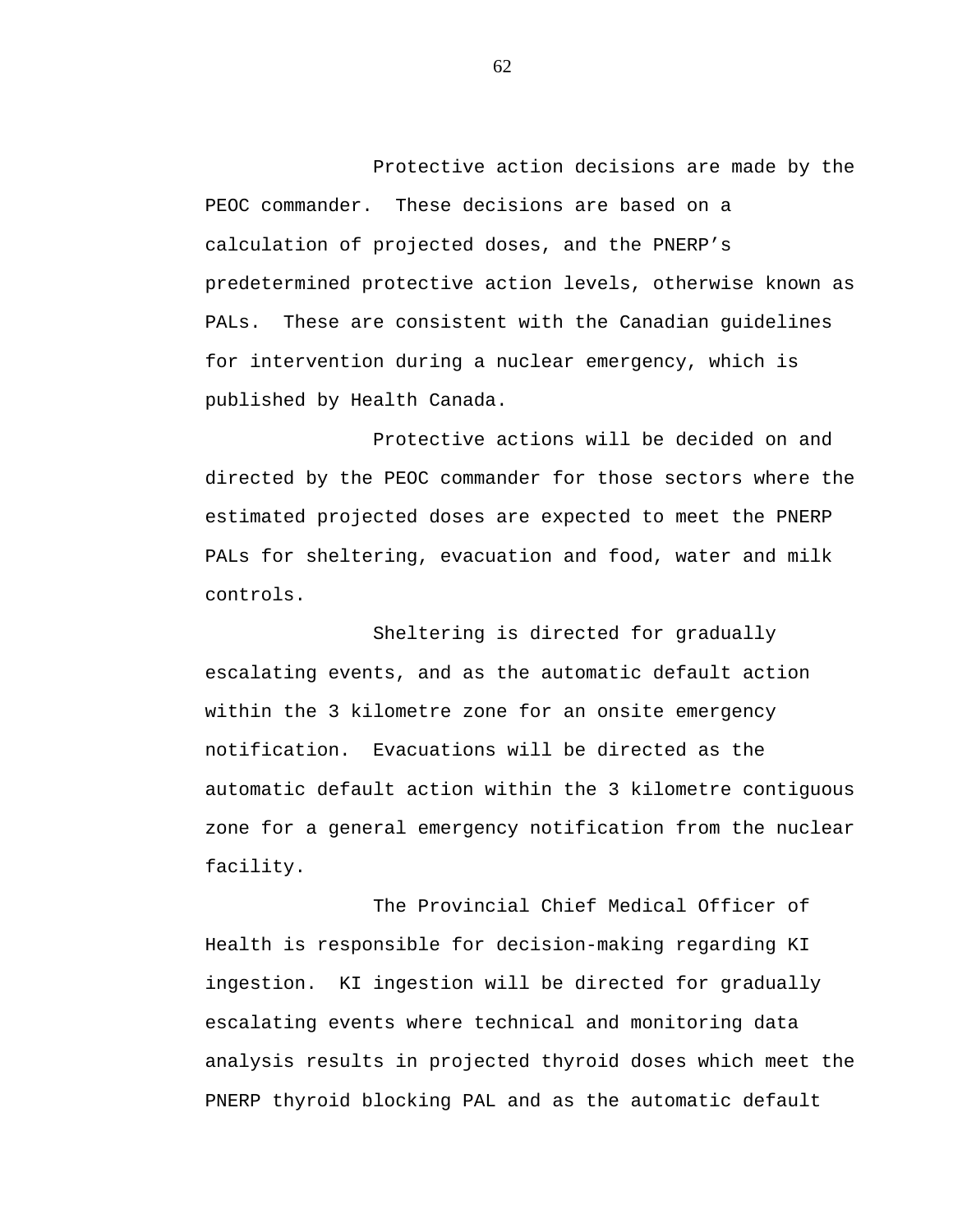action within the 3 kilometre contiguous zone for a general emergency notification where an emission is ongoing or where evacuations will not be completed prior to the emission.

KI pills are available to the public at designated pharmacies free of charge at any time. And during an emergency, KI pills are available for the public at reception centres and other designated facilities, such as schools.

It is important to recognize that protective actions are not restricted to the 3 kilometre contiguous zone or the 10 kilometre primary zone.

The PNERP provides the flexibility for protective action decision-making by the PEOC commander and based on scientific assessments for areas beyond 10 kilometres as may be required. Processes, decision-making procedures, and response infrastructure is in place to manage beyond 10 kilometres if necessary.

The Ontario strategy for a major evacuation reflects lessons learned from major evacuations that have occurred in other countries and after extensive study and analysis.

Evacuation details are communicated through emergency bulletins, discussed earlier, and are issued by the Provincial Emergency Operations Centre to provide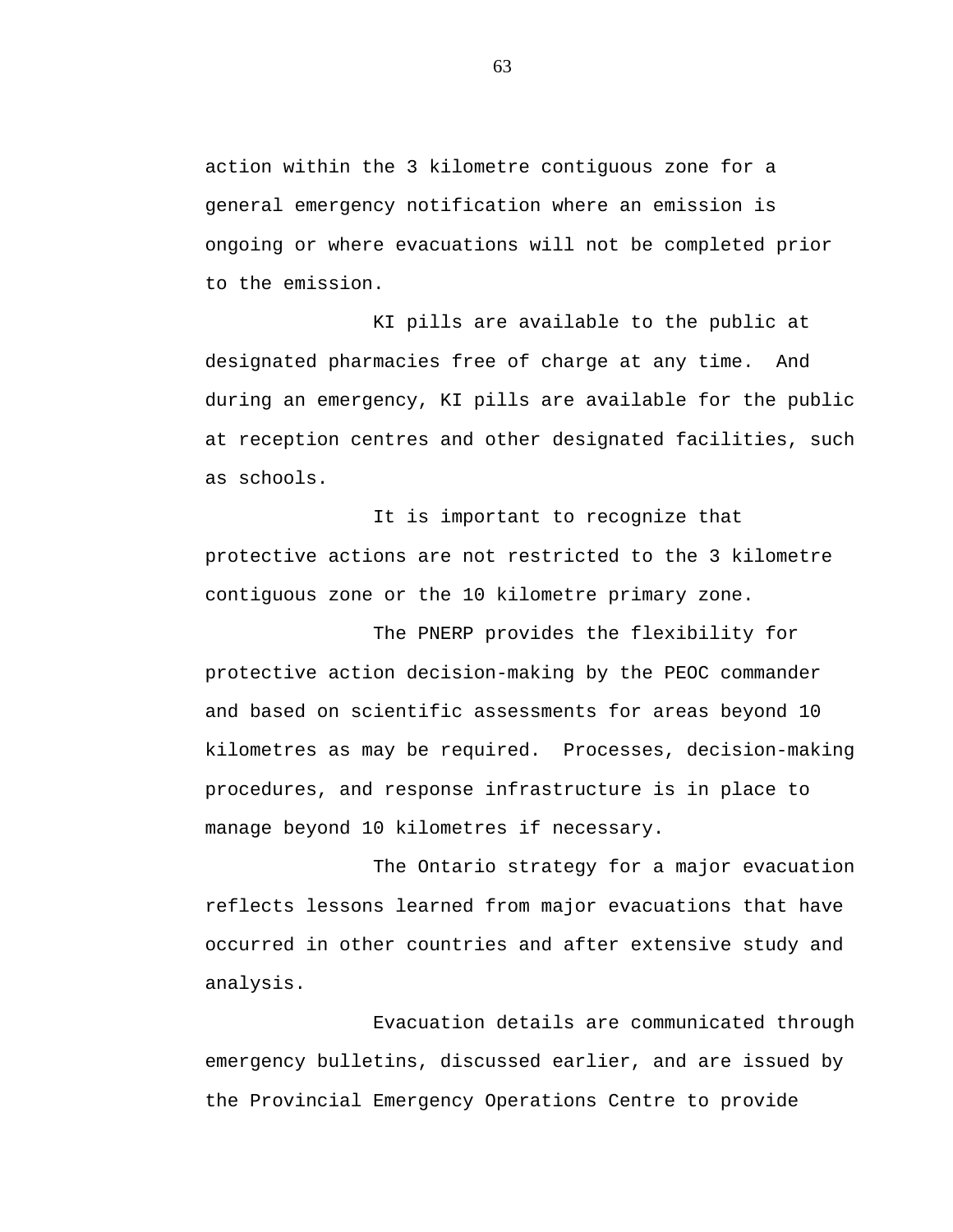public direction to evacuating residents.

Most residents will self-evacuate based on direction provided by the province. However, Durham and Toronto plans include detailed evacuation plans for those residents without transportation.

Evacuees not at risk of contamination would be advised to evacuate in the direction and to the destination of their choosing. However, evacuees who may have been exposed will either be directed to a monitoring and decontamination unit or advised to selfdecontamination upon reaching their destination. Instructions for self-decontamination are included in the emergency bulletin.

Evacuation traffic is managed by the Joint Traffic Control Centre, which is located in the City of Toronto. It includes staff from the Ministry of Transportation and police services from Durham Region, Toronto, York Region and the Ontario Provincial Police.

Traffic control plans are designed to use an all routes out approach and is implemented in three incremental stages. Stage one ensures that all major routes out of the primary zone are flowing smoothly.

Stage two would be ordered by the PEOC when it appears likely that evacuations may become necessary. Highway 401 would be closed to through traffic and a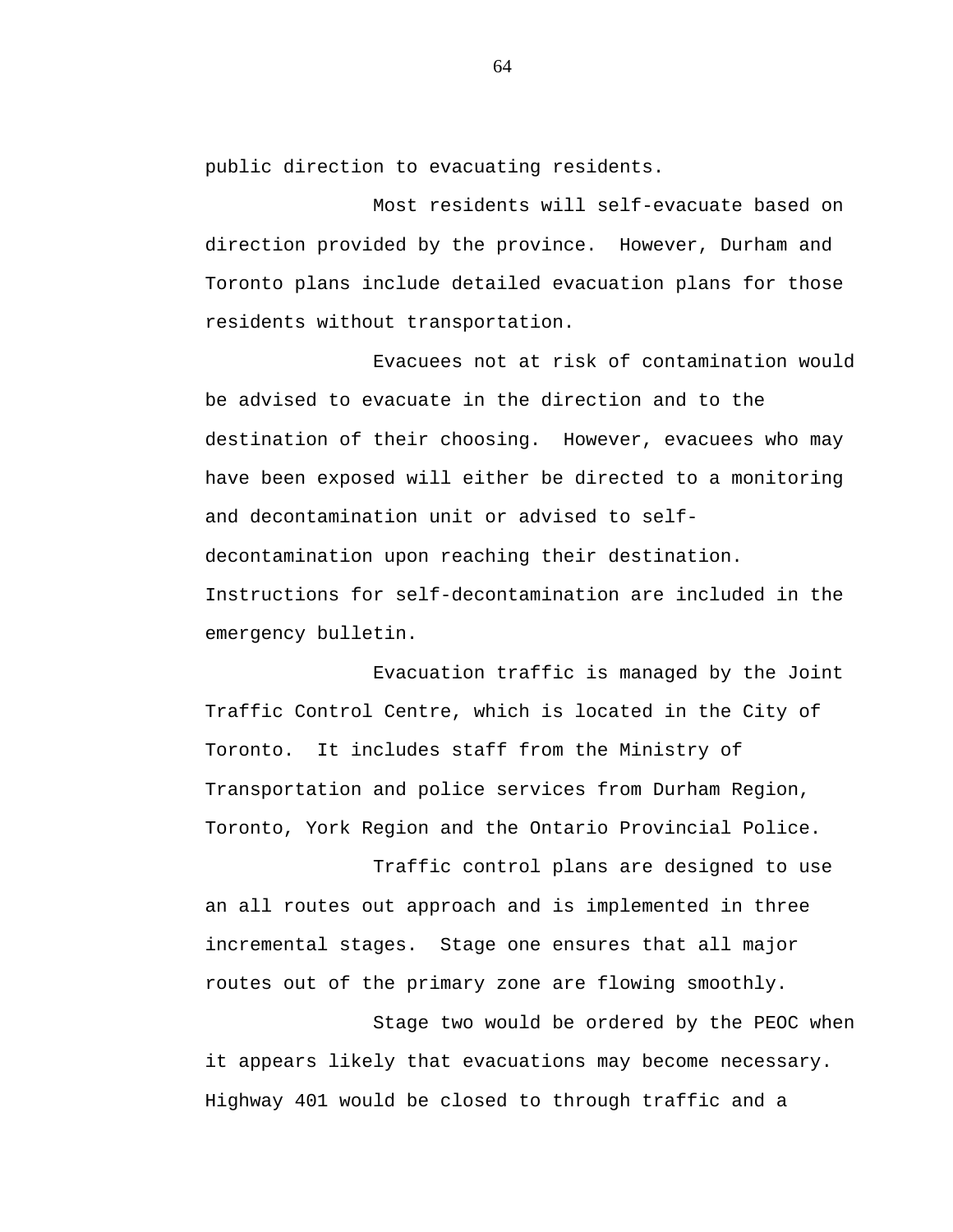diversion route around the primary zone put into place. Stage three is ordered by the PEOC when particular response sectors are to be evacuated. Additional traffic control resources may be deployed to ensure that the evacuee traffic moves as safely and quickly as possible out of the primary zone and beyond. Evacuations would be expanded as required and as directed by the province.

The updated draft Pickering joint traffic control plan will be issued in December of 2013, and will be based on a new and advanced traffic modelling software.

This map identifies the reception and emergency worker centres that would be activated in a Pickering nuclear response. Note that they are strategically located both east and west of the Pickering site. Reception centres are set up during emergencies to monitor and decontaminate people and to provide emergency social services. OPG staff provides monitoring and decontamination support.

Social Services coordinates the reception of evacuees, including registration and inquiry, allocation to evacuation centres, first aid and other personal support services.

Emergency worker centres are established to protect emergency workers and provide monitoring and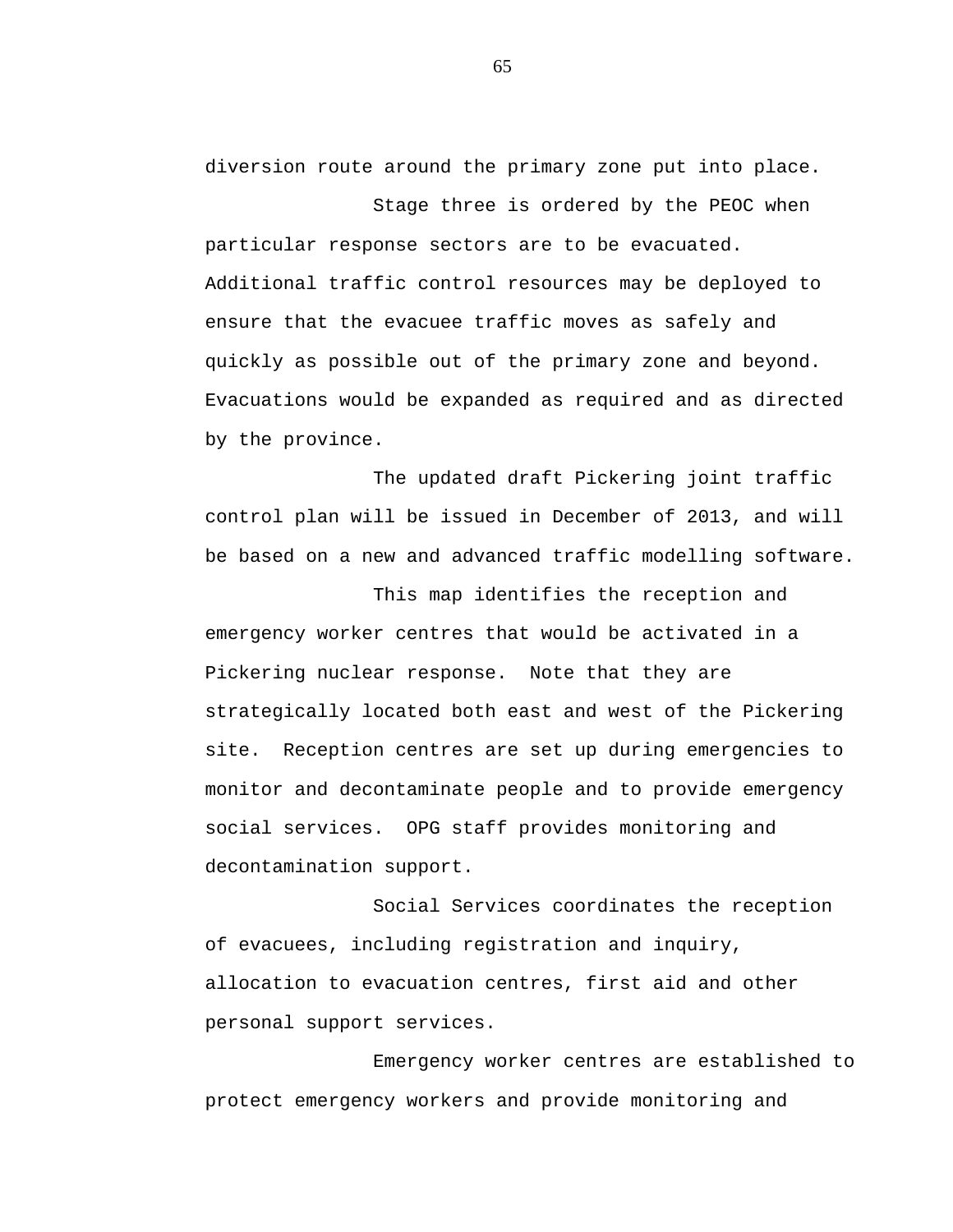decontamination. When ordered by the province, all workers, including police, fire, EMS, transit, utilities and so on, will be required to report to an emergency worker centre before entry into the primary zone.

The Durham Region Police Service have operational control of that centre in Durham Region and Toronto Fire runs the emergency worker centre in Toronto. OPG staff provide monitoring and decontamination support. Other centres can be set up as required.

At the end of the response phase of the emergency and the transition to the recovery phase would be directed by the PEOC command once the following conditions have been met: that the nuclear reactors are in a guaranteed shutdown state and that no further emissions at significant levels are anticipated. In other words, they do not adversely affect public safety or warrant any exposure control measures.

Recovery planning will be based on the situation at the time and will have the benefit of international guidance, actual data collection, stakeholder involvement, decisions such as if and when to allow people to return home to decontaminated areas.

As a part of the recovery stage, radiation protection considerations would be addressed, together with health, environmental, social and other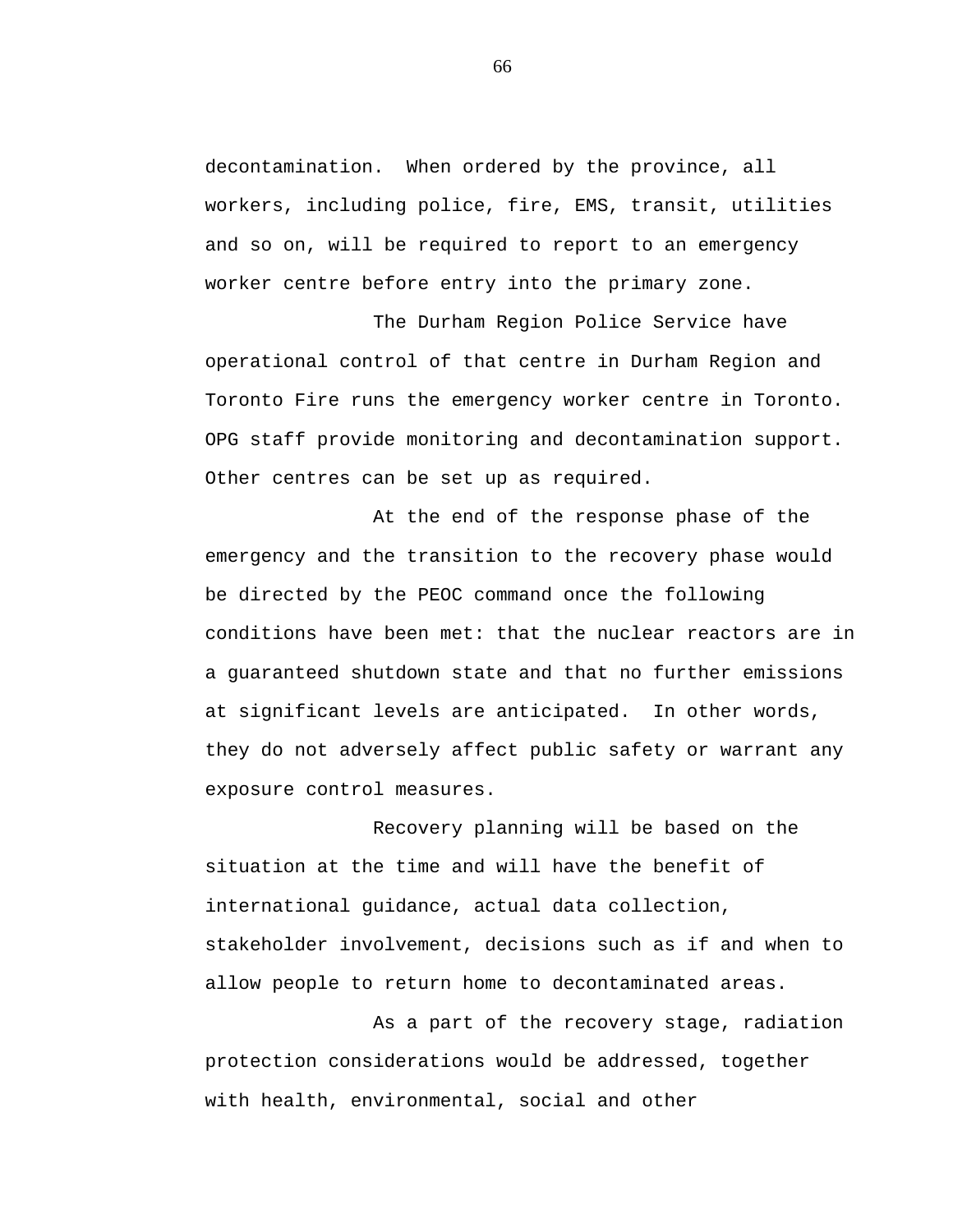considerations.

Timelines obviously can vary considerably based on the nature of an incident and this chart outlines the response to an escalating situation. But as we discussed earlier in a general emergency actions are automatic and public alerting is initiated immediately.

You will notice that notification is

complete within 30 minutes and response organizations are being stood up to respond as necessary. Within 120 minutes the response organization is operational at the provincial and municipal levels on a 24/7 basis. And in the case of an onsite emergency, worker safety centres and reception centres would be ready to be operationalized.

Throughout this timeframe scientific assessment is ongoing, decisions are being made at the PEOC command level and communications staff are active. Staff are on hand, including liaison officers and both prepared and positioned to deal with the further escalation of the event.

In the case of a general emergency timelines would be reduced considerably and accommodations are made for this in the PNERP. For example, public alerting would be activated immediately upon the notification of a general emergency and the process of clearing out the 3 kilometre zone would commence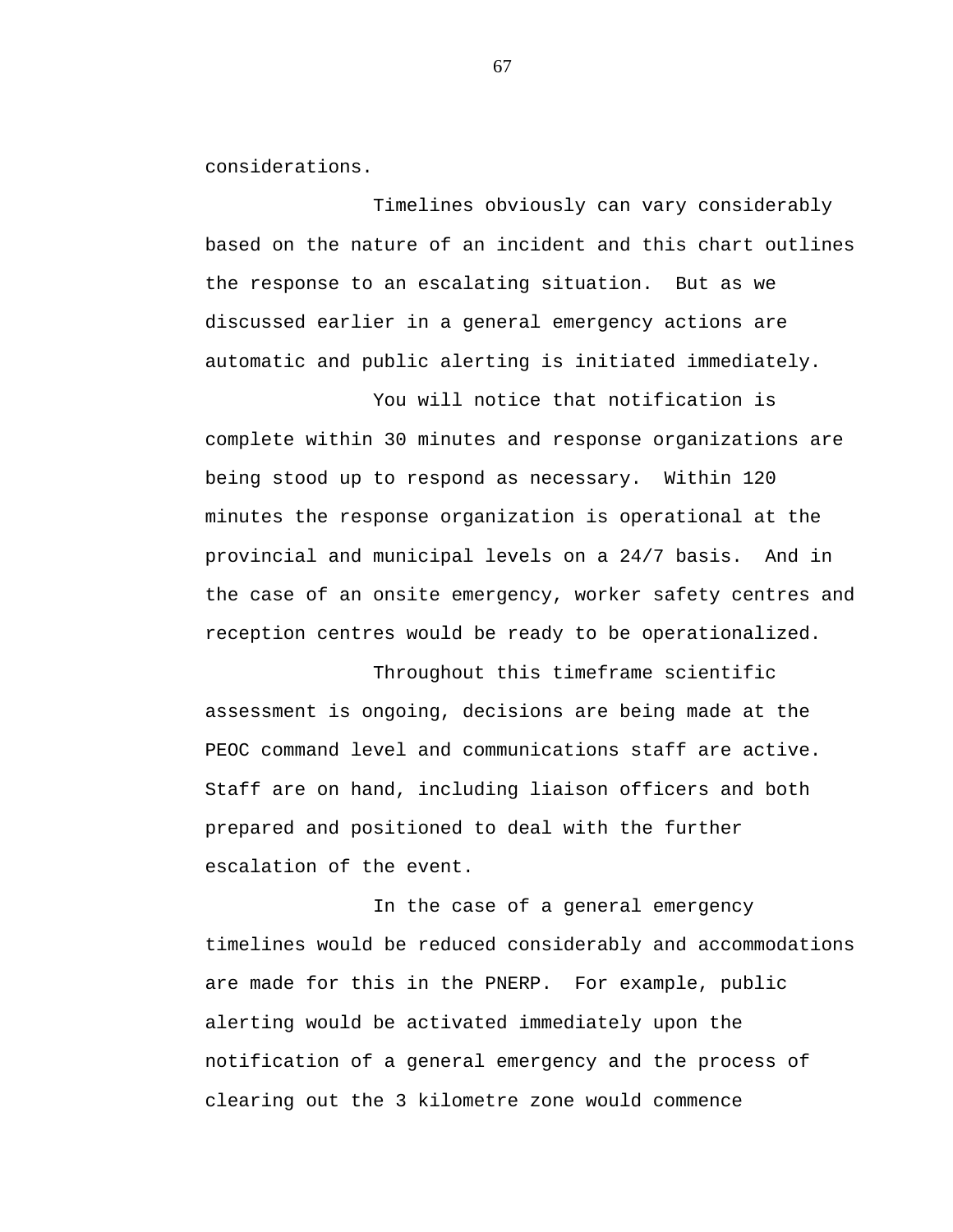automatically.

Response action such as this based on plant conditions versus plume modelling analysis is consistent with international best practices and recommendations of the International Atomic Energy Agency.

In conclusion, a nuclear emergency response would be led by the province and be multi-jurisdictional in nature. This allows us to incorporate and integrate the respective assets, resources and expertise of municipal, provincial and federal organizations into a nuclear response.

The PNERP outlines how this coordination is achieved and how the objectives of protecting public health, safety, property and the environment are met.

Planning is not done in isolation of one another but through ongoing cooperation and Emergency Management Ontario continually works with all nuclear stakeholders to ensure conformity to the PNERP and to ensure alignment among plans.

Some examples of this work include the very active Nuclear Emergency Management Coordinating Committee the recent municipal conformity review conducted by EMO in 2012, the housing of an OPG planner within the EMO planning section on a weekly basis, and current consultations with Health Canada to update the Ontario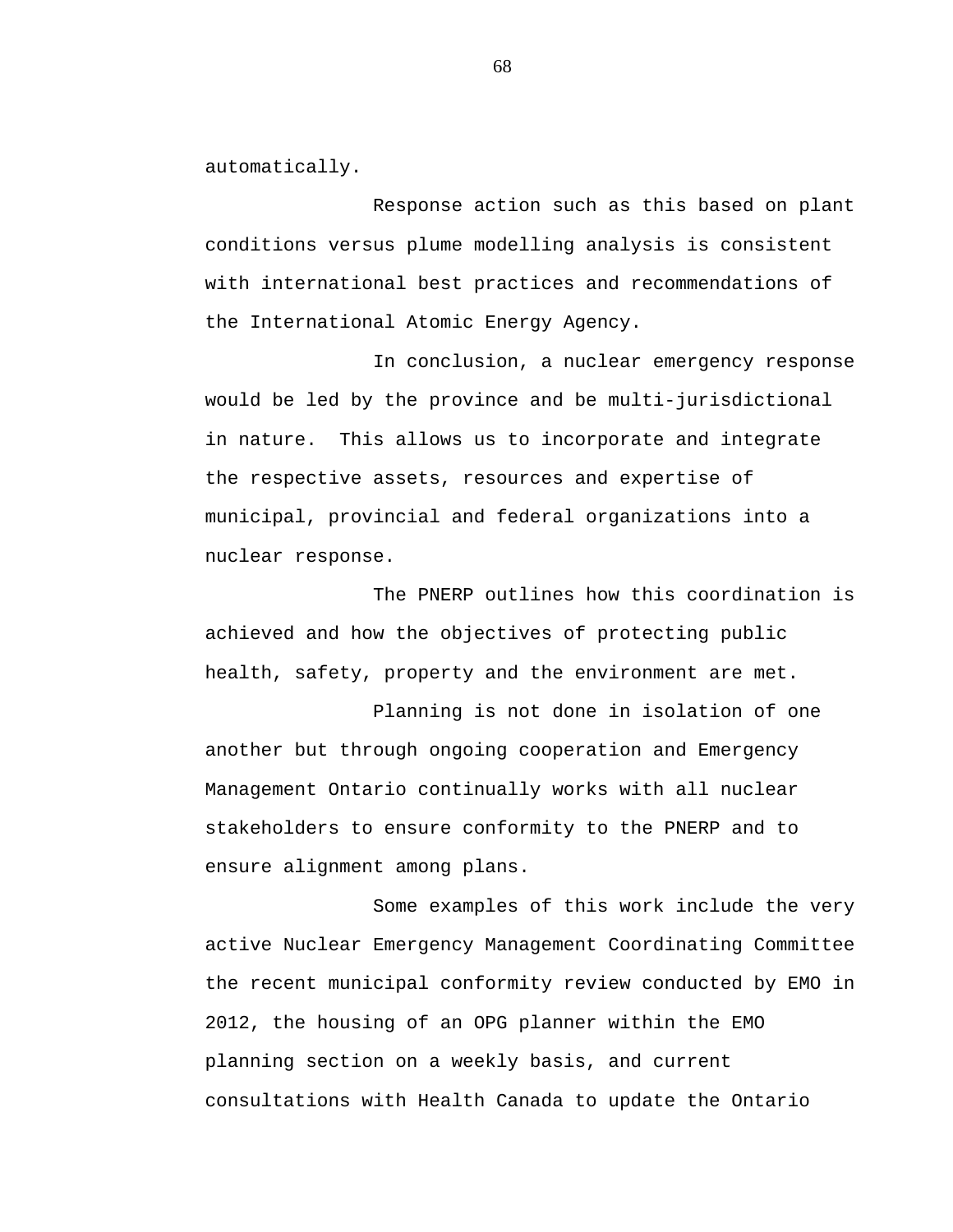annex to the Federal Nuclear Emergency Response Plan.

Thank you very much for the opportunity to be able to present this to you today. I am joined by colleagues from Emergency Management Ontario, OPG, Durham Region, and the City of Toronto to answer any questions that you may have.

**THE CHAIRMAN:** Thank you. Thank you very much.

And I first of all would like to thank you for clarifying some of the mystique that goes around emergency management.

You obviously -- if you read some of the intervention that we received you are a subject of great interest in this hearing. And I hope that you will stick around with some of the intervenors who will have lots of questions about this particular subject.

I thought that I'll take a few minutes before the break, with an intent to have our first round of questioning at this stage but I think that there may be some clarification questions that colleagues may want to address at you and your team while you're here right now.

So very short clarification; first of all let me start. That's the first time I've seen these and how recent are they and were they distributed to the public?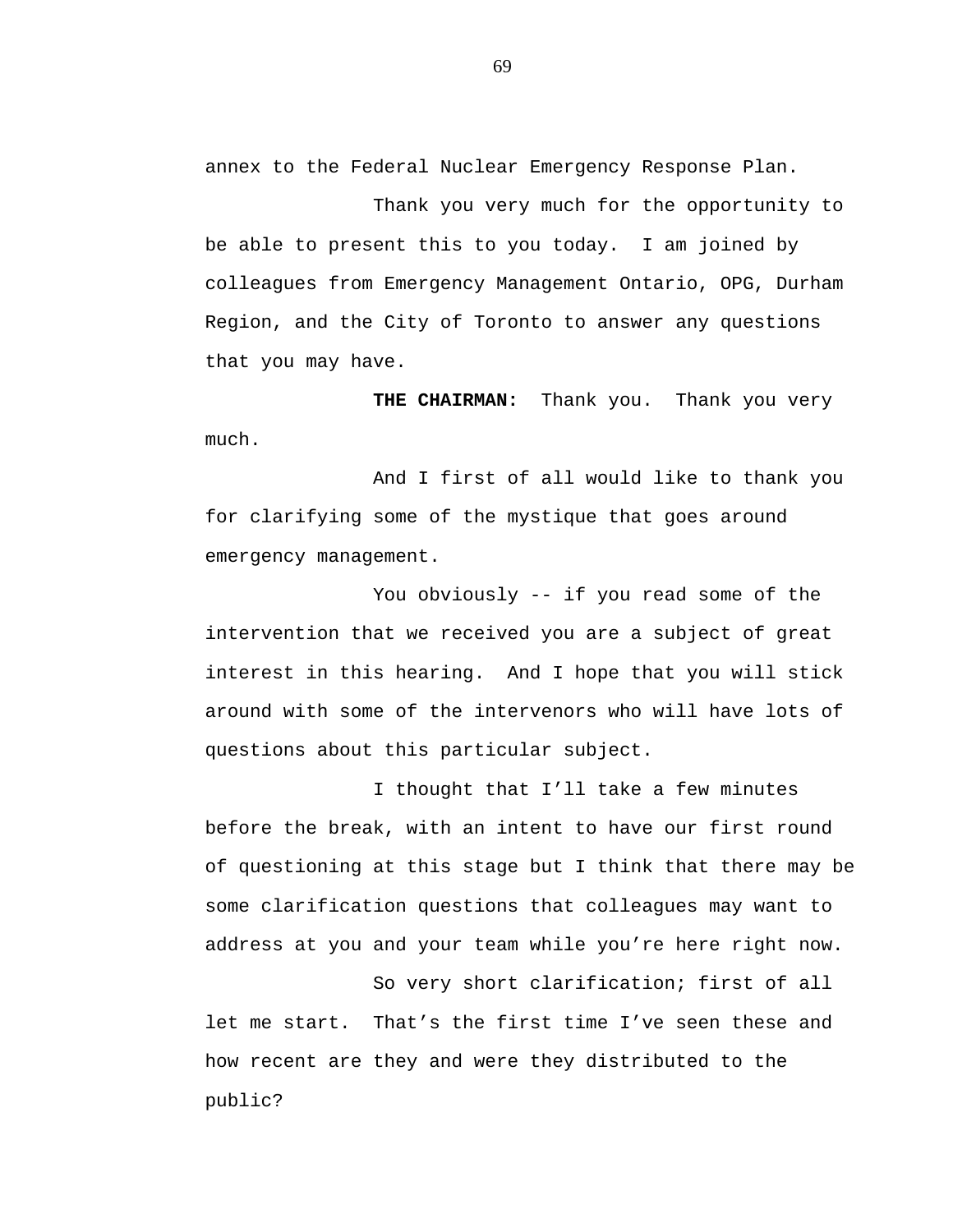**MR. LEONARD:** For the record, I'm Warren Leonard; I'm the new Director of Emergency Management in Durham Region.

Those were distributed just this past April. The one that's titled "Nuclear Safety -- Nuclear Public Safety", 108,000 copies went out to everyone in the 10 kilometre zone for Darlington and Pickering, all homes and businesses the week of April  $8<sup>th</sup>$  to  $12<sup>th</sup>$ , 2013.

The other one that you have, titled "Emergency Public Alerting System", 7,400 copies were distributed in the 3 kilometre zone for Darlington and Pickering, all homes and businesses the week of April 22<sup>nd</sup> and  $26^{th}$ , 2013.

**THE CHAIRMAN:** And are you getting some response, reaction?

**MR. LEONARD:** We've received response; some people call up and say thanks for them. I wasn't actually working for Durham at that time but I've heard that my understanding is some people phone up and thanked them, other people phone for further clarification and we can point them to other sources of information.

> I would say generally it's very positive. **THE CHAIRMAN:** Thank you. Anybody else with a question? Dr. McDill?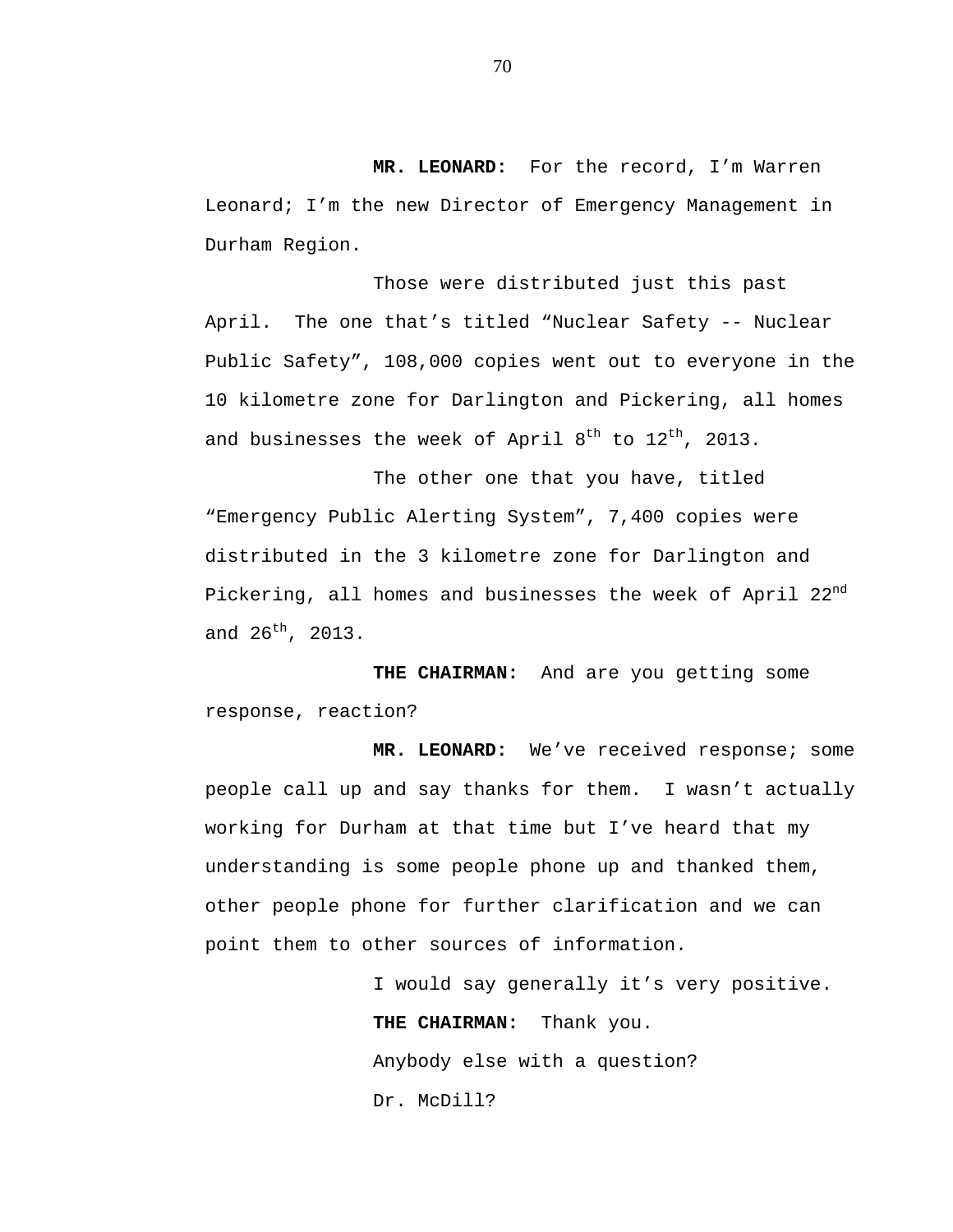#### **MEMBER McDILL:** Thank you.

Two questions -- can everybody hear me in the back? Thank you.

You're studying enhancements to the current systems. When do you expect to have results -- on page 10 of your presentation?

**MR. NODWELL:** Dave Nodwell, for the record.

We do, as I mentioned in the presentation, have a team that is looking at different technologies. We have been active, quite active over the past three or four months. We are meeting, actually in the near future, with a consultant that will be looking at -- or who will be able to advise us in the effectiveness and the degree of penetration related to a number of technologies that we're using.

I would expect that we would have additional information on this in the fall.

I'm unable to project beyond that in terms of what those recommendations might be, and the time required to implement them.

**MEMBER McDILL:** Thank you.

It has taken some time for the sirens, so it -- it's a question of interest.

With respect to the Joint Traffic Control Centre, do you think, for example, that the -- this is on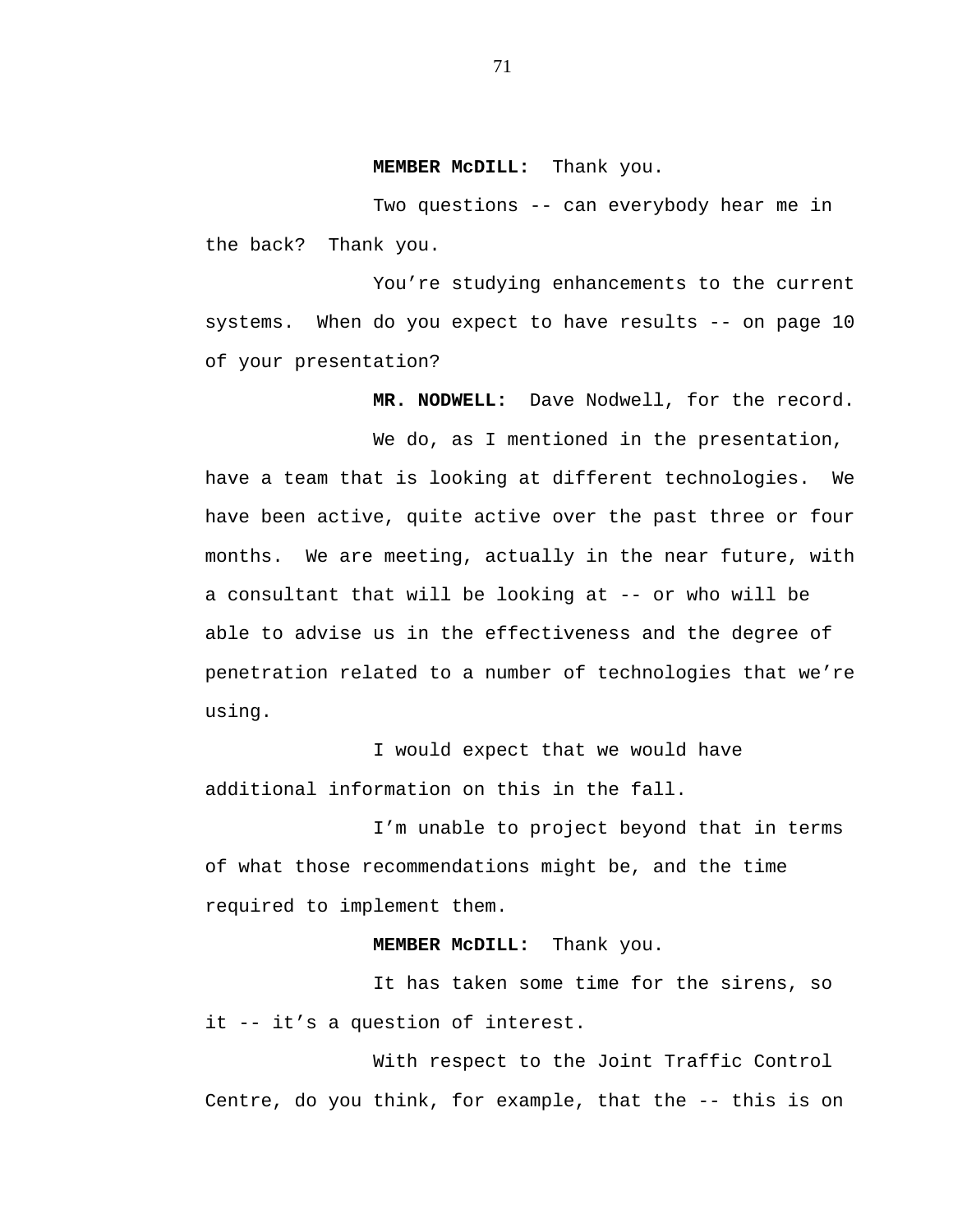page 12 of your presentation -- do you think that the public around Pickering -- and Darlington, since it's in a similar area -- understand that there is a Joint Traffic Control Centre?

### **(SHORT PAUSE/COURTE PAUSE)**

**MR. NODWELL:** I would -- Dave Nodwell, for the record.

I'd like to defer that to a representative of the Ministry of Transportation.

## **(SHORT PAUSE/COURTE PAUSE)**

**MR. BOT:** Good morning. My name is Noris Bot. I'm the Manager of the Emergency Management Planning Office with the Ministry of Transportation of Ontario.

The question that was asked is regards to the knowledge of the public in regards to the Joint Traffic Control Committee. That committee is really part  $of ---$ 

> **MEMBER McDILL:** Actually, it's the Centre. **MR. BOT:** The Centre? **MEMBER McDILL:** The Centre. **MR. BOT:** Sorry.

The Centre is the location where the Traffic Control Committee operates from, and it's really not necessarily a need for the public to know. It's part of a provincial emergency operation centre's response,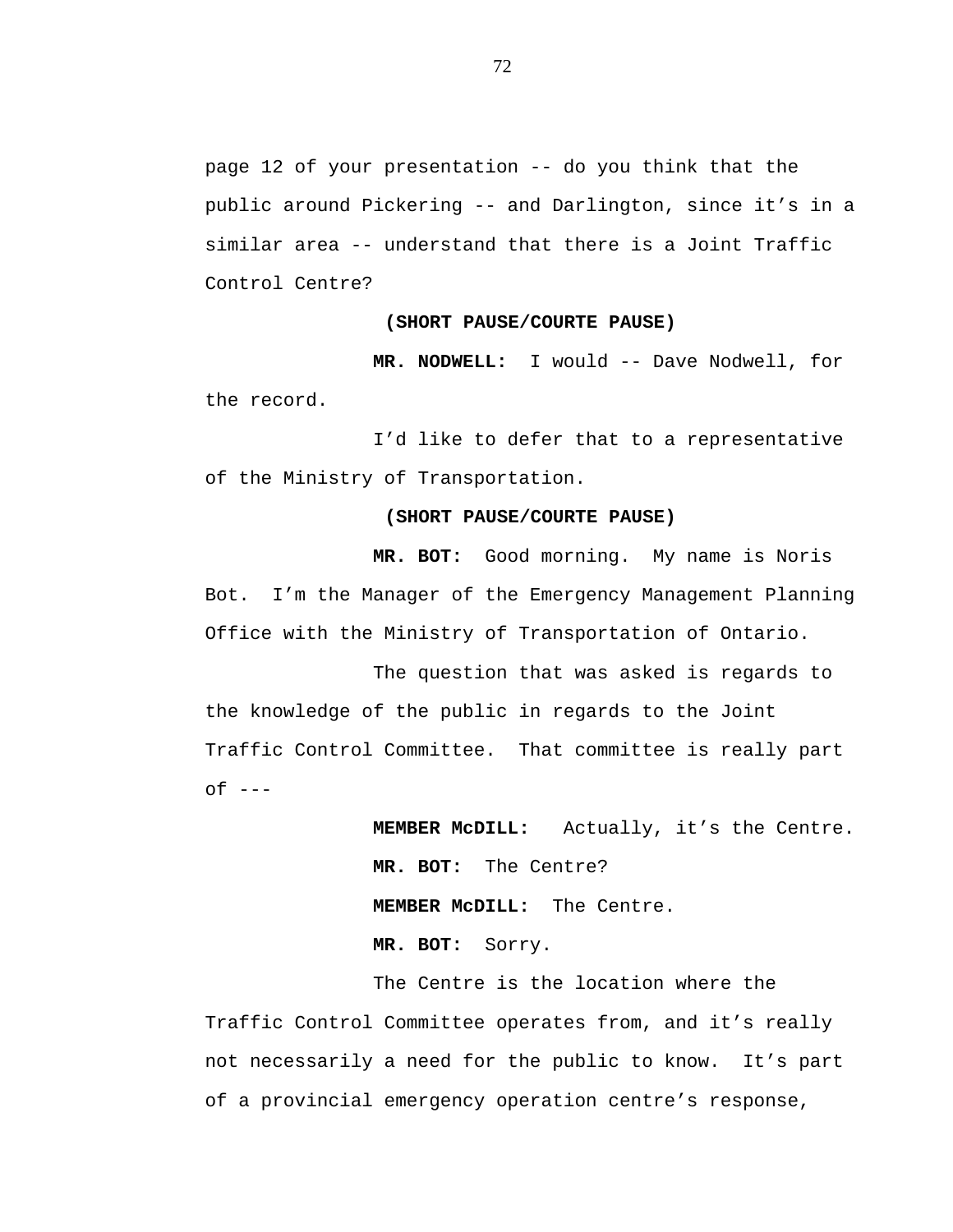organization and mechanism that we've established.

So as long as the message is going out and the governance -- the necessary decisions are being made, the location of that Centre is not necessary for the public.

**MEMBER McDILL:** Let me try the question a different way then: Has the Centre been exercised in recent years?

**THE CHAIRMAN:** How about this morning for Don Valley.

## **(LAUGHTER/RIRES)**

**MR. BOT:** Do you know, Dave?

**MR. NODWELL:** Dave Nodwell, for the record.

We had a major nuclear emergency exercise last fall and, granted, it was for the Bruce Power Plant and the Joint Traffic Control Centre was activated and tested for that exercise.

**THE CHAIRMAN:** Mr. Tolgyesi?

**MEMBER TOLGYESI:** I have one.

You were talking about potassium iodide pills, that they are available in the schools and designated pharmacies.

How the populations knows that, where they are, because when the rush hour is coming, everybody wants to have them?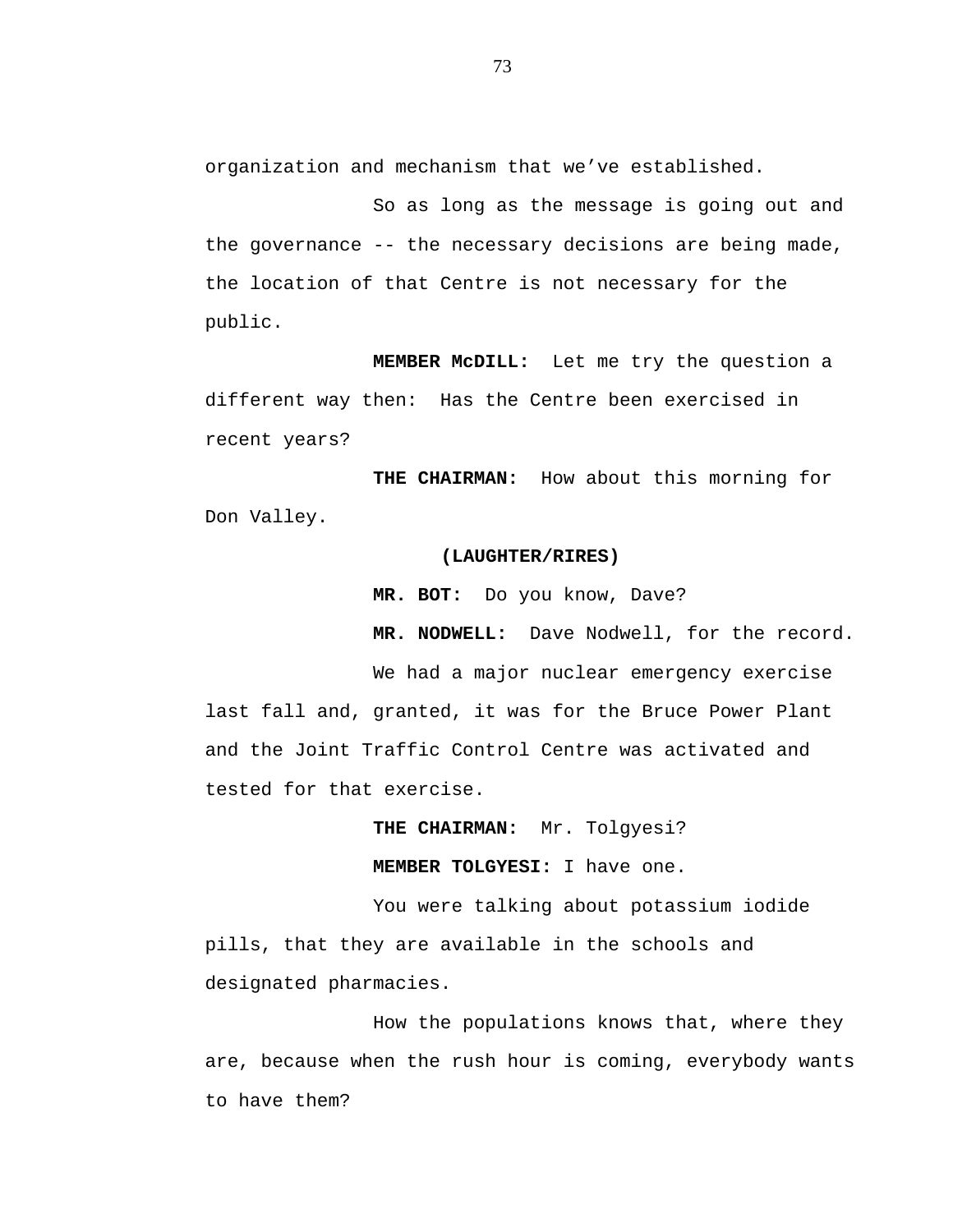**MR. LEONARD:** For the record, it's Warren Leonard.

The availability of potassium iodide pills to the public is something that we consistently message out, in our pamphlets; on our web site. Sometimes, we'll receive questions directly from the public.

So it's part of our ongoing message in personal preparedness in this region that those -- that that's an availability that they can take advantage of, and the locations of those pharmacies.

**THE CHAIRMAN:** Some intervenors are claiming that there is not enough pills around, in case of your highest incident. There's not enough pills to go - if you cover -- if you were to cover a chunk of Toronto.

Is that true?

**MR. LEONARD:** Well, the KI pills that are made available at the pharmacy are still in stock there; those that have come and received them. If there's more required, the pharmacies will just get more from OPG.

There's also KI pills available -- in the event of an incident -- available for them at reception centres. So they're available ahead of time and they're available during the event.

**THE CHAIRMAN:** So in case there is a "Doomsday Scenario", as I always like to call it, there'll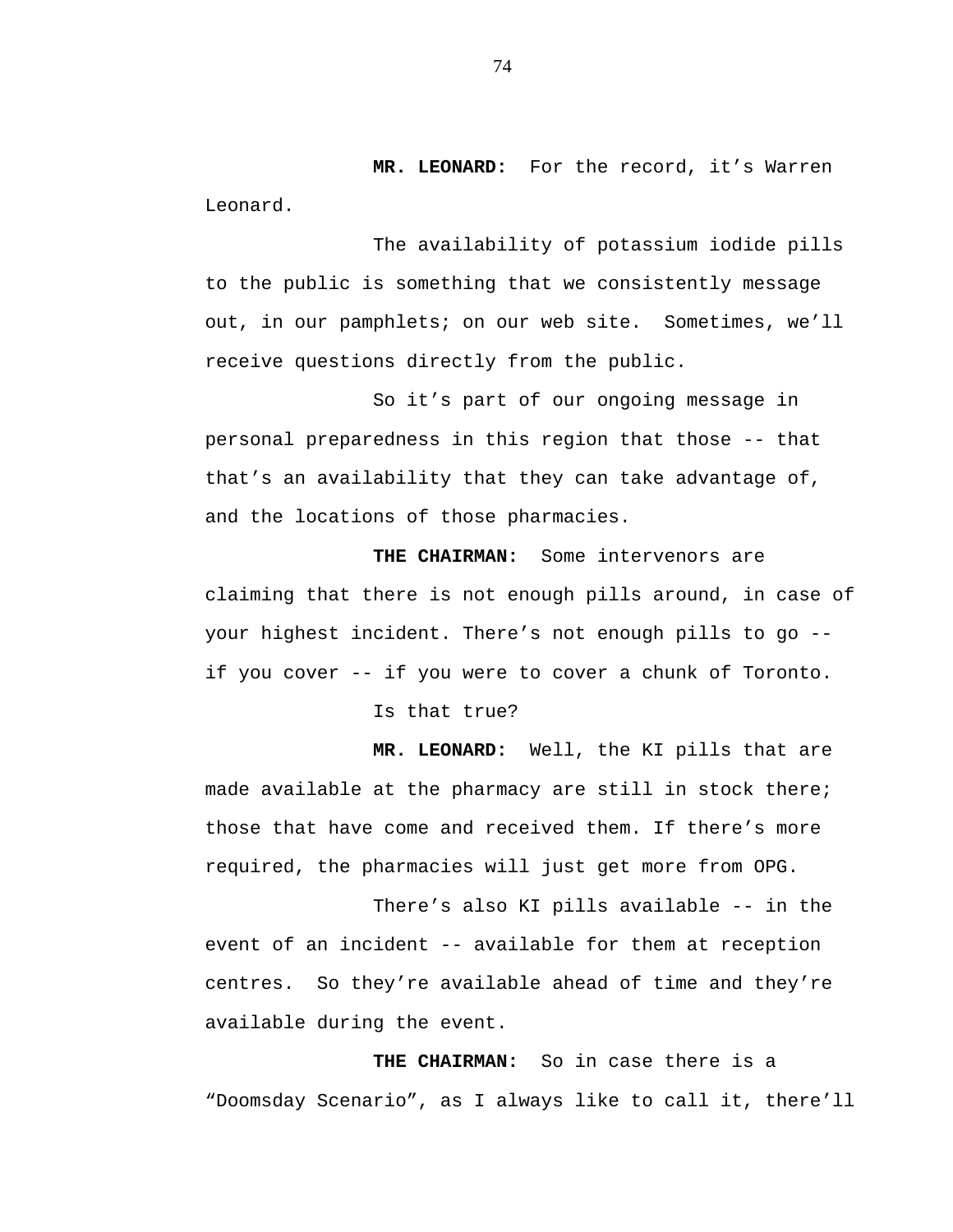be enough to go around for everybody who needs it?

**MR. NODWELL:** Dave Nodwell, for the record.

With respect to the number of KI pills that are available, it's a requirement that there are enough for everyone in the 10-kilometre primary zone, and that is the case.

**THE CHAIRMAN:** So what if anything goes beyond?

I think that's some of the interventions that you will be hearing from, arguing that sometimes it will go beyond the 10-kilometres.

> Where do you find the pills then? **MS. STUART:** Allison Stuart, for the

The capacity to provide KI pills beyond the 10K limit has not been addressed broadly. We are anticipating the release of the Radiation Health Response Plan by the Ministry of Health which does deal with advice on KI, and this will be a starting point for looking at KI issues, as raised by some of the intervenors, but also KI issues more broadly will be tackled at that time.

**THE CHAIRMAN:** Thank you.

Ms. Velshi?

record.

**MEMBER VELSHI:** Just following up on KI pills, do you monitor the number of people who request or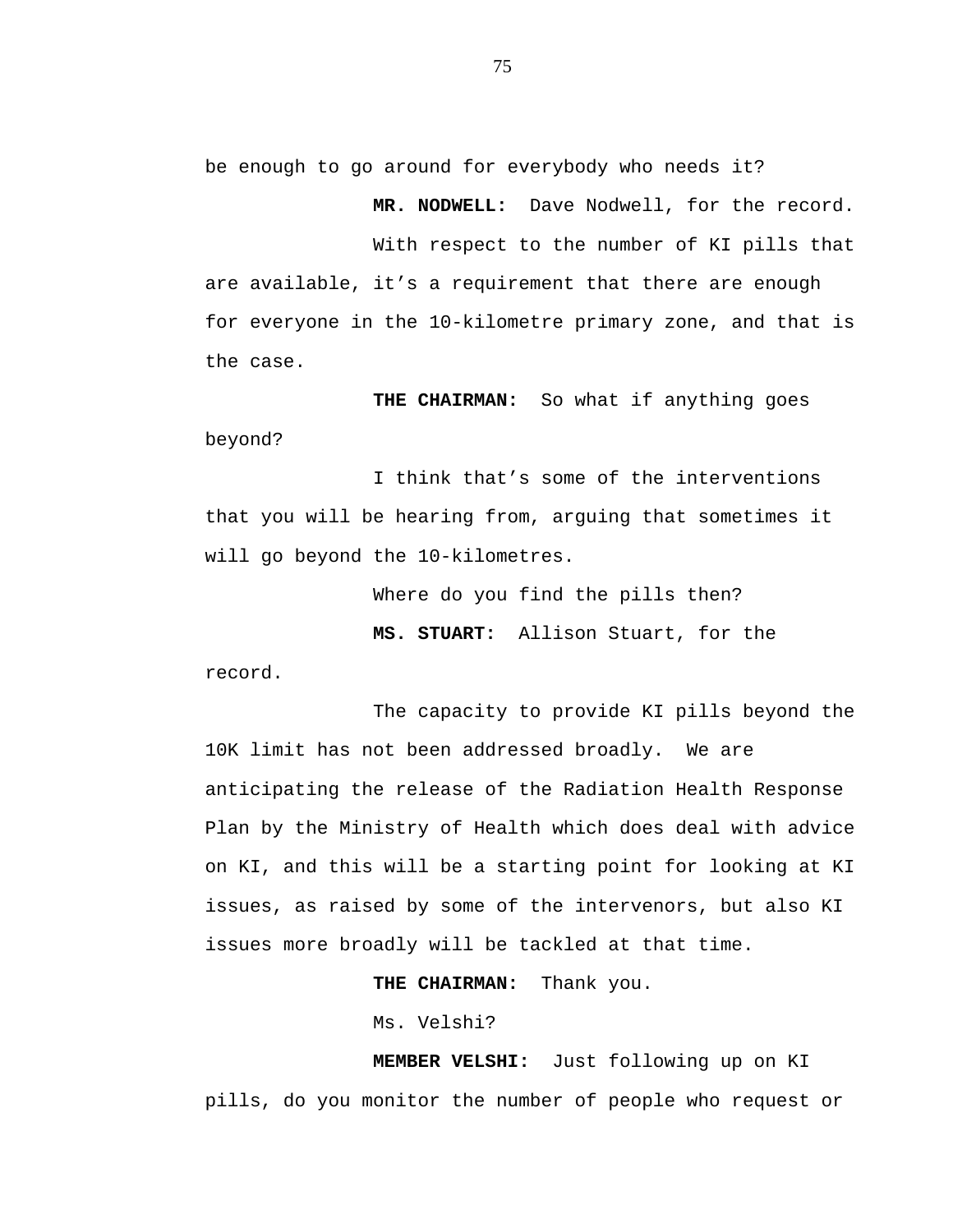get KI pills from pharmacies?

And I don't know if it's an indication of the level of anxiety or not.

**MR. LEONARD:** For the record, Warren Leonard.

Yes, we do. Last fall, they were all redistributed because of their expiry date, to the pharmacies last -- last fall, and there were -- since that time, the number of tablets distributed to the public is 4,270.

**MEMBER VELSHI:** And is that what you typically see in a year or has the number gone up or down?

**MR. LEONARD:** I'm afraid I'm not aware of the historical uptake on those.

I know that's what's happened since we redistributed them fresh last November.

**MEMBER VELSHI:** Thank you.

**THE CHAIRMAN:** Dr. Barriault?

**MEMBER BARRIAULT:** Thank you, Mr. Chairman.

On the issue of the KI pills, does the pharmacy charge a dispensing fee?

I know they're free, the pills themselves, but does the pharmacy charge a dispensing fee, and, if they do, who picks it up?

**MR. LEONARD:** For the record, Warren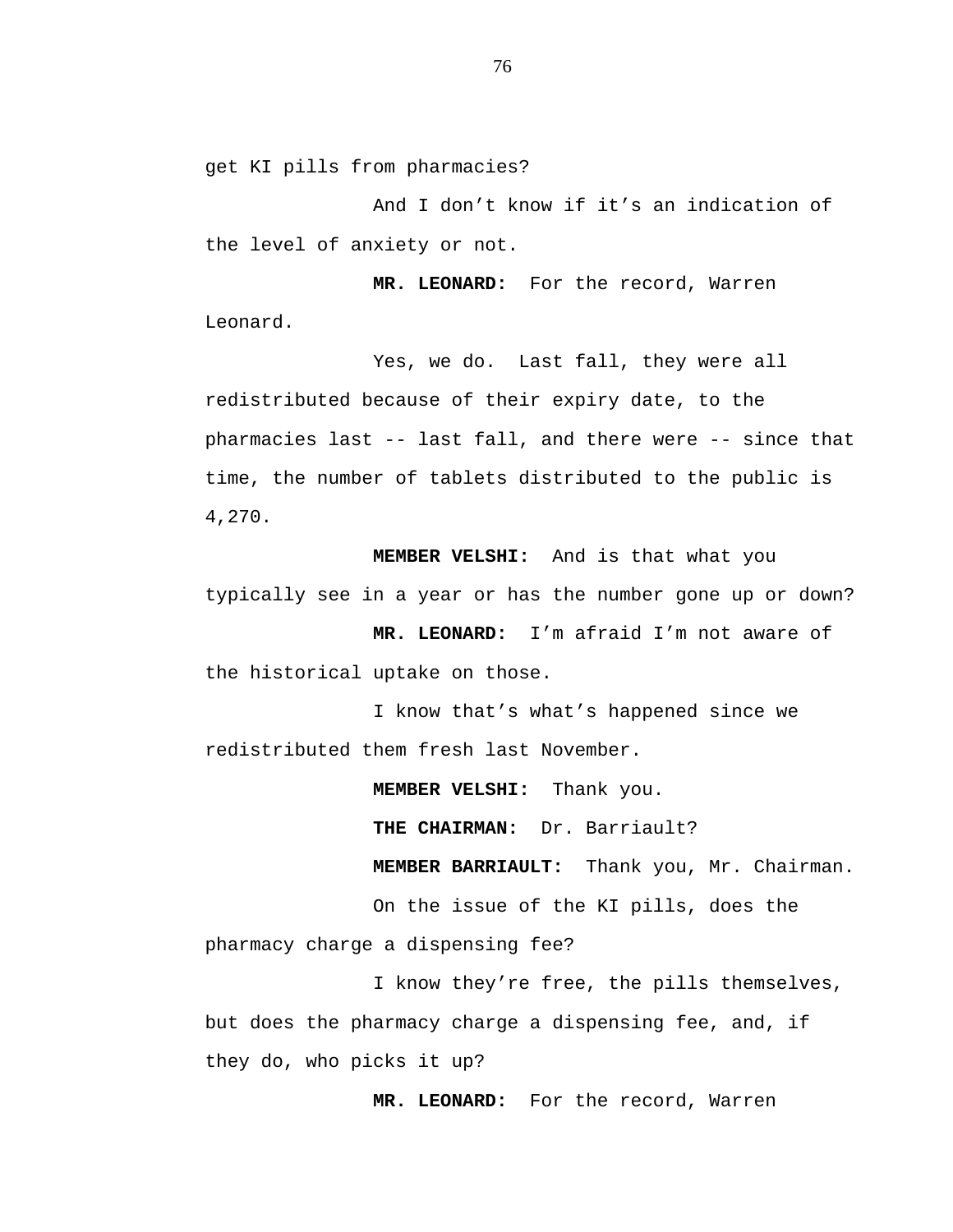Leonard.

No, they don't. They're dispensed free. **MEMBER BARRIAULT:** They do it as a public service?

> **MR. LEONARD:** That's right. **MEMBER BARRIAULT:** Okay.

My second question, really, on the autodialer for a 10-kilometre zone, what message is on the auto-dialer given to -- is it a variable message, does it change, or how does that work?

I'm just trying to understand what information is given.

**MR. LEONARD:** For the record, Warren Leonard.

The messages that we have are already prerecorded, ready to go, and they're based on the public bulletins that the province has already got drafted and ready to go as well.

**MEMBER BARRIAULT:** So would it give wind direction, for example, and velocity of winds and all that kind of stuff? No?

**MR. LEONARD:** For the record, Warren Leonard.

No, that would have to be inserted at the time, because that's a variable that is unknown until that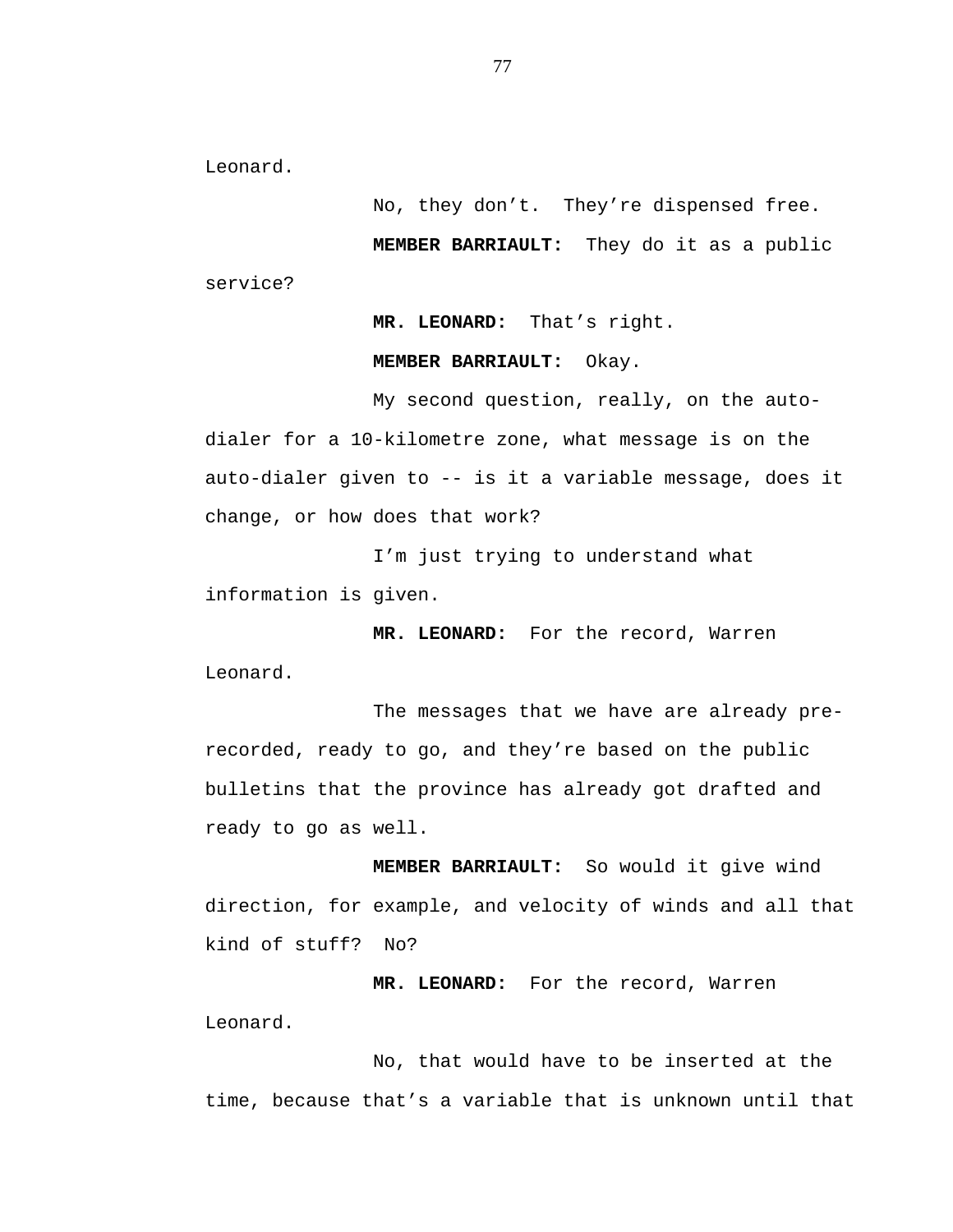time.

**MEMBER BARRIAULT:** Thank you. Thank you, Mr. Chairman. **THE CHAIRMAN:** Monsieur Hervé? **MEMBER HERVE:** Merci, monsieur le

président.

Just one question: Such major emergency activation is not quite frequent and it's correct. It's okay.

How can we be assured that it will work? It's a complex organization and how can be maintained the efficiency?

You mentioned that you had many contacts and meetings but, if something happens tomorrow, how can we be sure that it will work?

**MS. STUART:** Allison Stuart, for the record.

The challenge, of course, is to maintain that effectiveness. It's one thing to have on paper, and important to have on paper, but we do need to make sure that the pieces actually work when they'd need to.

On a regular basis, both within the year and annually, there are exercises that test different parts of the system, not always nuclear related but different parts of the system that will be put into play,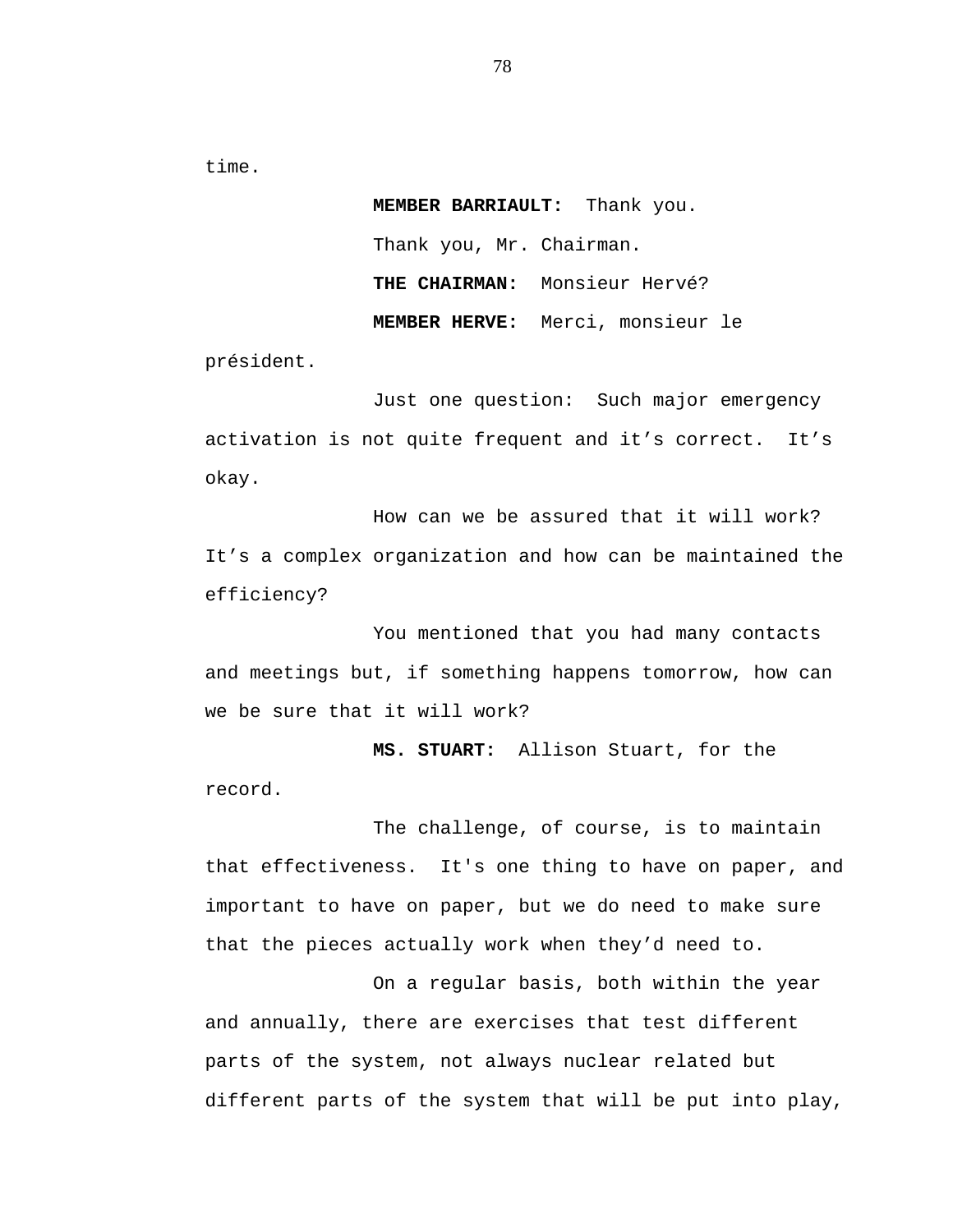should there be the need.

We have, as you know, an exercise that's planned for 2014, and there will be significant lead-up work to prepare for that broad based and intensive exercise.

We are also, over the next three years, having three exercises connected to the Pan Am Games. And again, opportunities to address and deal with issues that while are not specific to nuclear but have application for nuclear, like transportation, like communication, information sharing, et cetera.

So it's through those exercises, big and small, because not all exercises need to be big and allinclusive to do a really nice test of the readiness of the various players.

**MEMBER HARVEY:** But how those exercises are known in advance? I mean, you advise people that there will be an exercise in two months, three months, but do you do some tests to see if people are ready without any advice in advance?

**MS. STUART:** Allison Stuart, for the record.

So the question is do we do any spot tests without any advance warning and so on and so forth? We do, in a very minor way, in terms of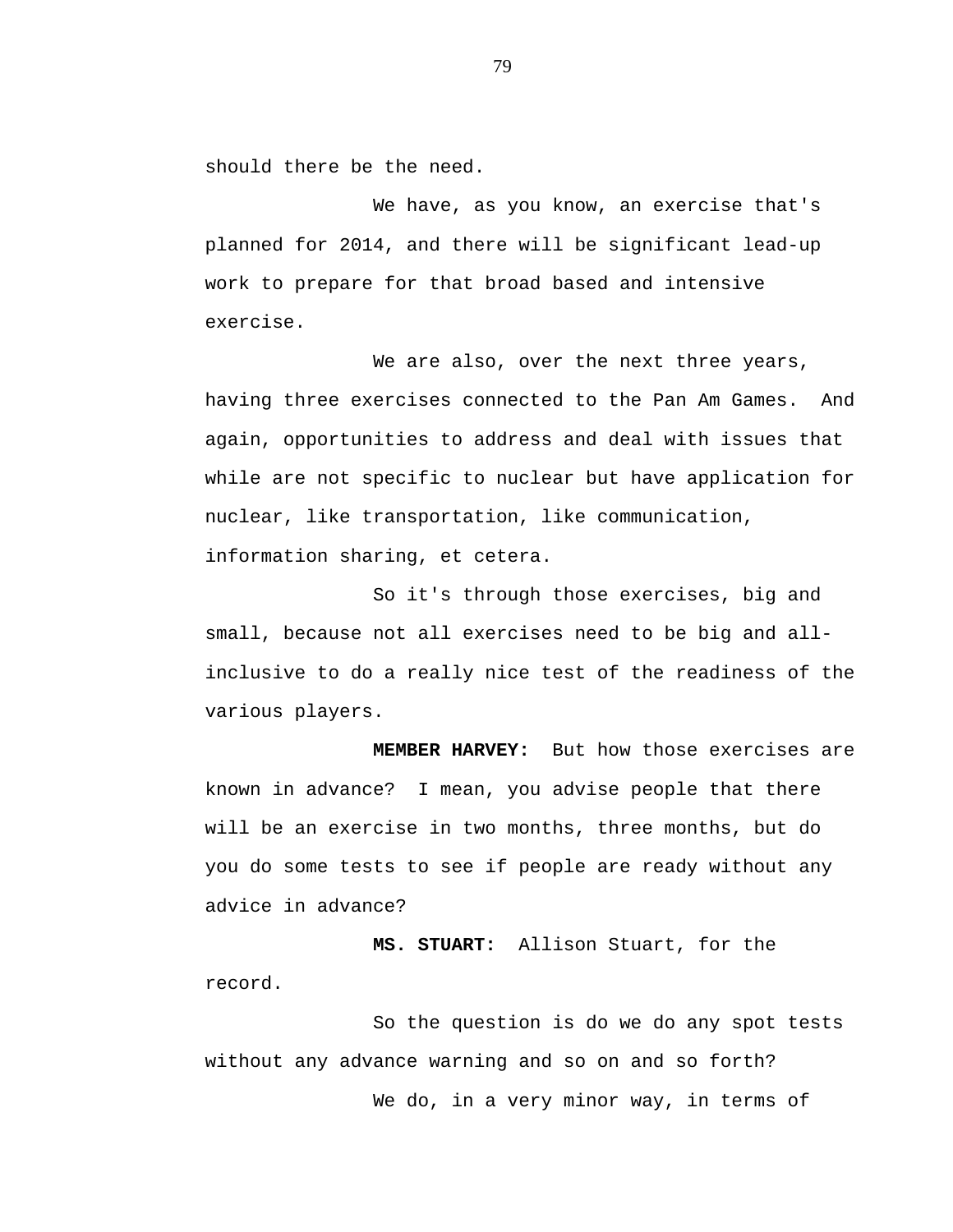notification systems to make sure that they're working and people will be contacted and required to report within a certain timeframe, that sort of thing.

But the exercise itself is done in a planned way. This allows us to maximize the learning, the preparation, and the testing that's available. The exercise itself, the nature of an exercise is that most people don't know what's going to happen in that exercise.

There is a central group, which I'm not part of frankly, that does know what the exercise is about and what are the injects, what are the complications that are going to be introduced to the players during that exercise.

So there is that level of spontaneity and having to take -- to move from what's in a book about what you're supposed to do to more of a quasi-real life approach.

**THE CHAIRMAN:** Thank you. I think this - we'll continue this discussion over the next two days, I suppose.

So we'll take now a 15-minute break. Thank you.

**MR. LEBLANC:** And we will start with the interventions upon our return.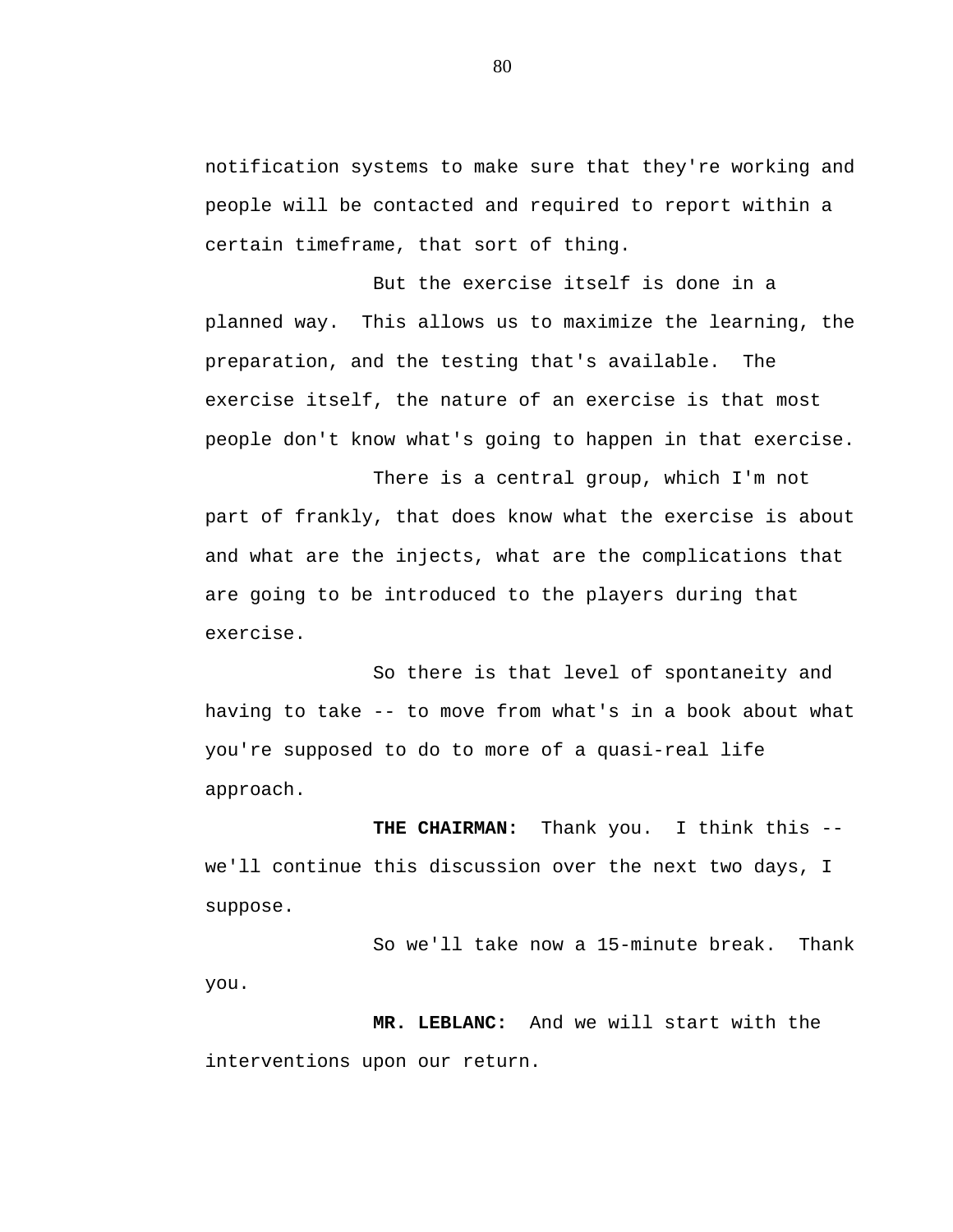--- Upon recessing at 10:37 a.m.

L'audience est suspendue à 10h37

--- Upon resuming at 10:53 a.m.

L'audience est reprise à 10h53

**THE CHAIRMAN:** Okay, we are ready to begin with the interventions. And before we start, I'd like to remind everybody that we allotted 10 minutes for the interventions.

We've read all the written material, trust me, we've read every line submitted, and we would like to have the time to ask questions on the written material and the oral presentations, so please help us in keeping to the time allotment.

And I would like to start with the first oral presentation from Ajax-Pickering Board of Trade, as outlined in CMD 13-H2.2.

I understand that Mr. Zolis and Mayor Ryan will make the presentation. Please proceed, gentlemen.

**13-H2.2**

**Oral presentation by the**

**Ajax-Pickering Board of Trade**

**MR. ZOLIS:** Good day. My name is Bill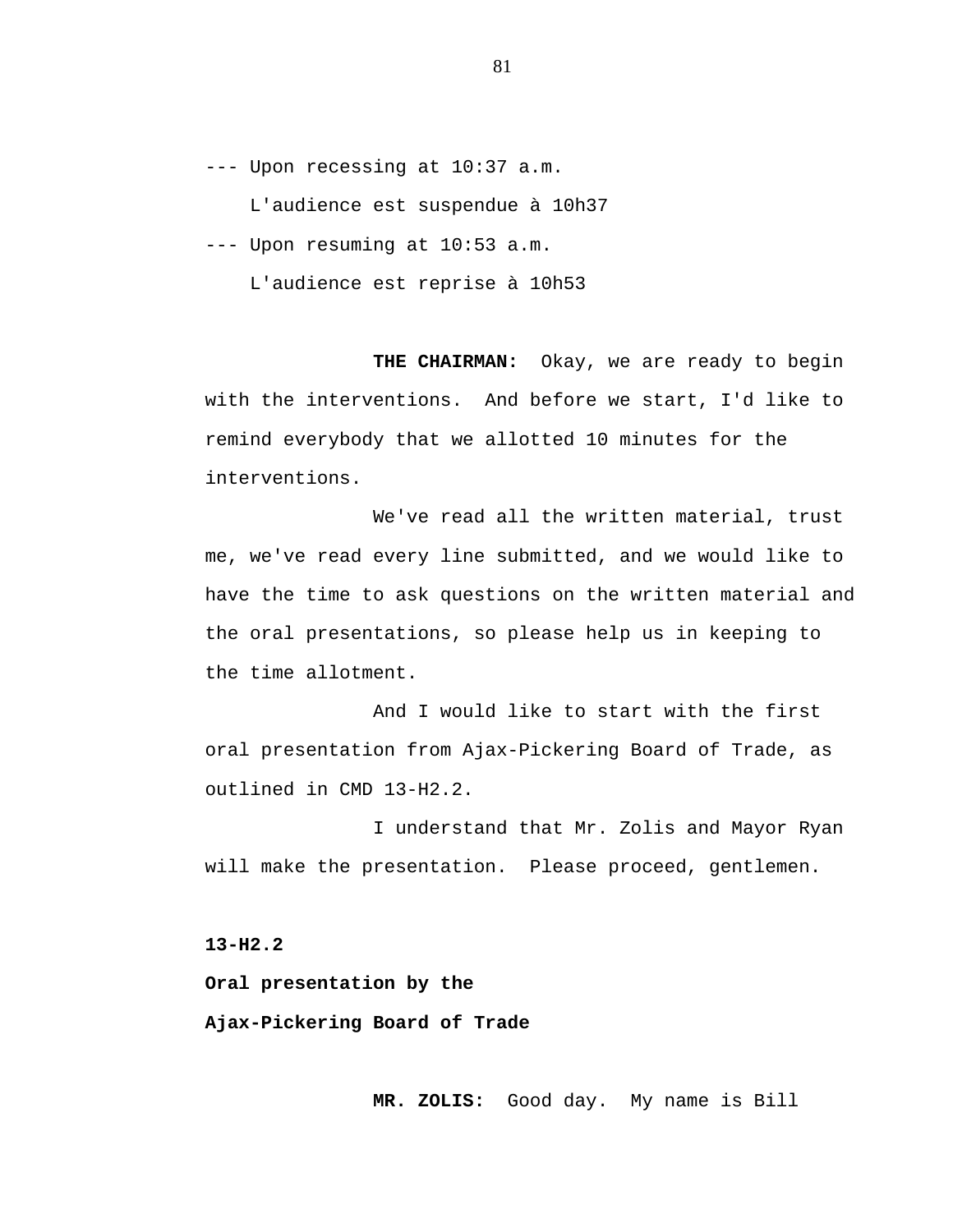Zolis, and I'm the 2013 President of the Ajax-Pickering Board of Trade. And I'm pleased to have with me the City of Pickering Mayor, David Ryan.

On behalf of the local business community, I would like to welcome the Canadian Nuclear Safety Commission to Pickering, and thank you for the opportunity to participate in this process.

As the voice of Ajax and Pickering business community, we represent over 550 businesses in Ajax, Pickering and the surrounding areas. The Ajax-Pickering Board of Trade requested to appear before you today to demonstrate our support for the Ontario Power Generation's operating licence renewal application, as it relates to the Pickering nuclear generating station.

Our endorsement of this project has been based on several factors, including OPG's commitment to environmental sustainability. They were the first to achieve level 3 in our Eco-Business Program, the highest level of achievement.

OPG's commitment to safety, Pickering Nuclear has been maintained and safely operated for more than 40 years and has recently invested more than \$100 million in additional inspections and maintenance to ensure the continued safety of the site.

OPG's openness and transparency, in station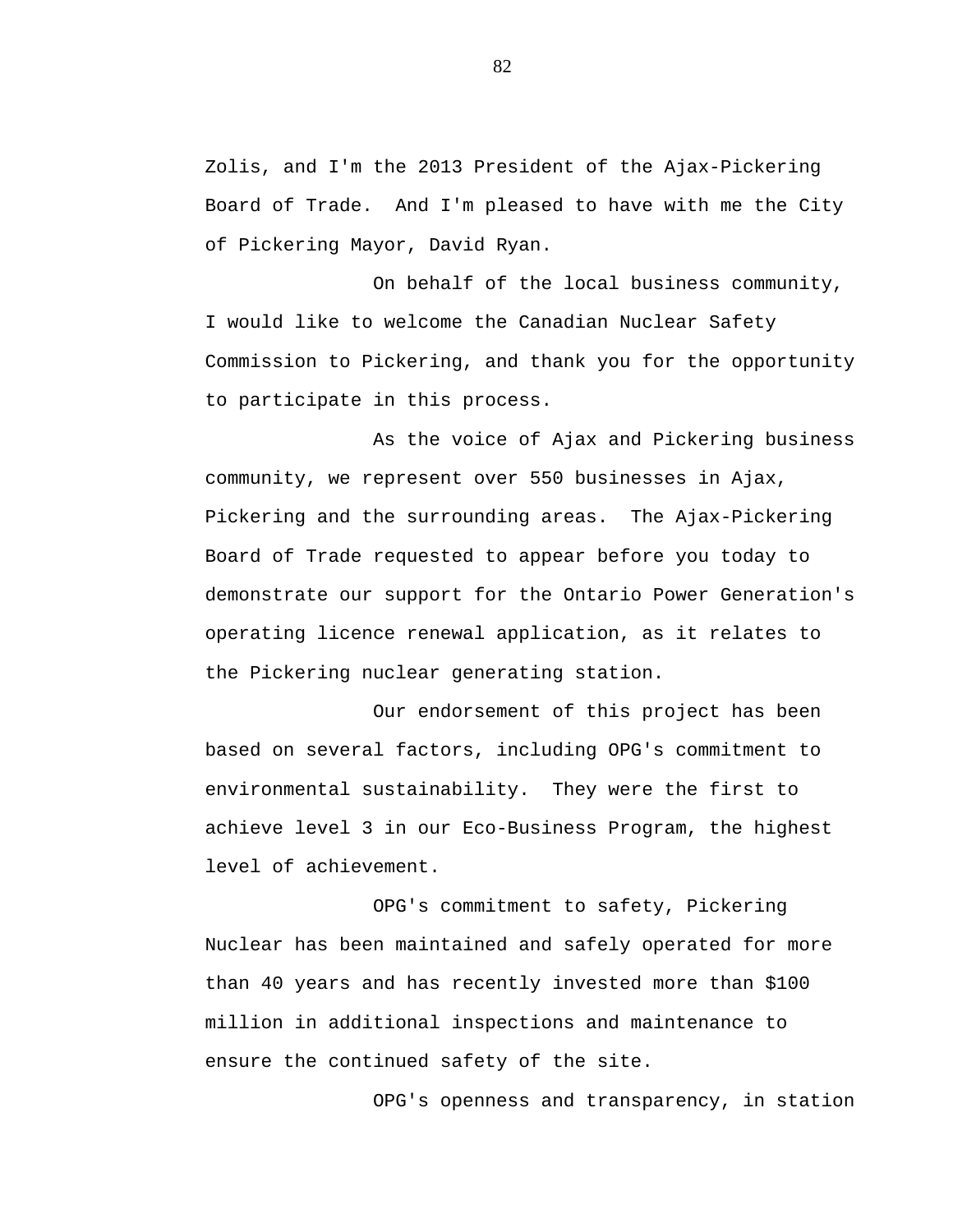operations, and communications, with the community; OPG's strong support of local initiatives demonstrated through financial contributions and staff participation in numerous charitable and community building efforts; OPG's long-time commitment as a strong member in good standing of the Ajax-Pickering Board of Trade.

I would like to expand on these points demonstrating the work of Ontario Power Generation and the respect they've earned.

In terms of openness and transparency, I can say without a doubt that OPG consults and communicates with community stakeholders in a timely manner on every issue demonstrating that safety is its number one priority.

Through these ongoing communications, we understand that OPG's operations under the careful watch of CNSC staff; we know that CNSC evaluates Pickering in 14 areas of safety and control, and that OPG continues to meet or better the performance expectations.

Those of us who live and work in the area are well aware of the company's commitment to sustainability, environmental stewardship. There is not sufficient time to list all OPG's stewardship initiatives. However, permit me to mention two.

OPG and its employees partner with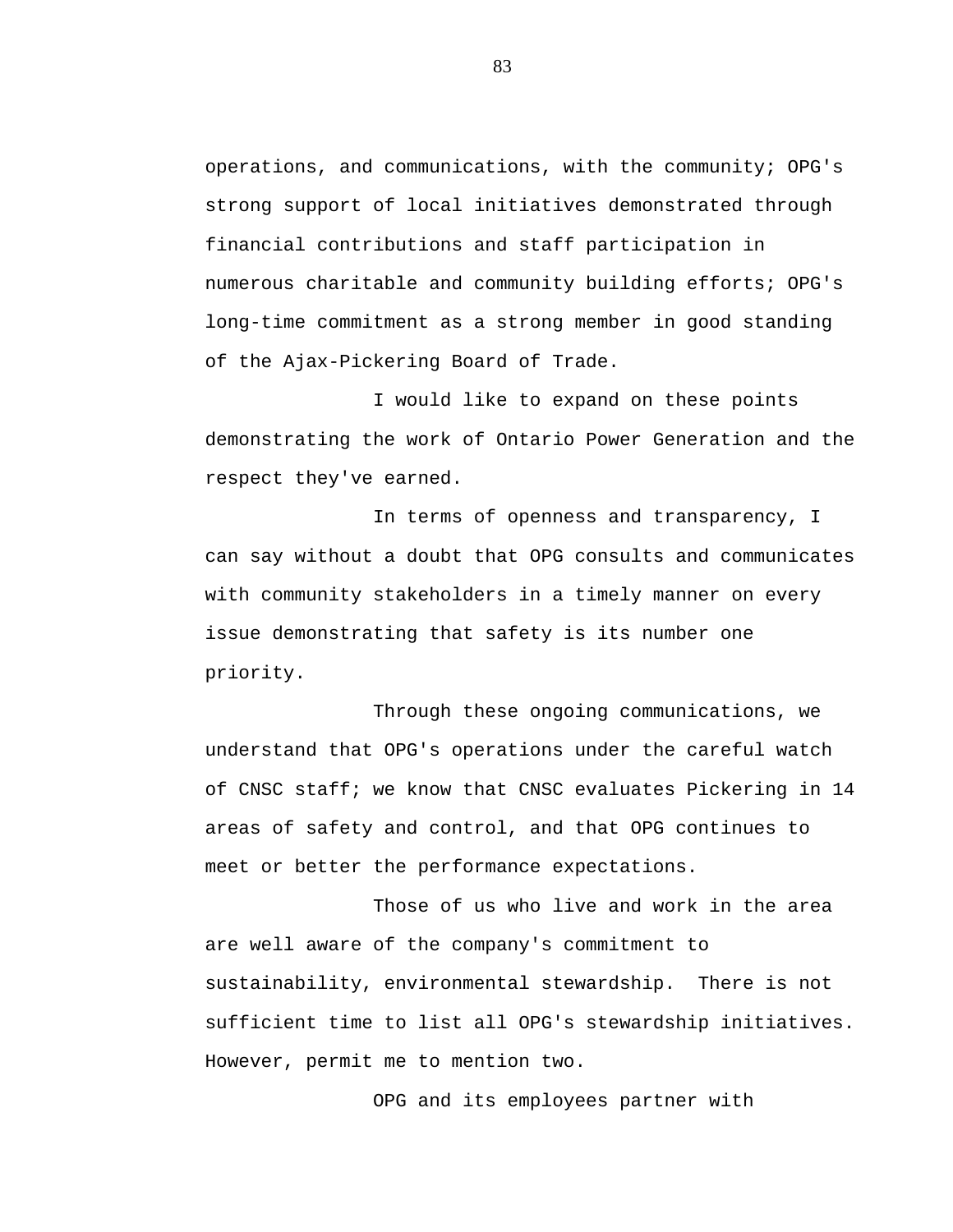Africycle, a business -- sorry a bicycle collection program that provides essential transportation to remote regions of Africa.

OPG is a partner in Bring Back the Salmon, an initiative to return the Atlantic salmon population in Lake Ontario to the greater numbers that once existed.

There, these efforts have not gone unnoticed. In the recent past, OPG and Pickering Nuclear's commitment to sustainability has been recognized with a number of local and international awards.

In fact, our board successfully nominated OPG and its employees for the 2012 Town of Ajax Civic Award for environmental stewardship.

In terms of safety, Pickering Nuclear has maintained and safely operated the station during the current five-year licensing period, and in nearly 40 years of operation, no member of the public has ever been harmed as a result of their operations.

Employees at this station hold safety in a conventional and radiological sense as an overriding priority. In fact, Pickering Nuclear employees have worked more than 10 million hours without a lost time injury.

Following the unfortunate events in Japan, OPG redoubled their already strict safety efforts. Year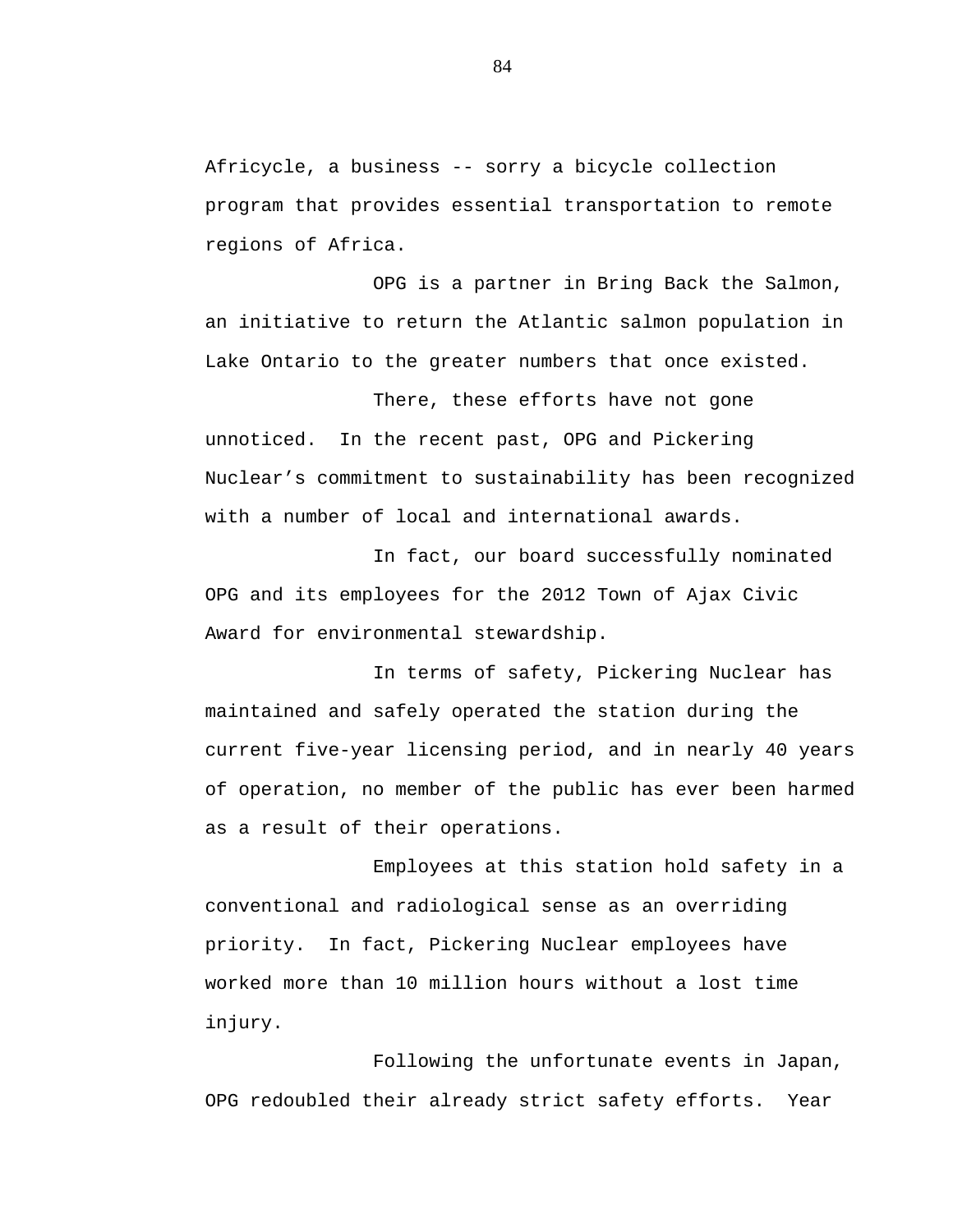after year, OPG demonstrates outstanding support and participation in a host of community activities. In fact, it's difficult to think of a community activity that does not benefit from support and participation of OPG and its employees.

Pickering Nuclear invest more than \$330,000 annually in the community partnerships that enhance educational opportunities for youth, build a sense of community and establish an ever stronger commitment to environmental stewardship.

And the support does not end with activities offered through the City of Pickering and community organizations. Employees at Pickering Nuclear also offer programs of their own. Thousands of children, their parents, and sometimes grandparents, enjoy the annual weeklong March break programs. Every Tuesday in July and August, thousands of children and their families enjoy the "Tuesdays on the Trail" hosted by OPG employees.

Twice a year, OPG employees participate in Operation Clean Sweep. Employee volunteers assist seniors by completing yard work that they can no longer complete around their homes. This support gives the seniors a new lease on life.

Also, twice annually, Pickering Nuclear employees host Take Pride in Pickering Day at Alex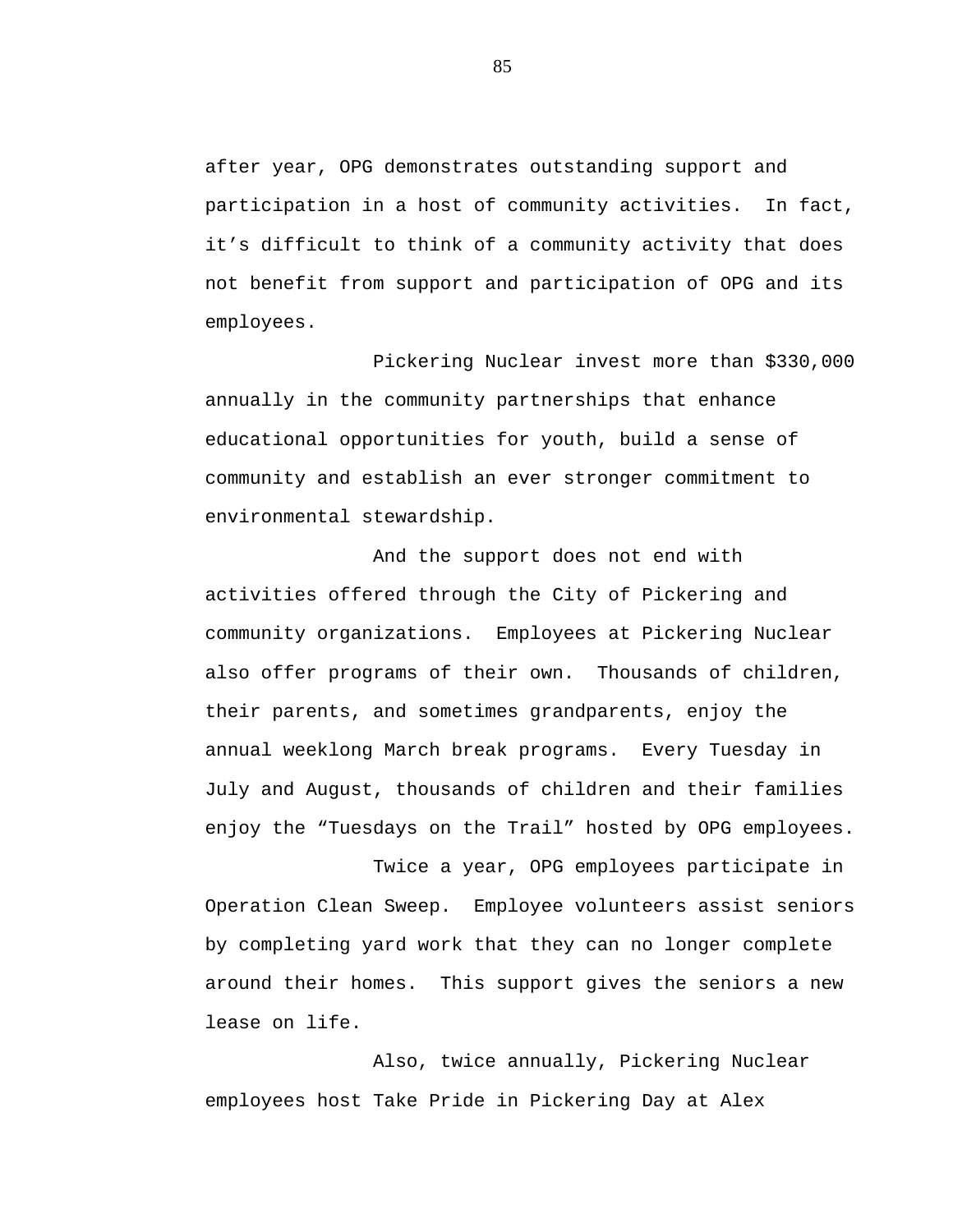Robertson Park, where thousands of native trees and shrubs have been planted, nesting boxes installed and wildlife habitats developed.

OPG employees across Durham Region donated countless volunteer hours and over \$700,000 to charities in 2012. I've been honoured to know many who have held leadership roles with United Way, Big Brothers and Sisters, Horizon House, the Rouge Valley Health System Foundation, the youth centre, and two of the past presidents of our Board of Trade were employees of the Ontario Power Generation.

Ultimately, let me say that we are proud of our partnership with Ontario Power Generation and their role as community builders.

The Ajax-Pickering Board of Trade strongly supports Ontario Power Generation's application for a renewal of its operating licence for the Pickering Nuclear Generating Station. We trust you will find this relicensing application deserves to be approved.

I thank you for the opportunity to speak and I would like now to turn it over to Mayor Ryan.

**MR. RYAN:** Thank you. And I'd like to thank the Ajax-Pickering Board of Trade for sharing their time.

For the record, I am David Ryan, Chair of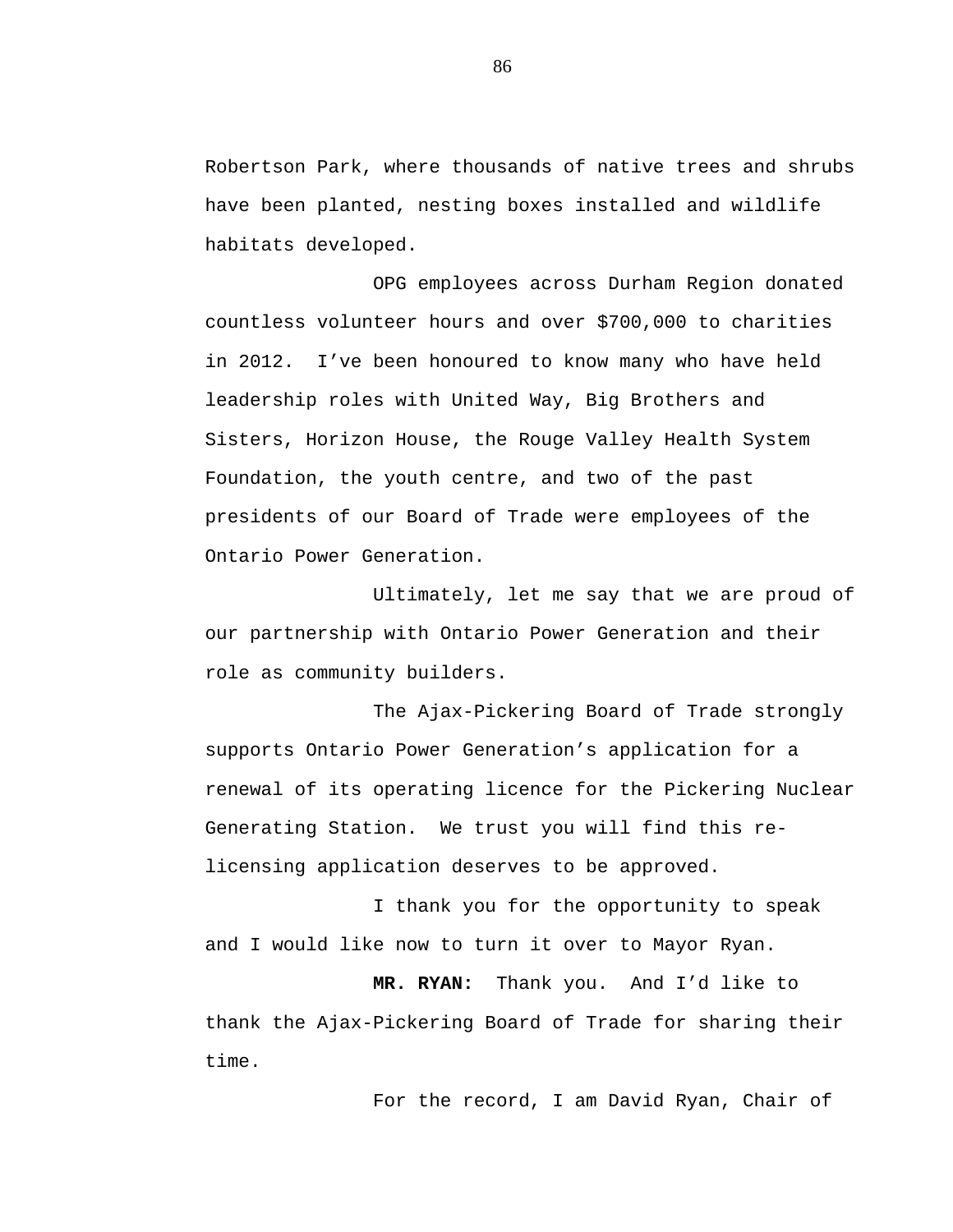the Canadian Association of Nuclear Host Communities, commonly known as CANHC, as well as the Mayor of the City of Pickering, the host community of the Pickering Nuclear Generating Station.

Today, I am acting in the capacity as the head of both organizations and will be addressing the Commission as such.

First, let me briefly introduce CANHC. This is a national organization comprising the heads of council of all nuclear host communities from New Brunswick to Manitoba.

It provides a forum for our members to share knowledge and best practices to enhance working relationships within the nuclear industry. Most importantly, CANHC provides support to its members through public hearing participation and liaison with various government agencies to further our objectives.

Now, as the Mayor of the City of Pickering, let me extend my sincere wealth and appreciation to the CNSC for hosting public hearings here in our municipality.

We have been the host community for the Pickering Nuclear Power Station for 40 years and have been involved in previous hearings related to the operation of the station.

Upon review of the OPG application to renew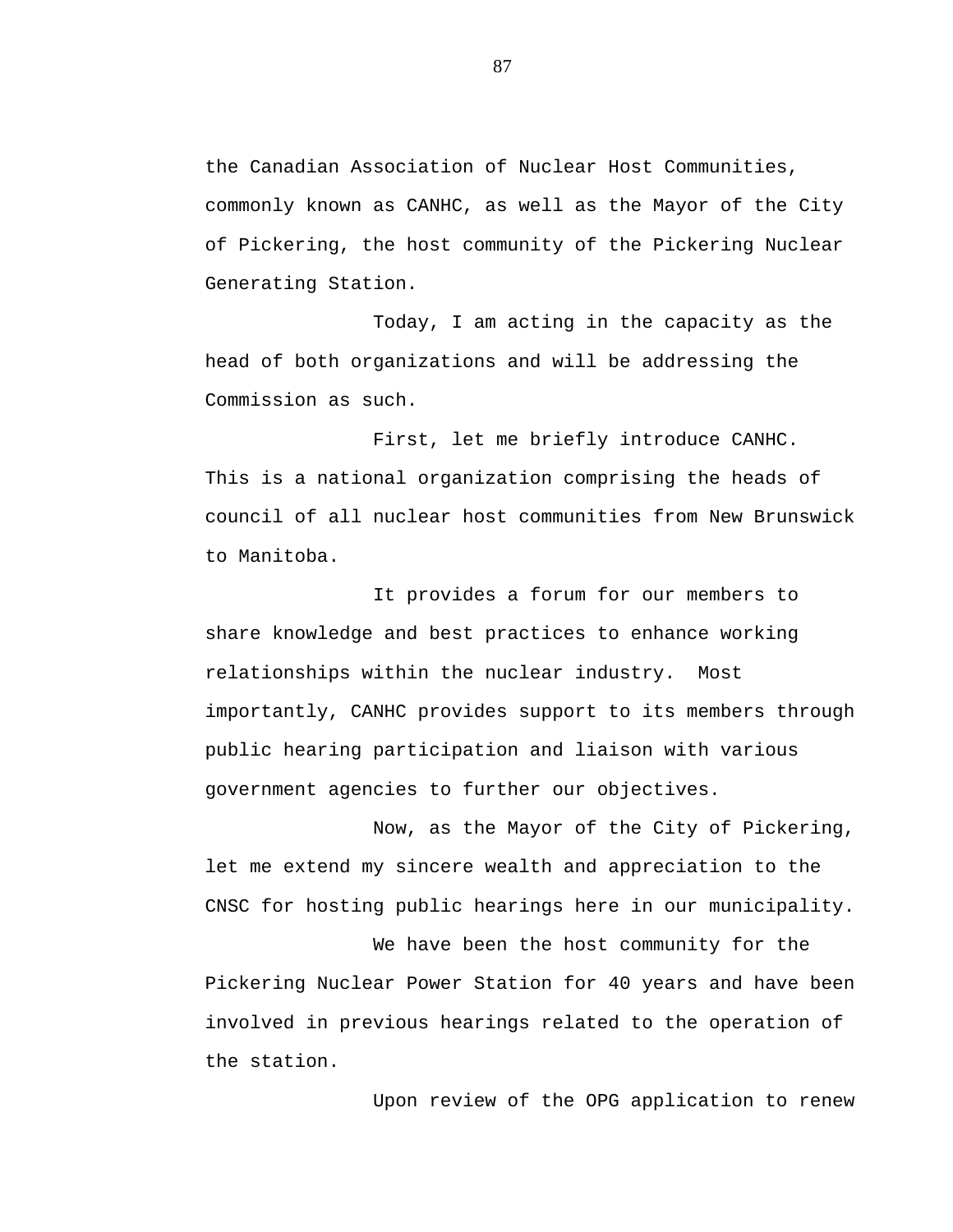the licence for continual operation of Stations A and B, both CANHC and the City of Pickering quickly realized that both organizations share similar views and decided to collaborate and make a joint submission.

As in all previous submissions made by CANHC and Pick City with respect to nuclear operations and proposed nuclear undertakings, we have repeatedly advised the Commission that public safety is our number one priority.

In the current application made by OPG, the matter of public safety is even more significant given the close proximity of the nuclear station to a large residential population. We firmly believe that any nuclear installation should not be endorsed at the expense of compromising public safety.

That said, we are pleased with OPG's exceptional track record for the safe operation of the Pickering station and have every reason to believe that OPG will continue to uphold its excellent safety record.

For example, the Pickering station has been safely operating for more than 40 years. Following the events in Fukushima, we understand that OPG has made substantial investments towards enhancing safety equipment and procedures.

In the CNSC's annual nuclear station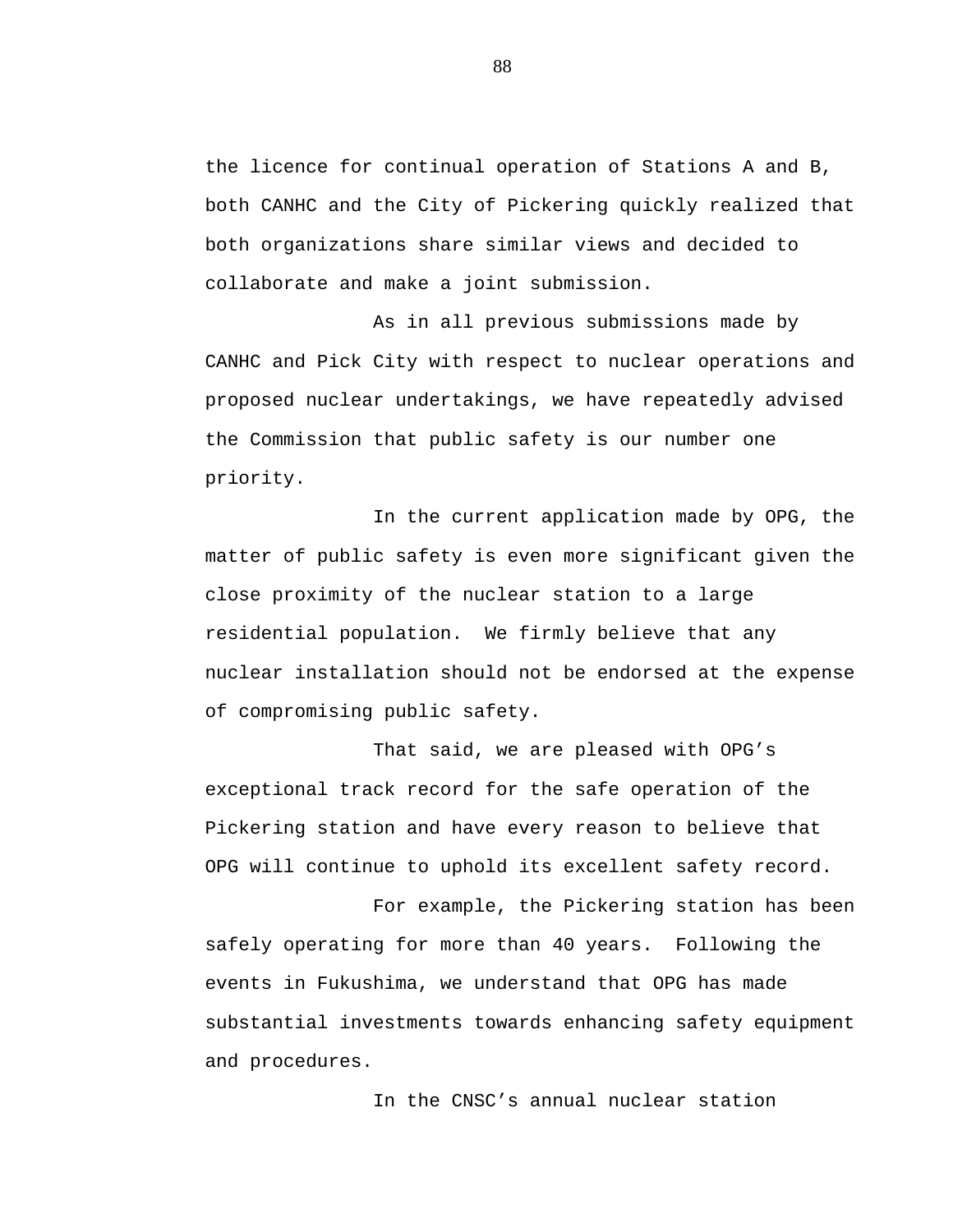performance report, we note that the Pickering station continues to meet or exceed performance expectations in all 14 safety-related areas.

All of these factors demonstrate that OPG has given public safety its upmost attention and top priority in the continuation of the operation of the Pickering station.

Both CANHC and the City of Pickering value the economic benefits associated with the Pickering Nuclear Station. The continued operation of the Pickering station is essential to sustain employment opportunities, boosting housing, commercial and industrial development and generate tax revenues for local governments.

Last but not least, OPG has been an excellent corporate citizen in Pickering and Durham Region, and we welcome the opportunity to foster that relationship in coming years through meaningful sponsorships and the continued engagement of OPG's employees and various community activities.

In conclusion, both CANHC and the City of Pickering fully support the OPG application to renew the operating licence for the Pickering station and I thank you for the opportunity to comment on this application.

> That concludes my presentation. Thank you. **THE CHAIRMAN:** Thank you.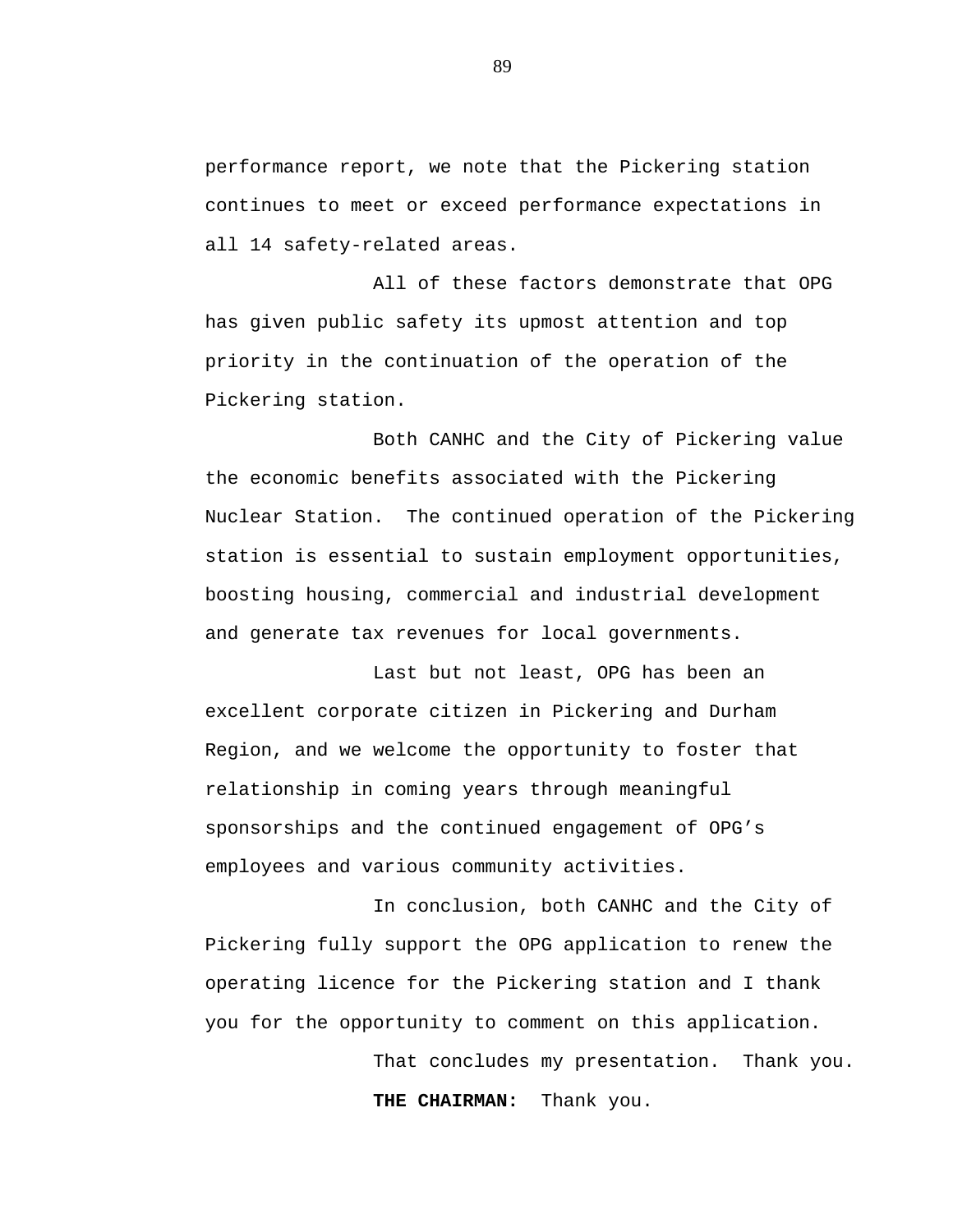I'd like to open the floor. Mr. Tolgyesi?

**MEMBER TOLGYESI:** Mr. Mayor, you were saying that you are Chair of the Nuclear Facilities Hosting Communities Organization, are native communities members of this -- your organization?

**MR. RYAN:** Not at the moment, but it's something that we've recently started to address and that we will be extending invitations.

**MEMBER TOLGYESI:** And you were saying that it's from New Brunswick to Manitoba. That means -- did I understand well? So Saskatchewan is not included?

**MR. RYAN:** I'm sorry?

**MEMBER TOLGYESI:** Saskatchewan is not included in the communities ---

**MR. RYAN:** No, not at this time.

**MEMBER TOLGYESI:** And my second question is to Board of Trade; you were talking in your presentation about eco-business certification. Is it the Board of Trade who gives out this certification and what's that?

**MR. ZOLIS:** For the record, Bill Zolis.

Yes, we have developed a tool that our members can use. And you've got a process to go through. And the highest level is Level 3. We started with Level 1 and we worked our way, and we've actually won an award for this process. So it is something that we developed in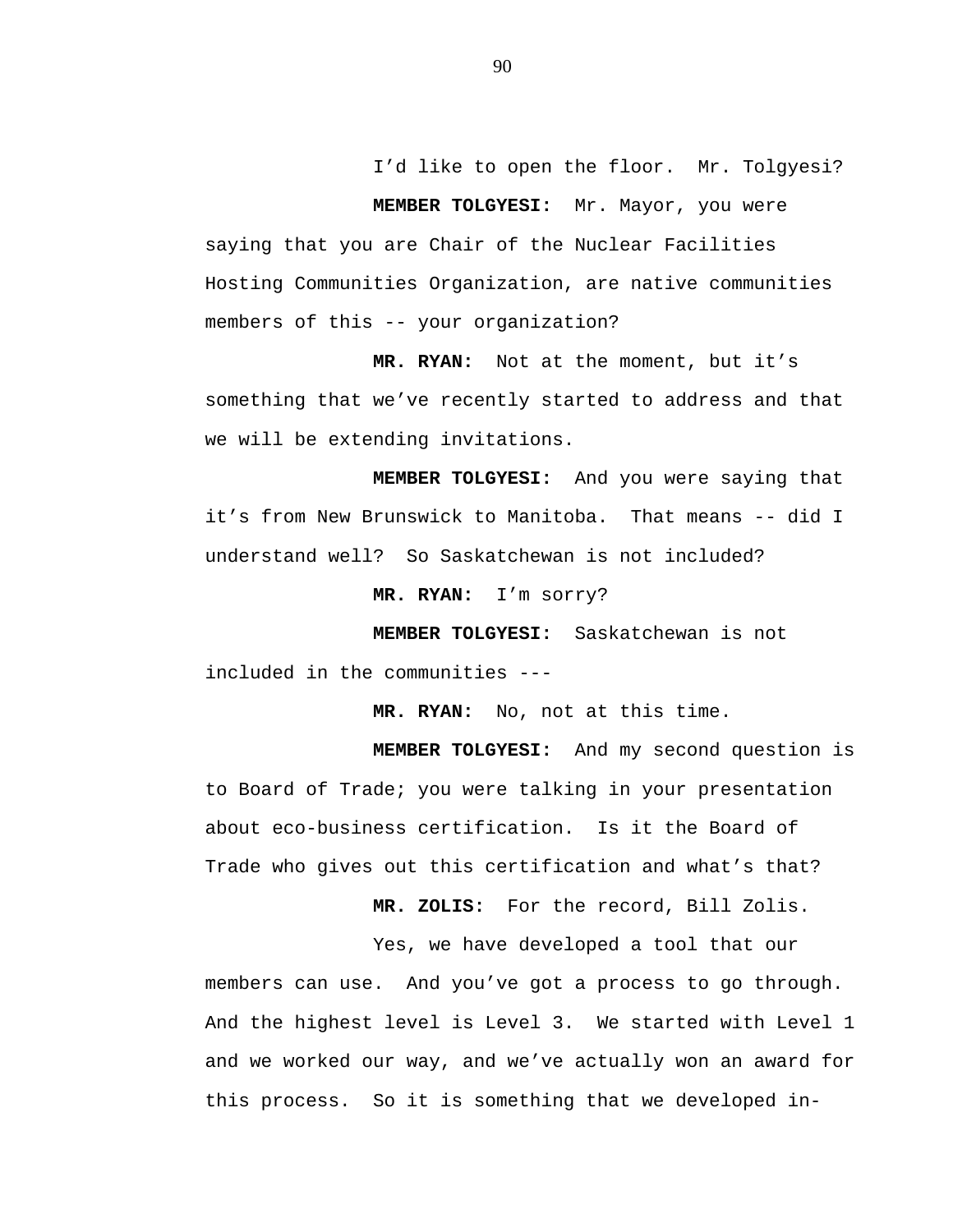house.

**MEMBER TOLGYESI:** It consists of what? **MR. ZOLIS:** Well, basically it's --

there's, you know, a bunch of questions and they have to be answered and there are many questions. I mean, you know, it could be your lighting, I mean, do people carpool. There's many areas, there's a whole bunch of sections in it.

I personally didn't develop it, but you've got all this criteria and then there's a score at the end of it. And then if you reach the score that's a passing score, you receive a certificate.

And OPG was -- Level 3 is a lot stricter than Level 1. Level 1 pretty well, you know, if you just do some simple things, but Level 3 is extensive. And they did -- they were the business that received our Level 3 award.

## **THE CHAIRMAN:** Thank you.

**MEMBER HARVEY:** I had the same question, but how many -- I had the same question, but just to follow, how many other business have achieved that level?

**MR. ZOLIS:** Do you know what, unfortunately I don't have that information in front of me. Not many. Not many. I mean we only -- again, we have 550 -- over 550 members. Very few have reached Level 3.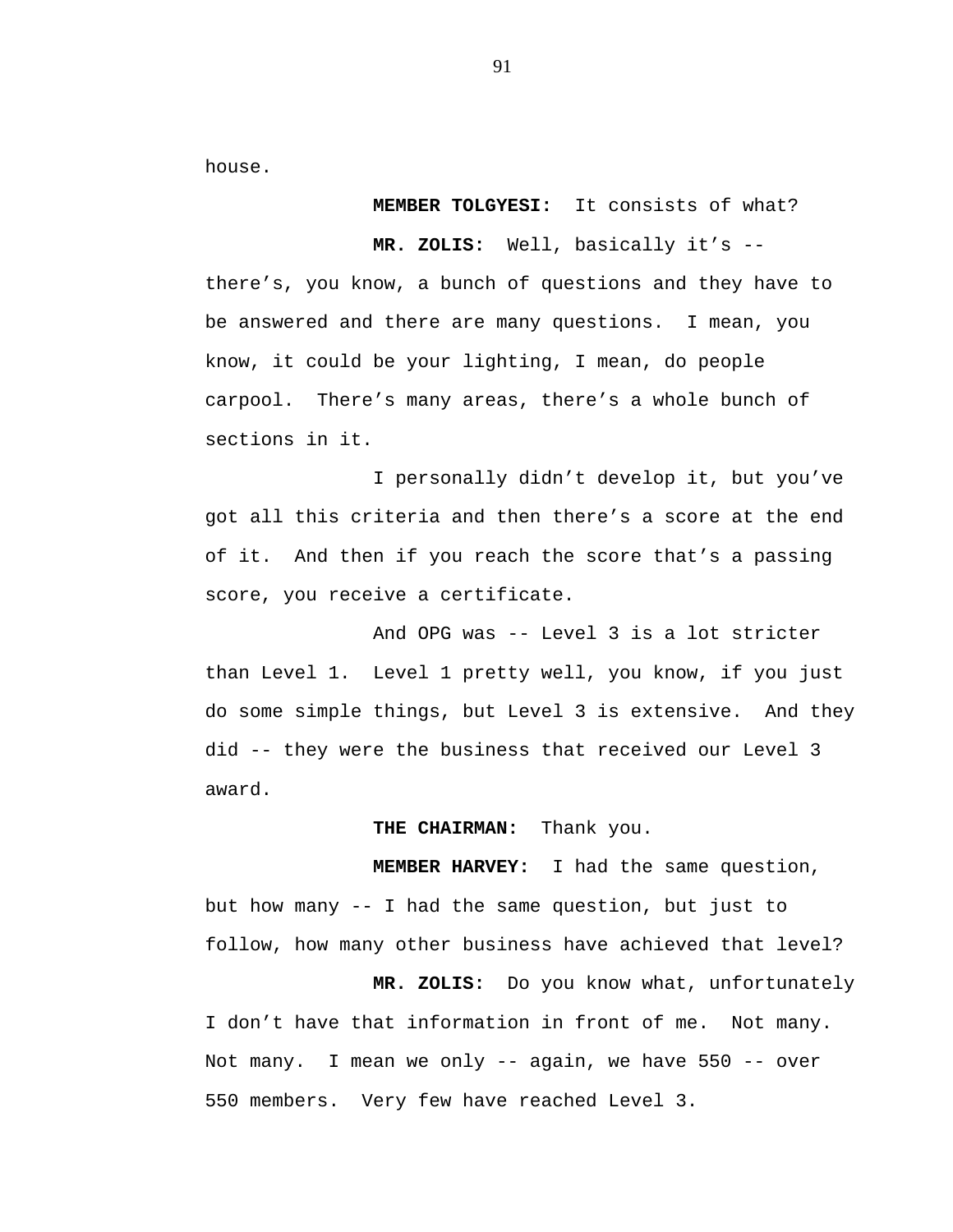And you know, I could get that information for you later, right now I don't have it.

**MEMBER HARVEY:** That's okay. Thank you very much.

# **THE CHAIRMAN:** Ms. Velshi? **MEMBER VELSHI:** Thank you.

Mayor Ryan, as head of CANHC, how does Pickering compare with other nuclear facilities as far as community building efforts; is this pretty much what's expected or is Pickering Nuclear sort of exceptionally at the head of the pack?

**MR. RYAN:** For the record, David Ryan.

Generally in our experience across the industries and the individual plants are working very diligently to include their communities as a whole and to communicate well.

I think Pickering Nuclear, quite frankly, is a stand-out, they work very closely here in our municipality. We're very pleased that, you know, a large number of the -- of the Pickering -- the Pickering plant population employees actually live in Pickering and the Durham Region, as well as the executive, which I think speaks volumes, and that also lends to the -- the level of communication and commitment here in the community.

**MEMBER VELSHI:** Thank you.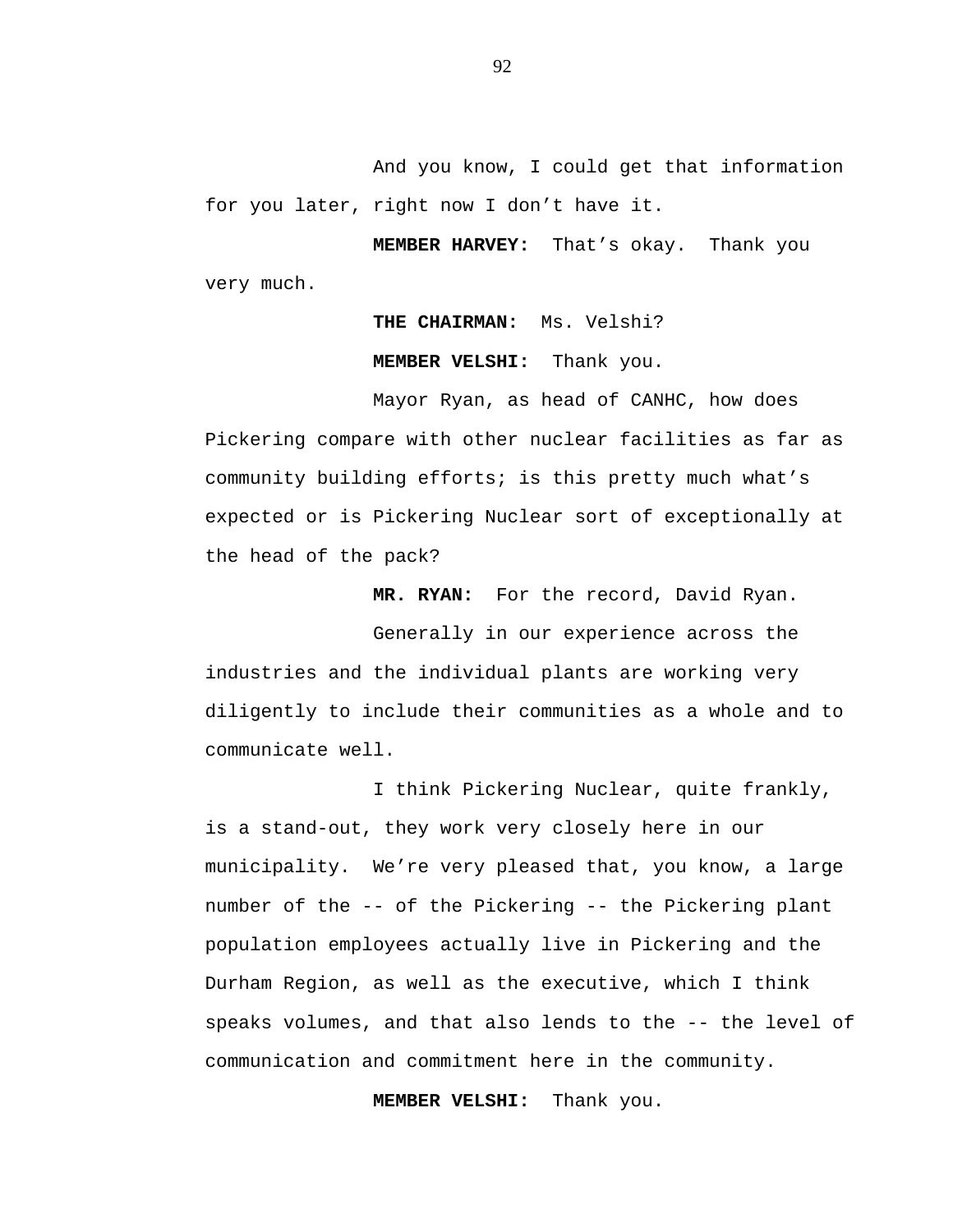**THE CHAIRMAN:** Can I piggyback on that? If memory serves, some of the intervenors criticize the council for not allowing for public discussion of this, you know, supposed for renew -- licence renewal.

My question is do you get much discussion about OPG in Pickering MPP at council?

**MR. RYAN:** David Ryan, for the record.

And the -- the answer, Dr. Binder is no, we do not have a lot of concern from the community expressed to council.

I can tell you as the Mayor, that other than the one that you have just referenced, I have not had a single call to my office with any concern whatsoever.

**THE CHAIRMAN:** So you figure the vast majority of citizen here support?

**MR. RYAN:** Dr. Binder, when the plant opened 40 years ago, the population of Pickering was 18,000. Today, we're a population of 95,000 and growing; we all moved here with the full realization that the Pickering plant was here and operating.

Over the years, I've been in office -- in the mayor's office, I've been on council since '94**,** in the mayor's office since 2003. We have had very little concern overall expressed.

Following the events at Fukushima, for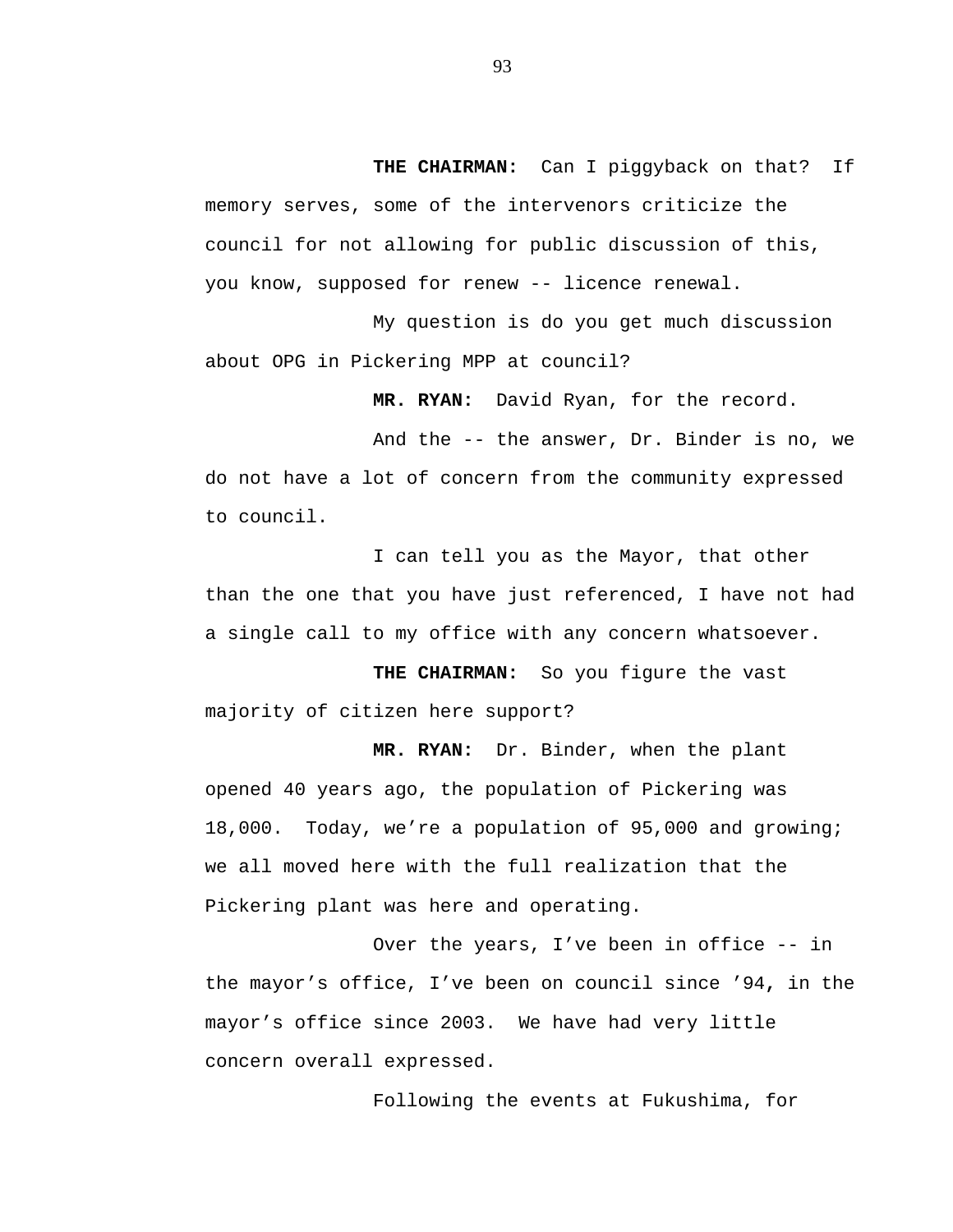example, I did not receive nor did any of my council report a single call of concern from our residents about the PNGS, and in fact, the -- the March break occurred shortly after, and as was referenced in Mr. Zolis' presentation, OPG opened its doors at the information centre, as they do every year to -- to host our community, and all of those programs were fully attended. No one stopped coming to the station. We are confident in our - in our nuclear station.

**THE CHAIRMAN:** Thank you.

Anybody else?

Thank you, thank you very much.

**MR. RYAN:** Thank you.

**THE CHAIRMAN:** I'd like to move now to the next submission which is an oral presentation from Ms. Chung as outlined in CMD 13-H2.34.

Please proceed.

**13-H2.34**

**Oral presentation by**

 **Kathleen Chung**

**MS. CHUNG:** Good morning. I'm once again very sorry to meet with you because I oppose nuclear plants -- sorry.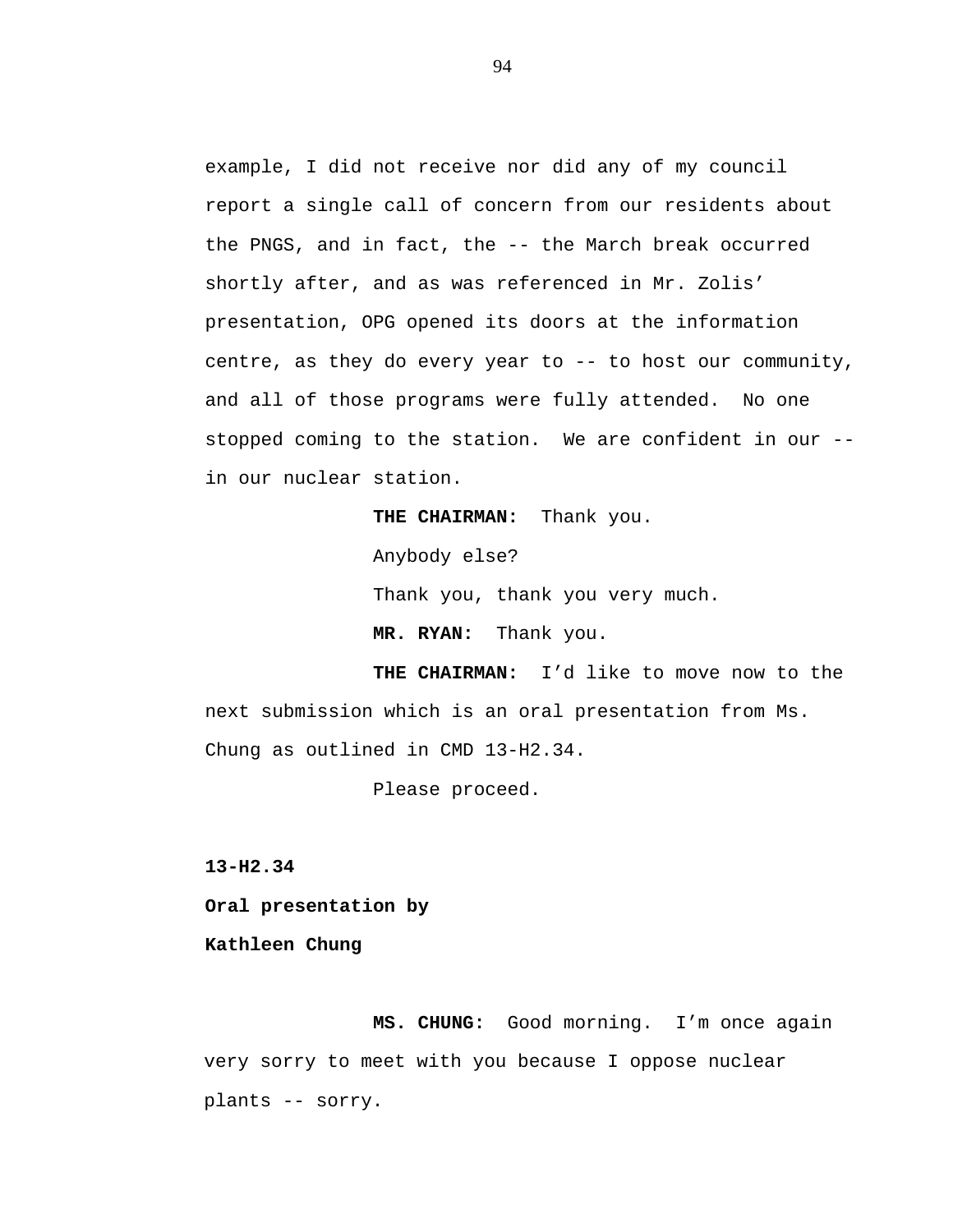I speak on behalf of my five young grandchildren who live and go to school within range of the Pickering plant.

I'm a member of the Canadian Voice of Women for Peace, the Older Women's Network, Canadian Unitarians for Social Justice and the Green Team of my church. We all work for peace, justice and for our descendants, but my words are my own.

I remind you of a Haida proverb:

*"We do not inherit the earth from our ancestors. We borrow it from our children."*

This is about future generations. Renewing the licence of the Pickering plant is to saddle future generations with a poisonous legacy, not one I want to leave for my grandchildren or your grandchildren.

The plant has reached the end of its life. It was predicted for safety and it's now time to say goodbye. Even OPG has acknowledged that, for safety reasons, 2012 was the end of its life.

We have the resources to create a different future. The people of Ontario are far ahead of the government in seeing the urgency of the problem and our need to develop renewable power resources and conserve energy.

What's holding Ontario back from developing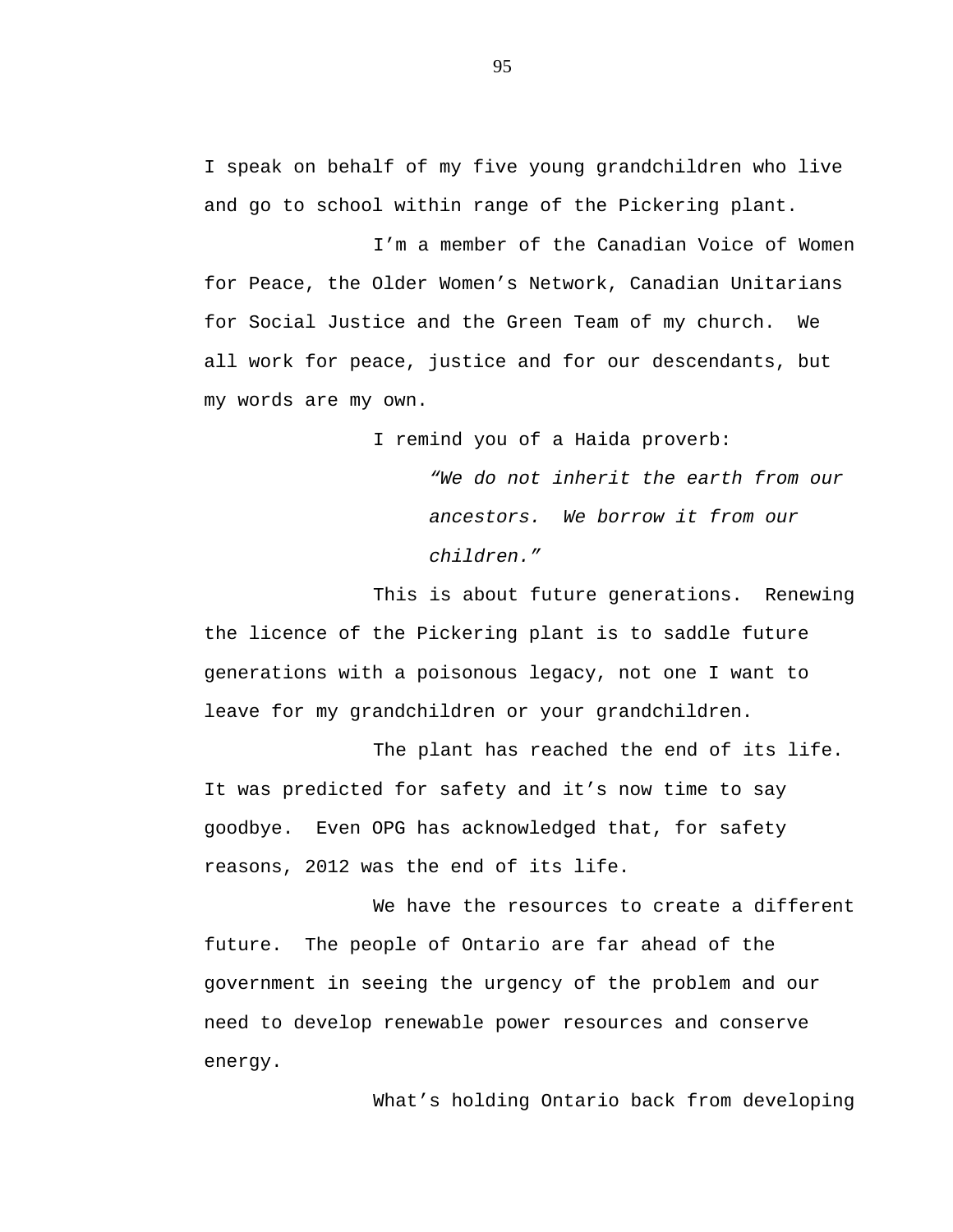renewable energy instead of nuclear? It's the old boy's network which controls the power industry and the construction industry; its lack of vision and its greed.

As you know, the public see the continuation of nuclear power as a get rich scheme for nuclear executives, ex-politicians, consultants and a few super-techies. Just one more make-work project for nuclear workers, construction and management, and I don't need to tell you about the enormous cost overruns of maintaining and refurbishing nuclear plants.

No nuclear plant has ever provided reliable power. They all, like Pickering, have been shut down for prolonged periods. So there just comes a time when we have to cut our losses.

People may mock solar and wind as unreliable, but nuclear is really the least reliable of all.

My biggest concern is safety. When Harper fired Linda Keen as the Canadian Nuclear Safety Commission

 President, that proved to me that safety is not a concern of the government. Profit is a concern, and whose profit? One who profits is, of course, SNC Lavalin, given contract after contract, bribing officials all over the world and we can't help wondering who they've bribed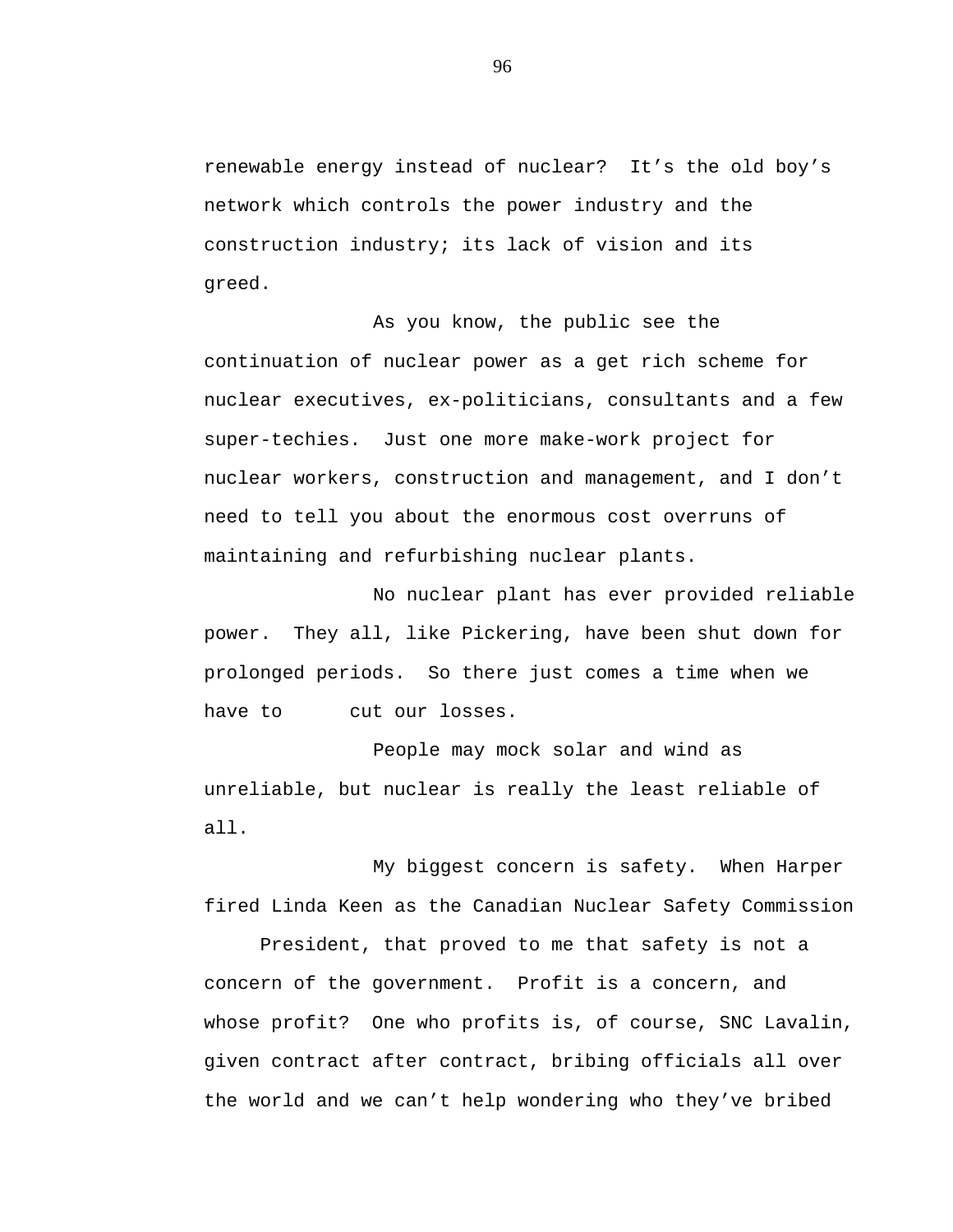in the Ontario nuclear power regime.

We've also been warned about organized crime coming in, just as in Quebec, taking over the Ontario construction industry. What does this mean for construction or refurbishment of nuclear plants? Are we at risk of dangerously sub-standard work?

What happens when the concrete cracks -which I'm told is cracking already at Pickering? Is the Pickering plant about as safe as the Gardiner Expressway or a Montreal overpass?

I don't need to tell you about the lack of technology for disposing of nuclear waste and I hear that they're looking for a town desperate enough to take all that nuclear waste. They've thought of Hornepayne on the CNR's main line.

What will happen when a leak of radioactivity shuts down Hornepayne on the CN line, poisons a group of tourists on a Via Train or irradiates a freight train?

Consider the tritium leaks that occur at Pickering, though they're kept secret from the public. OPG will confirm that for you as they have in the past.

Lake Ontario is a source of drinking water for most of Southern Ontario. How will you replace that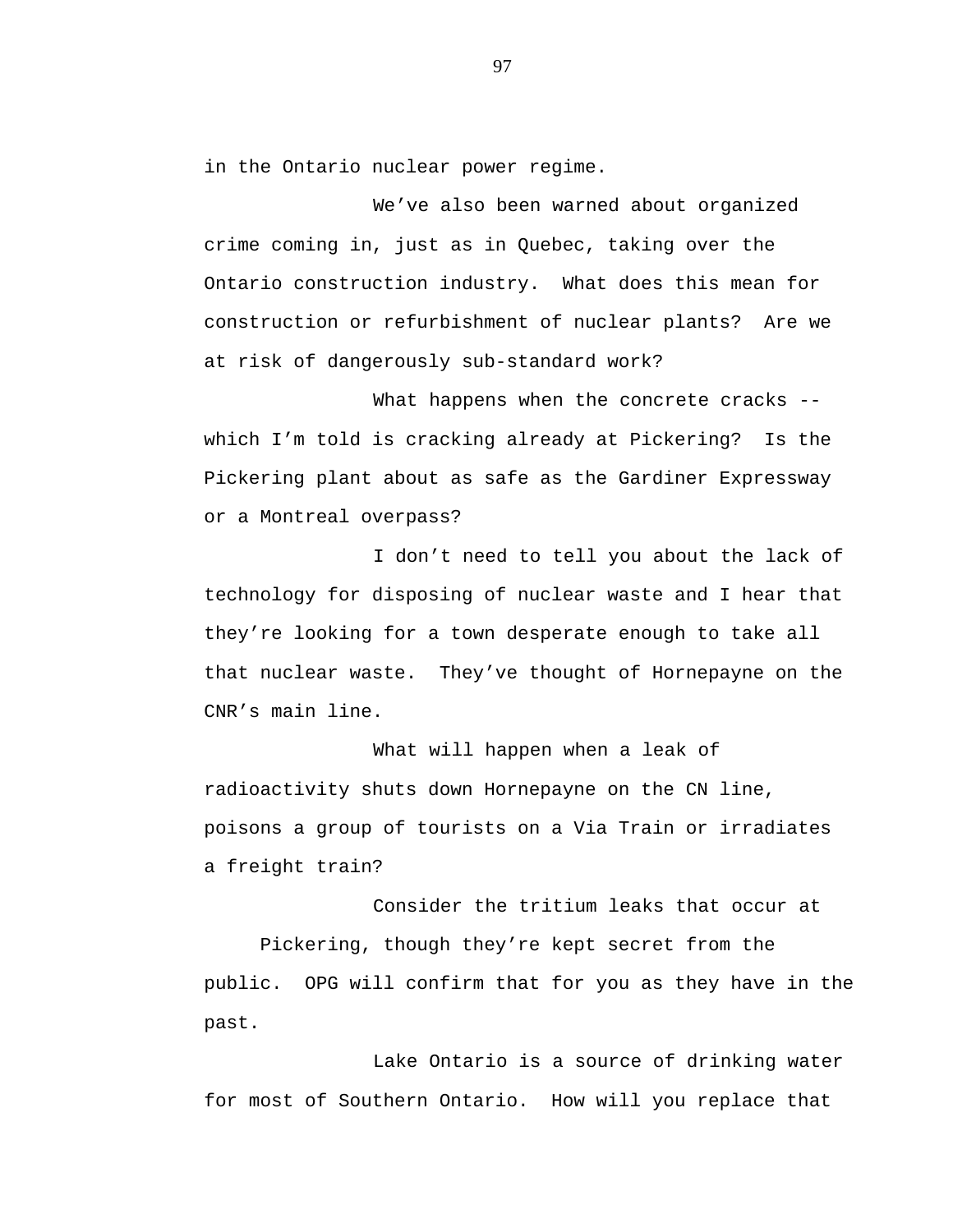water if you poison it? And why is it that Ontarians are declared to be safe, that radionuclide levels of 7,000 becquerels a litre while people of California are not safe at levels of 14.8. Are Ontarians somehow more resistant to the effects of radiation?

Yes, there are soccer fields and a children's beach and playground right next to the Pickering nuclear plant. It's great PR, as you've heard in the previous presentation, but is it safe?

I've heard that due to concerns about real estate prices, the Pickering politicians nixed a plan to place warning sirens in all the neighbourhoods. Notice they're only within 3 kilometres, I think, from what we've heard today -- because they're afraid of a drop of real estate prices.

And there's so much secrecy that we can't even get potassium iodide pills to protect our families. Potassium iodide protects against the effects of radioactive iodine, which is just one of over 200 radioactive isotopes released in a nuclear accident, but it's crucial to protect against thyroid cancer. I've lost most of my thyroid. I worked within range of the nuclear plant for years.

All of the Greater Toronto Area is at risk if there's a nuclear incident in Pickering. We're told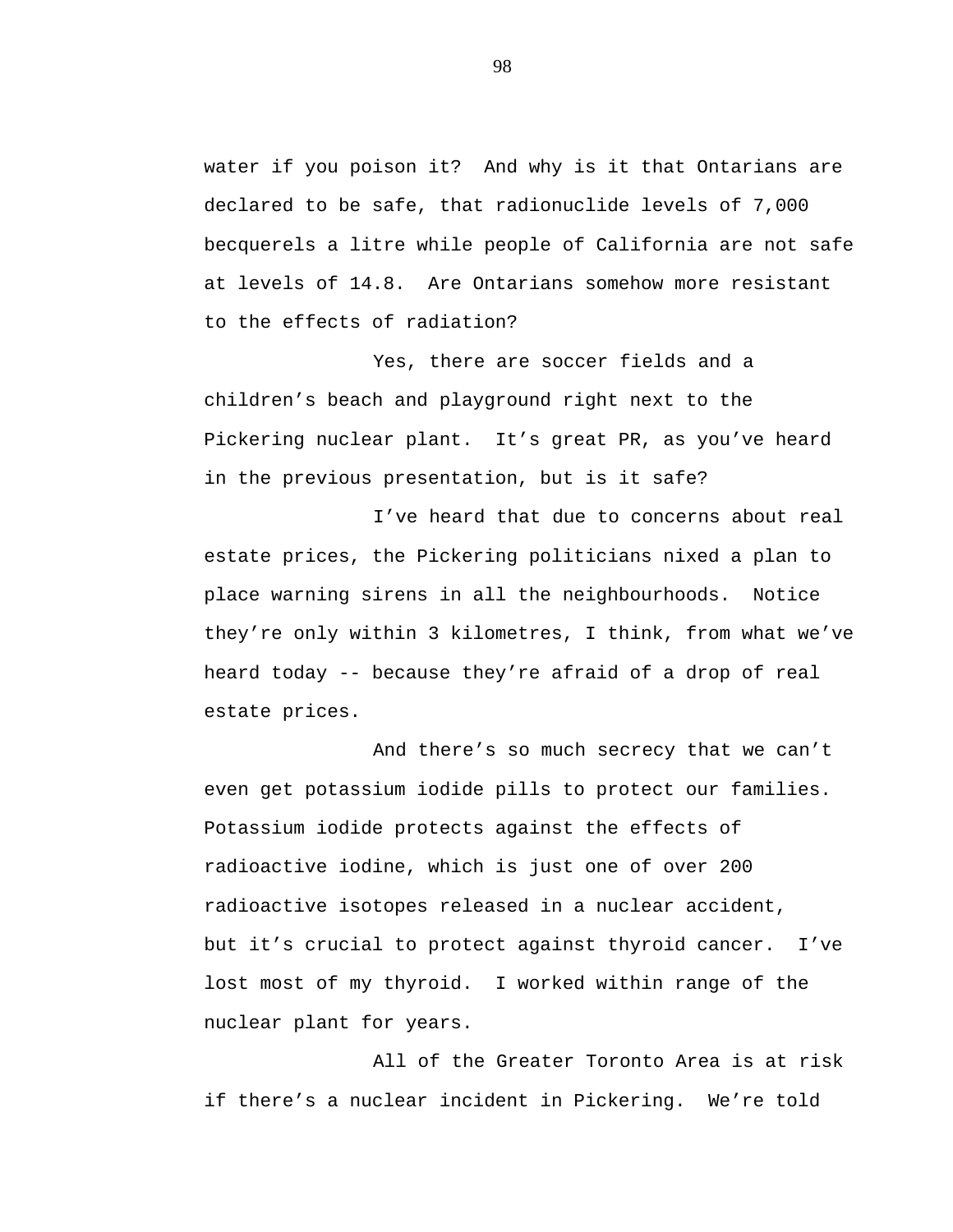that taking potassium iodide will protect us, but have you tried to find any potassium iodide? I went to several Toronto and Pickering pharmacies, including the pharmacy that is just two buildings west of White's Road, and not one pharmacist even admitted to knowing anything about potassium iodide, let alone having any in stock.

I asked my doctor in Toronto, I even asked an endocrinologist in Toronto; I got no help or information at all.

Using the Durham Region Nuclear Information Brochure, I found that there are only four pharmacies and they're in Pickering, that distribute it. Durham region rules are that nobody living west of White's Road is eligible for it, however when I went and asked for some, I did get it.

Staff at the Toronto emergency office tell me that people living or working east of Morningside Avenue in Scarborough can go to their office and pick up some potassium iodide pills, however nobody knows this.

Toronto staff have no information on evacuation plans for anyone in areas between 10 and 30 kilometres from the Pickering plant. Only Emergency Management Ontario has that information and has not given it to the general public. And if you go to the Toronto Emergency plan, you'll see there's nothing about emergency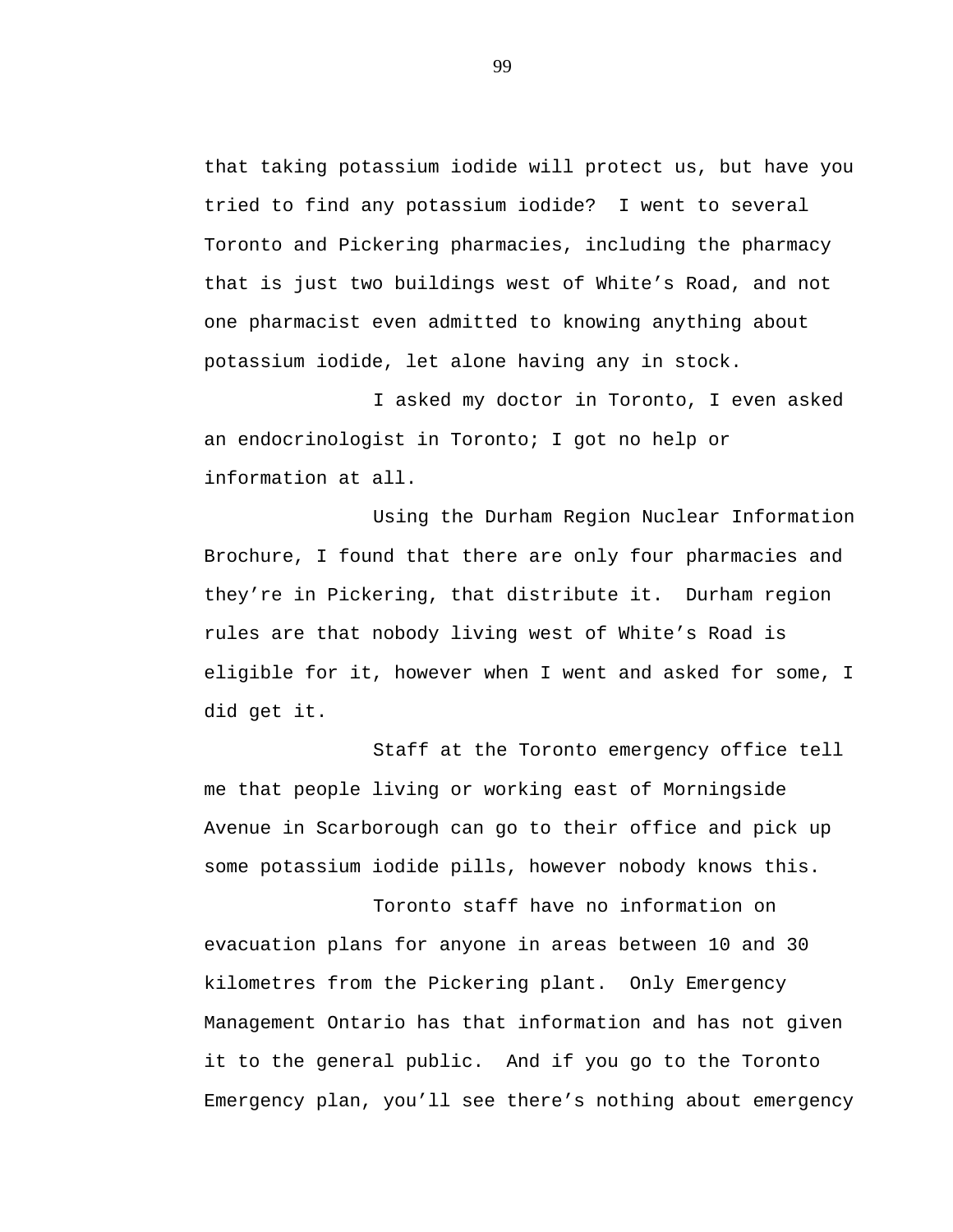-- nuclear emergencies. It just says that Ontario is going to look after it.

Distributing potassium iodide after an accident is not possible. How are people ordered to shelter indoors to go out and get it? So this very fact that that's part of the plan shows the extent of the failure to adequately prepare for emergencies.

From what I've been able to find out, only schools and daycares east of White's Road have any stocks of potassium iodide. It means my grandchildren being in school just on the west side of White's Road and in daycare on the west side of White's Road are expendable.

And then there's the GE Hitachi plant in - on Lansdowne Avenue in Toronto that takes the uranium powder in the middle of the city, turns it into pellets that are then put on trucks and taken to Peterborough, made into fuel rods and then put on more trucks and brought to Pickering.

Why don't you do it all here if you have to do it?

Along the way, there's a risk of contamination, whether from plant accidents, truck accidents or wastewater flushed into sewers.

And if nuclear plants are so safe, why are the operators not required to take all the risks in case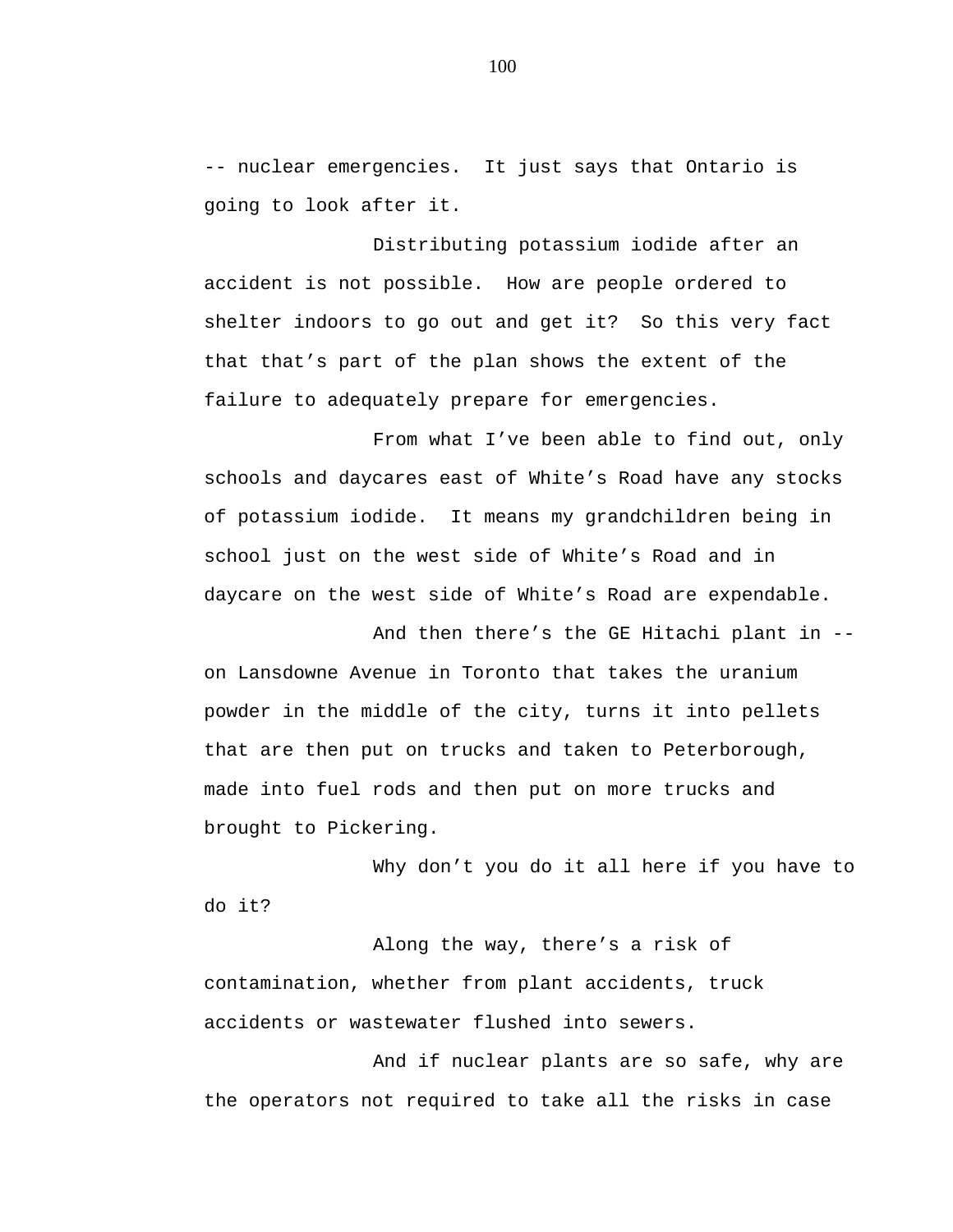of breakdown or disaster? Why is their risk limited and why are taxpayers on the hook for the balance? I'll believe it's safe when the builders accept full liability for all damages of any kind whatsoever.

And I urge you to heed the lessons of Fukushima which, as we speak, continues to leak radioactive water. And there they learned about the importance of the 30-kilometre zone.

Nuclear plants are not valid alternatives with regard to greenhouse gases when you take into account all the embedded -- embodied energy that's in the building of the plant.

Long-range transmission lines are wasteful in terms of both construction and the loss of efficiency over long distances. Really, local production of energy is what keeps costs and energy losses to a minimum.

And right now, there's an excess of power in Ontario. I don't know why we need Pickering. We can't sell this excess power. We can't even give it away. We have to pay the USA to take it. And then I, as a taxpayer, am charged for that, to pay for the United States to take our power.

Nuclear is last century's technology. And just think of the clean environment we could have if all the money spent on nuclear were spent on renewable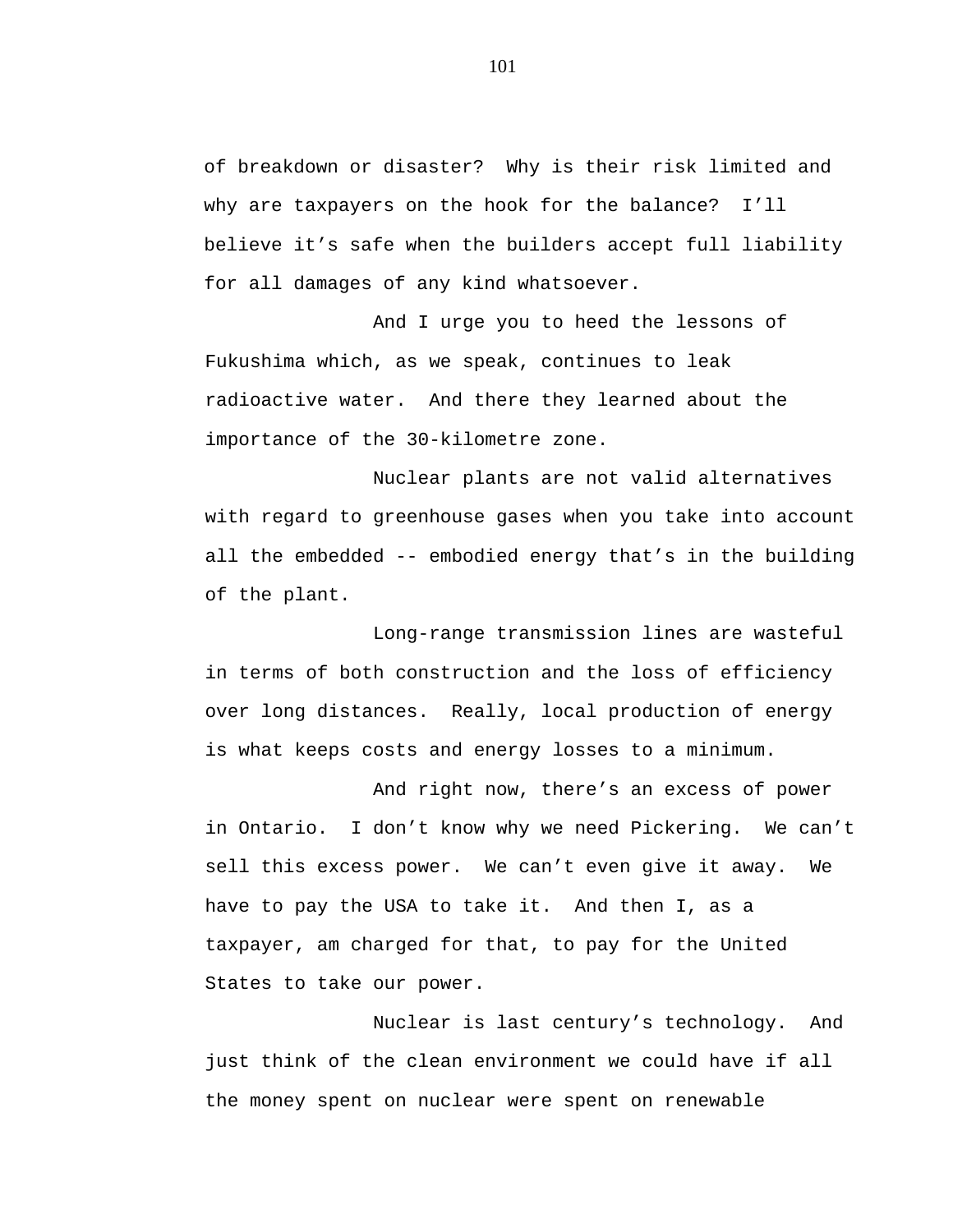resources. We'd have lots of green jobs to replace the nuclear jobs and everybody would be safer.

It's time for Ontario to enter the 21st century. Think about what this means for all of our grandchildren. I urge you not to renew the license of the Pickering plant.

And as an addendum I have a little song for you and some of my friends will join in. (As sung by presenter):

> "When we think of Fukushima, we have qualms. You're a target for those terrorists with bombs. There's no antinuke insurance which means there's no assurance that we'll not all be blown to kingdom come.

Bring us solar, bring us hydro, bring us wind. Bring us energy from sources that won't end. Before we could trust uranium, we'd need holes in our cranium, we haven't yet gone that far round the bend."

**THE CHAIRMAN:** Thank you.

**MS. CHUNG:** We grannies are very, very concerned about the situation.

**THE CHAIRMAN:** Thank you.

**MS. CHUNG:** Does anybody have any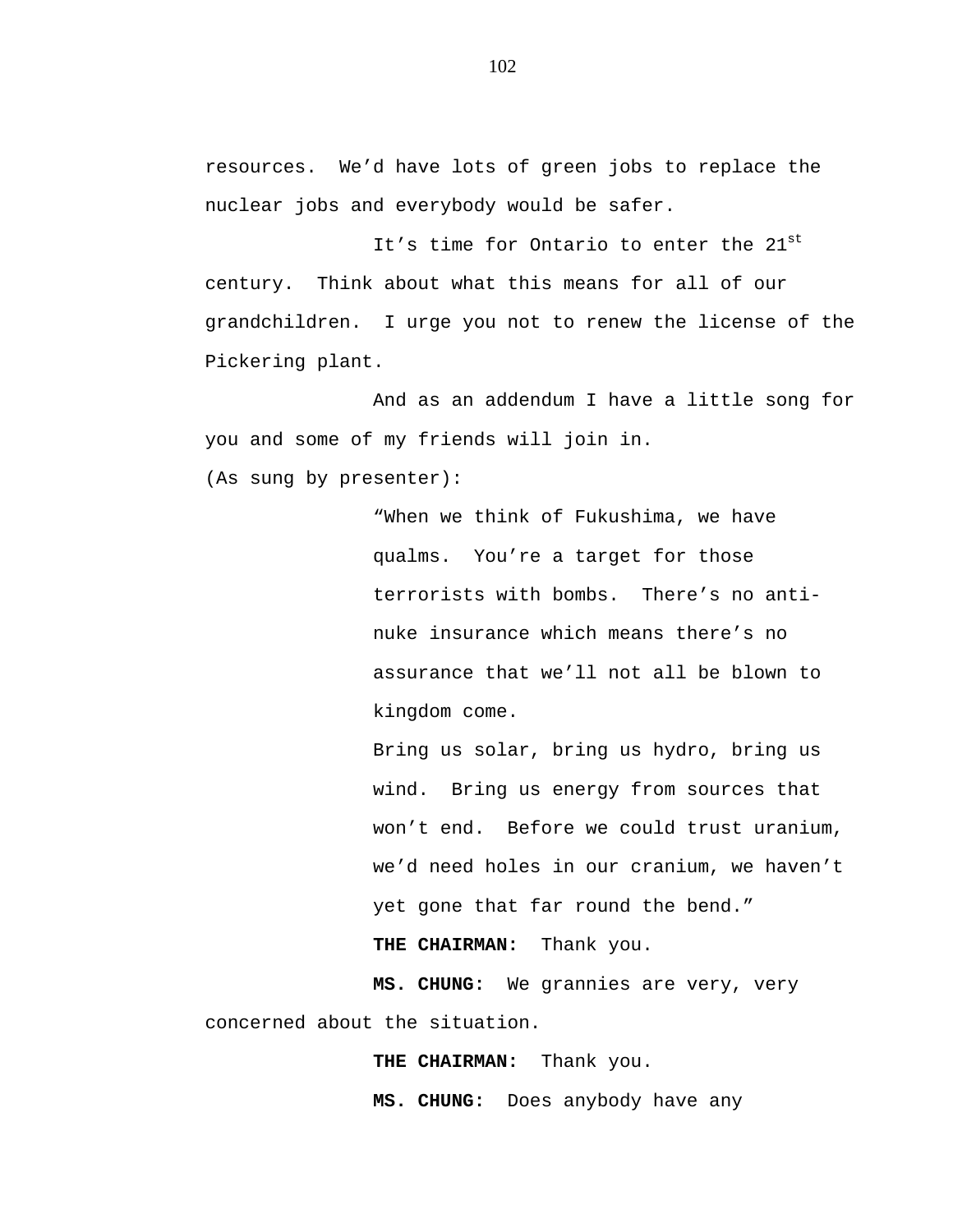questions?

**THE CHAIRMAN:** That's -- that's what I'm thinking about.

**(LAUGHTER/RIRES)**

**THE CHAIRMAN:** Anybody?

Dr. Barriault?

**MEMBER BARRIAULT:** Thanks, Mr. Chairman.

On the issue of potassium iodide pills,

have you approached Public Health at all?

Have they been of any help?

**MS. CHUNG:** Nobody's been of any help.

Except I went to one of those four

pharmacies -- since my grandchildren are in Pickering and I'm very concerned, I went to one of the pharmacies, got enough potassium iodide, because I babysit them every week, and I carry it with me when I come to Pickering.

**MEMBER BARRIAULT:** Okay. But

Public Health offices ---

**MS. CHUNG:** Nobody will help me. Nobody has the information.

I called -- I talked to the Emergency Management Office in Toronto.

> **MEMBER BARRIAULT:** Yes, this morning --- **MS. CHUNG:** They didn't know. **MEMBER BARRIAULT:** Thank you.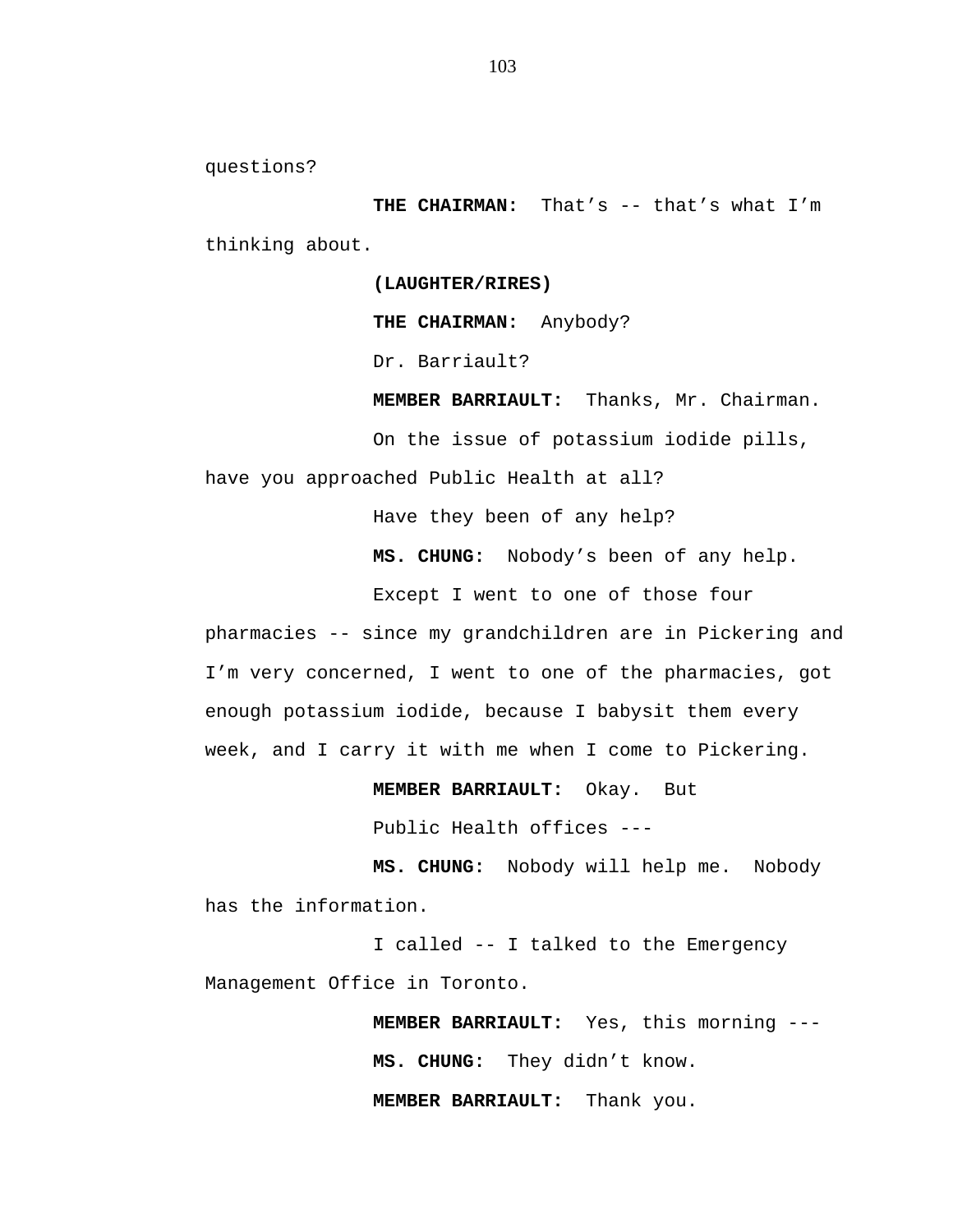**THE CHAIRMAN:** Is there here more people still around here that somebody may want to shed some light on the availability one more time?

Yes? No?

I guess they're not here now.

**MS. CHUNG:** City Counsellors in Toronto don't know either.

**THE CHAIRMAN:** Oh -- please.

# **(SHORT PAUSE/COURTE PAUSE)**

**THE CHAIRMAN:** I think, this morning, we asked you about availability, where it's available et cetera. Maybe you can elaborate as to what's the plan now into the future?

**MR. LEONARD:** Thanks, it's Warren Leonard for the record.

It's Durham Health that does distribute these on our behalf as required by the provincial criteria. They are in the four pharmacies. I'm glad to hear you did get them when you went to one of those four pharmacies.

There's five, in fact, but that also includes pharmacies for Darlington but we'll -- we're just here for Pickering today.

And certainly, the staff in my office are well acquainted with the distribution issues with KI and,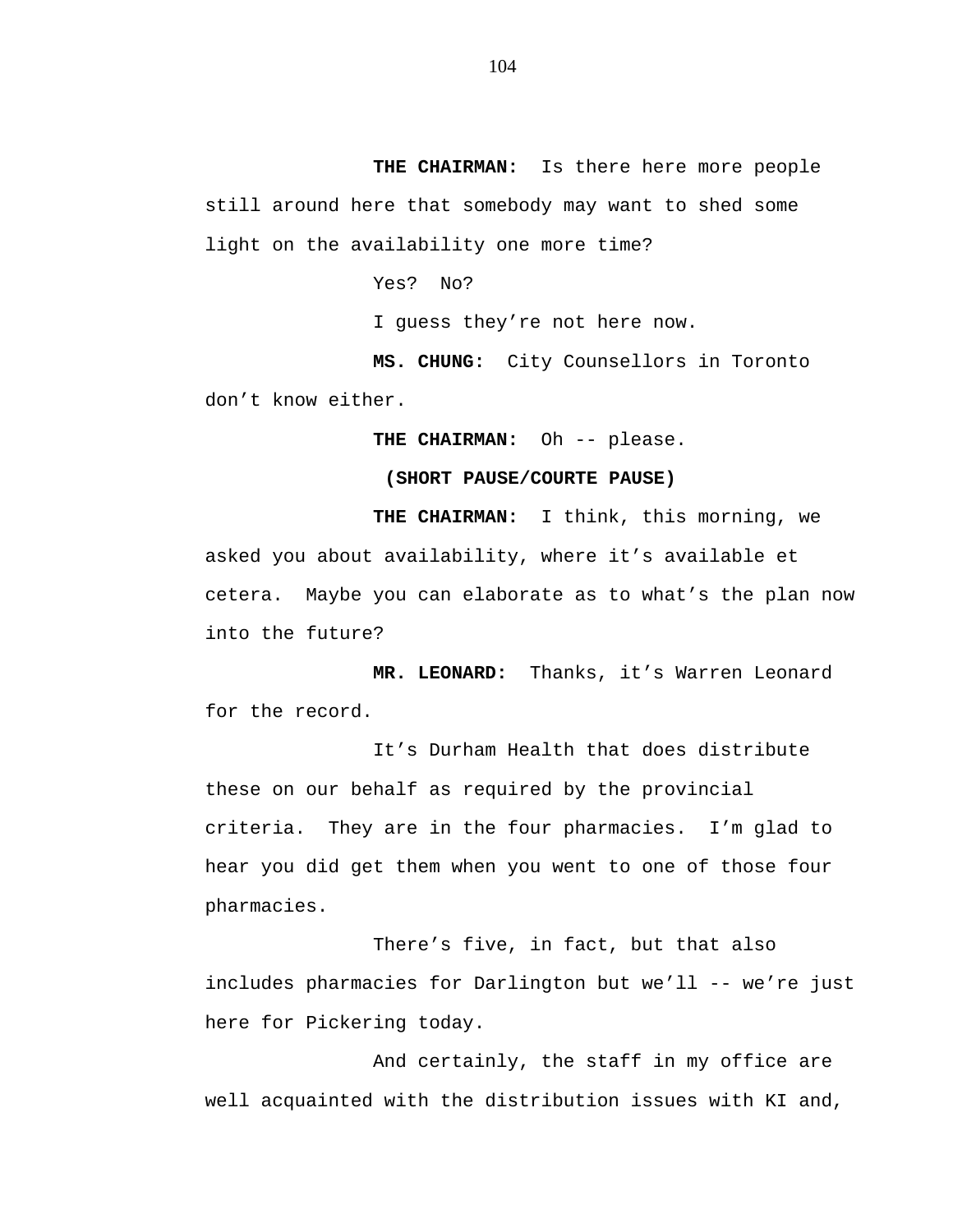if you had called us, we'd be able to provide that for you.

**MS. CHUNG:** You're Durham; eh?

**MR. LEONARD:** We're Durham, yes.

And I think the fact that you've gone and got some for yourself is a testament to one of our premises of emergency management which is personal preparedness. We think that's a good approach and we make them available ahead of time for that very reason.

And  $---$ 

**THE CHAIRMAN:** I think ---

**MR. LEONARD:** --- I can only speak to --

for Durham.

**THE CHAIRMAN:** But I think the point here is: What happens if there's, on a national scale -- I was going to turn to staff: Does Health Canada have any role in distribution on more of a regional, national scale?

Anybody from staff or maybe OPG?

**MR. AWAD:** Raoul Awad, Director General of Security and Safeguard CNSC.

Health Canada have enough inventory to cover any request from any province.

**THE CHAIRMAN:** And how -- how does the public -- how is the public aware of that?

**MR. AWAD:** Actually, it's -- it's within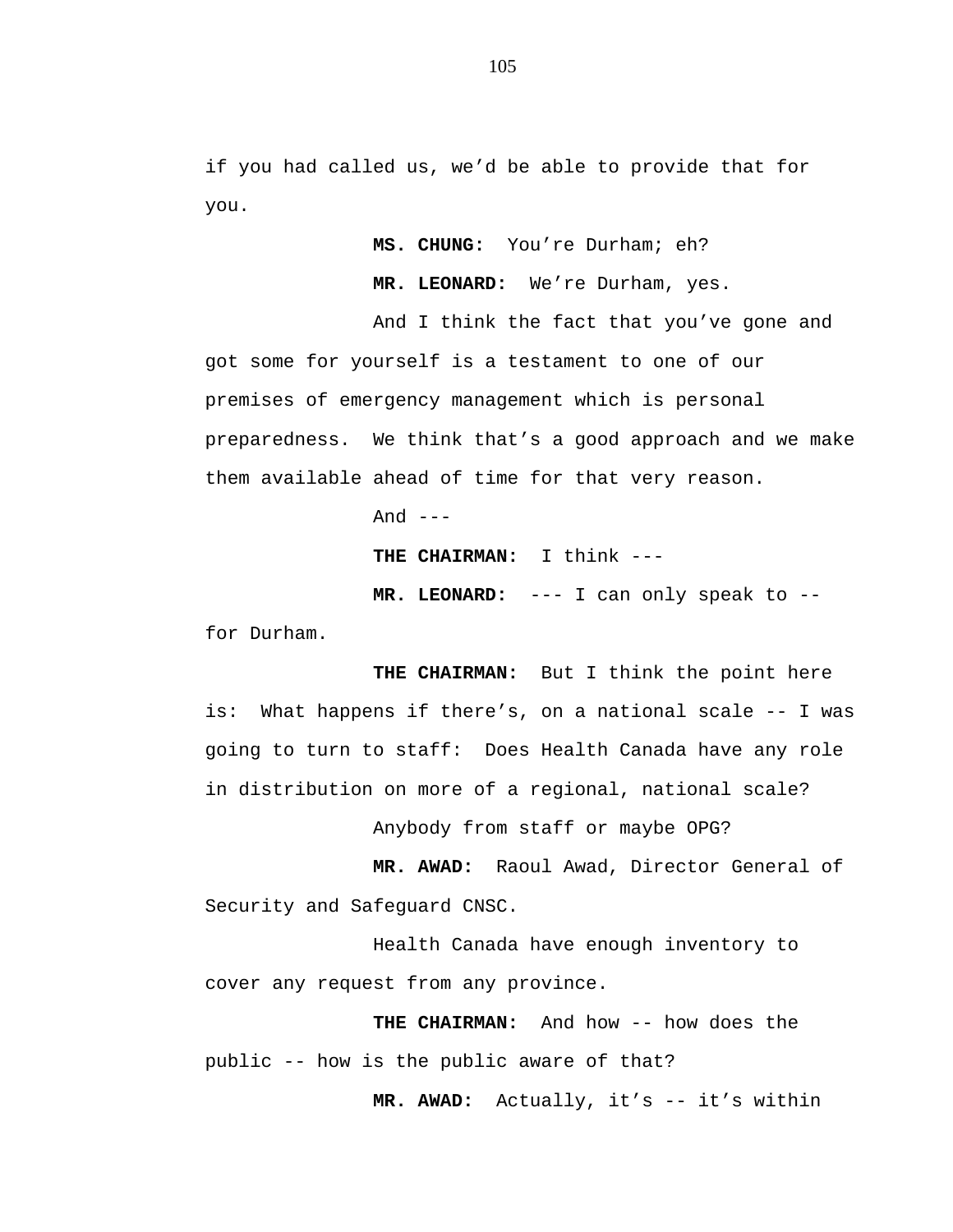the Federal Emergency Plan to support the province in case of emergency and it's -- it should be available on Health Canada Web site.

**MS. CHUNG:** Do we all have to go to a Web site to find out?

And how many people even think of that? People are struggling just to make a living and they're really -- everybody has their head in the nuclear sand, so to speak.

Now, does everyone in Toronto have to come to one of these four pharmacies in Pickering to get potassium iodide and how are you going to handle that when we all come?

**THE CHAIRMAN:** But that's the question as to what happen in case of an emergency?

What people do -- people tend not to do -not to care when there is no emergency.

So I think that's what everybody's struggling with and that's why the plan, as presented by EMO, is supposedly linked the local, regional, provincial and federal. And that's what we are trying to ascertain whether there is kind of a public information that everybody would know what to do.

**MS. CHUNG:** Yes, and the problem is, you know, I see in the Durham Nuclear Plan that, within four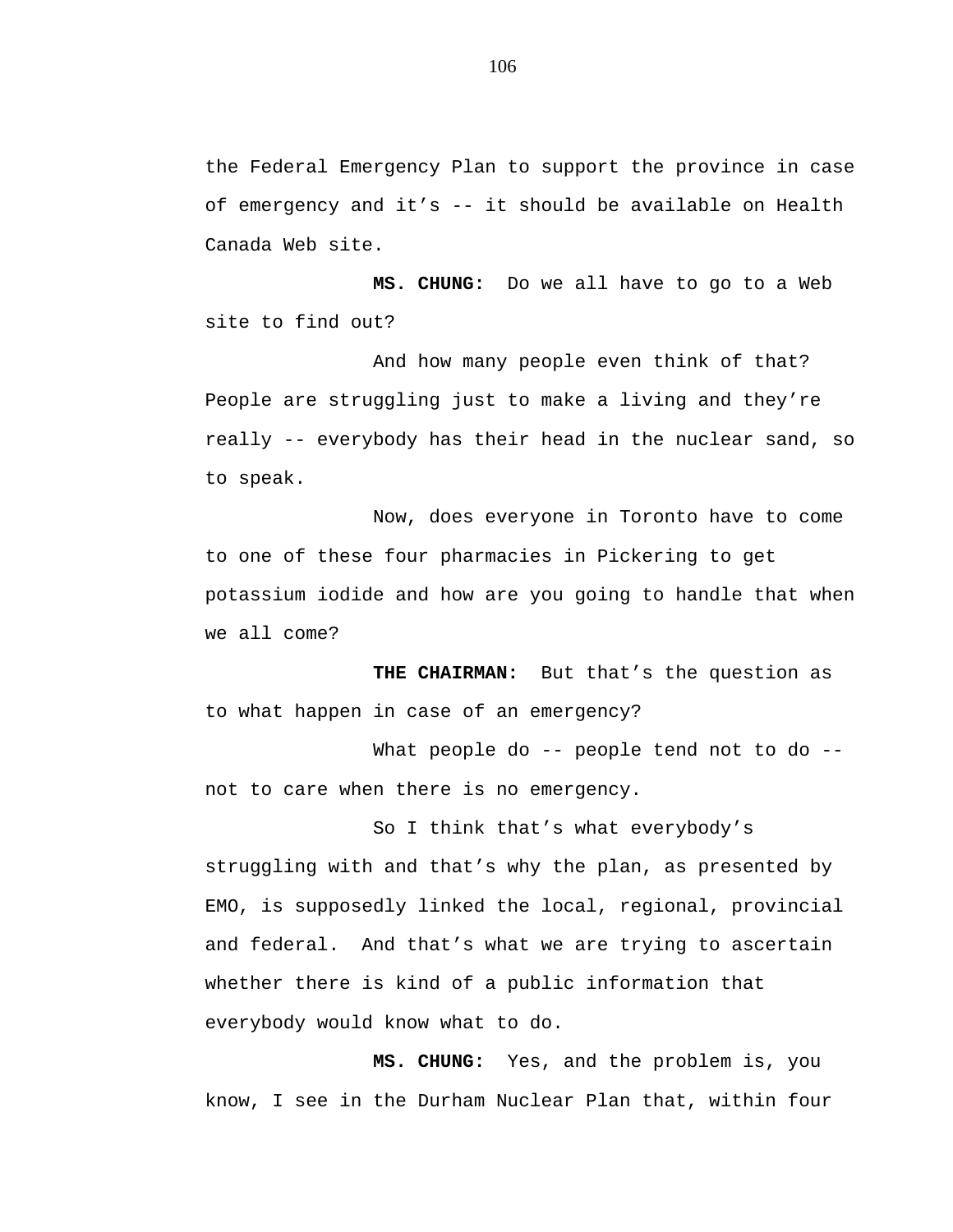hours, people will be at the -- the refugee stations and be given potassium iodide.

That's too late. You have to - preferably, you take potassium iodide before you're exposed and you need to take it immediately. Four hours is too late.

People have to have it in their homes, in their possession, in their car, wherever they are when the nuclear incident happens and, if they don't take it right away, there's a decreasing -- like, after half an hour or an hour, it's 50 percent less effective.

So you're going to have an awful lot of thyroid cancer on your hands in the medical care. I suppose they'll delist thyroid cancer as something for OHIP, you know, the way they do.

**THE CHAIRMAN:** I'm not sure ---

**MS. CHUNG:** There's a real concern here.

**THE CHAIRMAN:** I'm not sure about the

timing. I don't know if anybody knows when it -- when it's the effectiveness of when you have to take it.

**MS. CHUNG:** I researched it. It ---

**THE CHAIRMAN:** Please? We got some expert

here.

**MR. JAMMAL:** It's Ramzi Jammal for the

record.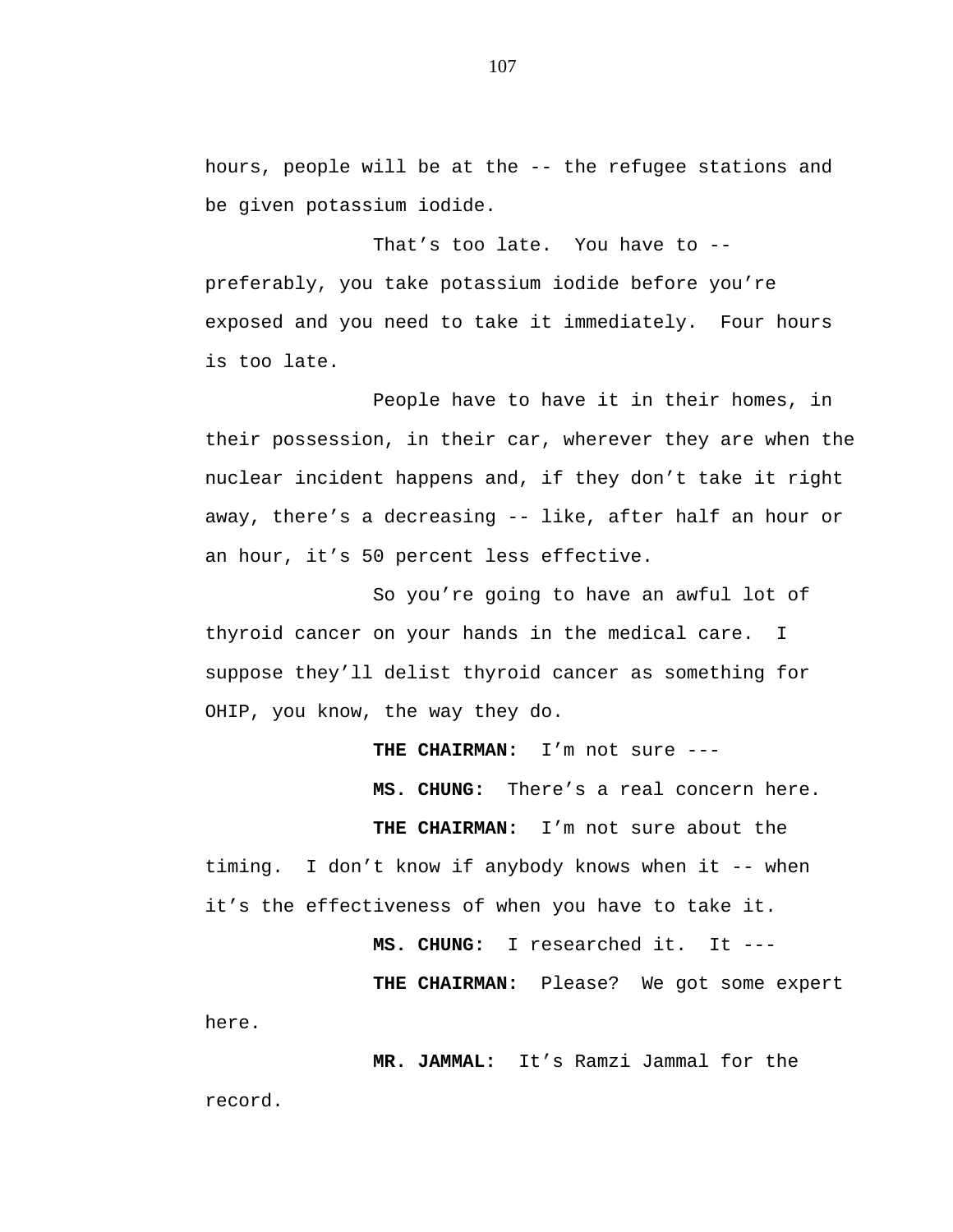I'll ask Dr. Sandor Demeter who's a practicing nuclear medicine physician who deals with thyroid treatments on almost a daily basis.

**DR. DEMETOR:** Sandor Demeter, for the record.

That is correct, the -- for prevention of uptake of radioactive iodine, it's -- potassium iodide tablets, a single tablet which is good for about 36 hours but you give it on a daily basis, is best taken if it's 6 hours prior to the exposure which gives you 98 percent protection when I looked it up.

If you take it the same time as the exposure, simultaneously, it's about 90 percent effective. If you take it 4-6 hours after the exposure, it's about 50 percent effective in blocking.

So, the -- in an ideal world, you would take it when notified an exposure is coming down the pike through an air emission or some other contamination. If that's not available, you take it at the exact same time as you may be exposed as possible.

It doesn't mean you don't take it after you've been exposed because there's still some as effectiveness but it is more effective if you can take it with a warning before the exposure.

**THE CHAIRMAN:** Thank you.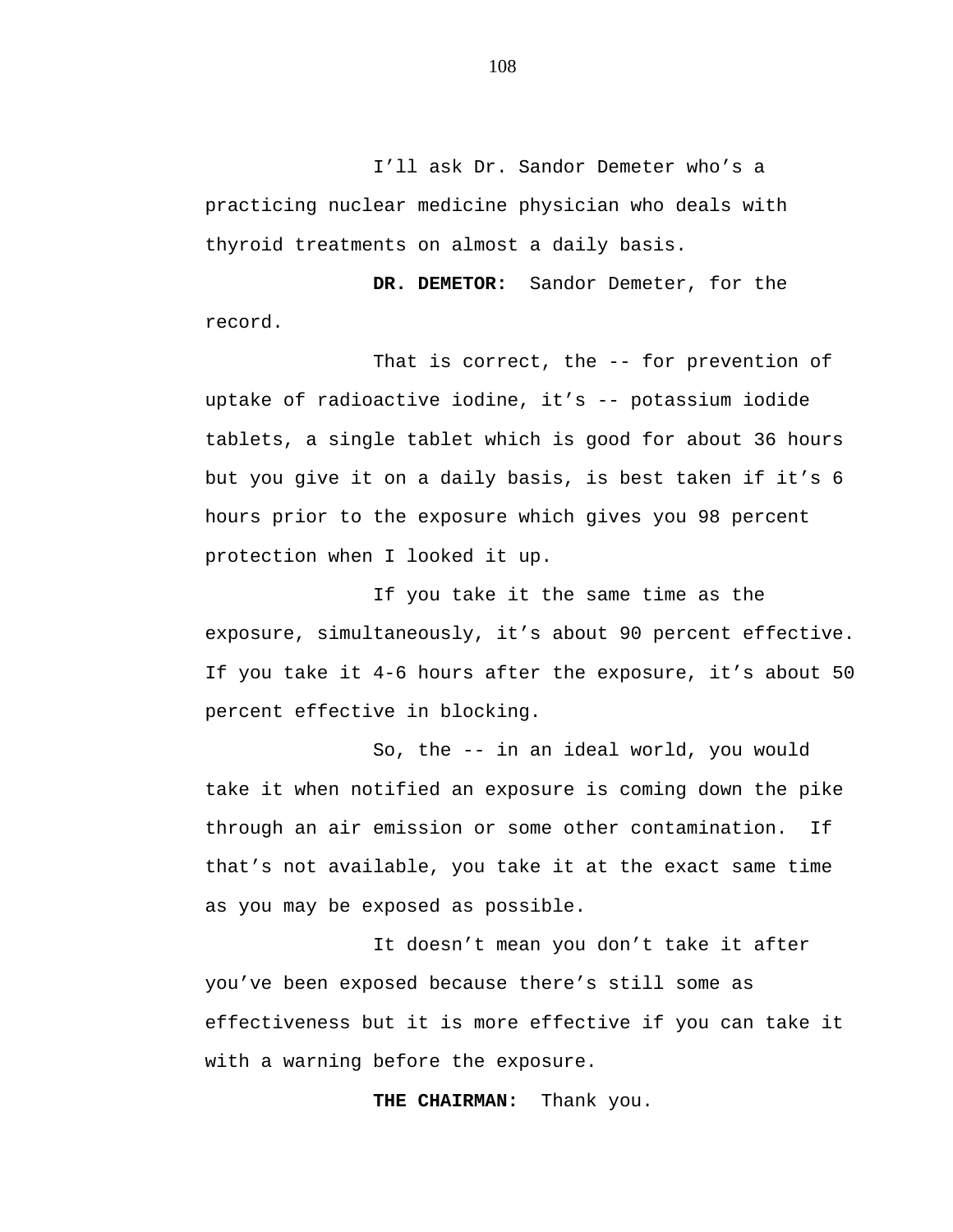Anybody else for any question? Questions?

So just a last question to follow-up on that point: So it means that the distribution of KI pills, if I understand correctly, has to be really well understood.

But what is the assumption that we are making? Will there be enough time in case of an emergency to deal with some of those bottlenecks? Let me characterise it that way.

Staff?

**MR. RZENTKOWSKI:** Thank you very much, Mr. Chairman. Greg Rzentkowski, for the record.

As you know, in the post Fukushima environment, we are discussing different doomsday scenarios and we concluded that -- that for Candu 6 reactors, it would be almost four days. Four days for any kind of preparation for the emergency response; and also this responds to the timing question with respect to KI pills.

Here in Pickering, because this is an older plant, let's assume a doomsday scenario which was rather unlikely before Fukushima and is even more unlikely after all improvements we put, post-Fukushima, in place to enhance the safety of the plan to the extent practicable -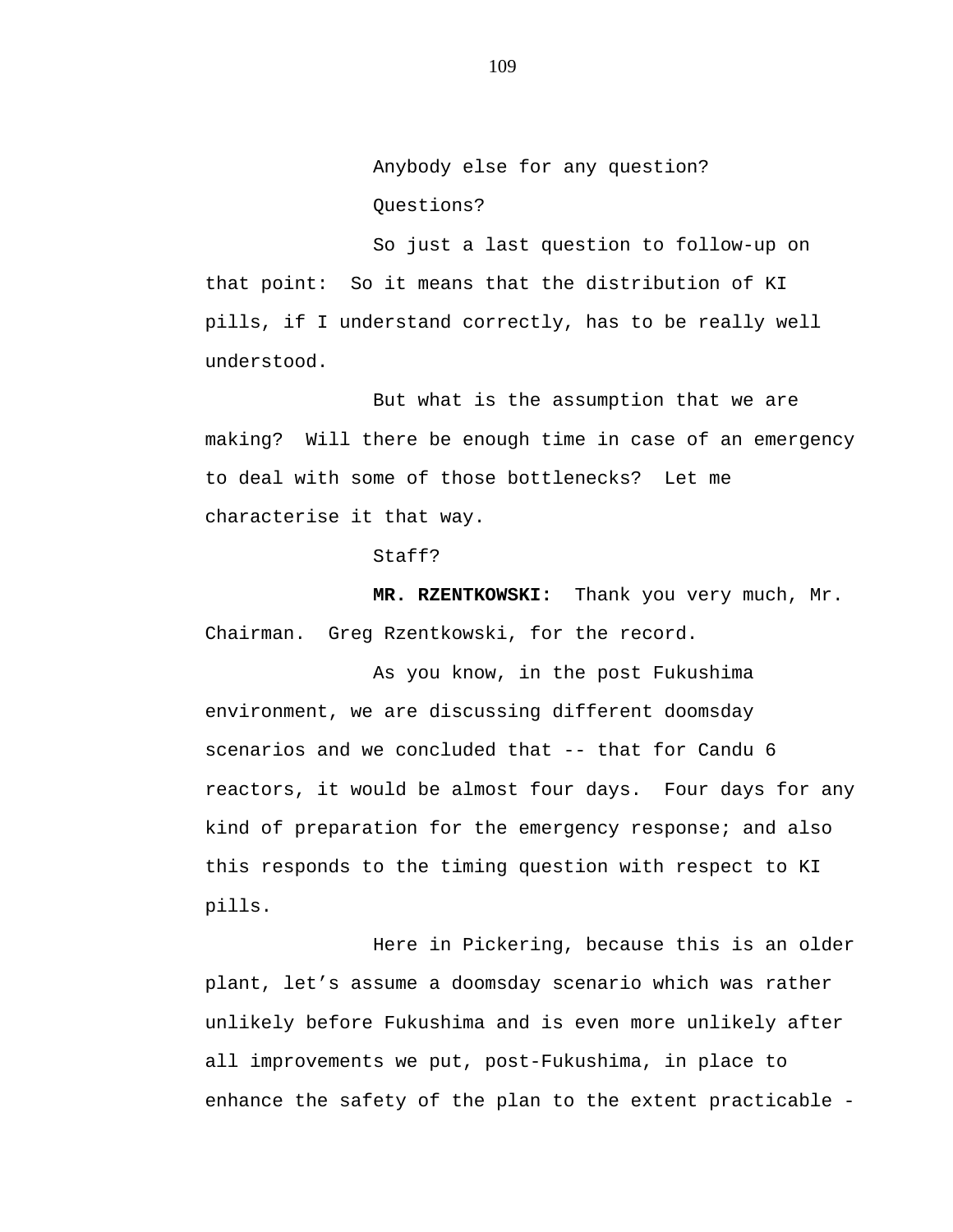There is approximately 18 hours -- before any kind of the release of radioactivity will take place at the Pickering site in the worst case scenario.

**THE CHAIRMAN:** Thank you.

Anything else? Any finals words to us? **MS. CHUNG:** Think seven generations. **THE CHAIRMAN:** Thank you.

I would like to move on to the next presentation by Northwatch, as outlined in CMD 13-H2.123, 123A, B and C, and I understand that Ms. Lloyd will make this presentation. Please proceed.

**13-H2.123 / 13-H2.123A / 13-H2.123B / 13-H2.123C Oral presentation by Northwatch**

**MS. LLOYD:** Good morning, President Binder, and Commission Members. Thank you for the opportunity to make this brief presentation this morning. It is in accompaniment with our written submission and our supplementary submission.

As Commission Members will be aware, Northwatch is based in Northern Ontario and our concerns are primarily with respect to activities that have the

 $-$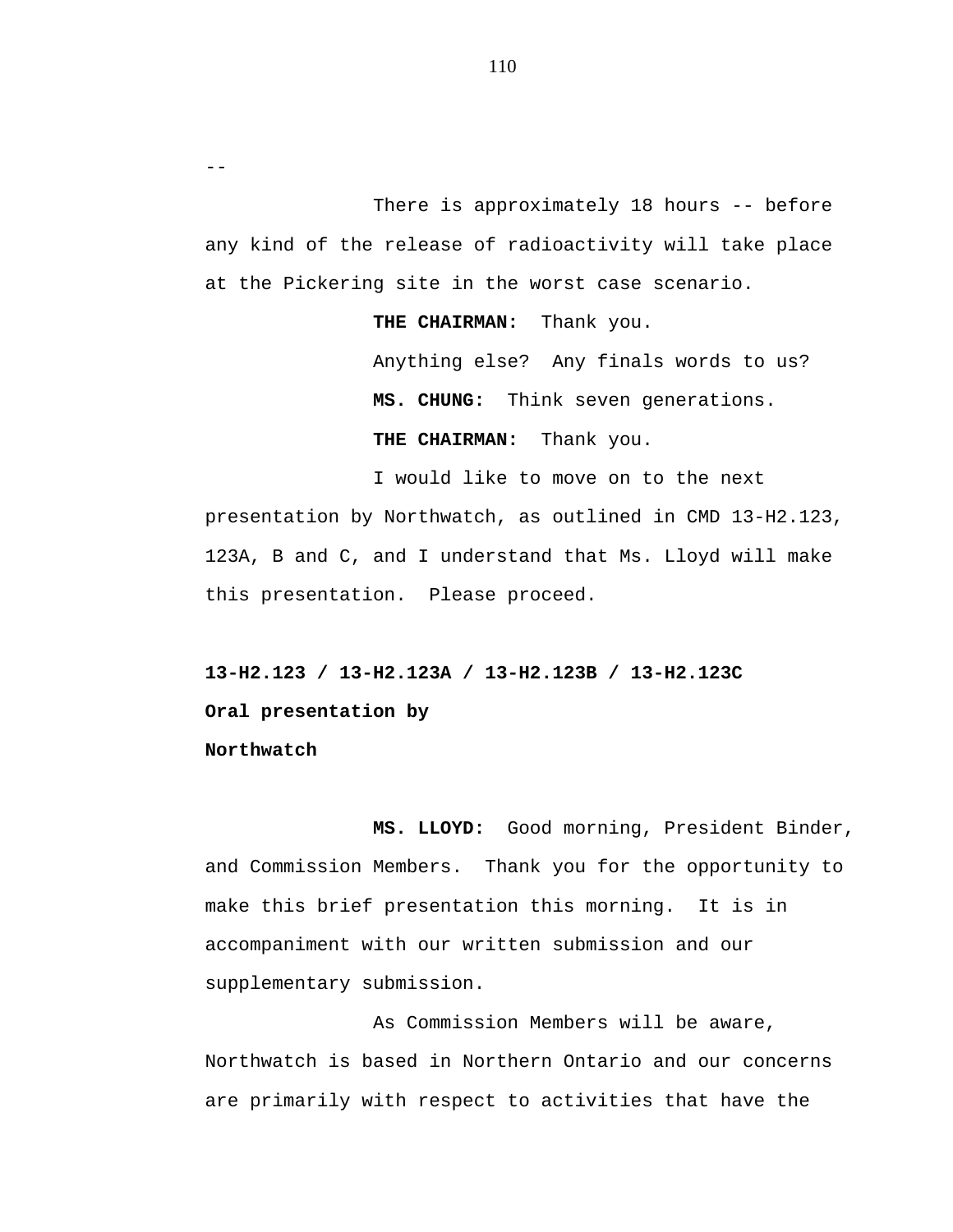potential to affect the six federal districts of Northeastern Ontario: Cochrane, Timiskaming, Nipissing, Sudbury, Algoma and Manitoulin.

We have appeared before the Commission and predecessor tribunals on a number of occasions primarily related to operations in our region, the uranium refinery and the now decommissioned uranium mine tailings in the Serpent River Basin.

But matters related to the management of reactor wastes are of current concern in Northern Ontario, given proposals to bury both low and intermediate-level waste on the shore of Lake Huron and ongoing investigation of 12 communities in Northern Ontario and an additional six on the east coast of Lake Huron for the burial of high-level waste.

Northwatch is -- the generation of waste related to this particular application before you has two aspects.

One is the continued operations will increase the stockpiles of volumes of waste that must be managed over the long term.

But also, by extending the operating life of these ageing reactors, additional risk factors are introduced as a result of the ageing that, by our assessment, are specific to the fuel containers, to the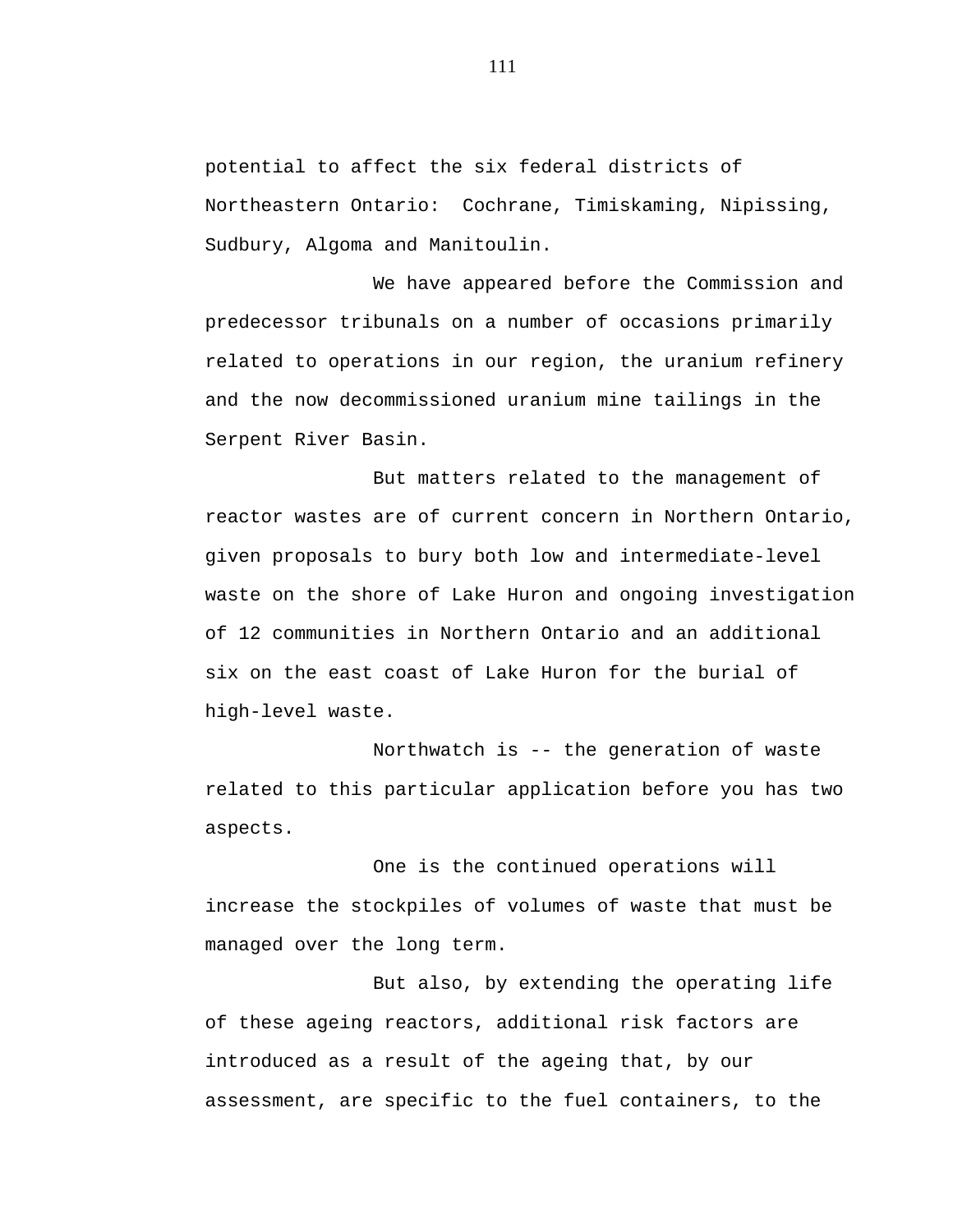fuel bundles, and their long-term integrity, and so the ability of those bundles, as part of a multiple barrier approach, to isolate the waste from the environment into perpetuity.

So the wastes that are generated through operation include the low-level waste. Low-level waste, approximately, an estimated additional 200 million cubic metres per reactor-year would be generated by extending operations.

Intermediate-level waste, an estimated 67 cubic metres of intermediate-level waste, which are highly radioactive, would be generated as a result of extended operation, and high-level nuclear fuel waste, the irradiated spent fuel which is removed from the reactor after 18 months of operation, an estimated 16,000 additional fuel bundles for each year of operation.

And I'll note that these estimates were not included in any of the application documents. They are from other sources, and I think that in itself is problematic.

In addition to the noted issue of continued waste generation, there is the matter of increased risk to future efforts to isolate the waste from the environment.

There are some additional issues related to ageing certainly, but our focus has been specifically on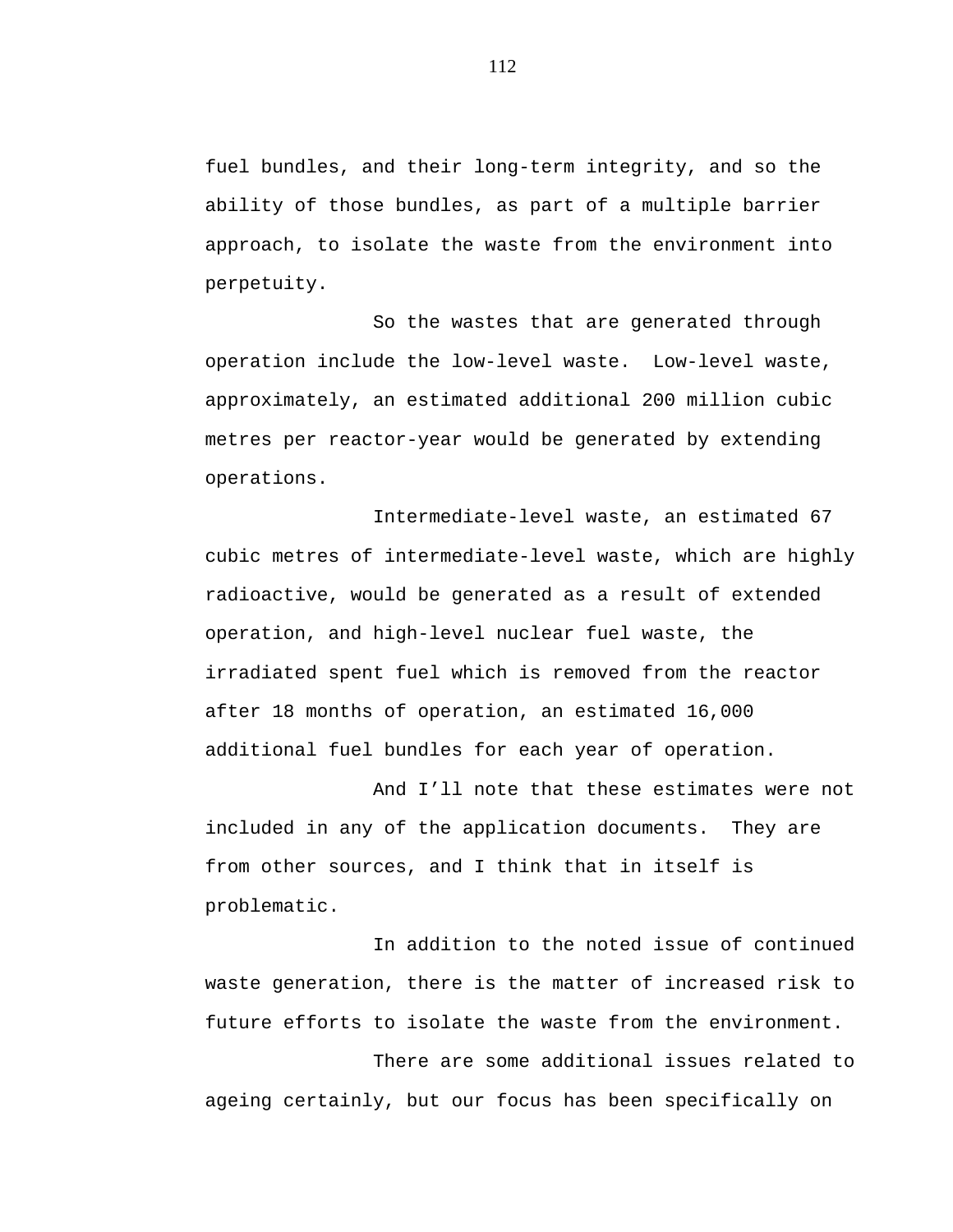that issue which appears to be unaddressed by Ontario Power Generation, and even by Canadian Nuclear Safety Commission staff.

Additional issues that we'll address very briefly relate to effective ageing on reactor performance, effective reactor ageing on the post-operational periods, namely, the waste dry cask storage and the management of the waste.

Effective ageing on reactor station performance -- and we're going to touch only briefly on a few issues, but it's been identified that major effects of ageing relate to earlier onset of dry-out, feeder corrosion and roughness, and boiler tube fouling.

Ontario Power Generation does not prevent any information or indication of how they have analyzed potential effects of ageing reactor components on the integrity and the long-term performance of the fuel bundle, of the fuel elements themselves.

In their application, they do identify a number of instances of reactor station ageing related to leaks or seeps from the neutron poison, from the calandria tube, from the discharge line, tritiated groundwater from the irradiated fuel bay, chronic leaks of active water from the Unit 6 reactor foundation.

It's not clear in the application whether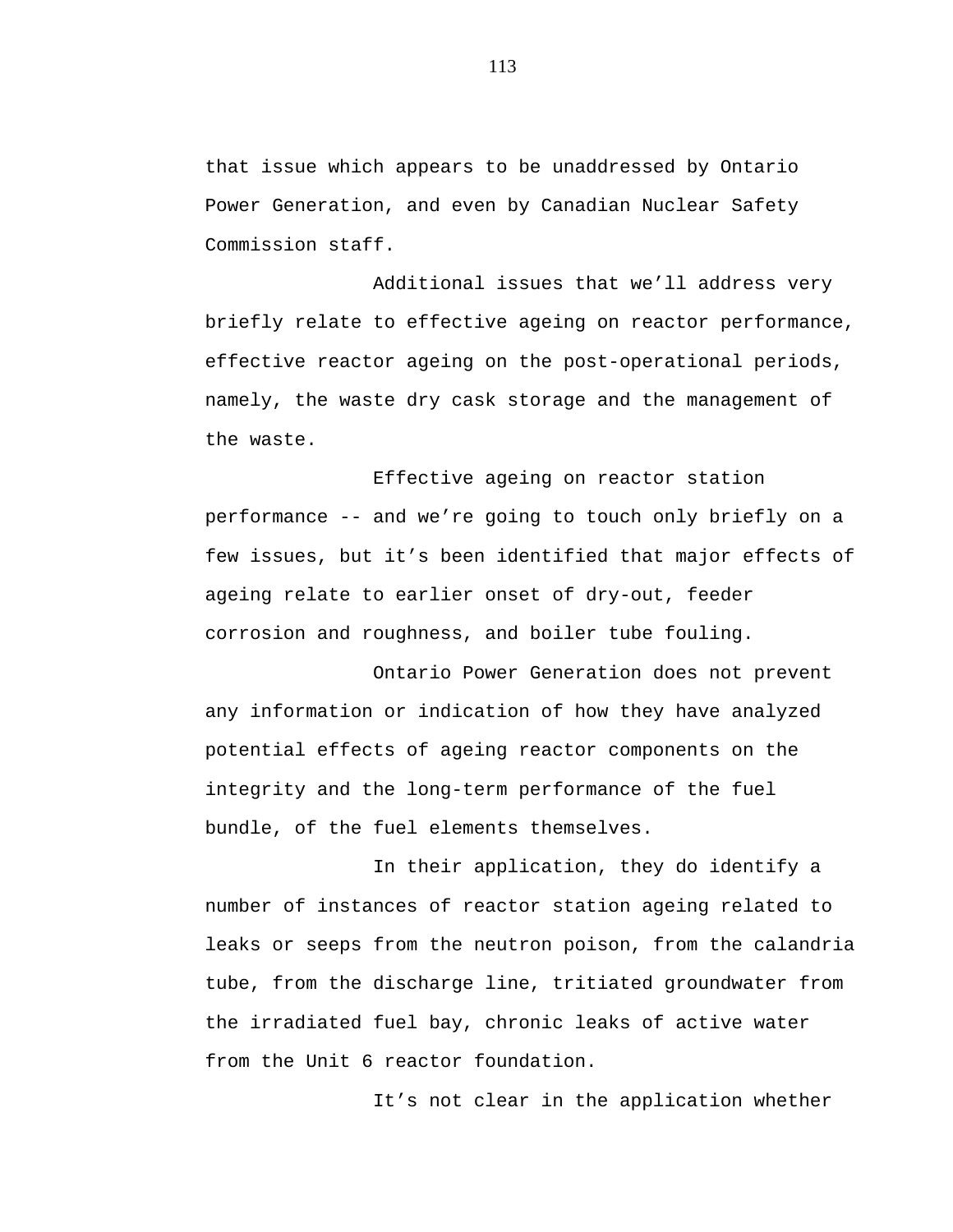these are specifically assigned to the effects of ageing, but I think it's reasonable to expect that additional failures -- failures will accumulate as the station moves beyond its design basis and continues to age.

We were particularly struck by the reckless flavour of some of the discussion, and in particular I'll note the discussion of potential vibration and that potential to cause cracking of the calandria tube, which is in OPG's application. And OPG says, it's to the effect of, well, they'll identify if it's susceptible, then they'll consider whether it's going to be examined, and then they might examine it.

That, to me, is -- that's reckless.

If there's the potential for cracking, without doubt they should all be examined. There shouldn't be consideration whether they're going to be inspected.

The effect of the reactor ageing on postoperational periods, we focussed in particular on the effect of reactor ageing on the function of the fuel bundle, the fuel elements, and the potential for failures of those being made much more rapid as a result of the effect of reactor ageing.

And we'll point to two items that were identified in the application material or the staff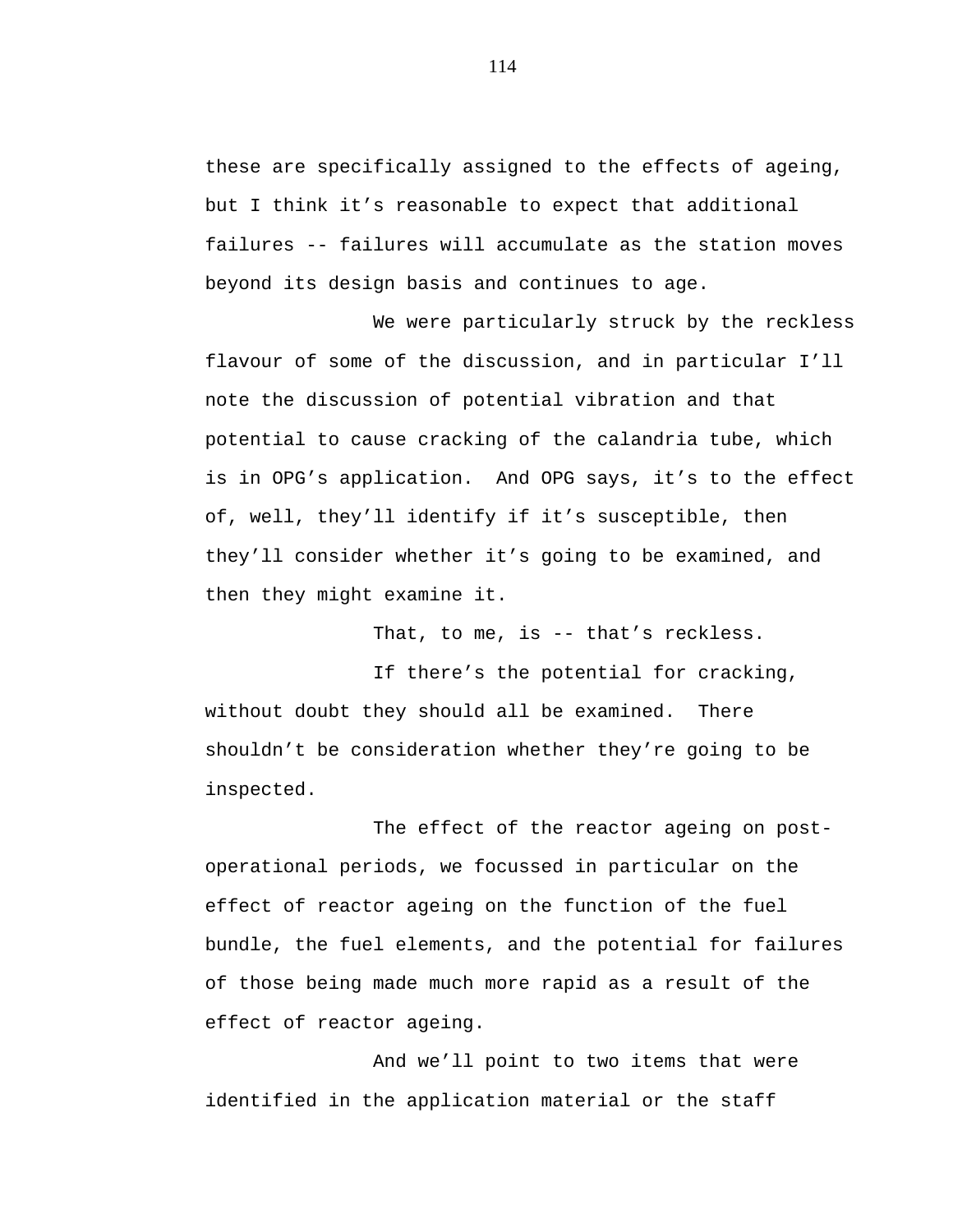documents.

One is the item of black deposits, which there was some discussion of in the Day One hearing. The black deposits on the fuel -- on the fuel element, identified as corrosion-related, there are many instances through the documents where corrosion is identified as an issue, which, again, it's not clearly established or clearly acknowledged that this is a result of reactor ageing, but I think it's fair to assume that it is.

The black deposits are increasingly frequent and the size of the deposits are increasing, up to the December 2012 report. It's corrosion related. It's a corrosion -- thought to be a corrosion deposit, but the cause is unknown.

Staff document indicates that it's thought that it is a deposit on surface -- a corrosion deposit on the surface and that the fuel element itself is not corroded, but I don't think that's clearly established.

The other item is element bowing and so the fuel element is -- and this was not, I don't think, identified in the staff documents, but in the report S-99 which also talked about the black deposit, it talked about the bowing of the fuel element, which is most -- which is potentially a result of uneven heat distribution. We found that in other technical documents, not in the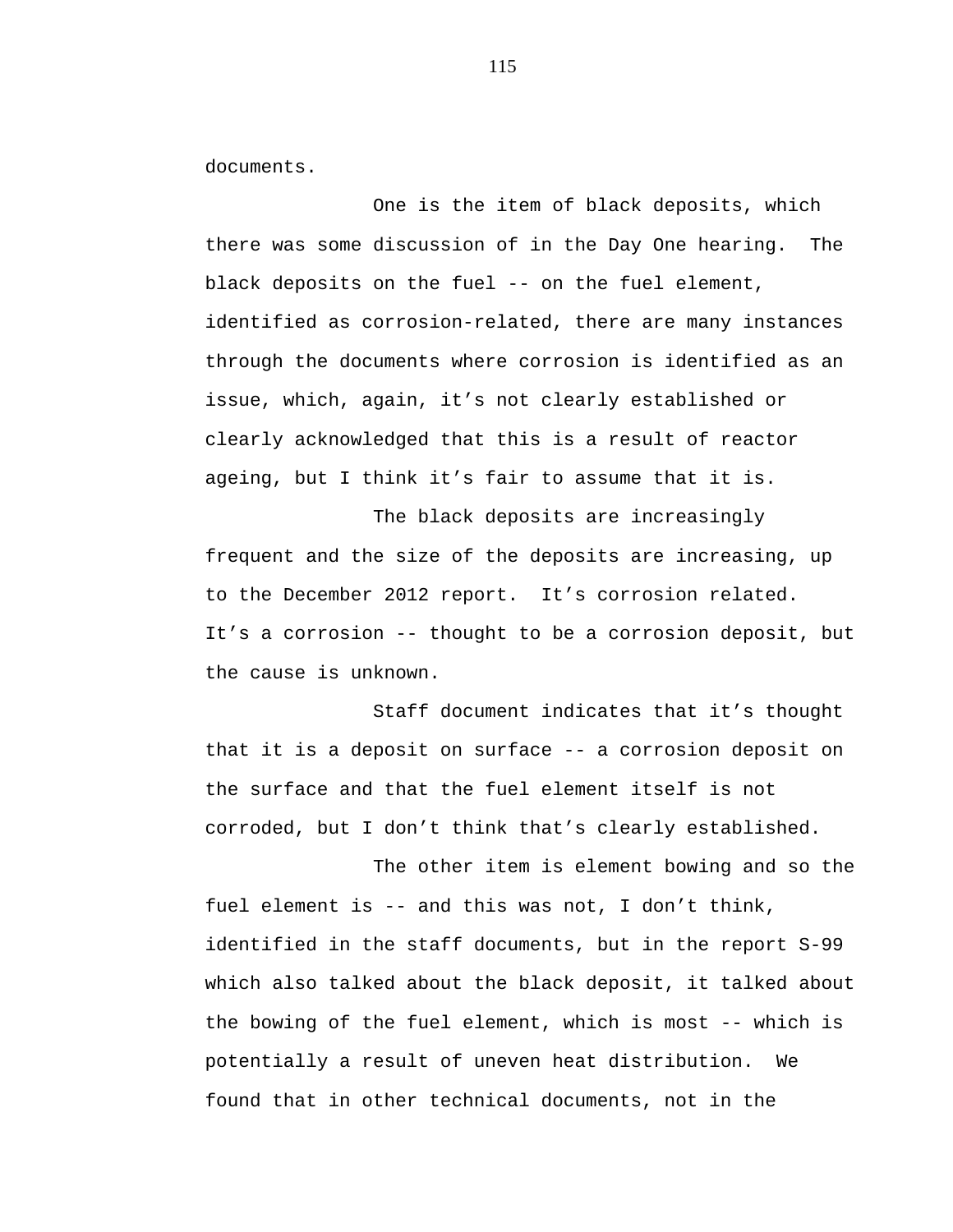application.

So I think both of these, singly and in combination, increase the stress, the potential for damages to the fuel element, to the cladding and, as staff has identified in their documents, damages to the fuel cladding are a precursor to public dose.

As we go out over longer periods of time, any additional stresses, whether it's corrosion or cracking or bowing, any additional stresses and tensions on those fuel elements, on the fuel bundle, reduces its - in all likelihood it will reduce its ability to act as a container to the radioactive products it contains, and so will result in a more rapid release to the environment, whether it's within an interim storage, within an onsite storage, whatever the centralized or non-centralized storage system will be, it will hasten that release, and that is a problem.

And that phenomenon has not been addressed by OPG in their documents; that there has been no evaluation of the effect of station aging on the integrity of the fuel bundles themselves over the long-term is a very large emission.

We did retain Dr. Ross Landsman to evaluate the dry cask storage on site. We've looked at the longer term storage, there are problems. We've looked at the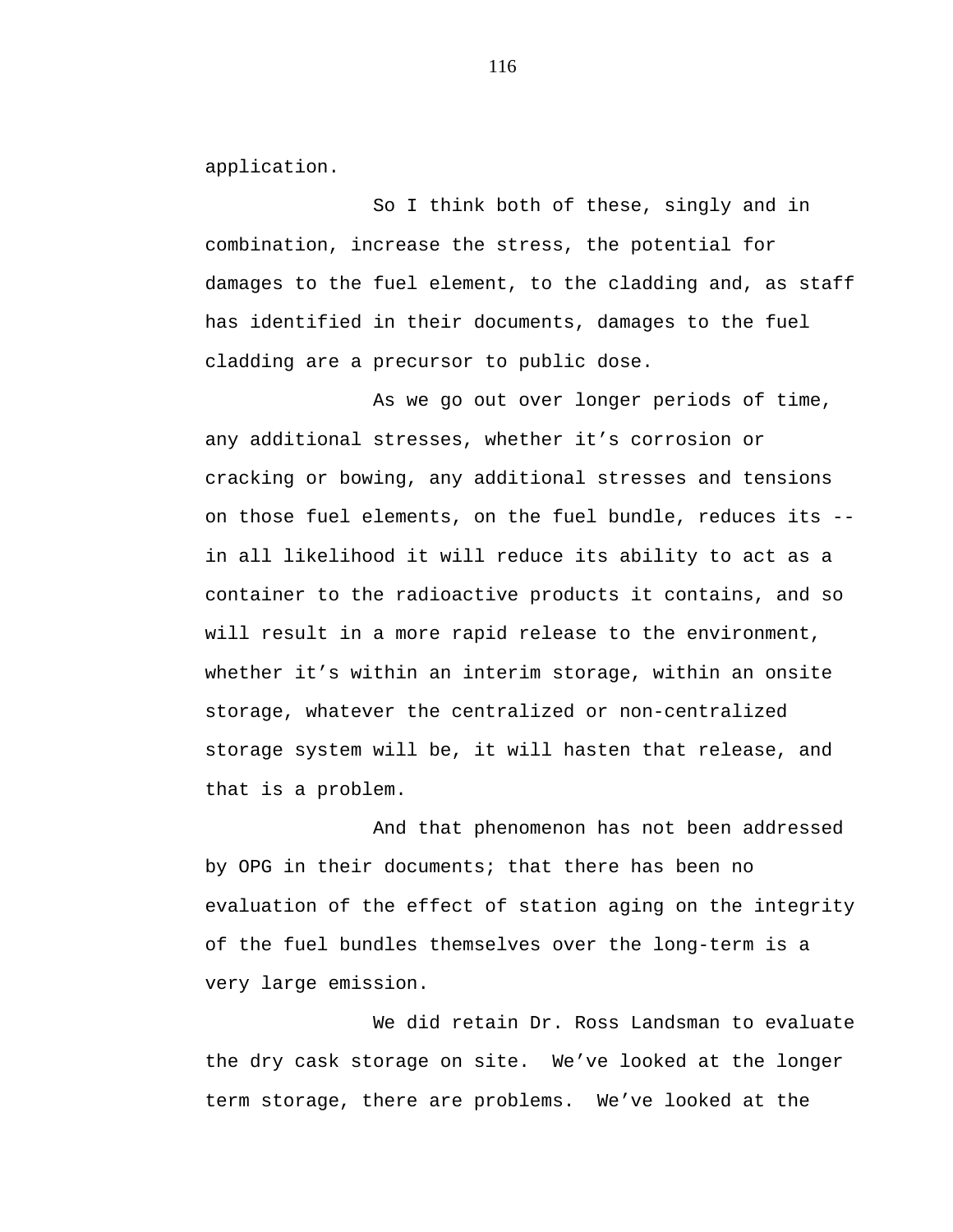irradiated fuel base storage, there are problems.

The default then is to dry cask storage before we go down the road of saying dry cask storage is the option, we really needed to have an independent evaluation of dry cask storage.

Unfortunately, Dr. Landsman did not, in the end, after great effort on the part of CNSC staff and Northwatch to make documents available to them. His determination was that he did not have adequate description of the dry storage cask system as a system to be able to do a full technical evaluation.

He did say that in general terms, the cask design overall appears to be sound, but there were a number of outstanding questions that he had, which were obstacles to him being able to do a technical evaluation.

And I think that something that is very needed, given that the dry cask storage is quite likely going to be the default medium to long-term storage option for not just Pickering but for other stations.

In their documents, OPG identifies adaptive phase management, the nuclear waste management organization's program as their plan for the long-term management of the nuclear fuel waste.

Just in general, that's a problem because there is no site identified. The technical case, the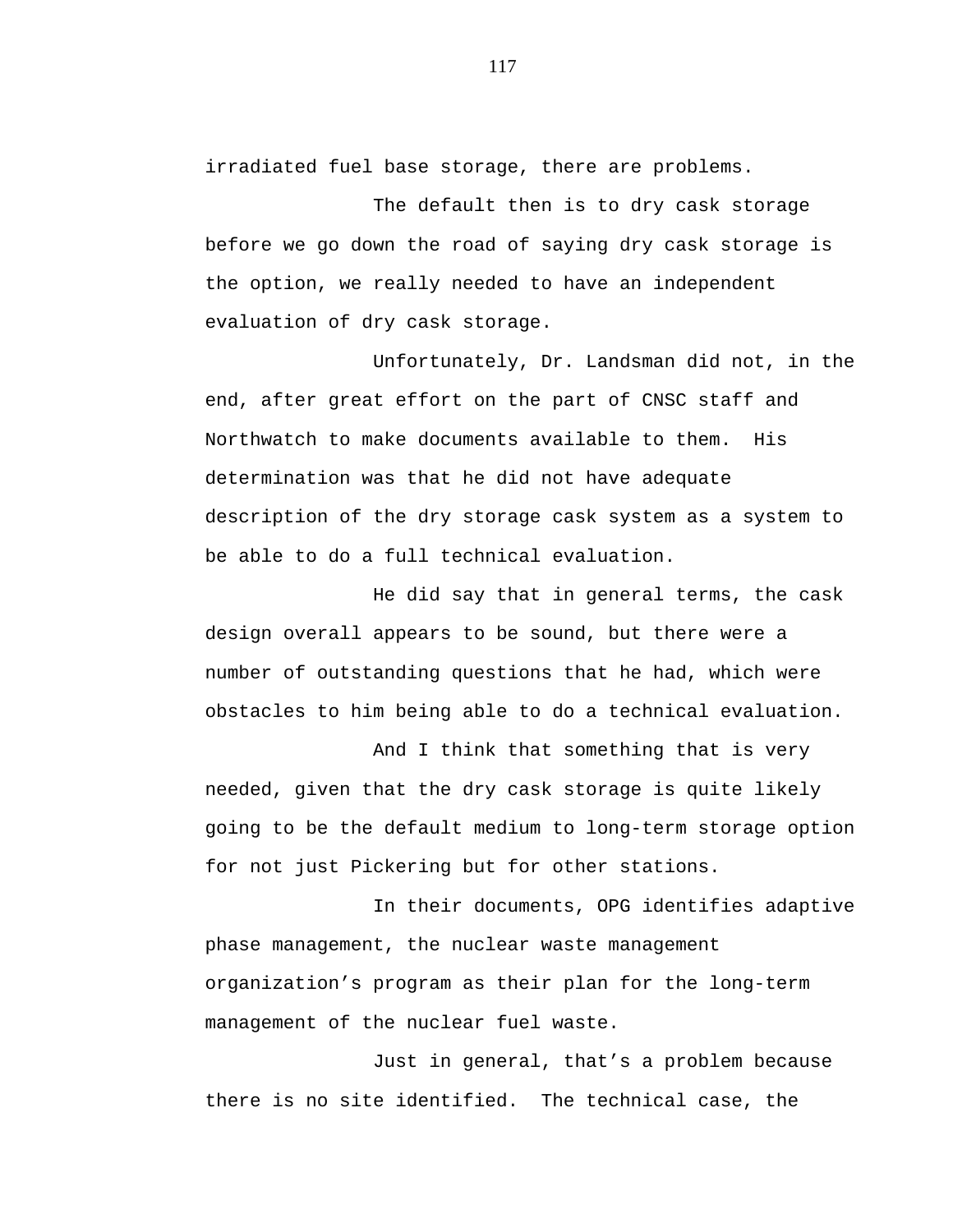safety case has not been made at a national or an international level. There's -- no design has been developed. The design is still under development and social acceptance has not been achieved.

But more specifically, they identify 2035 as that date of availability. Well, when you add up the numbers, when you go through the nuclear waste management organization process, it's nine-step citing process and then implementation; the numbers don't add up to a 2035 implementation date.

If the waste is to be moved from the site to an NWMO facility in 2035, it is -- the only option that would be available, according to their outlines, would be a shallow -- what they call shallow cavern storage.

There are 21 communities being investigated as potential sites for a deep geological repositories; those communities are not being told that they are the site for a shallow cask storage.

There are references in the various NWMO documents to shallow cask storage. The most detailed description of it is in the glossary, it's been added to the most recent implementation plan. And in the glossary, it says:

> "This is included (shallow underground storage facility) included in Adaptive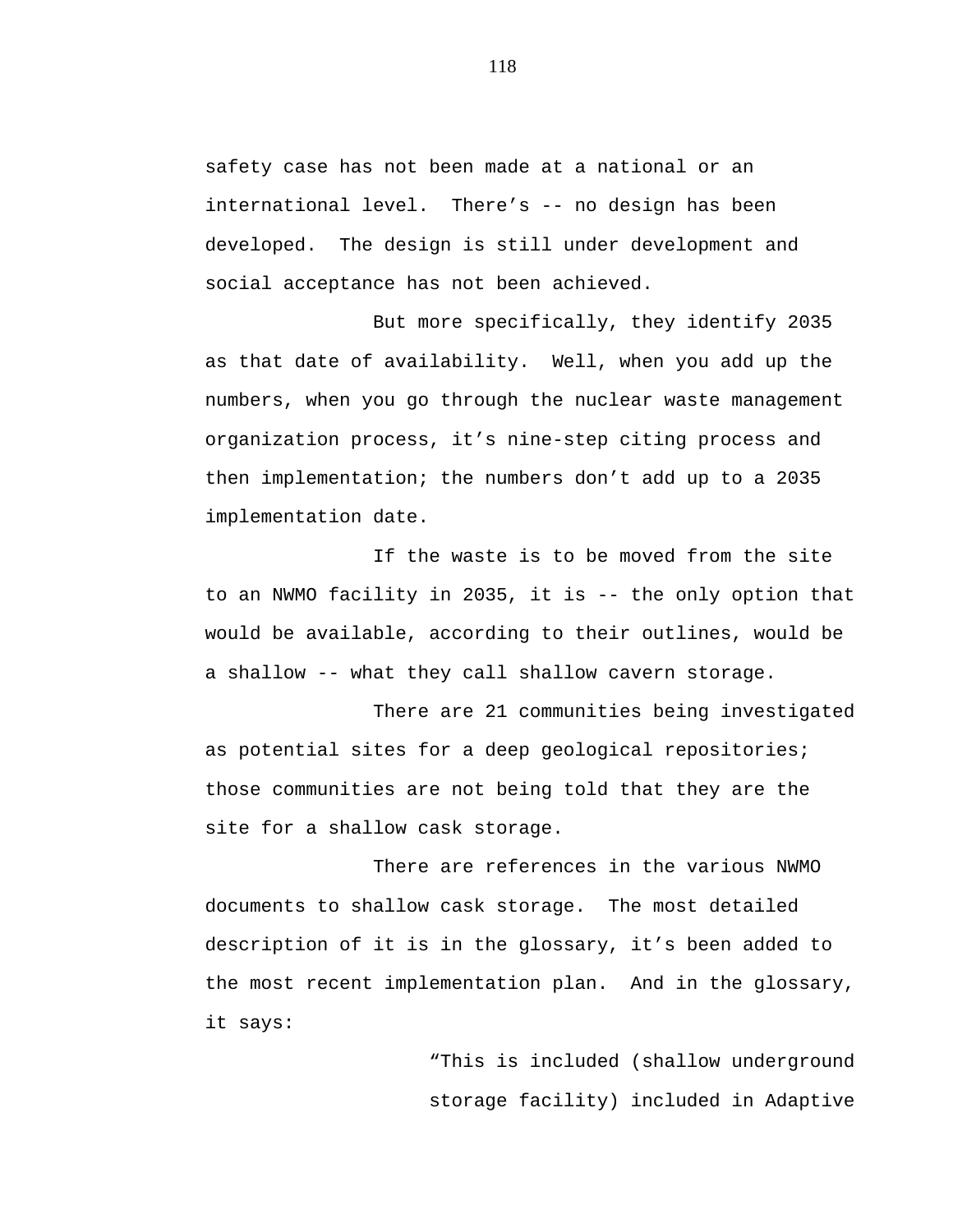Phase Management as an option, should it be needed, to provide a contingency in the event of unplanned circumstance."

OPG say they are sending it at -- in 2035, but the options available in 2035 is not an unplanned circumstance.

So I think in summary, they have not addressed, you know, by any credible means, their longterm management for the fuel waste.

The decommissioning plans, to summarize, because I know I'm running out of time, Dr. Binder, I'll just make one note on the decommissioning plans.

Ontario Power Generation, in their documents, states that decommissioning low and intermediate level waste will be disposed of at a regional disposal facility located in Ontario, approximately equidistant from OPG's five nuclear stations.

I keep counting them up and can't come to five stations. So maybe OPG can help out with that.

identification of where this disposal facility is. I did send an information -- I sent an email -- an inquiry by email to OPG in April and have received no response.

But I also have -- there is no

If it's equidistant of the three stations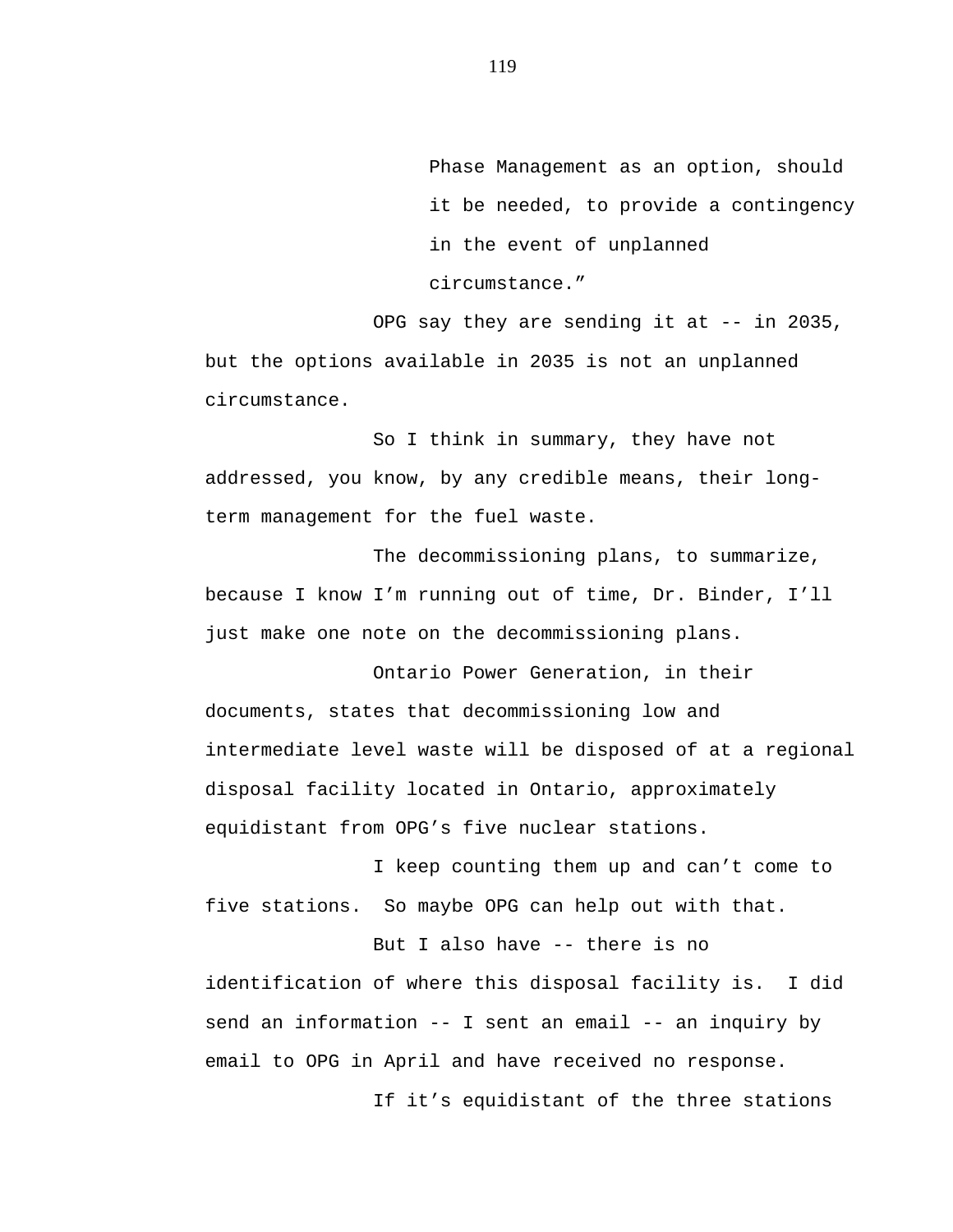that I know of, it puts it somewhere around Markham - between Markham and Orangeville. And it must be in the very early stages of planning.

Planning for extended storage: I think to summarize, after several decades and failed attempts, there is no geological disposal repository on the near horizon, which has resulted with a couple of other factors in a number of jurisdictions, looking at extended onsite storage, generally in the one to 300 year timeframe.

Post-9/11 security concerns have added to that and certainly following the Fukushima crisis, which began in March 2011, the need to look at extended storage has been, I think, amplified.

Some of the features of extended storage are that it is -- three features are that it is passively safe that the facility is hardened, that the fuel waste are dispersed and the feature of passive safety is key in making the waste more secure from human or operational error or natural events.

And, inarguably, there are benefits to taking a planned approach to extending onsite storage rather than simply having short term or interim storage become the de facto option.

So in conclusion, OPG should be denied their application. Unit 1 should not resume operations.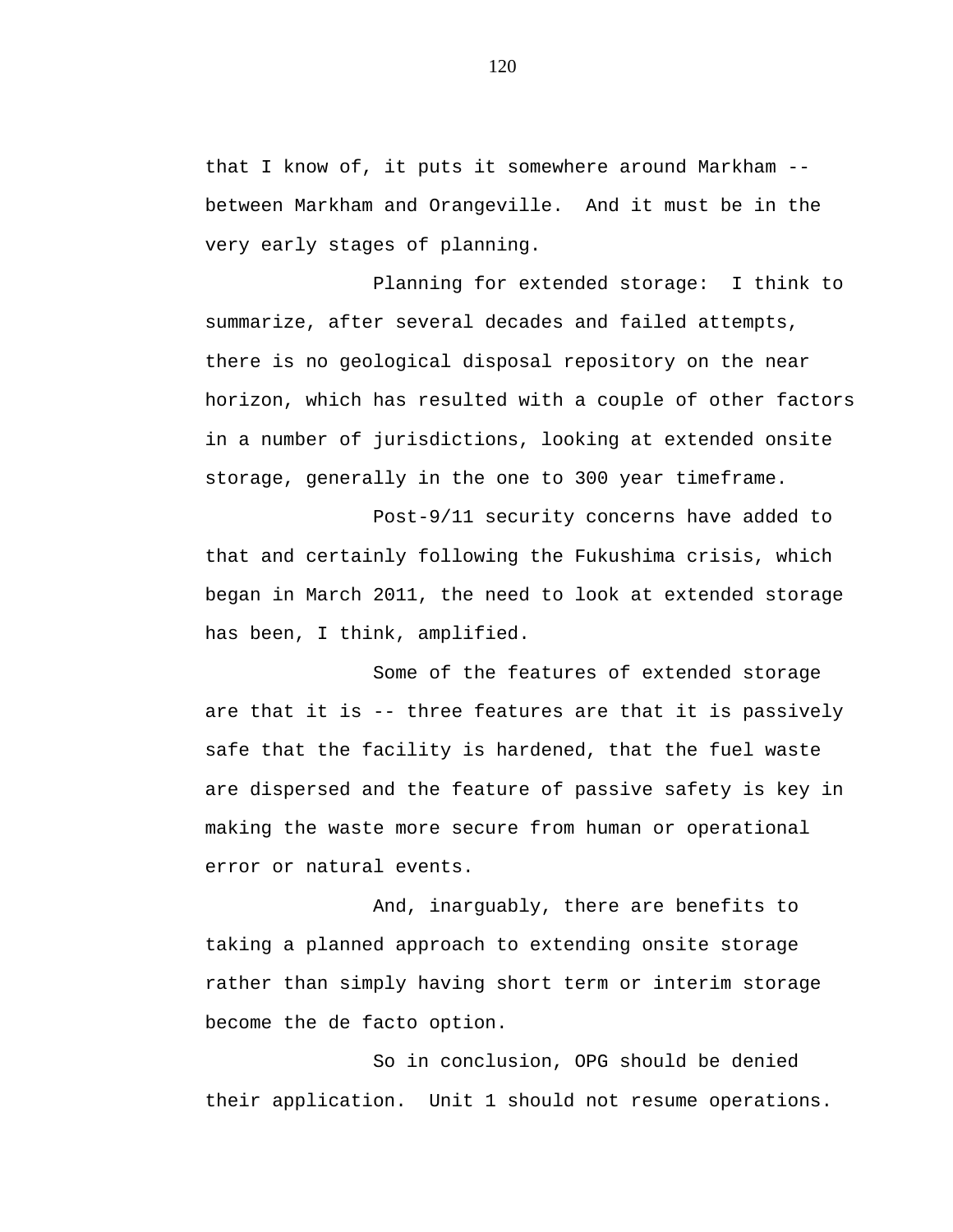The bowing of fuel elements, which was reported in December 2012, should be investigated and that investigation should be OPG station-wide across, the three stations which OPG owns, two of which they operate.

And the Commission should convene a roundtable with licence review intervenors to consider means to improve your system of information provision.

Thank you.

**THE CHAIRMAN:** Thank you.

### **(APPLAUSE/APPLAUDISSEMENTS)**

**THE CHAIRMAN:** It's open, who wants to go first?

Monsieur Harvey?

**MEMBER HARVEY:** Merci, monsieur le président.

Well, like it has been said, and we will hear that all along, the OPG Pickering is among the oldest plants, surely in Canada, maybe in the world, and will be operated over the design life. So many concerns expressed by Ms. Lloyd are legitimate.

And my question will be addressed to the staff because many data today, reports, have to be completed or are being completed; management system, human performance, operating, et cetera and my question is, how the staff will monitor that.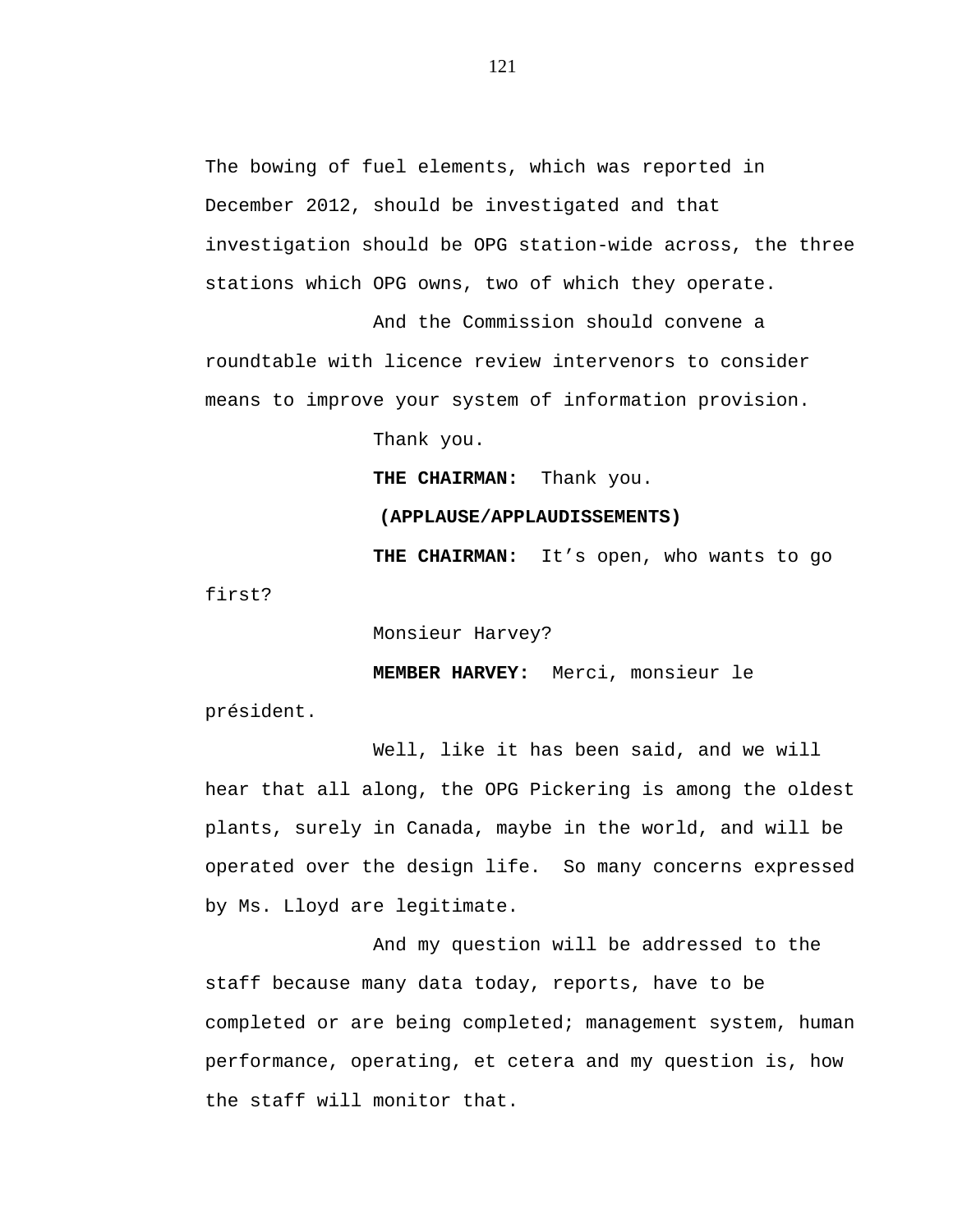I will formulate my question in other words. What will be different for Pickering that is not normally applied for other nuclear station in Canada? What specific measure will be applied to Pickering?

**DR. RZENTKOWSKI:** Thank you for this question. Greg Rzentkowski, for the record.

There are two new elements, which we applied for the regulatory oversight of Pickering A and B. It's a continuous operation plan -- continued operation plan, which is to demonstrate fitness for service of the pressure tubes until 2020. This plan is applicable only to Pickering B.

In addition, we have a sustainable operation plan to make sure that the operation of the plant will be as safe as it was over the years until the end of the commercial operation. So that means 2020.

A sustainable operation plan is this place where all the programs converge together into a very cohesive approach to the safe operation of the plant. So those are two new elements.

**MEMBER HARVEY:** How will, as a Commission, will be informed of the progress or of the problems and how the public would be informed?

**DR. RZENTKOWSKI:** Yes, of course, we have the NPP annual report, which is a mechanism to report not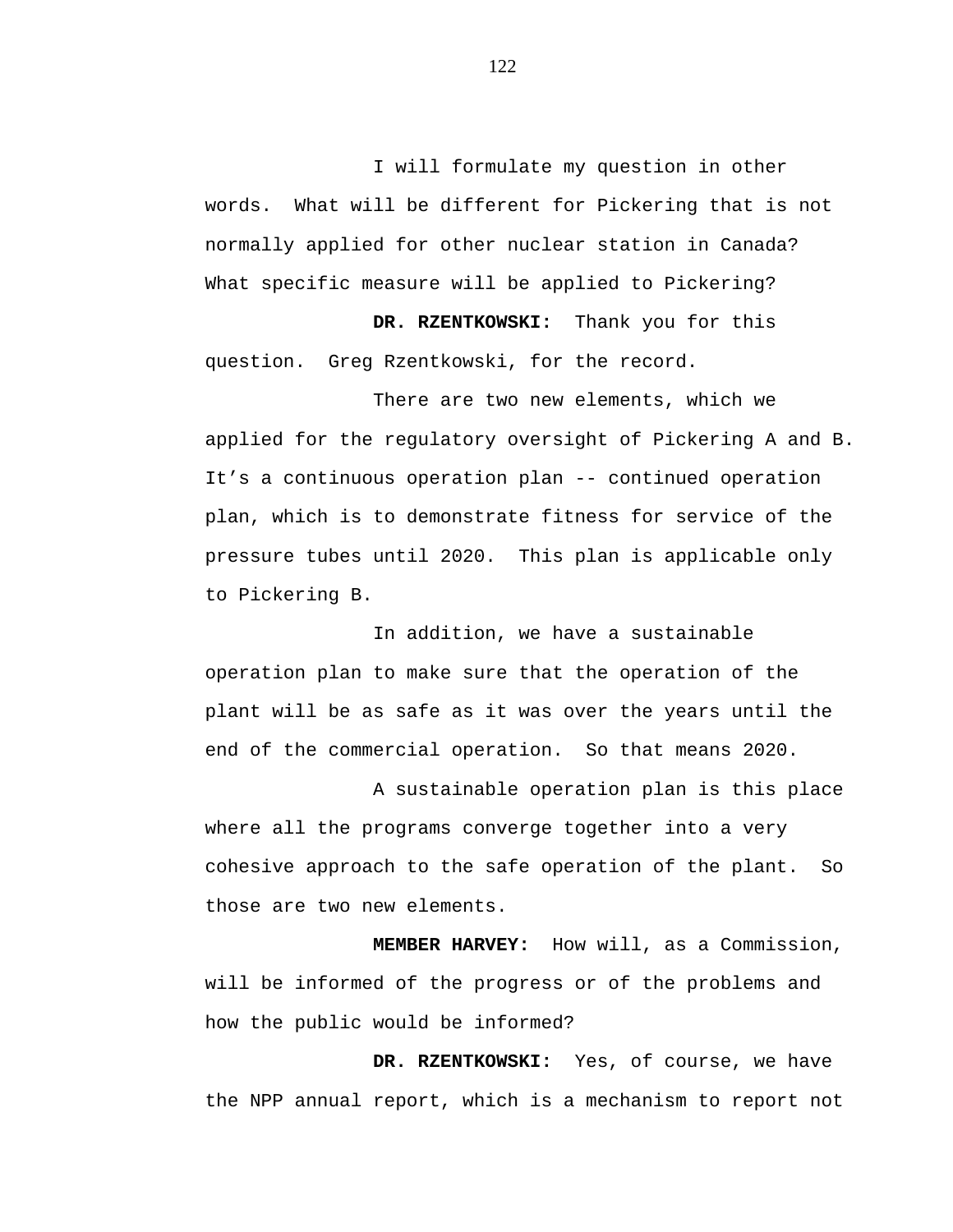only to the Commission but also to inform the public about the safety performance of all nuclear power plants in Canada, including Pickering A and B.

**MEMBER HARVEY:** What about the hold points; how many hold points do you have, because you are asking to delegate the authority to the staff for this hold point.

**DR. RZENTKOWSKI:** In the case of the proposed licence, we suggested only one hold point, and this hold point is required to completely evaluate the new safety case supporting continued operation of Pickering B reactors.

And I think we scheduled release of this hold point for June of 2014, assuming that the research and development project will produce the results which will allow us to allow for continued operation of the plant.

**MEMBER HARVEY:** Merci.

**THE CHAIRMAN:** Dr. Barriault?

**MEMBER BARRIAULT:** Thank you, Mr. Chairman.

The issue of the black spots on the fuel bundles that led to the de-rating of the reactor by 3 percent, do you have an analysis of exactly what is causing this? Do we know what's happening and has it happened at other reactors, other fuel bundles?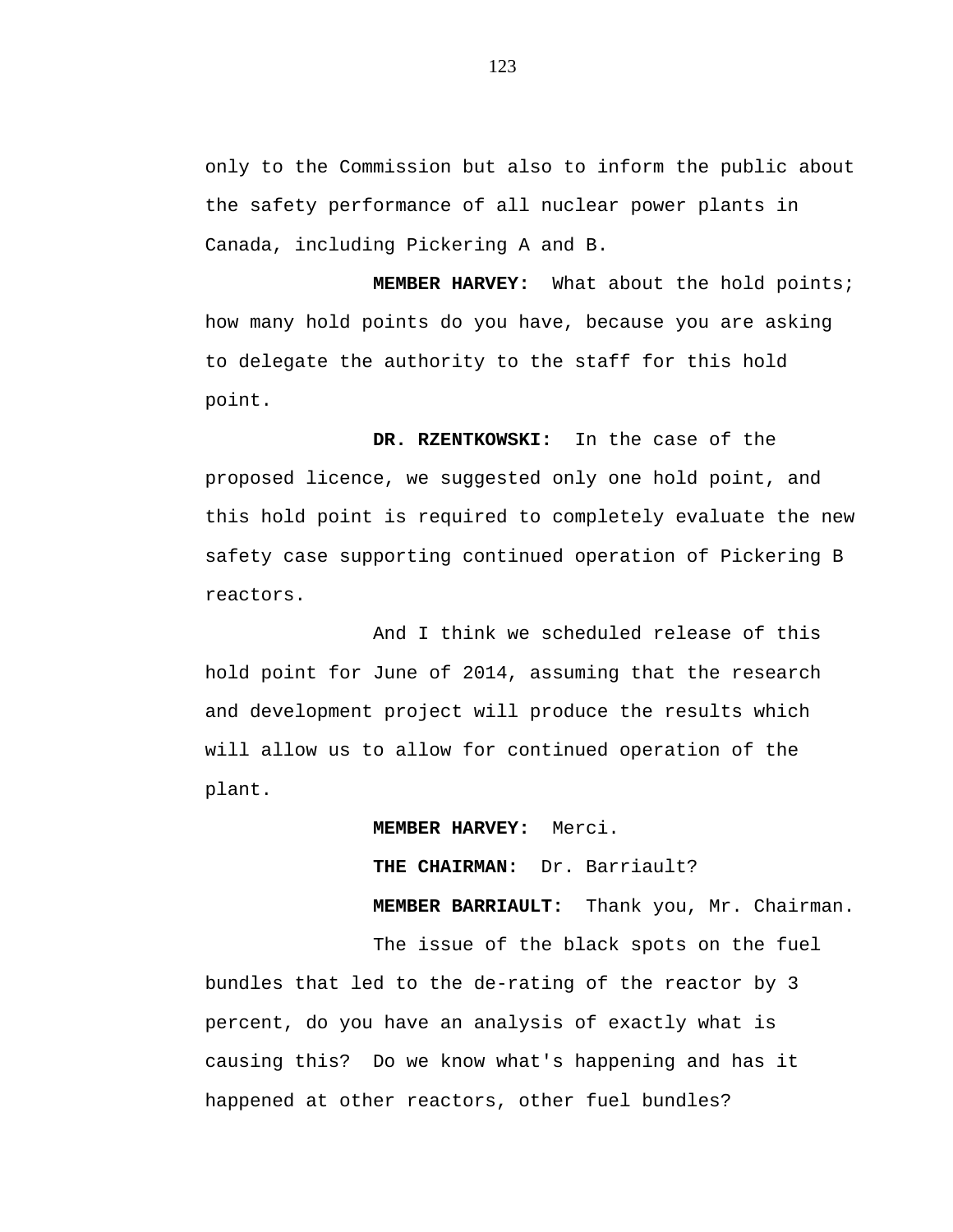Perhaps OPG could answer to that.

**MR. JAGER:** Glenn Jager, for the record.

Before I ask Mr. Carl Daniel, our Director of Engineering, to comment in more detail, I would like to say that when we -- when inspections first revealed the deposits, an evaluation was done at that time, as well as an inspection of the fuel, and did not find any effects on the fuel as a result of the deposits.

As well as the safety -- potential safety consequences and the effects of the deposit on the fuel was also evaluated, which Carl will speak to.

The performance of Pickering, all six reactors are operating fuel defect-free, which is at industry excellence in terms of fuel performance at the moment.

So I'll ask Carl to discuss the mechanism, what's causing the deposits, and the corrective actions that we're taking.

## **MEMBER BARRIAULT:** Thanks.

**MR. DANIEL:** Carl Daniel, for the record.

The source of the deposits is the corrosion of the carbon steel itself within the heat transport system. Small amounts of corrosion are part of the operation of the plant. The corrosion rates themselves are minimal and we continually monitor for changes. Those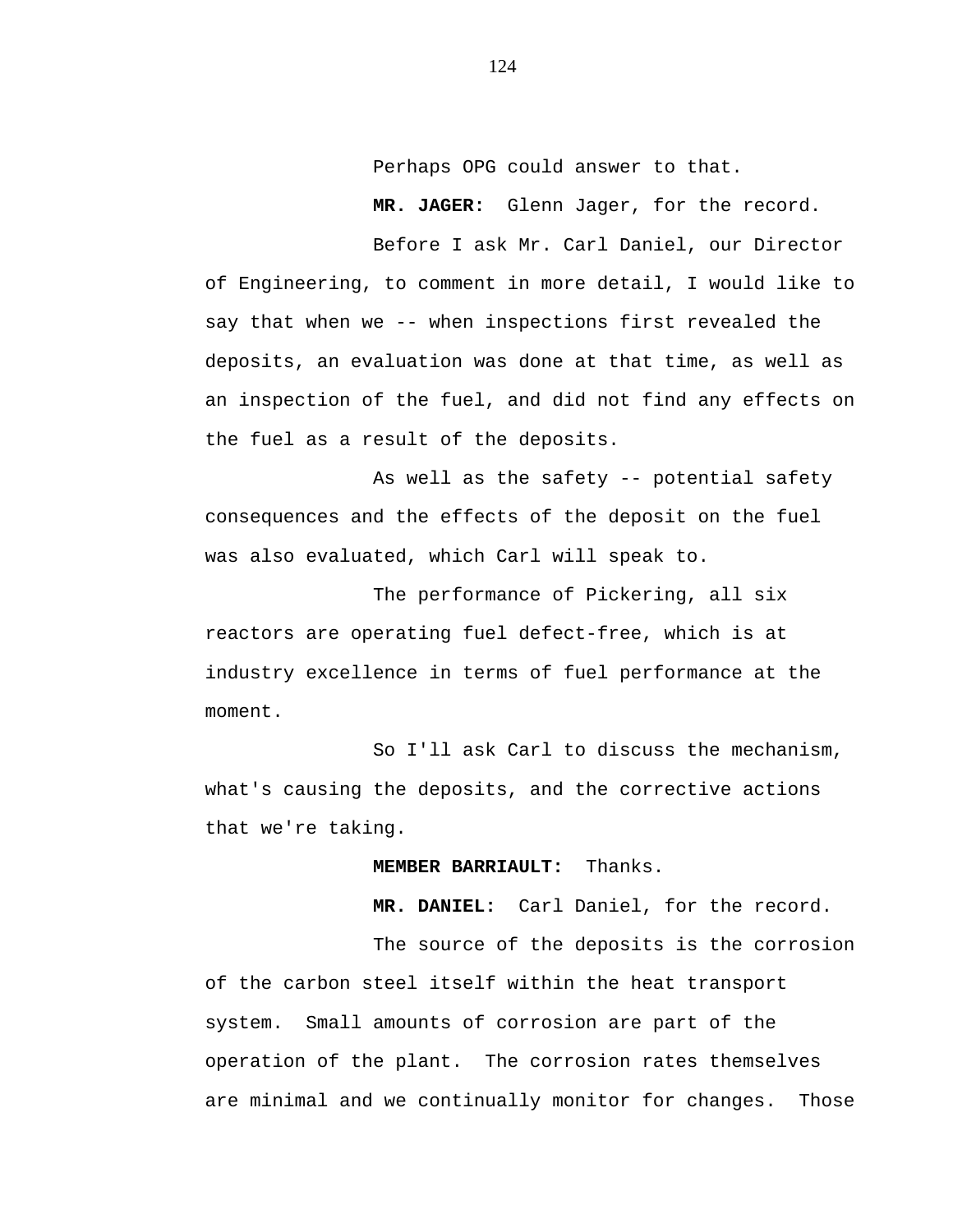changes are very, very small.

The deposits on the fuel are magnetite. They are not from the fuel itself nor are they from the reactor components or the pressure tube.

We have, as Mr. Jager said, looked at both bundles from the discharge from the reactor over a number of years. We have not found any damage to the fuel sheets itself as a result of the deposits on the fuel, nor do we predict that if the deposits were any thicker we would see any damage to the fuel itself.

We've done extensive examinations of a large number of bundles. We have not seen any physical damage to the bundles, including any bowing.

### **MEMBER BARRIAULT:** Thanks.

Could I ask CNSC staff to comment on the level of deregulation by 3 percent? If the contamination increased, do you deregulate even less than that, will you take it to 6 percent, 10 percent, whatever?

**DR. RZENTKOWSKI:** Greg Rzentkowski, for the record.

We decided to derate the reactor by 3 percent in December of 2012, in response to the information received in the S-99 report.

There were two pieces of information there. One, it was increasing occurrence of the black deposit on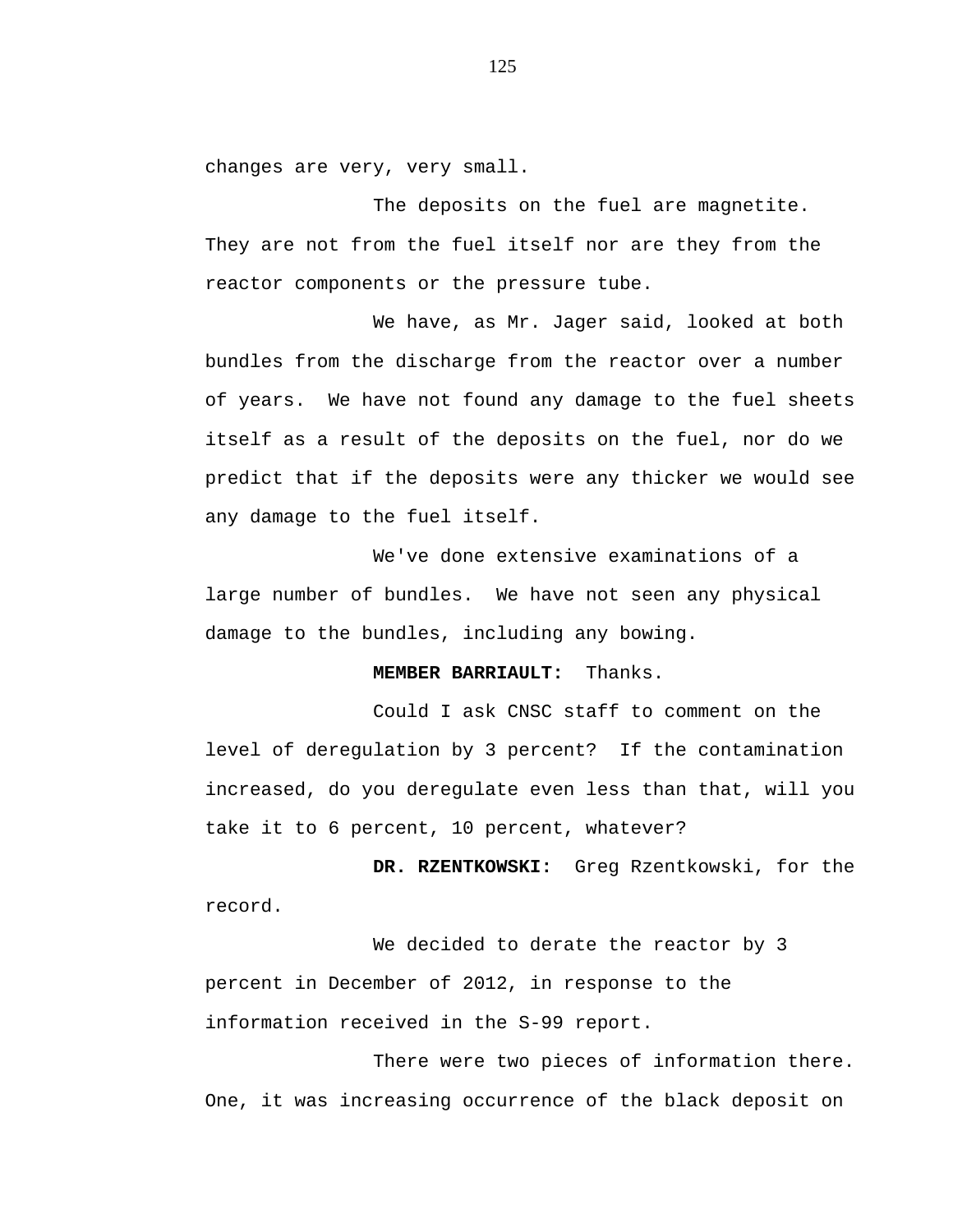the fuel bundles, and second was potential bowing of one of the fuel elements. So this was the main reason for derating the reactor.

Since Unit 1 was returned to service, I believe, in February of this year, OPG put some corrective measures in place. The first one was that the upper limit on the heavy water pH specification was increased to 10.5 to encourage normal operation at higher pH than the historical average of 10.2.

The objective of this change was predominantly to promote the dissolution of pre-existing fuel deposits while maintaining heat transport system flow accelerated corrosion and iron transport at acceptable levels.

And, in addition, bundles from several channels, average of four bundles per week, were set aside for inspections. Until now, eight bundles were inspected. The inspection results showed relatively small deposits. More importantly, the black deposits from one of the bundle discharge appear to have partially flaked off.

So that means that measures taken by OPG appear to provide right conditions for controlling this ageing mechanism and maybe even reversing the trend which exists in the primary heat transport system.

There was also one more piece of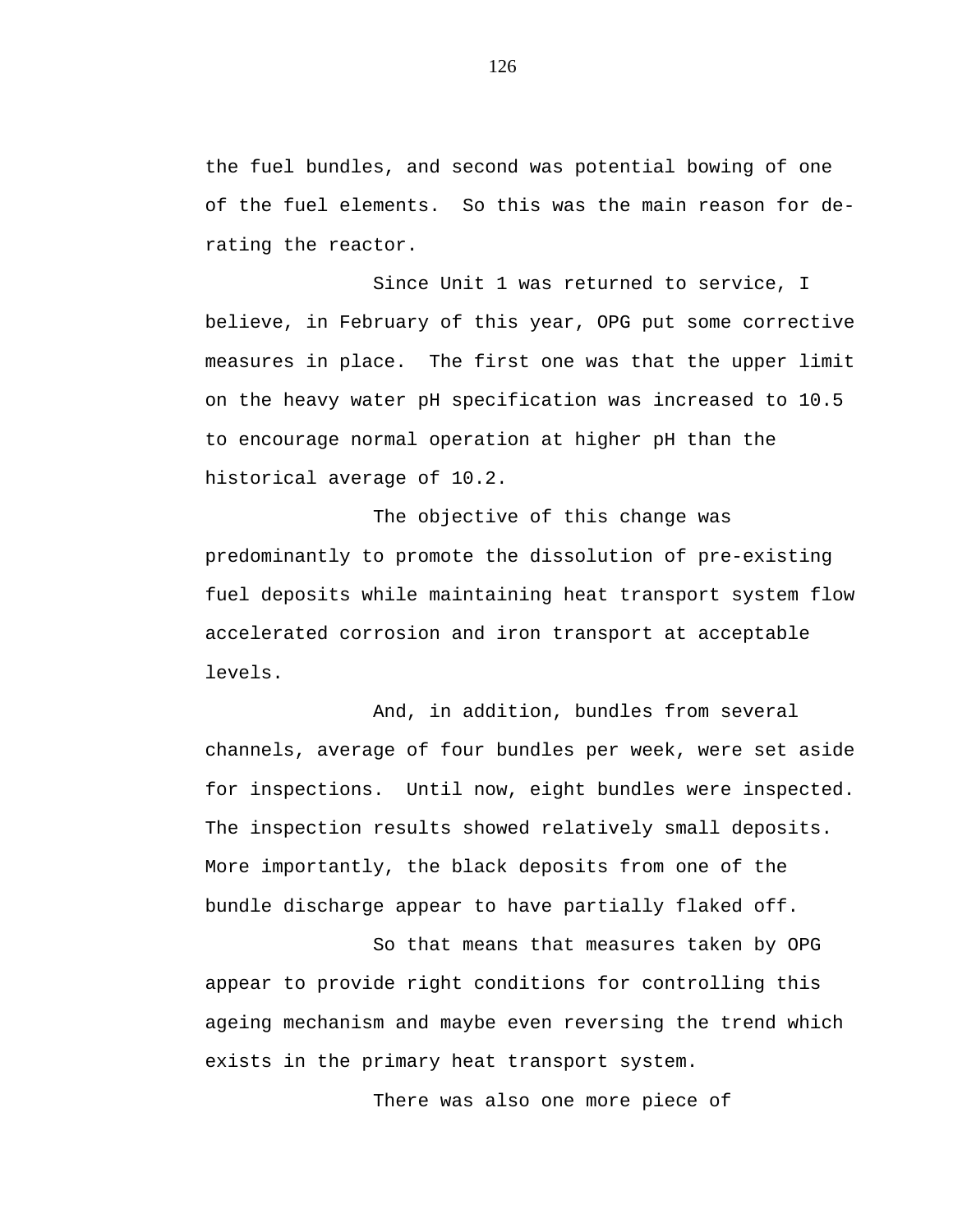information we wanted OPG to confirm that, in fact, those bundles with the black deposits are coming predominantly from low power channels where the flow velocities are the lowest and this allows for the deposit to form itself on the surface of the bundles.

And up to this point in time, this has been confirmed but of course we are waiting for more inspections to make this conclusion statistically more meaningful.

**MEMBER BARRIAULT:** So if I understand correctly, the black deposits are getting less and less with the control measures?

**DR. RZENTKOWSKI:** That's correct but how I indicated, we need more data to make this conclusion statistically meaningful before we will take any regulatory action, which could be return to full power operation of the unit.

**MEMBER BARRIAULT:** Thank you.

Thank you, Mr. Chairman.

**THE CHAIRMAN:** Can I just follow-up a little bit on this so I can understand it in layman language?

You're still not -- maybe it's to OPG also; you're assuming that you understand how it happened and why, but you're still collecting data to try to understand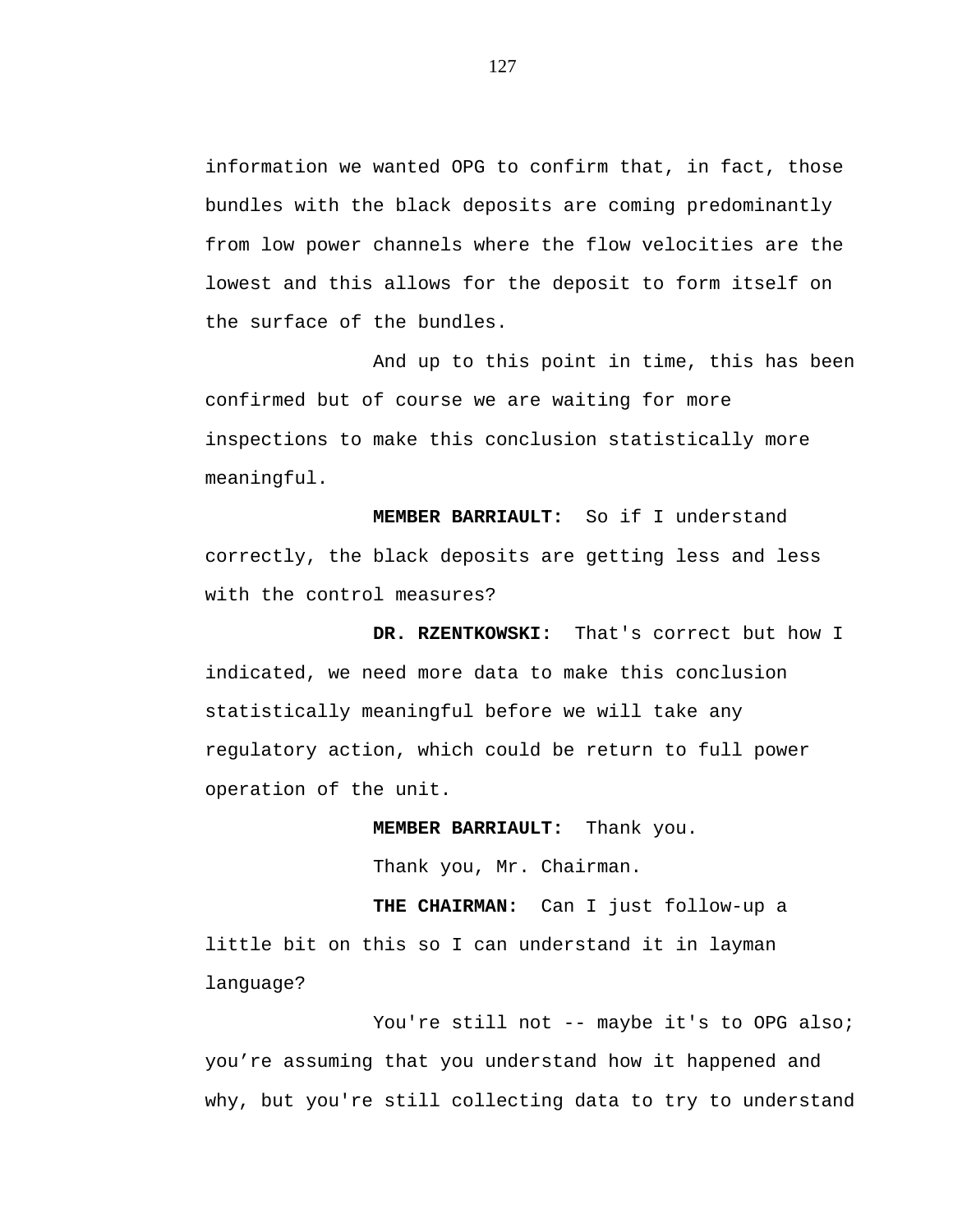the root cause.

Let me understand; and in the meantime, you de-rate it by three -- I'm interested to know why three; why not four, why not two? How did you calculate that?

And does that mean that gives you -- by derating by 3 percent gives you a bigger margin of safety that you're comfortable with until you know precisely what the root cause is?

Did I get this right?

**DR. RZENTKOWSKI:** Yes, that's a very good summary.

And actually I didn't explain one very important point, which was the trigger for de-rating the reactor.

It wasn't really the black deposit, because how I mentioned, the black deposit came from the low channel powers when approximately 50 percent margin to fuel dry out exists. But the bowing of one of the elements was really the trigger, because if there is a bowing that means we could be, eventually, close to the dry-out of some of the bundles somewhere in the system.

By reducing the power by 3 percent, we know that we will open up the safety margins until this phenomenon would be confirmed.

So we requested OPG to send this fuel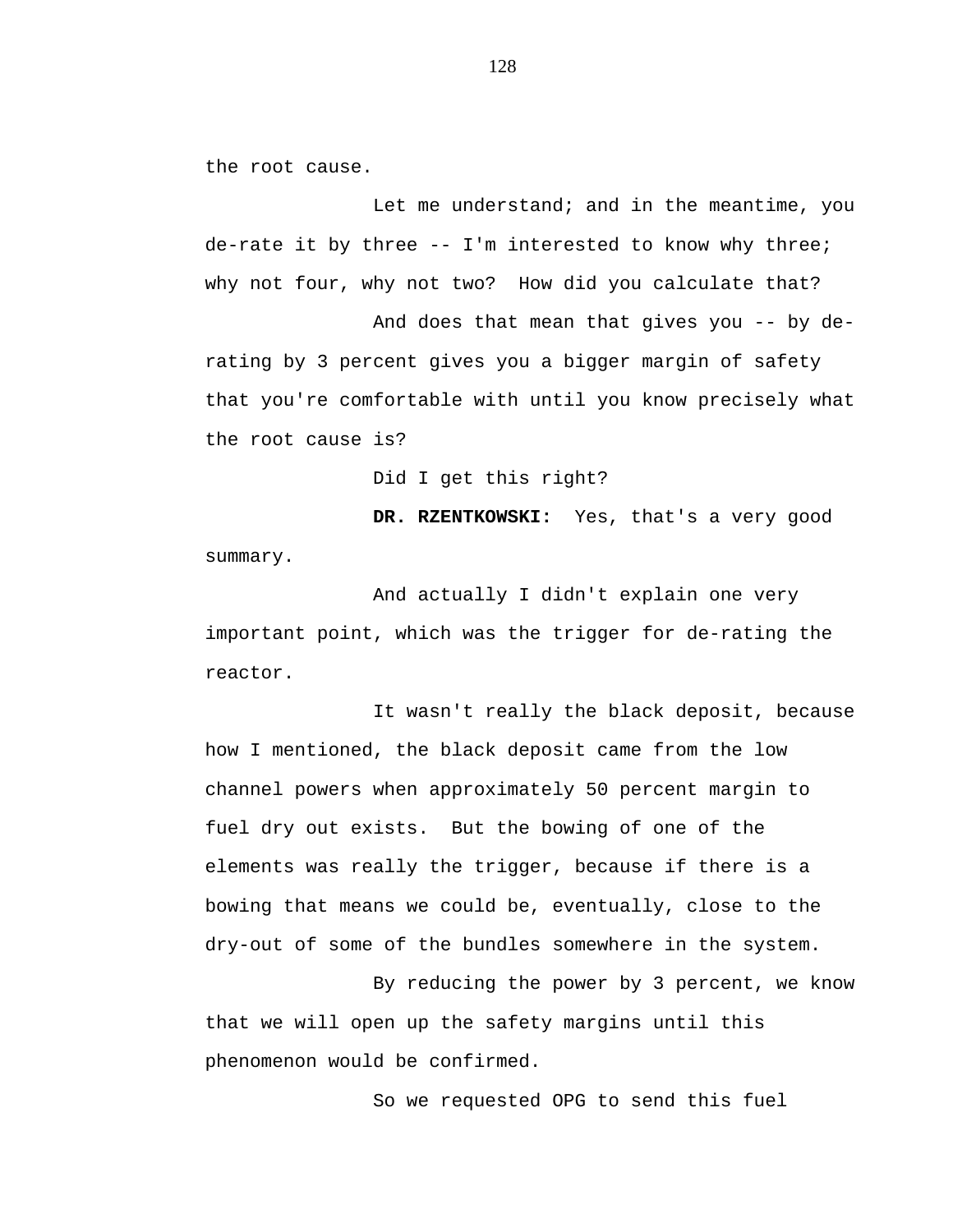bundle to Chalk River Laboratories for close examination. The close examination revealed that, as a matter of fact, there was no bowing. This was just a visual assessment of a bundle in the irradiated spent fuel bay that indicated bowing but, in fact, there was no bowing of a fuel element.

This tells us that the problem exists but it's probably not as severe as we originally assumed.

**MS. LLOYD:** And Dr. Binder, if I could ask then, where is that documented? How long has staff known that? Why is it not in the supplementary?

I mean this doesn't give me really any greater comfort that they thought it was bowing and now it's not bowing, they just looked at it wrong.

**THE CHAIRMAN:** Go ahead.

**DR. RZENTKOWSKI:** Again, it was a very precautionary measure on our part. There was a visual indication that one of the bundles may experience bowing in the reactor core. So we sent it for a detailed metallurgical examination and it confirmed this not to be the case.

The results we received very recently. I will ask Miguel Santini in a moment to define this more clearly, but the inspection results, I referred to, that some of the deposits started flaking off is really coming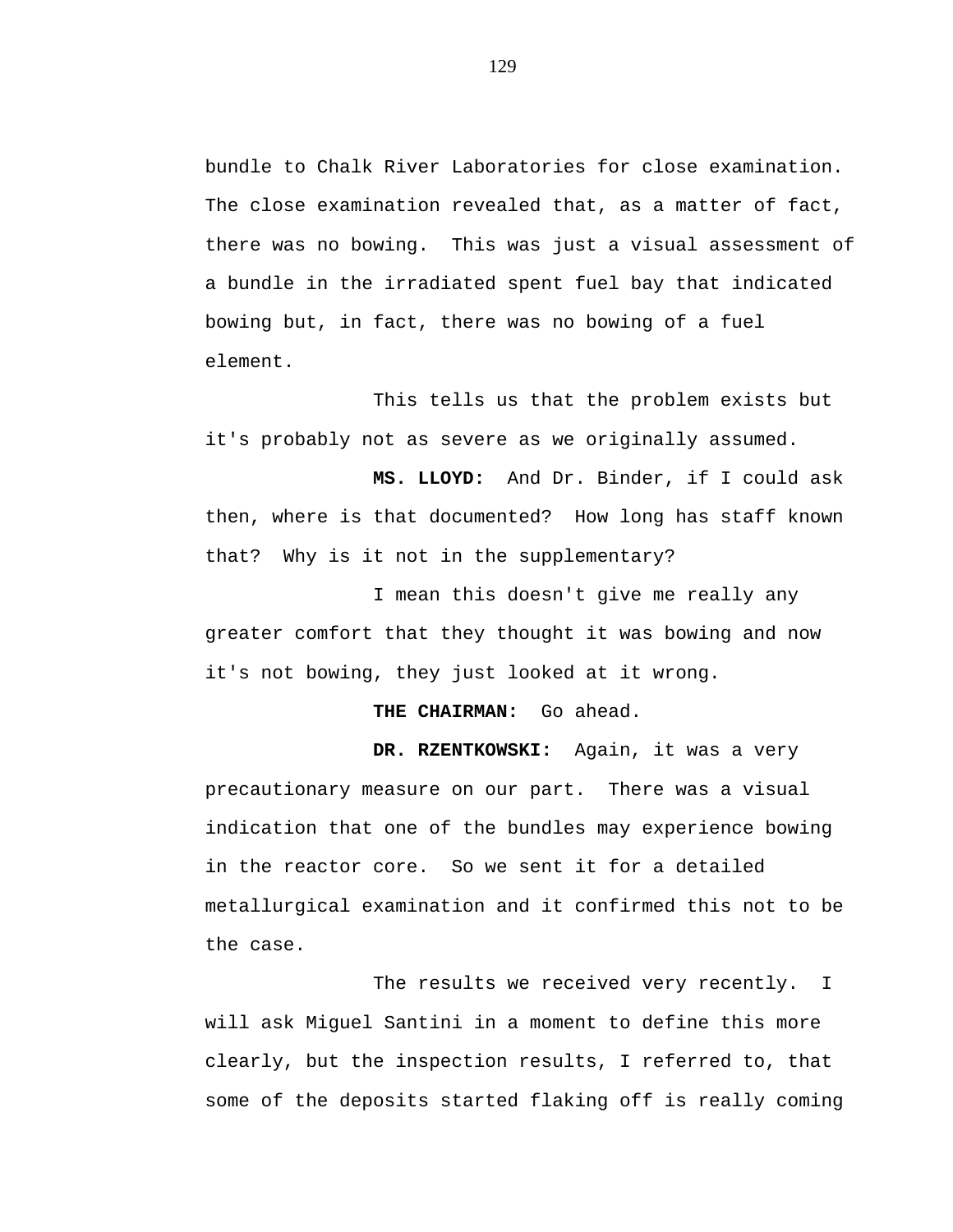-- stemming from the last week report. Which we received from OPG.

**THE CHAIRMAN:** But in terms of reporting on all those things, the next time you do an NPP summary will be in August?

**DR. RZENTKOWSKI:** In August, that's correct, but ---

**THE CHAIRMAN:** So there will be an update of all -- what's going on?

**DR. RZENTKOWSKI:** We will make this update on the presentation because, of course, the report has to finish at the end of April in order to be prepared for publication. So we are not updating the information in the NPP report anymore, but we will update our presentation. The presentation will be as recent as possible.

**THE CHAIRMAN:** Thank you.

Ms. Velshi?

**DR. RZENTKOWSKI:** Miguel Santini only wanted to define specifically when we found out about the status of the bundle.

**MR. SANTINI:** Miguel Santini, for the record.

We were informed of the no bowing of the elements not long after the initial report of these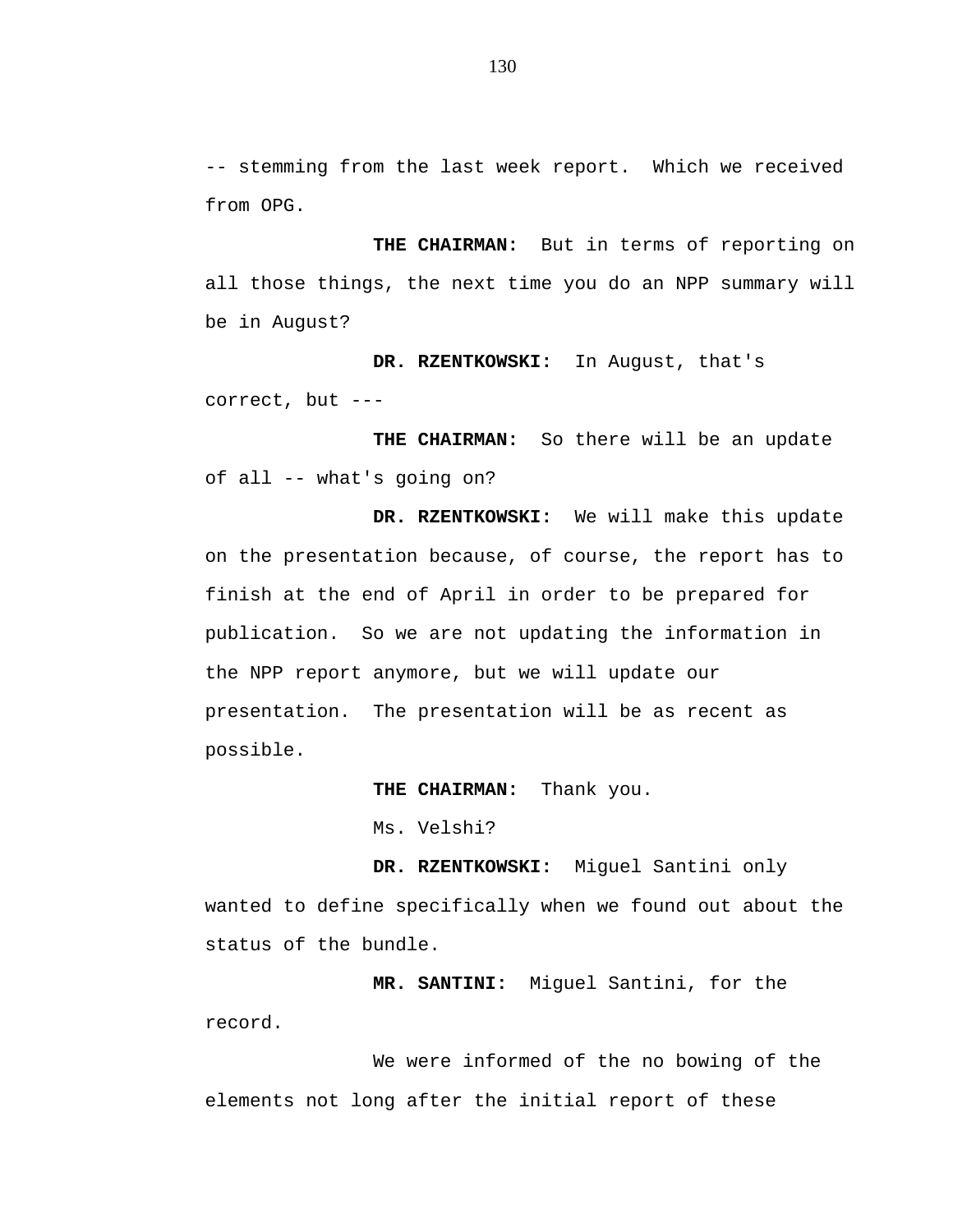deposits. When these will be wrapped up, all of the information will be packed together at the time that we release the penalty of 3 percent and then is when the documents will become official from the CNSC.

**THE CHAIRMAN:** Ms. Velshi?

**MEMBER VELSHI:** This is still following up on the black deposits.

Is that an aging issue or was it just a chemistry issue?

**DR. RZENTKOWSKI:** It's predominantly a chemistry issue for, the deposit to form itself.

It's also an aging issue because this is an erosion of the heat transport system piping and, particularly, the feeder pipes. This is a part of the system feeding the flow from the inlet header to the fuel channels.

**MEMBER VELSHI:** So changing the pH are we then likely to introduce additional problems down the road?

**DR. RZENTKOWSKI:** I don't think this will be the case because the change was very small and it just happened that pH acts as a component which may accelerate flow errosion and once you change pH a little bit, this problem may not manifest itself as strongly as it has in the past.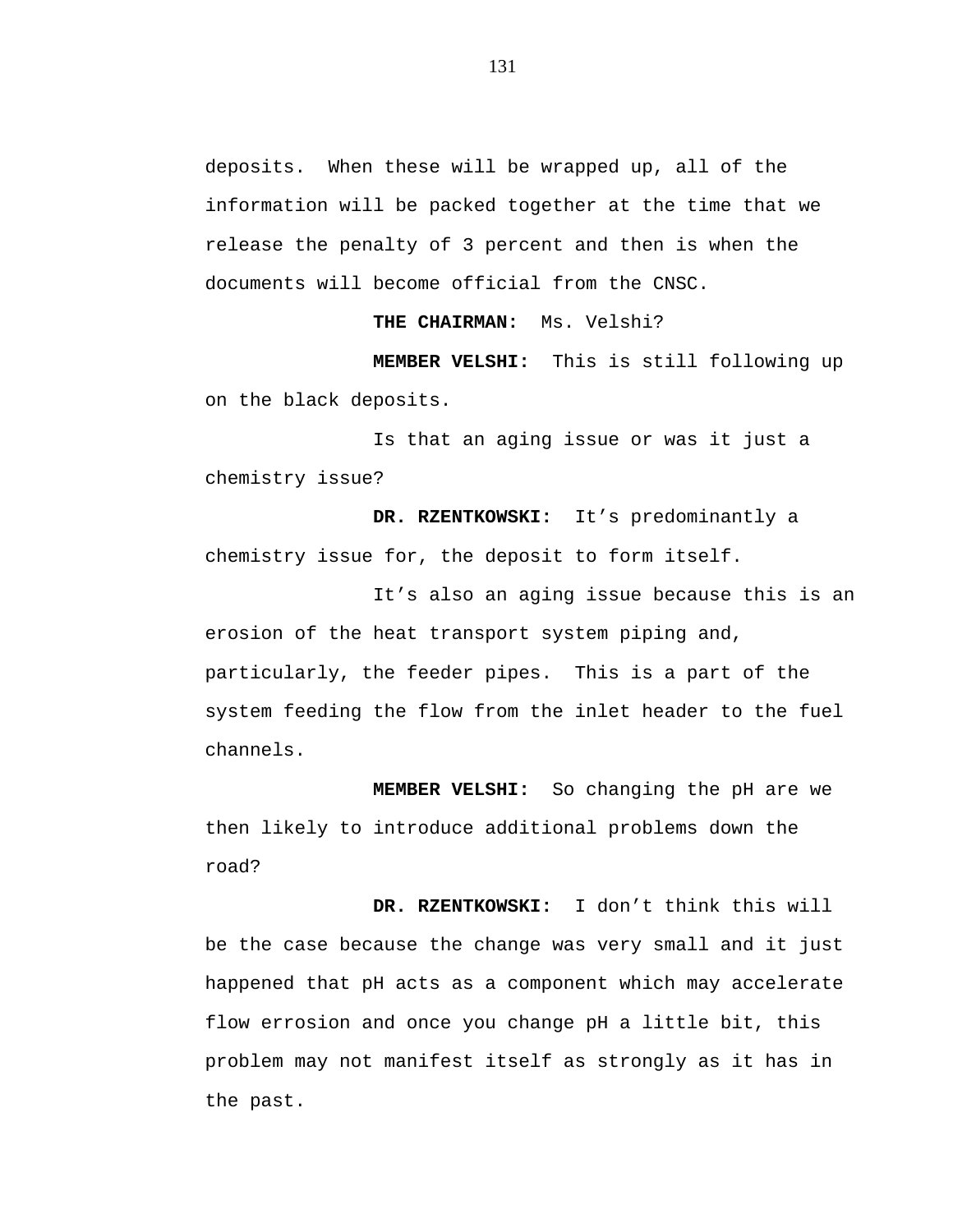But, of course, further observations will be required and close inspections will be required from OPG even after they return to full-power operation.

# **MEMBER VELSHI:** Thank you.

And some of the other issues that Ms. Lloyd raised,  $I$  ---

> **THE CHAIRMAN:** Can I interrupt? I'm still on black deposit. **MEMBER VELSHI:** Okay. **THE CHAIRMAN:** So I'm still on black

deposit.

So if you're going to monitor it, okay, on an ongoing basis -- I'm still fascinated about the chemistry or the aging and all that stuff -- are you now going to increase the frequency of inspection?

Can you actually inspect all the bundles and find out if there is any irregularities, spots, bowing, if possible?

And if so, can you do it more frequently because it's a more aging -- you know, it's -- if you increase age, you do, I assume, your more frequent inspection and take action should something happen?

I'm trying to come down to the safety level. So if something happened and you inspect it, you always have the option of the de-rating again; is that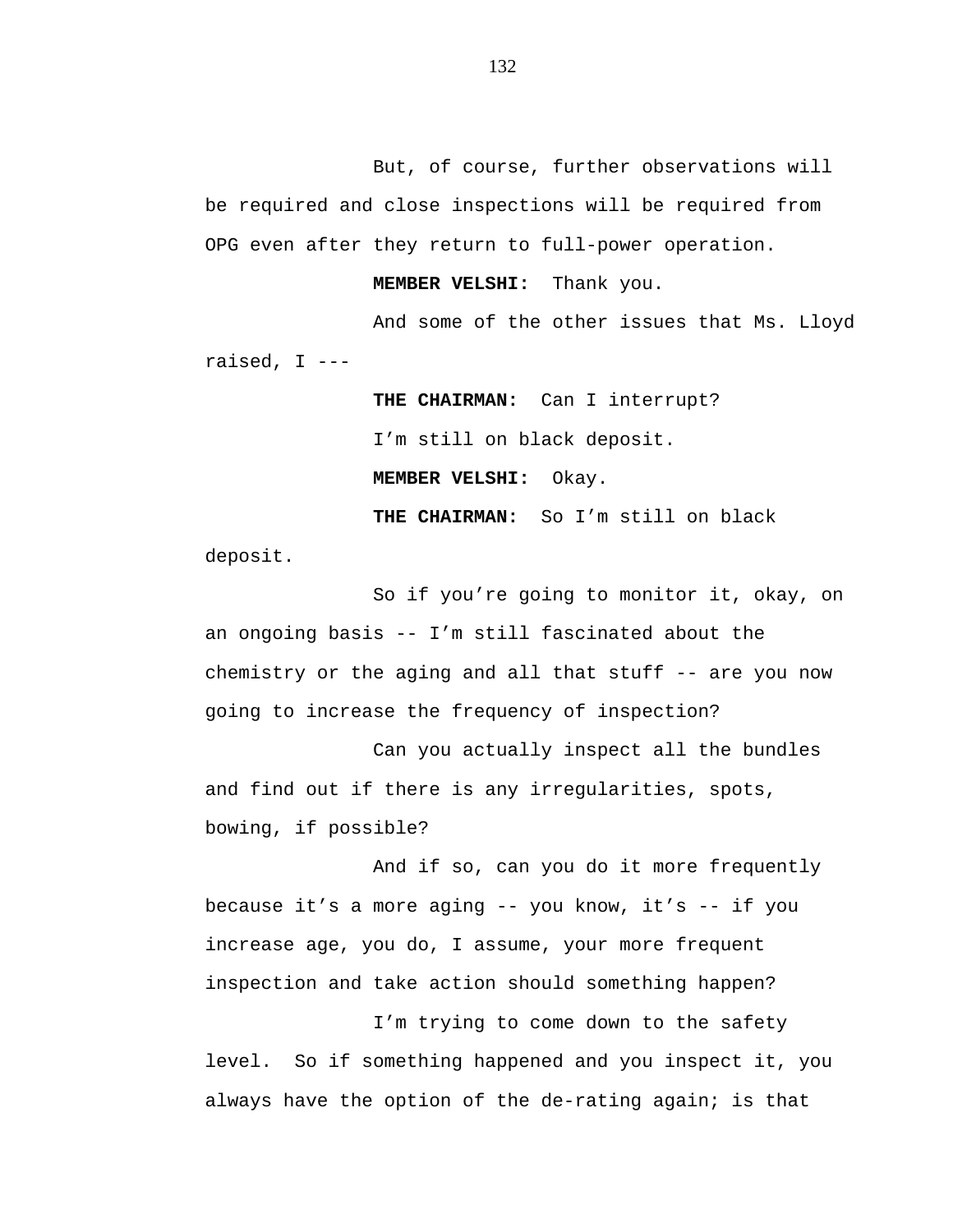correct?

**DR. RZENTKOWSKI:** Yes, this option always exists and we exercise this actually quite frequently.

**THE CHAIRMAN:** So are you going to increase the inspection frequencies?

**DR. RZENTKOWSKI:** Yes, the frequency of the inspections has been increased already.

I don't know statistically what is the population of the channel inspected. So we may eventually pose this question to OPG.

**THE CHAIRMAN:** So, OPG, are you doing anything?

**MR. JAGER:** Glenn Jager, for the record.

When the condition was identified, we did a number of things. One is we carefully documented an evaluation of the condition to look at it from the safety perspective. The second thing is we looked at the causes of the black deposit and evaluated that and that's how we came up with the pH adjustment to correct the condition; and now we're inspecting to ensure that the corrective measures have been effective and will arrest and reverse the condition.

We have an inspection program for all the fuel that's being discharged out of Unit 1 that looks at a representative number of bundles that exit the reactor.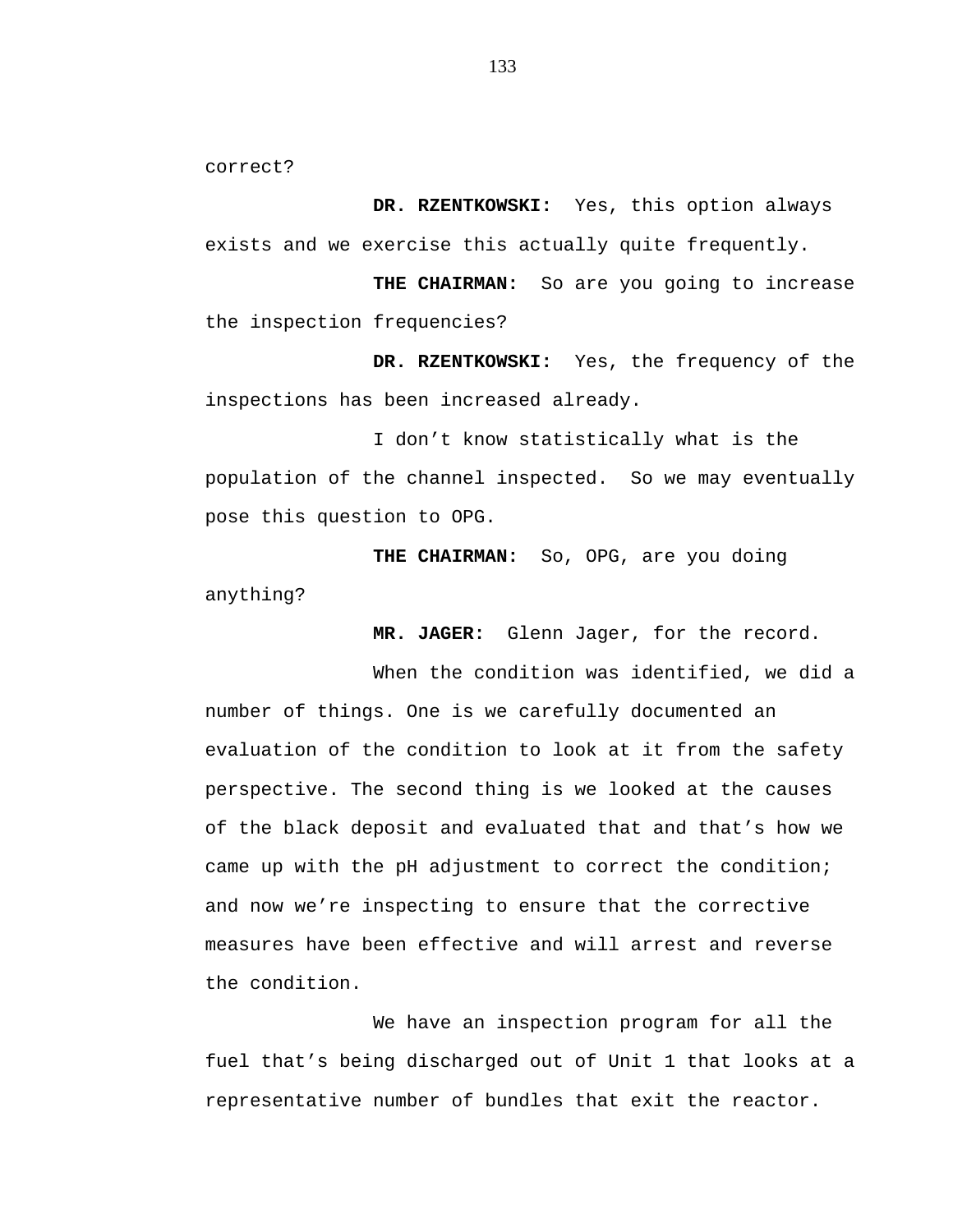Then I'll ask Carl Daniel exactly how much that constitutes but, generally, that inspection regime, we have a work down that takes us to July to look at sufficient bundles and we're looking at pretty much all the bundles from different regions of the core to fully confirm that our corrective measures have been effective and also determine if there's any further action that we need to take in regards to heat transport chemistry.

And I'll just ask Carl to talk about the number of channels that we're looking at and where in the core and the phenomenon overall in terms of how the mechanism takes place and why we chose a pH change to correct that.

**MR. DANIEL:** Carl Daniel, for the record.

So a couple of points. First of all, that the bundles, themselves, we have a plan ---

**THE CHAIRMAN:** Can you bring the mic closer to yourself, please?

**MR. DANIEL:** Sorry.

Carl Daniel, for the record.

First of all, from the point of view of the deposits and the pH, the pH changes that we've been making are very slight. They will -- they are an optimization as to where the deposits will form; whether they'll form on the bundles or whether they'll move into the system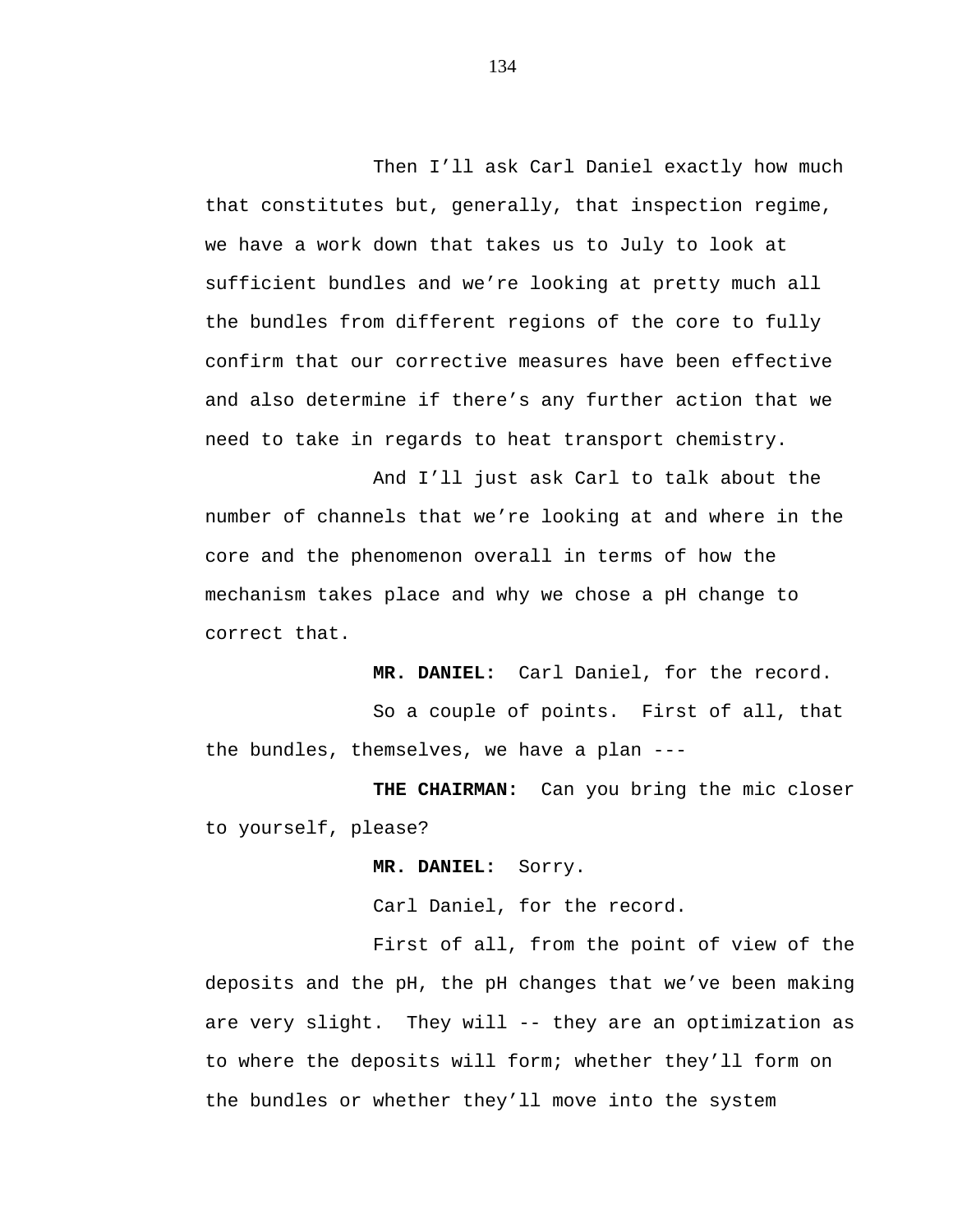themselves.

We've also increased our purification rates which will remove deposits from the system which will also help clean up the bundles.

We have a plan to look at bundles discharged from all of the units, not just Unit 1. Unit 1 itself has a work down curve to look at bundles and we've already started that as Unit 1 returned to service about a month ago.

It does take about a month for us from the time we discharge bundles to the time we can look at them in the bay and then that's why the first data is just coming out of the unit now.

**THE CHAIRMAN:** Thank you.

Ms. Velshi?

**MEMBER VELSHI:** Thank you.

So two follow-up questions to OPG from what we heard from the intervenor.

One was the questioning of the waste volumes that have been presented by OPG. Do you want to comment on that?

I think one of them was that the waste produced during the safe-storage phase was not included in the volumes that you publish and I -- there may have been another one -- source as well.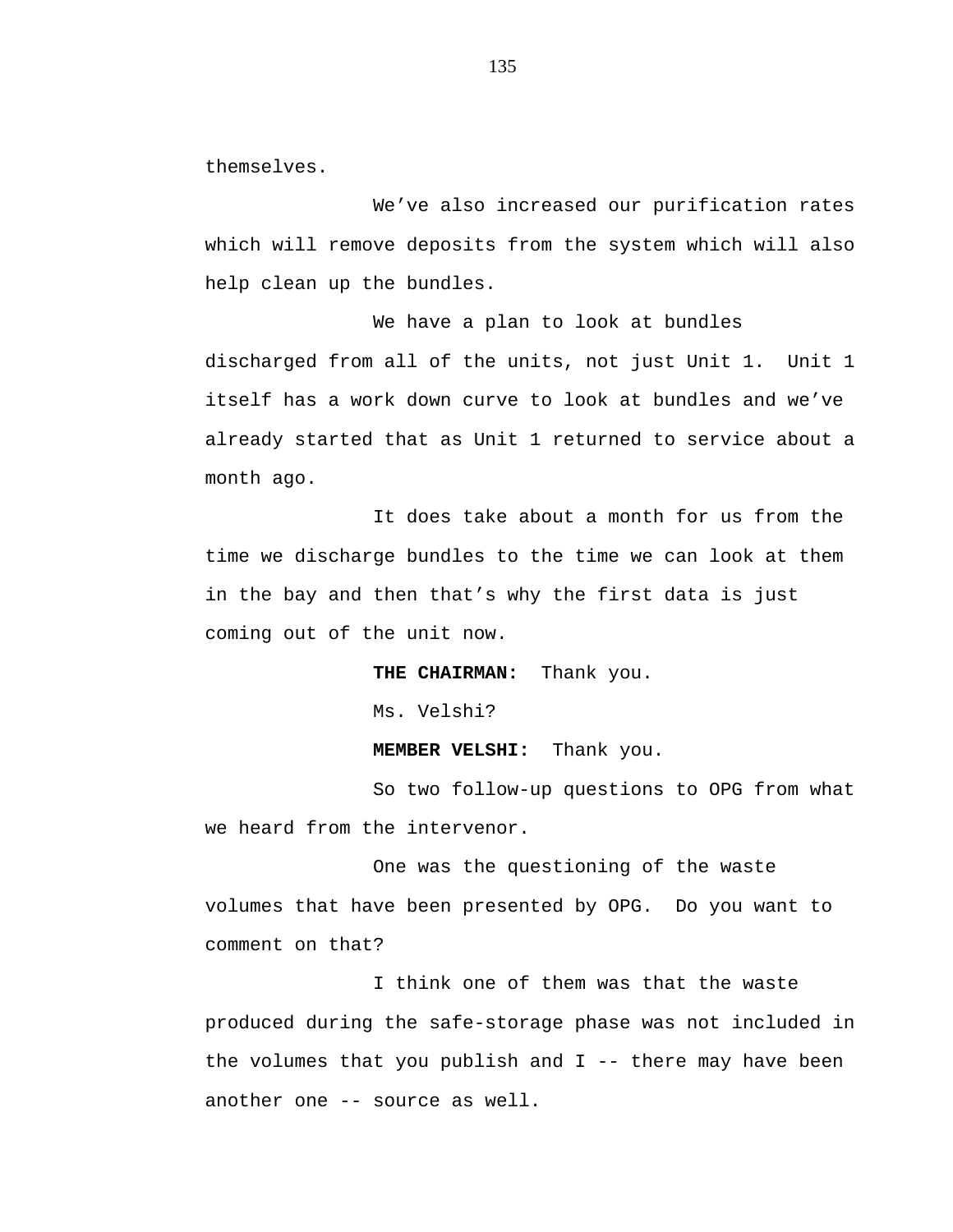**MR. JAGER:** I'll ask Jerry to -- Jerry Keto to -- the Director of Waste and Storage to comment in more detail about the provision for waste management.

I would say that, for the Pickering site, we're keenly aware of the waste that we generate and adequate provision for the storage of waste and maintenance of storage exists for the operation of the plant right through to 2020 and beyond.

As well as, we look at a number of wastereduction strategies that we have employed over the years and continue to improve upon to reduce the burden on the storage and we have an employee-driven green team, for example, that looks how waste is generated and minimizes the amount of waste produced by the facility overall.

So we are working to minimize the burden. The facilities that we have in place are adequate for the safe storage of waste for the facility right through to 2020 and beyond and I'll ask Mr. Keto to comment in more detail about the provision for waste storage.

**MR. KETO:** For the record, my name is Jerry Keto. I'm Director of Nuclear Decommissioning for OPG.

With respect to the incremental waste volumes resulting from extending the life of Pickering out to 2020, I would respectfully offer a correction to the intervenor who estimated it at 200 million cubic metres.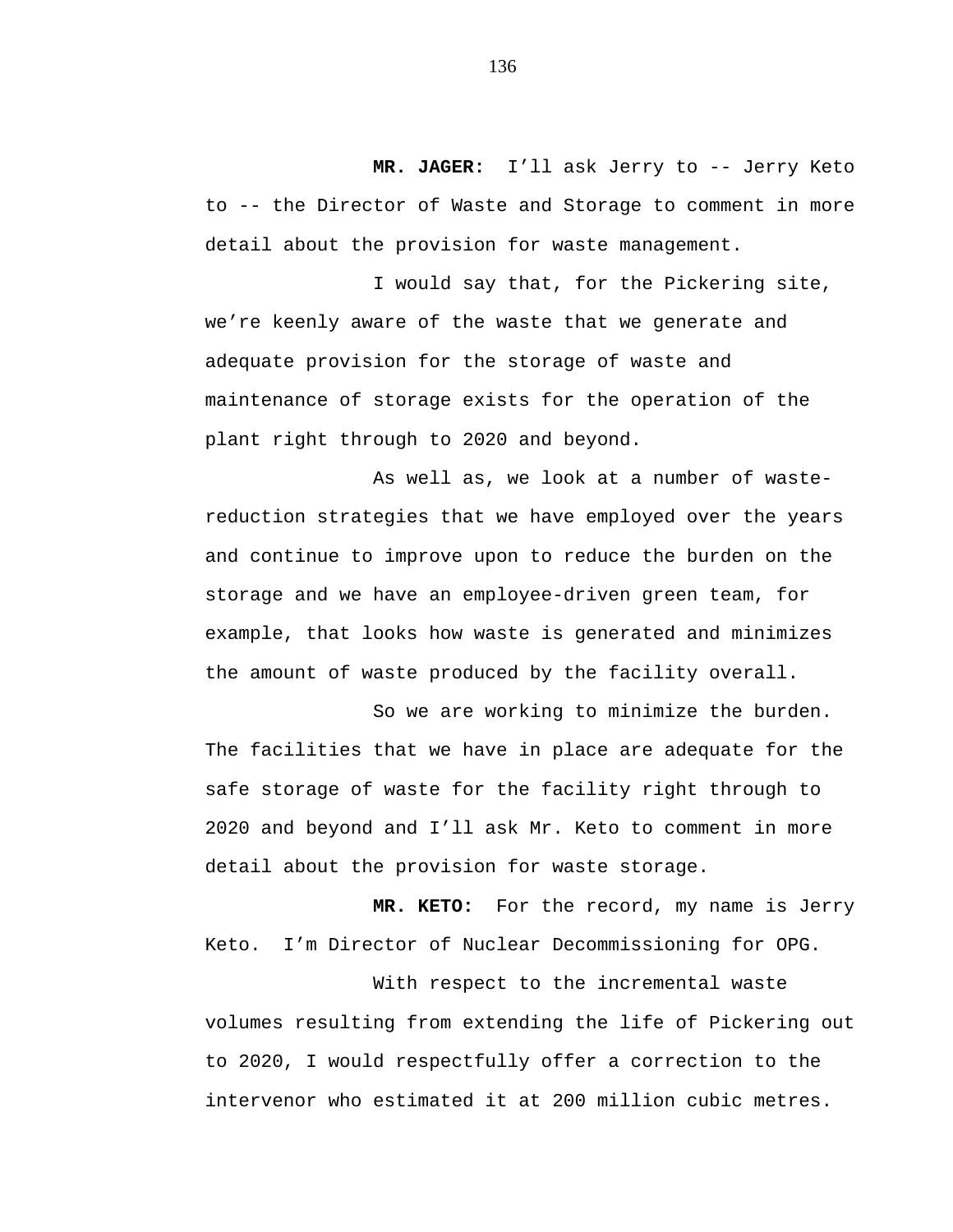Our DGR Repository is being sized for 200,000 cubic metres for all of the company's operational and low-level waste. So the incremental increase typically per unit as we extend the life of Pickering would be on the order 200 to 300 cubic metres per unit.

The DGR that we're currently in the licence application process with is sized to accommodate this additional waste, so its current size of 200,000 cubic metres will be adequate to store the incremental increase in low and intermediate-level waste.

**MS. LLOYD:** If I could, in our submission and certainly what I thought I read from my speaking notes was 200 cubic metres per reactor unit per year in lowlevel waste which I think is consistent with what you've just said so I'm not understanding how he's correcting me on that unless I added several zeroes when I spoke.

But I think the point that I made more was that the decommissioning waste aren't in the reference inventory for the DGR and OPG identified in their document, in their application, that there will be a decommissioning facility central to the -- equidistant to their five stations; I can only find three.

**MEMBER VELSHI:** And that was my question.

So it is on page 17 of CMD H2.123B and it really does say the inventory of waste from the safe-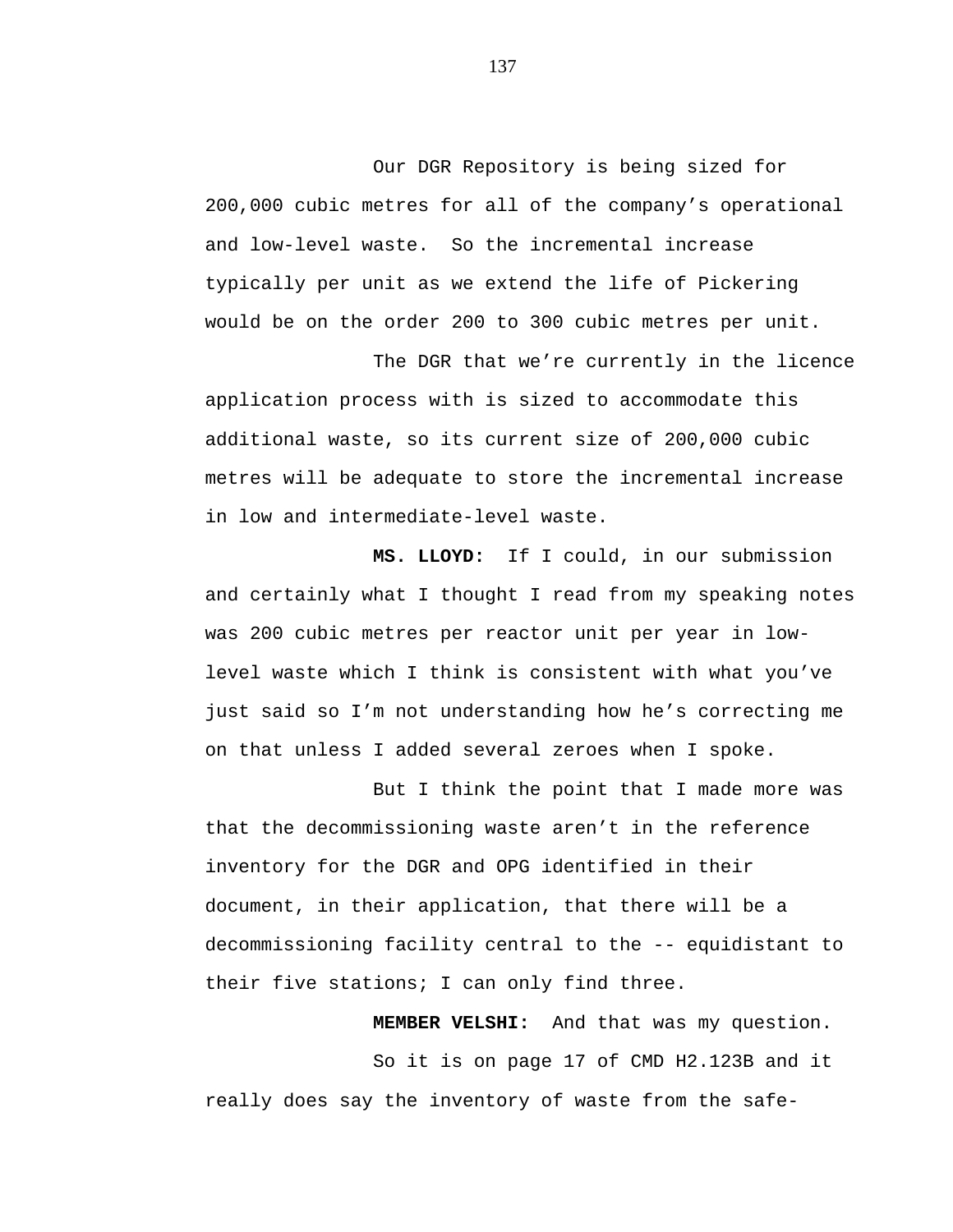storage phase has not been included. It has been inventoried for the deep geological inventory.

And that's what I was asking what OPG's comment was: Has it been included and, if not, why not?

**MR. KETO:** Jerry Keto, for the record.

I'll answer that. The waste volumes expected during the safe storage period are about 2 percent of the overall waste -- operational waste volumes estimated from Pickering, and the current DGR size can accommodate that.

**MEMBER VELSHI:** And the decommissioning waste?

**MR. KETO:** For financial planning purposes, we had to make some assumptions as we were estimating the decommissioning waste.

And under that, we -– what we did is we had to assume that the waste from decommissioning was going to go somewhere and, for financial planning purposes, we had to assume a DGR somewhere in Ontario.

Now, with the DGR that we are currently in the licence application process with, the EA and the hosting agreement have specific language in there that prohibits decommissioning waste from going in this DGR, but does open the door for expansion in the future, if OPG wishes to use that DGR for its decommissioning waste.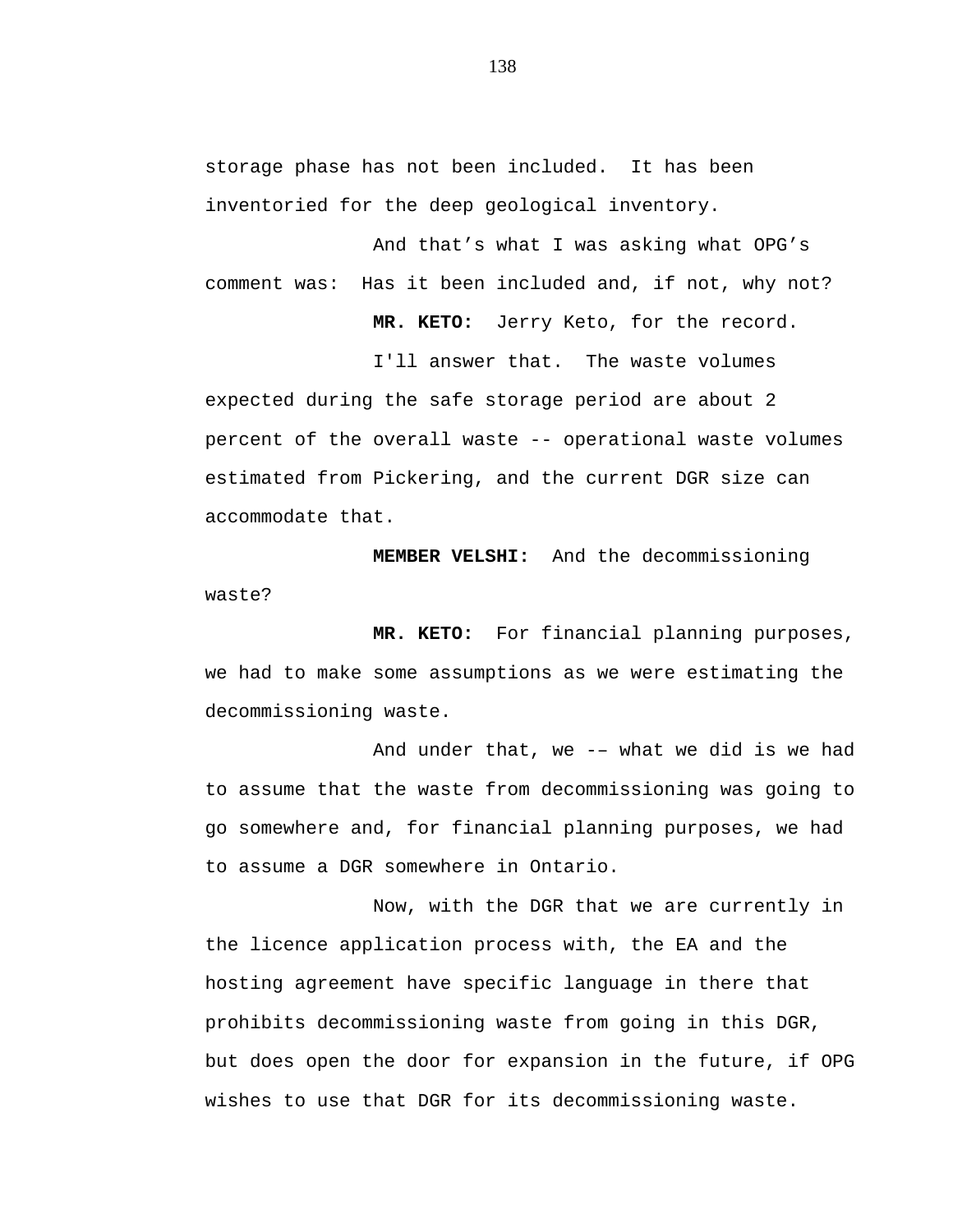**MS. LLOYD:** And so, if -- just to be clear, the decommissioning facility you are referencing does not exist. You have no plan, you have no site, unless it's to expand the DGR currently proposed by OPG underneath the Bruce Nuclear Generating Station which, in its current discussion, excludes decommissioning waste.

So this is largely an imaginary facility that you have referenced?

**MR. KETO:** Jerry Keto, for the record.

I wouldn't call this "imaginary" necessarily. We had to make financial planning assumptions in order to ensure that OPG set aside enough money to properly dispose of this waste.

**THE CHAIRMAN:** Okay, staff, you want to clarify something here or can you clarify something?

All I know is two DRG are -- work right now and that is complicated enough.

Are those two DGR not sufficient to solve all waste of all facilities in Ontario? At least?

**MR. RZENTKOWSKI:** Yes, Greg Rzentkowski, for the record.

So in this case, I would defer the question to Mr. Don Howard who is the Director of the Waste and Decommissioning Division to describe our waste program and our strategy.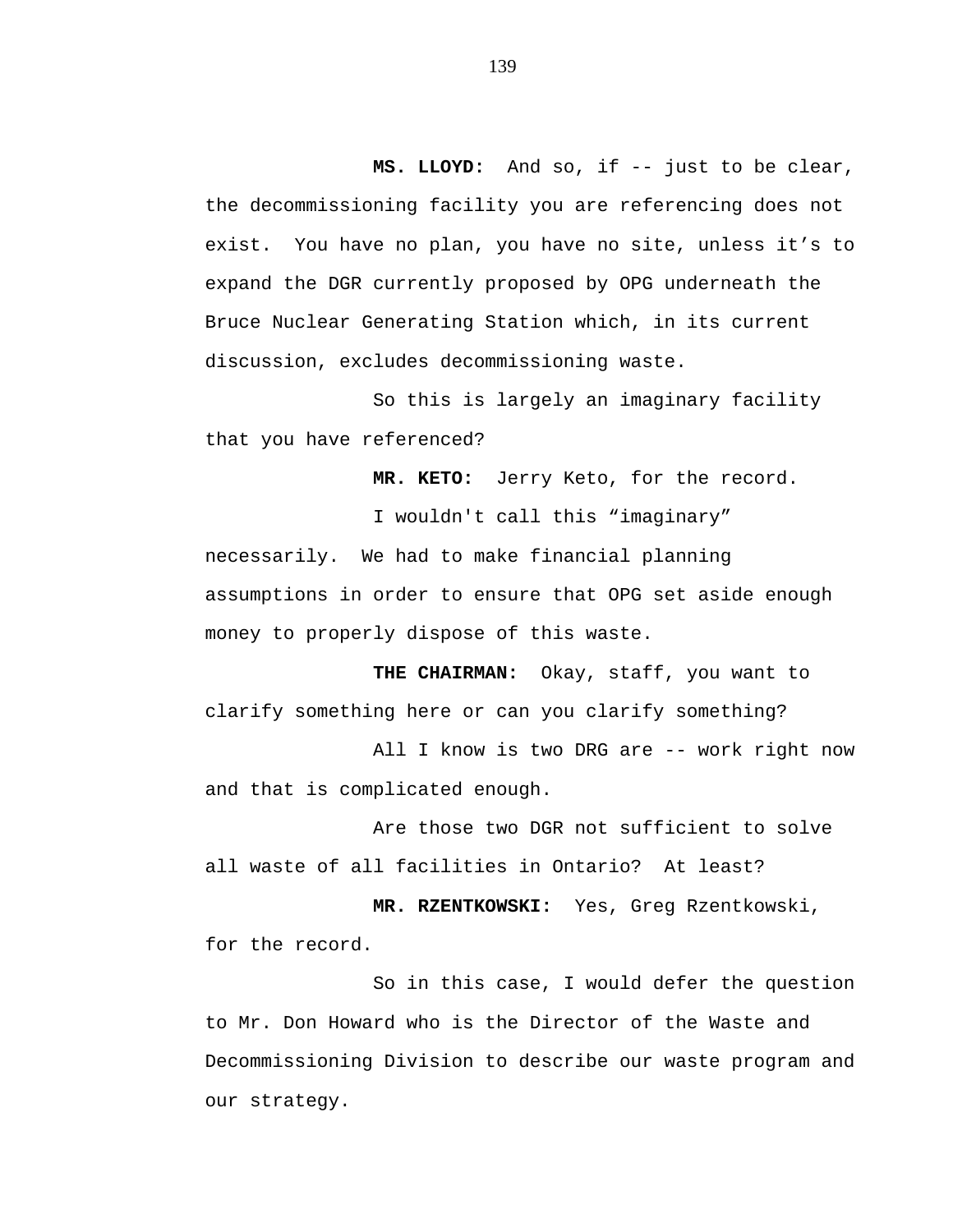**MR. HOWARD:** Don Howard, Director of the Waste Decommissioning Division.

Yes, as far as the low and intermediate level waste, DGR that is planned by OPG is for operational waste.

And I concur with the Ontario Power Generation statement that, right now, decommissioning waste is not planned for the DGR, but there are provisions in the hosting agreement with the local community that, in the future, that could be a possibility.

So where do we stand today? Is that we have on the low and intermediate level waste for operational waste from Pickering, Darlington and Bruce going to the DRG.

The Nuclear Waste Management Organization has a project underway to find a willing and host community for a repository for high-level waste, meaning spent fuel.

And as far as decommissioning waste? Right now, there is no home.

Other than, from a regulatory requirement, is that OPG, when it comes time for decommissioning, must demonstrate to us or provide to us, information on how they propose to manage safely all decommissioning waste that will be produced in the short and long term.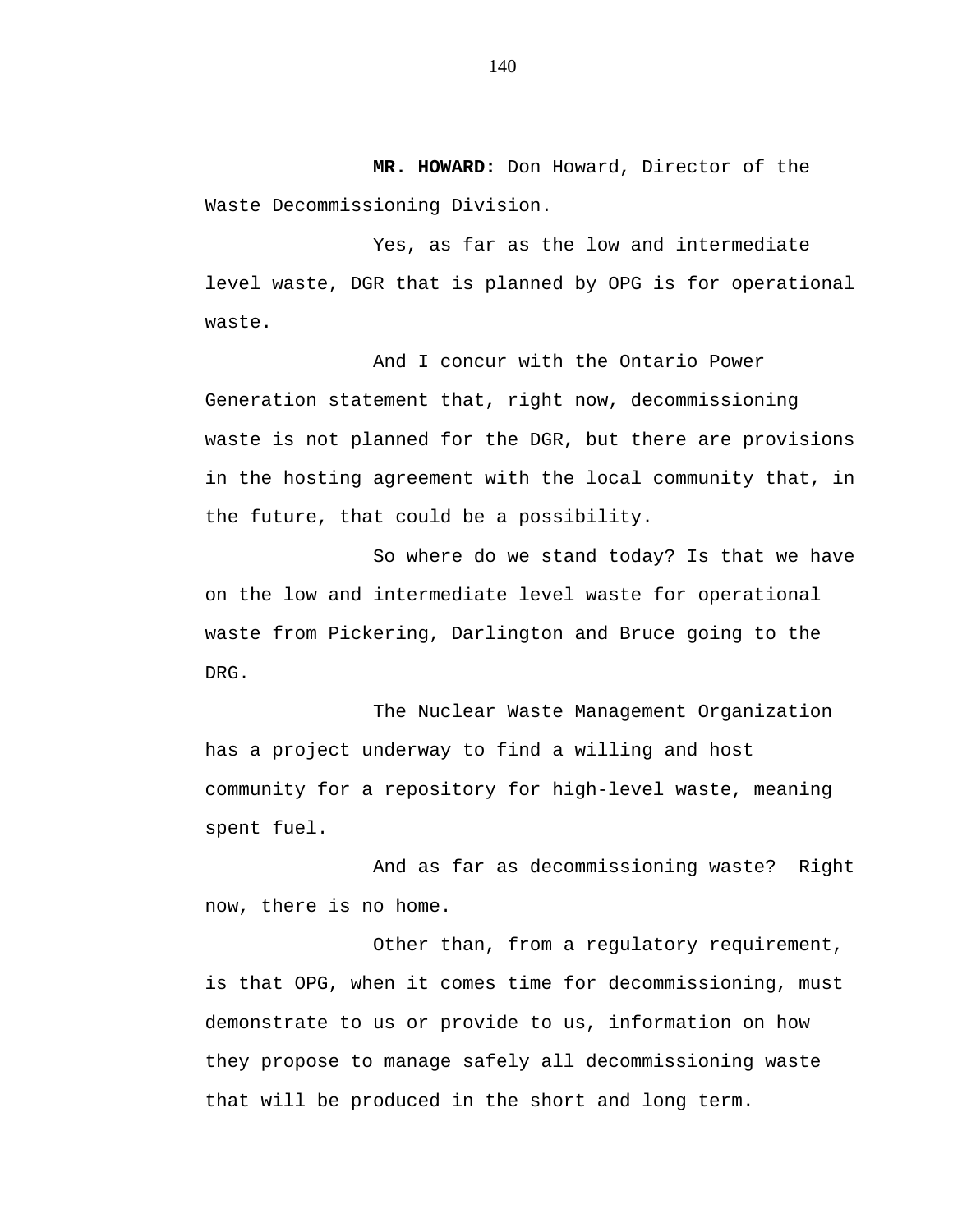So they must come up with that plan prior to decommissioning.

**THE CHAIRMAN:** Ms. Lloyd?

**MS. LLOYD:** And that plan is one sentence: "Decommissioning of low and intermediate level waste will be disposed of as a regional disposal facility, located in Ontario, approximately equidistant from OPG's five nuclear stations."

So I think we can call that the Orangeville

DGR.

**MR. CHAIRMAN:** OPG?

**MR. KETO:** Jerry Keto, for the record.

Again, that statement in its proper context was used for financial planning purposes so we ensured that we set aside enough money for transportation of this waste.

**MS. LLOYD:** It does not read like that. It reads like: Ontario Power Generation has a plan. It is for this facility which is equidistant from their five stations -- and they don't have a plan.

Not only did they not provide you with a decommissioning plan, they are referencing a disposal facility which does not exist.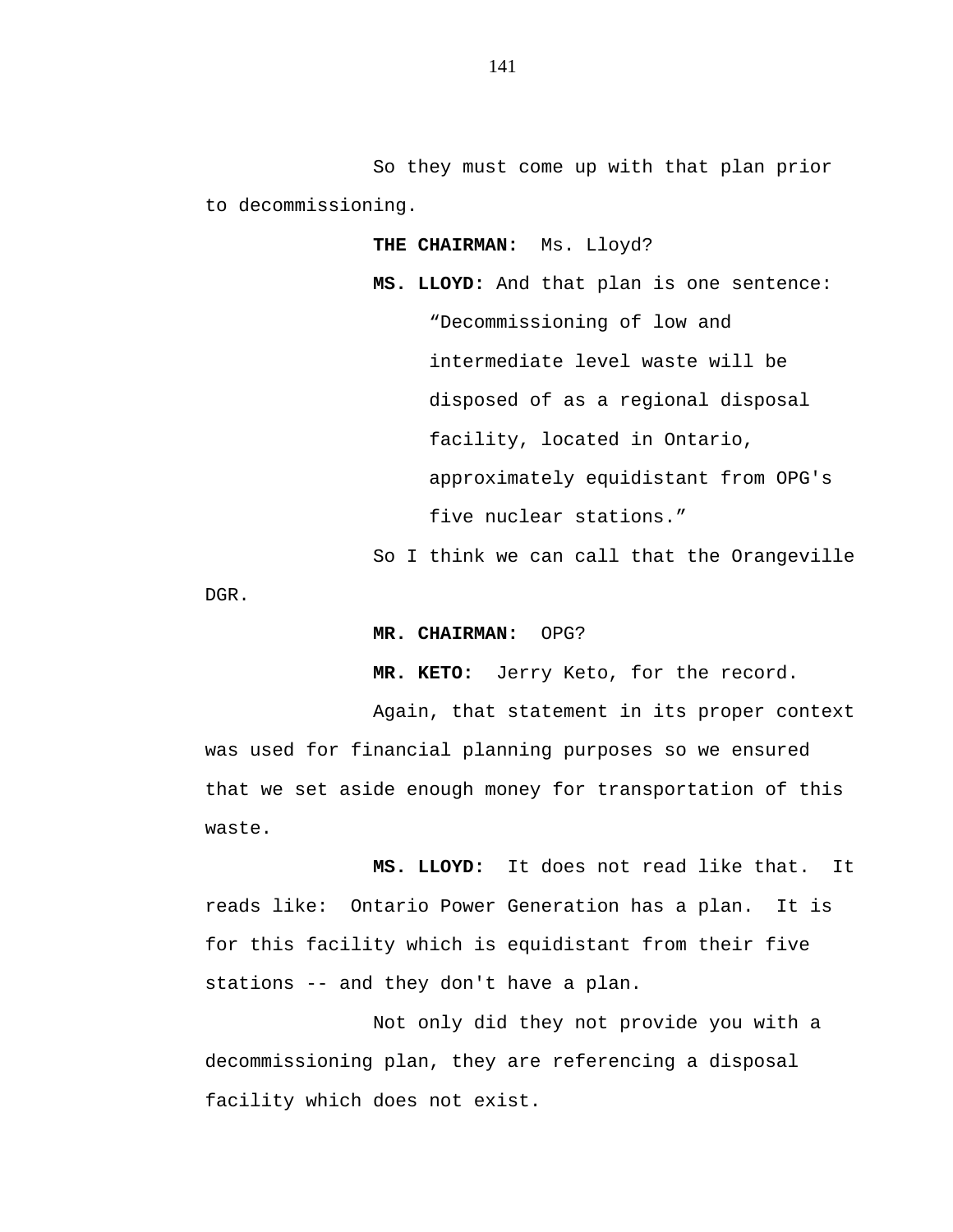They do not have a plan, they do not have a location. They have an idea that they need to say something to you about having a plan and so they have said that.

And it is completely unacceptable. It should be unacceptable to you. It is certainly unacceptable to us and I'm sure to the people of Orangeville.

**MR. JAGER:** Glenn Jager, for the record.

### **(APPLAUSE/APPLAUDISSEMENTS)**

**MS. LLOYD:** Or Markham, or wherever.

**MR. JAGER:** There is -- again, there is adequate facilities and storage for the operation of the Pickering site. We do have funds set aside and plans in place to develop long-term storage.

There would be public consultation -- and I am sure in front of the Commission -- when those plans are brought forward in order to establish those facilities.

But in terms of the operation of the Pickering site, there is adequate waste storage, we have adequate capacity, it is safely managed and in place for the operation of the Pickering site right through to 2020.

**THE CHAIRMAN:** Thank you.

Ms. Velshi?

**MEMBER VELSHI:** My second question was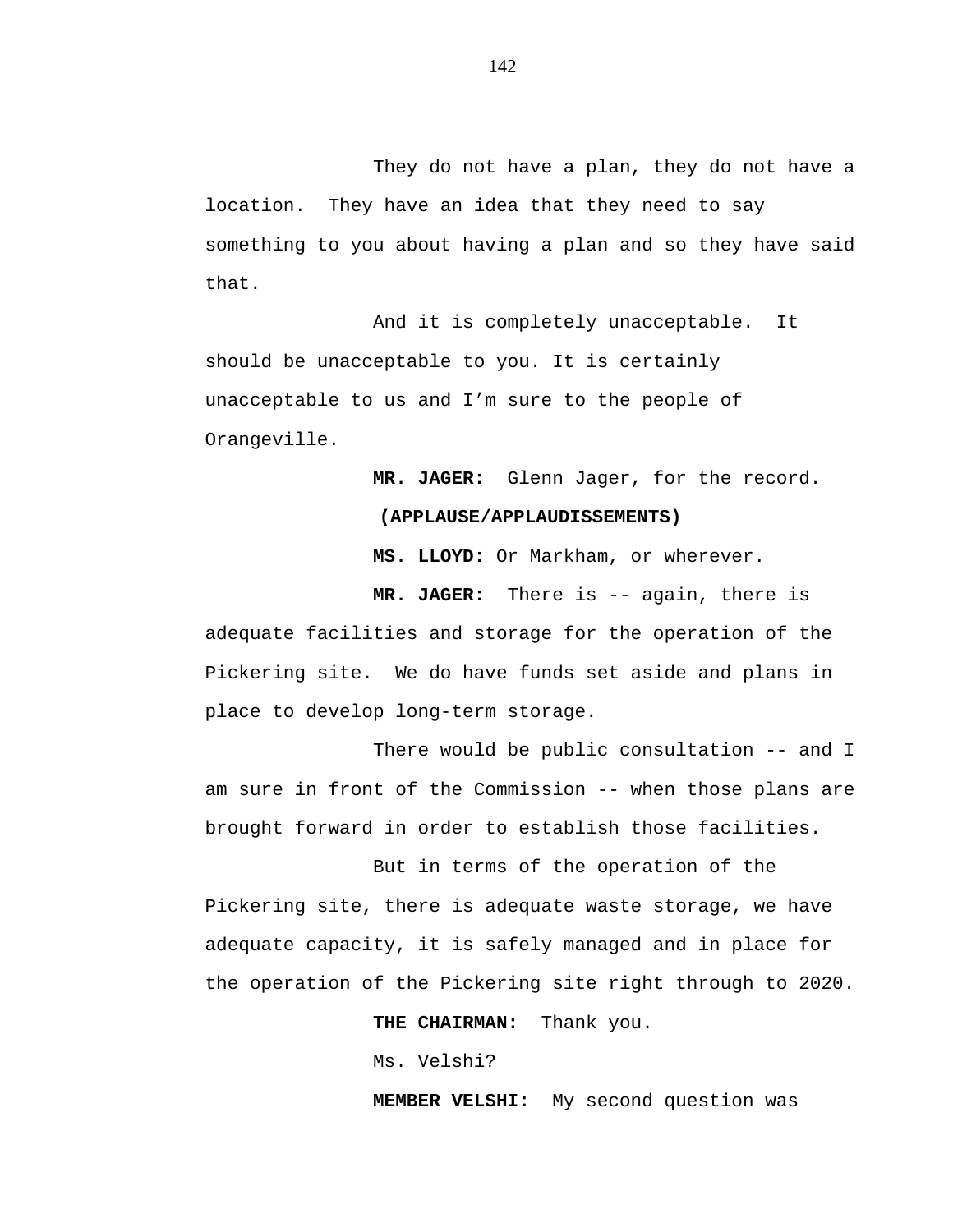again to OPG around the technical evaluation of the drag cask storage that seems to have been stymied because of not having access to required information that the intervenor wanted.

Can you comment on that, please? **MR. JAGER:** Again, I'll ask Mr. Jerry Keto to discuss about the use of the dry fuel storage and the inspection requirements and how we are managing that going forward.

**MEMBER VELSHI:** Sorry, that wasn't what I was asking.

What I really wanted to know was: Was there information that was requested that was not provided?

## **MS. LLOYD:** If I could?

If you look in Appendix 1, you will have the listing of reports that Dr. Landsman did review.

The way this played out is that we requested documents. It frequently took some time to get the documents, but the documents –- then when we would get them –- would not have the discussion, would not have the technical descriptions that Dr. Landsman required to do a full evaluation.

So we went back and forth, we, you know, Commissioned staff, put a great deal of time into this.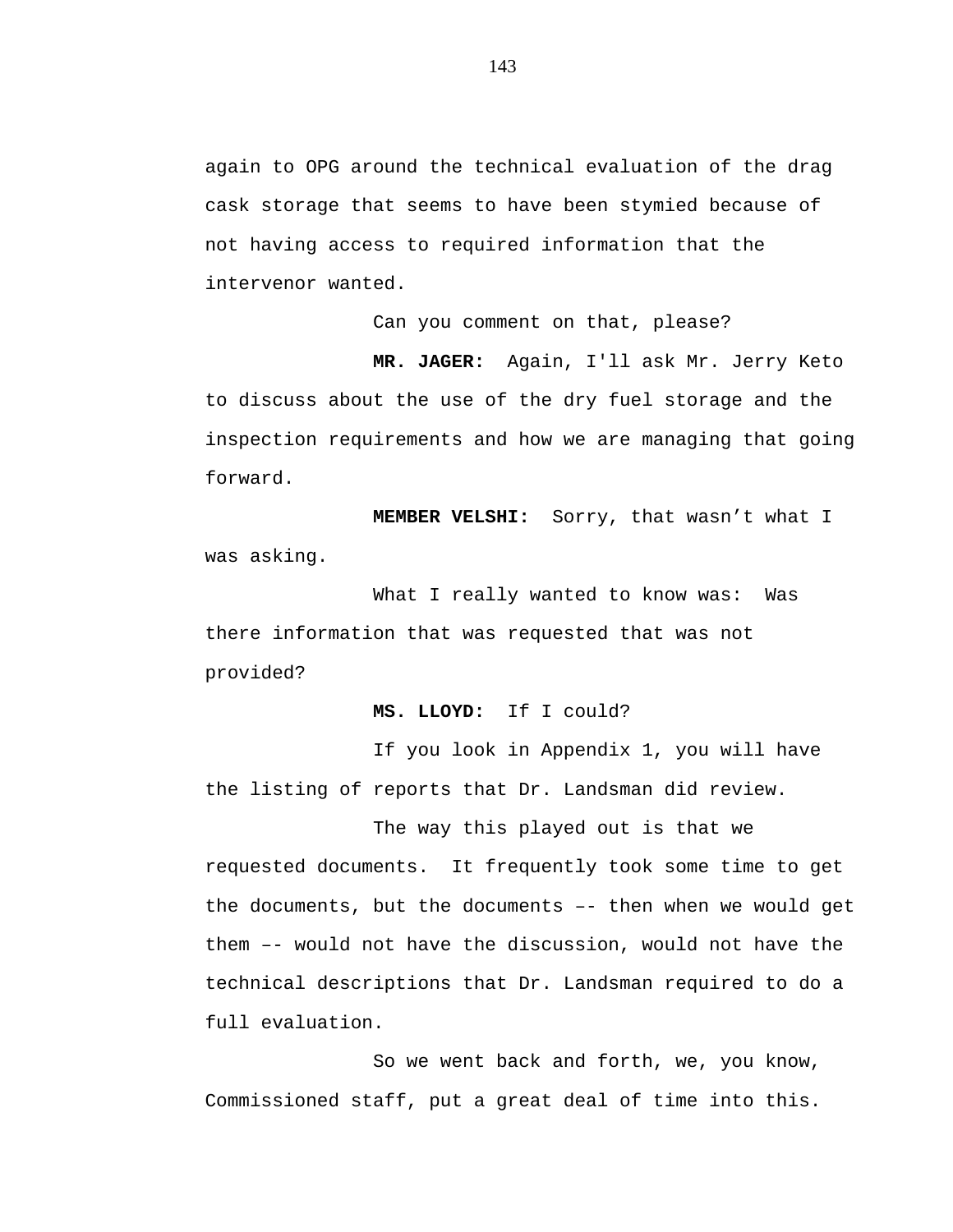OPG did provide documents that we requested. It took some time, every step took some time.

But, in the end, Dr. Landsman still did not have what he felt was the technical description required to do that evaluation.

So I think we are going to try to come back at this again for the waste management facility relicensing because I think this is a really important evaluation that needs to be done.

But this time -- we did start last year asking for the documents and I think that it's -- you know, it really is what is behind our recommendation: That the Commission convene some kind of a round-table discussion around: How do intervenors or other members of the public access documents?

I think staff puts, you know, -- not meaning to speak on staff's behalf but I think your staff spends a lot of time responding to information requests and there may be a better means to deal with it.

So in terms of –- we did get most of the documents we requested, we did not get the preliminary decommissioning plan which we requested for the waste management facility. We will be doing some additional work on that.

But the way it worked out is, each document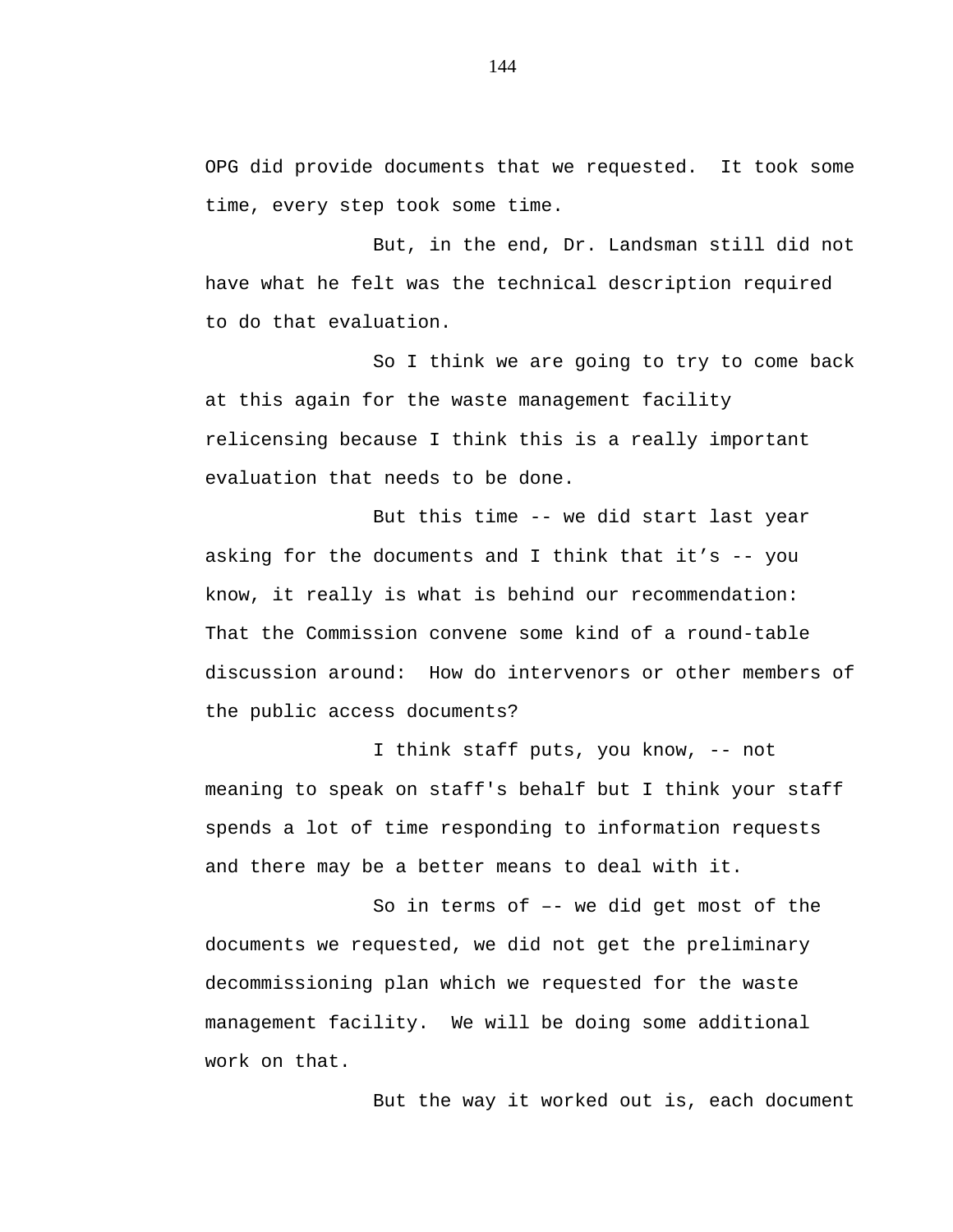we got, we still didn't –- led to identifying that it is not there. We will ask for something else and, in the end, we did not get the technical description that Dr. Landsman required to do an evaluation that he felt was really based on solid, detailed, description.

**MR. CHAIRMAN:** Mr. Jammal?

**MR. JAMMAL:** Thank you, Mr. President. Ramzi Jammal, for the record.

The intervenor is raising a lot of good questions on what is the plan versus the decommissioning activity.

I would like to clarify two things: We request the licensee and the operators to put in place a plan. A decommissioning plan. Now, when it comes to go towards decommissioning, decommissioning is a licensed activity that the Commission will have to hear on its own as a standalone licensing process which would involve, just like here we're talking today, the public hearing with respect to the renewal of the licence, the decommissioning activity, way before it starts, we'll take in consideration the public input and the hearing and the assessment of staff.

So there is -- we require the licensee to put in place a plan. It is a plan for the long-term aspect, and as it comes closer to the end of commercial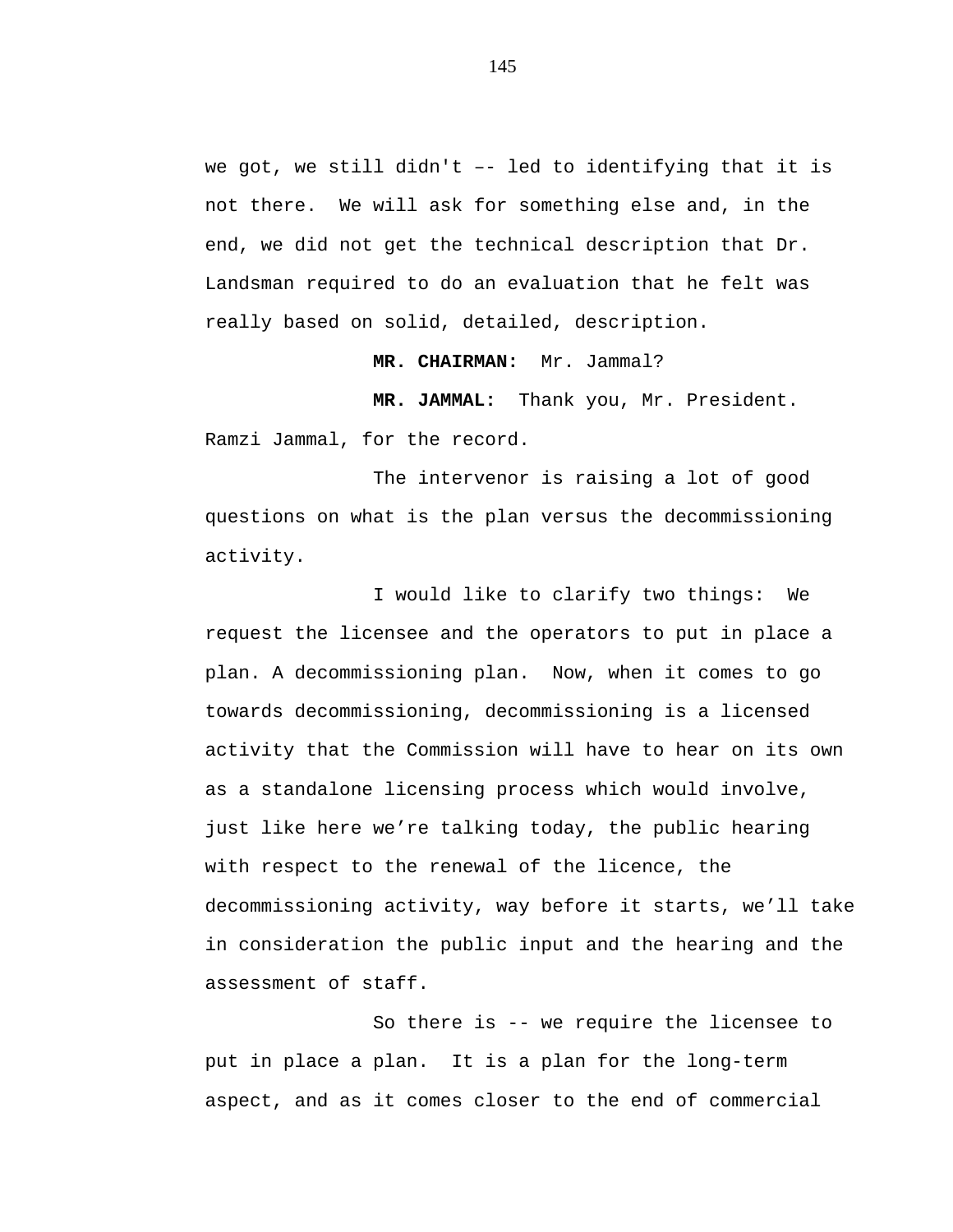operation and safe storage and decommissioning activity, the Commission has the process, the licensing process, that pertains to the decommissioning.

With respect to the waste and decommissioning, even though we're not discussing the DGR in details here, and that's not the purpose of this hearing, the decommissioning is considered to be cumulative effect, and with respect to the DGR process itself, the environmental assessment has taken -- we'll be taking that in consideration as in decommissioning.

But there is a waste production based on the operation, and then on the long-term aspect, as decommissioning activity becomes a standalone activity through the licensing process of the Commission, there will be public hearings addressing the licence activity for decommissioning.

I just want to make this very, very clear, that it's not -- even though there's a plan, it does not circumvent the CNSC process and the Commission process to conduct a public hearing and a discussion with respect to decommissioning.

> **THE CHAIRMAN:** Anybody else? Dr. McDill? **MEMBER McDILL:** Thank you. With respect to the dry storage containers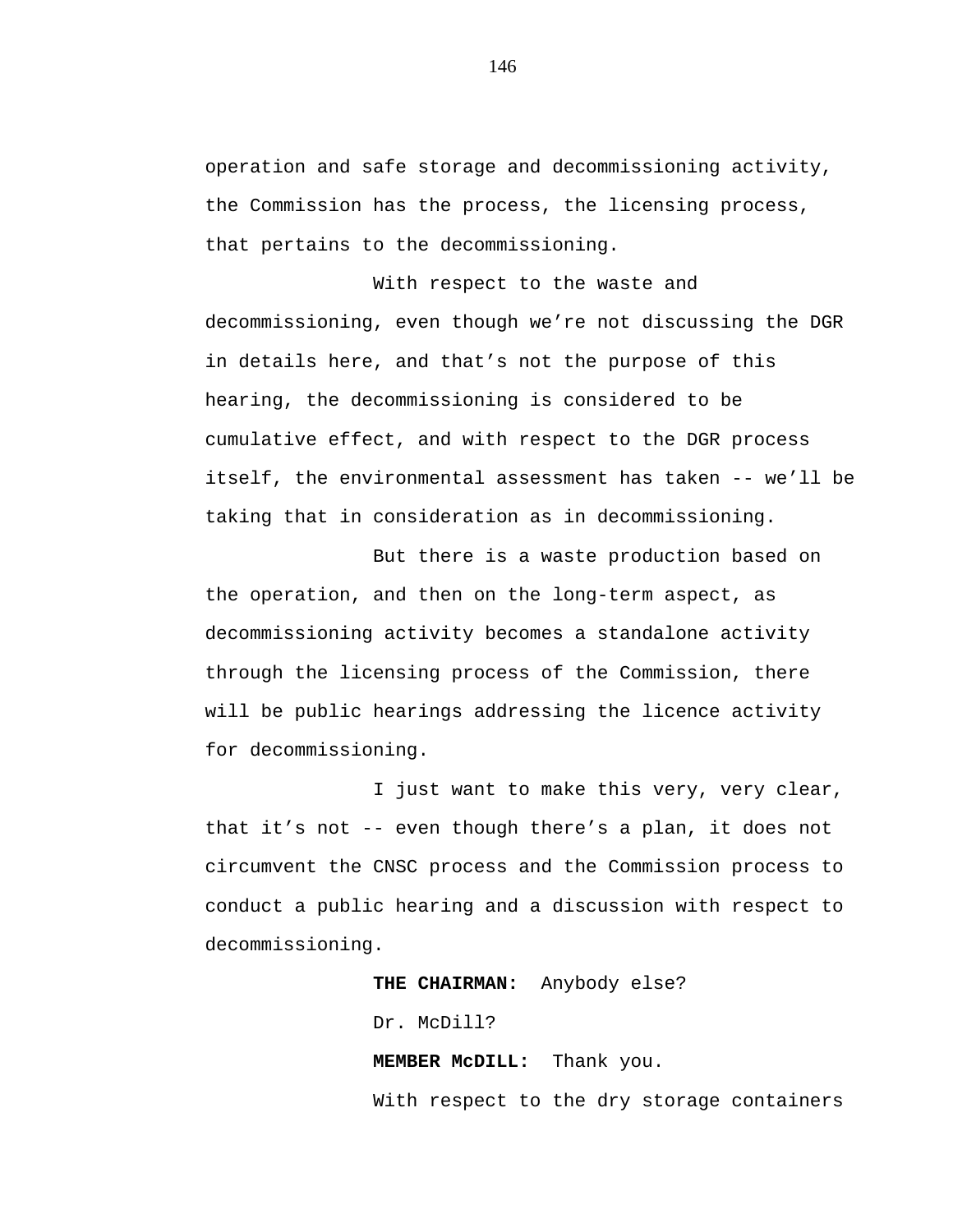and the documents that haven't been provided -- or the information that hasn't been found, perhaps would be a better way of saying it, to OPG and then to staff to fill in, in terms of the metallurgical environment -- I'll just go to the two that raised here by the intervenor.

In terms of the metallurgical aspects of carbon steel versus stainless steel, in an evacuated environment, is this something that is -- should be of concern in terms of packing and unpacking? Is this something that should be of concern?

**MR. JAGER:** Glenn Jager, for the record.

First of all, I'd just like to apologize to Commissioner Velshi for not understanding the question.

We will have to look at the requests made and what was provided. We'll provide an answer later today perhaps, on that issue.

And regarding the dry fuel storage cask composition and inspections and integrity, I think you were asking, I'll ask Hermina Roman to comment on that.

**MS. ROMAN:** For the record, my name is Hermina Roman, Manager of Nuclear Waste, Safety Assessment and Licensing.

In terms of the type of steel, I know that that's been a bit of a debate, if carbon steel is as good as stainless steel. OPG has chosen carbon steel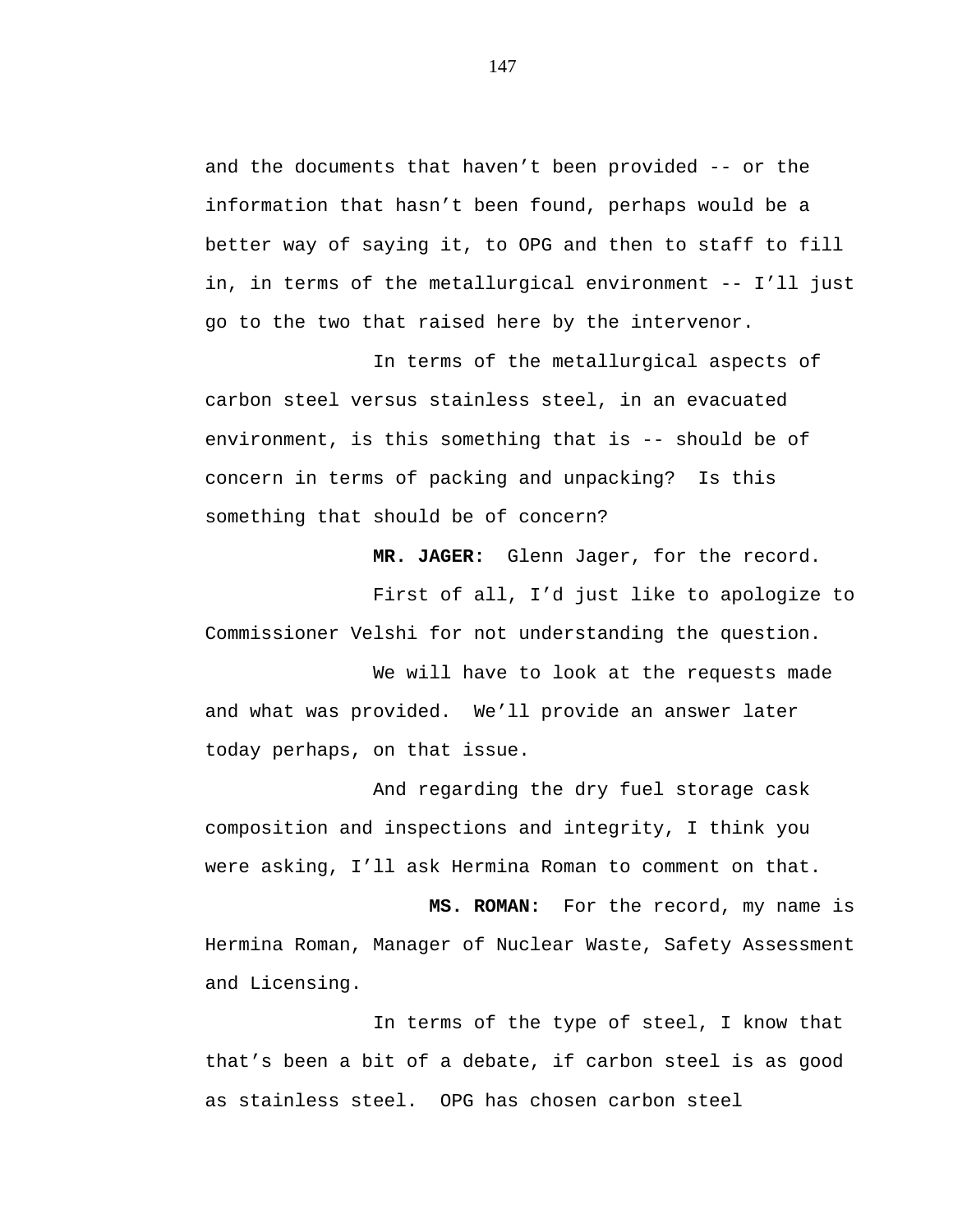specifically because after investigating corrosion, cracking, as well as hydrogen embrittlement, and blistering, carbon steel behaves much better than -- for those aspects of the behaviour of the steel, better than the stainless steel or any other type of steel, so that's why they've chosen carbon steel.

In addition, the dry storage containers are coated with a very hard coat of paint that avoids the corrosion mechanism to start. As well, we don't -- we dry -- vacuum dry the containers inside, so there is not that possibility of getting any of this hydrogen production.

In addition, in the strength of the container, although the dry storage container is not a pressure vessel container, OPG have chosen to inspect and manufacture these containers as such, and therefore we maintain the N285.8 pressure vessels for any pressure vessel containing nuclear material.

So we maintain that as well as they ask me -- or inspection, the CSA standard for the inspection of pressure vessels.

### **MEMBER McDILL:** Thank you.

In terms of packing and unpacking? **MS. ROMAN:** Hermina Roman, for the record. The standard requirements for the dry storage container is that -- is the waste's retrieval.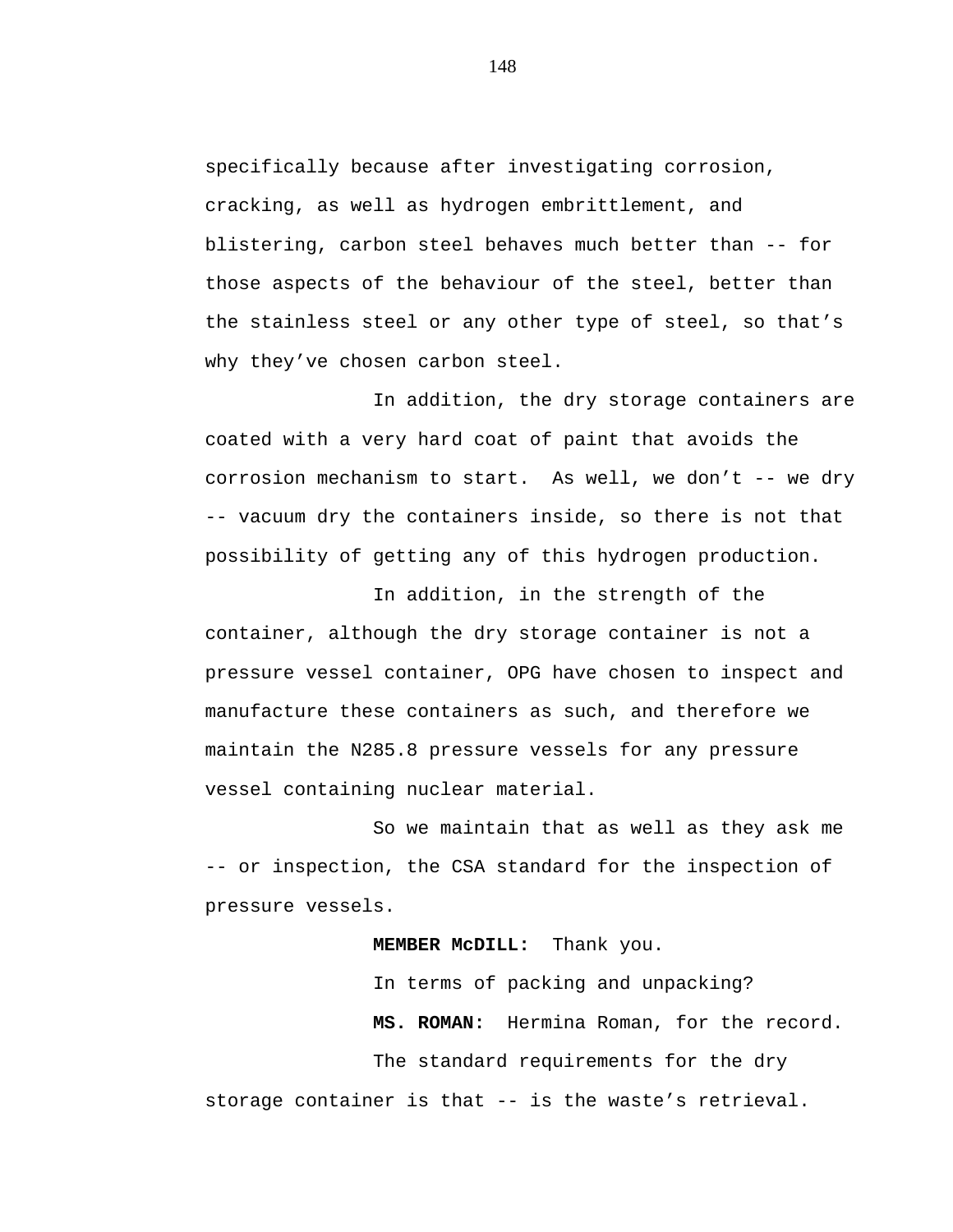It's able to be retrieved in the same way as we load the container.

It's true that we haven't done it yet. We have a project in place right now to develop the right mechanisms to open up, that's it, to remove the well, which is quite a bit of a well. And that's ongoing, so we will develop this mechanism.

And then from there on we would move the DSE, retracing the steps that we do, from loading to processing, so we will go back to the fuel base to unload.

All that will be done with the right approvals from the CNSC and the safety assessment in place prior we do any of this on -- with real dry storage loaded with fuel.

**MEMBER McDILL:** Thank you for that commentary stuff.

**DR RZENTKOWSKI:** Thank you. Greg Rzentkowski, for the record.

We would like to clarify two points. The first one is on the release of information, on those two reports. Mr. Miguel Santini will provide more details.

**MR. SANTINI:** Miguel Santini, for the record.

Effectively, we received a long list of documents, most of them owned by OPG, from several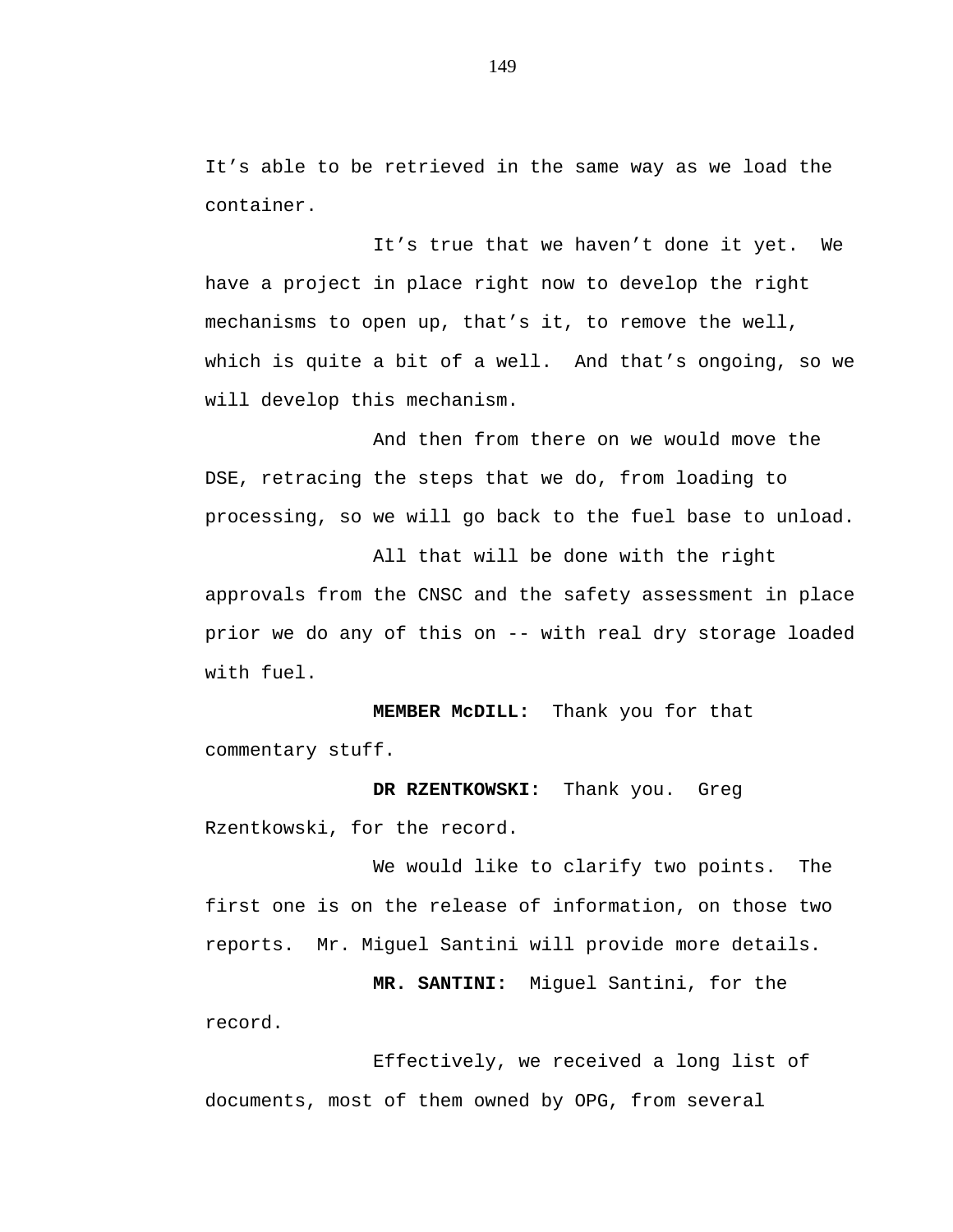intervenors. Because of -- most of these documents contain proprietary information, we are obligated by law to check with the owners of the information.

In this particular case, most of these reports are proprietary, and if OPG believes that the commercial value is enough not to grant release, then it is their call, with a second determination.

Basically, for the license application, related documentation, we use a process that is parallel to what our ATIP processes, so the filtering is done through the ATIP officer.

It is important to note that all licence applications and related documentation has lots of proprietary information that cannot be publicly shared, because if we -- if the licence application consisted only of documents that are publicly released, then we will not be able to fulfill our obligations on the Act -- under the Act, to review the application.

With respect to the review of the dry fuel casks and the chemistry aspects on the packaging and unpackaging, I would like to ask Don Howard to answer the question please.

**MR. HOWARD:** For the record, Don Howard.

The dry storage containers that OPG uses were assessed by the CNSC staff for its robustness and its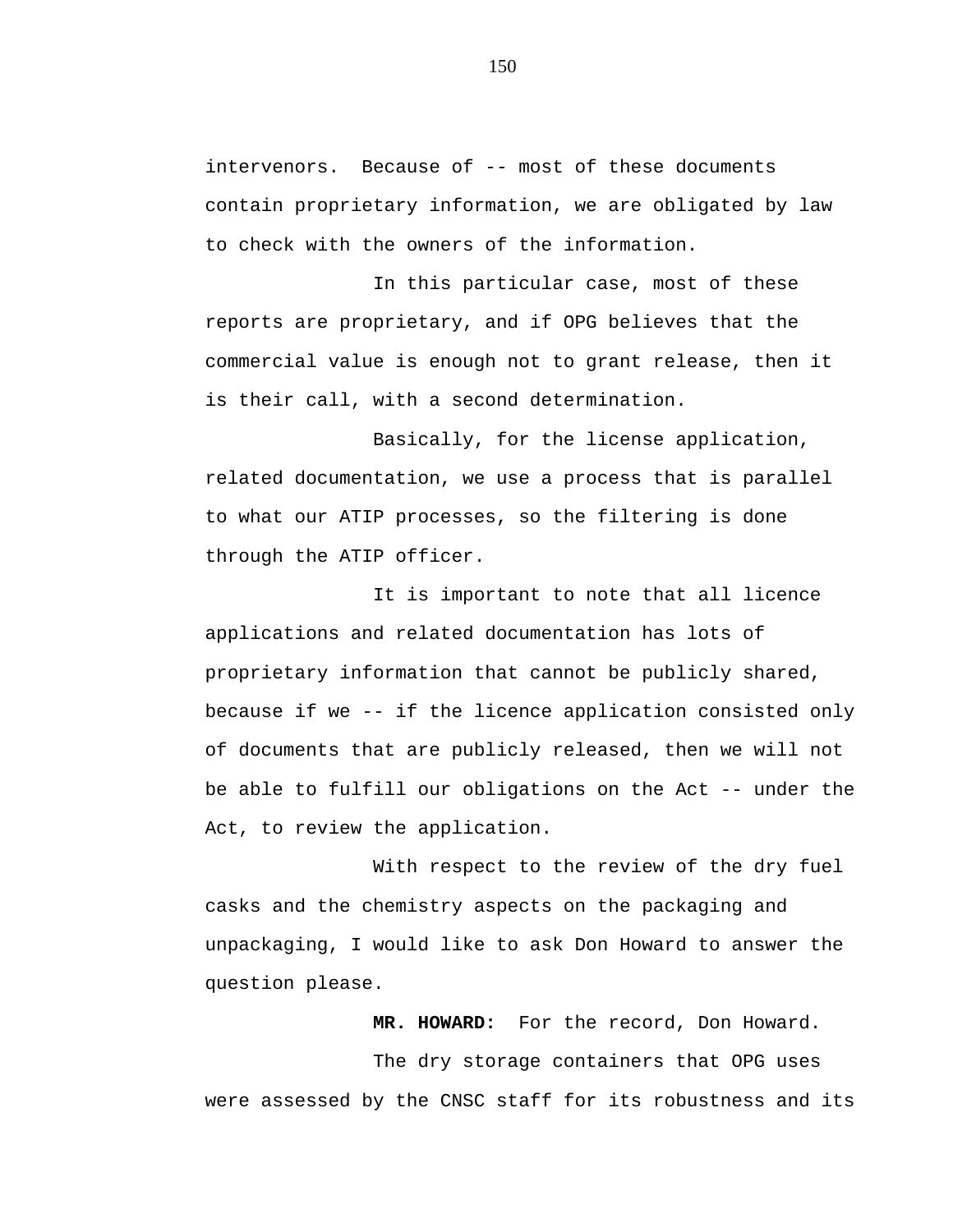capabilities to safely store the spent fuel.

Our conclusions were, at that time, that the dry storage containers were robust and they provided the safety aspect for the storage of the spent fuel.

One item that OPG did not mention is that these containers, they'll helium-backfilled so, in other words, there's an inert gas that is put in, helium, into the cavity of the container for corrosion aspects.

As far as retrieval, is that one of the regulatory requirements that we went to OPG with, is to retrieve the spent fuel if a container were to fail. And so, basically, they indicated that they -- that they can reverse the process and do the work.

So we've asked hem to demonstrate that, so now we're in the process that OPG is putting the plans together to demonstrate that they can retrieve spent fuel from a dry storage container.

#### **MEMBER McDILL:** Thank you.

Could I ask OPG one more question? With respect to the carbon steel versus stainless steel, was that information published in a peer-reviewed journal or was this independent study done within OPG or OPG's contracted metallurgical labs?

> **MS. ROMÁN:** Hermina Román, for the record. I don't know exactly what type of document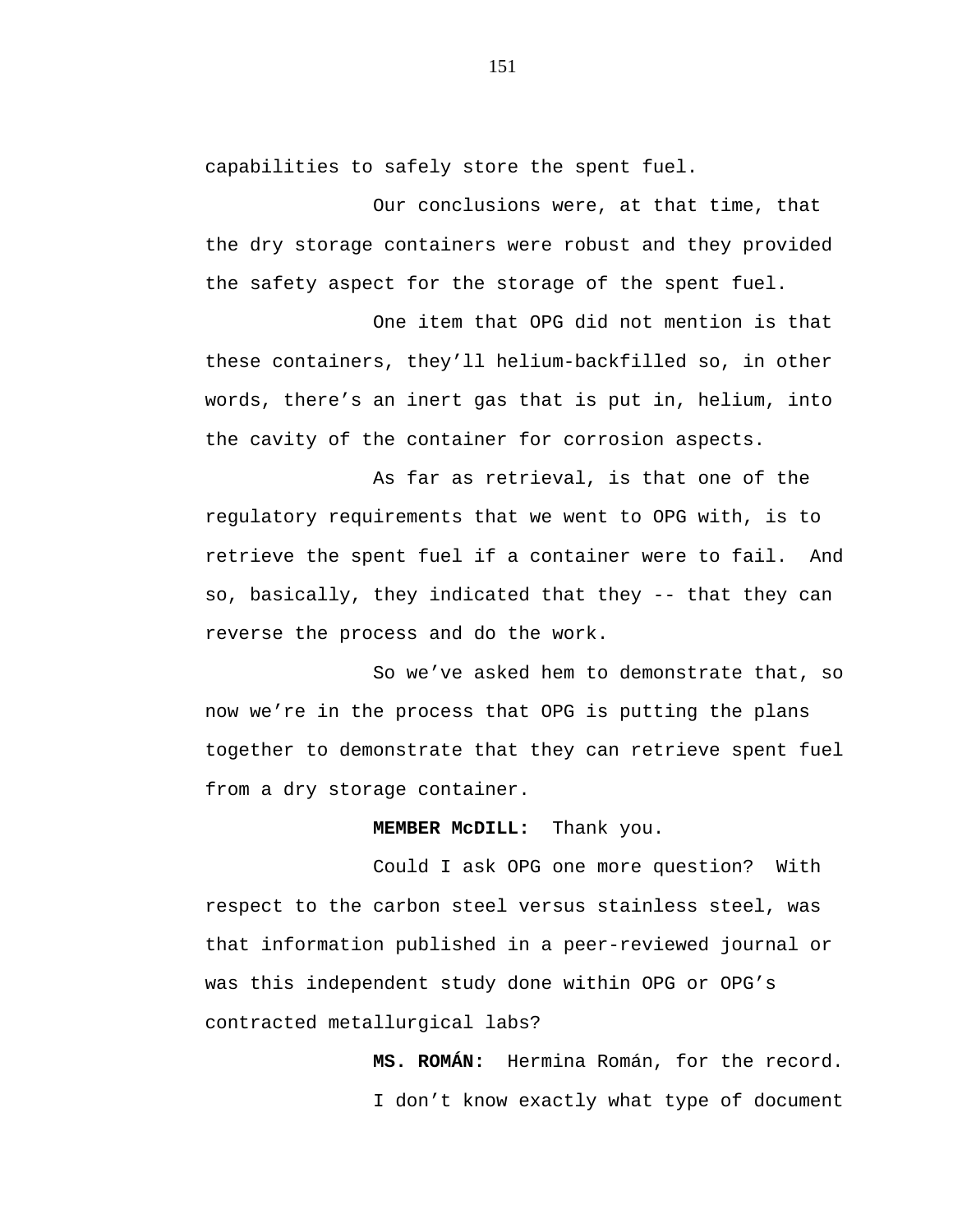behind because there were numerous documents that we produced when we were developing the design of the dry storage container.

So I will have to go back and -- but I am sure it is at the back of our technical specifications for the dry storage container. But I'm not sure if it was published in any public information or conference or anything like that.

# **MEMBER McDILL:** Thank you.

You could perhaps understand the frustration of an intervenor who is trying to get that information and is unable to. I understand the proprietary nature of many things.

Thank you.

**THE CHAIRMAN:** Just to follow up on this, I understand that staff is reviewing what is releasable when we make reference, particularly in our CMDs. There's been an issue with the Canadian Standards Association, for example, and I think staff is trying to find a way, as you suggested, to make any reference releasable and challenge the natural inclination to stamp everything proprietary.

So we hear you, we understand the issue and I think it's now being reviewed.

> Anybody else? C'est fini? Okay. Nobody talked about the vibration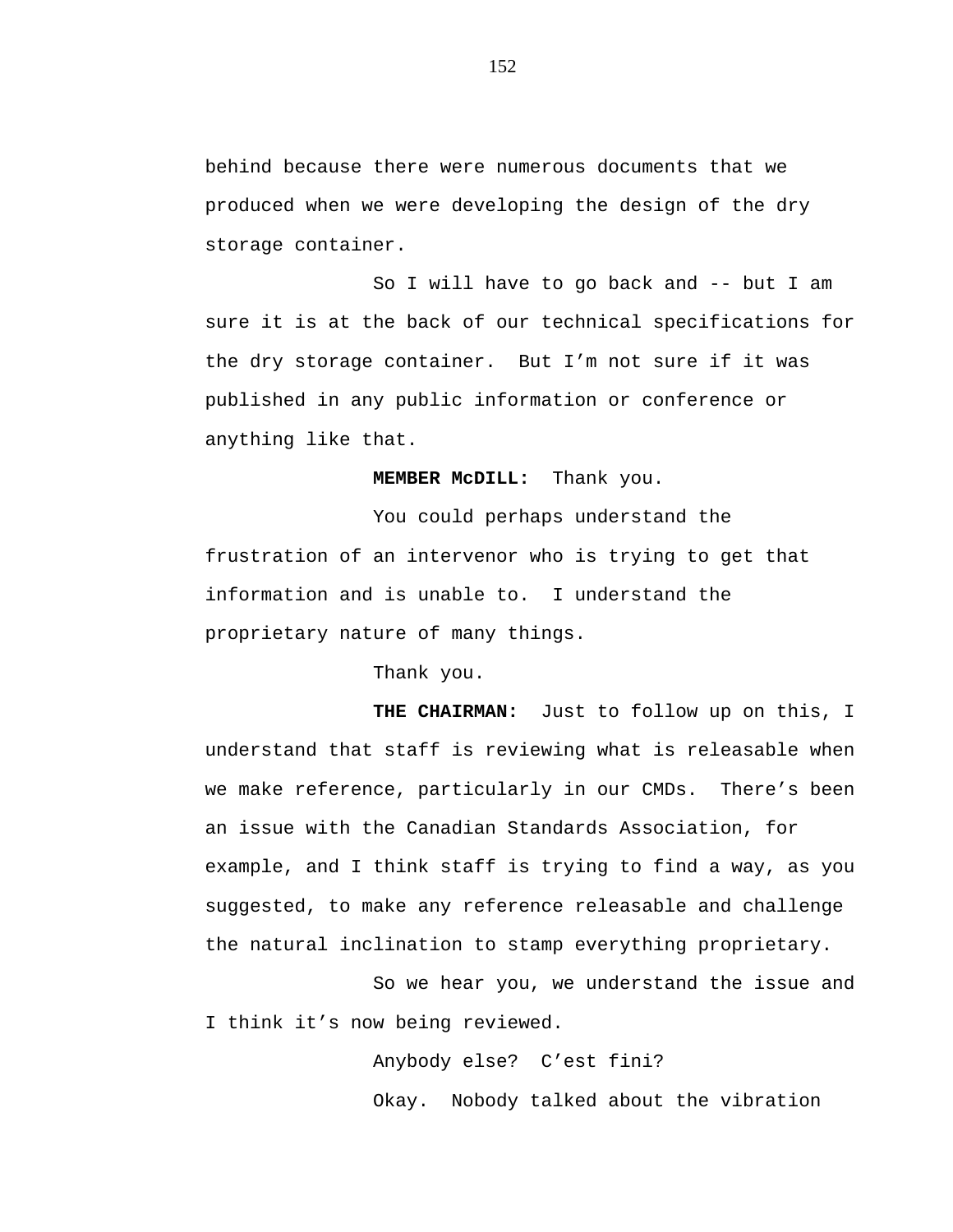that was treated "recklessly". I can't let that go unaddressed. So who wants to start? Staff.

**MR. RZENTKOWSKI:** Greg Rzentkowski, for the record.

I believe the reference to vibration is in relation to excessive pulsations inside the fuel channels, which can manifest themselves as the vibration of the channels themselves.

So there is normal turbulence present in the fuel channel because the flow – at each discontinuity in the system; will de-attach itself and then reattach again approximately five to 10 diameters of the piping downstream. And this is causing a significant level of turbulence, which can translate itself, because there's a lot of random energy, into vibration of the piping.

Another phenomenon, which is quite know in CANDU reactors, is acoustic excitation. This is also related to random turbulence because the turbulence can be picked up acoustically; like an organ pipe amplification because those tubes are quite long, quite narrow. So they can act like organ pipes and they can tune themselves up to some of the natural frequencies which are present in the system.

But the most dangerous, really the most dangerous one is when the system can acoustically tune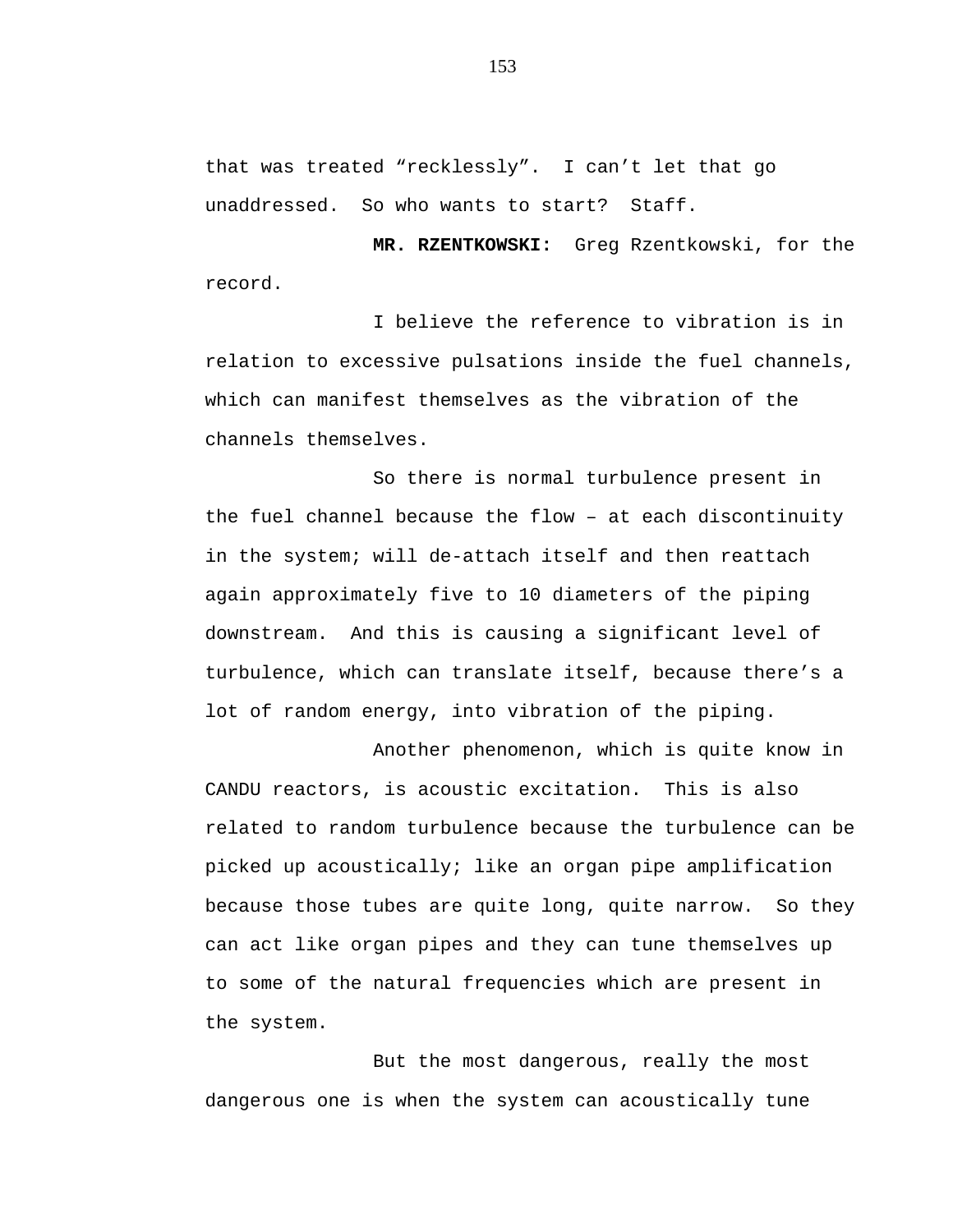itself to the blade passing frequency of the primary transport pumps because the primary heat transport pumps can generate a quite significant pressure pulsation, approximately 10 kPa at the blade passing frequency, which is either 150 hertz for five-blade pumps or 210 hertz for seven-blade pumps.

This pressure pulsation can be acoustically amplified in the inlet header or one of the fuel channels. The latter is a very dangerous problem for the integrity of the fuel channels. And we are very aware of that fact this is closely being monitored.

I can assure the intervenors that acoustic excitation is not a problem at the Pickering station. Any vibration which is present is strictly related to the turbulence, and this is a relatively benign problem.

**MS. LLOYD:** I don't really do reactors. So I'm going to perhaps leave that for some of the other public intervenors.

As I read the document, it was an issue of loose fitting gear springs, the potential for that then to cause vibration and the cracking of the calandria tube. And the response, as I read it, was that they identified some that are susceptible and so on.

I'm going to leave it to Commission Members and other intervenors perhaps to follow up on that. I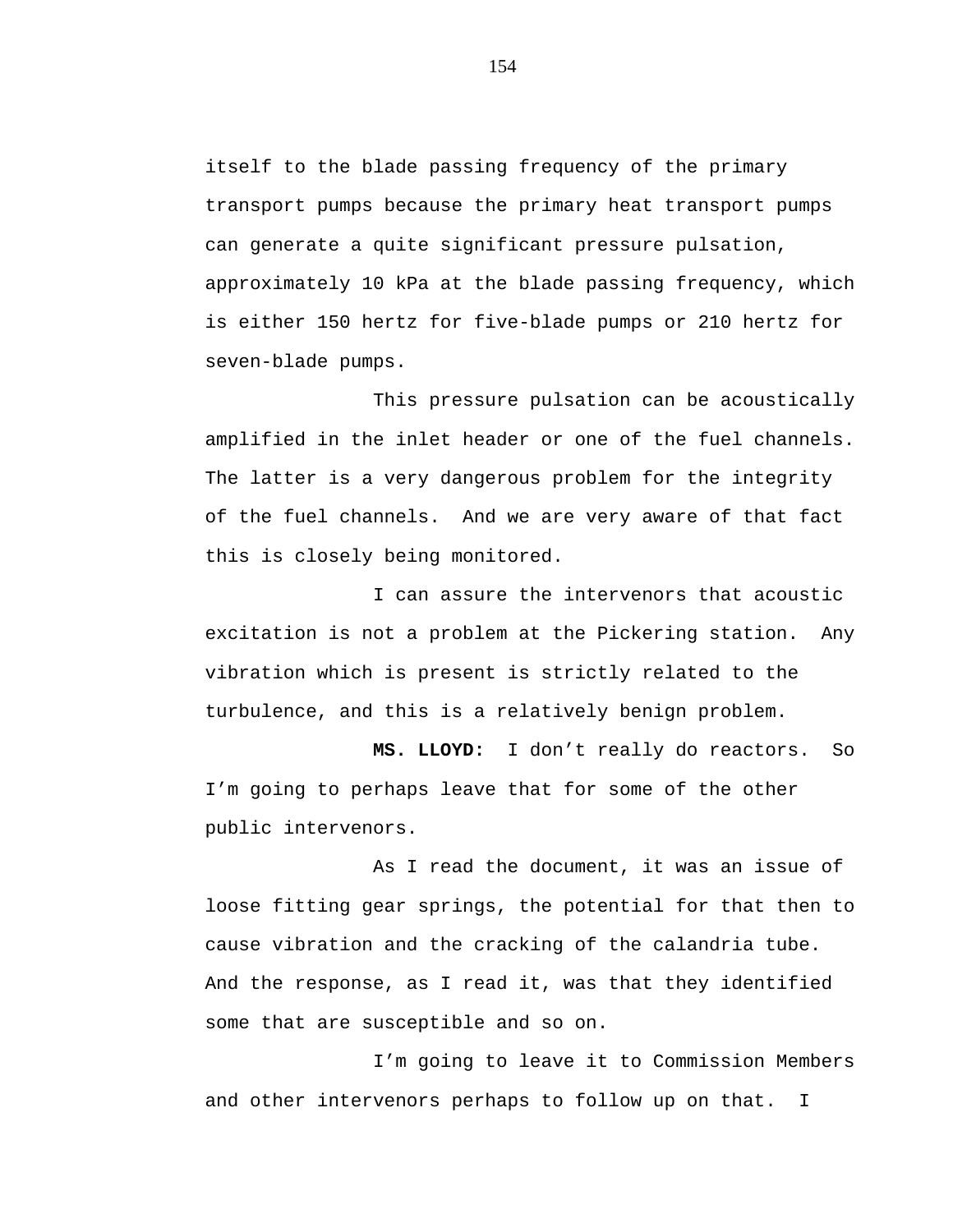didn't actually hear in that response a discussion of the items that I raised but that's perhaps because I'm not really a reactor person.

**THE CHAIRMAN:** OPG, you want to say anything about that?

**MR. JAGER:** Glenn Jager, for the record. Mark Elliott will discuss that in more detail.

**MR. ELLIOTT:** Good morning. Mark Elliott, Chief Nuclear Engineer, for the record.

The issue that's being discussed is an event on Unit 7 of Pickering where a calandria tube, a small calandria tube leak developed. And this was a small leak of carbon dioxide into the moderator system.

The calandria tube is not part of the heat transport -- primary heat transport system. It's part of the moderator system; so it's a low temperature, lowpressure system. And it developed this small leak and it was detected by  $CO<sub>2</sub>$  going into the moderator system and we detected it through chemistry.

The root cause, we found that the root cause of that was the garter spring that separates the pressure tube from the calandria tube was vibrating against the calandria tube and, over a long period of time, there was wear on the pressure -- wear on the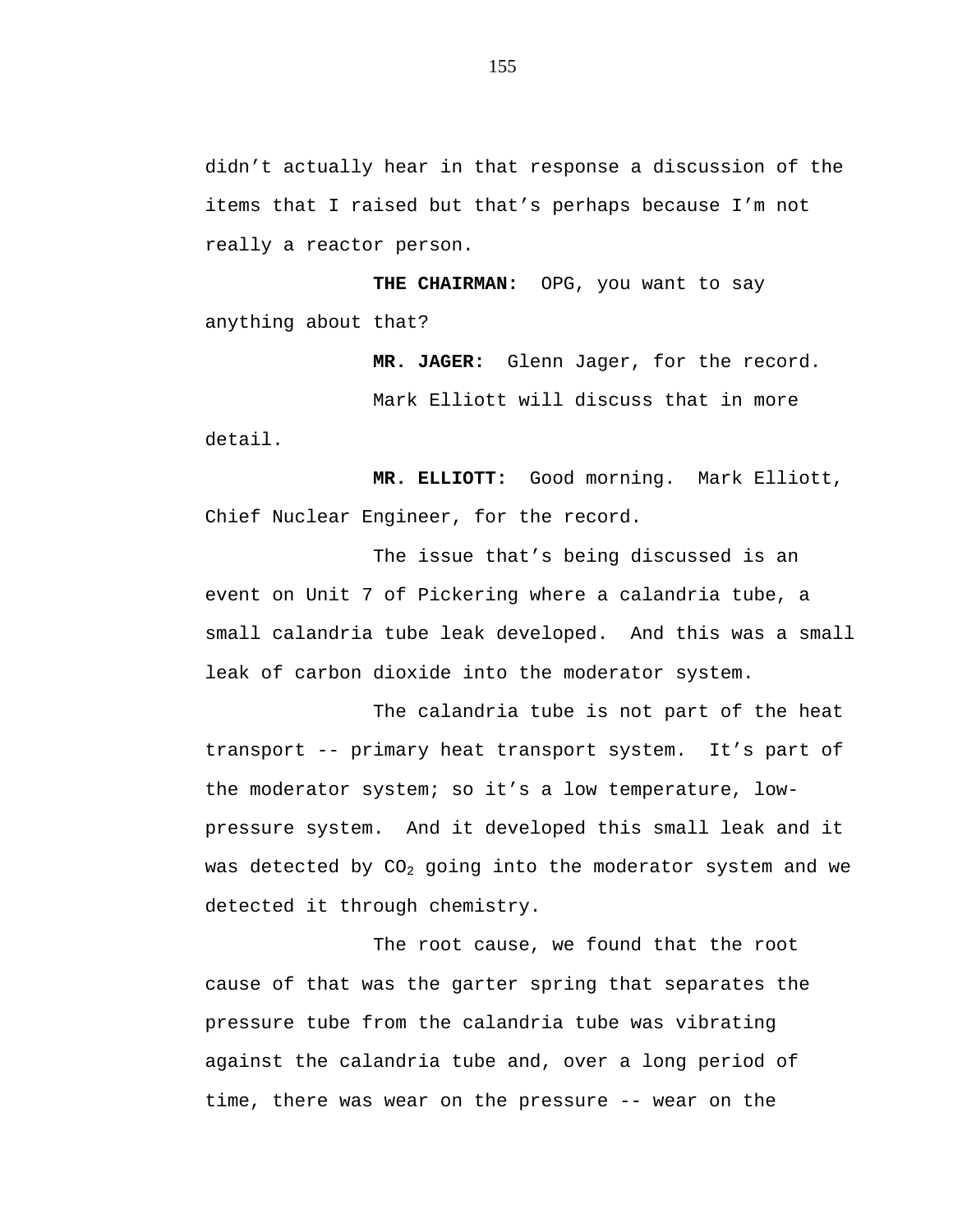calandria tube and wear on the garter spring and a hole was -- a small hole was put in the calandria tube.

This is something that has not been seen in CANDU anywhere else. We think it's a unique situation and the way we deal with that is that any leak like that would be quickly detected in the chemistry of the moderator, would not affect fuel cooling.

We've looked at it from a safety point of view that there is a safety function of the calandria tube in certain accidents. That safety function would not be affected by a very small leak, a very small crack in the calandria tube.

So it's something that occurred. It was unique. We think we understand it and is not a safety issue.

#### **THE CHAIRMAN:** Thank you.

Just my last question: how long are the bundles in the pool? I thought that normally it was kind of -- your policy is eight to 10 years, but after Fukushima, I thought there was an agreement that need to speed up.

Is that being implemented? What's the current practice?

> **MR. JAGER:** Glenn Jager, for the record. That's correct. The discharge bundles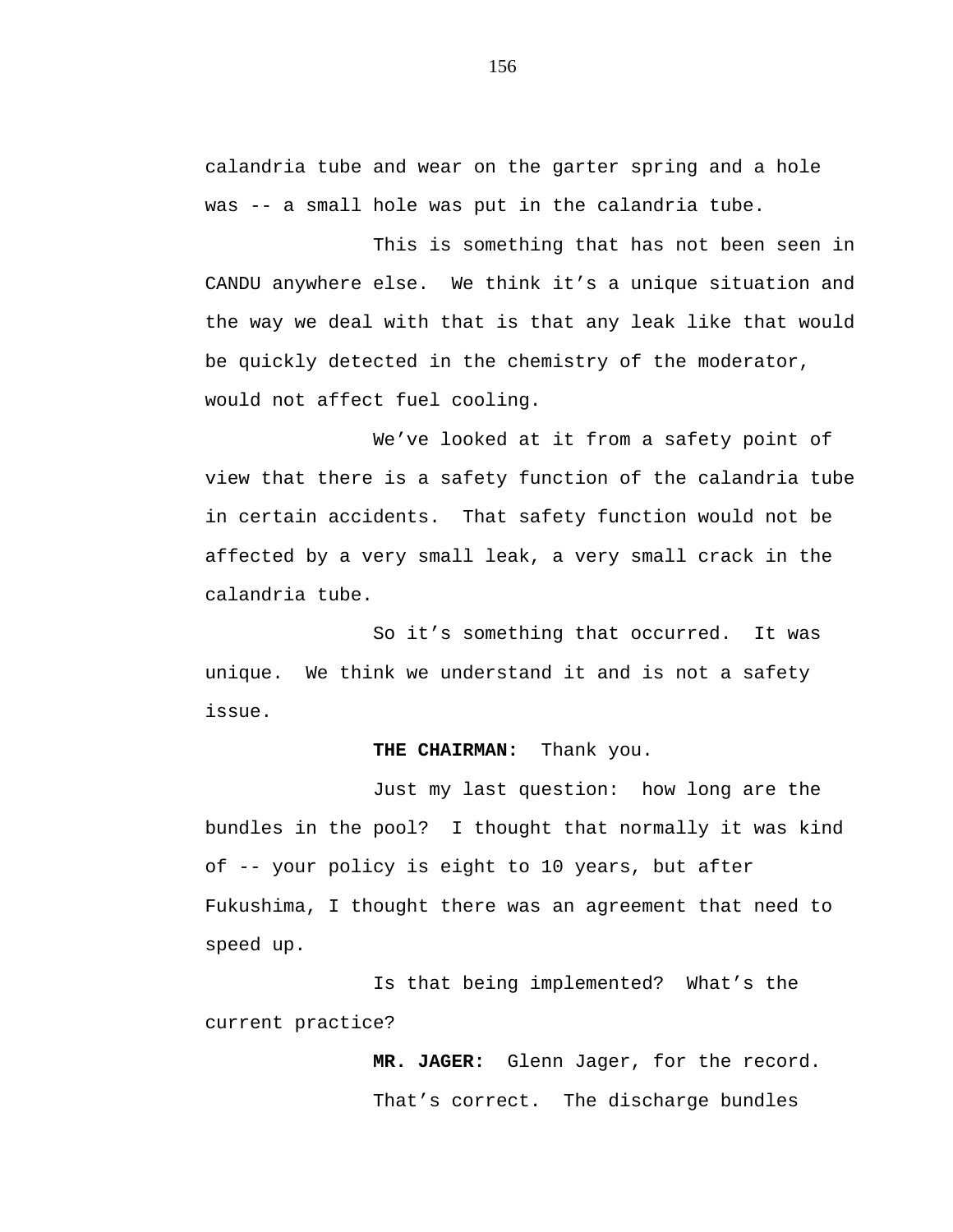spend about eight to 10 years in the wet storage before they are then transferred to dry storage.

We have begun an accelerated movement of fuel from the fuel bays into dry fuel storage. This is in preparation for safe stating the units following 2020 to ensure that they're adequate bays' basins as well.

Quite frankly, it's a safer place to be to have the fuel out of the bays into the dry fuel storage in terms of long-term storage until decommissioning.

I'll ask Mr. Keto to comment on any improvements we're making in terms of reducing that amount of time and accelerating the transfer of the fuel to dry fuel storage.

**MS. ROMÁN:** Sorry, I'll take the question. Hermina Román, for the record.

The basis for the dry storage is for the fuel to be in the fuel bays presently for 10 years before it is moved to dry storage.

However, presently, as has been mentioned, after Fukushima, we have ongoing project to look at the safety case for the fuel to be moved into dry storage down to six-year-old fuel, but that's ongoing. There has to be a study and it has to be approved by the Commission that that can be a change to our certificates.

**MS. LLOYD:** If I could.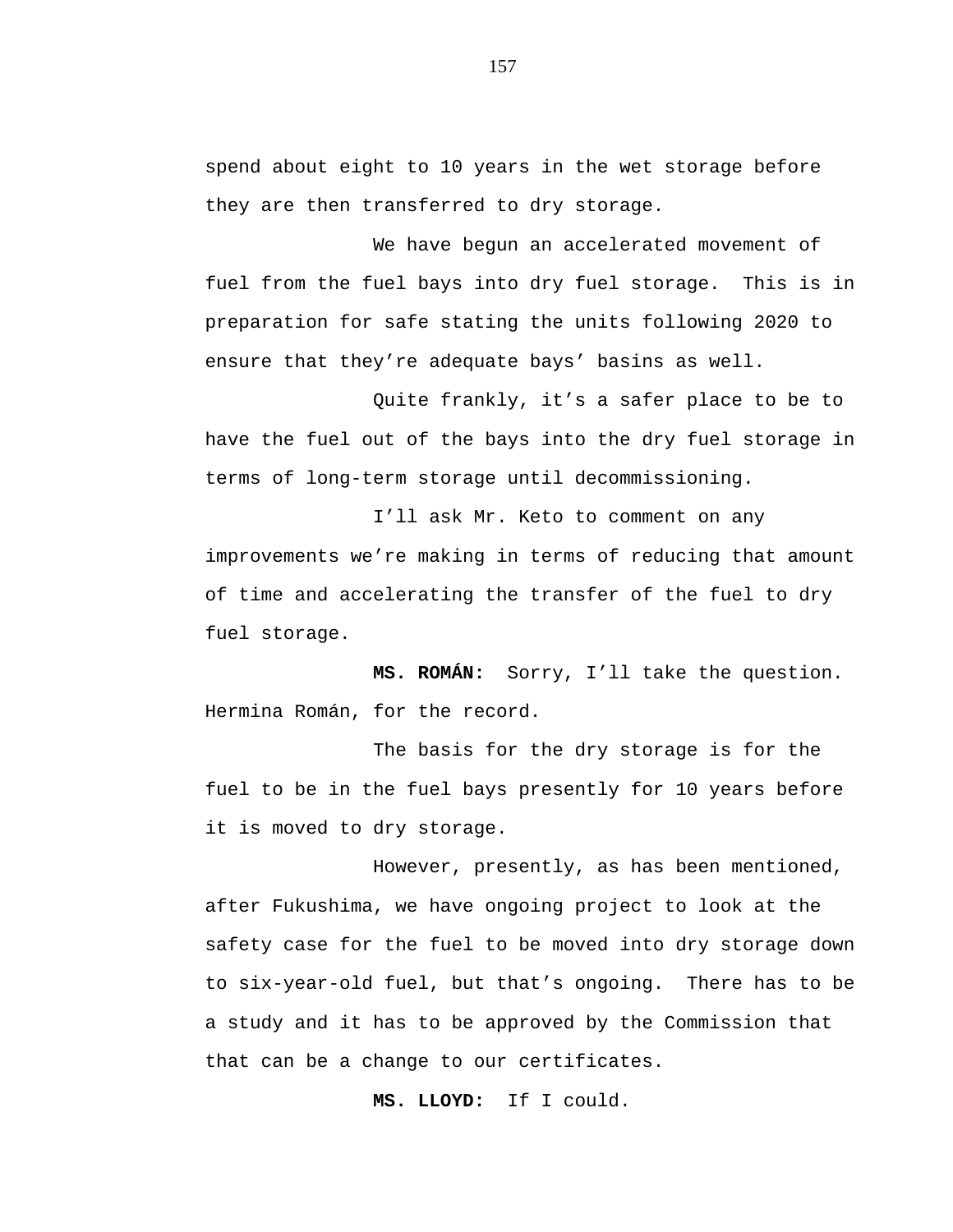**THE CHAIRMAN:** Okay, thank you. Last few comments.

**MS. LLOYD:** I'm pleased that OPG agrees with Northwatch that the way should -- the irradiated fuel should be moved from the wet storage to dry storage sooner. I don't have a number specific to Pickering, but overall, in OPG's operations, 75 percent of the waste is still in wet storage as of last report.

And in their safe storage, the storage and surveillance plan which was Section 2.2 of Attachment 7, OPG said that that plan would commence in 2024; it would cover a 30-year period divided into two sub-stages, and it's only in the second sub-stage that the irradiated fuel would be removed from wet storage.

And as I understood the math then that meant that it would be only after 2029 or 20 years after the end of operations or tenures, it's not clear from that statement that they're actually meeting that accelerated target as they've just set out.

So I think a second look at that safe storage and surveillance -- the storage and surveillance plan is required to see if that is actually meeting that newly stated objective of Ontario Power Generation.

I think, just as a summary comment, I think that the application is weak in a number of areas and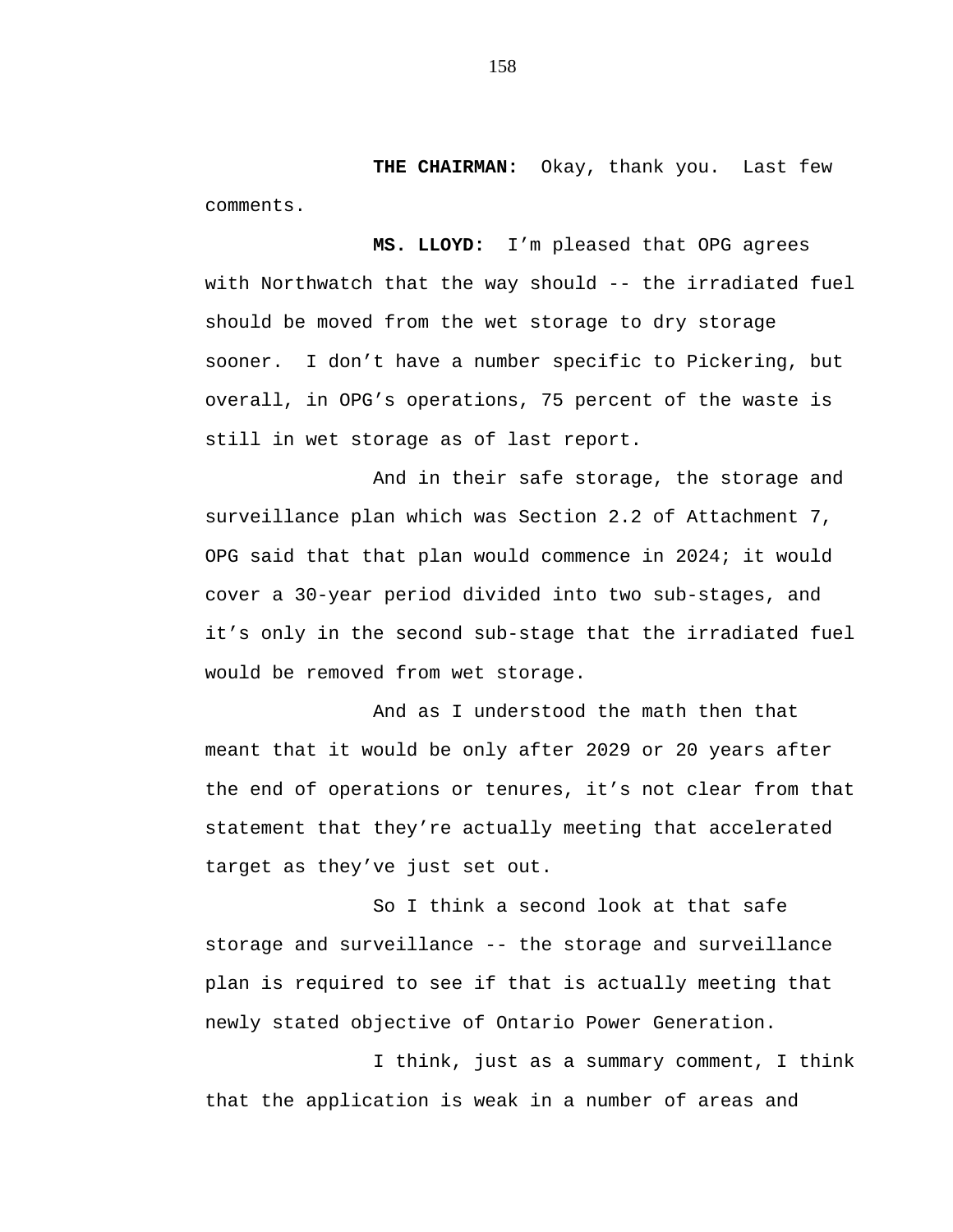we've looked primarily or almost solely at the waste and when you look at it from the operating stage to decommissioning stage to long-term storage stage, the application is very weak.

And when you look at the summary tables that CNSC staff provide where it says whether a -- in each aspect whether it is very satisfactory or satisfactory or below expectations, it comes off as satisfactory.

But if you translate that into a question of is this very safe, safe, or below expectations, the operation is safe, maybe. But it's not very safe. And I think your Web site says "Safety is our first priority" and I think OPG operations should be very safe. Satisfactory is not very satisfactory.

Thank you.

#### **(APPLAUSE/APPLAUDISSEMENTS)**

**THE CHAIRMAN:** Thank you.

I think we are going to try one more intervention before we'll break for lunch.

So I'd like to proceed to a submission by the Safe Community (sic) of Pickering and Ajax as outlined in CMD 13-H2.3.

And I understand that Mr. McKinnon will make the presentation.

Please proceed.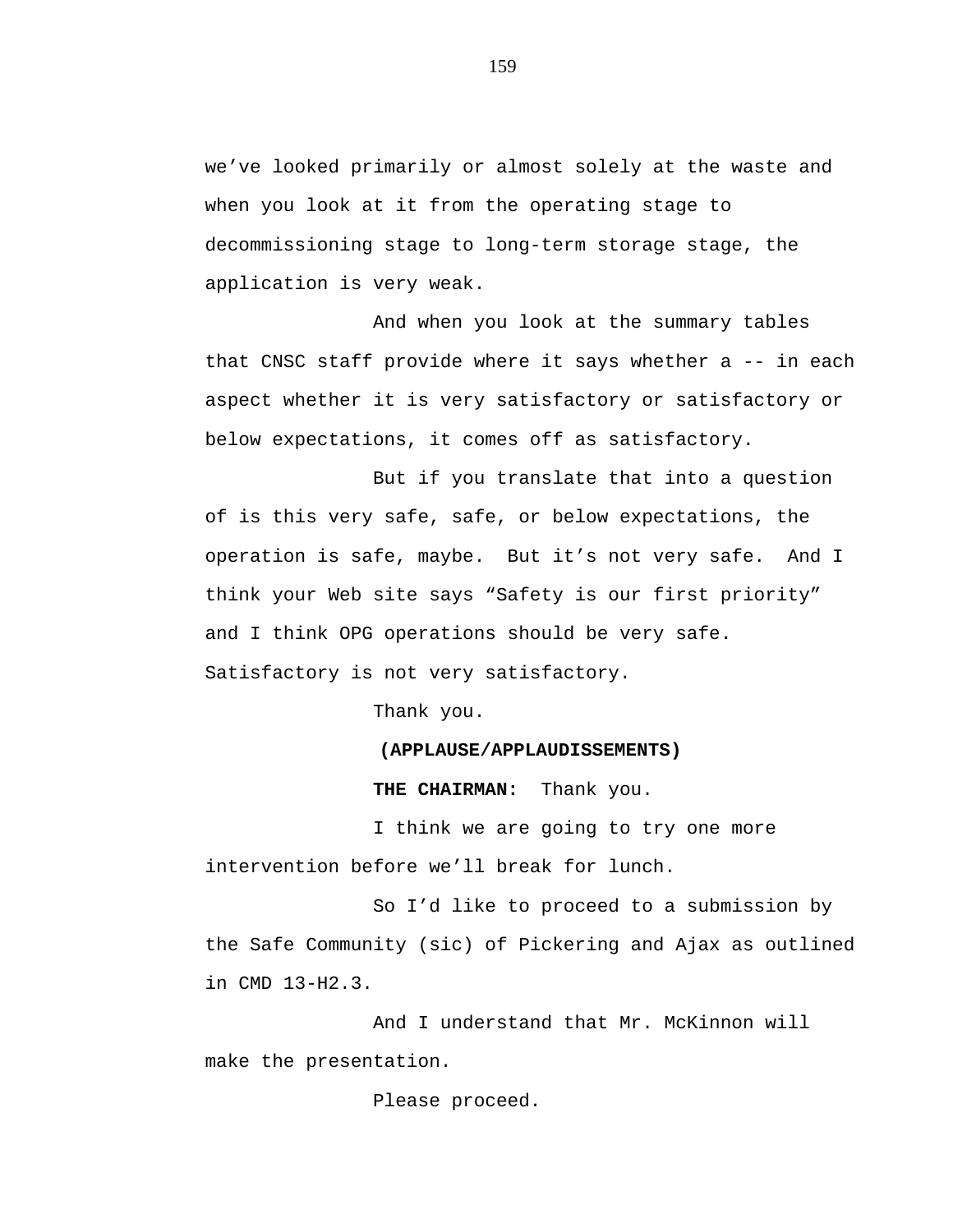**13-H2.3**

**Oral presentation by Safe Communities of** 

**Pickering and Ajax**

**MR. McKINNON**: Thank you. For the record, my name is Jim McKinnon and I am the Chair of the Safe Communities of Pickering and Ajax. I would like to thank Mr. President and the Members of the Commission for hearing my presentation.

My presentation is much lighter than you've heard earlier and I don't sing so it should go over very well.

The Safe Communities of Pickering and Ajax are for safety and health initiatives and programs to various age groups around the community, including youth, seniors, young workers and local businesses. These programs teach participants valuable skills that would keep them safe in the school, at home, in the workplace and in their community.

These programs could not be offered without the support of key community partners and OPG is a key community partner with us.

Other partners include the Town of Ajax,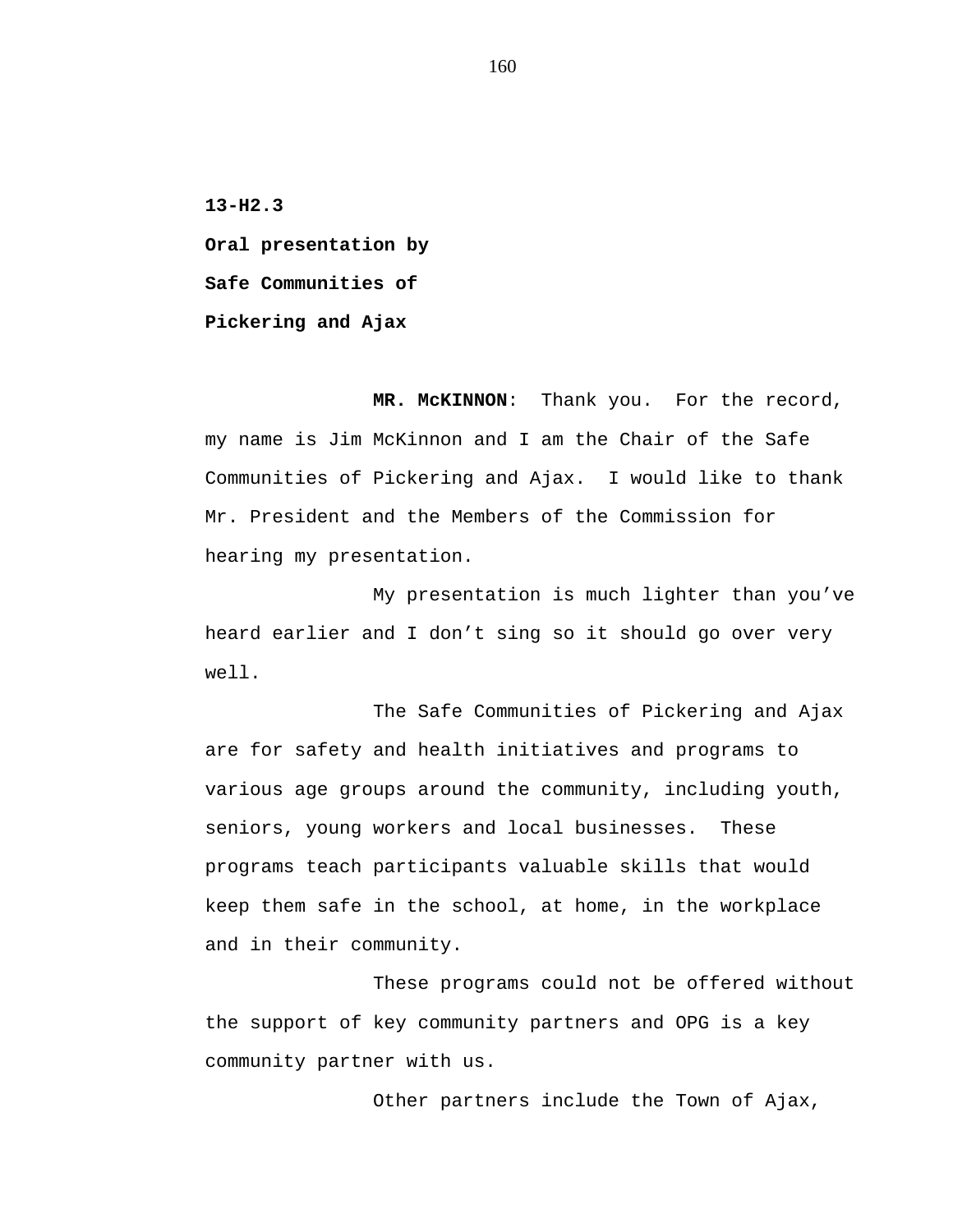City of Pickering, Durham Regional Police Services, the Durham District School Board, and Ministry of Labour, et cetera. So we have quite a few members but OPG is a key member.

I will use the acronym SCOPA through my presentation to stand for Safe Communities. SCOPA support OPG's application for operation licence for the Pickering Nuclear Generation Station because they have demonstrated industry and community leadership in safety in the community through our programs. They have a strong commitment to safety and protecting the environment, uncompromising and absolute and they've shown a strong commitment to our board by serving on the Safe Communities of Pickering and Ajax since its inception, which was 1997.

For the third year OPG has hosted the Threads of Life walk at their facility in Pickering to raise money for families of victims who have suffered workplace injuries and tragedies.

Through the corporate citizenship program, OPG have provided financial support to help SCOPA achieve leadership objectives. And OPG has assisted with costs of delivering the HERO's program to secondary school students. That's approximately 600 students in the Ajax/Pickering area.

This program teaches youth about smart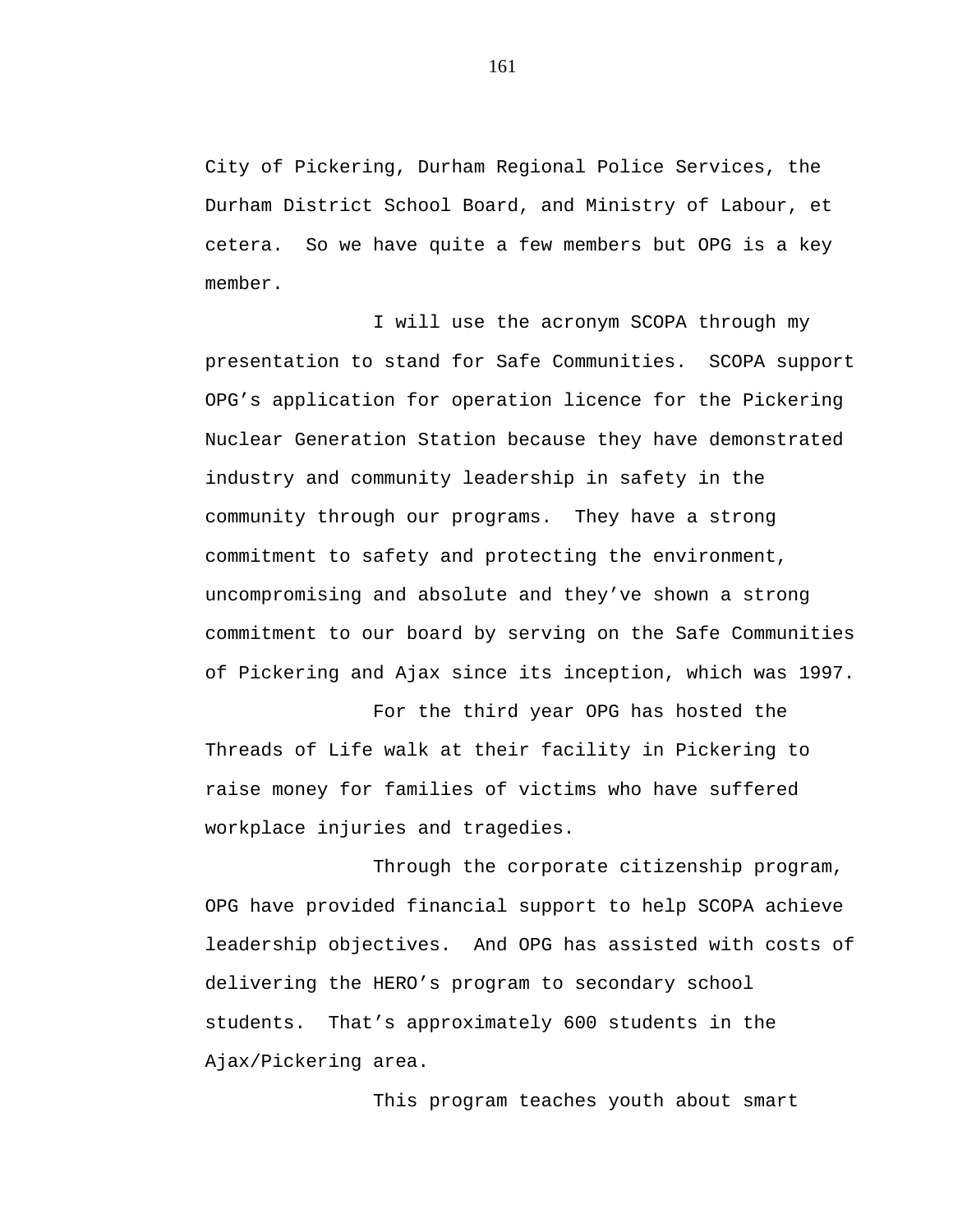risks. As you could relate to risk -- there are stupid risks; you can drive down the highway without a seatbelt, that's a stupid risk, a smart risk is to have your seatbelt on. So that program is very popular and it talks to a lot of the students in the area.

In -- around leadership, the OPG was the first recipient of the Electrical and Utility Safety Association Gold Award and has received the ZeroQuest Platinum Award from the Infrastructure Health and Safety Association.

SCOPA, the Safe Communities Canada has recognized OPG with the Ambassador for Safety Business Partner Award. That's right across Canada.

OPG has demonstrated community leadership by supporting a number of injury prevention and safety promotion programs in Ajax/Pickering. And OPG has supported the Pickering Ajax Rescue Unit for Water Users, in Lake Ontario and the Frenchman's Bay resulting in saved lives.

In collaboration OPG partners with their host communities like the City of Pickering and the Clarington for community safety days. OPG supports youth workplace safety through the Passport to Safety. That's a program put on by the Workplace Safety Insurance Board which is made available to the young workers joining their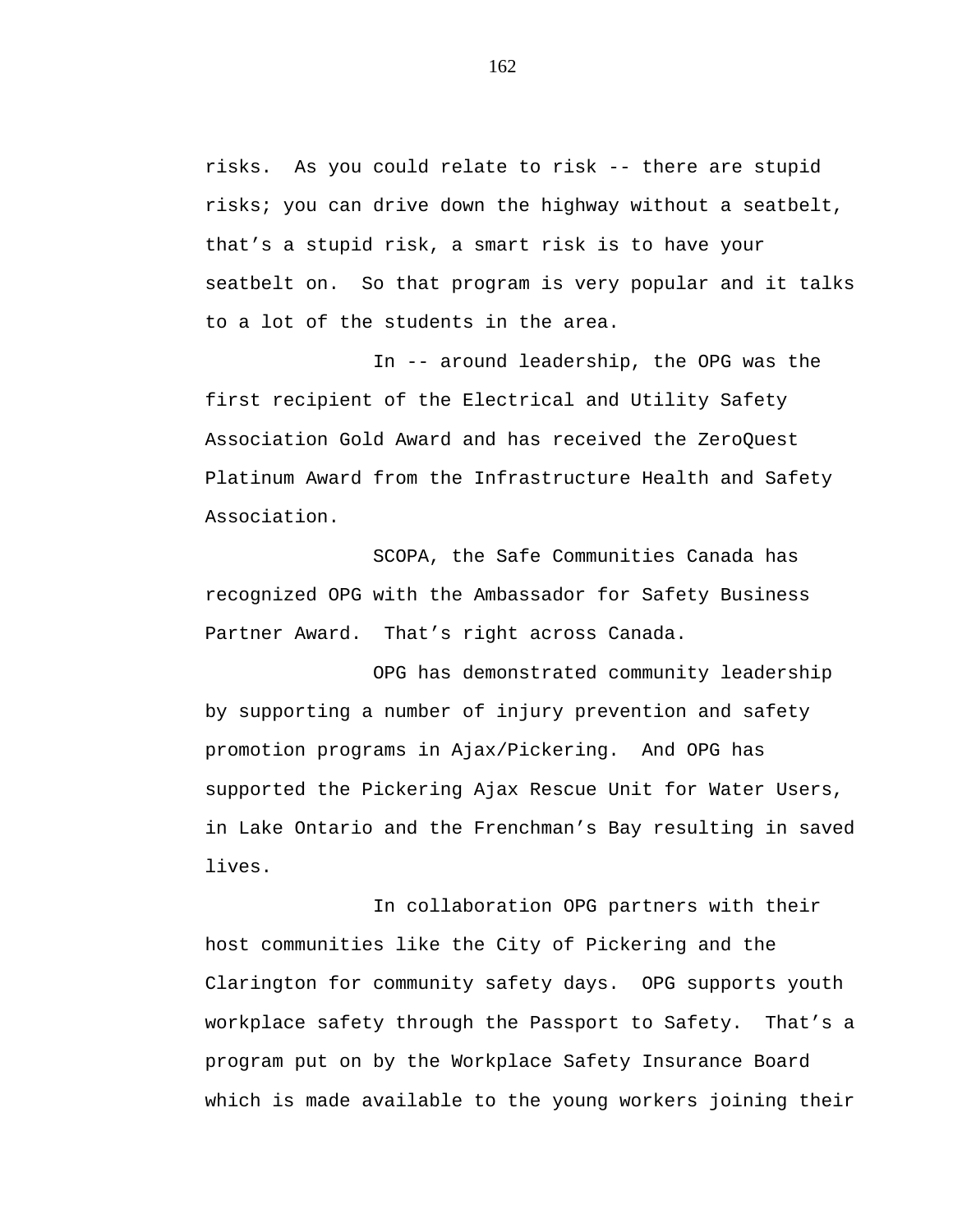company for the summer in co-op positions as well as the employees' children.

This is a computer based online education and certificate program designed to eliminate needless injuries and prevent the deaths -- prevent deaths, sorry.

OPG runs extensive water safety programs in partnership with the Ontario Provincial Police and others to encourage people to stay clear and stay safe around dams, hydro-electric stations, and surrounding waters.

OPG is deeply committed to safety of the employees. They have a safety culture where employees are expected to build safety in every task. This results in a high level of safety performance.

Pickering Nuclear employees have worked more than nine, or sorry 10 million hours without a loss work injury. And Pickering Nuclear have maintained a safe operation of more than 40 years.

So with that background we firmly believe that OPG is committed to safety, not only in the community but with their operation as well.

OPG believes that the target of zero injuries is achievable which is -- I think is commendable. This is only -- not only good business sense but it shows a commitment to protect employees and sending them home healthy at the end of the work day.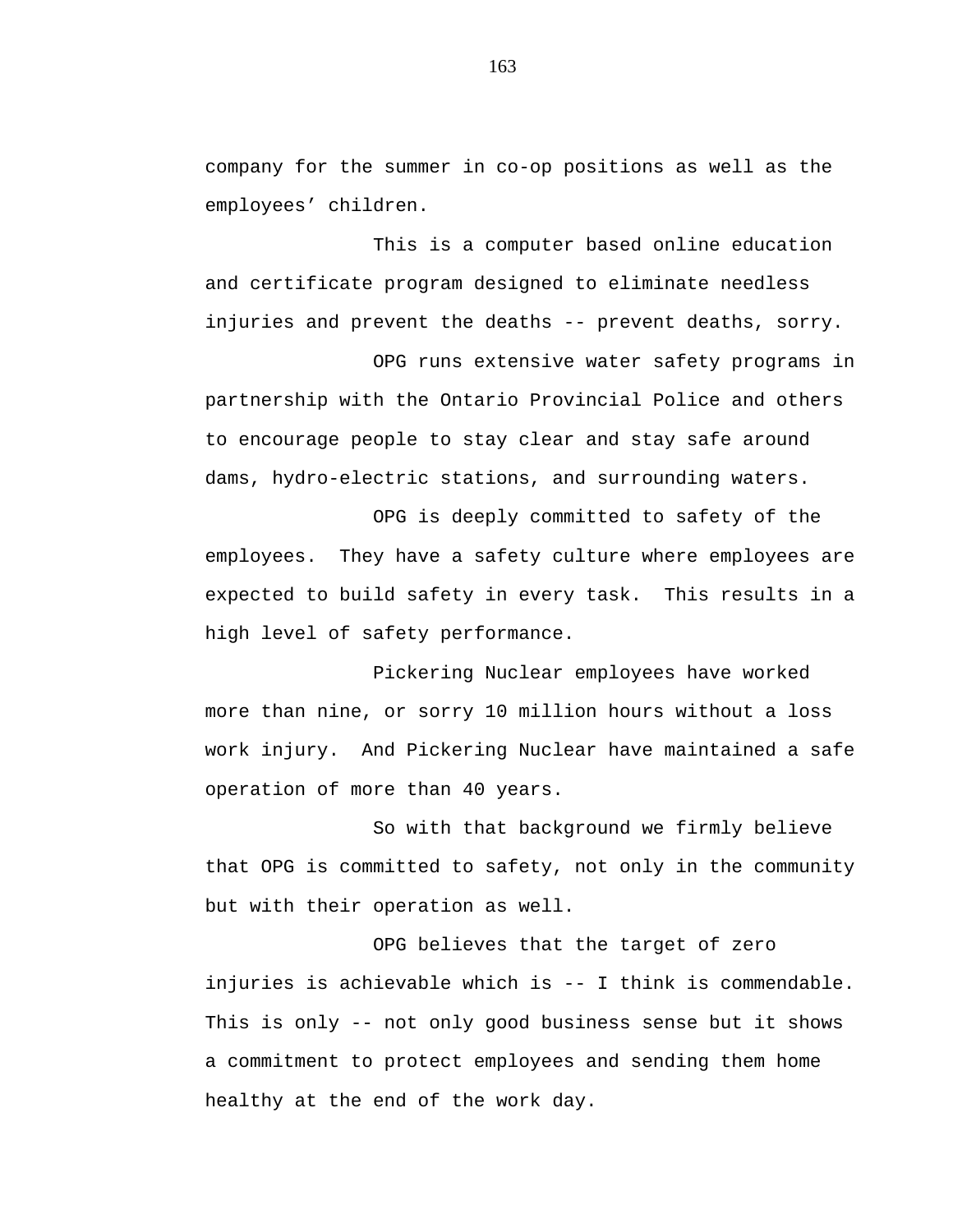So that concludes my presentation and thank you for the opportunity to make this to you.

> Have you any questions? **MR. CHAIRMAN:** Thank you. Questions?

Monsieur Tolgyesi?

**MEMBER TOLGYESI**: Could you tell us who is SCOPA; what's your mission, who are your members and how many members you have?

**MR**. **McKINNON:** Yeah, SCOPA stands for the Safe Communities of Pickering Ajax. If you looked at the letters, Safe Communities of Pickering and Ajax. The members include the Town of Ajax, City of Pickering, Ajax Fire Emergency Services, the Durham District School Board, the Durham Catholic District School Board, Durham Regional Police, Workplace Safety and Prevention Services, the Ministry of Labour, Ontario Power Generation, Safe Communities of Canada and the Youth Centre. That makes up our Board, so they are our members.

**MEMBER TOLGYESI**: Tell us what's your mission; you are there for what?

**MR**. **McKINNON**: Our mission is to make the community of Ajax and Pickering, a safer place to live, learn, work and play. That's our mission.

**THE CHAIRMAN:** So do you ever discover the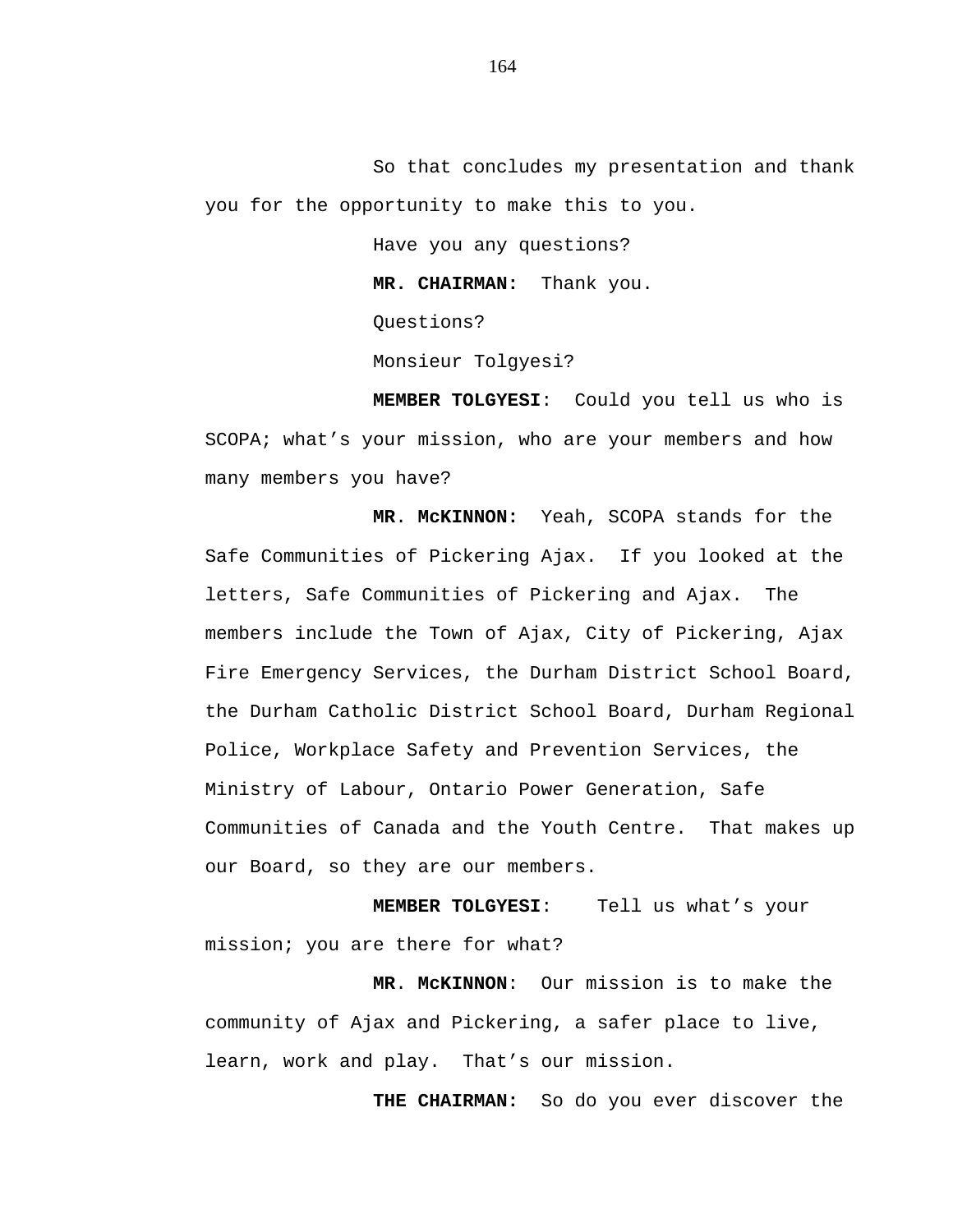-- discuss safety issue associated with nuclear emergency planning, all those things that we're discussing all the time?

**MR. MCKINNON:** Not to the detail that I learned today, but we definitely will in the future. It is discussed to some degree with senior groups through the -- through the fire services presentations that are made to them in their facilities.

**THE CHAIRMAN:** C'est tout? Anybody else?

I just -- I'm just curious, what is -- what is this -- this recipient of Electrical and Utility Safety Association Gold Award who are those Infrastructure Health and Safety Association?

**MR. MCKINNON:** I'm sorry; I don't have that information.

**THE CHAIRMAN:** So it's a national

organization? Do you know that?

**MR. MCKINNON:** Yes, yeah.

THE CHAIRMAN: Anybody knows them? Don't know them.

OPG, do you know who they are?

**MR. JAGER:** Glenn Jager, for the record,

I'll ask Craig Axler to describe who that organization and what they represent.

**MR. AXLER:** Good morning. It's Craig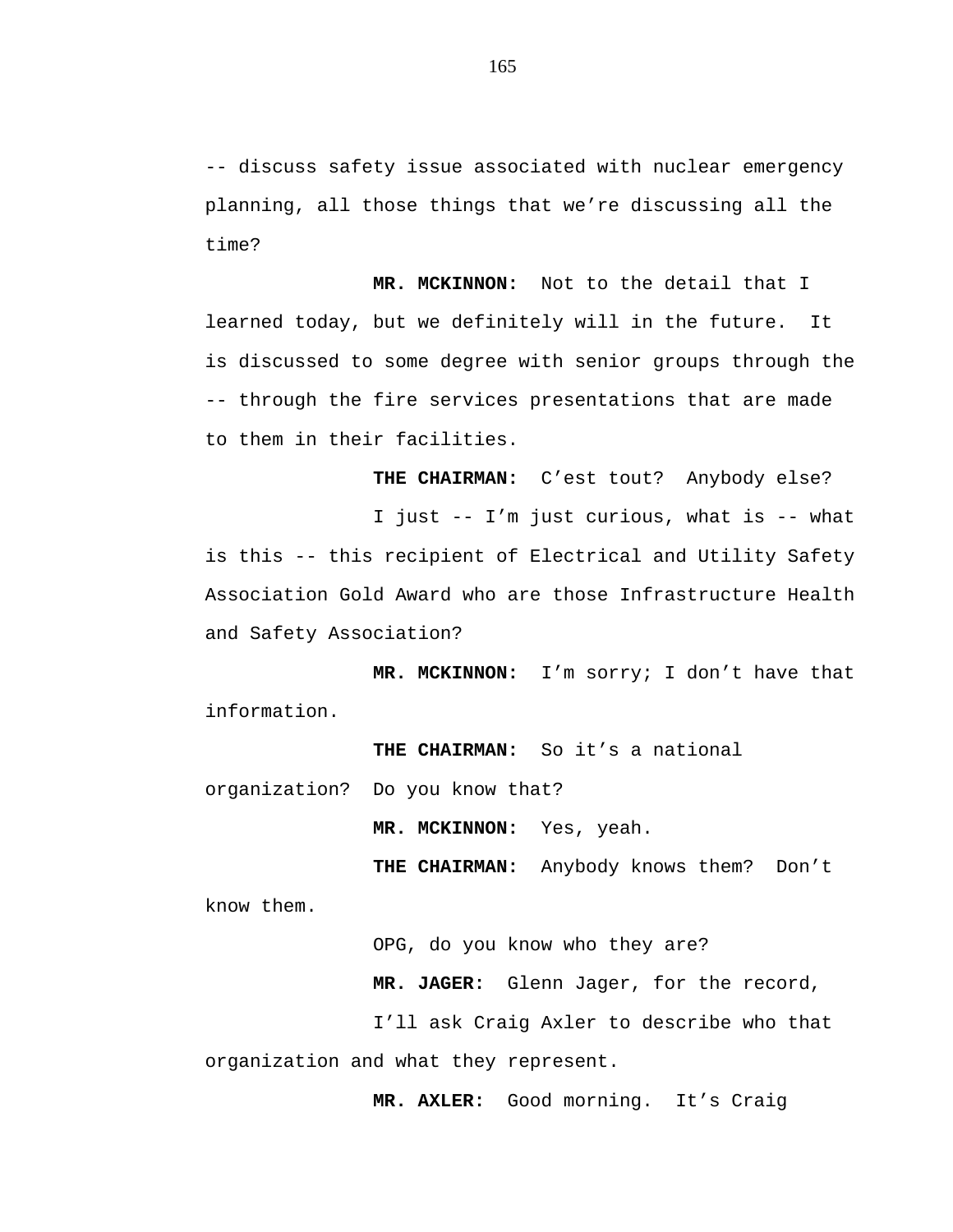Axler, for the record. I'm the Manager of Health and Safety Field Services for the Nuclear and Corporate Divisions of Ontario Power Generation.

The agencies you are asking about, Dr. Binder, are provincial agencies that are set up under the scope of the Ministry of Labour and the Workplace Safety and Insurance Board. They fund health and safety associations which are tied into various industry sectors that are recognized by the Province of Ontario.

The Electrical Utility Safety Association as -- as you know, is tied in with the electrical industry sector, and it has recently been merged with a few other sectors as well into a larger health and safety association which is the Industrial Health and Safety Association that was discussed here today.

**THE CHAIRMAN:** So I'm just curious, do what is ZeroQuest Platinum Award?

**MR. AXLER:** So the ZeroQuest award system is -- was originally developed by the Electrical and Utility Safety Association to recognize companies and organizations that are high performers in industrial safety expertise.

So they attend the workplace and conduct audits of their programs and some of their work activities to evaluate if they are suitable and satisfactory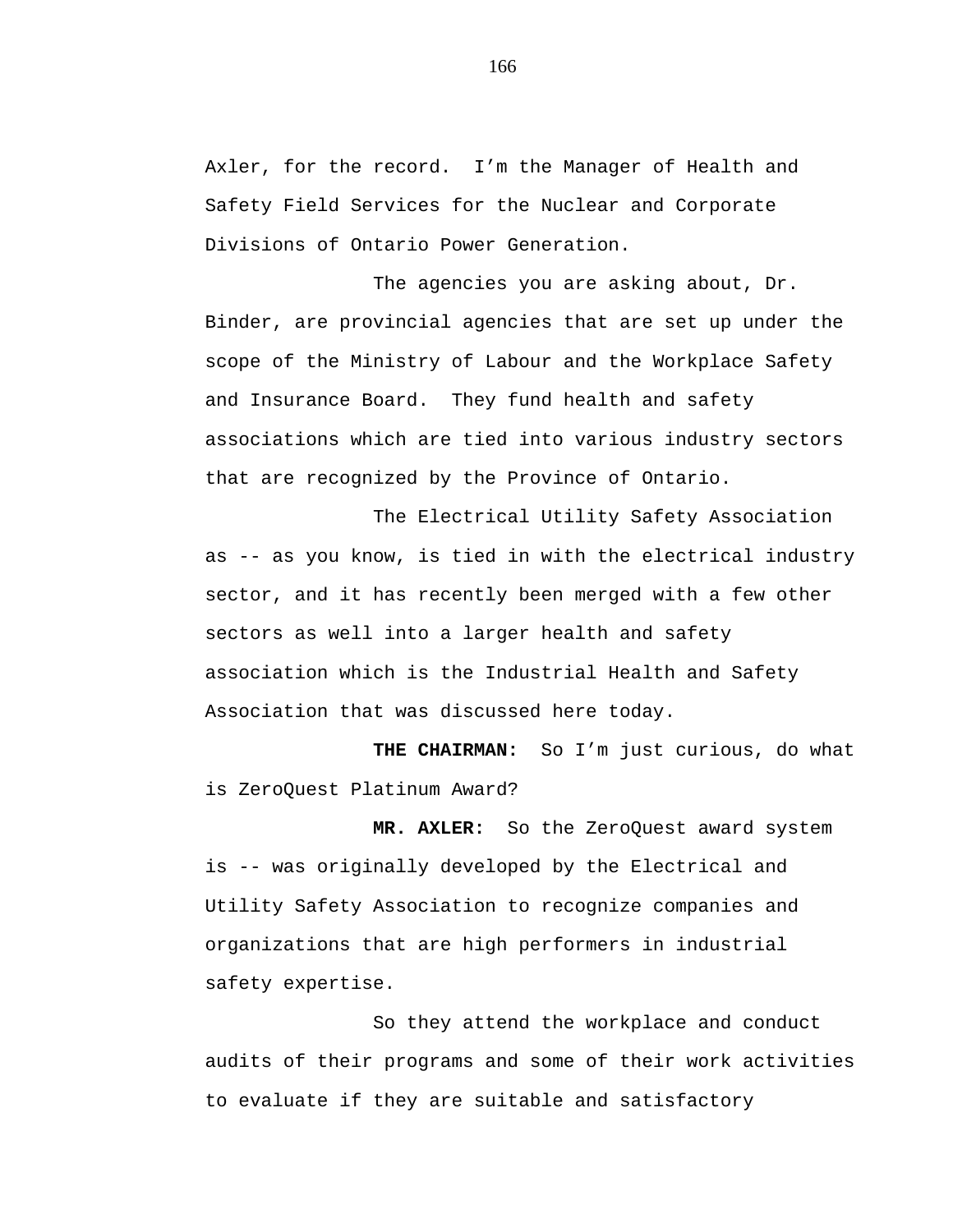candidates for achieving that level of award and if they are, then they recognize those organizations.

**THE CHAIRMAN:** Thank you. Thank you very much. Thank you.

Anything else?

Okay, thanks.

**MR. AXLER:** Thank you.

**THE CHAIRMAN:** We are going to break for -- 1:40, okay, we're coming back at 1:40.

Thank you.

--- Upon recessing at 12.52 p.m./

L'audience est suspendue à 12h52

--- Upon resuming at 1:42 p.m./

L'audience est reprise à 1:42

**MR. LEBLANC:** If you can take your seats, we will resume the hearing in the next few seconds.

Thank you.

**THE CHAIRMAN:** Thank you, we are back.

And before we get into the next submission,

I understand that OPG want to clarify -- make a

clarification of something.

Please proceed.

**MR. JAGER:** Yes, Glenn Jager, for the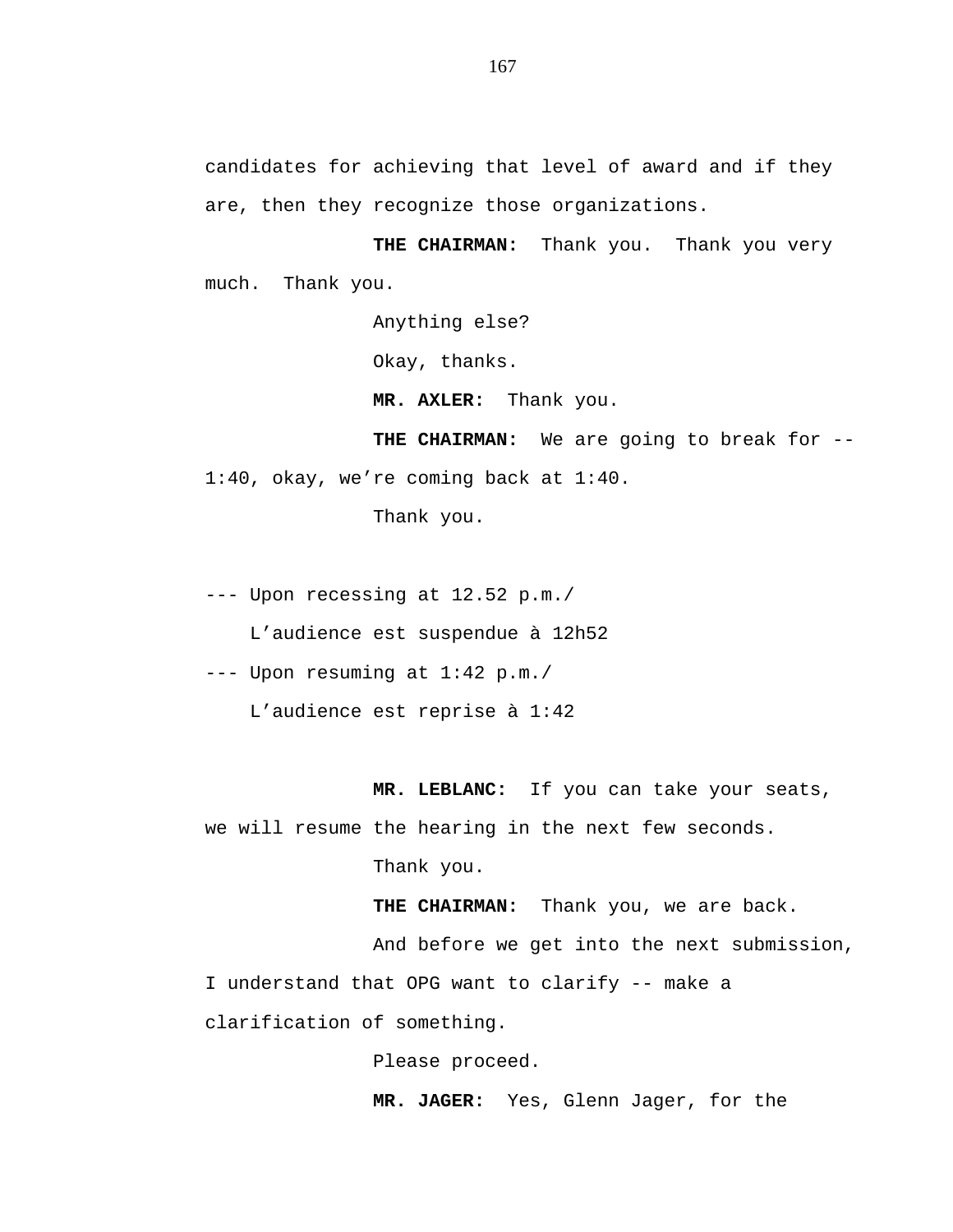record.

This is in response to Commissioner Velshi's earlier question around the information request.

OPG is an open and transparent organization and we cooperated with the information release for the hearing in a timely manner, made every effort to do so.

Following Day One, we received requests for 113 documents and approved the release of more than 100. The remainder were redacted or not released on the basis that they contained information that could impact the security or safety of the site.

There's also some that require a thirdparty consent which may not have been given for those documents.

OPG received information requests from the CNSC in regard to the design of the dry storage containers. Initially it was from the -- it was for the Pickering Safety Report Part 1 and then the Safety Report Part 2.

Both sets of information were approved for release. And in addition, OPG identified, there may be an additional document that could contain further information that would assist Northwatch in their review and this was also provided.

We'll continue to work with Northwatch and,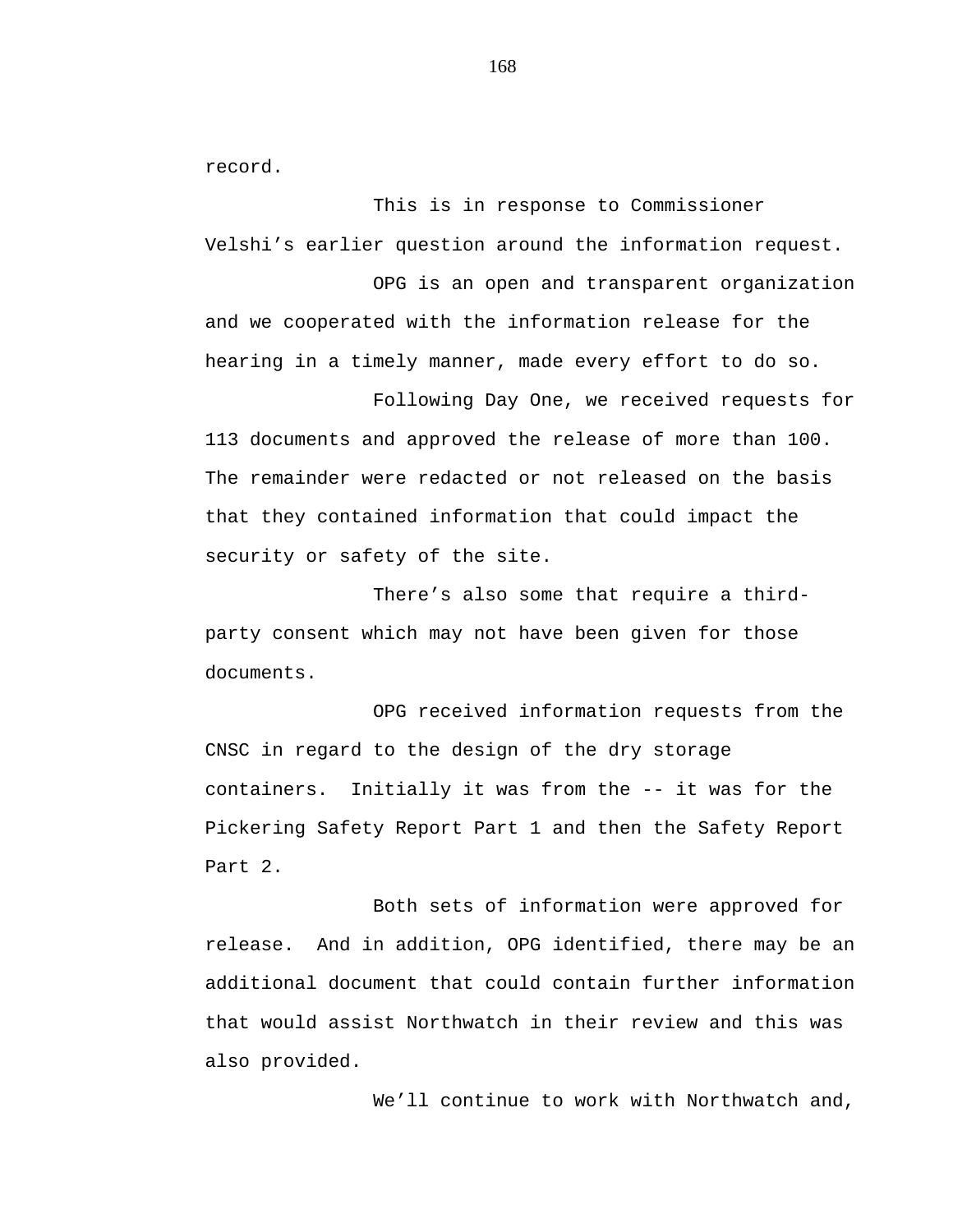as a demonstration of that, a tour of the waste facility is scheduled already.

And additionally, if any other information is required from intervenors, they can continue to request that through Freedom of Information.

**THE CHAIRMAN:** Okay, thank you, thank you very much.

I'd like to move now to the next submission which is an oral presentation from Mr. Foster as outlined in CMD 13-H2.9. Mr. Foster, the floor is yours.

**13-H2.9**

**Oral presentation by**

**David Foster**

**MR. FOSTER:** Thank you very much, ladies and gentlemen. I'm a senior living in the Port Perry, Oxbridge area of Durham where there's, I think, a general lack of awareness of what Darlington and Pickering Nuclear are all about.

That's a fault, I think, of the OPG. It seems to be an inherited attitude from when Ontario Hydro had privileged, highly paid experts who believed sincerely that the public could not possibly understand nuclear, made doubly mystifying by the link of atomic weapons and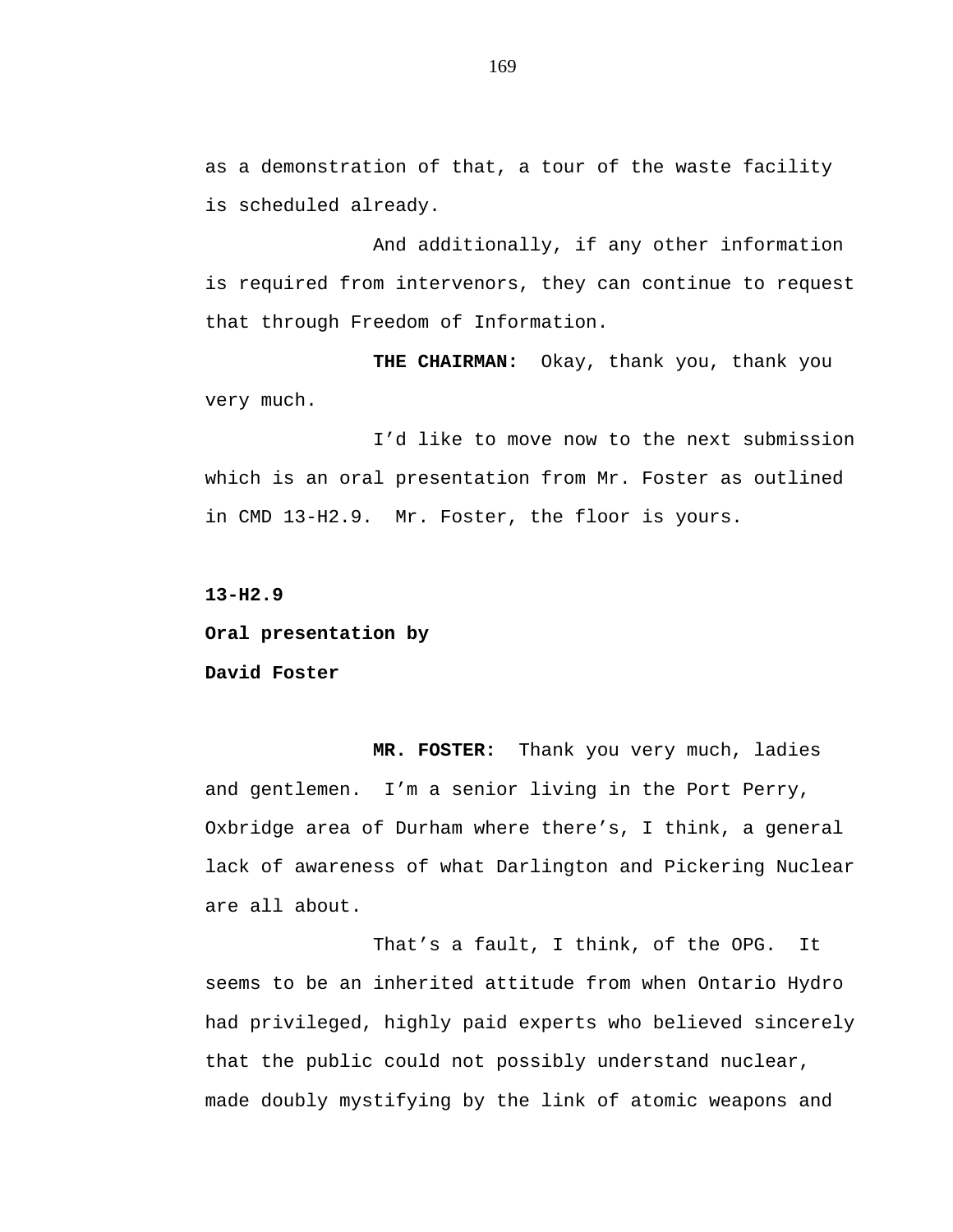military security. Spies were probably everywhere then, therefore, make it all secret, convenient too for avoiding pesky snoopers like citizens. I'm a snooper with the Council of Canadians and that's a citizen group.

I earn my living as a general systems analyst, that is a person who tries to make sense of how sub-systems connect or should connect.

Nuclear is a sub-system that has become disconnected, I think, from the larger world of good sense and the other worlds of energy production. Right now, there is a National Energy Board process doing much what you do, but in an entirely suspect process of selfadvantage, Line 9 Pipeline Reversal, it is called. So you are to be commended for this process that you offer.

Since sending you my written comments to look for alternatives, I took the trouble to visit the wind farm of 86 Mills on Wolfe Island near Kingston. That's the second-largest in Canada. There is another view as to how to make and distribute energy, a 15-year process from inception to production, an expected life of 30 or 40 years.

No residue, agricultural continues around them. We can learn much from what they have done, in particular, openness.

Their particular concern is misinformation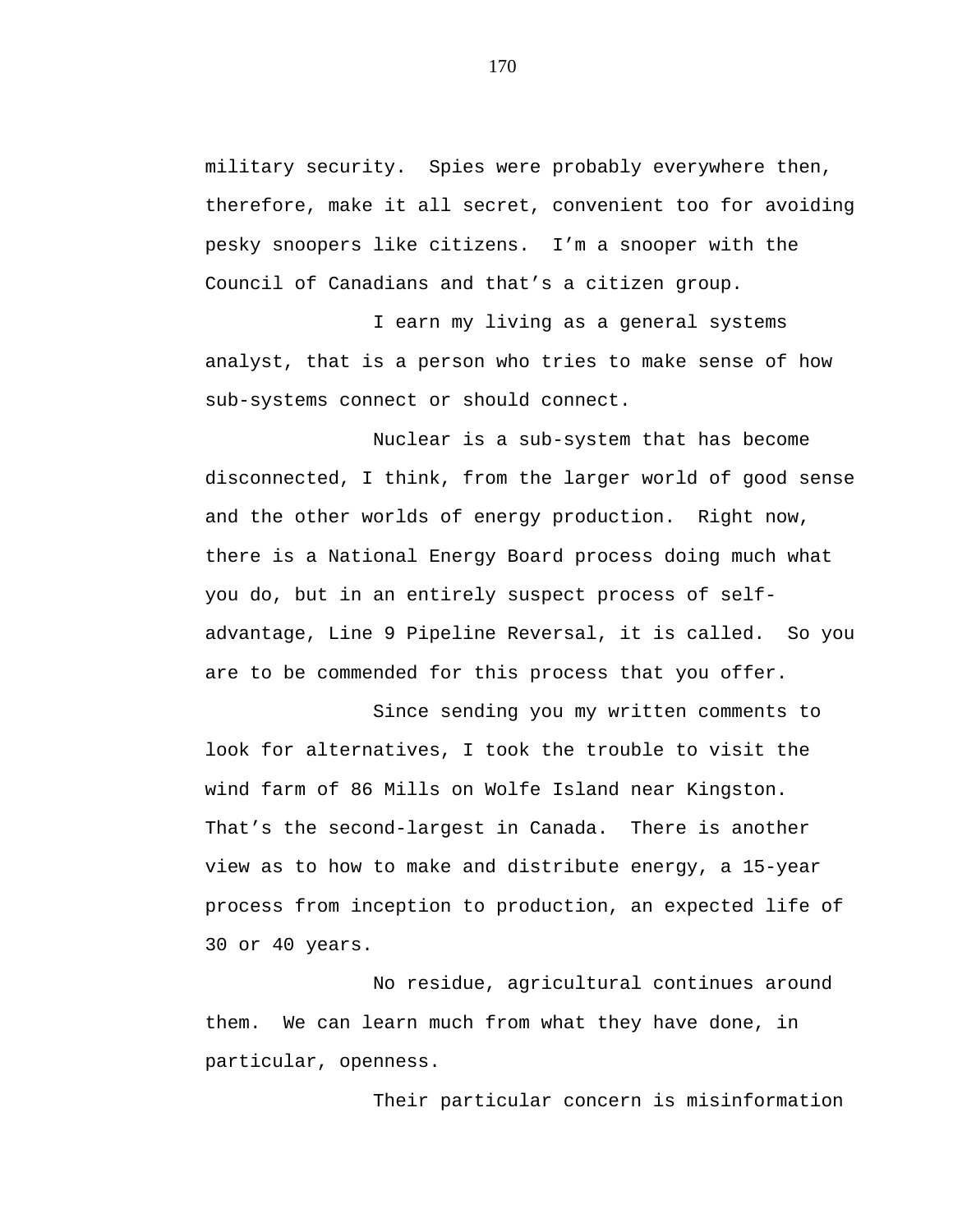about noise from rotating propellers. One sentence in their literature jumped out at me:

> "If people have been pre-conditioned to hold negative opinions about a noise source, they are more likely to be affected by it."

They call this the Nocebo Effect. The same can be said about nuclear or dilbit oil, pro or con, bias, you can't budge. To them, wind is good. To nuclear, wind can compound disaster.

The core concern of my submission is lack of openness by OPG concerning nuclear here in Durham, lack of believable epidemiological studies as baseline reference points, for we know some people are far more sensitive to contaminants than the average. Yet we pretend differently.

Wishful thinking about evacuation of people should something go wrong and a total blotting out of any but engineering estimates as to the chances of technical failure. The obvious omission from the mix of failure is Boston bombers.

This grouping of reactors is the most tempting target, I think, for crazies in North America, to spew nuclear contaminants into the Great Lakes system and forever render them unusable.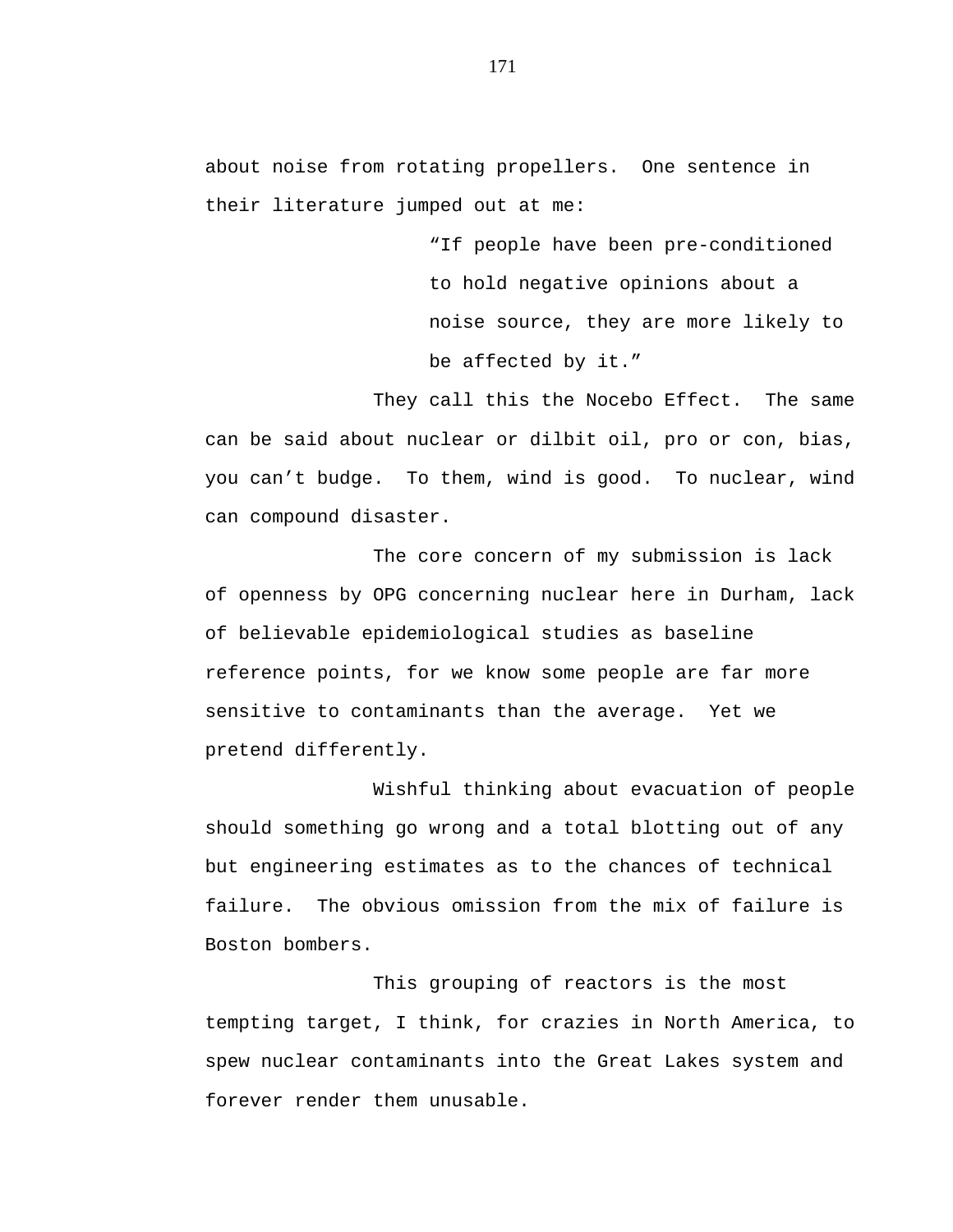Requests to continue this facility fly in the face of gathering momentum for the *International Great Lakes Waters Protection Act*. Business as usual appears to be steered by a privileged priesthood, now simply trying to protect their jobs.

I recognize that we, as a society, rely on nuclear-produced electricity and cannot easily disengage, but the disengagement should begin now. It should have begun years ago.

All of this makes me ask that you limit the licence of the Applicant to a short a term as possible and that you begin to dismantle the worn out plants now. Not waiting for 40 years where they remain as tempting terrorist targets.

Security itself is a migrating notion. Security and supply have tradition of freedom from danger. Its bodyguard is secrecy. It is that I object to. Why is it so hard for us citizens to see beyond the propaganda of the industry that it makes available in profusion.

We must go to extraordinary lengths to become aware of what is known, what is not known and what is wishful thinking by those with benefits to lose. The nuclear waste can never be benign.

We have an unbelievable background assumption that the Lake Ontario golden horseshoe should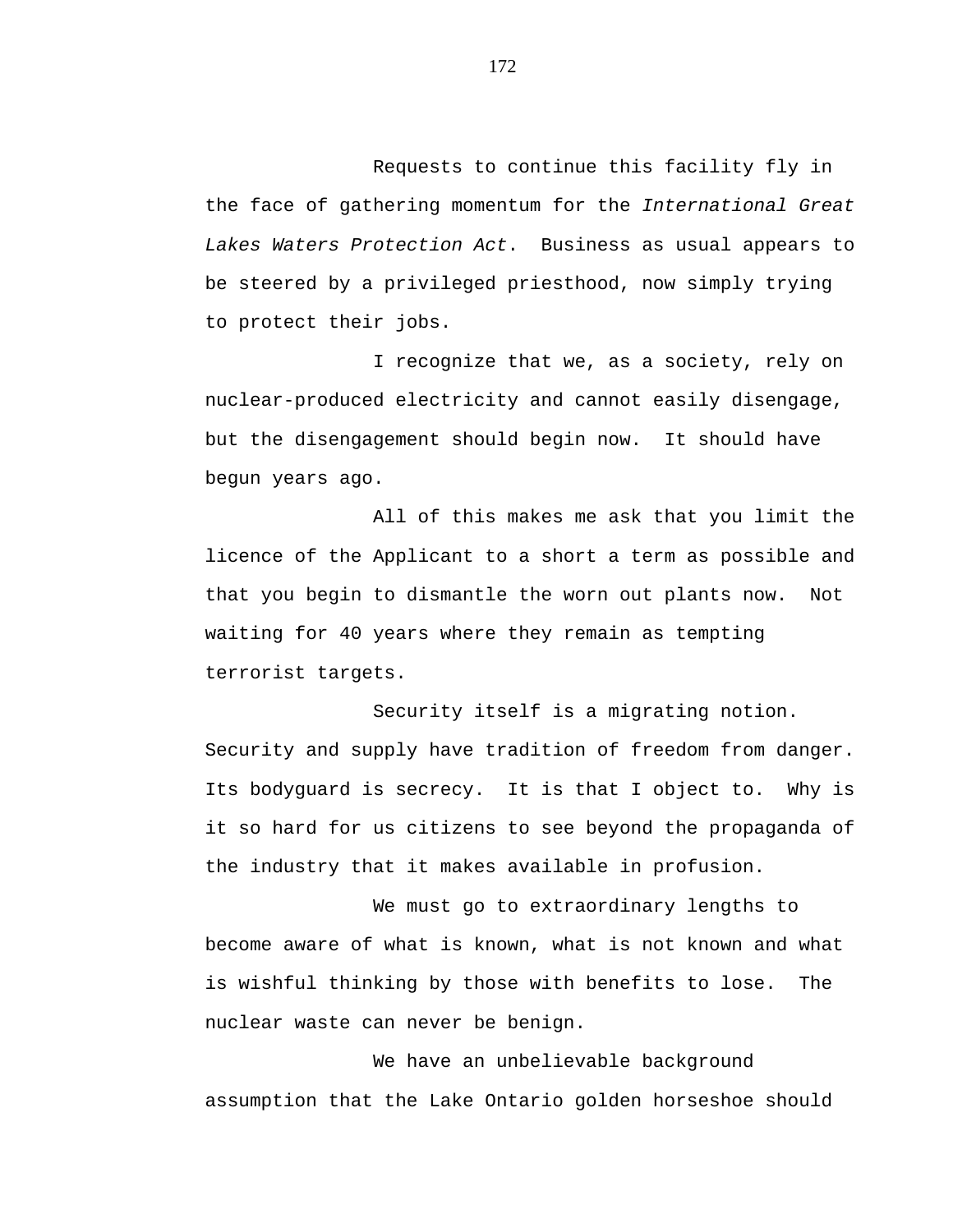be a highest density megalopolis destined to grow forever. That's still determining the broader view as to how human density and development should be handled here.

Growth is a pyramid scheme that has to fail eventually. It is part of the fallacy of consumerism, waste. Make it, junk it, make more. Endless growth, all using risky sources of energy.

You can't make a civilization that lasts based on that. Our planning horizons have to move to thinking in centuries rather than in four-year gaps between elections.

I ask: What redundancy of measurement is there for monitoring outside the zone that the reactors are within?

Clearly, the safe exclusion zone that prohibits local development here in Durham has been violated.

And what else? It is the lack of transparency that besmirches all government in this day of hiding information in plain view, on some obscure Web site.

What technical measuring equipment do we, the public, have access to in confirmation of official claims? What is the process to keep even us in the outer reaches of Durham informed and able to prove that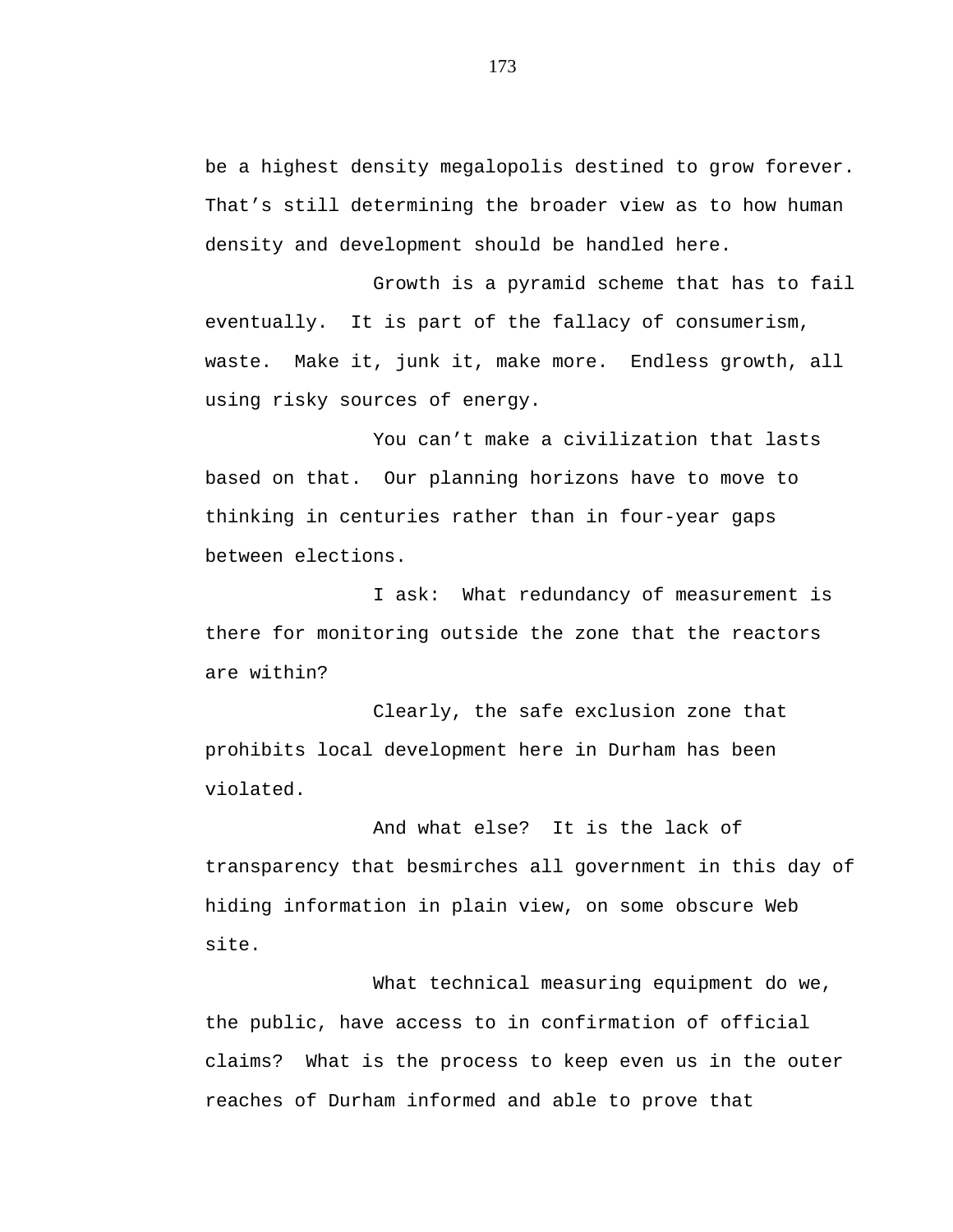awareness?

I acquired a chart of the energies of the electromagnetic spectrum. I got it through the University UOIT, where I took a nuclear tour. This tour should be a basic within our education system and it is not.

We fail to teach technical systems to the public, and the most fundamental system of all: how citizenship is supposed to work. We all should have access to equipment that measures and informs us of these energies, even in public school. Even inconvenient truths.

Fukushima shows how the unexpected becomes disaster, and even when expected, that there is no one trained to handle the public reaction. It is not possible to train a free public, each goes his own way.

Run. But how? Where to? Hide under the desk.

My generation was told to hide under a desk when the atomic bomb goes off. Dig a hole in the backyard. Live there for three months on dried rations. We believed it. It was utter nonsense. Lies told by the military.

There should be a handbook each resident should receive, updated every six months, as to what risks they are living beside and for how long. What forms of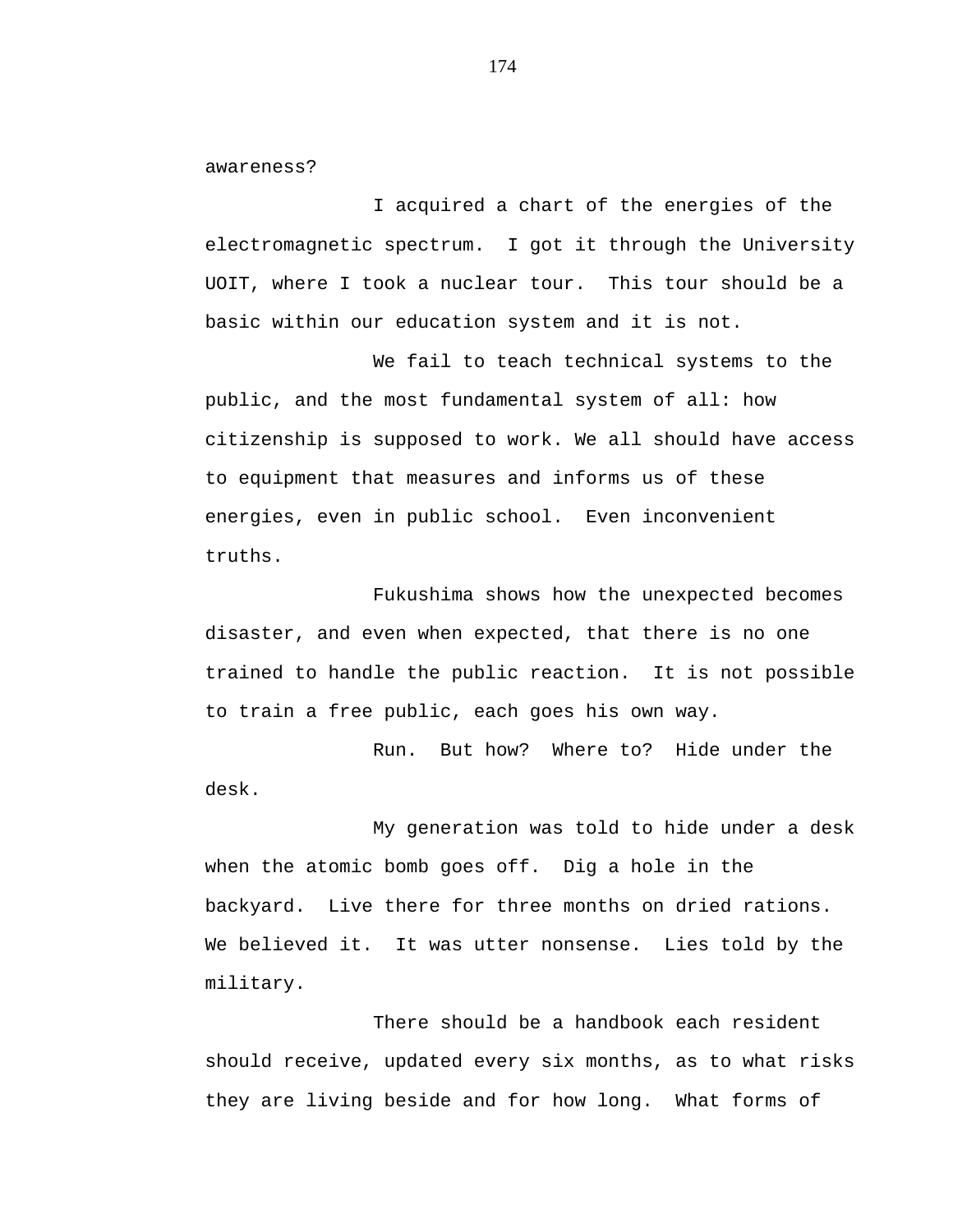earning a living are still possible; lay it all out like a friendly annual report. Report the good with the bad, warts and all.

The butcher's bill in clean-up and medical costs when it goes wrong, can bankrupt the Province of Ontario; so transparency, please.

The national importation of crazies. Our nuclear facilities are a far more tempting target than the Boston Marathon. Crazies plant bombs. Our nuclear facilities carry a risk totally outside any engineering calculations. It is real. It is a danger our immigration policy created. Again, lack of systems thinking, or foresight.

For this reason alone, I believe you should allow only a short-term re-licensing of the facility and insist that the design life be adhered to. Wishful thinking to expand it to 240,000 hours is evidence of irresponsible political manipulation.

If you trusted the engineers to state a lifespan to the facility back then, why would you now believe they were wrong? What is truth?

How many jobs will be lost has nothing to do with imagining away the dangers. Where is there a credible multi-disciplinary study that shows the big picture of where Ontario is going, population stability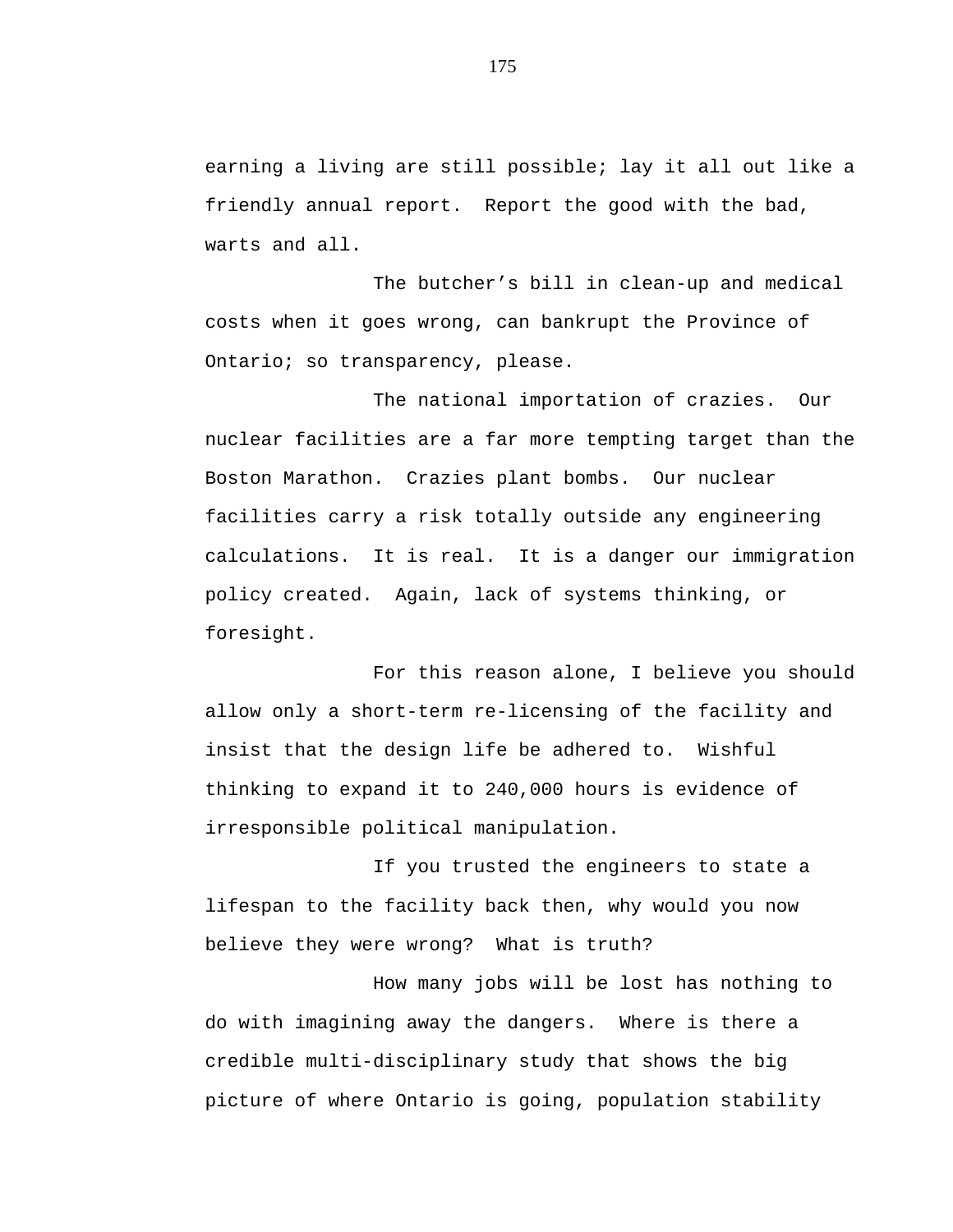targets and the nature of the economic system and the new paradigm of sustainable community.

Have faith in half-baked science. What if you're wrong? All these have impact on our future. Where's the companion green energy, believable plan that must follow? Out of sight, out of mind.

We have ignored most of this as simply not noticed background. Few people, even in Durham, ever express curiosity in the reactor sites. It is time to be noticed front and center. Open the books; keep us, the public, informed so we can guide both the politicians and engineers into wiser choices.

Educate the next generation as to what is at risk and how we must adjust our expectations. Old guys like me know this. It is the young engineers wearing horse blinders who need to be re-educated. Theirs is only theory, not immutable truth.

My generation grew up before there were either electromagnetic or nuclear energies let loose. There's a dangerous unknown in DNA damage. There are dangerous unknowns as to how a future economy might work.

The underlying pyramid scheme of energy fuelling international trade through banks is simply a false avenue. The lesser economies like Greece or Nova Scotia that cannot manufacture and have little to trade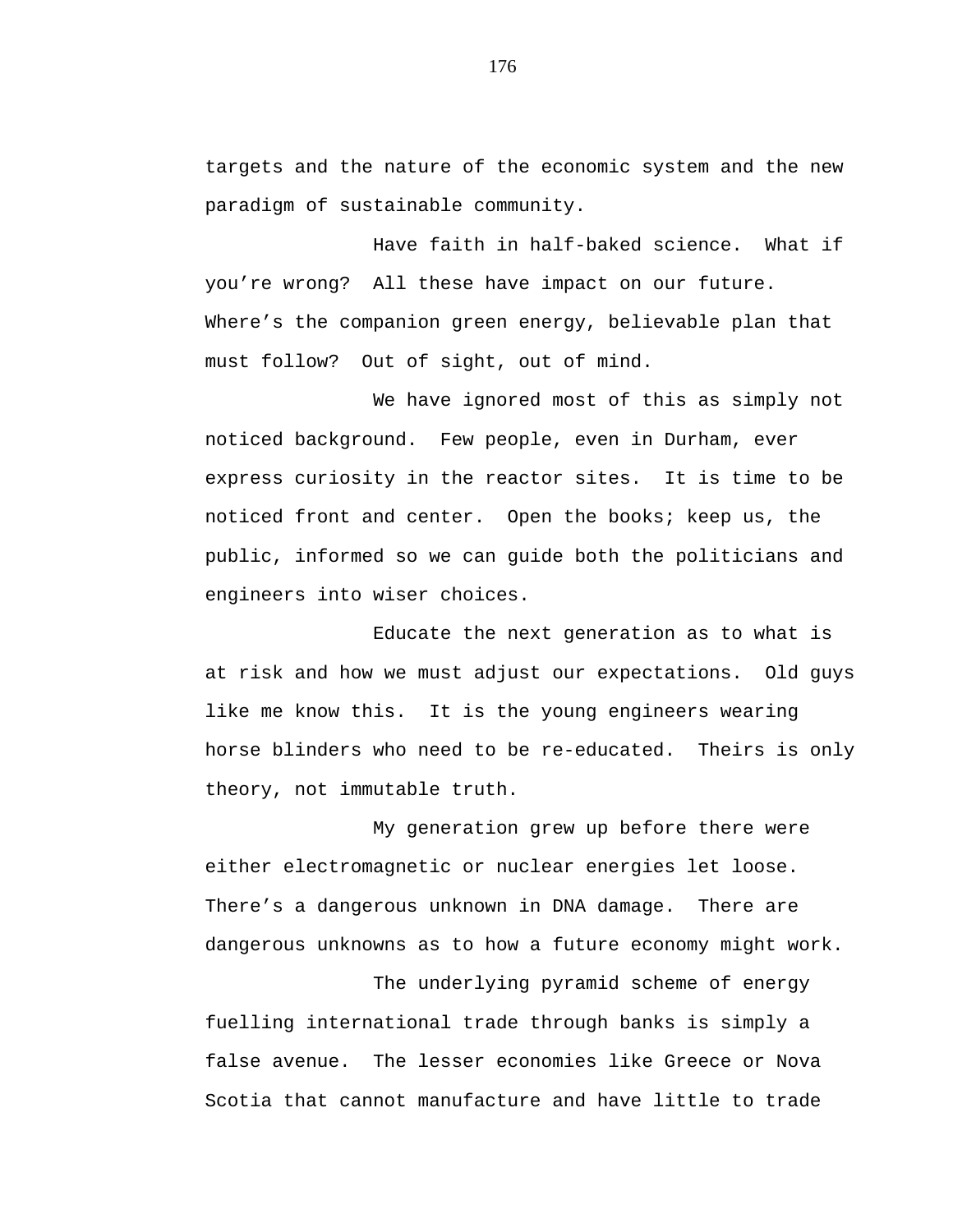must inevitably go bankrupt.

We have to look to local economies. That too is part of the bigger picture. The banker is not your friend. He too is an unsustainable burden. That's systems awareness. How the pieces fit together.

So I ask that you invite people into the debate, open it up. OPG seems to have the money to lure Lake Huron townships into agreeing to buy a pig and a poke. Hosting nuclear waste, that I think is both immoral and absurd.

Spend the time to educate the local public with something a lot closer to the truth.

Reluctantly, as victims of circumstance I request first short-term licence on a short interval review and then immediate dismantling of what is past its due date. There are alternatives.

> **THE CHAIRMAN:** Thank you. Okay, who wants to start? Questions?

Thank you very much.

Okay, I'd like staff to, one more time, talk about what happened to 210,000 hours that became 240. So as the intervenor claimed, you were wrong then, why would you trust -- why we trust you now?

Why don't you -- deal with that.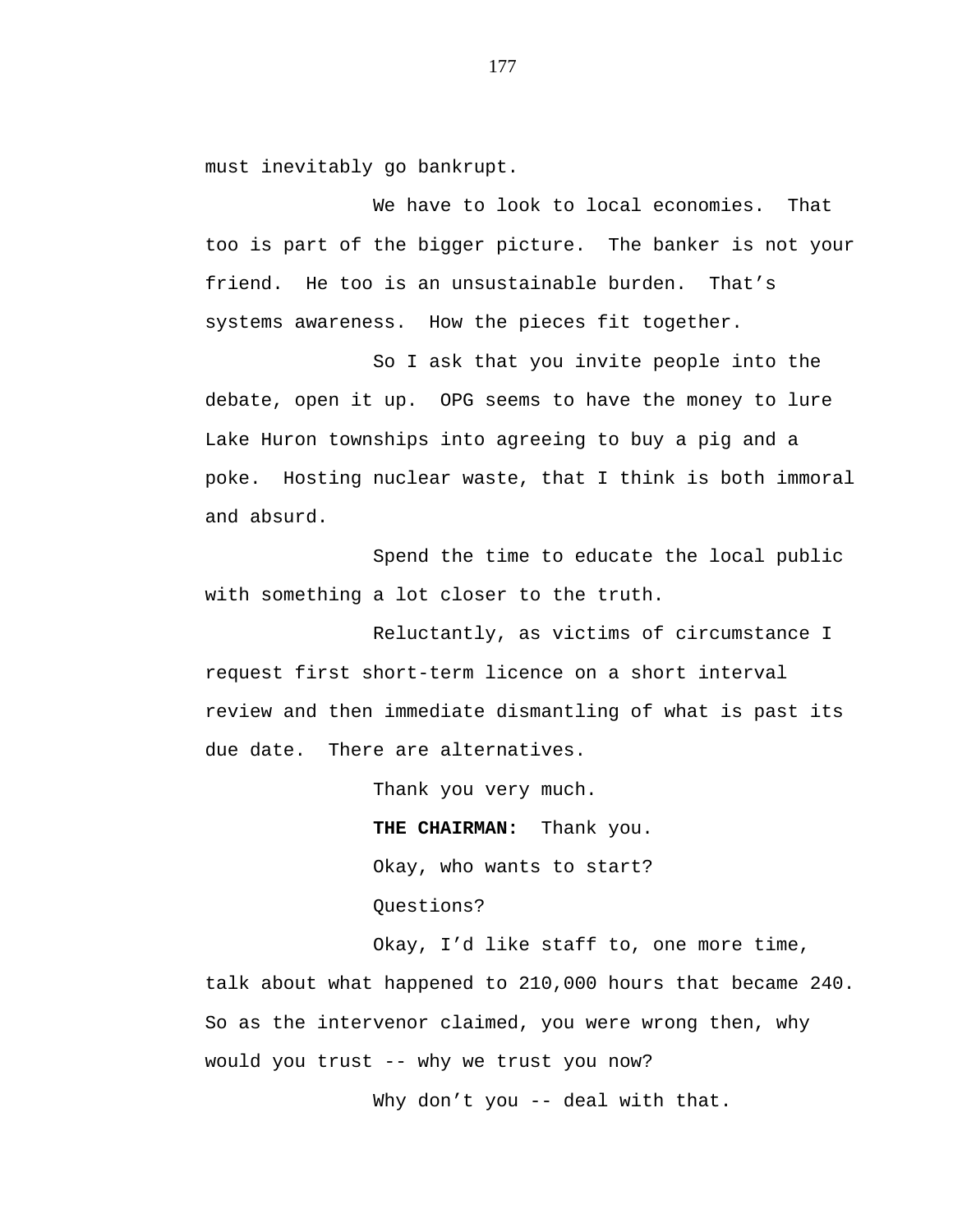**DR. RZENTKOWSKI:** Greg Rzentkowski, for the record.

The subject of the end of assumed design life re-appears in many, many interventions and  $I - - I'm$ quite sure that this will probably be the dominant subject for the discussions here today and for the upcoming days.

So I would like to clarify a couple of points. In my opinion, this has been taken out of context in many of the interventions and is implicitly equated, almost, with a severe accident because we, CNSC staff, failed to articulate clearly what we do for safety and why it makes sense.

First, it has to be understood that the decision to end commercial operation of a site or reactor is mainly an economic one, dictated to some extent by safety considerations. This is because safety can be always improved, even in the case of a very old reactor. The question is only: At what cost and how safe is safe enough?

Especially that -- that as CNSC regulatory requirements and expectations continue to evolve, the licensees will have to meet even higher safety performance standards in the future. This has to be realized. Second, the end of assumed design life is -- is a regulatory trigger to update the safety case of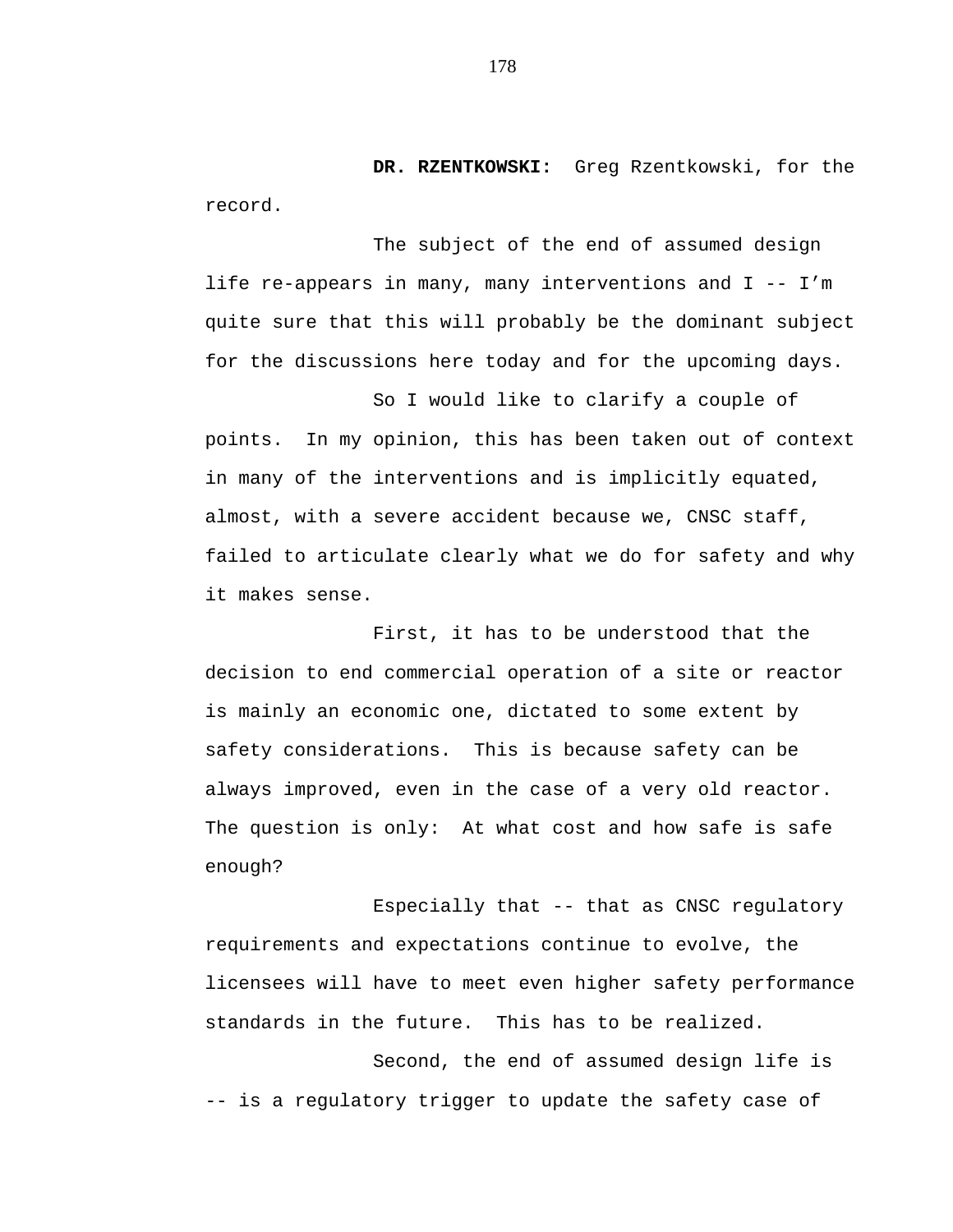the reactor with particular focus on preservation of safety margins, condition assessment and fitness for service of major components, and integrated plant ageing management in order to maintain the required level - required level of safety.

The end of assumed design life is not an indication of a cliff edge effect, meaning that the reactor is safe today but it will be unsafe tomorrow. It's like a car. It doesn't break down the day after the warranty expires.

Third, the required level of safety of reactor operation is being maintained and even enhanced over the entire lifespan of the facility. The safety is never in question. Reactors are subjected to regulatory scheduled maintenance outages to inspect and, if necessary, repair or replace reactor components including pressure tubes. Mandatory tests of essential system and equipment are -- are also conducted to demonstrate the required availability on demand.

Finally, as part of the assessment of the safety case, single failures of process system, such as heat transport system piping, including pressure tubes are considered are dual failure of a process system and a safety system; for example, a pipe break and a failure to activate the emergency cooling injection.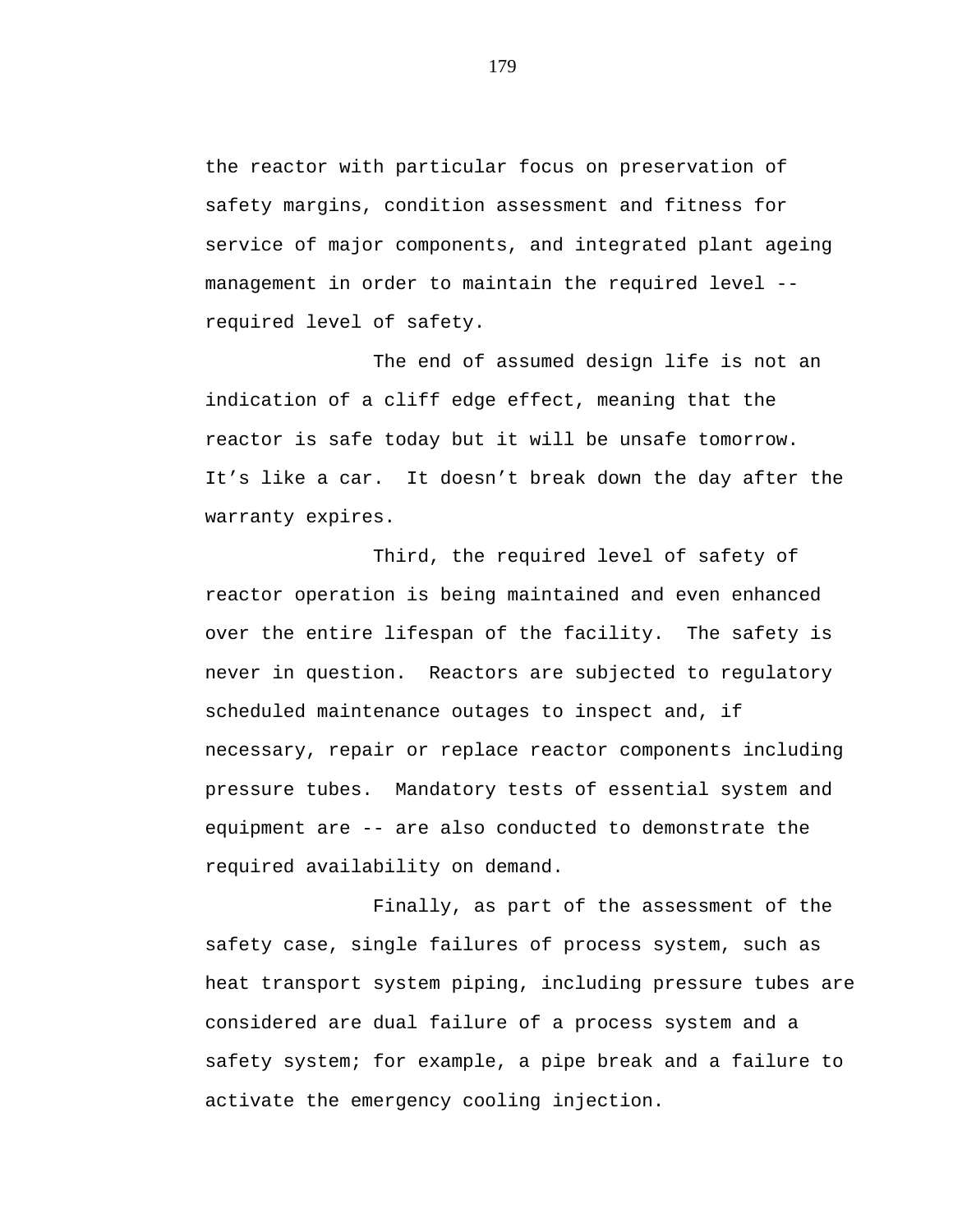So what would happen in the case of the pressure tube rupture?

In this case, I don't have to speculate. As a matter of fact, in 1983, a pressure tube ruptured in Pickering A Unit 2. This resulted in the discharge of heavy water at the initial rate of 900 litres per minute in the refuelling machine rooms.

The reactor was operating at full power at the time and was manually shut down once the operator determined that a sizeable leak had developed.

None of the automatic plant safety systems were called upon to operate and at no stage of the incident were emergency procedures called for or necessary. No fuel failure occurred during the incident and releases of radioactivity around the plant remained at nominal level at all times.

In summary, the required level of safety can be maintained during the long-term operation of reactors. The probability of operating incidents may eventually increase due to ageing but the risk does not due to the effective implementation of defence-in-depth that prevents escalation of incidents to accidents.

The safety goals give an approximate statement of the risk of reactor operation. I would like to clarify those points.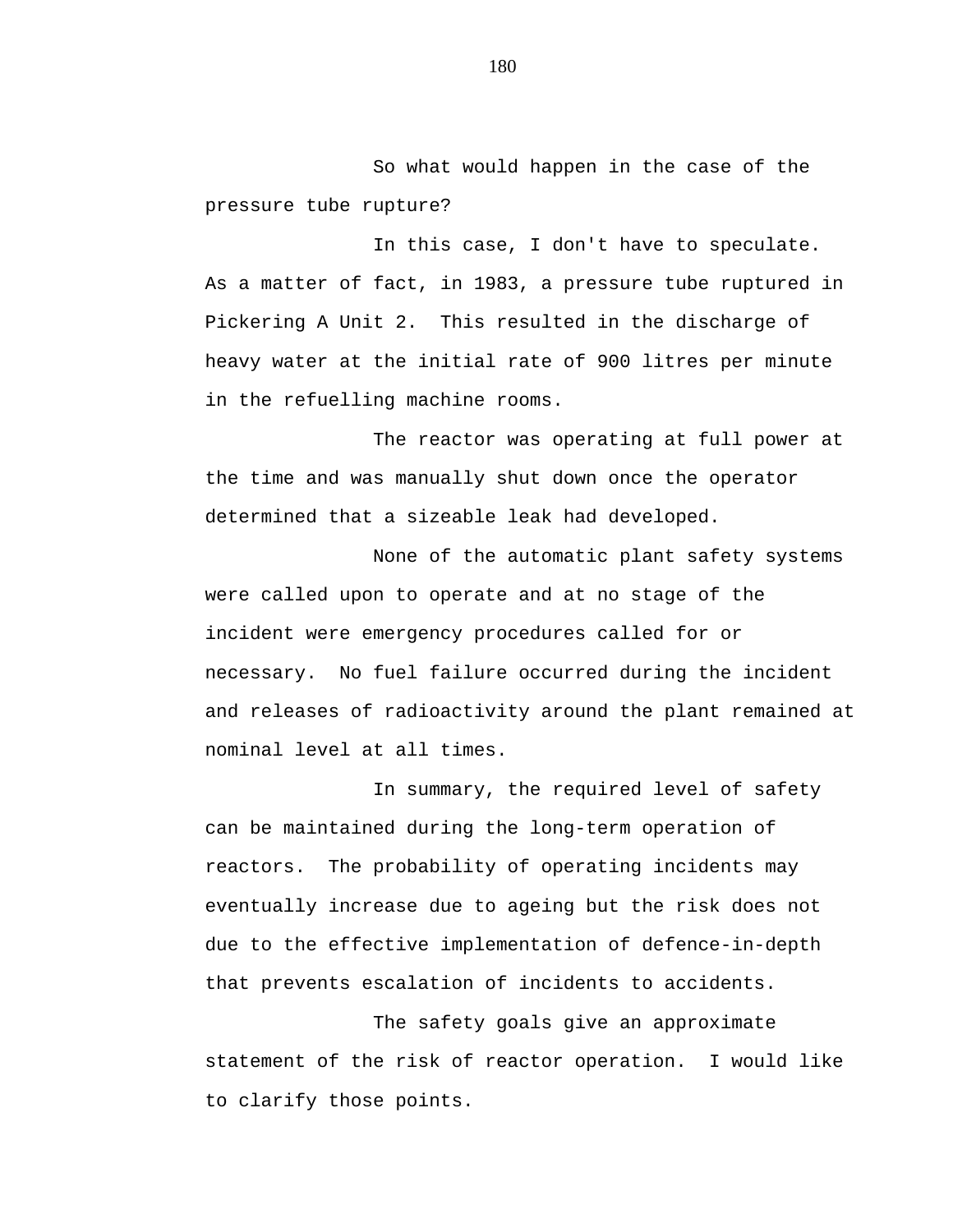**THE CHAIRMAN:** Do you want to react to that?

**MR. FOSTER:** I have to admit to a hearing problem and the accent that I wasn't able to fully appreciate. I understand that these are technical responses and I accept them as being offered in good faith towards my general comment.

Yes, it was taken out of context and I'm unaware of the depth of that context.

Nonetheless, that does not detract from the major thrust of what I'm trying to point out, is that it is not technical failure we fear. It's the unexpected that can come in from the side where somebody wants to blow us up like they did the marathon in Boston.

THE CHAIRMAN: Okay. So maybe just a very short review; what's the site susceptibility to a terrorist attack?

**MR. JAGER:** Glenn Jager, for the record.

The site is very secure against all threats. Of course, the specific features we would have to discuss in camera.

I can ask Mr. Paul Nadeau, our V.P. of Security, to comment further, but I would say we meet all current standards. We're very involved in the security community, if you will, to remain aware of any threats and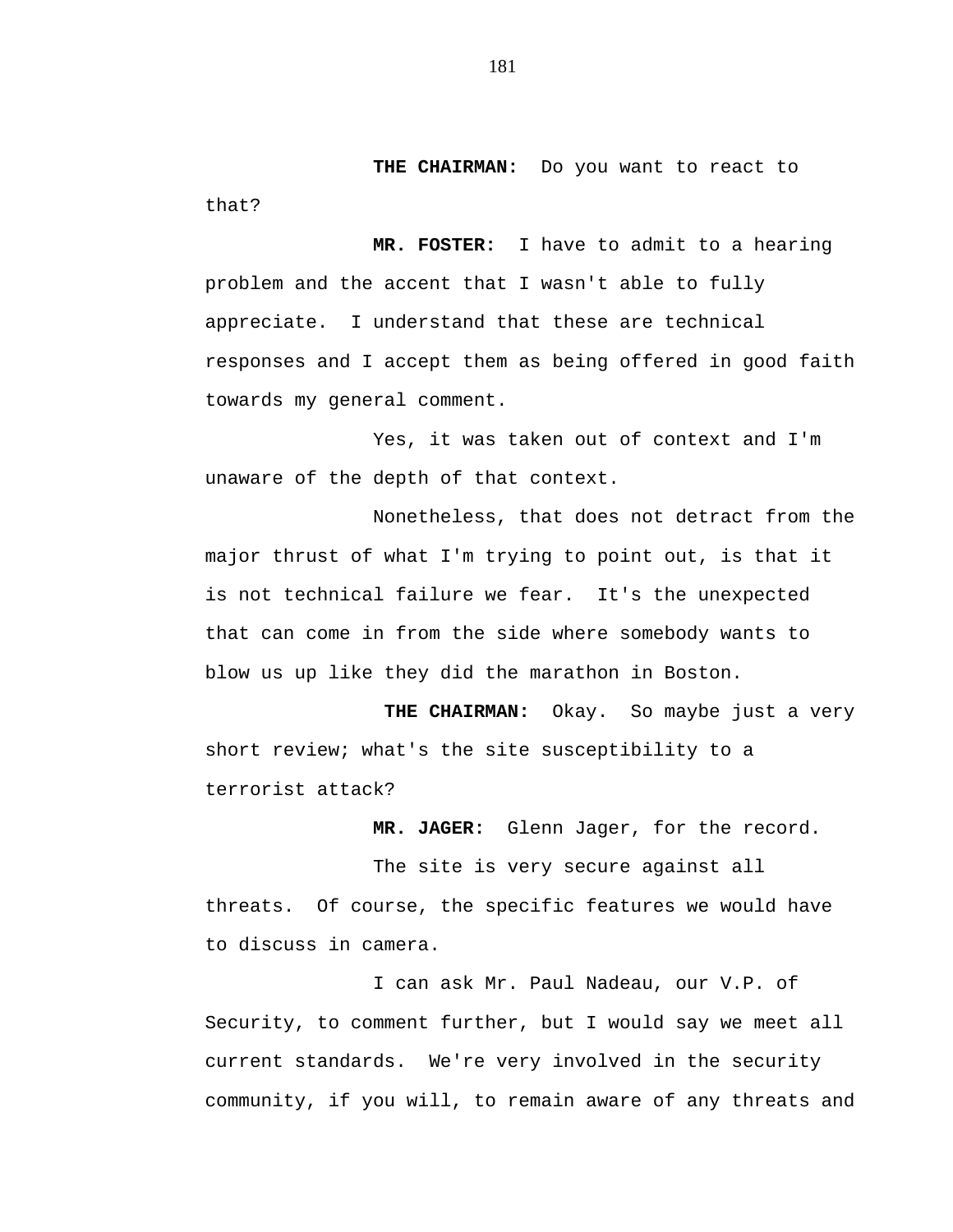be in a position to deal with those.

So I'll ask Paul -- or Denis McBride, I'm sorry, Director of Security, to respond.

**MR. McBRIDE:** Denis McBride, for the record. I am the Director of Security and Emergency Services Programs at Ontario Power Generation.

In response to, Mr. Chair, your question regarding terrorism, OPG has a defence-in-depth program in place around our security at our facilities. We have an intelligence network. We're very well plugged into national and international intelligence networks.

We have very robust structures. We have a very robust security program which meets all CNSC requirements. We have a robust program around our own staff to mitigate insider threats. We do intensive studies around current design basis threats, current modus operandi that are out there in the world in terms of techniques, tactics, and equipment that may be used to try to compromise our facilities.

We're extremely well tuned to what is out there and how we would respond.

**THE CHAIRMAN:** Thank you.

Mr. Foster, your last words?

**MR. FOSTER:** I have nothing really to add. I have made my point. In the original written submission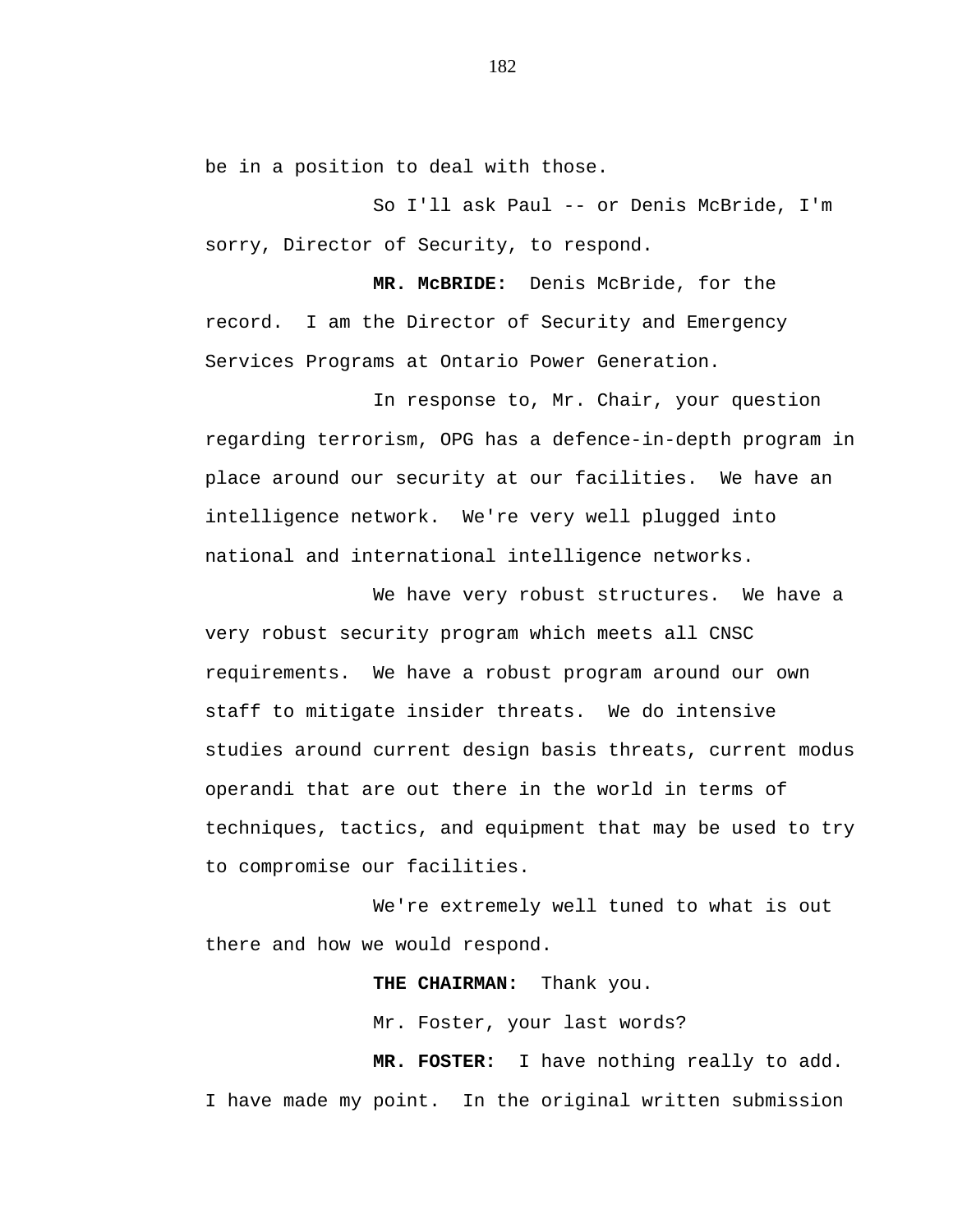that I sent to you, I believe I mentioned that another similar threat comes from our air force having taken part in bombing in Libya. What that does is create a bunch of angry Libyans who know how to fly airplanes.

In your presumed means of trying to protect us, a Libyan in an airplane can come and crash it anywhere along any of our 10 different nuclear places if they want to. And unless we have SAM, the surface-to-air missile sites along the shore, that is still something that we've got to worry about. It could be in a small Cessna.

It's not necessarily that your security is going to give you information about this. Terrorists are really quite secret about what they're going to do.

I think that is a far greater chance of failure that can threaten us all than is the technical leaks that may happen, which I believe that our engineers have done a very good job on trying to protect us from happening.

That's all. Thank you very much.

**THE CHAIRMAN:** Thank you. Thank you for the intervention.

I would like to move to the next submission by the Pickering Nuclear Community Advisory Council, as outlined in CMD H2.11. And I understand that Mr. Gillis will make the presentation. Please proceed.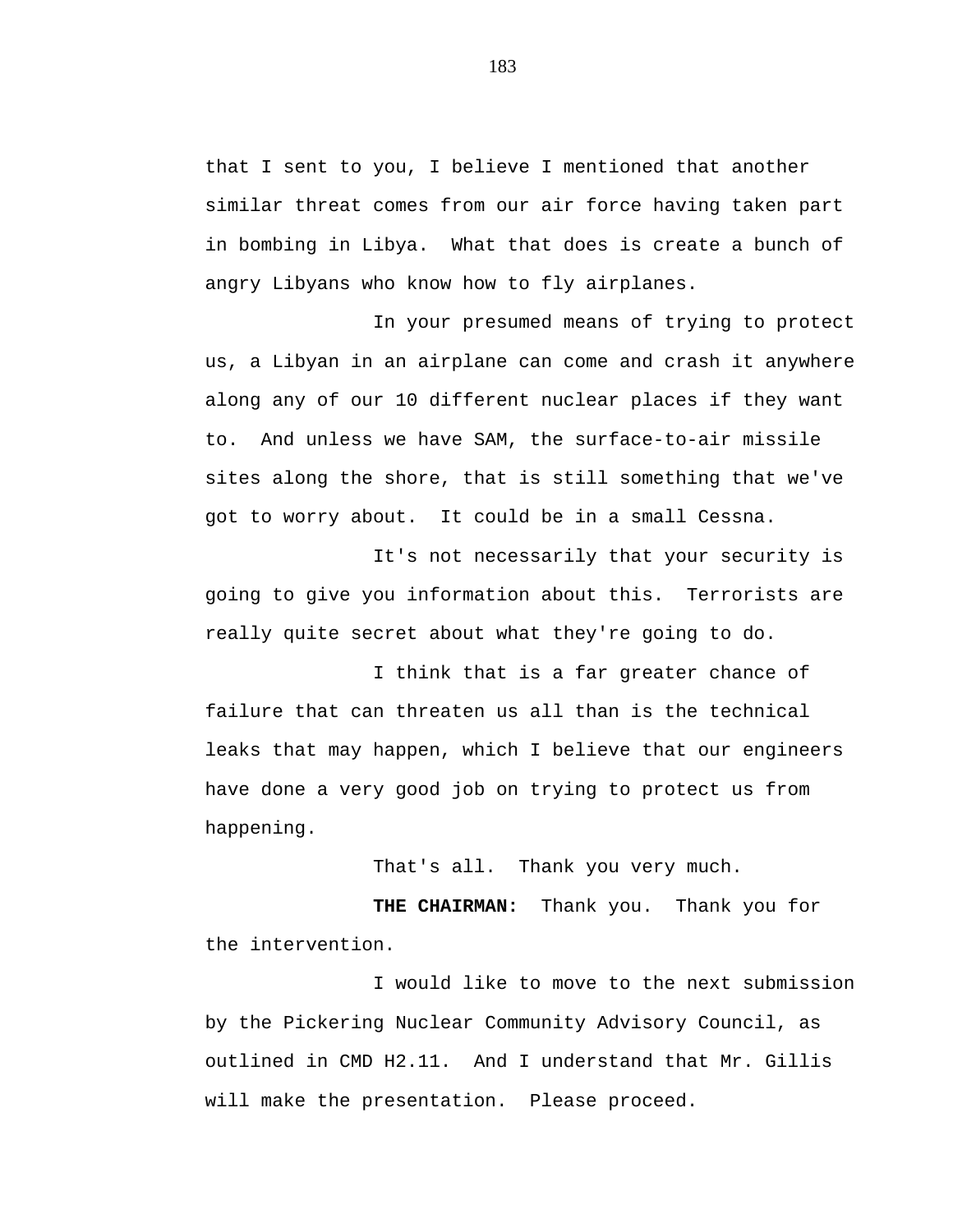**13-H2.11**

**Oral presentation by the Pickering Nuclear Community Advisory Council**

**MR. GILLIS:** Okay. Mr. Chairman and Members of the Commission, for the record, my name is Francis Gillis. I am Secretary of the Community Advisory Council to the Pickering Nuclear Generating Station.

I will not be making the presentation myself. I am joined here today by three members of the Council who will be presenting the intervenor message.

On my left is Ms. Norma Drummond, former member of the Durham Nuclear Health Committee. She has worked as -- or had worked as a consultant for public health for 20 years.

To my right, Mr. Jim Dike, a retired Chief Financial Officer, a resident of Ajax, Past Commodore of the Frenchman's Bay Yacht Club, and a member of the Pickering Waterfront Coordinating Committee.

To the left of Ms. Drummond is Mr. Dan Shire. He is a consultant with a major information technology company and a resident of Pickering. Mr. Shire represents the Pickering Naturalists Club at the Council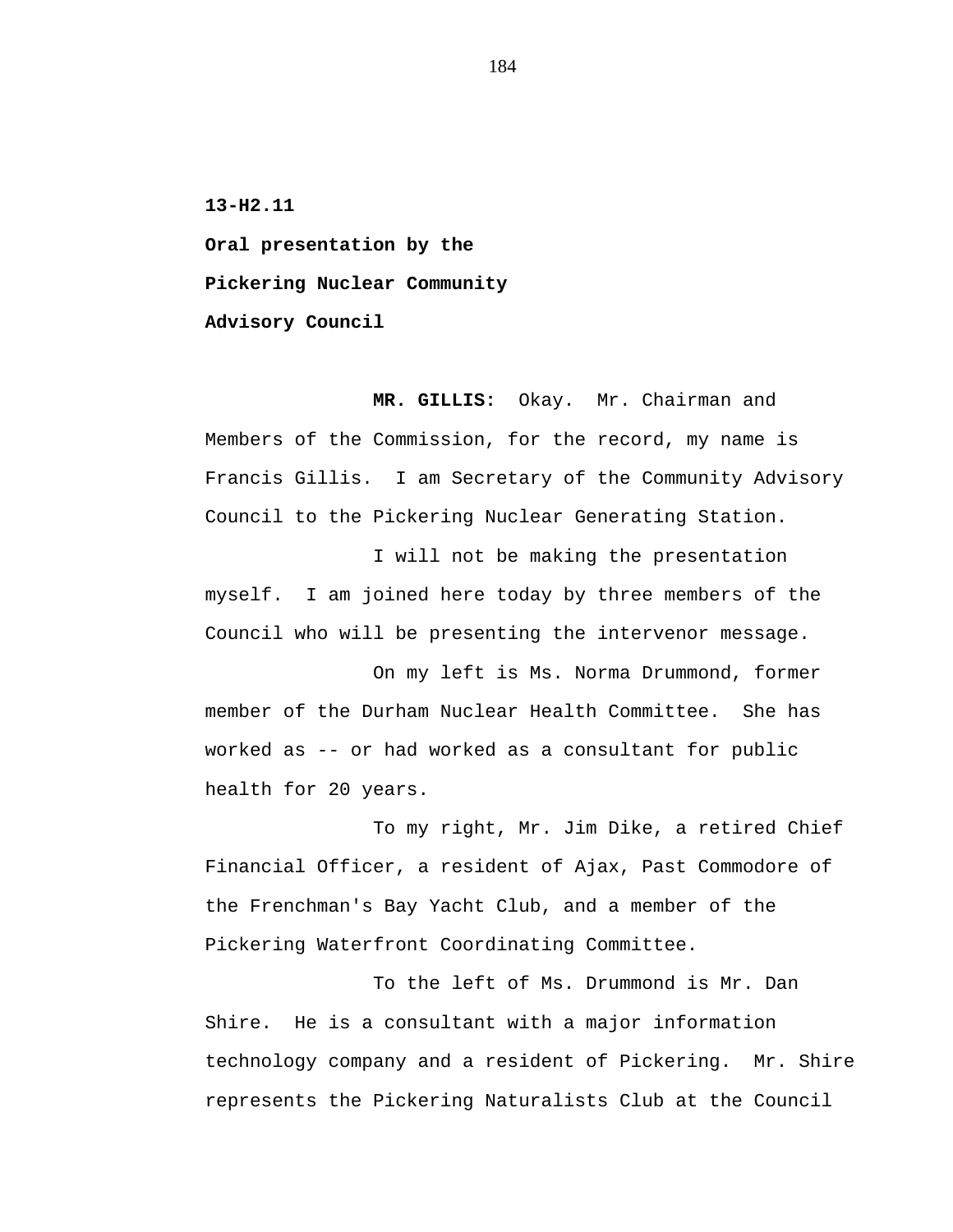table.

So beginning the presentation will be Norma Drummond.

**MS. DRUMMOND:** Good afternoon. As a member of the Pickering Nuclear Community Advisory Council, we would like to comment on the Pickering Nuclear Generating Station Application for renewal of its operating licence for five years.

The Community Advisory Council supports the Application. A core vehicle for OPG dialogue with the community, the Advisory Council assists Pickering Nuclear Generating Station in identifying and responding effectively to the concerns of the community.

The group is made up of citizens, representatives of community organization, and of members of local government staff and agencies, who examine a wide range of issues associated with OPG in Durham Region and at the corporate level. Most members report back to one or more constituencies.

Meetings are open to the public and the local media representative attends regularly. Minutes are posted on the OPG public Web site and they are available through public libraries in Durham Region.

In our interventions in CNSC hearings over the past number of years, the Council has not taken a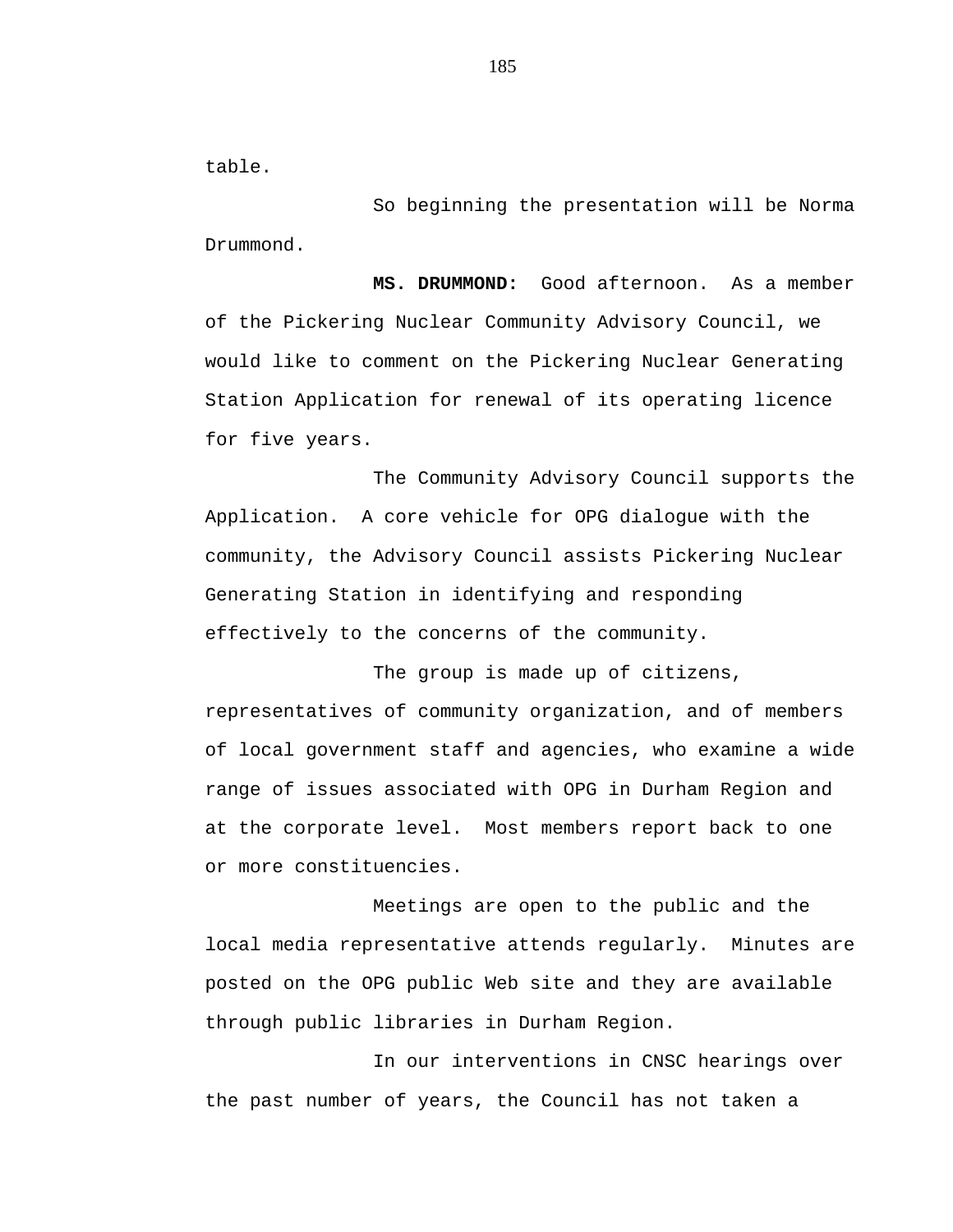position for or against licence renewals or acceptance of environmental assessments. Rather, drawing on the Council's interaction with OPG over time, we have assumed the role of *amicus curiae* commenting on the company's relationship with us and with the community as a whole.

More specifically, we have discussed OPG's dialogue with us and the broader community regarding each issue brought before the CNSC. We probably have more regular interaction with OPG than any other group in the community.

Based on this dialogue over a dozen years, knowing that our neighbours who work at the plant would not so do, if it were in any way unsafe, and on the CNSC site staff positive assessment of station operations, we have evolved from our position of *amicus curiae* to one of positive support for the Pickering nuclear application for renewal of its licence to operate.

It is important to note that the tenure of our dialogue with OPG has evolved over time. When the community working group was brought together in 1999, their interaction with OPG was more confrontational than we experience today.

The working group set out 160 issues that they wanted OPG to address to ensure themselves that the Pickering plant was being operated in a socially and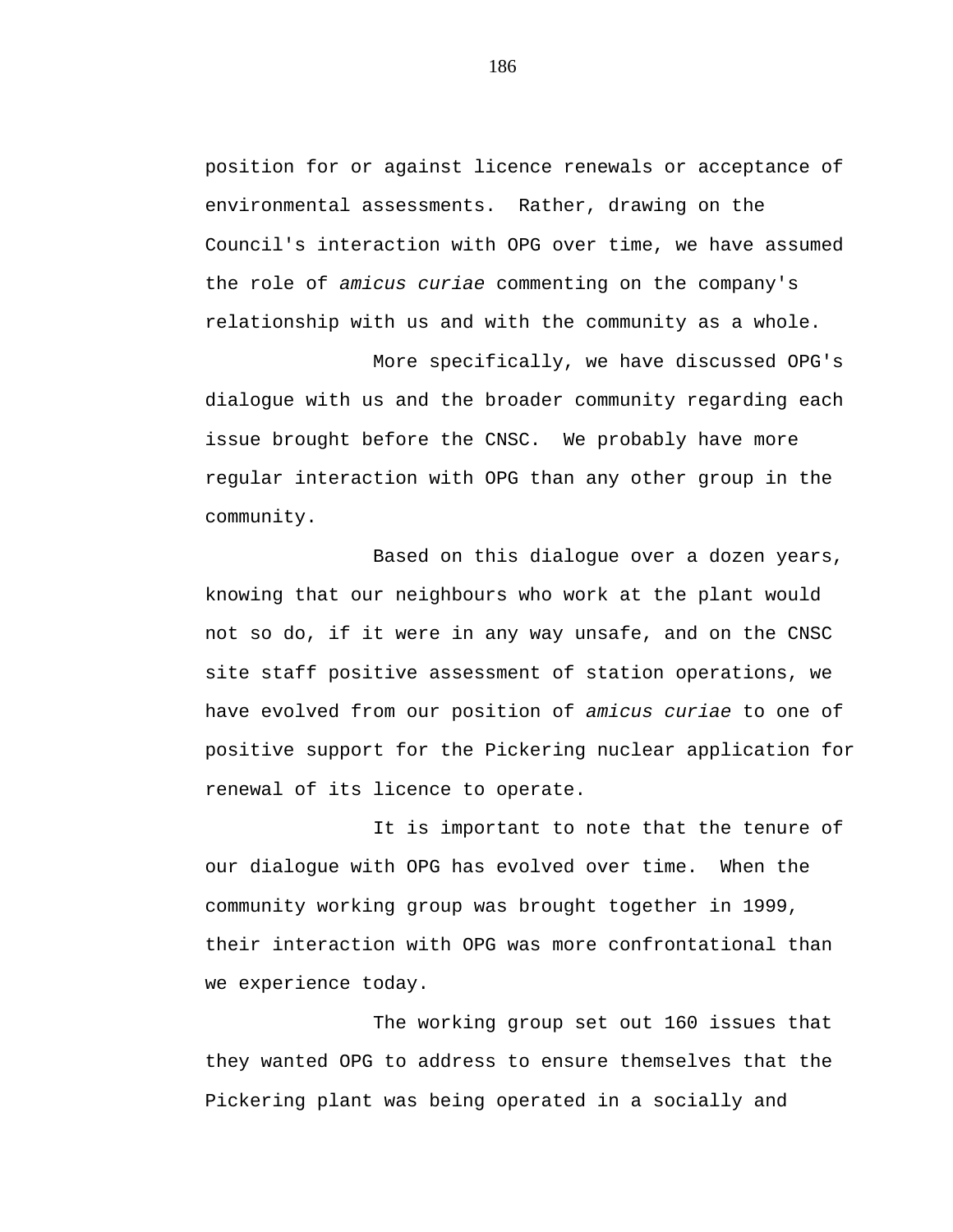environmentally sound way. Once the working group had completed its mandate, the Community Advisory Council was established in the year 2000, bringing together new members as well as members of the working group.

The new group inherited the 160 issues. It took years of resolve to resolve the issues, through dialogue between the advisory council and OPG. The interaction with OPG on the 160 issues, along with many other issues that arose during that time, demonstrated that the company any moved from what was seen as an aloof relationship with the community to one of more open dialogue and responsiveness.

The advisory council was more supportive of OPG because of the forthright way in which the company responded to our comments and questions. The trust between the council and the company has enhanced the productivity of our dialogue.

**MR. GILLIS:** We will now turn to Jim Dike who will continue with the message.

**MR. DIKE:** For the record, my name is Jim Dike.

The description of our meetings with OPG as dialogue is apt. The company does not just provide information, including technical information made understandable for lay people, but also asks for and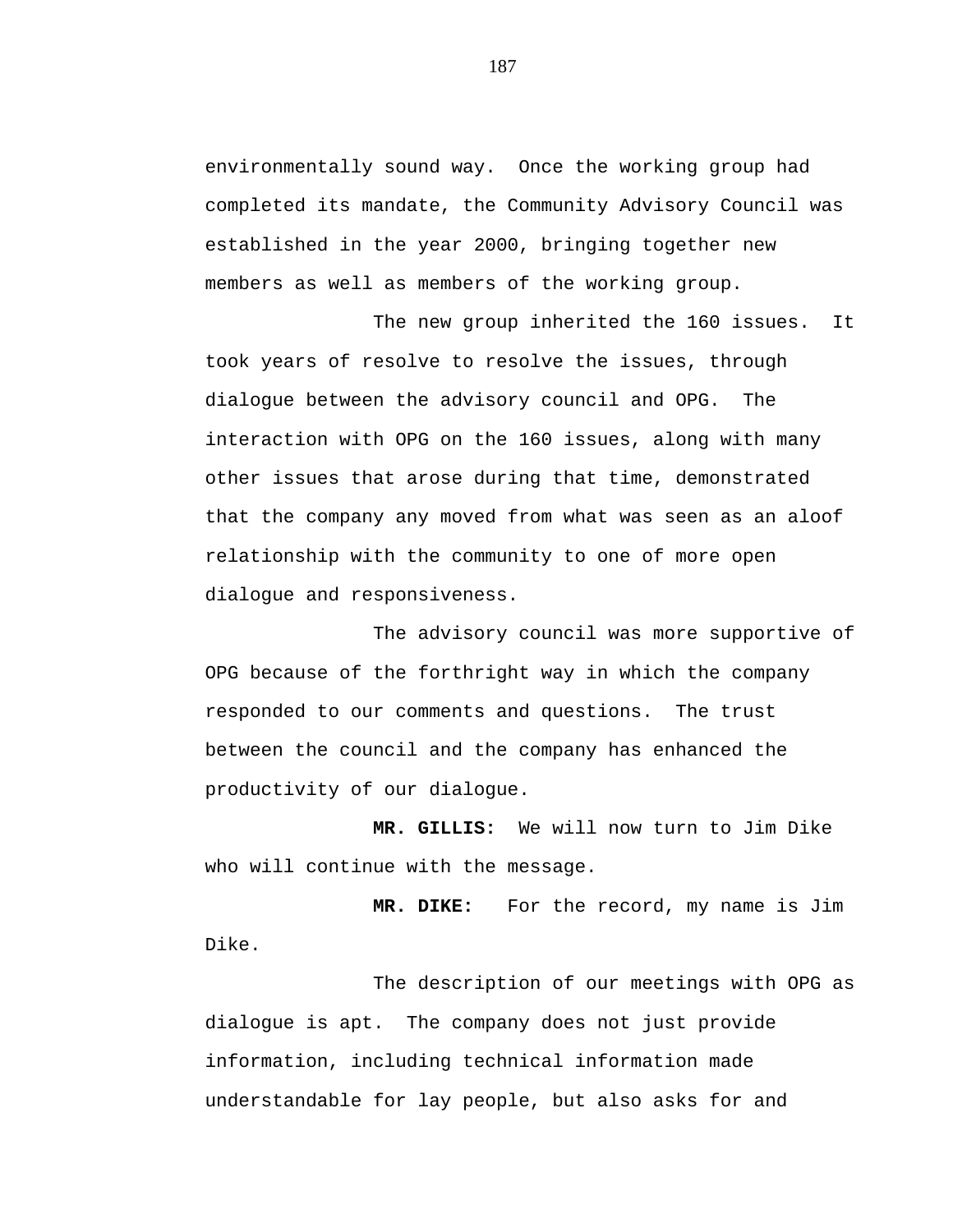receives our feedback.

As well, council members raise issues and ask questions. For example, a council member has suggested the topic of nuclear plants being decommissioned around the world, and the implications of the Pickering nuclear, which is scheduled for shutdown in 2020, be discussed at a future meeting.

Another member has called for an update in the status of the Public Early Warning System for Nuclear Incidents that might require evacuation of Durham Region residents.

As well, council members have raised concerns about delays in the Government of Ontario decision-making regarding nuclear build at the Darlington site. They have suggested a visit from the Ontario Power Authority to talk about how these delays might play into the advice that OPA provides the government about options for bridging power supply during the extended effective period, which Ontario's nuclear generating capacity will be significantly reduced.

While the council has an excellent relationship with OPG, we speak to, and frankly, about the company. The council members maintain a good mix of new and experienced members, which prevents us from developing an over-identification with OPG, but also makes for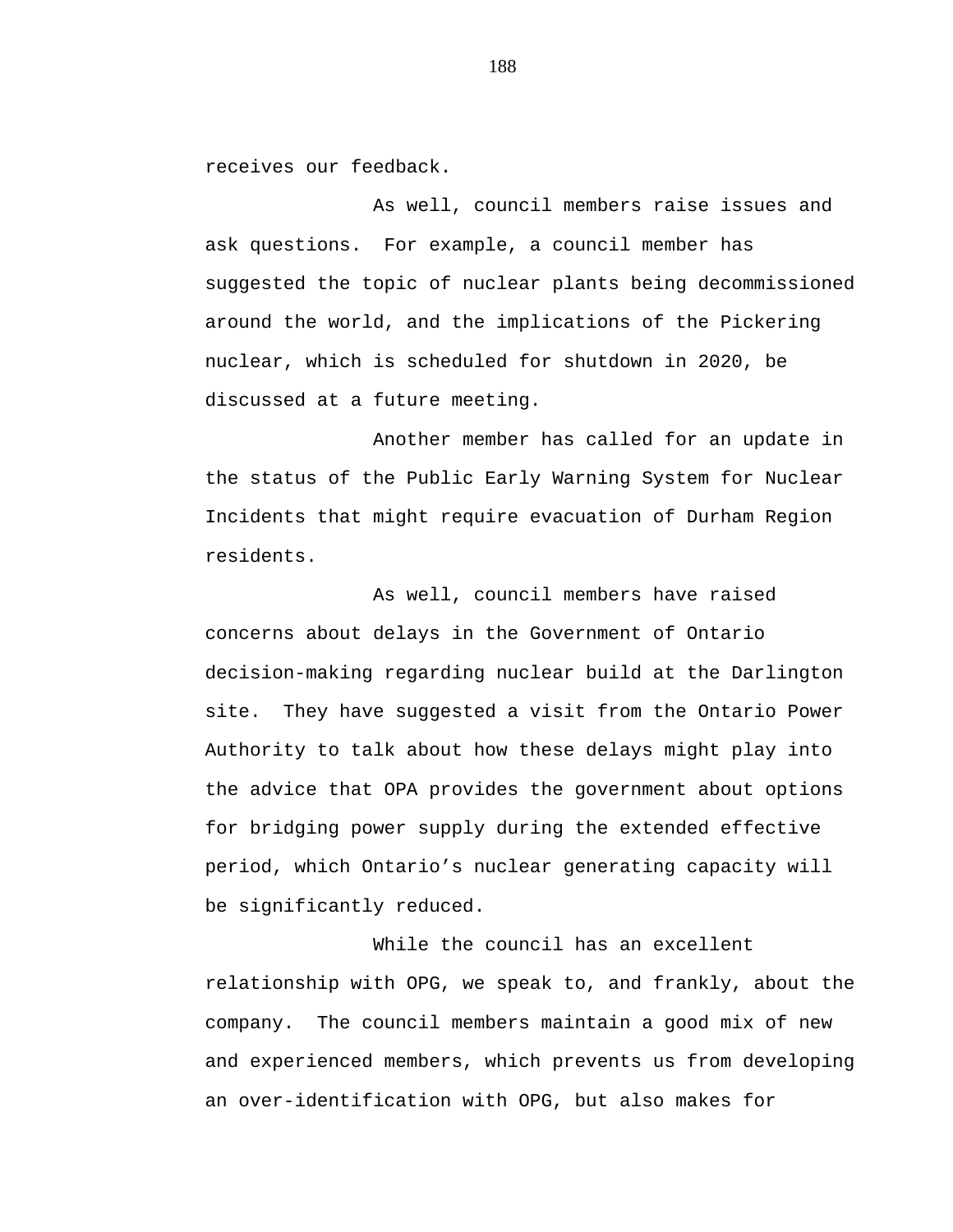continuity and dialogue.

Relevant to the Pickering Nuclear Generating Station's application for its new operating licence, we note the general trend in plant operations over the years has been improvement from good to better. Radioactive emissions are down, worker safety performance has continued to improve and OG is a good neighbour through the Pickering community, effectively engaging people in its plans and activities.

OPG keeps the council and community appraised of developments at the site through public meetings, a quarterly newsletter, travelling information kiosks, and innovative approaches to information sharing. The kiosks are designed to answer frequently-asked questions from the public, and have been located in the Pickering and Ajax libraries during the past 18 months.

OPG is currently completing some maintenance and updates on the equipment and, as of this writing, expects to place the kiosks in the Pickering Recreation Complex and the Ajax Community Centre.

Another aspect of the community outreach is the company's commitment to environmental education aimed at the general public. This commitment is evidenced by OPG's efforts to involve children in the community, in environmental education on a number of levels. The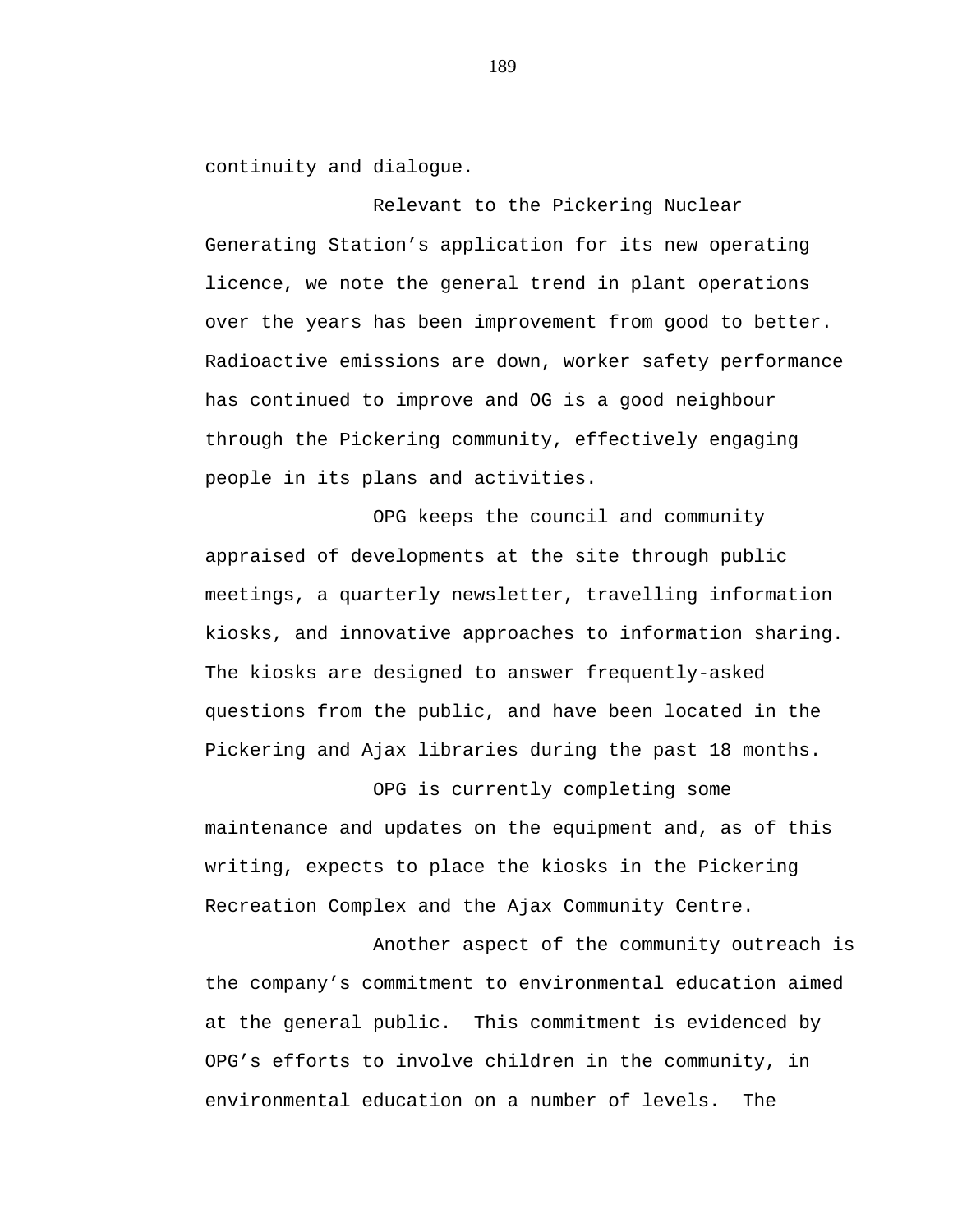company interacts effectively with various projects beneficial to the environment, but they also go the extra step of seizing the teachable moment, thus giving examples to young people about the value of science in everyday life.

**MR. GILLIS:** We will now move to Dan Shire, who will complete the letter.

**MR. SHIRE:** Dan Shire, for the record.

When site incidents such as the recent fire in the Unit 1 lube oil purification system do occur, the council has seen firsthand that OPG is very serious in their approach to a root cause analysis.

At a more general level, the council has also been impressed with the efficiency benefits from the amalgamation of Pickering A and B.

In our January meeting each year, the senior site vice-president walks us through the objectives and the goals for the site for the coming year. Over the last two years, much of that focus has been on the progress of amalgamation of the site, and we've seen that there's a serious management approach that's been taken to this matter and we've noted a number of milestones on the way.

The result now is a single station with one management team, and we're satisfied that the functions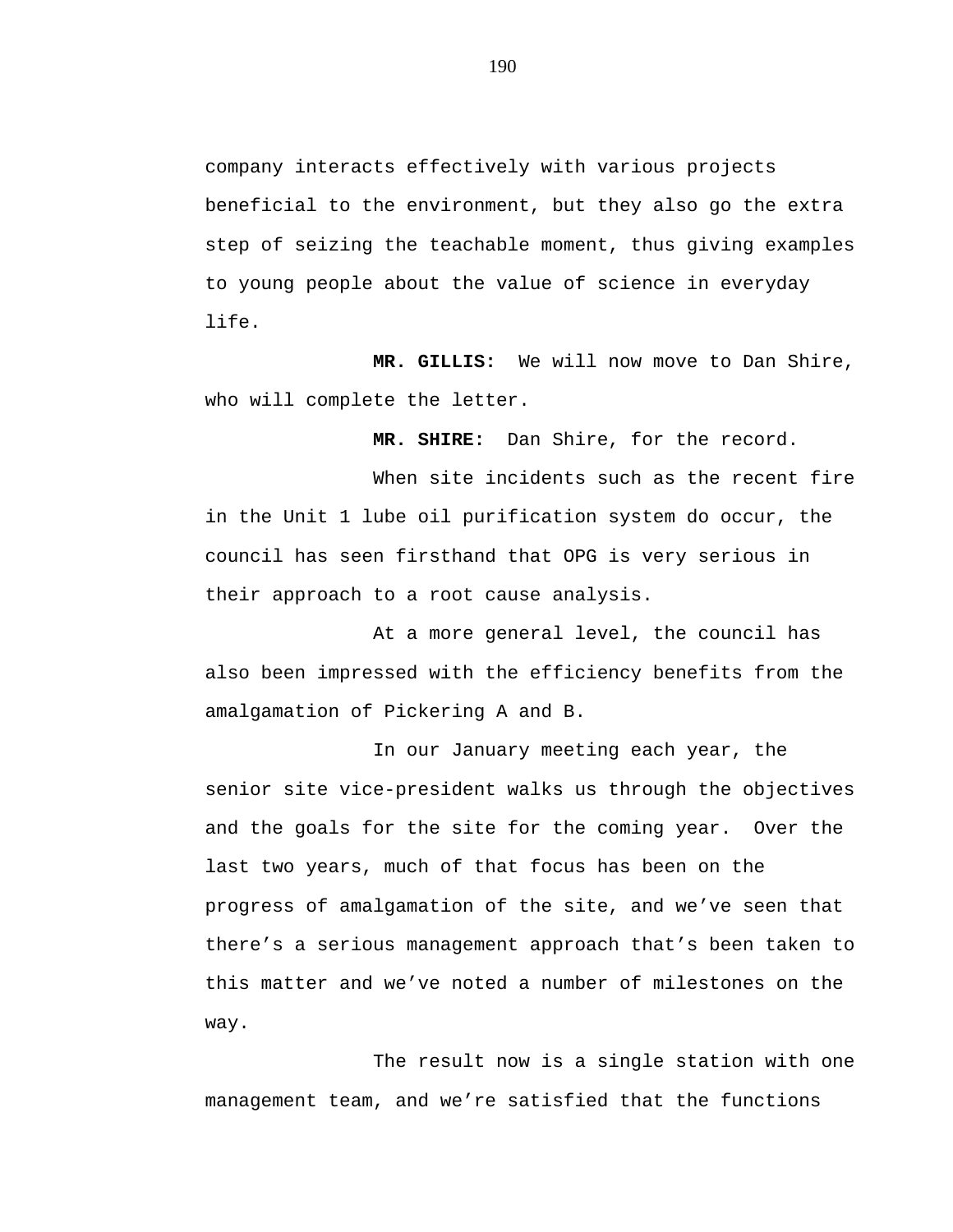are every bit as effective and well-run as they were under two separate units. We've been very pleased to hear about the synergies that have arisen from the integration of effort that has taken place.

Over the last year, particularly in applying lessons learned from the incidents at Fukushima in 2011, OPG has demonstrated that it has made the plant safer.

For example, the installation of new hydrogen mitigation equipment to prevent hydrogen buildup, portable diesel generators and pumps purchased to add flexibility in supplying essential fuel cooling through multiple pathways, and added protection to used fuel bays and speeding up of the process of safely storing used fuel in the above-ground fuel containers.

We have seen over the years a trend of continuous improvement of Pickering Nuclear Generating Station, and the steps taken to ensure robustness of the units gives us high confidence that Pickering plant will be operated safely and efficiently through its planned shutdown in 2020.

In conclusion, the shutdown of the Pickering nuclear operations in 2020 raises questions about what will happen after that date.

For example, will there be job losses in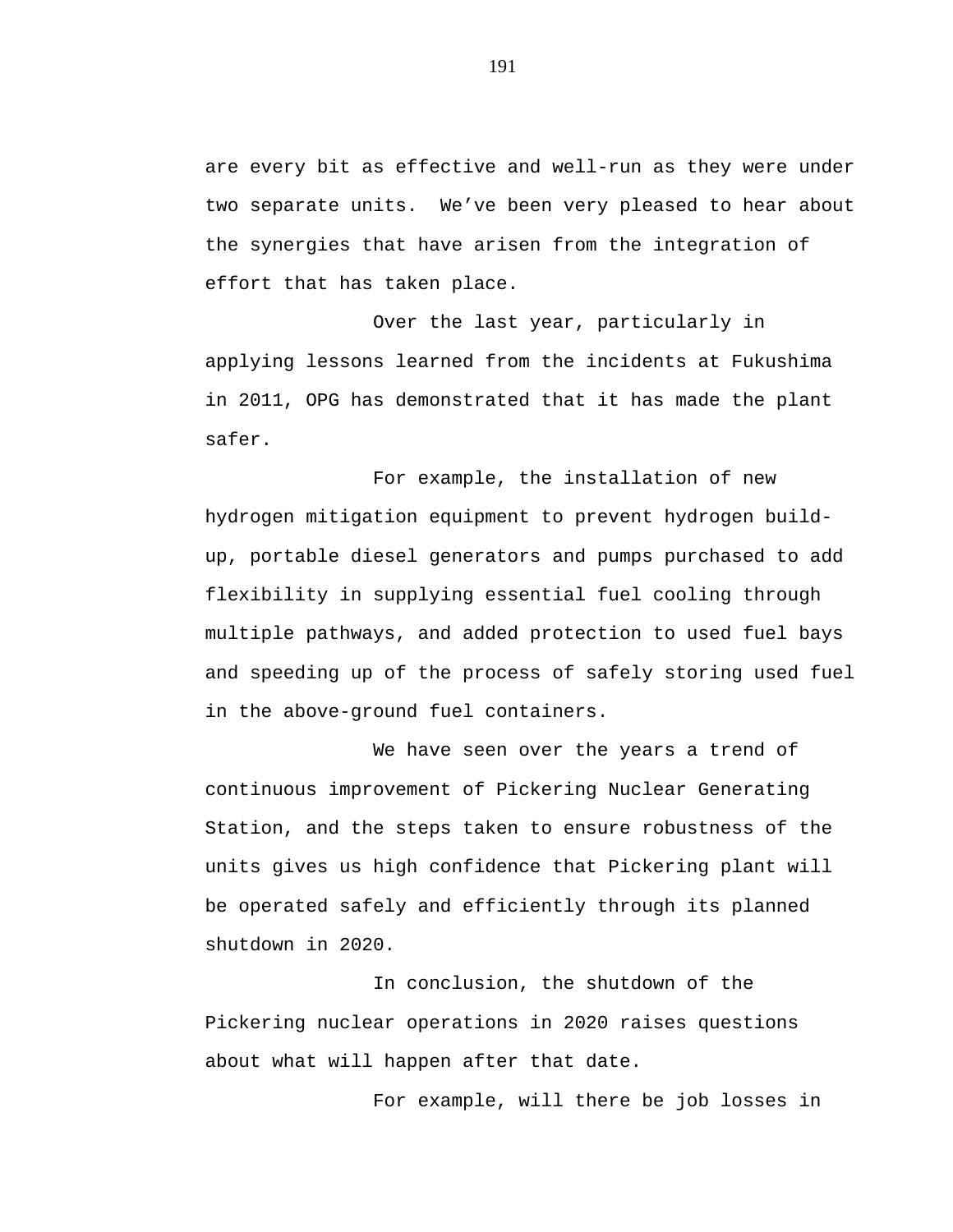the community? How will safe dismantling of the units be assured? Will a natural gas plant or other industrial facility potentially be built on the site?

The CNSC will be interested in considering the nuclear safety implications of these questions closer to the shutdown, however, council believes that OPG must also look at these issues much more in advance and we plan to remain involved in that long-term transitional process.

Finally, we'd like to compliment the CNSC on improvements that they have made recently to their Web site. I had the opportunity on the weekend to explore the CNSC on-line site and I found it engaging and interactive, and a very useful tool for helping inform people.

We feel our -- we are fortunate to have at our meetings the regular involvement of senior CNSC staff, at our council meetings monthly. This makes the CNSC more accessible to community groups such as ourselves, and we are confident that if we have a question relating to the regulatory process of the nuclear industry in Canada, that we can get those answers quickly and competently.

Thank you.

**THE CHAIRMAN:** Thank you. Monsieur Harvey? **MEMBER HARVEY:** Merci. How many members are there if your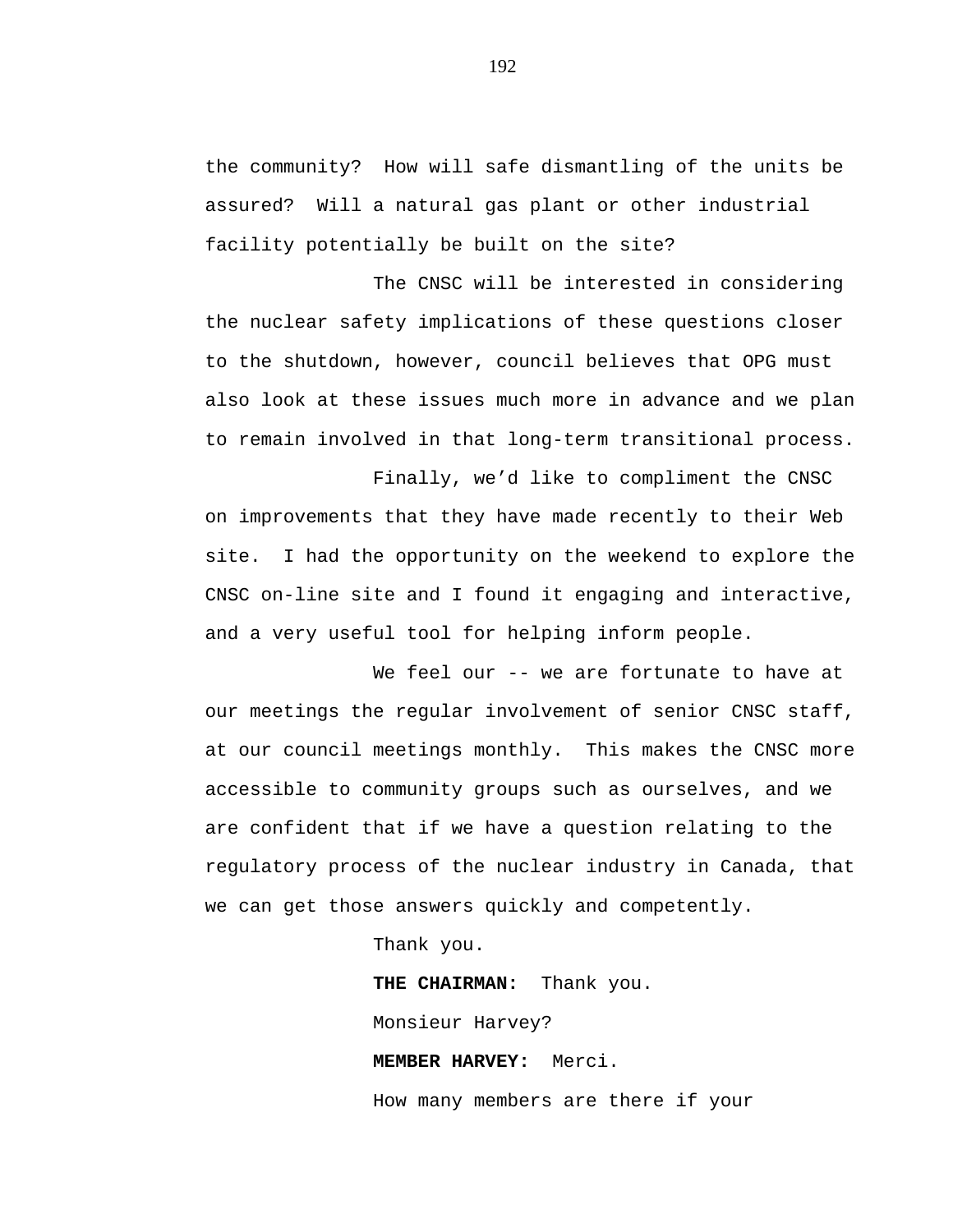organization?

How many members and I'm asking that because you mention that there is some kind of renewal, and you've got new members.

So could you elaborate on that? **MR. GILLIS:** We have currently 15 members and there's no fixed term, but people serve anywhere from a couple of years to five or six years -- or longer, I'm told here.

And we try to fill gaps that occur as people retire and replace them with people assigned from local governments or people with interests in specific areas in the community, people with certain kinds of expertise.

**MEMBER HARVEY:** What type of relation do you have with the surrounding population?

**MR. GILLIS:** The people on the council are drawn from the local community, and many of them have involvement in local NGOs. Also, others have involvement as staff members of local government.

**MEMBER HARVEY:** The Mayor mentioned earlier today that he hasn't received any calls after Fukushima. So did you receive any complaints or requests from the population after Fukushima ---

**MR. GILLIS:** To my knowledge ---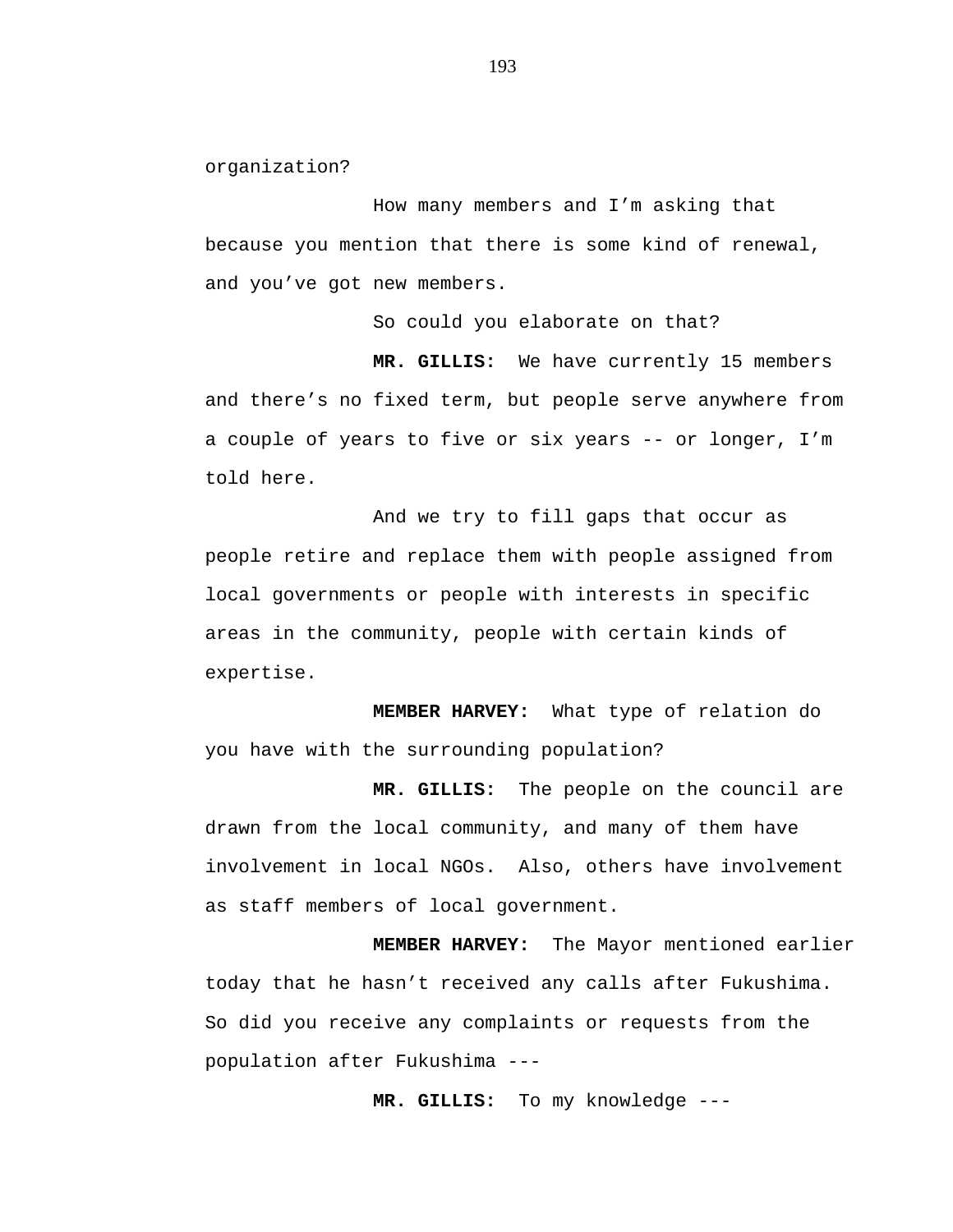**MEMBER HARVEY:** --- or have you been concerned with the ---

**MR. GILLIS:** To my knowledge there were very few.

Jim, do you recall hearing about any concerns expressed in the community to OPG about Fukushima?

**MR. DIKE:** There were some concerns and they were handled basically through the public relations section of OPG.

When those things occur they report it to the committee and we get the type of answer that is given to the person who is making the questions. There are always somebody who is going to ask a question and it is reported at the community council that these questions are asked and by the public in general and we get a response on that basis.

**MEMBER HARVEY:** Over the 160 questions or issues you had, is this to say that they have been answered to your satisfaction and you no more have any issues in front of you?

**MR. DIKE:** The answer is yes, they have been satisfactorily answered. A lot more questions have been asked since and they continue to be asked.

We expect that the community council will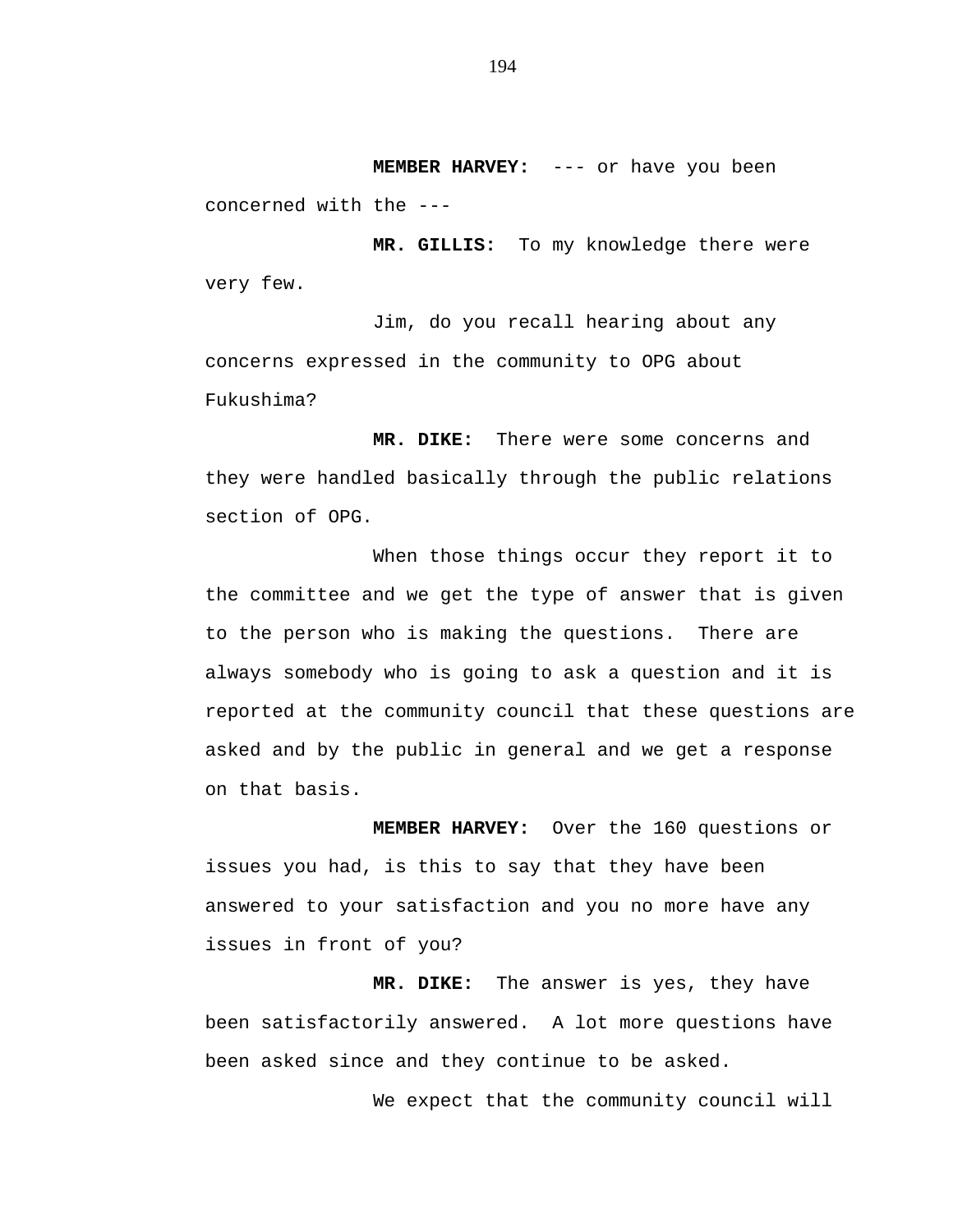continue to represent the views and the questions that come from the community. And in some cases we ask questions that my friends are forwarding to me and to other members of council and we put them to the people of OPG at the meetings. And we either get answers right away or we put it on the agenda for the next meeting and answers are brought back to us.

**MEMBER HARVEY:** You have asked much questions to the staff than OPG or it's mostly OPG?

**MR. DIKE:** I'm sorry, I'm not -- I'm trying

---

**MEMBER HARVEY:** Well, I mean you mention quite often OPG -- you send a question to OPG but did you do the same thing with the staff, with the CNSC?

**MR. DIKE:** Typically there's a member of the CNSC staff there and if we have any questions we can ask that. Typically we don't ask that many questions of the CNSC staff.

> **MEMBER HARVEY:** Thank you. **THE CHAIRMAN:** Thank you. Anybody else? Ms. Velshi?

**MEMBER VELSHI:** You mentioned that your meetings are open to the public. Do you get many members of the public show up at your meetings?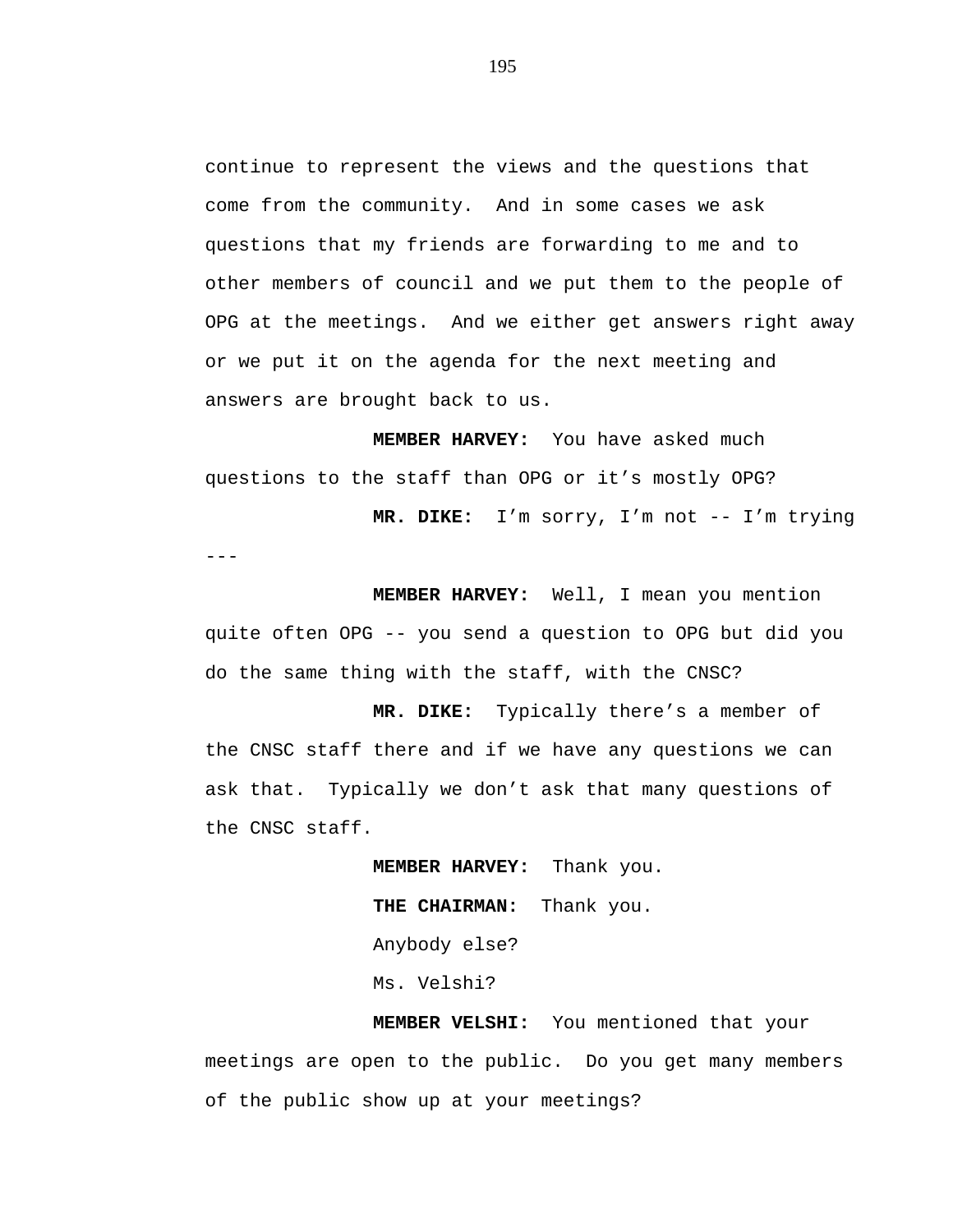**MR. DIKE:** Typically no we don't. There is a reporter there for the meetings. The minutes of all our meetings are published on the Web site after -- we have a procedure, we do the minutes at the next meeting. We review the minutes of the previous meeting to make sure they are accurately recorded and then they're published on the Web site at OPG.

So the minutes are recorded that way so the public is aware of that. And that -- everybody has access to that, to the OPG Web site.

Occasionally there is somebody from the public who attends but generally speaking not very often.

## **THE CHAIRMAN:** Mr. Tolgyesi?

**MEMBER TOLGYESI:** On your Terms of Reference you are mentioning that who are citizens at large who are your constituencies, you are mentioning labour movement and you are saying that not an employee or a retiree from OPG; what it means?

**MR. GILLIS:** I'm sorry, you're asking why -

**MEMBER TOLGYESI:** Yeah, what it means that, employees of -- former employees or retirees from OPG cannot participate in meetings or what it means?

--

**MR. DIKE:** Okay, I understand that.

Former employees or retirees certainly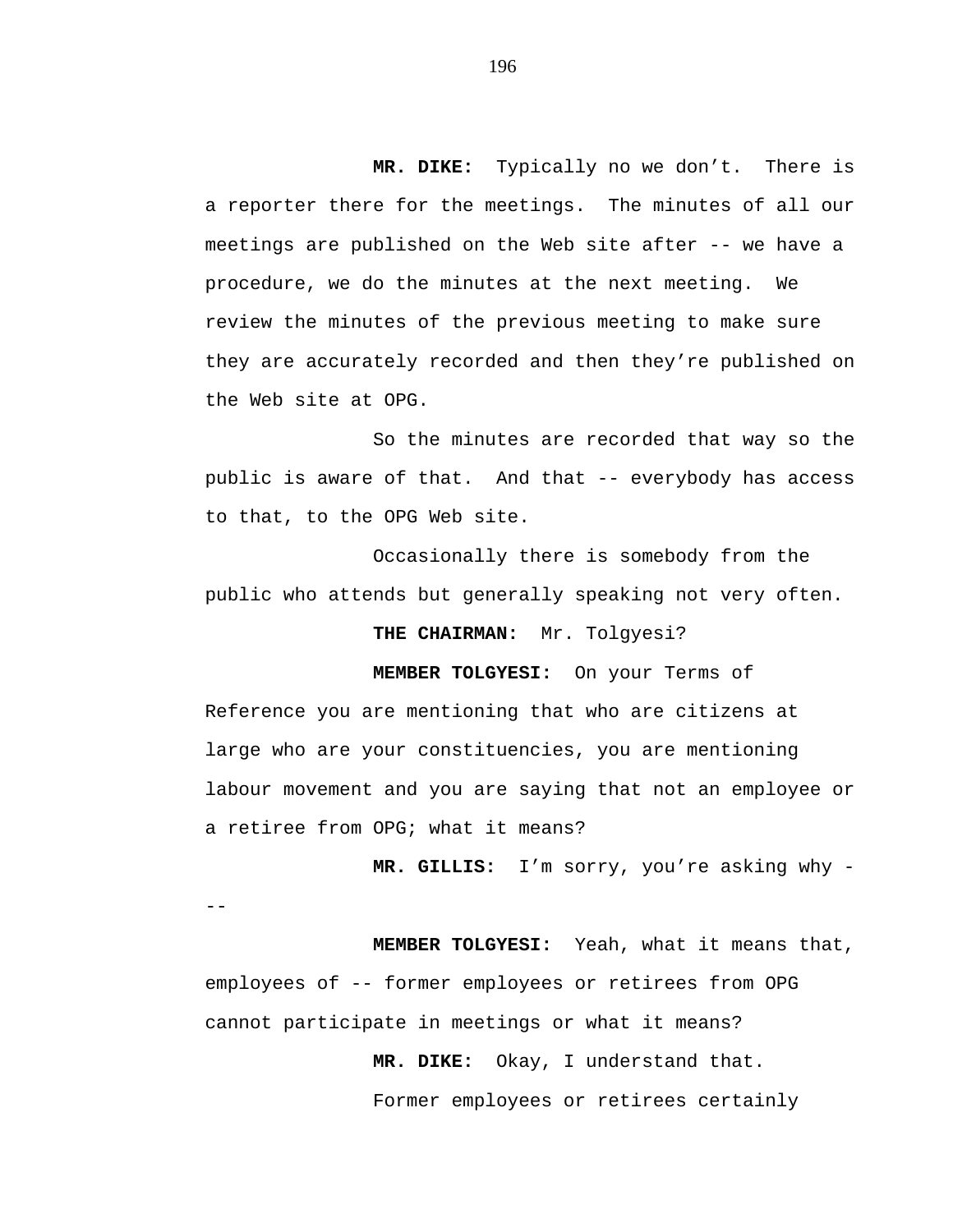could participate in the meeting. Typically the people who are on the committee are appointed to represent a community group or a portion of the local government. But certainly the meeting is open to the public and any retirees certainly would be welcome to the meeting.

**MR. GILLIS:** But they cannot be members of the -- of the committee.

**MEMBER TOLGYESI:** They cannot be members of the committee, the board; that's what you mean?

**MR. GILLIS:** Of the CAC.

**MEMBER TOLGYESI:** Yeah. And so you were saying that there's not too many participation from general public. Do you have any procedures that regulate -- you know, how you could present, how you could assist to the meetings?

Because we had some previous -- you know, according to you there is a good collaboration and flow of information and its outreach of OPG is doing well. But some previous intervenors were talking about obscured info, unanswered questions, about attitude of OPG. Did you observe a similar kind of behaviour?

**MR. DIKE:** You're asking if that is the experience of the council. I think Dan can speak to that, Dan Shire.

**MR. SHIRE:** So I've had an opportunity to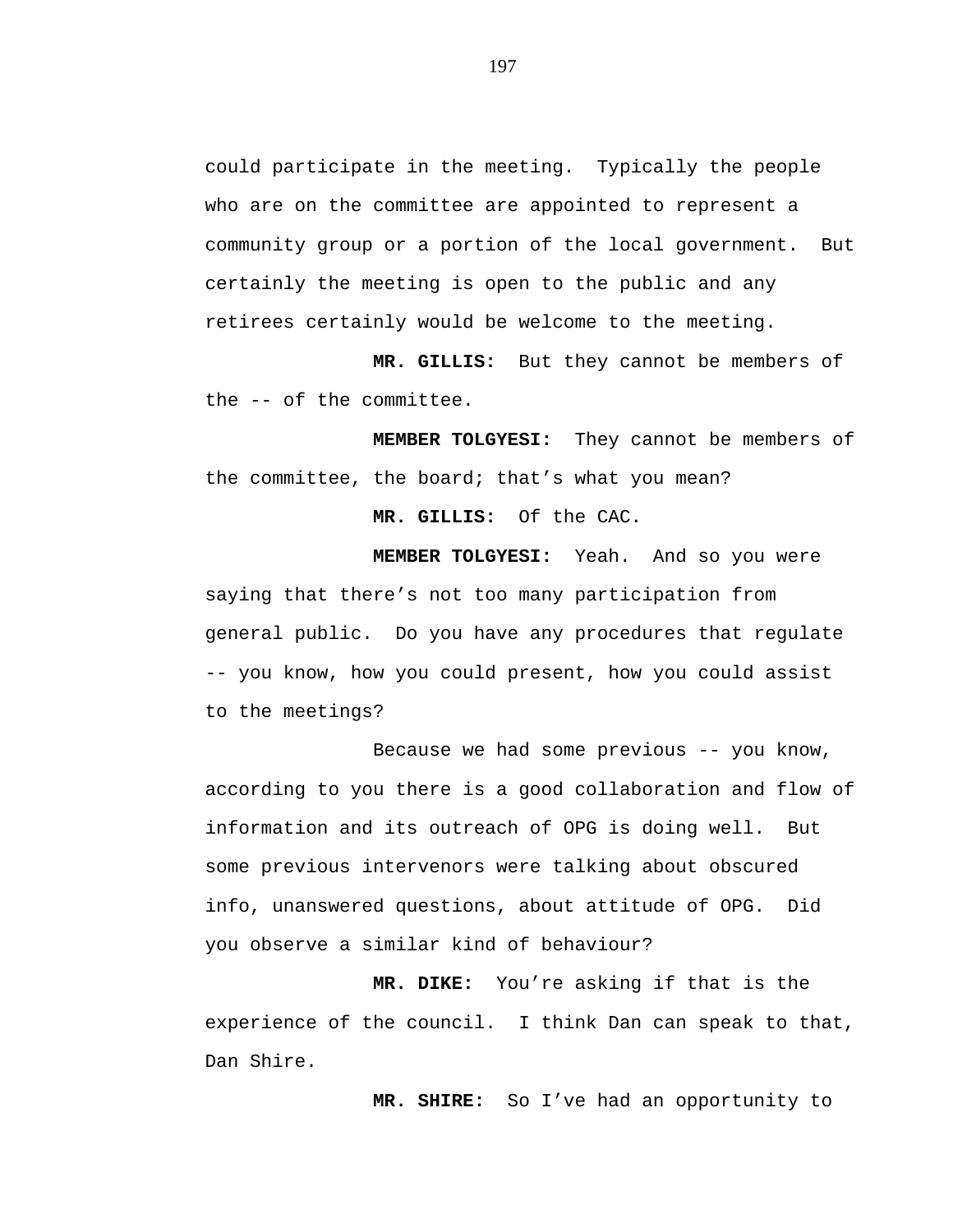be on the council for about seven years. And I represent Pickering Naturalists which is a group of about 110 people in eastern Scarborough and western Durham who are interested in nature. And actually we've submitted a written submission as well which I think you get to on Wednesday or Thursday.

I regularly report back to the executive of the Pickering Naturalists and also at the monthly meetings to talk to them about a variety of things that are happening that are affected in the community by Pickering Nuclear's operations.

A lot of those are related to environmental education projects that OPG sponsors, initiatives related to biodiversity, and some other very productive and encouraging developments that the OPG has taken in the community in terms of biodiversity and so on.

So in the meetings that I've presented at over the last four or five years, people have asked question occasionally about Fukushima. And also mostly the focus is on -- you know -- what kind of projects is OPG involved with, Bring Back the Salmon, Alex Robertson Park naturalization, those kinds of things.

So I –- of the naturalists that I interact with on a regular basis the engagement and understanding of what OPG does in the community is pretty high and I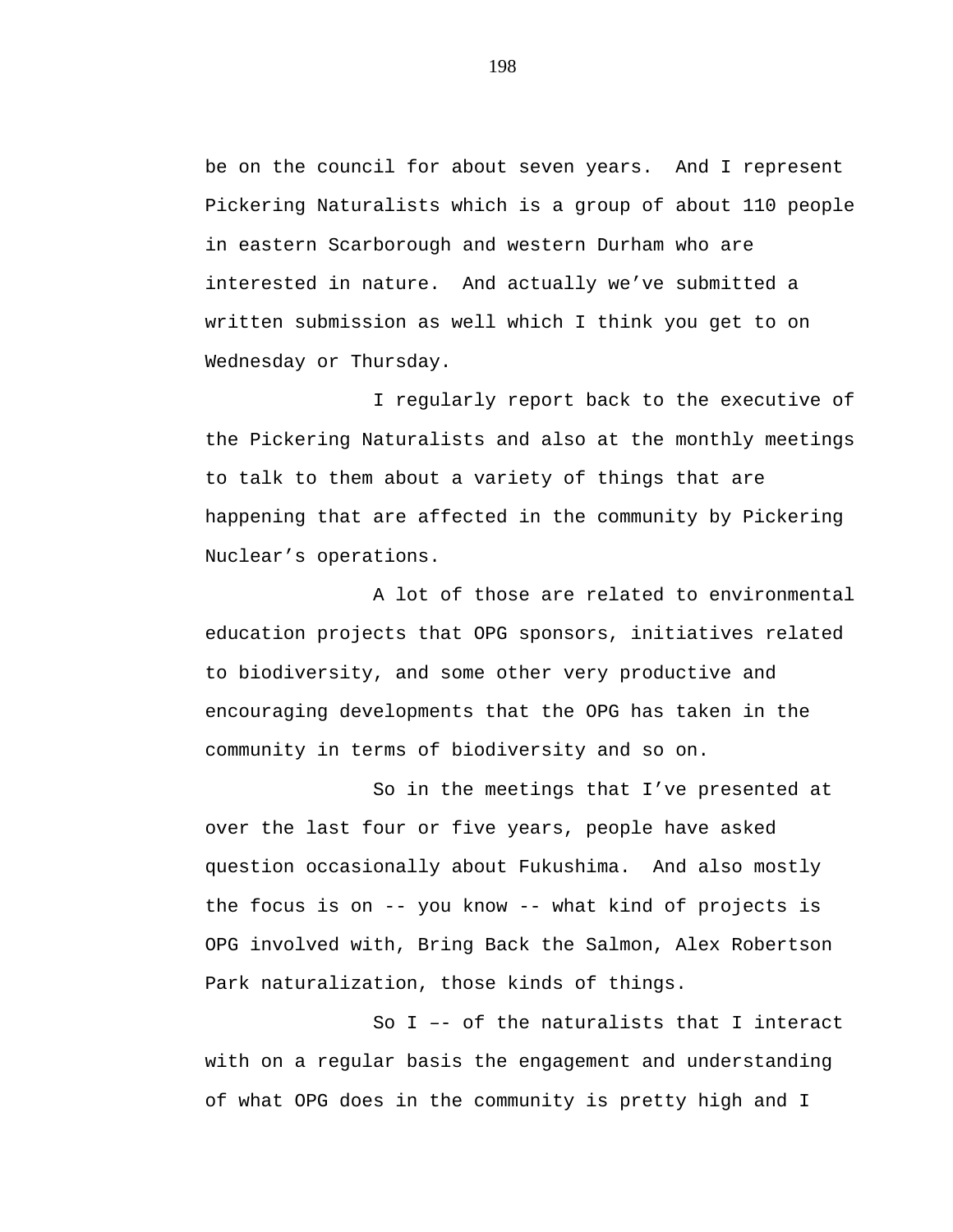think appreciated as well.

## **THE CHAIRMAN:** Okay.

**MR. GILLIS:** If I may comment. There's a quarterly newsletter that goes out, there's 125,000 goes out to the local community and that covers all of Durham Region and parts of the GTA as well.

So there is an attempt in that respect, the travelling kiosk that goes out is basically something that is available to the public. It is basically in -- has been in Ajax and Pickering which are closest to the local plant but anybody who is visiting those areas certainly has access to it.

And all calls come in to the public relations department from all over the area. It isn't just the local area on that.

**THE CHAIRMAN:** Okay, thank you. Thank you very much.

We will now move on to the next submission which is an oral presentation from Ms. Hayward-Haines as outlined in CMD 13-H2.58.

Please proceed.

**13-H2.58**

**Oral Presentation by**

**Jo Hayward-Haines**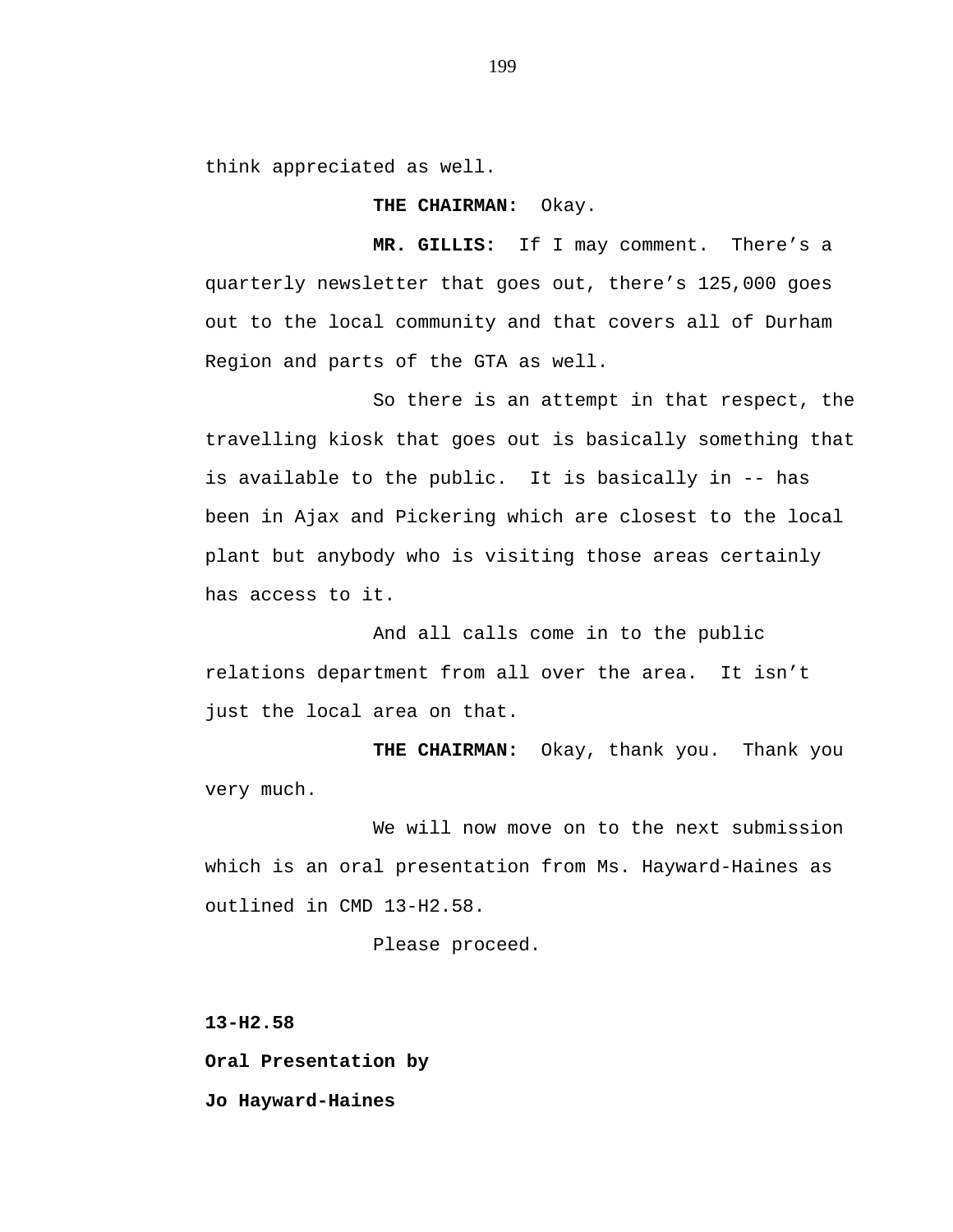**MS. HAYWARD-HAINES:** Good afternoon Commissioners of the Canadian Nuclear Safety Commission, spokespersons for OPG and all intervenors. I am Jo Hayward-Haines. We're here to consider as a community of concern the recent OPG proposals for Pickering Nuclear.

In this unprecedentedly difficult era of so many unknowns relative to climate change, it's clear that we all have new responsibilities. And many of us already are carefully examining the premises upon which we have based our lives so far.

After necessary research and consultations it is also our civic and human responsibility to creatively consider all possibilities where further risks and damage to the environment are indicated.

We are conscious of our responsibilities to all life, as well as to the lives of our grandchildren and their progeny.

Reading through the OPG and the CNSC documents regarding the relicensing of Pickering prepared by experts, I am experiencing a deep and abiding sense of disquiet.

Foremost at the moment is an attempt to omit a Canadian environmental assessment as no longer legally required when, in fact, according to Sierra Club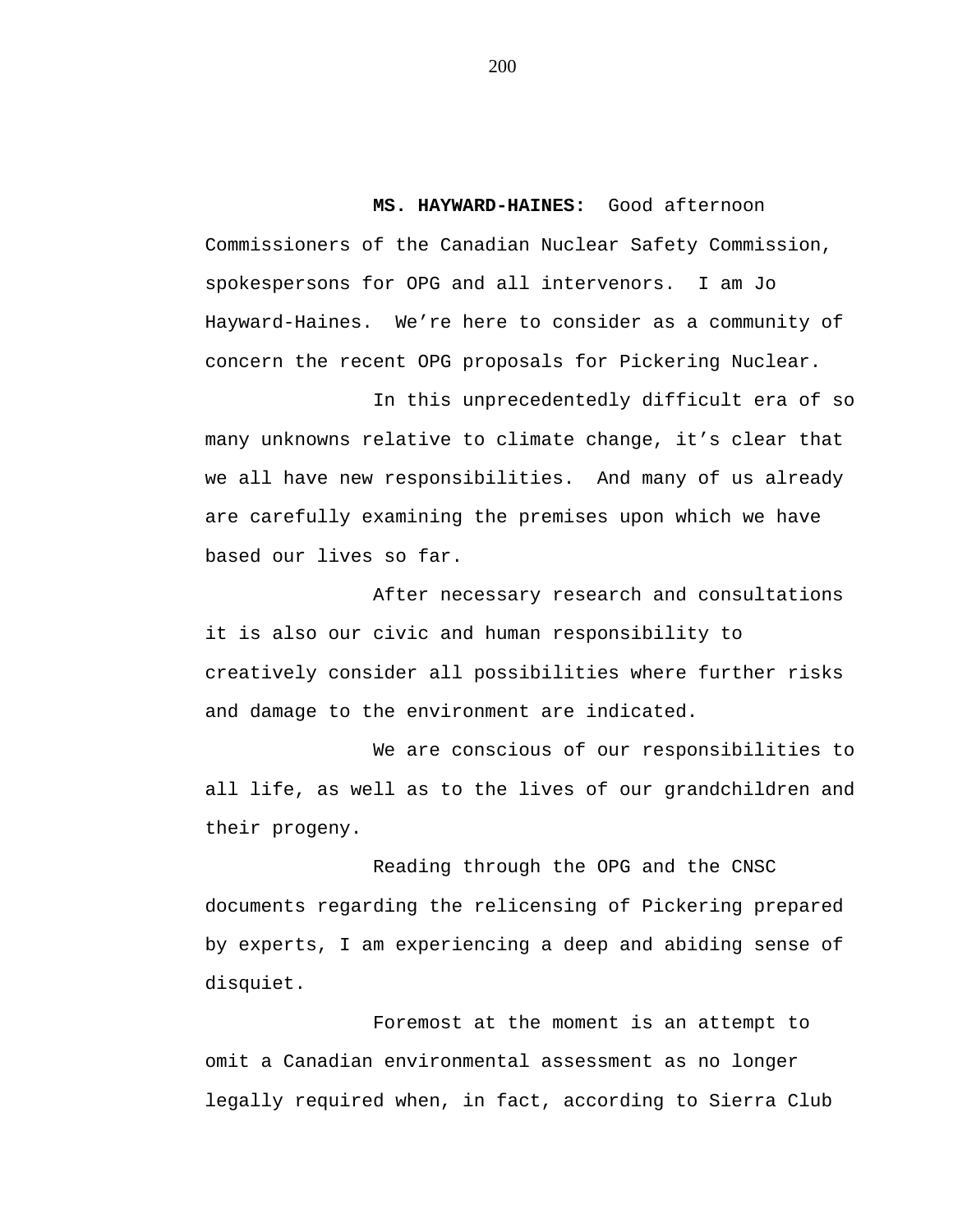Canada, the new Canadian *Environmental Assessment Act* of 2012 came into effect two days after the OPG's Application was submitted, therefore, making that Application subject to the more comprehensive provisions of the 1992 *Act*.

Less esoteric are the facts known to more and more of us. Electricity use in Ontario is in decline. The development of new alternative technology is growing apace; OPG ignores this phenomenon, as far as I know. There is no serious solution to the problem of storage of nuclear waste, which is radioactive for 100,000 years. The effects of released tritium are still not known. There are known dangers to plant structures associated with extending the life of reactors and so on.

As a teacher, I've always encouraged my students to research thoroughly while asking relevant questions, to listen deeply and to consider carefully the context of their inquiries. I am a mother and grandmother, which means I am profoundly concerned about the legacy we are leaving for our children and for all life.

I delivered an oral presentation at the Darlington hearings and my concerns are even more intense here at Pickering. I'm fortunate to share encouragement and support with others equally dedicated to supporting ways of life that enhance life. Nuclear energy does not.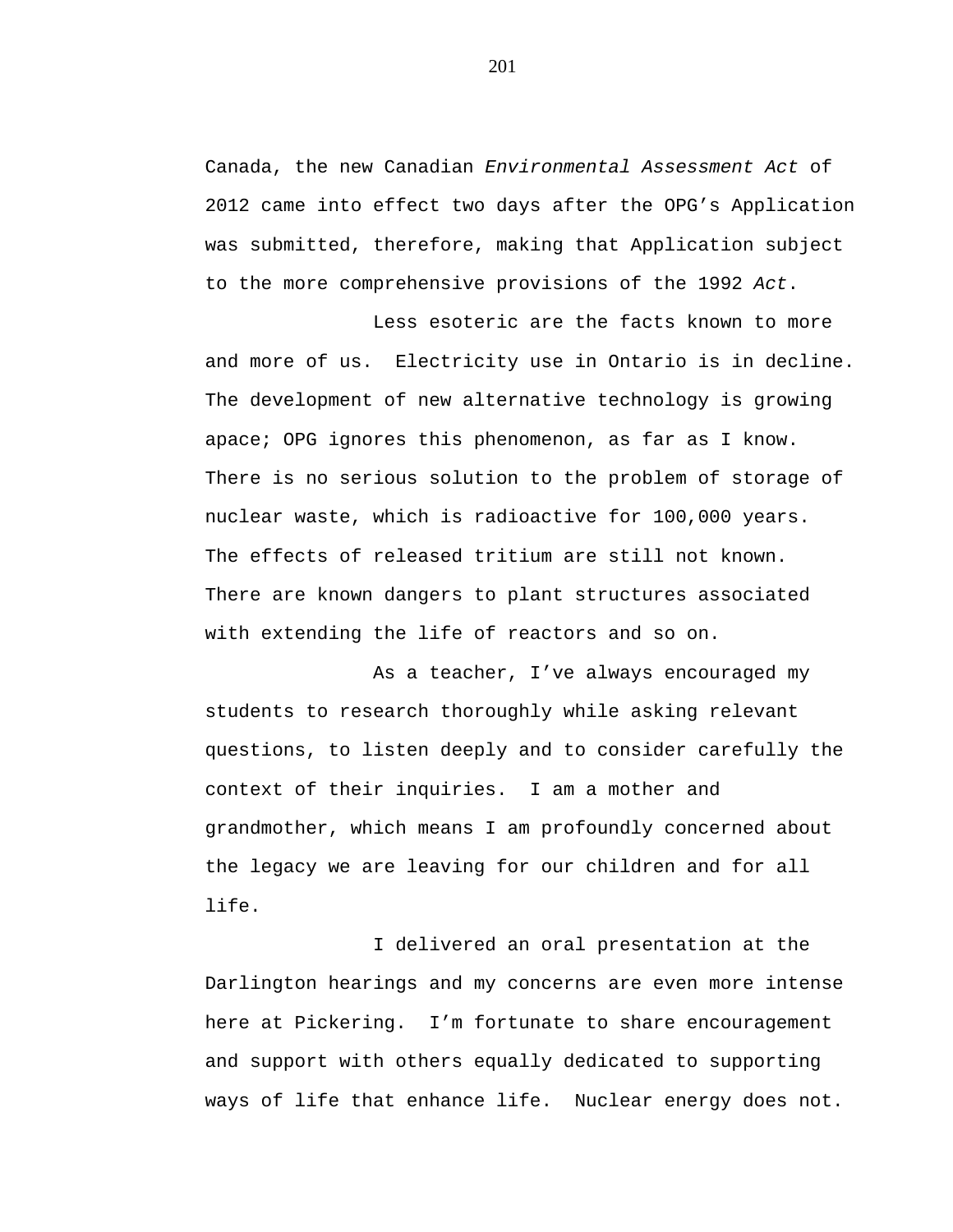It's a funny kind of situation we're faced with, sort of like being on a train hurdling at high speed toward a cliff. Beautifully designed and outfitted, this train, with an agency that assures that all systems are in impeccable working order. Maybe carrying highly enriched uranium. That is a gift to us from the Canadian Nuclear Safety Commission. A screw loose on a steering column, a hairline break in the rail caught and fixed. Magnificent oversight, something we can all be proud of.

But the actual oversight is the toxicity of the cargo, the danger of the speed and the direction of the train itself. Not to mention the cost of upkeep. The current policy is to save the aged Pickering while replacing those horizontal pipes in the CANDU at Darlington.

The shelf life of our nuclear reactors is 210,000 hours. The CEO of Hydro Québec likened extending that lifespan to flying in a plane without permits, without meeting standards. "Who would fly under those conditions? Out of the question", he declared.

Refurbishment means the replacement of all those pipes, a rebuilding. To request an extra five years for Pickering without replacing pipes, not knowing when these pipes might be at the bursting point, is unconscionable.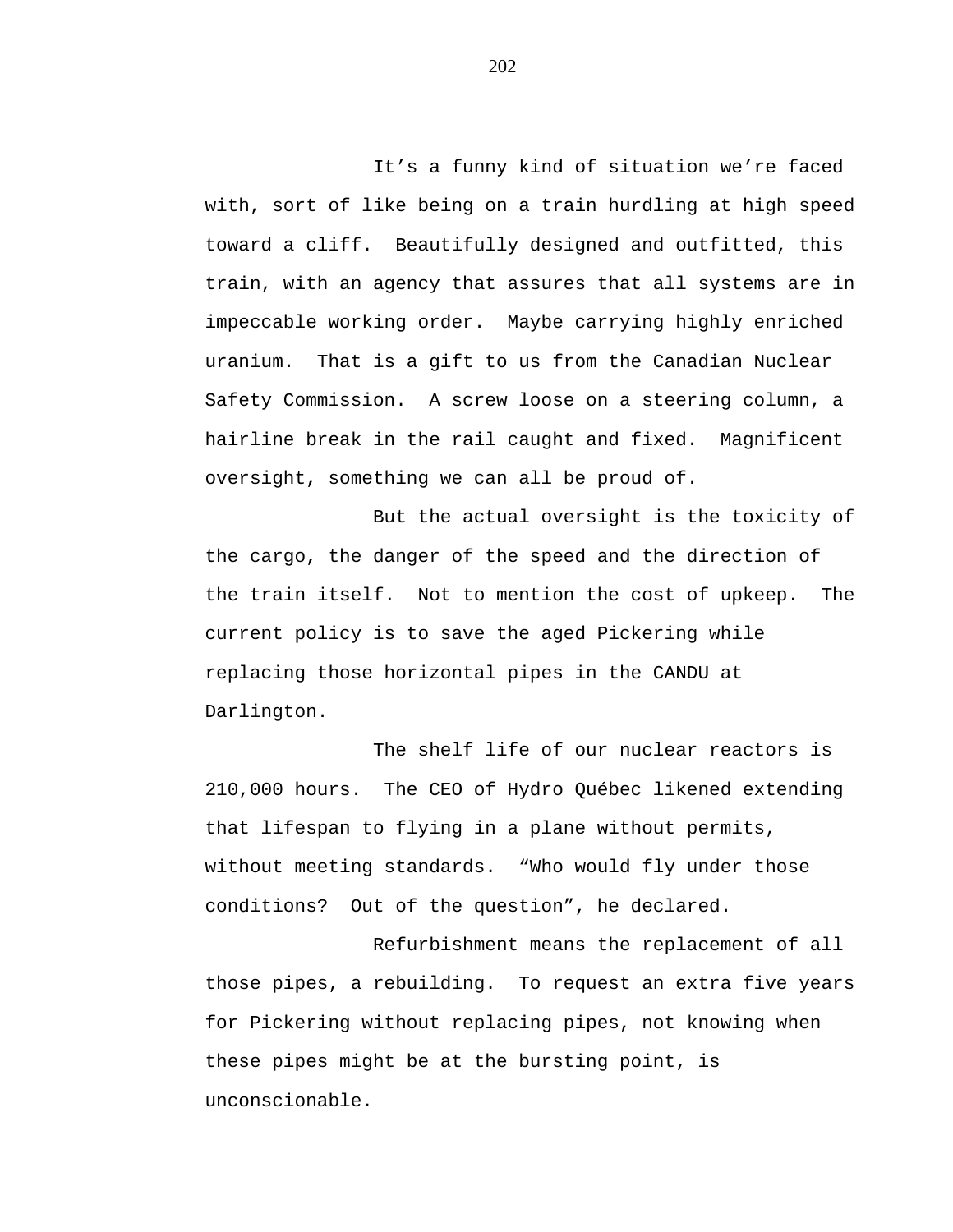Quebec Gentilly closed over just that issue; pipes to a permanent reactivity waste and it cost more than 2.4 billion to replace those pipes.

And Pickering has the distinction of being the highest cost nuclear plant in North America. According to Ontario Clear Air Alliance, \$850 million a year could be saved with nuclear shutdown.

You've heard from -- this Panel has heard from many scientists and environmentalists, from municipalities, health workers, NGOs, lobbyists, workers, many of us actually pray with all our hearts that what is being brought to you in these hearings will somehow open your minds to do -- to new and more widely successful possibilities as energy sources for our future.

If just one of you is moved to consider this issue outside the current confines of the relationship between the refurbishment of Darlington and the extension of Pickering beyond its proposed lifespan, that would be a sign.

It would be a signal that our human capacity of consciousness of conscience is alive and functional. You could have the courage to push the tipping point to what Einstein hoped for. A new way of thinking, which considers the whole biosphere and its deliberations and not merely economically or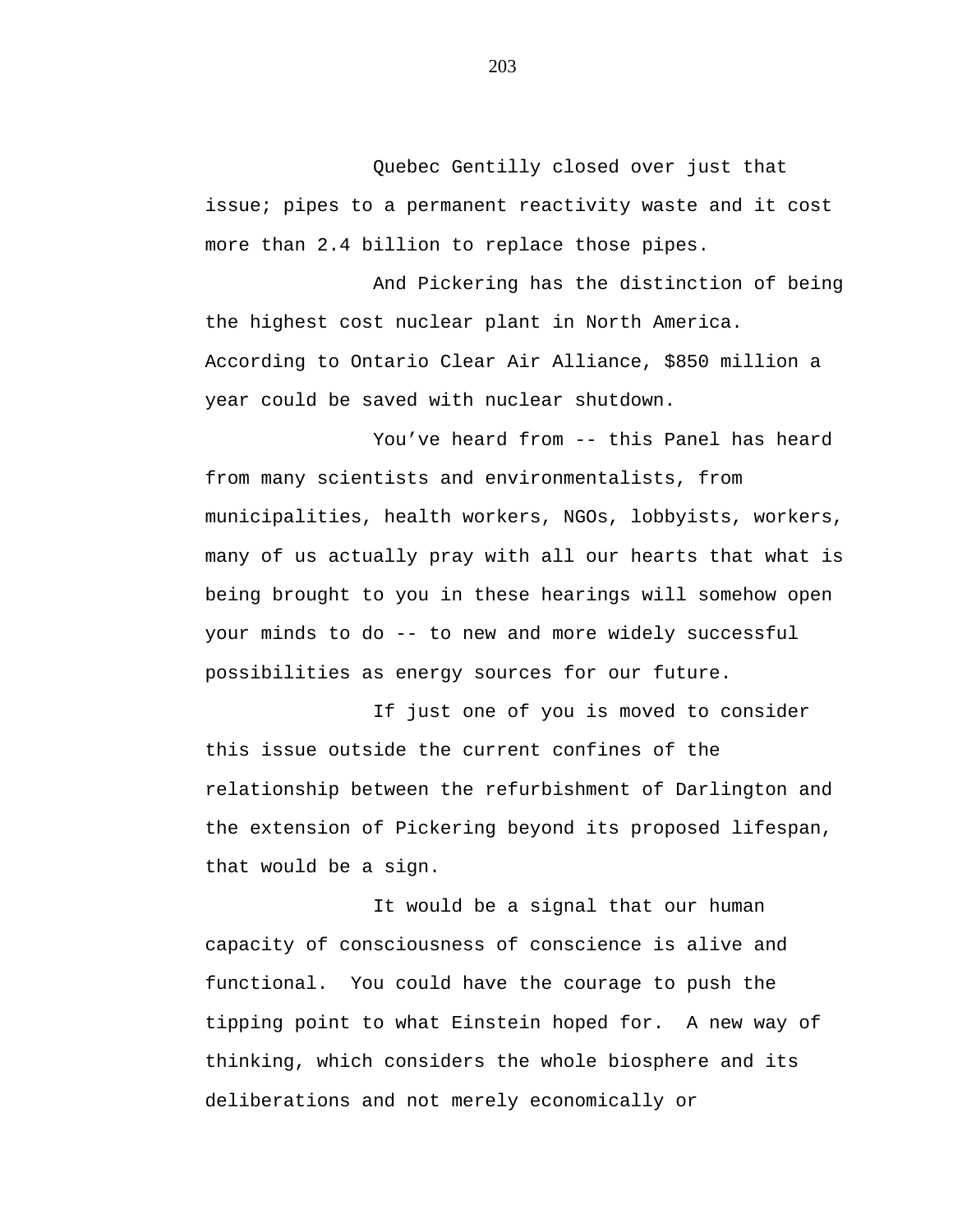intellectually vested interests.

My colleague, Carol Hooper, and I would like to make the following bit of this presentation. (Sung by the presenters):

> "By the shoreline of the great lake grew a monster, tall and proud, with a fire and its bowels and its aura was a shroud. Oh, the loss of sense and wisdom that still feeds that evil beast, guarded by the CNSC, OPG's mandate won't cease.

> Fuel rods are made by GE and they burn with nuclear fission. Boiling water for steam power deep within protected cisterns. It was war that brought technology to provide cheap energy, and to earth new devastation, while the sun gives power for free. Let's awake from greedy dreaming, let's put human synergy into sun, wind, geothermal, for a sane reality."

We can't close without mentioning what the

failure of the electric system of any nuclear reactor would mean. As we have recently learned from Fukushima, which was melting away during the interventions for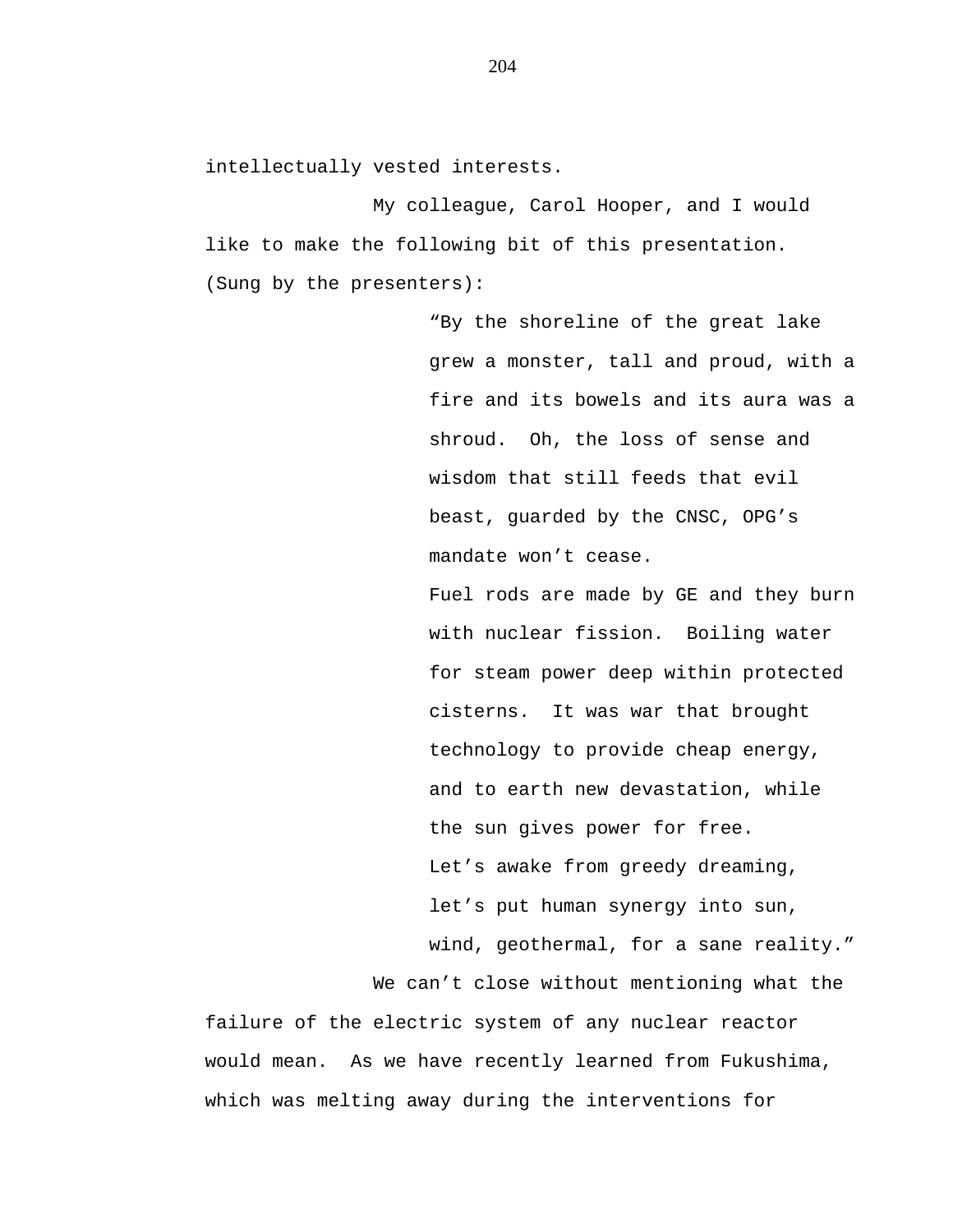Darlington refurbishment, with supreme cosmic irony, electrical failure caused by natural or man-made forces means meltdown.

The cooling pumps are rendered inoperable except by generators. We have yet to determine the consequences to the extent of radioactivity emitted and being emitted from Fukushima, though we know relatively - sorry, radioactivity was less in Tokyo, which is 150 miles away from this site. Toronto, on the other hand, is only maybe 45 miles away from Pickering, 50-some kilometres. Of course, there are special laws in place to protect against financial liability. But what laws exist to protect against ecocide?

In closing, I'd like to quote from a relevant section of the Earth Charter, a product of decades of multinational cross-cultural consultations about common goals for an emerging global society founded on sound principles of ecological knowledge and sustainability.

Finally approved at UNESCO headquarters in Paris in March of 2000, it encompasses respect for nature, universal human rights, economic justice, and a culture of peace.

Here's what's relevant to us now, under Section 2, Ecological Integrity, are listed these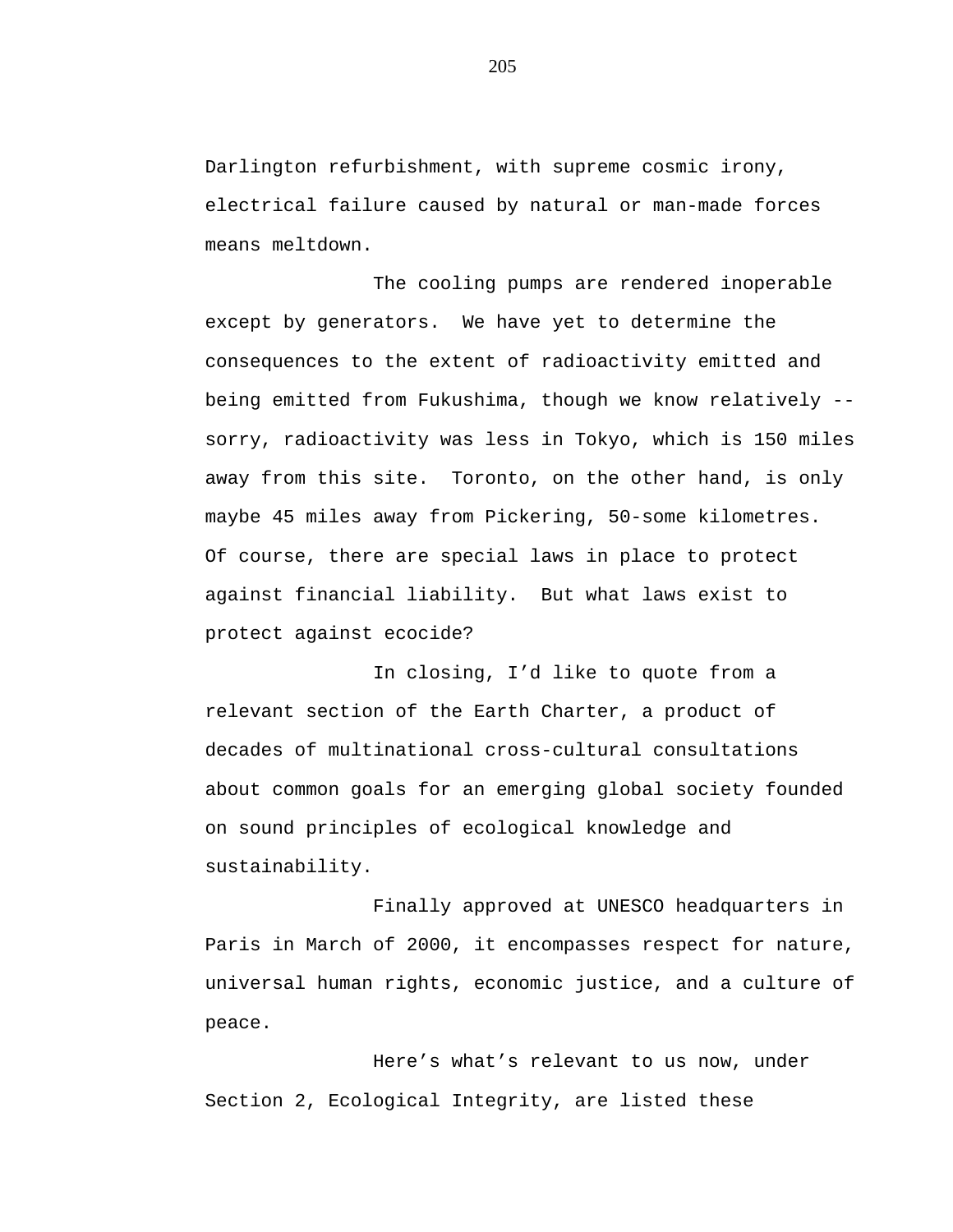principles:

"1. Take action to avoid the possibility of serious or irreversible environmental harm even when scientific knowledge is incomplete or inconclusive.

2. Place the burden of proof on those who argue that a proposed activity will not cause significant harm, and make the responsible parties liable for environmental harm.

3. Ensure that decision-making addresses the cumulative, long-term, indirect, long distance, and global consequences of human activities. 4. Prevent pollution of any part of the environment and allow no build-up of radioactive, toxic, or other hazardous substances.

5. Avoid military activities damaging to the environment."

With these principles in mind, following our concerns and requests, as the oldest operating nuclear station in Canada, Pickering poses unacceptable risks to the habitats in humanity in the vicinity, not only at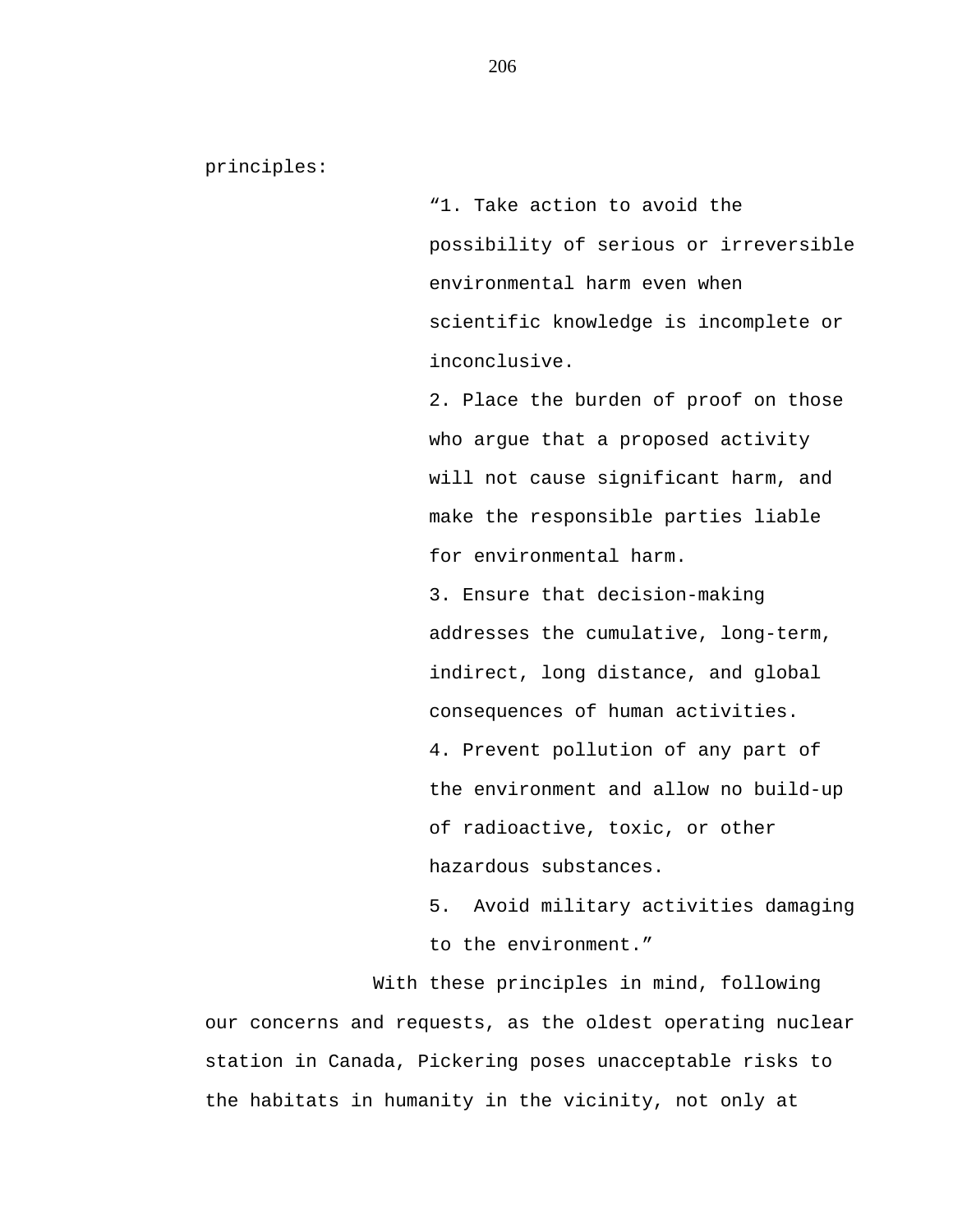present, but for future generations.

The implications of climate change, unknowable at present, make necessary the application of the precautionary principle.

Innovations and alternatives stimulate the economy more than the nuclear industry does and investment in nuclear energy is down. Cost overruns, there are precedents, will be borne by current and subsequent taxpayers when economic instability will make this burden untenable.

Insurance companies cannot adequately insure against nuclear accidents. Predicted economic and social instability pose increased risks of terrorist attacks to nuclear plants.

In view of these and many other concerns we request that the Commission deny OPG a 5-year license renewal and instead give Pickering a temporary license with instructions to prepare for the closure of Pickering by the end of 2014. These instructions must include robust requirements for decommissioning and clean-up.

Now is the time to finally put earth charter principles into action, for economic, as well as for environmental reasons. Our energy policies are a good place to start.

To fail is to fail not only our own progeny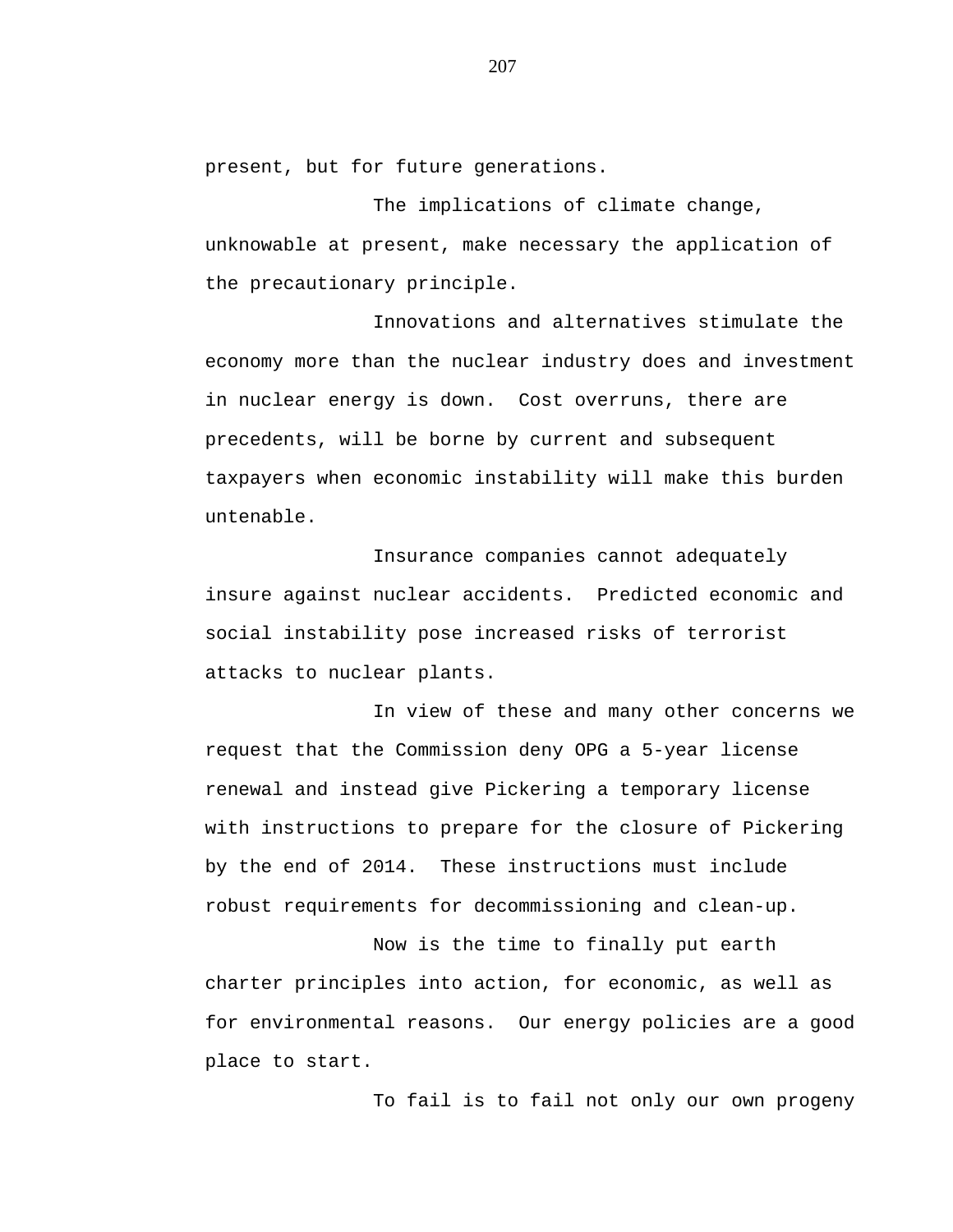but all life on this living planet.

Thank you very much.

#### **(APPLAUSE/APPLAUDISSEMENTS)**

THE CHAIRMAN: Thank -- thank you.

Anybody, any question?

**MEMBER McDILL:** Pardon me. Thank you for your contribution and your comments.

I wonder if I could ask staff to address -- I know we did it in Day One but I think it's worth repeating for the record, with respect to CEAA and the environmental assessment and how that is being dealt with today.

**DR. THOMPSON:** So, Patsy Thompson for the record. I'm the Director General responsible for environmental assessment and environmental protection at the CNSC.

And so the *Canadian Environmental Assessment Act* was modified and the new CEAA 2012 came into force, as the intervenor said, a couple days after the license application.

**MEMBER McDILL:** Just a second -- are you able to hear?

**MS. HAYWARD-HAINES:** It's very difficult to hear.

**MEMBER McDILL:** Thank you.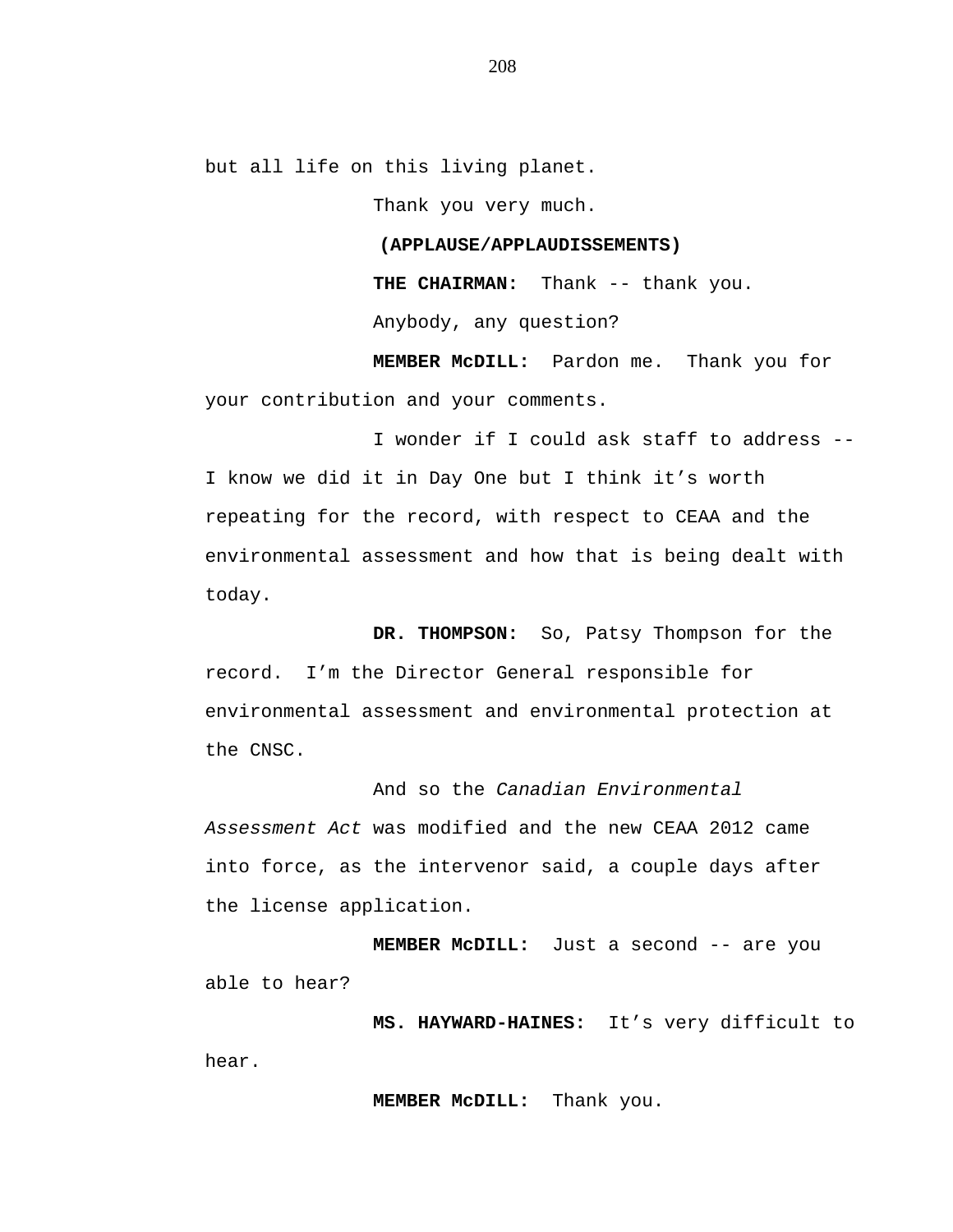Could we start again, please?

**DR. THOMPSON:** So I'll try to speak more directly in the microphone.

**MS. HAYWARD-HAINES:** Thank you.

**DR. THOMPSON:** That's better? Okay.

So the *Canadian Environmental Assessment Act 2012* did come into force a couple days after license application.

However, having said that, if the 1992 *Canadian Environmental Assessment Act* had been into -- in force there would not have been a requirement for an environmental assessment, under the old CEAA because license renewals are not -- were not a trigger in the 1992 *Canadian Environmental Assessment Act*.

Having said that, it's not because an assessment is not required under the CEAA that no environmental assessments are being done.

This is essentially the bread of -- and butter of the group I manage. The *Nuclear Safety and Control Act* has requirements for environmental protection and for the protection of human health, health of the public and workers.

And so for the Pickering sites there have been two environmental assessments, very detailed assessments done under the *Canadian Environmental*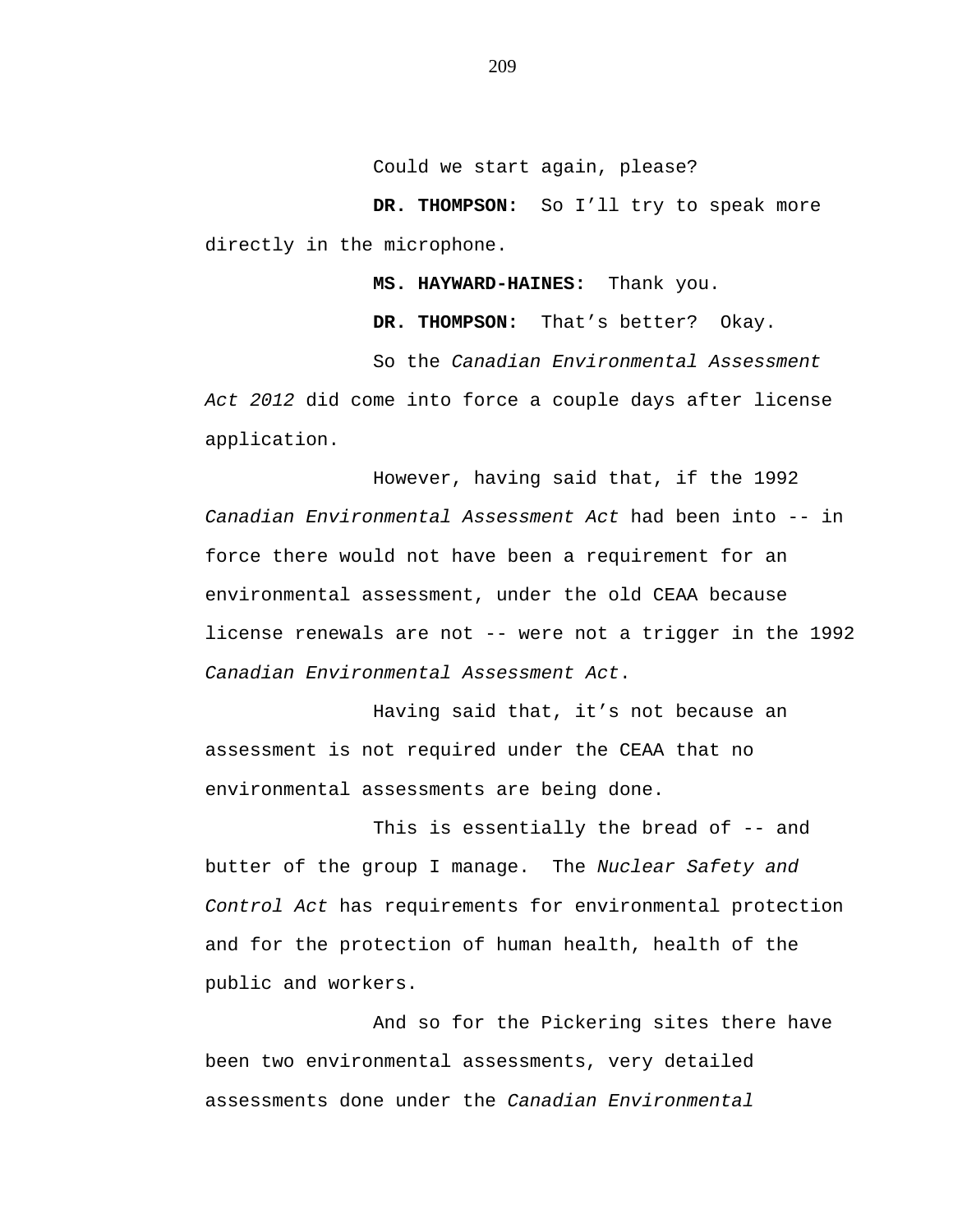*Assessment Act*.

There was one very detailed environmental risk assessment and human health risk assessment done under the *Nuclear Safety and Control Act* and there's been ongoing monitoring and assessment for fish, for example, for radioactivity in the environment.

And all of that information is looked at and evaluated on an ongoing basis. And that's essentially -- all of that information is taken into consideration when staff makes recommendations to the Commission for license renewals or other issues.

**MS. HAYWARD-HAINES:** Are those reports accessible to public?

**DR. THOMPSON:** Patsy Thompson, for the record.

Yes, they're all available to the public. In all cases there was extensive public consultation on the Pickering A environmental assessment, the Pickering B environmental assessment, the environmental effects review that was done under the *Nuclear Safety and Control Act*. There was also a lot of work with the community and public engagement.

And moving forward, if we were to do additional work, as we've done in the past, we do get public input from -- on relevant issues.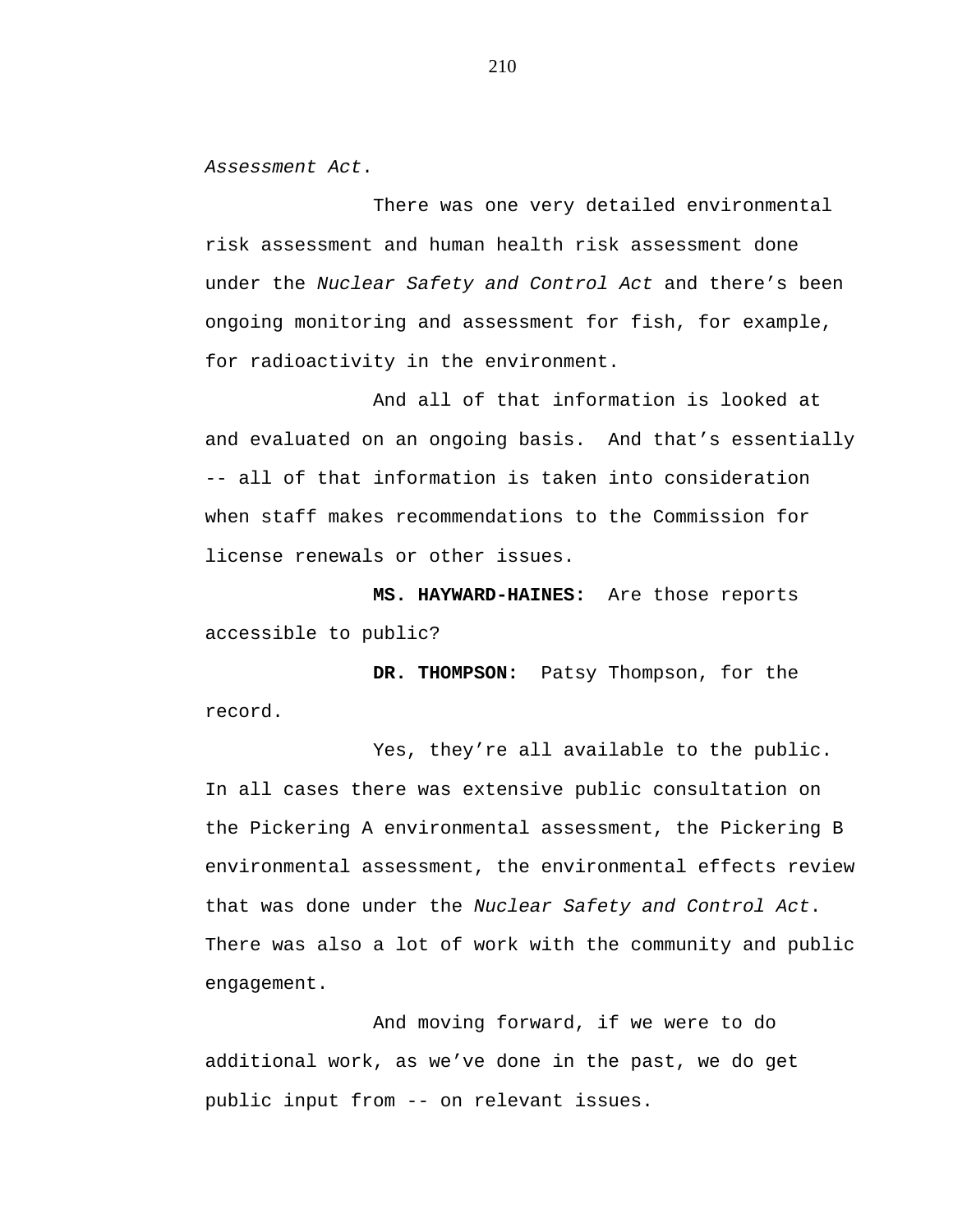### **THE CHAIRMAN:** Dr. McDill?

# **MEMBER McDILL:** Thank you.

I wanted to go back to the intervenor to see if there's anything that can be added to that response.

Do you have any specific questions with respect to ---

**MS. HAYWARD-HAINES:** Do I have any specific questions?

## **MEMBER McDILL:** Yes.

**MS. HAYWARD-HAINES:** Well, I don't know how to formulate them. I mean  $I$  -- where would  $I$  -- where would one have access to this -- these assessments, the environmental assessments that were done? And how –- how would they differ from -- the fact that -- that they're not required anymore is obviously a concern.

So how has that requirement affected, or not, the -- the oversight of Canadian Nuclear Safety Commission?

So there are two parts to my question. Sorry I haven't been very clear. One, how can we access that information? And, you know, I mean it's been done, okay, I accept that.

And two, I guess I'll have to answer that question when I look at the assessment. Whether or not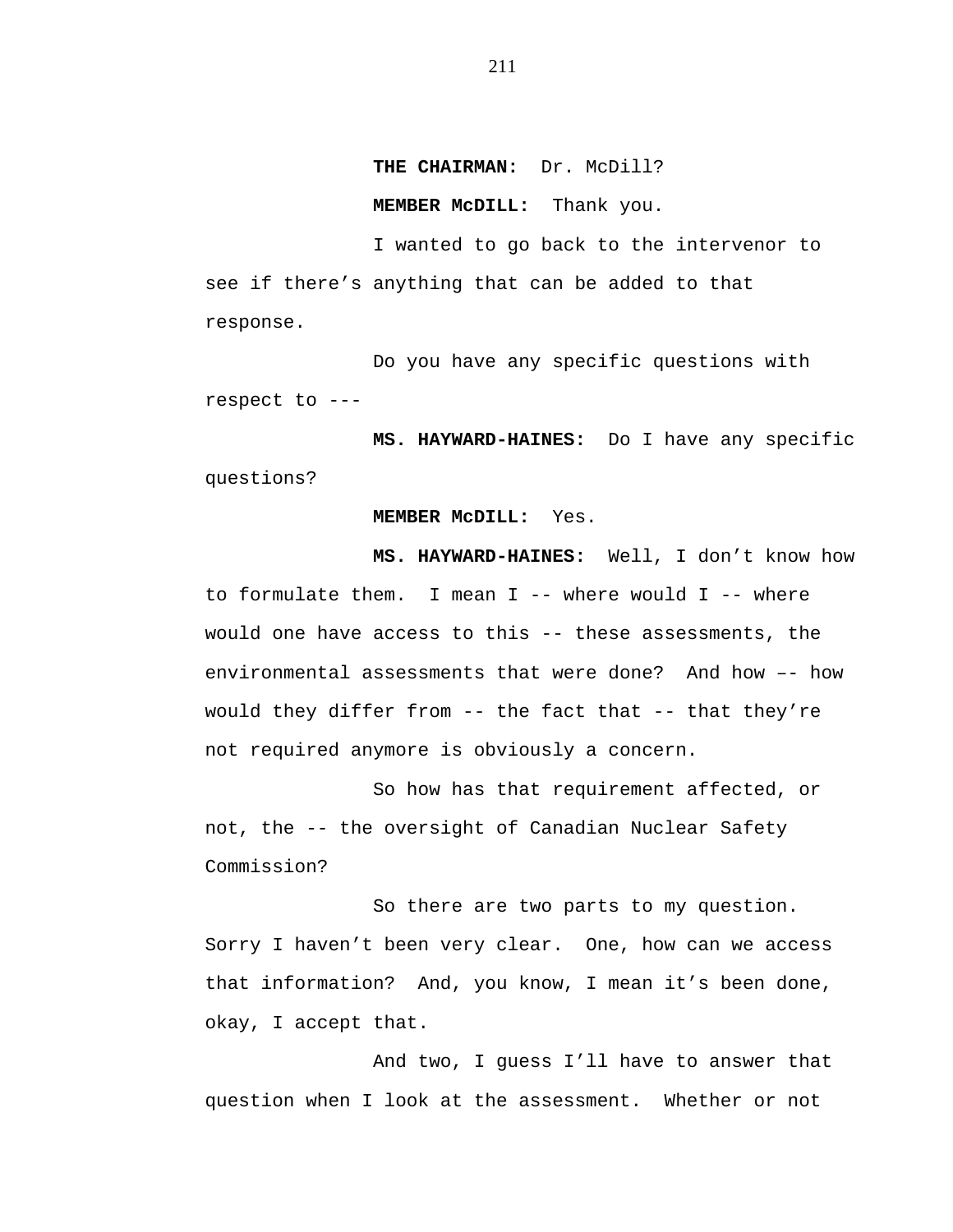it's different now that the regular assessment procedures have changed.

**MEMBER McDILL:** Dr. Thompson?

**DR. THOMPSON:** Patsy Thompson, for the

There's also information on the OPG Web

record.

What we could do is speak with the intervenor at break and sort of -- if I get the information on the email address or whatever, I can provide the information, the reports, that are available.

site that could be useful as well, but we'll provide what the CNSC has in terms of previous assessments.

What I would say as well is that the Canadian Environmental Assessment, either the Act that was promulgated in 1992 or the new Act, was focused on new - on new projects or major amendments.

The *Nuclear Safety and Control Act* has ongoing requirements for environmental protection. We have had in place standards and guidelines on how to conduct human health risk assessments and ecological risk assessments. And working with the Canadian Standards Association there is a new standard, it's called N288.6. It's a standard on how to conduct environmental - environmental risk assessments and human health risk assessments.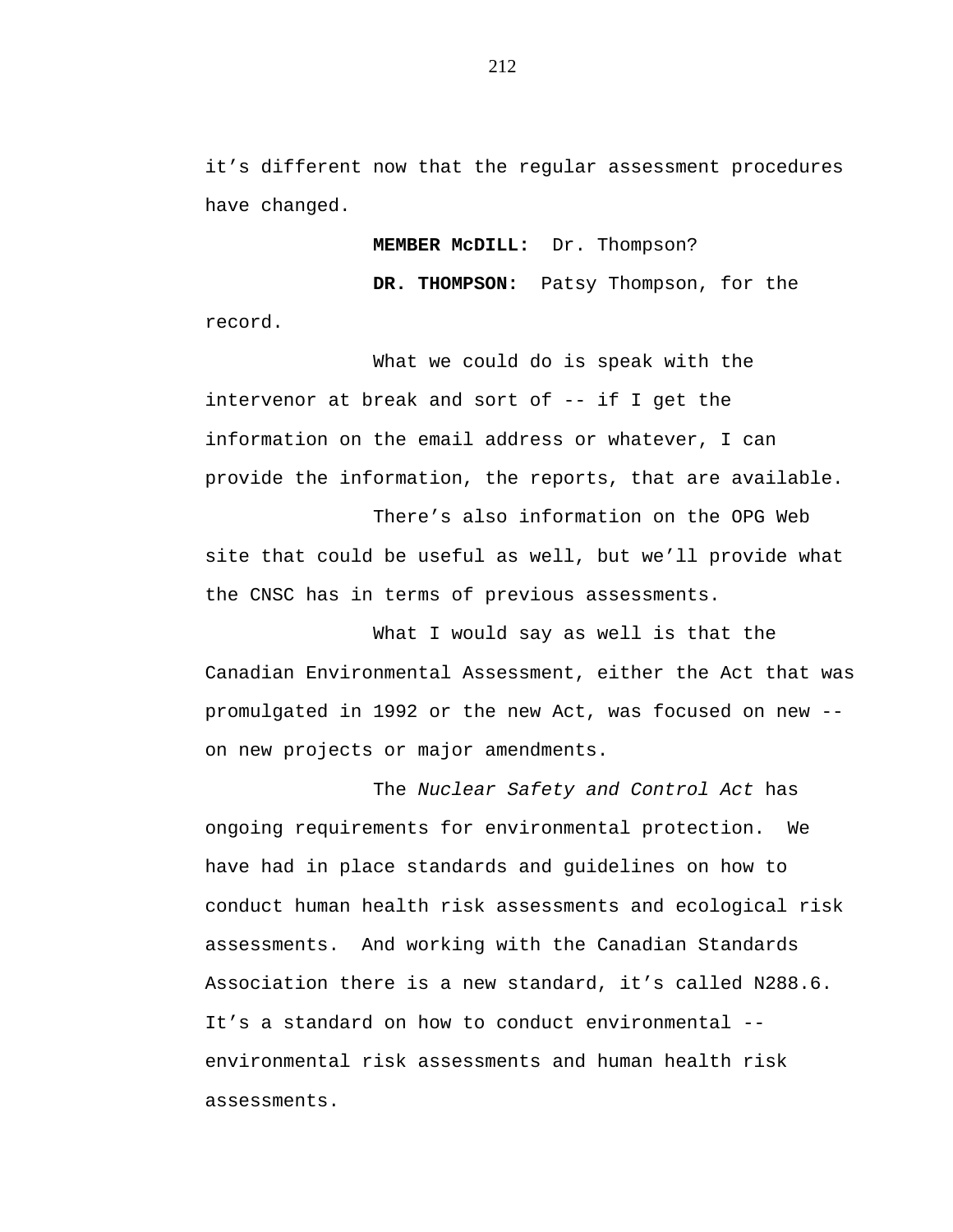And OPG, as other licensees of the CNSC, are required to, essentially, comply with that standard and have ongoing assessments and a review of their environmental footprint. And we do, essentially, technical reviews and oversights and compliance activities on this.

And so the level of rigour is the same whether the CEAA is required or not and we do call upon technical specialists from other departments as needed as well.

**MEMBER McDILL:** So your conclusion is, if I can put words into your mouth, there is essentially no difference in the requirements, the rigour is the same between the two Acts?

**DR. THOMPSON:** Patsy Thompson, for the record.

That's correct. **THE CHAIRMAN:** Thank you. Anybody else, any other question? Okay, thank you. Thank you for your intervention.

**MS. HAYWARD-HAINES:** Thank you.

**THE CHAIRMAN:** I'd like to move to the next submission by the University of Ontario Institute of Technology, as outlined in CMD 13H-2.25 and H2.25A.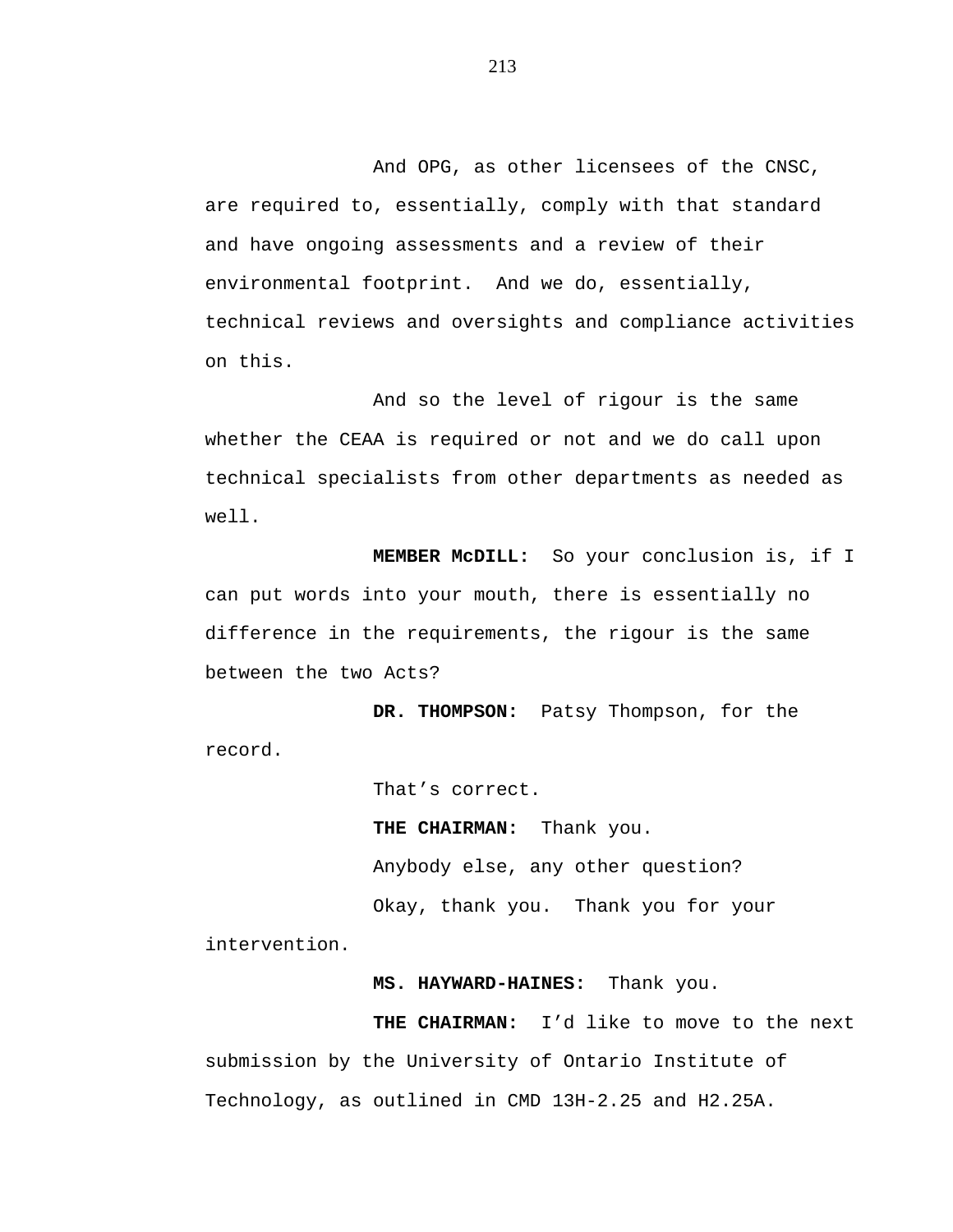And I understand that Mr. Bereznai will make this presentation? Sorry, Dr. Bereznai.

The floor is yours.

**13-H2.25 / 13-H2.25A**

**Oral presentation by the** 

**University of Ontario Institute** 

**Of Technology**

**DR. BEREZNAI:** Mr. Chair and Commissioners. For the record my name is George Bereznai. I was hoping to have the presentation up on the projector.

**THE CHAIRMAN:** I think it's coming. It's there.

**DR. BEREZNAI:** Thank you.

I'm a Professor in the Faculty of Energy Systems and Nuclear Science at the University of Ontario Institute of Technology.

Prior to my appointment at UOIT I worked in the Nuclear Division of Ontario Hydro and its successor company, Ontario Power Generation.

As part of my initial job with Ontario Hydro I was assigned to work at the Pickering Nuclear Generating Station. This was in September 1972, when the power plant consisted of only Units 1, 2, 3 and 4 and unit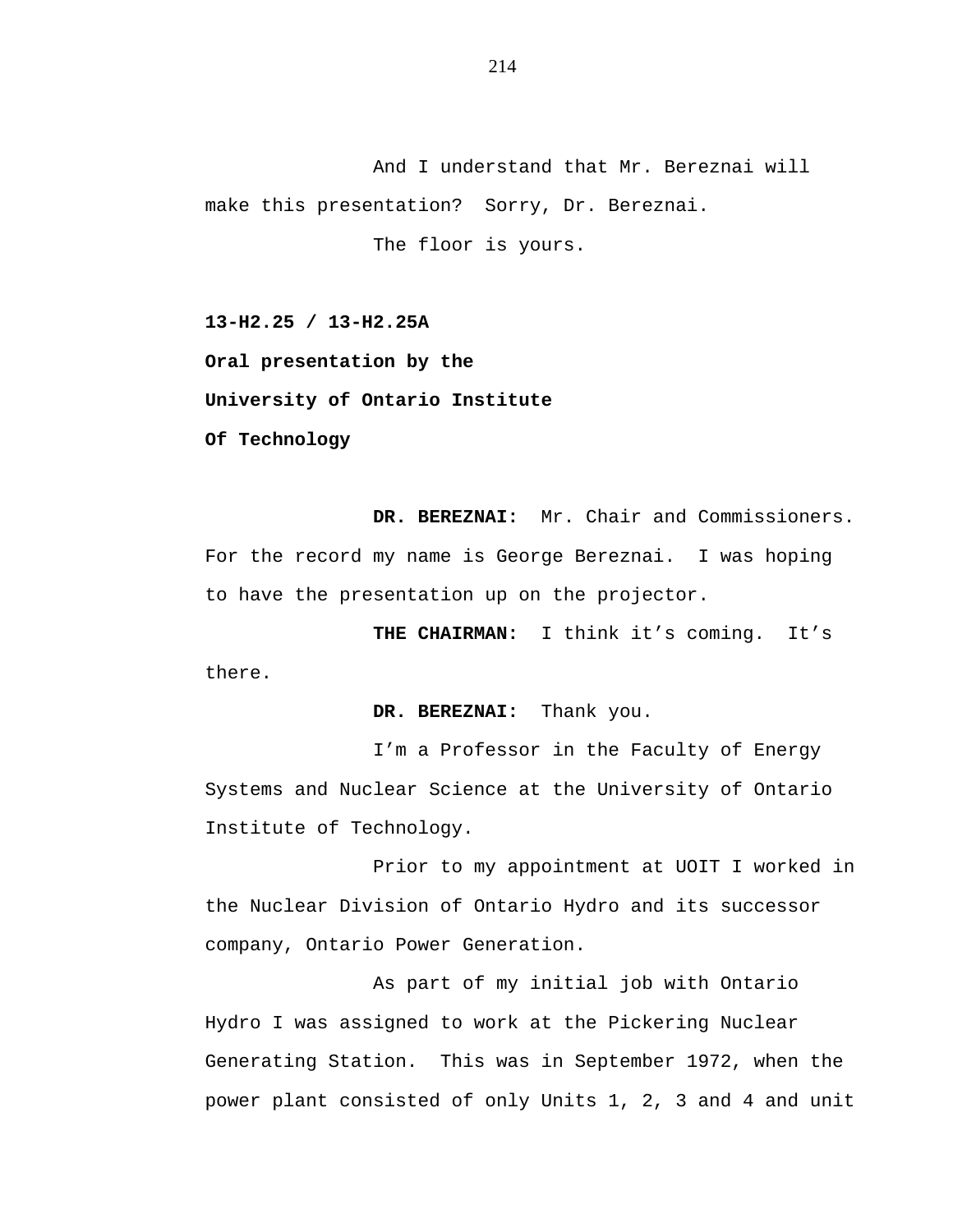4 was still under commissioning.

Much of the area shown on this slide to the east and to the north of the station was yet to be developed and consisted mostly of corn fields.

The construction, commissioning and operating success of this first multi-unit CANDU nuclear power plant was a great Canadian technological achievement.

And I'm proud to be here, more than 40 years later on the occasion of having the operating licenses for the Pickering Nuclear units renewed for another 5 years.

In this presentation, I would like to highlight my experience as a resident who lived, worked and played in the neighbourhood shared with the Pickering power plant and, as an engineer and educator, who continues to enjoy a professional relationship with Ontario Power Generation.

In September 1972, my wife and I and our 6- -month-old baby son moved into the townhouse complex known as "Village by the Lake", shown on this slide, located near the northeast corner of Frenchman's Bay, and within 4 kilometres of the Pickering Nuclear Plant.

Several of the engineers and other plant personnel with whom I worked also lived in Bay Ridges,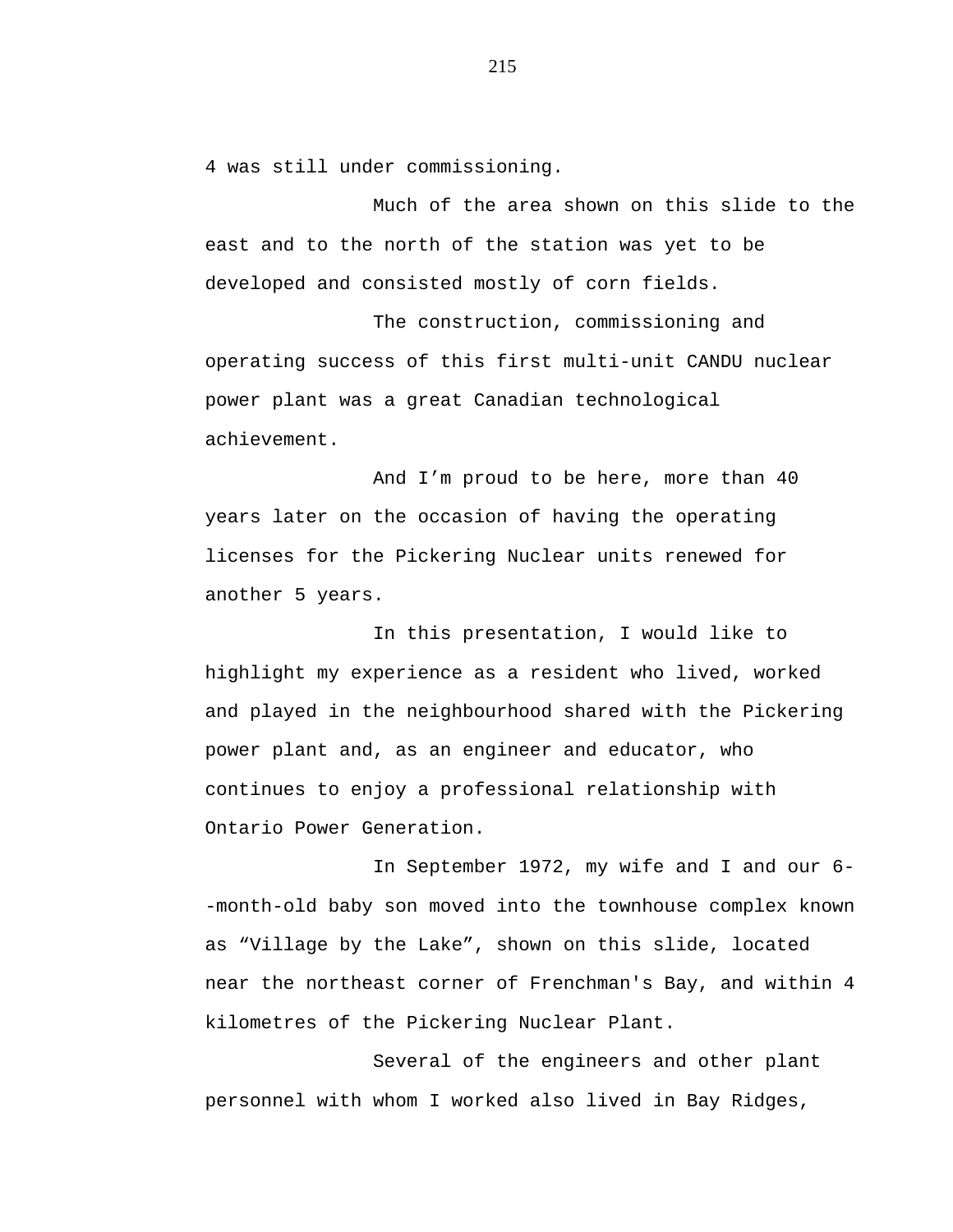which is the area shown on this slide.

We enjoyed the parks, the leafy neighbourhood and often walked and bicycled to work. At that time, the 401 had only two lanes in each direction east of Markham Road. The Sheridan Mall, now called the "Pickering Town Centre" was a month away from opening, and the Tee Pee Drive-In was showing movies where, now, the Supercentre stands.

The electrical energy generated in the intervening 40 plus years by Pickering NGS greatly contributed to the growth and quality of life of the people living in the GTA, as well as in the Durham region and beyond, by powering the many enterprises that provide jobs and lighting the many homes that were built in these areas.

The alternative to the Pickering nuclear units when they were constructed in the 1960s and 70s would have been more coal-fired power plants with their attendant air pollution and excessive greenhouse emissions.

Gaining renewal of the operating licences for the next five years will enable the Pickering nuclear units to continue generating electricity with minimal environmental impact.

All the coal burning plants have been shut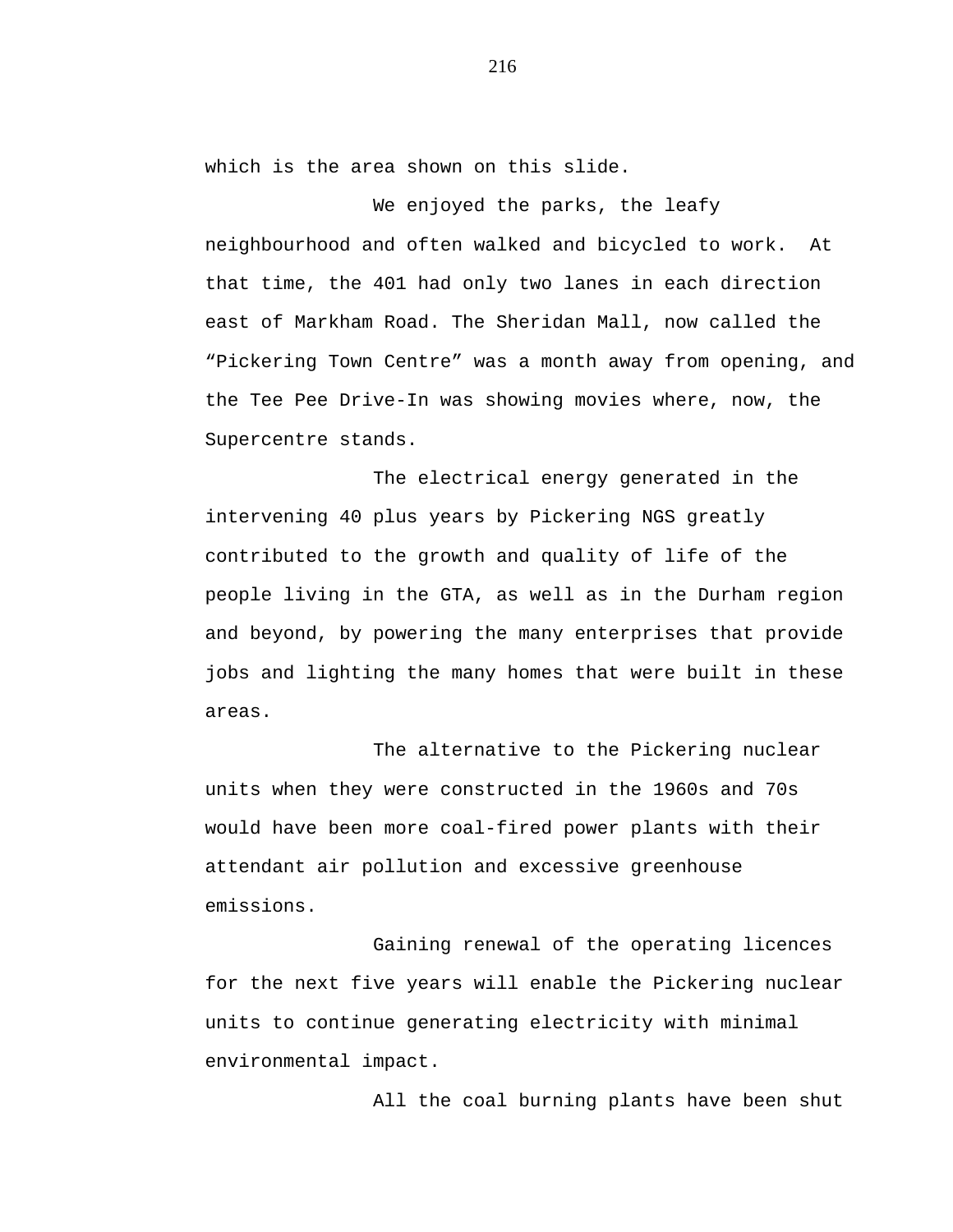down in Ontario, and large wind-generating capacity is being added to the bulk electric system. Not only is the cost of electricity generated by wind farms much higher than as produced by the Pickering nuclear units, but every Megawatt of wind generation needs to be backed up by a similar amount of gas turbine capacity given the intermittent nature of wind.

And although burning natural gas to produce electricity results in less pollution and has a somewhat lower impact on climate change than burning coal, we do know that such power plants have not been welcome in either Oakville or Mississauga.

Our firstborn was enrolled in Sir John A. Macdonald Elementary School when he started in Kindergarten, 4 or 5 years after we moved to the area, to be followed in subsequent years by his two brothers. At no time were my wife and I concerned about our boys spending their school days within 1500 metres of the nearest nuclear reactor.

By living within walking distance of school and work, we were in fact far safer than any of the thousands of people who exposed themselves willingly and daily to the risk of traffic accident while driving to and from work through Pickering on the 401.

We also spent many happy after-school hours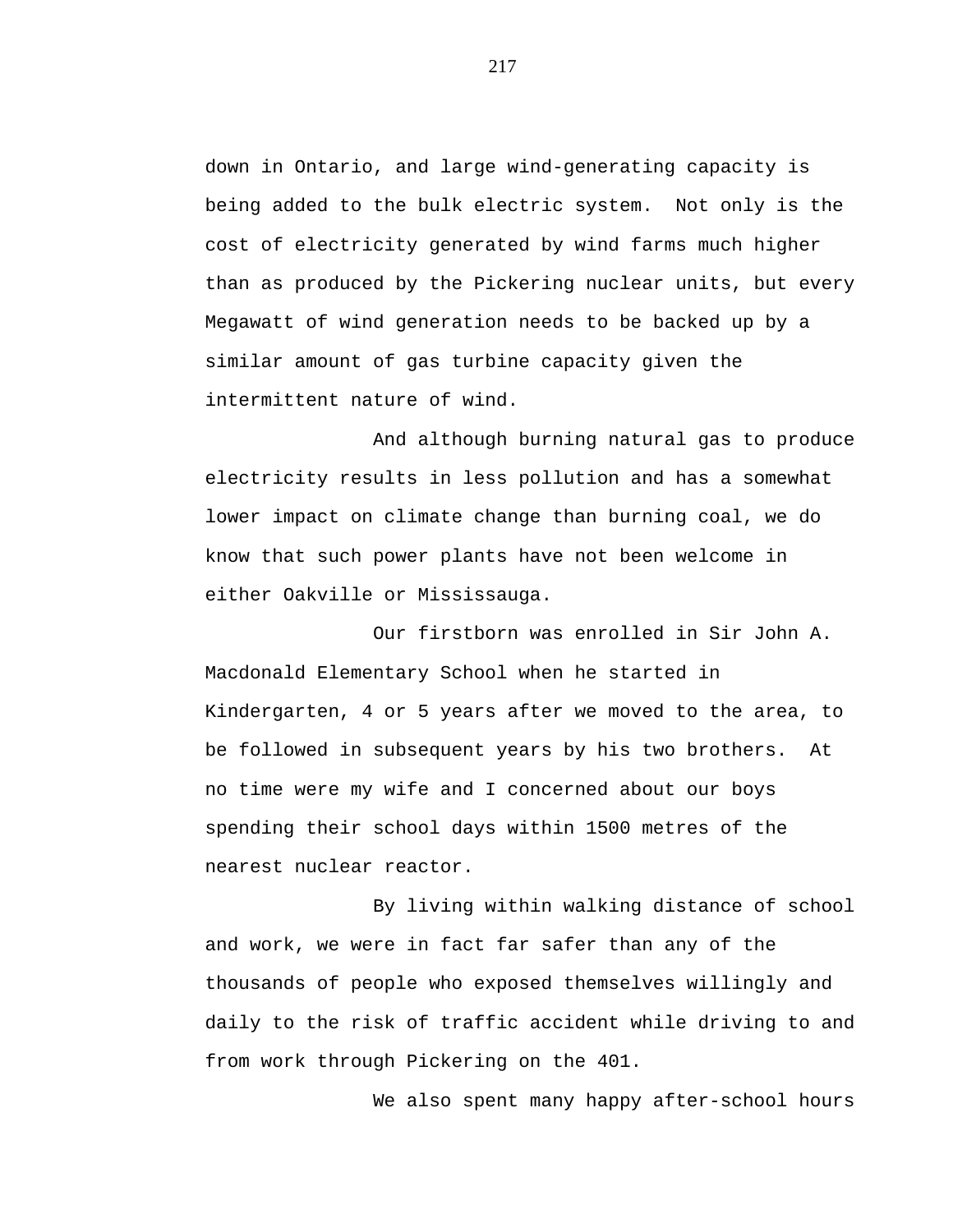at the playground and sport fields just north of the power plant. I was just a few minutes walk from the Pickering Learning Centre where I was working while our boys attended a nearby school.

The land for this park and sport fields was donated by Ontario Hydro to the town thereby significantly contributing to the quality of life for the people with access to the neighbourhood of the Pickering plant.

I would now like to show this quote from OPG's submission in the recent licensing application. As I was reading this application to renew the power reactor operating licence for the Pickering Nuclear Generating Station, I noticed the text shown on this slide that links my previous career in the nuclear industry and my current role as professor at the University of Ontario Institute of Technology in the field of Nuclear Engineering.

Not only is OPG sending its engineers during work time to further their education at UOIT, but the course material including the software that simulates the behaviour of the nuclear plants have been made available not only to the courses attended by the OPG engineers, but all the students enrolled in the various nuclear degree and the diploma programs offered by the university.

The particular graduate diploma program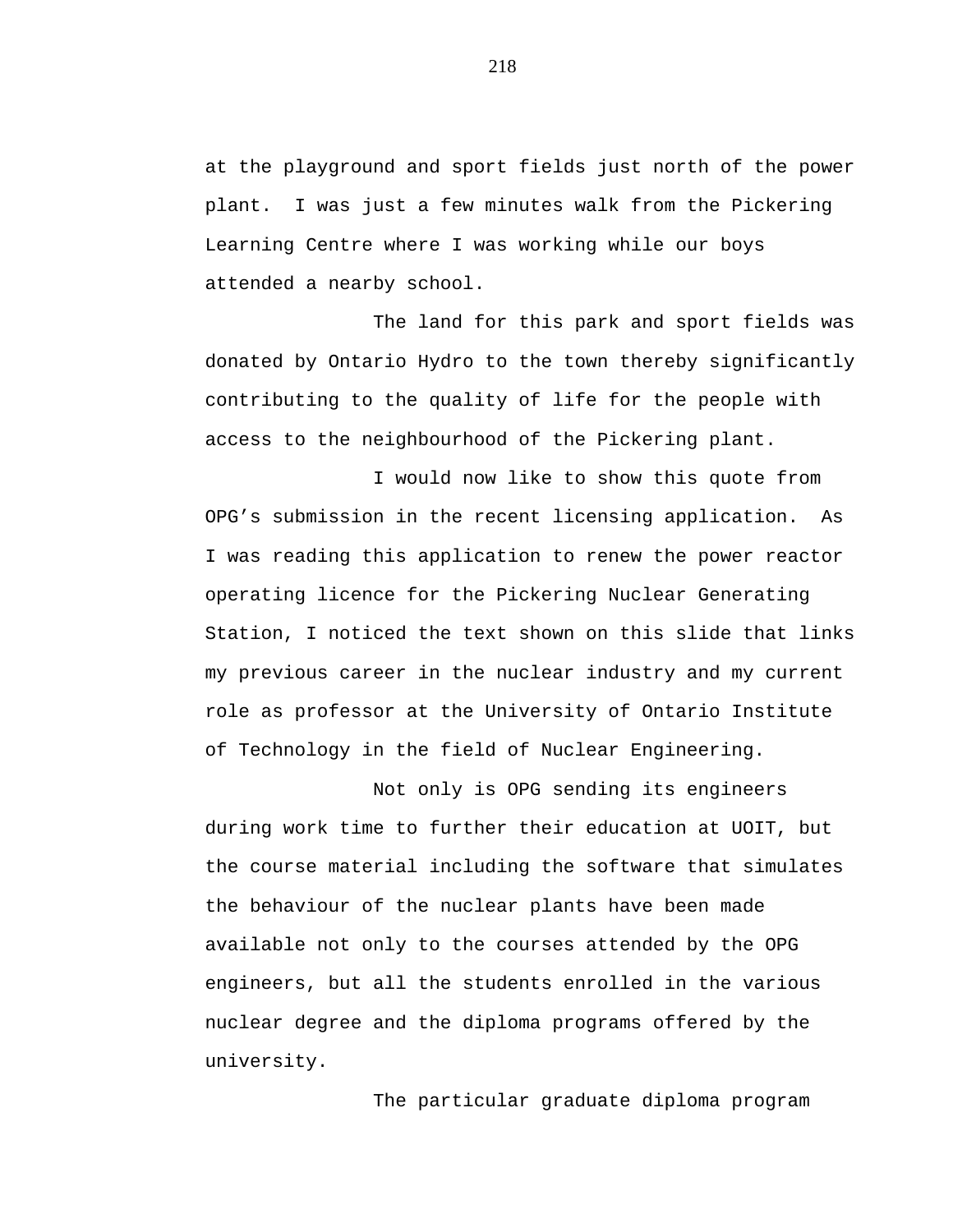referenced in OPG's application consists of the 4 courses shown on this slide.

This set of courses highlight the importance of safety that is the over-riding consideration in the design of nuclear plants, knowledge of the systems and their integrated operation under normal as well as abnormal conditions and processes and techniques that are unique in the nuclear design area given the complexity of these plants, the interactions between designers, manufacturers, constructors, operators, maintainers and, of course, the regulator.

Key to UOIT's ability to teach the courses that make up the graduate diploma in Nuclear Design Engineering is OPG's willingness to share with the university the simulation software that was developed for each of Pickering A, Pickering B, and Darlington.

OPG trains its own staff with the help of simulators that replicate the appearance of the control room and the response of the generating unit to the full range of operations conducted from the control room.

And, by making the classroom version of these simulators available to UOIT, our students, many of whom work for the various design and service companies in the nuclear sector, gain the valuable knowledge and experience that such educational and training tools make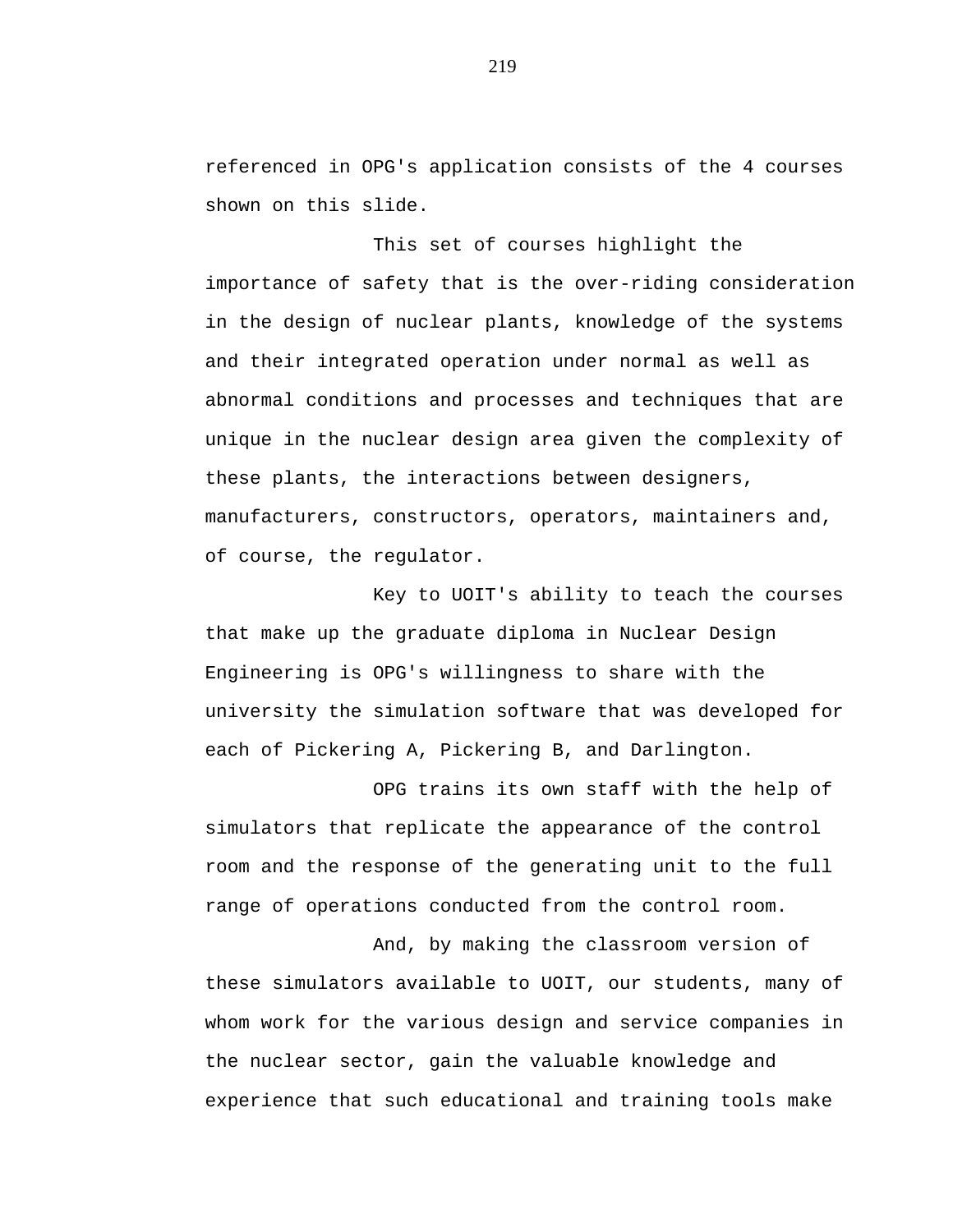available.

At UOIT, we are now extending the application of the simulation software to produce close replicas of any of OPG's nuclear generating unit control rooms. As the industry is moving to greater use of consulting and service companies to enhance the design, operation and maintenance of nuclear plants in the most cost-effective way, UOIT is able to provide the specialist education and training in nuclear plant design and operation that is greatly enhanced by the use of these simulators.

By sharing the simulation software with UOIT, OPG is being a friendly neighbour who helps to enhance the educational and career opportunities of people wishing to work or are already employed in the nuclear industry.

In summary, I very strongly support Ontario Power Generation's application for the renewal of the Pickering A and B operating licences for a 5-year term and also to merge the operating licences for the Pickering Nuclear Generating Station.

Thank you, Mr. Chair, for the opportunity to present my views on these very important topics.

**MR. CHAIRMAN:** Thank you.

Monsieur Tolgyesi?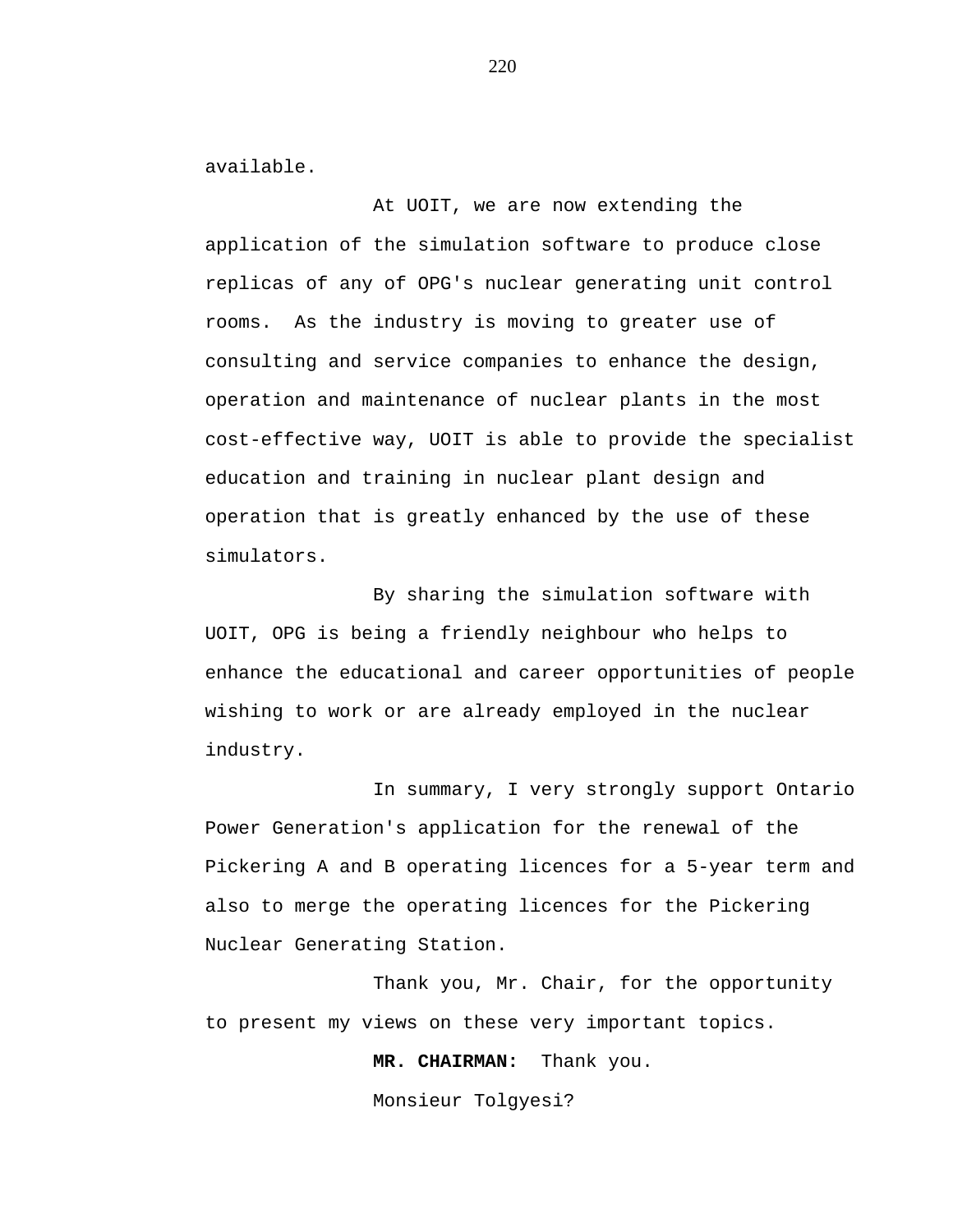**MEMBER TOLGYESI:** I have one, Mr. Bereznai.

As a Dean, your institution is specialized in energy systems and nuclear science. Are you or were you involved in this subject of black deposits?

**MR. BEREZNAI:** Sorry, the subject of?

**MEMBER TOLGYESI:** Black deposits on a discharge of fuel bundles.

**MR.BEREZNAI:** No ---

**MEMBER TOLGYESI:** You were not? Okay.

**MR. BEREZNAI:** George Bereznai, for the

record.

No, I haven't.

**MEMBER TOLGYESI:** Okay, because I wanted to know if you have any comments but, if you are not involved, I cannot ask the comments.

Okay.

**MR. CHAIRMAN:** Dr. Barriault?

**MEMBER BARRIAULT:** Just one brief question really: Would the issue of solar power and wind-generated power –- the amount of back-up –- how much lag time do you have in starting up a back-up system?

For example, you mentioned gas powered as being a back-up because of the transient nature of the wind and so forth, what is the time?

I mean, can you store in batteries, can you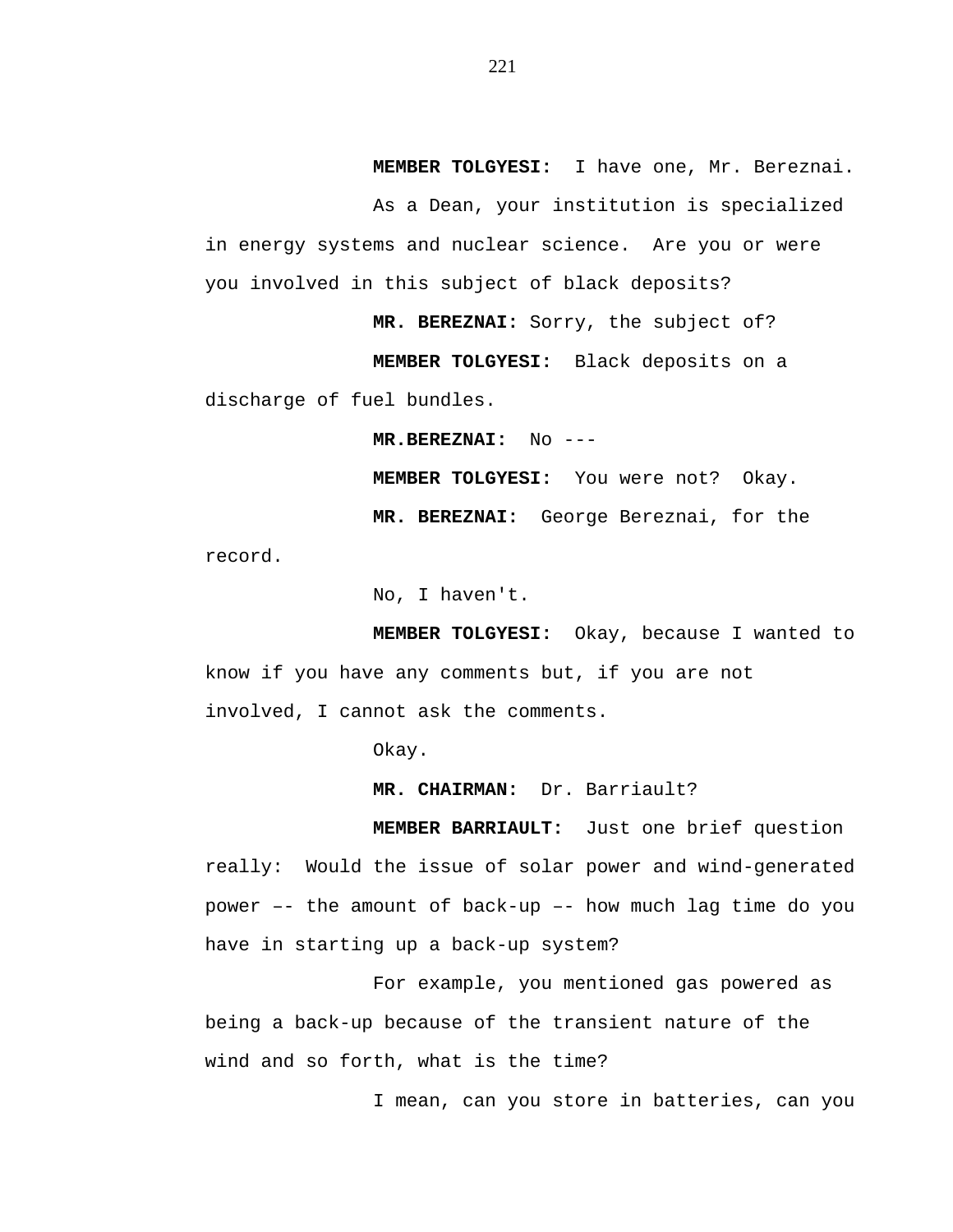do anything with this wind and solar power?

**MR. BEREZNAI:** George Bereznai, for the record.

My understanding of the bulk electric power system that the operator has data on the best of which they maintain a spinning reserve.

So, based on their experience –- and this is changing as solar and wind come more and more online -- they will have a certain amount of spinning reserve already online which can, almost instantaneously or almost at the same rate as the wind power or solar contribution drops, can pick up the additional load.

And then as soon as that happens, they would be calling the turbine –- gas turbine generators to be building up and pick up those loads.

But I believe the bulk electric system is well-operated to be able to maintain the stability of the system, given the ups and downs of solar and wind, keeping in mind that we still have 25 percent of hydro in Ontario, which is very fortunate to also be very quickly able to respond.

So the combination of hydro and spinning reserve, but again, my argument is that the spinning reserve will be burning typically natural gas which is, (a) a disappearing and very valuable resource that is a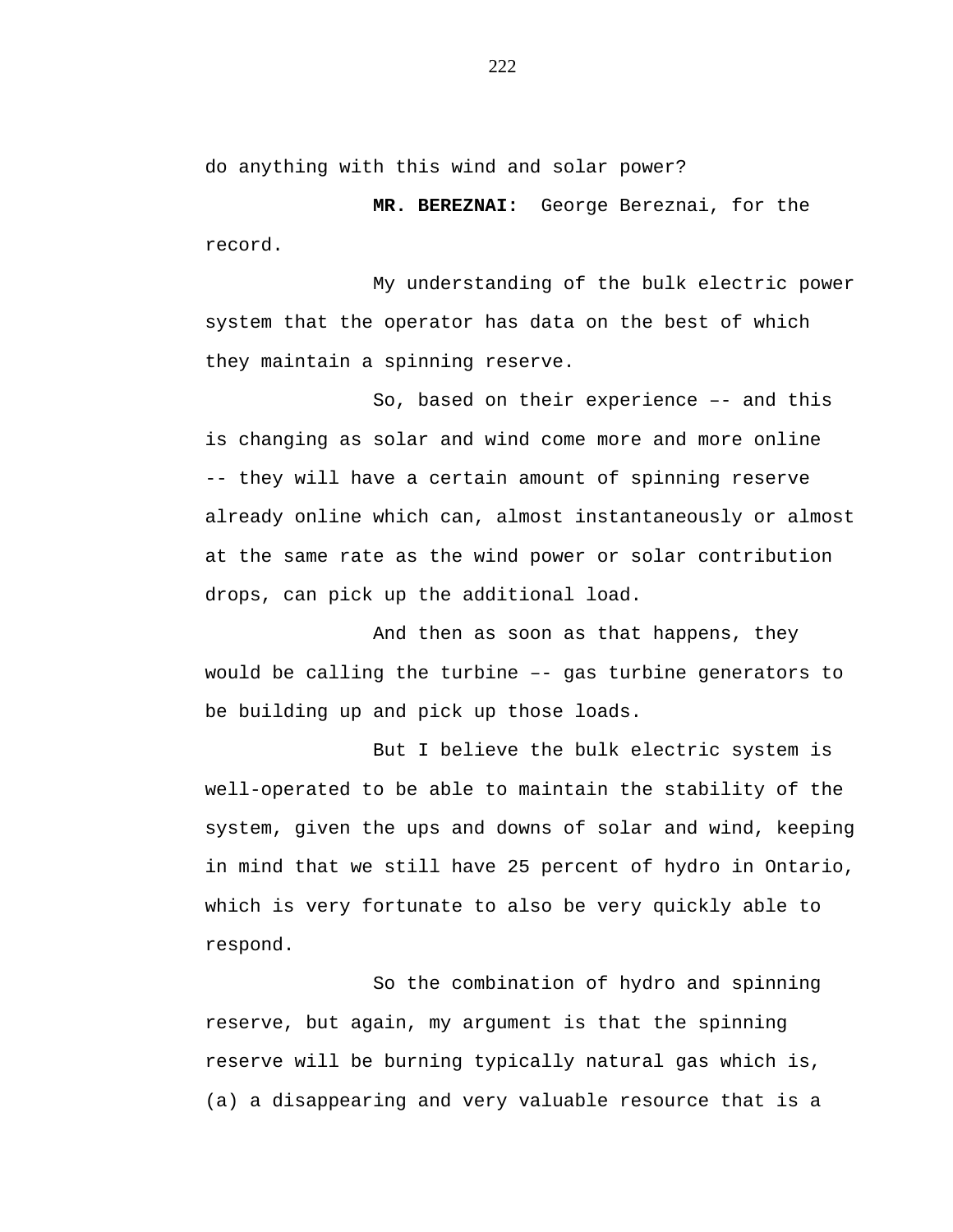shame to burn, and is still contributing to pollution and climate change.

**MEMBER BARRIAULT:** Thank you.

Thank you, Mr. Chairman.

**THE CHAIRMAN:** Monsieur Harvey? **MEMBER HARVEY:** About the Institute of Technology, do those courses, those different courses you mentioned, are they mostly oriented to the CANDU technology, or the more general, and -- as those simulator, for example?

**DR. BEREZNAI:** George Bereznai, for the record.

Basically the fundamental -- the science fundamental behind all nuclear power plants, that is from the nuclear theory to thermal hydraulics, the electric systems, are very similar between the different plants.

At the moment, we use the CANDU technology more as the example on which to base -- to demonstrate the theories. But, as we have simulators for CANDU, we also have simulators for PWRs, VWRs, and even the VVR reactor, so, yes, for now.

Our special mandate at UIT is to be marketoriented. The market for our graduates is principally the CANDU industry, so at the moment we heavily favour those examples, but not at the exclusion of the universally more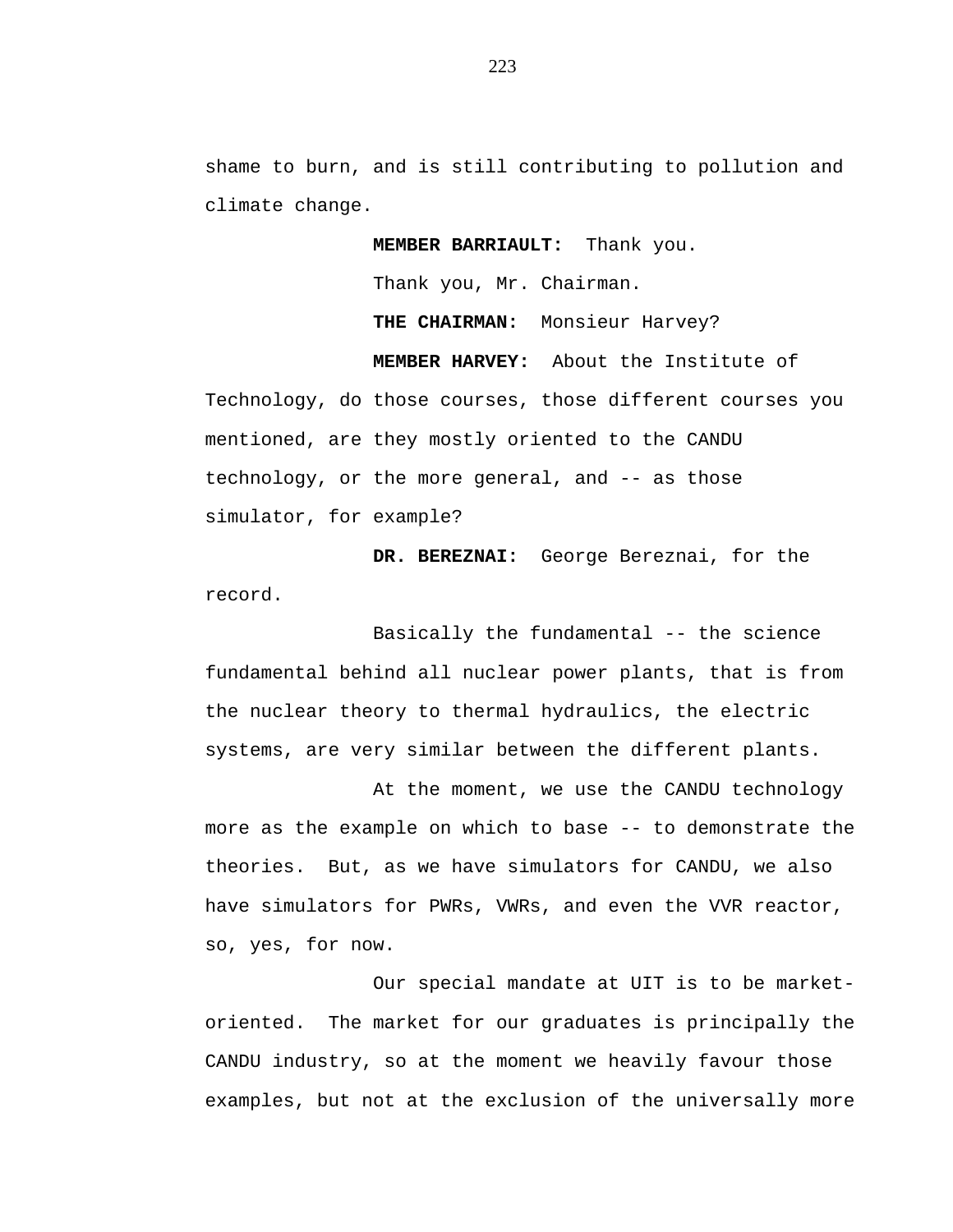common light water reactors. And we are certainly ready to speed up that component, if the decision is to go to light water for any of the new reactors.

> **MEMBER HARVEY:** Thank you. **THE CHAIRMAN:** Ms. Velshi? **MEMBER VELSHI:** Thank you.

Dr. Bereznai, you've probably seen from a number of intervenors their concerns expressed about extending the pressure tube lights from 210 equivalent full power hours to 240, in spite of what the inspection results or the safety case may show.

Are there any other design lives that you have come across where, in spite of what the shelf life is, or what the original design life was, that the life has been extended after experience running something. I don't -- you know, I can't think whether it's engines, or whatever it is, but where there have been cases of, "Yes, that was the design life, but now that we've got real experience, it's got a longer life to live"?

**DR. BEREZNAI:** George Bereznai, for the record.

My experience would be in the nuclear power sector. For example -- but moving away from the reactor side, for example, the turbine generators have received similar life extension. The large pumps, many of the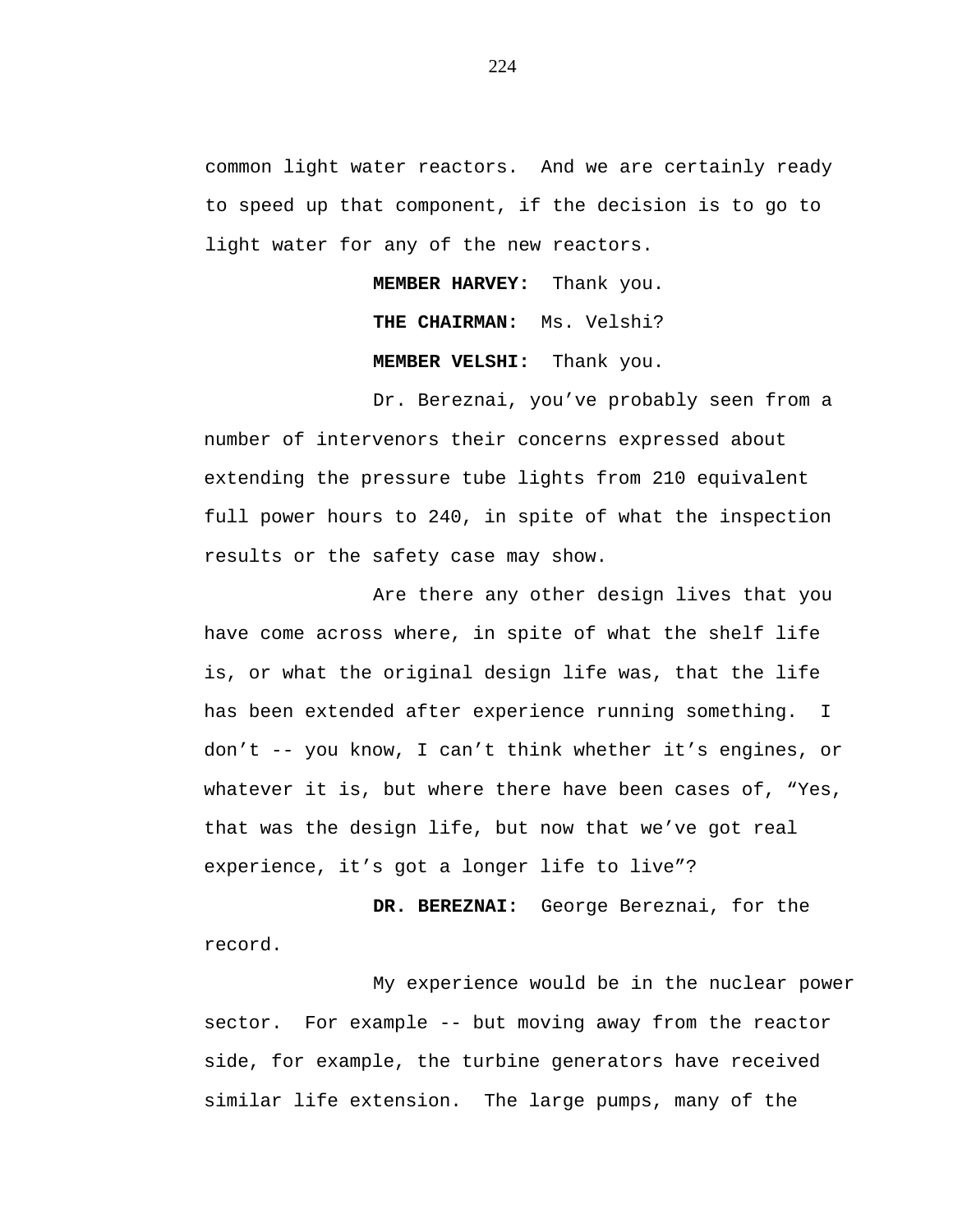valves, whether on the nuclear or the conventional side of the plant, whether Pickering, Darlington or any of the ones around the world, all of these are assessed from time to time; the data is shared amongst all the utilities and users around the world, and therefore there's a very strong database on the basis of which to make estimates.

Now, if you're referring to the fact that estimate are not guarantees, you're perfectly right, but that's why the depth -- the many layers of safety are built into these power plants.

And, as was mentioned by the CNSC staff member earlier this afternoon, even when the unanticipated break, the fairly large break, of the pressure tube occurred at Pickering at the time, even that could be safely handled.

Our both online and offline non-destructive examination techniques have improved greatly since that early accident, and I maintain that compared to all the risks we all take in every day modern life, the precautions taken to make sure that the pressure tubes, the feeders, and all other critical components of Pickering, will at least last safely until -- until the designated lifetime.

I personally believe and wish that further extension will be in place, because to my mind, the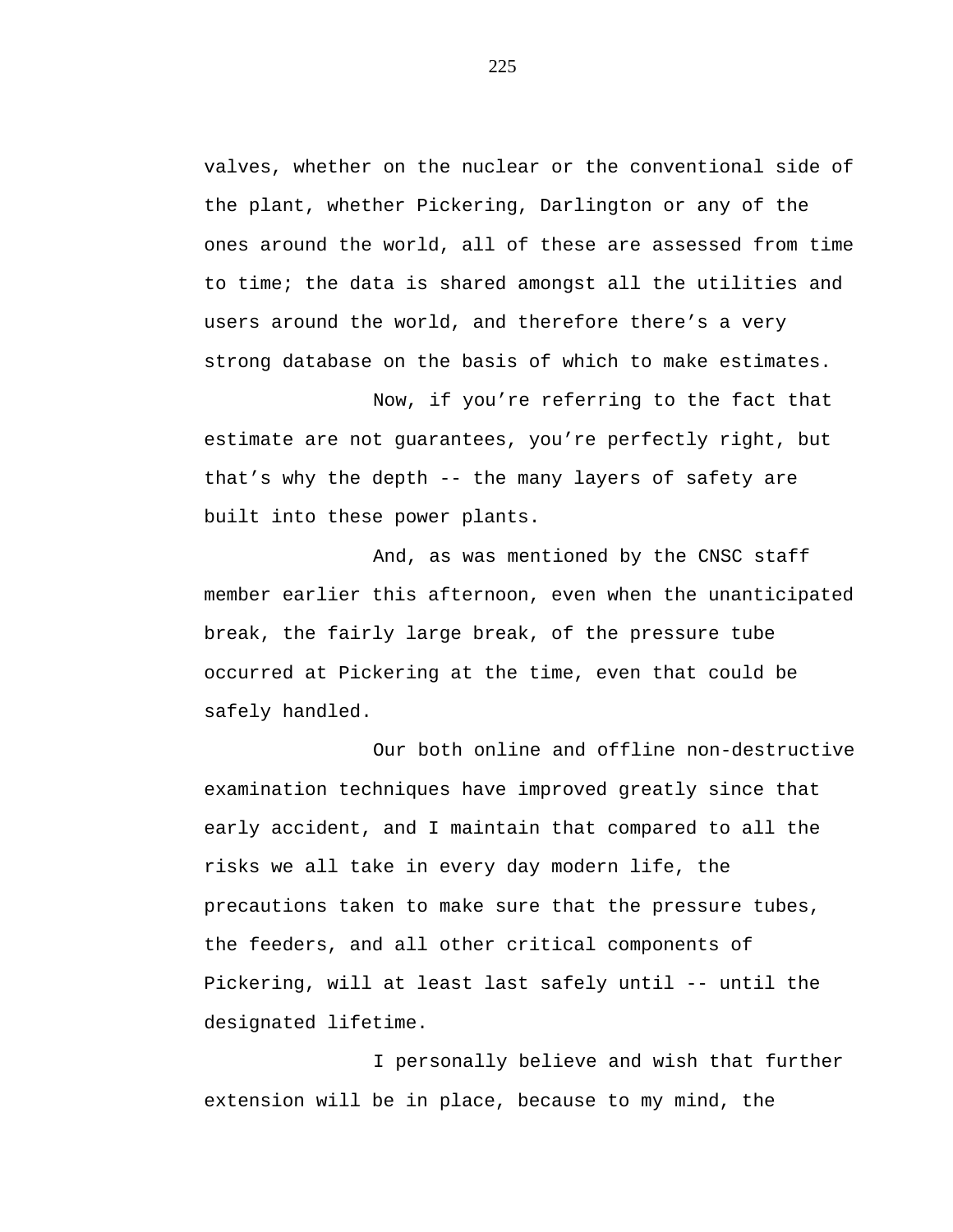alternative to shutting down Pickering are vastly unattractive from an environmental point of view.

### **THE CHAIRMAN:** Anybody else?

You hear from the intervention, not everybody loves nuclear, there's a lot of angst and concern.

Does the university consider part of its mandate to outreach to the public or is it strictly focused on the education?

**DR. BEREZNAI:** George Bereznai, for the record.

I was very intrigued by some of the intervenors, who, it seemed to me, genuinely would like to have more public information.

Not unlike the CNSC, we are under budgetary constraints where it's very difficult to do too much of that. It is part of our strategic plan going forward. I'm on research leave at the moment, and I hope to pick up on some of the topics that I heard discussed, both here and at the Darlington hearings.

I just have to see how far we can stretch, both my own time limits, and those of my colleagues.

But I empathize, you know, with a number of the intervenors who are genuinely concerned about nuclear in general, and Pickering power plant's extension in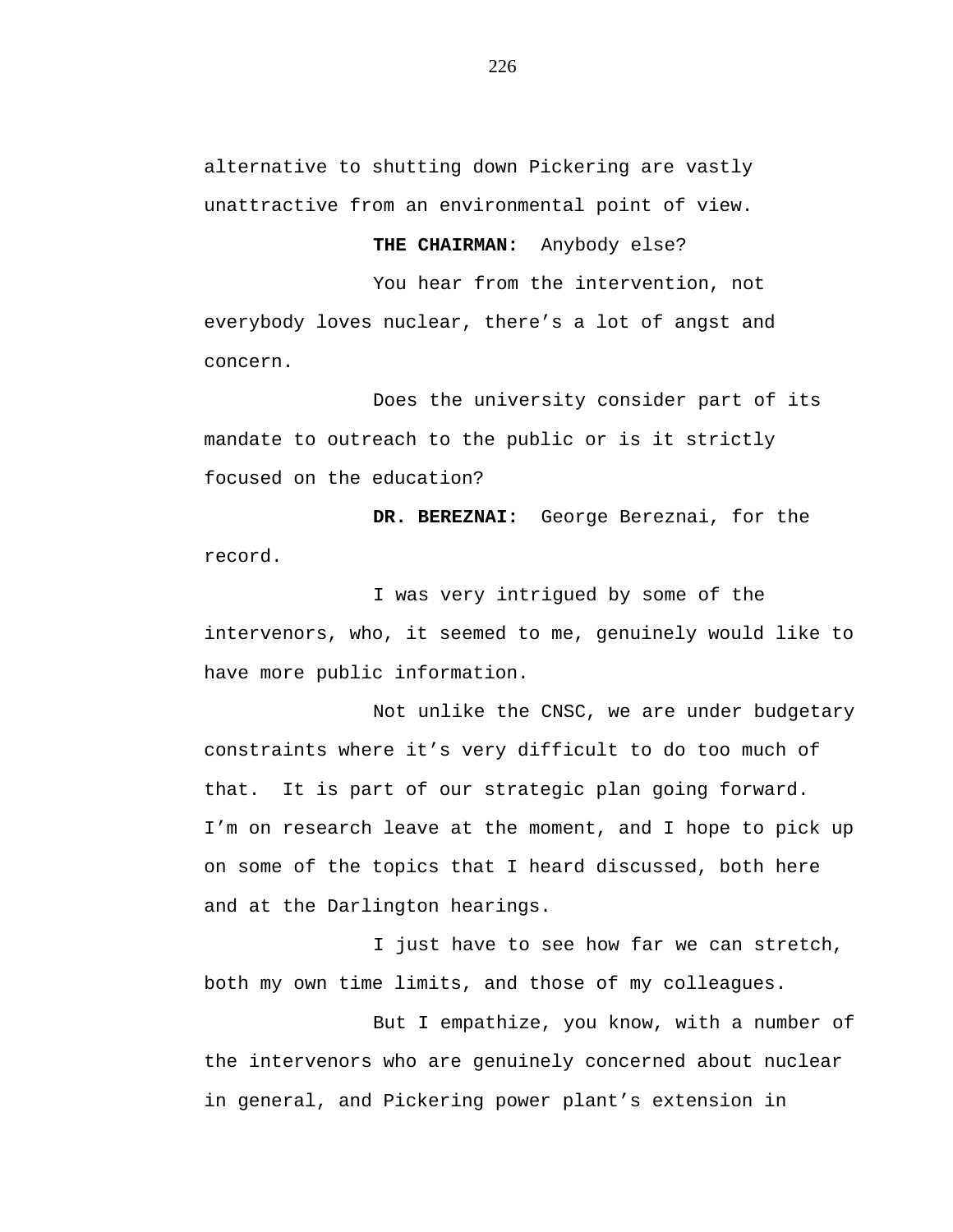particular.

names.

And to the extent that we should be putting on some continued education courses, if you like, you know, "Nuclear for the General Public", it is something that I have been considering for quite some time, and as soon as my other day-to-day duties allow it -- I have just stepped down as Dean so hopefully I'll have a little bit more time.

It is something that I have considered, but again, as you heard from the local communities that are involved in the Pickering area, very few members of the public actually reach out and attend these day-to-day meetings or monthly meetings.

So I commit to you in the next two years to put on at least one course and see if we get at least 20 people, which is sort of our critical mass to make it worthwhile. Personally, I think it's something that ---

**THE CHAIRMAN:** I think you can recruit 20 right here.

**DR. BEREZNAI:** So I gather. I have the

**THE CHAIRMAN:** Thank you. **DR. BEREZNAI:** Thank you. **THE CHAIRMAN:** Thank you very much. Our next submission is by Women in Nuclear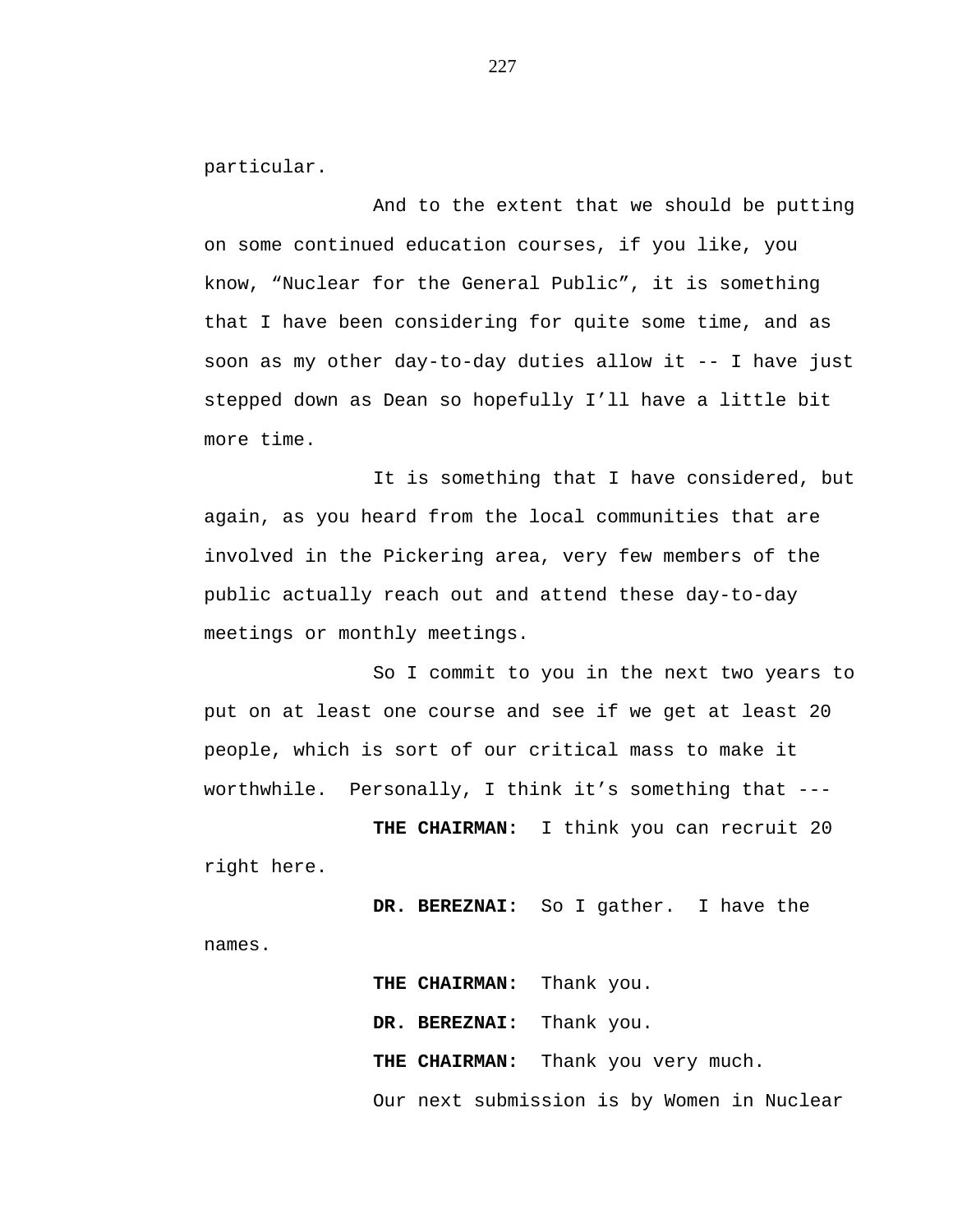- Canada, as outlined in CMD 13-H2.37.

And I understand that Ms. Cottrill will make the presentation?

Please proceed.

**13-H2.37**

**Oral presentation by**

**Women in Nuclear - Canada**

**MS. COTTRILL:** Thank you.

Good afternoon**,** President Binder,

Commission Members, and the members of the public.

My name is Cheryl Cottrill; I am the Executive Director of Women in Nuclear - Canada, or WiN - Canada, for short.

With me here today is Stephanie Smith, Assistant Operations Manager for Pickering 5 to 8, and a WiN Durham member.

We are here representing 1,200 WiN members across Canada, the majority of whom work in power generation, and many work at Pickering.

Our organizational goals are to educate ourselves so we can better educate the public, provide professional development and support for women working in the industry, and promote careers in the industry and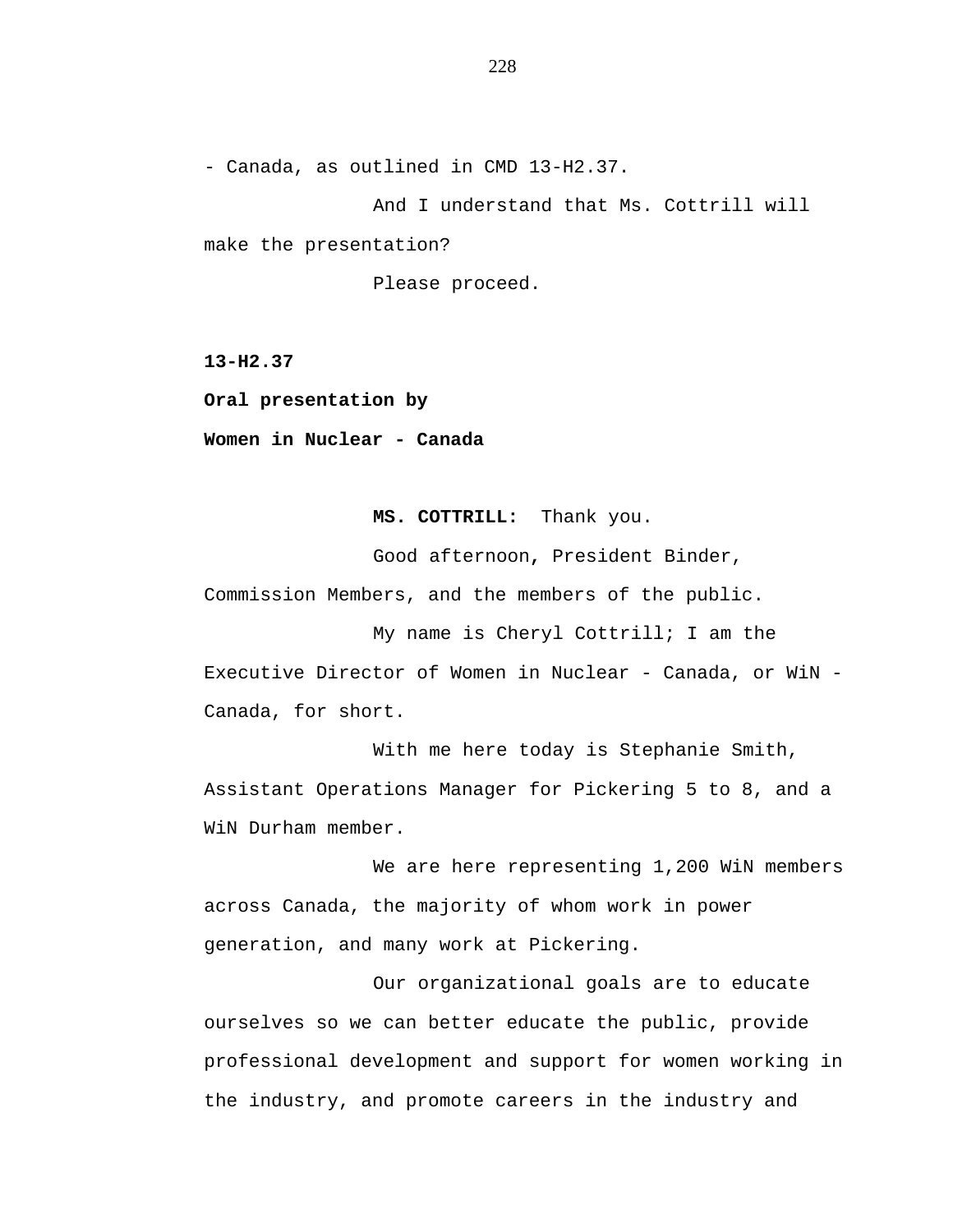science to young women and girls.

WiN believes educating our members about all aspects of the industry provides them with the information necessary to help educate our family, friends, and the public, providing an opportunity for the public to make informed decisions about whether or not they support our industry.

In an industry made up of less than 20 percent of women, our organization works not only to provide a collective voice for women, but to help women succeed by supporting leadership programs directed at woman.

WiN members, including OPG employees, devote a great deal of their spare time working with young women and girls, introducing them to non-traditional but rewarding career choices in science, technology, and skilled trades.

One of the programs we run is a girl's science club and camp, designed to spark a life-long love and curiosity of science. It also encourages girls to develop, maintain, or continue their studies in science.

We also partner with Skills Canada each year to reach over 1,400 young women, aged 12 to 18, and introduce them to well-paying trade and technology positions in our industry.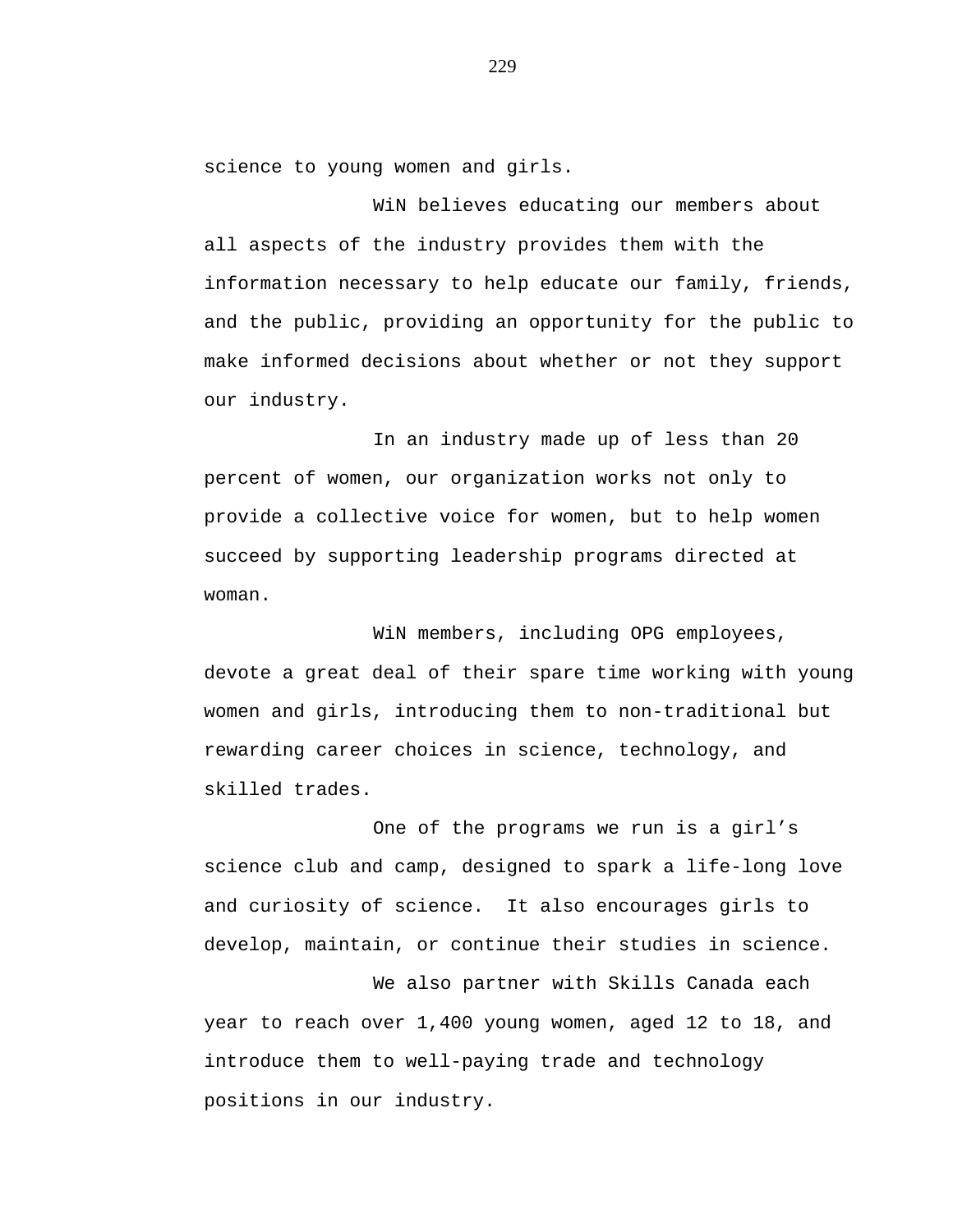These programs work to change the perception of the industry from male-dominated to diversefriendly, and strengthen the talent pipeline to ensure the industry is attracting the best and the brightest.

The industry is very supportive of our programs and events, enhancing the advancement of women, and highlighting the important role that women play.

Our members come from very diverse backgrounds of work experience and education, and are involved at every level, from maintenance, operations and radiation technicians, to the role of Vice-President.

We work at a nuclear generating station by choice, and many of us live in the communities surrounding the station.

As highly skilled workers, we could work in any industry, but choose to work in nuclear because we know we are helping to produce safe, reliable, low-carbon baseload power that is an important part of Canada's clean energy portfolio.

We all understand our responsibility to work safely, not only to protect the safety of our fellow workers, but to also protect the environment and the communities in which our families and friends live.

Safety is the number one priority in everything we do at the station. This strong culture also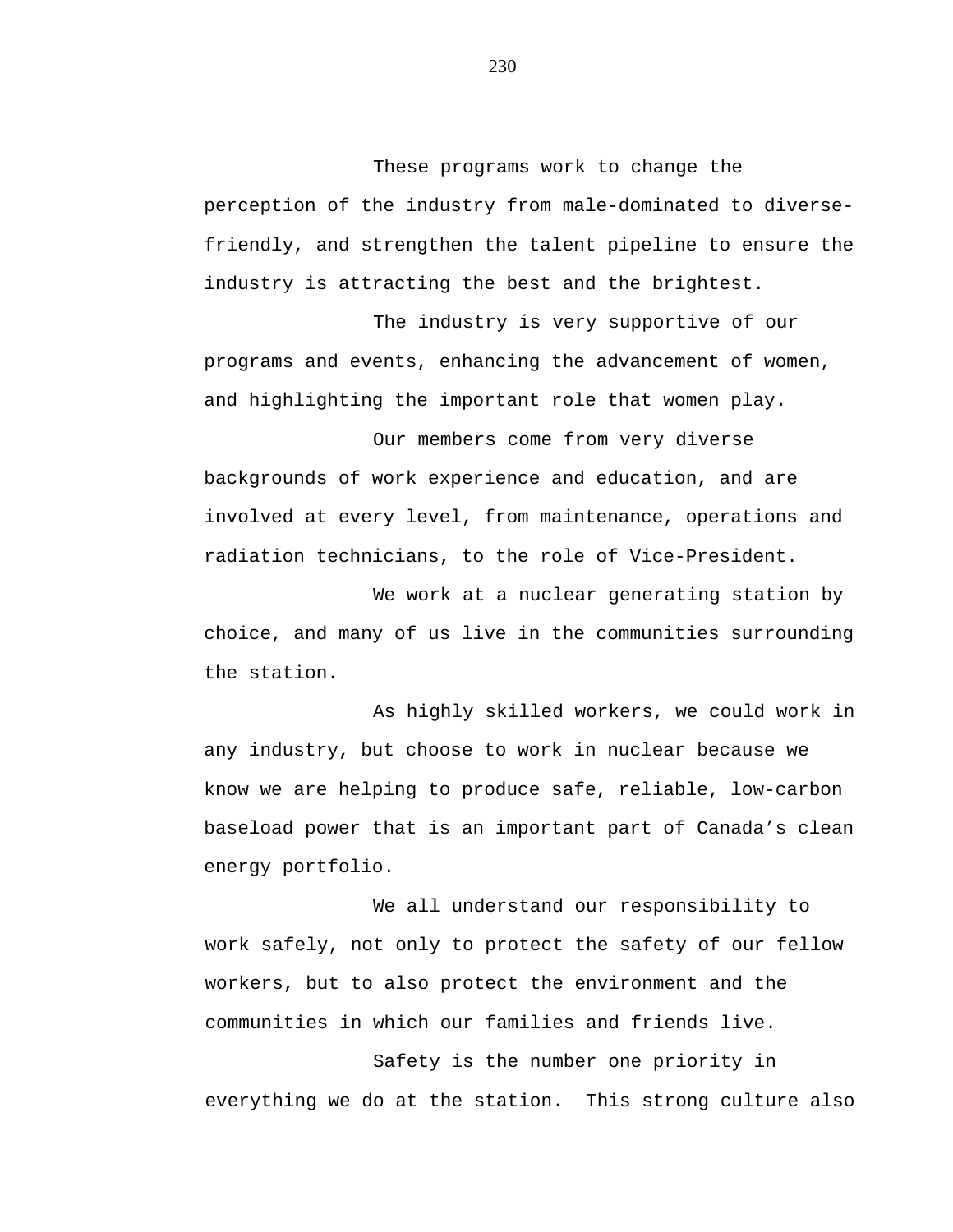transfers over to our activities outside of work, at home and in our volunteer activities in the community.

**MS. SMITH:** Good afternoon. Stephanie Smith, for the record.

Many of our members have raised their children close to Pickering. As moms, we worry about many issues facing the safety and wellbeing of our children. The fact that we live close to a nuclear station is not an issue that keeps us up at night.

We would not work in this industry and live in these communities if we did not feel it was safe to do so. The safety of our family, friends and communities comes first before our chosen careers. We would simply never put them at risk.

Pickering nuclear has been safely operating for more than 40 years. Just recently, we celebrated 10 million hours without a loss-time injury. This is something for Pickering that we are all proud of and is a record for Pickering.

OPG has invested more than \$100 million in additional inspections and maintenance to ensure the station continues to be safe and reliable to the end of its last day of operation.

In the CNSC's Annual Nuclear Station Performance Report, Pickering Nuclear continues to meet or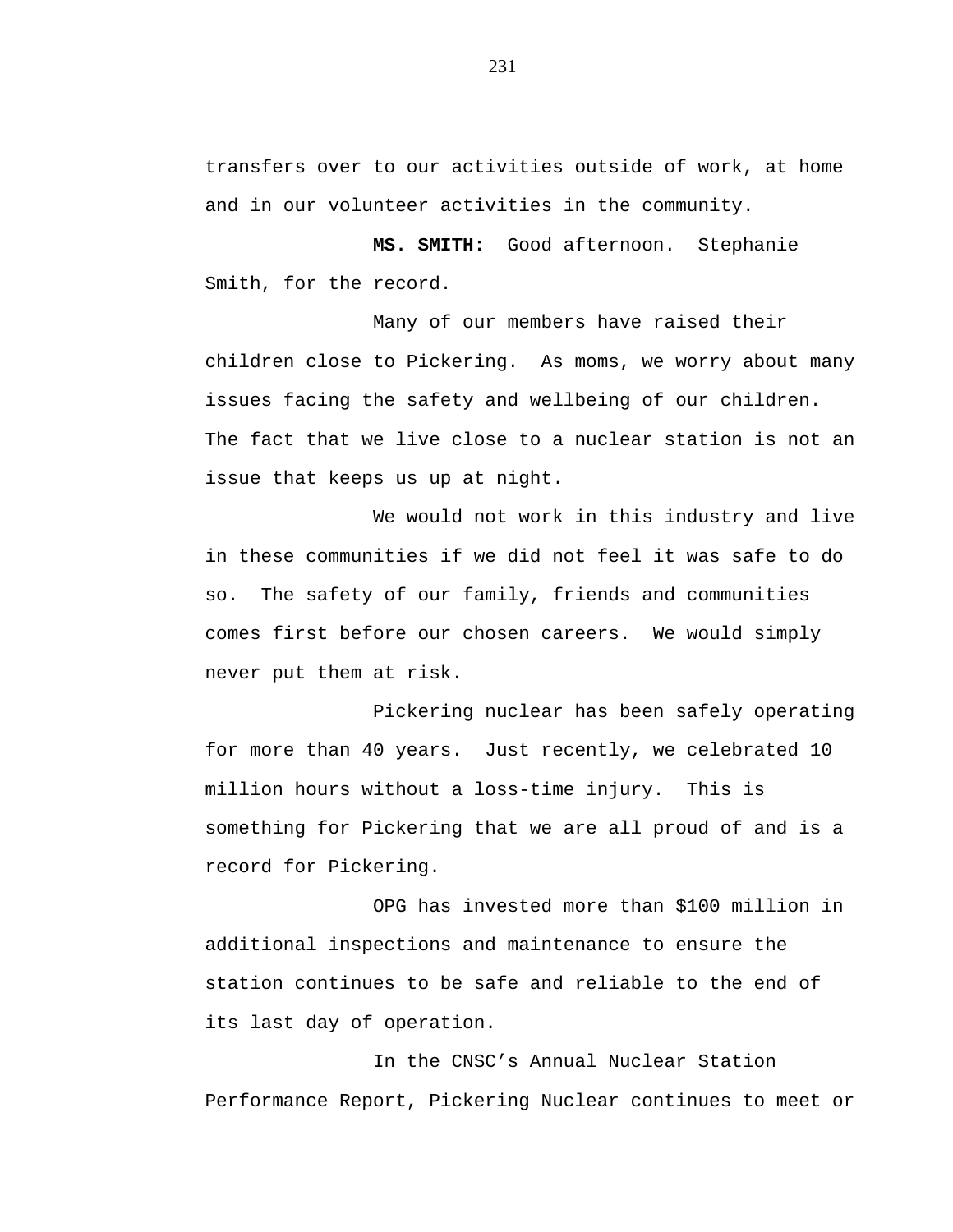better perform in all safety-related areas.

Following events in Japan, OPG confirmed Pickering station was safe and had appropriate systems and procedures in place in the likely event of a significant emergency.

Using lessons learned from the industry, OPG has implemented additional equipment and procedures to add an even greater layer of safety to the Pickering site.

Pickering plays an important role in Ontario's nuclear generation by producing 13 percent of the electricity needed across the province.

We know nuclear power is the workhorse of energy production in Ontario and provides baseload electricity which is responsible for providing power to our parents and our grandparents in nursing homes, the friends when they require hospital care and our daily use from our morning coffee to running the dishwasher.

Our busy lives rely on a steady, reliable supply of electricity and we are thankful to have over 50 percent of the electricity in Ontario come from nuclear.

As women, we are concerned about the legacy we are leaving for our children and grandchildren. We know nuclear-generated electricity produces virtually no greenhouse gas emissions and does not contribute to climate change.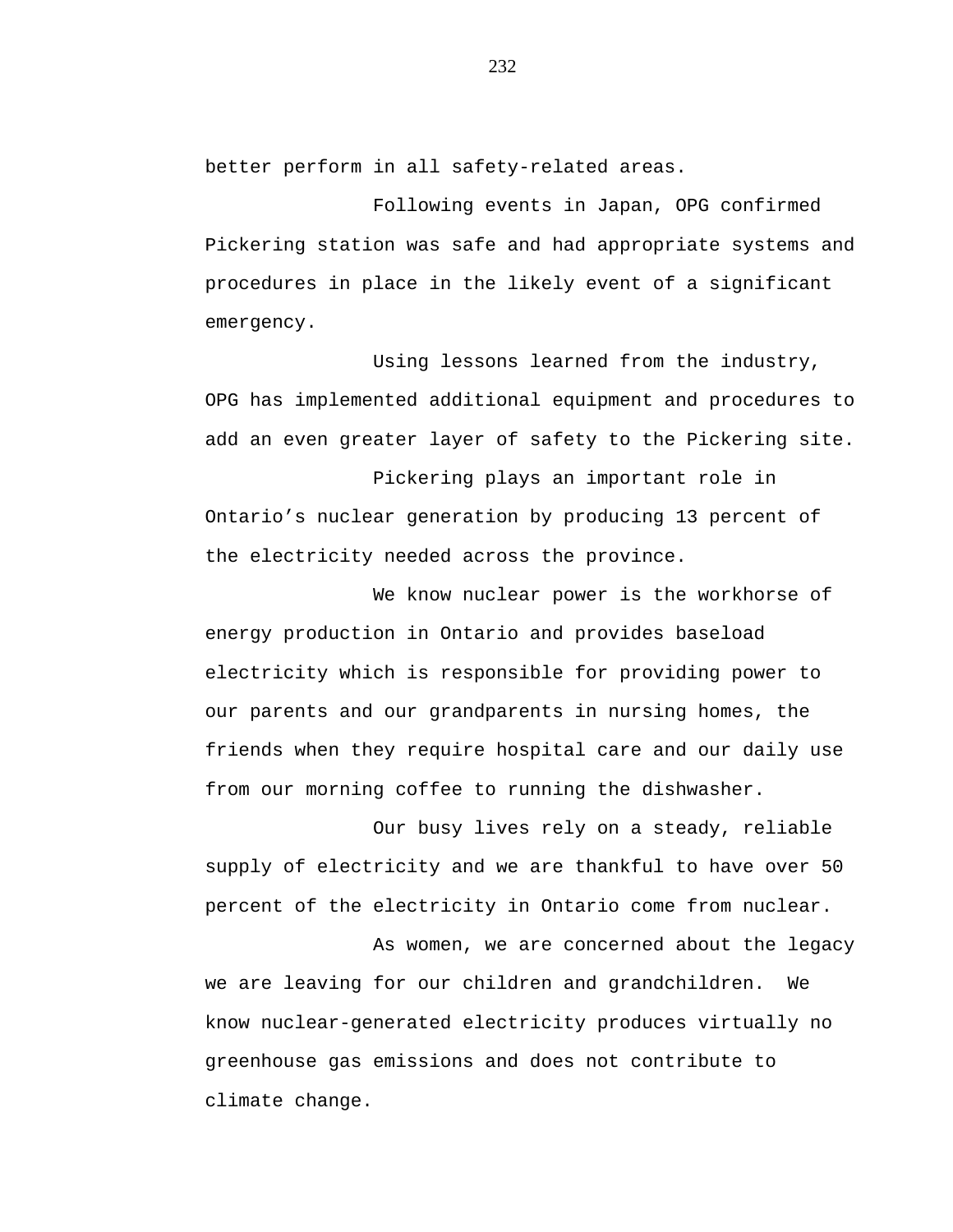The Canadian Energy Research Institute, an independent non-profit research institute, analyzed greenhouse gas emissions from various power generation sources. They concluded that the energy generated from nuclear power plants results in emission levels that are much lower than coal, oil and natural gas, and are similar to those of wind, solar and hydro.

Currently, there are more than 3,000 people working at Pickering. This represents a considerable, economic contribution to the community. We would like to see our community's young people remain in the area for employment. These highly-skilled jobs will provide our families and friends with a good standard of living while working in a safe environment.

There is a great economic value in nuclear. In terms of operational costs, nuclear is one of the most affordable, large-scale forms of energy.

**MS. COTTRILL:** Cheryl Cottrill, for the record.

Our members are highly-skilled workers and would not be working in this industry if we did not believe in the technology and its safety. It is important to all of us when we leave for work in the morning to know we will return safely at the end of the day and our families and friends who live in our communities will be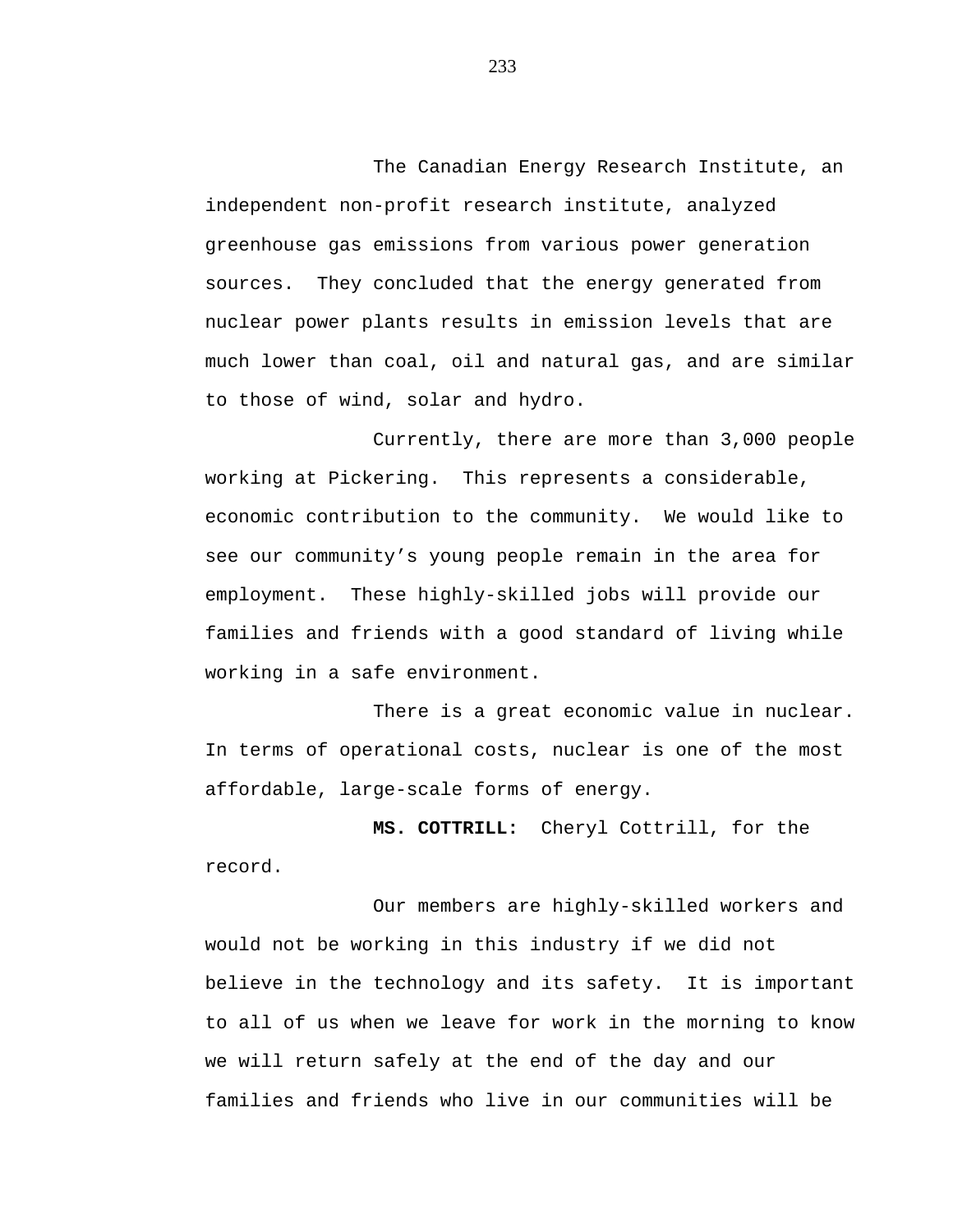safe each and every day.

I personally have raised my two children within eight kilometres of the Bruce site. At no time have I ever worried about the safety of my children living in close proximity to Bruce Power.

**MS. SMITH:** Stephanie Smith, for the record.

I joined what was then known as Ontario Hydro as an engineer in 1990. In 2006, after four years of extensive training, I became the first woman to be certified by the CNSC as a shift manager on Pickering 5 to 8.

In this role, I am responsible for the safe operation of four nuclear reactors and the safety of the plant employees, public and the environment.

I was very proud to take my two daughters to work on "Take Your Kid to Work Day" and have them go back to their class and say, "My mom runs a nuclear power plant".

Staff are encouraged to voice concerns, provide suggestions and raise questions. Differing opinions are respected. OPG has supported my work with WiN, encouraging me to speak at schools, and I write on their blog encouraging young women to have a career in technology.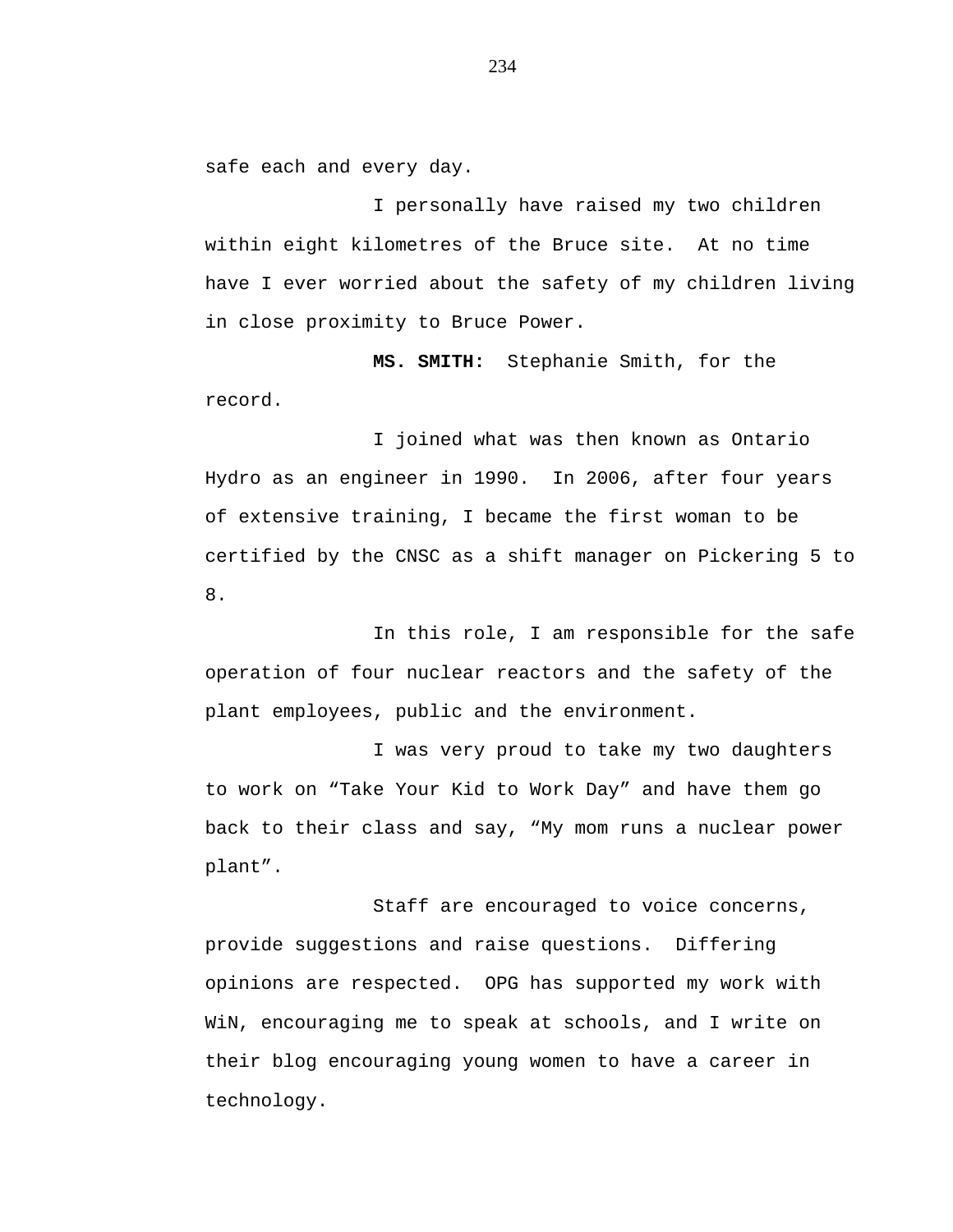Because of our day-to-day interaction with the nuclear industry and our strong belief in the expertise of OPG employees and their proven history of safe operation, WiN-Canada supports OPG's application before the Commission.

**THE CHAIRMAN:** Thank you.

Question? Monsieur Harvey?

**MEMBER HARVEY:** Well, you just gave us your feeling about the fact you're working in a nuclear station and when you are anywhere and meeting somebody who are not aware of that and you mention that you work at the nuclear station, what is their reaction? Are they surprised or asking questions and things like that?

**MS. SMITH:** Stephanie Smith, for the record.

For the most part, my neighbours and friends and my children's friends, in particular, ask me what it's like and once I explain what I actually do, they think it's -- especially the teenagers think it's really cool so.

# **MEMBER HARVEY:** Thank you.

**THE CHAIRMAN:** Anybody else? Question?

You know, if you look at the list of intervenors, there are a lot of organizations speaking for women. We have Women in Nuclear, Women in Ontario, Women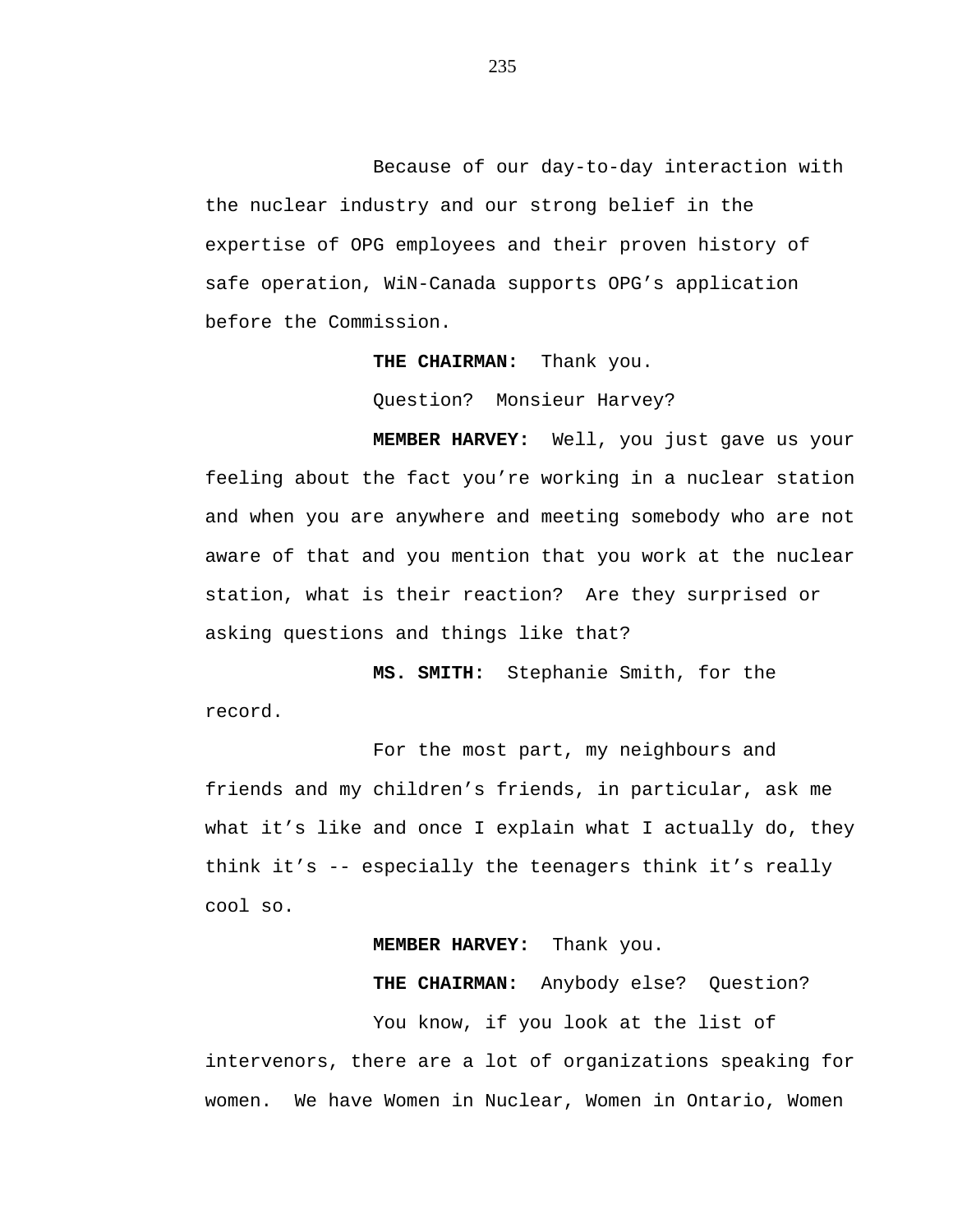for Peace, et cetera, and they all have different opinions.

Are you a member in any one of the other organizations?

**MS. COTTRILL:** Cheryl Cottrill, for the record.

No, I am not a member of any of these other organizations.

**THE CHAIRMAN:** So when they say they speak for, let's say, Women of Ontario, they don't speak on your behalf?

**MS. COTTRILL:** They do not speak on my behalf personally and I would probably be okay in saying they don't speak for the majority of our members as well.

**THE CHAIRMAN:** Okay, anybody else?

Well, thank you. Thank you.

I'd like to move on to the next submission by the Métis Nation of Ontario, as outlined in CMD 13- H2.130, and I understand that Mr. Bowler will make the presentation. Please proceed.

**13-H2.130**

**Oral presentation by the Métis Nation of Ontario**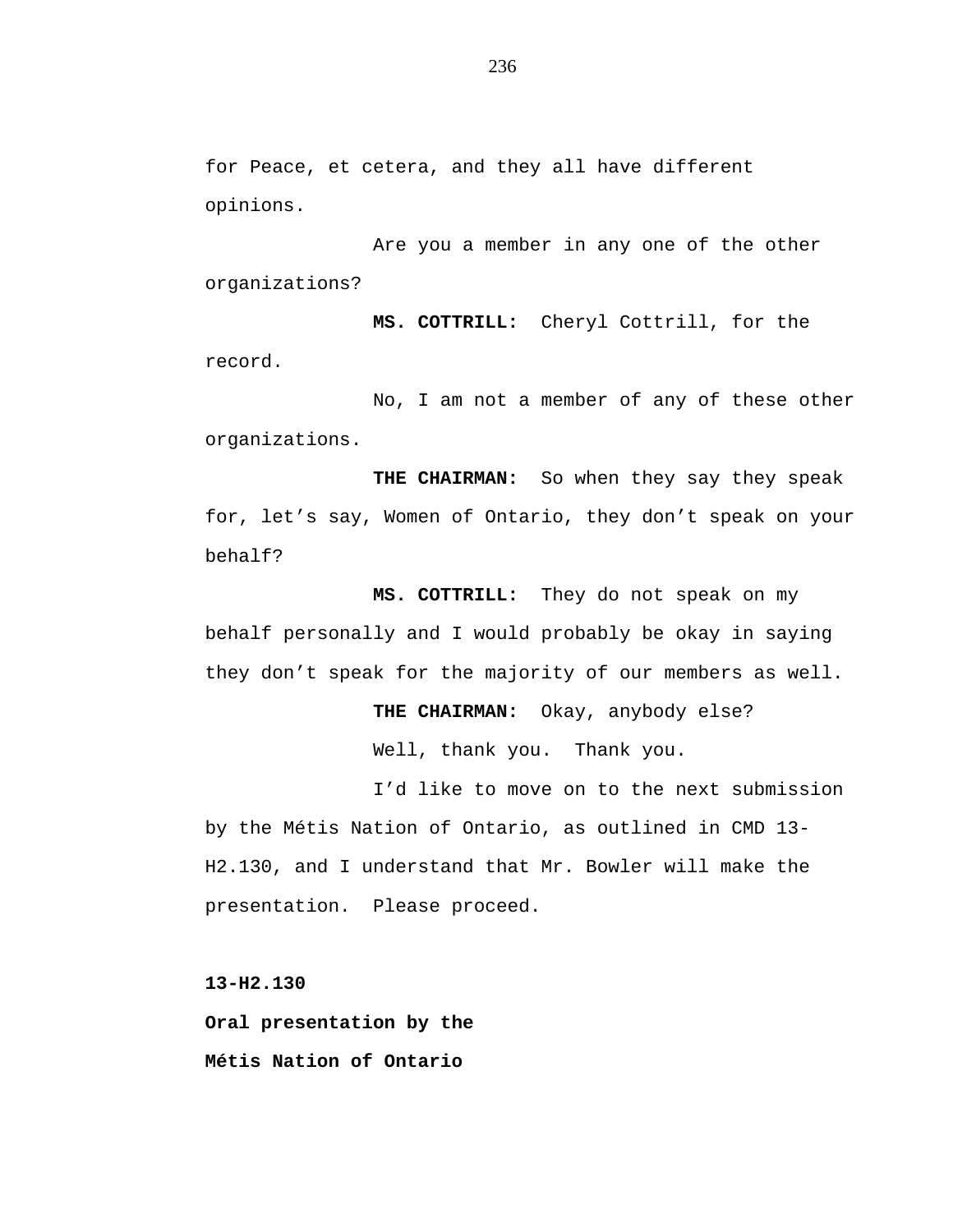**MR. BOWLER:** For the record, I'm Mark Bowler from the Métis Nation of Ontario.

My role is Director of Lands, Resources and Consultations there. I'm here with my colleague Hank Rowlinson who will share some of the presentation with me today.

The Métis Nation of Ontario would like to thank the Nuclear Safety Commission and for the opportunity to submit its comments pertaining to the relicensing application of the Pickering Nuclear Generation Station.

On April  $6^{th}$ , 2013, through the collective efforts of the OPG and MNO, the Métis Nation of Ontario, and the Canadian Nuclear Safety Commission, an information-exchange event was held at the OPG Information Centre in Pickering.

The findings from the information exchange imply that while OPG's presentation provided an appropriate amount of information and level of detail, one information-exchange event is not sufficient to provide thorough understanding of the site's functioning processes and initiatives.

Additional dialogue between the OPG and the Métis Nation of Ontario and the Métis citizens would be of benefit as it would allow the community to adequately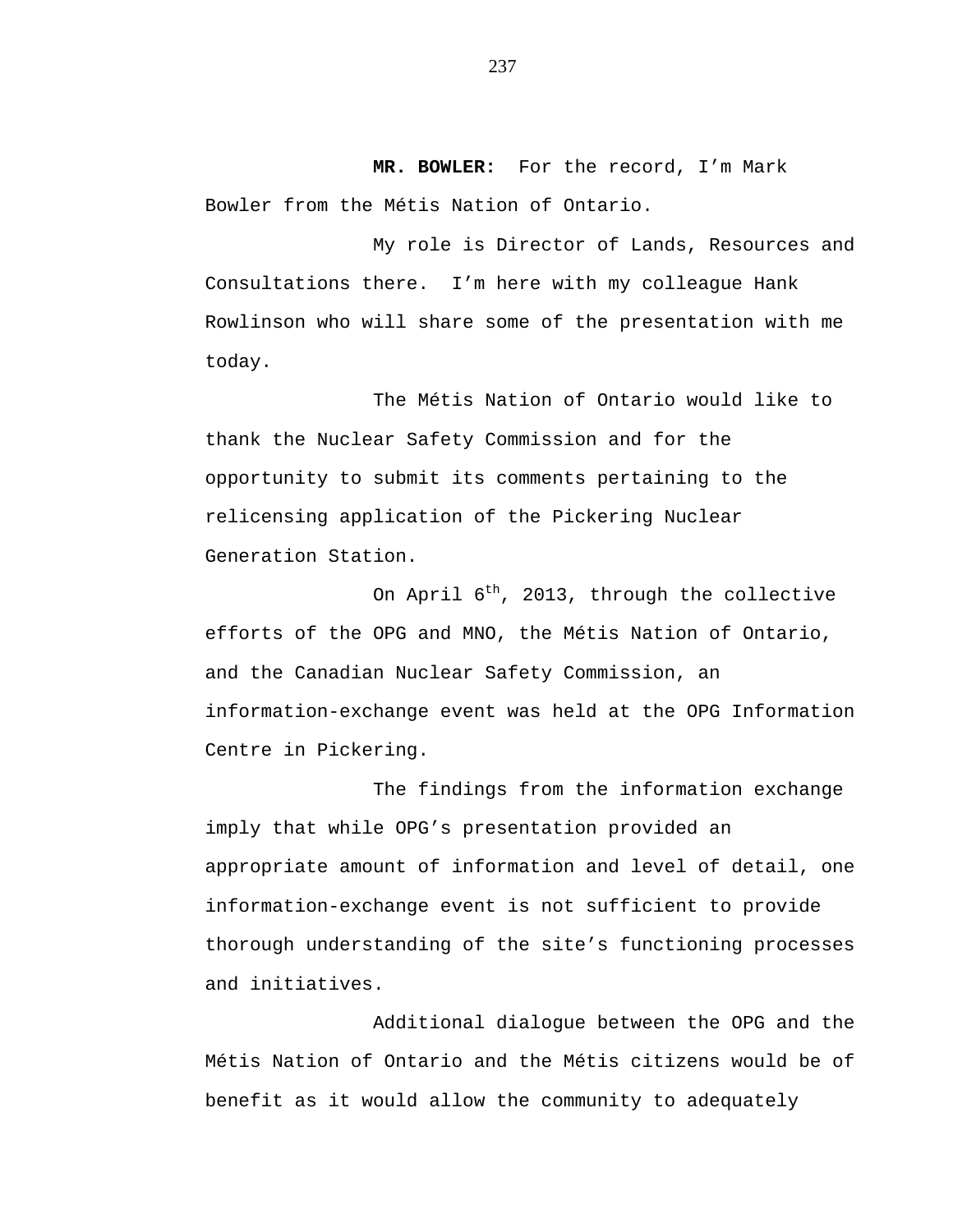evaluate the Pickering Nuclear Generation Station's effects on the environment in relation to the Métis way of life and the Métis interests and better reflect their concerns and recommendations.

The Métis Nation of Ontario would like to be involved in planning and implementing strategies that the Pickering Nuclear Generation Station is developing to offset fish impingement and entrainment.

To mitigate the effects of the thermal plume, a partnership between OPG and the Métis Nation of Ontario would be beneficial to assist the efforts that are underway and in development to mitigate the impacts on the aquatic ecosystem.

The health of the aquatic ecosystem is of great concern to local Métis citizens and they would like to share their expertise with OPG so that the goal of no loss to aquatic life as a result of the site's operation can be achieved.

Ensuring that the fish species in Lake Ontario are not affected by operations of Pickering Nuclear Generation Station is part of the stewardship responsibility that local Métis citizens have expressed that they feel.

The MNO would like to -- would like the CNSC and OPG to continue to engage with its citizens in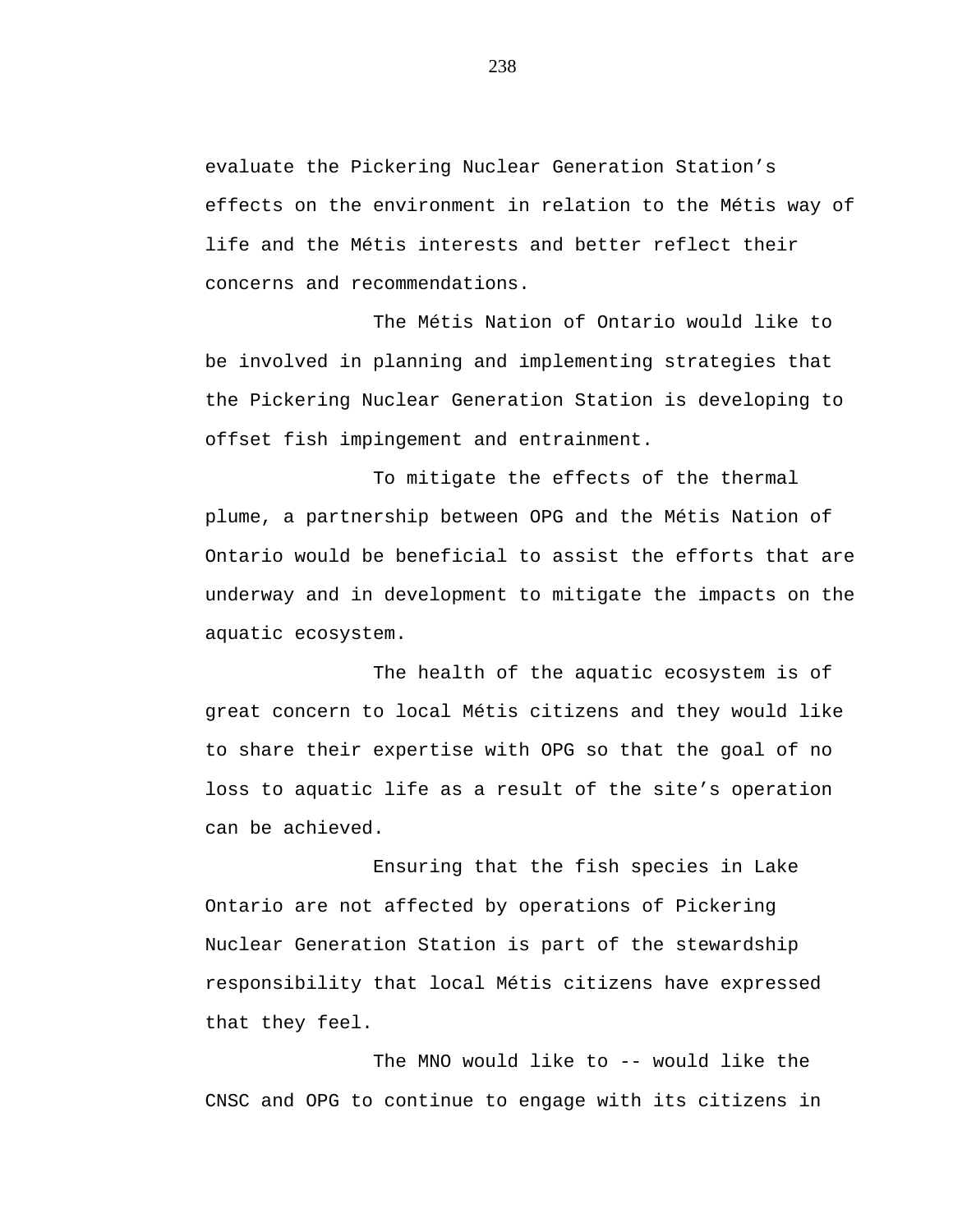regard to the Pickering nuclear station.

Additional information exchange events would help build more meaningful and positive relationships with local citizens and increase their capacity to apply their knowledge, both traditional and contemporary use of resources, to matters concerning Pickering nuclear station in its initiative.

I will hand it over to Hank Rowlinson.

**MR. ROWLINSON:** Hank Rowlinson, for the record.

The MNO, the Métis Nation of Ontario, was founded in 1993 by the will of Ontario Métis. The Métis Nation of Ontario represents the collective aspirations, rights, and interests of Métis People and communities throughout Ontario.

The Métis Nation of Ontario has a democratic province-wide governance structure. Every four years, Métis citizens have the opportunity to choose their provincial and regional leadership by voting in provincewide box elections.

In addition, community councils have been established throughout the province. They get their mandate to support local governments from the Métis Nation of Ontario through signed community charter agreements and work collaboratively with the MNO and other community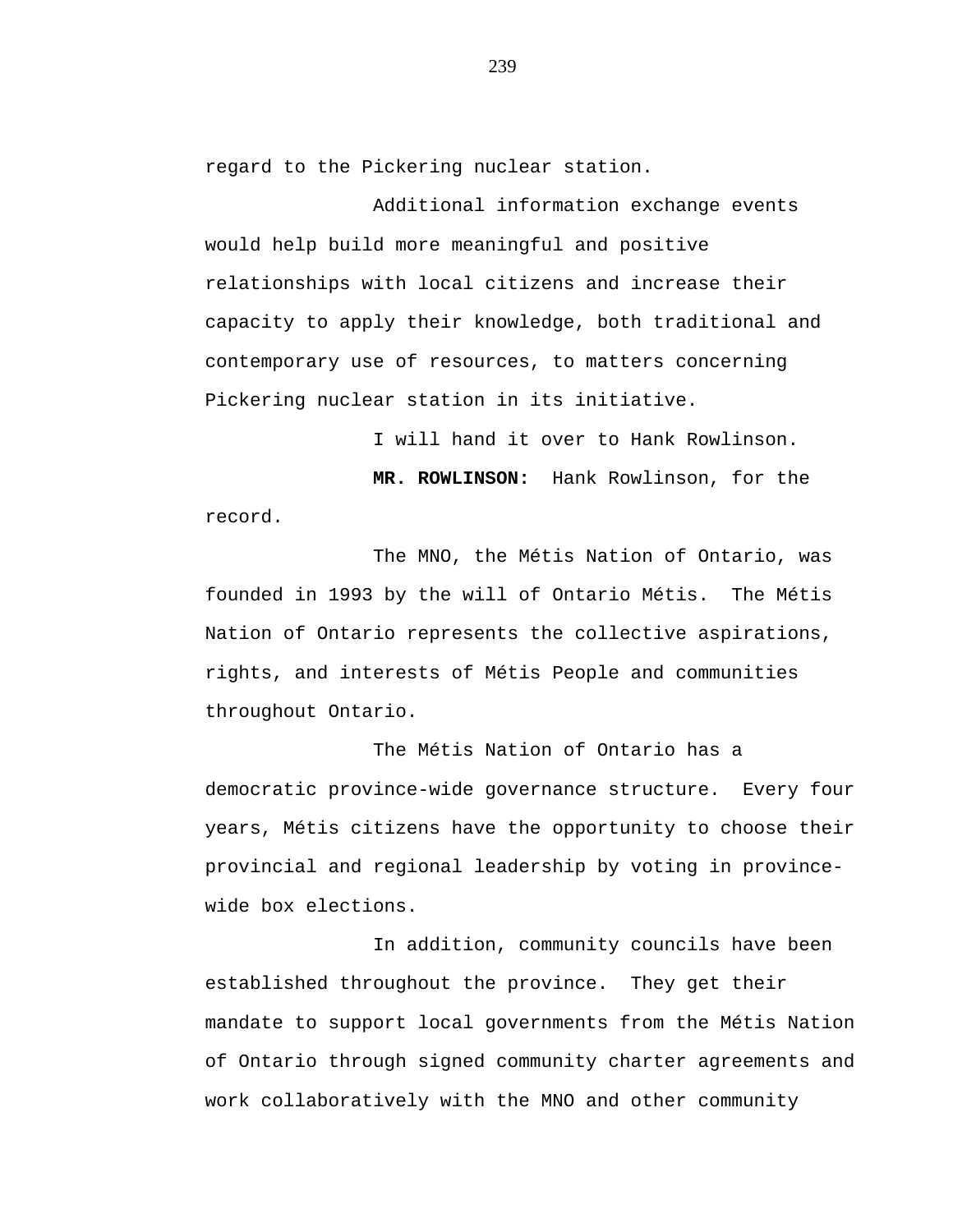councils to represent the rights and interests of regional rights-bearing Métis communities throughout the province.

As the only recognized provincial Métis governance structure in Ontario, the Métis Nation of Ontario has advanced the Métis rights agenda through the precedent-setting *Powley* case.

The Métis Nation of Ontario has established bilateral and tri-part processes with the federal and provincial governments and in November 2008 signed an Ontario Métis Nation Framework Agreement with the Government of Ontario.

The Métis Nation of Ontario also has a negotiated accommodation agreement with the provincial government on Métis harvesting rights.

Since its formation, the Métis Nation of Ontario has been dedicated to the goals that have been identified in the Métis Nation of Ontario's Prime Purpose.

The Métis Nation of Ontario, through its province-wide infrastructure, delivers a range of programs and services in the areas of health, labour, market development, education and housing to approximately 73,000 Ontario Métis and other Aboriginal groups. More than 150 people work in the Métis Nation of Ontario in 19 offices throughout the province.

Since its adoption in 1995, the Statement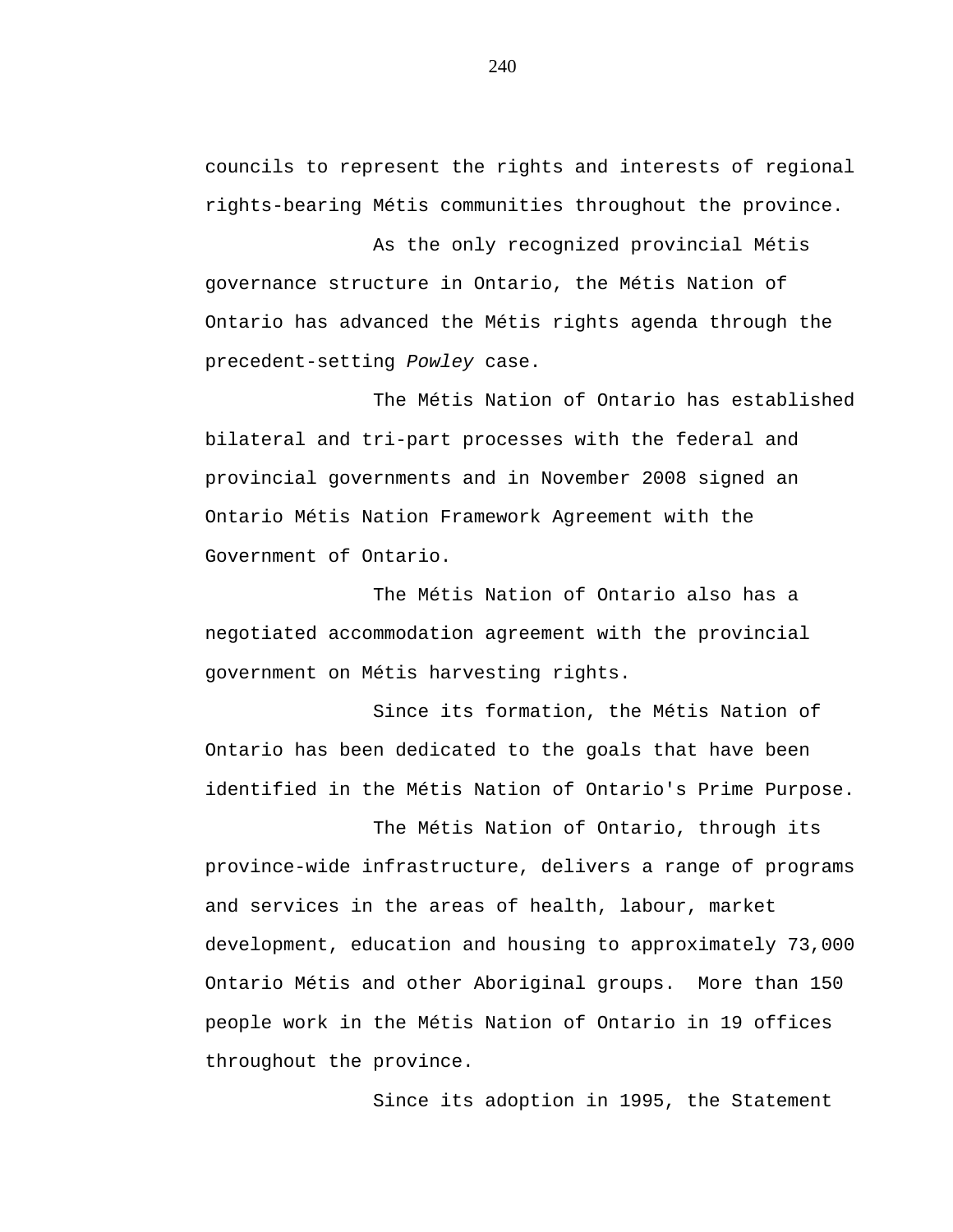of Prime Purpose has been affirmed many times and remains the foundational document of the corporation.

Statement of Prime Purpose. We, the Métis People of the lands which give rise to our history and tradition and culture, we call those lands the Métis Homelands. The Homelands stretch from the lakes and rivers of Ontario, cross the wide prairies, traverse the mountains into British Columbia into the north and reaches the Northwest Territories. They include the hills and valleys of the north-central American states.

These are our lands. These are Métis lands. They are the lands of our past, which nurture us today and which value us the precious foundation of our future.

As Métis who live in the Homelands, we hold to be a fundamental truth that we are one of the Aboriginal People of America.

The Métis Nation of Ontario continues today to be the embodiment of our past, the source of subsistence for our present, while giving rise to our hopes and aspirations for the future.

We are a nation borne of independence, of self-sufficiency, whose teachings are founded on the values of honesty and truth.

We are proud of our rich heritage. We are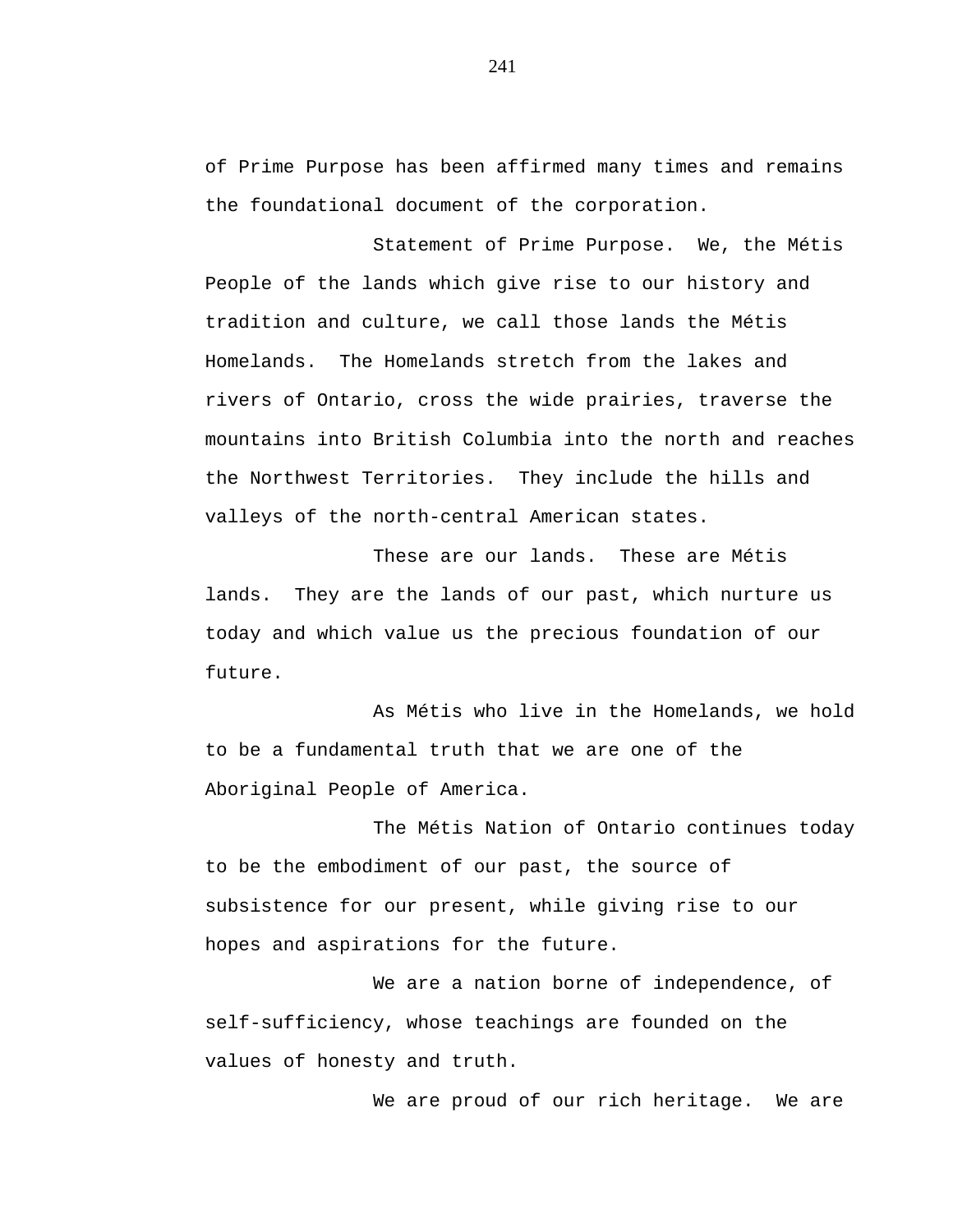inspired by the values and traditions of our ancestors. The strength of our society is based on democracy, freedom, fairness, equality, generosity, justice, and the customary and written law of our people. Above all, we cherish harmony and peace.

As Aboriginal People, we hold sacred the rights of the individual and the collective. We have respect for each other, for the land, and for the animal and plant life that surrounds us.

We are a people who honour and respect the family, our Elders who hold the key to the past and our children who are our future.

Guided by the spiritual values, we aspire to attain our highest potential. We now -- therefore, we declare as follows:

We, the Métis Nation, are a distinct nation among the Aboriginal Peoples in Canada and, as such, our Aboriginal and treaty rights are recognized and affirmed under Section 35 of the *Constitution Act* of 1982.

We, the Métis Nation, have the inherent right of self-determination and self-government.

We, the Métis, who live within the Métis Homelands of Ontario, desiring to bind our people together to collectively promote our common, cultural, sociopolitical and economic wellbeing, have founded the Métis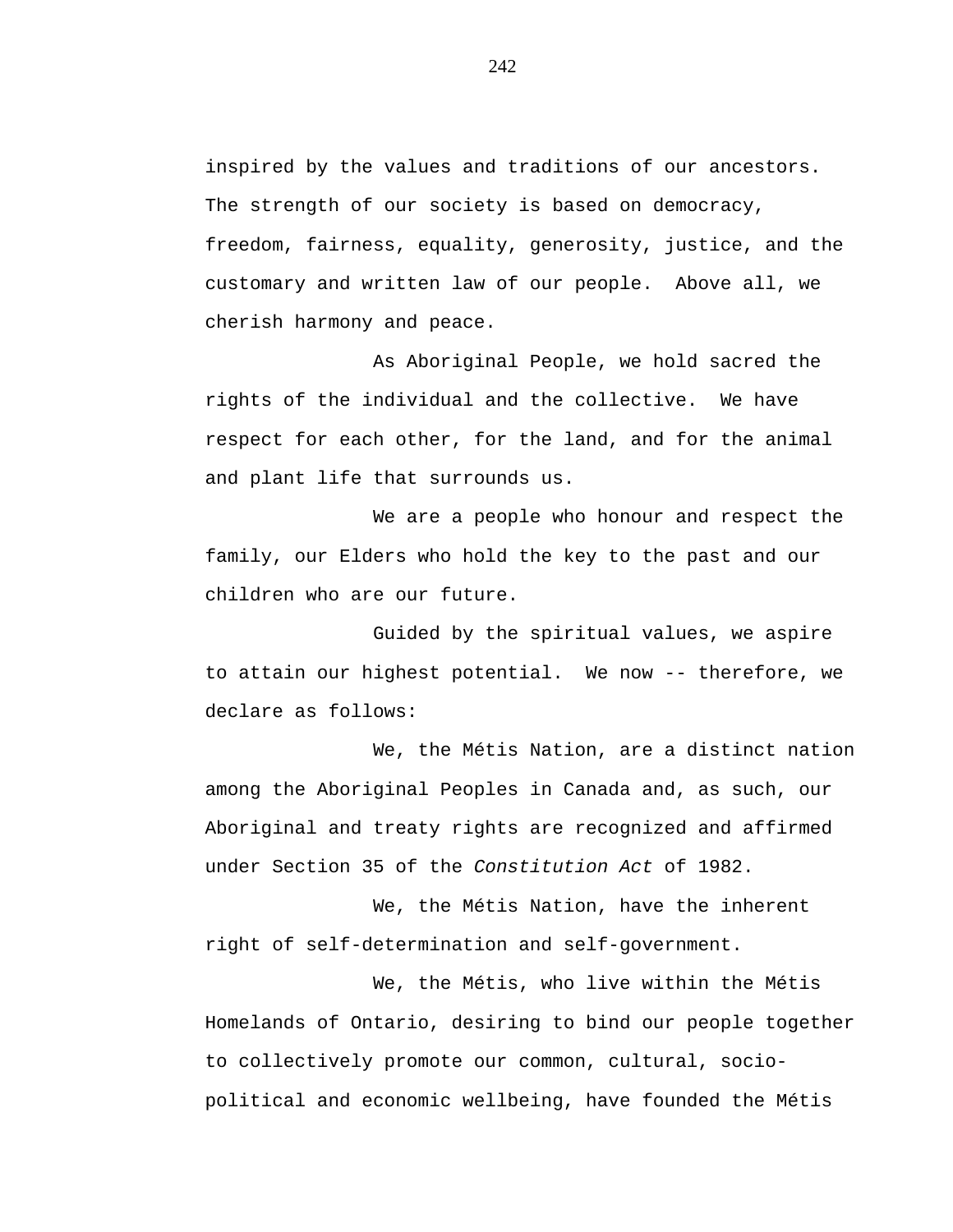Nation of Ontario to be our representative body with the following aims and objectives:

To research, publish and promote genealogical documentation of the Métis and to establish and maintain a registry of the Métis citizens of Ontario;

To establish democratic institutions based on our inherent right of self-government;

To encourage the full participation of all Métis in the Métis Nation;

To promote and foster community development;

To re-establish land and resource bases;

To develop prosperity and economic selfsufficiency within the Métis Nation;

To provide care and support necessary to meet the fundamental needs of the citizens of the Métis Nation;

To promote the improved health and wellness of the individual, the family and the whole Métis community;

To establish effective means of communication for the Métis Nation;

To encourage academic and skills development and to enable citizens of the Métis Nation to attain their educational aspirations;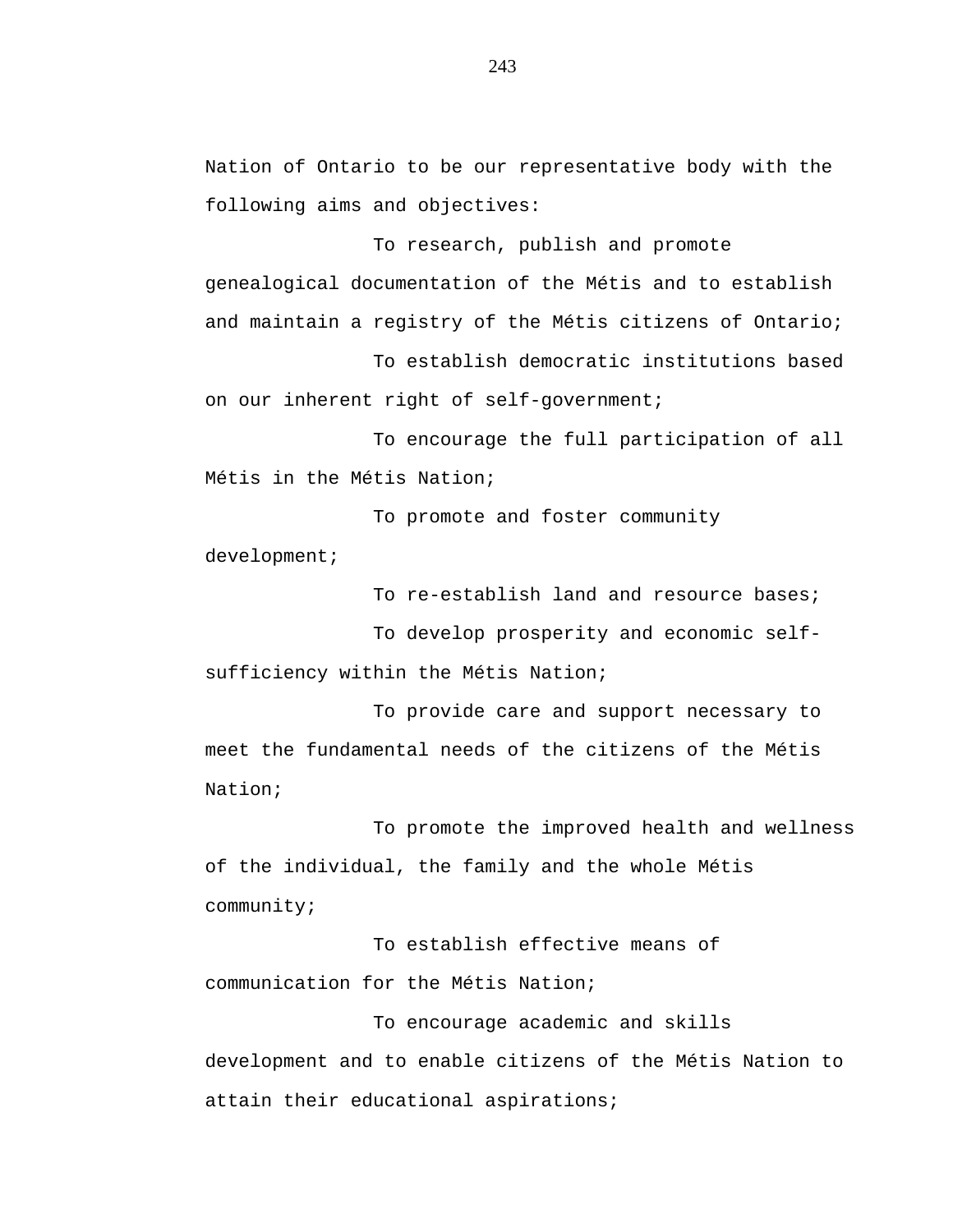To promote the history, values, cultures, language and traditions of the Métis Nation into greater awareness of our proud heritage;

To promote Métis artistic and cultural achievement;

To ensure that Métis can exercise their Aboriginal and treaty rights and freedoms and, in doing so, act in a spirit of cooperation with other Aboriginal and non-Aboriginal People;

To establish good relations with all Aboriginal Peoples for the pursuant of our common interests and goals;

To continue our affiliation with the Métis National Council for the representation of our interests, of the Métis Nation of Ontario at a national and international level;

And, to gain the recognition and respect of Métis as a nation of people.

**THE CHAIRMAN:** Sorry to interrupt, but you realize we have read this document. You don't have to read the whole document from cover to cover.

**MR. ROWLINSON:** Okay. I'll let you go on then for that.

**MR. BOWLER:** Okay. Mark Bowler, for the record.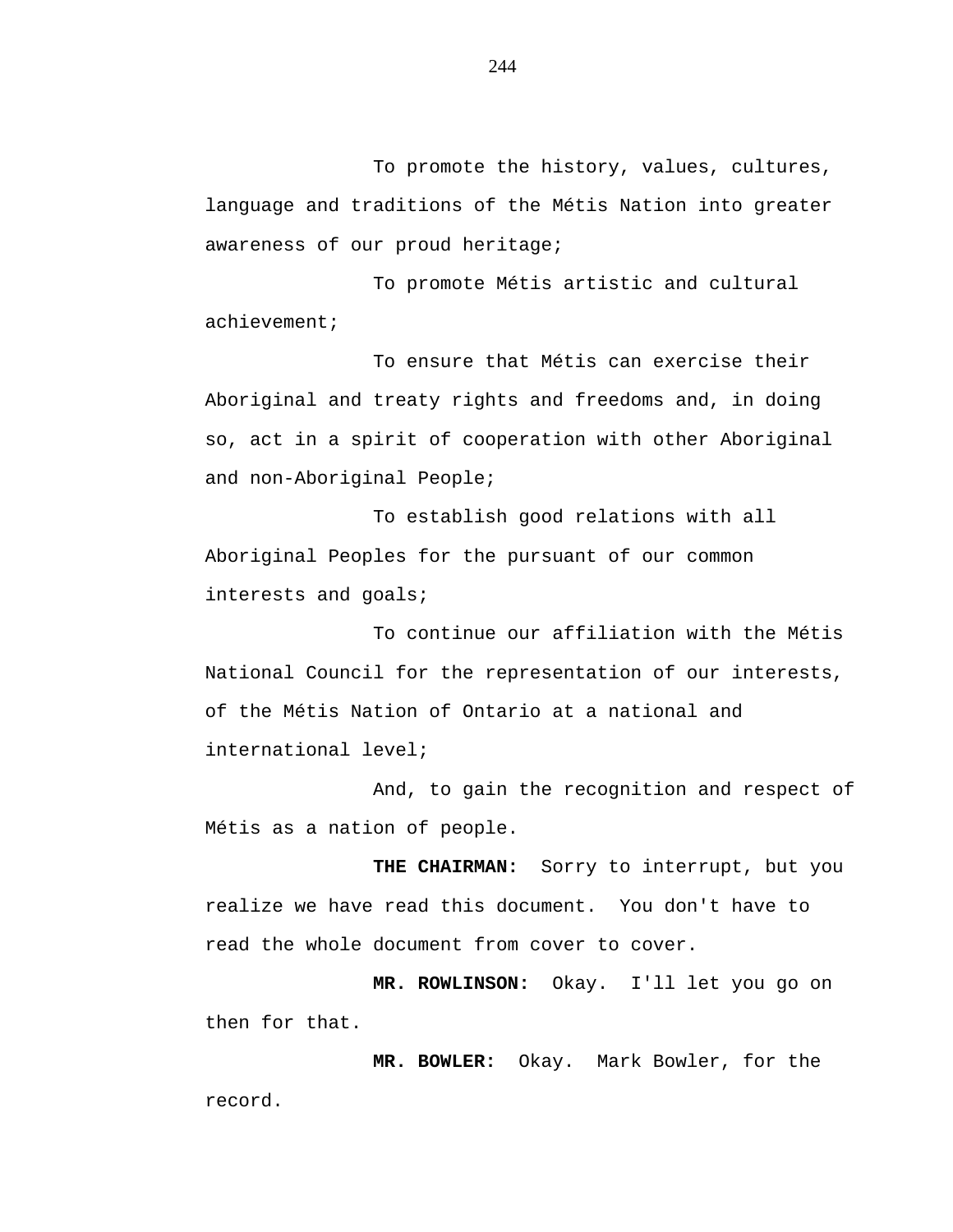So, typically, in a consultation situation, my consultation team would conduct a traditional knowledge and land use study. And we didn't conduct such a study in this case because the Pickering Nuclear Generation Plant is existing and would certainly displace activities related to harvesting and knowledge that is related to and connected to the land base here.

So we did some studies in determining, well, how connected are the local Métis People to the nuclear power plant, how concerned are they and how do they feel about the opportunities to get involved in, in particular, maintaining the ability of Métis into the future to exercise those rights and activities that may be integral to the Métis identity.

And so that's really what from the land resources and consultation side that my department wanted to look at; is regardless of whether or not there's a decommissioning in 2015 or 2020, there will be a decommissioning someday of Pickering nuclear facility.

And the Métis People want us to be involved in planning that so that they could make best use of the land, water resources and plan for those ecosystem components that they rely upon and have relied upon for generations in the area, so that they can continue to exercise their identity as a people.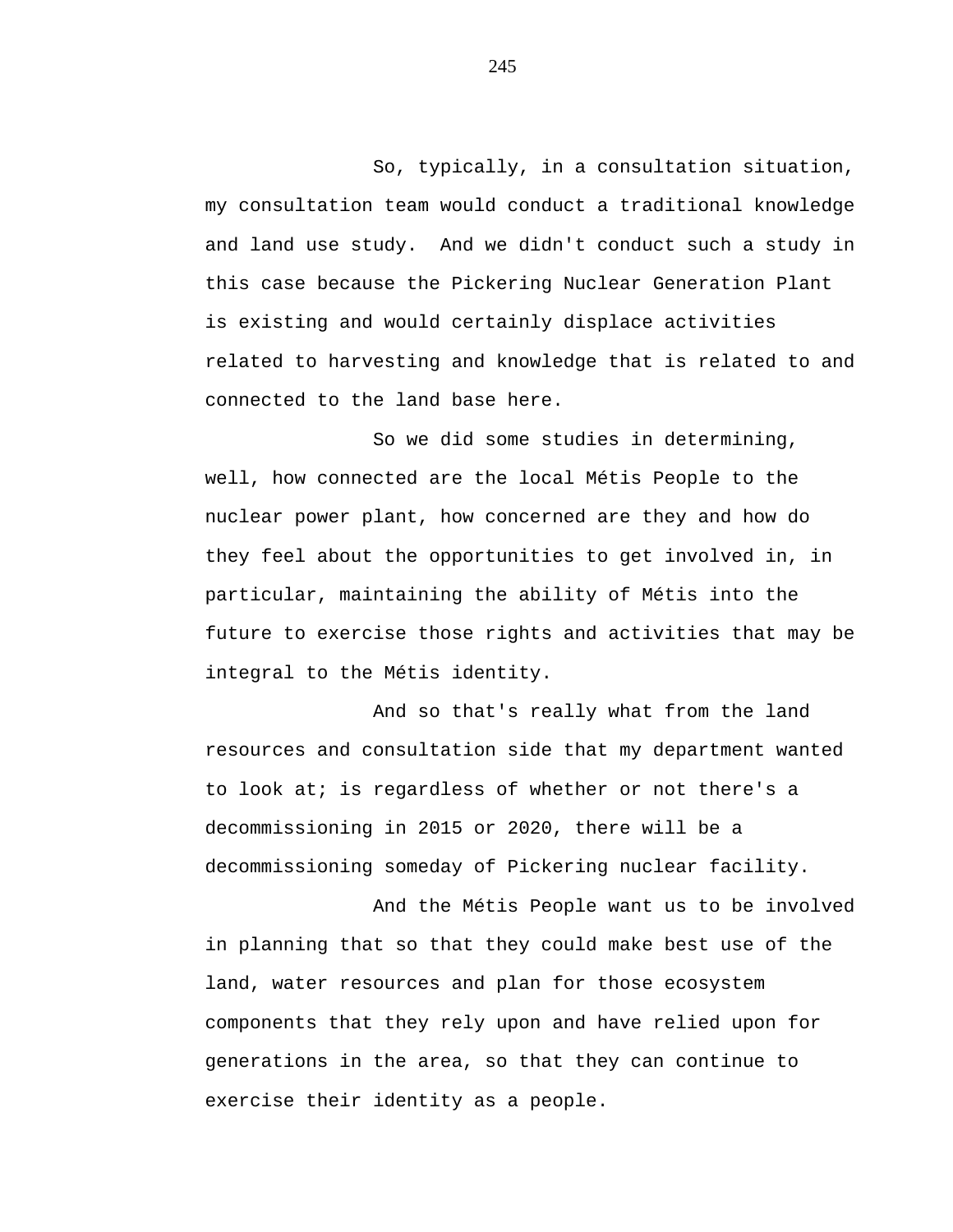And that's also what you've seen and read. We would like to have the Commissioners consider how the Métis interests can be taken into account in that future period in the planning of decommissioning.

We've heard some interesting debates about decommissioning and the potential for that or the timing, but the key interest in this facility by the Métis people is in how do we get involved in planning, what will happen after the facility because the Métis people are here in the area and will continue to be into the future.

**THE CHAIRMAN:** Let's -- if you're finished, we would like to show this.

**MR. BOWLER:** Sure.

**THE CHAIRMAN:** In fact, that's a good question to hand over to OPG and then to staff about the long-term involvement of the Métis in this particular project.

## OPG?

**MR. JAGER:** Glenn Jager, for the record.

I'll ask Kevin Powers to come up in a moment and speak to the details of involvement with the Métis Nation.

But to begin with, I would say we would welcome Métis involvement in the environmental initiatives we have ongoing today in the operation of the power plant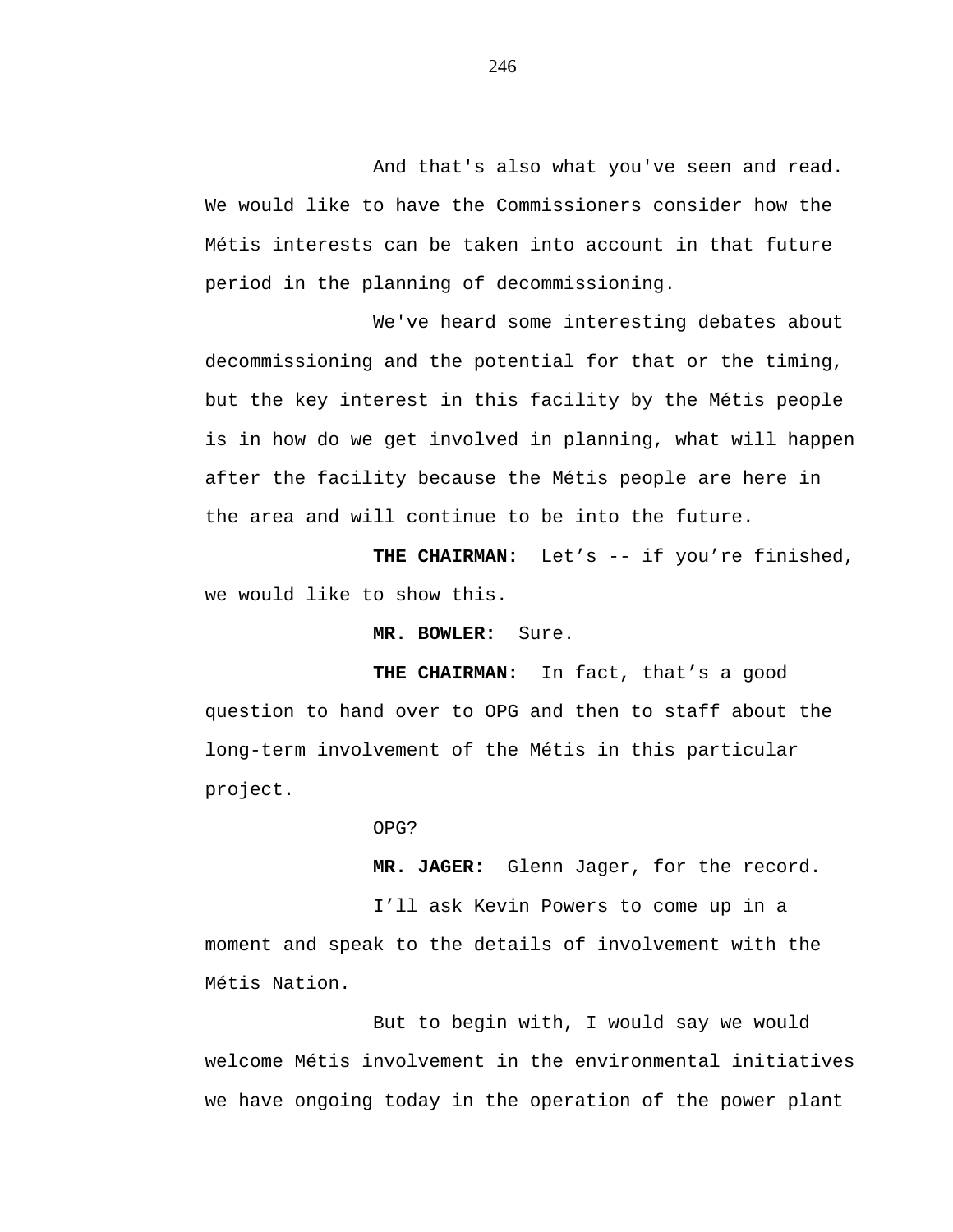because we are talking about the current operating licence.

We'd also consider -- I think it's a good idea to consider that involvement in the proposed use post-2020 and decommissioning plan. So we'll take that as input.

Now, I'll ask Kevin to speak further on the involvement going forward.

**MR. POWERS:** Kevin Powers, for the record. I'm the Director of Corporate Relations and Communications.

And OPG is committed to building a longterm mutually beneficial working relationship with the Métis Nation of Ontario.

To that end, we have had recent discussions with the Métis Nation of Ontario and we have committed to a number of things. Included in that is a commitment to continue to engage in information briefings and exchanges on our continued operations, on decommissioning, on nuclear waste management and future projects.

**THE CHAIRMAN:** What about -- I think there was mentioning also, before getting to this, this is only decommissioning, what about fish management?

**MR. POWERS:** Yes. So -- sorry, I just referred to the -- I was referring there to the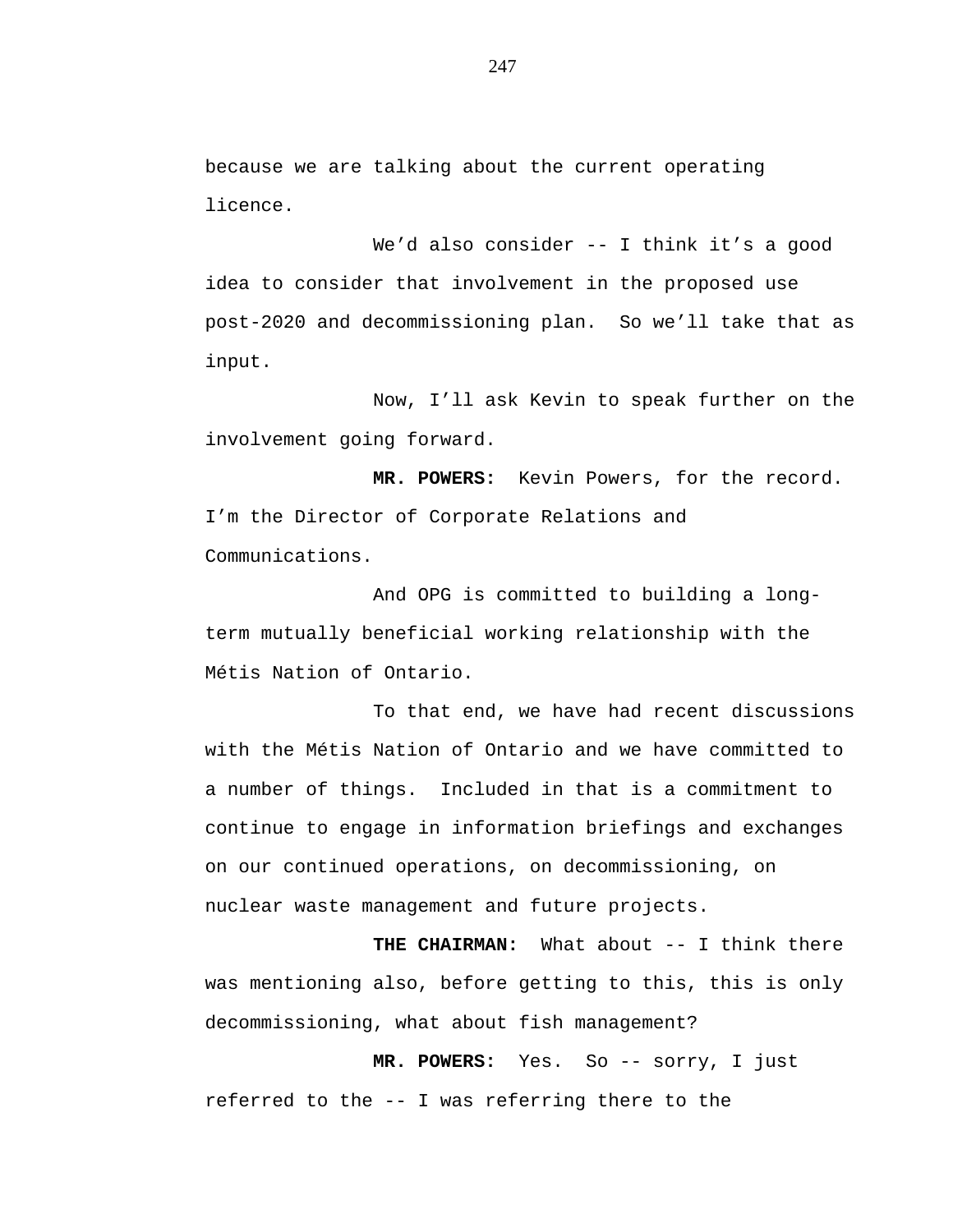decommissioning.

We have also committed to the Métis Nation of Ontario to explore opportunities for active involvement of Métis citizens in our fish mitigation efforts.

**THE CHAIRMAN:** Are you happy with that answer?

**MR. BOWLER:** It's Mark Bowler from the MNO, for the record.

And yes, we are happy with that answer. It is what the participants in our meetings suggested was a good way forward. And there's no way we could speak for the great diversity in opinion on nuclear power and these sorts of things or we don't have the capacity for engineering pipe safety.

We have plenty of learned individuals around at the level 2, bring those forward. So we wanted to make sure that we brought forward the ability of and the commitments going forward for the Métis Nation to participate in the planning forward.

> **THE CHAIRMAN:** Okay, thank you. Anybody else? Monsieur Harvey?

**MEMBER HARVEY:** Do you have an idea how that will be implemented? Do you have a schedule or some idea of the regularity of the meeting, of the contact,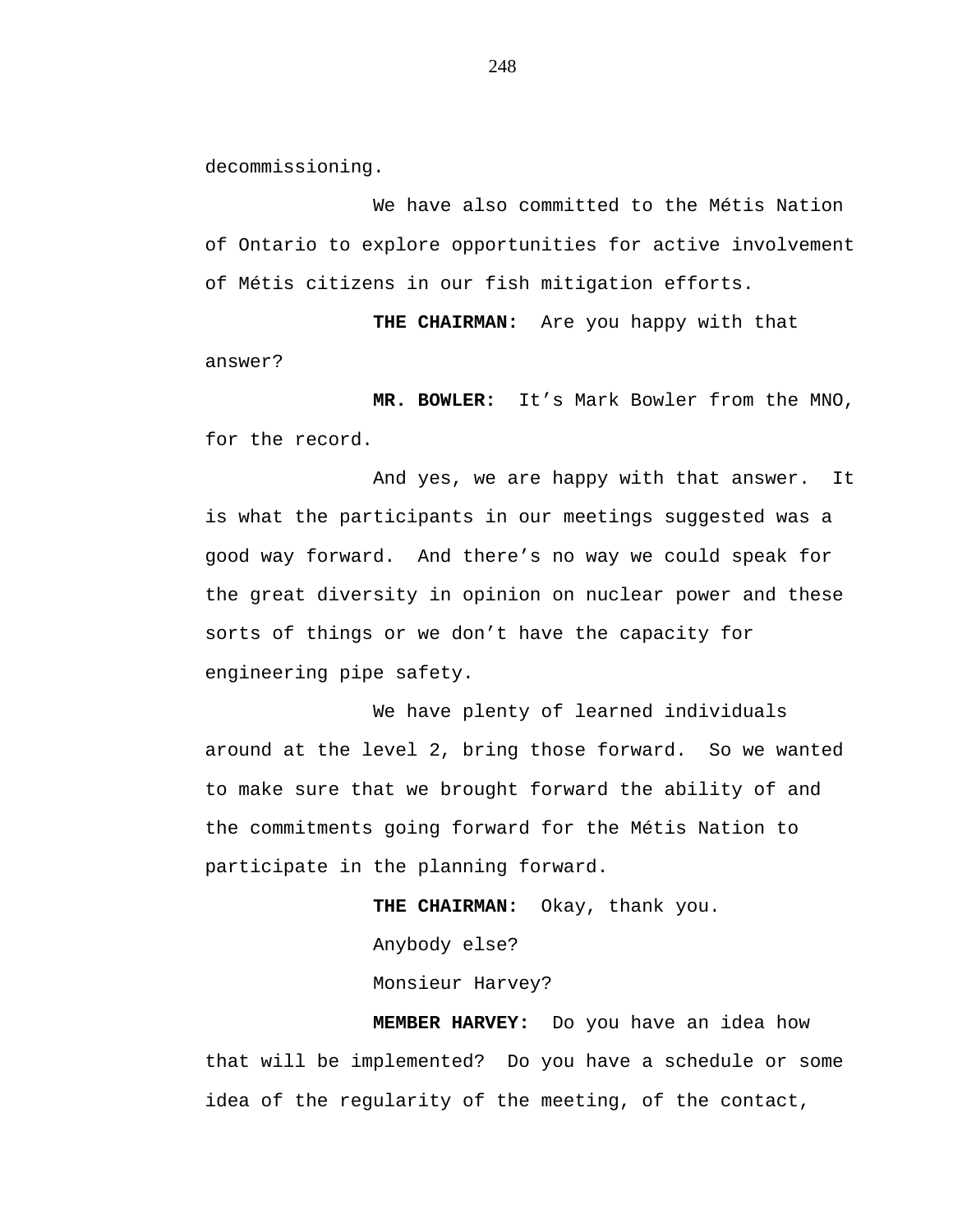such a thing?

**MR. POWERS:** Kevin Powers, for the record. We have begun recently to build on our already good existing relationships with the Métis Nation of Ontario. As we continue to build on that, we will begin to develop the framework for how we will engage in those ongoing discussions.

> **MEMBER HARVEY:** Thank you. **THE CHAIRMAN:** Thank you. Dr. McDill?

**MEMBER McDILL:** Thank you.

What would a full traditional knowledge and land use study entail?

**MR. BOWLER:** It's a good question. So what we do is a little bit different from some traditional land use -- traditional use studies and land use studies, in that we interview people with contemporary knowledge of the land.

So those that are actively in many of the northern contexts trapping, hunting, fishing, gathering of plants and these sort of things, and many of our members still do that and do that on a regular and social basis. So that they get together to do that in groups for hunting and fishing and they provide for their families throughout the province.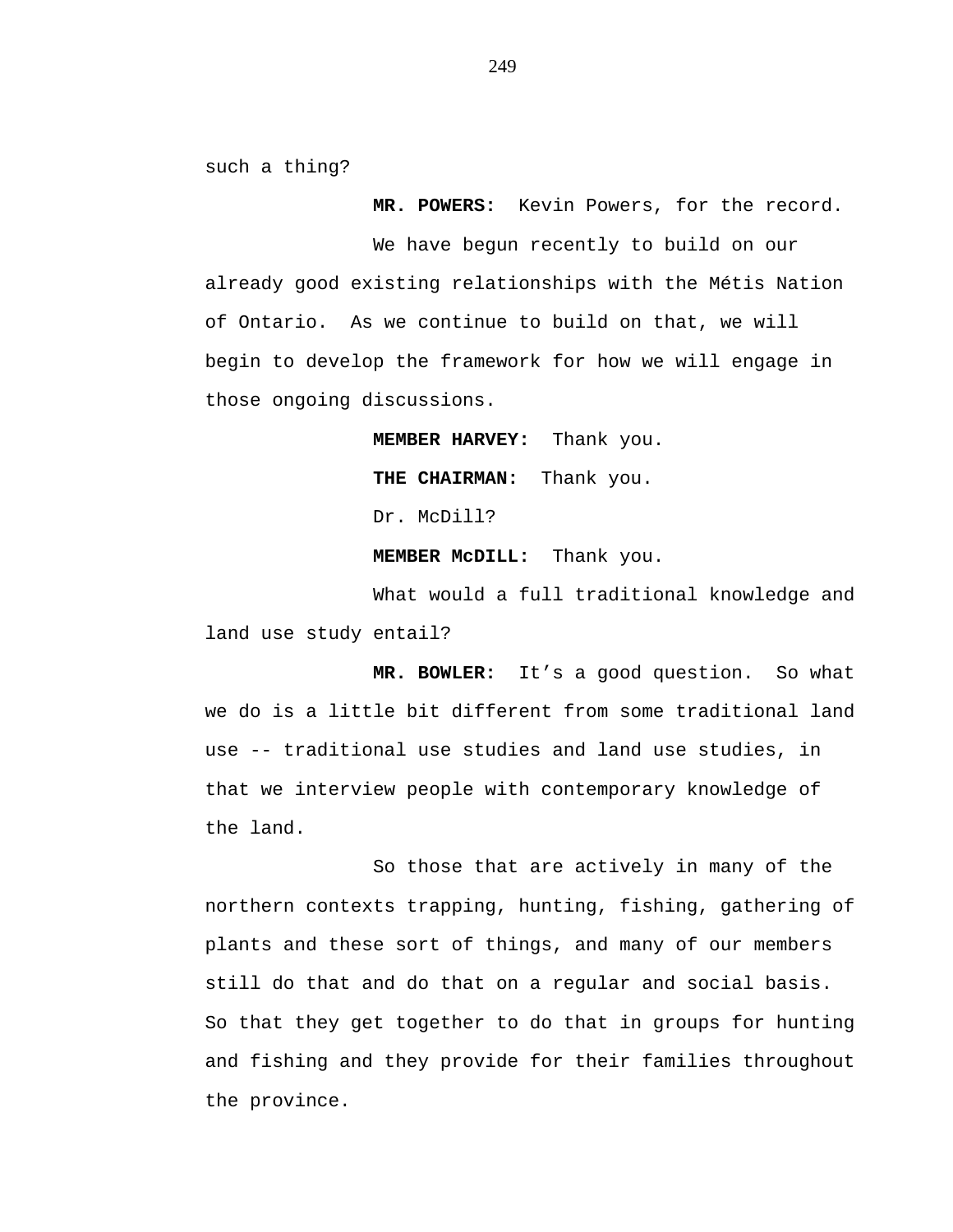So what we do is we get our lists out, of citizens, and we start to interview them and record the interviewing information on GIS type maps and compile the information so that we have a general idea of what areas are best for and what species are used and indicate sort of a healthy co-existence of both Métis and ecosystem components, those ecosystem components being moose or pickerel or some other species that might be important.

We're developing that throughout the province in a single database with lots of Proponent's help and support and provincial and federal, where there's new project development in the eventual case that we'll be challenged on whether or not there's such thing as Métis and Métis use and rights in harvesting.

So really, we're developing a master database for the whole province. And so in that typical case, because the Pickering nuclear facility is existing, it's quite difficult to do that because certainly somebody would notice a harvester walking around with a rifle on your -- on your secure site.

**MEMBER McDILL:** Or indeed a moose.

## **MR. BOWLER:** Yes.

So it's one of those things that it wasn't the most relevant way to study the interests of the people, but we know from all of those other studies what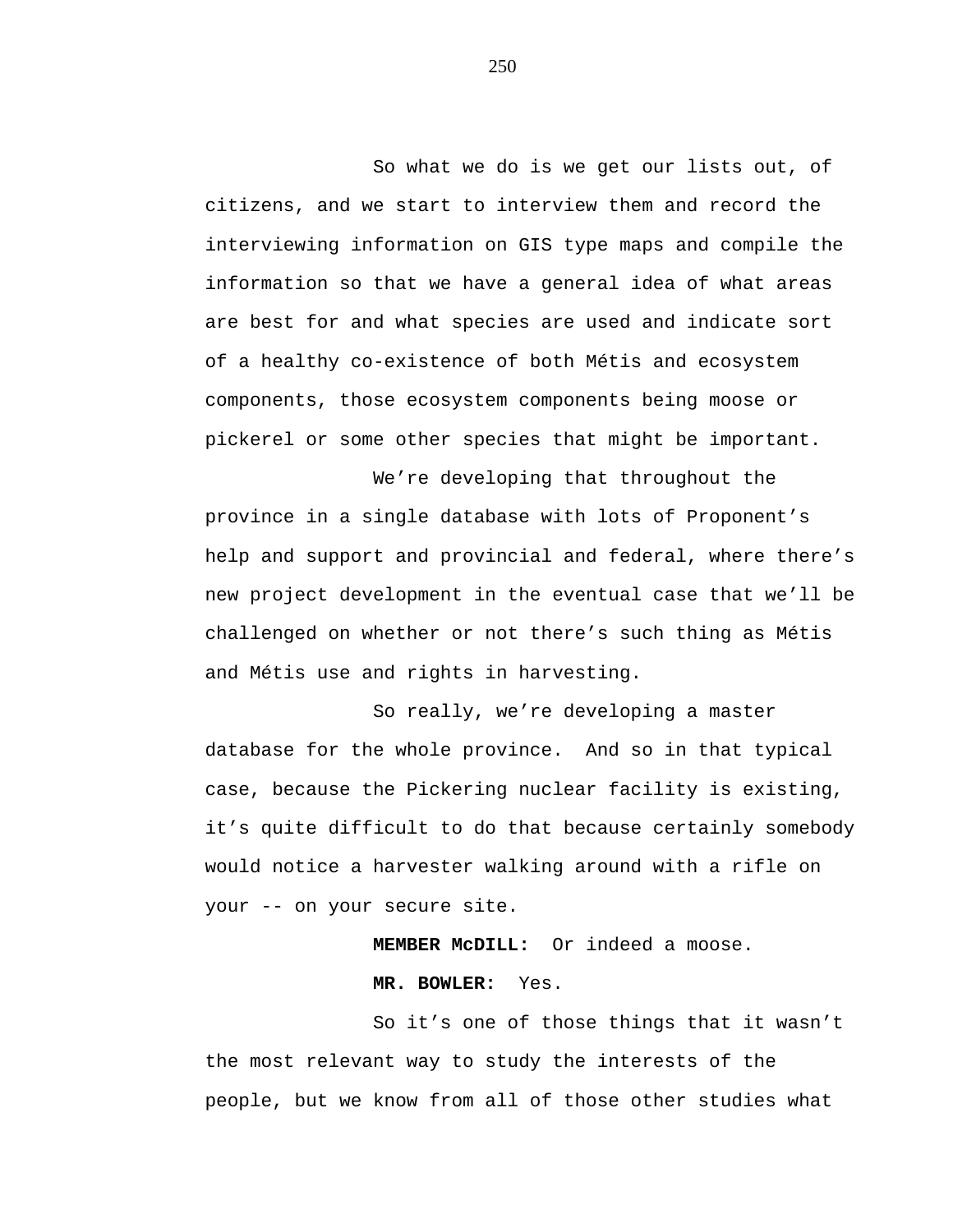are those ecosystem components and I can refer to one done for the Darlington connection, where there's many medicinal and consumptive plants listed that are used in that area.

And so we can judge by proxy a certain amount of use and values that are used in the -- to consider for valued ecosystem components in an evaluation of these things.

So what we're interested in is making sure that Métis values are brought forth when things are studied and when plans are put forth.

**MEMBER McDILL:** And do you feel you have sufficient knowledge to do that, that your request was, for example, moving forward into a decommissioning phase, do you have sufficient knowledge at this time?

**MR. BOWLER:** It's Mark Bowler again.

We think that in this area, it's developing. That the knowledge -- there's a great resurgence and interest in Métis way of life components and things and there's a great deal of study going on.

And we do think that the -- as participants, there'd be something valuable to share for OPG and around the station and that sort of thing.

But we also don't just rely on ourselves. If the valued ecosystem component is perhaps wild rhubarb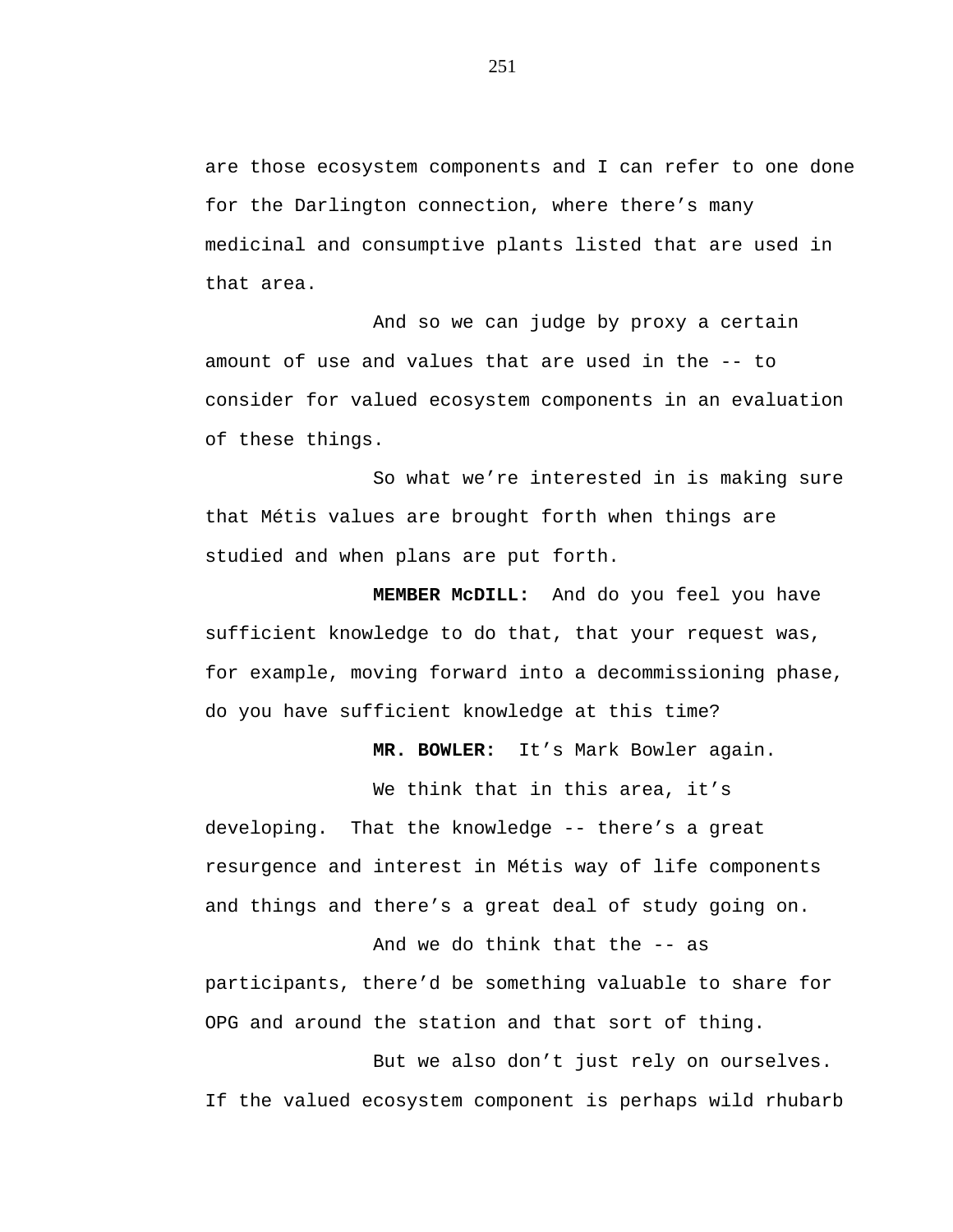or something, or a type of berry, then we would also use the best scientific and ecological capabilities possible to make sure that we were planning for that to be, you know, a fixture of the landscape and considering also, say soil components and things like that as blueberries don't like anything but acidic soils.

So we don't just rely on the traditional knowledge or that empirical knowledge that's developed over time, we rely on everything that we can, based on those values. We do rely on the values and they are developing -- our knowledge of the values for this region are developing all the time.

## **MEMBER McDILL:** Thank you.

**THE CHAIRMAN:** Anybody else?

Just -- I was intrigued by the survey data included in there. I know it's a relatively small population, but it's very encouraging because you've got a pretty good support for that kind of consultation.

I guess I'm looking at Appendix C.

**MR. BOWLER:** Yes, we do have good support and I'm always encouraged and pleasantly surprised when people come out to engage, whether it's planting trees or they roll up their sleeves and get involved. You know, our -- I'm pleased that our citizens take it very seriously.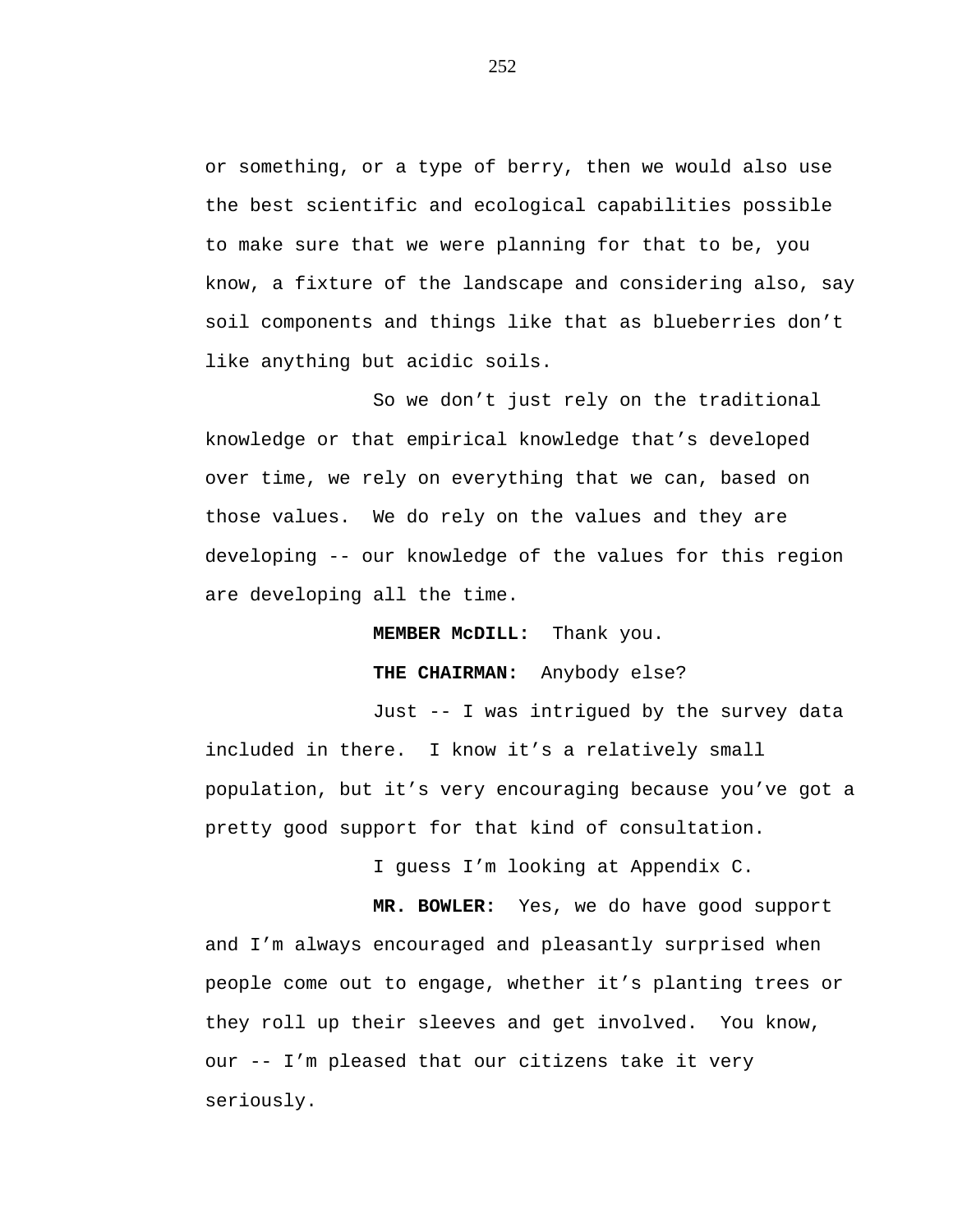**THE CHAIRMAN:** Thank you.

Any other final word? Okay, thank you, thank you very much. We will take a 15-minute break, five to four; we're on a tight schedule.

--- Upon recessing at 3:39 p.m./

L'audience est suspendue à 15h39

--- Upon resuming at 3:56 p.m./

L'audience est reprise à 15h56

**MR. LEBLANC:** We are ready to start. Thank you. You look ready. I talked -- people in the back of you, they don't seem ready.

**THE CHAIRMAN:** Okay, we are ready to start.

Could you please -- okay, the next submission is by Go Solar Canada, as is outlined in CMD 13-H2.26. And I understand that Mr. Holtl will make the presentation. Please proceed.

**13-H2.26**

**Oral presentation by**

**Go Solar Canada**

**MR. HOLTL:** Dear Commissioners, I believe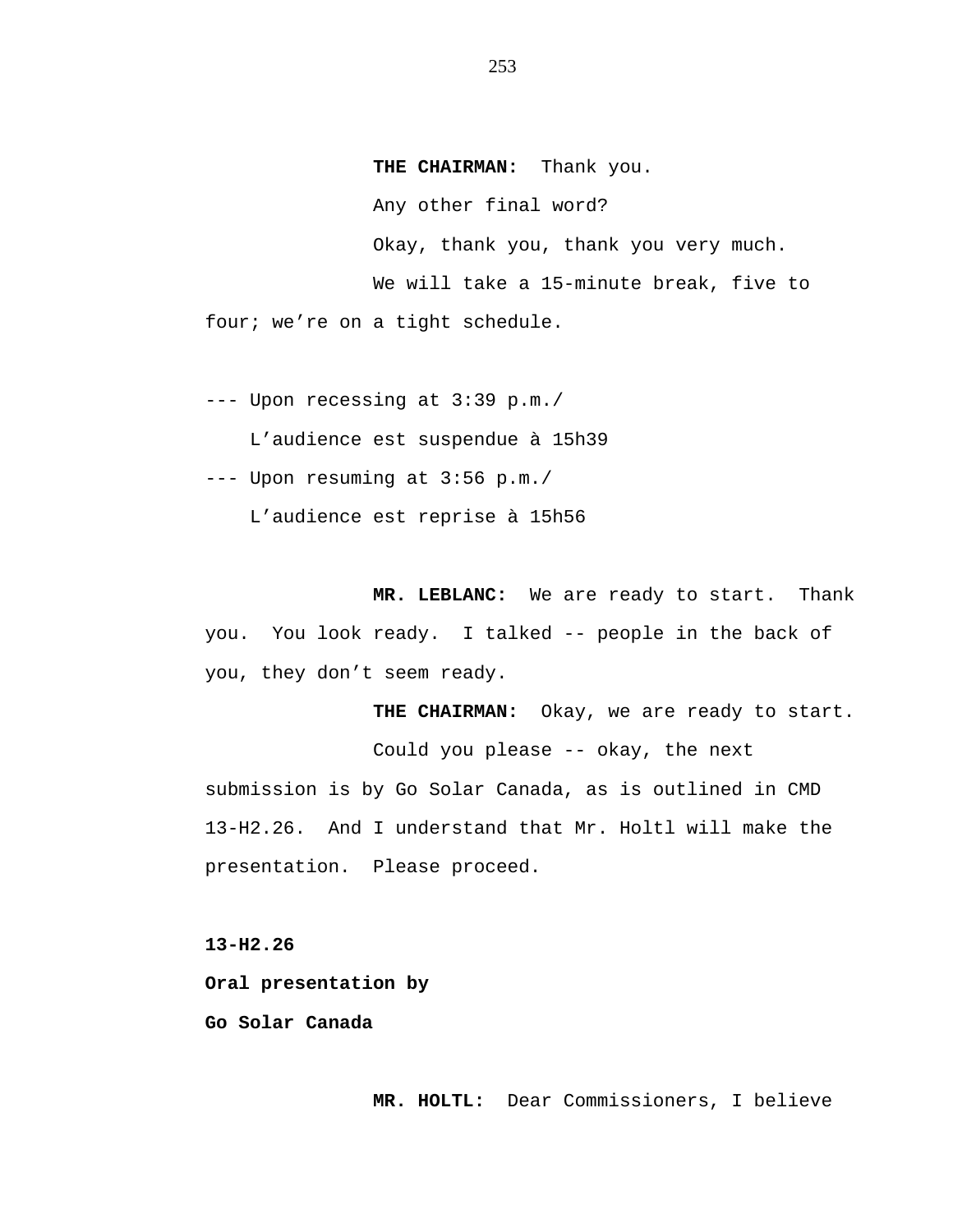that the continued interest in this province, whether it be through refurbishment, new builds or running nuclear reactors beyond their designed lifetime is misguided.

Heavily subsidized nuclear energy has passed its time, as has the bottomless pockets of Ontario taxpayers in the name of cheap energy.

I take it -- I urge you to take a deep look at yourselves as well as the industry you're -- you regulate, my point being, why are we making electricity with a technology that is so dangerous that we need a Commission to regulate it when there are exponentially safer alternatives?

I ask, is the CNSC about the safety of the public or the safety of the industry?

If you are about the safety of the public, then if you see safer ways of producing energy, ways that are in good parody and feasible, you'll put -- pull yourselves away from producing electricity in dangerous ways. After all, we don't make hockey pucks out of plutonium because we have reasonable alternatives.

Due to enormous costs of large scale generation facilities, it isn't feasible for private interests to build large generation stations. The reason is the energy produced would seem to cost many more times than what we pay for our energy today because we would see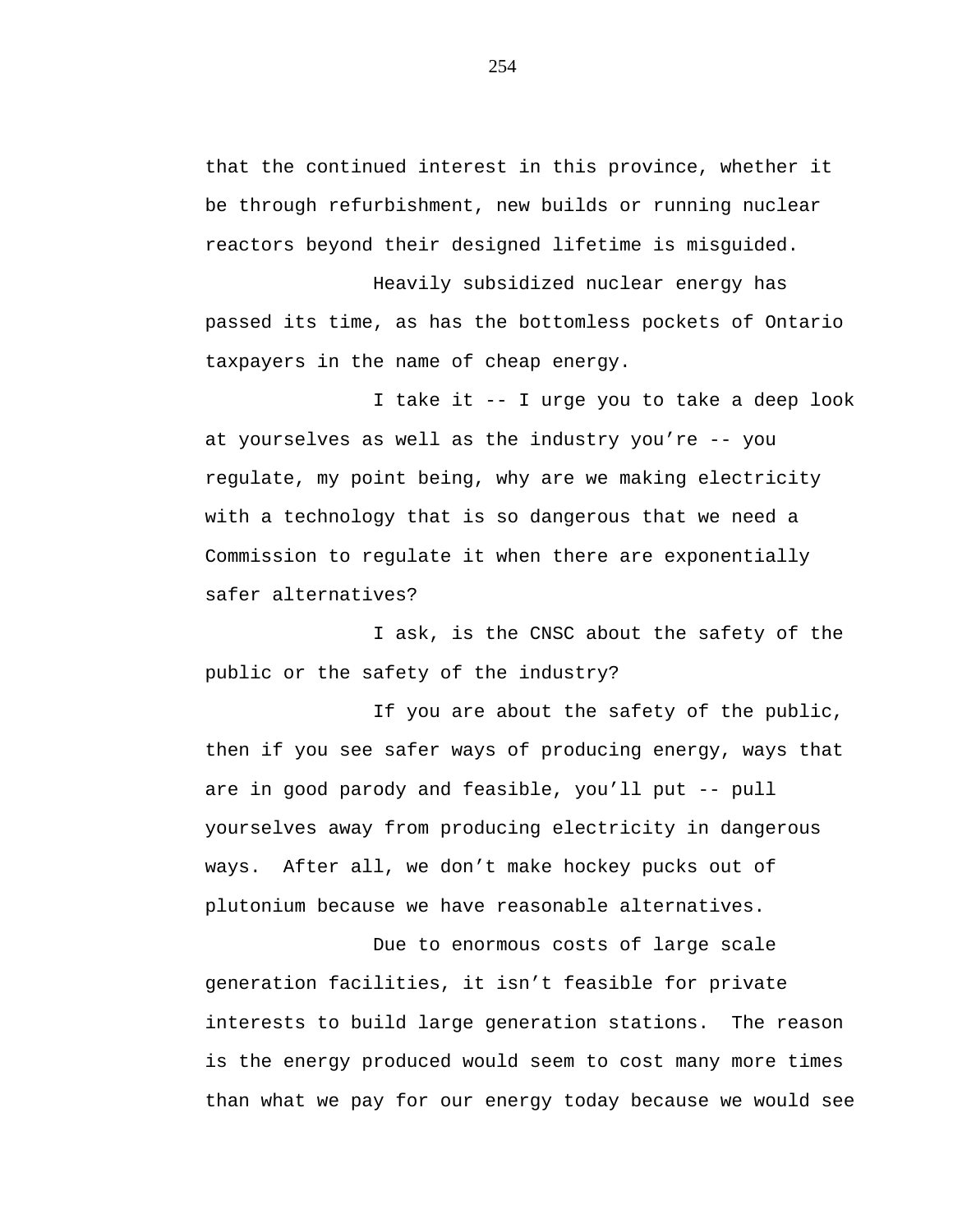the entire price.

Since cheap energy drives industry, governments around the world have stepped up and subsidized the energy sector by paying for the actual generator at a cost of many billions of tax dollars and then leasing it to a company to run and administer.

The electricity produced is further subsidized by setting minimum generation amounts to keep the facilities profitable. This keeps the aura that energy is cheap since the government pays minimums, again, with tax dollars, as opposed to from your hydro bill.

When you get your hydro bill, you're paying a small portion of the cost of the administration of the facilities, not the actual cost of the power. What you see on your bill is just a drop in the bucket. What you really pay comes off your paycheque every week in provincial taxes.

With the introduction of the FiT and MicroFiT program, generation facilities are required to purchase, install and run their own generators. Some of these renewable generators are required to be up to 60 percent Ontario content, bringing renewable energy manufacturers to Ontario, creating much needed manufactured and skilled labour jobs.

Since the generating facility has to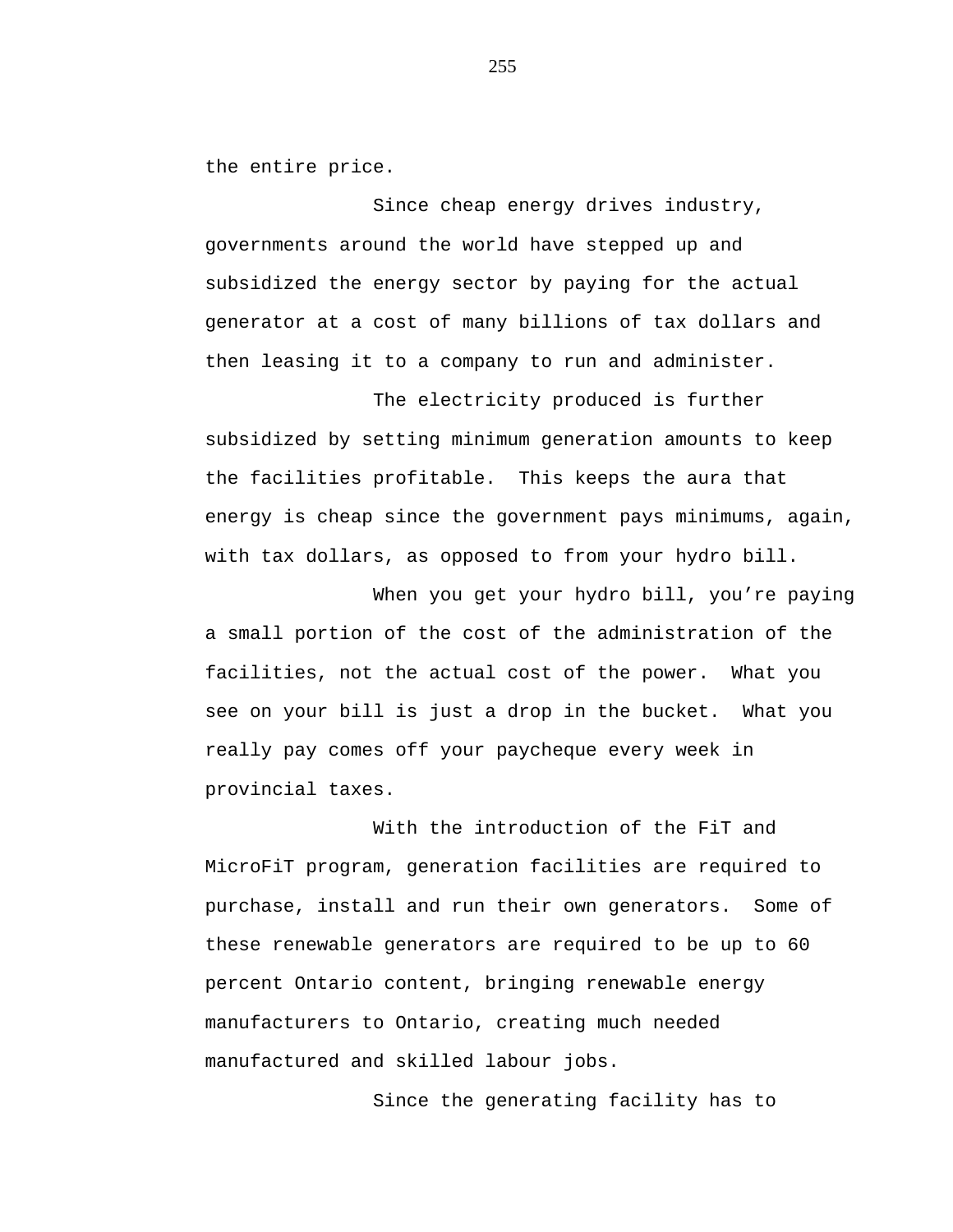purchase has to purchase the generator, along with covering the cost of upkeep for 20 years period of the contract, the price paid for electricity reflects the true cost of electricity since there are no subsidies and no tax dollars at work. The price paid for the electricity is the cost to produce the electricity.

These prices will be higher than heavilysubsidized large generators since the actual generator is not initially purchased by the government and there are no minimum generation allowances.

When introducing a new program, sometimes government will sweeten the pot to get the ball rolling. In the first year of the MicroFiT, 80.2 cents was paid to the pioneers who went ahead and purchased systems for their rooftops. This price is necessary to create interest since the prices were high and there was only one module manufacturer in Ontario.

Now there are many module manufacturers, inverters, racking systems and the balance of parts required to keep the Ontario content. Once system prices came down, so did the tariff, now at 54.9 cents per kilowatt hour, and as systems continue to fall, so will the tariffs.

With safety requirements becoming more stringent and stockpiles of fuel needing to be dealt with,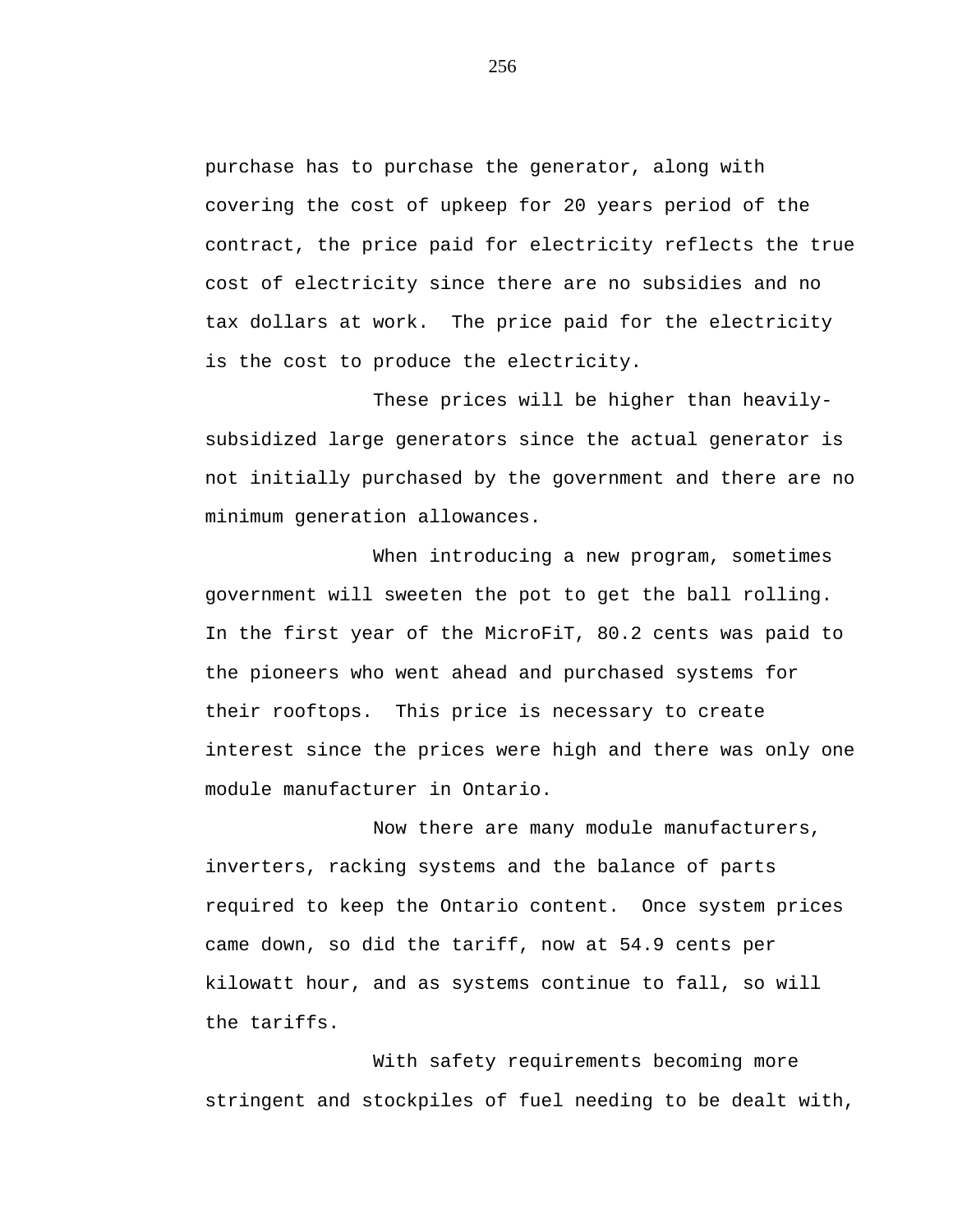the cost of nuclear power is rising.

If you ask the Minister of Energy, how much does a reactor cost, he won't be able to tell you. Go ahead and ask. He doesn't know the true cost because the process is so complex. This is according to George Smitherman, our past Energy Minister.

The price paid for electricity from big generators is around 5 cents per kilowatt and up, sometimes hitting well over a dollar and sometimes \$2 if the energy is imported, depending on the load on the system. During the higher load -- loads, prices go up. On a hot sunny day, it's much more than the 12 cents or so that you pay on your bill.

When peaks are hit and electricity has to be imported, the prices go up even higher, making the 54.9 cents per kilowatt hour paid for by solar cheap.

So it's a nuclear industry that says they do not work on subsidies, a \$30 billion plus price tag is a lot of money for refurbishment.

If this money was used to purchase and install solar modules on people's rooves, homes and farms instead of renting -- instead, renting roof space at 3.3 kilowatts per hour, another, say, 3.3 could be given for storage of the power, our electricity costs would at least level off. This would give us an equivalent cost of a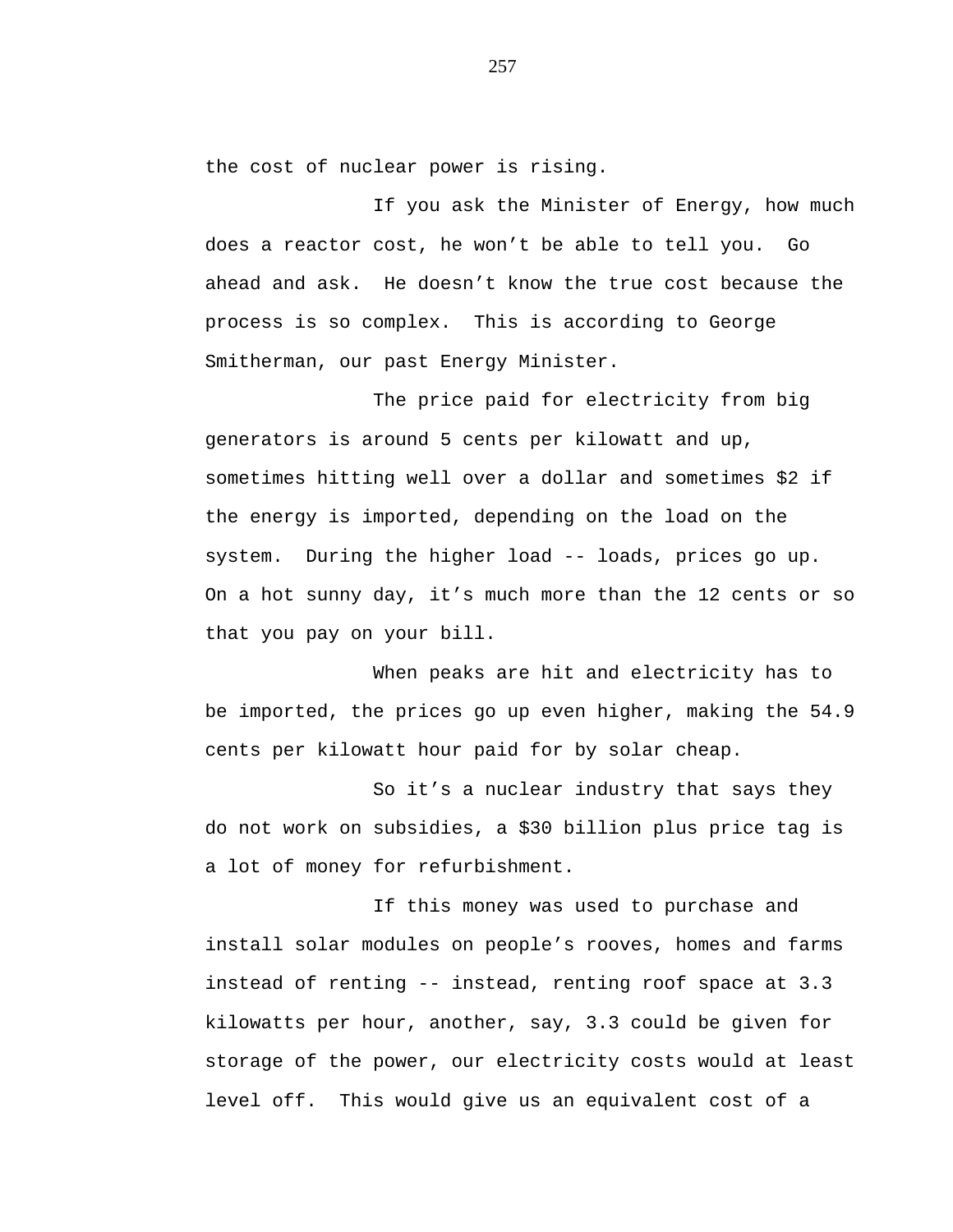steady 6.6 cents per kilowatt hour as compared to a nuclear facility's minimum 3.3 and up.

When we have a solar spill, we call it a nice day. When we have a nuclear spill, it costs us hundreds of billions of dollars.

Renewable energy has one big problem, storage. The sun doesn't always shine and the wind doesn't always blow. Fortunately, we humans are a crafty bunch when we need to be. With the cost savings from overruns, another 30 billion or so would be available. With just a fraction of this put into research and development of electrical storage facilities, the problem can be minimized or eliminated. We are already seeing old mine shafts being pressurized and factories full of high efficiency batteries.

Here's your choice; fill the mine with compressed air or radioactive isotopes.

In the future, since more cars spend 90 percent of their time sitting in the driveway, we'll have millions of electric car batteries on standby.

They say that our hydro is going up because of upgrades needed to accept renewable energy. These upgrades are necessary anyways to maintain a robust and up to date distribution system.

These upgrades are mainly to accommodate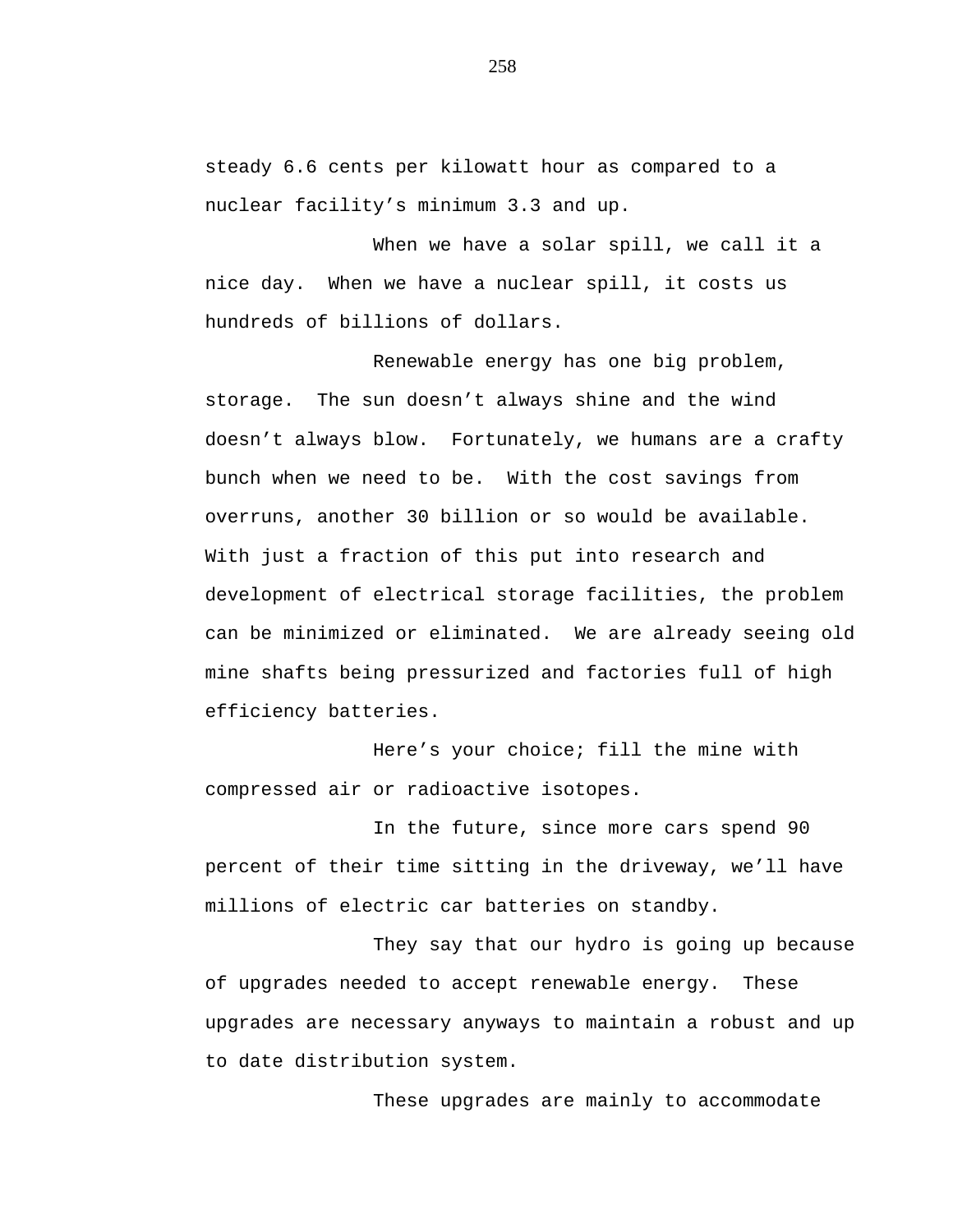the implication of the new smart meter system. The smart grid is needed for the smart meters. With smart meters, the powers that be can tell what you're doing in your home. They can tell what kind of appliance you're running and when.

These impositional upgrade costs are being covered up using renewable energy. The upgrades are needed whether we have renewables in the mix or not.

Most renewable generators are located where the power is used, freeing up large, costly transmission lines. When the electricity flows through a wire, there are losses; the greater the distance, the greater the loss. We're talking metres between most renewable sources and the load -- and the load, and kilometres between the big generators and the load.

Distributed generation has the lowest losses and is therefore more efficient.

Below I put together a scenario of what Go Solar Canada could do with \$30 billion paid at \$3 billion per year for 10 years at today's system prices. That makes this a very conservative estimate since I'm sure costs would go down once they order a couple billion modules.

We could install 520 10-kilowatt systems per day or 130,000 systems per year for a 10-year total of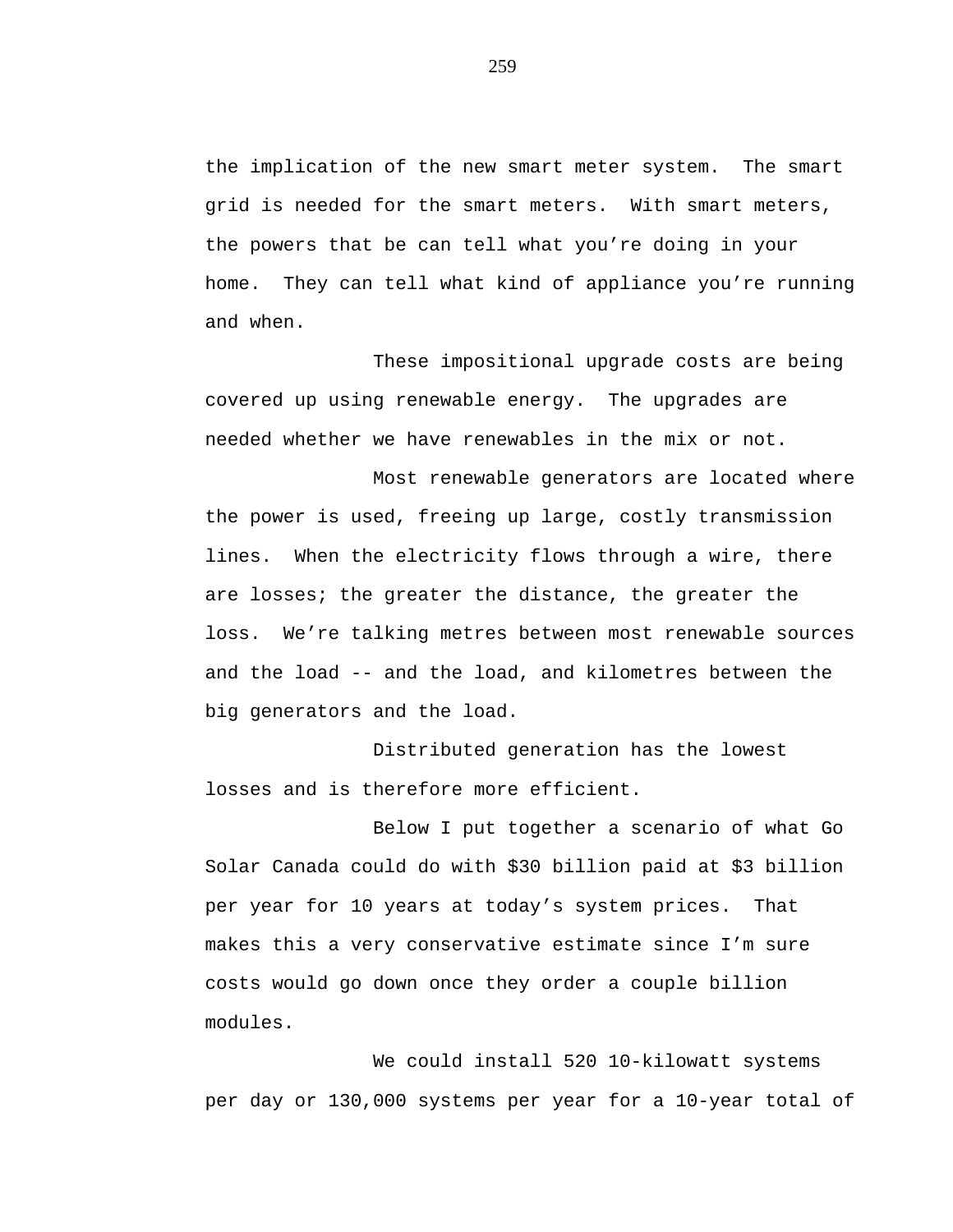1.3 million 10-kilowatt systems. We could put 6,260 people on the roofs of every working day for 10 years with four complementary jobs for every boot on the roof creating a total of 25,000 jobs per year for 10 years.

We could produce 42,000 megawatts of average per day, with an average peak of 10,500 megawatts, a summer high peak of 15,000 megawatts and a winter's low peak of 4,200 megawatts.

The tariff for these systems could be set low since there's little or no maintenance, the cost - aside from the cost of the rental space for the roof.

Since a generator is now subsidized, a rate of no more than 3.3 cents per kilowatt hour would pay - be paid to the host roof. This would provide the host roof with up to \$500 per year for the use of the space that is not normally used.

We are seeing that off-grid system sales are on the rise. Once the price drops below the cost of expensive nuclear, everyone will be going off-grid, leaving the province with a bunch of expensive, dangerous mothballs.

In the end, it's the big multinational companies that win when it comes to large generators. General Electric has come out and admitted that nuclear power is a thing of the past, although if somebody wants a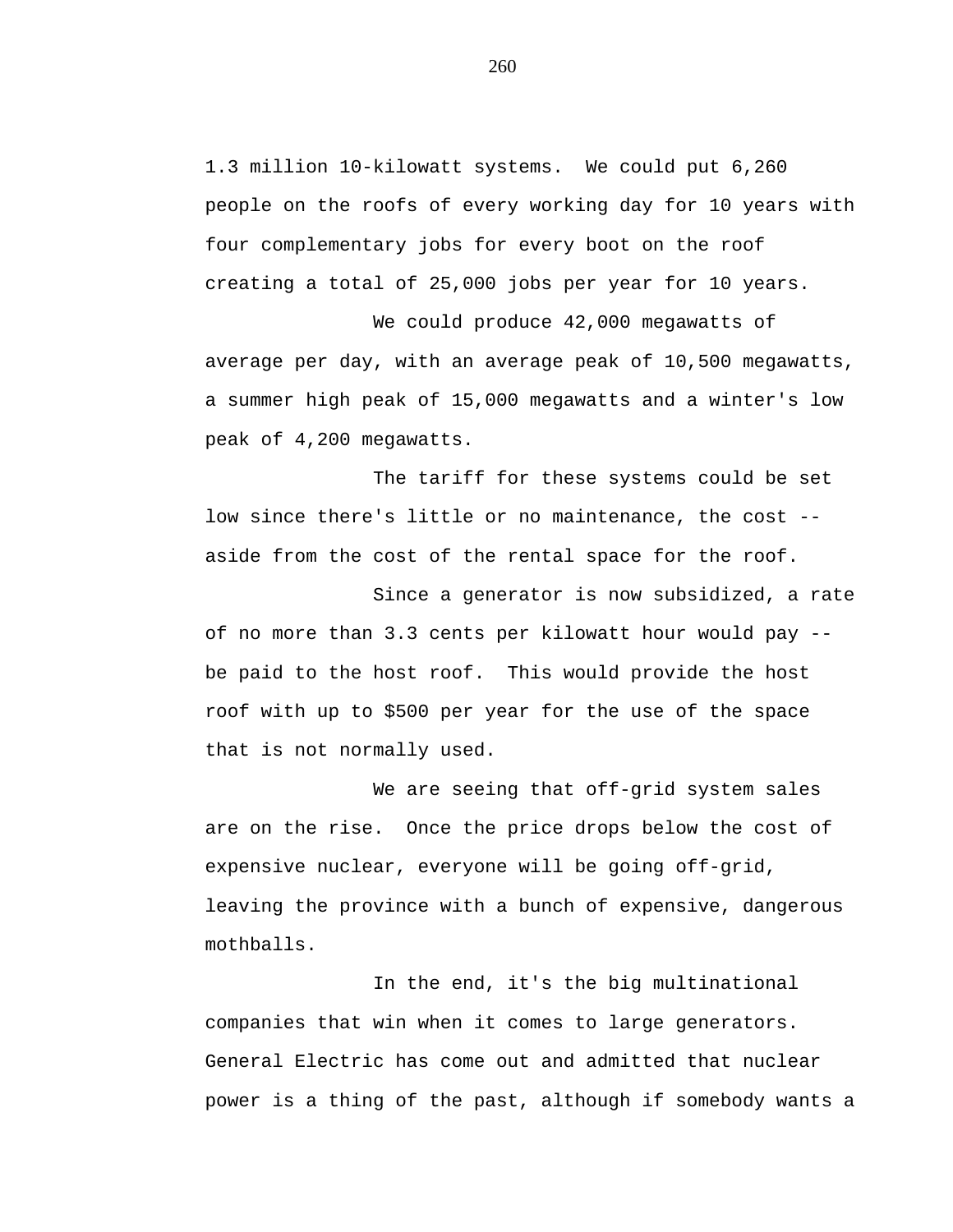reactor, they're more than happy to sell it to them.

When it comes to renewables, it's you and I that win. Helping farmers and homeowners pay their rent seems like a better way of using tax dollars for creating energy in a responsible manner.

Thank you.

**THE CHAIRMAN:** Thank you.

First of all, you did hear my statement at the beginning of the hearing that we do not deal with policy issues associated with weather, wind, solar or nuclear.

Questions? Who wants to go? Anybody?

**MR. HOLTL:** Yeah.

**THE CHAIRMAN:** Okay. So you should make this pitch to Ontario government.

**MR. HOLTL:** Well, I guess I'm asking is what are your  $-$ - what does the CNSC stand for; the people or -- the safety of the people or the safety of the nuclear industry?

**THE CHAIRMAN:** Whatever -- if the applicant comes to us, we have to determine that the operation that they propose will continue to be safe. We are not whether they should continue to exist or not.

**MR. HOLTL:** Okay. Well, I am fine with that.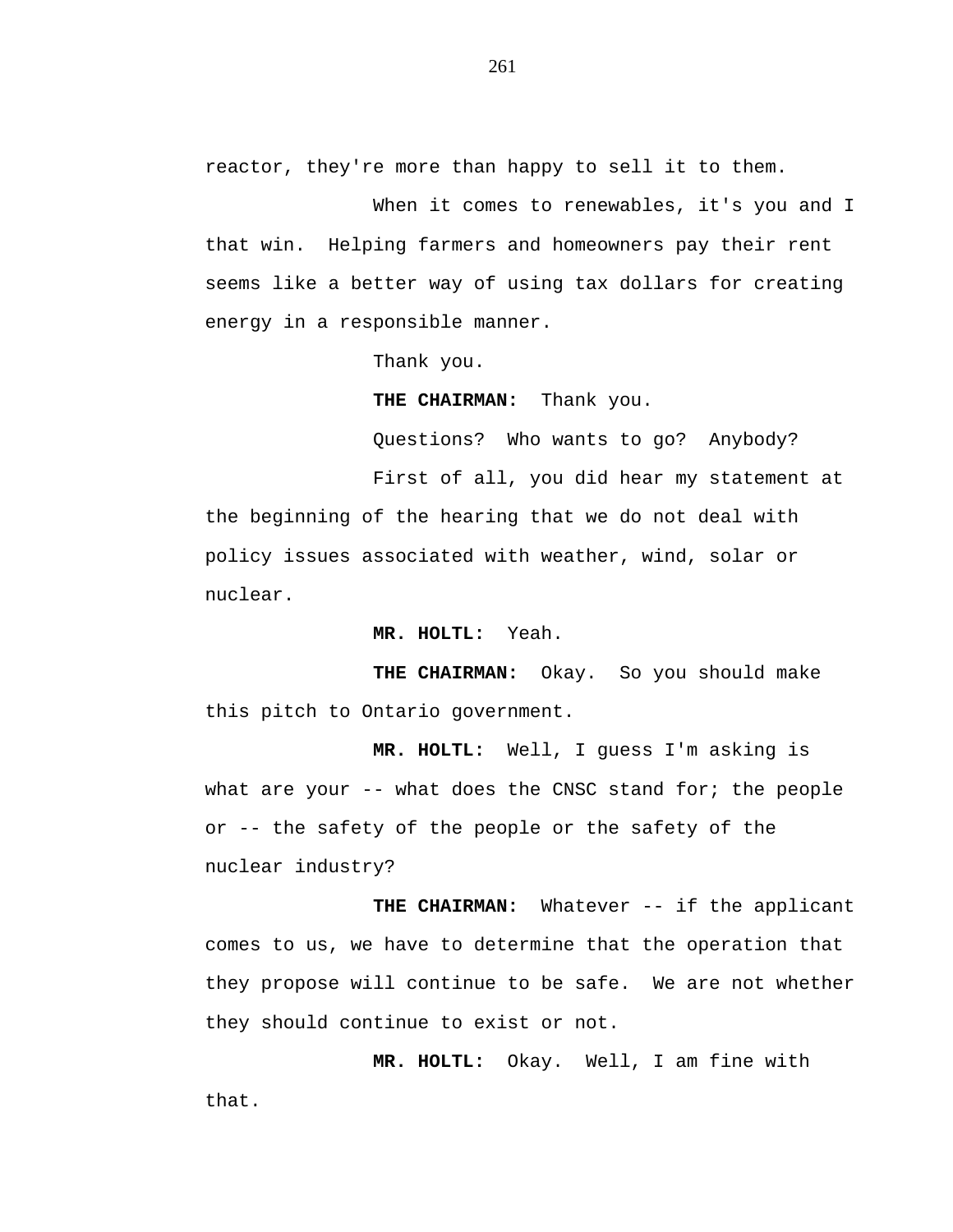THE CHAIRMAN: Anybody else want -- okay, thank you.

**MR. HOLTL:** Thank you.

**THE CHAIRMAN:** Thank you very much.

I would like to move to the next submission by Canadian Nuclear Society, as outlined in CMD 13-H2.61, and I understand that Mr. Roberts will make this presentation. Please go ahead.

**13-H2.61**

**Oral presentation by**

**Canadian Nuclear Society**

**MR. ROBERTS:** Thank you, Dr. Binder. For the record, this is John Roberts speaking.

Good afternoon, Mr. President, ladies and gentlemen of the Canadian Nuclear Safety Commission. My name is John Roberts and I am the President of the Canadian Nuclear Society. With me is Mr. Colin Hunt, the Secretary of the Canadian Nuclear Society.

By way of introduction, the Canadian Nuclear Society is the learned society of Canada's nuclear science and technology community. We have over 1,000 members drawn from virtually all areas of Canada's nuclear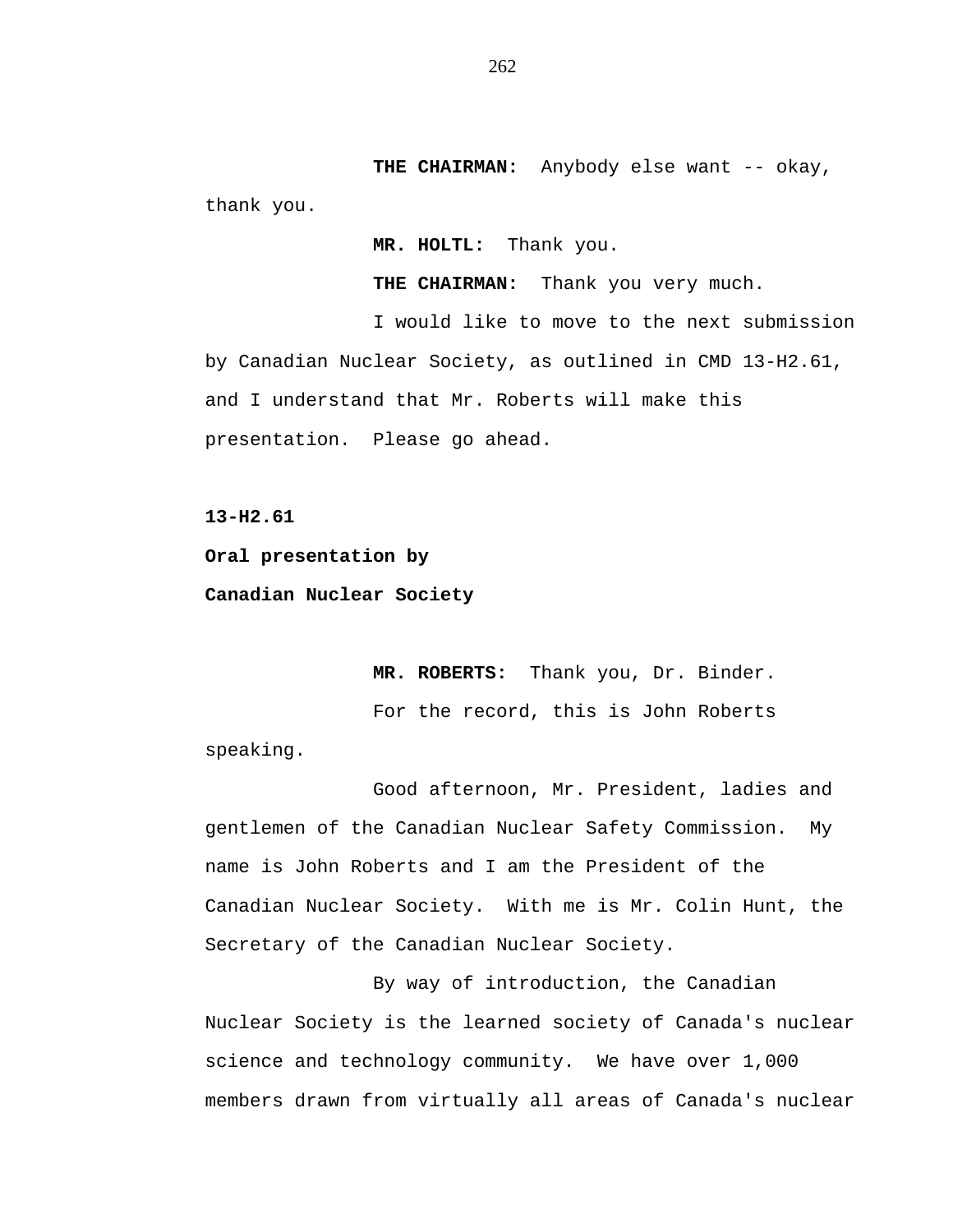science and engineering infrastructure.

Our purpose is communication to aid the spread of accurate technical information about nuclear science and engineering technology among Canada's nuclear energy professionals and to interested members of the general public.

As a volunteer society, we undertake this through a number of programs, including technical conferences, support for public and university education, and a small but effective scholarship program.

The purpose for which we are gathered today is the perspective renewal of the operating licences of the Pickering A and B Nuclear Power Stations and the combining of those licences into one operating licence.

I do not propose today to critique specific aspects of the technical safety performance of the Pickering A and B Nuclear Generating Stations. Ontario Power Generation has submitted its application, along with the technical information to support it, and the Canadian Nuclear Safety Commission staff has provided its response.

Instead, my purpose here today is to highlight the importance of the Pickering Nuclear Generating Station and the renewal of its operating licences.

The safety decisions made by the CNSC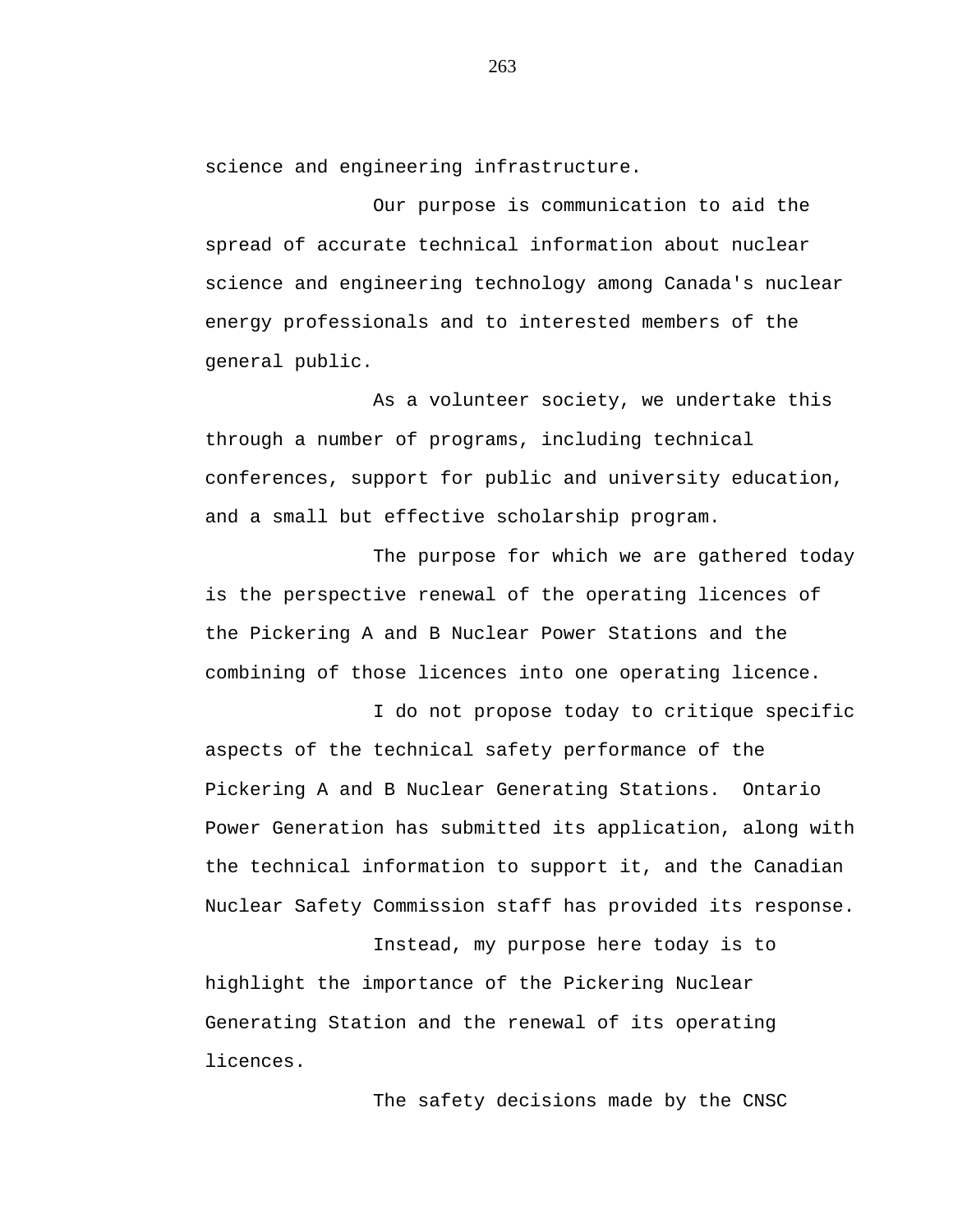should be made in the context of their importance and the significance to the welfare of Canadians to the economy of Canada and Ontario.

It should be clearly understood that all human activity contains some element of risk. An activity as simple as turning on a stove to boil water in a kettle contains some risk of injury.

We tolerate these risks for two reasons: one, that the risk is relatively low in absolute terms; and two, that the activity undertaken provides benefits.

This principle applies to the operating of the nuclear generating station as well at Pickering.

Our submission to you outlines in some detail the benefits provided by the operation of Pickering, benefits which citizens in Ontario began to enjoy 42 years ago, and to this day the absolute risk of the operating reactors has remained acceptably low while the benefits have remained disproportionately large.

There are those who suggest that Ontario has alternatives to the use of nuclear power; such a claim is false.

Ontario, unlike British Columbia, Manitoba and Quebec, has no large undeveloped hydraulic resources. Ontario, unlike Alberta and Saskatchewan, has no significant reserves of fossil fuels.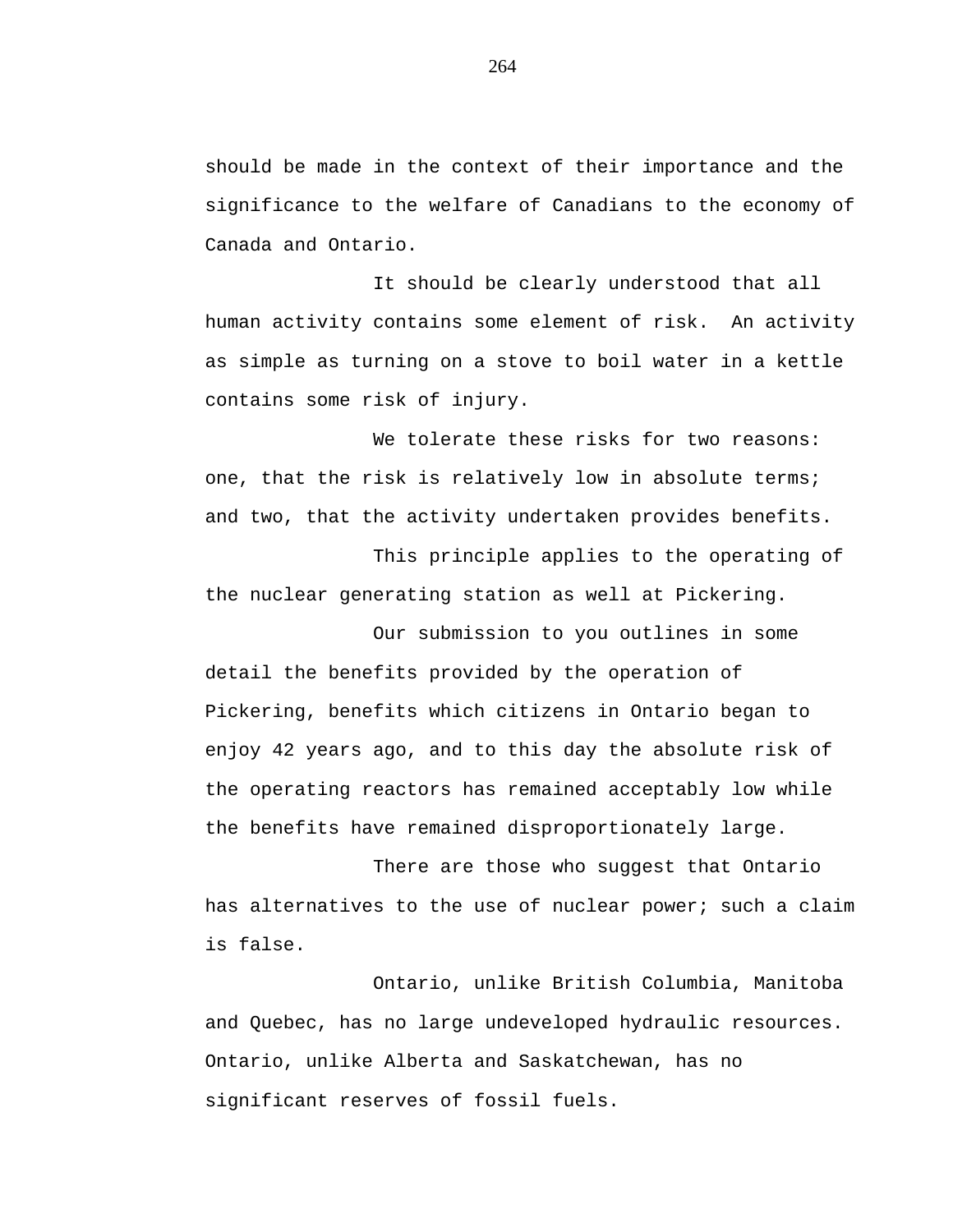In fact, since the 1950s, Ontario has had only two significant sources of new electricity generation: imported fossil fuels or nuclear power. These facts are just as true today as they were in the 1950s. Geographic facts do not change, except over geologic time.

The provision of reliable, economic electricity in large quantities has been and continues to be an essential component of Ontario's economic life. It is safe and clean kilowatt-hours produced at competitive costs and to a dispatchable schedule which power Ontario's households. Reliable electricity constitutes a large part of Ontario's industrial strength.

So it is the view of our society that the decisions made by the CNSC are not purely abstract questions of safety. These decisions made by you have direct economic and physical consequences for the lives of millions of people.

Our society accepts that the absolute risk of the operation of Pickering is acceptably low and the benefits provided by it are extremely high.

I look forward to any questions you may have regarding our written submission or my statements here today.

**THE CHAIRMAN:** Thank you.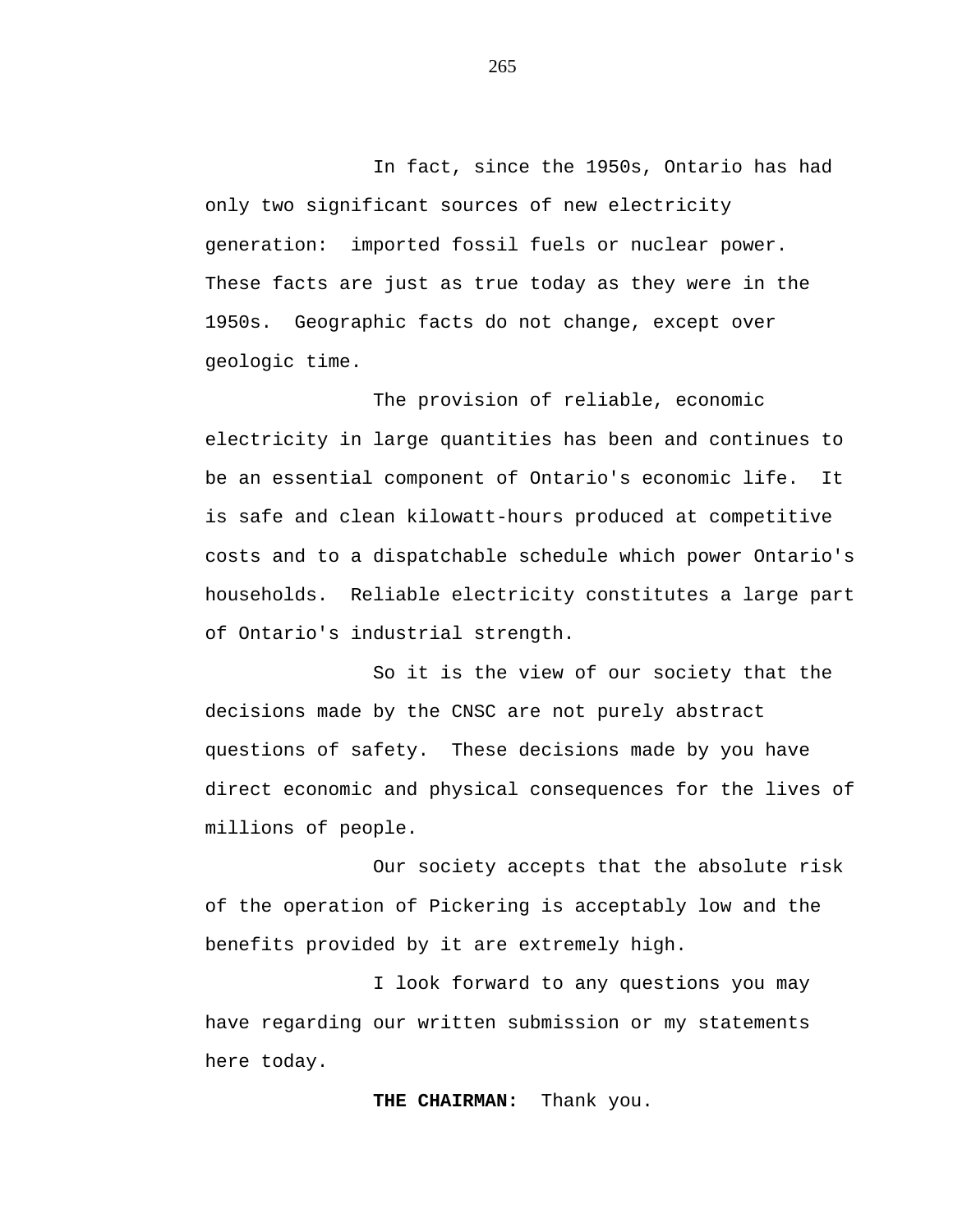Who wants to start? Mr. Tolgyesi?

**MEMBER TOLGYESI:** In your submission, you are mentioning the electricity sources. There is no mention on solar.

**MR. ROBERTS:** I'm going to ask my colleague, Mr. Hunt, to address that question. Thank you.

**MR. HUNT:** That information would be found as a subset of Table 2 in our written statement. This is where we use the 2009 World Electricity Production figures. Solar would be a very tiny fraction of that indicated under "other".

**MEMBER TOLGYESI:** And do you have any projections or forecasts or educated guesses what will be eventually this new energy tax which will come in? I'm talking about wind, solar or potentially other ones?

**MR. HUNT:** I would prefer not to engage in speculation. Those are things that are very difficult to count.

What you can do is say what can we see of the future by what we understand of present countries' or jurisdictions' stated intentions now. In other words, what do they say now that they are going to do in the future with respect to energy supply, writ large or electricity supply in specific?

We can look at various databases which are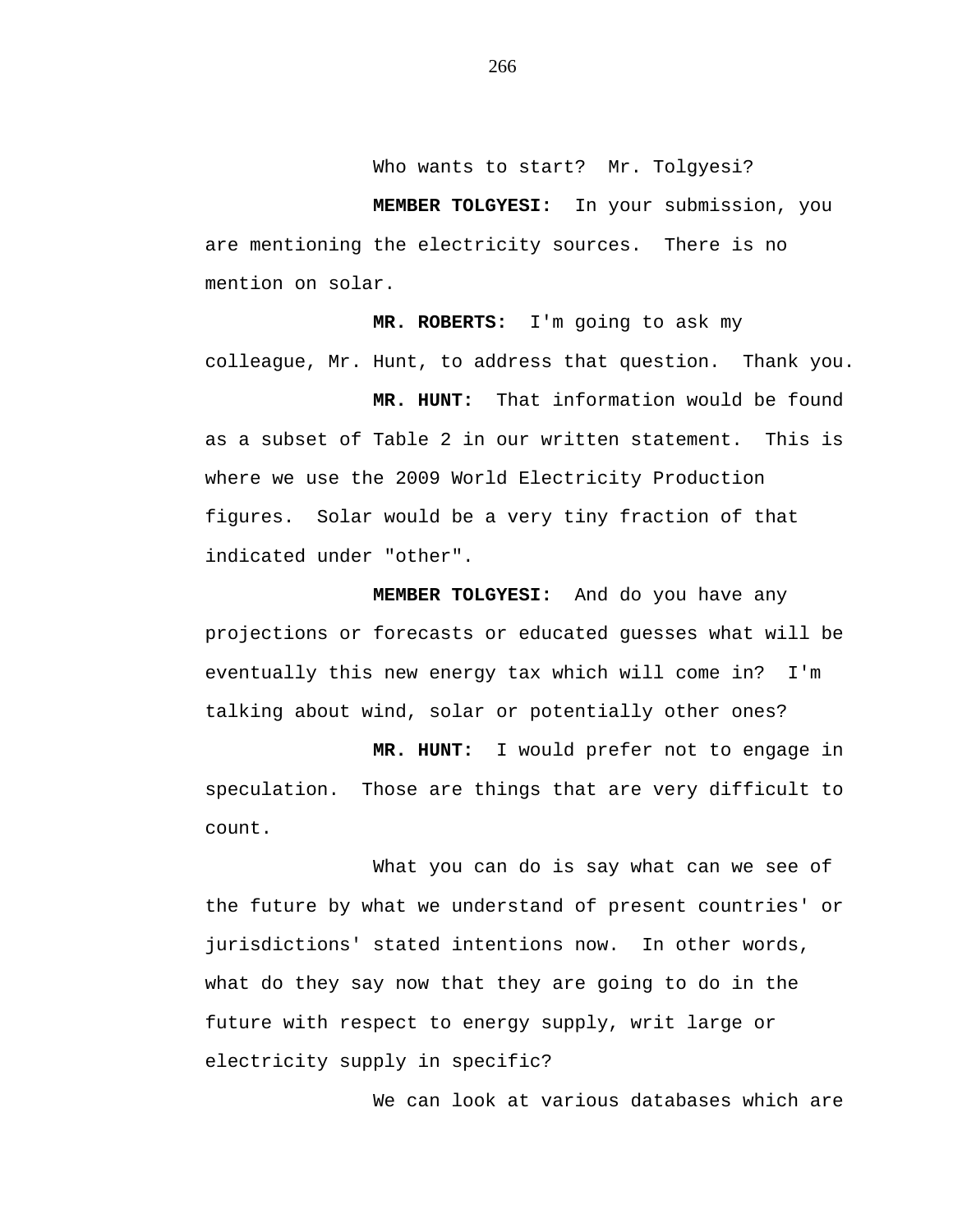codified by the OECD or the IAEA, and one of the things which comes out is that the largest sector or largest area of the world in which energy is going to grow, in terms of per capita availability, is Asia; Asia, generally, but in particular, China and India.

With respect to nuclear power, both of those countries have indicated that they have under construction and in planning very large nuclear reactor fleets, China alone intends to have an additional 400 reactors built and in operation before the middle of this century.

So all of us alive, all of us in this room today can expect to see some large part of that expansion.

That's the equivalent of, by itself, doubling the number of power reactors in the world. That's just China.

India has indicated that it plans, and it is building the infrastructure, like China, to introduce in the service more than 100 reactors over a similar period by the middle of this century.

So I cannot say what their total energy scope is going to look like, but what I can say is these two countries, based on what they've already committed in terms of science R&D and what they have committed in terms of financial structures, and what they have committed in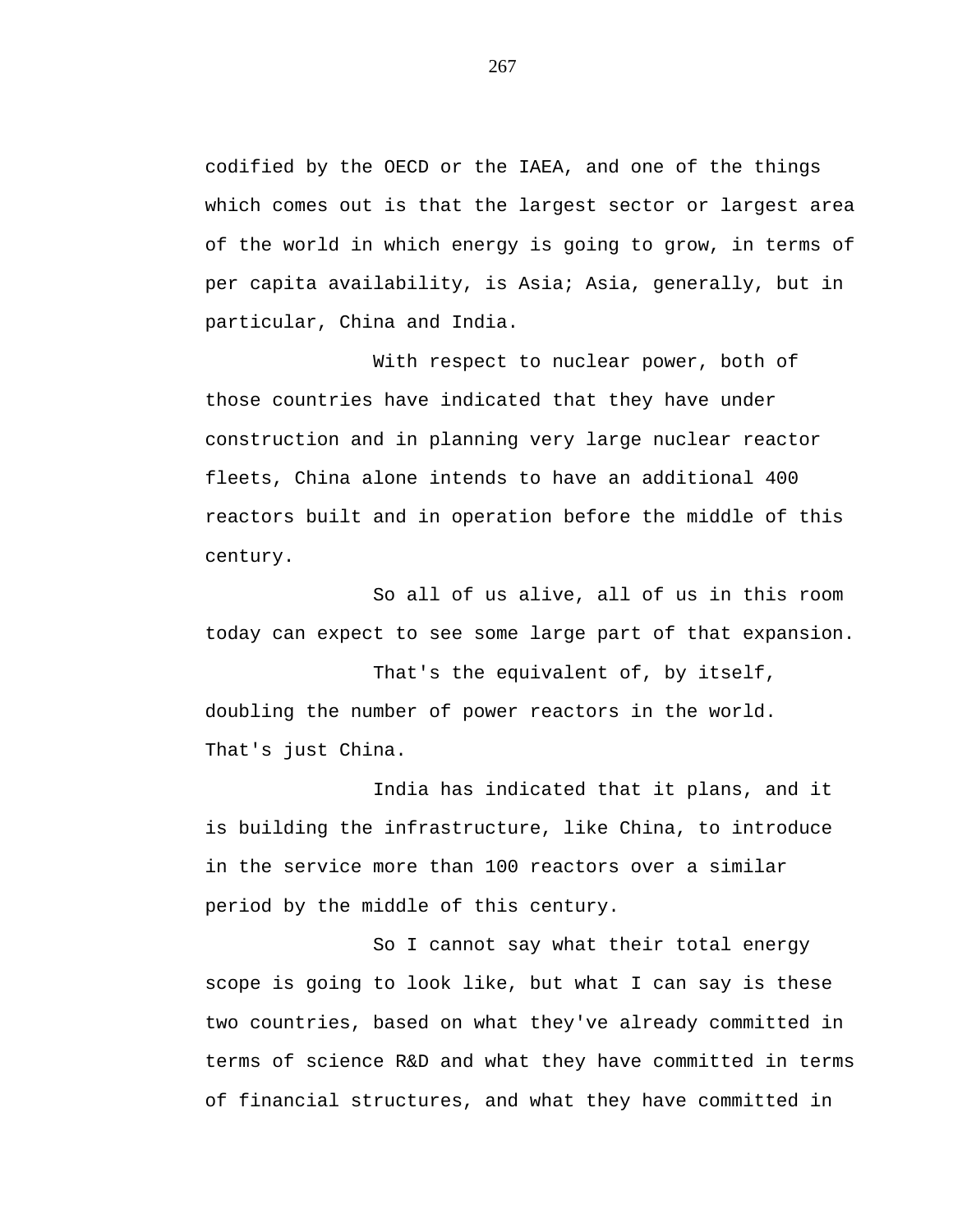terms of education and engineering schools and development, and what they have started to commit in terms of dedicated or allocated sites for nuclear, we can say that there are going to be about another 500 reactors in those two countries alone within the next half century.

**THE CHAIRMAN:** Anybody else?

Ms. Velshi?

**MEMBER VELSHI:** You mentioned in your written submission that this is the first time you're intervening in a licensing process. What makes this license application different for you?

**MR. ROBERTS:** Well, it's an excellent question. It's John Roberts, for the record.

As a learned society we have had discussions over various years within the society as to whether or not there should be intervention, and it was considered that it was lobbying.

I took it on myself to get a legal interpretation of lobbying and the legal interpretation of lobbying is if you are behind closed doors doing something for your benefits or for the benefit of someone that you know, that is lobbying.

If you are in a public forum that is being broadcast -- as in here today -- it is not lobbying. And therefore, I was able to persuade my counsel, my board,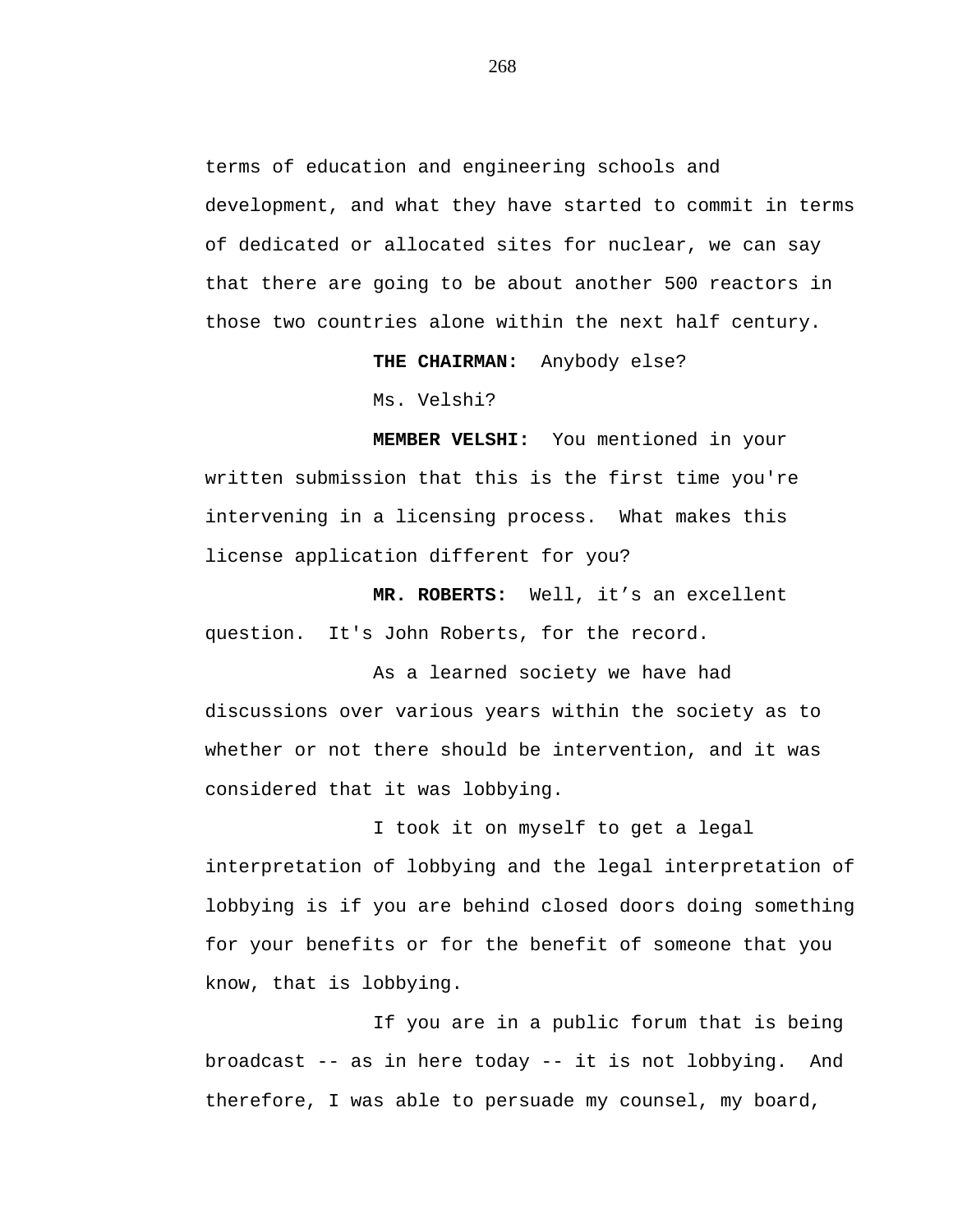that we should be intervening because, in my opinion, the health of the Canadian Nuclear Society is directly tied to the health of the Canadian nuclear industry. So we should be supporting the Canadian nuclear industry in order to help the health of our society.

So yes, there's a little bit of gain there for the society, but it is not lobbying. Therefore, legally we can do it.

**MEMBER VELSHI:** So we'll be seeing you a lot more often then?

**MR. ROBERTS:** Hopefully yes, and hopefully you'll find this an enjoyable experience.

## **(LAUGHTER/RIRES)**

**MEMBER VELSHI:** I hope you find it

enjoyable as well.

If I look at Table 1 in your written submission where you give the performance over the life of the different reactors and the Pickering, all six units, their performance is probably in the bottom quartile.

Perhaps this is a question more for OPG. As you look at extending the life of these reactor units, what do you anticipate your capacity factor to be over the -- you know, up to 2020?

> **MR. JAGER:** Glenn Jager, for the record. Our business case assumes about a 74 or 75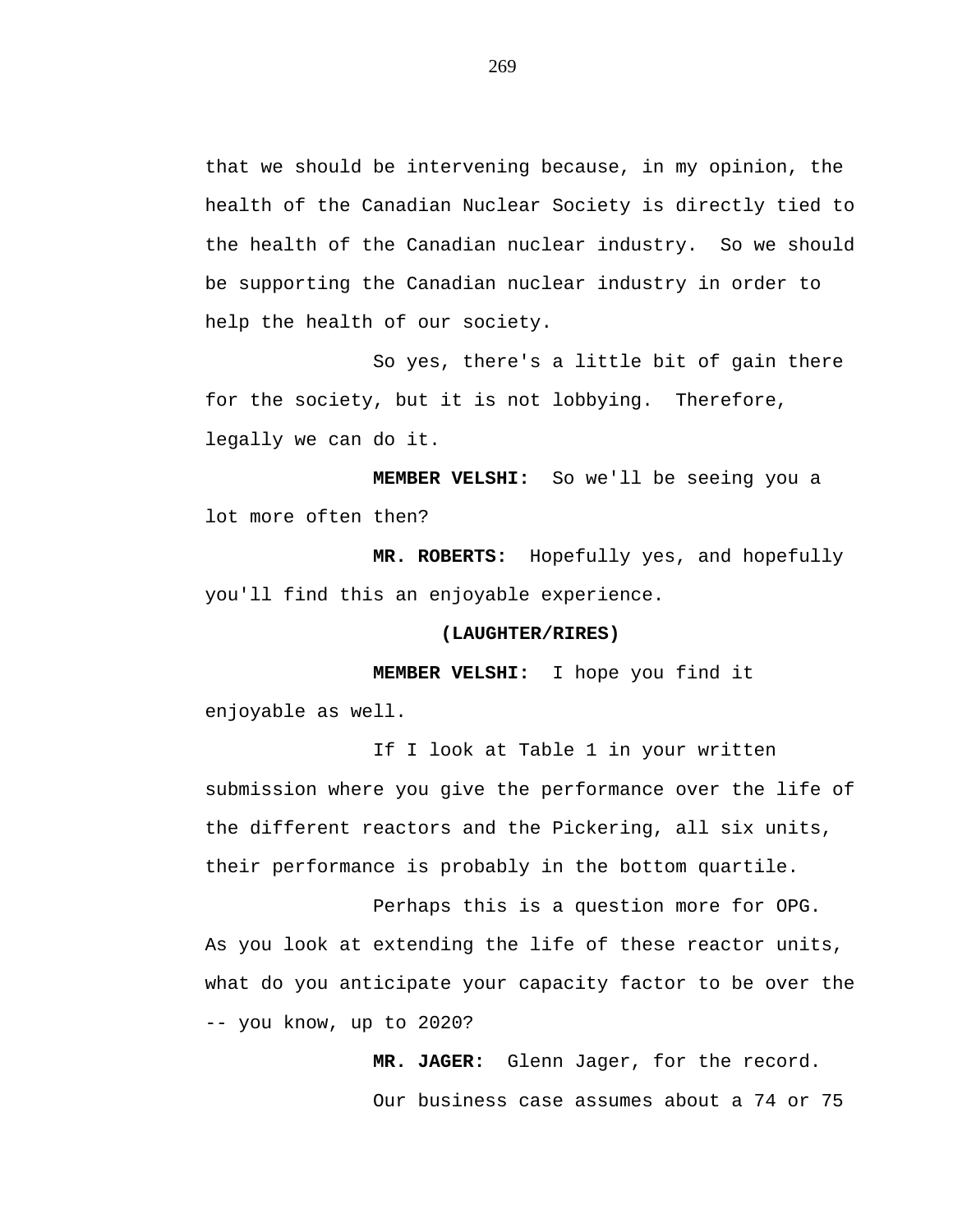percent capacity factor. Currently, the performance of the station is performing very well.

Last -- for the first quarter of this year, we had a forced loss rate of just over 2 percent, which exceeds our performance targets and, in fact, exceeds the original performance expectations of the Pickering A units, in particular.

So performance of the plant is improving. We feel we can easily satisfy the business case for operating the Pickering plant right out through 2020, even with the significant investment of continued operations of \$200 million.

So roughly, \$200 million includes plant upgrades, the fuel channel life management program, investment, and all the research associated with that, for 3,100 megawatts and the performance expectations that we have and we're currently achieving, definitely make it a good value for Ontarians.

### **MEMBER VELSHI:** Thank you.

And I'll ask the CNS, but perhaps staff can help.

As we look at the Pickering units and you look at nuclear reactors around the world and their age, are the Pickering units kind of at the bottom 10 percent, in the middle of the pack, when it comes to how old the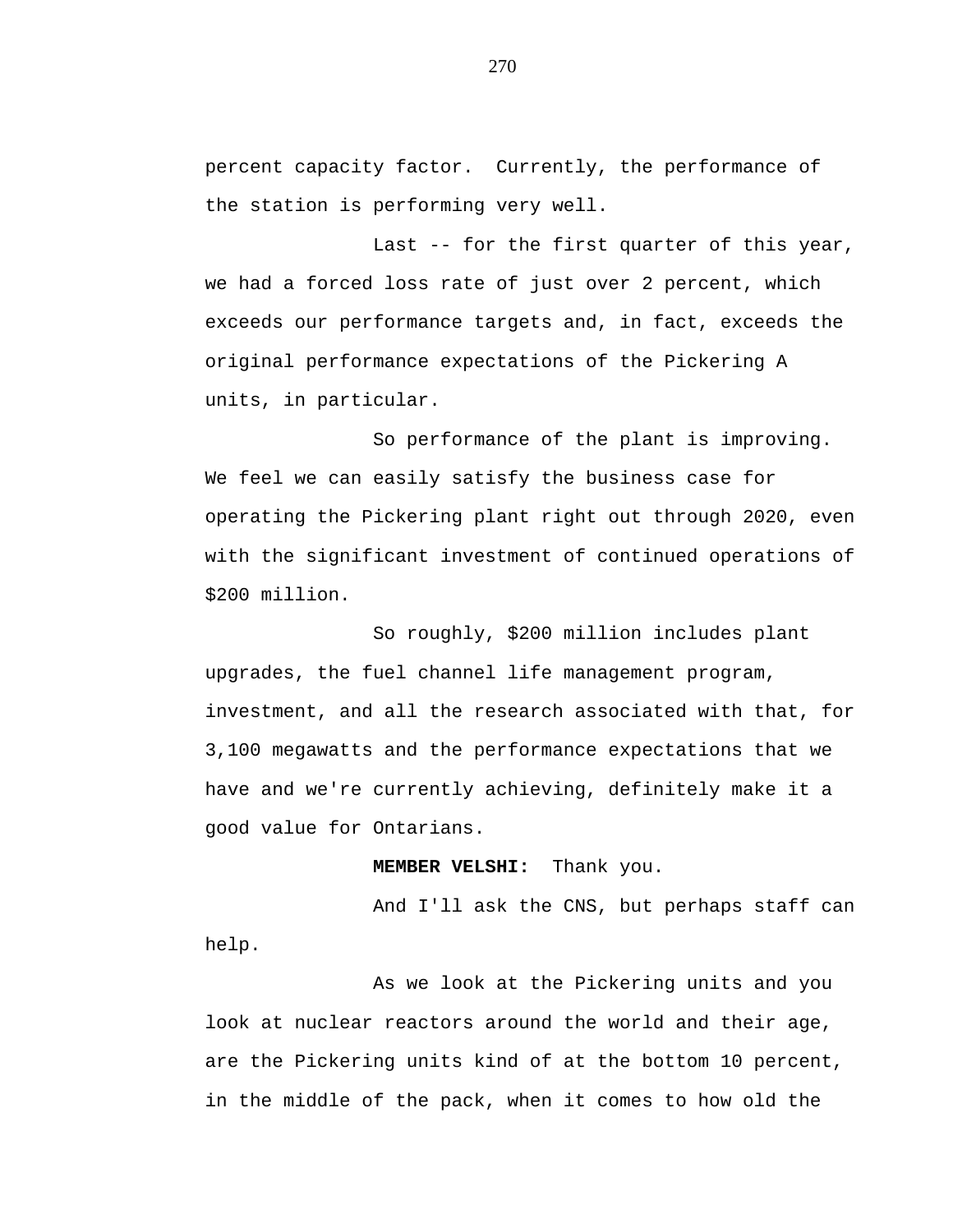reactors are?

**MR. ROBERTS:** There's still one Magnox reactor working in the U.K., Wylfa, that's -- I suspect, around the same age as Pickering.

Beaver Valley in the States, does anybody know the year that that went into power? But that was in the early seventies, I think. They're still running; they got new boilers but that plant is still running.

I don't know whether your staff members can help out on that as well?

**MR. HUNT:** Colin Hunt, for the record.

I would make a couple of observations to start with. Outside of Britain, Pickering was the first multi-unit station, certainly the first multi-unit station under one roof ever to go into service.

It is still one of the oldest multi-unit station operating anywhere in the world. There are very few multi-unit reactor sites operating before Pickering Units 1 and 2 started up in 1971.

So one -- what one can conclude from that is it is truly remarkable testament to the original design concept of the station; that we have experienced so much in terms of development and requirements placed upon nuclear safety performance, that Pickering can continue to be considered for operation today, meeting the safety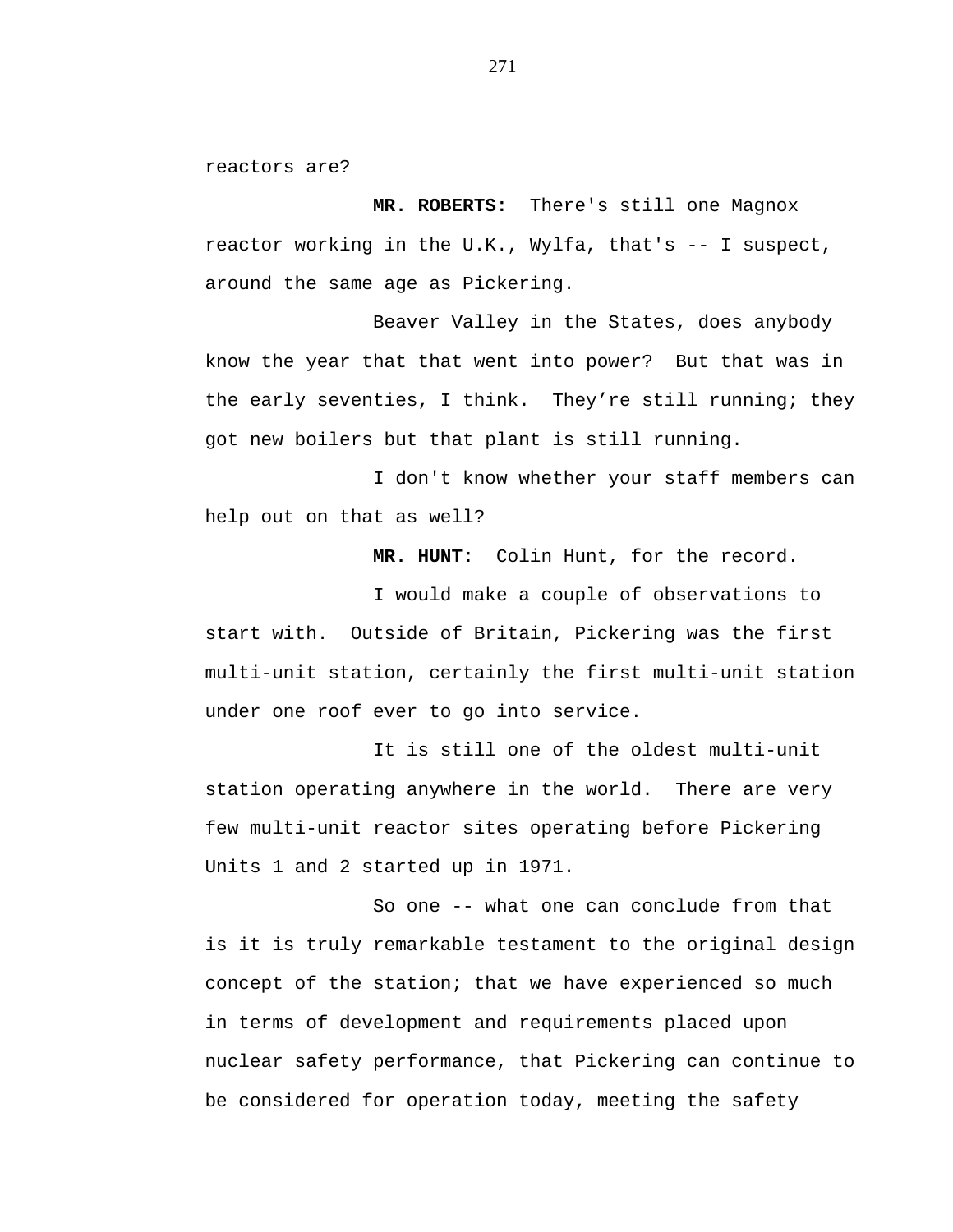standards, not of 1971, but the safety standards of 2013.

And that, I think, is something remarkable to think about. There are many -- there are many pieces of technology, nuclear technology which were developed in the 1950s and 1960s, many of which have been abandoned subsequently.

The British have largely abandoned any thought of building new gas-cooled reactors, for example, and no one in Russia is ever going to build or design another RBMK-type reactor.

CANDU is one of the very few reactor technologies which is able to meet a safety case today based on an original design and construction concept from the mid-1960s.

# **MEMBER VELSHI:** Thank you.

Staff, do you have anything to add around age, relative age of the Pickering units?

**DR. RZENTKOWSKI:** I don't know the exact -- Greg Rzentkowski, for the record.

I don't know the exact statistics of the reactor fleet world-wide, but there is one fact worth discussing.

In the United States, we have more than 100 reactors in operation. They are typically licensed - actually, they are licensed for 40 years. Many of the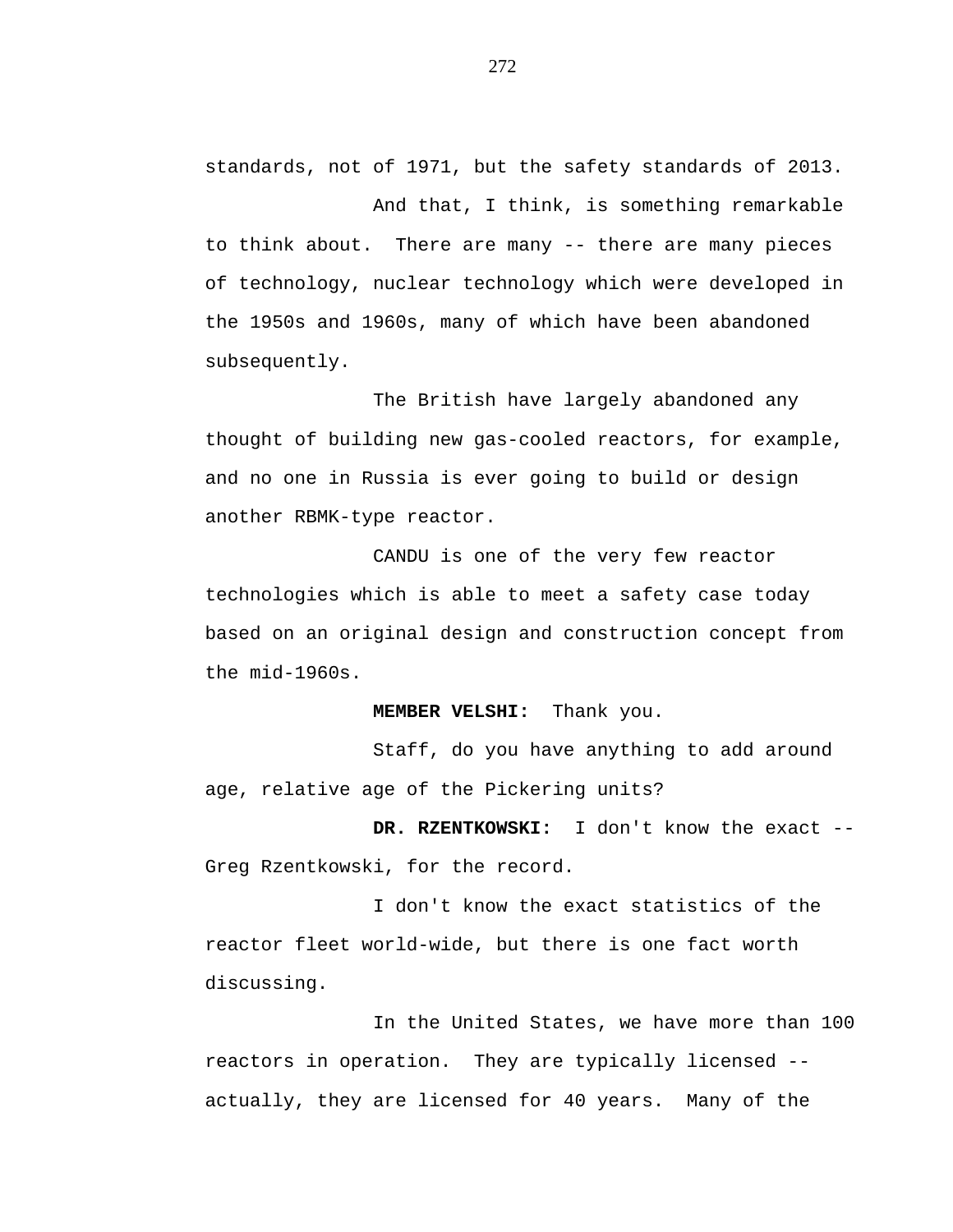reactors have been recently relicensed for another 20 years.

So this tells me that a large part of U.S. based reactors have been put in operation in the early seventies, mid-seventies, and they have been relicensed for another 20 years or more.

Very often they have been uprated as well. So that means they now operate at around 120 percent power.

So if we look at the data, showing lifetime performance, this could be very misleading because some of the reactors in the United States, also in Europe, are running at more than 100 percent power, and 100 percent was the power rated at the initial stage of design and construction of the plant.

> **MEMBER VELSHI:** Thank you very much. **THE CHAIRMAN:** Can I jump on that?

So those plants in the U.S. that we hear continuously about life extension, do they display the same aging issue that is being discussed here and, you know, is it something that one learned from their experience?

**DR. RZENTKOWSKI:** From the design standpoint, PWRs is a pressurized water reactors and the boiling point reactors are simpler, simpler than CANDUs.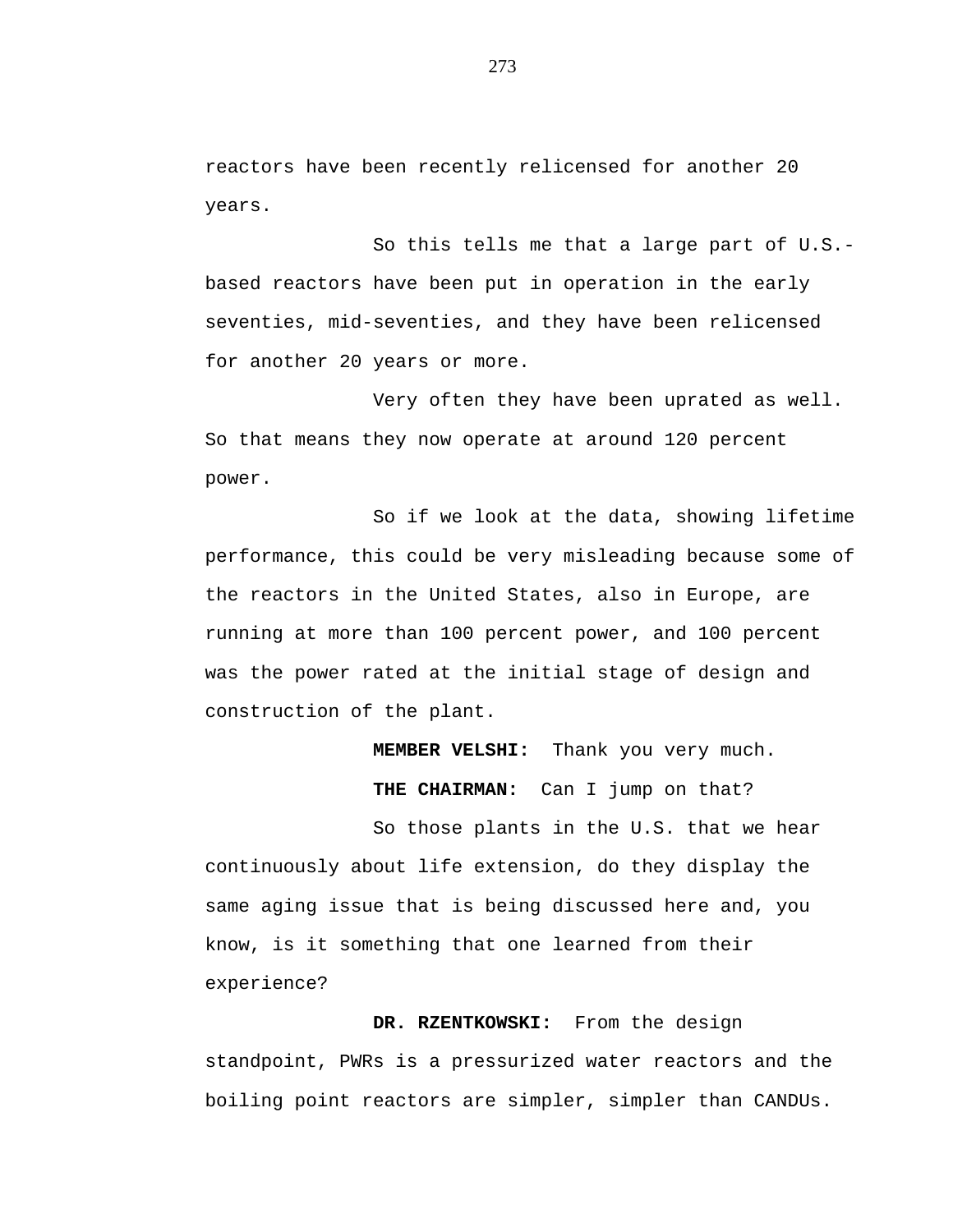So in terms of the aging, the main component affected by aging is really the reactor vessel. And there were a number of instances when the reactor vessel degraded to the point that required very strong intervention on the part of U.S. regulator.

However, the recently -- the regulator noticed other problems because the uprating requires significantly higher flows in the heat transport system than the reactors were originally designed for, and this is leading to flow-induced vibration problems, in particular, in the steam generators and other components in the system.

So they have many -- many events which are caused by the flow-induced vibration.

Of course, they can be controlled but, nevertheless, they impact on operation. Not on safety yet, but they impact on operation.

**THE CHAIRMAN:** But I guess what I'm looking for, do they -- I understand it's a different design between CANDU and some of the American systems, but they must have also some engineering shelf life that says: "Okay, you were designed for 40 years but, you know what, we've looked at it now and we allow you to go on for 60."

I think that somebody behind you wants

to help.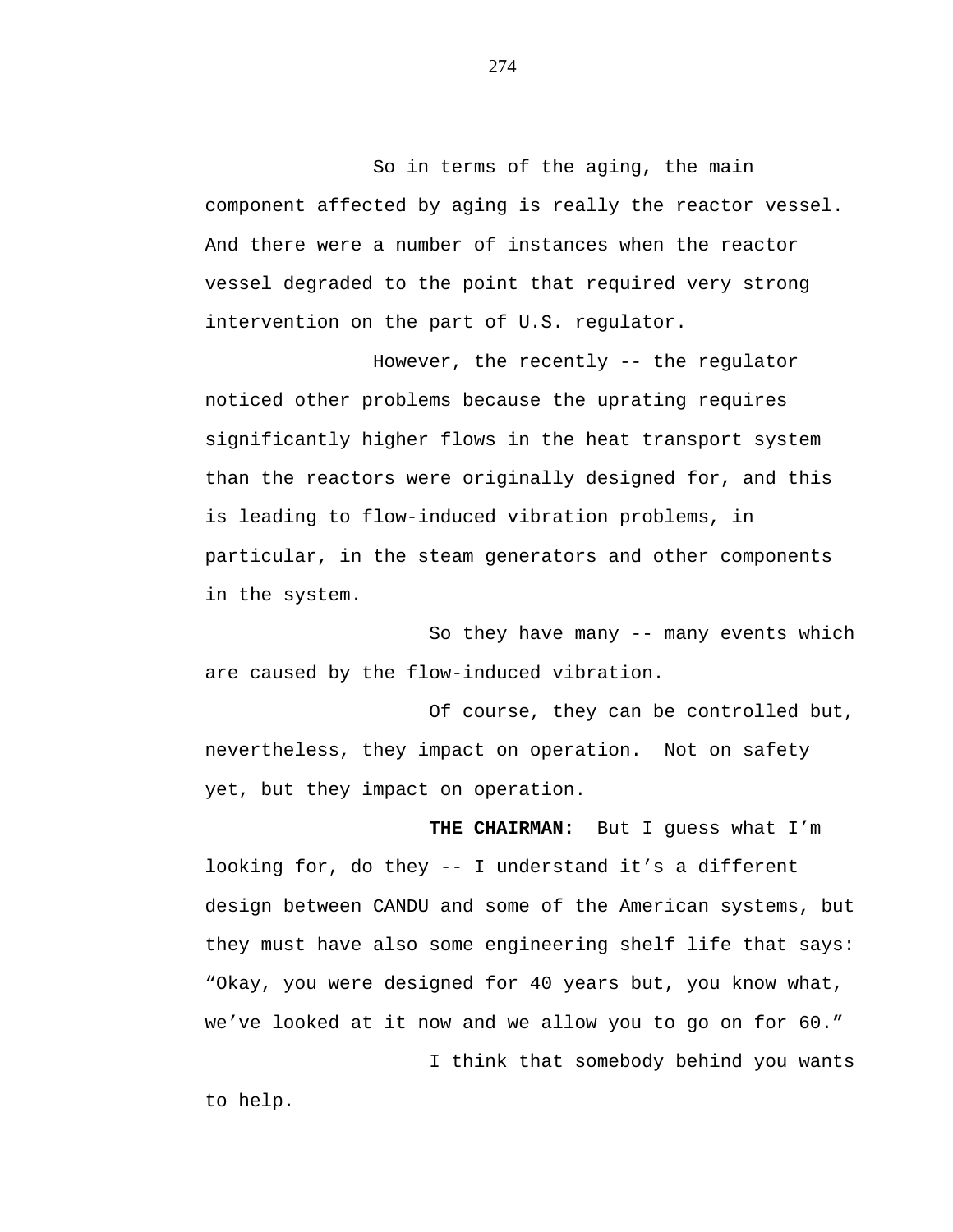#### **MR. RZENTKOWSKI:** As I indicated

before, the lifetime or shelf life of the reactor was purely an economic decision at the point when the reactor was designed, because, you know, the return on investment required that the reactor has to operate for 30, 40 or 60 years, whatever the number was.

And in the United States, this number was 40 years and, now, the safety case is being reassessed for most of those reactors and their life has been extended by 20 years.

However, this extension is predominantly a paper exercise, looking at the safety case, running numerical codes, confirming the safety margins. It's not like here in Canada when, very often, we require the licensee to assess any potential improvements which can be implemented, and put them in place before -- before we agree for long-term operation of a plant.

**THE CHAIRMAN:** Mr. Frappier, you want to add to this?

**MR. FRAPPIER:** Thank you.

This is Gerry Frappier. I'm the Director General of Assessment and Analysis.

First off, there is lots of reactors around the world that are in this sort of vintage, let's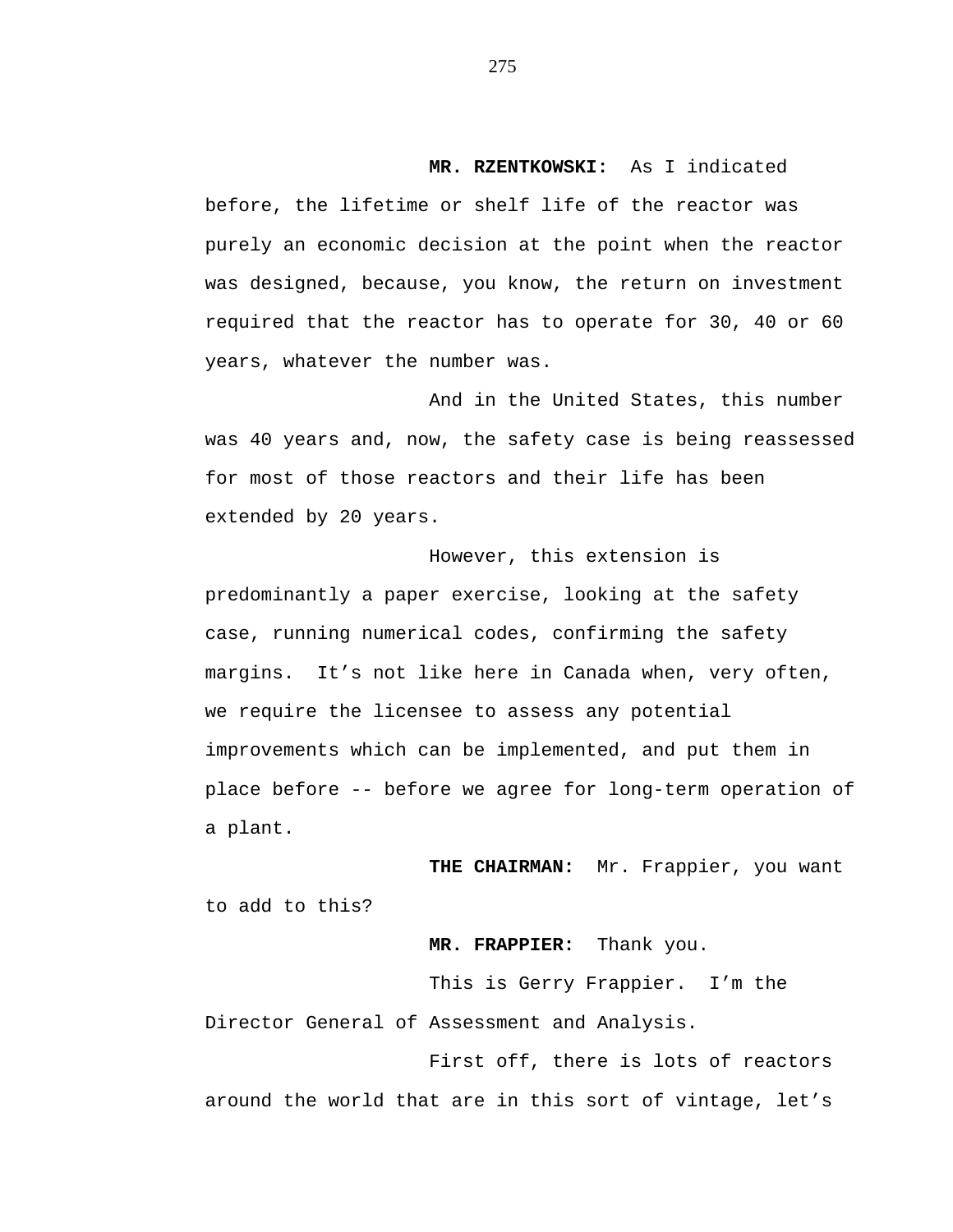say, to start off and, as Dr. Rzentkowski said, in the United States they certainly have lots that are 40 years and are looking to go beyond that.

From an engineering perspective, we have lots of interactions internationally to exchange data both on research that's being done at different facilities, whether it be in the U.S. or in Europe or anywhere else for that matter, to look at some of the components of ageing that we've talked little bits and pieces about here: how corrosion happens, what sort of things are happening to metal, to concrete, how to analyze those things from a systems perspective, provide new tools for analysis beyond what was available in the seventies and that.

So all of us are learning from each other with respect to how to regulate going forward but, most importantly, is the science has progressed a lot and there's been lots of research for many, many decades now in getting ready for this.

So we do interact, but they do have lots of the same issues that we have. The designs are different, as Dr. Rzentkowski said, but some of the basic sciences and engineering and engineering tools, are the same.

**MR. JAGER:** If OPG could comment?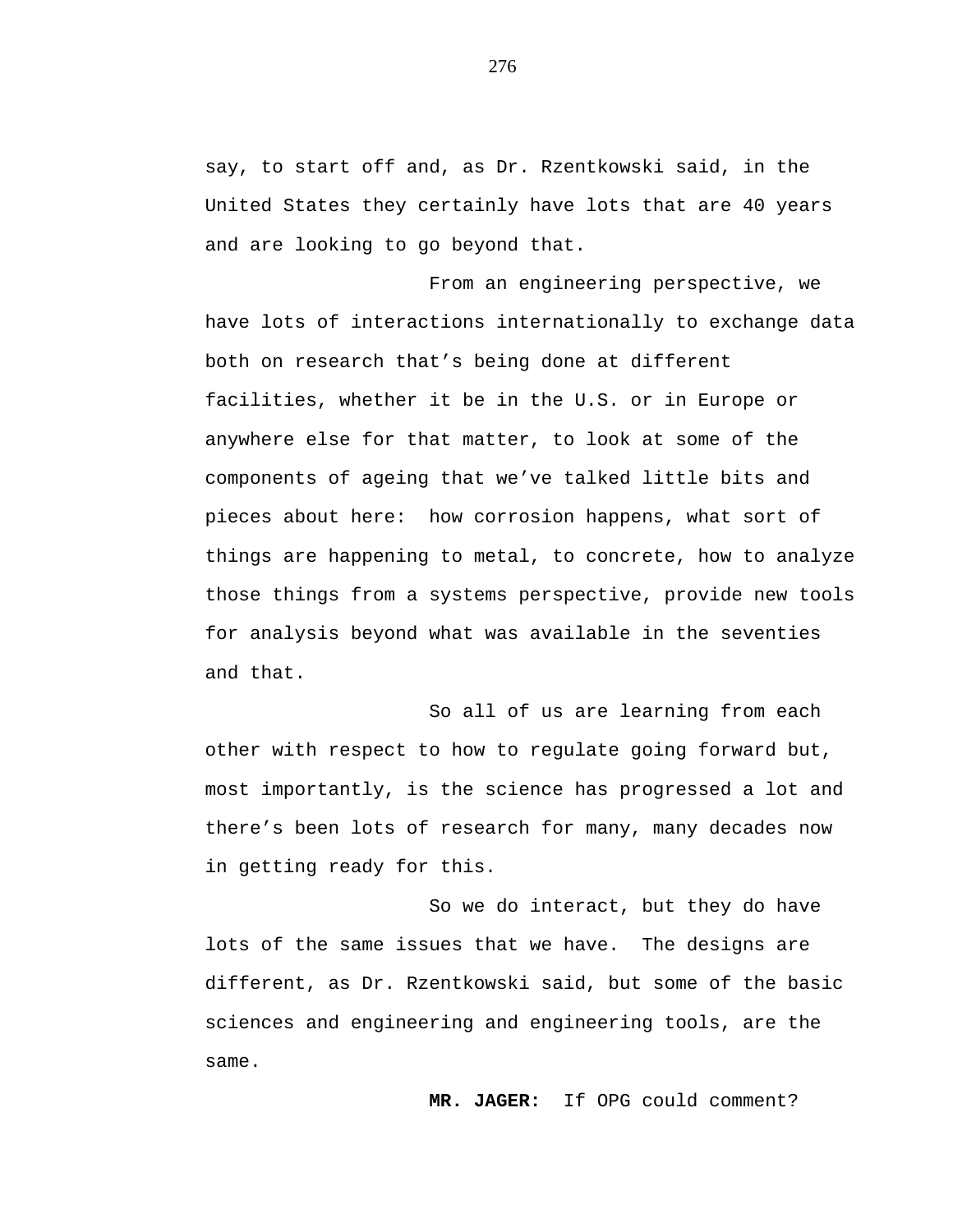### **THE CHAIRMAN:** Please.

**MR. JAGER:** Glenn Jager, for the

record.

The IAEA, with about 40 or more reactors worldwide that's over 40 years old, and I'll ask Mark Elliott to comment in greater detail about our ageing management, but our continued development of the continued operations plan for Pickering drew in all the OPEX as well as EPRI standards on ageing management, and information that's available from other utilities in developing those plans, and managing the extension of the Pickering B plant.

And I'll ask Mark Elliott if he'd like to comment further.

**MR. ELLIOTT:** Mark Elliott, Chief Nuclear Engineer, for the record.

There's been a lot of discussion about assumed design life. The assumed design life of Pickering was 30 years. It was an economic evaluation at the time we built Pickering. It was engineering -- engineering concurred with that evaluation.

But what's really important is that we don't exceed any design limits, and Pickering will not exceed any design limits by 2020.

We've talked a little bit about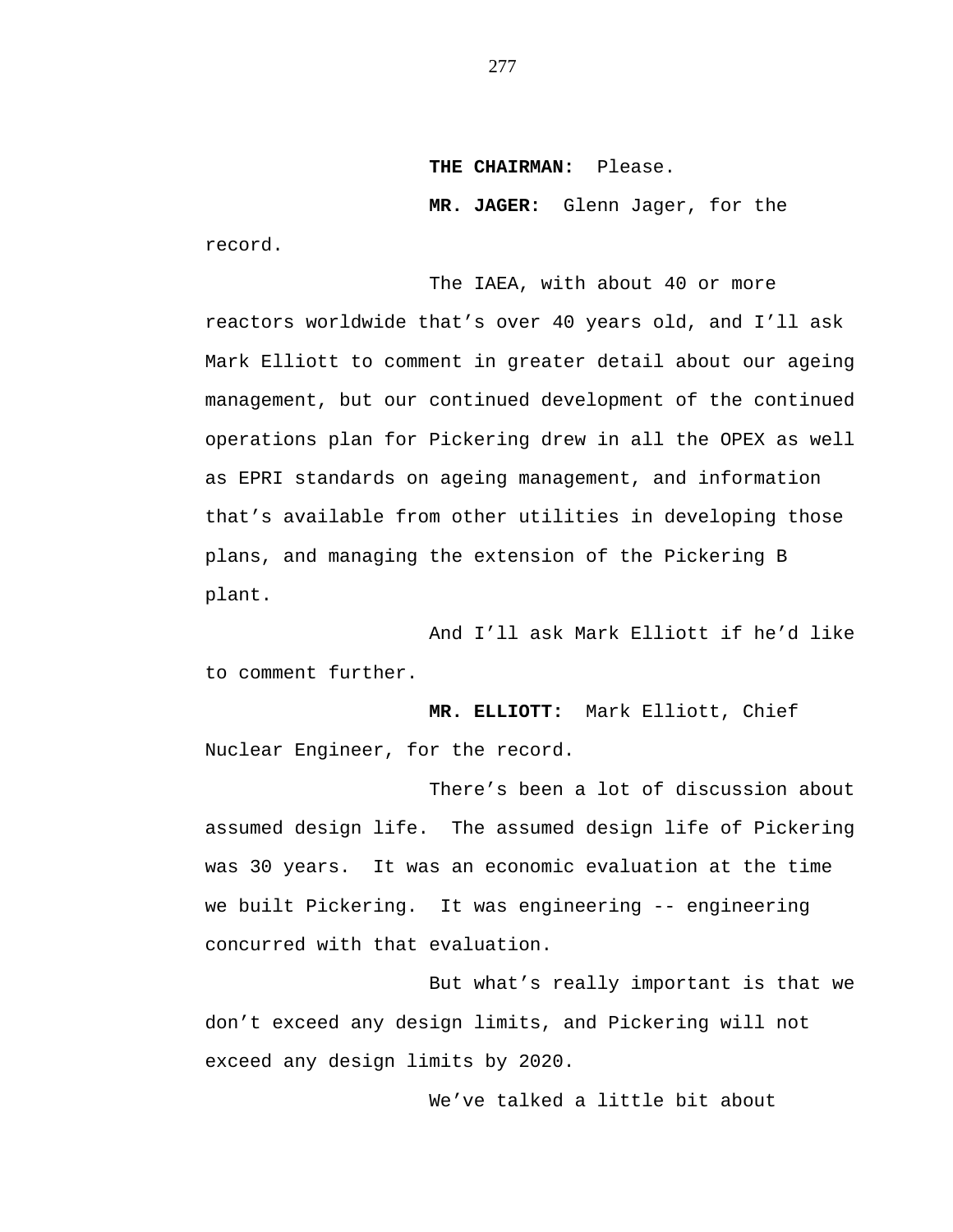concrete. Let me just tell you one thing about pressure tubes. Pressure tubes, one of the ageing management mechanisms with pressure tubes is it picks up hydrogen and potentially makes them weaker as they pick up hydrogen.

The design limit codified in the CSA Standard today is 100 parts per million of hydrogen. Today, Pickering is at 53 parts per million of hydrogen and, by the end of 2020, will be around 80.

So we will not exceed the current or even approach the current limit, design limit, and there's many other examples I could give where Pickering doesn't reach the design limit.

There was a comment about pressure tube burst. We've actually aged the pressure tubes beyond 100 ppm, up to 120, which would be several years beyond, and did burst tests in a hot cell lab and the pressure tubes were strong and met all requirements up to that 120.

So there is significant margin in the Pickering pressure tubes and, overall, Pickering doesn't reach any design limits.

**THE CHAIRMAN:** Thank you.

I think we need to move on. Thank you for your intervention and we'll look forward to you coming again.

I'd like to move on to the next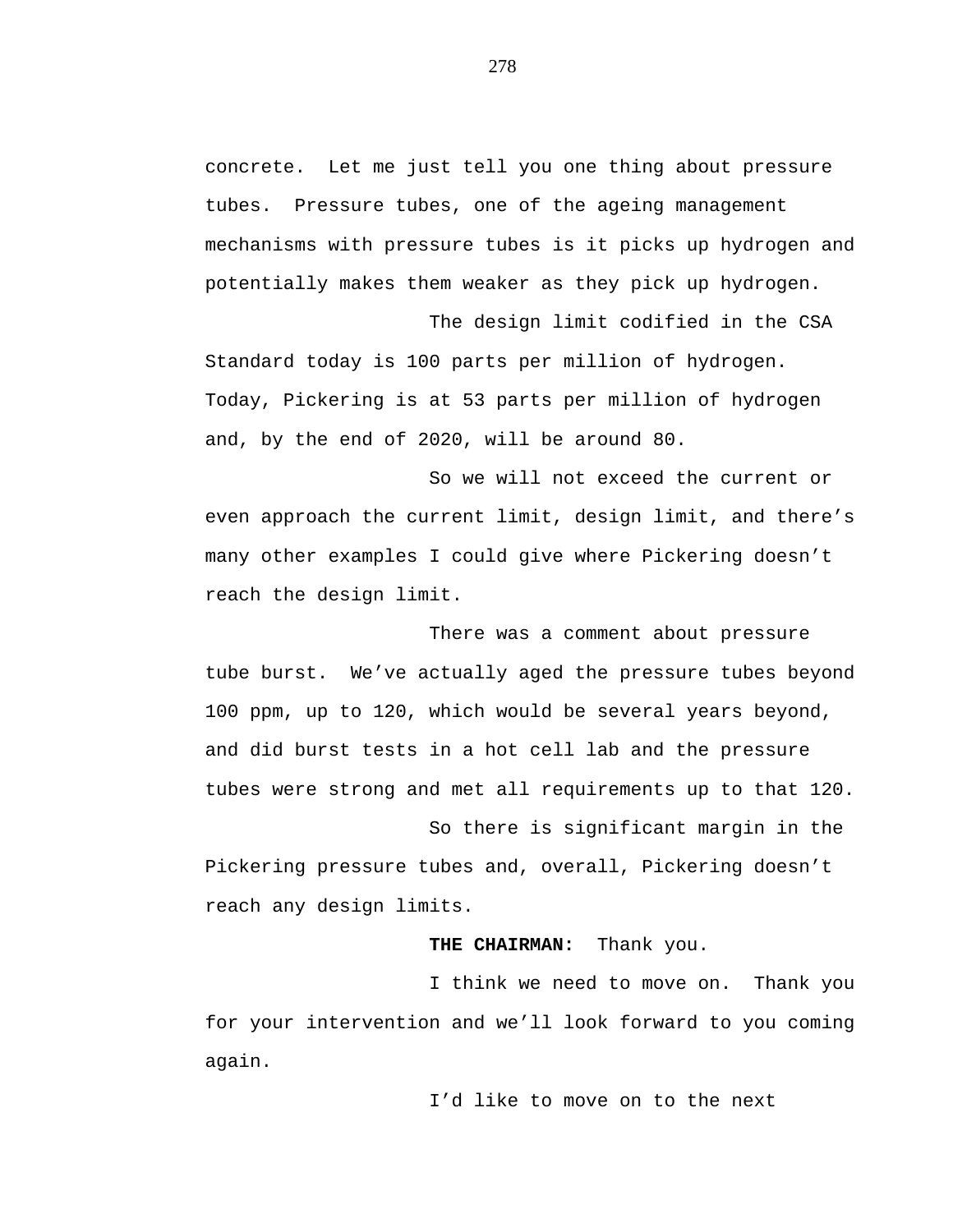submission, which is an oral presentation from -- sorry, is an oral presentation outlined in CMD 13-H2.8.

I understand that Mr. Seitz will make the presentation? Please proceed.

**13-H2.8**

**Oral presentation by**

**Mr. Seitz**

**MR. SEITZ:** Thank you very much for allowing me to speak here.

I've been concerned about the proliferation of nuclear applications ever since the early  $'60s$ .

In the '50s, I was involved with physics, and I grew weary of that because I felt that that science wasn't acting like a science at the time, but more like a cult, as though they were owned by the militarists, and we all know what their occupation entails: the butchering of their fellow human beings.

I don't think we've really gotten beyond that. I feel we are still being cultic and not sufficiently scientific because, if we were, we would look at some very basic facts.

The facts I want to present are ones that are long-term, because I'm not directly involved in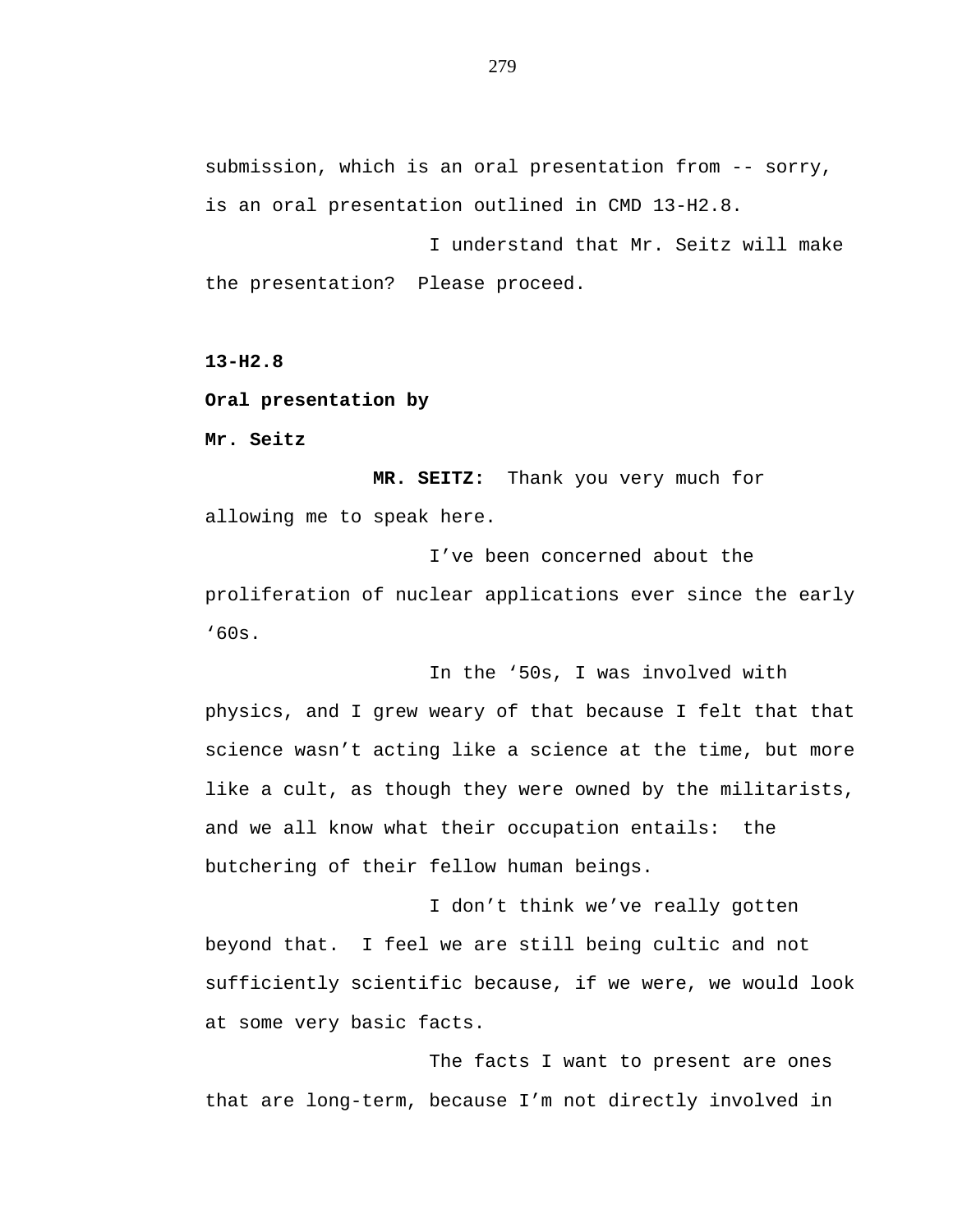the nuclear applications, nor would I ever have any desire to be.

Albert Einstein made a statement, when he saw what types of applications his knowledge was put to, and that statement was this, he said:

"I would have never lifted a pencil had I known."

Too late, Mr. Einstein.

So I'm here to tell you today why I'm calling for the abolition of all nuclear fissioning applications, not just here at Pickering, but everywhere else on this planet -- but this is the only one I am close to, geographically.

First, nuclear waste is the only real product of nuclear fissioning and it lasts forever. Prior to nuclear fissioning, we had maybe 13 or 14 unstable elements in the periodic table. With the advent of nuclear fissioning applications, we have over 1200 more. This sounds like a real witch's brew.

After 70 years of producing more and more nuclear waste, we're no closer to removing nuclear waste from our environment than we were at the time when it all began, namely, with the Manhattan Project. Since the time of the Manhattan Projects, we earthlings have produced over a quarter million tons of high-level nuclear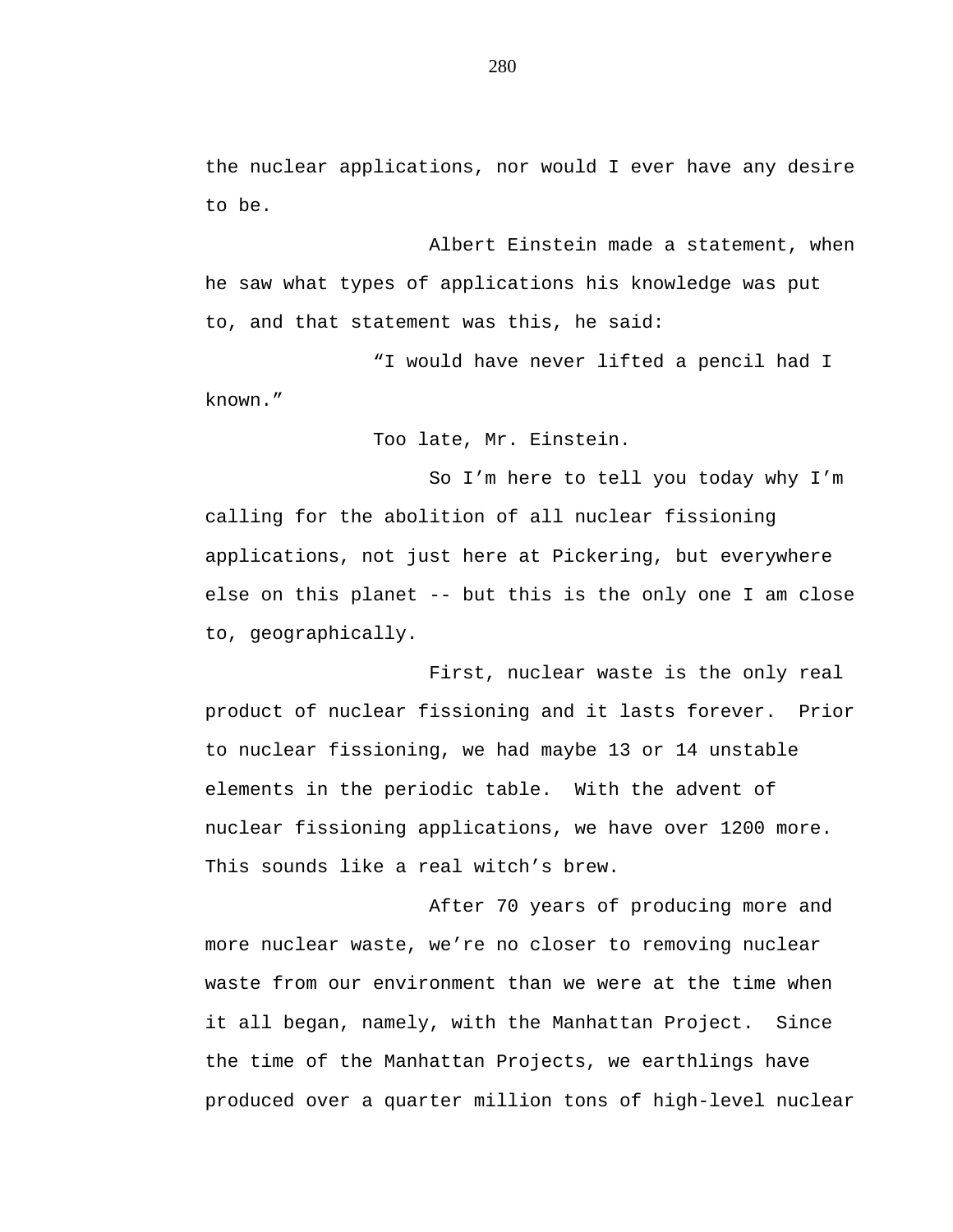waste.

Closer to home, we here in Ontario have already produced over 46,000 tons of high-level nuclear waste. It seems to be that our CANDU reactors are very good at producing nuclear waste, along with their 30 percent electrical efficiency, the other 70 percent being radiated off site heat.

We could rightfully say that we Ontarians have been living in the era of nuclear waste production. It is time to bring this era to a close, and I think as soon as possible. And, of course, that involves government and politics, and I'm saying this publicly so that maybe they will hear it too.

It's simply wrongheaded to think of burying nuclear waste as a way of removing it. One major reason is that over 90 percent of all the earth's living biomass is found below the earth's surface, one example being that of the Kola hole drilled in Russia during the time of the Soviet Union. They went down 42,000 feet and lo and behold they found there were anaerobic life forms there.

We have no way or means of measuring or knowing how our actions might be jeopardized seeing the other 90 percent of planet earth's life forms. Are we also deciding to put it in danger of extinction along with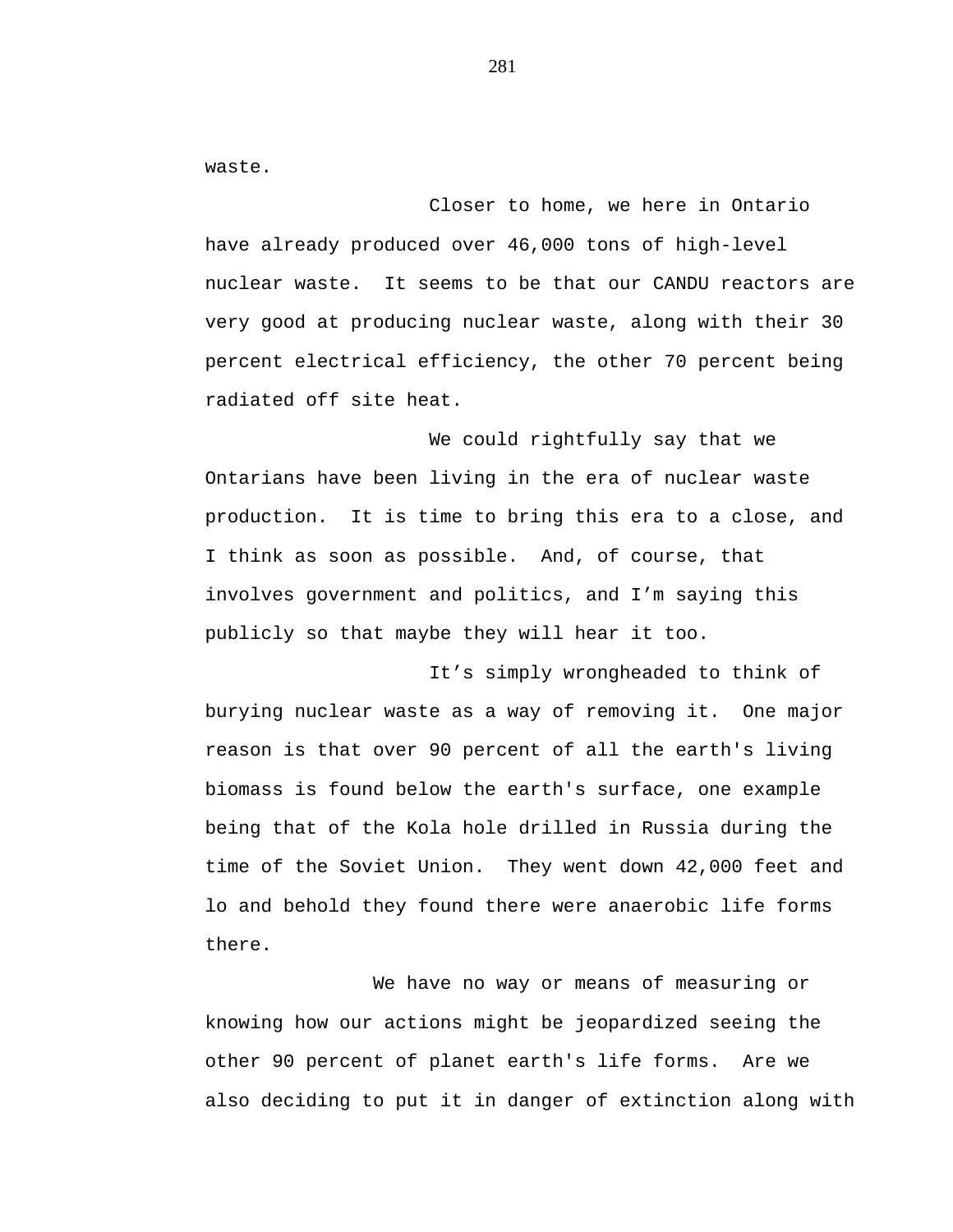our known life forms?

We're already proven wrong to think of nuclear waste as something we can simply bury and forget. This has never been done anywhere, an example being the Hanford Nuclear Station where it all began, plutonium production.

The nuclear waste has been and continues to break down and destroy any material containment that we can devise.

At Hanford, radioactive contaminants are already threatened the whole Columbia River Basin. We need to face and accept these facts.

With nuclear waste, there's no known possibility for just removing it, and after some 70 years of experience, we simply do not possess the requisite scientific knowledge nor the wherewithal to undo all the nuclear waste we have already created here on planet earth.

As responsible people here today, we know that we're all obliged to come up with ways to manage this nuclear waste.

It has been produced on planet earth's surface, and methods for its management, I believe, in light of the aforesaid, will also best happen on planet earth's surface. It can't be buried and forgotten.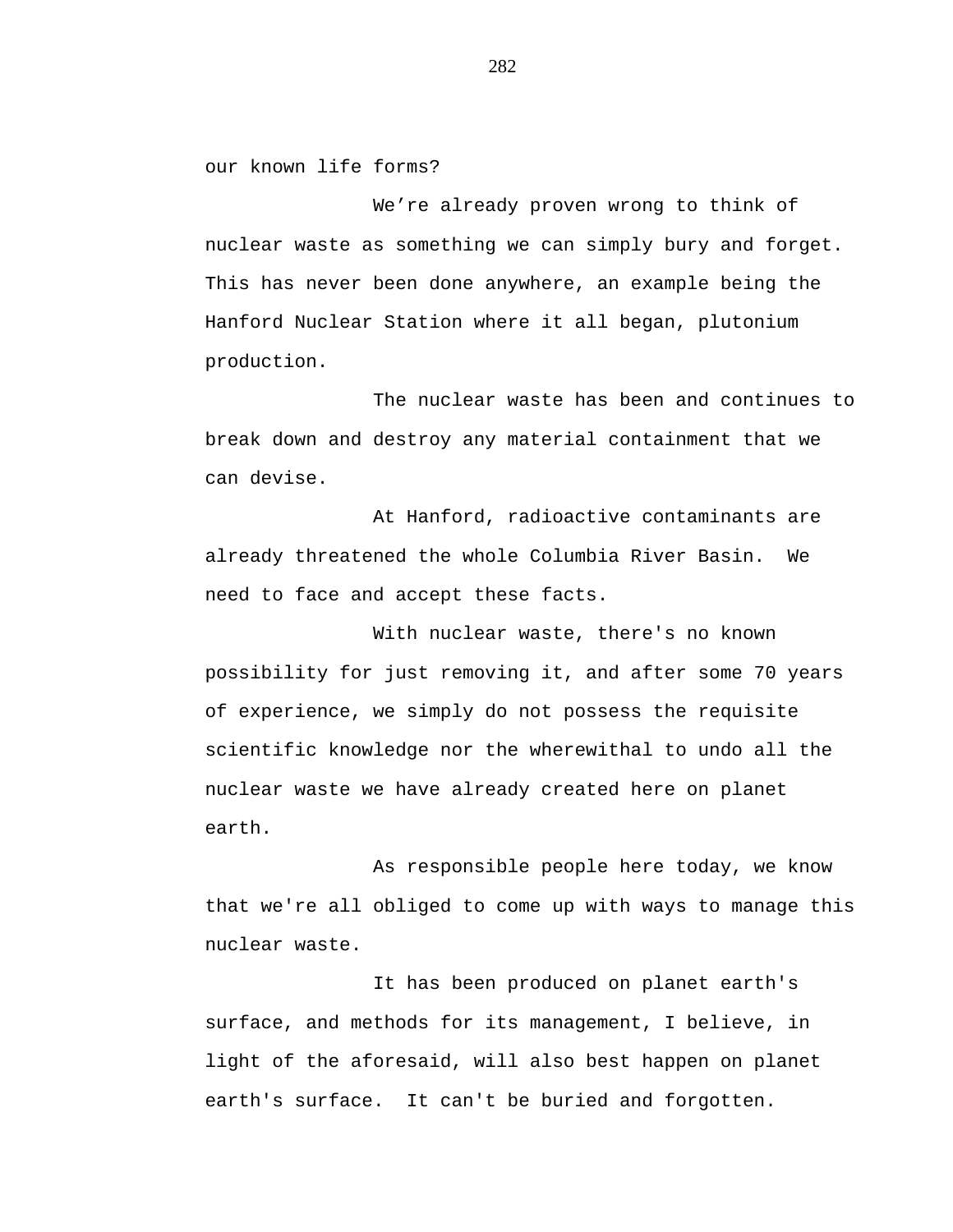I believe the presence of and continued production of nuclear waste has already brought us into a new time where we must first acknowledge and take ownership of this self-inflicted responsibility.

Our responsibility is for the perpetual management of nuclear waste. There will be no end to this. It would be like as though I had a cancerous wound on my body and if I wanted to go on living, I would have to look after it.

So long as human civilization chooses to continue on earth, all the nuclear waste we have produced will require perpetual management. Management to keep it from escaping into our commons and bringing the pathologies onto all life forms, wherever it escapes. I know of no life form that thrives on nuclear waste.

Of all nuclear stations, Pickering stands out because it has a far greater amount of nuclear waste stored here than at any other nuclear station I know of.

By having produced and now saddled ourselves with the responsibility for storing 25,000 tonnes of high-level nuclear waste, this is far greater than the now defunct Fukushima station where they have lost control.

Like Chernobyl, Fukushima station is another open sore upon our biosphere, not unlike my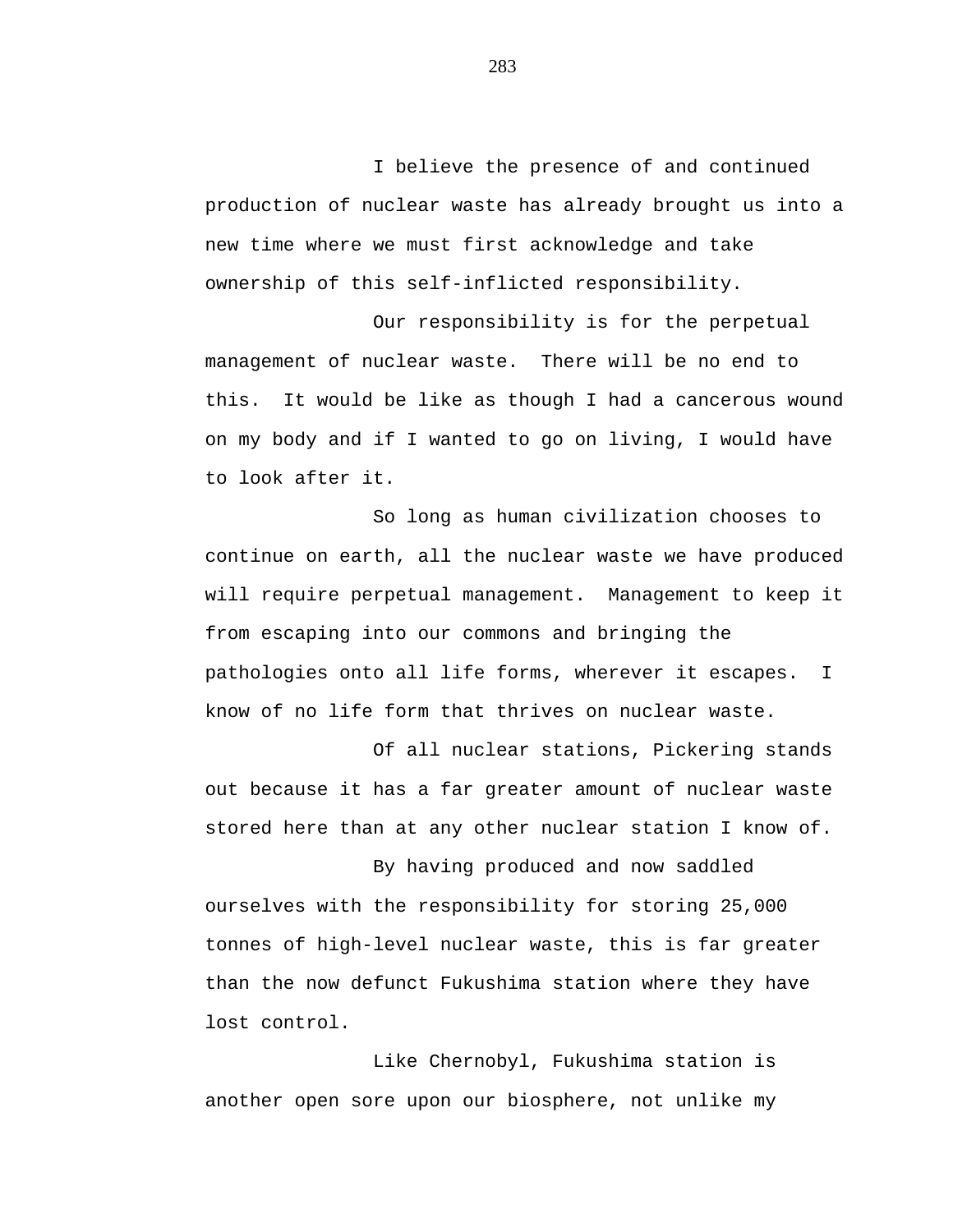analogy of cancer.

We must choose to cease all further production of nuclear waste because if you weight it, the coming perpetual costs for managing it alone will far outweigh any further accountings for refurbishment and production of yet more nuclear waste.

Now, on a positive note, we can choose to say that we're on the threshold of a new era; the era of nuclear waste management because from here on the choice of what kind of future we are the creators of truly is ours.

Thank you very much for listening. **THE CHAIRMAN:** Thank you. Comments, questions, anybody? Okay, thank you. Thank you very much. We will move now to the next submission by the Lake Ontario Waterkeeper, as outlined in CMD 13-H2.29. And I understand that Ms. Bull will make

the presentation.

**13-H2.29**

**Oral Presentation by**

**Lake Ontario Waterkeeper**

**MS. BULL:** Good afternoon, Mr. Chair and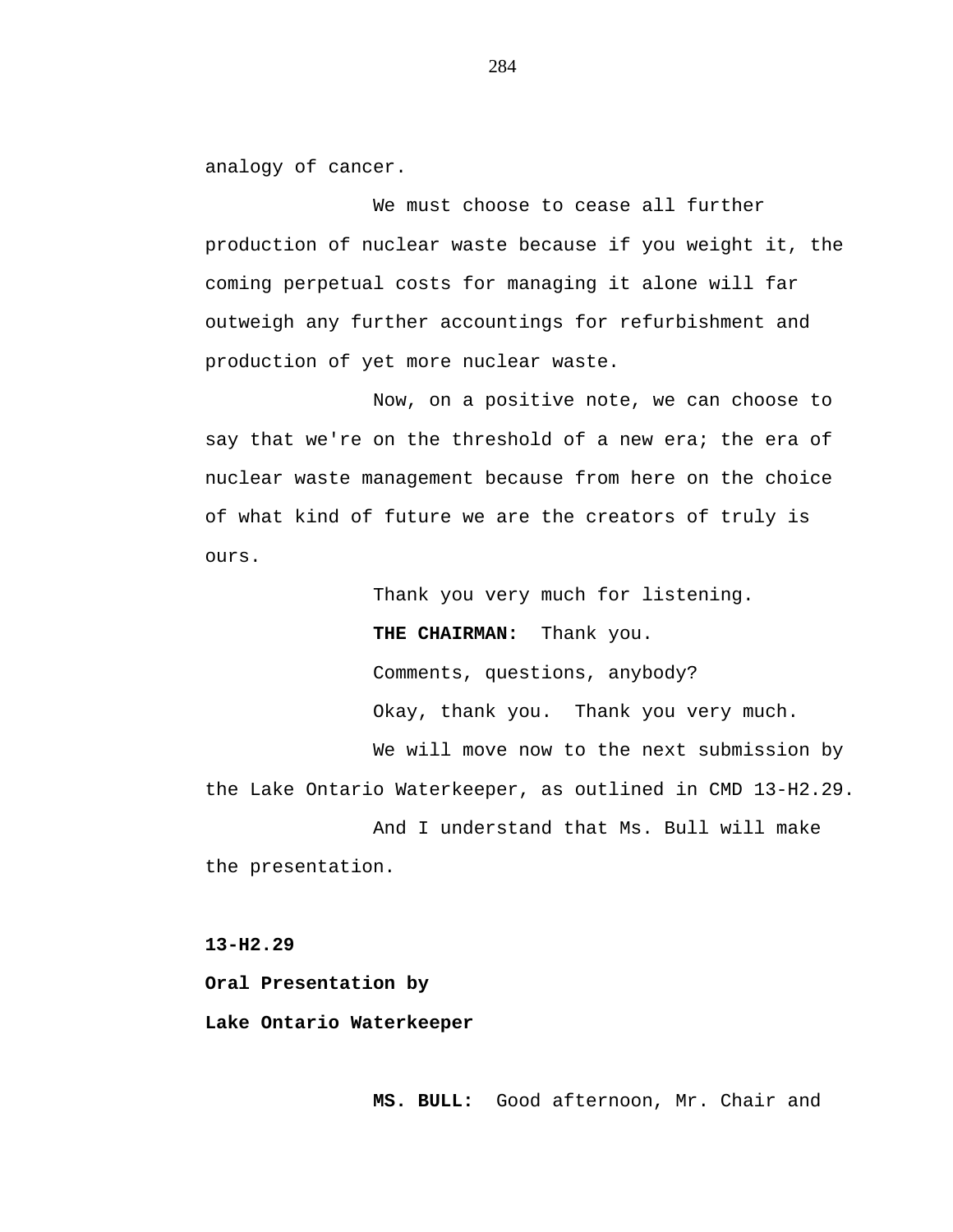Members of the Commission.

Thank you for the opportunity to speak today about OPG's application for a five-year licence extension for the Pickering Nuclear Generating Station.

My name is Joanna Bull; I'm here on behalf of Lake Ontario Waterkeeper, a grassroots charity dedicated to the vision of a swimable, drinkable, fishable Lake Ontario.

My main submission is this; unless OPG addresses the ongoing and unreasonable destruction of fish at Pickering, it should not be allowed to continue operating.

Once through cooling water systems are the most environmentally damaging of all existing cooling technology. But of all the places where this bad technology is used on the Great Lakes, Pickering is the absolute worst.

Pickering is the oldest nuclear power reactor in Canada. Its nuclear system is antiquated -- or its cooling system is antiquated. It was built at a time when natural resources seemed abundant, and no one thought there could ever be a decline in fisheries in a lake as big and full of life as Lake Ontario.

But in the decades since Pickering was built, that's just what's happened. The Great Lakes are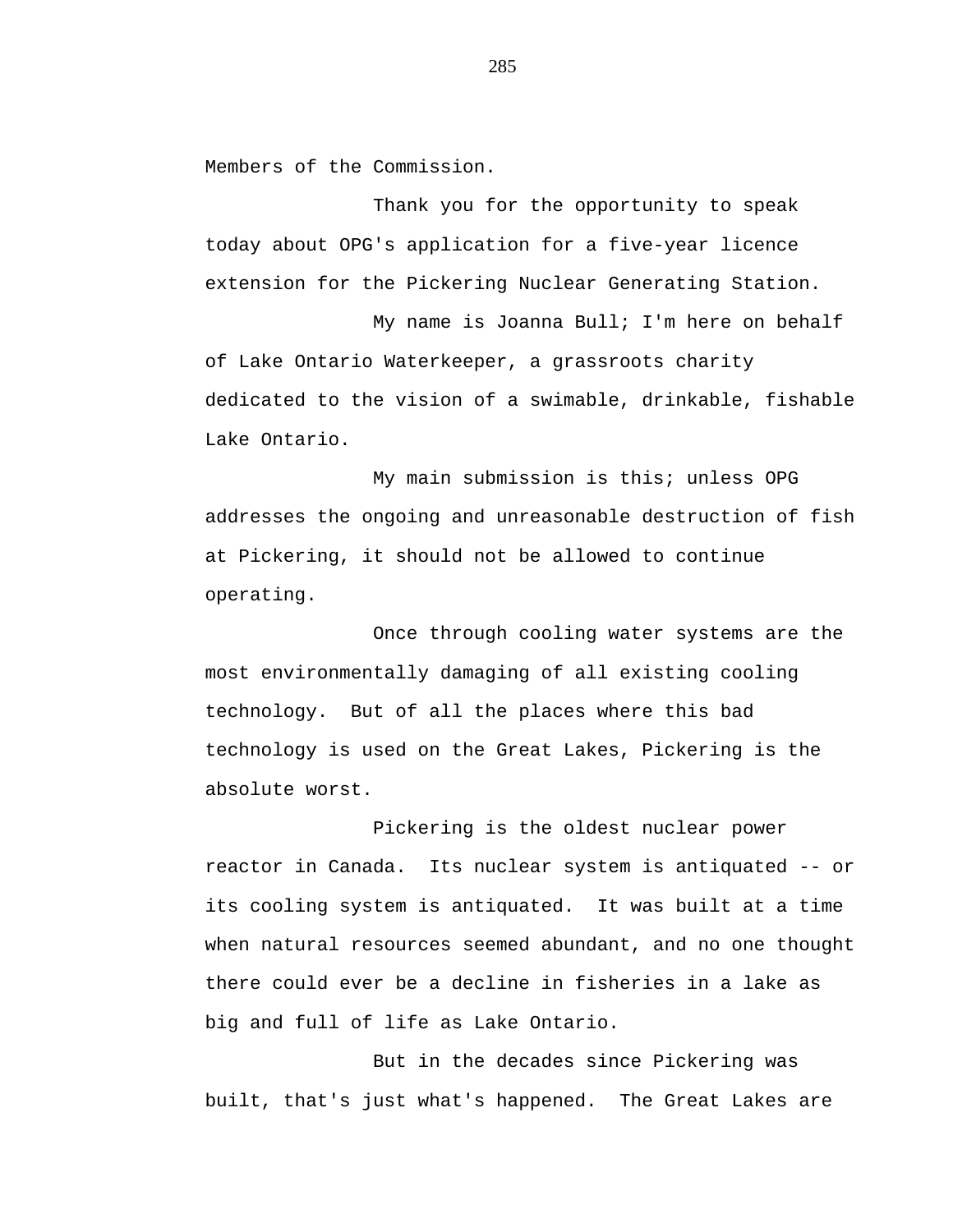in a state of upheaval. Invasive species, loss of benthic invertebrates, and the cumulative impacts of sewage, industrial pollution, leaking landfills and spills have all put fish at risk.

These cumulative impacts make the ongoing and unnecessary killing of millions of fish, fish eggs, and larvae at Pickering even more of a pressing issue.

If nothing is done to reduce impingement and entrainment at Pickering, the next seven years of operations will kill approximately 434 million fish eggs and larvae, through entrainment and approximately 1.12 million fish by impingement, and that's with the fish deterrence net in place.

Fish impinged at Pickering include the endangered American eel and the round whitefish, a species of concern in Ontario and to Environment Canada.

Our request today is simple; do not issue a licence that allows OPG to continue to kill millions of fish.

This is not a new idea. In fact, the CNSC made this request itself in 2008. In October of that year, the CNSC issued a request to OPG under Section 12.2 of the General Nuclear Safety and Control Regulations. You first identified achievable targets for reducing impingement and entrainment based on information from OPG,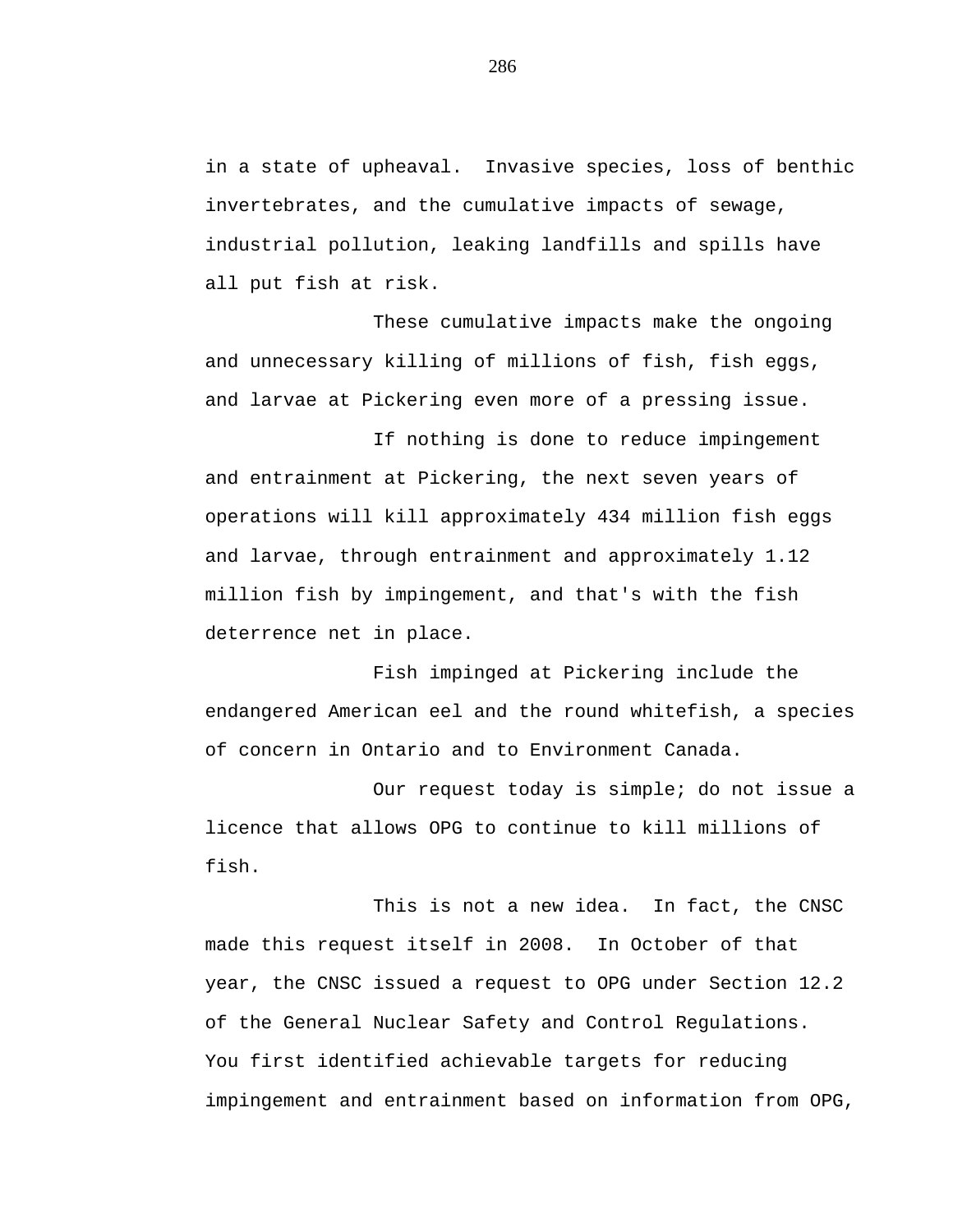CNSC staff, and DFO.

According to the CNSC at the time: "The ongoing fish mortality at Pickering constitutes an unreasonable risk to the environment, as OPG has not met its obligations to take all reasonable precautions to protect the environment. […] This conclusion is based on the level of ongoing impingement, entrainment, fish mortality, and on the fact that OPG has failed to implement available mitigation measures it identified in March 2003, in the course of its Fish Impingement/Entrainment Management Program."

Specifically, the CNSC stated that: "The best available technology for minimizing adverse impacts of entrainment and impingement on aquatic organisms can reduce impingement mortality of all species by 90 to 95% and total entrainment by 60 to 90%". OPG was directed to meet those targets by

287

2012.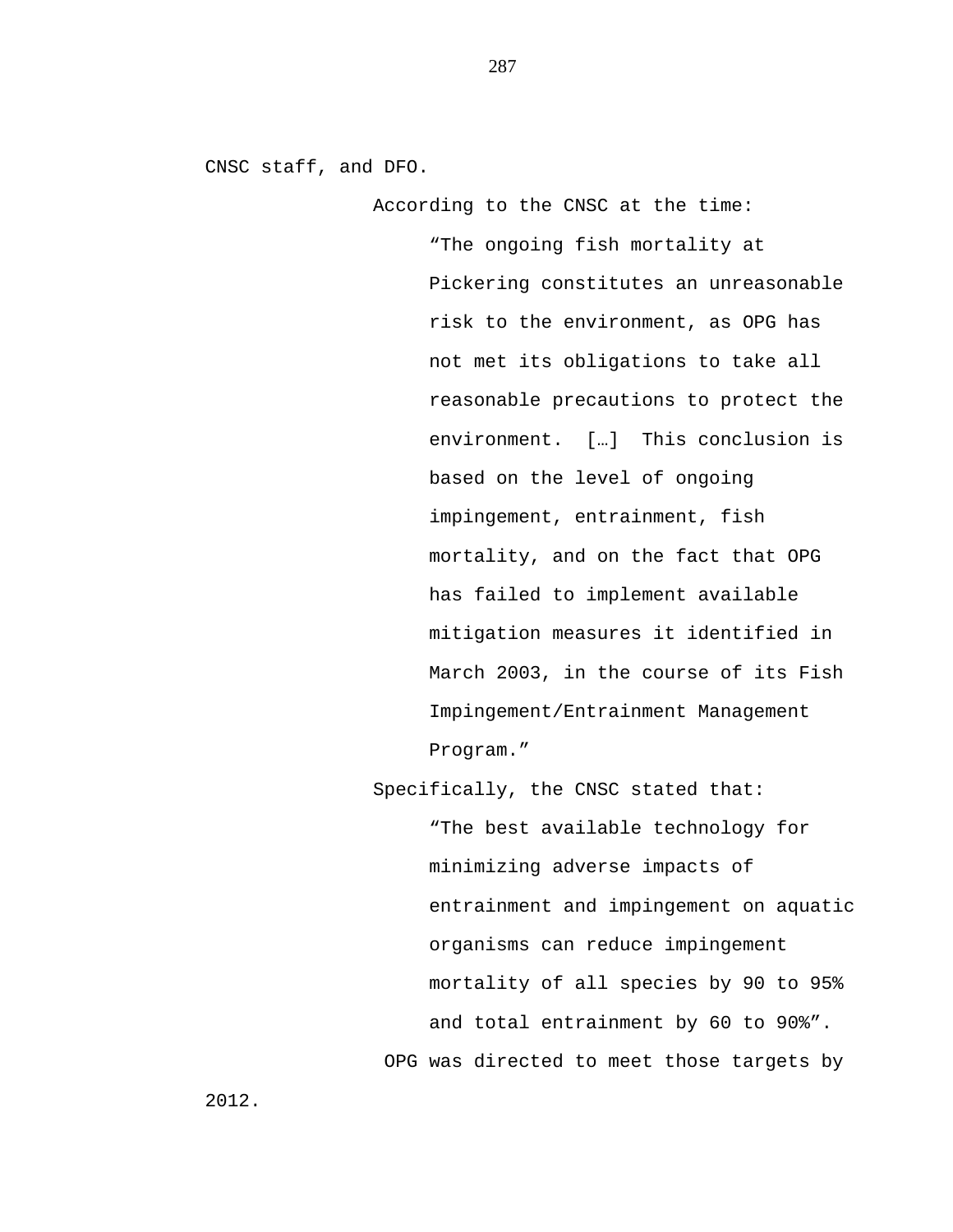To its credit, OPG took steps to reduce impingement through the installation of a barrier net during warm weather months. They deterred many fish species, including the brown bullhead with that net.

However, Pickering continues to impinge northern pike and other fish during winter months when the net is removed. And as of April 2013, OPG has not reduced entrainment at all, let alone by 60 to 90 percent.

Contrary to their 2008 finding that reducing entrainment by 60 to 90 percent is feasible, CNSC staff now accept OPG's assertion that there is no cost effective technology or operational measure to reduce entrainment.

The major fish kill problem at Pickering is a licensing issue. In order to grant OPG's requested license under the *Nuclear Safety and Control Act* the Commission must be satisfied that OPG will make adequate provision for the protection of the environment and human health and safety.

Five years after they were first issued, the targets identified as feasible in the CNSC's 12.2 request have not been met. Instead of attempting to meet the targets, OPG says they're not able to make adequate provision to protect the environment at Pickering and intend to pay for habitat projects elsewhere instead.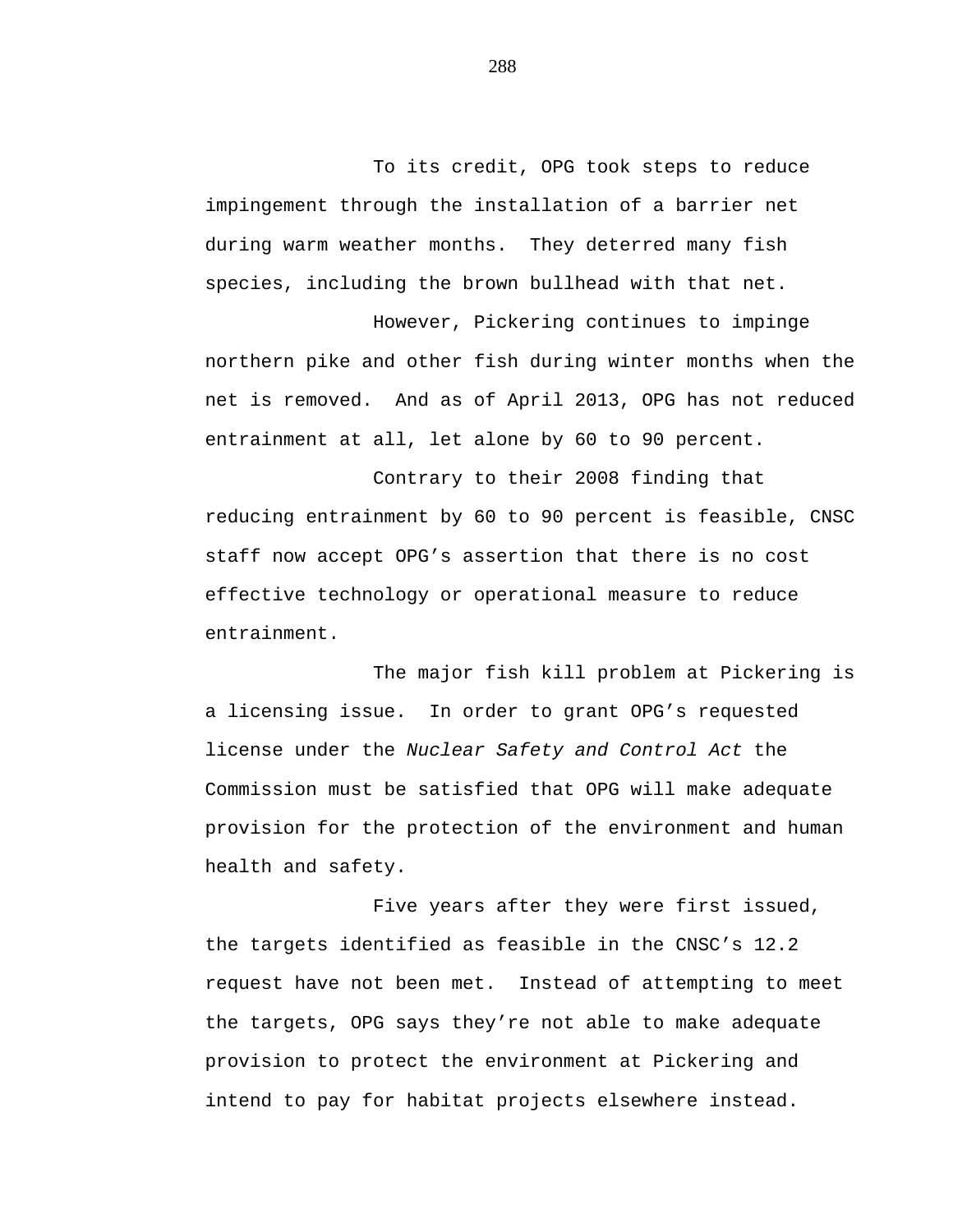In documents before this Commission the significance of Pickering's fish kills are downplayed because the remaining life of the plant is short.

But seven years of industrial operations is only short if you compare it to the decades long operating life. Any other Proponent seeking approval to operate for seven years would be required to take every available step to protect the environment and human health and safety.

During the 2010 Pickering A licence renewal hearing, Mr. Chair, you noted that at the current rate of progress Pickering may reach the end of its life with a nice engineering study but no solution.

Three years later it appears that that is exactly OPG intends to do.

Pickering has been killing massive numbers of fish since it first came online. OPG has known about the fish kills the whole time. They have collected dead fish at the plant's intake for more than four decades.

The only reason that options to stop or reduce fish kills are still theoretical in 2013 is OPG's failure to implement them decades ago and, the CNSC's failure to require their implementation.

The relatively short remaining lifespan of the plant cannot justify decades of inertia. If the Commission allows this plant to operate for seven more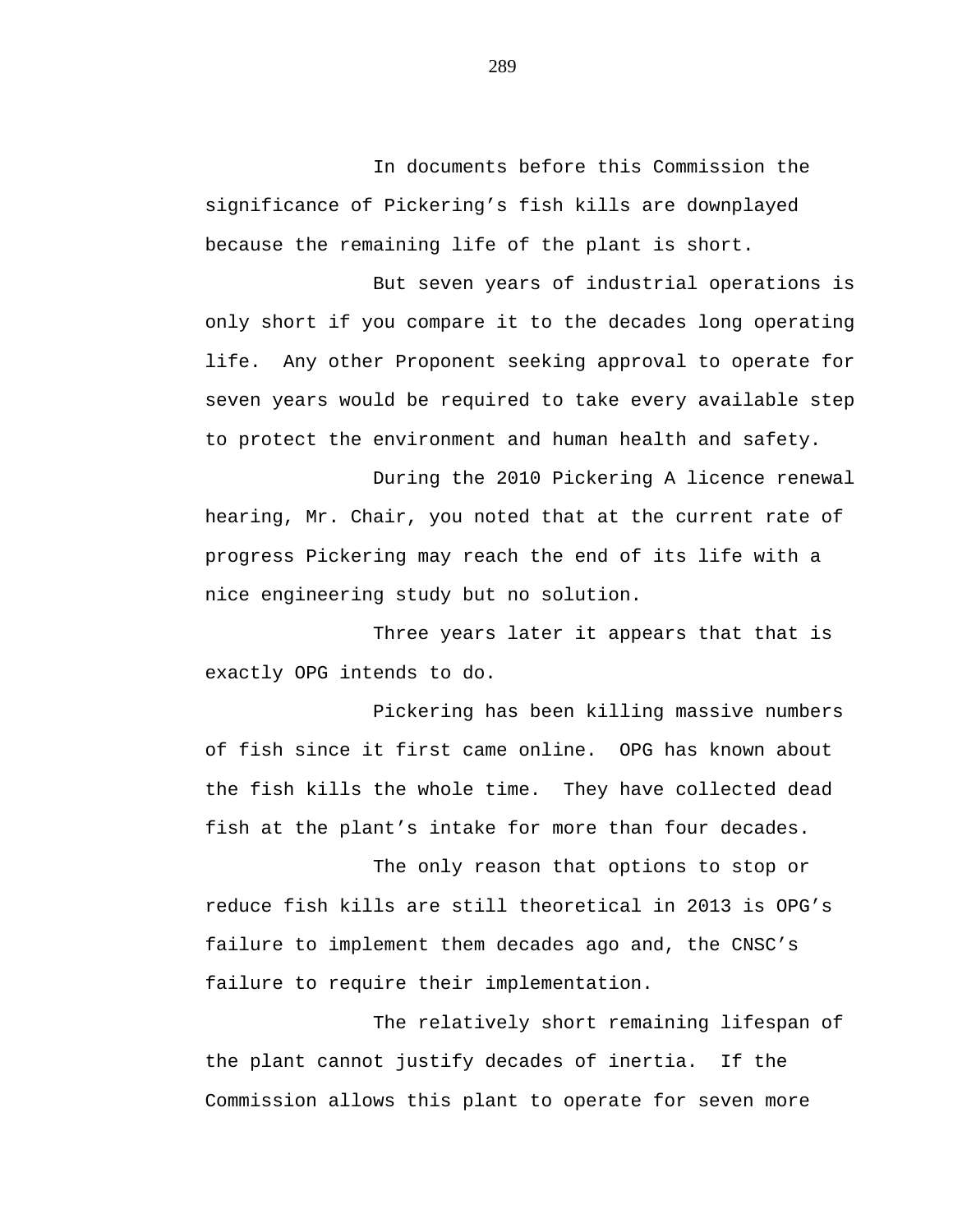years without implementing the measures it deemed feasible to reduce fish mortality from entrainment it will be a continuation of that ongoing failure.

Lake Ontario is aquatic and fish habitat. It's a place for recreation. It is the only source of drinking water for 9 million people.

Waterkeeper believes that Lake Ontario can be restored and protected but it requires good decisions by those with the privilege and the responsibility for making them. And in this case as is often true on this lake, you the Members and Chair of this Commission are the people with that privilege and that responsibility.

We urge you to make the right decision for Lake Ontario and everyone who cares about the lake and relies on the lake.

Make the same good decision you made in 2008. Make it binding as a licensing condition. Decide that OPG must address fish kills at Pickering or cease operations.

Ensure that they follow through this time and soon or your own words will be all too prophetic. This plant will end its life with a pile of studies and no solutions.

Thank you.

## **(APPLAUSE/APPLAUDISSEMENTS)**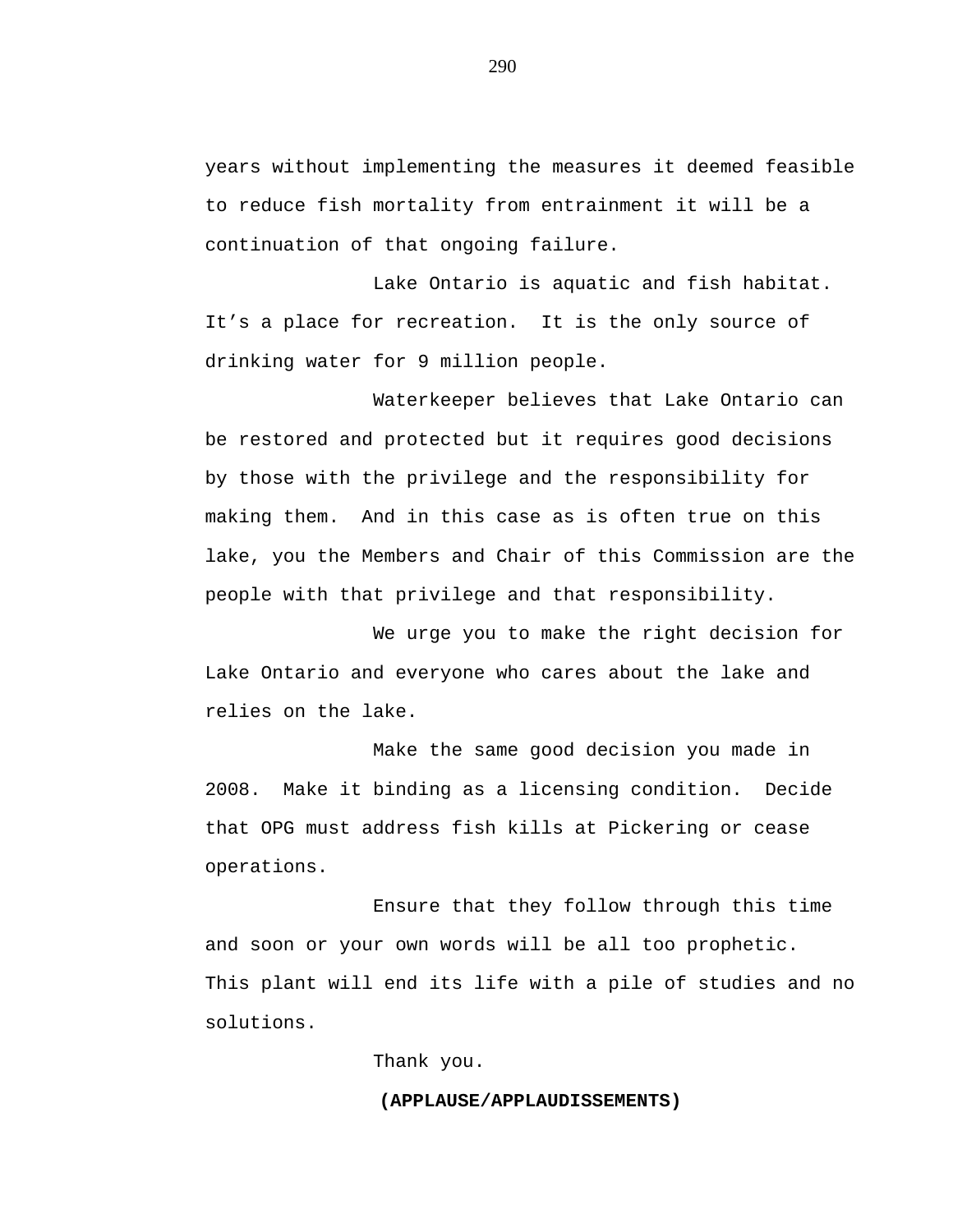## **THE CHAIRMAN**: Thank you.

Who wants to go?

Monsieur Harvey?

**MEMBER HARVEY**: First question, when we are talking of 434 million fish, eggs and larvae and 1.12 million fish in the next seven years, what is the - starting from there, what is the relative importance of such mortality, taking into account the reproduction rate of Lake Ontario, natural reproduction rate?

So I don't know I could maybe ask you the question and after that to the staff and OPG. I know it's important for you ---

**MS. BULL:** M'hm.

**MEMBER HARVEY:** --- but what is the

relative importance?

**MS. BULL**: I think the numbers speak for themselves in terms of the law forbids killing of any fish without a license under the *Fisheries Act*.

This is an incredible number of fish that are being killed on a daily basis. OPG often -- OPG and CNSC staff often turn to lake-wide impacts to try and diminish those fish kills and deflect from the sheer number of fish that are being killed.

I would caution you that when you're looking at those numbers and then you hear lake-wide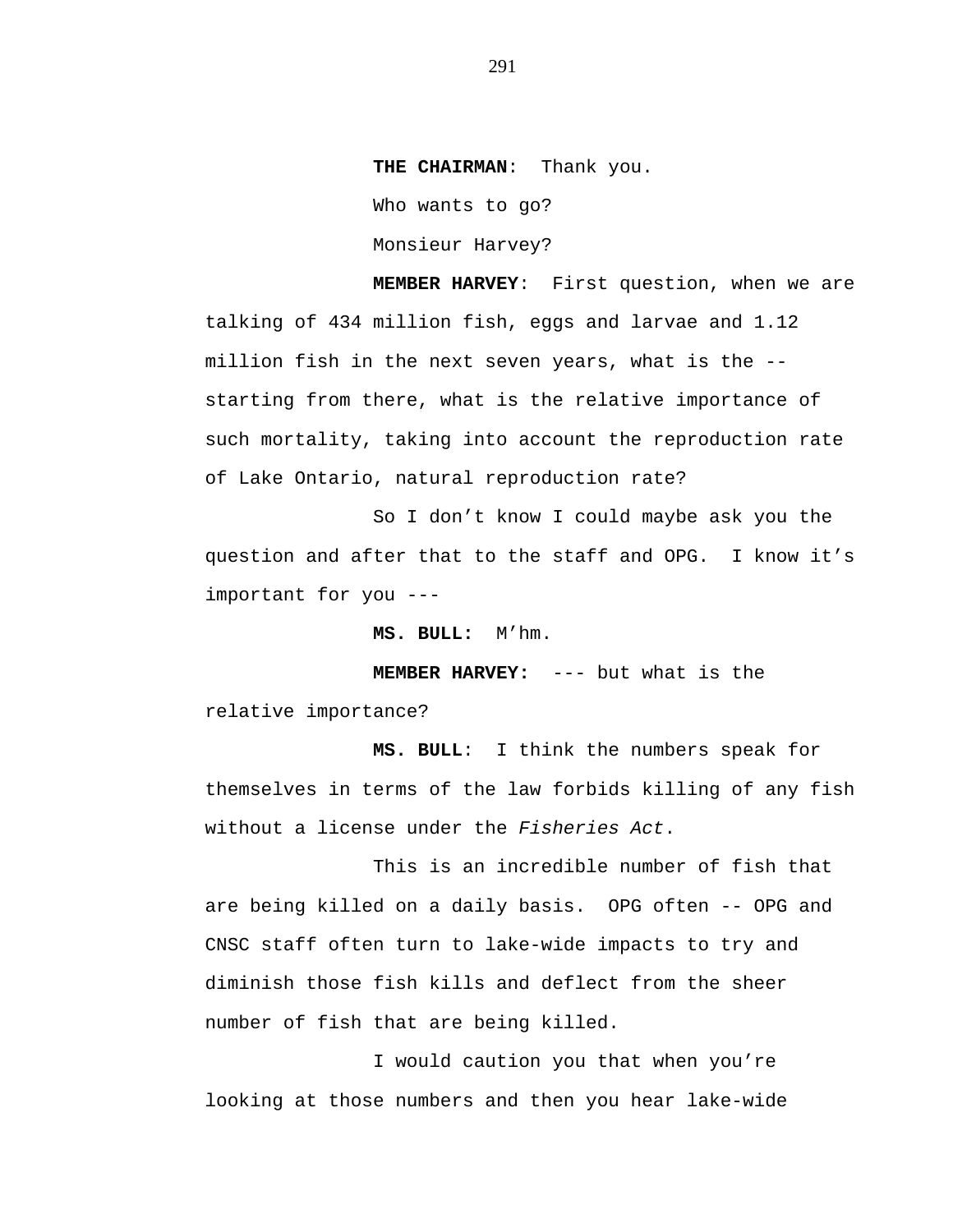impacts, you can't look at lake-wide impacts unless you are going to look at cumulative impacts of everything that's affecting fish and killing fish on the entire lake.

So when you're looking at the plant you look at how many fish the plant is killing. If you're going to try and diminish that by looking at lake-wide impacts, at that point you need to have to added up every single source of pollution, every single source of fish kills. So I hope that puts that in context.

**THE CHAIRMAN**: I think it is a good time to see if DFO people are tuning in or here in the room.

Is -- they are really -- they are -- okay.

What I'm confused about I thought that that particular issue of the net is being accepted by DFO and by the CNSC staff and by OPG.

So somebody, please, let's -- starting with DFO, what the intervenor is saying you're nowhere near the deal. So what's going on?

**MR. HOGARTH:** Tom Hogarth, Fishery and Oceans, for the record.

As far as when we look at the numbers of impingement, and that's when we're talking about the barrier net, CNSC had requested it, an 80 percent reduction and so the solution for that 80 percent reduction was the barrier net and so DFO has been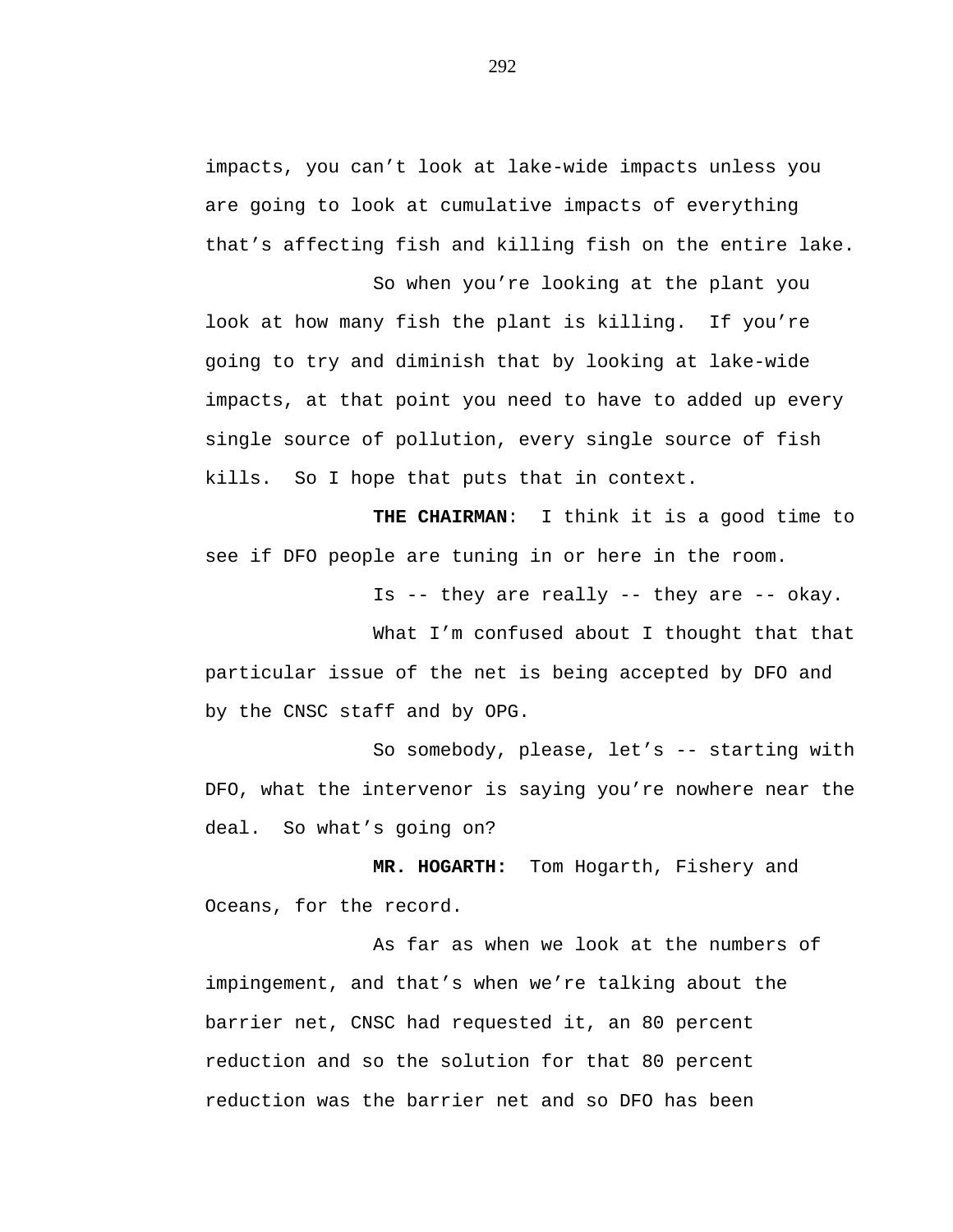providing expert support to CNSC in review of that information and we concur with OPG and CNSC that they've met that target of an 80 percent reduction in impingement.

**THE CHAIRMAN:** Okay. So first of all let's start with this; you will never accept that number?

**MS. BULL**: DFO has just addressed impingement alone.

**THE CHAIRMAN**: Okay.

**MS. BULL**: The problem with entrainment - there was a target of 60 to 90 percent entrainment reduction and that target hasn't been met or even come close to approach.

**MR. HOGARTH**: Again, DFO has been providing expert support to CNSC on that issue. And so with target of 60 percent, studies were to see if there is a mitigation measure so for DFO we always prefer a mitigation measure first before offsetting. And based on technologies available, lifespan of the existing facility, it was determined that there was no mitigation measure which was acceptable to put in place and we reviewed that and we accepted that as well.

The next step for us in our review then and for CNSC is what is the next step, if you can't mitigate this impact how else can you do.

So we provided expert -- again expert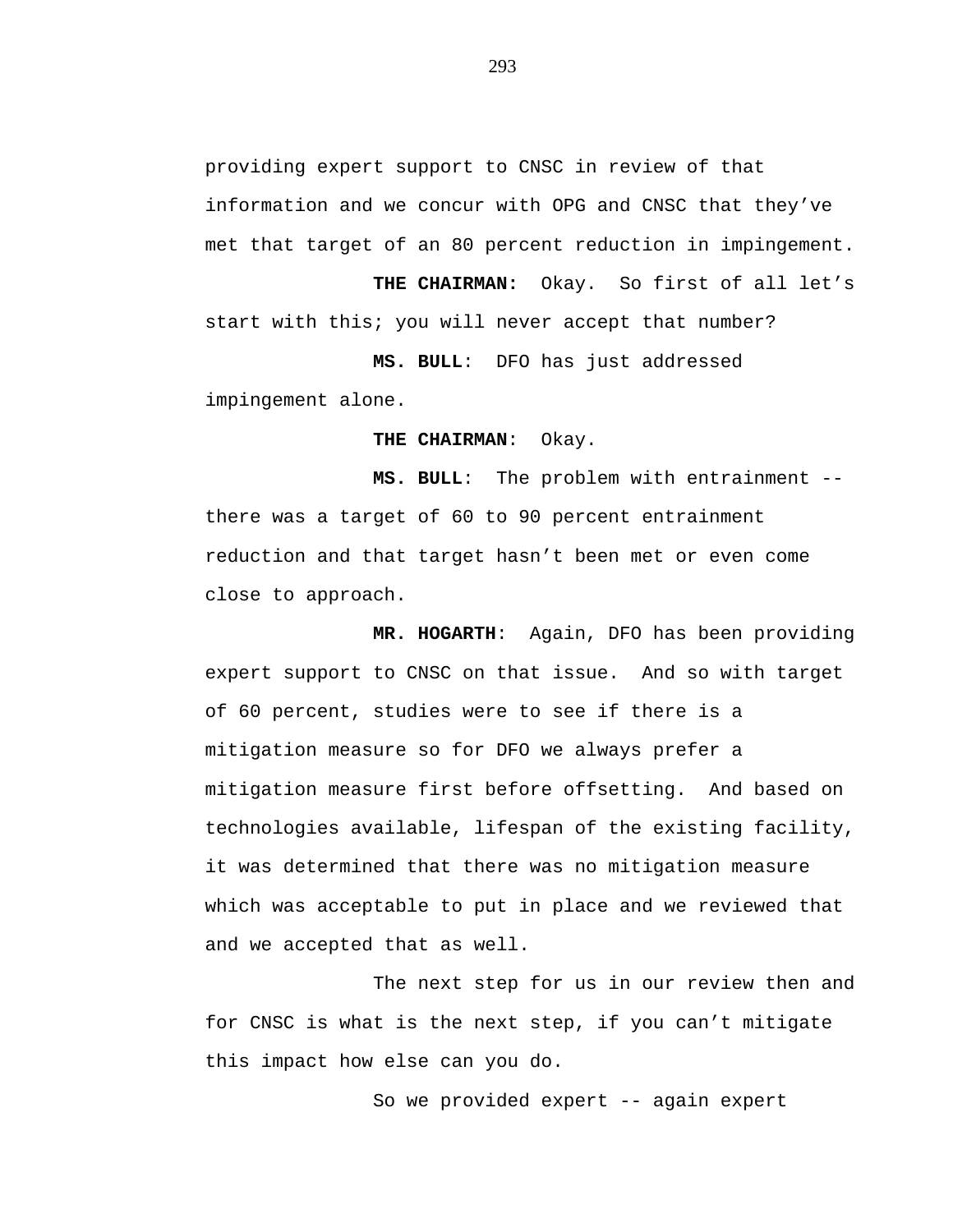support to CNSC on how would you go about offsetting. So what we did was we looked at the numbers of the -- of entrainment numbers and based on the numbers of fish that are being entrained into the plant we provided advice to CNSC and OPG on how much coastal wetland you would need to produce the same or an equivalent number of fish to meet that target.

So that's our support, was in providing that kind of expert information based on CNSC's acceptance of the amount of wetland that's being created, DFO looked at that as well and we concurred that with the amount of wetland being produced it would, in a sense, provide the offset for -- to meet the 60 percent target.

The other thing for DFO on this one is the -- there's been an issue over how long mortality is occurring. Well, one thing that DFO looked at by producing there may have been other methods for straight mitigation but at -- right now with the advantage of doing the offset in the creation of coastal wetland, even long after the plant is closed, that coastland wetland that was created will continue to produce fish.

So it's another way of -- you know -adding to the fish populations, to the diversity of fish populations long after the plant is closed.

**THE CHAIRMAN**: Ms. Bull?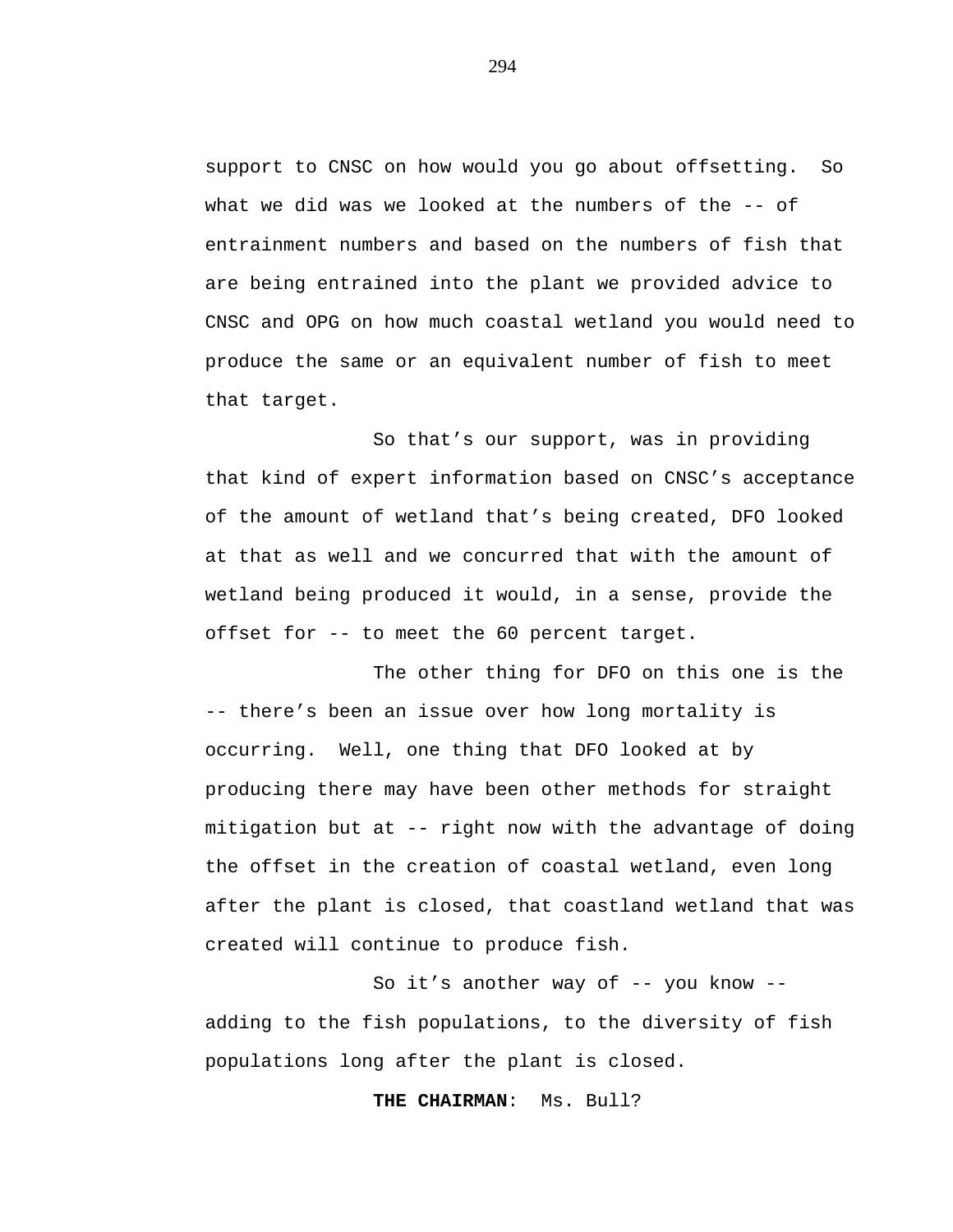**MS. BULL**: I'd just like to highlight that that answer featured prominently the focus on the remaining lifespan of the plant. And again, as I said, the remaining lifespan of this plant can't be used to justify a failure to mitigate.

**THE CHAIRMAN**: That's not what I thought he said. He thought that -- if I understood what he said, there's going to be some benefit beyond the life.

**MS. BULL:** What I took from that answer was mitigation is always better for the ecosystem than offsetting, and I would agree with that statement.

So DFO looks to mitigate before they look to offset.

In the case of Pickering, when they looked to mitigate, they found no reasonable mitigation measure given the short remaining lifespan of the plant and the cost of mitigation.

So those are the factors that are limiting us here. It's not a lack of potential mitigation measures.

**THE CHAIRMAN:** Would you like to reply. or staff?

**MR. HOGGARTH:** Yeah, I'll just reply again, and specifically to the content of DFO in this, in that our first choice is always mitigation but it doesn't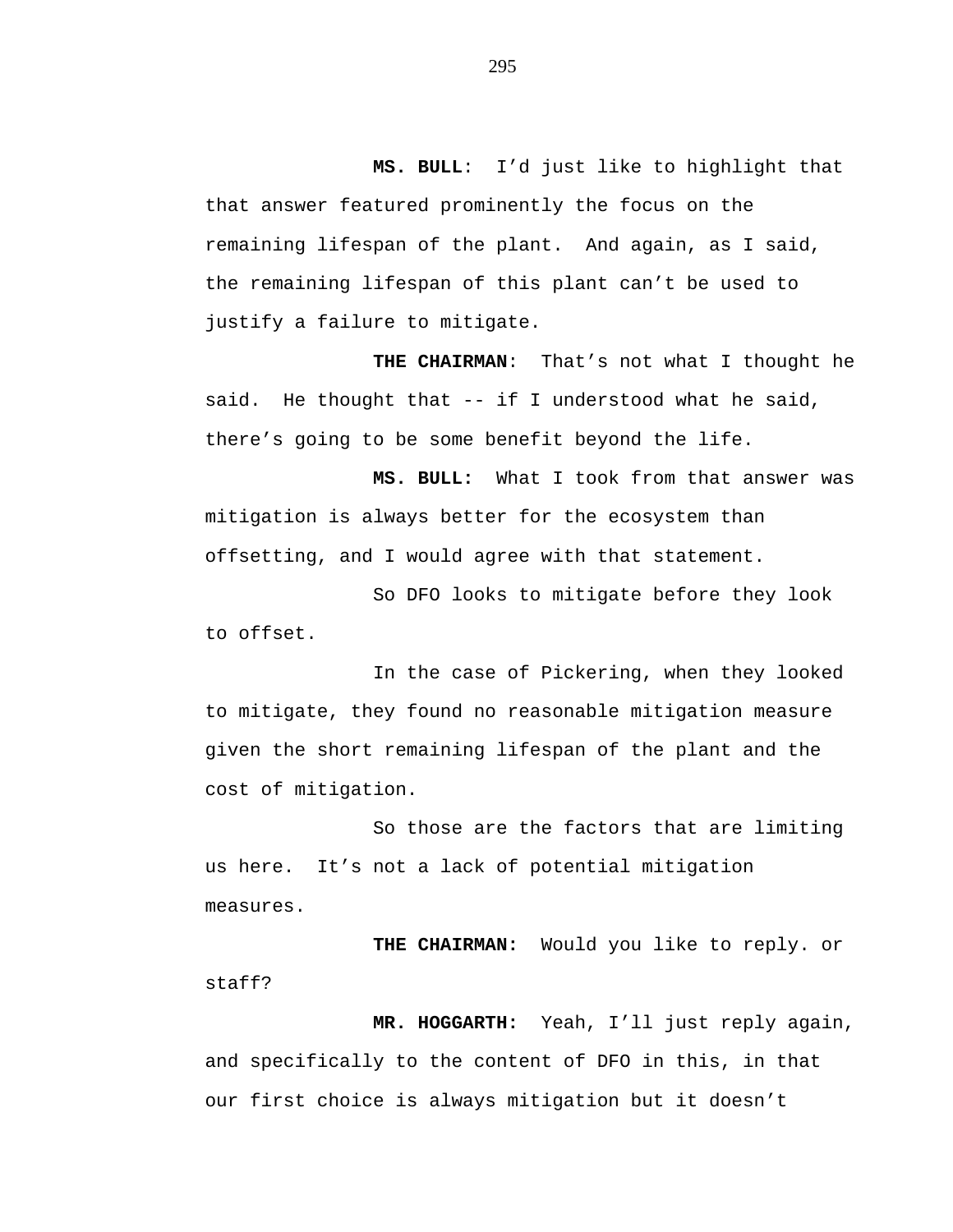always mean that mitigation is always better.

And so, again in this example, when we look -- when you look at the cost of what mitigation measures would be, if you can put some of those costs into the creation of new habitat, it will last longer. In reality, you'll be getting better bang for your buck that way.

**THE CHAIRMAN:** Okay.

Monsieur Harvey?

**MEMBER HARVEY:** Well, I didn't have an answer to my question about the impact on the lake. Does it have any impact on fishing activities on the lake?

**MR. HOGGARTH:** Again, Tom Hoggarth, for the record.

So is the question does the amount of mortality that's occurring at the lake -- or occurring through Pickering result in a decreased fishing opportunity in the lake?

**MEMBER HARVEY:** Well, I mean, I would like to know the impact of that on the lake, on the fish, on the  $---$ 

**THE CHAIRMAN:** It's the percentage relativities, this kind of thing, if I understand correctly.

**MEMBER HARVEY:** Would the fishing activities on the lake survive to death?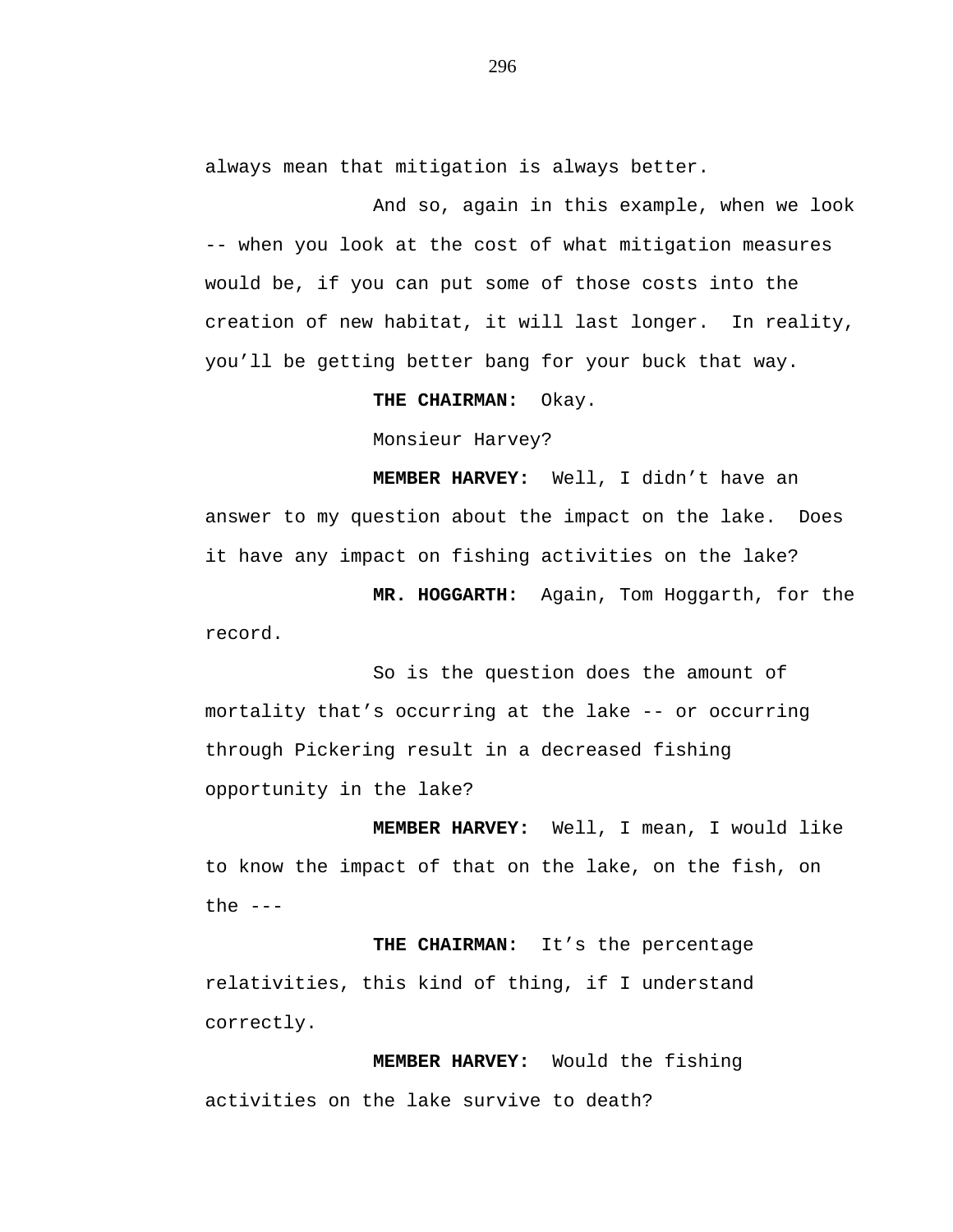**MR. HOGGARTH:** No, when we look -- so there's multiple ways of looking at what the impact of something like this is.

And so, in example, the numbers that are being quoted, so if we look at 17 million eggs, so you want to make a decision or determine what is the impact to 17 million eggs or what does that mean to the production of fish within the lake.

And when you look at -- and we'll use the alewife here as an example. Alewife are what they call a broadcast spawn. They're a fish that the way they survive is by depositing as many possible eggs over a large area as possible because there's a huge mortality rate within their survival rates.

So with 17 million eggs being deposited, the reality of that is it only produces about 600 fish after a year. The mortality rate, once the eggs hatch, is almost 99.9 percent on a daily basis until the first winter.

So again, there is production lost by removing the 17 million eggs because that produces 600 fish. The 600 fish, if you look at numbers, they all produce 50,000 eggs each. So there will be a production loss.

When you look at the numbers of alewife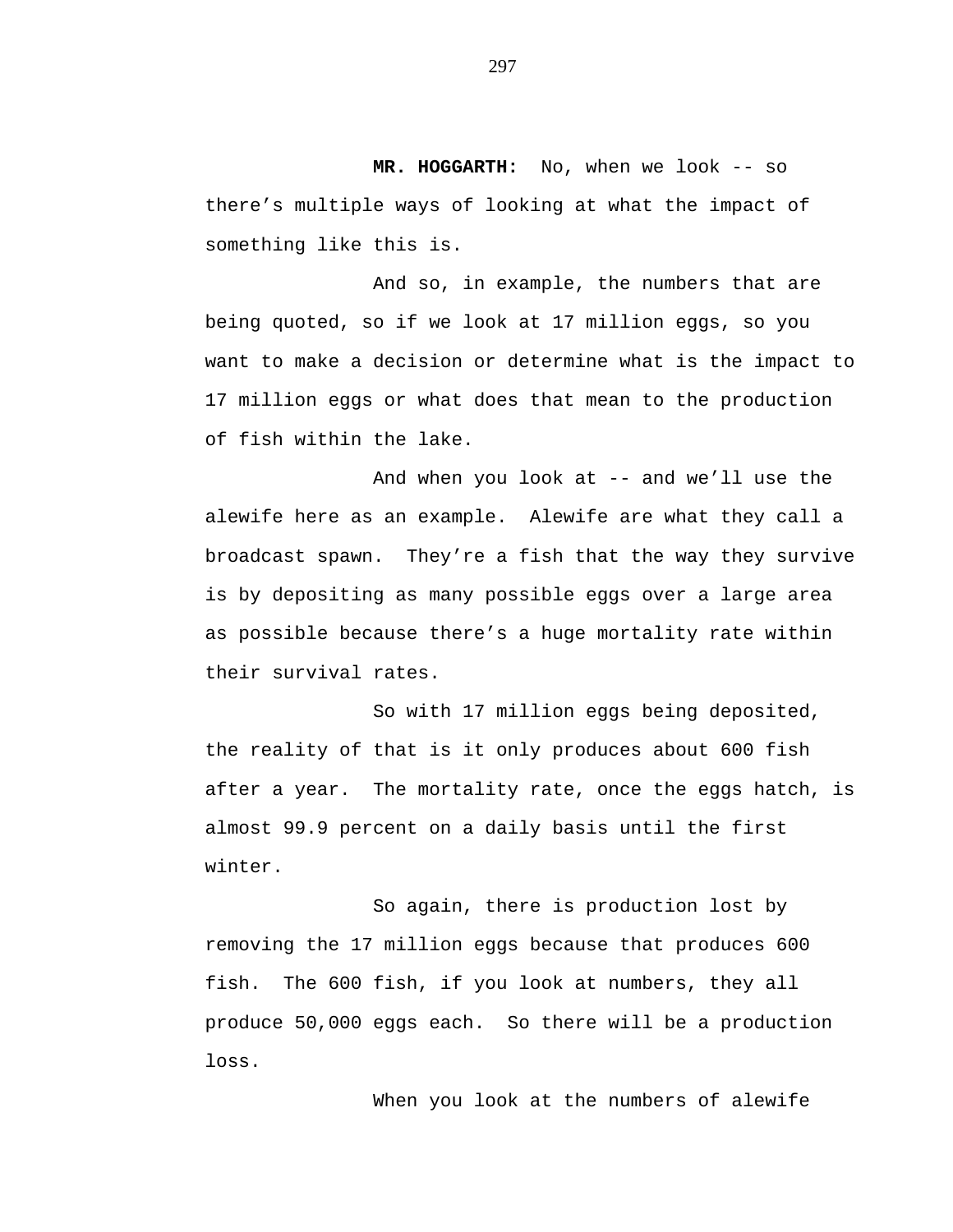within Lake Ontario, it's a small number. It's a real small number. It's hundreds of millions of -- and trillions of alewife within the lake. So it's not -- for a species like alewife, it's not that big of an issue.

And the intervenors spoke to the issue about be wary about looking at lake-wide populations. It makes sense to look at lake-wide populations when you're speaking to alewife because it is one homogeneous lakewide population.

The literature doesn't demonstrate that. You know, most people understand, with salmon as an example, they return to the same stream year after year after year. And so if you remove the habitat in one stream, you can have the potential impact of wiping out a population. Alewife aren't like that. They haven't shown any fidelity to a specified area for spawning.

So it makes sense on a species like alewife to look at it in a lake-wide population, but we haven't made our decisions for all the fish that way.

> **MEMBER HARVEY:** Thank you. **THE CHAIRMAN:** Okay. **MS. BULL:** Can I? **THE CHAIRMAN:** Just a sec, you'll get the

last word.

**MS. BULL:** Thank you.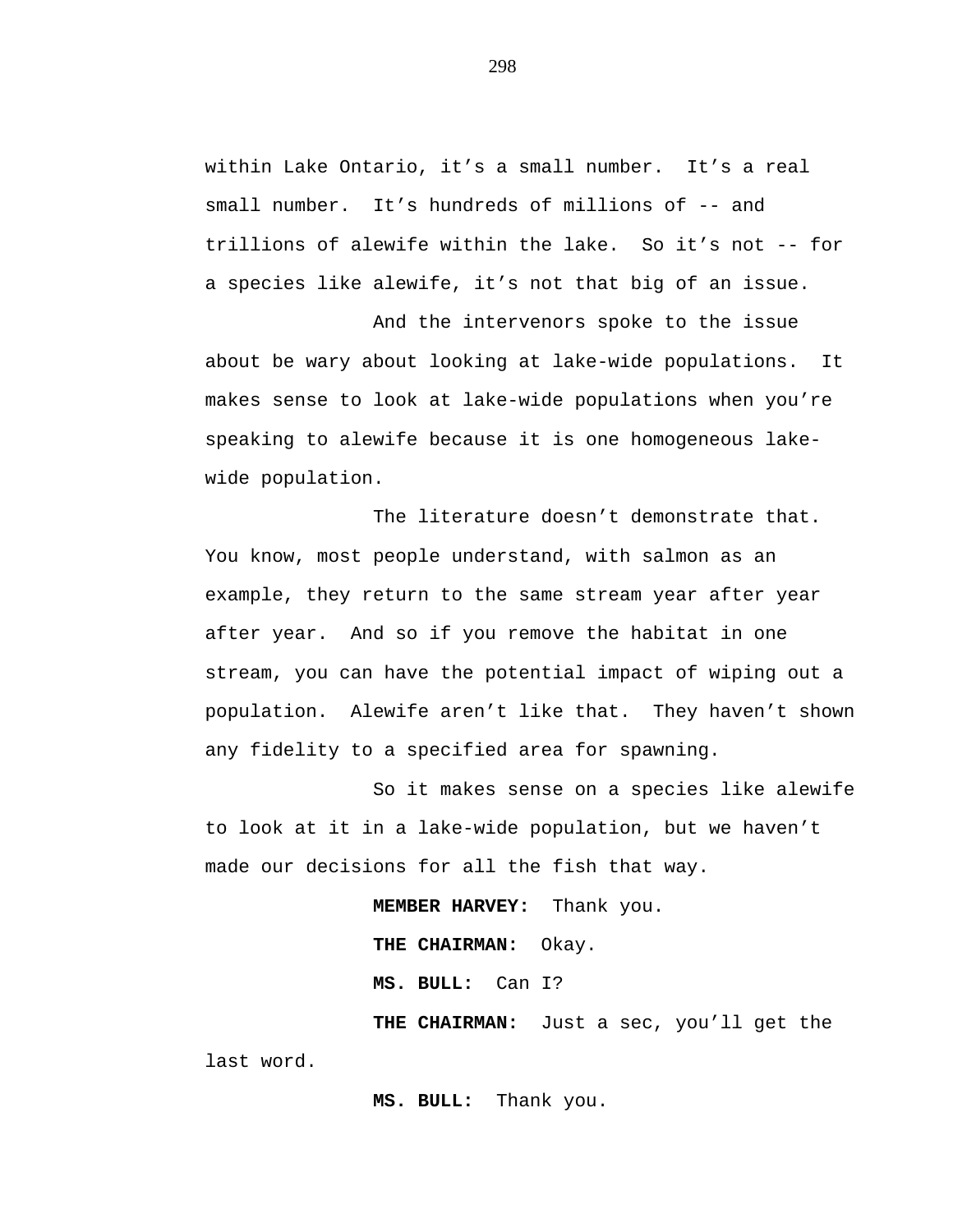**THE CHAIRMAN:** Dr. McDill? Anybody? Dr. Barriault?

**MEMBER BARRIAULT:** Thank you, Mr. Chairman. On the issue of the net, how much of the year is the net being used? I'm going to ask OPG.

**MR. JAGER:** Glenn Jager, for the record.

The net is removed in November and

redeployed in April. And I would just say that, as you saw in their opening presentation, we've improved that technology since its initial deployment. We bettered the targets set by the CNSC for impingement by improving that technology and working very hard on the effectiveness of that net.

While the net is deployed, it takes almost daily maintenance to ensure the net remains effective, and that's what we do. We have divers out in the lake almost every day of the week, ensuring that the net is effective to safeguard the fish and prevent impingement when we can safely deploy the net.

So we are pleased with the results. It's taken a lot of effort and it's taken quite a bit of ingenuity from the engineering and supporting contractors that we have used for the fish net and we will of course continue to monitor its effectiveness and report on its use.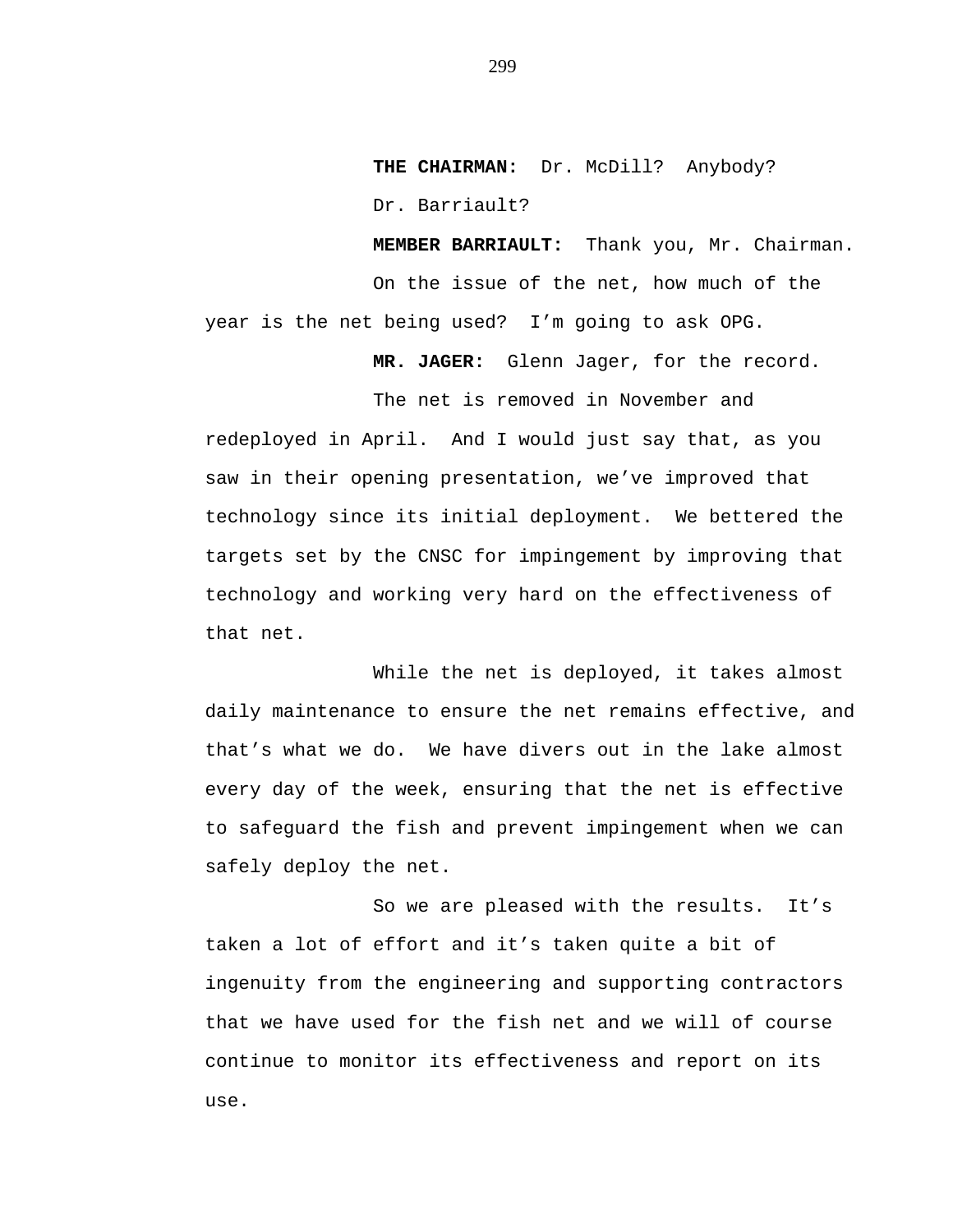**MEMBER BARRIAULT:** The reason for removing it is because of ice formation or does it block the intake of water, or is it the fact the maintenance of the net is a problem because of the cold water?

**MR. JAGER:** Glenn Jager, for the record.

I would say all of the above. During the winter months, because, as I said, the net requires daily maintenance, it is not safe for the divers to maintain the net. So if it were out during the winter months, we couldn't safely deploy the divers to maintain and ensure its effectiveness.

The second issue is, during the winter months, there is ice on the lake. It can impinge on the net and, again, damage it and basically prevent its effectiveness.

Third thing I would say is the net is an engineered control measure. Reactor safety is a consideration and the net does require maintenance to ensure its integrity so that it does not impinge on the plant and create a reactor safety issue.

So, you know, all those things combined - and we benchmarked this with other utilities and similar installations that have deployed an intake net. This is what they do as well. So all those things combined, in answer to your question, are really factors that reach the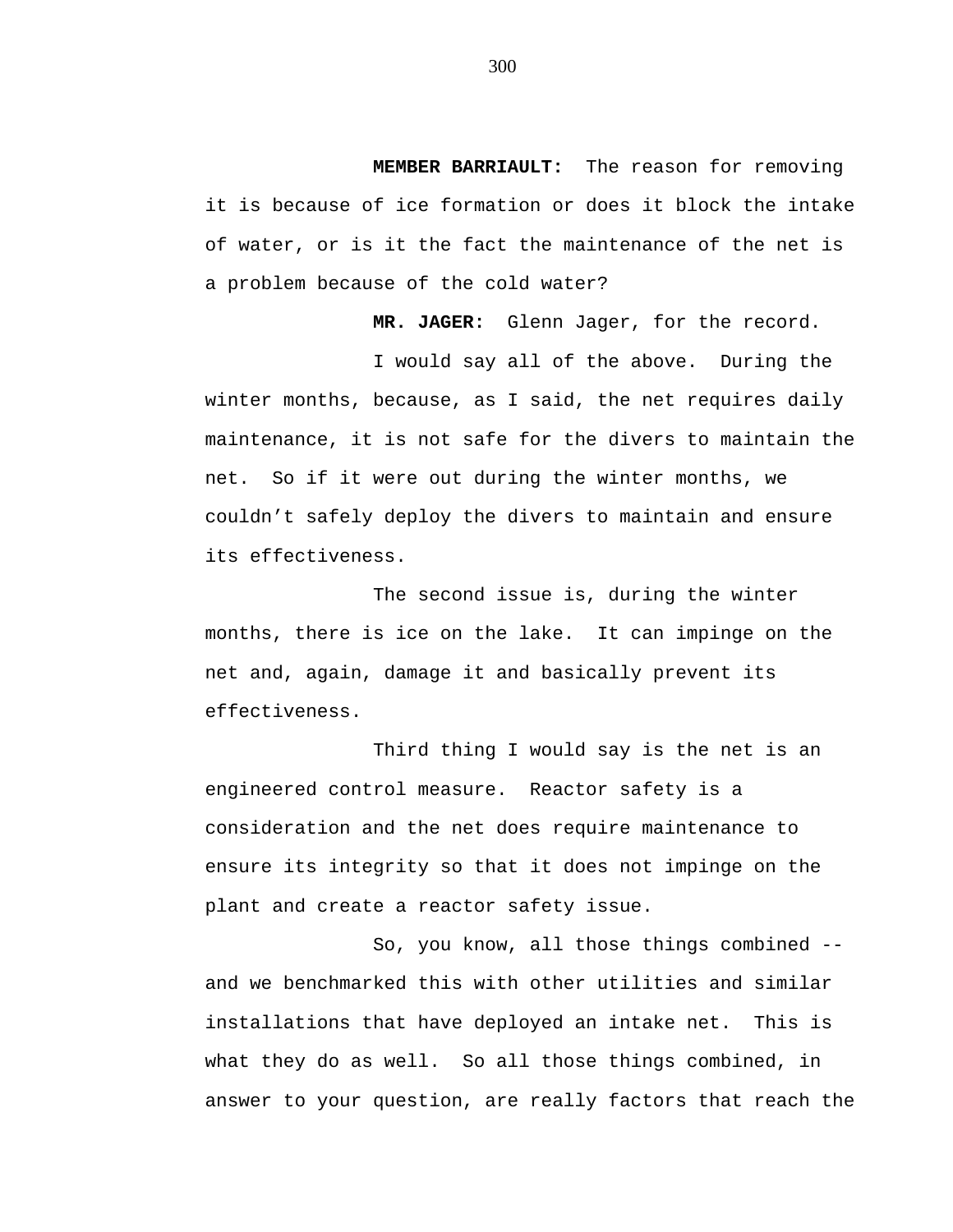decision to remove the net during the winter months.

**MEMBER BARRIAULT:** Thank you. Thank you, Mr. Chairman.

**THE CHAIRMAN:** Ms. Velshi?

**MEMBER VELSHI:** I think this is a question for staff. You said -- or perhaps maybe I'll start with DFO -- that the entrainment mitigation measures were deemed to not be reasonable given the remaining life of the plant.

If at that time when that decision was made that the life was going to be five years longer to 2020, would those mitigation measures have then been assessed as being reasonable options to follow?

**MR. HOGGARTH:** It's Tom Hoggarth, for the record.

I think CNSC would probably be in a better position to answer that question.

**MR. WISMER:** Don Wismer, Environmental Risk Assessment Specialist, CNSC.

There's a number of potential technologies for entrainment mitigation, but the one that the U.S. EPA has singled out as the most likely for use at stations is to put in fine mesh travelling screens and the problem with that affects the survival rate of the fish that's entrained a lot. The alewife is still quite low.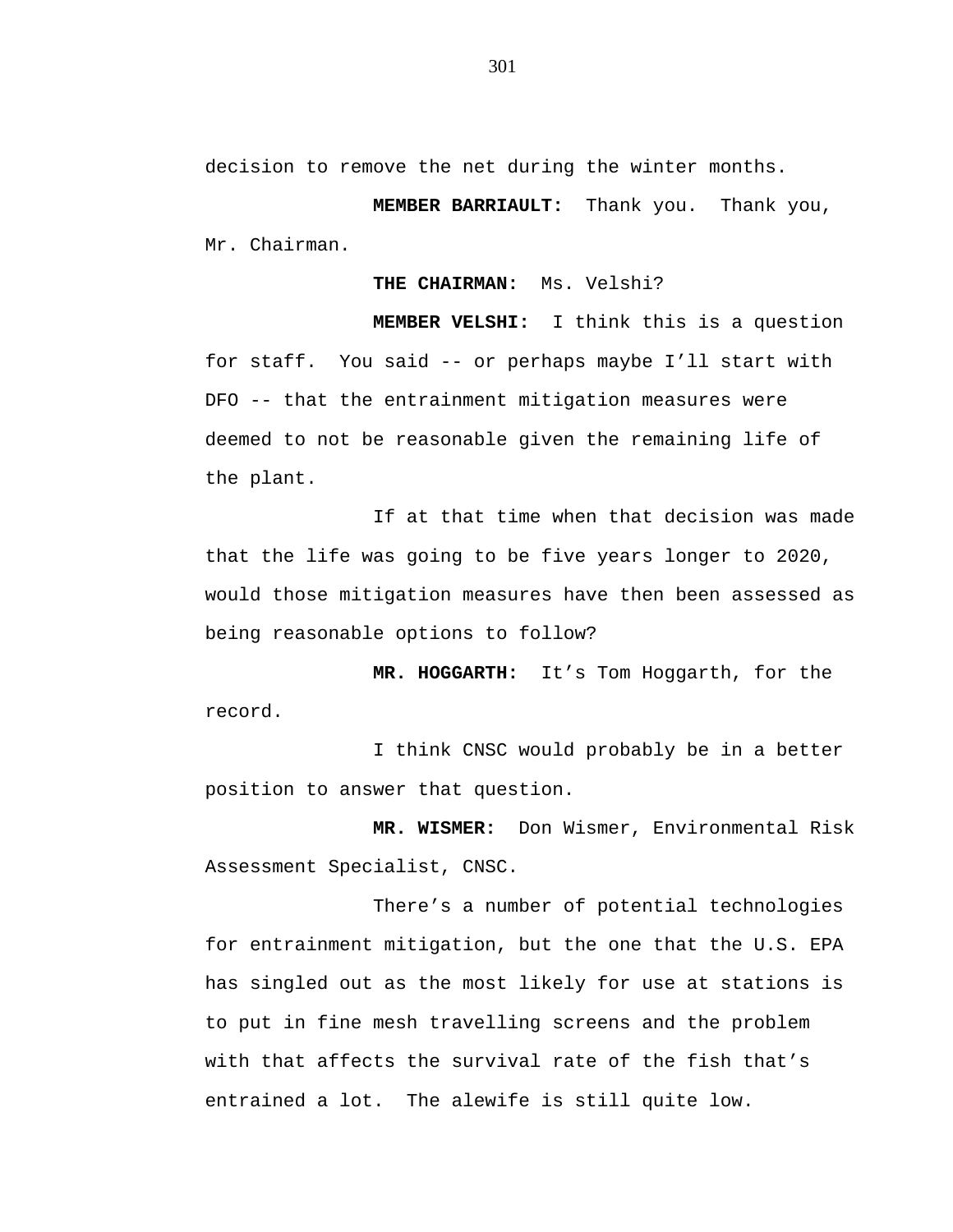So the way it works is you put these screens in and then the fish go into troughs and then into slices and then into pipes and then they end up going back into the lake. And if they go back into the lake stunned, then they'll just get eaten up.

I was involved in this kind of a system years ago at Thunder Bay and it took years and years of tailoring it to get the fish to survive the system. So it just didn't seem to make a lot of sense in this instance.

And the rules in the U.S. are under review and they're supposed to be issued in final form next month. And what they are saying now about entrainment that has changed since 2008 is that's a really sitespecific decision. They are not sticking with the 60 to 90 percent rule anymore.

They're leaving it up making it a sitespecific decision.

**MEMBER VELSHI:** So with that change, would that decision be any different for the site-specific needs here?

**DR. THOMPSON:** Patsy Thompson, for the record.

Perhaps before Mr. Wismer adds information, in 2008, when the CNSC issued the 12-2 request, it was based on work that had been done in the U.S. by the U.S.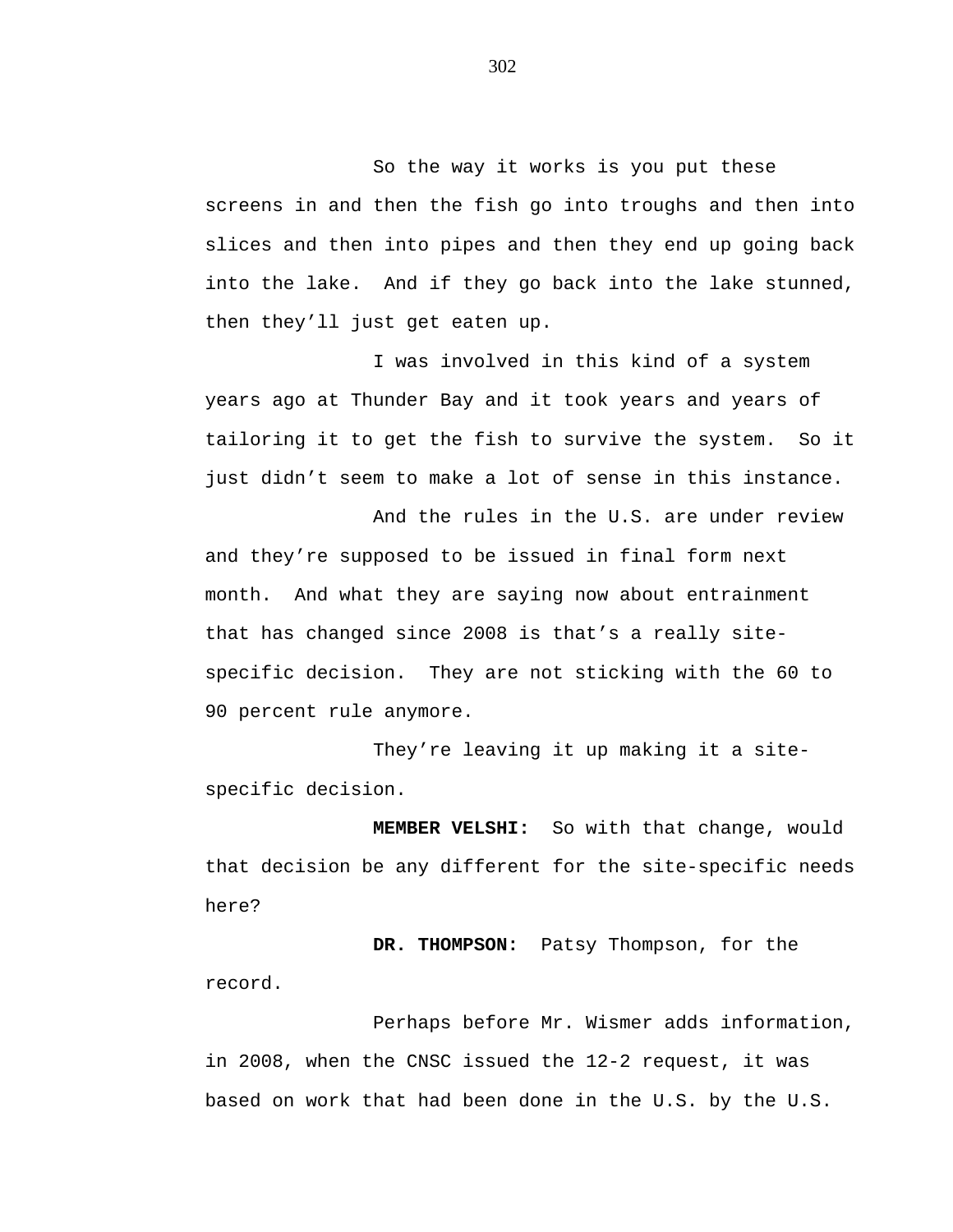EPA and with the targets that had been identified.

We have since then gotten the efficiency for fish impingement that we were requesting that OPG put in place for entrainment. We've just explained that the technology that would have been the most feasible is not effective in all cases and it takes a lot of work to make it efficient.

With the expected new rule, essentially, we would not have chosen the same type of target for entrainment and would have looked at more site-specific solutions and the site-specific solutions that are now being put forward in terms of habitat offset would have been considered much earlier.

**MEMBER VELSHI:** Thank you for the clarification because what had been stated earlier was that the mitigation was deemed unreasonable because of the remaining life of the plant as opposed to that, technologically, it made no sense because it would not be effective.

**DR. THOMPSON:** Patsy Thompson, for the record.

As Don Wismer explained, given the fine tuning that the technology would require over a fairly lengthy period of time and the remaining life, then it's that decision of putting in place something that's very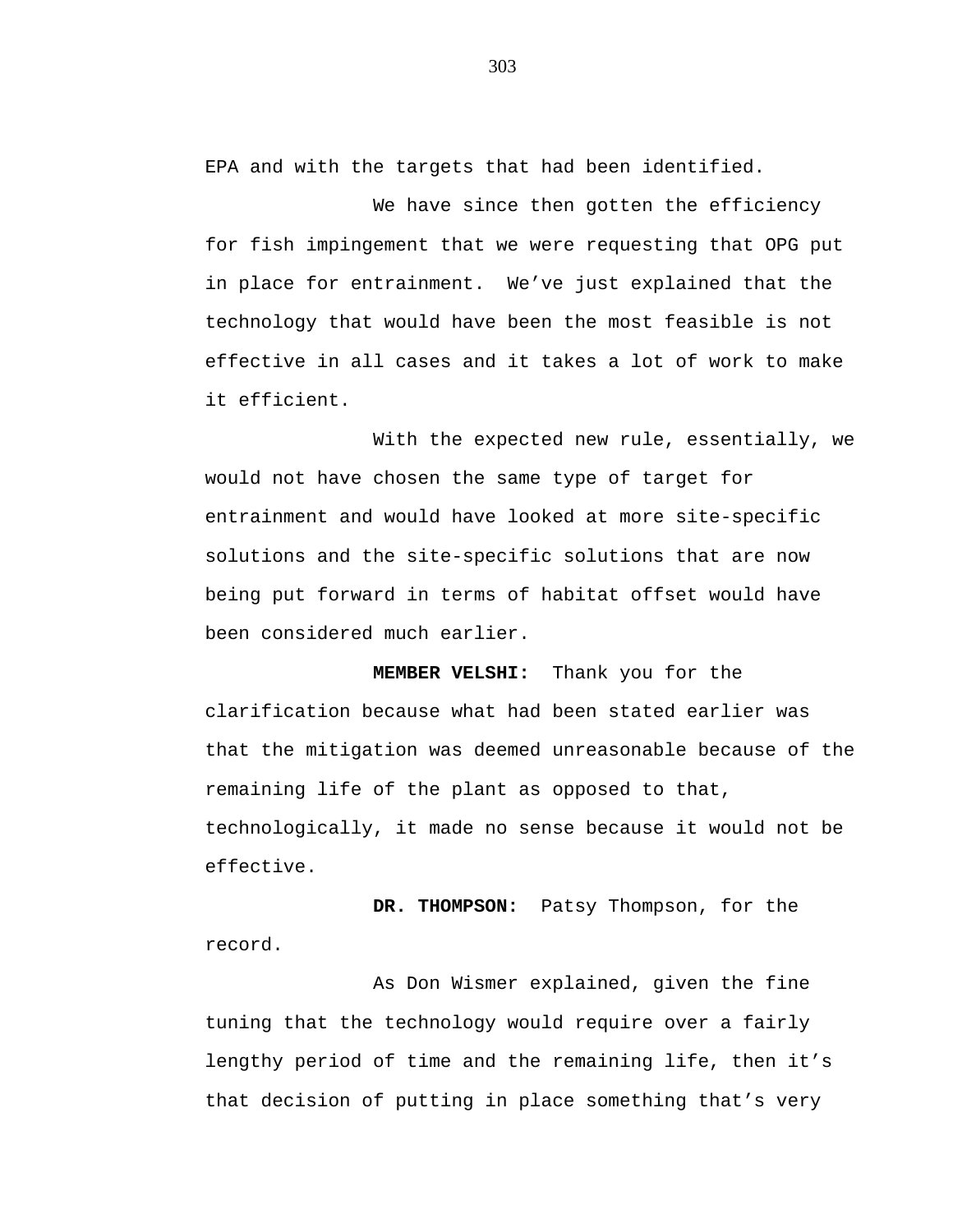costly, taking a long time to make it work and then the plant shutting down.

**MEMBER VELSHI:** Okay, so you still haven't answered my question.

If this was assessed in 2008 and there was still 12 years of life left as opposed to 5 or 7 -- and we're talking about an extension of life -- would that mitigation measure have made sense to have followed through?

**DR. THOMPSON:** Patsy Thompson, for the record.

I'll ask Don Wismer to provide you with additional detail keeping in mind that with -- as Mr. Hogarth has mentioned, with the habitat offset, you get ongoing compensation beyond the plant operation.

But Mr. Wismer will provide the further details.

## **MR. WISMER:** Don Wismer.

It would only make sense if there was a species of conservation status involved and we felt the technology wouldn't end up just killing the fish anyways and we've discussed that in the context of Darlington refurb and that situation there that there would have to be one of the special species before you'd go down this route because the technology is so difficult to get it to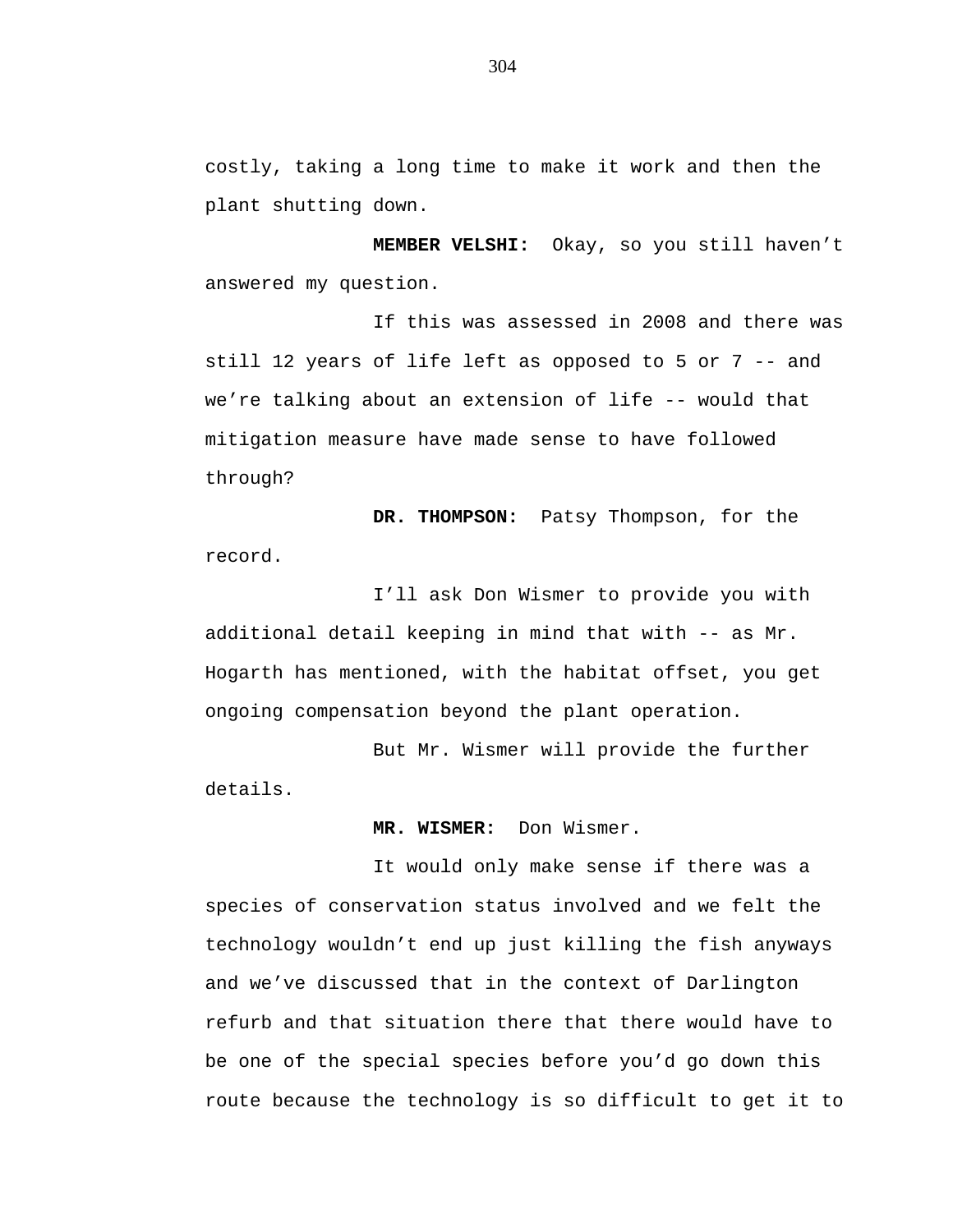work and to not harm the fish.

**MEMBER VELSHI:** Thank you.

**THE CHAIRMAN:** Anybody else?

I got -- first of all, on your

Recommendation 1, we didn't talk much about this timely publication of emissions.

What did you have in mind? I thought that those emissions are posted; are they not?

And maybe you can elaborate and then I ask OPG what's the intentions here.

**MS. BULL:** M'hm. Not to my knowledge in a comprehensive and we've had a lot of trouble with FOI requests obtaining that information, particularly around spills.

The spill in December 2009, we went through the FOI process for months and still never got any information from OPG.

So if that information was just made public as a matter of course, in a very simple straightforward way the public could access, that would save everyone a lot of time and allow the public to actually be engaged and informed as opposed to having to have specialized knowledge in order to go through the FOI process and the money to do that.

**THE CHAIRMAN:** OPG?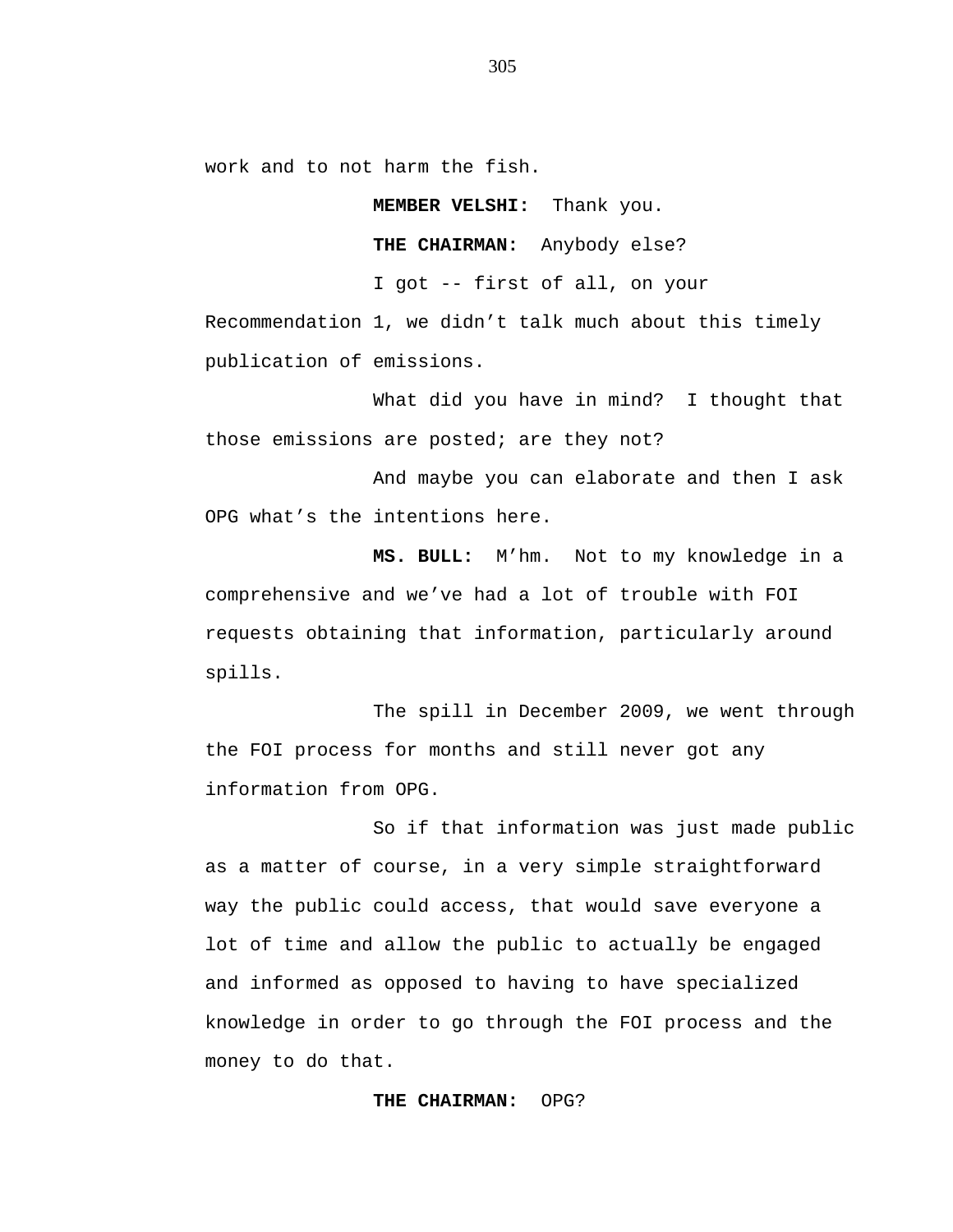**MR. JAGER:** Glenn Jager, for the record.

We do publish our emissions and our spills. I'll ask Raphael McCalla, our Environmental Director, to comment further.

I would also like to add that we had zero consequential spills during the licensing period. So our performance is quite good in this area but, nevertheless, we do endeavour to make all the necessary reports.

**MS. REUBER:** It's Barb Reuber, Vice President, Environment.

As Mr. Jager said, we have achieved excellent spill performance at Pickering with no serious or very serious spills, but any spills, even of the lessserious variety are immediately reported to the Ministry of the Environment Spills Action Centre and the CNSC and, in addition, courtesy notifications are provided to the municipality.

If we were to experience a serious or very serious spill, then processes are in place to communicate with the public as appropriate.

With respect to emissions data, we make our emissions date available to the public through the publication of an annual radiological, environmental monitoring report which is posted on our Web site.

**THE CHAIRMAN:** Are you happy with that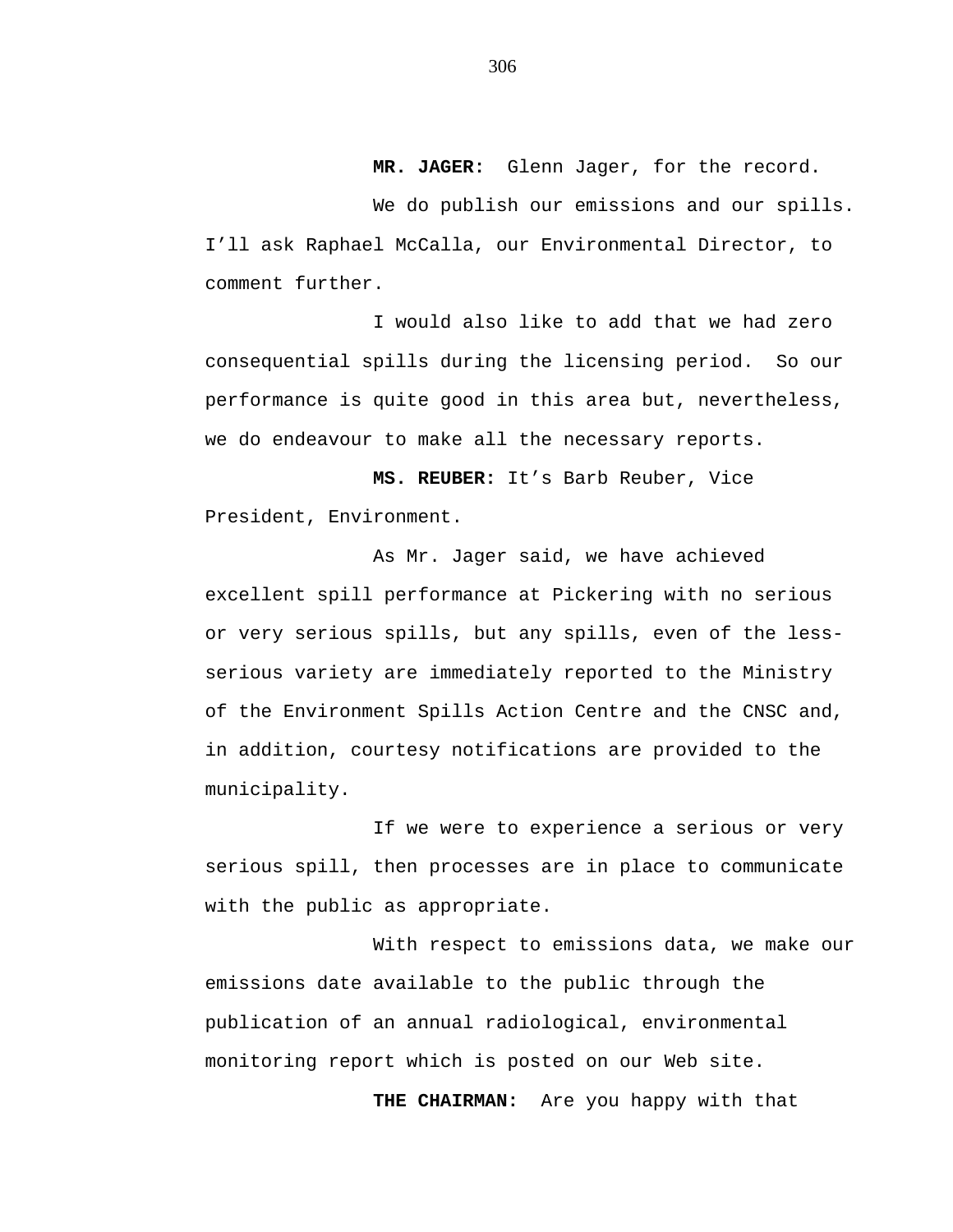answer?

**MS. BULL:** I have not found the data that I've been looking for in the past, but if OPG says that it's available, I will double-check again and if I can't find it, I can ---

**THE CHAIRMAN:** You've got a name.

**MS. BULL: ---** always take it up with them.

**THE CHAIRMAN:** The last question I have,

it's a bit of a -- I thought you mentioned that -- do you know how many power -- how many NPP exist on Lake Ontario? **MS. BULL:** How many, sorry?

**THE CHAIRMAN:** How many nuclear power

plants or power plants on Lake Ontario?

**MS. BULL:** On the Canadian side, there are two.

**THE CHAIRMAN:** The American side.

**MS. BULL:** At least two on the American

side.

**THE CHAIRMAN:** The lake, presumably, is shared by all; right?

**MS. BULL:** Of course, yeah.

**THE CHAIRMAN:** So are you monitoring their performance because I recently, not too long ago, read an article -- American article that compliment OPG on the net and said that every American site should do the same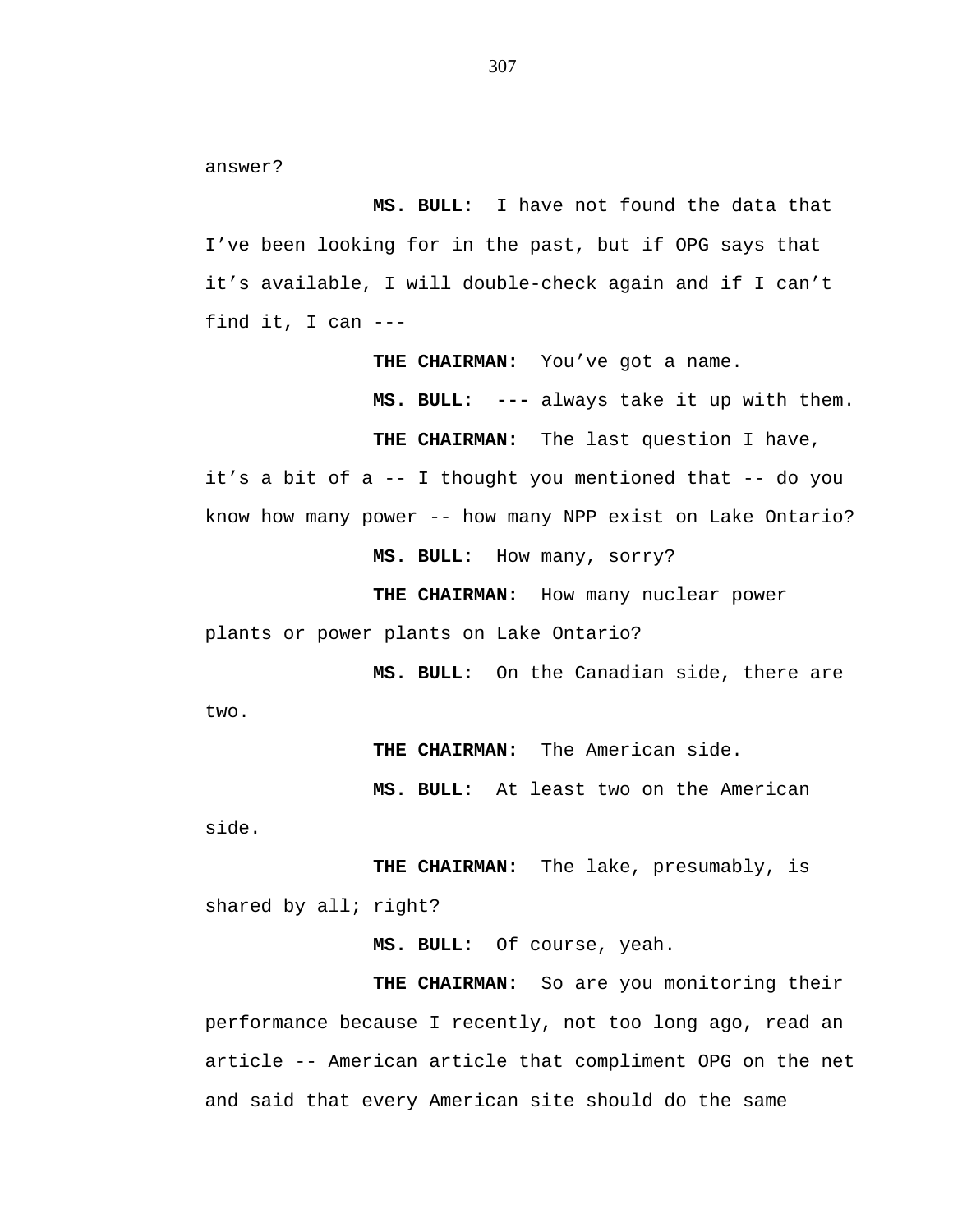thing.

**MS. BULL:** And ---

THE CHAIRMAN: So I'm just ---

**MS. BULL:** And we agree, they should do the net everywhere and they should go above and beyond and meet the other ---

**THE CHAIRMAN:** So do you pitch your same kind of a solution to the American side that's what I'm trying ---

**MS. BULL:** Yeah, we recently commented on the Fitzpatrick Nuclear Station.

We work regularly with waterkeepers in the U.S. including on their policy and regulatory advancements. They're a lot further ahead than we are. New plants in the U.S. can't build once through coolers.

**THE CHAIRMAN:** I'm not talking about the new plant. I'm talking about the existing.

**MS. BULL:** Oh, no, I understand and ---

**THE CHAIRMAN:** Did they -- did any one of them put in also a net?

**MS. BULL:** Not to my knowledge.

**THE CHAIRMAN:** Hum!

**MS. BULL:** But they are working now on retrofitting all of their existing plants.

**THE CHAIRMAN:** So do you know how much fish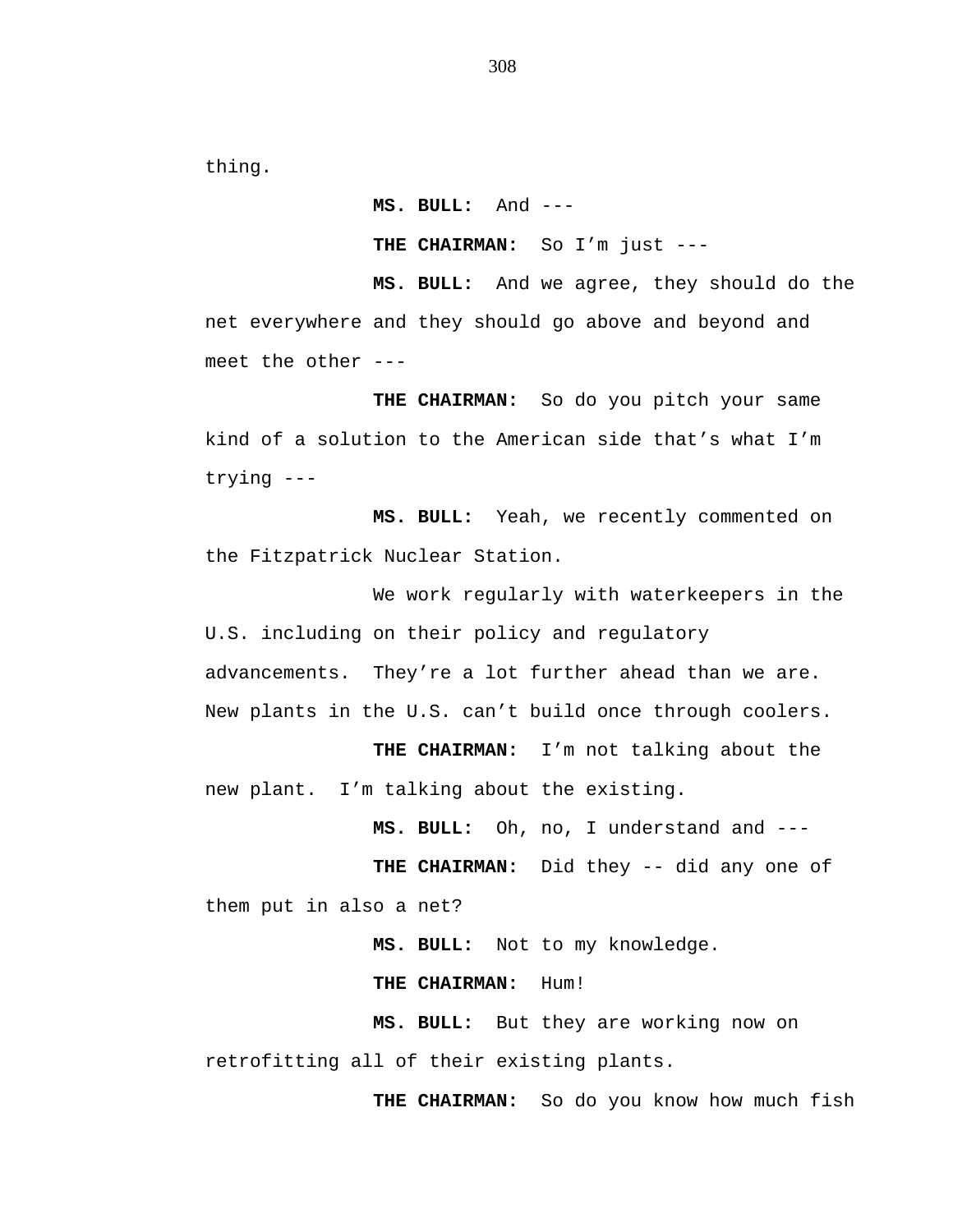do they kill?

**MS. BULL:** Similar numbers, yeah. **THE CHAIRMAN:** I mean --- **MS. BULL:** I don't have that data in front

of me.

**THE CHAIRMAN:** Okay, you have the last

word.

**MS. BULL:** Thank you.

Well, there are a number of things I wanted to go back and address.

So Mr. Hoggarth used alewife as a species of a good example. I'd say you can't limit your analysis to alewife, but they are a good example.

The reason that they produce so many fish is because of that high mortality rate which makes killing those fish eggs all the more of an issue. That's a big problem when a species actually has adapted to the fact that so many of their eggs die and then we go and kill more of them.

I would ask for more examples around species of concern like Round Whitefish, the American eel. I had the opportunity to tour the Pickering Plant a few years ago and the day that we were there -- I don't know that it was a coincidence -- we happened to see an impinged American eel. Those are, you know, the kind of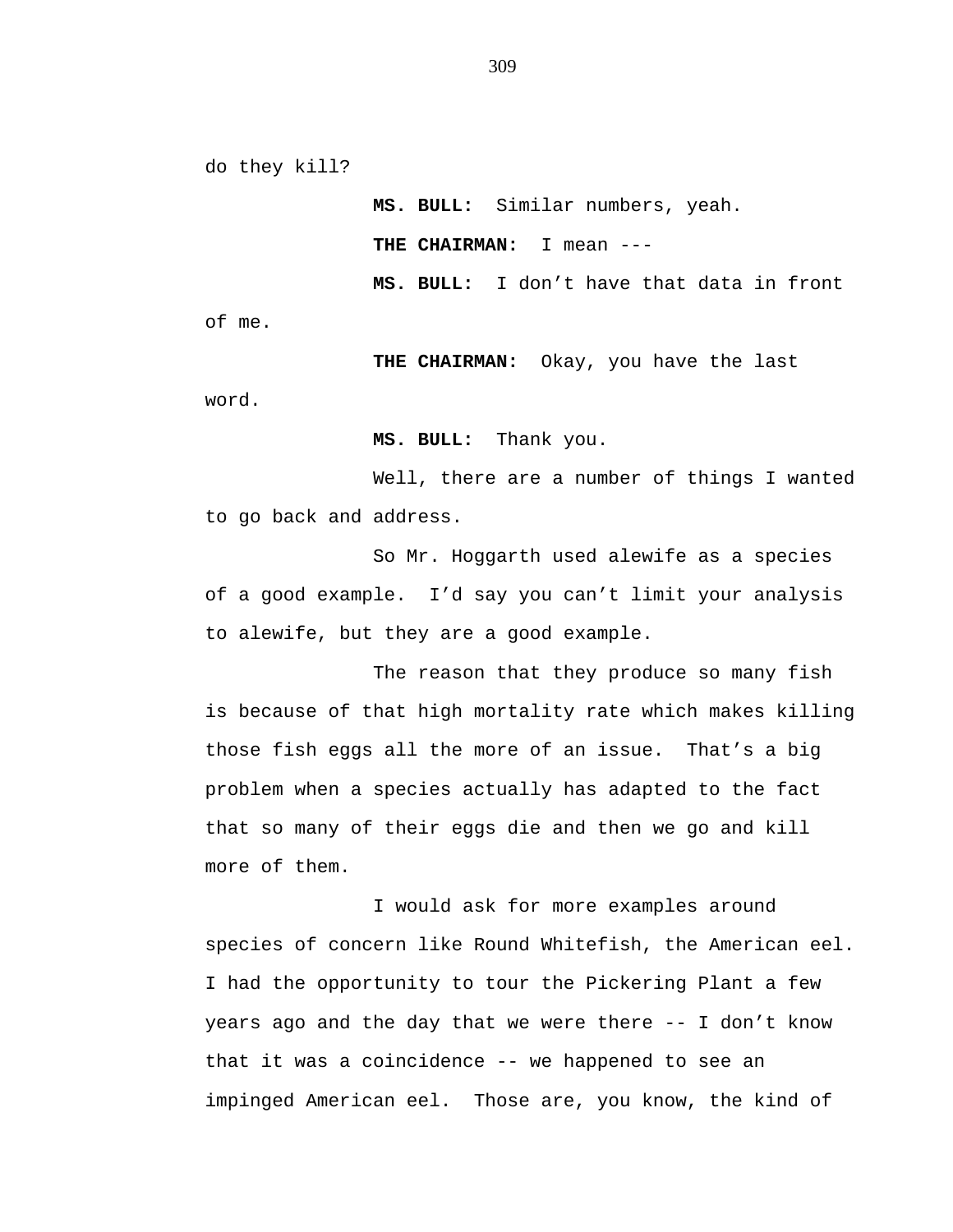species that are really going to benefit from added protection.

In terms of the cumulative impacts and the lake-wide populations effects, the reason that I cautioned you not to be distracted or deflected by references to lake-wide impacts or lake-wide populations is not because that's not relevant data, it's because if you're going to look at lake-wide populations, you need to also look at every stressor, every source of mortality, every source of pollution on the lake that's affecting those fish.

It doesn't make sense to look at one pollution source and then say: "But the lake-wide population if fine."

So if you're going to look at local impacts and the number of fish killed from your local plant that makes sense and you're looking at apples and apples. If you look at lake-wide population from one plant and don't look at the other sources of pollution and fish kills, you're looking at apples and oranges.

Thank you.

**THE CHAIRMAN:** Thank you.

I'd like to move on to the next submission by the Clarington Board of Trade and the Office of Economic Development as outlined in CMD 13-H2.39.

And I understand that Ms. Hall will make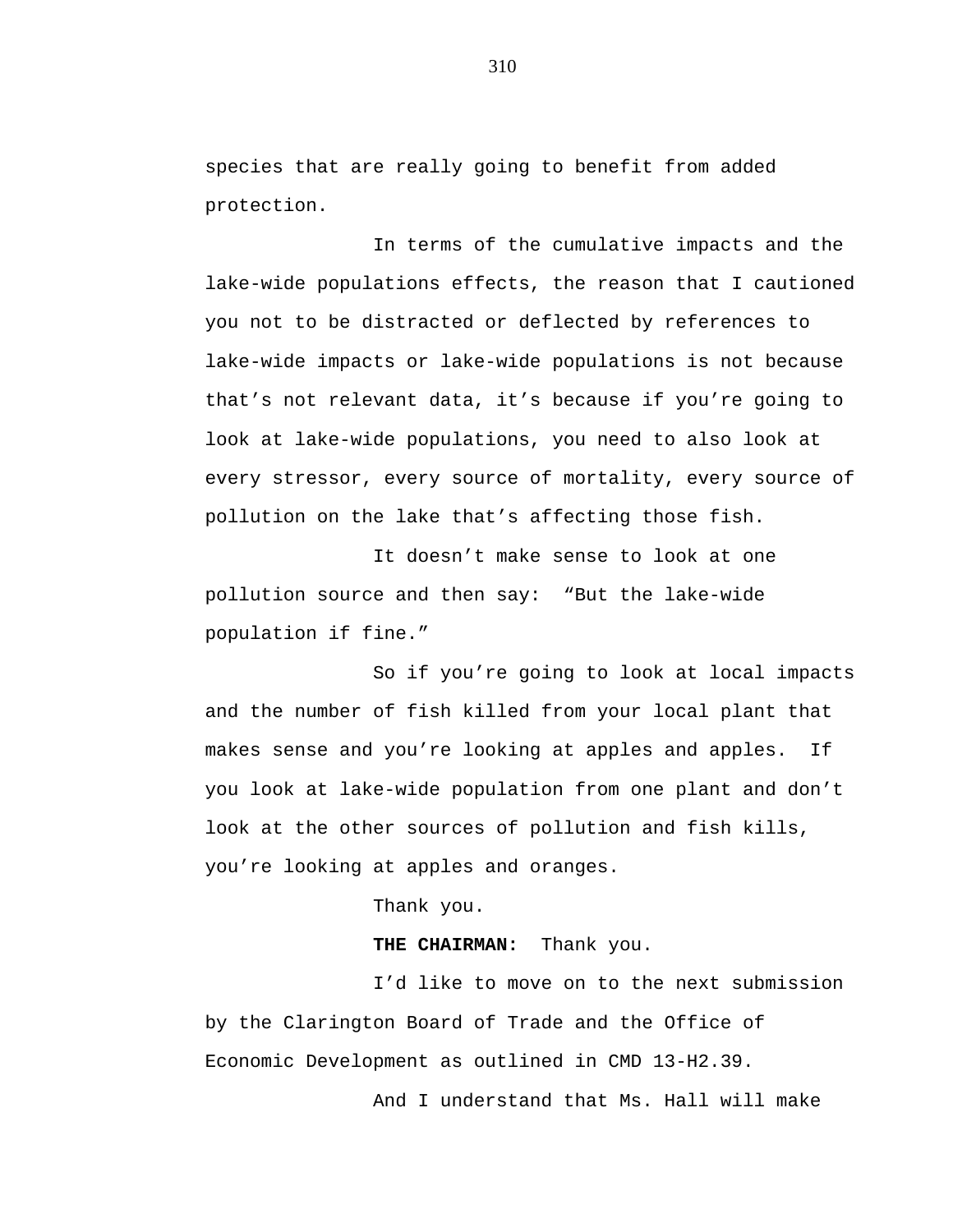the presentation. Please go ahead.

**13-H2.39**

**Oral presentation by Clarington Board of Trade and the Office of Economic Development**

**MS. HALL:** Thank you. Sheila Hall, for the record.

First of all, good afternoon and thank you to the Commission for allowing me the opportunity to present today.

The Clarington Board of Trade and Office of Economic Development represents approximately 300 businesses in Clarington and the economic development for the Municipality of Clarington.

As a nuclear host community ourselves, we are intimately knowledgeable about Ontario Power Generation's commitment to safety in operating their nuclear stations. We also appreciate the reliable generation of cost effective electricity which is virtually free of emissions that harm air quality.

Between our strong partnership with the Ajax-Pickering Board of Trade and staff at both Ontario Power Generation Darlington and Pickering stations, we are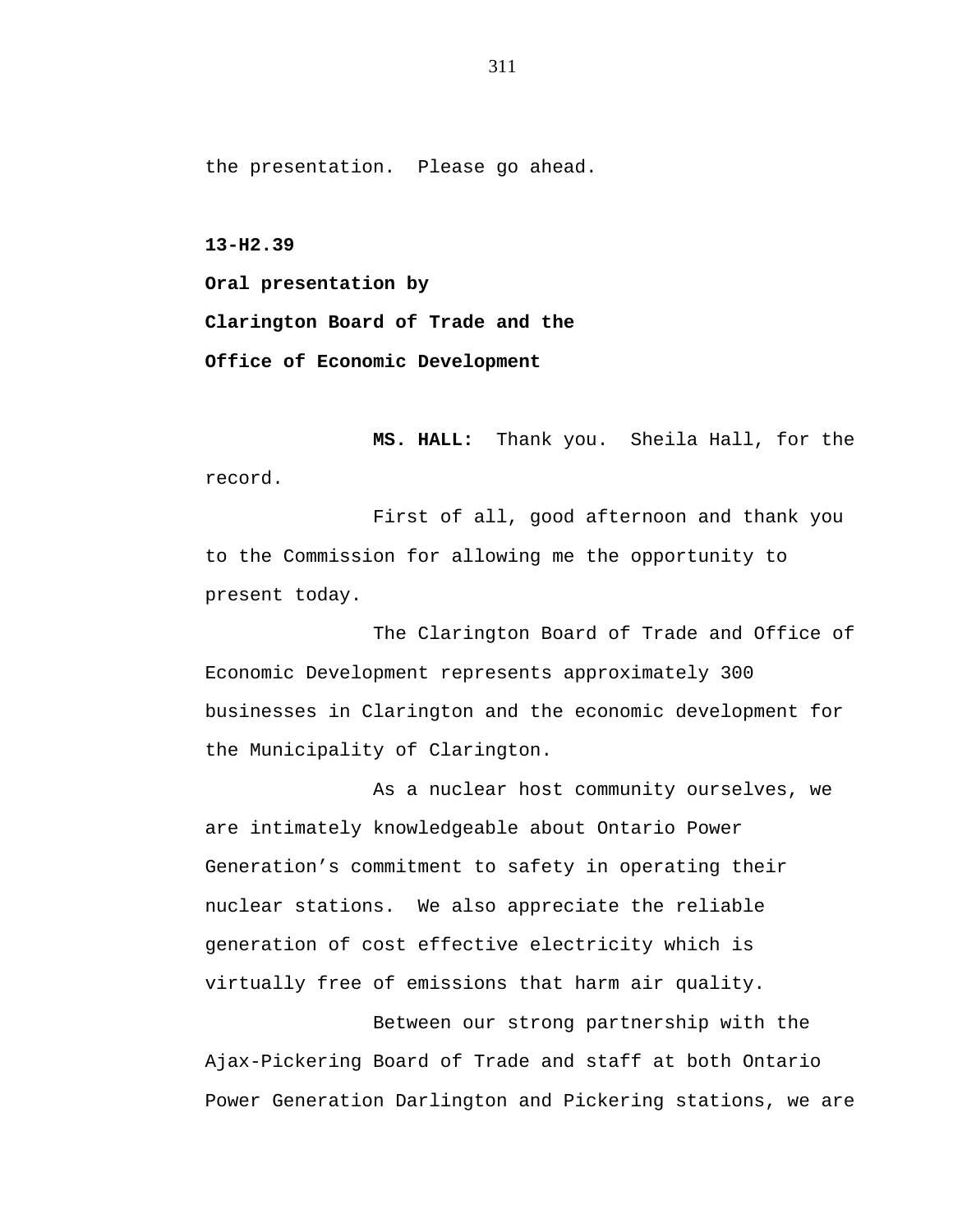kept well informed of activities in Durham's nuclear fleet. We also have a seat on the Darlington Community Advisory Committee and receive regular updates regarding the Pickering station.

Pickering Nuclear produces about 15 percent of the base-load electricity required to operate homes, businesses, schools and hospitals here in Durham Region and across the Province of Ontario.

They have been an important contributor for more than 40 years and their generation will be a key to ensuring reliable electricity supply during the majority of the refurbishment at Darlington nuclear reactors in Clarington.

The Clarington Board of Trade is also the Office of Economic Development in our community. Durham Region has thousands of manufacturing facilities that rely on reliable electricity that employ multitudes of people.

We -- we need this reliable electricity stream in order to maintain production in these facilities that ensure that they can continue to support thousands and thousands of families in our community.

Ontario Power Generation continues to respect our position and will often seek our input and guidance regarding business matters, in addition to helping provide a strong line of communication between our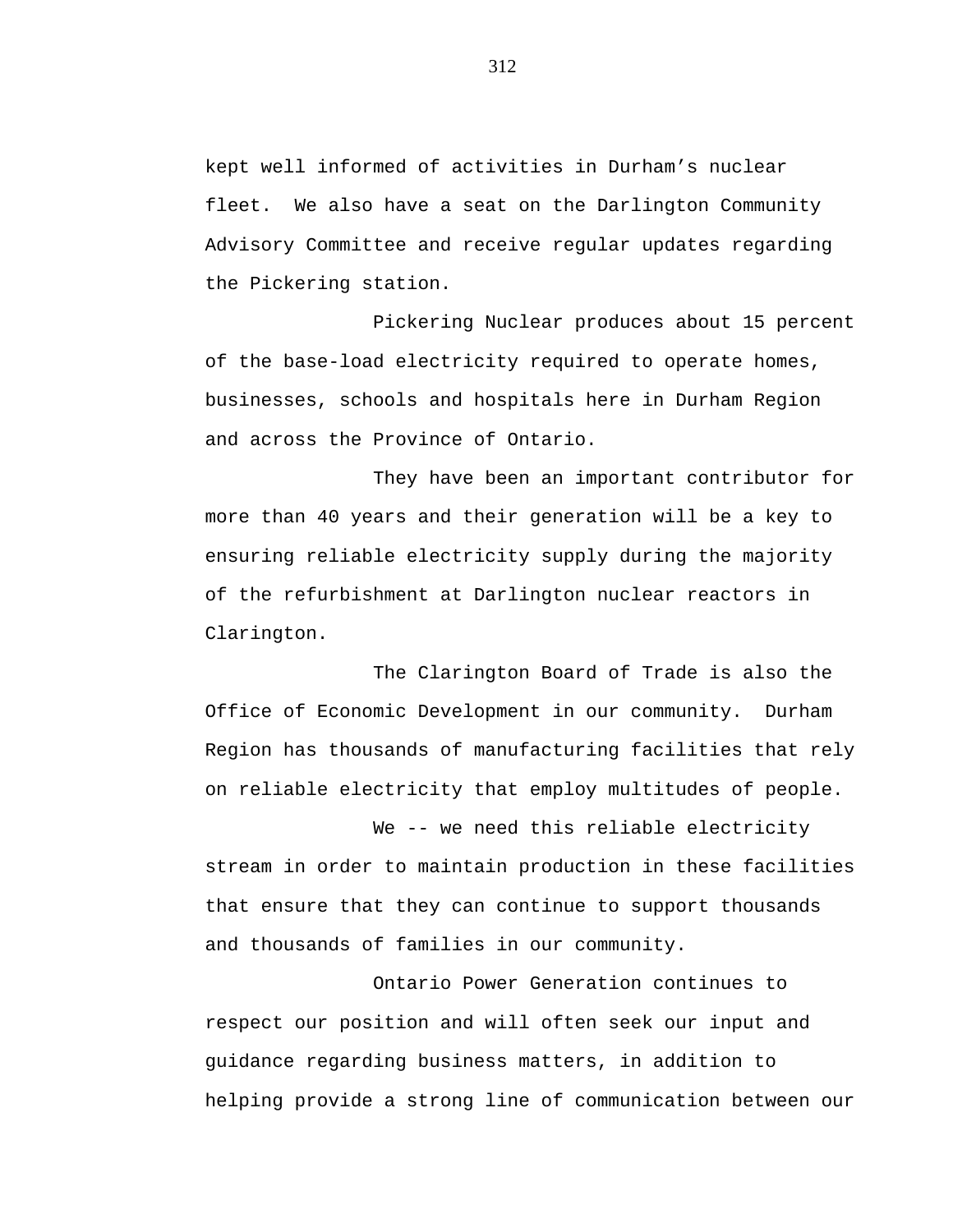business community and both -- at both Darlington and nuclear stations.

We're pleased to see that the Pickering nuclear station continues to meet or better performance expectation in all 14 safety-related areas of the Canadian Nuclear Safety Commission's annual nuclear station performance report -- that's a mouthful.

So in closing, we're pleased to echo the strong support of the Ajax-Pickering Board of Trade for a five-year operating licence renewal for Pickering Nuclear.

Thank you.

**THE CHAIRMAN:** Thank you. Question? Thank you very much. **MS. HALL:** You're welcome. **THE CHAIRMAN:** Marc?

**MR. LEBLANC:** The next submission was supposed to be by Just One World, as outlined in CMD 13- H2.41. We understand that Mr. Kalevar, the representative of this organization, is no longer available today and has requested to present later this week.

If he cannot present verbally later this week, his submission will be considered as a written submission.

This obviously changes our schedule, so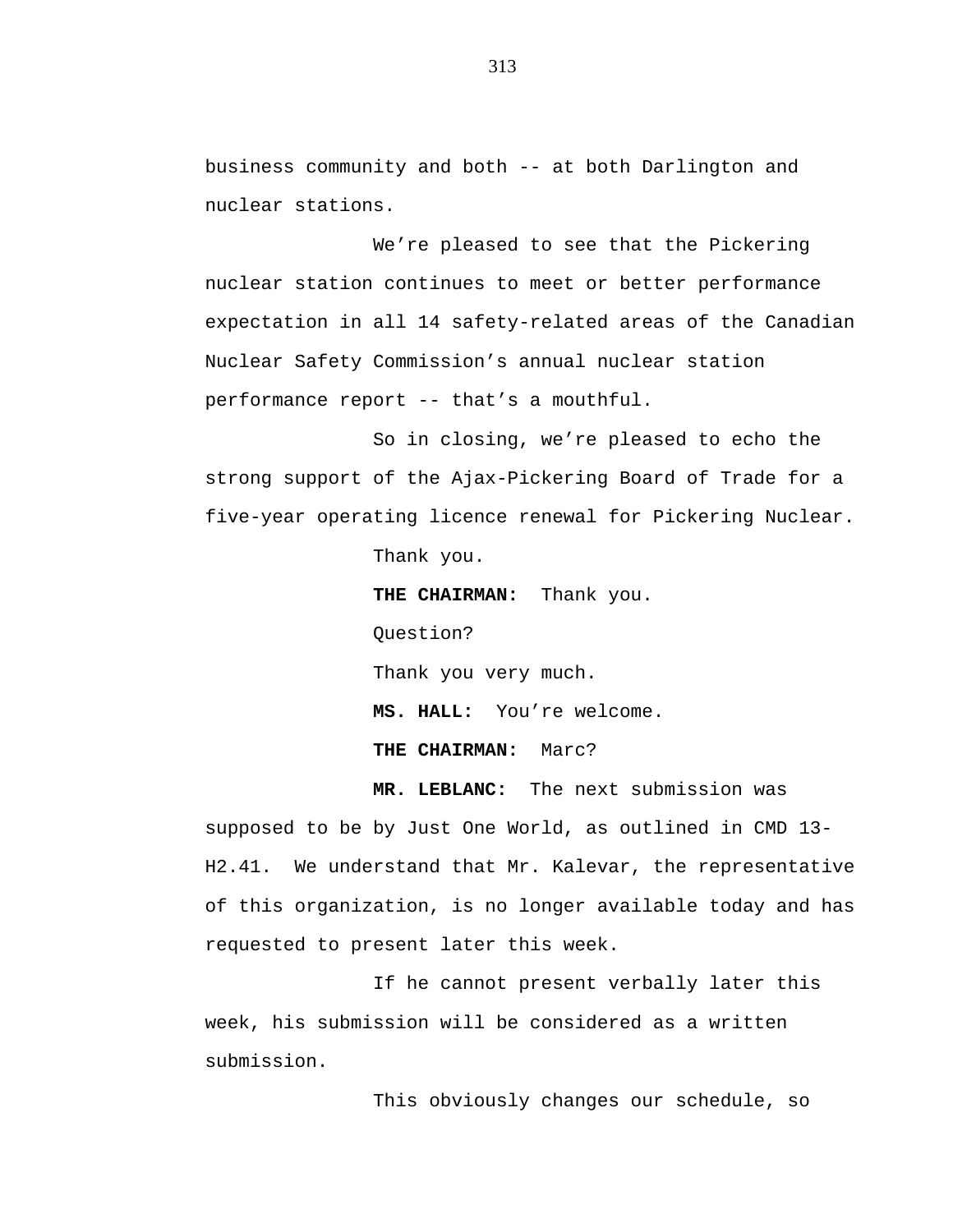Sierra Club has accepted to come in earlier than what they were originally planned and present to us at this time,

Mr. President, so we have to jump about

five submissions, if you're going through your binders, Members.

#### **(SHORT PAUSE/COURTE PAUSE)**

**THE CHAIRMAN:** So I guess, as Marc just said, the next submission is by the Sierra Club Ontario, as outlined in CMD 13-H2.129, 129A and 129B.

And I understand that Ms. Elwell will make the presentation. The floor is yours.

**13-H2.129 / 13-H2.129A / 13-H2.129B Oral presentation by the Sierra Club Ontario**

**MS. ELWELL:** Thank you. Good afternoon, Mr. President, Commissioners. My name is Christine Elwell; I'm here on behalf of Sierra Club, Ontario and I'm with my colleague Benny Cheng, our science experts.

We are here to make a summary of our submissions on the Pickering application.

I'm bringing greetings to you again from Sierra Club New York. We presented a letter to you, as well as Ministers Kent and Baird today, from Sierra Club,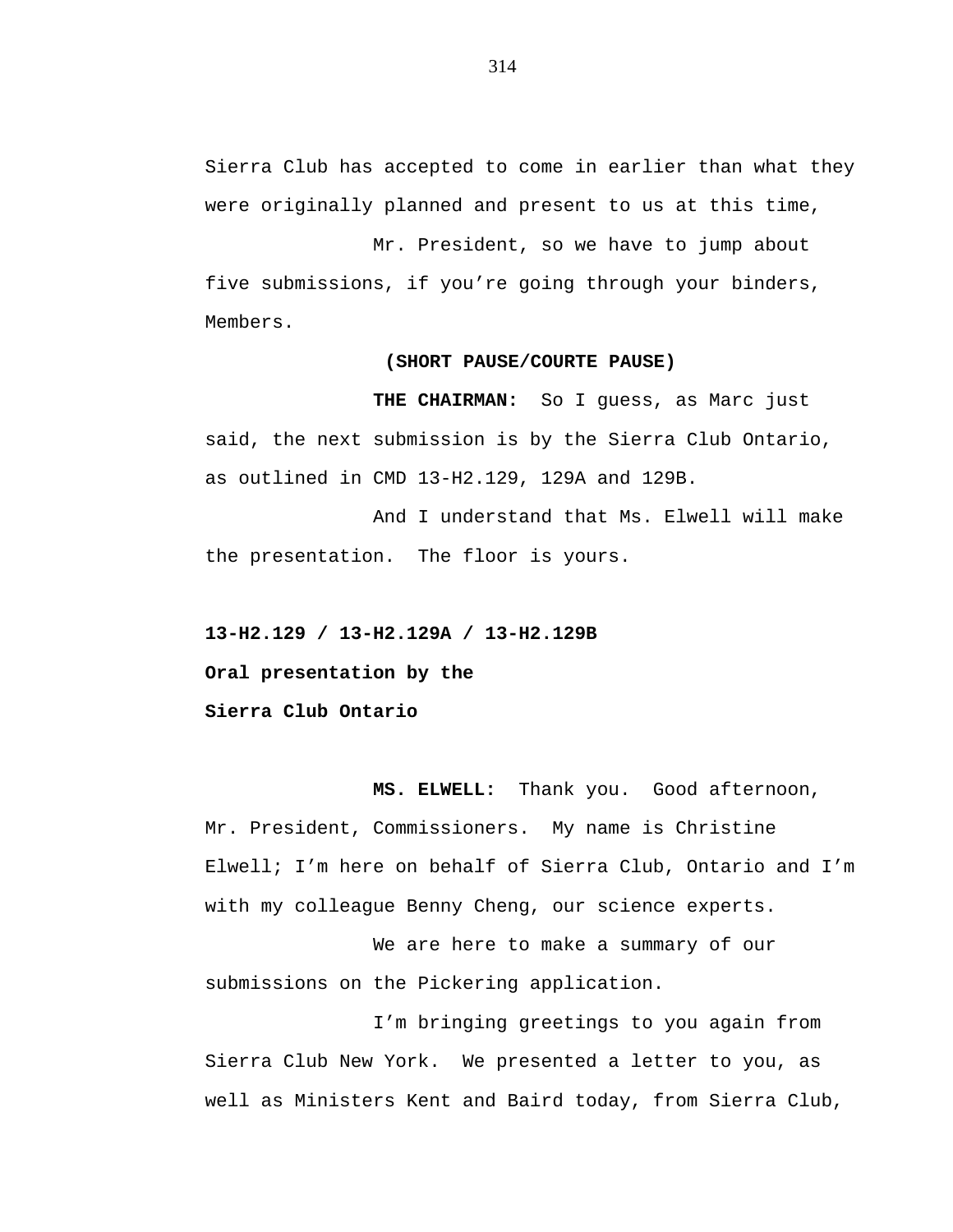Atlantic Chapter, New York. Do you have a copy of that letter?

**MR. LEBLANC:** Yes, we do. We received it about half an hour ago. We have not had a chance to distribute it yet, but I recognize it's pretty much a summary of your submission.

**MS. ELWELL:** Yes, sir, although it has been updated with development such as the 2012 Great Lakes Water Quality Agreement. So ---

**MR. LEBLANC:** Will you refer to it in which case, I'll distribute it right away?

**MS. ELWELL:** Briefly.

**MR. LEBLANC:** Okay.

**MS. ELWELL:** Thank you.

So yes -- so our colleagues in the United States are again requesting notice and assessment of the proposal for likely trans-boundary impacts pursuant to the 1991 Canada/U.S. Air Quality Agreement. And, as I mentioned, the most recent amendments to the Great Lakes Water Quality Agreement, Article 5, which specifies that nuclear facilities and nuclear waste are a joint concern of the parties.

And this phrase, "joint concern", is taken -- takes one back to the Air Quality Agreement that says if there is a joint concern, again, this is a reason and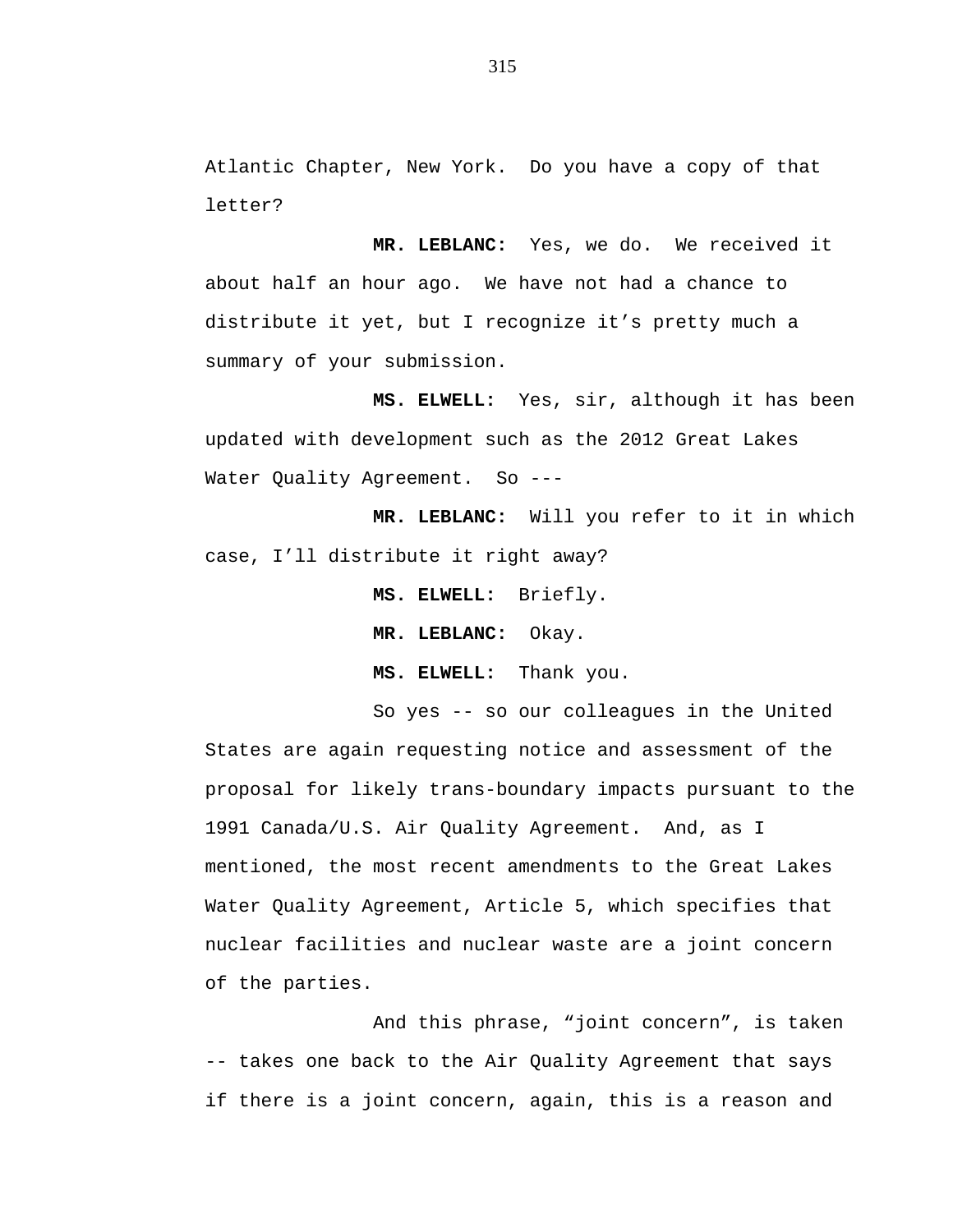basis for notice and an impact assessment.

The risks of air and waterborne emissions from the regular operations, unintended releases, including catastrophic accidents and decommissioning from Pickering Nuclear are great.

This is the oldest and most troubled nuclear plant in OPG's fleet. Sadly, the root causes of many of the mishaps are unknown and unknowable. I refer you in particular to the December 2012 black deposit event and failures at Unit 1, in our submissions at Section 4.3 where the causes, the root causes of this concern are still unknown.

Unfortunately, as well, many of the major so-called degradation mechanisms to components cannot be avoided or mitigated.

I refer, in particular, to the admission by OPG in Section 4.1 of our submissions with respect to steam generators and pressure tubes.

The fact that the Proponent admits that mitigation is not always possible with these degradation mechanisms is a cause for alarm, especially in view of the Commission's responsibilities to ensure that an application should only be approved where mitigation is possible for likely adverse effects. And again, mitigation requirements are found in the Air Quality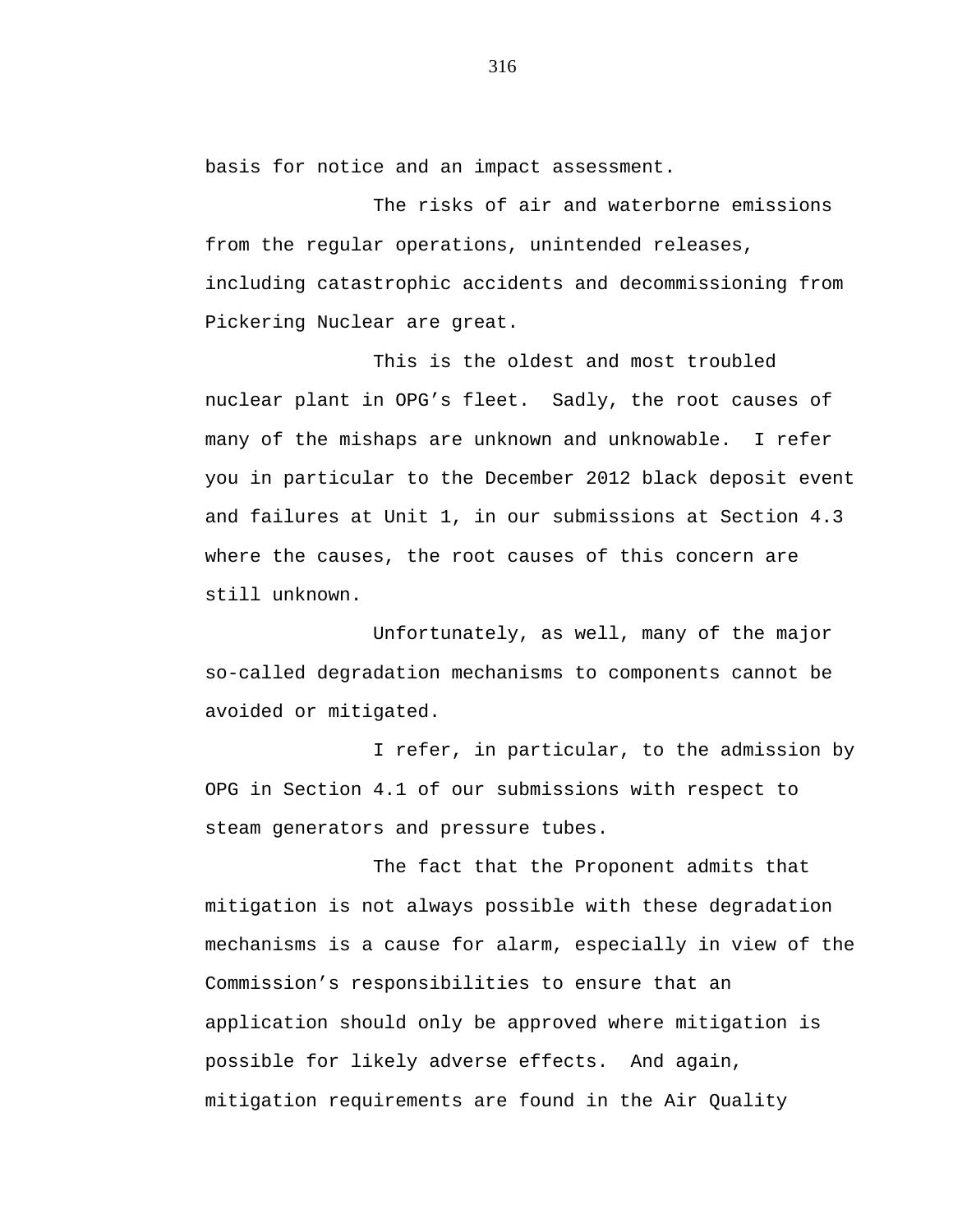Agreement and Great Lakes Water Quality Agreement*.*

Instead of extending the operation of Canada's oldest commercial nuclear plant beyond its designed life, we call for the early and orderly decommissioning of it now, that includes a public health and environmental impact assessment, based on protective radiation standards and likely trans-boundary impacts.

OPG's application, supporting materials and a new environmental impact assessment should be posted on a public IJC (International Joint Commission) registry that will allow for cumulative impacts to actually be assessed by the various -- by the various jurisdictions around the Great Lakes.

In our submission, about a third of the paper is -- is devoted to identifying current and expected radiation exposure events. And I -- I won't go through them with you now, I would rather suggest that major ones that need to be taken into account are the admitted increase of 17 percent in collective worker exposure rates in 2012.

OPG admits that the planned outages, the opening of radiation systems for maintenance and repair, as well as decommissioning, will increase the exposure of workers, and therefore the public, to radiation such as tritium.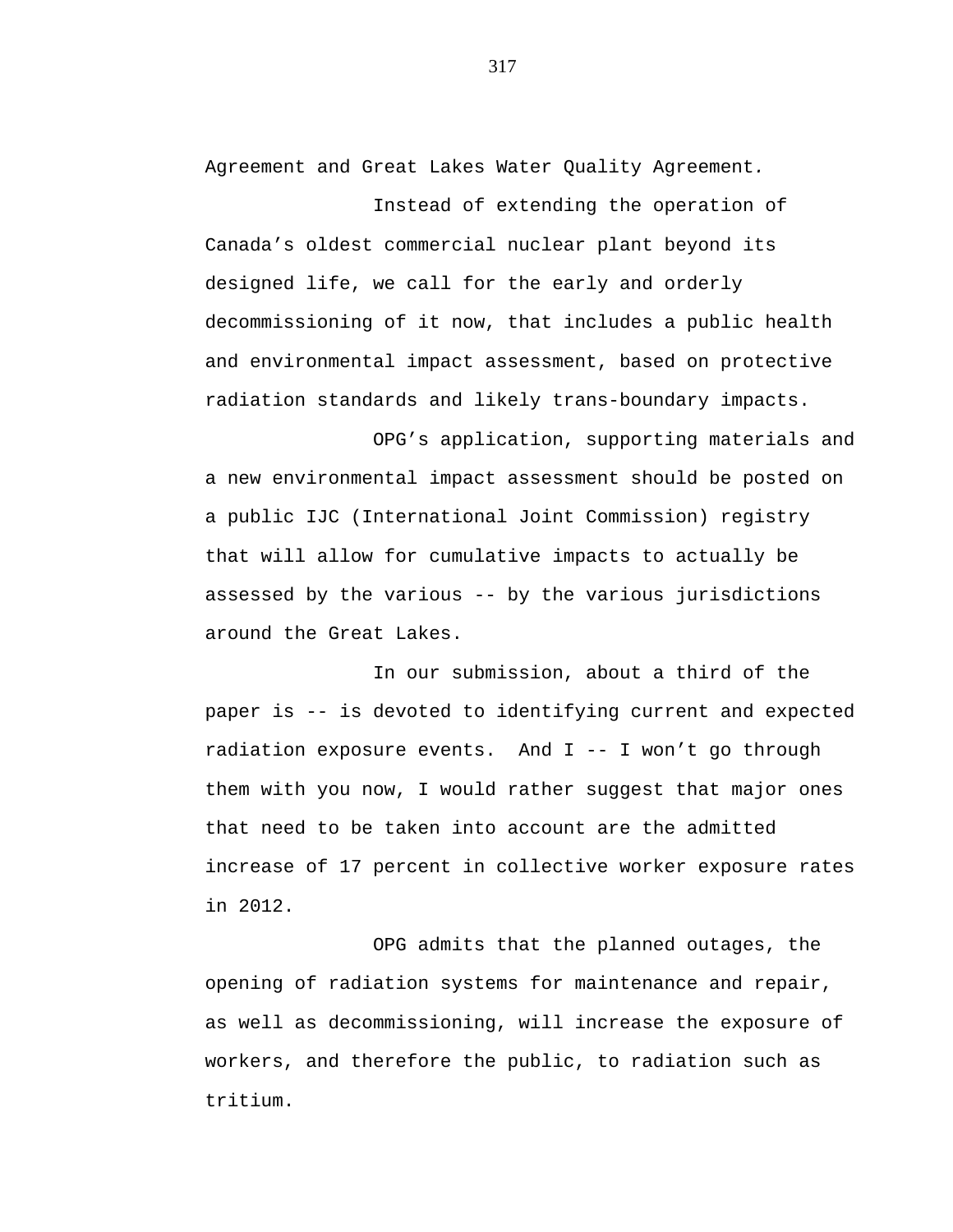Commission staff view an environmental assessment of the proposed activity is not required under the current *Canadian Environmental Assessment Act* 2012, but that Act came into effect on July  $6<sup>th</sup>$ , and OPG's application was filed on July  $4<sup>th</sup>$ . Therefore, OPG's application ought to be subject to the more comprehensive 1992 Act that wasn't in force at the time.

Refurbishment and continuing operations and decommissioning are all matters that used to be subject to an environmental impact assessment under the former Act. This happened in 2007 with respect to Pickering, and 2008 with respect to the decommissioning of Units 2 and 3. The extension of this plant beyond its designed life, plus decommission, surely requires the same comprehensive assessment.

OPG admits that the unplanned reactor trips at Pickering are higher than the Canadian average. We've got a significant problem with automatic reactor shutdowns. And, you know, the concern about the steam generator required Commission staff to recommend a 3 percent de-rating.

For all these matters to -- for OPG to admit that many of the mitigation factors for ageing components is not available.

In our view, instead of being able to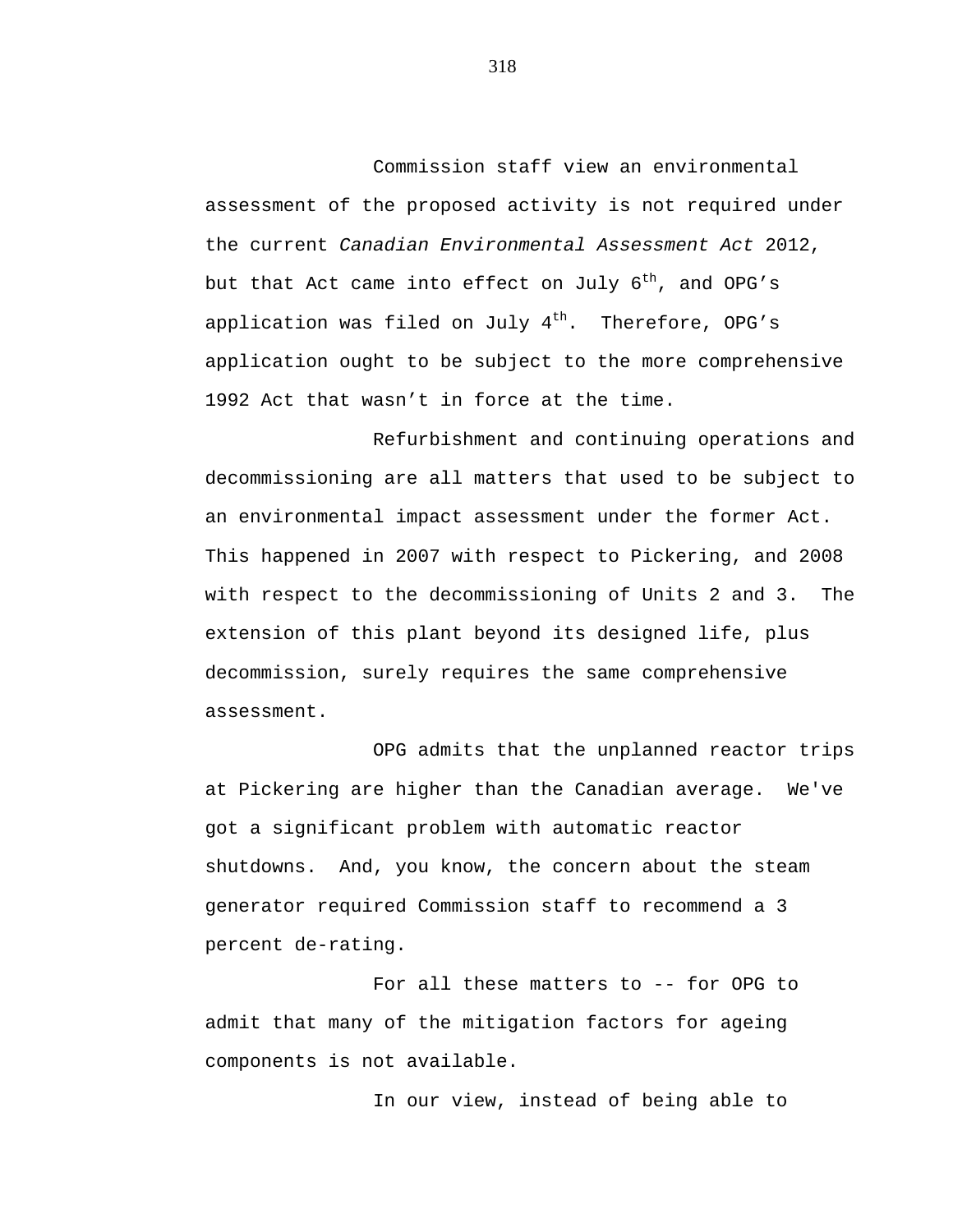determine what the right mitigation factors are and the Commission requiring it, instead OPG hopes to be able to determine the right timing when the component degradation mechanisms become a safety risk that the units must be shut down.

Trying to get the timing right, instead of planning now, for the early and orderly decommissioning of Pickering Nuclear, is irresponsible and contrary to the Commission's domestic law and Canada's international obligations.

My colleague will deal with particulars with respect to concrete. This is a pressing issue, and again, another example of current and expected emission releases.

Turning then to highlight what we've said about radiation protection standards. The CNSC's protection standards of tritium, which is a highly mobile radio nuclei, is, in our view, two or three times less protective than what's achievable in other jurisdictions, and therefore, what is reasonably achievable under the ALARA principle.

We say the ALARA principle, as it's been interpreted by OPG, has distorted the fundamental principle. That principle says where radiation exposure can be avoided or mitigated, that that would be the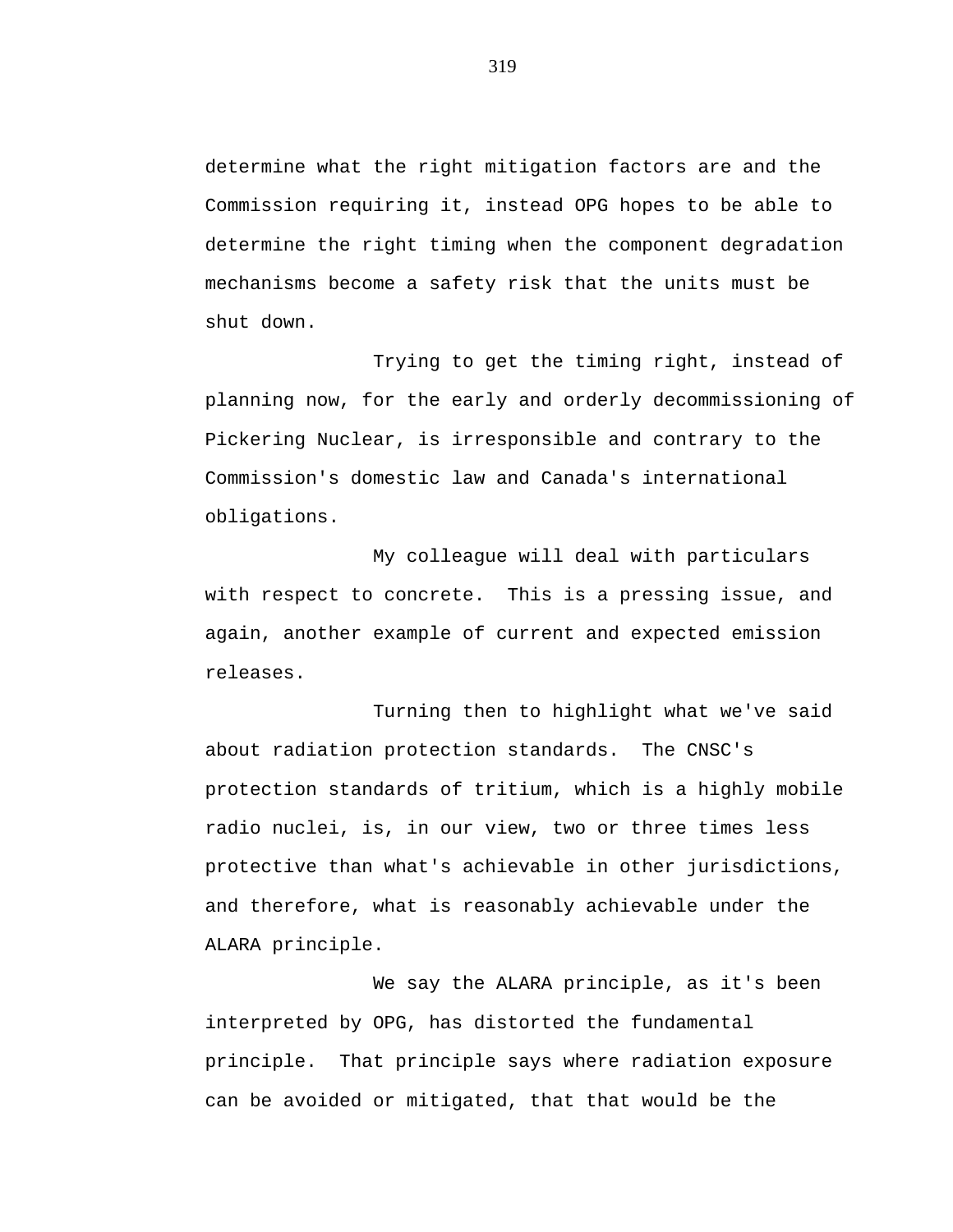leading principle, whereas OPG fashions it about being avoided, social and economic factors being taken into account.

In other words, the Canadian population is expected to be exposed to more radiation because it's somehow considered to be the net economic benefit of us, whereas in other jurisdictions those radiation protection standards are much higher.

There's a wealth of scientific evidence that says the effects of radiation exposure depends very much on the parts of the bodies it's exposed to and the dose factors that come into account. Yet Canadian standards suggest that tritium exposure is just the same as any other medical x-ray procedure. We go into some depth at Sections 6 of our submissions on work in this area.

There are at least 40 recognized international studies showing that the nearness to nuclear power plants increases one's exposure to radiation. While we say there is no safe exposure to tritium, the standards should at least be tightened by a factor of three, to reflect at least the current scientific evidence.

For example, I understand the Commission recently released a report on childhood leukemia and denied any link between the incidents of childhood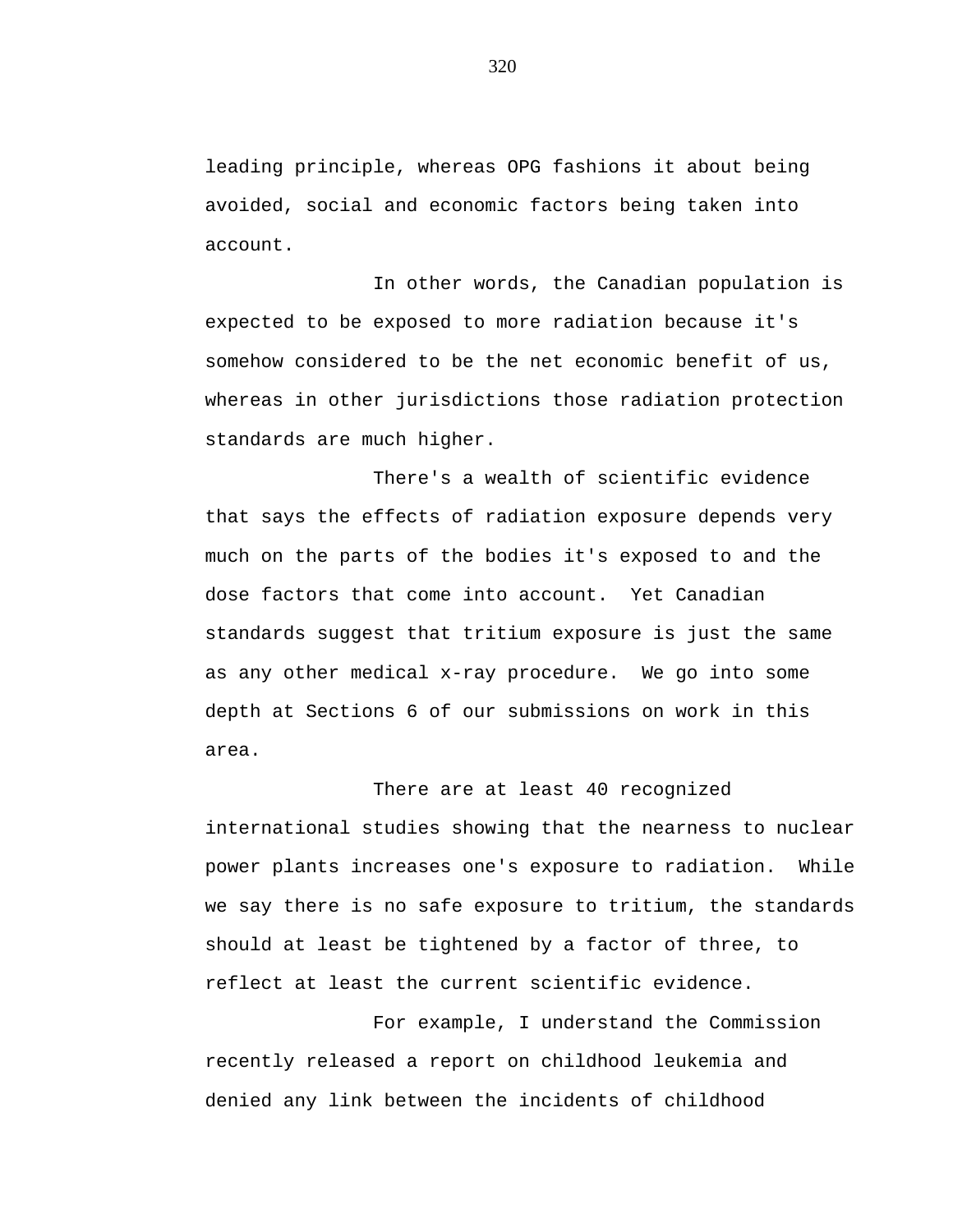leukemia and closeness to nuclear power plants.

This study relies on scientific evidence of general cancers to say many of them are as a result of lifestyle incidents, rather than recognizing that cancers, which are admitted to be higher at Pickering and Darlington, particularly thyroid cancer and leukemia, there we see a higher  $--$  I'm sorry  $--$  we see a higher incidence around those nuclear power plants, and for the Commission study to deny a link and somehow suggest it's related to six year old lifestyles is absurd.

Most recent studies that we quote in our submissions, dating from this year, the U.K. study in 2009, the German study after, show between 12 percent and up to 30 percent increase of exposure -- or incident rate for childhood leukemia near nuclear power plants; and for the Commission's new study to say there's no evidence, no need to investigate further, the precautionary principle doesn't apply, is an affront to the public interest and you Commissioners should not approve that without seriously looking at the science.

And indeed, in your Darlington decision you recognized that there is research being done on dose exposure limits. It would be -- it would behoove the Commissioners to seriously look at that science, given the age of this plant, the admission that emissions will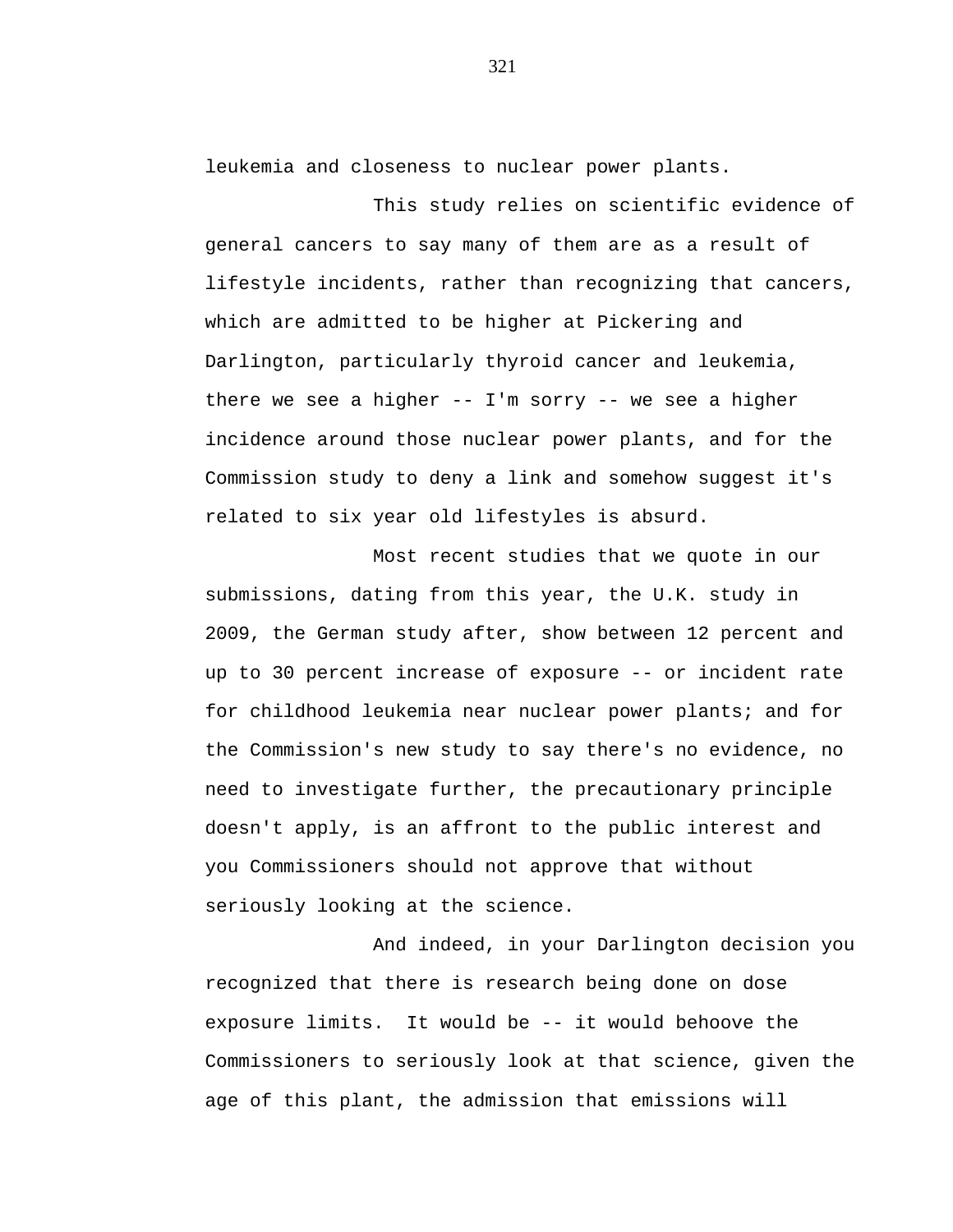increase with decommissioning, you know, many souls are in your hands.

So the standards for Canada on tritium and water are really quite lax. At 7,000 BqU for tritium in Canadian drinking water compared to 740 ---

**THE CHAIRMAN:** Can you start winding up, please?

**MS. ELWELL:** --- 740 BqU for United States, 100 for European Union, our standards are out of step.

Yes, I'd like you -- I wanted to answer your question about how many nuclear power plants are on Lake Ontario, and I'm pleased to be able to use this new map from the International Institute for the Concern of Public Health and Great Lakes United, which sets out the incredible amount of loading of nuclear facilities and waste facilities our Great Lakes are subjected to.

And so we call upon the Commission and the Canadian and U.S. governments to have the International Joint Commission do the public registry, as we've suggested, and to focus on nuclear issues, especially nuclear waste issues, which is an emerging matter, especially as transportation across the lakes and our roads, so that a comprehensive solution to this emerging and pressing matter can go forward.

So with those preliminary comments, I'll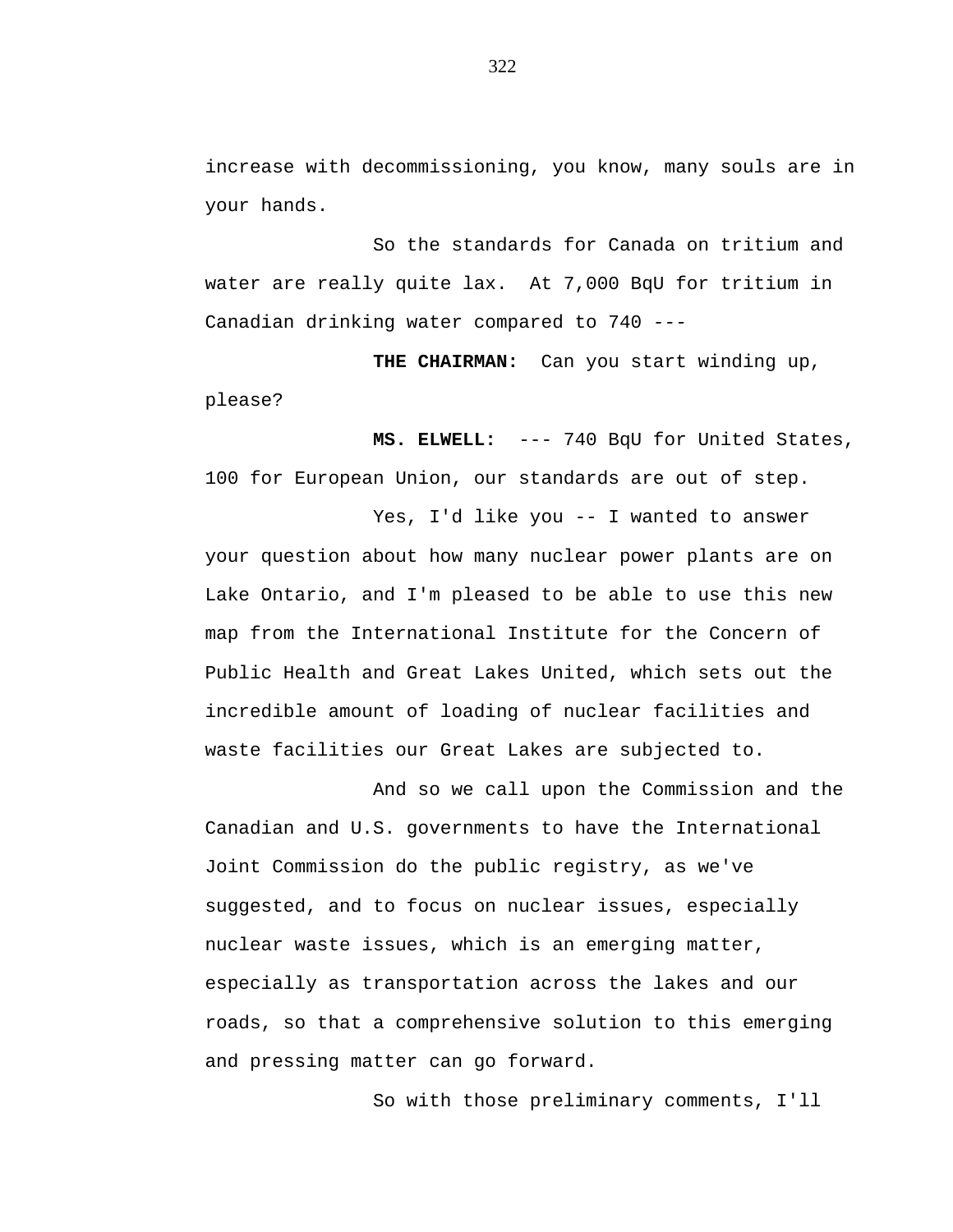turn to my colleague, Benny Cheng.

**THE CHAIRMAN:** We have read this thing cover to cover, so you can summarize in two minutes if you want to talk about the concrete.

We have lots of questions, so don't repeat what you said in here.

**MR. CHENG:** I'll just emphasize the highlights then.

So for the record, I'm Benny Cheng.

One thing I want to stress about is the vacuum building outages examinations. So according to OPG's VBO inspection in 2010, they conducted underwater inspections of the common water intake duct structures. Of the total eight areas planned for inspections, only two areas were completely inspected, two were partially inspected, and four were not inspected at all.

This means only two out of eight areas were completely inspected, while six are still at risk for service. Is this risk negligible? Shouldn't CNSC request OPG to thoroughly inspect the remaining six areas and provide evidence that they are safe operations?

And from the same report, OPG also concluded that the local concrete degradation at the junction of Common 078 Intake Duct and Unit 7 Intake Duct are safe for operations until 2020, and that no further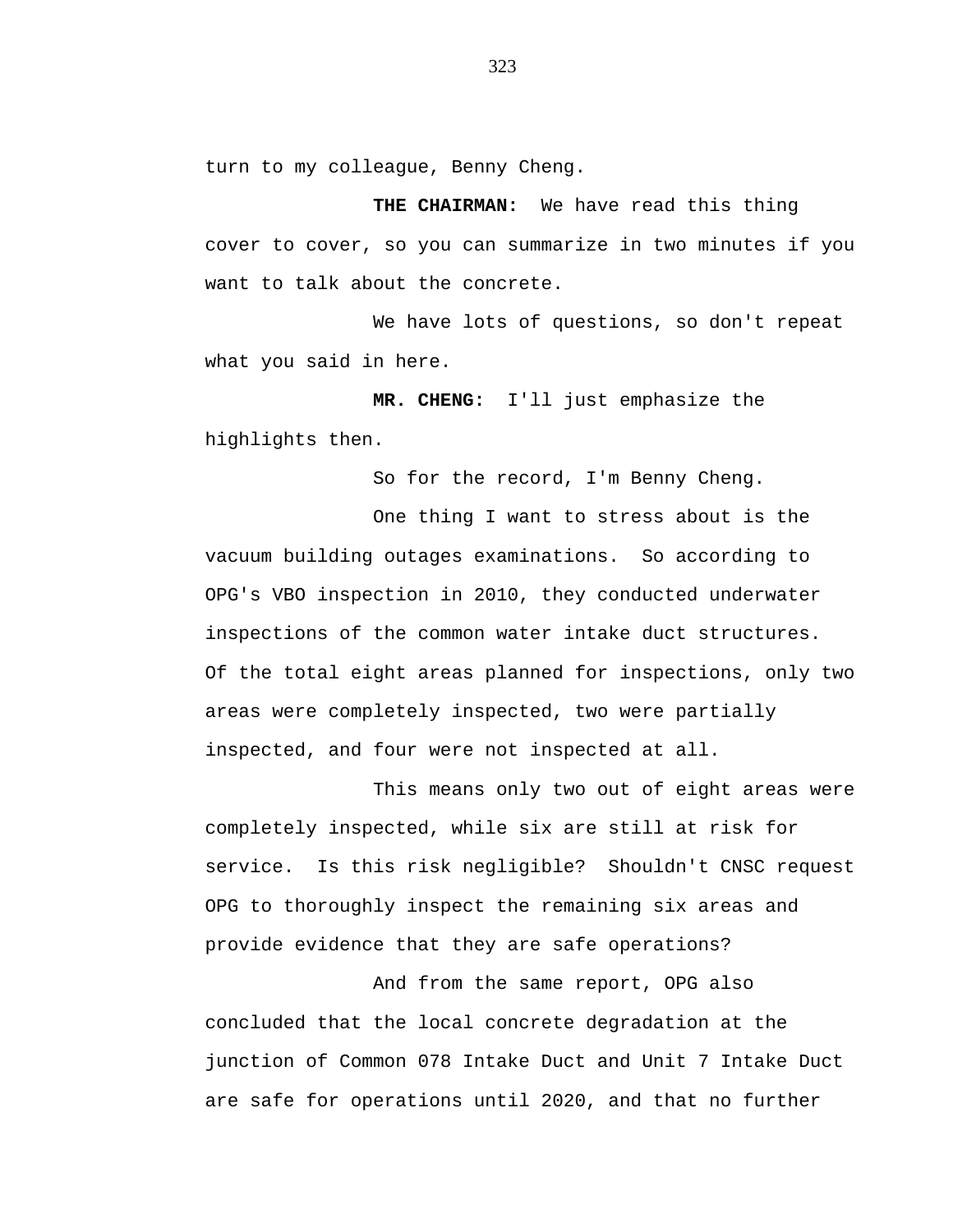inspections are planned.

As soon as that was discovered with water leakage and concrete degradation, it is possible that similar conditions may exist in the six partially and not inspected areas, as mentioned above.

The last complete inspection were -- of these six areas were in 2000, and if no further inspections are to be done until 2020, that leaves it another 20-year period for potential concrete degradation and water leakage.

CNSC should request OPG to conduct full inspection of those areas immediately.

So if there is no clear assessment showing that the vacuum building is safe, this license renewal must not proceed.

And I guess this sums up our submissions for today. Thank you.

**THE CHAIRMAN:** Okay, thank you.

Let's -- I'm sure there is lots of

questions. Who wants to start?

Mr. Tolgyesi?

**MR. TOLGYESI:** On the intervenor's

presentation, page 6 of 42, at 1.2, *"Ageing Equipment and Components,"* second paragraph, they are saying that the Ontario Energy Board reports in 19 -- the 2012 report,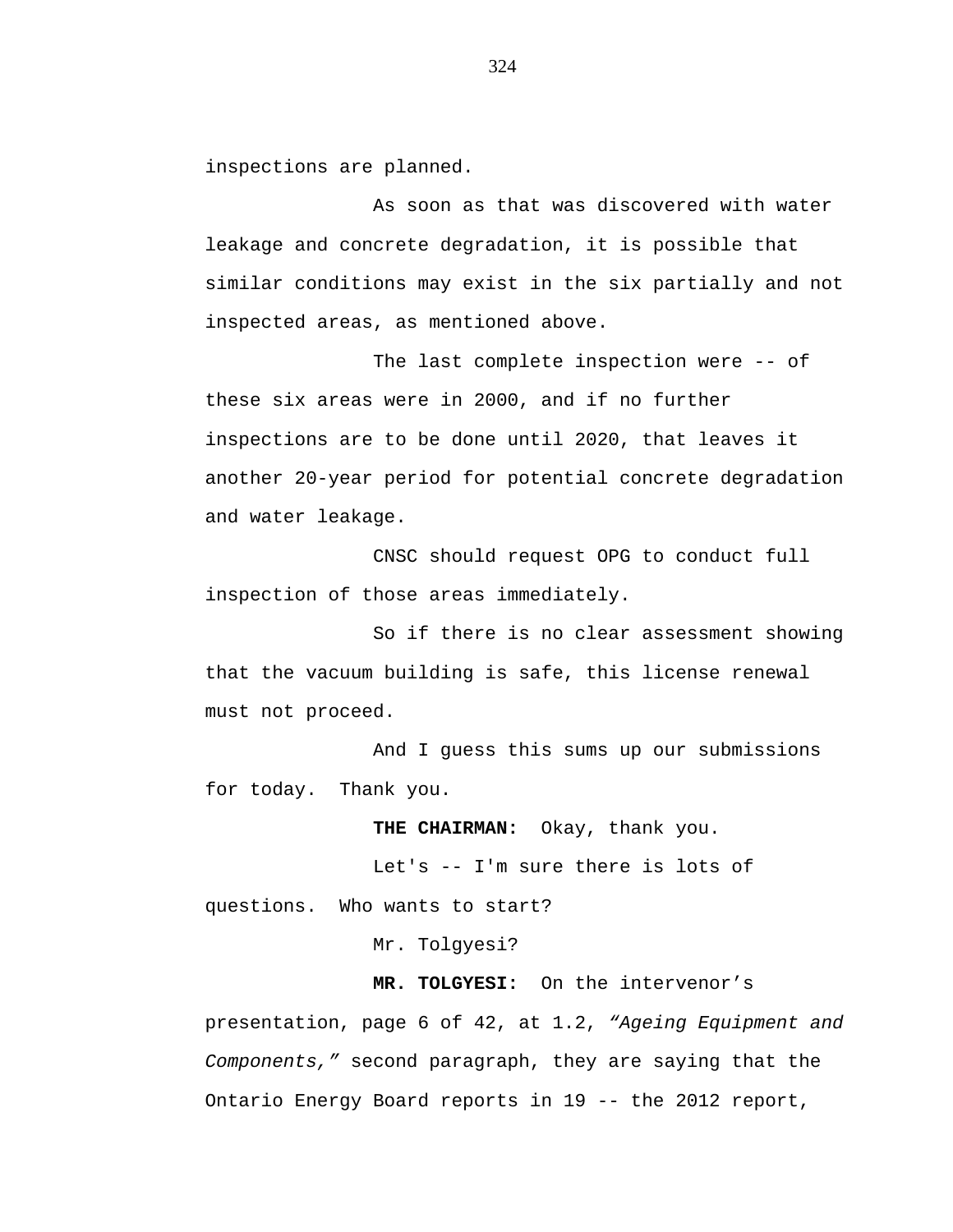that Pickering A and B plants have among the worst and unsound measures, the worst operating measures, among nuclear generating stations worldwide.

Could you comment on that, OPG, and, after, staff?

**MR. JAGER:** Glenn Jager, for the record.

Pickering A and B plants, the Pickering Plant, actually has some of the best operating performance measures worldwide, particularly in the area of safety. I spoke to some of those in my opening presentation: personnel safety and emissions safety and nuclear safety.

What this was in reference was our production capability, the unit capability factor and forced loss rate.

It was referring to a period of time shortly following return to service where the units were going through performance improvement and, since then, we've dramatically improved the performance of the station to the point where, in the last quarter, our forced loss rate is at 2 percent, and we are achieving our production targets year over year.

So the performance of the station since that time has improved dramatically. This is owing to the strong investment that we have made, ageing management programs that we've completed, our strong human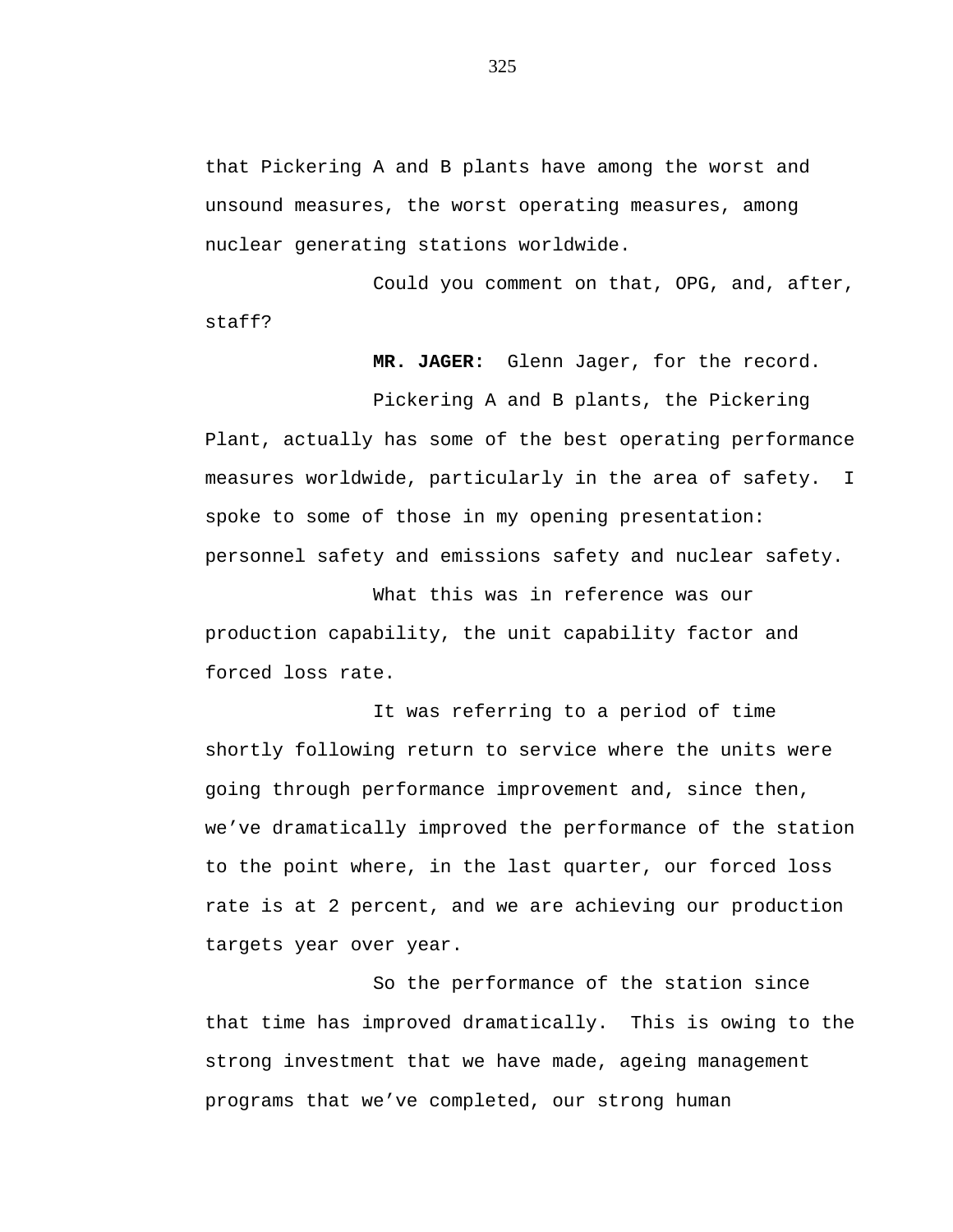performance program as well, and the significant investment that we've put in, in terms of continued operations and improvements to the power plant.

So the performance today is not what it was in the past, certainly, and we predict that, going forward right through to 2020, performance will continue to improve.

Our goal for capacity factor in 2015 is 80 percent, so we're expecting that performance will continue to improve and will certainly measure up to our expectations.

**MR. TOLGYESI:** This was in 2012, which is just last year.

That's the Ontario Energy Board doing annual reports, annual review, where I suppose all those improvements that you were implementing, it should be reflected in the 2013 Annual Report.

**MR. JAGER:** Glenn Jager, for the record.

The reports were made some time ago. We do do benchmarking studies to evaluate our performance against industry measures. It does not reflect current performance, for example, this year's performance or recent performance.

I could possibly ask Laurie Swami to comment on the Ontario Energy Board submissions, timetable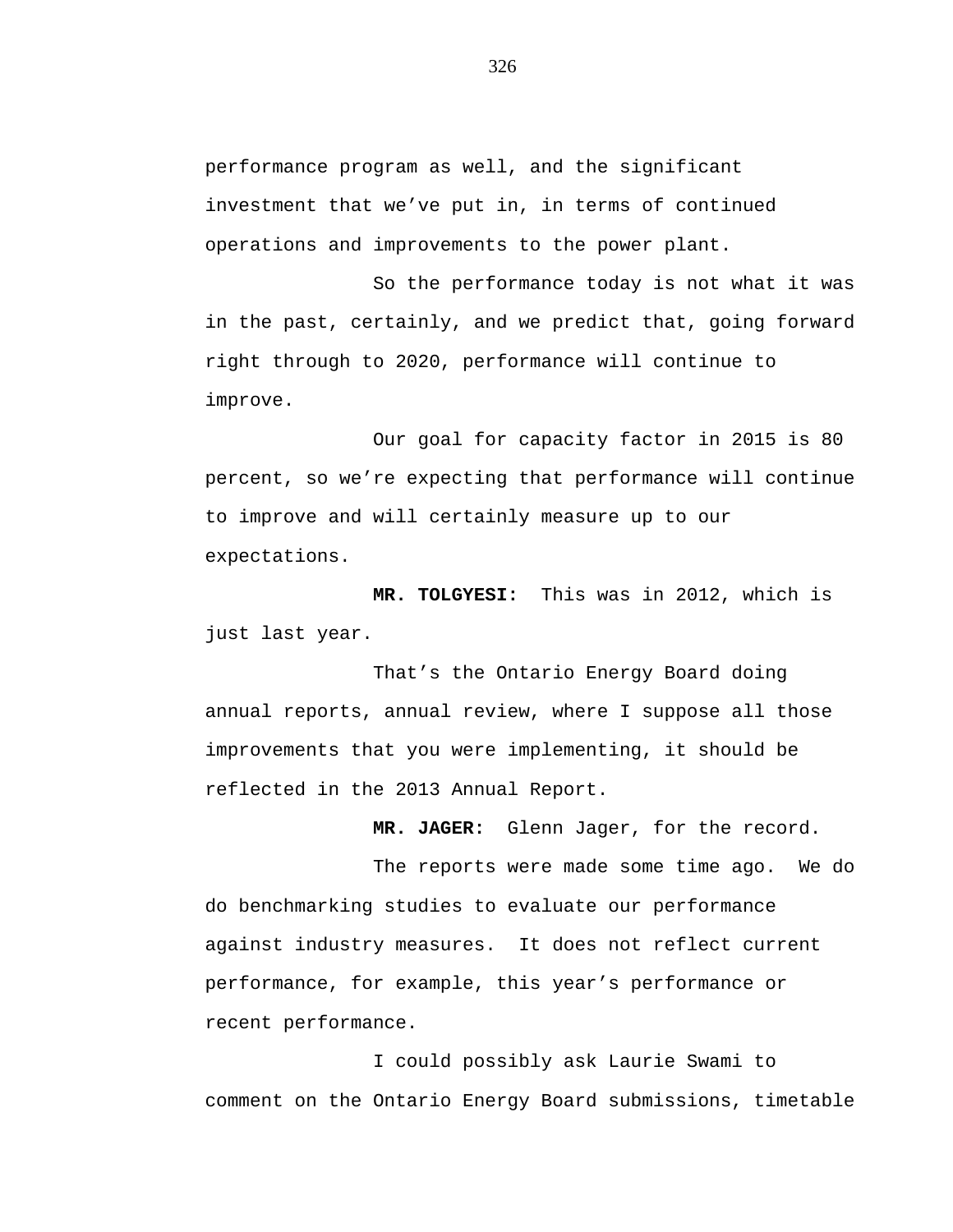and content, and what goes into those reports.

**THE CHAIRMAN:** While they're coming to the table, I assume that the Ontario Energy Board hearings are about the rates, and they're not about nuclear safety issues.

So they may think that you are, I don't know, fat in operation, you have too many people, but  $I$  --I could see them saying something about this, but I couldn't see them talking about your safety performance.

Could they?

**MR. JAGER:** Glenn Jager, for the record.

Certainly, when we examine staffing, the cost of operation of the facility, safety has to be a consideration in terms of ensuring the plant is operated safely and meeting all of our performance targets and having the necessary resources to do that.

So, yes, it is a consideration. Yes, you are correct, the OEB does look at rates. They set the rates and, as the only rate regulated electricity producer, that is their mandate.

So as part of those Ontario Energy Board submissions, we do do benchmarking and we do compare ourselves against other utilities in all those areas to provide the Ontario Energy Board with a full picture of our performance.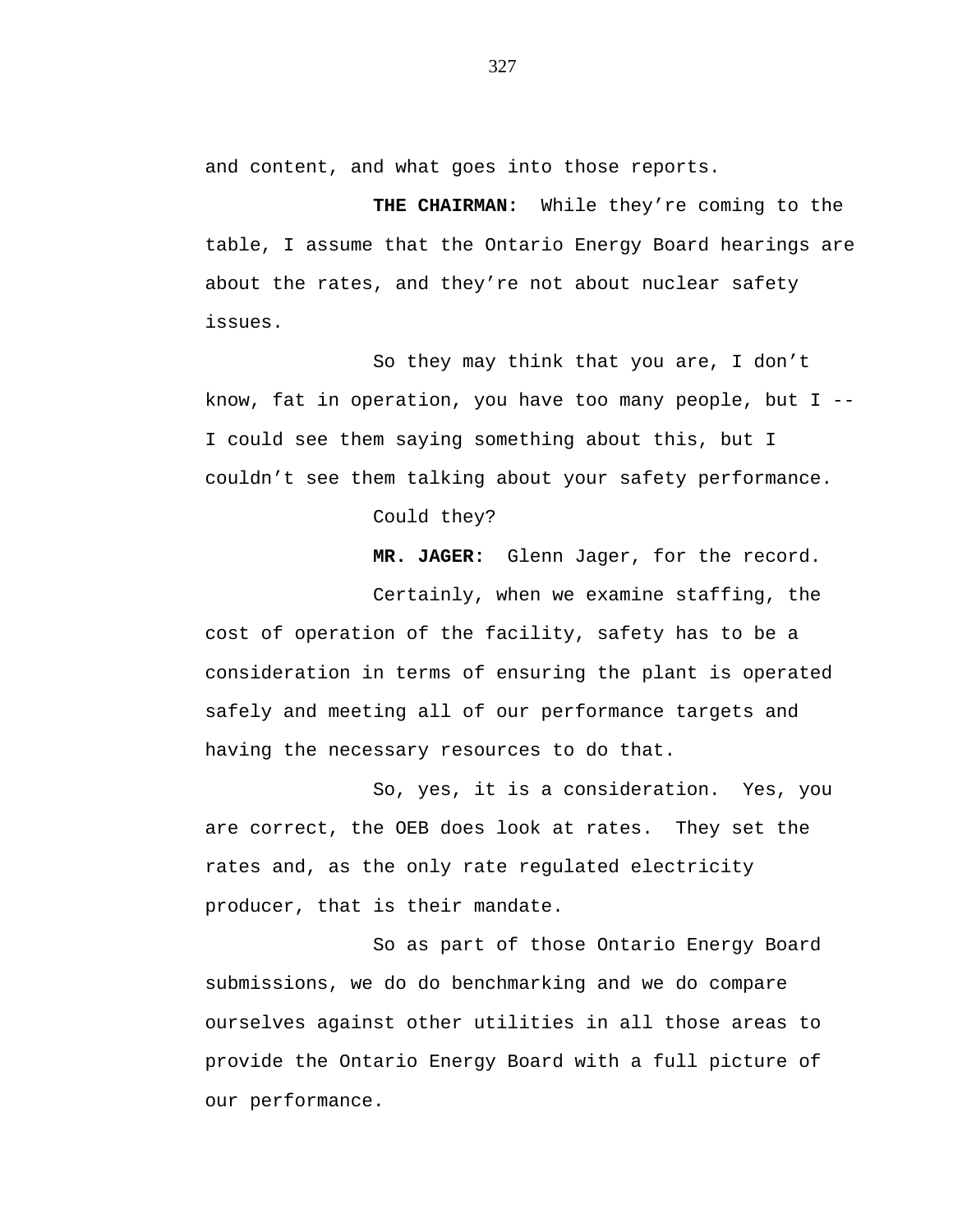And if Laurie or Barb is there, they may want to add some details to that.

**MS. SWAMI:** Laurie Swami, for the record.

Just to directly answer your question, they do not do annual reports on our performance. It's done as part of the rate application process, and the information that is referred to is from our rate application a few years earlier and would be based on data from 2008 and 2009. So it's historical information, rather than current information that's being referred to here.

I think Mr. Jager referred to the benchmarking work that we do, and that will form part of our application going forward which we plan to do this year for the next rate application process the following two years.

**MEMBER TOLGYESI:** So you will have kind of plume behind you for things what happened in 2008, published in 2012, since you improved, implemented new improvements.

The next -- you said its next evaluation will come maybe in 2015 or so, so it's a kind of long process. You will have to live with this for years.

**MS. SWAMI:** Laurie Swami, for the record. The rate application is determined when we are ready to apply. It's not something that is required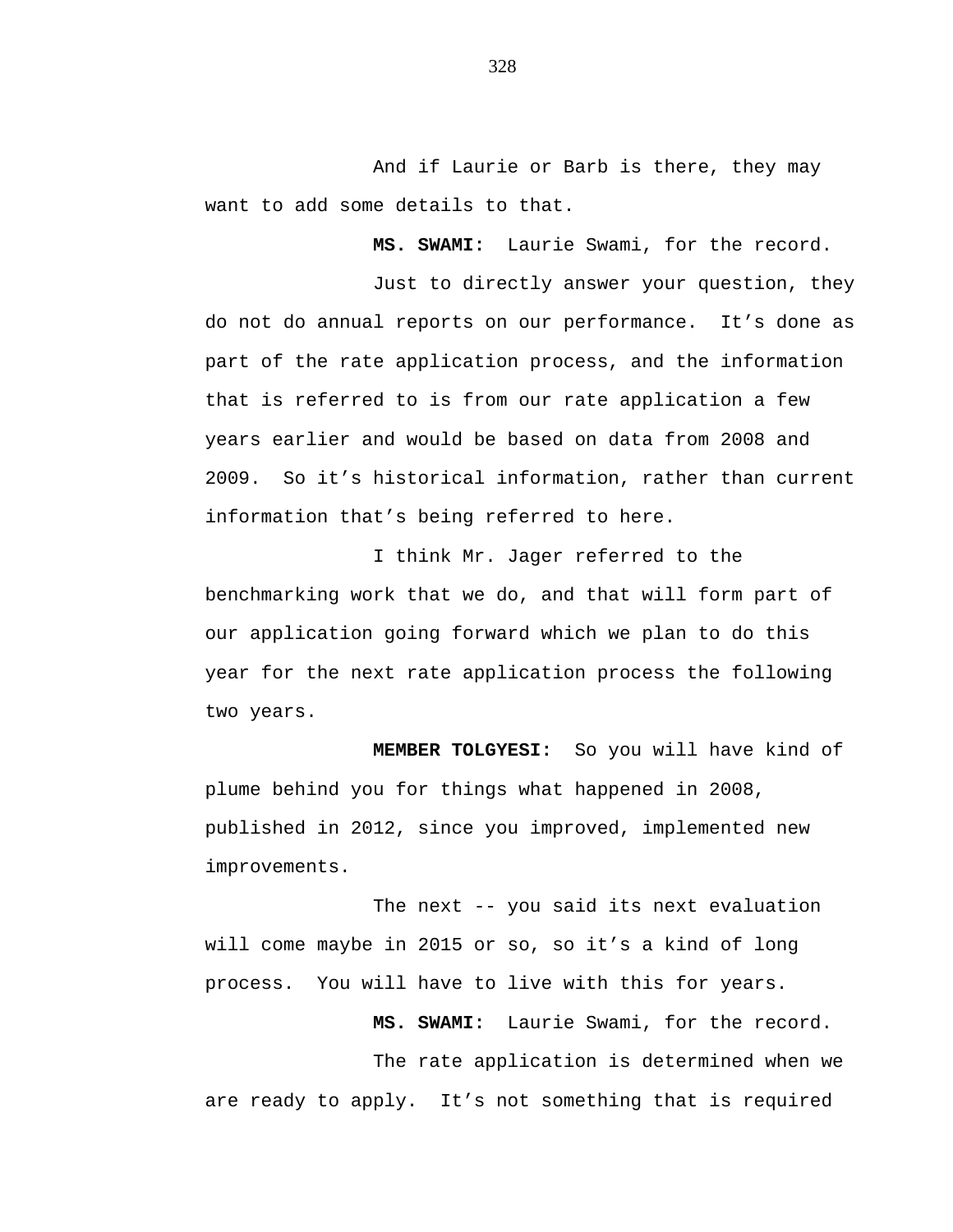that they do on a regular basis, and OPG has determined that we will make a rate application this fall, and the hearings will take place likely next year.

And during that process, they'll review our past performance and they will also look to what are the investments we plan to make improvements to the operations.

They will then set a rate. It's really about the rate that we will receive for generation, as opposed to looking at the safety case for the plants.

**MEMBER TOLGYESI:** Staff, do you have any comments?

**DR. RZENTKOWSKI:** Yes, I would like to comment very briefly, because operating performance, it's one or our safety and control areas. We assess it every year and we report back to the Commission in the annual NPP Report.

In the 2012 report, for the first time, we will start trending past performance as well, because we generated enough information to start trending.

So, personally, what I notice is that the Pickering station was lagging behind the industry standards over the past few years, so that's -- that's an absolutely true observation. I refer to many operating events resulting from equipment reliability problems and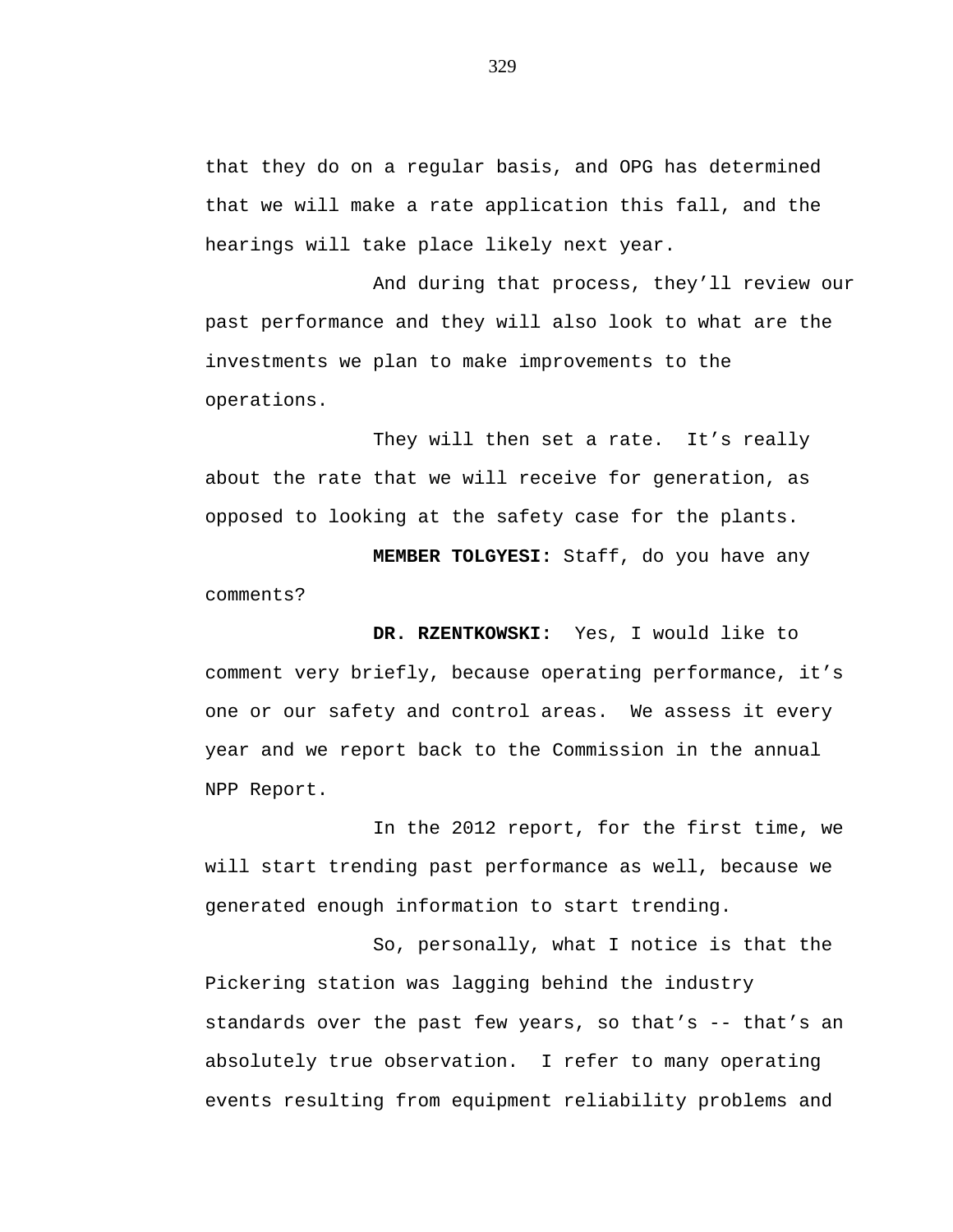maintenance backlog. There were a few minor organizational performance issues, and, as a result, the safety performance, in some areas, was rated below the industry average.

This was reflected, as I mentioned, in the NPP Annual Report and it will be reported to the Commission in the summer of this year.

Nevertheless, as a result of concerted effort of CNSC and OPG staff, the overall safety performance of the Pickering station has been improved and, in general, is now meeting industry performance.

This demonstrates OPG's commitment to operate safely and reliably.

As the CNSC regulatory requirements and expectations continue to evolve, OPG will have to meet even higher performance standards in the future. That's why CNSC and OPG staff worked jointly to develop the sustainable operation plan for Pickering; to make sure that the safe and reliable operation will be maintained until the end of commercial operation.

# **MEMBER TOLGYESI:** Thank you.

**MS. ELWELL:** Thank you very much.

First of all, just to clarify, that the rates the OEB sets are based on costs of service. So the costs of these mishaps in repairs has to be taken into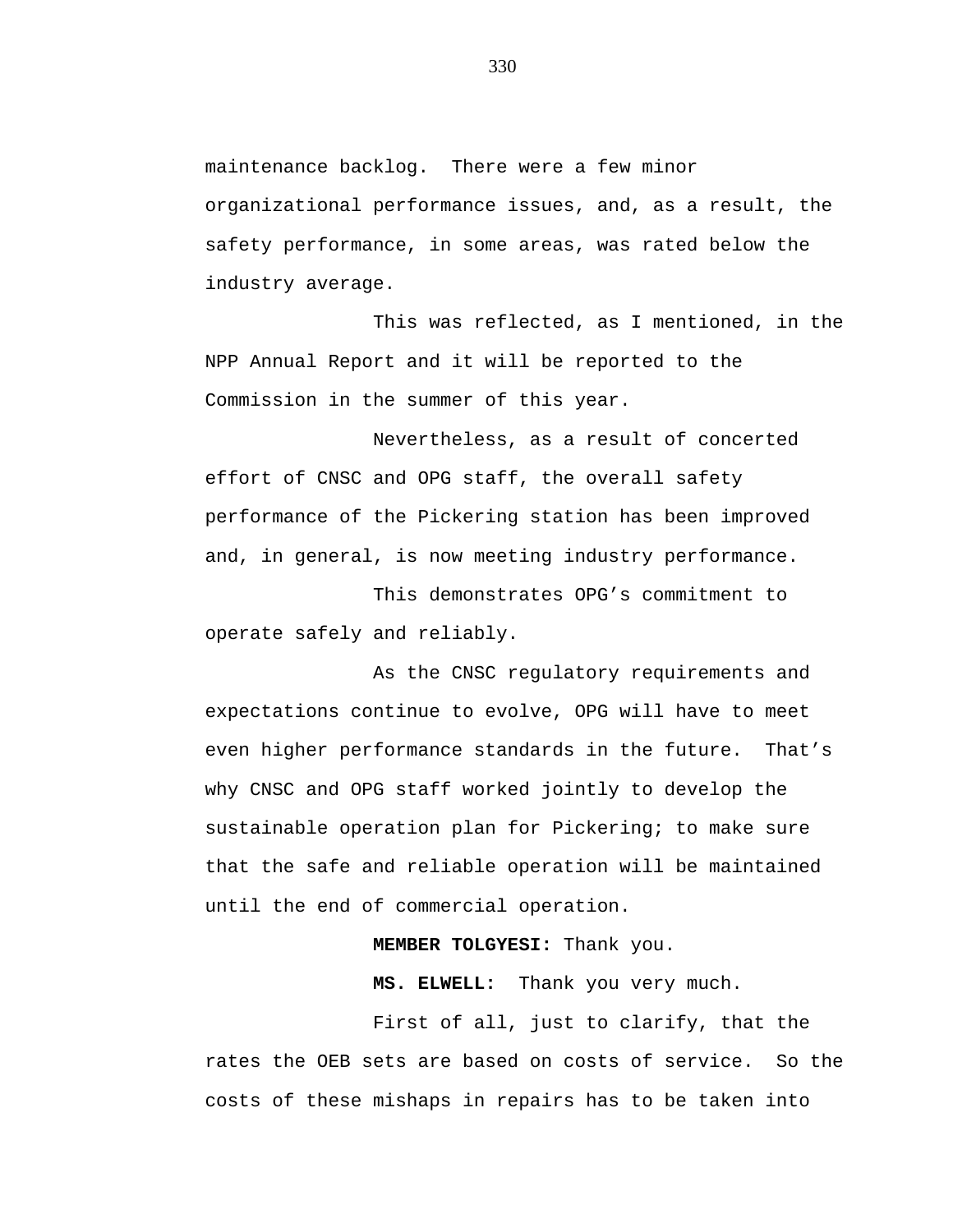account in setting the rates.

The second point I would make, if things were so great at Pickering, why have worker exposure rates gone up, 17 percent last year, and even OPG admits under the ALARA Principle that exposure rates for workers may even need to go up. I refer to page 6 of 42 of our submissions.

So they can paint a rosy picture, but the facts prove otherwise.

**THE CHAIRMAN:** Okay. We'll allow OPG to reply and then staff.

**MR. JAGER:** Glenn Jager, for the record.

Worker exposure rates have not gone up. The worker exposure on an individual basis meets all our administrative goal limits. The total worker exposure we did expect to go up, because the amount of work was increasing, that is, in support of the fuel channel life management program and inspection programs to take the units to the end of life in 2020.

So the volume of work is going up, but that requires additional workers, additional effort.

Notwithstanding all that, we are continuing to reduce worker dose and aggressively going after an ALARA program which seeks to reduce dose for various work activities.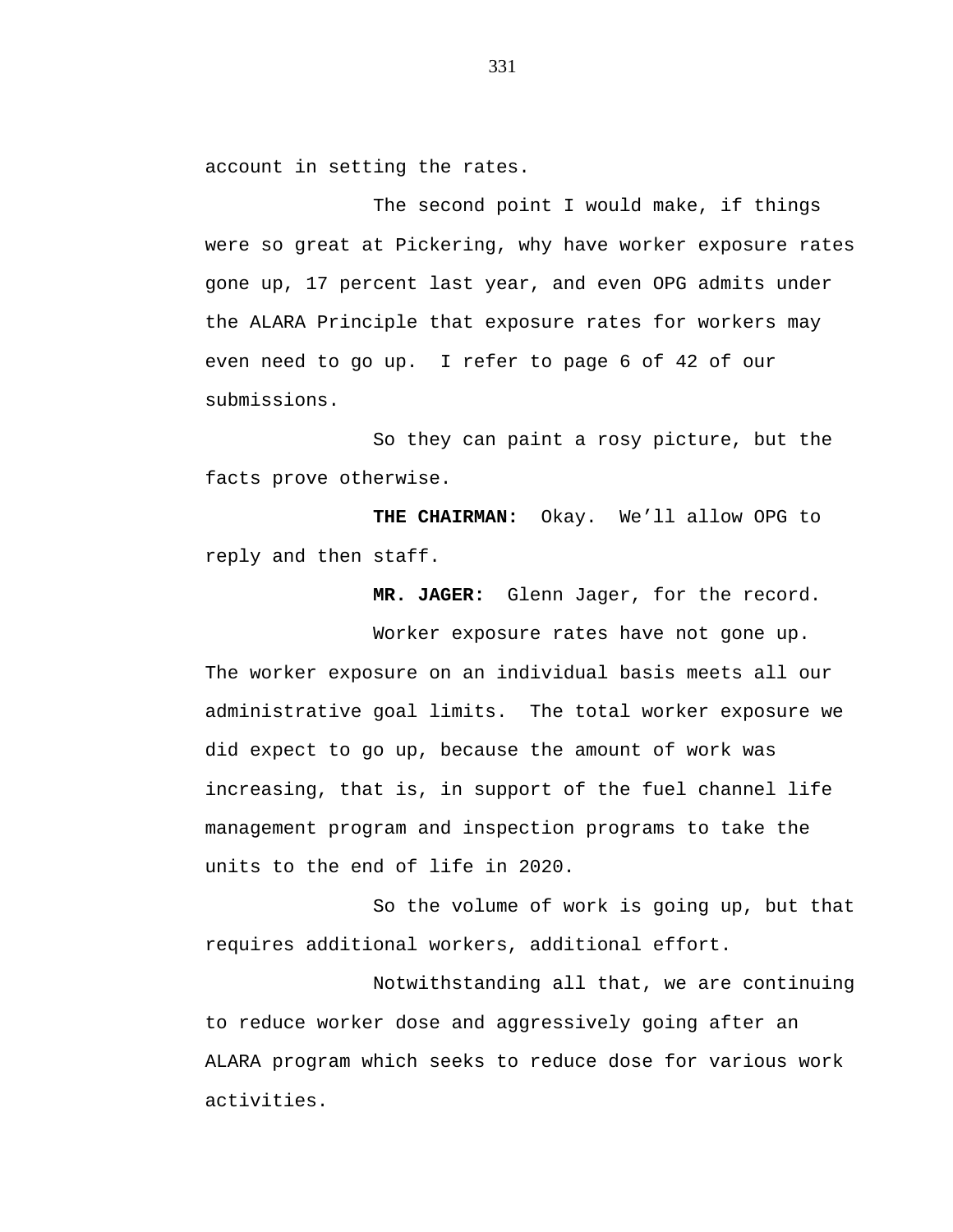Thus far, the station is on target for its collective radiation exposure and no workers certainly don't exceed the administrative dose limits which are far below the regulatory dose limits.

**THE CHAIRMAN:** Okay. Some other -- other questions?

**MR. RZENTKOWSKI:** I would like to clarify also on average and maximum effective doses for 2012; they were very low. As a matter of fact, the average dose to the worker was only five percent of the regulatory limit and the maximum dose received was 20 percent of the regulatory limit in 2012. So they are very, very good results.

And also Mr. Jammal would like to comment on the operating performance of the station.

**MR. JAMMAL:** Ramzi Jammal, for the record and to clarify the record here.

I'm reading the executive summary from the Ontario Energy Board report itself. It concludes:

> *"It should be noted that the ability of the plants to operate safely has not been called into question."*

So this is a discussion on power production and rate cost and the safety was at no time under question.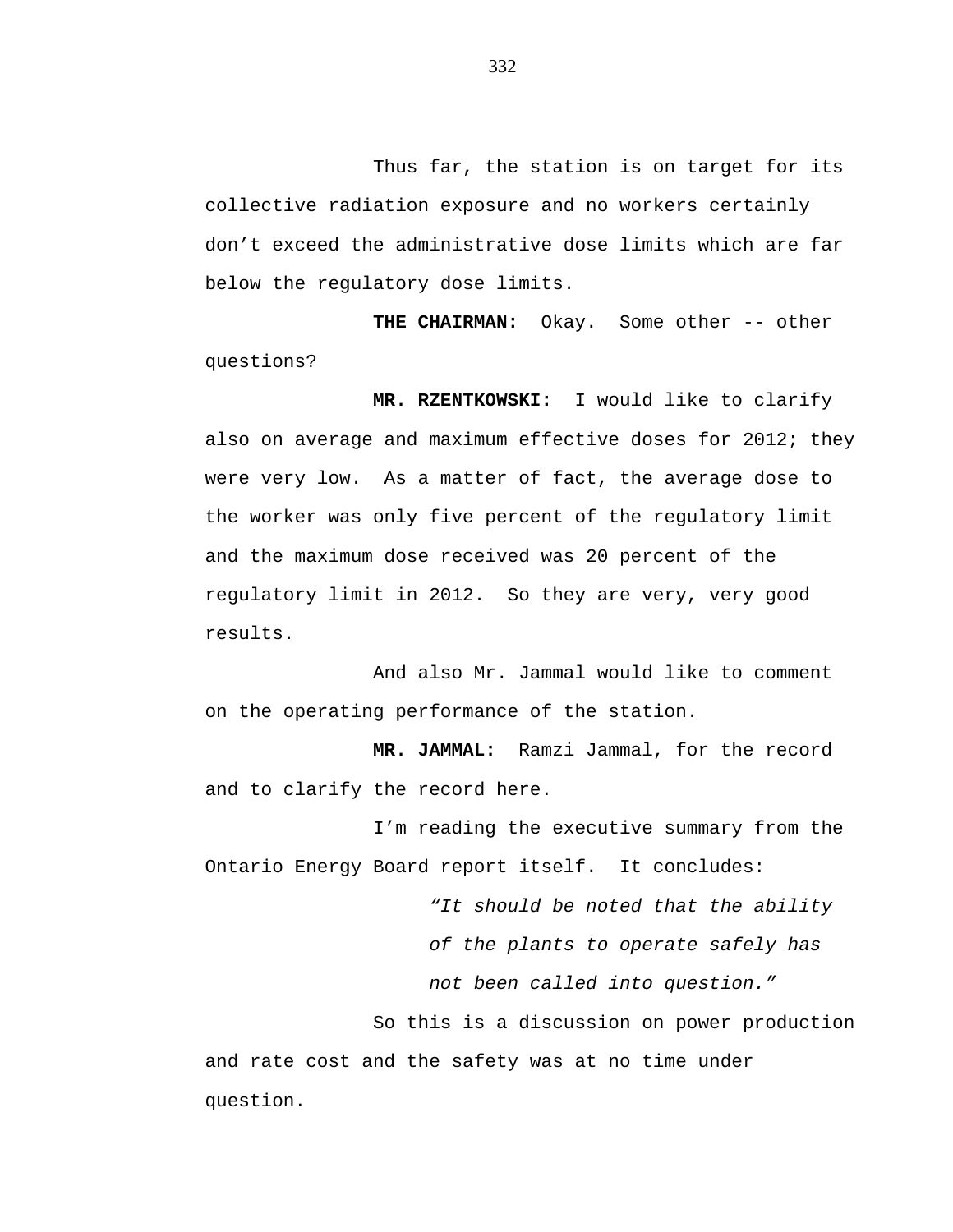#### **THE CHAIRMAN:** Thank you.

Ms. Velshi?

**MEMBER VELSHI:** I know we spoke about radiation dose on Day One at some length. If you look at your projections to 2020, what do you see your collective dose being? Is it going up, down, given the increased inspection and maintenance work that may be required?

**MR. JAGER:** Glenn Jager, for the record.

We don't have a projection that goes right to 2020 at the moment. Our projections to 2015 are flat and current business planning we're seeking to reduce our collective radiation exposure over a business planning period.

So our current business planning period will go to 2015.

I would expect that as we get towards 2020, as the number of outages in our work program completes if you will, the overall collective radiation exposure would go down as a result.

# **MEMBER VELSHI:** Thank you.

Next question is to staff. The intervenor talked about the recently published CNSC Epidemiological Study and probably dismissed it a bit. So I wondered if you could comment on that.

**DR. THOMPSON:** Patsy Thompson, for the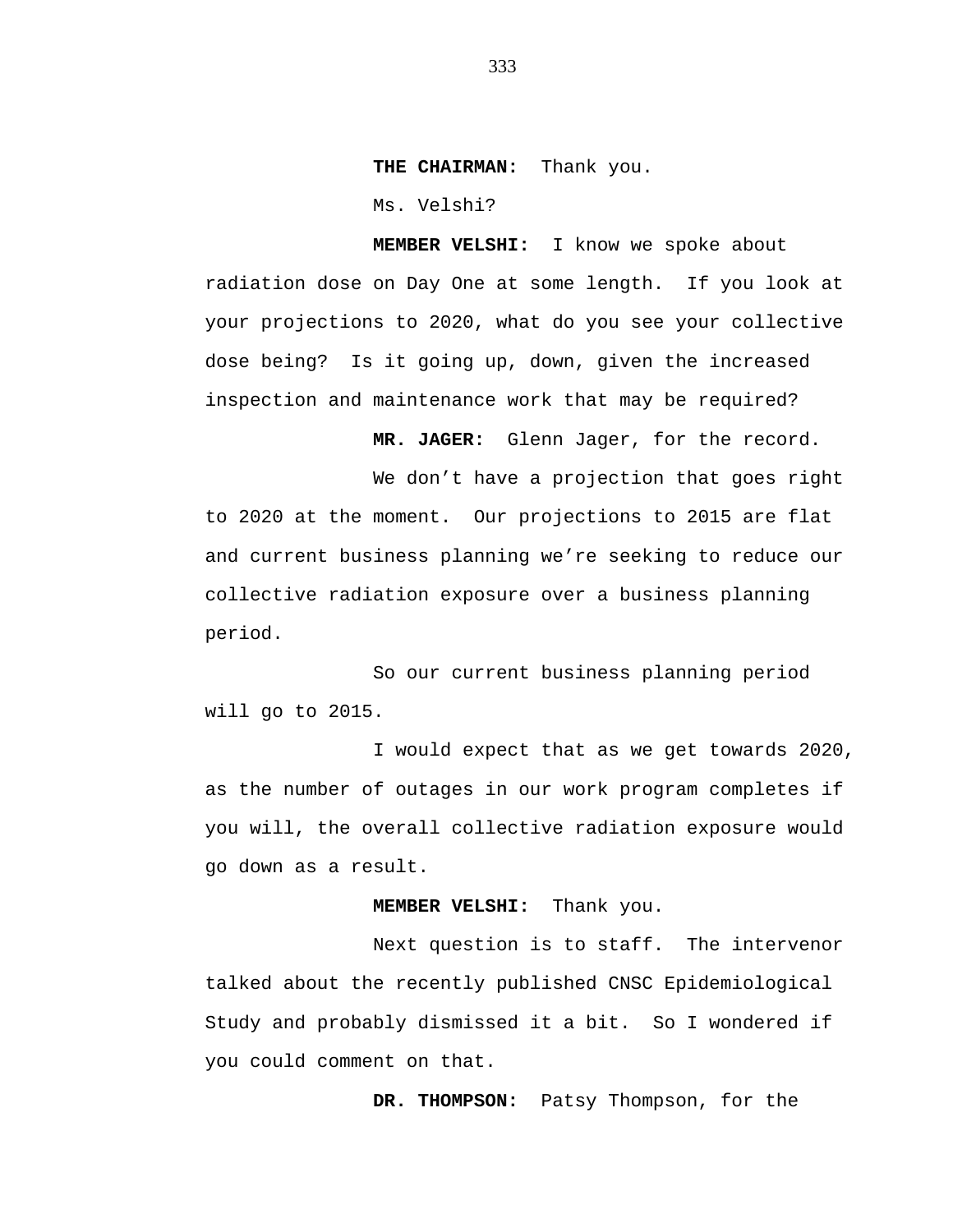record.

The study was actually done starting in 2011 after the Darlington new build hearings because a lot of intervenors had highlighted the fact that there were no recent studies done around Canadian nuclear power plants.

And so after that, after those hearings, we worked with the Public Health Agency of Canada to see what type of data they had available and what type of study we could do.

We looked at facilities in Ontario. So we looked at the Bruce site, Darlington and Pickering. We also considered Port Hope and the Chalk River facility.

All of the data is from the Canadian Cancer Registry and the Ontario Cancer Registry. So it's not data –- cancer data that CNSC staff made up. It's actually valid and verified data.

There's been many studies done on the quality of cancer data in the Canadian Cancer Registry and the Ontario Cancer Registry.

And so the sources of data is from the Public Health Agency of Canada, Statistics Canada. It was validated by Cancer Care Ontario who have to give approval to release the data for studies like the one we did.

The CNSC study is unique in the sense that we're the only study done with actual exposure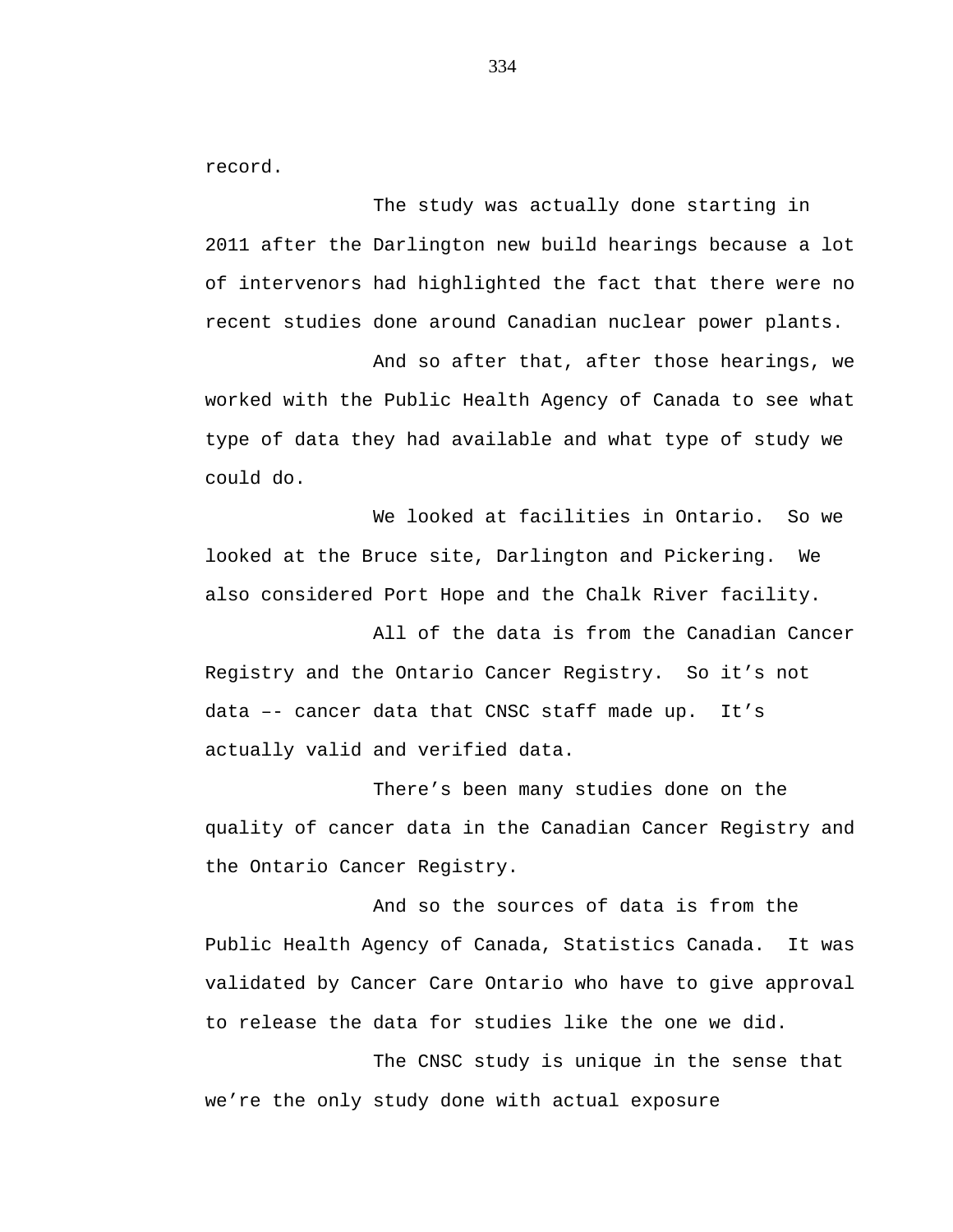information. All other studies that have been done internationally had no exposure information except for the French Geocap Study that was published last year.

The work that we did looked at -- the Port Hope work was published separately in a scientific peerreviewed journal about three or four months ago using this similar type of methodology.

For Pickering, what we found was childhood leukaemia was lower than Ontario average; so no childhood leukaemia around Pickering that would be higher than Ontario, so lower than Ontario. Leukaemia for all ages, both sexes, again lower than the Ontario average.

And the intervenor talked about thyroid cancer. Thyroid cancer, there's been -- some intervenors have linked it as well to emissions of radioactive iodine.

We looked at radioactive iodine from the Pickering station and the other stations and, generally, the levels of radioactive iodine are not detectable. So we can't really link thyroid cancer with radioactive iodine from the Pickering station.

And so overall the results for Pickering show no childhood leukaemia, no leukaemia in all age groups, as well as –- and the other cancers are within the variation found in Ontario.

**THE CHAIRMAN:** You'll get the final word.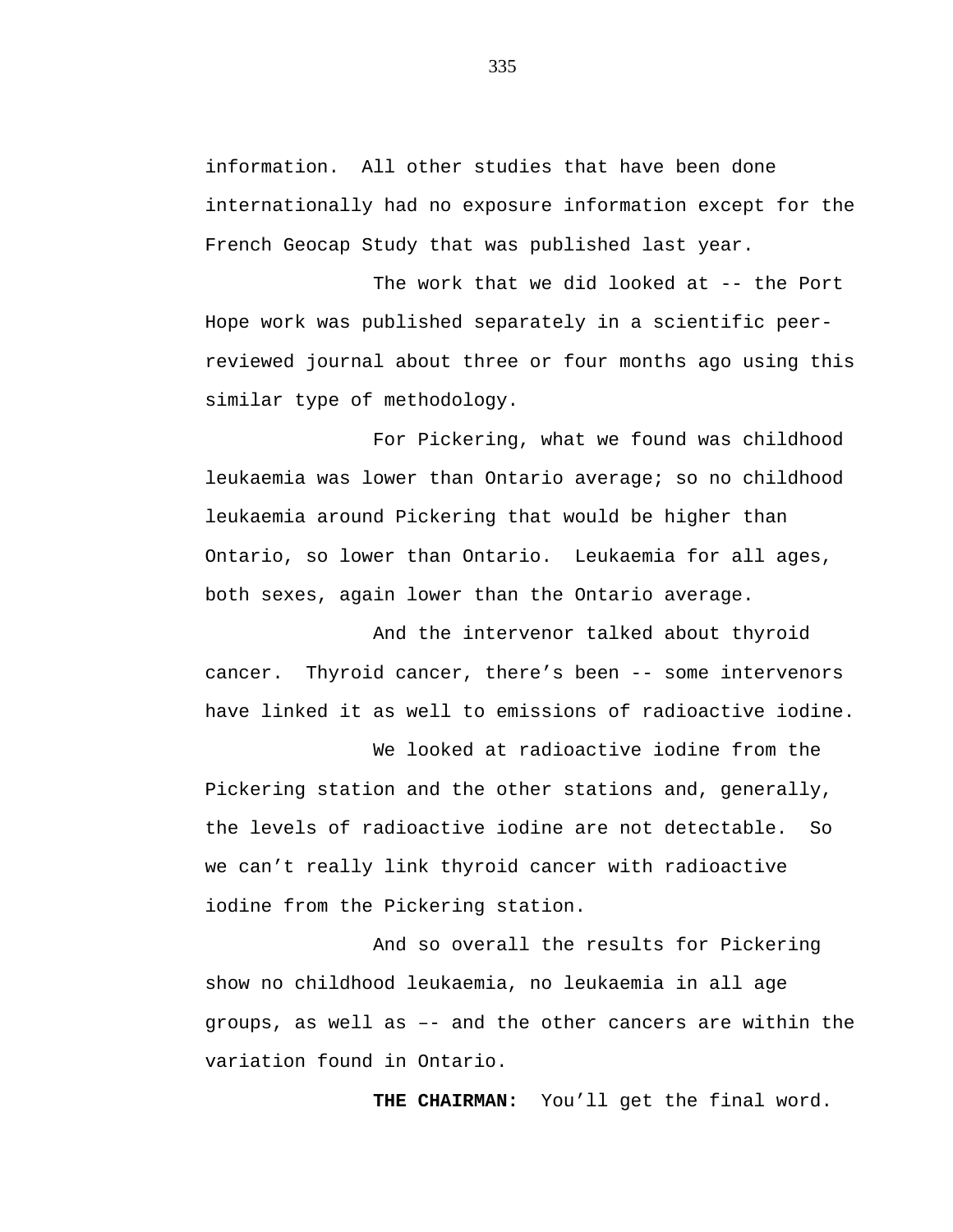Anybody else? Mr. Harvey?

**MEMBER HARVEY:** On page seven of 42, the top paragraph, it's about the steam generators:

> *"A major degradation mechanism with steam generators is corrosion in the piping -- goes by deposit pitting - which has increased over the past three years, especially at Unit 1, a known pathway for air and waterborne release. CNSC imposed a derating penalty of three percent. And then the limiting factor for extending the design life of this boiler is not public safety but based on economic factors."* (As read)

So I would like the staff to comment on that paragraph.

**MR. RZENTKOWSKI:** Greg Rzentkowski, for the record.

Steam generators are periodically inspected by OPG staff and the inspection reports are reviewed by the CNSC staff. So if there are any suspect tubes, they are simply being plugged. So ageing of the steam generator is more an economical issue and not a safety issue.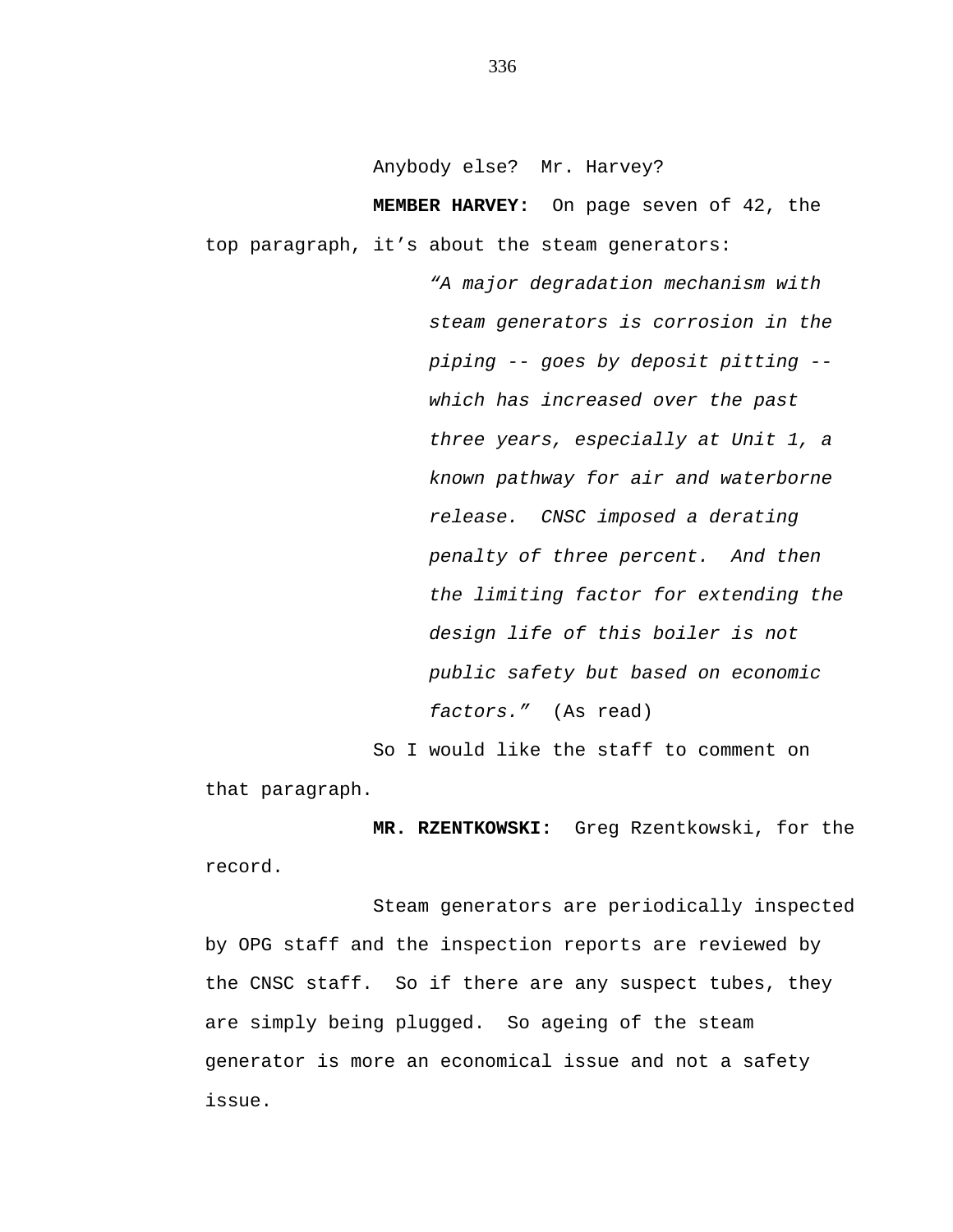But nevertheless, we have significantly more details and I would ask Mr. Gerry Frappier to describe the results of the inspections and where we stand on the safety of steam generators.

**MR. FRAPPIER:** Gerry Frappier, for the record. I'm the Director General of Assessment and Analysis.

So with respect to steam generation degradation, it's important to understand that this is a process that is known to be occurring. Its methodologies are known; it's a well-known issue.

Most importantly though it's very detectable. We have lots of ability for non-destructive examinations and testing. And there's also a strong standard with respect to when pressure tubes –- or sorry, when steam generator tubes are considered to be no longer acceptable and they will be taken out of service in the sense of plugging them. And, therefore, they are not a safety concern at that point.

For the details of the particular paragraph here, I would ask Dr. John Jin to provide some additional information.

**DR. JIN:** For the record, my name is John Jin. I am the Director of Operational Engineering Assessment Division.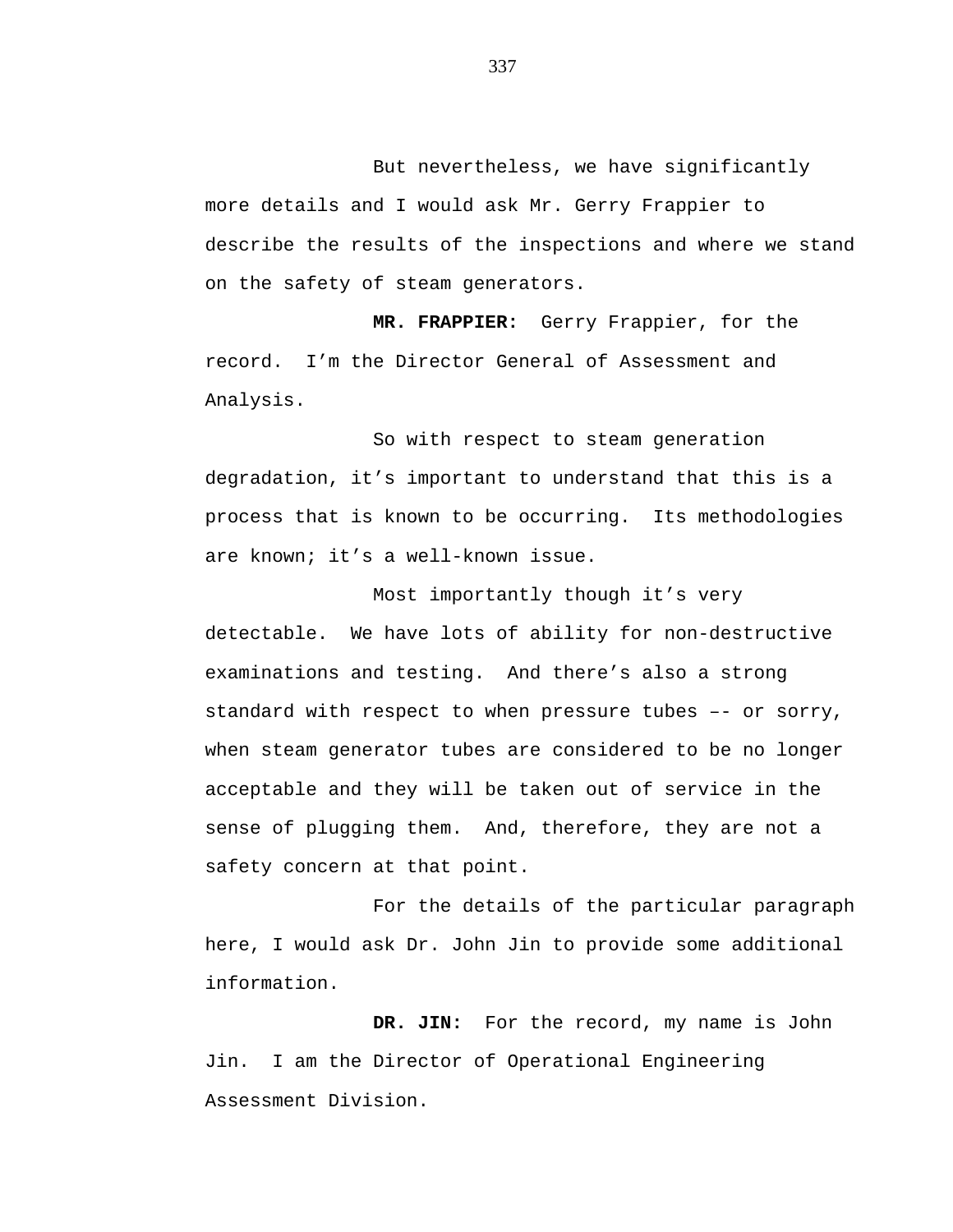My division is in charge of the assurance of structural integrity of the pressure boundary component and the containment.

When it comes to the integrity of the steam generator tube, what is important is that it's to make sure that there's sufficient safety margin in the steam generator tubes.

So to ensure that there is inspection going on according to the CSA standard, the licensee has developed features for service guidelines to assist the structural integrity of the steam generator tube.

As mentioned by the intervenors, the major degradation mechanism is on the deposit pitting corrosion. But the steam generator tubes in Pickering are in better shape than other steam generators.

The most problem at the steam generator is coming from the inconed tube, but for the Pickering steam generator it is made of inconed 400. So as far as industry licensee detected degradation, you know, in a reliable manner, if they discover any pressure tube not meeting the criteria, the licensee take it out from the service by plugging. So there is no safety concern with the Pickering steam generator tubes.

**THE CHAIRMAN:** But if I understand the intervenor's point here, it's that you didn't inspect all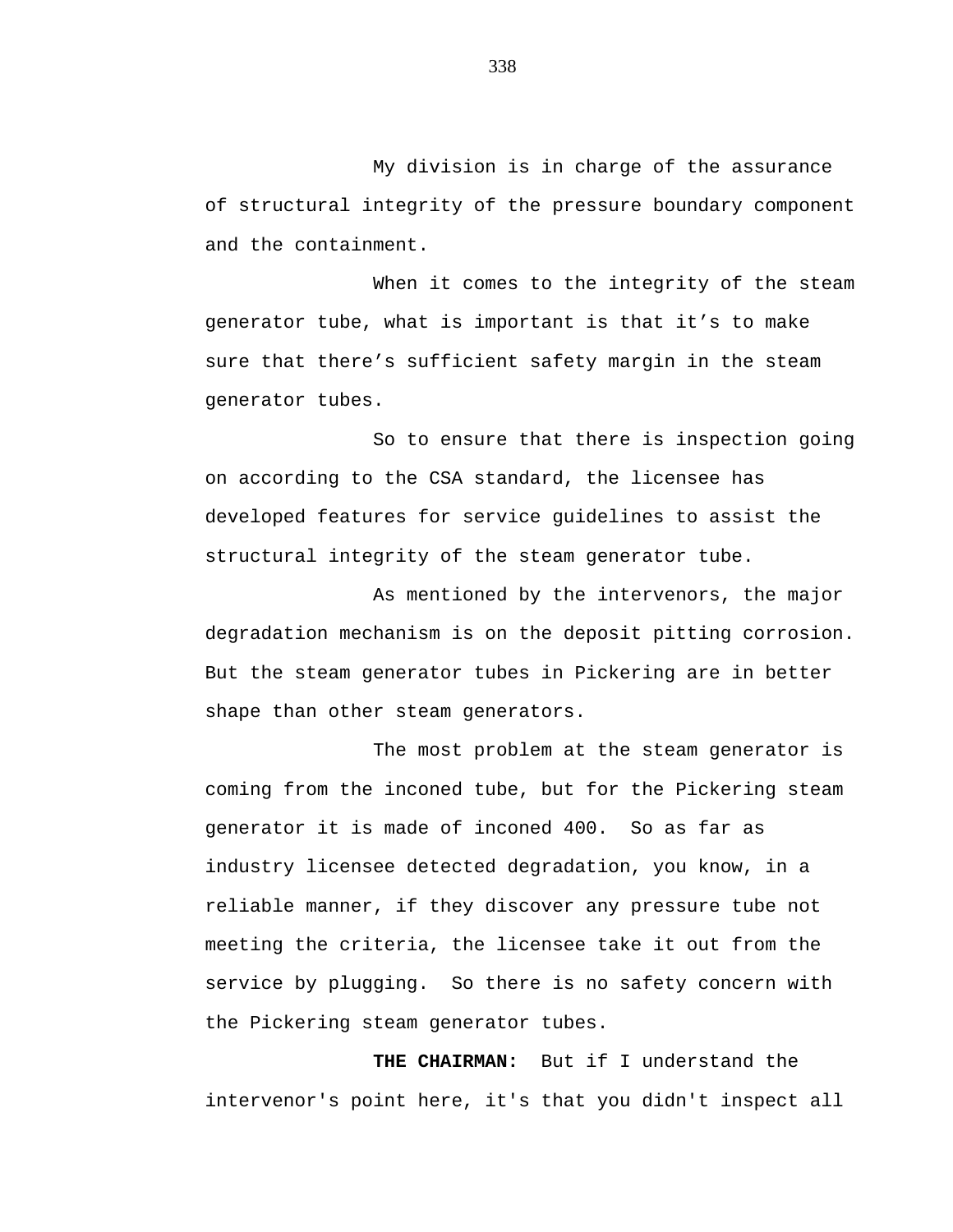of them or is that not what the issue is here?

And why won't you inspect them?

**MR. JIN:** For the record, Jon Jin.

Those steam generator tubes are required to be inspected according to CSA and 35.4. The 25 percent of the tubes should be inspected but the licensee OPG is inspecting more than that and that's the -- there's a - the requirement for the inspection frequency.

So, during certain time operation, all the pressured -- all the steam generator tubes have been inspected.

> **MR. JAGER:** OPG would like to comment. **THE CHAIRMAN:** Go ahead, please. **MR. JAGER:** Glenn Jager, for the record. I'll ask Carl Daniel to describe our

inspection programs for steam generators and the condition.

**MR. DANIEL:** Carl Daniel, for the record.

We have an in**-**service inspection plan for our steam generators. In general, the inspection of the steam generators is 50 percent of the tubes and 50 percent of the steam generators.

So there's 12 steam generators per unit. We inspect 50 percent of the tubes and 6 generators every two years. That was derived beyond what the CSA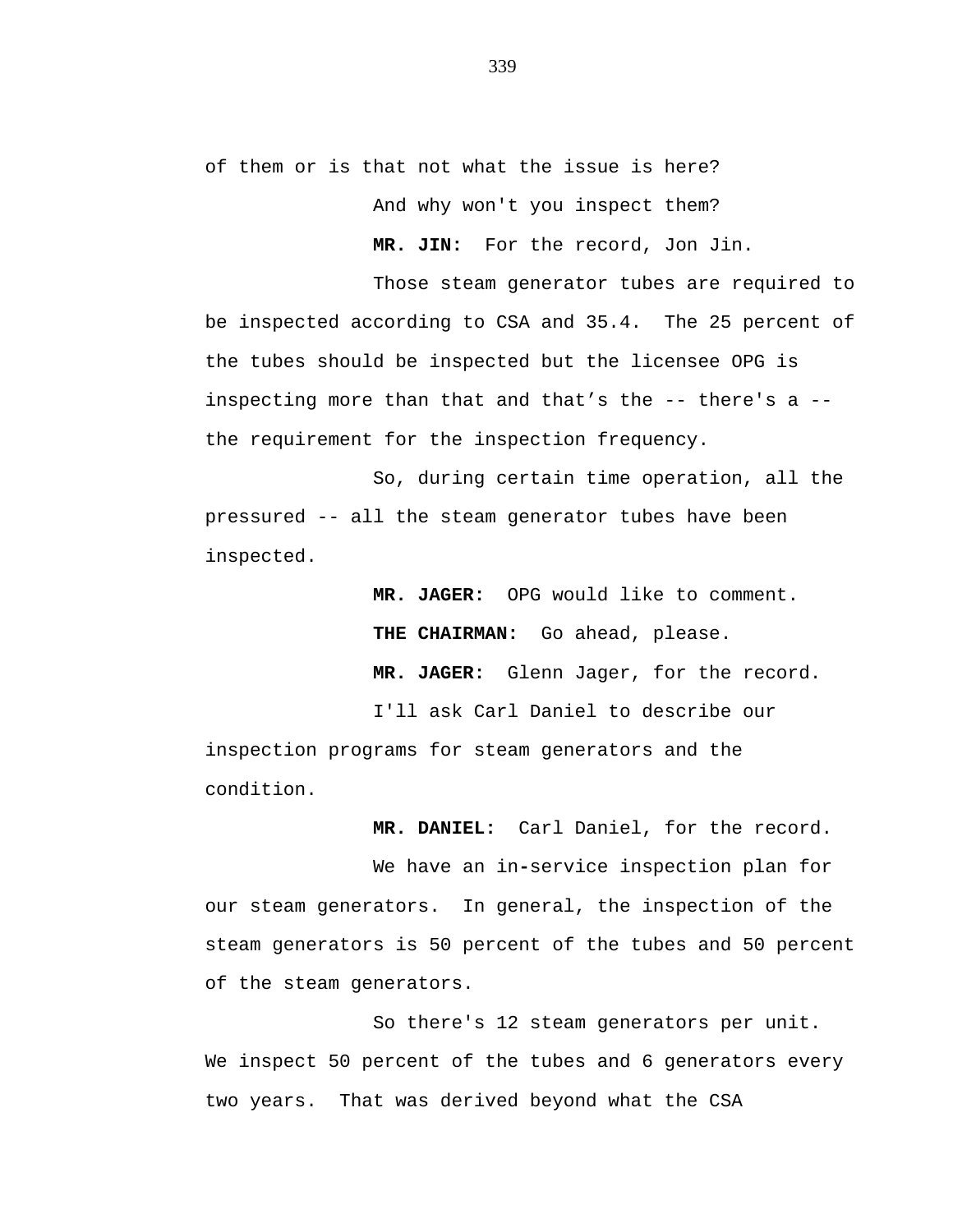requirement is and the reason for that is that it's - it's as much an economic issue as it is a safety issue.

So the larger inspection program allows us to proactively look at the tubes. But we are inspecting 50 percent of 50 percent.

Pickering performance on inconed tubing, inconed 400 tubing, has been some of the best in the world. Pickering B had steam generators chemically cleaned a number of years ago and since then we haven't had pitting failures. Pickering A has not had a pitting failure.

**MR. JAGER:** Glenn Jager, for the record.

I'd just like to add that there is currently no de-rating penalty associated with the steam generators on the Pickering plant.

THE CHAIRMAN: You want to -- you want to reply to this?

> **MS. ELWELL:** Yes, although I must say --- **THE CHAIRMAN:** Use the mic, please. **MS. ELWELL:** --- that I --- **THE CHAIRMAN:** Use the mic, please. **MS. ELWELL:** Except, I -- if I could have

some direction?

Should I reply to the various topics that have come before or just this one?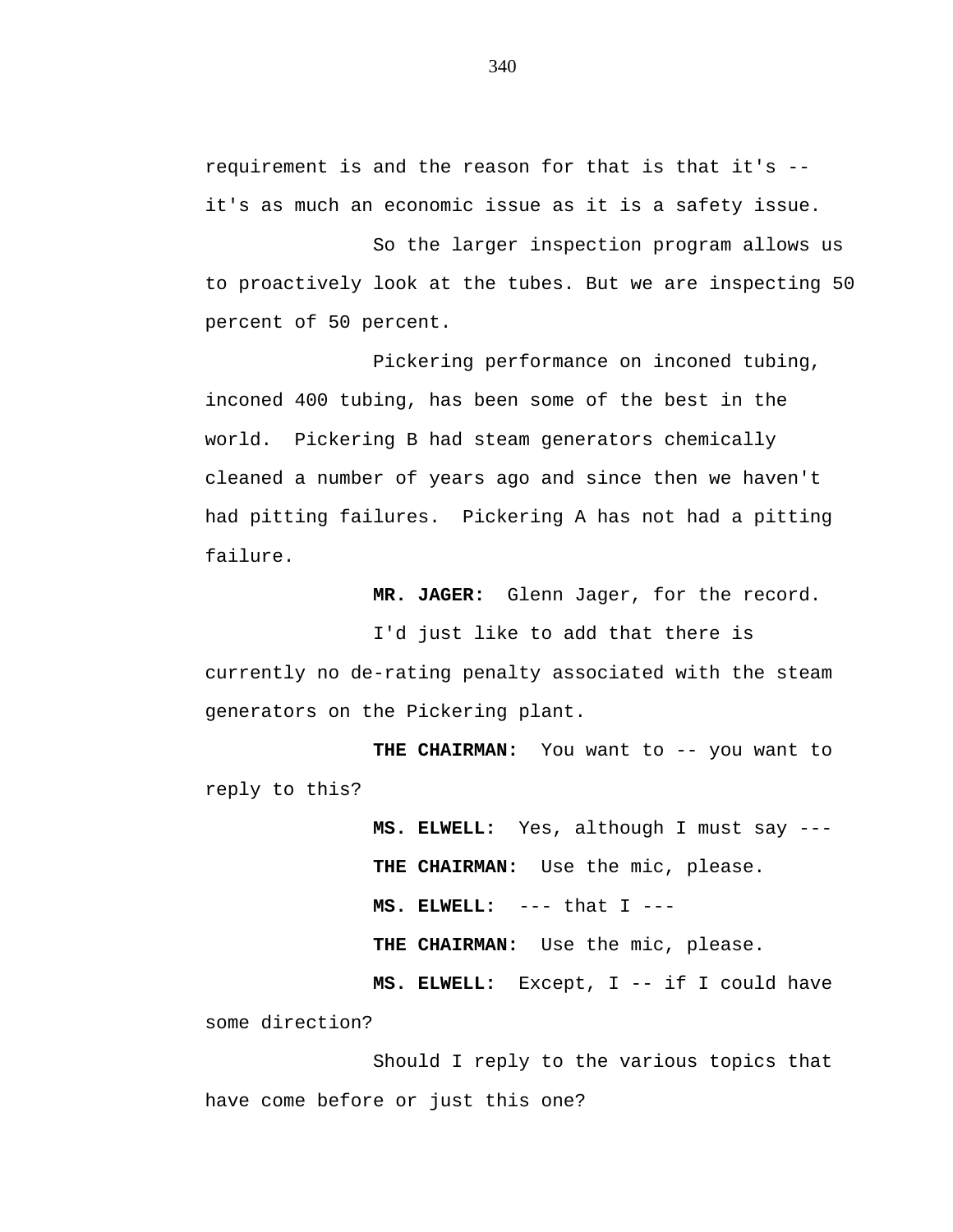**THE CHAIRMAN:** Well, go ahead.

**MS. ELWELL:** Okay.

**THE CHAIRMAN:** You can reply on whatever you want to reply to.

**MS. ELWELL:** Well, thank you.

Well, first of all, ---

**THE CHAIRMAN:** But we haven't finished with it, we've got lots of questions still.

**MS. ELWELL:** Oh good!

On the childhood leukaemia, I just wanted to emphasize that this study itself admits that the incidents of leukaemia around both Pickering and Darlington is "significantly higher than expected" and that the incidents of leukaemia around Darlington is again significantly higher ---

**MEMBER McDILL:** Mr. Chair, could we stop there and do this point-by-point?

**MS. ELWELL:** Yes, I think it's better.

**MEMBER McDILL:** It would be helpful. If I

might?

**THE CHAIRMAN:** That's what we're doing: point-by-point.

**MEMBER McDILL:** Okay.

**MS. ELWELL:** Okay. It would be better for me too, Madam. Thank you.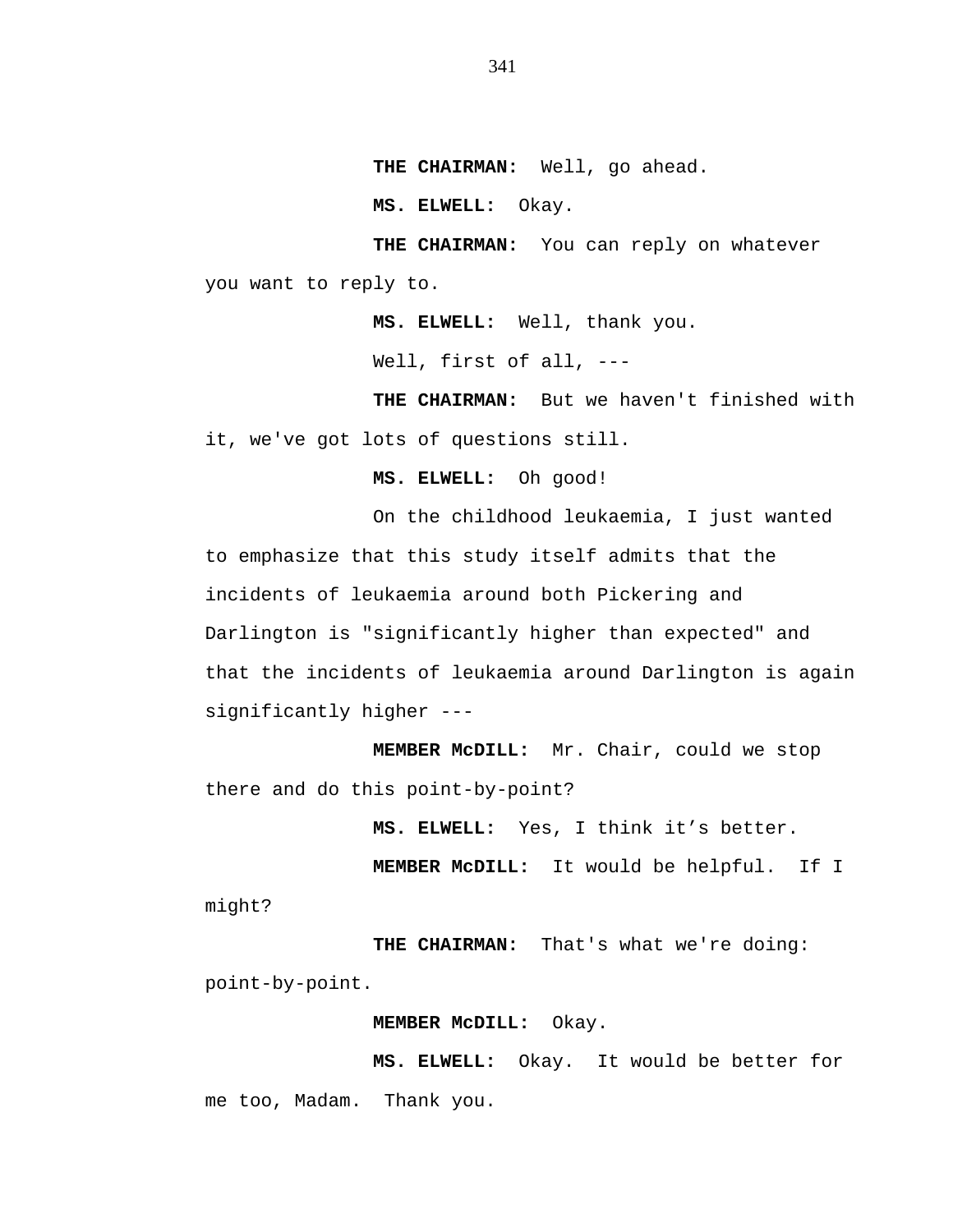But, I won't -- I just need to make this one last point.

It's as if the study wants to say that since 60 percent of common cancers in Ontario are lifestyle-related, the higher incidence of radio-sensitive cancers is also, therefore, lifestyle-related.

It's almost as if saying six-year olds are drinking and smoking in Northern Ontario and, you know, they're the cause of their own demise, which is absurd.

The most troubling aspect of the study is it says "no further investigations required". It concludes at Section 3.2:

> "The higher cancer rates in a given region is not sufficient evidence to implicate specific risk factors or to require more investigations to assess the relative importance of various factors."

To say we don't even need to investigate anymore is certainly not an appropriate position for the National Regulator and certainly contrary to the precautionary principle which says -- there's competing science that precautionary -- cost-effective precautionary measures should be put in place.

So, you know, the study is difficult to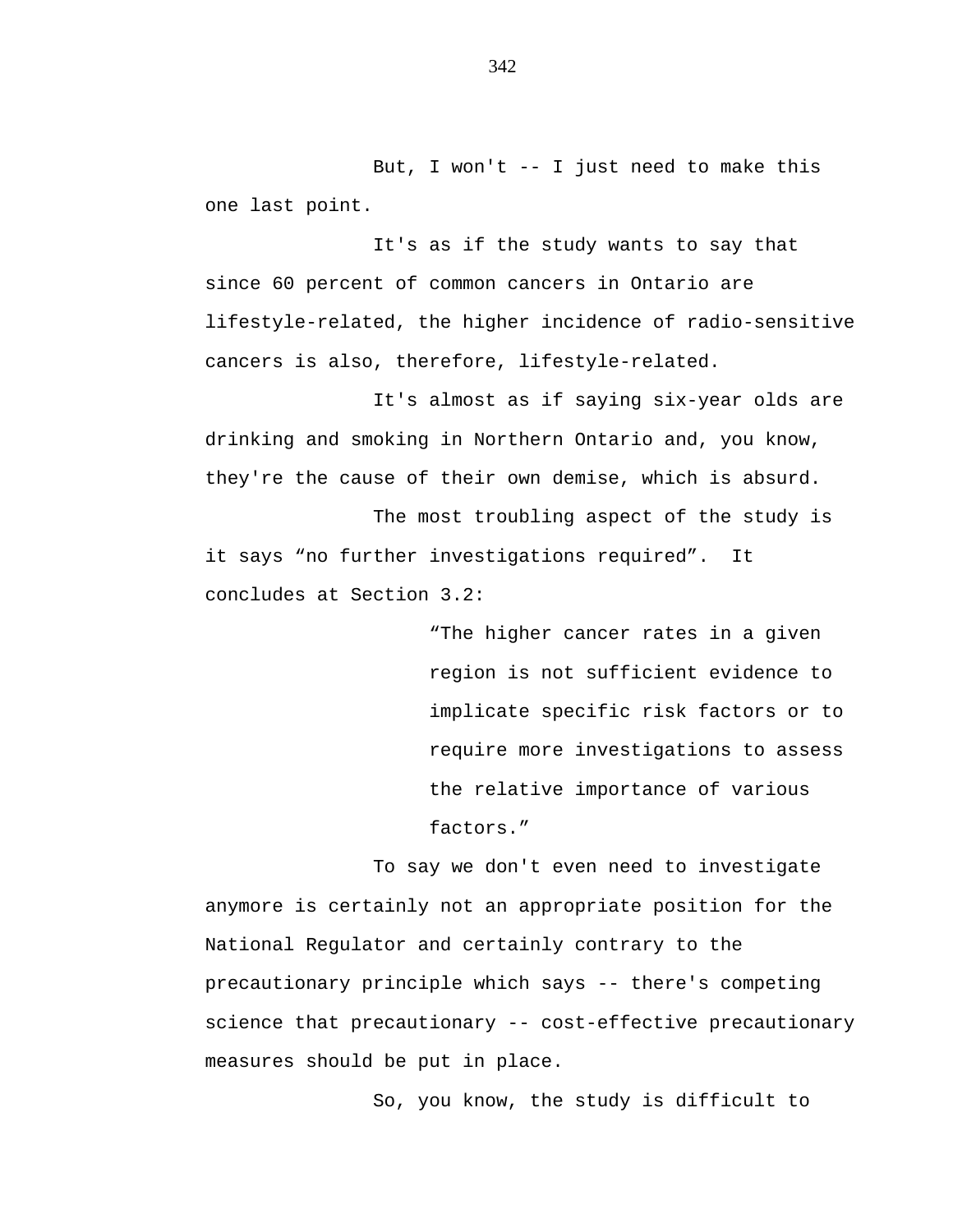follow. The logic seems flawed.

With respect to ---

**THE CHAIRMAN:** Hold on. Hold on. Hold on. Should we go one on one?

> **MS. ELWELL:** Okay. Fine. **THE CHAIRMAN:** Dr. Thompson? **DR. THOMPSON:** If I could.

Patsy Thompson, for the record.

So, if  $I$  -- this is the study that was published on the CNSC Web site. So, on page 7, the first paragraph of Section 4.2 says:

> "Figure B-1 in Appendix B shows that the incidence of childhood cancer among children aged zero to four living near the Pickering and Darlington NPPs was similar to what was expected in the Ontario population."

So no difference.

"Similarly, the incidents of childhood cancer -- so leukaemia, non-Hodgkin's lymphoma -- for ages zero to fourteen living near the three NPPs in Ontario -- so Bruce, Darlington and Pickering -- as indicated in Figure B-2 in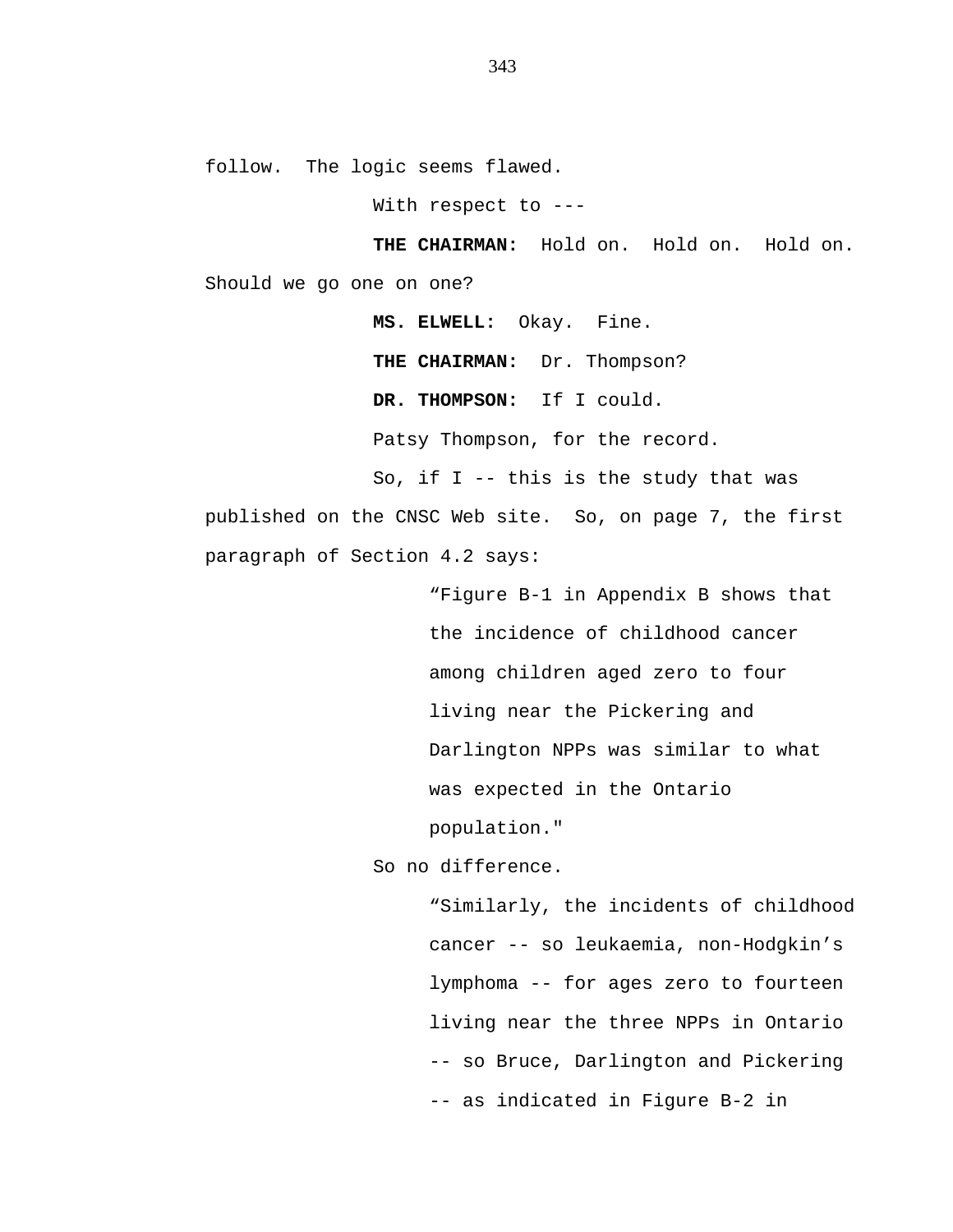Appendix B, were also similar to Ontario."

So there's no increase of childhood leukaemia or childhood cancer around the three nuclear facilities and this is word-for-word what's in the report.

**MS. ELWELL:** Except the report acknowledges that the causes of childhood leukaemia remain poorly understood and that perhaps the main limitation when studying child leukaemia around nuclear facilities is our lack of knowledge in this regard.

That's at page 5.2.

**THE CHAIRMAN:** But, all research reports have admitted to do more research.

**MS. ELWELL:** No, actually.

**THE CHAIRMAN:** That's because ---

**MS. ELWELL:** With respect, they state:

"Let's -- we don't need to investigate anymore."

THE CHAIRMAN: Okay. Your second -- your other topic, now?

**MS. ELWELL:** Steam generators.

Steam generators. The OPG admits that there's been observed fuel discharges at Unit 1 and that the deposit corrosion has increased in the past three years.

Rather than replace the steam generators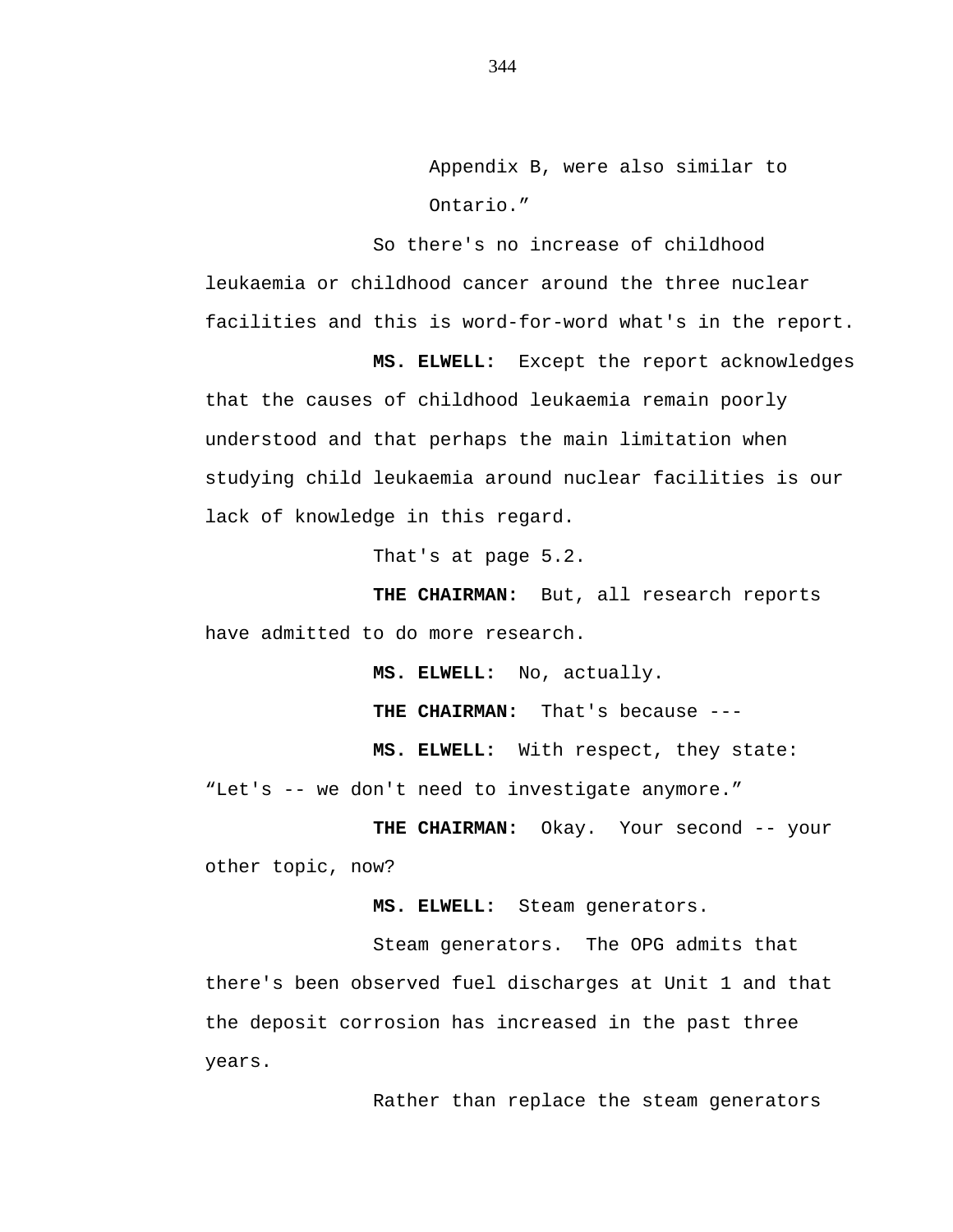because it's too costly, they -- OPG would rather risk public health and hope that it gets the timing right on when to shut the generators down.

### **THE CHAIRMAN:** OPG?

**MR. JAGER:** Glenn Jager, for the record.

As discussed, the steam generator

performance is very good. I think the discussion here is confusing steam generators with the black deposits on the fuel discharge from Unit 1 for which we're operating at a 3 percent de-rate. That was discussed earlier today.

There is no effect on the fuel. The performance effect on the fuel is minimal. We analyzed that to be the case. We also understand the cause -- we believe we understand the cause of the fuel deposits and we've taken corrective measures on heat transport chemistry to arrest and reverse that and we are examining fuel discharge from Unit 1 up through July and we'll be reporting that to the CNSC staff.

Unit 1 was recently started from its planned unit outage.

# **THE CHAIRMAN:** Okay.

Another line of -- somebody has some other questions?

Dr. McDill.

**MEMBER McDILL:** I have two questions,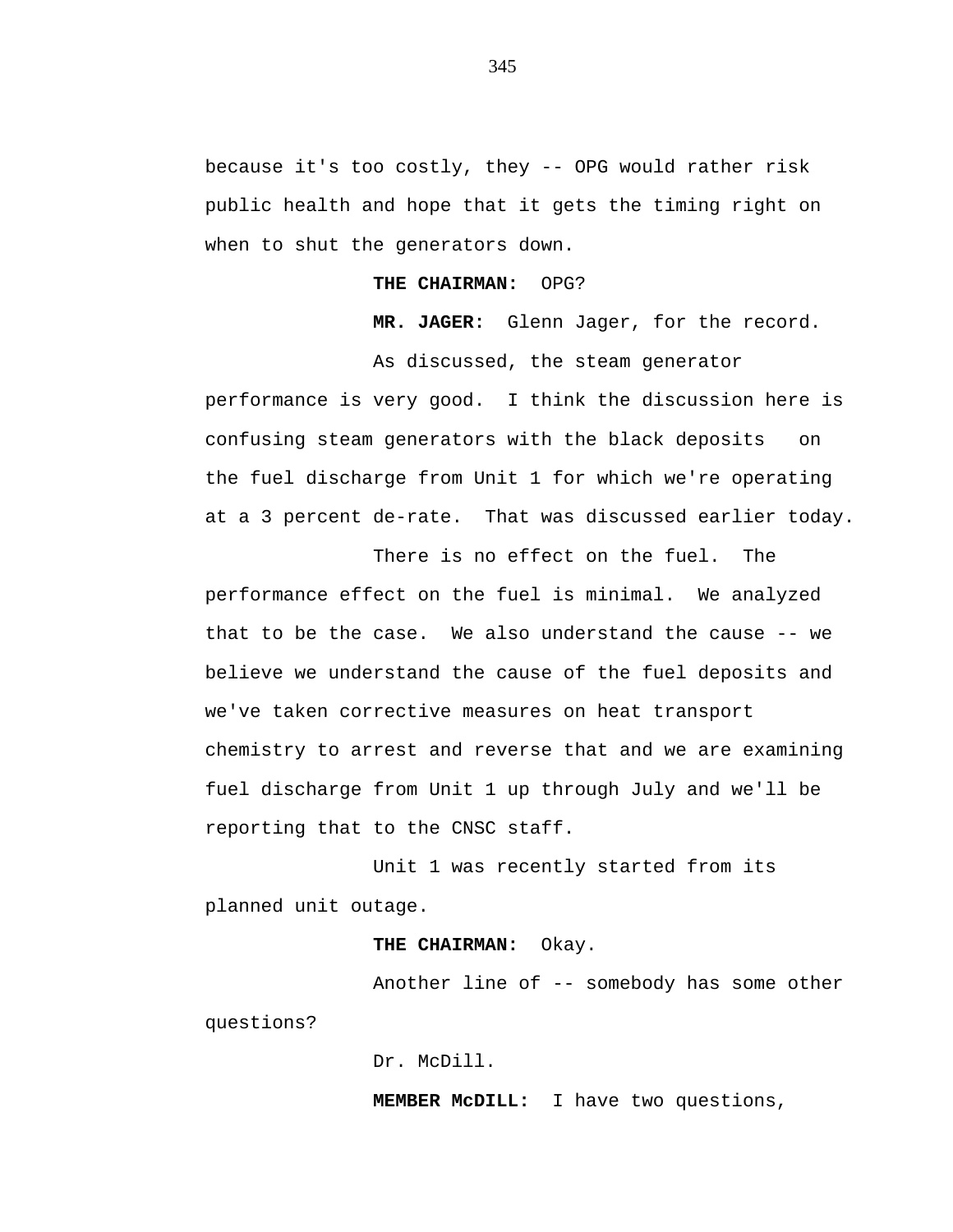please. Possibly three. Two, for sure.

Since you gave us the letter, I'll use the letter. With respect to point -- do staff have it? Okay. So, in the letter, it refers to the 7,000 Becquerels per litre and the 14 in California's goal. My question is: This may be Canada's standard, the 7,000 Becquerels per litre, but what exactly or approximately are the people of Ontario drinking? Is it anywhere near these numbers? **DR. THOMPSON:** Patsy Thompson, for the

record.

And so, we've talked about the drinking water standards on many occasions for many hearings. We've said in the past that the CNSC does not set the drinking water standard but we do regulate releases from nuclear power plants.

And with the regulatory framework in place by the CNSC, the concentration of tritium measured in drinking water supply plants in Ontario, Quebec and New Brunswick are less than 18 Becquerels per litre.

So, during the licensing period, around Pickering, the range of tritium concentrations in municipal drinking water supply plants around Pickering vary between 7 and 18 Becquerels per litre. The annual average was between 4.4 and 5.8 Becquerels per litre.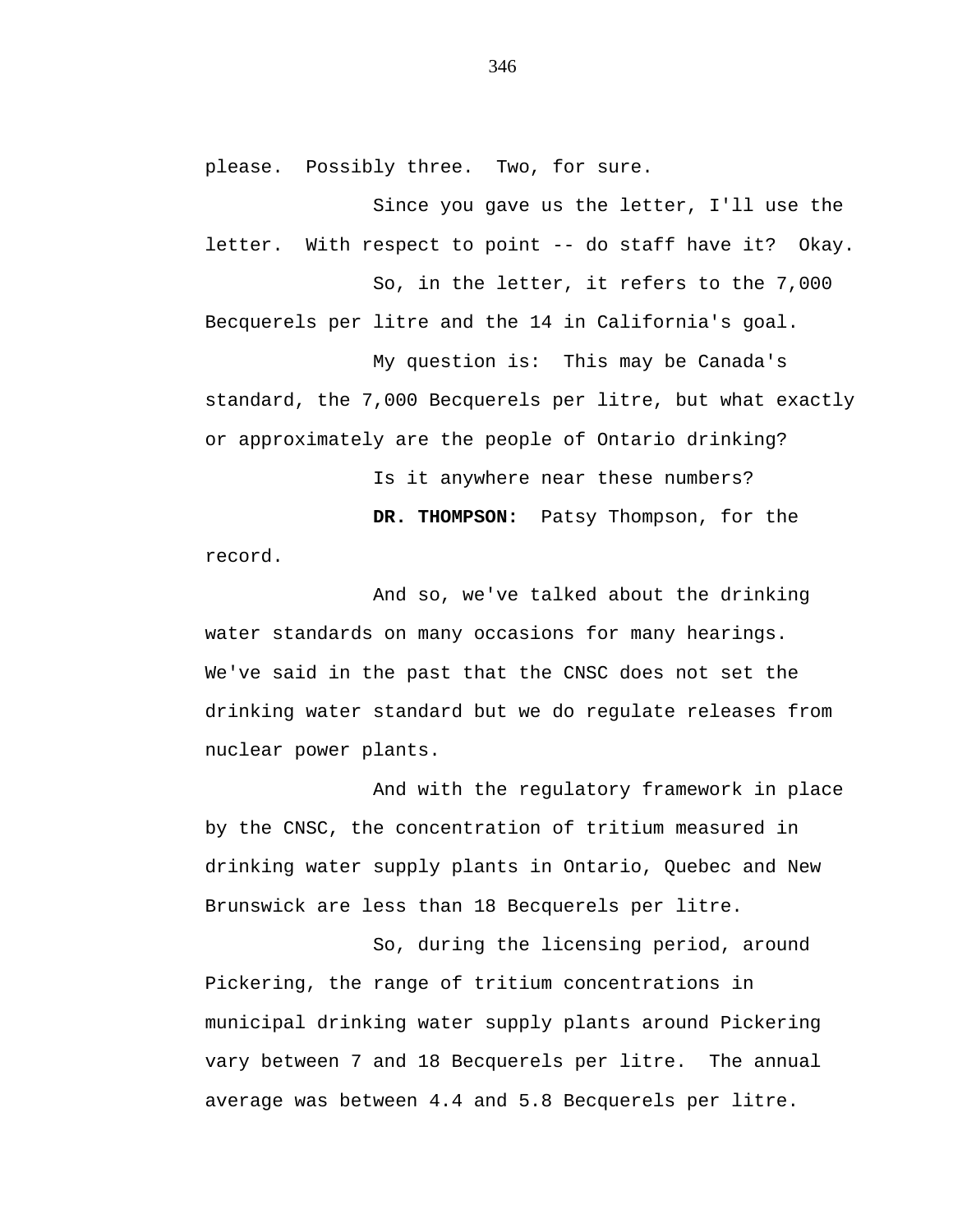So it's well below any standard that exists and below the recommended the level of 20 Becquerels per litre recommended by the Advisory Council.

**MEMBER McDILL:** Thank you.

Do you have a comment? **MS. ELWELL:** Thank you.

Giving averages doesn't address the issue of accidental and unintended releases, and I'm sure many intervenors have given you a very long list of huge amounts of loadings, that have been unattended or maybe even operational, of tritium in drinking water. And you know, I could take you through it, Madam Commissioner, of all of these examples.

So just say, you know, averages doesn't speak to the high incidences of loading for particular plants at particular times which have been many, even as recent as March 2011. So that's the concern.

You know, the standard on the books we're told isn't the real standard and the averages are fine, and yet the news continues to report, you know, significant releases of tritiated water to Lake Ontario.

**THE CHAIRMAN:** Can I also add to this?

We have been talking about the 7,000 Becquerel per litre now for as long as I can remember, and the answer is always the same; the World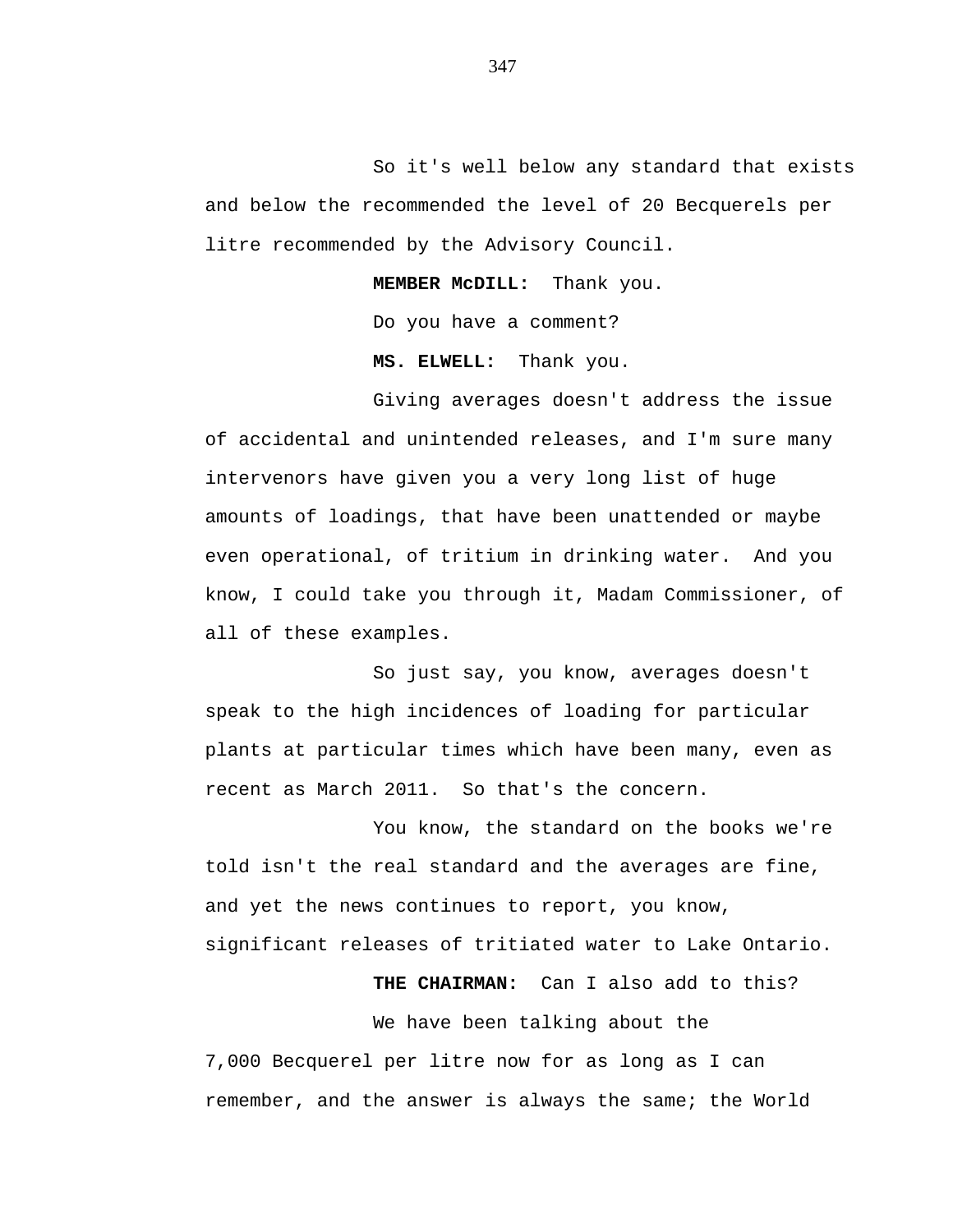Health Organization, the ICRP, and the international community, and Health Canada deem it to be safe.

And until the international community or the medical community -- and somebody tell me if I'm wrong about this -- changes that, that is the standard.

Dr. Thompson, is there any movement to change this? And we get confused between the standard and the objective and the practice and all the other terminologies here. So maybe one more time give us a bit of clarity on this.

**DR. THOMPSON:** So Patsy Thompson, for the record.

The World Health Organization has not changed the drinking water standard for tritium. For the WHO, the recommended value is 10,000 Becquerels per litre. Health Canada did, about two or three years ago, review the drinking water standards in Canada and has reinstated, essentially, the 7,000 Becquerels per litre value for tritium. It is recognized internationally; it's deemed to be safe.

But to answer the question from the intervenor, I gave averages but I also gave the highest measured value of tritium in drinking water around Pickering was 18 Becquerels per litre.

**THE CHAIRMAN:** Okay.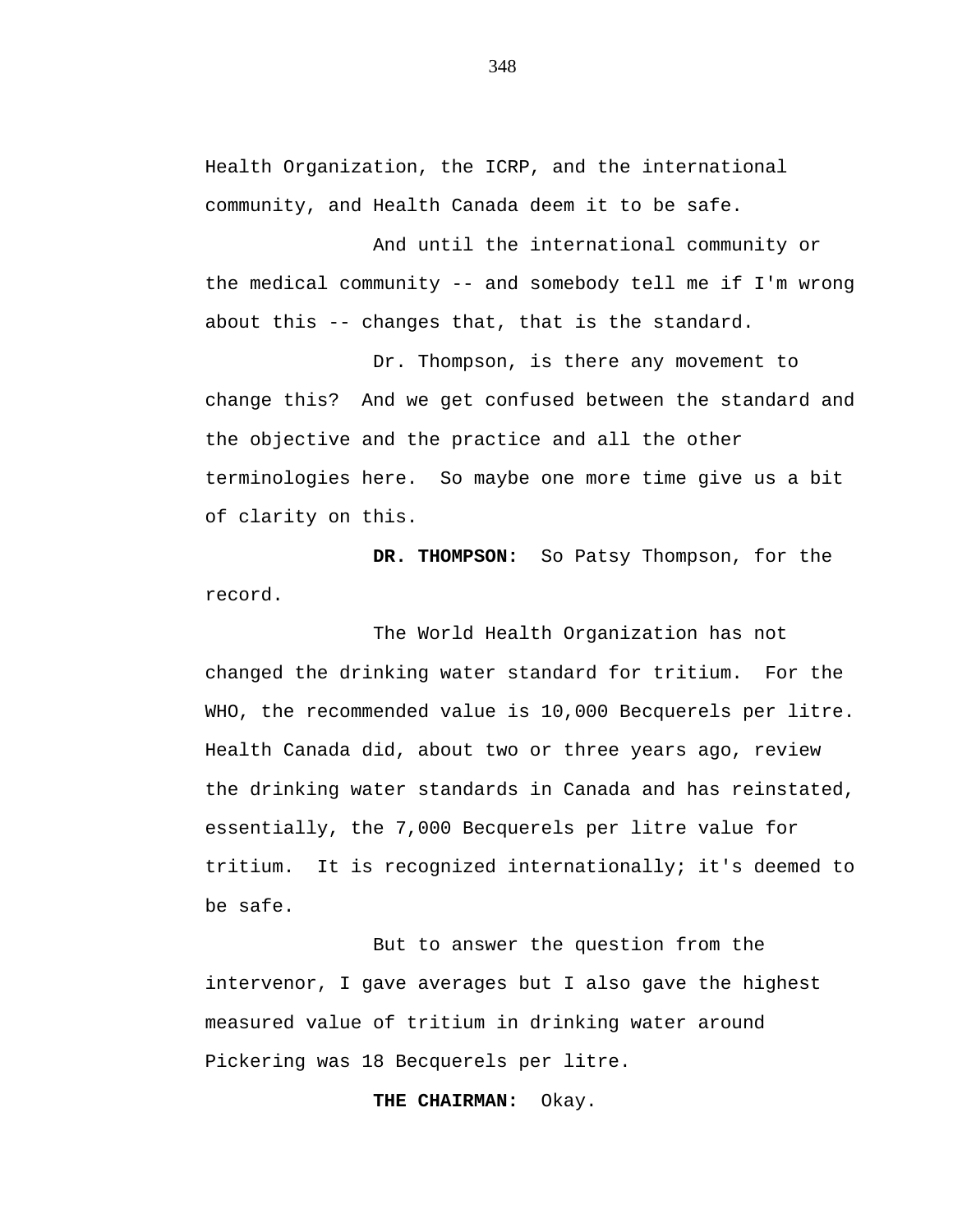Dr. McDill, the second question?

# **MEMBER McDILL:** Thank you.

Again, using the letter since it's in front of us and referring to .1. -- sorry, in Section 1.1.2.

If I could ask the intervenor, were you here earlier this morning on the discussion of 1992 versus 2012 CEAA?

# **MS. ELWELL:** No, madam.

**MEMBER McDILL:** Okay, so I will ask -- and I assume there will be a few intervenors who are different, I'll ask Dr. Thompson to repeat that with respect to this point in the letter and the requirement for an EIS.

**DR. THOMPSON:** So Patsy Thompson, for the record.

So the section of the letter refers to the need to do an environmental assessment, because the application came in a couple of days before the Canadian Environmental Assessment 2012 came into force, stating that if the *Canadian Environmental Assessment Act 1992* should have been considered.

And so our response this morning was under the *1992 Canadian Environmental Assessment Act* license renewals were not a trigger for the environmental assessment, and so an environmental assessment would not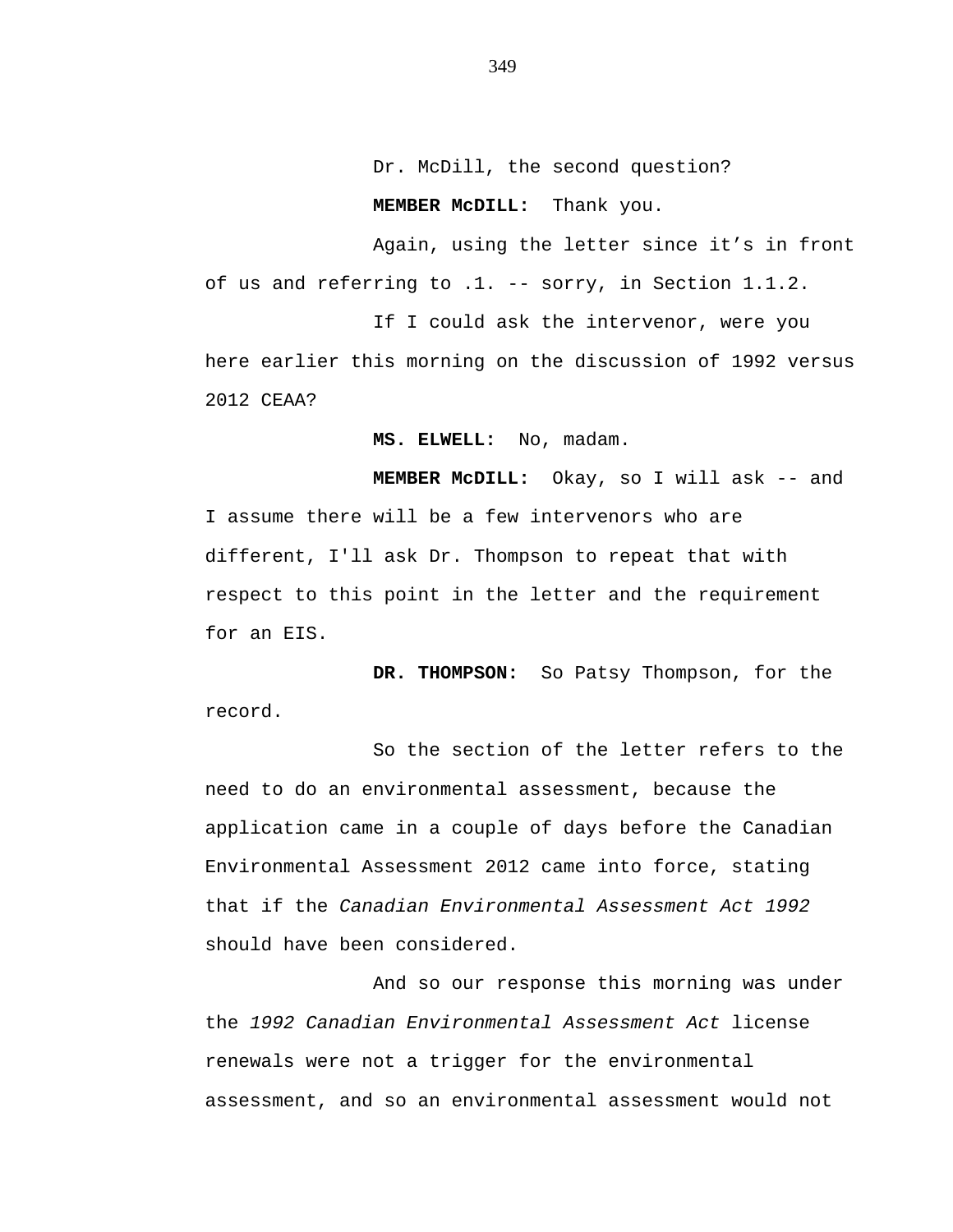have been required under the CEAA -- under CEAA 1992. I did also mention this morning that there

has been two environmental assessments done for the Pickering sites. There was one for Pickering A, return to service; there was one for Pickering B, refurbishment and continued operation; and there were several risk assessments done for ecological risks and human health risks done under the *Nuclear Safety and Control Act*, and we will continue to do that, as appropriate, to support our recommendations to the Commission.

But there is many, many, many assessments that have been done on the Pickering site. We have extensive monitoring information that shows that the activities being conducted on the Pickering site are not causing effects on the environment or human health that are not -- would be unacceptable.

**MS. ELWELL:** If I may respond.

We set out, at page 11 of 42, the past practice of the Commission with respect to Pickering renewal and applications.

The 2007 decision, with respect to refurbishment and continued operation of Pickering B, was the subject, and the Commission required an environmental assessment under the '92 Act, as well as the decommissioning of Units 2 and 3 of Pickering A; that's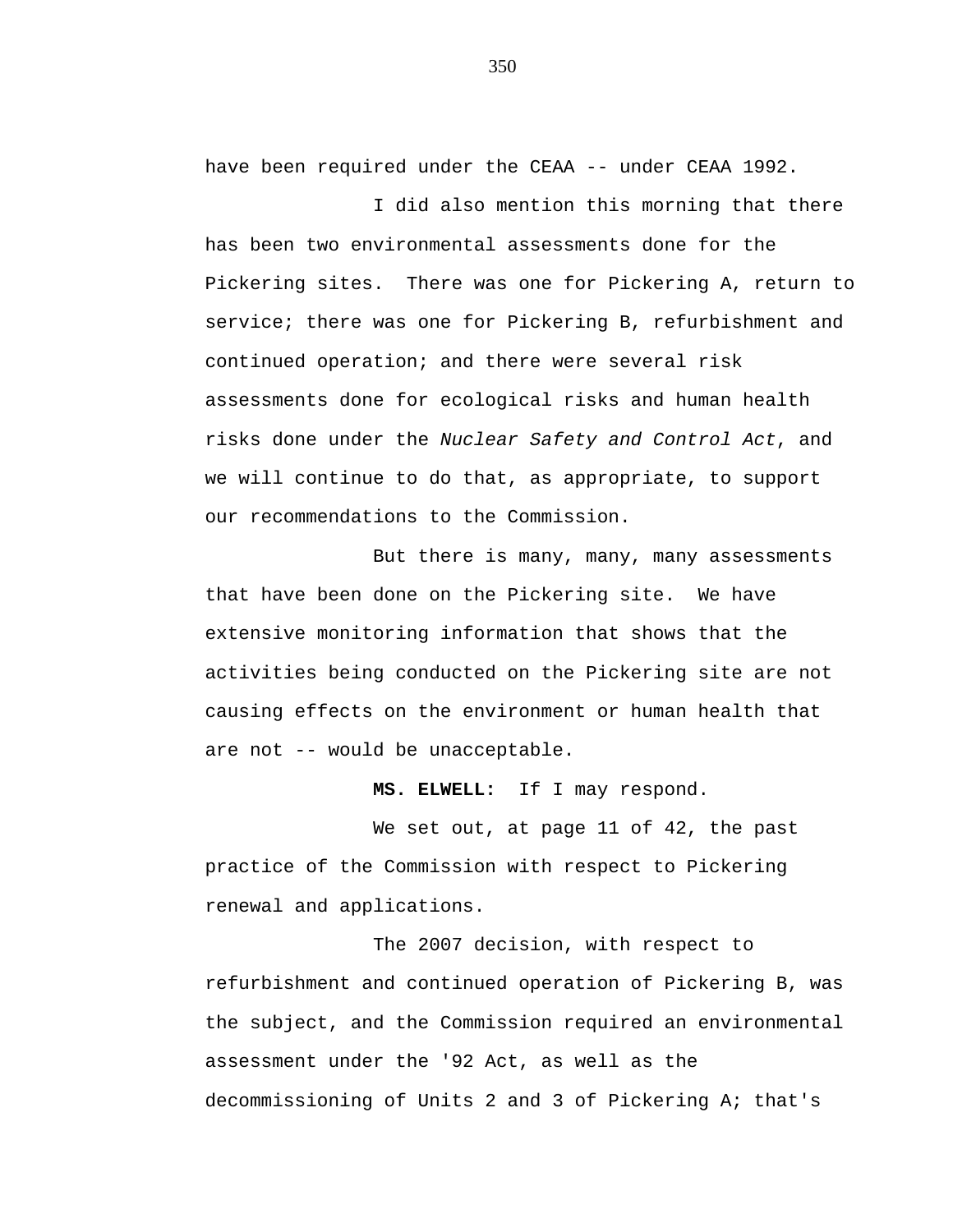the CNSC decision 2008.

Section 16 and 21 of the then *Canadian Environmental Assessment Act* did require assessment of these activities. And fundamentally, under your own constituting legislation, the *Canadian Nuclear Safety Act*, you, as the Commission, have a duty to ensure environmental assessment and impacts have been addressed and mitigated under your own constituting legislation, with -- you know, regardless of CEEA.

And more -- in addition, the Air Quality Agreement also sets out this requirement, as does the Great Lakes Water Quality Agreement.

And as the national regulator of nuclear industry in Canada, you're obliged to consider those Canada/U.S. agreements seriously. And I hope that Environment Canada will take this opportunity to address, in detail, the submissions we made on why those agreements are applicable.

**THE CHAIRMAN:** Okay, you opened the book here. So Environment Canada I think are with us here. Can we ask them to join us and maybe speak to that particular point?

**MS. ALI:** Hi, Nadia Ali, Environment Canada, for the record.

What I would like to do is just comment on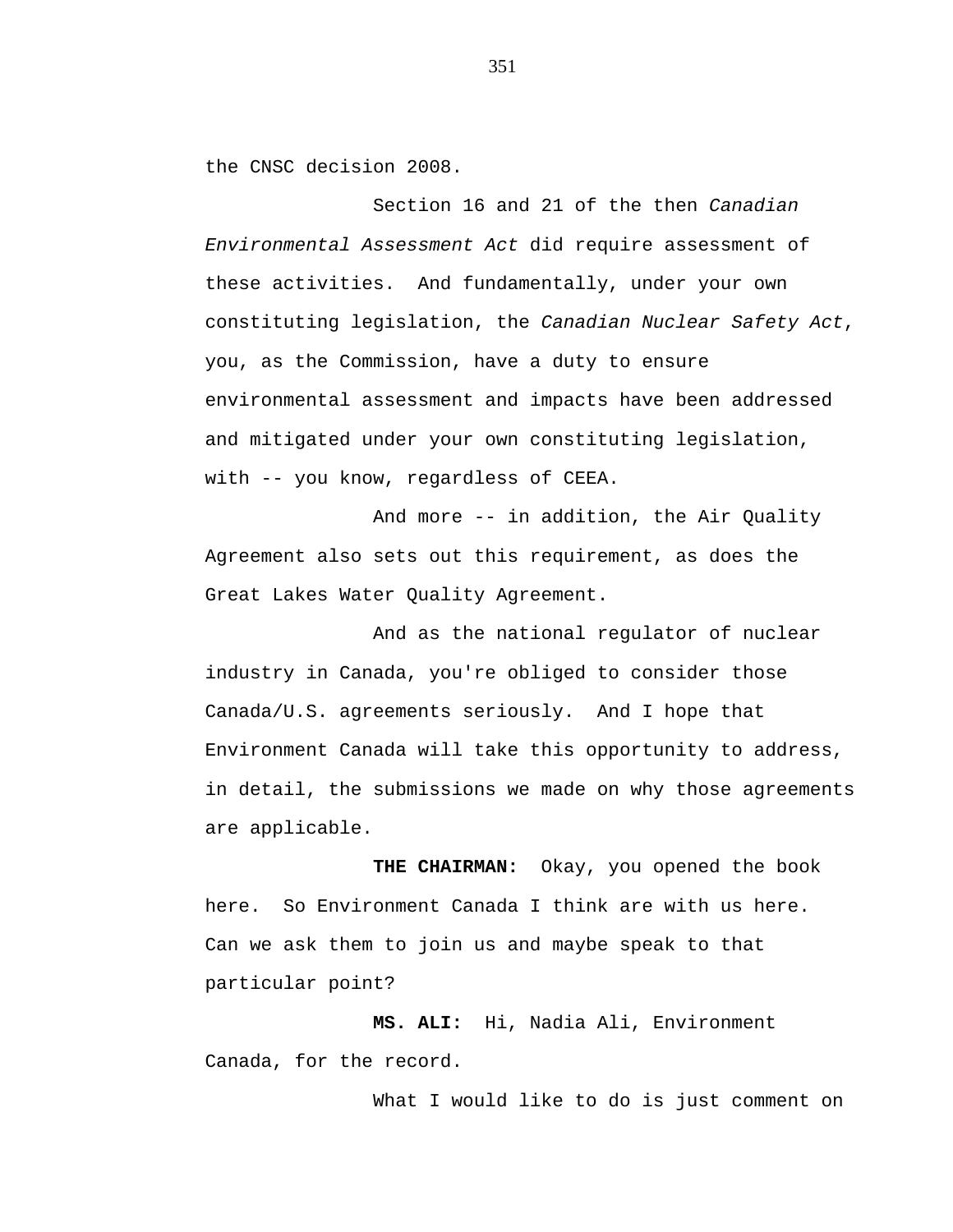the two agreements, because you mentioned the Great Lakes Water Quality Agreement and the Canada/U.S. 1991 Air Quality Agreement.

So first, I'll speak to the Air Quality Agreement and the scope of Article 5, which is the article that deals with notification of this agreement, which was adopted in 1991.

The trigger for notification to the United States provided for under paragraph 2 is whether a proposed action, activity or project is subject to assessment under paragraph 1.

Paragraph 1 in turn provides for an obligation to assess only such actions, activities and projects, that if carried out, would be likely to cause significant trans-boundary air pollution.

There is no obligation under the agreement to assess actions, activities and projects that are not likely to cause trans-boundary air pollution.

So the threshold in the agreement remains a likelihood of significant trans-boundary air pollution.

And the information that Environment Canada, you know, is aware of on the relicensing of Pickering, does not indicate that there is any likelihood of significant trans-boundary air pollution resulting from the relicensing of the plant.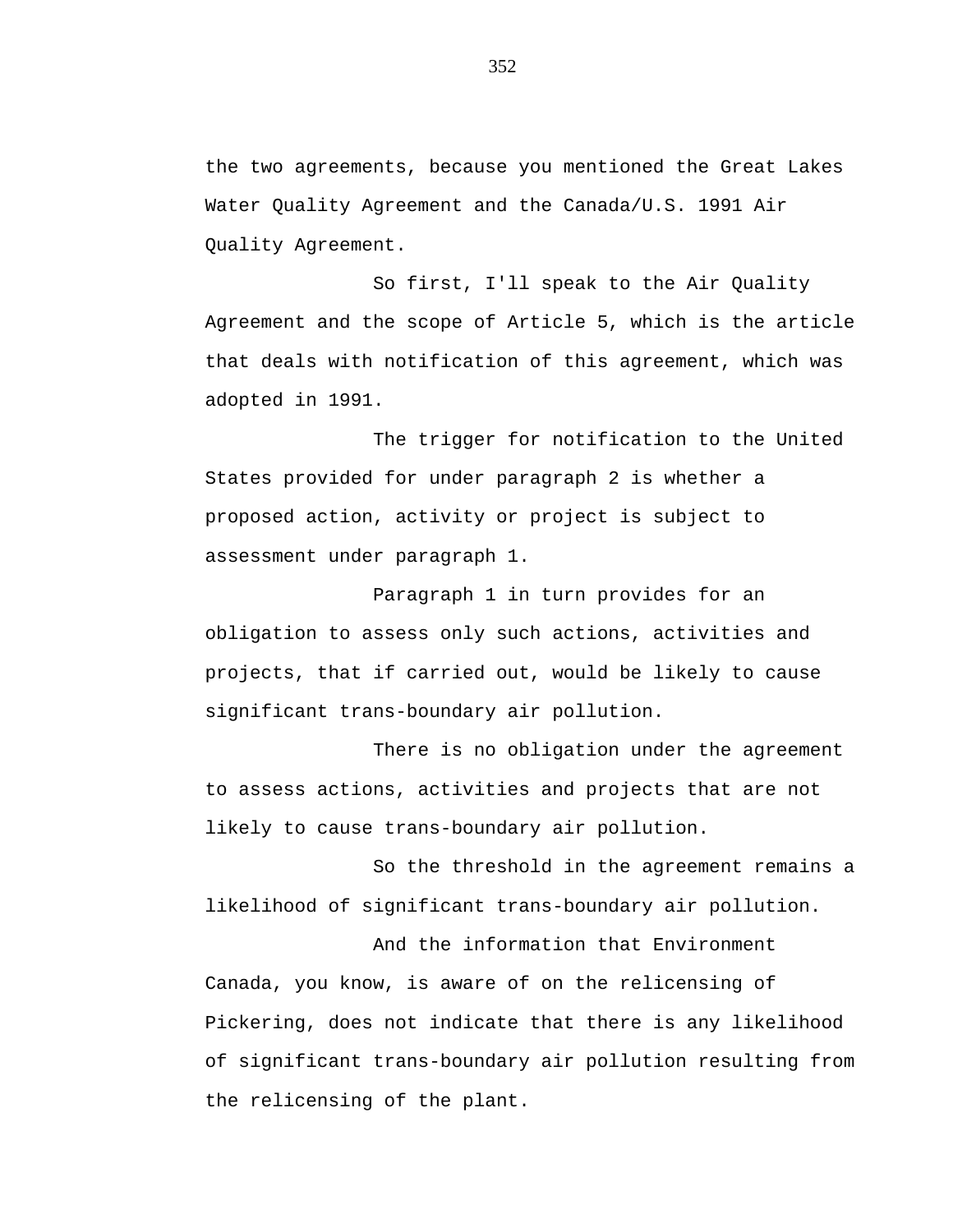So hence the treaty obligations, assessed and notified, does not appear to exist here.

With regard to the  $-$ - and it's not  $-$ - also, it's not a new plant, it's an existing plant.

The other thing is the Great Lakes Water Quality Agreement, which was signed last year, and a lot of the processes, procedures for this are still being worked out between Canada and the U.S.

So Article 6 of this new agreement is a new feature of the amended Great Lakes Water Quality Agreement, and it's -- it introduces a notification requirement.

It talks about planned activities worthy of notification must be significant and the notification must be timely.

However, the agreement does not specify does not specify thresholds that a magnitude of planned activities requiring notification, nor does it mandate timeframes of such notifications so as not to limit the particular activity from this notification.

And Canada and U.S. are in the process of developing an approach for undertaking this notification.

Some of the information we have today is that the notification is intended to provide information about the activity and, if applicable, any opportunities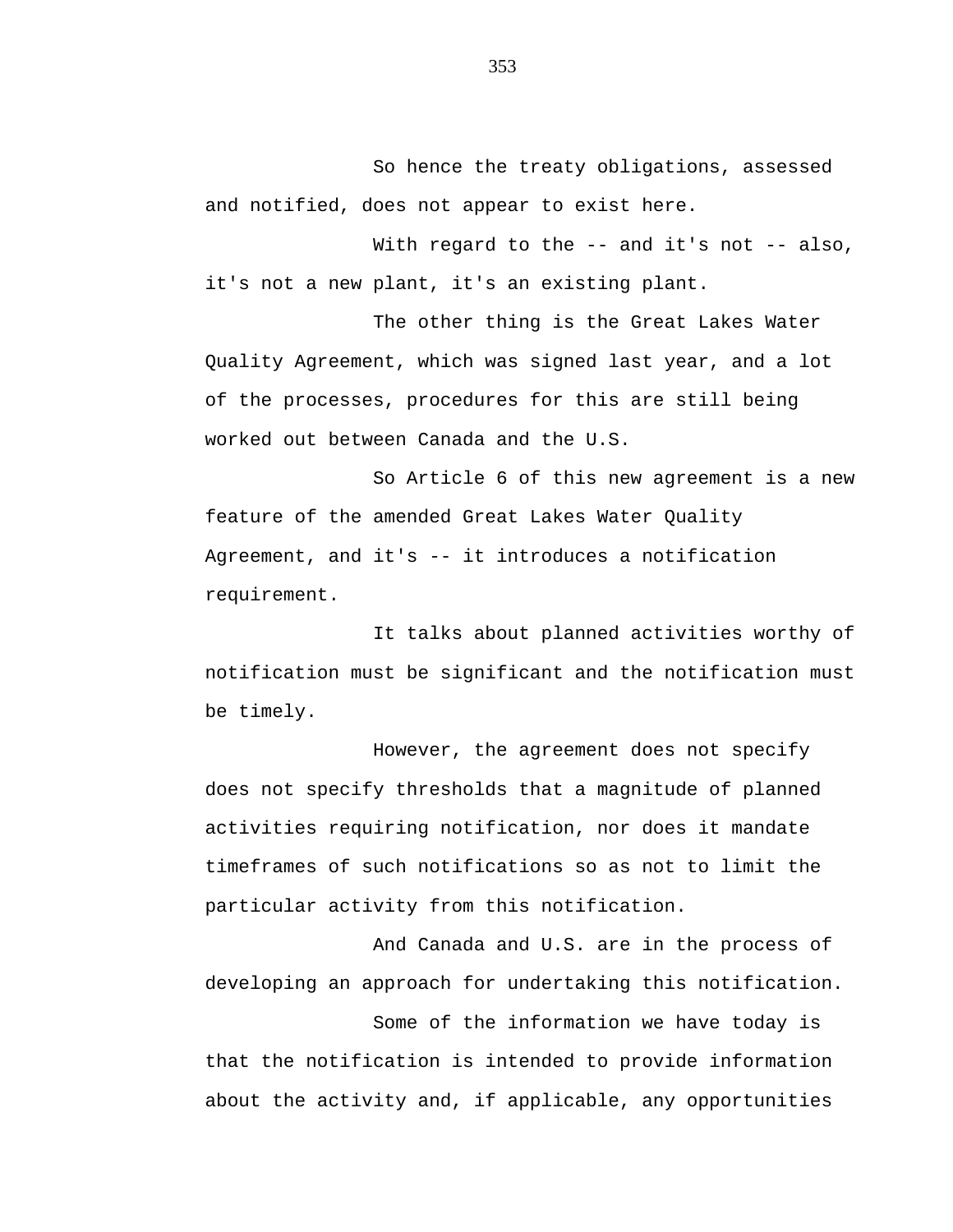for the public to participate in activities that are happening outside of the Great Lakes Water Quality Agreement.

For instance, if a planned activity is undergoing a federal environmental assessment by another agency or if there's an environmental protection assessment, like is done by the CNSC, the notification would provide opportunities or provide advice where the public can input and participate as people are doing in this particular hearing.

And that's -- so because the agreement is new for the Great Lakes Water Quality Agreement, the procedures and the criteria are still being worked on.

**THE CHAIRMAN:** Can I -- just a clarification; when both of you are talking about a notification, notification of whom? Who do you notify?

**MS. ALI:** Well, if Canada has a project that they think is going to result in trans-boundary effects, they would advise the U.S. government. And in the case of the Air Quality Agreement, there's a specific form that is filled out by the Proponent and submitted to -- there's a place -- there's a particular office in Ottawa that it is submitted to and through that office, it would get to the United States.

**THE CHAIRMAN:** But does it go to a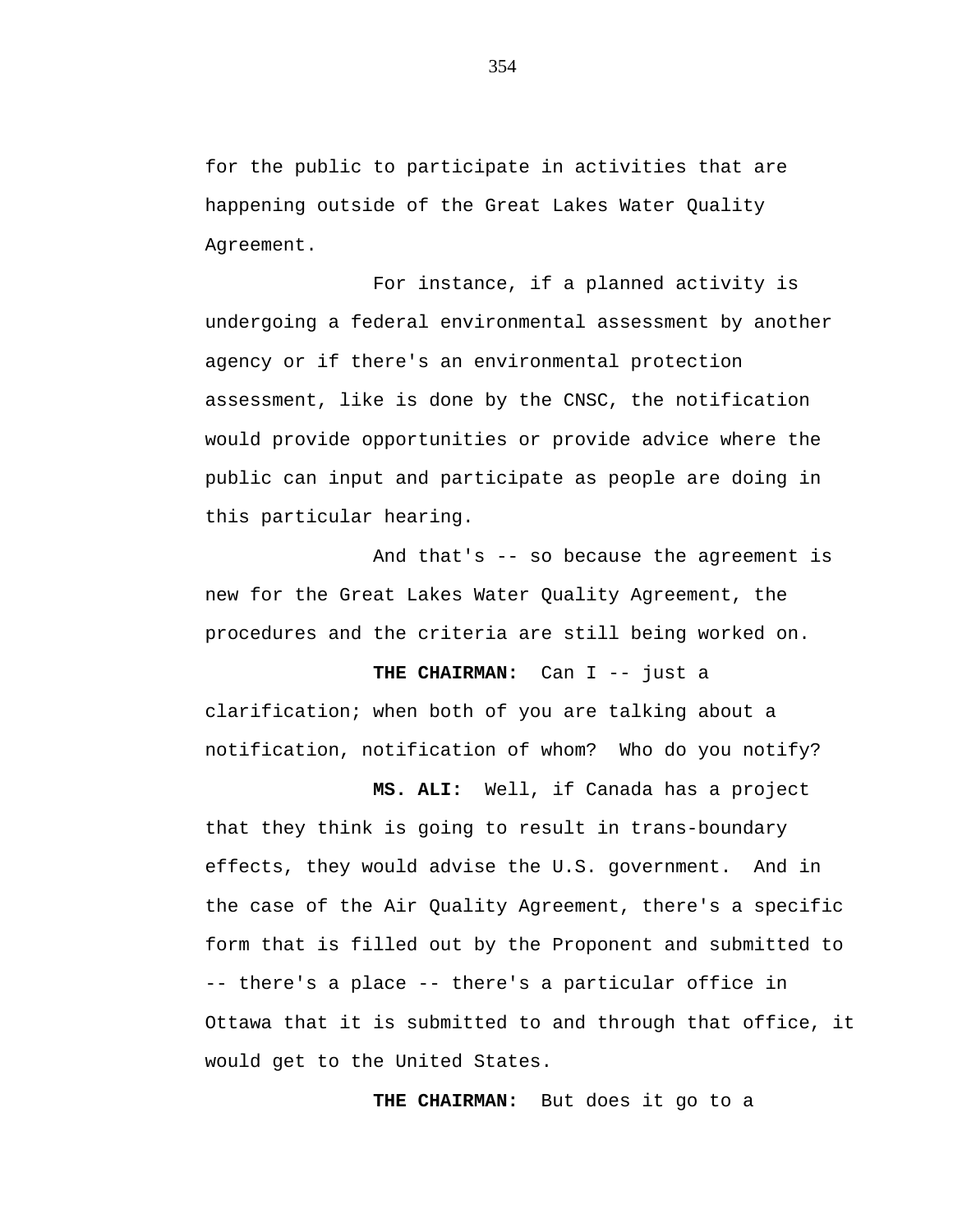particular department or a particular agency in the States?

**MS. ALI:** It would go to a particular agency through Environment Canada. The same thing with the Great Lakes Water Quality Agreement, there's a committee that's being set up called the Great Lakes Executive Committee. So the notification would go to them and it's a bi-national committee, so that is how the notification would get to the U.S.

**THE CHAIRMAN:** The last I heard, the Americans are not shy to come to us if they think we're non-compliant ---

**MS. ALI:** Right.

**THE CHAIRMAN:** --- with any understanding. They will be in here -- they're coming to our government directly.

So I don't understand this non-compliance and who actually takes action on this. If the International Joint Commission had difficulties with the Pickering operation, they would be coming directly to us. They don't need anybody, including us, to give them advice.

**MS. ELWELL:** Nice point, Mr. President.

What I would say is there is a very healthy practice of notification back and forth. There were 64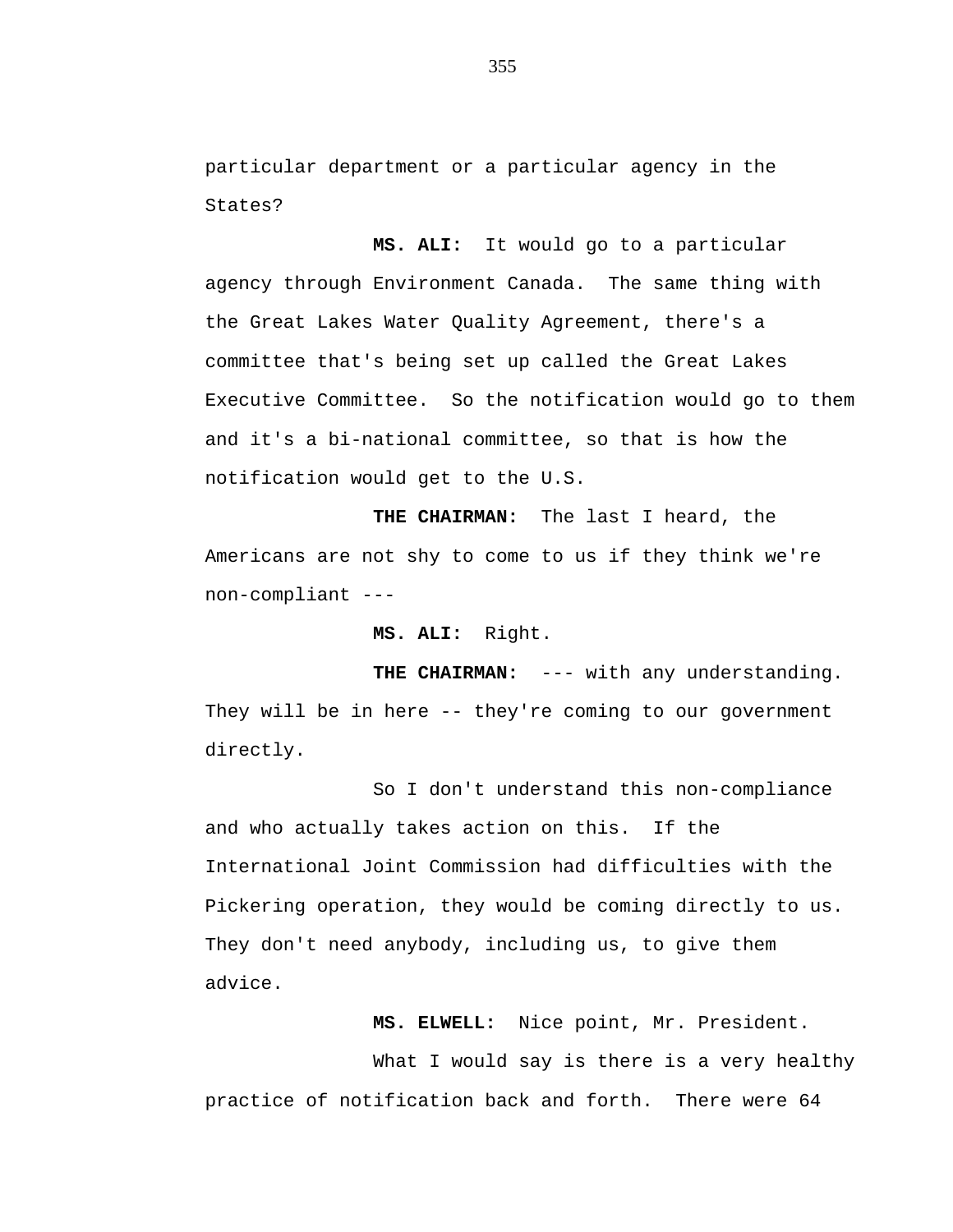U.S. notifications to Canada since 1991 and 58 Canadian notifications.

So it's not unusual or unreasonable for an activity that may have significant trans-boundary impacts to have notice of it and to have those impacts assessed and avoided or mitigated where possible.

My response to my friend, first of all, with respect to the Air Quality Agreement, Article 5, the trigger, the logic of this should be apparent.

How can you know there's no trans-boundary impacts unless you've done an assessment that concludes that? How could the IJC know that Pickering is the oldest and most troubled nuclear plant, if notice hasn't been given that its extension is being sought, hence, our request for a registry so that we can follow these things?

Finally, my friend says that the Great Lakes Water Quality Agreement says if there's domestic opportunities to engage in and environmental assessment, that may satisfy the notice requirement. Yet, my colleague over here affirms that the CAA doesn't permit environmental assessment of this application.

So no assessment has been done, so you can't say there aren't impacts. And two, we don't have an opportunity in this proceeding to have a comprehensive and independent environmental impact assessment and,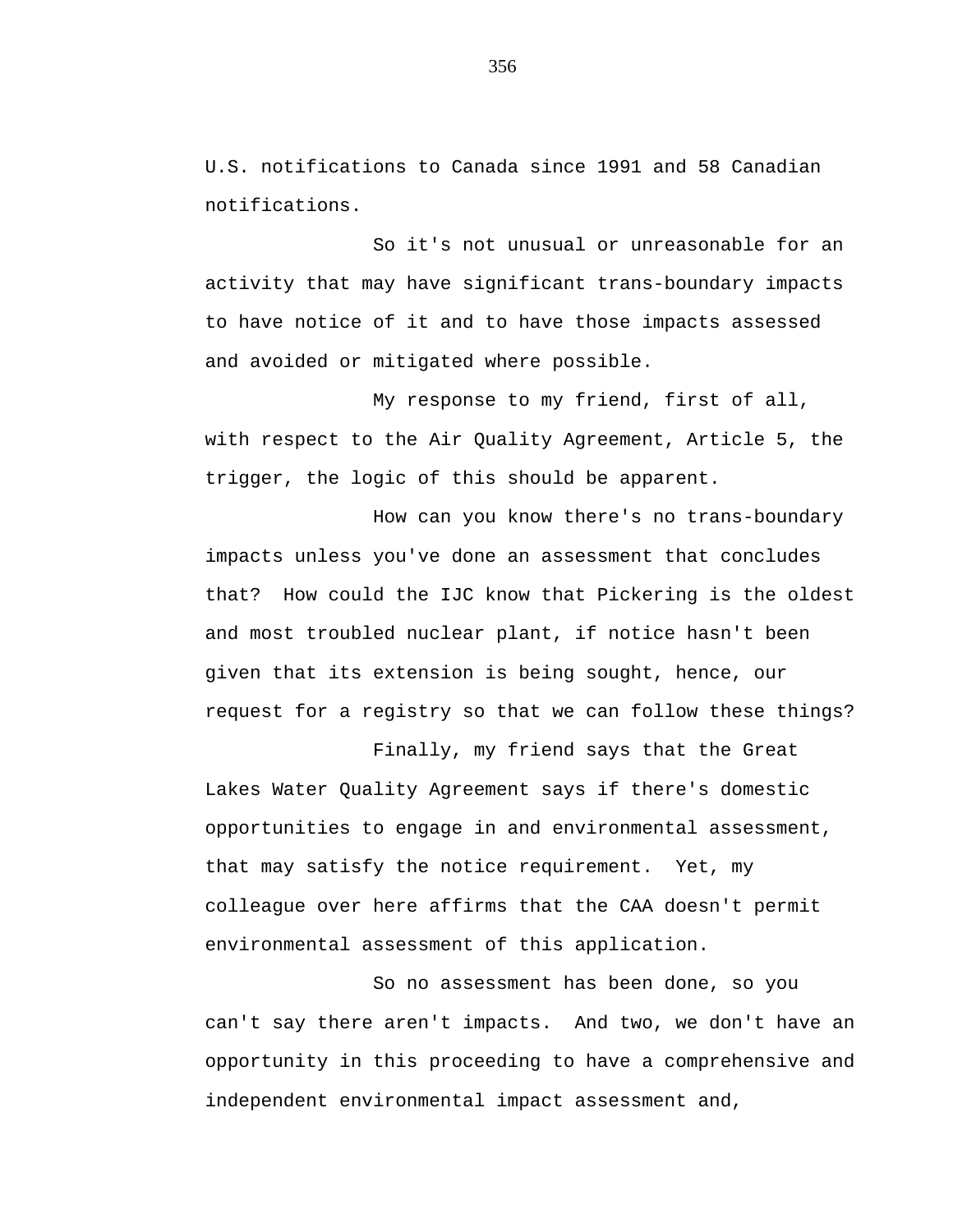therefore, the Great Lakes Water Quality applies.

**THE CHAIRMAN:** Environment Canada, do you want to reply to that?

**MS. ALI:** Well, I was actually going to pass the buck to Patsy Thompson because even though there isn't an environmental assessment happening under the *Canadian Environmental Assessment Act*, this whole process -- I mean I think Patsy said earlier that all the monitorings been reviewed, there's a lot of review that's been undergone by different agencies and we are in this hearing, where people are intervening and expressing their concerns.

**THE CHAIRMAN:** Dr. Thompson, do you want to add anything to this?

**DR. THOMPSON:** Patsy Thompson.

Essentially, I'll repeat what I said earlier, which probably wasn't clear.

Under the *Nuclear Safety and Control Act*, we have an obligation to make sure that the environment is protected, and the way of doing that is to do ongoing assessments. And so there's a regulatory requirement on the licensees to monitor all of their emissions. There are requirements for environmental monitoring programs.

We have done detailed assessments of impacts on fish, have requested fish mitigation. We have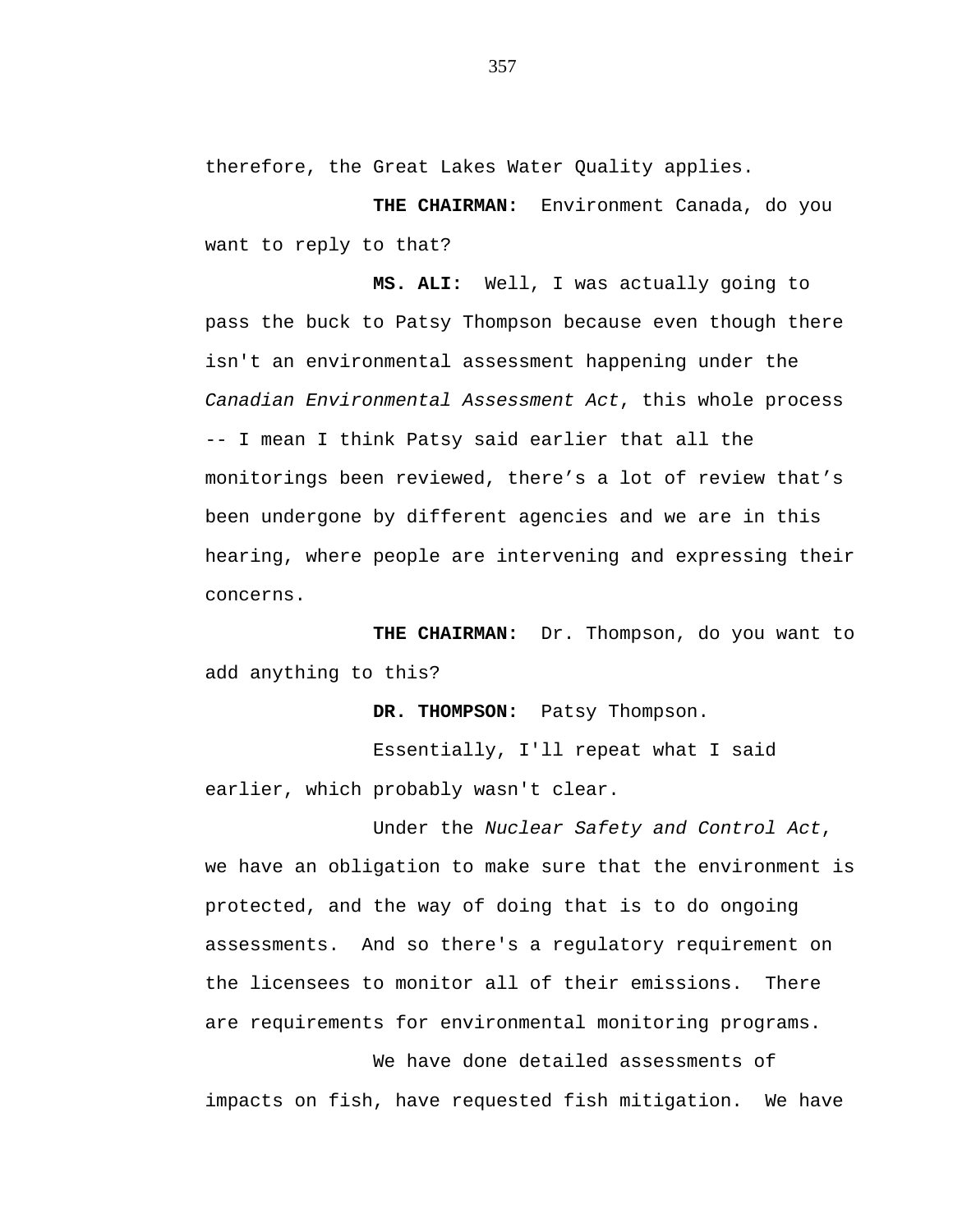looked at air emissions; we've modelled them, we know what doses are, we know what chemicals are being released, where those chemicals are going.

So there's been extensive assessments done over many, many, many years. And it's that information that CNSC staff use to make recommendations to the Commission to say that OPG will be taking adequate measures to protect the environment.

**THE CHAIRMAN:** Okay. Very quick.

**MS. ELWELL:** Very quick, thank you.

We have not had an environmental impact assessment of the Pickering application. At most, we've had a screening.

And if Darlington is any example of what an environmental impact assessment looks like, the regional scope of the assessment was only 1 kilometre within Lake Ontario. So it's not assessing trans-boundary impacts.

> **THE CHAIRMAN:** Dr. McDill? **MEMBER McDILL:** Thank you, that's fine. **THE CHAIRMAN:** Anybody else? Mr. Tolgyesi?

**MEMBER TOLGYESI:** Yes, on page 7 and, as the intervenor was talking about, "Structural Safety and Unforeseen Concrete Degradations", and they are specifying that only two of eight areas were fully inspected for the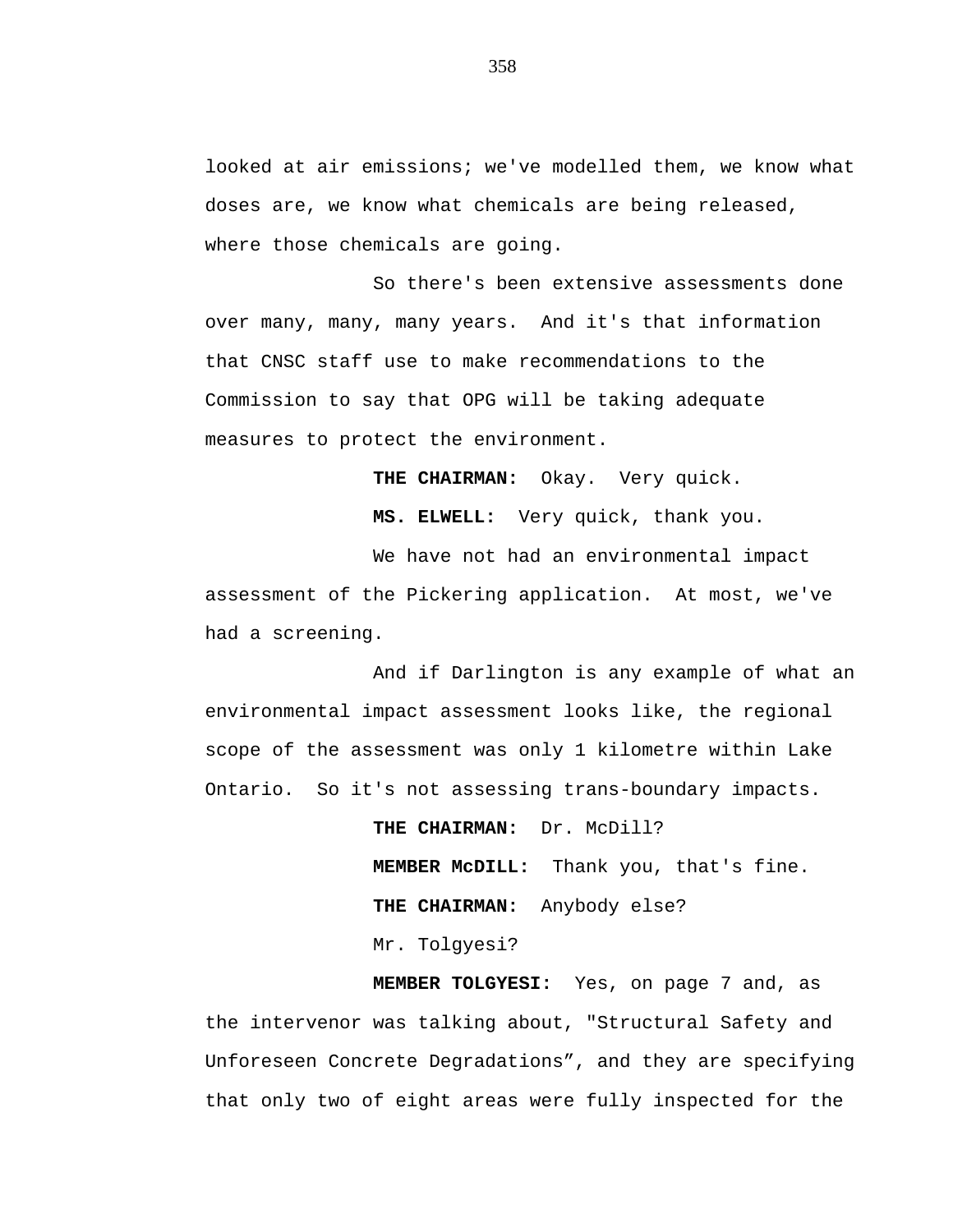underwater concrete integrity.

And there is -- concrete degradation has already been discovered at Unit 7. Could OPG comment and when you expect this inspection could be completed?

**MR. JAGER:** Glenn Jager, for the record. Before I ask Carl Daniel to comment on the inspections and evaluation that was done, I just would like to correct the location.

This concrete falling was observed on the water intake duct. It has no connection to negative pressure containment or the vacuum building per se.

The vacuum building outage affords the opportunity to inspect the intake duct because all the units are shut down and consequently there is no water flow through the intake duct. So we're able to send in divers and perform those inspections.

So it has no -- that falling has no connection to the containment per se.

Nevertheless, we did do an inspection and an evaluation, and I'll ask Carl Daniel to speak in more detail there.

**MR. DANIEL:** Carl Daniel, for the record.

As Mr. Jager said, OPG has a periodic inspection program that's based on the Canadian Standards Association for the inspection of concrete -- containment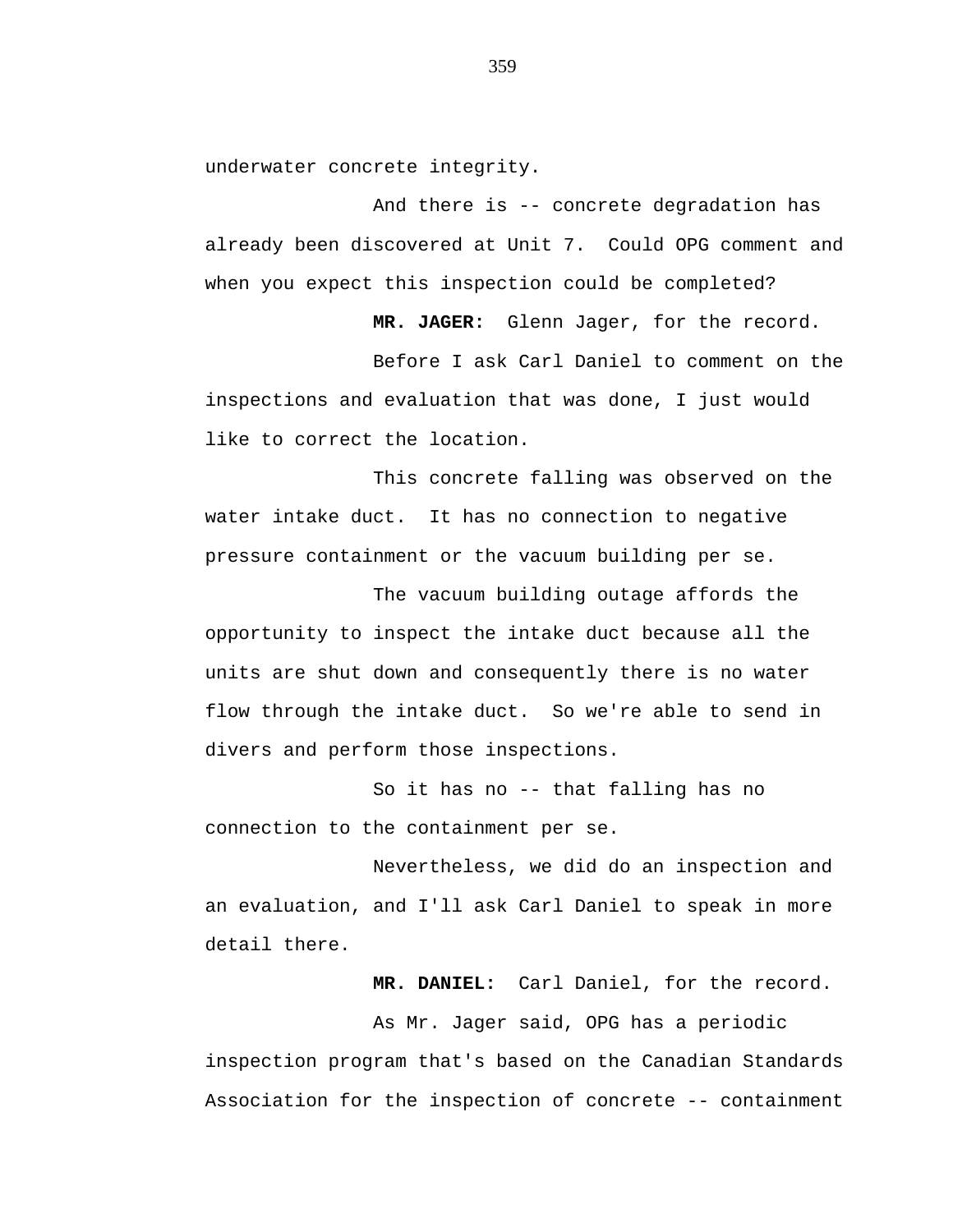concrete structures. Those reports -- inspection reports and plans are accepted by the -- by the CNSC as part of our licence to operate.

In 2010, during the vacuum building outage the containment structures inspections were performed and the activities involved concrete components, vacuum - vacuum building joint sealant, vacuum building roof seal and pressure relief duct joint seals.

As a result of those inspections, no issues were observed and any minor findings from the inspections were actioned for correction as part of that program. That's the containment inspection.

At the same time, the -- so during that vacuum building outage in 2000, the intake structures on the -- the intake concrete structure of Unit 7 intake duct was also inspected.

As part of that intake channel, just to make it clear, that is not part of the containment structure. A condition assessment was completed subsequent in the 2010 VBO conforming the structural integrity of the intake concrete structure was intact.

The -- sorry. The assessment report was completed, concluding the structural integrity of the intake structure was intact.

CNSC did have comments on that report.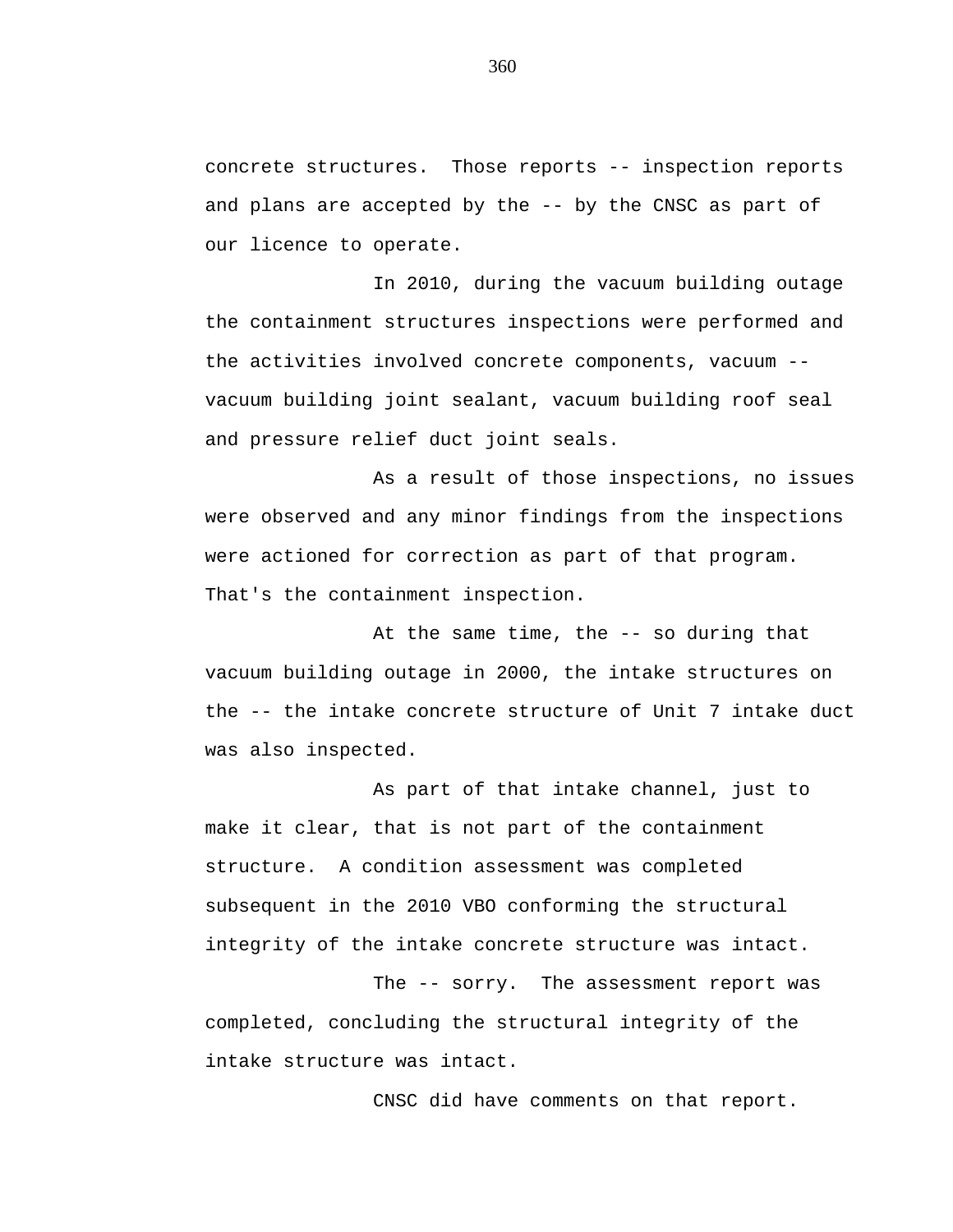Discussions were held and the report consequently was revised addressing satisfactory all of the CNSC comments.

CNSC has accepted the conclusion of that assessment and the report confirming that the structural integrity of the CCW intake structure is acceptable for operation up to 2020.

**MEMBER TOLGYESI:** Staff, do you have any comments?

**DR. RZENTKOWSKI:** Yes. Greg Rzentkowski, for the record.

So obviously, there are some misinterpretations with regard to the details of the CANDU design and results of the inspection.

So in addition to what OPG has already stated, that there are periodic inspection program looking at all concrete structure, I would like to mention that all the results of the inspections are being reviewed by the CNSC staff.

In addition, we have onsite staff present who often participate in the licensees' inspections.

And regarding the vacuum building outage, it is very important to mention that this is not a very frequent outage, it happens maybe every 10 years because it requires all units to be shut down.

And in this particular case, the vacuum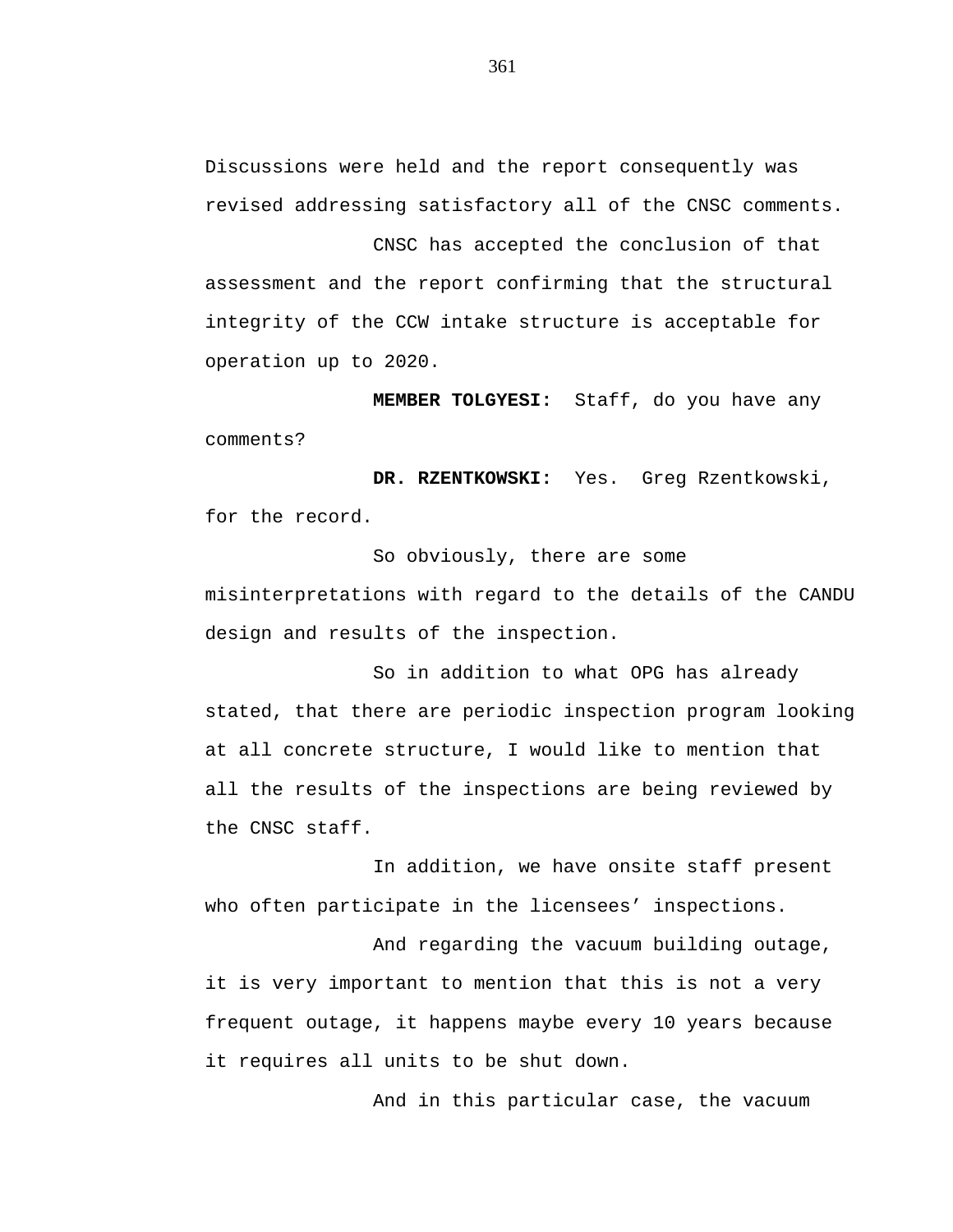building performance was in accordance with the regulatory requirements; the leak rate was very low, about 50 percent of that what is set as the regulatory limit.

I will ask Mr. Gerry Frappier to describe more details of the results of the inspections.

**MR. FRAPPIER**: Thank you, Greg.

Gerry Frappier. I think, first of all, I would like to reconfirm that the concrete and ensuring the integrity of the concrete structures is a key part of our fitness for service.

We have a strong Canadian standard on that and there is periodic inspection and testing requirements from that standard. There is various non-destructive examination methods that are used, and periodic leak testing as was just described with respect to containment.

I think also, I want to put on the record that the intervenor is talking about Alkali-silica degradation mechanism. There is none of that happening at Pickering right now. This is a phenomena that we are always on the look-out for. It is something that is detectable quite readily, and could come to be an issue down the road, in many decades; who knows?

But it is not an issue right now. There is not that degradation mechanism -- there is no evidence of that degradation mechanism in place at this time.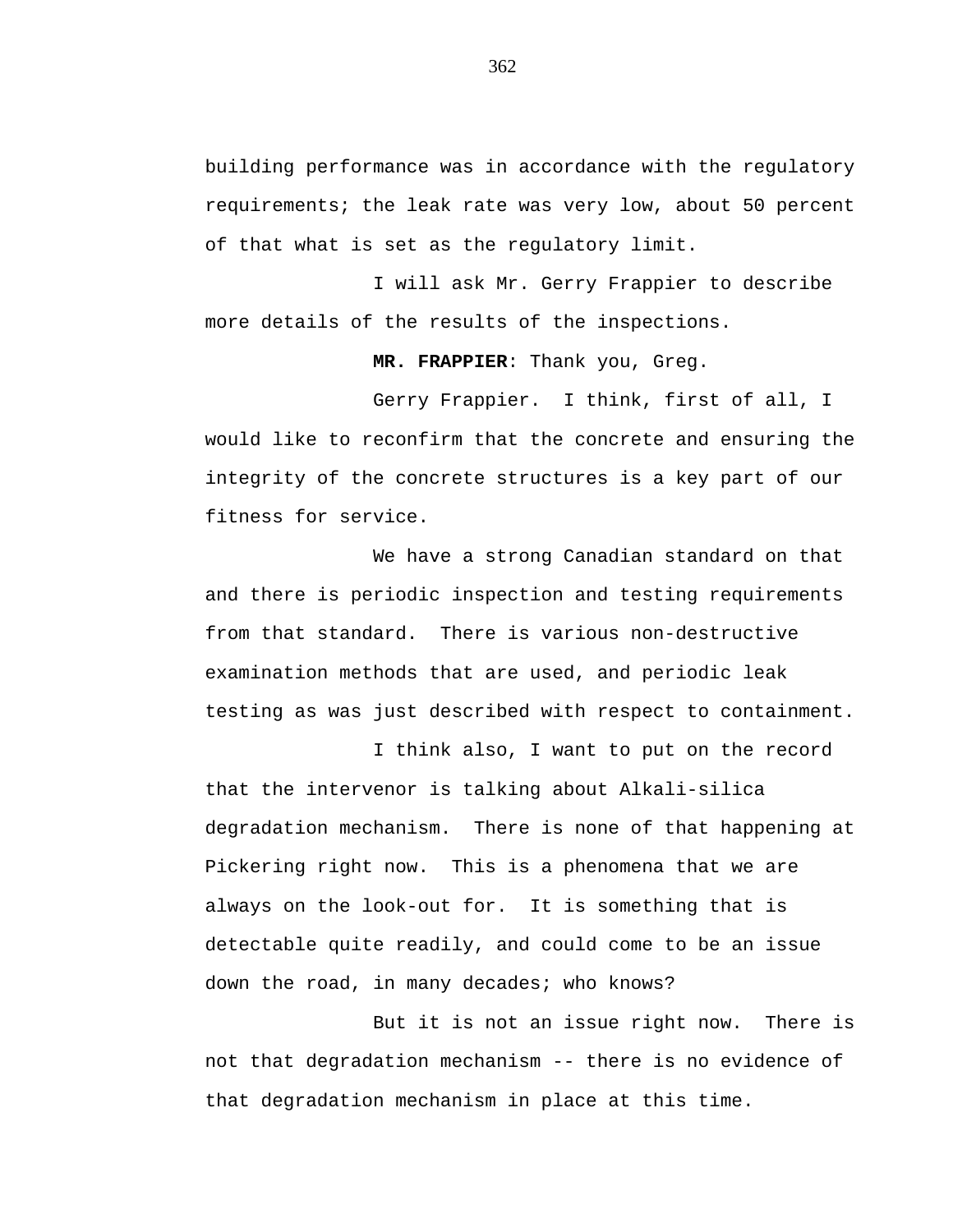With respect to the details of the results of the inspections that were just done, I would ask Dr. John Jin to provide additional information.

**MR. JIN:** Jon Jin for the record. I am the Director of the Operational Engineering Assessment Division.

The licence is correct that the water intake duct is not part of the containment system. And there was spurling going on in the Unit 7 of the water intake duct which is considered very minor degradation.

And the intervenor was correct, it was originally supposed to be inspected in 8 places, but the licence inspected first scope inspection for 2 areas, partial inspection for the other 2 places.

For the remaining 4 places, those areas were inspected in previous outages which was in 2000. So in the licensee applied the engineering assessment methodology, based on the inspection result from 2000, to predict the condition at the end of the commercial operation which is 2020.

And the CNSC staff reviewed and they found that the methodology quite conservative and finally concluded that the water intake duct working for service according to the modern standard which is CSAN-N291.

## **THE CHAIRMAN:** You?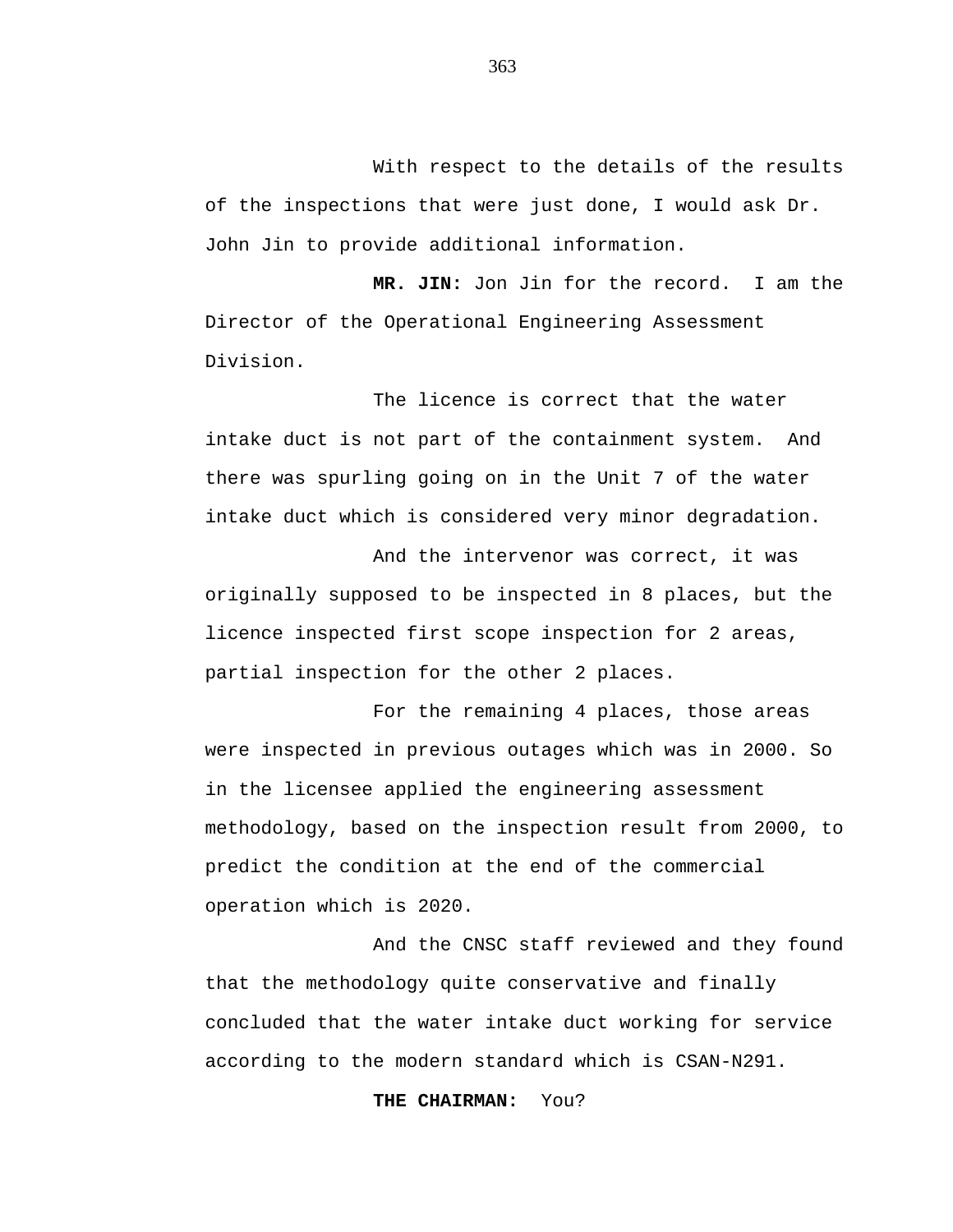**MR. CHENG:** Yes, I'd like to make a

response.

I would just like to ask, or raise a question, is that: As the staff mentioned there were areas that were not inspected and that they were predicted to be in safe operation, but that gives it a whole 20 years of potential concrete degradation.

It was discovered in Unit 7 intake duct that there was –- that they admitted –- there was local concrete degradation. And so, in these six –- in these 4 other areas that they were not inspected -- shouldn't they be at least monitored every, like, 5 or 10 years instead of just leaving them be until 2020?

## **THE CHAIRMAN:** Staff?

**DR. RZENTKOWSKI:** I refer to the vacuum building outage which typically takes place every 10 years. This is in accordance with the standards. So the main objective of this outage is, of course, to assess the leak tightness of the containment, or vacuum building in this particular case.

It is not to inspect other elements or other structures. They are covered by a very elaborated ageing management program. I don't have any details right now, but we can talk about every specific component which has its place in the ageing management program.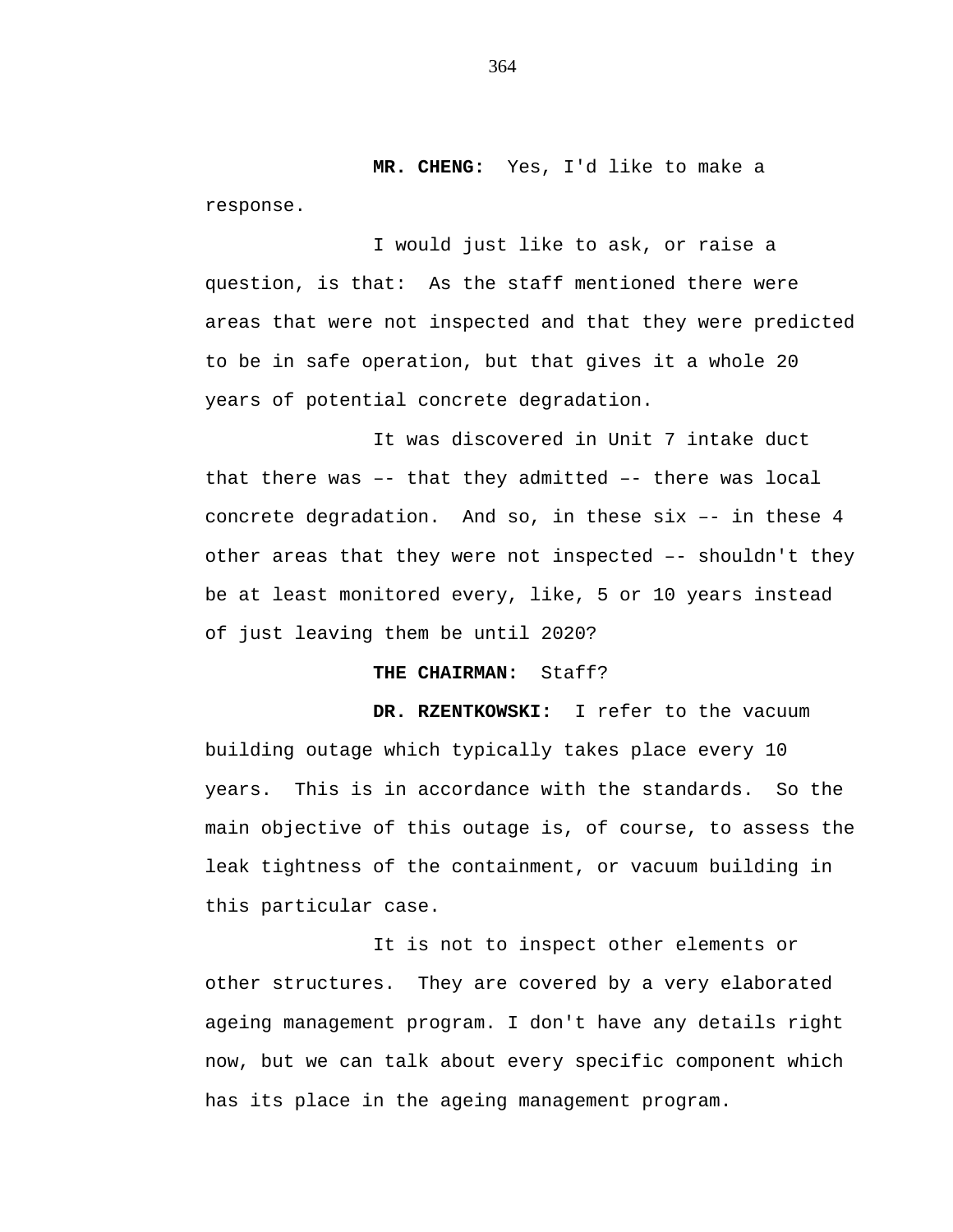I will ask Mr. Gerry Frappier to provide more details.

**MR. JIN:** Jon Jin for the record. When it comes to the inspection of water intake duct, we apply the practice of the risk-informed approach.

With allocated resources, I will direct our licensees to pay more attention on the more higher safety significant area so like vacuum building wall containment structure could be more inspected.

But when it comes to the water intake duct, staff considered it is quite not highly safety significant. So we don't see the reason to ask the licensee to inspect before the next -– before the end of the commercial operation.

**THE CHAIRMAN:** How difficult is it to do this inspection?

I am not sure I understand how onerous it is to do this, even if it is not high risk safety wise. You are saying that two areas you have enough confidence that you do not need to do more.

Is that what you are saying? OPG? **MR. JAGER:** Glenn Jager for the record. The location on the water intake is a location where –- it is a common water intake –- so while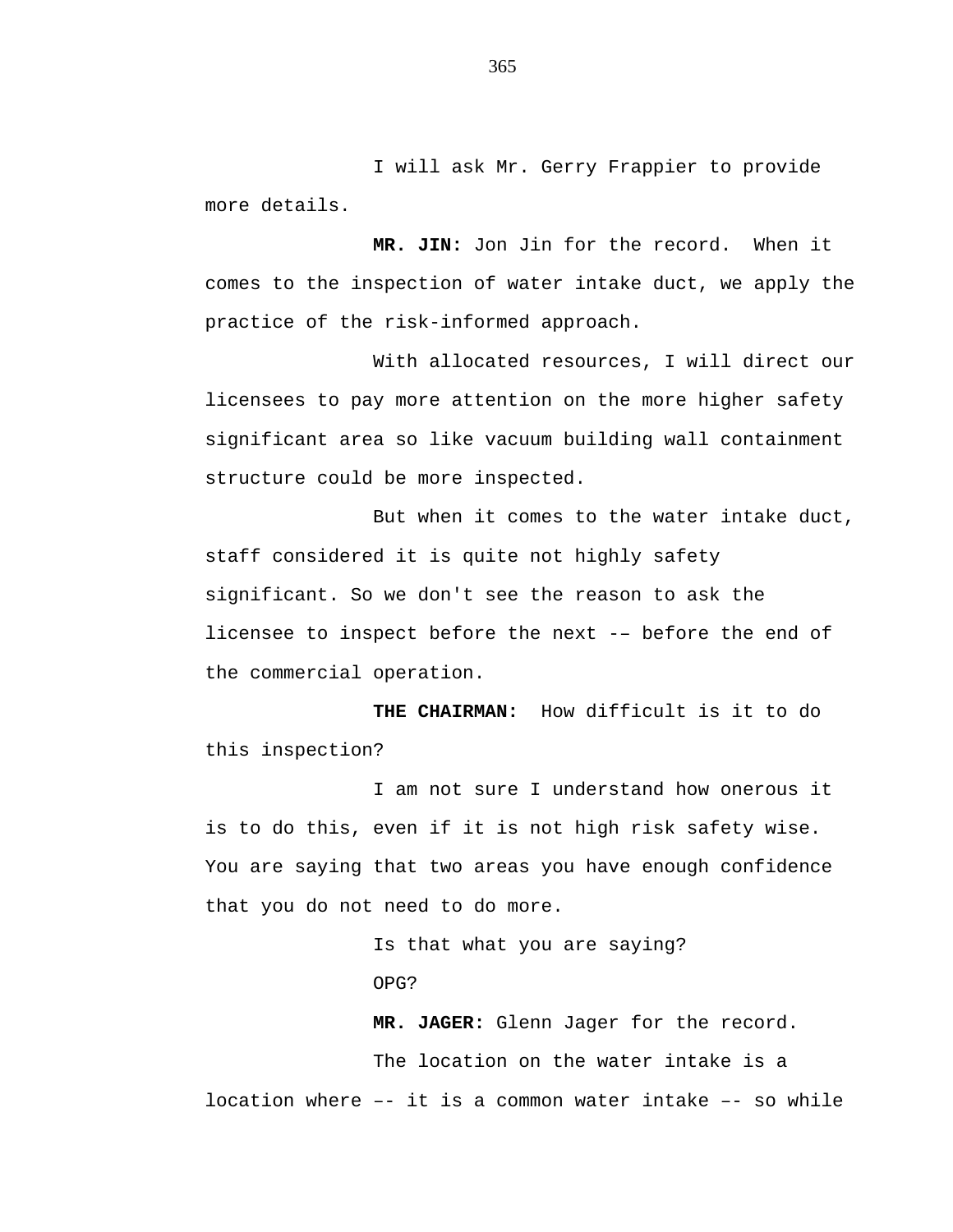the units are in operation, there is a large volume of water that is drawn through that area.

And that is why it is inspected during a vacuum building outage, when all the units are shut down and all the condenser cooling water pumps are shut down, the water is –- the water conditions are stagnant and that makes it safe for divers to enter that duct and perform the inspection.

So it comes down to personnel safety and the ability to safely access that location.

As well, the –- as was mentioned by the CNSC staff –- the effects of spalling in that location is a very low consequence, and well-managed through our ageing management program.

**THE CHAIRMAN:** Thank you.

Anybody else, any particular question? Okay, you have the file summary. **MR. CHENG:** I have one response.

Well, we actually requested a report from CNSC Lavallin disclosure, but we never received it, so we would have been more helpful in that respect, and...

**THE CHAIRMAN:** Let me stop you here, because it was one of my questions.

Why were those reports not available? Those are the 2 reports that describe on page 23.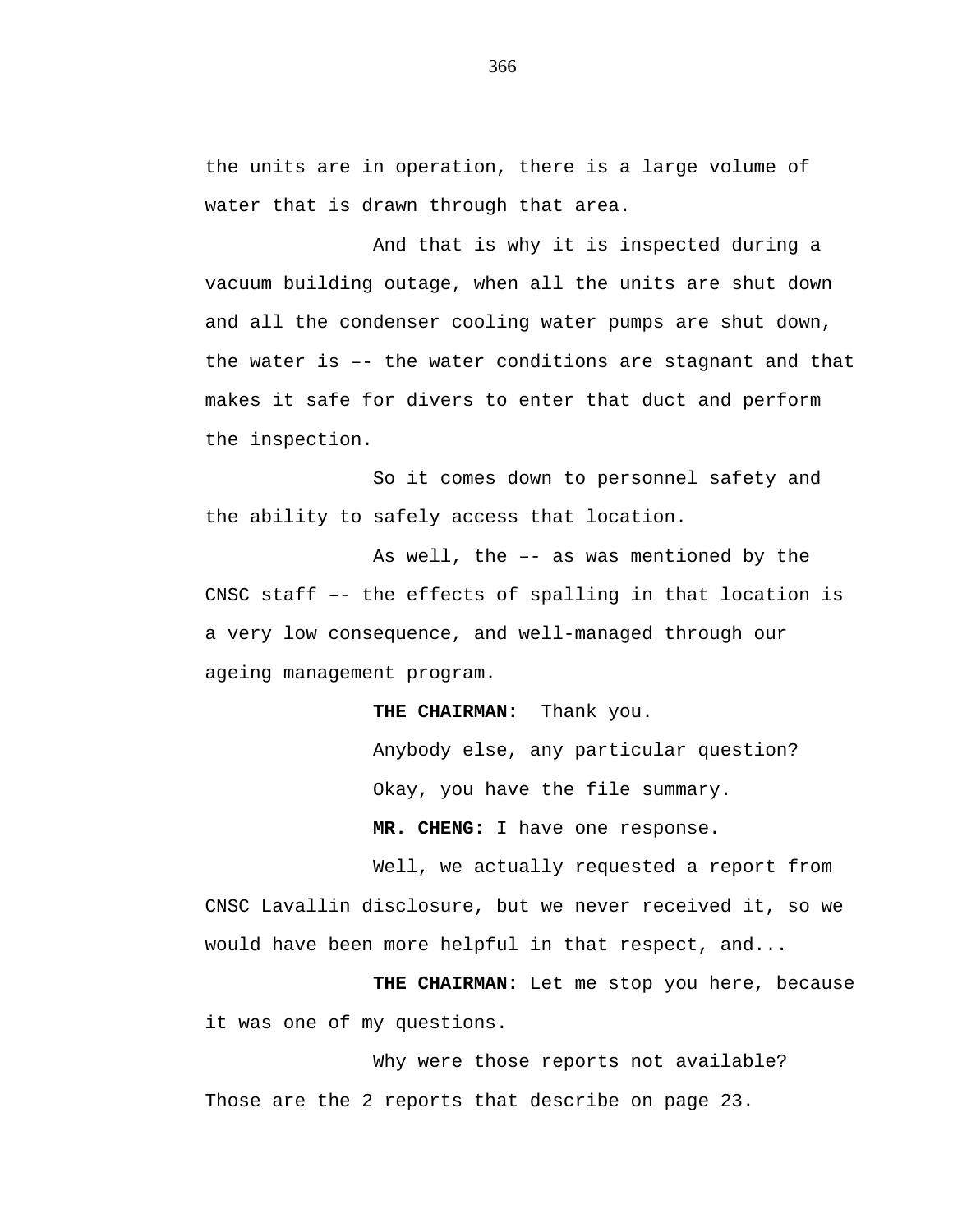Are they proprietary reports also, I mean, that's  $---$ 

**DR. RZENTOWSKI:** Yes, both of those reports are not the CNSC reports.

In this particular case, of the eight process, it requires to go to the source of those documents and obtain a permission to release.

Miguel, do you recall the details of this request?

**MR. JAGER:** Glenn Jager for the record.

Those reports were produced by a third

party and permission was not granted by the third party to provide access to those reports.

That was the reason that I have noted down here.

**THE CHAIRMAN:** Sorry, are they consultanttype reports?

**MR. JAGER:** Yes they are.

They are prepared by a third party for OPG, and are proprietary reports. We require their permission in order to release the report.

**THE CHAIRMAN:** That falls in the same categories that we have to decide –- when these are referenced to a particular report, we have to decide what is disclosable and what is not, in a little bit more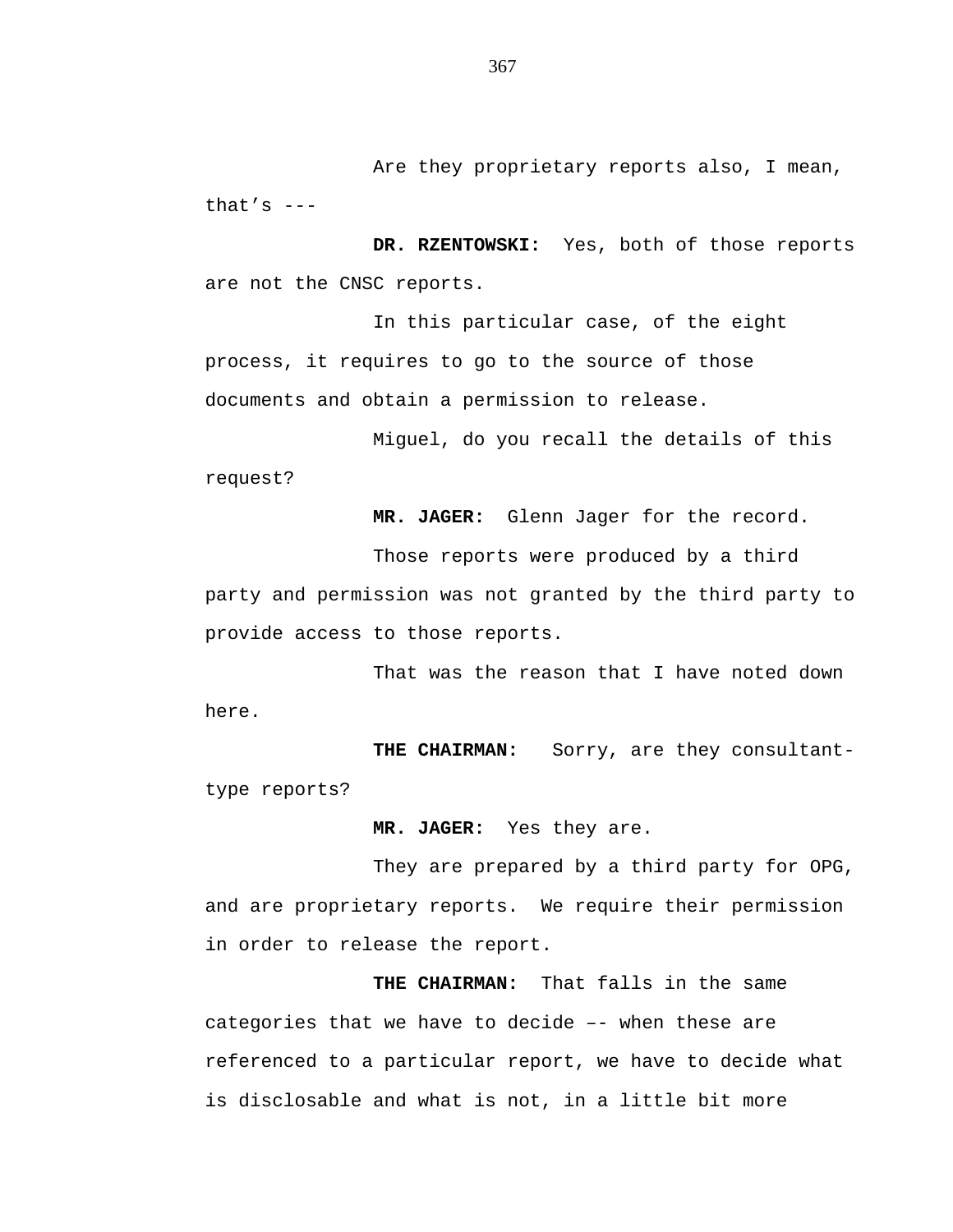rigorous way.

I do not know if –- I don't know why the third party refused to do this, but I guess staff will take a look again.

**MR. SANTINI:** We will look into it.

Miguel Santini for the record.

**MR. BENNY:** I would like to make one more comment.

**MR. CHAIRMAN:** Go ahead.

**MR. BENNY:** So I would still like to address the CNSC staff about the vacuum building outage inspections in 2010.

Just one –- we still want to know why there were 6 partially and non-inspected areas?

**DR. RZENKOWSKI:** Greg Rzenkowski for the record. I would like to go back to the previous problem before I answer this particular question.

In the case of those 2 reports, I understand that the results of the studies were disclosed.

Only the reports were not disclosed because of the methodologies, which are indeed described there, and for that we needed permission. Results are published, yes.

Now, regarding those areas which were not inspected, I'm not sure if I fully understand the question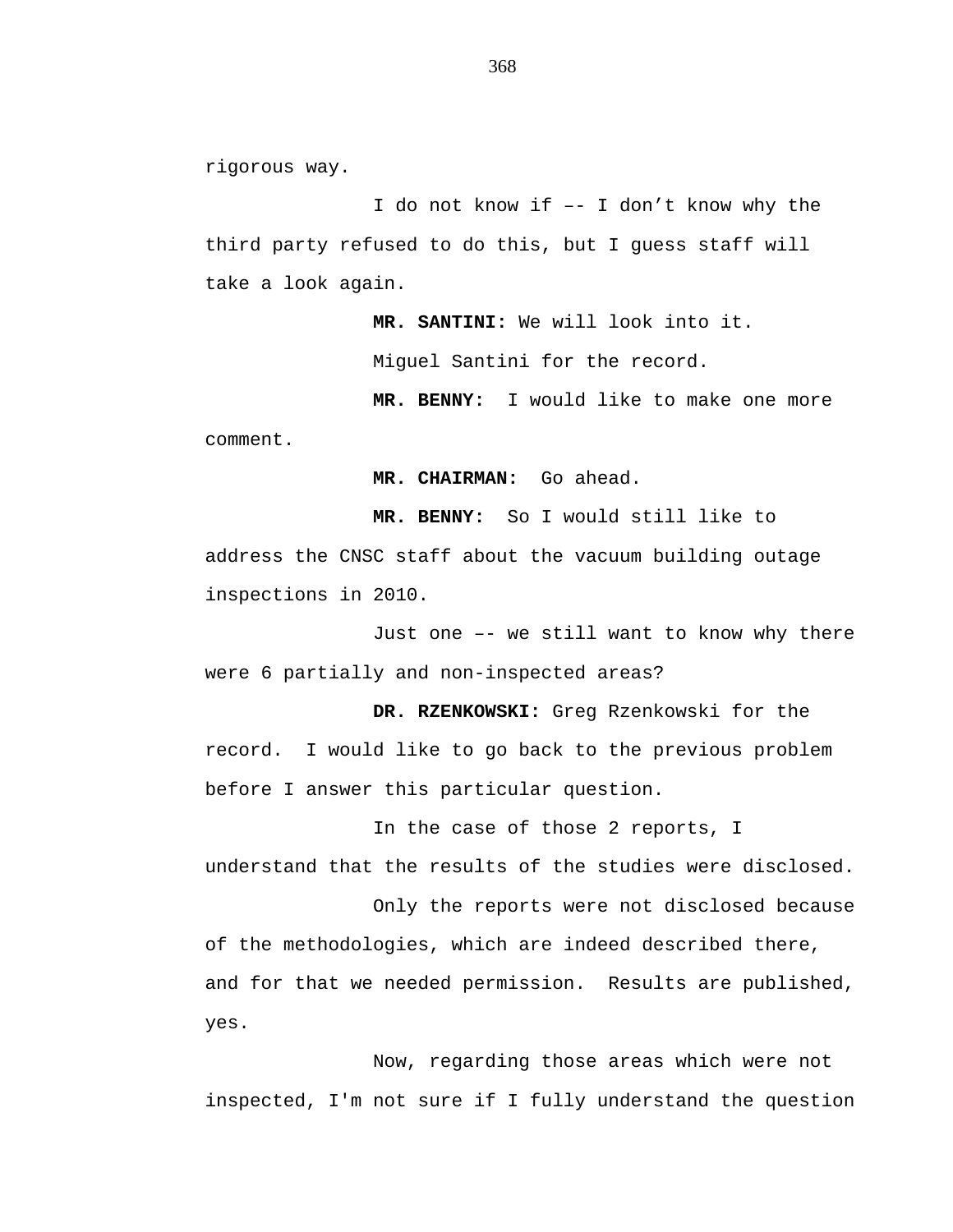because the entire vacuum building, in my opinion, was inspected. Those areas not inspected probably go back to the intake -- intake duct, but I will ask Mr. Gerry Frappier to confirm.

**MR. JIN:** John Jin, for the record.

Again, the water intake duct is not part of the vacuum building and during the vacuum building outage, the licensee has limited time. So the original -- even though the original plan is to inspect eight places of intake -- of water intake duct, a licensee may have to more focus on the vacuum building inspections.

So there was justification and CNSC staff operated with the justification.

**THE CHAIRMAN:** Okay. You now totally confuse me. So what I want to know is the vacuum - forget about the intake -- the vacuum building itself, eight areas were planned to be inspected and only two were done.

> Did I get the question right? **MR. JAGER:** Yes.

**THE CHAIRMAN:** Okay. Somebody answer it, please.

**MR. JAGER:** Glenn Jager, for the record. I'll ask Carl Daniel to speak to the inspection program for the vacuum building and he will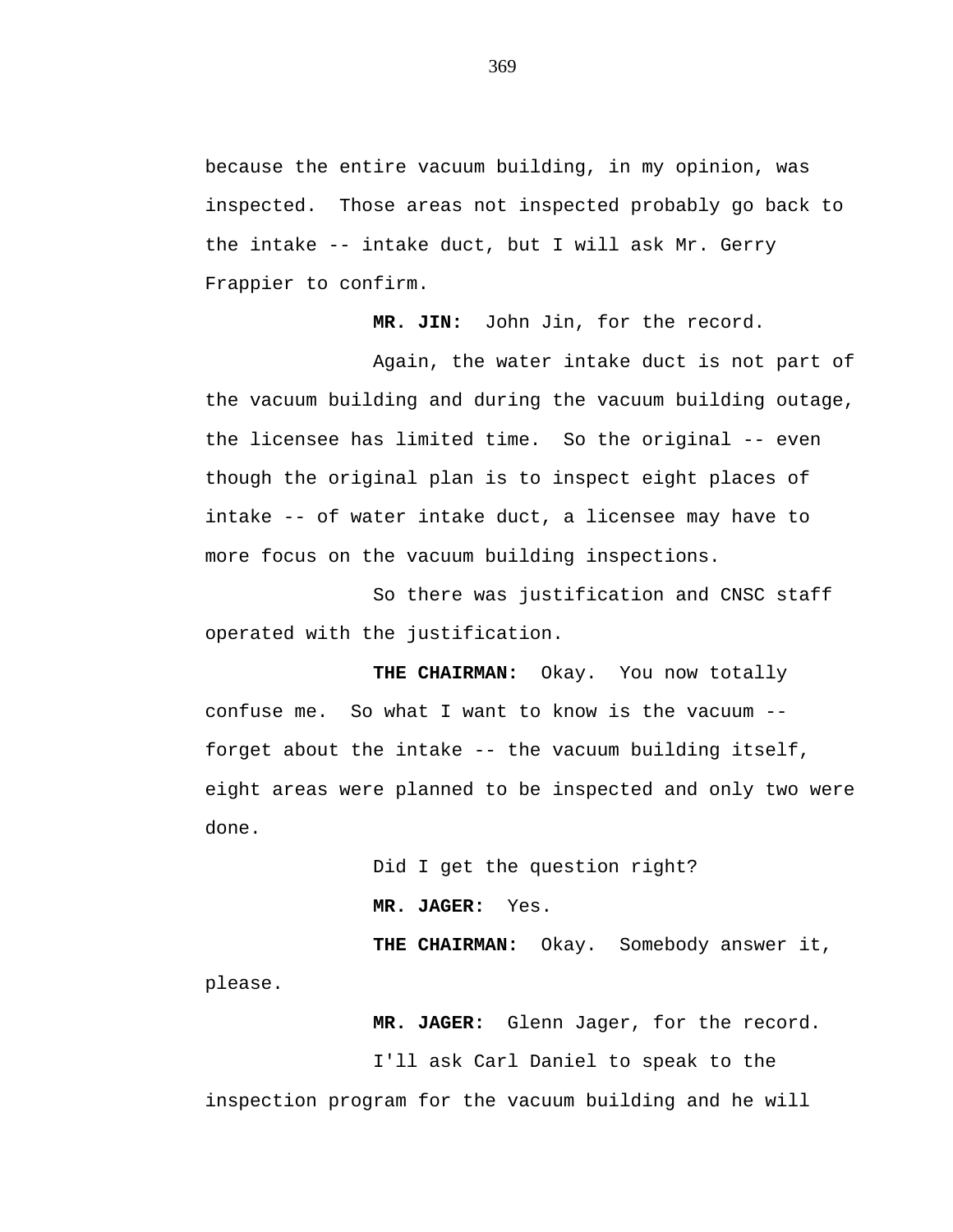confirm it, but I believe that all the necessary areas - all the areas associated with the vacuum building outage were completed as planned.

So I'll ask Carl to provide more details.

**MR. DANIEL:** Carl Daniel, for the record. Yes, all the vacuum building structure

inspections were complete. As I said earlier, it involved the concrete components themselves, all of the building joint sealant, the vacuum building roof seal, as well as the pressure duct joint seals. All of those were inspected as part of the vacuum building outage. There were no areas missed.

The areas that are being discussed were part of the intake structure. An assessment was done on the areas that were done. An engineering assessment was done after that. It has been submitted. The intake structure is not part of containment but it was deemed to be acceptable to 2020.

**THE CHAIRMAN:** Okay.

Over to you, last word.

**MS. ELWELL:** Last word and I'll keep it quick. Thank you.

I just leave with asking two questions. If OPG cannot mitigate or avoid expected safety and environmental impacts from extended operations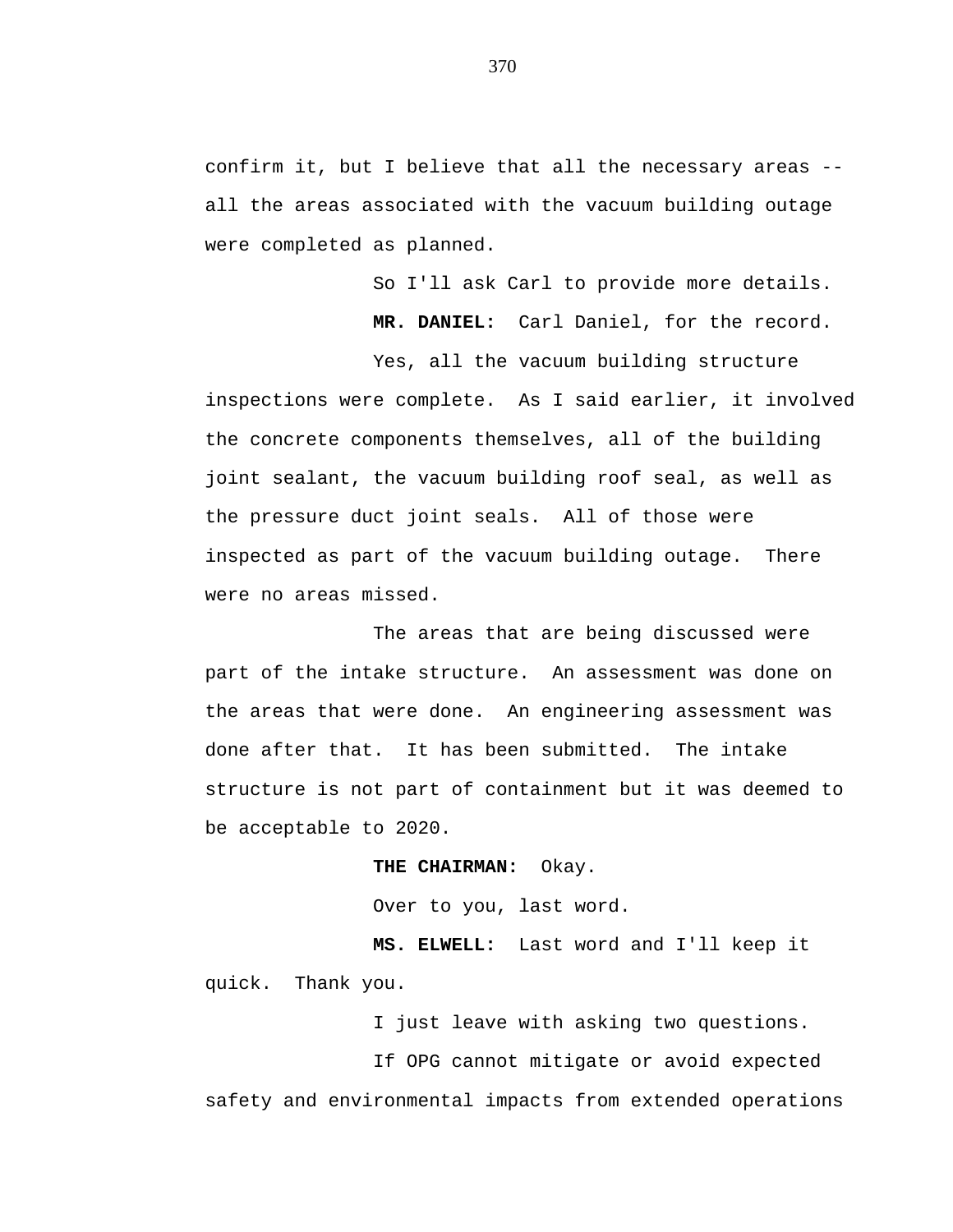and decommissioning, how can the Commission lawfully approve the application?

And secondly, even if the Commission can say it expects OPG to comply with minimum radiation protection regulations, can it really be sure that those limits are protective?

So our suggestion is to hold a public consultation on your new Canadian Childhood Leukaemia Study so that you can have a peer review of the evidence because we say we've got science that says different than their science. And I think that it would be protective and prudent to have a good discussion about that with leading experts in the area.

> And I thank you for hearing us today. **THE CHAIRMAN:** Thank you.

We will now break for dinner. Seven

thirty?

Seven thirty. Okay, we will resume at 7:30. We will continue the oral hearing.

--- Upon recessing at 6:40 p.m. /

L'audience est suspendue à 18h40

--- Upon resuming at 7:30 p.m. /

L'audience est reprise à 19h30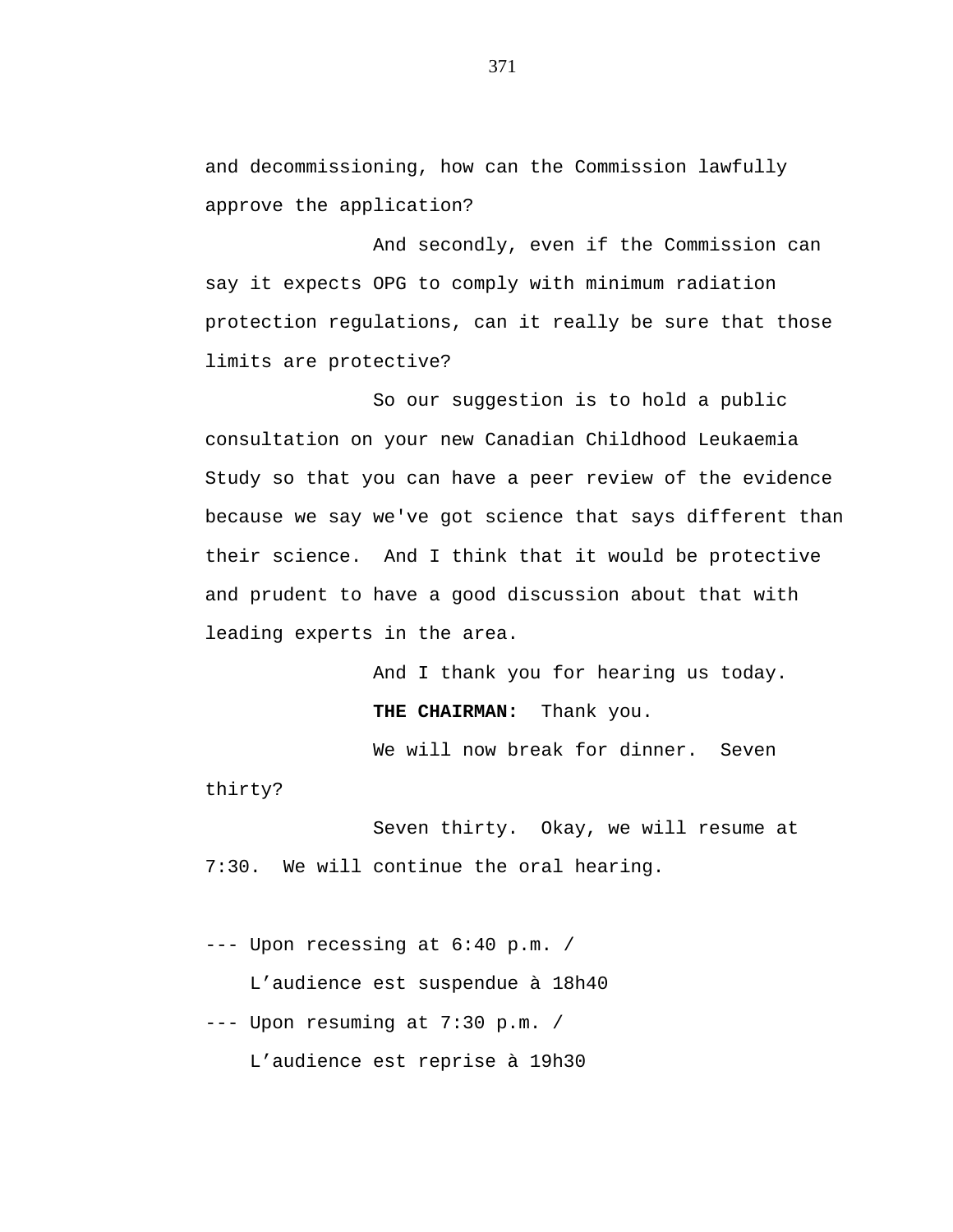**THE CHAIRMAN:** Okay. We are ready to proceed and we will move to the next submission which is an oral presentation, as outlined in CMD 13-H2.12. I understand that Ms. Stevenson will make the presentation. Please proceed.

**13-H2.12**

**Oral presentation by Brenda Stevenson**

**MS. STEVENSON:** Thank you for the opportunity to speak today at the Pickering hearings.

A decision to continue operating the Pickering nuclear station will put four million people in the Greater Toronto Area at risk.

I will be brief as there is good representation from competent voices of reason: Arnie Gundersen speaking for Durham Nuclear Awareness, Northwatch, Sierra Club, Greenpeace, Canadian Environmental Law Association, concerned doctors, and so many more groups and individuals.

I am a mother, grandmother, a volunteer, and a natural health advocate, residing approximately 40 kilometres from the Pickering Nuclear Power Plant, with grandchildren living within the 20-kilometre zone.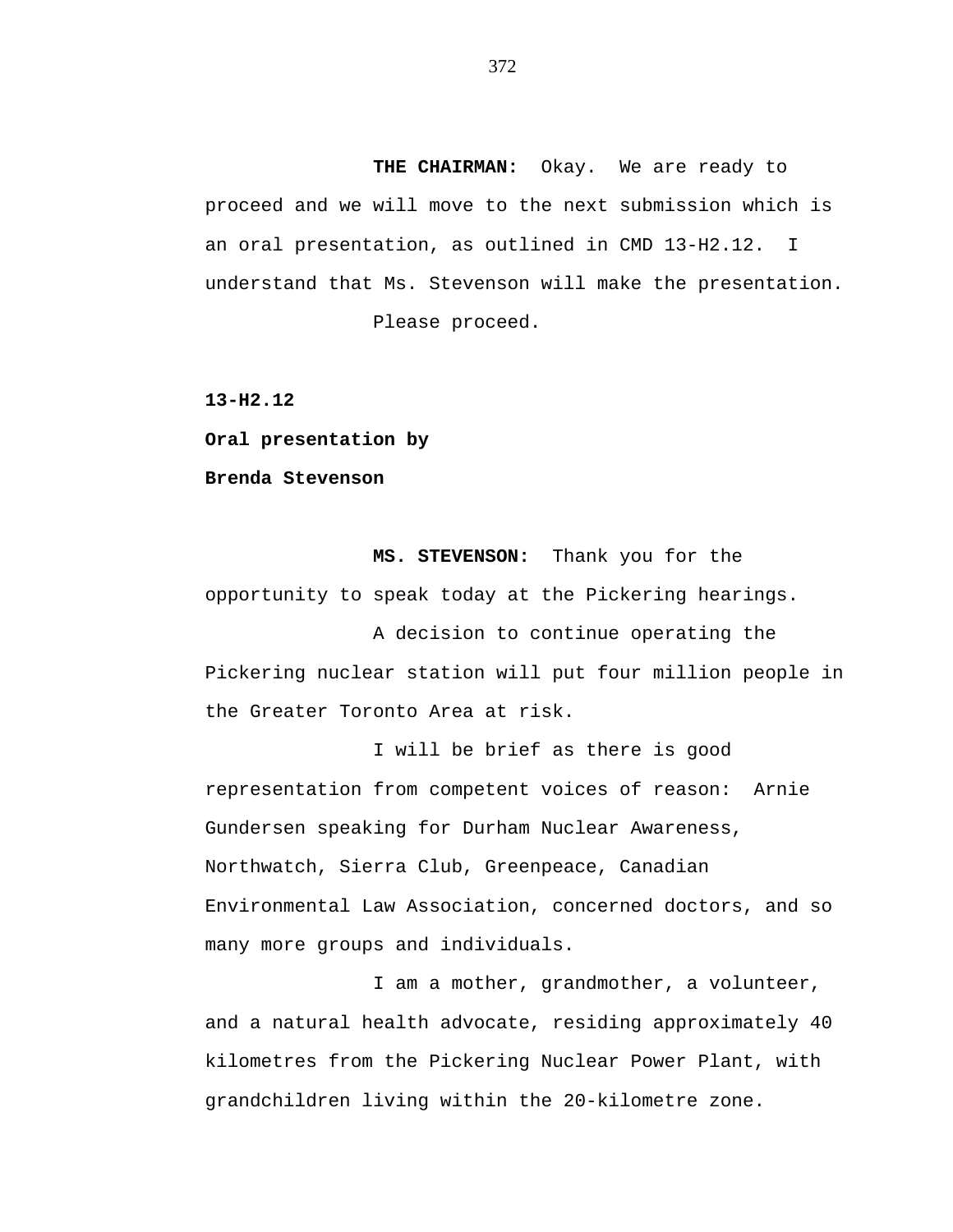There are many reasons why I urge that the OPG's request for a five-year licence be denied. I will touch on just a few.

We have had three major nuclear accidents on the planet since the 1950s, the late 1950s: Three Mile Island, Chernobyl and Fukushima. Chances of a next big disaster are not unreasonable.

The Fukushima Daiichi catastrophe occurred at a plant that was 40 years old and had just received their extension.

The Pickering nuclear plant is Canada's oldest and most dangerous nuclear station. Extending the old Pickering B reactors beyond their designed life is definitely not an acceptable risk.

If Hydro Quebec decided it was not safe anymore to continue running the reactors at the Gentilly nuclear station beyond their 210-hour shelf life, then why would OPG want to extend Pickering's reactors past their due date, putting Ontarians at risk?

As they stand, Pickering reactors would not pass current design standards. Currently, six reactors share only one safety unit. Furthermore, Pickering Nuclear Power Plant was built pre-911 and without fortification against severe and changeable weather that we are now experiencing.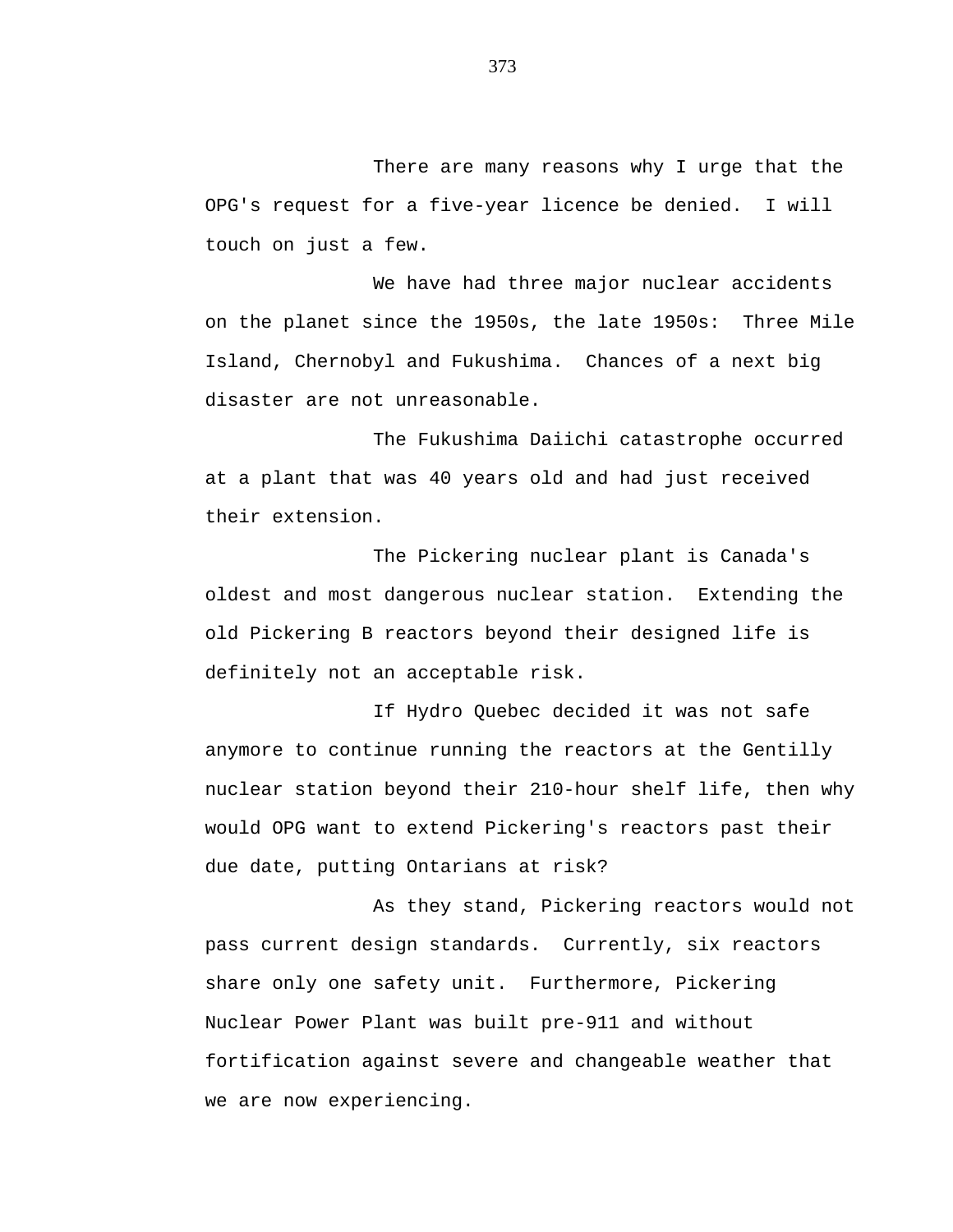As far as planning for the worst goes, a workable evacuation plan for a large-scale disaster does not exist. How to move millions of people when things go wrong? A tall order, but the very act of running a nuclear plant in a densely populated area demands this.

Theresa McClenaghan addresses this -- from CELA, addresses the evacuation more thoroughly than any of the industry insiders.

Confusion surrounding potassium iodide pills availability is but another example of the lack of foresight. I pray to God that we do not need to ever evacuate due to a catastrophic nuclear accident, but in light of the loss of lives due to the Fukushima accident and with what the Japanese who survived -- those who survived are now facing my confidence in the nuclear industry is low.

Cost-wise, the one billion that the Canadian government infuses into nuclear power plants is one billion that cannot go to social and health programs or renewable green energy.

Repairs to the Pickering power plant began in 2000 and were estimated to be 1.3 billion. They were actually 2.6 billion for only partial repairs.

Operating and maintenance costs will go up should Pickering be renewed. Consider that we now have an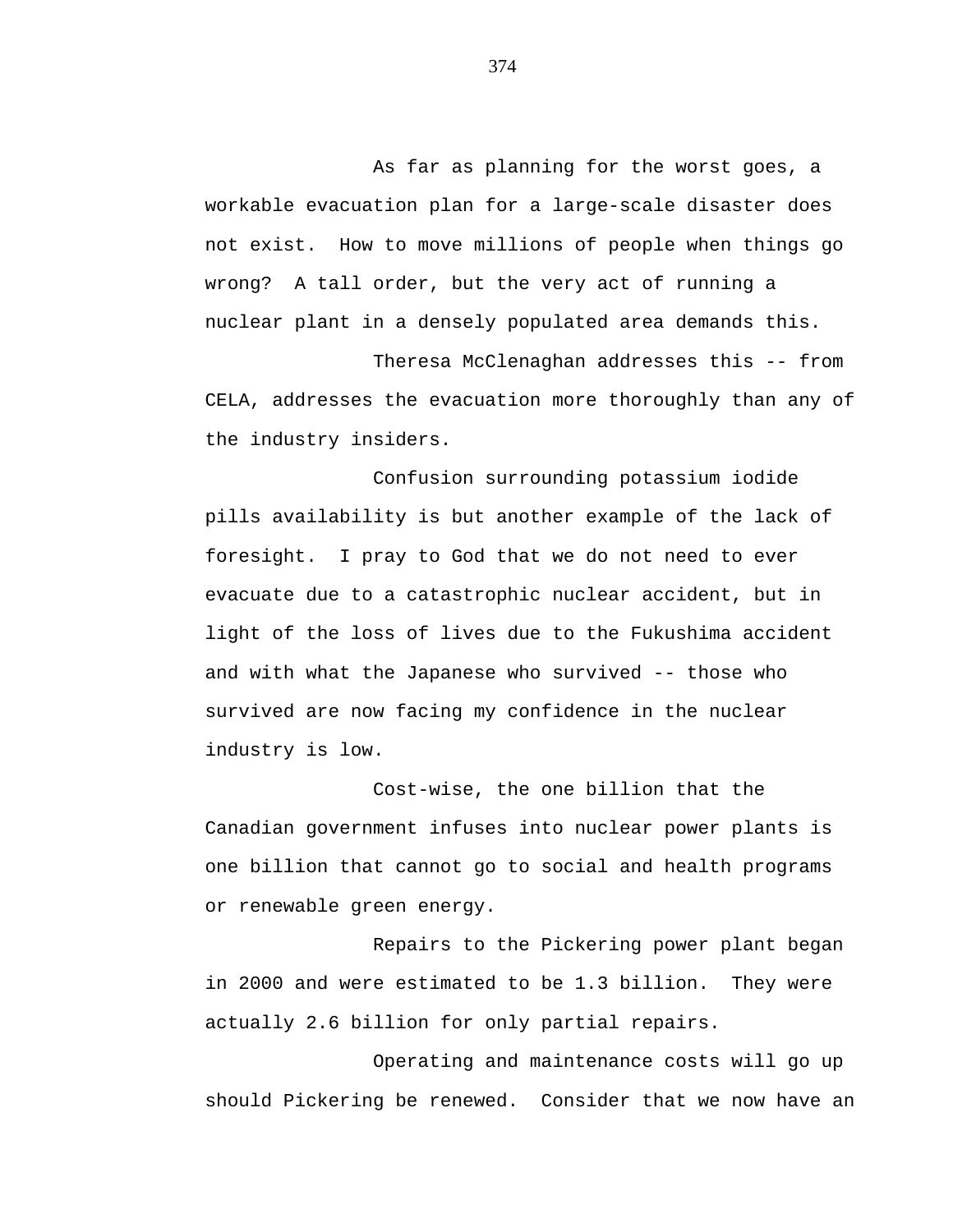energy surplus and energy demands are declining.

While on the subject of dollars, nuclear accident cleanup is hugely prohibitive. Estimates for Chernobyl are in excess of 16 billion; Three Mile Island, 4.8 billion; and 250 billion for Fukushima.

One can only imagine the cost to families in loss of life, homes, livelihood and community infrastructures.

But for me, the most urgent reason for not renewing Pickering's licence are the ongoing health impacts on the millions of people residing in the Great Lakes Basin, drinking their water from Lake Ontario.

There are 38 operating nuclear power plants, American and Canadian, around the Great Lakes, of which 12 are closed, but they have their own radioactive waste.

Cancer-emitting hazardous waste and radioactive spills and releases are a very real concern for the surrounding population, especially the vulnerable in our society: pregnant women, children, the elderly, and the immune-compromised and chronically ill, never mind our pets.

Tritium releases deemed safe by industry standards in fact damage DNA, cause cancer and can lead to immune and endocrine disorders. Low-dose radiation, which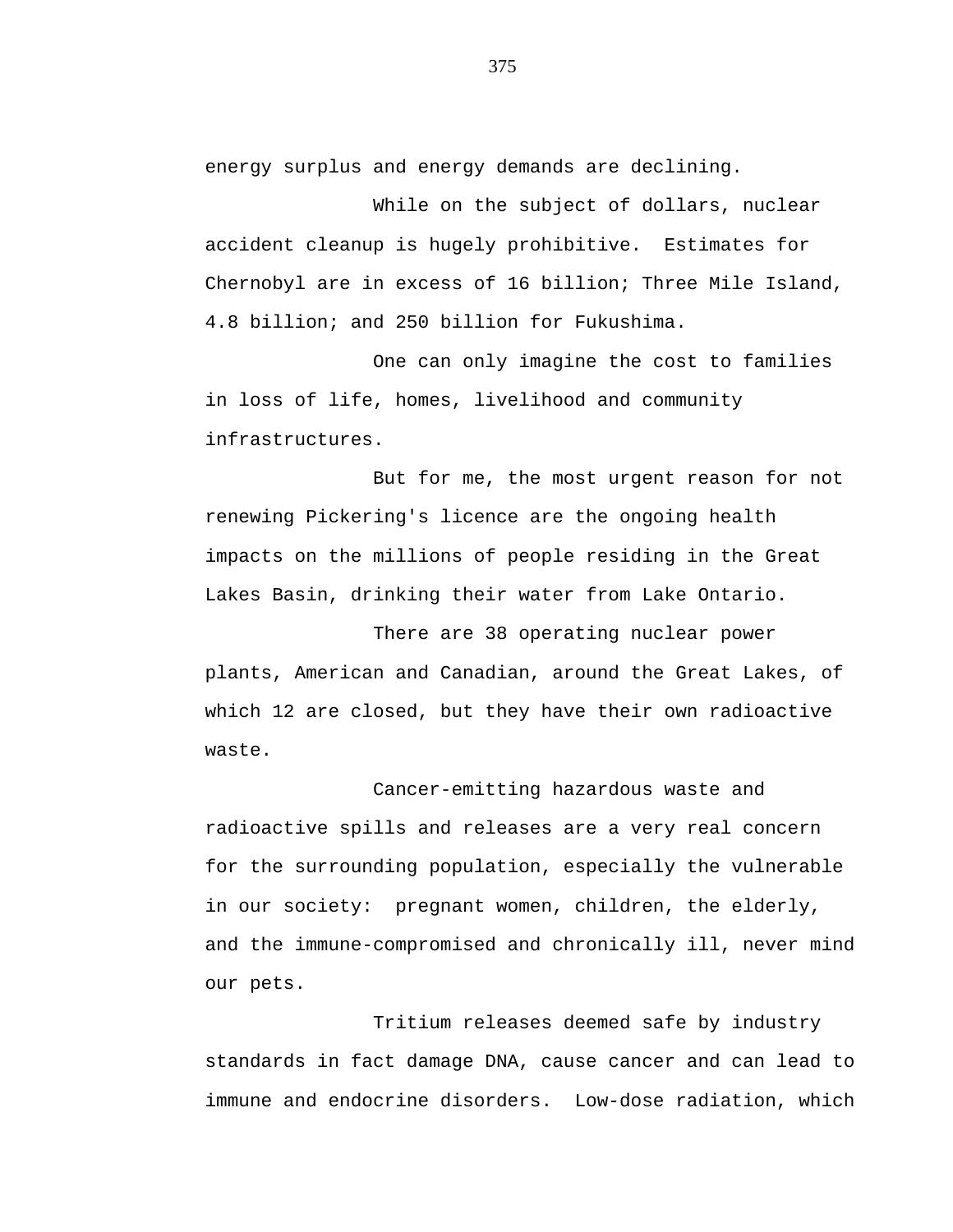is a lot more insidious than it sounds, causes mutation that over time and through generations impact our health in negative ways.

Theories of threshold levels assume that there was a standard dose of radiation below which there is no cellular damage. This is a dangerous assumption. It does not take into consideration individual body burdens and lowered immunity from other carcinogenic sources.

Tritium's beta emitting radionuclides from heavy water or vapour are extremely pervasive. They find their way into the air we breathe, the food we eat, and the water we absorb. We even absorb tritium through our skin.

Tritium intakes in people in the 5 to 10 kilometre range from the Pickering nuclear plant are 30 to 40 times greater than background intakes. Background or naturally occurring tritium, comes from cosmic rays, plants, soil, and rocks.

Nuclear weapons testing and weapons manufacturing have become part of background radiation. There seems to be no end to the damage the nuclear industry creates.

By European and California standards, Canadian acceptable tritium level standards are hazardous.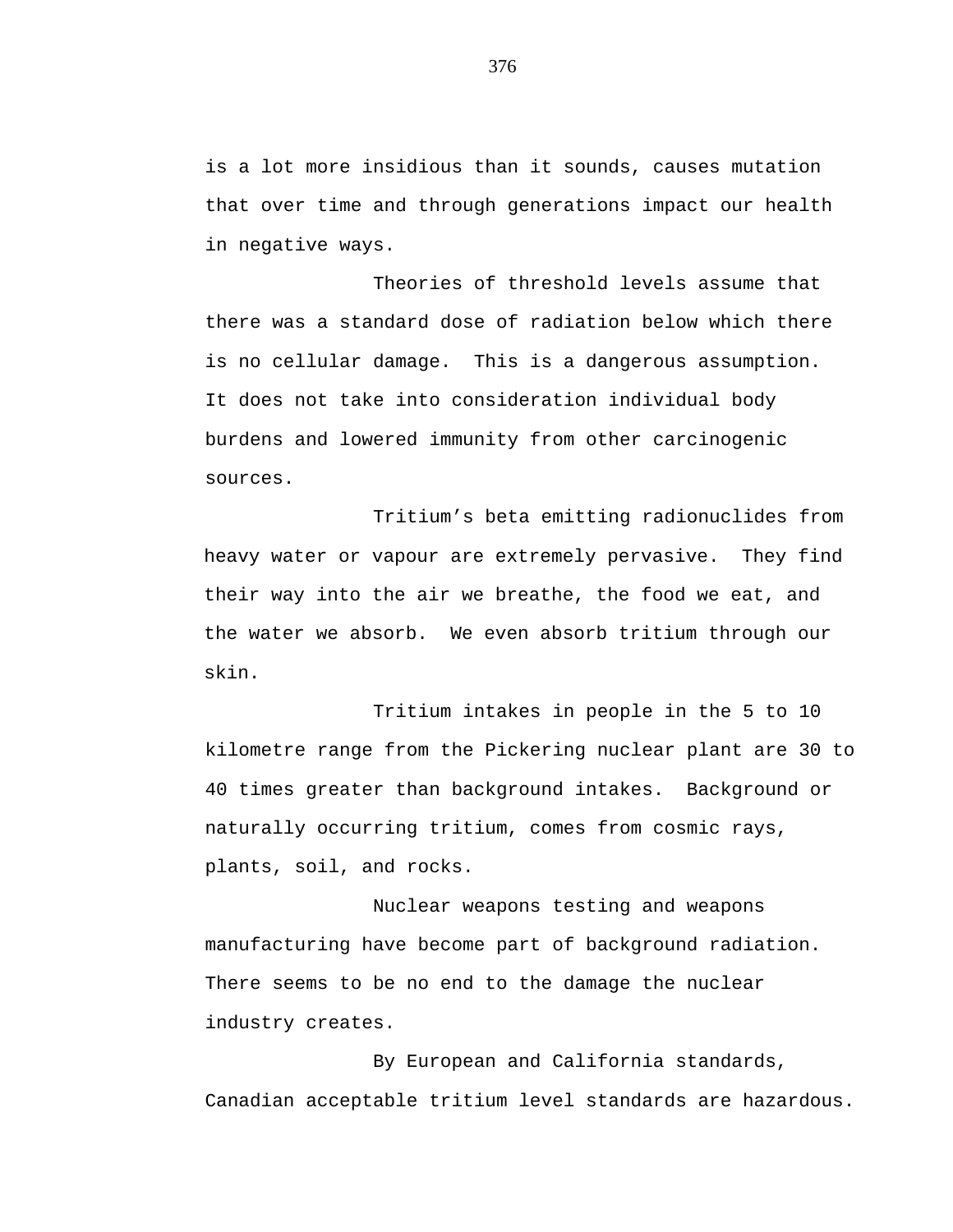Why does the CNSC allow for greater discharges of tritium in Canada?

Excess cancers predicted from radiation exposure are calculated by looking at an individual's 1 year exposure through drinking water, as opposed to years of drinking water exposure. They look at the short term, not the chronic exposure.

Lowering the acceptable 7,000 Becquerel per litre levels in drinking water to lower, safer levels, ideally 20 Becquerels per litre, would only be doable if reactors are shut down.

Furthermore, there is an assumption within the industry that tritium is a weak, radionuclide, because, once it decays, the particulate energy is low. Paradoxically, in radiation biology, the weaker the particle the more effective it becomes.

Finally, CNSC has recently released radiation study, using data from 2001 to 2008, concludes that excess cancers in Ontario, which are increase in cancer of upwards expected, is unlikely due to radiation.

Words such as "unlikely" are not convincing or scientific, to me. This is, frankly, an outdated and incomplete study that is meaningless without any results from the last five years.

In order to manage harm, the Pickering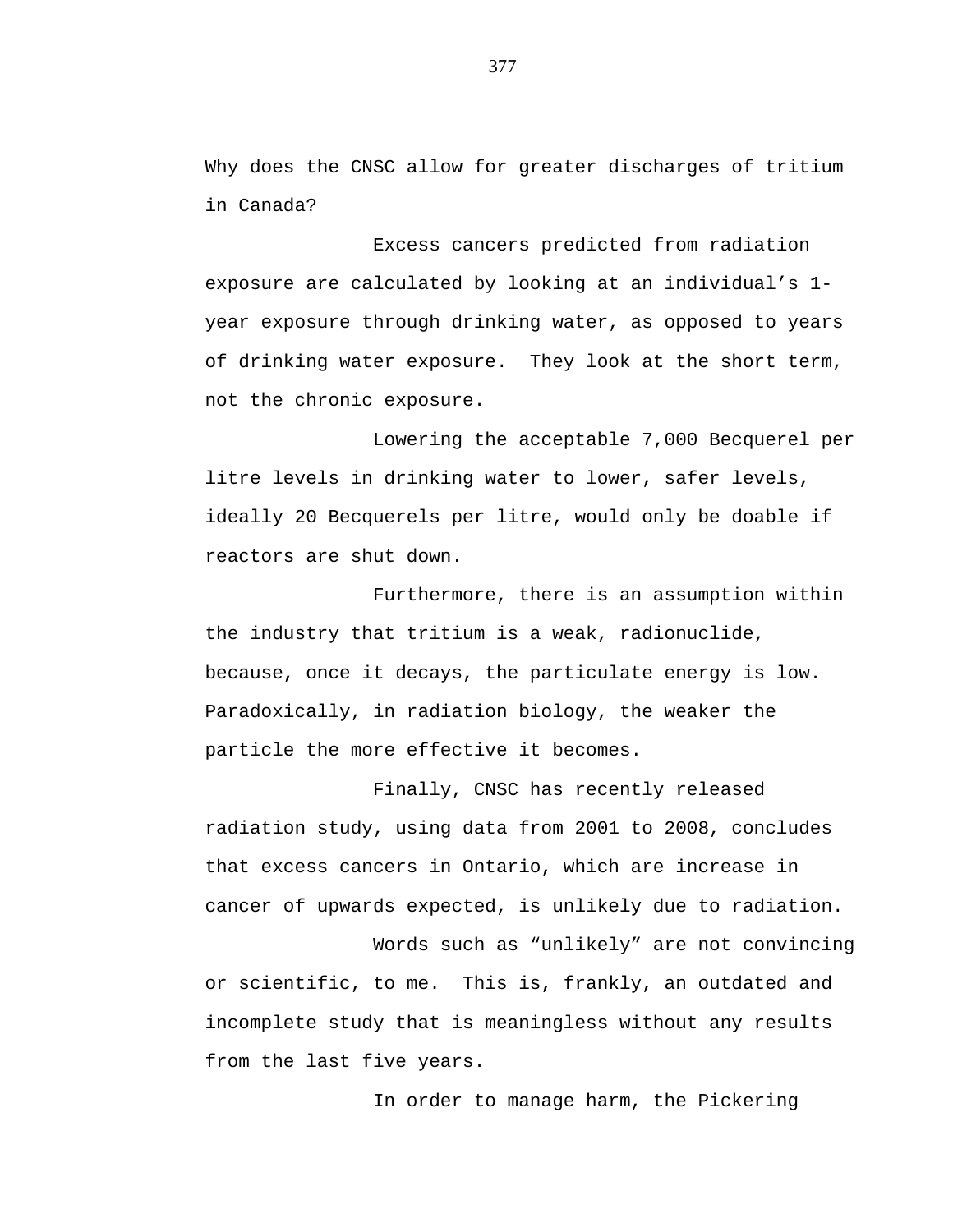plant needs to be closed and then decommissioned to secure the 25,000 plus tonnes of radioactive waste. Public involvement needs to be part of the process.

I come from a long line of daughters, mothers, grandmothers, caregivers for the young, the old, and sometimes the dying. There are no safe nuclear plants. There is no acceptable level of exposure to ionizing radiation.

I leave you with a quote from Daisaku Ikeda, President of a Buddhist association for peace and nuclear abolition:

> "Raising one's voice or taking action is something we all can do. All that is required are the natural feelings shared by people everywhere, the desire to live in peace, the wish to protect those we love, the determination to spare the world's children needless suffering."

Thank you.

**THE CHAIRMAN:** Thank you.

Dr. McDill?

**MEMBER McDILL:** Thank you for your contribution and for coming today.

You have said, if I understood you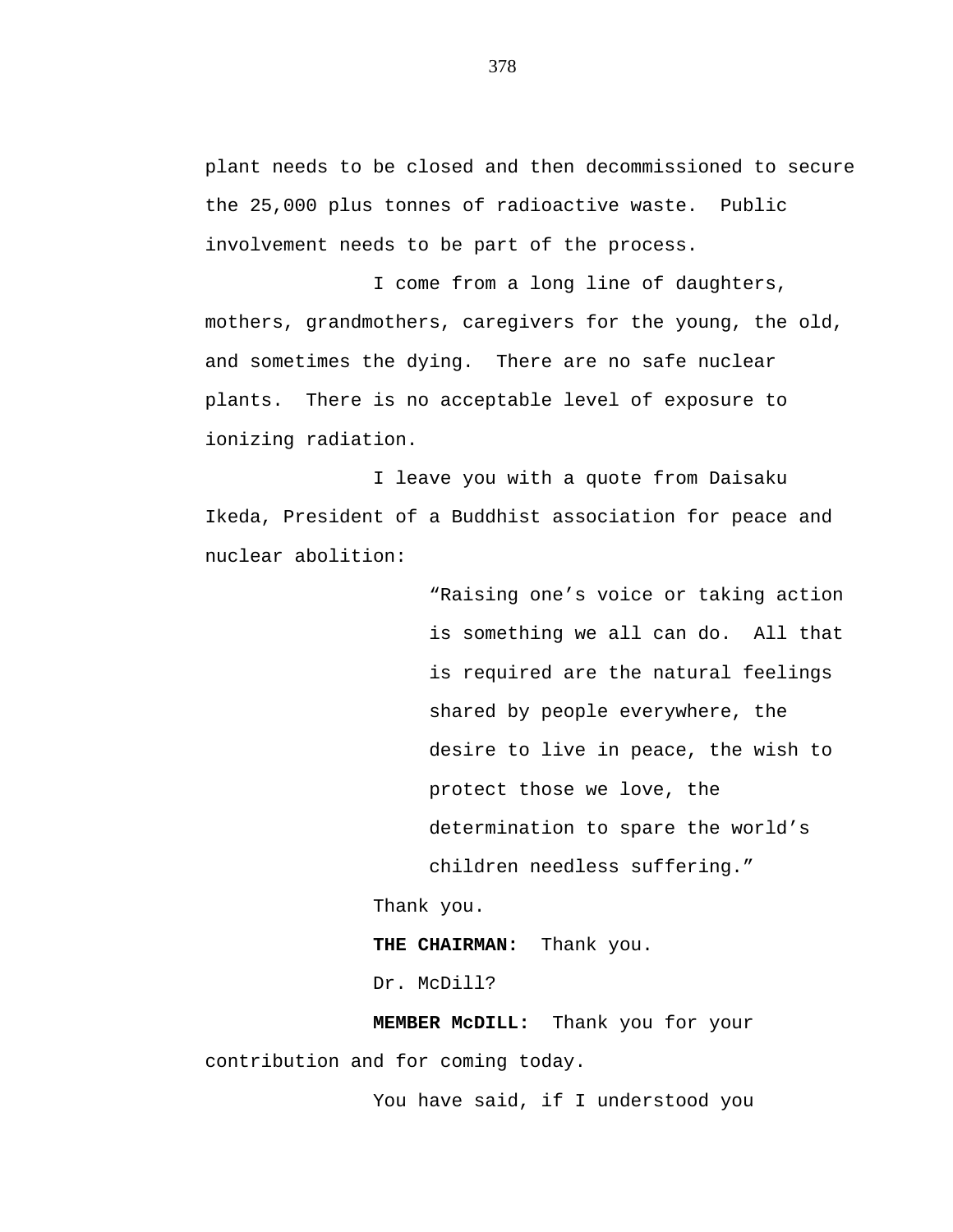correctly, that you believe people in Ontario were drinking water that's got 7,000 Becquerels per litre? Is that -- did I understand -- what ---

**MS. STEVENSON:** No.

**MEMBER McDILL:** Okay.

**MS. STEVENSON:** That was my -- no, sorry.

Yes. No, I know that's the accepted level.

**MEMBER McDILL:** Right.

**MS. STEVENSON:** Yes. No, but they're still

taking in ---

**MEMBER McDILL:** So what --- **MS. STEVENSON:** --- tritium in their water. **MEMBER McDILL:** Were you here just before

dinner?

**MS. STEVENSON:** No, I wasn't.

**MEMBER McDILL:** Okay.

**MS. STEVENSSON**: No.

**MEMBER McDILL:** So this is a challenge

sometimes when we have hearings, because we have to repeat things several times ---

**MS. STEVENSON:** Sure.

**MEMBER McDILL:** --- or ask the same

question of staff several times.

So I will ask staff again the question, what are the levels that are being consumed in Ontario,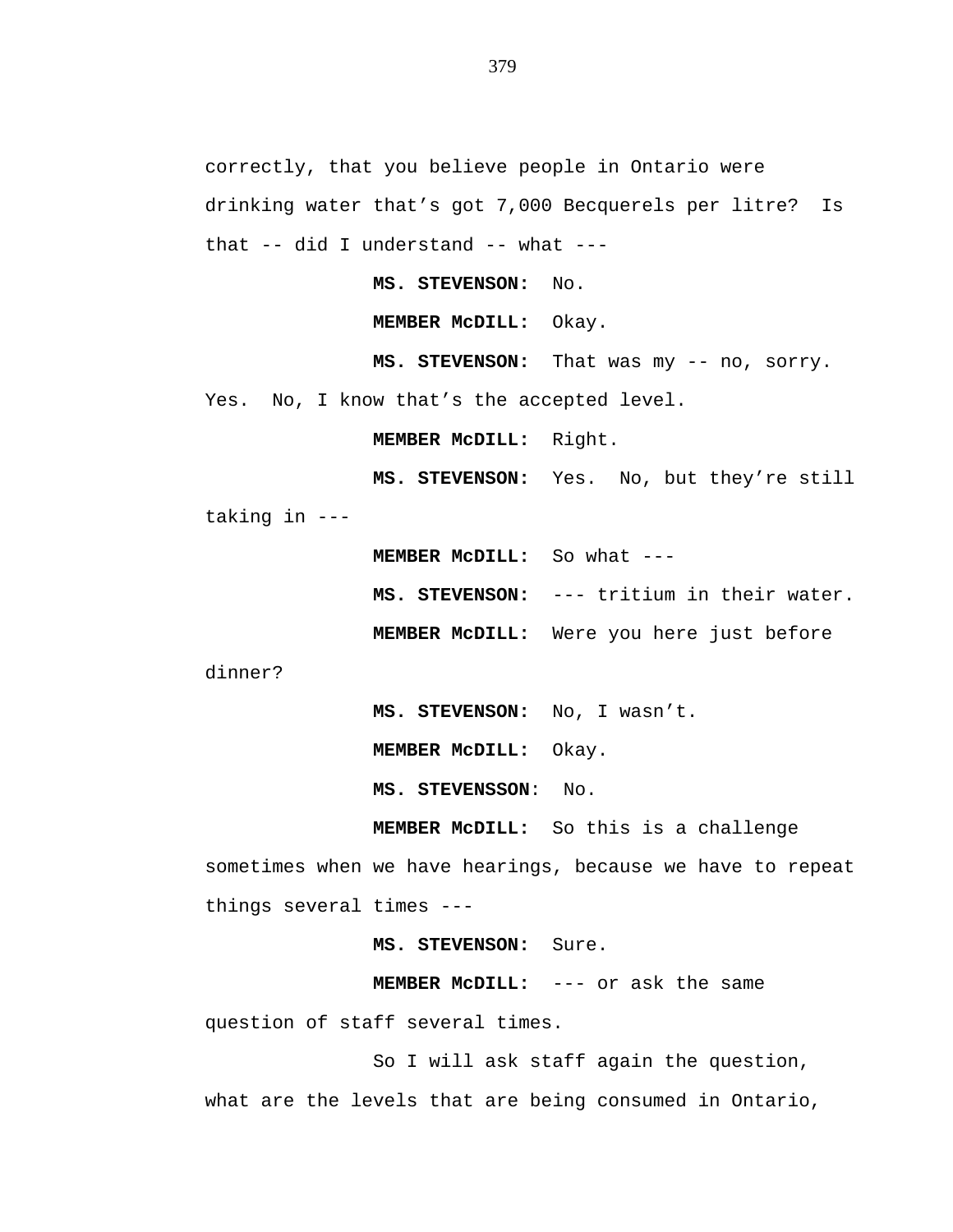given all of the nuclear plants around the lake?

And then, just to go one step further, what exactly does 7,000 Becquerels per litre mean in terms of exposures?

**DR. THOMPSON:** Patsy Thompson, for the record.

There are routine measurements of tritium at all drinking water supply plants around nuclear power plants in Ontario and other provinces.

And so around the Pickering plant, over the licensing period, so the last five years, the range of tritium concentrations was between 7 and 18 Becquerels per litre. And if you look at the yearly average, it's between 4.4 and 5.8, depending on the drinking water supply plant.

In terms of the guideline of 7,000 Becquerels per litre, it's based on the World Health Organization guideline of 10,000 Becquerels per litre, and that is based on someone consuming two litres of water every day, 365 days a year, and it equals to a dose of 0.1 millisieverts. So one-tenth of the public dose limit for drinking two litres a day, 365 days a year.

And just to put the 0.1 millisievert in context, if you look at natural background radiation in Ontario, around the Pickering and Darlington area, natural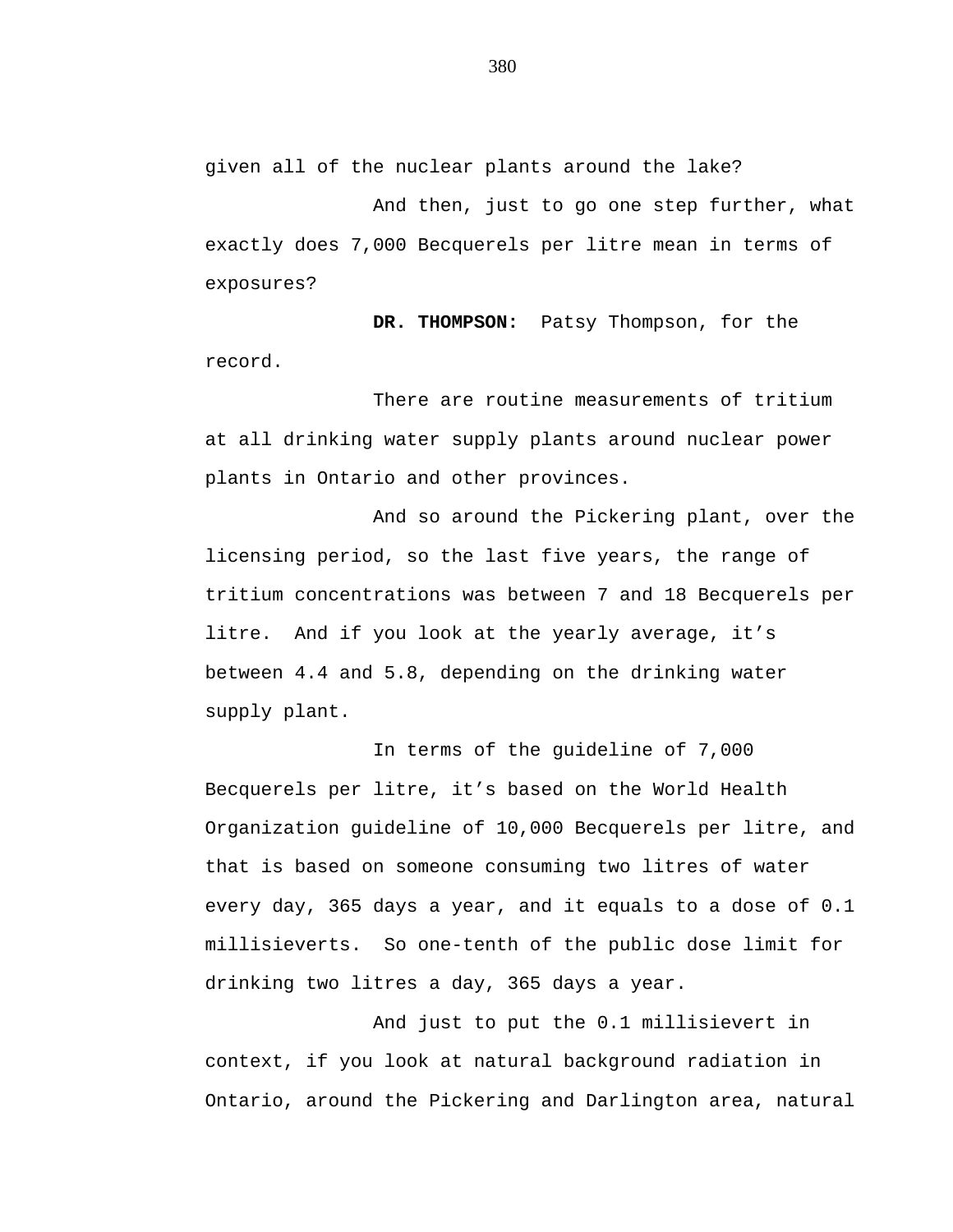background radiation is about 1.38 millisieverts per year, and around the Bruce site it's around 2.2, so the difference of about .6.

And so just living in different places in Ontario will give you a better -- a greater difference in radiation exposure than the 7,000 Becquerels per litre, which is .1 millisievert.

And so you get less exposure from 7,000 Becquerels per litre a day, than you would from moving and living different places in Ontario.

**MEMBER McDILL:** If I could ask the intervenor, were you aware of the intake values in the water intake around Pickering?

**MS. STEVENSON:** Somewhat aware, but I guess my question back would be, you're looking at one year. What about  $---$ 

**MEMBER McDILL:** Staff?

**DR. THOMPSON:** I guess waving -- waving doesn't work, right?

> **MS. STEVENSON:** No, okay. **DR. THOMPSON**: Sorry. **MS. STEVENSON:** What about accumulation

over years?

**MEMBER McDILL:** Well, we'll direct it back to staff.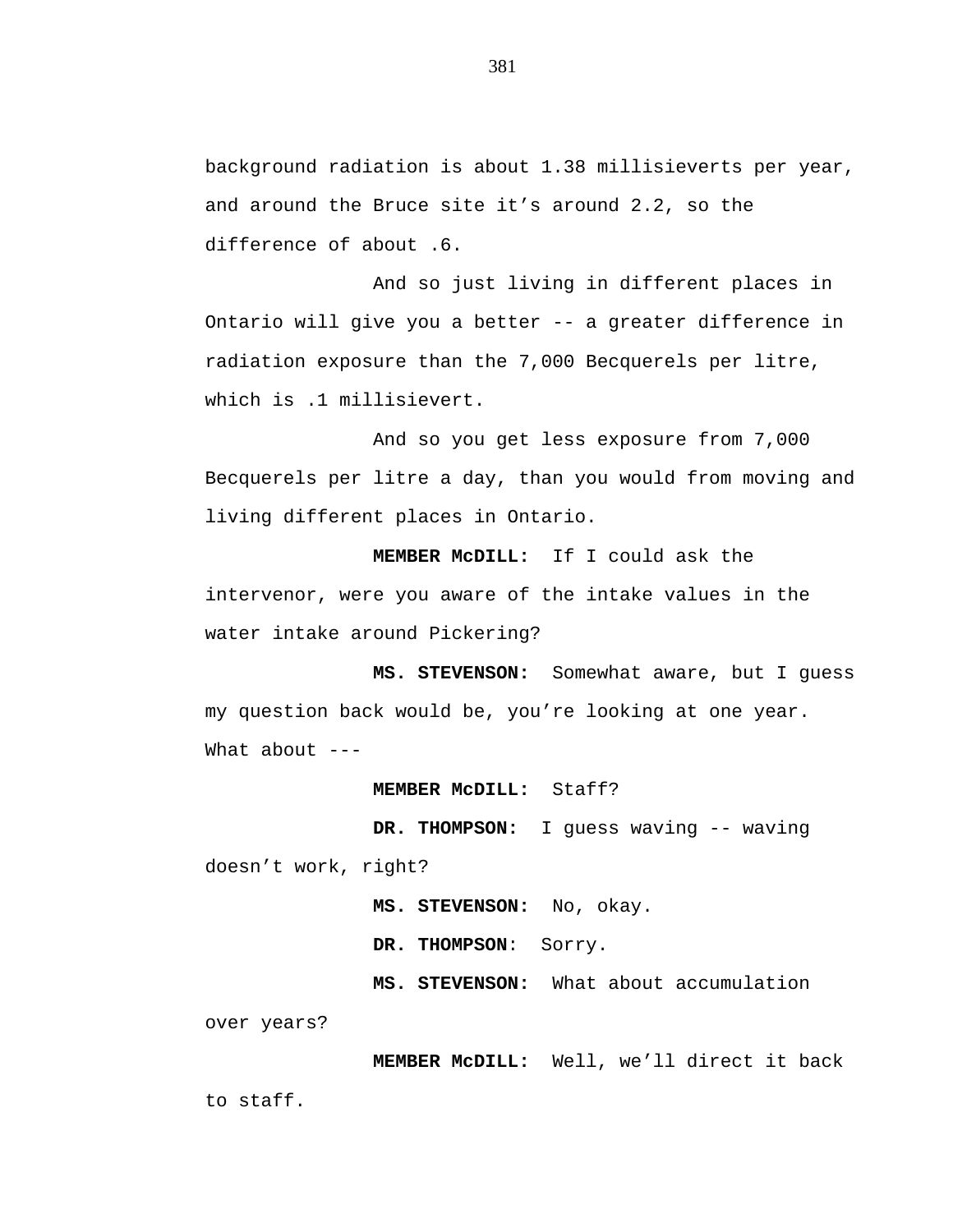**DR. THOMPSON:** So Patsy Thompson, for the record.

So those measurements I gave is for the five-year licensing period. There are similar measurements for many, many years, and the values are in the same range.

In terms of accumulation over a lifetime, what we do when we look at doses to members of the public, and so around Pickering the doses to members of the public over the last five years have varied between 0.9 microsieverts per year and 4.1 microsieverts per year.

Because tritium is an internal emitter, so it's an internal radiation exposure, we look at the intake of tritium in a given year, but assume that there will be some tritium in the human body over a long period of time, and so that accumulation over time is considered when we do the calculation of the radiation dose.

**MS. STEVENSON:** I guess my point is that, you know, we're looking at all sorts of different carcinogens, so you add tritium into the mix of someone who, you know, is unwell, it could just push them over the limit in terms of chronic illness.

> **MEMBER McDILL:** Do you want to try that? **DR. THOMPSON:** Patsy Thompson, for the

record.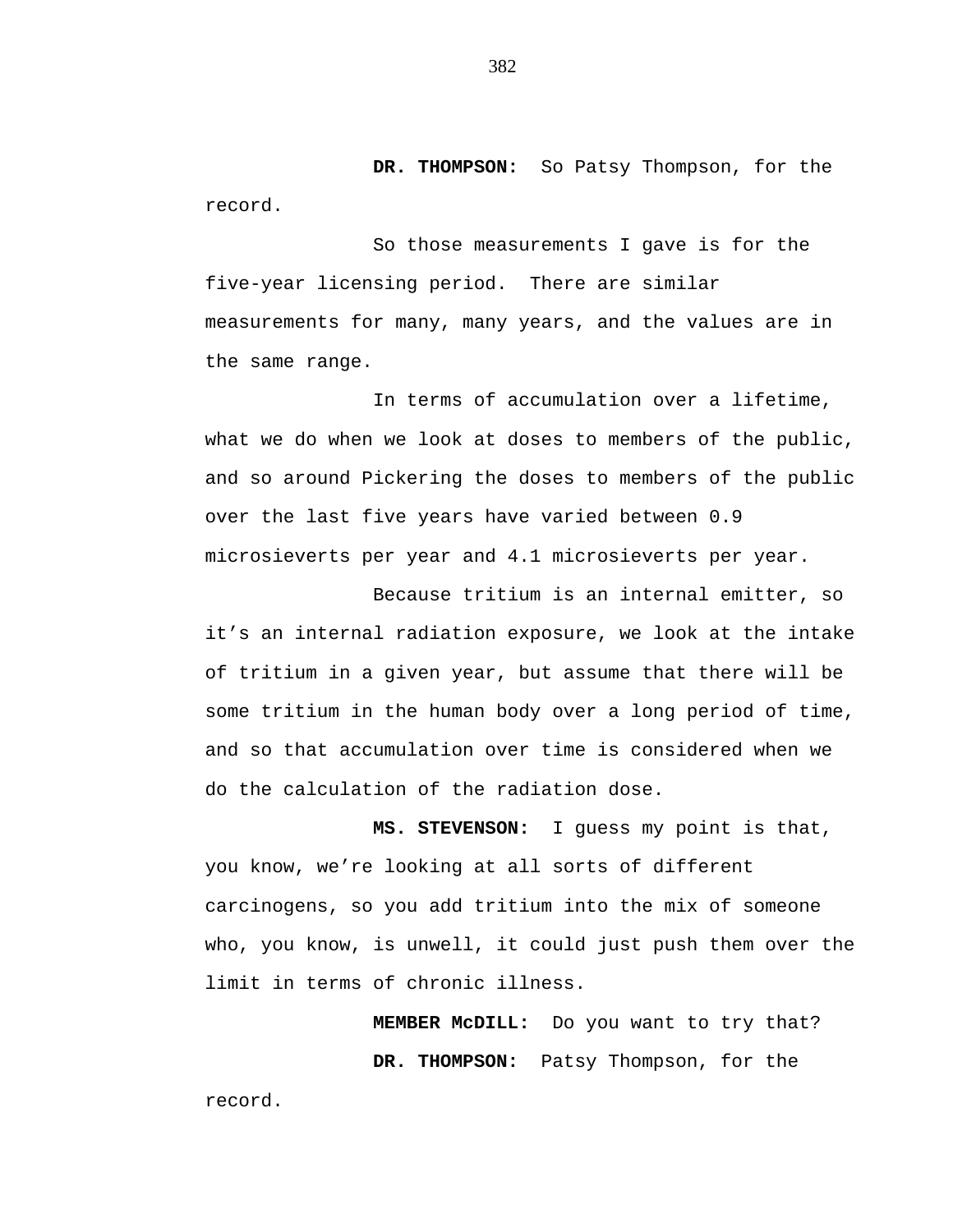I would -- I don't know if Dr. Goel, the Public Officer of Health for Durham, is still here. I know they were supposed to be here today.

But what I would say is that there are many health studies that have been done in the area, including by Durham Public Health officials, and those studies indicate that the health of the population around Durham is similar to what is seen in other regions of Ontario.

**DR. DEMETER:** Dr. Sandor Demeter, for the record. I'm a nuclear medicine physician and also a Public Health physician.

So I think the incremental risk of exposure needs to be put into context. And I do acknowledge that cancer is the leading cause of death for Canadians, so about -- there's 100 people in this room, 40 of them will get cancer at some time in their lifetime. So there's a lot of energy and work and research going into the causes for cancer. Not all cancers are the same, so it gets a bit more complicated.

But we have to put that radiation into some perspective. So if we take the most conservative models of -- because we don't know the cancer risk at such low rates. If we take the most conservative models from the biologic effect of ionizing radiation 7, which is 10 percent per sievert -- we're talking microsieverts, which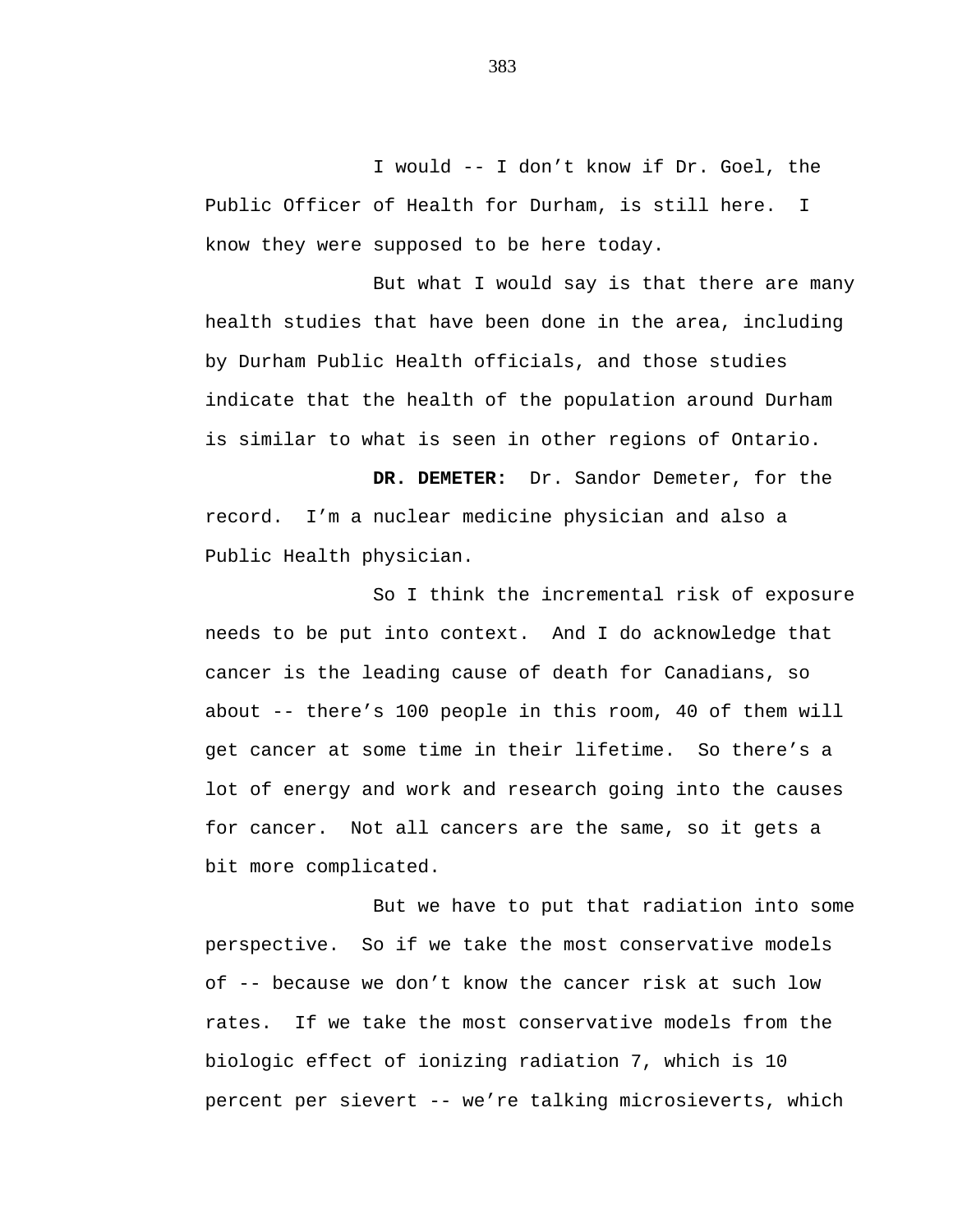is one-millionth of that.

If we go from one in 10 lifetime risk, to one in 10 million per microsievert, so we're talking .9 to 4.2 microsieverts, so we're talking between 1 and 4.2 expected cases over observed in a lifetime per 10 million people. That is the incremental risk based on the best science right now.

So I couldn't even do a study -- I would have to find 100 times ten million to try to see if I could actually see that difference and prove it statistically.

So I agree that -- with the intervenor that, you know, we have to be very cognizant of the multiple causes that impact on cancer, including genetics, lifestyle, other toxins, chemical and otherwise, but the incremental -- from a commonsense perspective, the incremental impact of this dose in micro sieverts, it would be hard to figure out even how to look for that impact given the best science that we have.

**THE CHAIRMAN:** Can I jump on this? So maybe you can explain, maybe once and for all, the role of background radiation; okay?

We live with background radiation. That background radiation varies from, you know, Canada thinks the average is around two, something like that, but there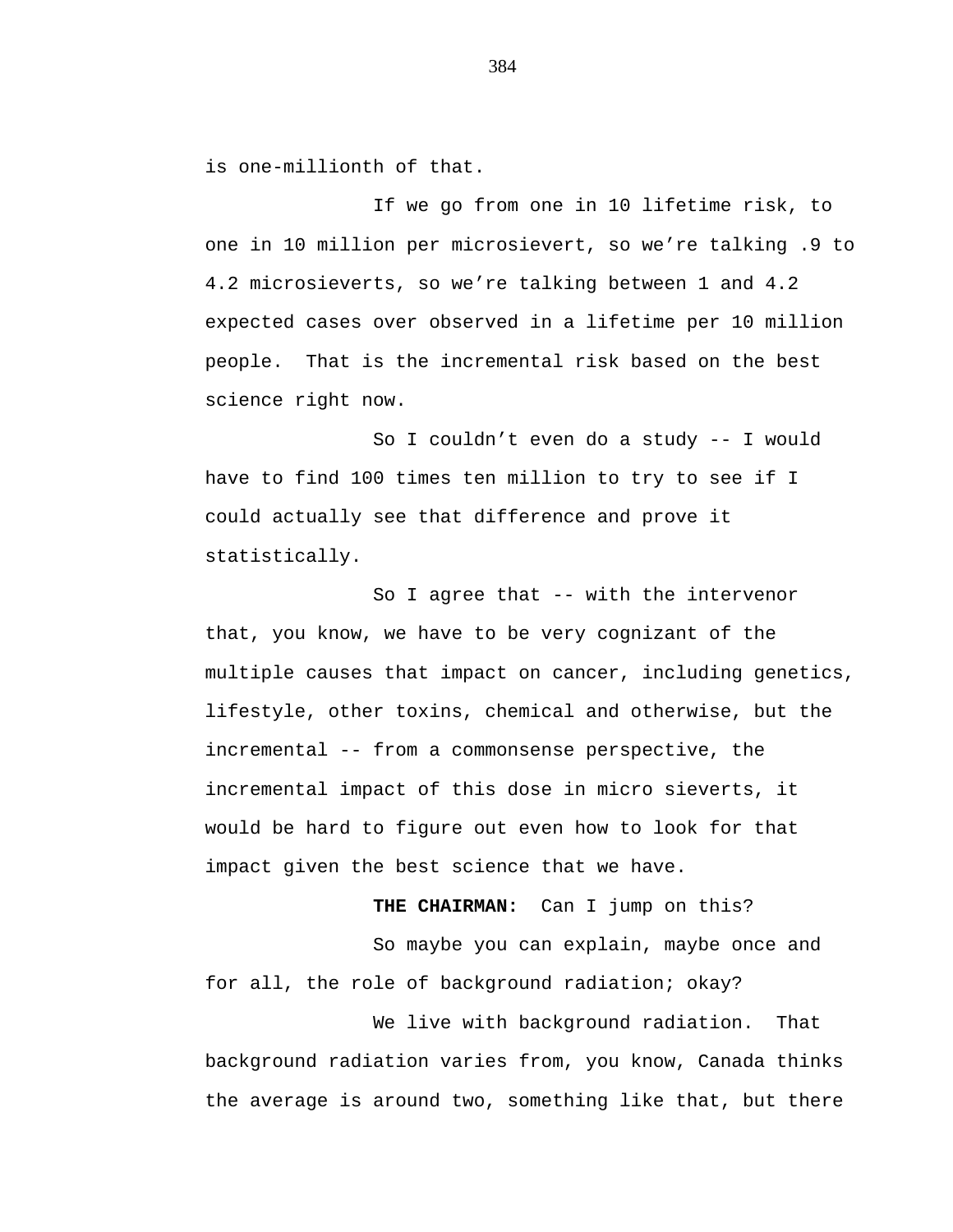are countries, there are places that are -- it's maybe 100 times higher.

Unless those countries demonstrate a higher incidence of cancer why can't we use the population in general with background radiation as proxy to whether there is a direct cause/effect relationship between low background radiation and cancer?

**DR. DEMETER:** Sandor Demeter again for the record.

There is considerable variation in background radiation, even within Canada, based largely on radon concentrations, and internationally; so there's some really high radon areas in India and parts of the Middle East.

And there are some variations in cancer rates amongst these countries, but the variation in cancer rates do not correlate that well with the variations in background radiation.

So the -- what you would expect to see given the span of difference in background, you don't see that difference in the span and difference of cancer rates. And sometimes, you don't see any difference in cancer rates and, sometimes, you see some differences in cancer rates but the magnitude of the differences are not accounted for by the differences in background alone.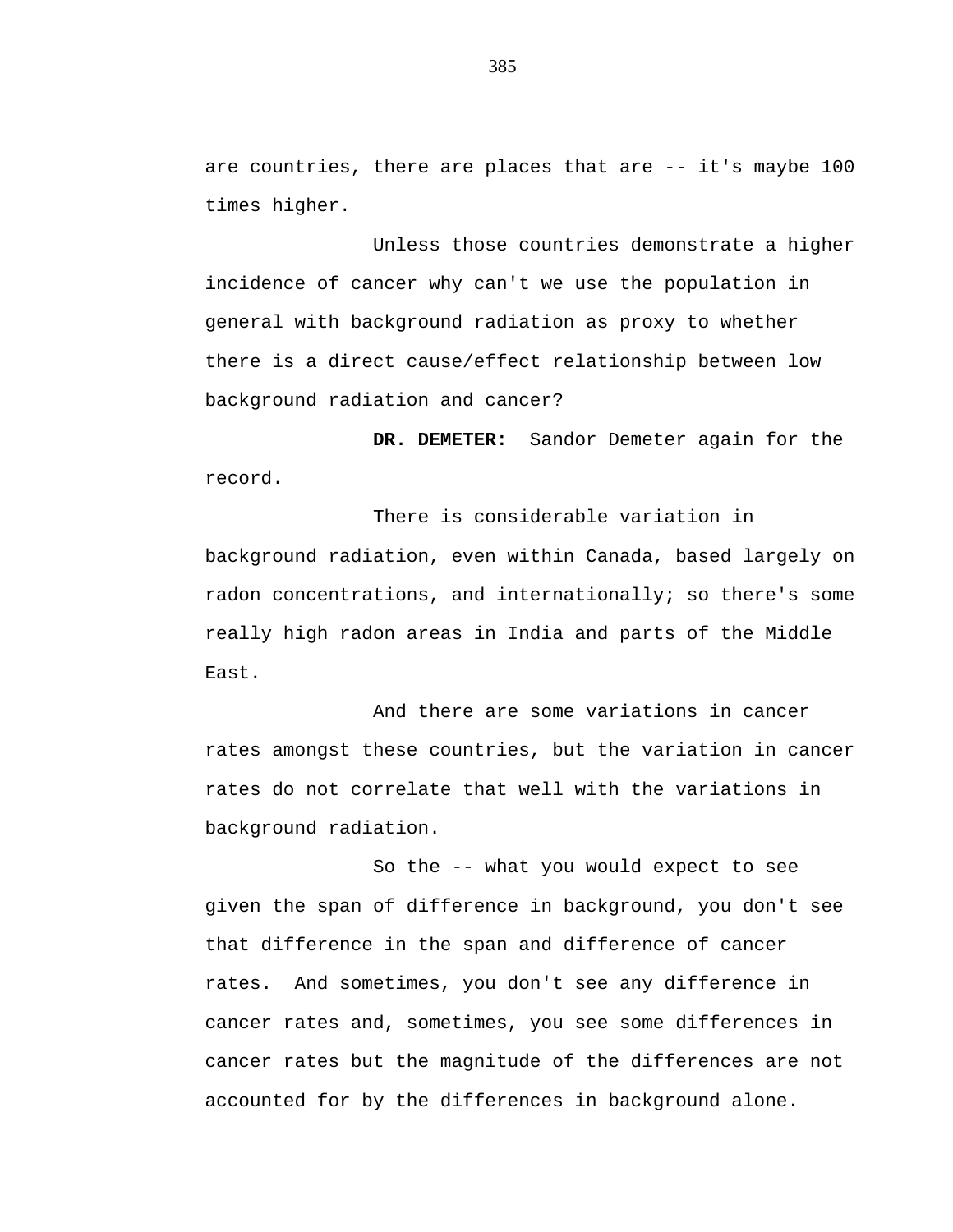And some of the confounders are other causes of mortality that compete with cancer. People maybe not live long enough in some countries because they die prematurely from accidents or other causes of death that compete; other ones, their smoking rate's different. So there are some things that should be controlled for but are difficult on an international basis.

So there is some evidence that rising radiation doses that -- beyond a certain level do have a link with rising cancer rates at that same higher level but that's not the whole story and we don't understand why that correlation isn't that perfect.

Obviously, there's a number of other things that lead to induction of cancer, given how common it is as a cause of death in Canadians and internationally.

**THE CHAIRMAN:** Thank you.

Dr. McDill.

**MEMBER McDILL:** Thank you.

One more question with respect to the intervenor.

In your written submission, you say that Hydro Quebec is developing an accelerated decommissioning plan, and I just wanted to go to staff and have a comment on that.

**MR. JAMMAL:** Ramzi Jammal, for the record.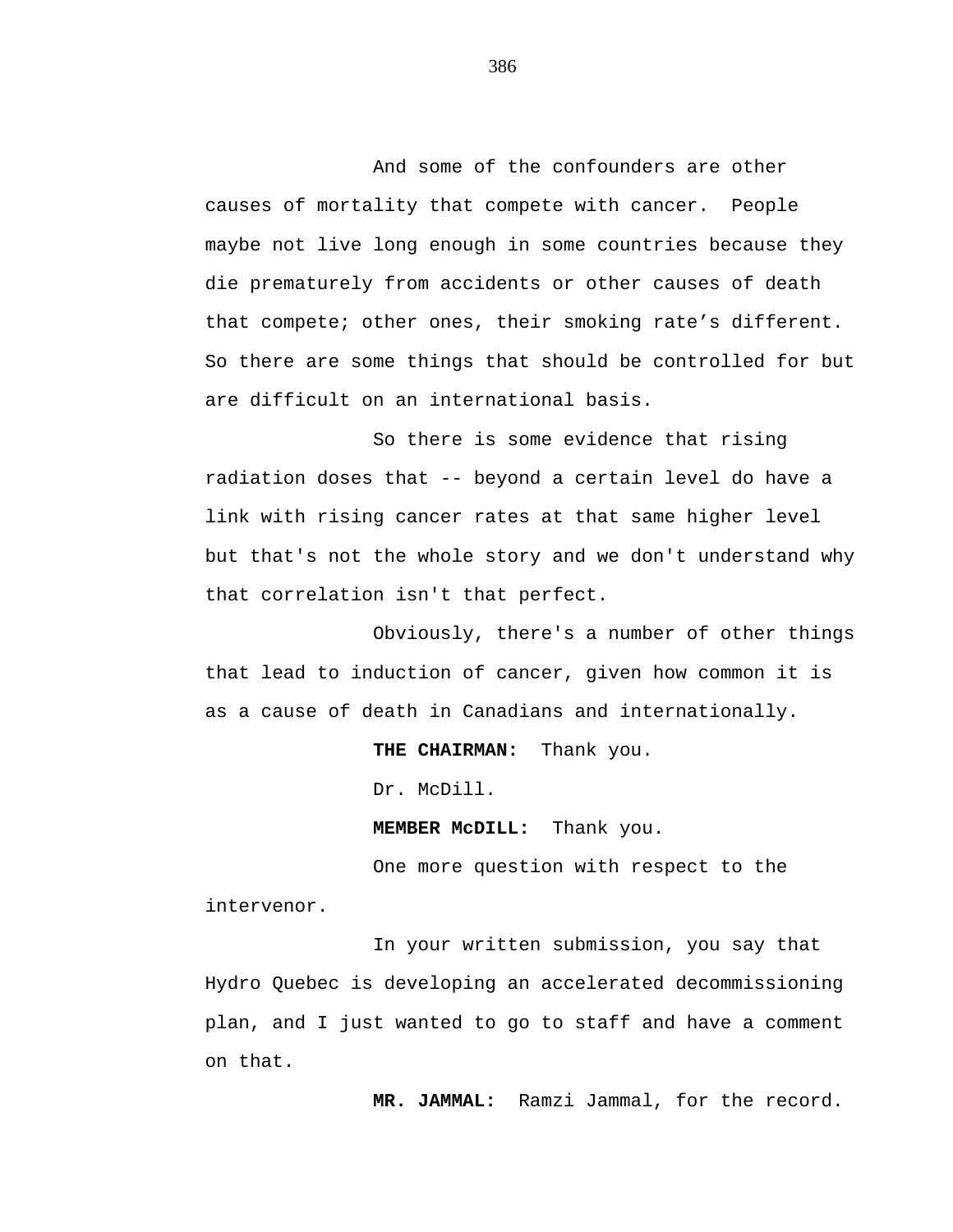The decommissioning plan for Hydro Quebec is still being developed, and one of the proposed acceleration of the decommissioning plan is underway.

Hydro Quebec has engaged an expert -- a third-party expert in order to develop their plan on an accelerated ten-year period and that's what they are evaluating.

And the accelerated decommissioning plan will have to take several factors into consideration, from radiation protection, waste management, and the activity that's being carried out, which will require a completely different handling than a long-term lay up of storage or in a safe-storage type of delayed -- or delayed decommissioning.

**MEMBER McDILL:** But at this point in time, there is no formal plan in place?

**MR. JAMMAL:** Ramzi Jammal, for the record.

At this time is -- nothing has been submitted to the CNSC. We are in discussion with Hydro Quebec. We told them of our regulatory expectations. They are developing the plan and they are expected to submit it within a few months.

> **MEMBER McDILL:** Thank you, Mr. Chair. **THE CHAIRMAN:** Okay.

Anybody else?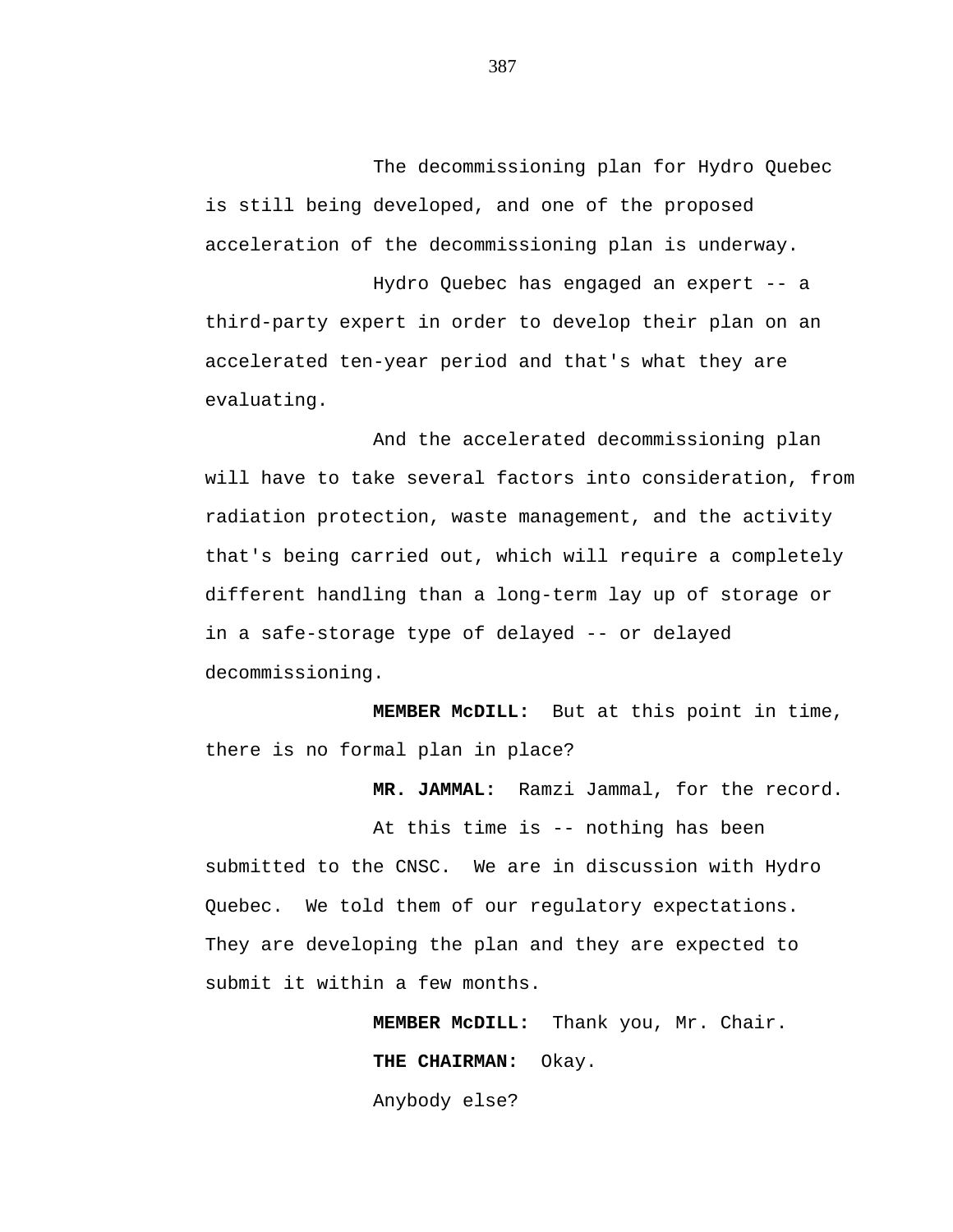Dr. Barriault?

**MEMBER BARRIAULT:** Just briefly on the potassium iodide pills.

388

This morning, it was discussed and it's available at the local pharmacies, apparently, free of charge.

I don't know if you are aware of that?

**MS. STEVENSON:** Yes, actually I am, but I think a lot of residents in the area don't know that.

**MEMBER BARRIAULT:** Okay, thank you.

Thank you, Mr. Chairman.

**THE CHAIRMAN:** Anybody else?

I think -- I don't know if you also heard

that one.

Can we clarify the death because of Fukushima?

Thus, you said, you know, people died because of the Fukushima. Are you talking about the nuclear issue in Fukushima?

Because my understanding is that nobody died from radiation in -- because of the nuclear incident. Can somebody clarify us on that?

**DR. THOMPSON:** Patsy Thompson, for the record.

That's correct, there have been no deaths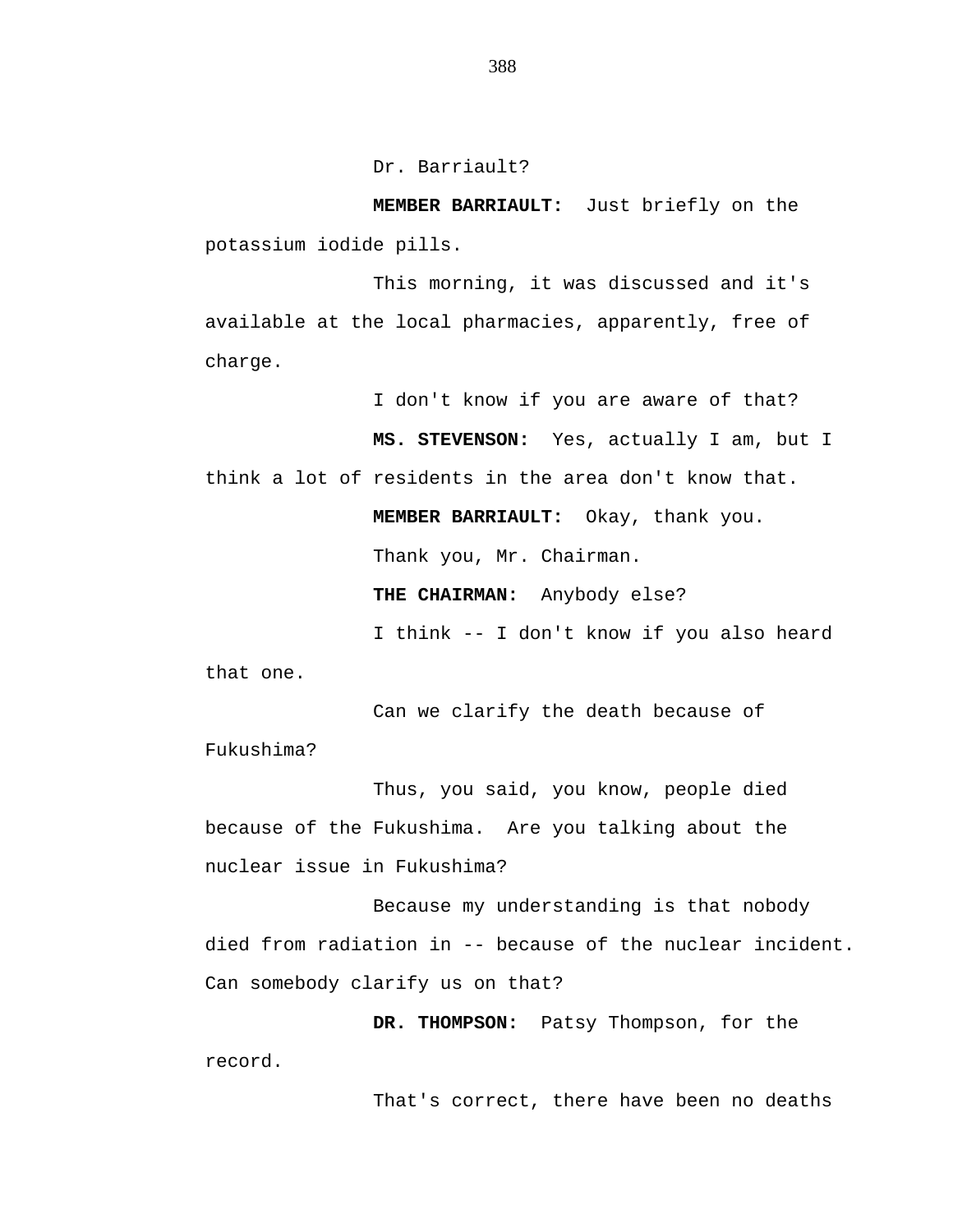from radiation exposure due to the Fukushima accident.

**THE CHAIRMAN:** Most of the deaths were because of the tsunami and the earthquake.

Okay, you have the final word.

**MS. STEVENSON:** Thank you.

Yeah, I think that's it for me. Thank you for hearing me.

**THE CHAIRMAN:** Thank you.

I'd like to move now to the next submission, as described in outline -- as outlined in CMD 13-H2.136, and I understand that Ms. Jakubiec -- I don't know if I got the name right.

> **MS. JAKUBIEC:** Jakubiec, close. **THE CHAIRMAN:** Jakubiec, right. My eyes

here.

**MS. JAKUBIEC:** Sure. **THE CHAIRMAN:** Will make the presentation.

Please proceed.

**13-H2.136**

**Oral Presentation by**

**Ms. Alexis Jakubiec**

**MS. JAKUBIEC:** Thanks.

I apologize if I start choking. I'm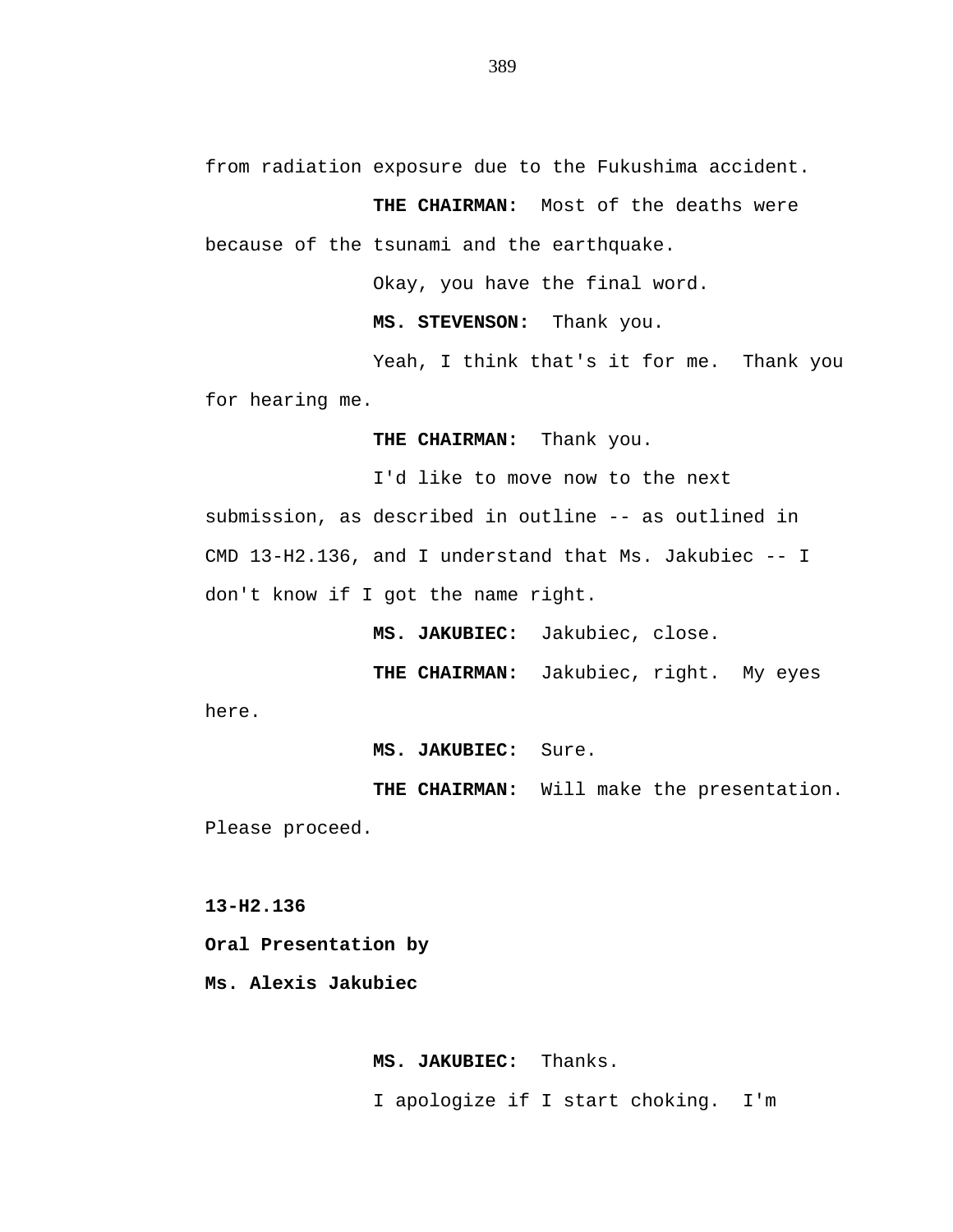fighting a cold so I'll just try and get through this.

Please reconsider running the Pickering Nuclear Power Plant beyond its designated lifespan. I strongly urge the OPG's request for a five-year licence renewal be denied.

Please consider alternate -- alternative energy options. Renewable energy is a way of the future. I understand job loss at OPG is a concern, but there will be so many jobs for these workers in renewable energy.

I have always been wary of nuclear energy. As a child of the late '80s and '90s, my first memories of nuclear energy were that of the Springfield Nuclear Power Plant in the TV Show "The Simpsons".

I'm not saying that our Canadian nuclear power plants, specifically Pickering, can be compared to that of a cartoon show, but the humour surrounding the power plant and the show stuck with me as there were some exaggerated truths to the fictional power plant in Springfield that always left me somewhat wary.

My first real scare with respect to nuclear energy was Japan in 2011. For obvious reasons, this alarmed me. The death, illness, and destruction, immediate, and that which we will see as a result of the nuclear disaster in the future, and also the fear that this could potentially happen in Canada, left me feeling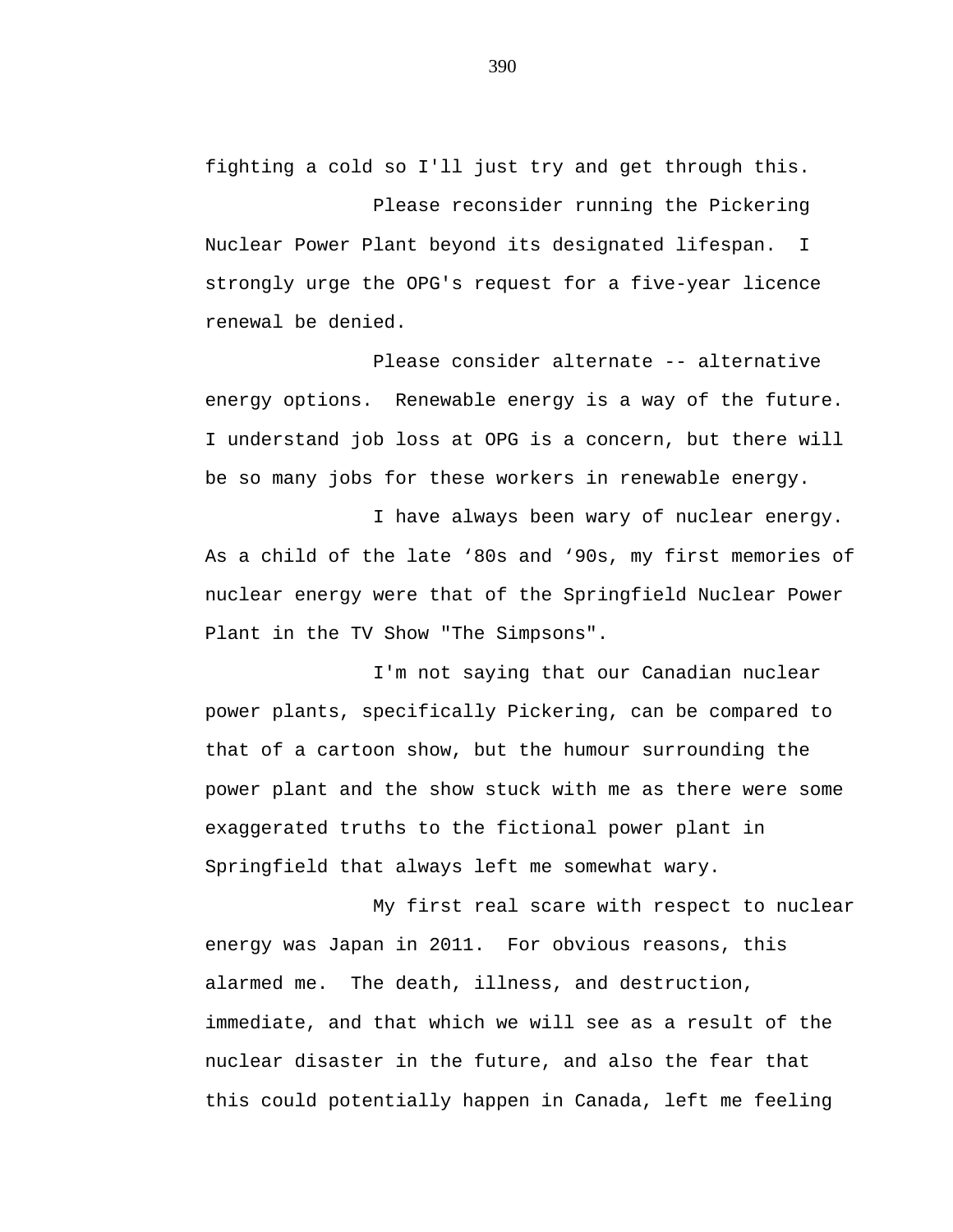extremely unsettled.

My second scare was hearing on a local news station of a potential radioactive leak close to Nimes in the south of France while my parents were vacationing there later in 2011. Since then, I have done some research and have spoken to my mother, who is active in a local awareness group and I feel I can no longer sit idle.

I am the mother of two small children, and I live in between Pickering Nuclear Power Plant and Darlington Nuclear Power Plant, which I note was not indicated as a selling feature on the MLS listing when my husband and I purchased our home. You can laugh at that. Frankly, I don't have time to be doing this.

I'm a working professional who tries to juggle the balance of raising my 4-year-old and my soon to be 2-year old while working, playing on sports teams, keeping a clean home, at times, taking my kids to lessons on nights I don't play baseball, and my husband works late hours downtown. He plays sports, you get the gist. I really have better things to spend my precious time doing.

However, I really don't feel like I have a choice in the matter. Something needs to be done about this and it's important for my voice to be heard.

In my spare time, which you can see, is few and far between, I read the extensive reports from CELA,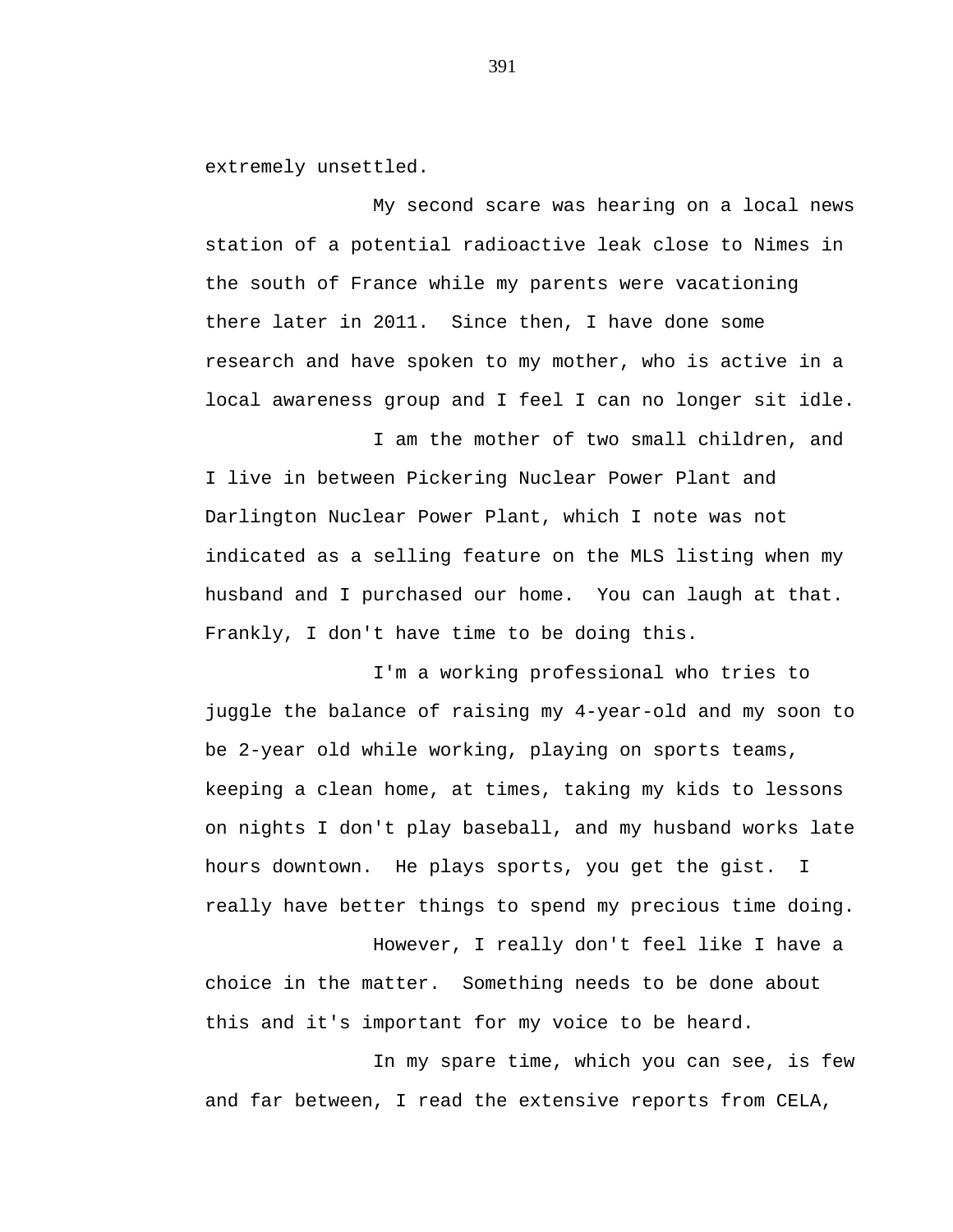which is Canadian Environmental Law Association, about the inadequate emergency planning by OPG in the event of a major nuclear accident, and I'm worried. It is apparent that no real plan exists for a large-scale nuclear accident, and it's really a matter of time before something detrimental happens if Pickering Nuclear Power Plant keeps on going.

Pickering is Canada's oldest nuclear station and has the esteemed distinction -- sarcasm intended -- in the world of having the highest population density surrounding it.

Pushing the old Pickering B reactors beyond their designed life makes no sense.

For the sake of those of us who live close to Pickering and for the sake of Canadians and beyond, please deny OPG the request for a five-year licence.

Rather, I ask that a temporary licence be given with the mandate to prepare for the closure of the Pickering plant by the end of 2014.

Decommissioning also needs to be addressed. With Pickering slated to be shut down by 2020, the plant needs to be cleaned up and over 25,000 tonnes of highlevel radioactive waste secured as safely as possible. Handling this improperly creates more risks for citizens. On-site bunkering for long-term storage is the best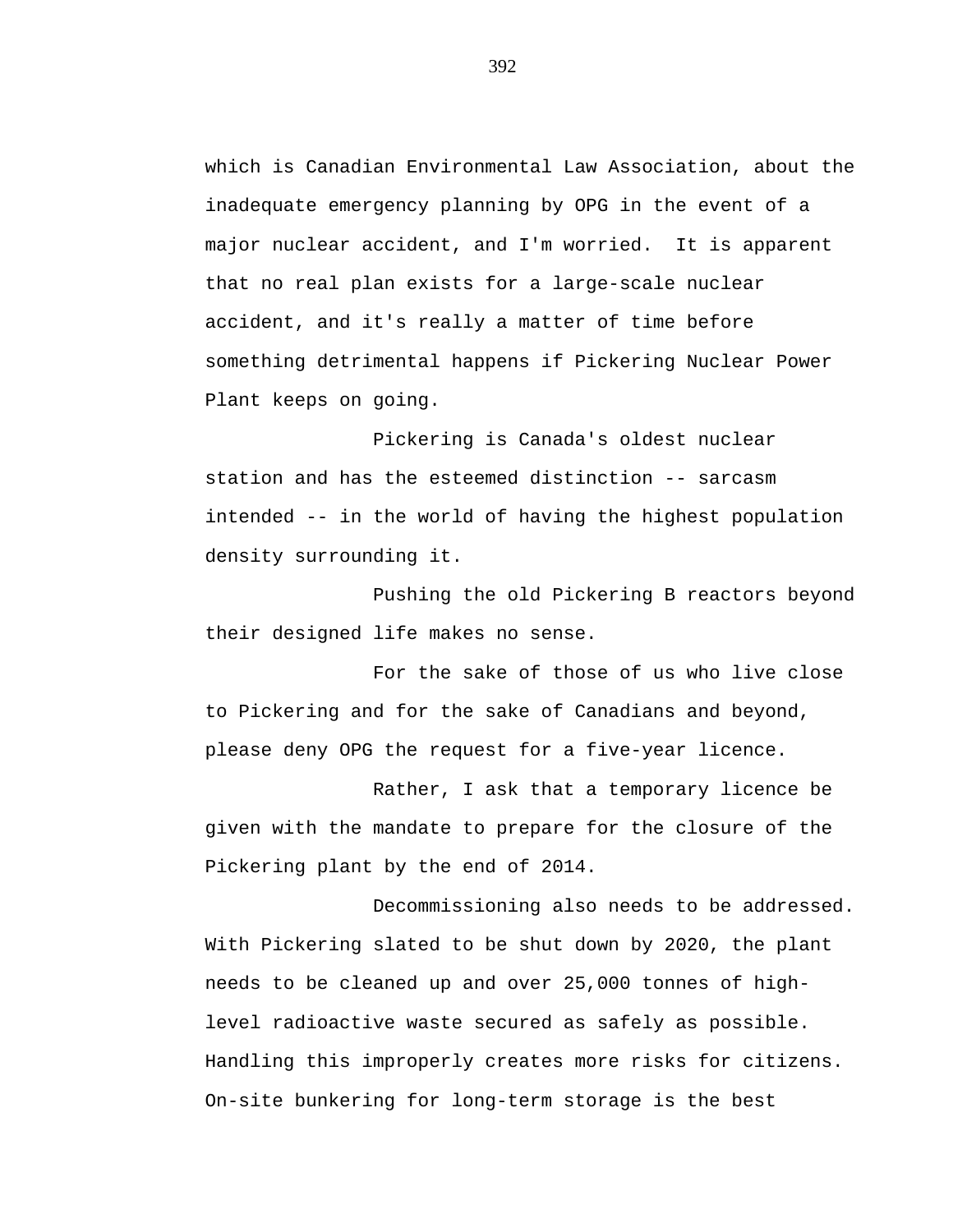option.

I recently told a girlfriend of mine, who does not have children, and I was writing this letter and making this submission, and she understood my concerns and then voiced the opinion she does not know if she ever wants to have kids in the state of the world.

That really resonated with me, and I realized to ensure for a happy, healthy future for my children and their children, I need to stand up for my beliefs, speak out against the five-year licence, which could be deadly and destructive for everything living near and far from Pickering.

I'm not a scientist, an engineer or a physicist, but I have common sense and it's apparent that the five-year licence cannot be renewed.

Thank you for the opportunity to voice my concerns. In the words of Homer, not the Homer with the surname Simpson, I quote the poet from "L'Iliade":

> "Once harm has been done, even a fool understands it."

Let that not be the case and please let's do something about this before it's too late.

Thanks for your time.

**THE CHAIRMAN:** Thank you.

Questions?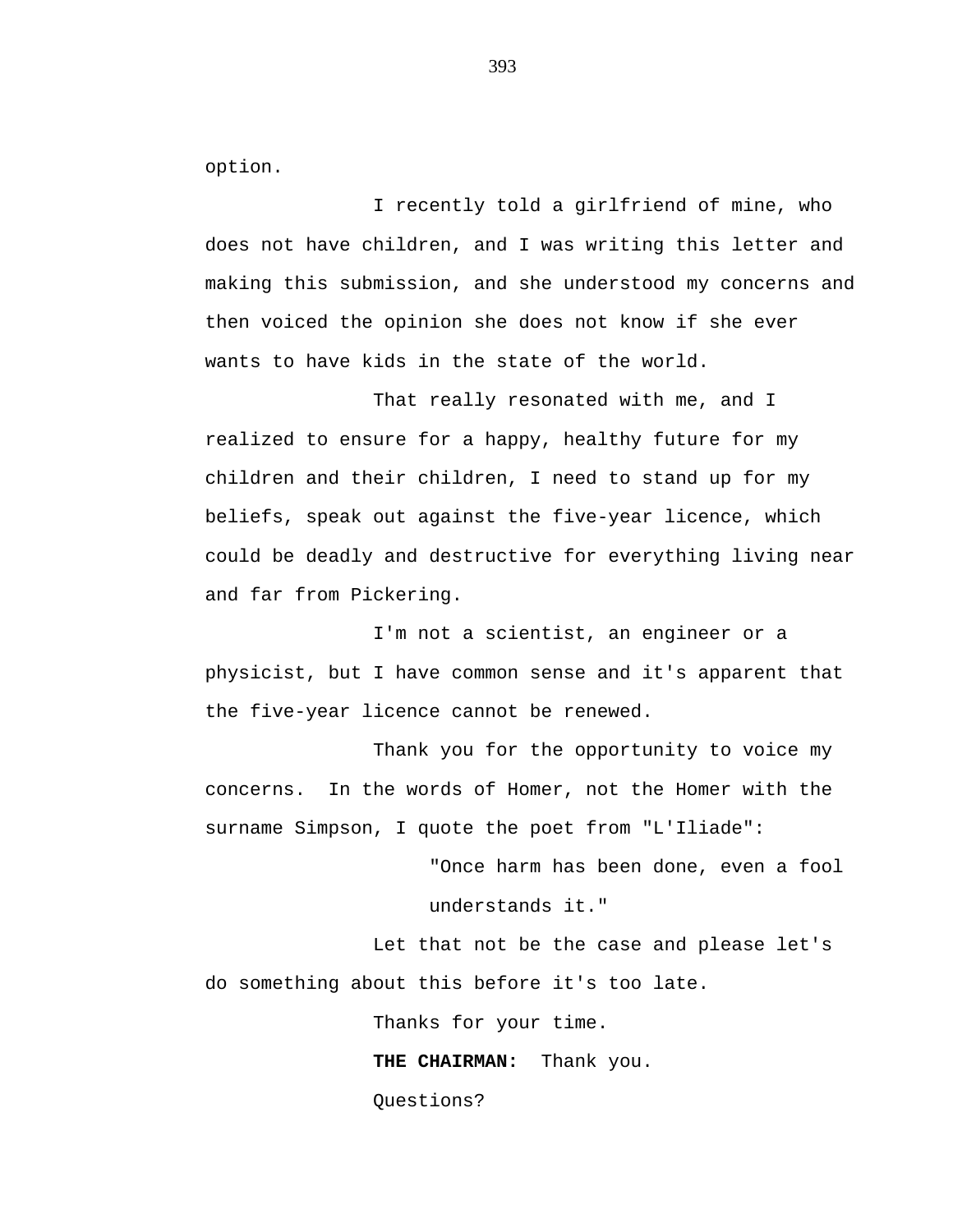Ms. Velshi?

**MEMBER VELSHI:** I have a question for staff. We've had a number of intervenors make the comment that Pickering has the esteemed distinction in the world of having the highest population density surrounding it. Is that correct?

**DR. RZENTKOWSKI:** I'm not sure if one can categorize Pickering as the one having the highest Population density because if one traveled over to Europe, one would see power plants very close to major cities as well.

I don't want to compare the population between the cities, but I want to only say that in Europe, many reactors are sited very close to large -- largely populated cities.

**THE CHAIRMAN:** Anybody else?

You weren't here to -- were you here to hear the EMO presentation?

Okay, so again, they made a whole presentation on emergency management.

And on site bunkering, you think that's the best solution, to keep the waste onsite?

**MS. JAKUBIEC:** Alexis Jakubiec, for the record.

As you can see, I'm not -- technically, I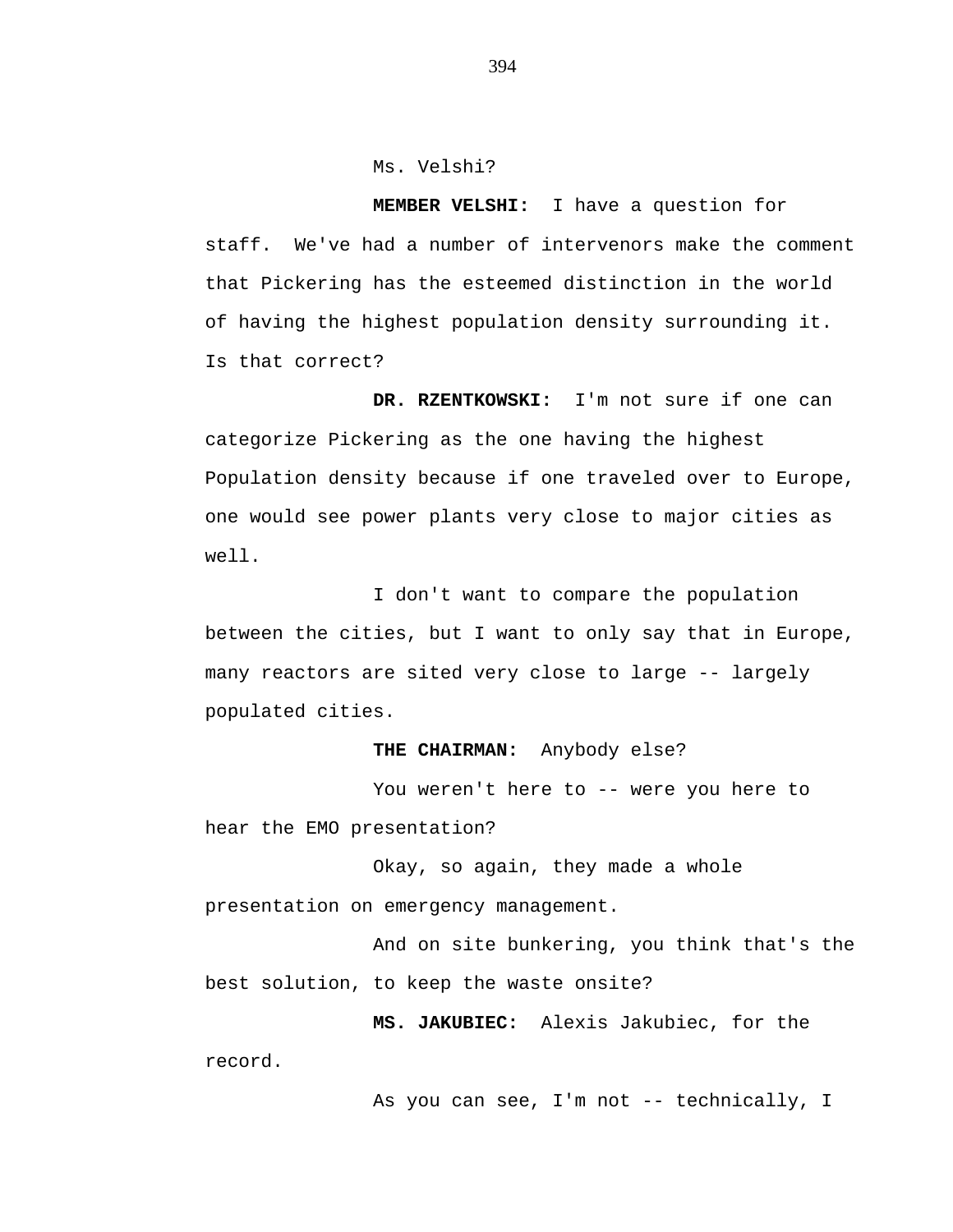don't know as much as -- I serve more from a moral standpoint. But from what I've researched and from what my mother has told me, I do think that's the best option, for sure.

**THE CHAIRMAN:** Okay, we'll leave it at that.

Thank you. Thank you very much.

**MR. LEBLANC:** If I may, I'd also like to remind people who missed part of the proceedings that they are being video webcast and that you can review everything that's been said during the day at your leisure in the next three months from the webcast, and that presentation was early on this morning.

**THE CHAIRMAN:** Okay, moving on, the next submission is described in CMD 13-H2.44, and it's by the Regional Municipality of Durham. And I understand that Ms. Reid will make the presentation.

Go ahead please.

**13-H2.44**

**Oral presentation by the Regional Municipality of Durham**

**MS. REID:** Good evening, Members of the Commission. For the record, I am Pauline Reid, Director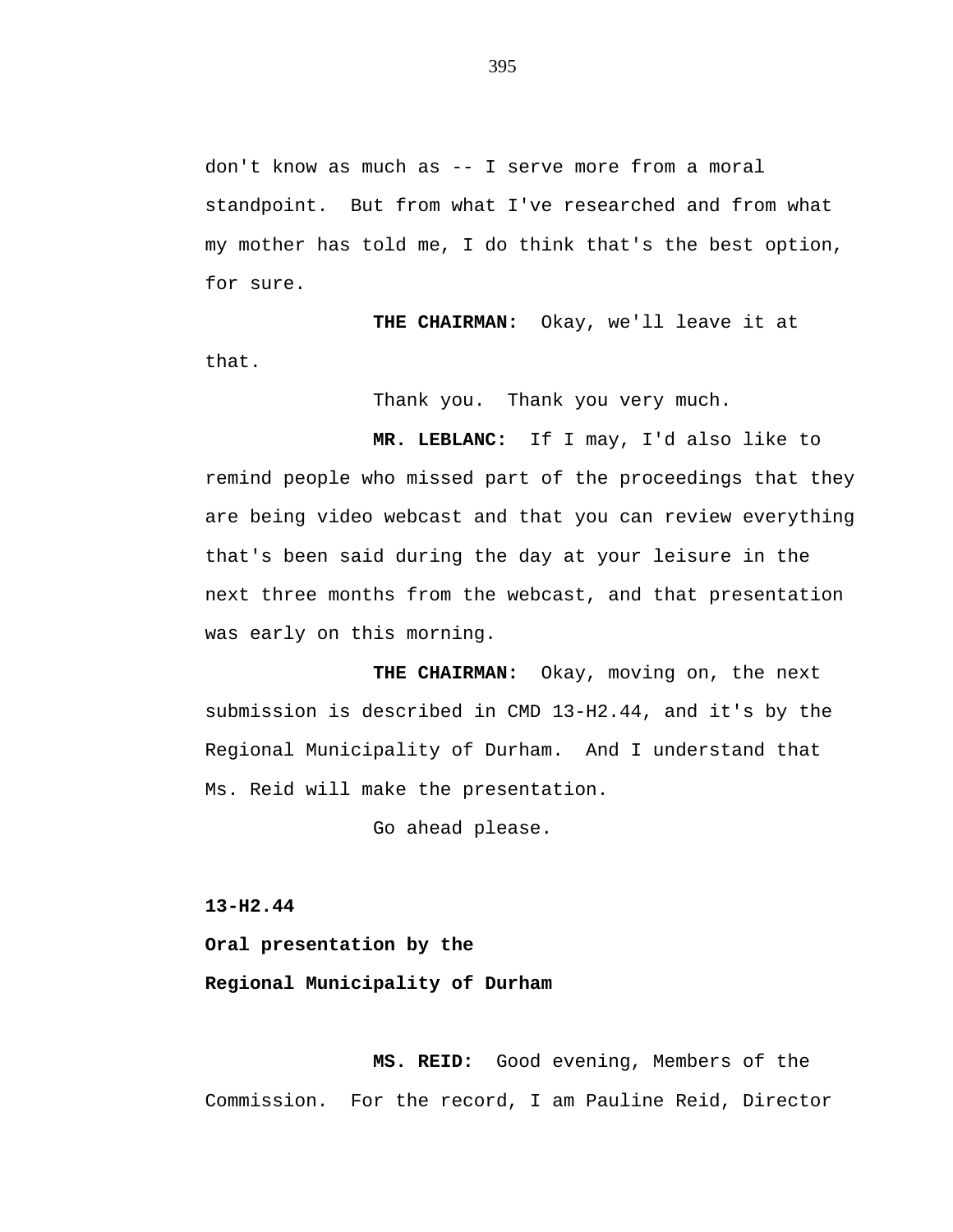of Corporate Policy and Strategic Initiatives for the Region of Durham.

I'm here today to present Durham region's oral submission on the relicensing of Pickering Nuclear Generating Station.

The Chief Administrative Officer, Mr. Cubitt, who would normally make the presentation, is away on regional business. With me are Warren Leonard and Dan Millette from the Durham Emergency Management Office.

By way of context, we operate within what is known as a two-tier system of local government. The Regional Municipality of Durham is the upper tier of local government and within the region are eight lower tier local municipalities, including the City of Pickering. Therefore, both the region and Pickering are host municipalities.

The region is responsible for providing a wide range of services including water supply and distribution, sewage collection and treatment, police services, ambulance, emergency management, transit, major arterial roads and bridges, waste, social services, public health, economic development, and regional planning.

As a host community, Durham Region has a substantial interest in the continued safe operation of the Pickering Nuclear Generating Station. This station is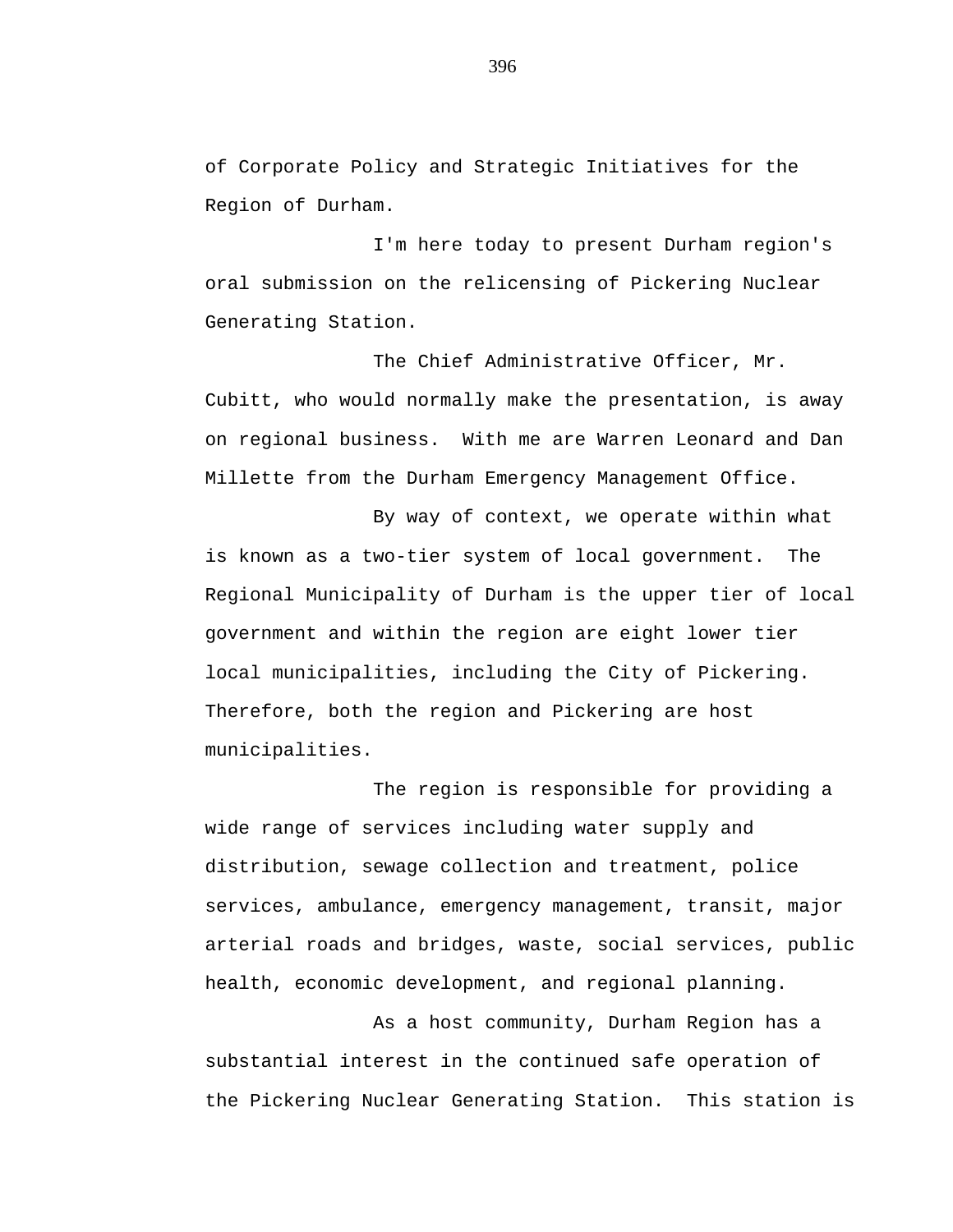a major employer in the region, providing highly skilled, well paid jobs for our residents.

Ontario Power Generation has a history of active citizen engagement and corporate sponsorship of community projects in Pickering and beyond. This plant has also helped support Ontario's economy and development by providing a substantial portion of the province's electricity for several decades.

As other intervenors have indicated, Durham Region has also enjoyed continued dialogue with OPG. They provide regular updates to Regional Council on their operations. This ensures that councillors are kept well apprised of OPG activities and initiatives. We are confident that OPG operates its Pickering nuclear facility safely.

In addition, OPG demonstrates its commitment to community involvement and environmental stewardship by participating actively on our Durham Region roundtable on climate change.

It is the position of the Regional Council that it strongly supports the five-year renewal of licence for the Pickering Nuclear Generating Station.

And thank you for the opportunity to present to you.

**THE CHAIRMAN:** Thank you.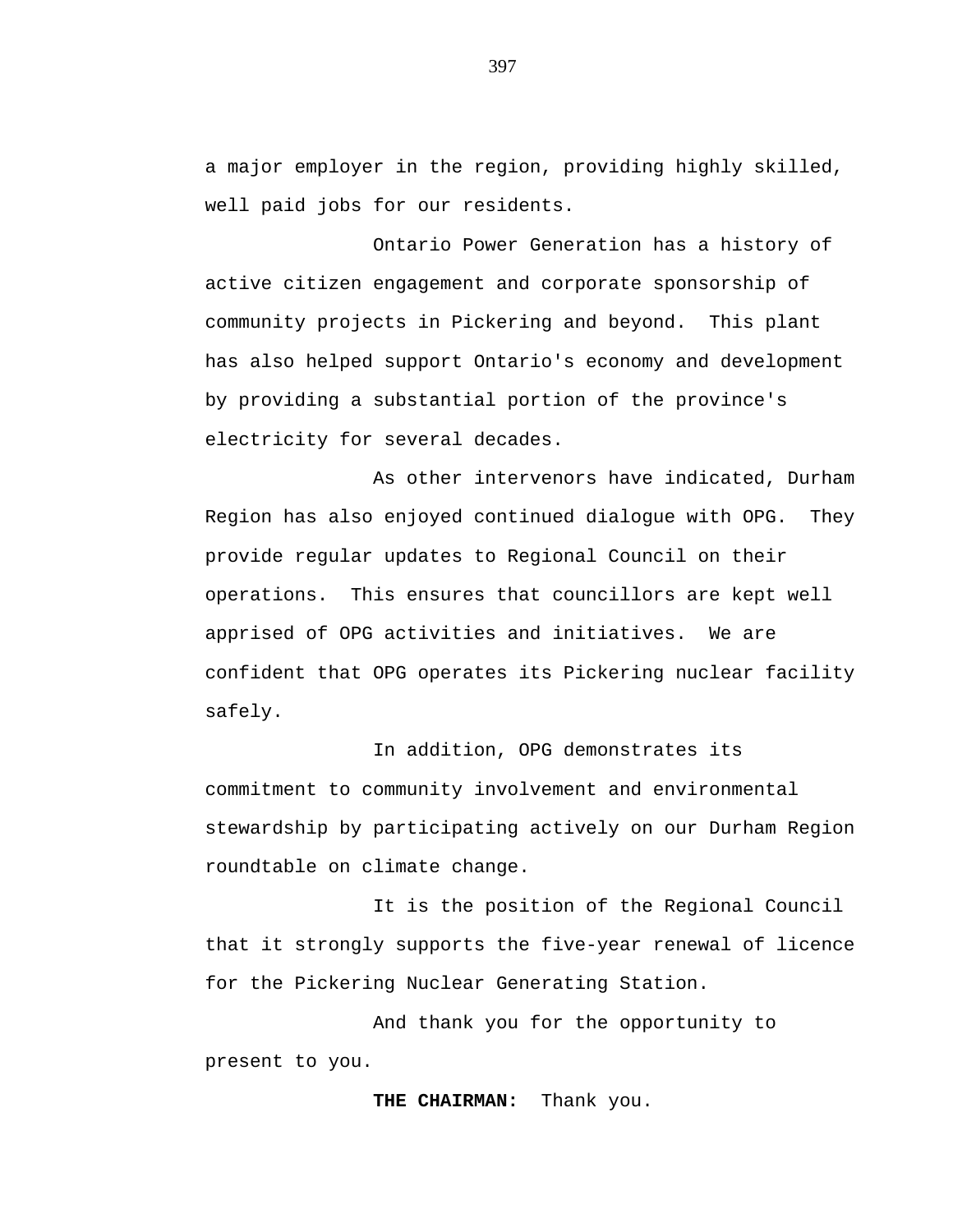## Questions? Anybody?

Well, let me ask you the same thing I asked the Mayor of Pickering. In the regional meetings, do - you know, safety issues associated with Pickering, emergency planning, evacuation, all of those issues, do they come to the table for discussion?

**MS. REID:** Not that I can recall.

**THE CHAIRMAN:** So post-Fukushima, things like this, there was no further angst expressed by the community, citizens?

**MS. REID:** I believe that Emergency Management office received a few calls and perhaps they could elaborate on that.

**MR. LEONARD:** For the record, Warren Leonard.

It's my understanding that some calls were received by the office, but they were mostly asking questions about where they could get their KI pills.

**THE CHAIRMAN:** Okay. Thank you.

Thank you for the intervention.

The next submission is by the Friends of the Farewell and Black Creeks, as outlined in CMD 13-H2.52 and 2.52A. I understand that Ms. Racansky will make the presentation.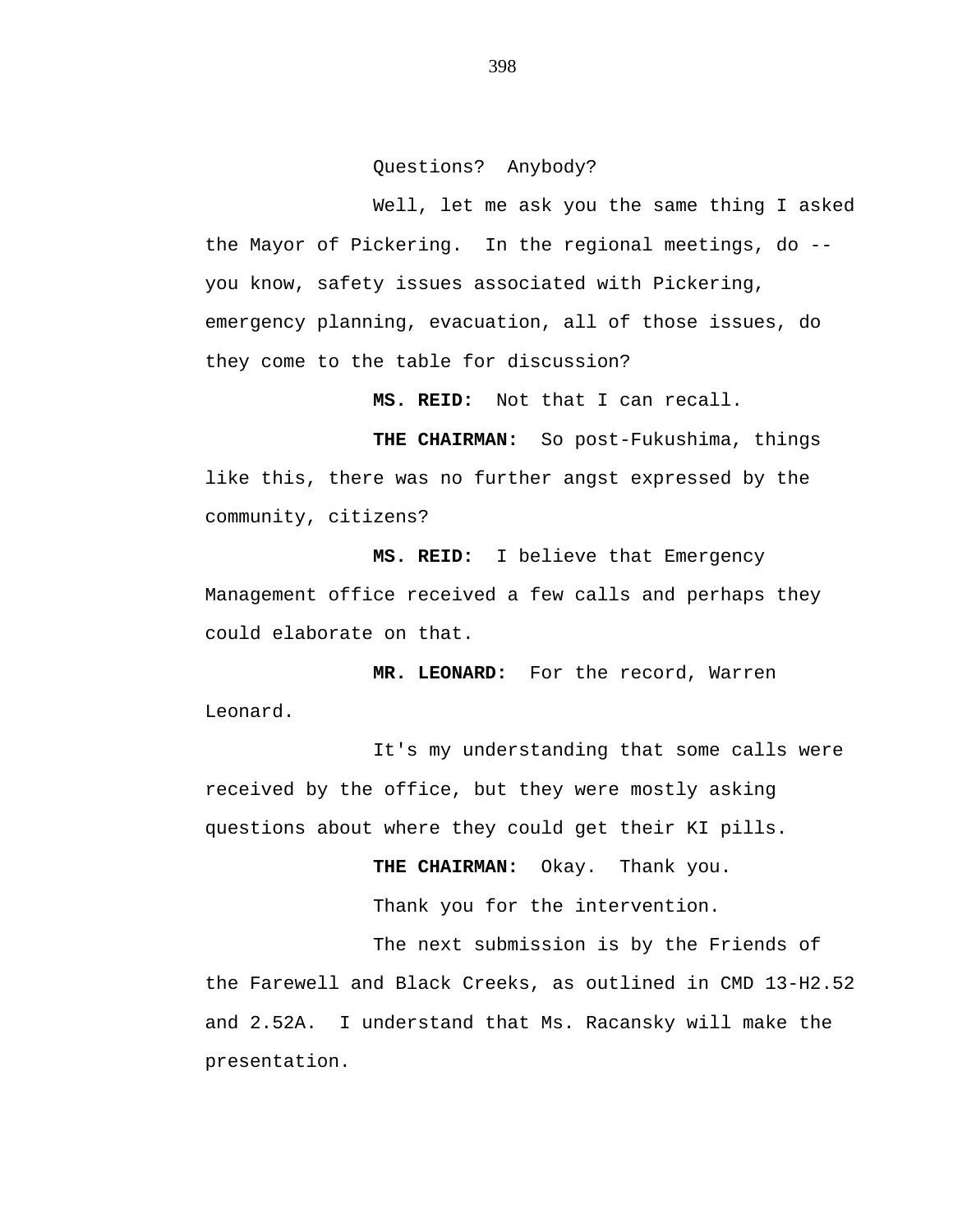**13-H2.52 / 13-H2.52A Oral presentation by the Friends of the Farewell and Black Creeks**

**MS. RACANSKY:** I'm just waiting for my overhead.

Good evening. We are here to represent Friends of the Farewell. My name is Libby Racansky, science teacher.

**MR. RACANSKY:** And my name is Stan Racansky, professional engineer, former reactor maintenance engineer at Bruce A and Darlington.

**MS. RACANSKI:** Questions and comments 1 to 3 are based on displayed documentation.

One: PNGS B pressure tubes are now 30 years old. They were to be replaced this year. Will they operate another seven years?

Normal life expectancy of zirconium alloy is 25 full power operating years.

Creep induced by radiation makes these tubes brittle and unreliable. There are also calandria tubes sagging about six inches in 25 years. How long will they last?

Two: DNGS is in planning stage for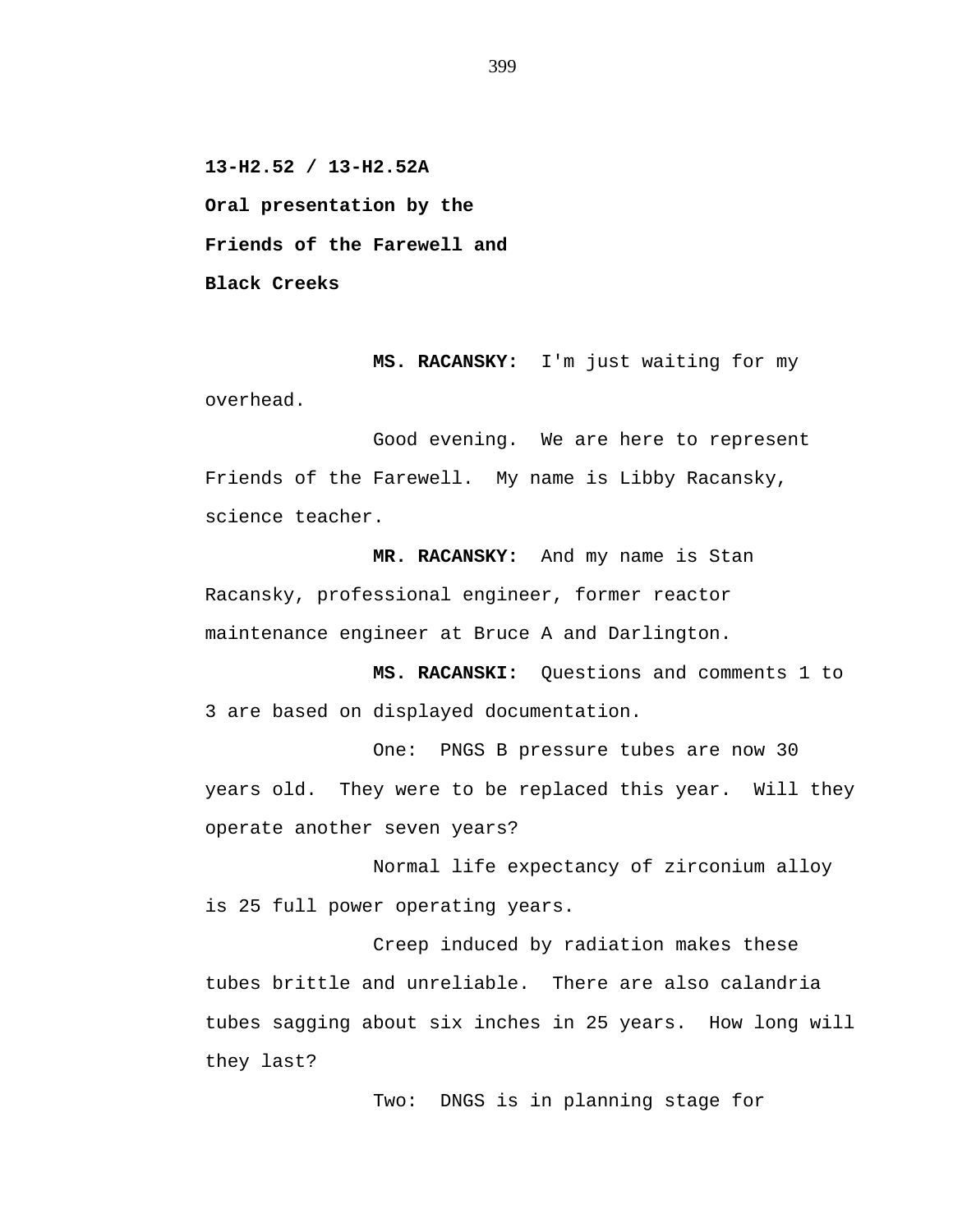refurbishment, replacement of pressure tubes, calandria tubes and feeder pipes. This refurbishment will start in 2016 or 24 years after entering service in 1992.

How can one rely on fault tree analysis and believe that the same components at PNGS B most impacted by radiation, heat and pressure will last many years longer, past their design life?

Three: as reactor ages, maintenance, repair and replacement of individual parts become more difficult, more technically challenging, more frequent and ultimately more expensive.

Those are facts proven by past experiences. Question related but more serious is: is extending operation of reactors past design life also more risky?

Was the factor of location of these reactors in close proximity to large population centres considered as well?

And we have one more source -- new source but our content of presentation remains the same.

**MR. RACANSKY:** Questions and concerns 4 to 6 are based on comments by Mark Elliott, OPG Chief Nuclear Engineer, that missed some basic point from the *Star* article "Pickering nuclear seeks to renew its licence", by John Spears, May 27<sup>th</sup>, 2013. The article is attached.

There are many good reasons why CANDU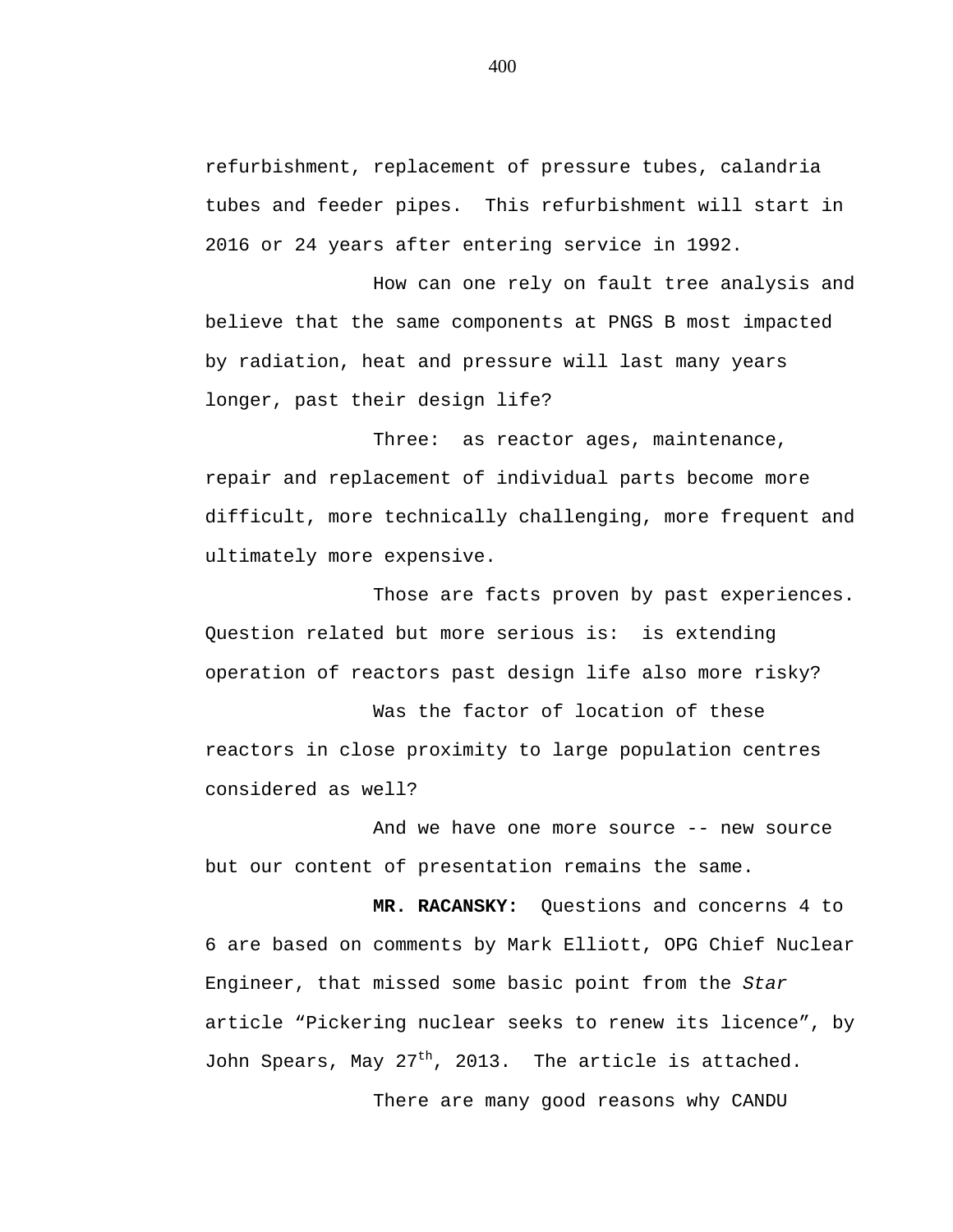nuclear plant has operating design limit 25 years, or 210,000 operating hours. After that, the plant should undergo major refurbishment, like replacing fuel channels and primary heat transfer components, or plant is to be shut down.

Refurbishment cost, based on recent Bruce Power refurbishment of Unit 1 and 2, reached \$3.4 billion and it took three years of lost revenue. Simply, it is very costly operation.

But statements like "There is nothing new here" or "Pickering pressure tubes, when installed, were 6.4 metres long and they will grow by 15 centimetres by 2020; they will perform safely", these are a bit rhetoric.

Not really. When pressure tubes is installed and fuelled, basic loads are approximately 1,000 pounds of fuel and heavy water, 500 pounds of axial compression force from bellows at the end of channel, heavy water temperature between 250 and 300 Celsius, heat transport pressure 1,500 psi, and radiation.

After 25 years of operation, a pressure tube reactor core grows by 150 millimetres, or 6 inches. It also sags and is not straight anymore. It may sag by as much as 6 inches, as one may see at fuel channel mockup at AECL Sheridan Park.

While basic load remains the same, question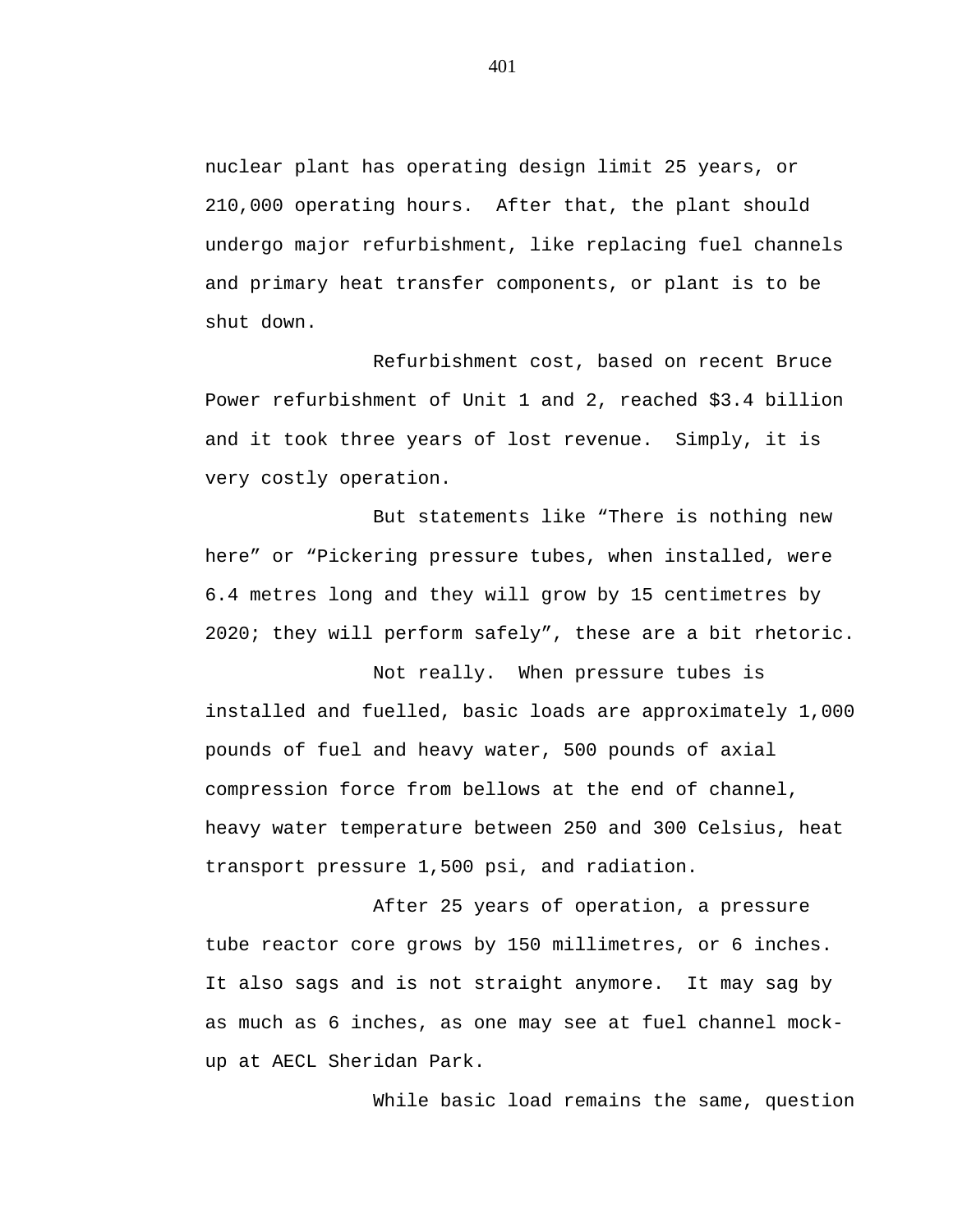mark, compression force increases by 2,000 pounds every time creep of pressure tube changes by 25 millimetres, or by 1 inch.

After 25 years, creep of pressure tube reaches 6 inches, meaning axial force of bellows is now 12,000 pounds.

Since the pressure tube is not straight anymore, part of the axial force acts as additional load added to base load. This means creep curvature is not linear in the second stage of creep. There are additional loads, both lateral and axial.

During the same time, or 25 years, creep or distortion of crystal structure continues and makes pressure tube material weaker and more susceptible to break.

Other negative factor is that fuel bundle, normally supported by three bands of wear pads, after 25 years is supported by only two bands. The central band is useless. Straight fuel bundle will not follow curvature of bent pressure tube. That leads to higher wear of pressure tube in contact points.

Replacement of pressure tube after 25 years is not possible. One cannot insert straight pressure tube into sausage-like bent calandria tube unless it is prebent as well.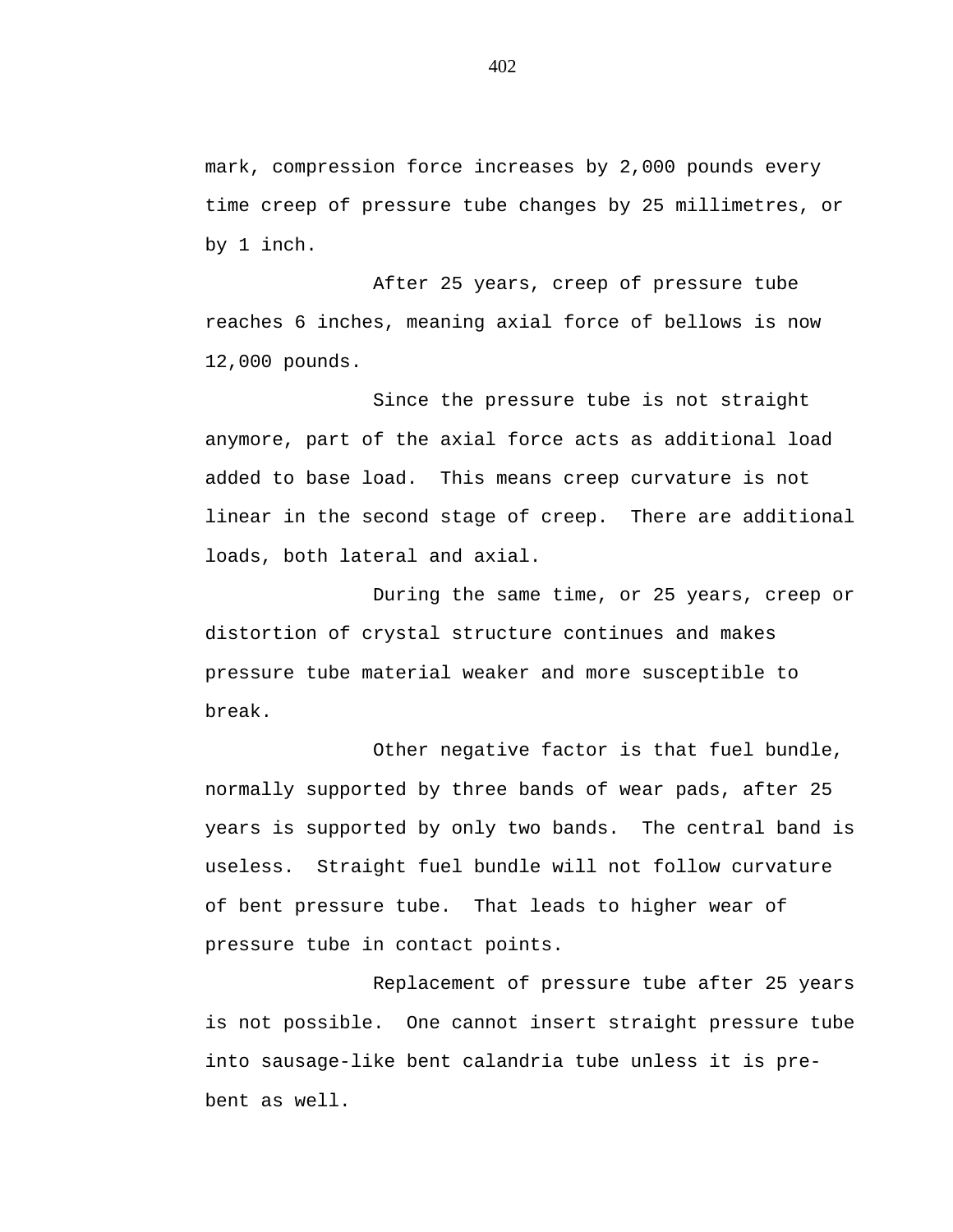There are no tools, no suitable replacements parts and no known procedure to do such work, as per AECL personnel statement in 2005.

If any core pressure tube breaks, scenario more possible as time goes, the whole channel would have to be replaced. Result of such replacement is not economical. Inserting straight components between sagged components would not satisfy requirements of thermal neutron required distances for fission reaction, or 11 and a quarter inch.

Instead of natural uranium fuel, it may be filled with iron blocks and never refuelled.

Conclusion: after 25 years of operation, the state of the basic reactor components, like pressure tubes, calandria tubes and feeder pipes, is not the same as when installed.

Most of negative factors are getting worse and there is a question. What is the straw that breaks camel's back?

Public safety Fault Tree Analysis.

"...fault tree analysis proved that the PNGS reactor operation beyond design limits is safe."

That was the statement of OPG and accepted

by CNSC.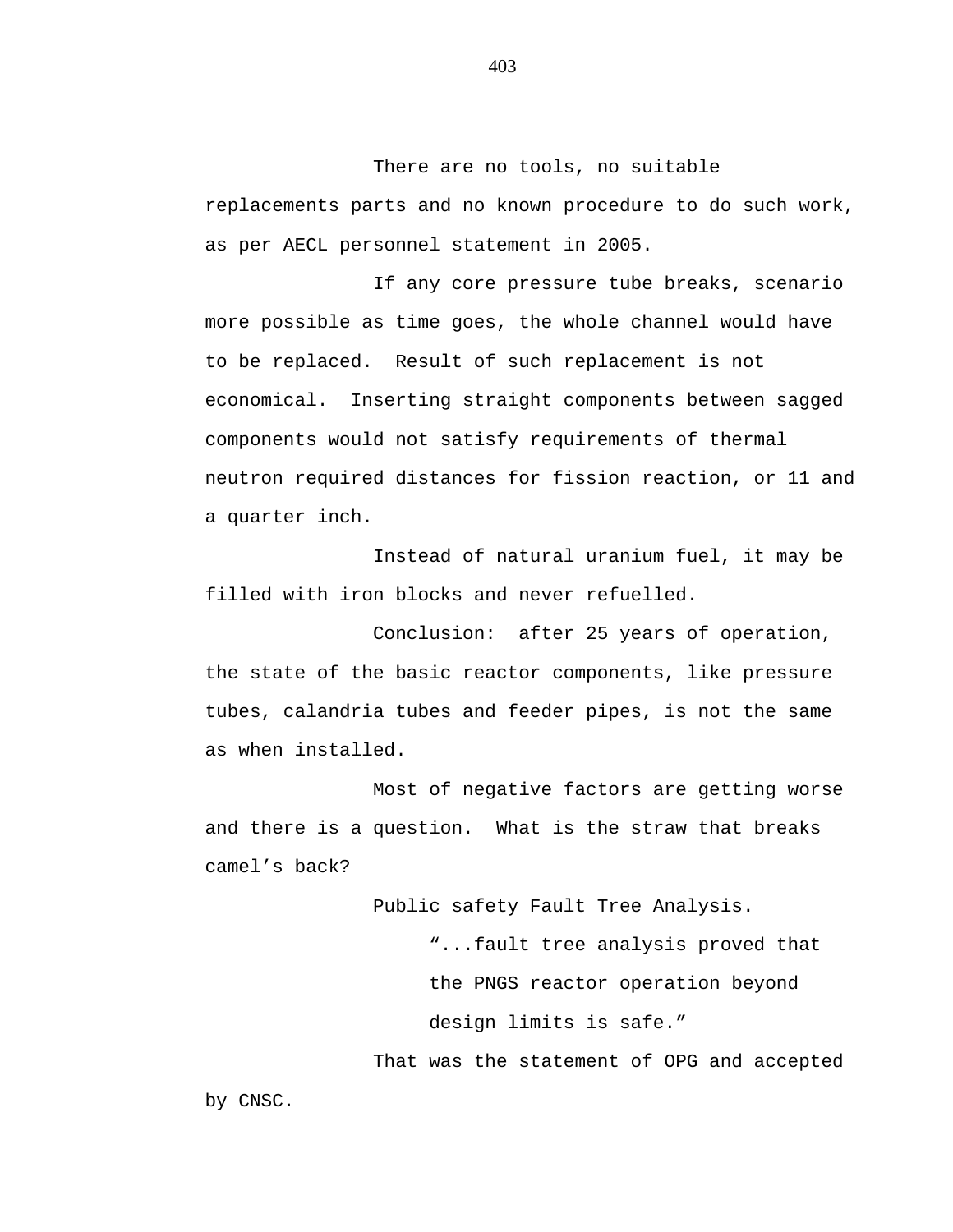Unfortunately, the statement did not disclose any parameters, conditions or assumptions made when this analysis was done. Fact is, vacuum building or the last barrier is tested every five years and deemed to be sound.

Safety systems like shutdown system 1, shutdown system 2 and emergency coolant injection systems are tested and assumed to be safe.

All of these assumptions lead to an Achilles Heel problem; weakened pressure tube that stands at the bottom of any fault tree analysis, components level, whether it is reactor safety, nuclear safety or public safety.

If any pressure tube in one reactor breaks and fuel is spilled, there are systems to take care of such accident.

If more than one tube breaks and dissipated heat, approximately 3.4 kilowatts of heat per bundle, has to be removed and pressure tube in the reactor building rises, there is vacuum building that will take care of it. The question is: with all the weakened and

overstressed pressure tubes in all reactors, will the vacuum building take care of another unit break?

If not, and it is unlikely but not impossible scenario, did the fault tree analysis use such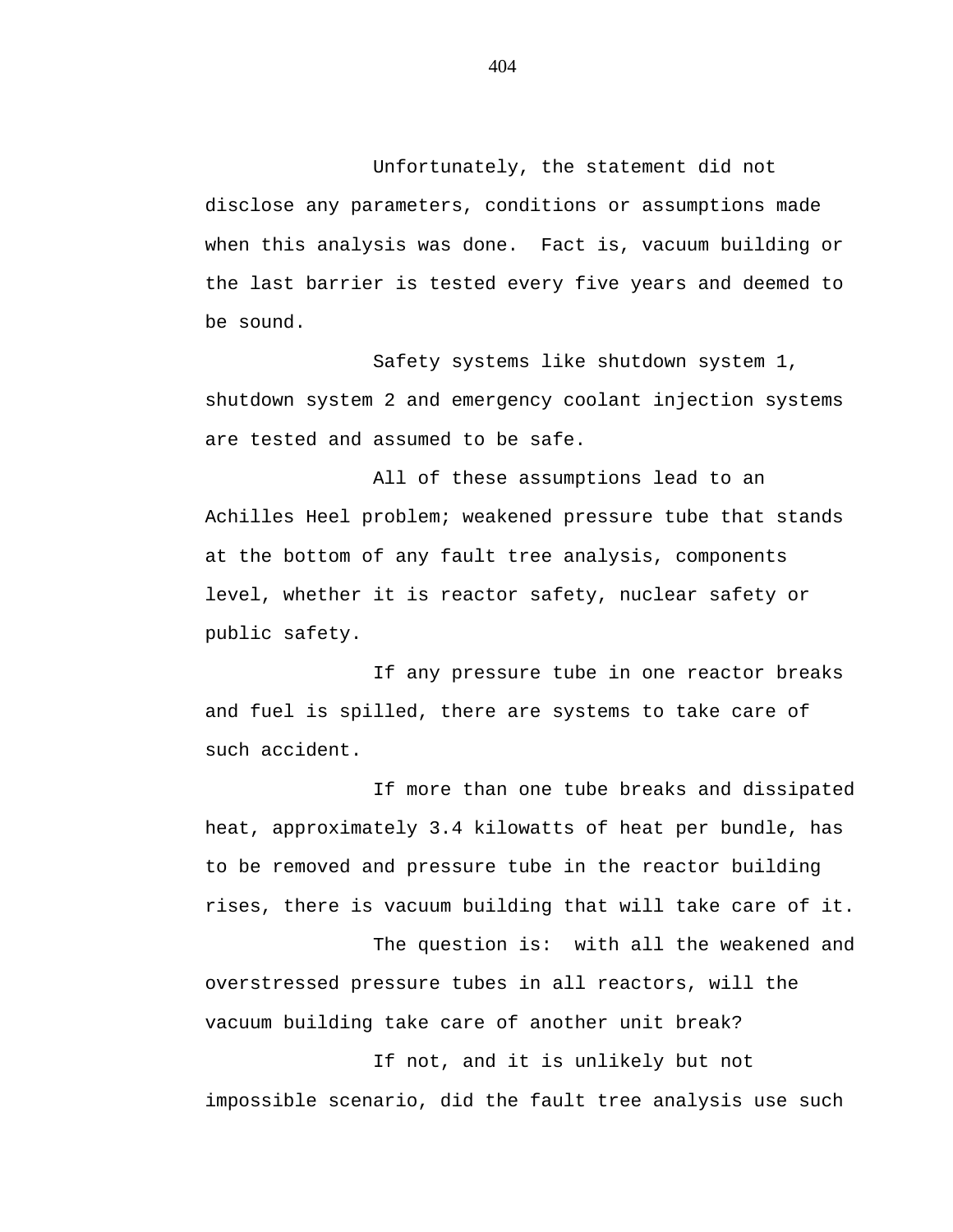assumptions?

**MS. RACANSKY:** Question 7, in respect of Risk of Accidents and Emergency Management and Evacuation Plan, is based on displayed documentation.

> "On May 2nd, 2013, I was on my way to Durham Regional Headquarters in Whitby for the morning meeting on Clarington Transformer Station. Usually, this route using local and regional roads, approximately 16 kilometres long, takes me about 20 to 25 minutes, depending on traffic. At that day, there was accident at the Highway 401 close to Brock Street. All traffic from Highway 401 was diverted to local and regional roads. The traffic was terrible that day. We

were mostly standing still or moving half a kilometre or less in one minute.

This time, the route took me one hour and 10 minutes."

Can you imagine, in case of nuclear emergency, how effective a current Evacuation Plan would be if all cars in this densely populated area within 5 to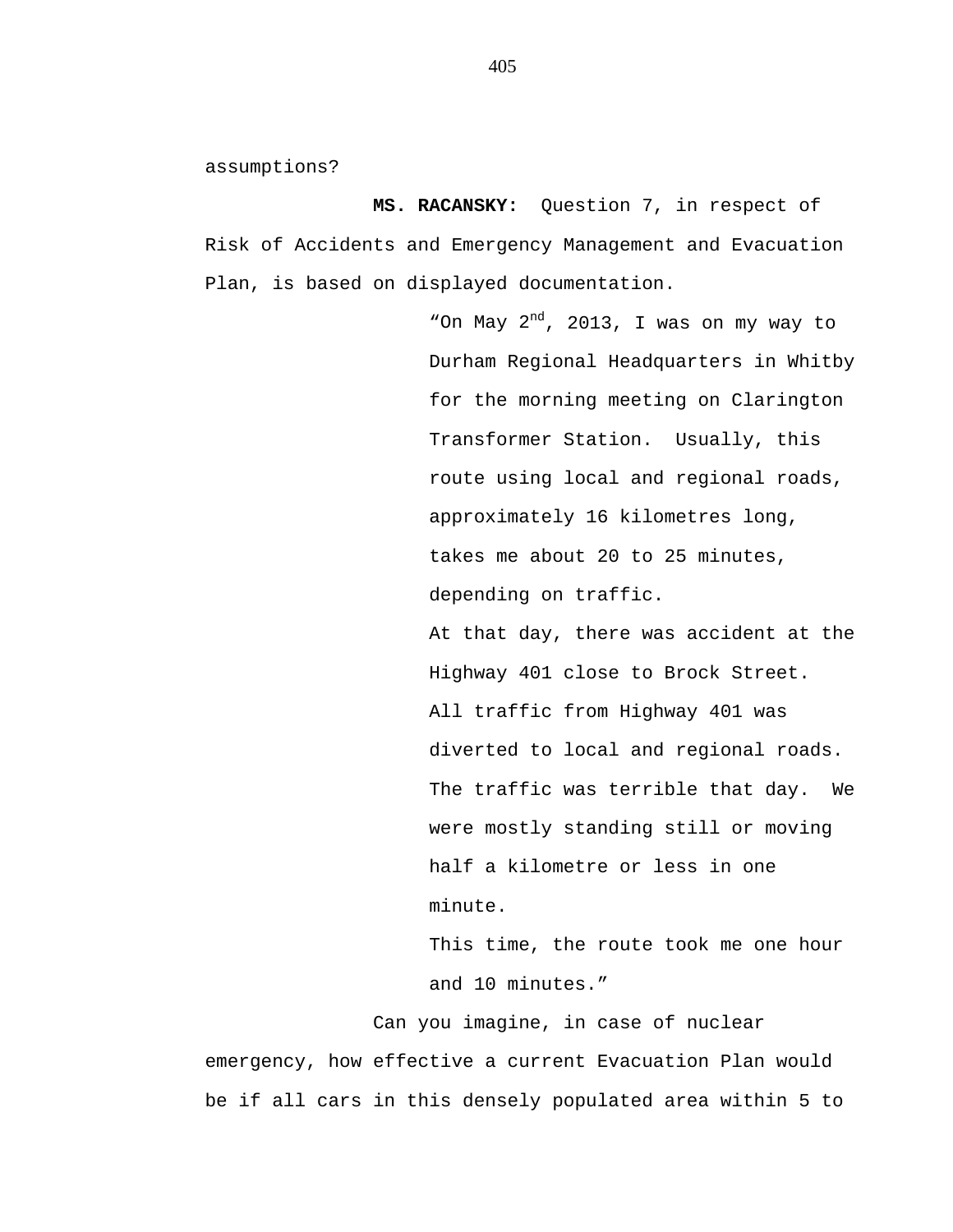10 kilometres radius from PNGS would use local and regional roads?

In conclusion, we would like to hear reply to these questions.

One: based on our concerns and concerns of other individuals and groups on extended licence renewal of PNGS, will the Commission approve the licence for operating this old plant?

Would it not be more suitable to grant a temporary licence while the OPG would be asked to prepare plans for longer term shutdown and decommissioning of the PNGS instead?

Two: on the basis of my example of traffic problem in Durham caused by accident, shouldn't the Commission require the OPG to prepare a better and more realistic Evacuation Plan in order to protect the public and also to ease the public fear and mistrust in this plan?

Thank you for allowing us to speak and bring forward many unsure and unanswered questions and concerns. Will they be clarified to us today, please?

## **THE CHAIRMAN:** Thank you.

Who wants to go first? First of all, let me ask, were you here throughout the whole day when -- so you didn't hear the EMO presentation on traffic management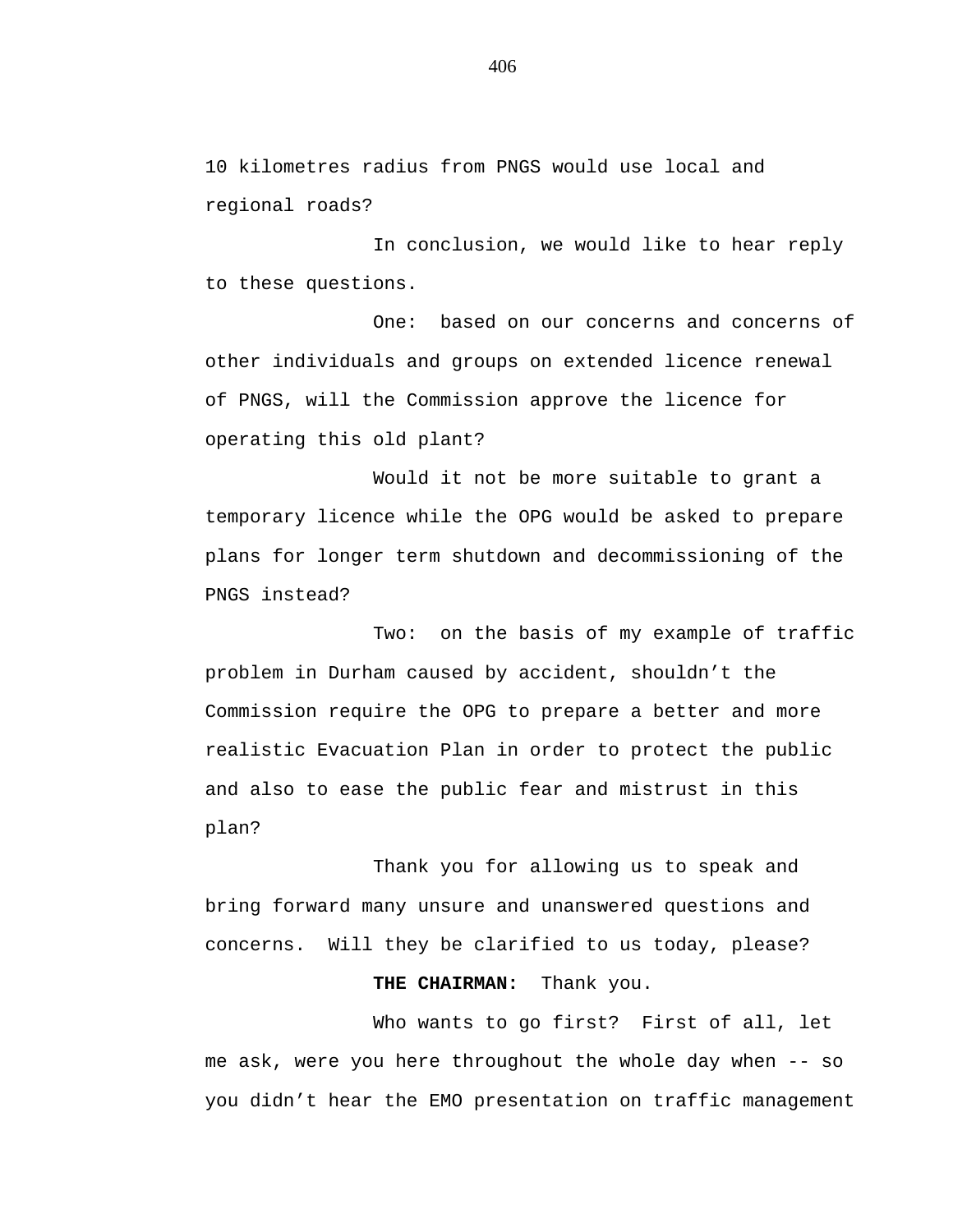and all that, and you didn't hear about ageing tubes? You didn't hear that. Okay.

Well, it's the same issue we're going to have all the time. Maybe just to give courtesy to the intervenor, somebody should at least deal with the pressure tube. I think there's a lot of comments that were made about the irreparability of those things.

So maybe we can start with OPG and staff.

**MR. JAGER:** I'll ask Mark Elliott to comment on the pressure tubes.

**MR. ELLIOTT:** Good evening. Mark Elliott, Chief Nuclear Engineer, for the record.

Yeah, I'd like to have a chance to talk about some of these issues. The pressure tubes -- to be able to say what we've said this morning, that the pressure tubes will not exceed their -- any design limits by 2020, that took a lot of work.

We started a fuel channel life management project in 2009 and we had industry partners along with us, but just to give you kind of the size of it, it was -- OPG's share was about \$40 million of research.

And the way it was organized, there was 18 research reports and each one involved experiments or modelling. I talked about burst tests at the Chalk River Nuclear Labs, so this was extensive research that we went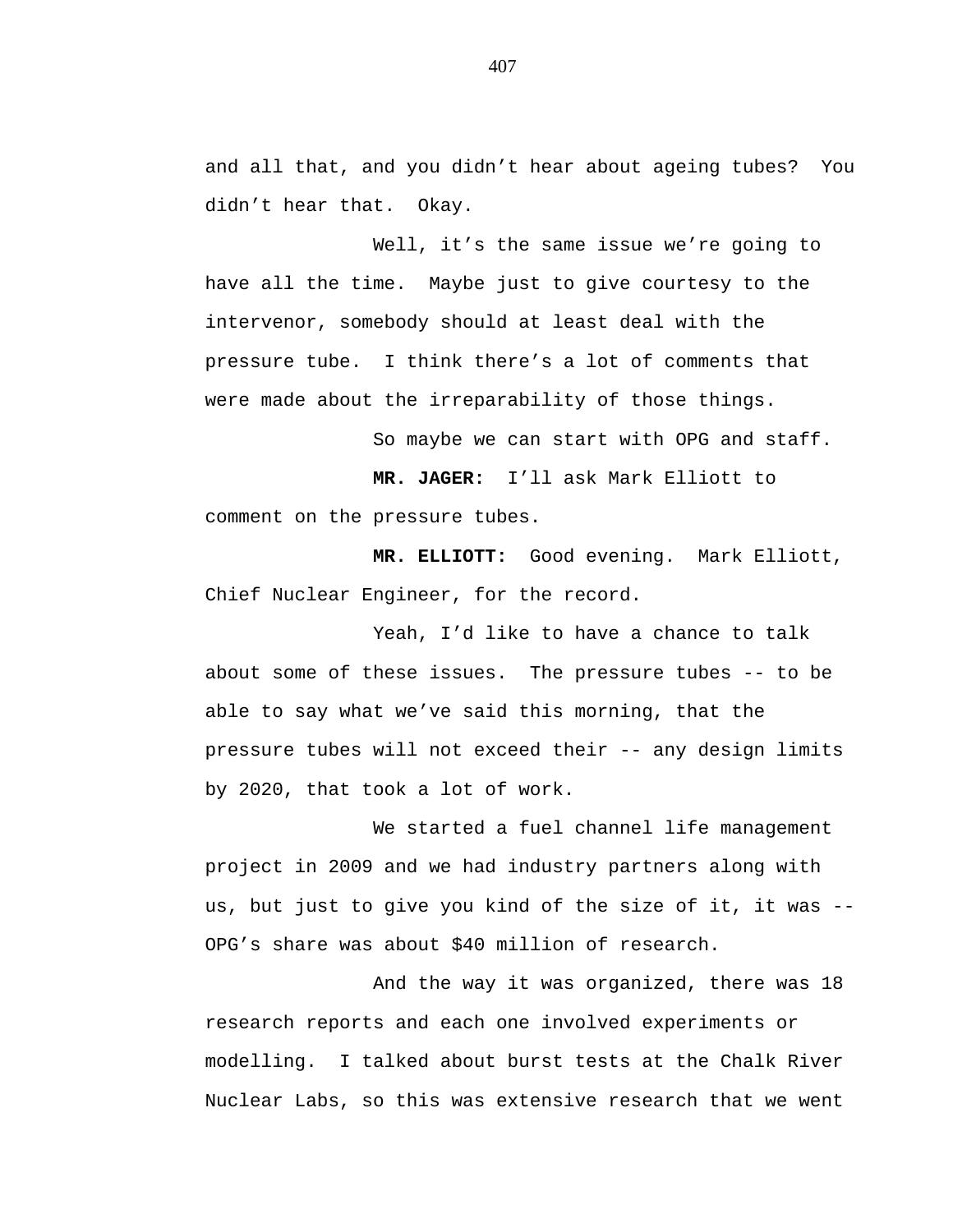-- we did, and in each case, we submitted a report to the CNSC experts.

The CNSC experts had a chance to look at it, gave comments, and so we've completed all of that work and it's only by doing that work that we can say that all of the issues around pressure tubes have been dealt with and we expect the pressure tubes to not exceed any design limits by 2020.

And one of the things I haven't said yet is that we check along the way as well. We're not just saying that we're good to 2020. Every single outage - and we're on a two-year outage cycle, we'll go in and inspect these pressure tubes and we'll make sure that all of our predictions are true and that we aren't approaching any design limit, so we'll continue to do that right to 2020; right to the last outage.

One technical thing that I'm sure the intervenors will be interested on the creep that was mentioned is what we do to handle the growing or the creep of the pressure tube is we lock the pressure tube at one end and let it creep free the other end, so not to get those axial stresses.

And then, as it grows, we then -- midway through the life, we unlock one end and lock the other end and let it grow back the other way. And what that does is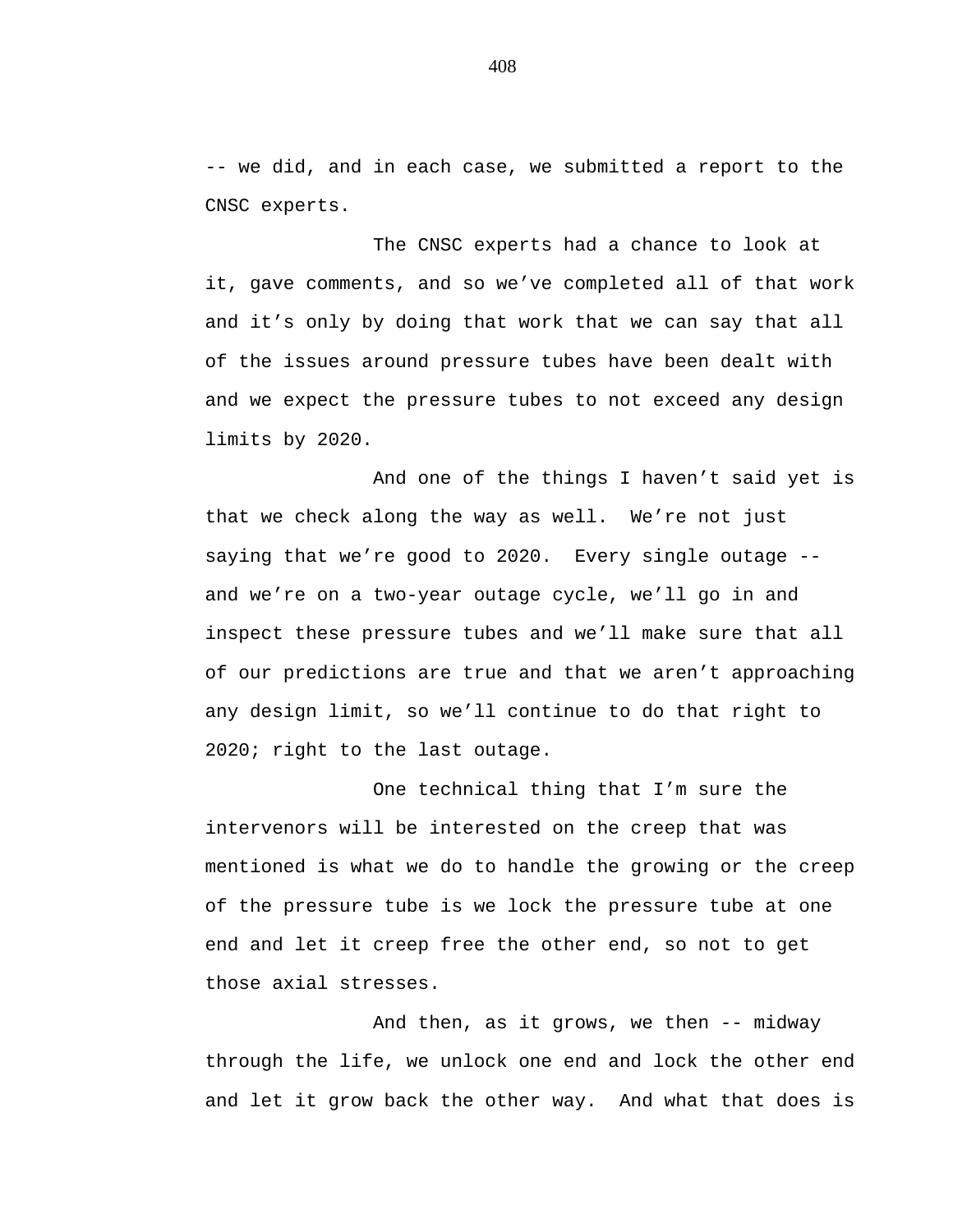it maintains the pressure tube solidly on bearings for the life of the pressure tube.

So that's just one example of how we handled some of the ageing that's going on, but overall, it's only by the research that I've talked about that we can make those statements.

**THE CHAIRMAN:** Staff, anything to add?

**DR. RZENTKOWSKI:** Yes, Greg Rzentkowski, for the record.

Earlier today, I had a chance to explain that the end of assumed design life is not an indication of a cliff edge effect, meaning the reactor is safe today, but it will be unsafe tomorrow.

And now I would like Mr. Gerry Frappier to describe what we are doing to extend the current safety case and ensure safe and reliable operation of the units.

**MR. FRAPPIER:** Gerry Frappier, for the record.

So I think first of all we should talk a little bit about this 210,000 hours or 25-30 years. It's important to note that is, I would call, a business number if you like.

So the original -- when the original designs were being put together, the business side of the house said, "We want a reactor that would last about 30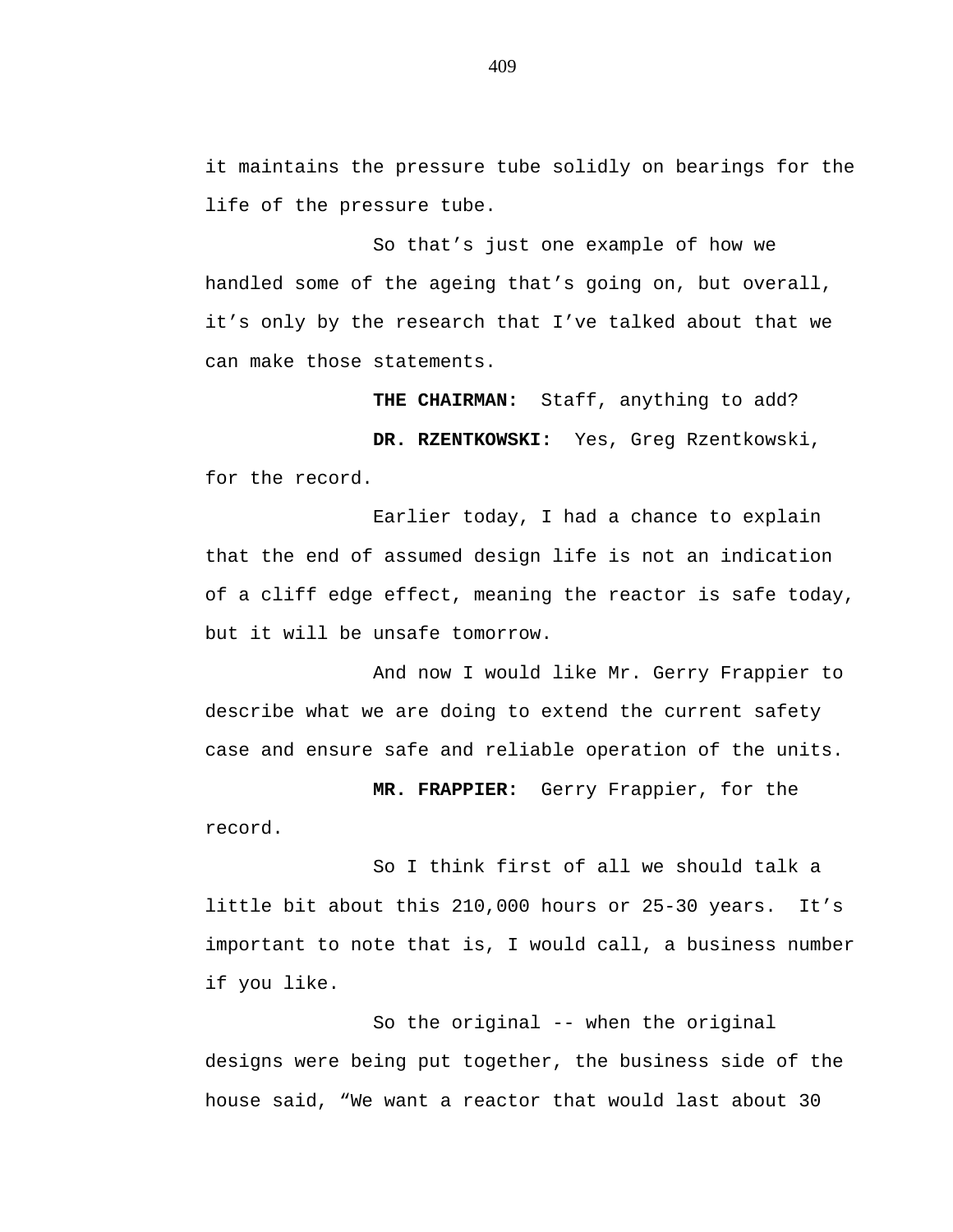years" and the designers then took about an 80 percent capacity rate for 30 years; gives you 210,000 effective hours full power.

So that's not like a carton of milk, let's say, that there's something going on inside that is going to make it no good after that time period.

What this was, this was an engineering target, a design target that it was important to make sure that all the systems could handle that; that it could last for that length of time.

So the designers took that as a target and ensured that all the different pieces, including the pressure tubes on that would last at least that long. And as Dr. Rzentkowski just said, they did that with a lot of conservatism, so it's not like the day after or the -- an extra few hours is going to make a big difference.

There was lots of conservatism and we are not talking about pipes that are at the point of bursting at that point. We're talking about pipes that meet all their requirements, all the design requirements.

Now, what we've been doing, as OPG has just mentioned, over the last few years, is doing an awful lot of research to project out the design analysis, the design reviews and our knowledge of the degradation mechanisms so that we would be able to be sure that the pressure tubes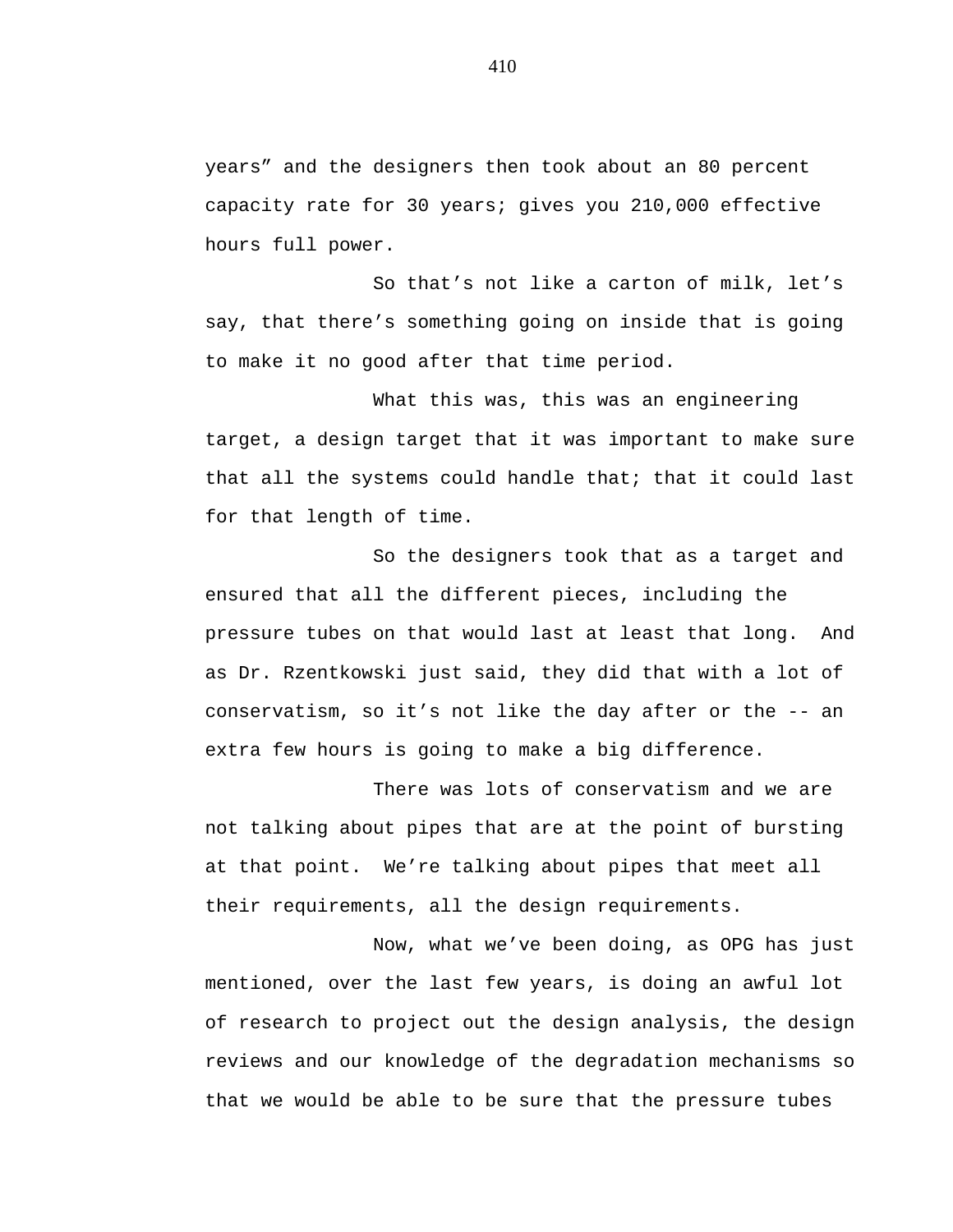and all the other components, for that matter, are going to last beyond the  $210,000$  hours or  $-$ - and again, the target that's been set is 247,000 hours.

So again, the engineering is going to be done such to make sure that there's lots of conservatism to be getting to there.

It's very important to realize that throughout all this time, the key is not how many hours is going on; it's does the tubes, the strength of the material and that still meet all the design requirements.

And we will be ensuring -- CNSC will be ensuring that the design requirements are always met, the safety margins are always there. If the research shows that it can't, then we would not be allowing it. In this case, we're fully confident that we can proceed beyond the 210,000 hours.

So I just -- I think, as we were just saying, I think it's very important for people to understand that we don't have a bunch of pipes that we're worried are going to burst anytime now. That is not what we're talking about at all.

What we're talking about is we have good solid analysis for a certain period of time and we are extending that analysis beyond there.

**THE CHAIRMAN:** Thank you.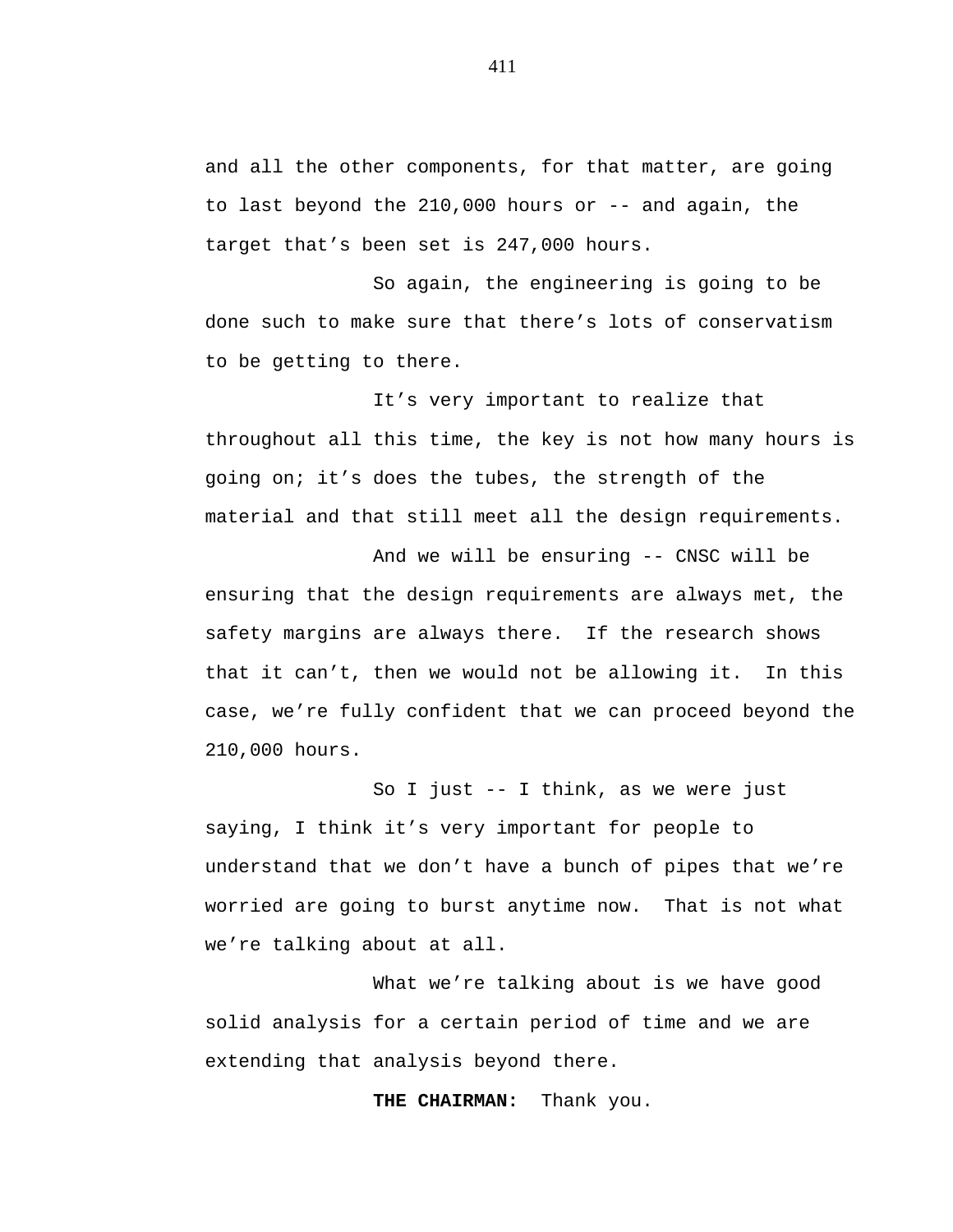Over to you, any comments about that? **MR. RACANSKY:** I would say an aside. **THE CHAIRMAN:** Okay.

**MR. RACANSKY:** But as reactor engineer originally, I'm always concerned because pressure tube is Achilles Heel of any reactor.

I'm aware of the fact that IMS is doing inspections regularly every outage. I know that every time pressure tube is taken out, it goes to AECL, that a number of tests are done. But nevertheless, additional five years is additional five years of operating. And with continuous creep, I'd like to be sure that we are safe.

> **THE CHAIRMAN:** Okay. **MR. RACANSKY:** That's my concern. **THE CHAIRMAN:** Thank you. **MR. RACANSKY:** Thank you. **THE CHAIRMAN:** Thank you very much for the

submission.

I'd like to move on to an --- **MR. LEBLANC:** Can I --- **THE CHAIRMAN:** Sorry.

**MR. LEBLANC:** We just were wondering if Mr. Randy Luster, who is scheduled for the next presentation is in the room.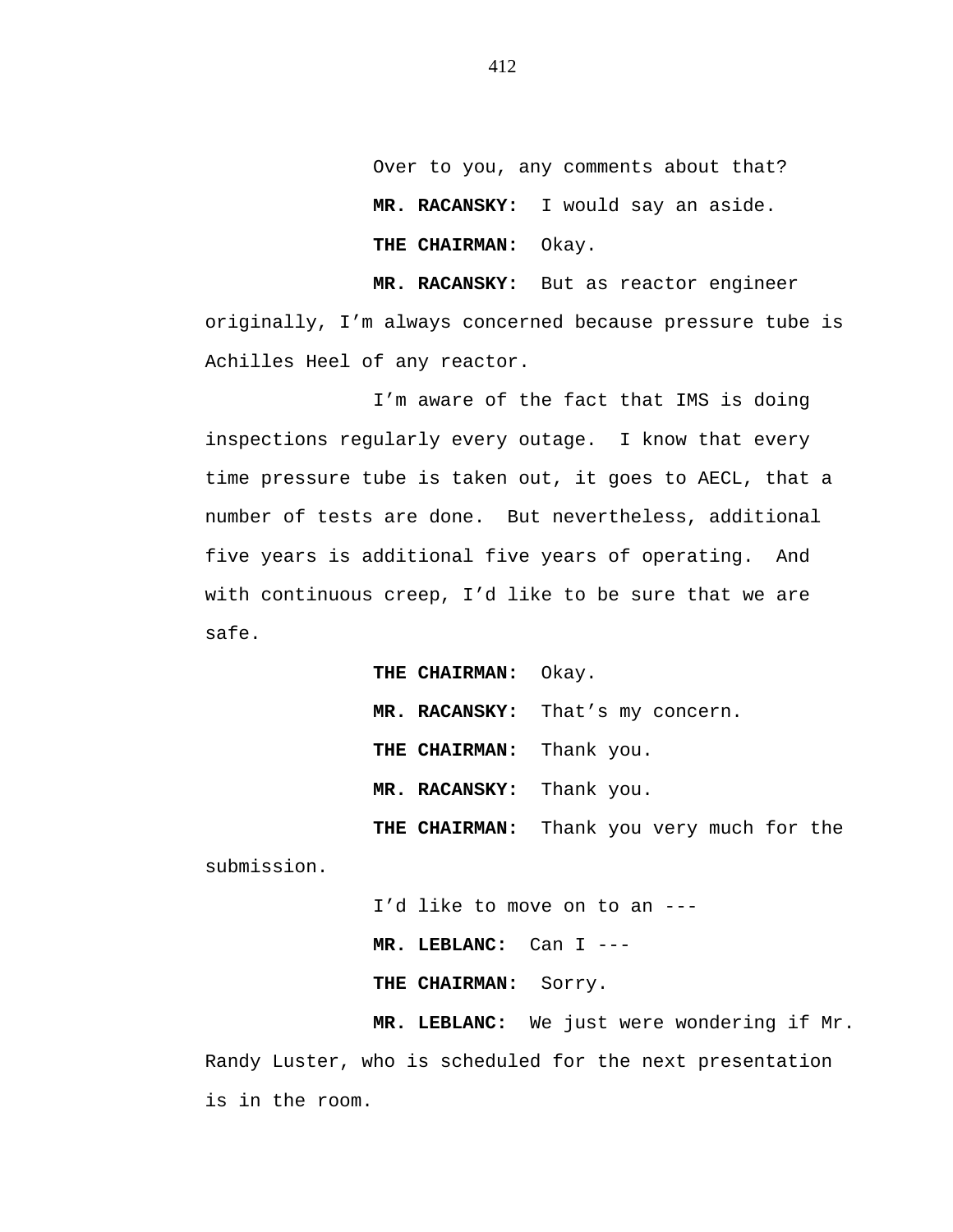We don't think he is. So in this context his presentation will be considered as a written submission and be addressed when we do the written submissions.

So this will allow us to go to the next presentation, Mr. President.

**THE CHAIRMAN:** Okay. Okay, you're keeping track of all of this; right?

**MR. LEBLANC:** Yes, I am.

**THE CHAIRMAN:** Good.

So the next submission is by the Provincial Council of Women of Ontario, as outlined in CMD 13-H2.36 and 2.36A, and I understand that Ms. Janes will be joining us by  $---$ 

> **MR. LEBLANC:** Teleconference. **THE CHAIRMAN:** --- teleconference. **MR. LEBLANC:** But I'm not sure we've

reached her yet.

**MS. JANES:** It's through; I'm here. **MR. LEBLANC:** Oh, good. **THE CHAIRMAN:** Can you hear us? **MS. JANES:** I'm here, yes, and it's --- **THE CHAIRMAN:** Okay. **MS. JANES:** --- just one call, I waited. **THE CHAIRMAN:** You're on. Please proceed.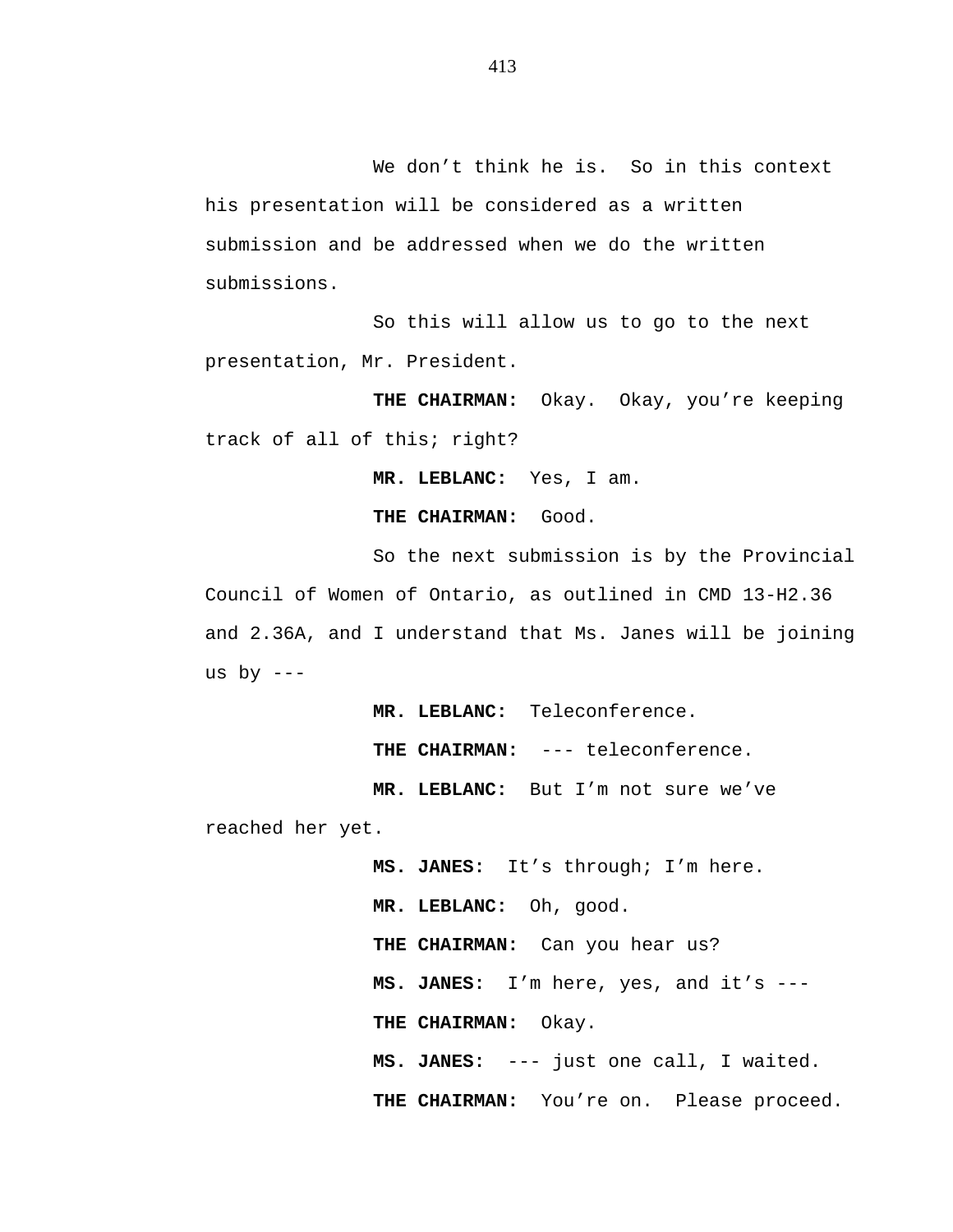**13-H2.36 / 13-H2.36A Oral presentation by the Ontario Council of Women of Ontario**

**MS. JANES:** Yes, for the record, my name is Gracia Janes and I'm the Vice-President of Environment for the Provincial Council of Women of Ontario and I am presenting their position as backed by the National Council of Women of Canada. I'm speaking from Saskatchewan so I'm hoping that you can hear me clearly on my cellphone or whatever.

> **MR. LEBLANC:** Very well, thank you. **MS. JANES:** Can you hear me? **MR. LEBLANC:** Yes, very well. **MS. JANES:** Okay, yes.

We are asking the Canadian Nuclear Safety Commission to use its power under the *Canadian Nuclear Safety and Control Act* to refuse the life extension, to bring an order to protect the public and the environment from unreasonable risks caused by the operation of these ageing and troubled reactors which up until this application was presented were considered to be at the end of their operational lifespan or the end of 2014.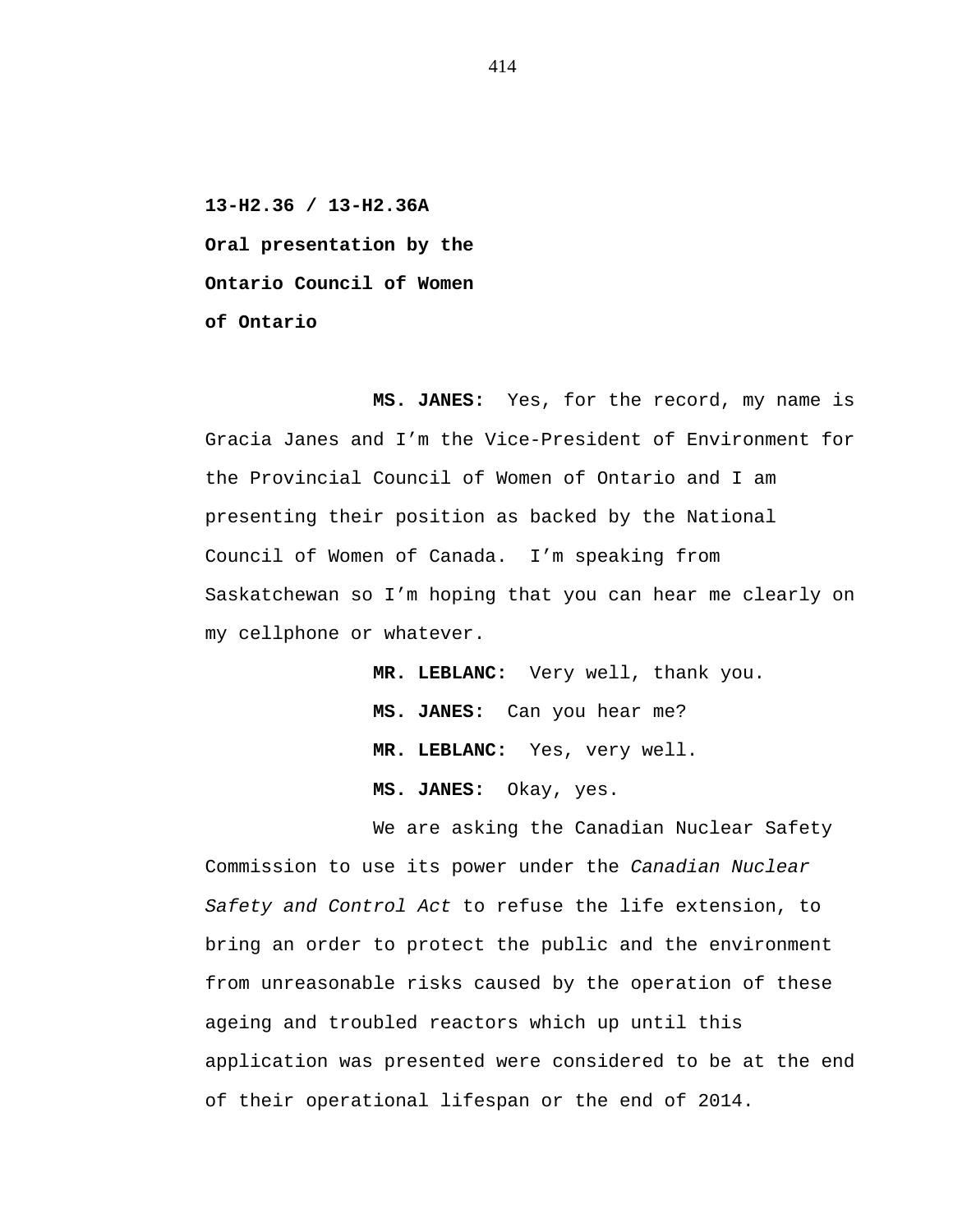To make our case, we will deal with the huge risks to millions of people and the economy in this part of Ontario should there be, as the Chair has put it, the doomsday or more fearful event, the location of the Pickering station directly above an active fault line which exhibits persistent seismic activity and the excellent counterviews to those of CNSC staff regarding the potential dangers.

And then the findings, very briefly, of the Federal Ministry of Environment 30 years ago, the 1994 ASES report, and the 2009 Ontario Drinking Water Advisory Committee Report regarding the dangers to public health from tritium releases and the need for stricter standards versus the contrary views of the CNSC staff.

Our most significant concern with the life extension of these reactors is the possibility of a single or a multiple reactor meltdown caused by an earthquake, malevolent act, human error or other at this ageing and troubled plant.

Many others have expressed similar concerns and we know that the Darlington hearing of December  $2^{nd}$  to  $6<sup>th</sup>$ , CNSC Members and the Chair had some doubts about those accidents and some precautionary advice to staff as the Chair said:

"…the dilemma we always have here is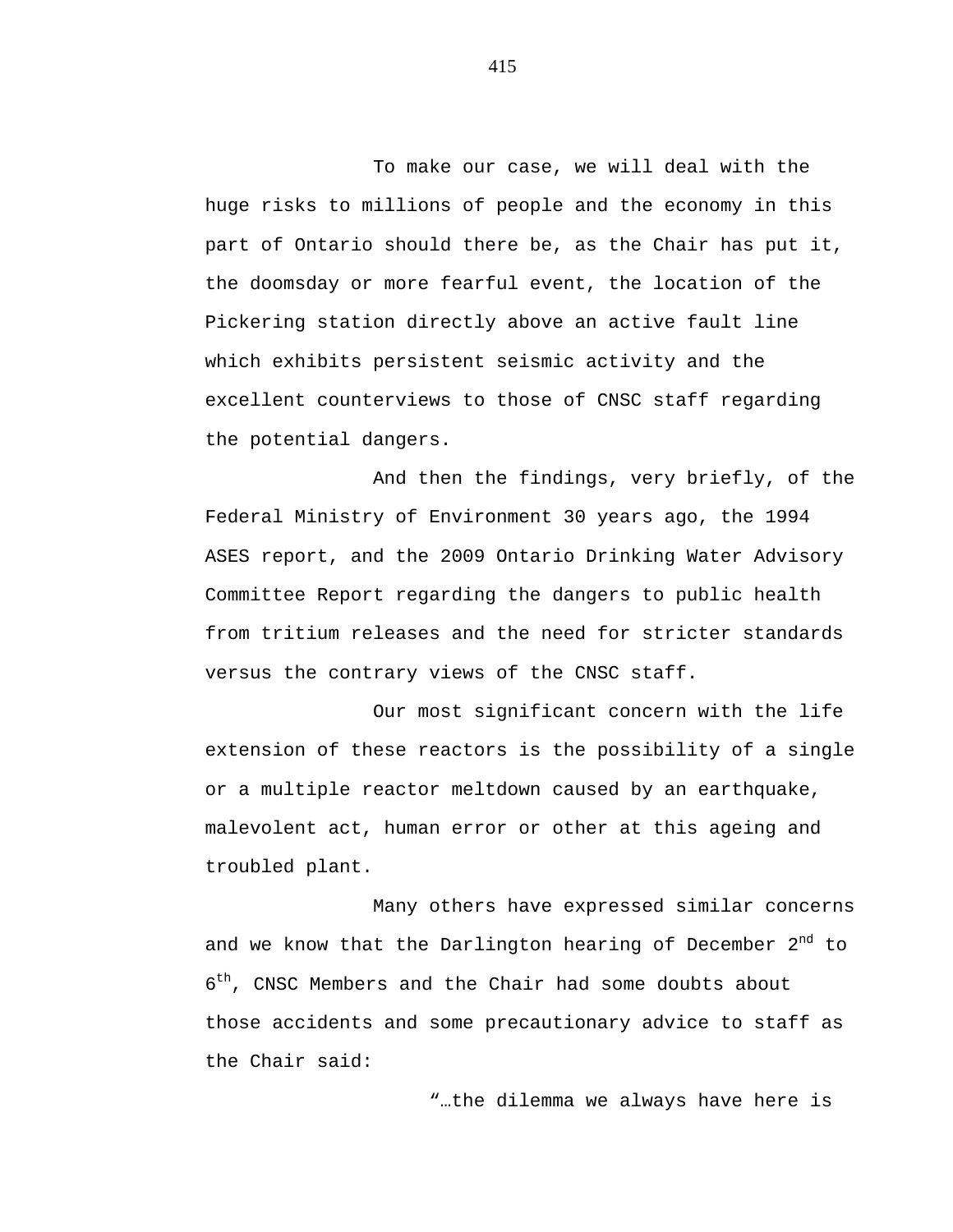because it's such a low-probability event that everyone is ignoring it; yet for the citizen, even though it's a low-probability event, that's the most fearful event, so we've got to bridge these two conflicting issues; low, low frequency, but maybe high impact. You've got to deal with it in all your brochures. That would be, in my view, make sure that all the citizens and committee are aware - community are aware of what to do with an emergency plan. Chair Binder, Chair, and I don't know how to say your name. Is it Binter, or Binder, Chair?"

Anyways, I'll just say "Chair Binder". **THE CHAIRMAN:** I respond to both.

**MS. GRACIA**: Coming to the licensing in 2014, we'll need to forget about this "one in a million". What we need is a case of a doomsday scenario.

The Chair has referenced to a brochure refers to one that was previously circulated which didn't even mention a nuclear accident.

In this Pickering application, it is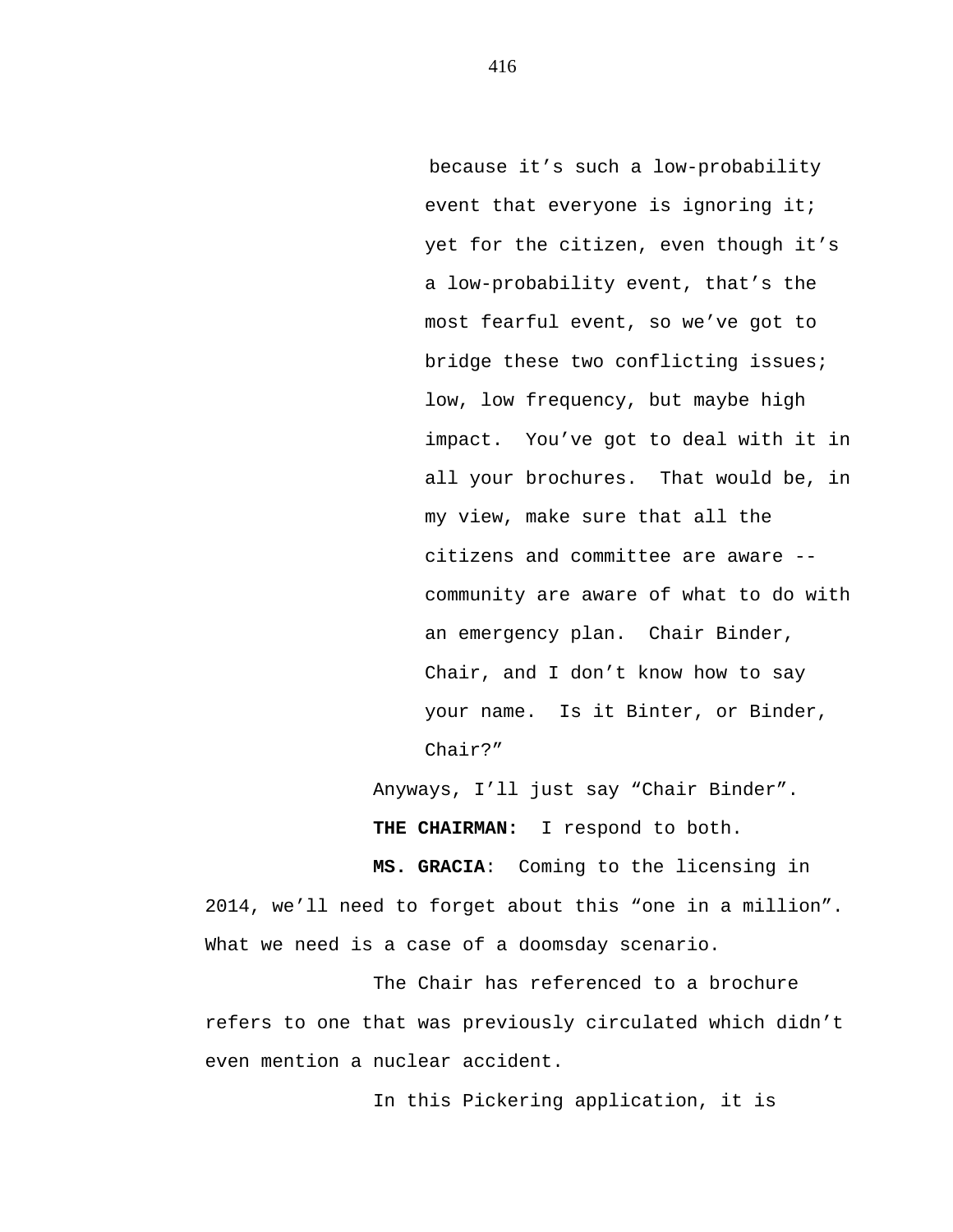interesting to note that at the Darlington hearing on December 3<sup>rd</sup> staff said that all the necessary warning measures were finally in place for the three-kilometre containment area and that the ten-kilometre area had yet to be dealt with.

No mention is made of the possibility of strong winds, system failures, winter weather that there could be chaos although Member McDill raised issues like grid and communication failures and potential traffic chaos.

We would add: Where would all the people be housed and for how long? How will businesses stand commercial losses over perhaps nine days or more? What about the loss of farm crops?

Now, regarding the *Nuclear Liability Act* which was raised earlier, while the OPG carries the liability of up to 75 million -- and this should be far higher than much and lengthy discussed 750 million proposal -- this is just the tip of the iceberg should there be a doomsday scenario.

Not only are the people of Ontario ultimately paying for this but we will suffer huge interrelated and cumulative costs from the interference with industry and commerce as well as environmental health and social impact.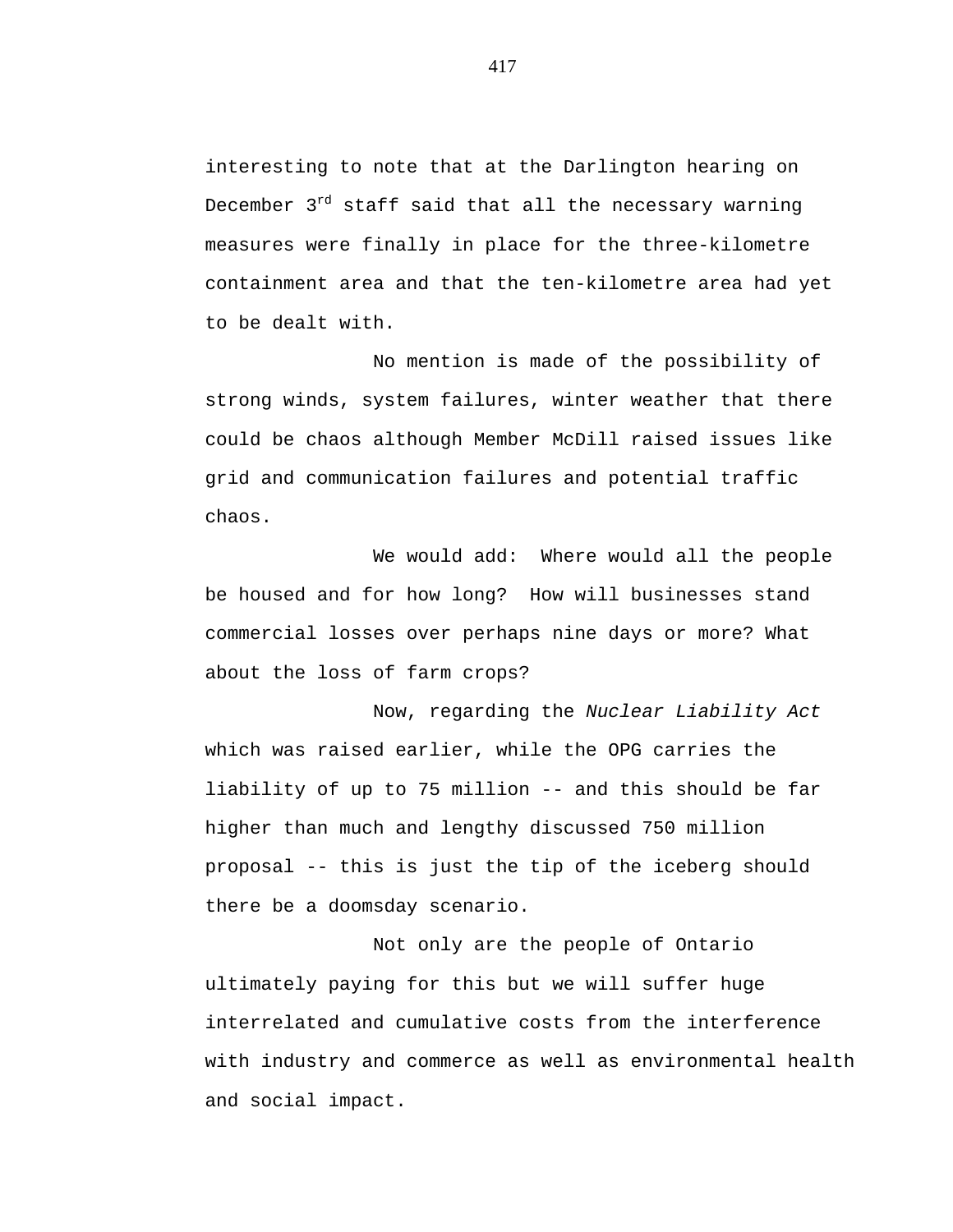There are also staff barriers to the potential nuclear turndown by this Commission. Considerable barriers.

Any independent observer or reader of the December 2012 Darlington hearing transcript would understand the Provincial Council of Women's considerable concern if CNSC staff is failing to take the most precautionary approach.

This is particularly important given the extremely serious nature of the current Pickering Nuclear life extension proposal should things go awry.

Given that CNSC's mandate is to protect the public, it would seem that the staff should act in the public's interest by taking the most precautionary stance possible, exploring every option, listening to outside independent witnesses and working with them and the public. Instead, while the CNSC commissioners and the Chair ask important questions during these hearings, the staff always seems to be on the side of the nuclear projects and on the offensive towards differing views.

An example, an excellent example of this attitude and lack of due attention to other scientific views was exhibited in a response to questions of geology and what they call a "stable seismic area" near and under Darlington and Pickering.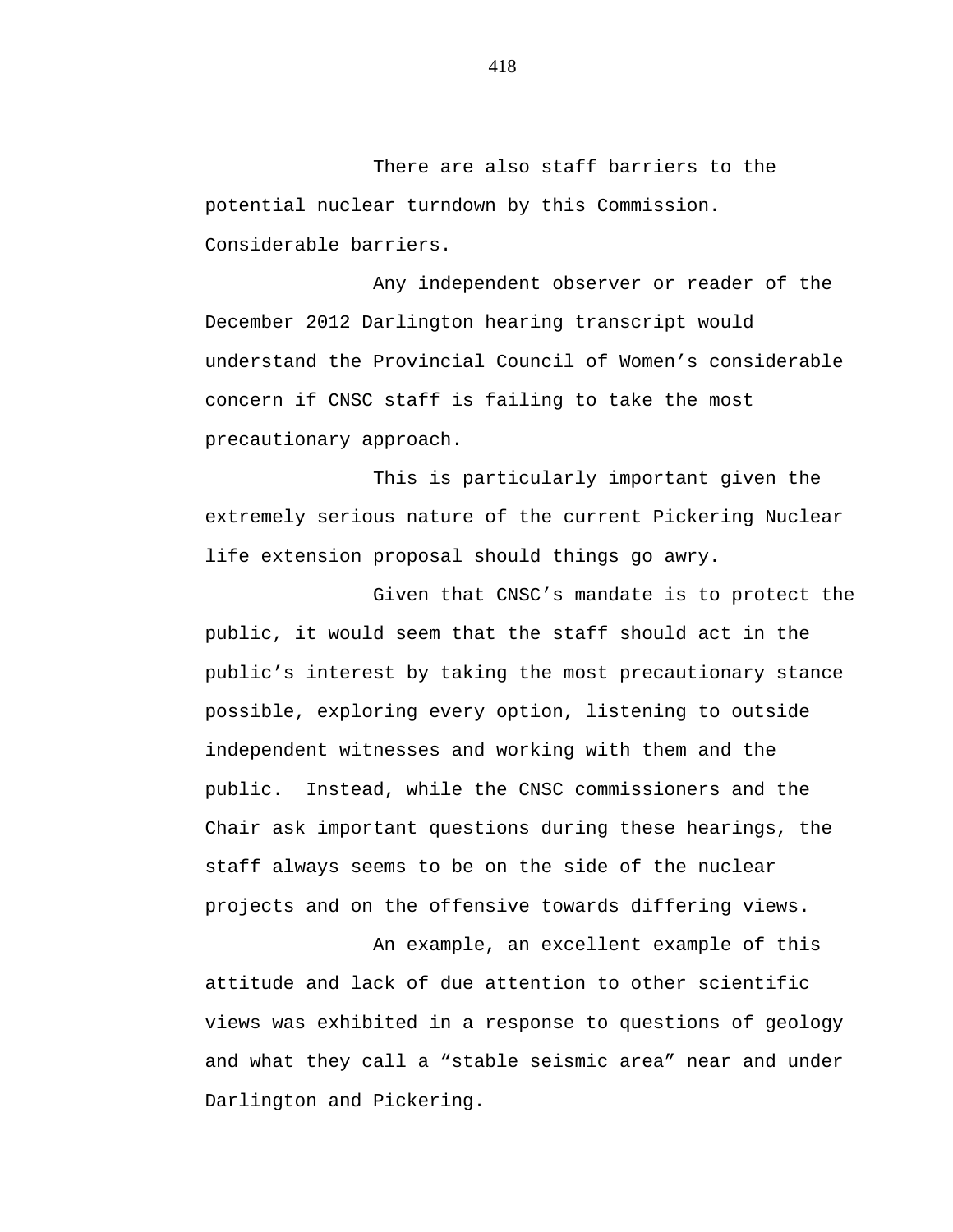On December  $4<sup>th</sup>$ , 2012 PCWO noted some contrary views of experts in this field. These experts included J. Robert Janes, a retired geologist, who studied at the University of Toronto under Tuzo Wilson, the expert on Plate tectonic, taught at Brock University and has written many of the text books for all ages including "*Rocks, Minerals and Fossils*" for elementary school and one other "*Geology in the New Global Tectonics*" for high school and "*Air photo interpretation*" for university as well as the "*Great Canadian Outback*" for the public.

The other expert was Dr. Mahaajer who did a ten-year study of the area around Pickering. He earlier critiqued the work of Federal Natural Resource Canada oneday study in a 2003 article which has been used by CNSC and others to undermine the Dr. Mahaajer's earlier warnings about earthquakes.

I cite now the 2003 article by Dr. Mahaajer and N. Eyles which clearly shows the lack of depth of the studies relied upon by CNSC staff and the nuclear community. The article states that:

> "Pickering Nuclear Generating site was constructed adjacent to a major population centre now more than 5 million people and in the late 1960's largely in ignorance of local and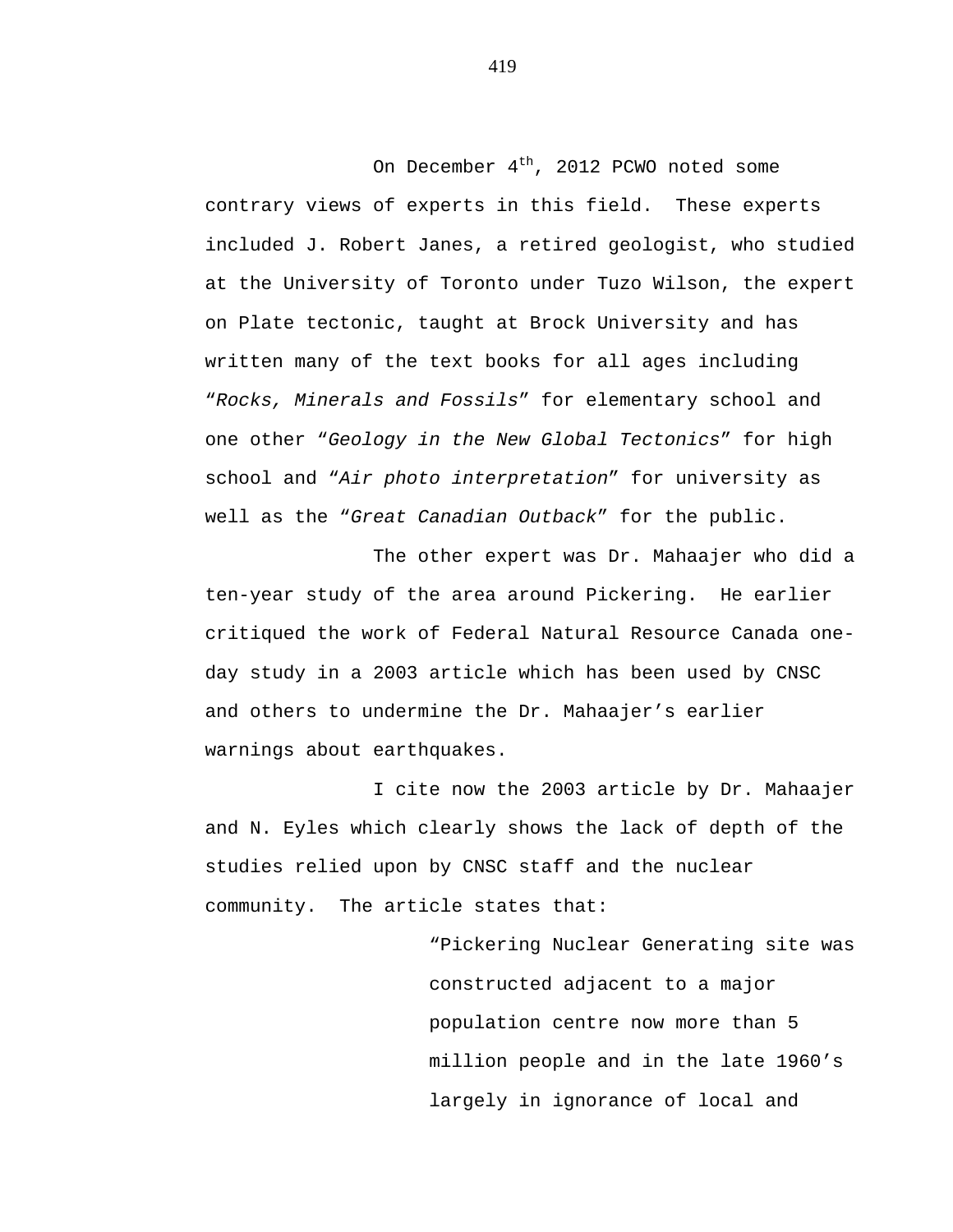regional geologic conditions and well before plate tectonic paradigm provided a model for basement evolution. The presence and significance of natural bedrock lineaments such lineaments as the Central Metasedimentary Belt Boundary Zone that passes directly under Pickering Nuclear Generating Station together with several other structures that intersect below Pickering was not then known. Today, such structures are recognized as being defined by persistent earthquake activity. The local community has every right to be concerned about the presence of an ageing nuclear reactor in their midst."

The article goes on to say that:

"Unfortunately, Godin et al,..." and he's the fellow who did the background geology for OPG:

> "... missed much -- misses much of the current literature on this subject and their interpretations are not in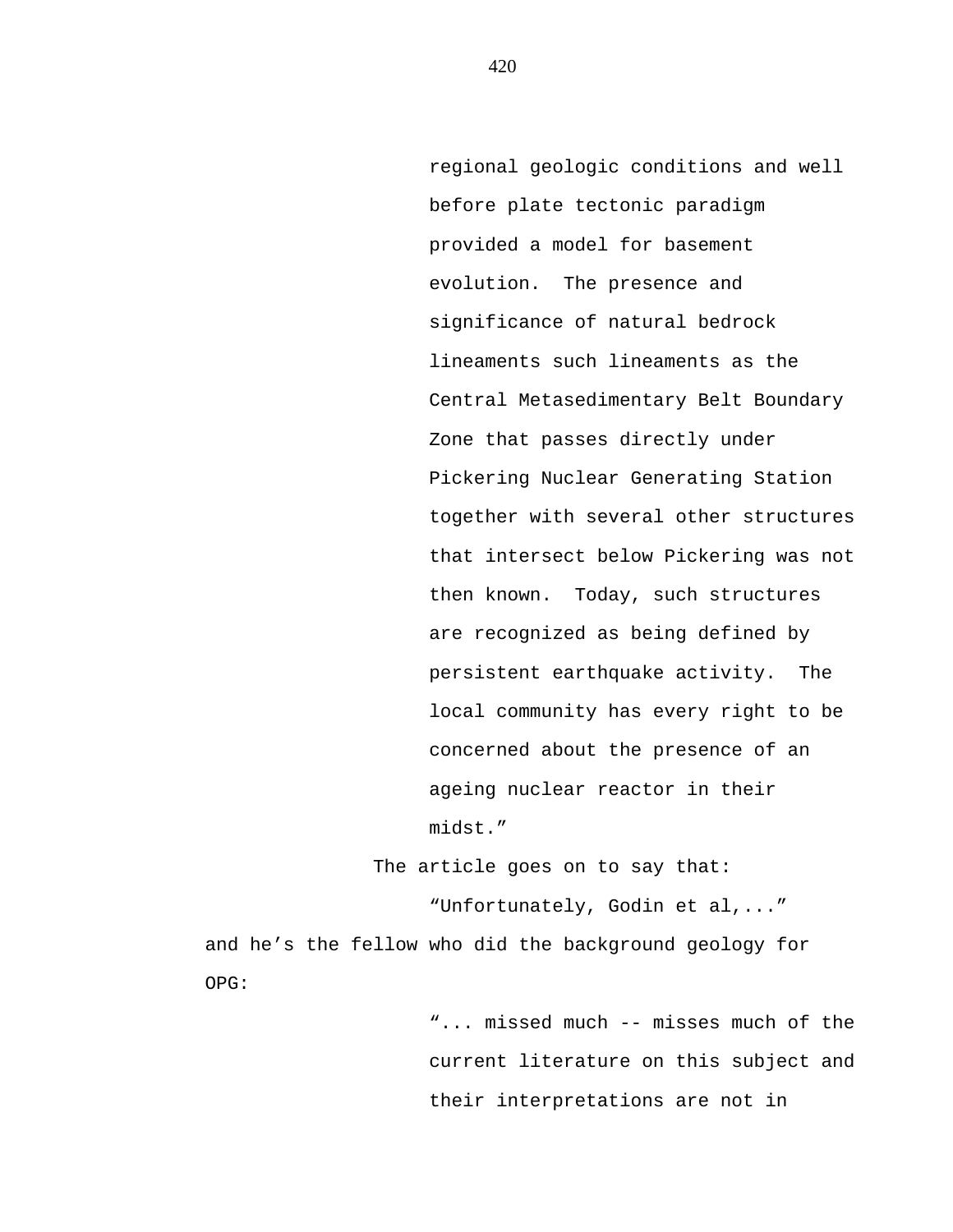accord with the current

understanding."

He also noted that in that study of 1938 information and even a Latvian paper in Latvia.

Another area where the staff differ with the wide variety of expert opinion that should be paid attention to is that of standards for tritium releases to water. It is PCWO's view that in responding to presentations at the Darlington hearing regarding the need for stronger standards and release into water that staff clearly reflected the nuclear industry viewpoint.

Now, you have put our brief -- you've had our brief for about a month and I, from what I've listened to today you feel you have heard enough about this issue.

However, there are two thoughts that come to mind and questions that I would ask the Commission to consider. These are: No.1, since CNSC staff say the nuclear plants are meeting and sometimes they have been doing better on average than the lower precautionary California, European and the ASIS and the Ontario Drinking Water Advisory Committee Recommendation standards, or in some cases guidelines, what is their problem with advising governments and advising Health Canada and advising just about anybody else that they -- that these are -- it's a good idea to follow these higher standards.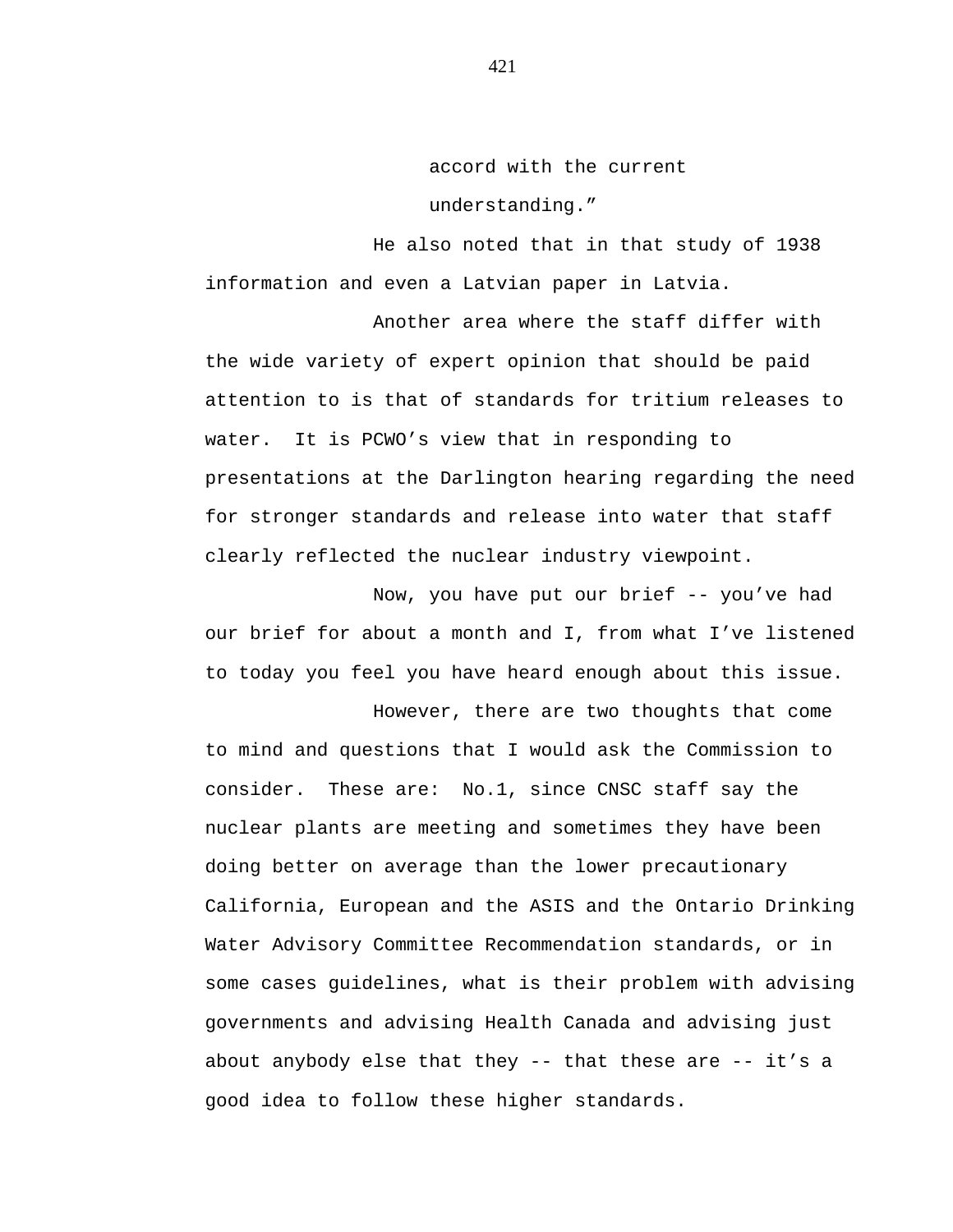Not to do so clearly indicates interest in the nuclear industry rather than public health.

Are CNSC staff feeling that they know better than everyone else except Health Canada and the international regulatory body? Both of whom I believe they advise or a part of.

Our conclusion is: PCWO draws attention to the CNSC staff report regarding Pickering life extension with theirs and OPG's proposed safety improvement. Again there is the usual go ahead and just a cautionary note regarding the build-up of black deposits from Unit 1 which CNSC is monitoring very closely to resolve this issue and has imposed a 3 percent reduction on full power to preserve the safety margins and so there is a better understanding of the cause and effects of the deposits.

While this latter action is meant to be reassuring, it is also a disturbing indication of staff determination to press forward regardless of the signals and their avoidance of using the precautionary principle to avoid undue risk to the public when making recommendations.

With Pickering -- excuse me, trying to do this on a screen, sorry, can't get it. I'm losing it. I'm afraid my computer has gone to the very beginning. I'll just have to get back to where I am. Sorry, there we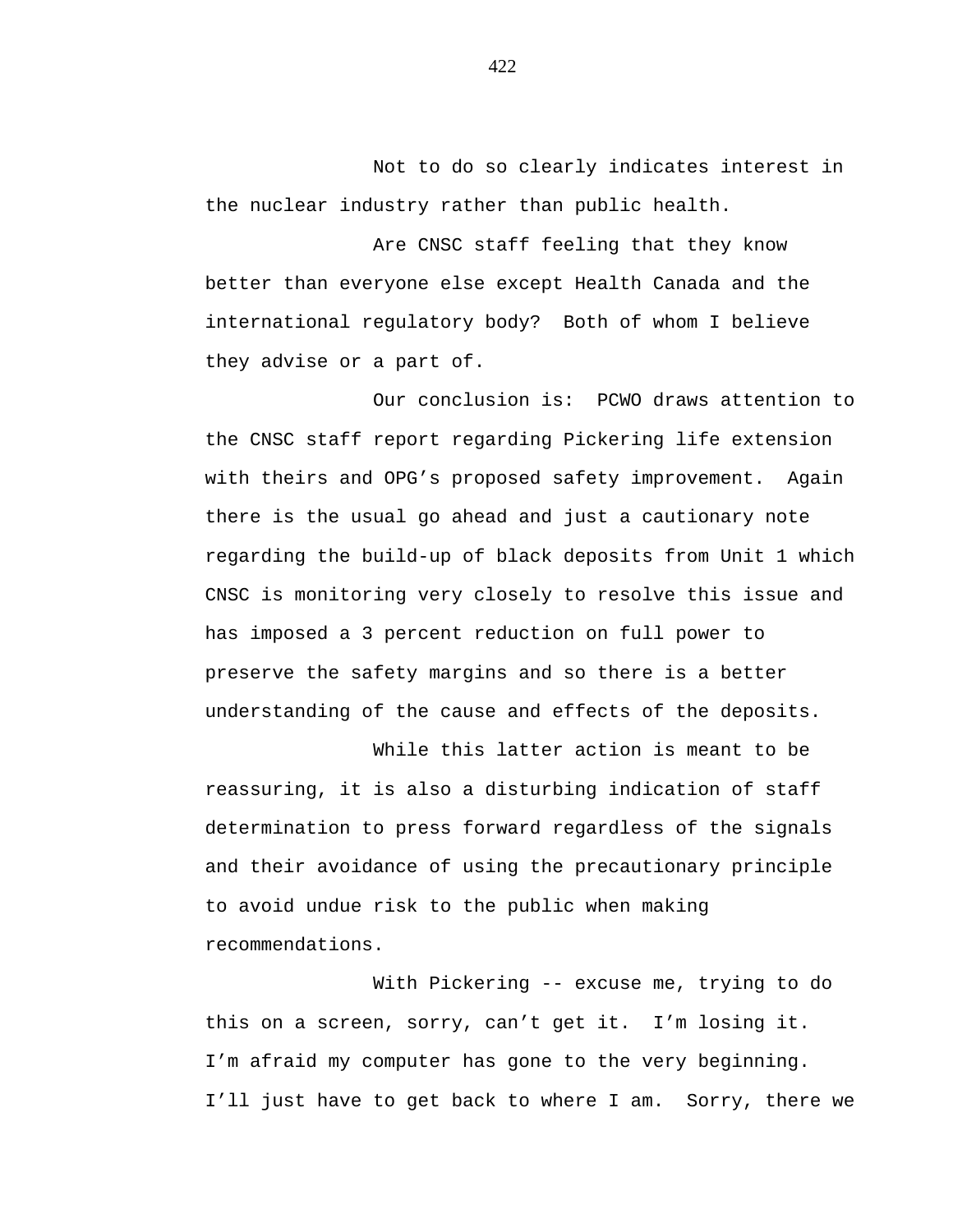are. Okay.

While this latter action is meant to be reassuring, it is also a disturbing indication of their determination to ignore this, our warning.

With Pickering, even the average person would see this is like dealing with an old car, where the brakes are giving out, the tires are on their last tread, the transmission is faltering and the body is rusting through in places. One is courting disaster: In this case, the worst case scenario of a nuclear meltdown.

And we draw your attention at this point to the -- and I'm sure you are quite aware of it, yeah, I think you've heard from the people who were dealing with the difficulties at Chalk River, at the lab there, and the very, very close call with -- due to a human error.

Therefore, we request that the Commission use its power under the *Nuclear Safety and Control Act* to refuse this application for the extension in order to better protect the public and the environment from further unreasonable risks due to the continued operation of this ageing and troubled plant located in the urban heartland of Southern Ontario next to Lake Ontario and close to many people, millions of people on both sides of the border and over an active geologic fault.

Thank you.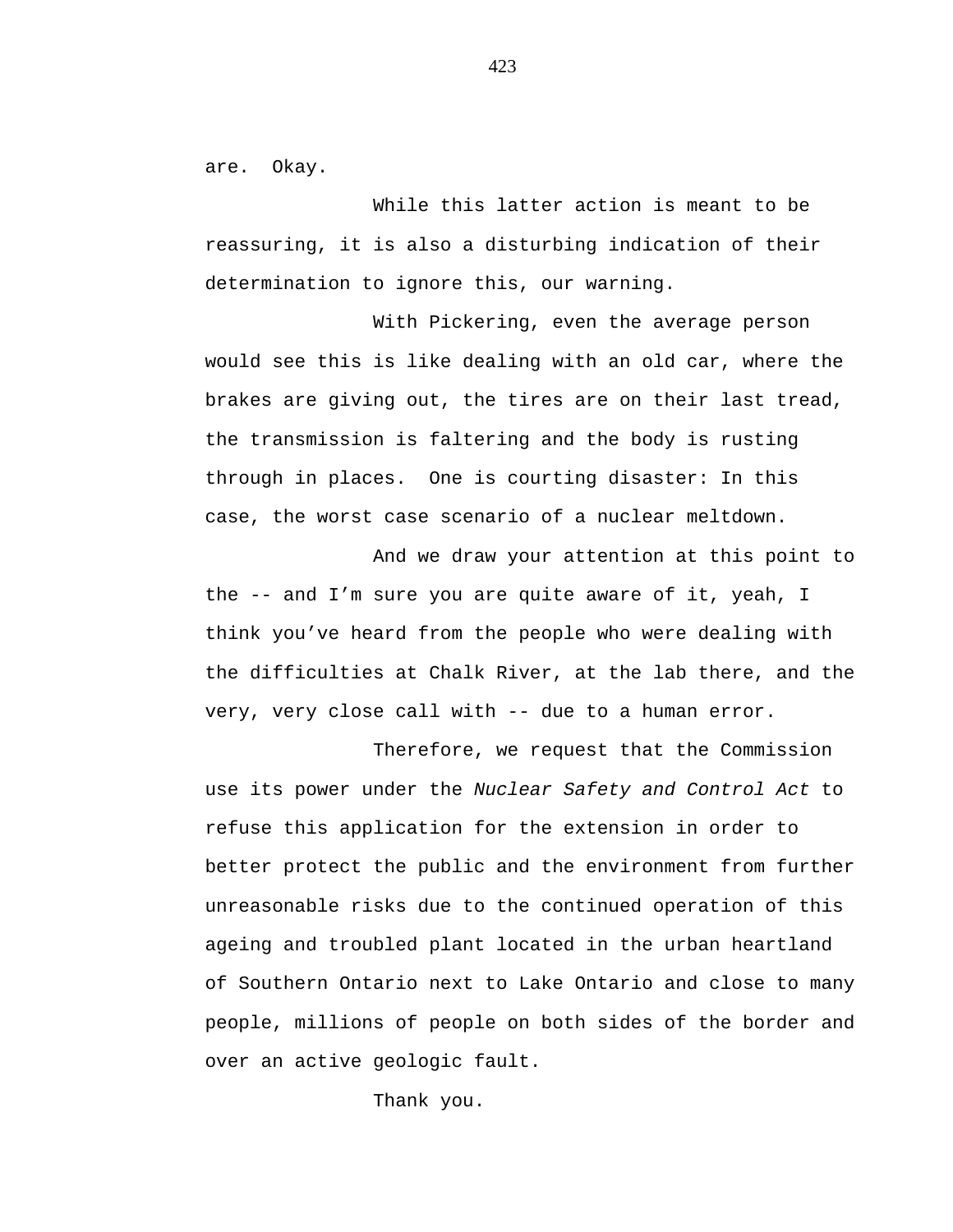**THE CHAIRMAN**: Thank you.

Comments?

Mr. Tolgyesi.

**MEMBER TOLGYESI**: The intervenor was talking about seismicity.

Do we have still NRCan personnel on the phone or present?

**THE CHAIRMAN**: Dr. Adam, are you on with us?

**DR. ADAMS**: Yes, I am. Am I coming through

clearly?

THE CHAIRMAN: We can hear you, so maybe, I don't know if you heard the intervention.

**DR. ADAMS**: I did.

**THE CHAIRMAN**: Would you like to take --

would you like to comment on what was said?

**DR. ADAMS:** I would.

For the record my name is Dr. John Adams, National Resources Canada and I am a Seismologist with Natural Resources Canada.

The question was about seismicity around the Pickering site. We have to know that earthquake (audio problems) … two kilometres. In a Canada-wide context, the Pickering/Toronto area has ---

**THE CHAIRMAN**: Sorry, Dr. Adams, sorry to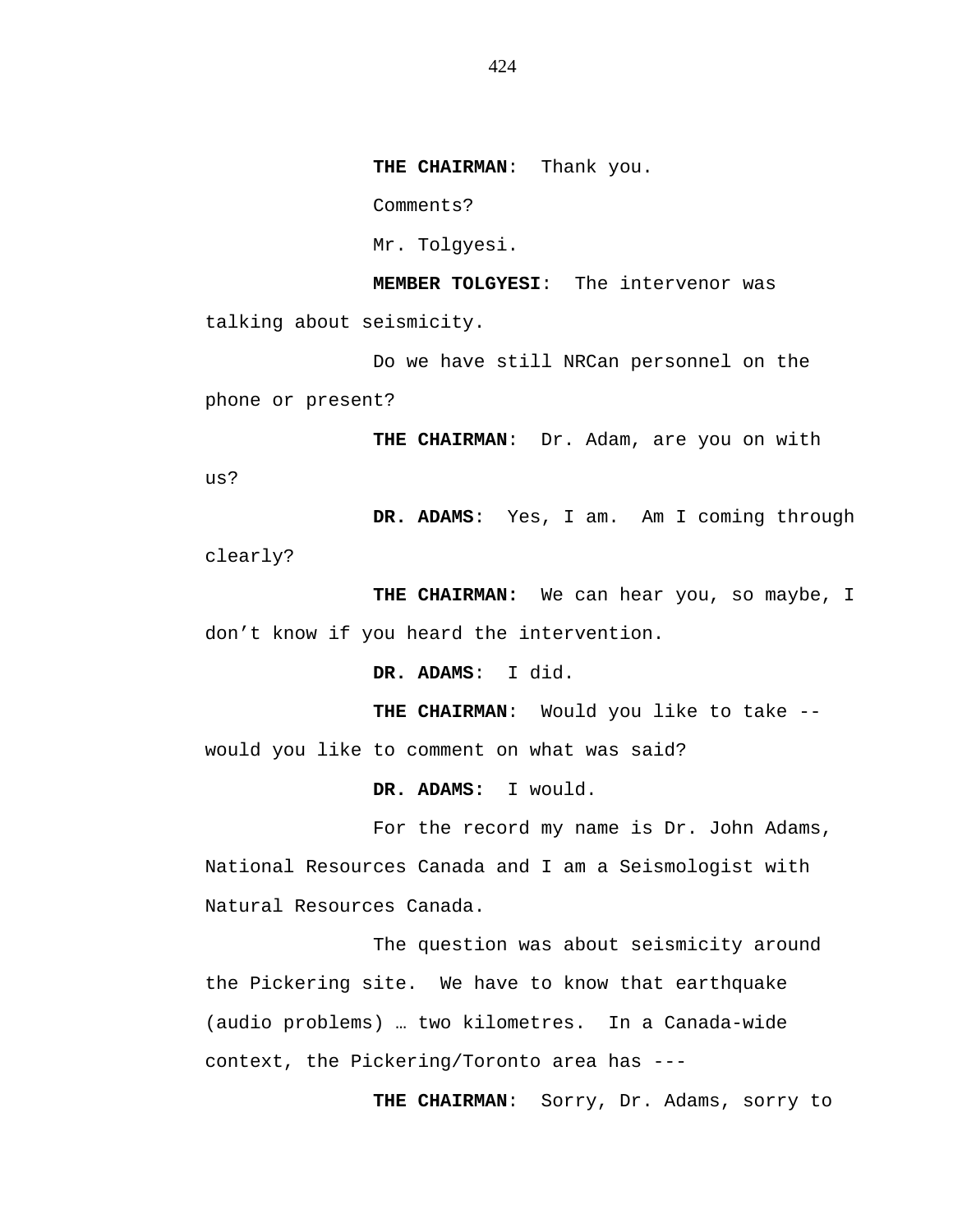interrupt. If you are on a hand-free, I suggest you pick it up because you are very garbled.

> **DR. ADAMS**: Okay. Is this better? **THE CHAIRMAN**: Much better. **DR. ADAMS**: Okay.

(Audio problems) So … fault … typically more than a couple of kilometres deep. In a Canada-wide context, the Pickering/Toronto area had quite low seismicity activity.

It's lower than Ottawa or Montreal, for example, but higher than Winnipeg. And we see contemporary earthquakes chiefly under the western part of Lake Ontario and Niagara Peninsula and adjacent New York State.

However, the rate is relatively low. Typically we see one magnitude three or larger earthquake in a six-year period. That's an earthquake which is strongest to be mildly felt.

The largest historical earthquake was in -- Attica, New York State, 1929. It was a Magnitude 4.9 and did cause chimneys to be thrown down in New York State but was mild in Toronto.

In terms of the seismicity, what we have to do is extrapolate that rate of seismicity in Western Lake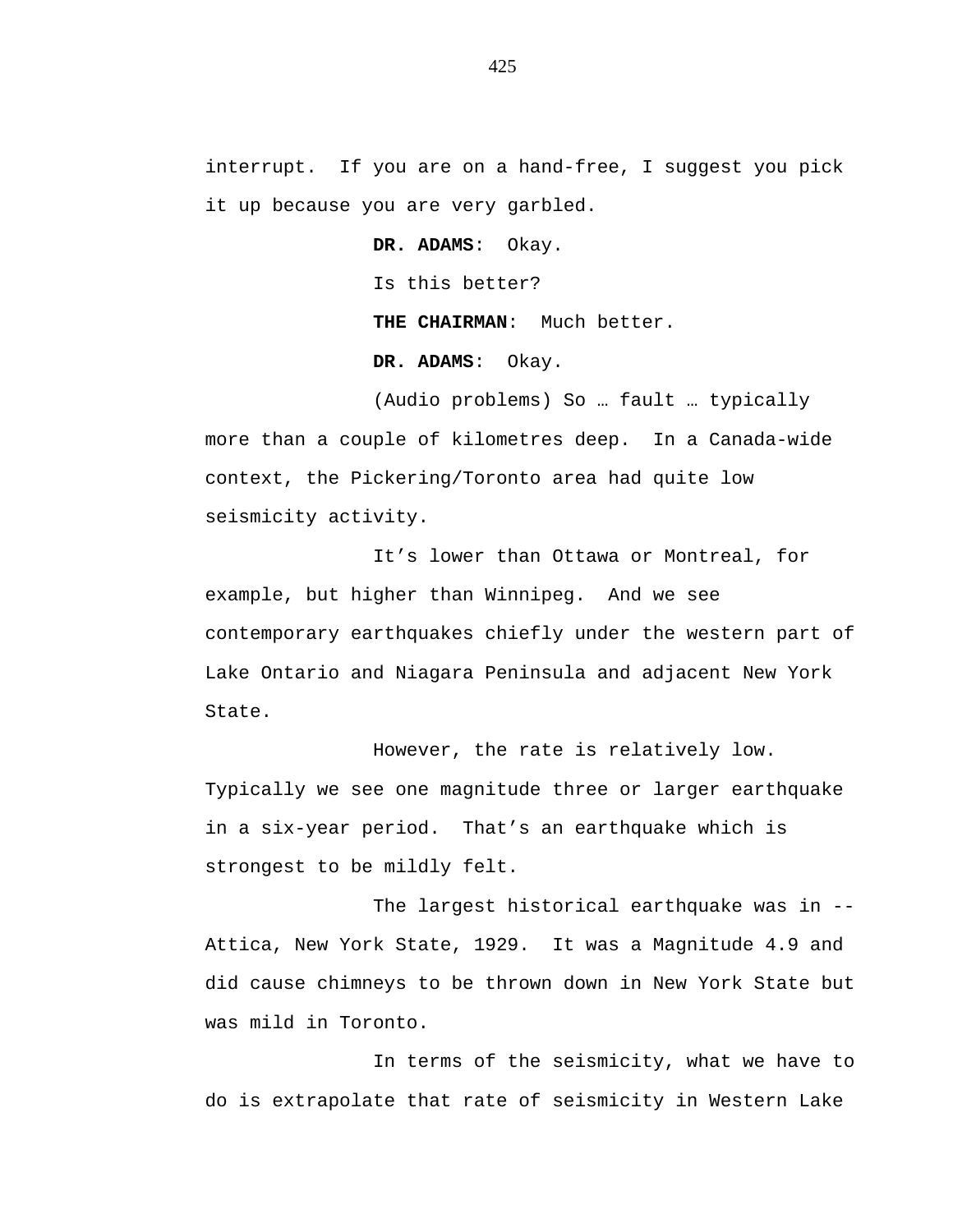Ontario to a longer period of time. And the best estimate is that it would be about one Magnitude 6 or larger earthquake in a 3,000-year period.

There's a very large uncertainty on that. The rate could be as high as 1 in 500 years or it could be much rarer. And one wouldn't want to focus particularly on the more common end of that because it could be much rarer. And those earthquakes could be anywhere in the - in that box. It could be 150 kilometres south of there for example. So that's the state of the seismicity.

The intervenor also talked quite a lot about the faults nearby and I feel that the intervention has really given that Chapter 3 of a book which is -- it has a conclusion beyond Chapter 3.

The initial report of faults near Pickering were Rouge River faults in 1992. I was the leader of a report from the Geological Survey of Canada on that in 1993 but take it there was some doubt of that interpretation.

Subsequently, around 1999 or 2000, two things happened; the Ontario Power Generation drilled through the (inaudible) fault and -- and Godin, who was the university researcher, independent of the government, led a study to look at the deformation of the fault.

The -- and Godin published a paper, the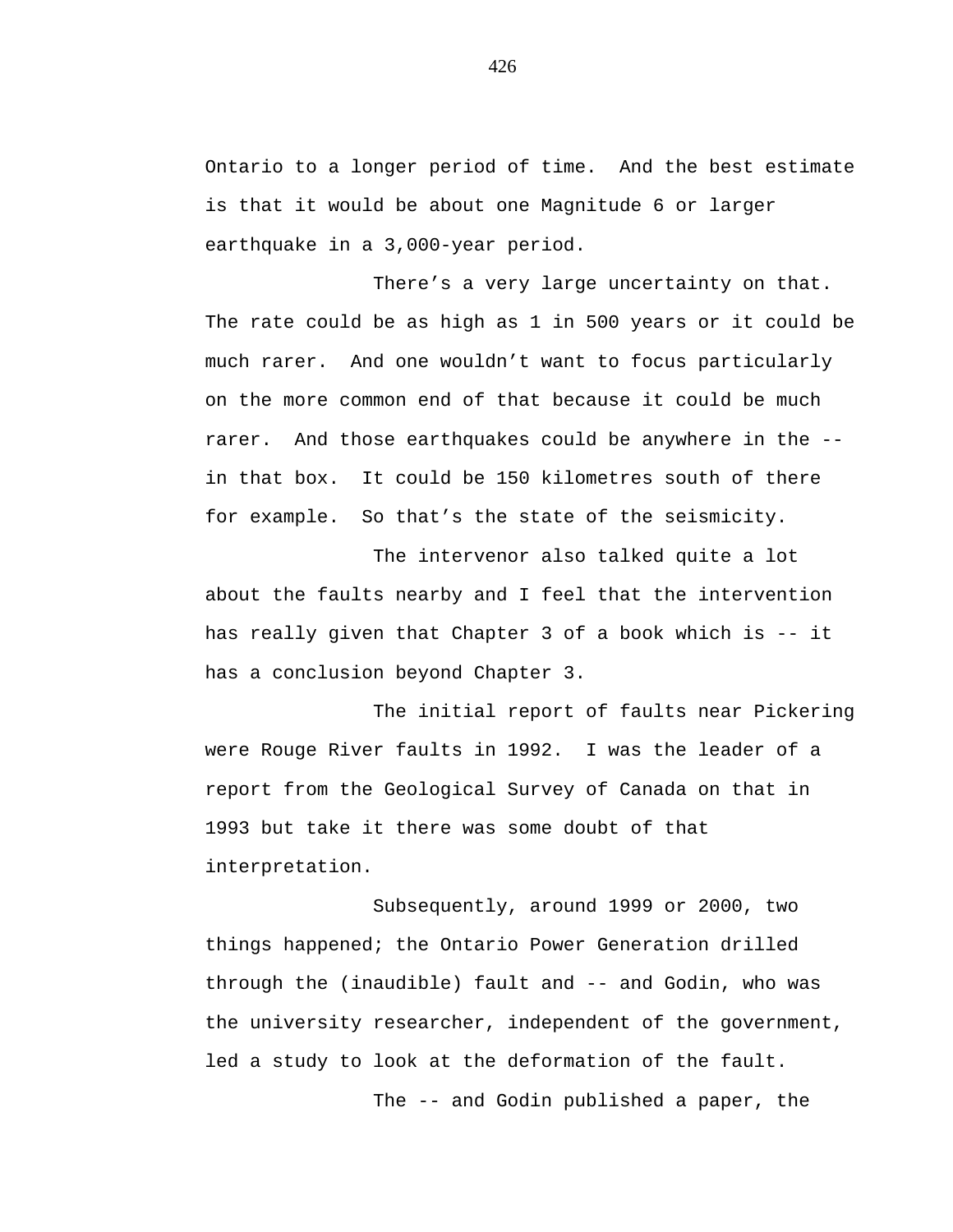drilling from OPG showed fairly conclusively that the faults that were reported were caused by glacial shove from above and not from an earthquake from below.

Mohajer et al. wrote a discussion of that which was widely quoted in the intervention but there is also a response from Godin to that discussion which I think really, really soundly dismisses a lot of the concerns from Eyles and Mohajer.

**THE CHAIRMAN:** Dr. Adam ---

**DR. ADAMS:** That's the summary to that.

**THE CHAIRMAN:** Okay. Sorry, I'm not sure we caught all of it. There were some technical connection here.

So maybe some staff who are familiar with the work that Dr. Adams done, maybe can give us a little summary about this?

**DR. THOMPSON:** If I could? Mike Rinker has some notes from Dr. Adams. Perhaps he can summarize what Dr. Adams has just presented?

**THE CHAIRMAN:** Go ahead, please.

**MR. RINKER:** Mike Rinker, for the record.

I'd like to state first of all that CNSC works together with the Geological Survey of Canada, as well as with our U.S. counterparts who are in the process of revising their seismic hazard mapping.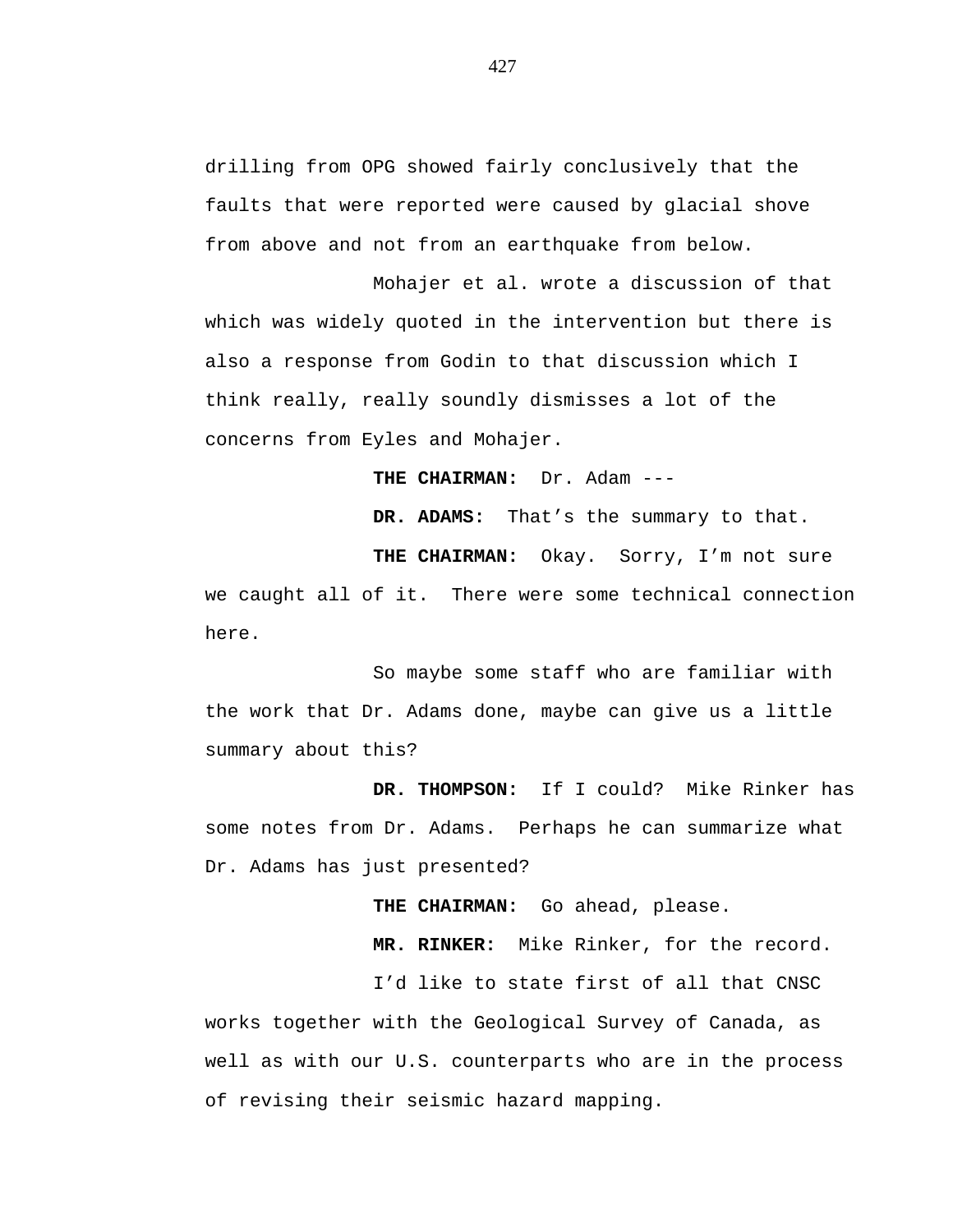So, we do a lot of collaboration with the experts in this field and we do not get our information from industry. So we're not aligning with an industry perspective. We're aligning with the experts in the field both in Canada and the United States.

In general, around the Pickering area there are faults in this area, it's not a surprise. It's an old continent and there's historic ancient activity and there's some remnant scars that exist. And the geologic processes that have occurred in ancient times have left these scars.

However there is no tectonic activity now that would cause extreme seismic events of the magnitude that is seen say at continental margins or what has happened in Japan.

Surrounding Lake Ontario there are no known active faults that would cause this sort of activity. The feature that is identified underneath Pickering is likely not a fault.

It is a remnant of glacial activity. It could be a push feature where glaciers move forward, they move back. So they move a lot of rubble and rock material in a line called the liniment and that is identified from surface as a potential -- it has the same sort of line feature that a fault could have. But in this case,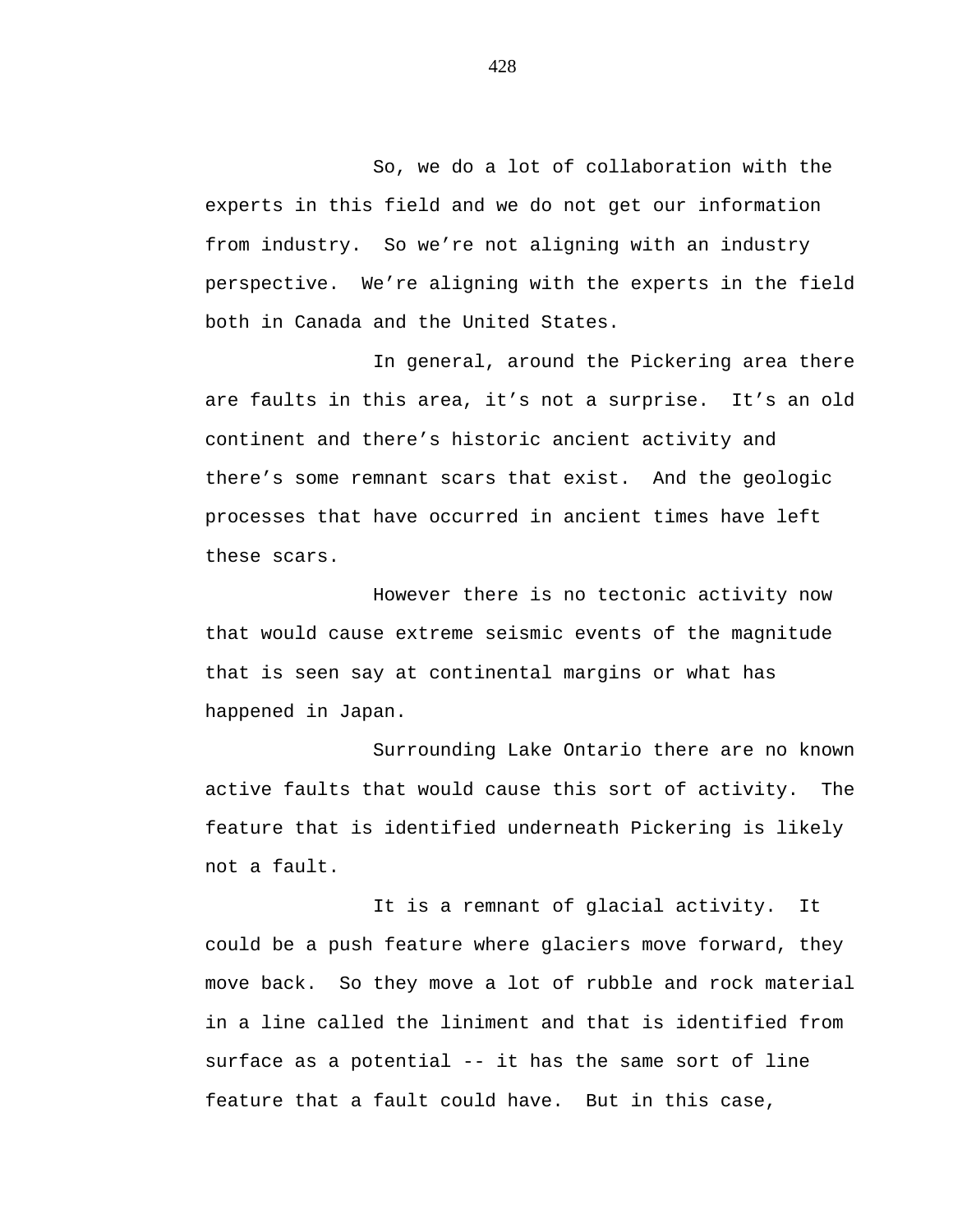through some investigation, it's likely a glacial feature and not a fault underneath Pickering.

So to  $--$  in summary, there  $--$  the way we can't predict if a fault would ever be -- that one fault would be active and not another, but we can base predictions on the earthquake budget of a certain region, and history has shown that the -- that there is no active faults within the region that would cause the sort of magnitude that would cause any concerns.

> **THE CHAIRMAN:** Okay, thank you. Monsieur Tolgyesi? C'est tout? Okay. **MS. GARCIA:** Might I respond? **THE CHAIRMAN:** Go ahead.

**MS. JANES:** Yes, I guess the intervenor there did -- has not read the previous brief that I gave in Darlington.

And for Dr. Adams, think I -- I'm not sure he's read my current one or if he has he certainly hasn't read the original one. I did really condense it completely when I presented so he would have to go back to the original.

But it is the opinion of Dr. Mohajer and - and Gaines (ph) who have considerable expertise, that there is persistent -- it's the persistence and the repetity -- the repetition of the small scale seismicity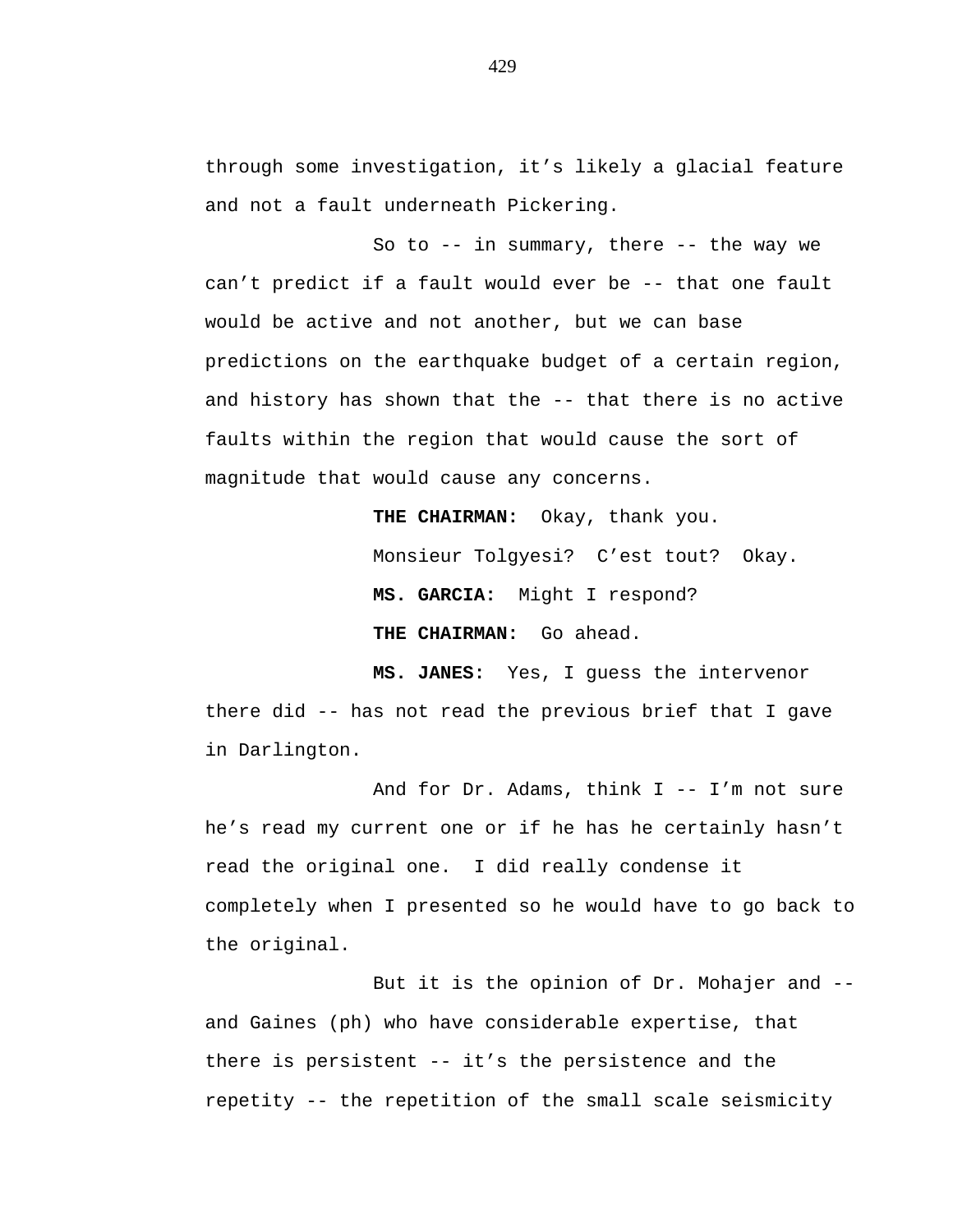around the end of Lake Ontario that is the problem.

And also the -- there is a real concern that the history that is being used only goes back 180 years at the most, rather than a long, long time, thousands and thousands of years.

You have to look at the overall picture and I just feel that they haven't -- they're telling the same story over and over. And with Dr. Adams I have to, with due respect, indicate -- if he did the first study it was pointed out by the -- our expert that he was -- that the people that went out did a very, very fast study, very, very short, to respond.

And they were doing it for one of the nuclear organizations. I think it was Ontario Power Generation but it might have been CNSC. I'm not sure because I don't have my original in front of me.

And also that the second study, that he had then cited that I had already just said, this was a study that was critiqued because it did not have current information.

It was -- it didn't even have the information coming from studies that had been done for waste management -- waste management groups around the province in the late nineties.

So -- and it was using 1936 data and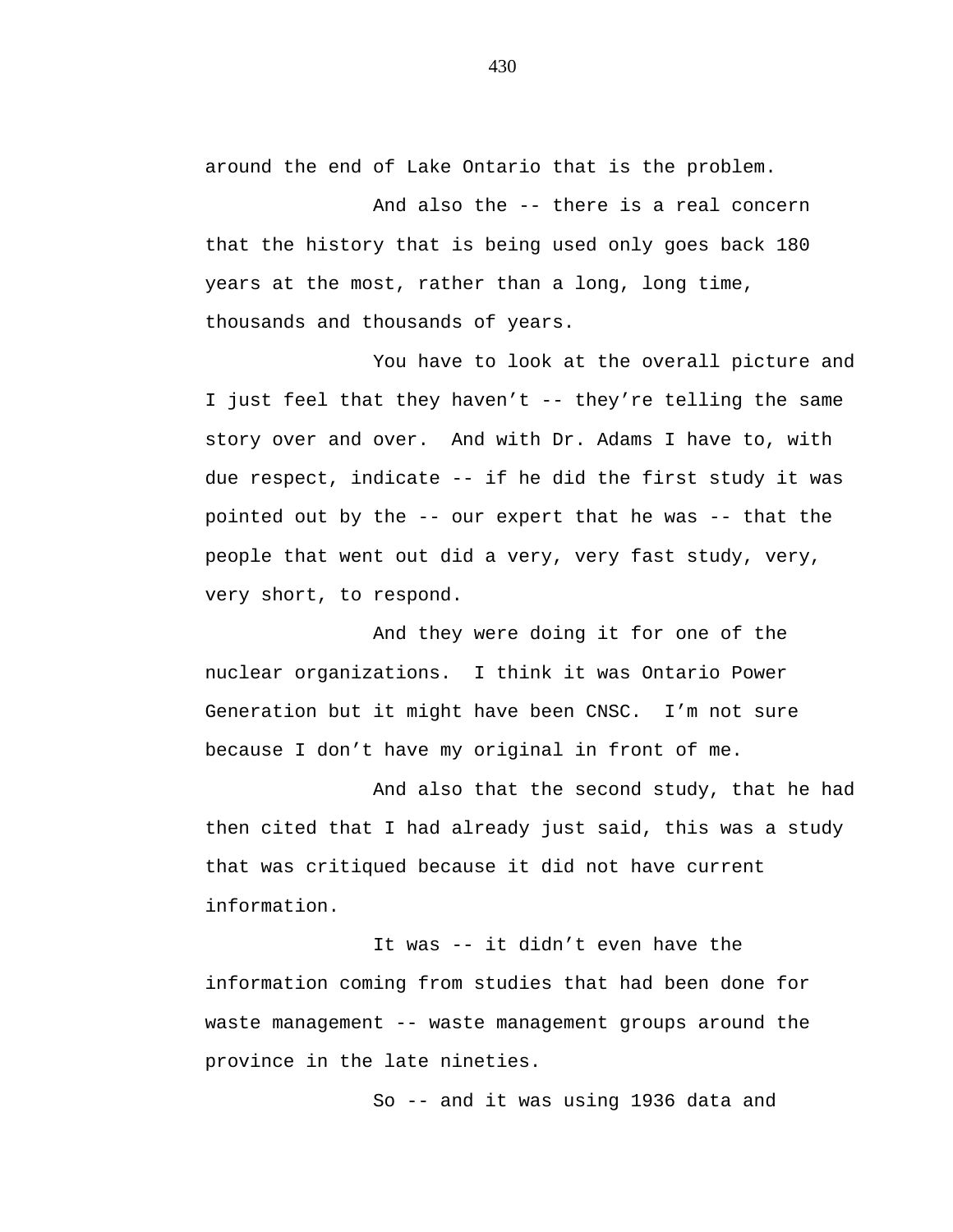lacking data, so it really -- it really wasn't a great study. So, for us to -- for us to say that CNSC experts are right is really difficult, if not impossible, because you have two good geologists who are saying exactly the reverse.

**THE CHAIRMAN:** You want to say something about this staff or Dr. Adams, even though we still -- not sure we can hear you coherently.

**DR. ADAMS:** Dr. John Adams, for the record.

It's true that we didn't spend very long in the 1993 study but drilling was (inaudible) evidence there. And there is -- there is no doubt in my mind and I think no doubt in (inaudible) of experts, deformation of the Rouge River fault did come by glacial shove from above.

The second point that was raised was that -- how do you take a 180 year long history and (inaudible) the rate of earthquakes that may happen only every 1,000 or 10,000 years.

And the answer is statistical models. Not just the rate of the earthquakes that we used but the area over which they happen. And what we were really interested in checking with a combination of magnitude (inaudible).

In addition, the uncertainty which we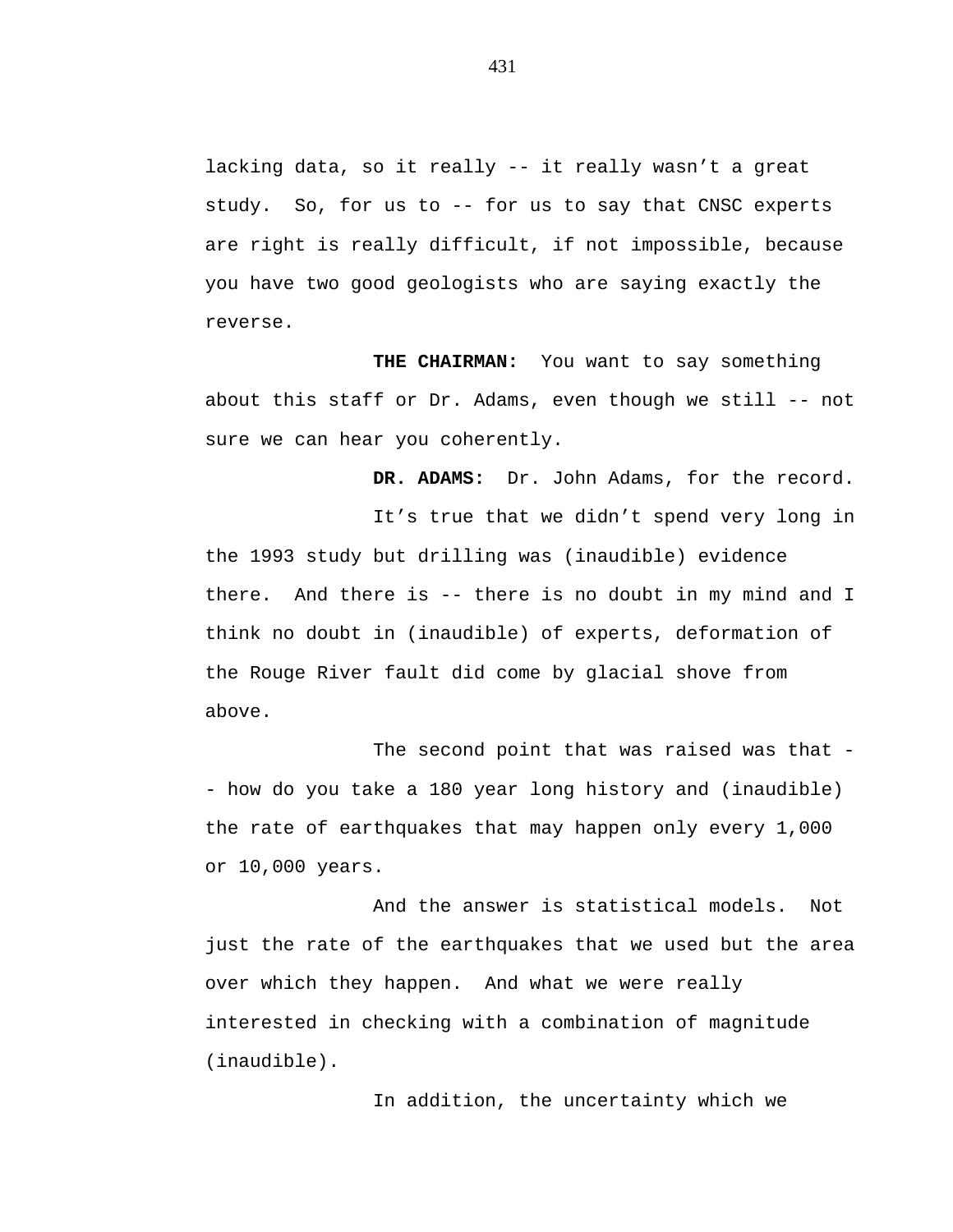recognize in slides should be taken into account. So we end up with an estimate, together with its uncertainty which is effectively an extrapolation of that 180 year record. That's the least (inaudible) number to have and without it we wouldn't be able to (inaudible).

Thank you.

**THE CHAIRMAN:** Okay. We'll have to leave it at this. And maybe -- maybe we should -- staff should follow-up with Dr. Adams and the intervenor and look at those two studies and see if there's any kind of major differences and if it can be explained, reconciled or mitigated.

Anybody else, any other question to the intervenor?

Sorry? Who is this?

It's me?

### **(LAUGHTER/RIRES)**

**THE CHAIRMAN:** I'm causing this noise? You're now really causing some technical

issues here.

Okay who else? Anybody? Dr. McDill, please?

**MEMBER McDILL:** Thank you.

With respect to the intervenor's comments on evacuation times.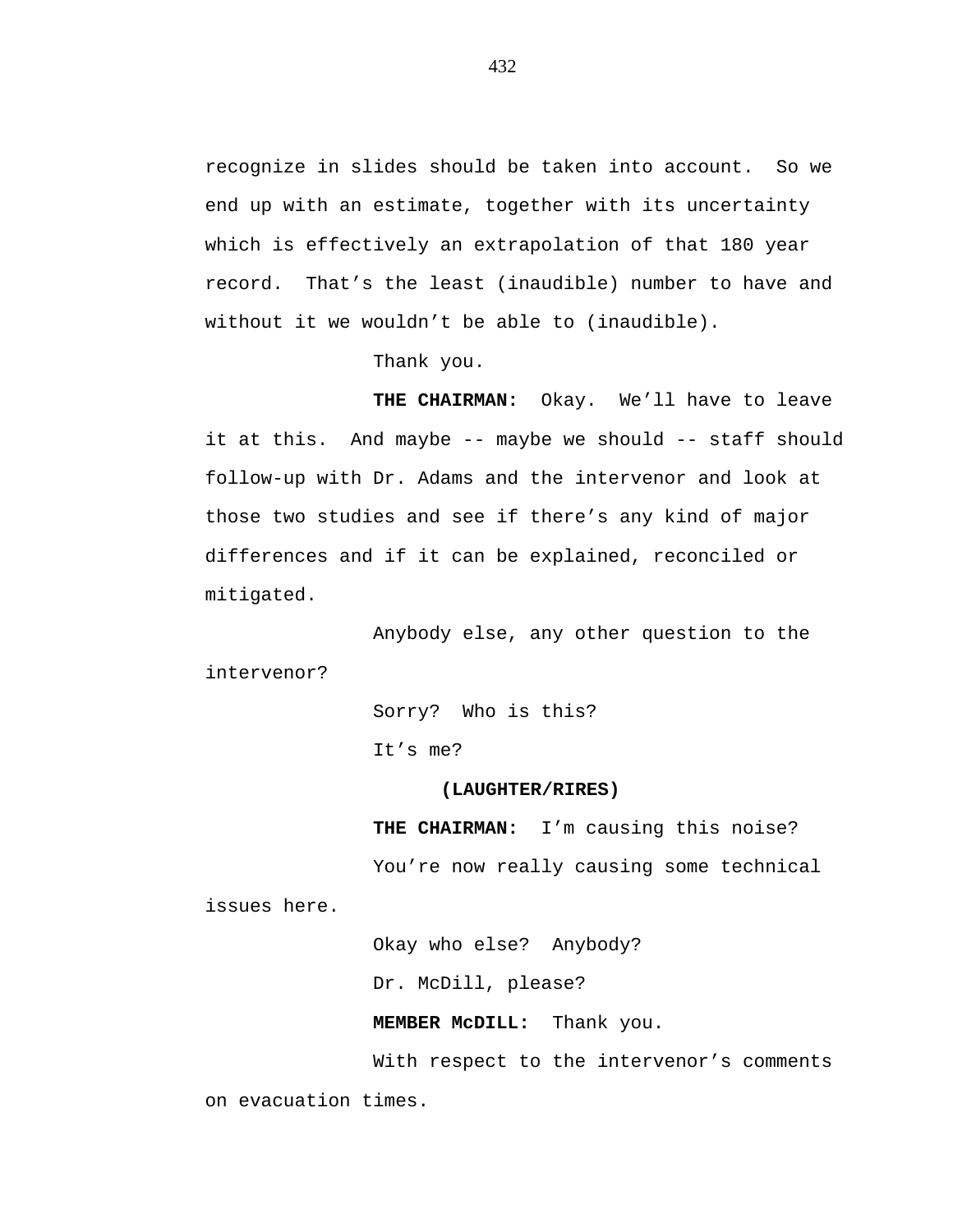I'm not sure if EMO is still here.

And the comment that it may be -- this is page 3 -- five to nine hours to evacuate the threekilometre area, et cetera.

In terms of emergency planning, this morning, I think, reference was made to 18 hours for potassium iodide.

Can we try and pull those two topics together for the intervenor, please?

**DR. RZENTKOWSKI:** Absolutely.

So that means in the absolutely worst-case scenario we can imagine, it will be 18 hours before we will have any releases from the plant, and this will be filtered through emergency equipment which is currently in place and, nevertheless, there will be some releases to the environment; this is after 18 hours.

So that means in emergency planning, if you recall the presentation from this morning, emergency activation will be made after two hours into the accident. So that means there will be approximately 16 hours to put all measures in place and start evacuation of people, if necessary.

Does that answer your question?

**MEMBER McDILL:** Can you go a little further with roads and transport?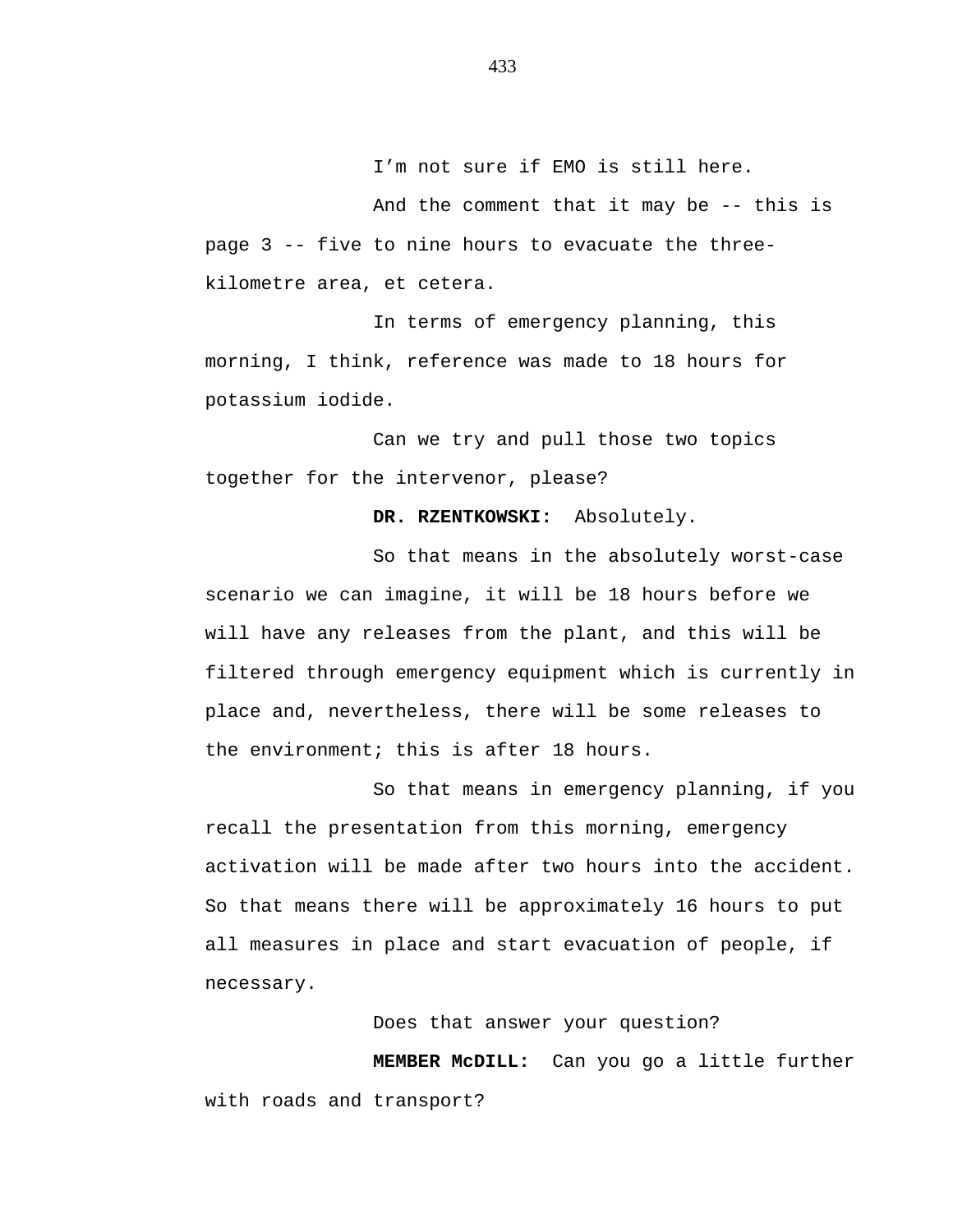We're getting people point at people.

**DR. RZENTKOWKI:** Okay, we would gladly do

that, and I will ask Raoul Awad to respond to this question.

**MR. AWAD:** Raoul Awad, for the record.

EMO and the Ministry of Transport were the joint centre of traffic. They have the ability to make orderly evacuate the area within the time prescribed under the provincial plan.

I think we have -- we still have EMO in -- OPG. I think OPG already ordered a study for time of evacuation; they can give us some detail about it.

**MR. JAGER:** Glenn Jager, for the record. We can ask Jim Coles to respond to that issue.

**MR. COLES:** Good evening.

Jim Coles; I'm the Director of Emergency Management and Fire Protection for OPG.

There's a few points that I'd like to touch on with regards to evacuation and evacuation time estimates as referred to there.

As mentioned earlier this morning by Emergency Management Ontario, detailed plans are in place to evacuate the 10-kilometre primary zone, and the processes, procedures and infrastructure are in place to expand evacuations beyond 10 kilometres as possible.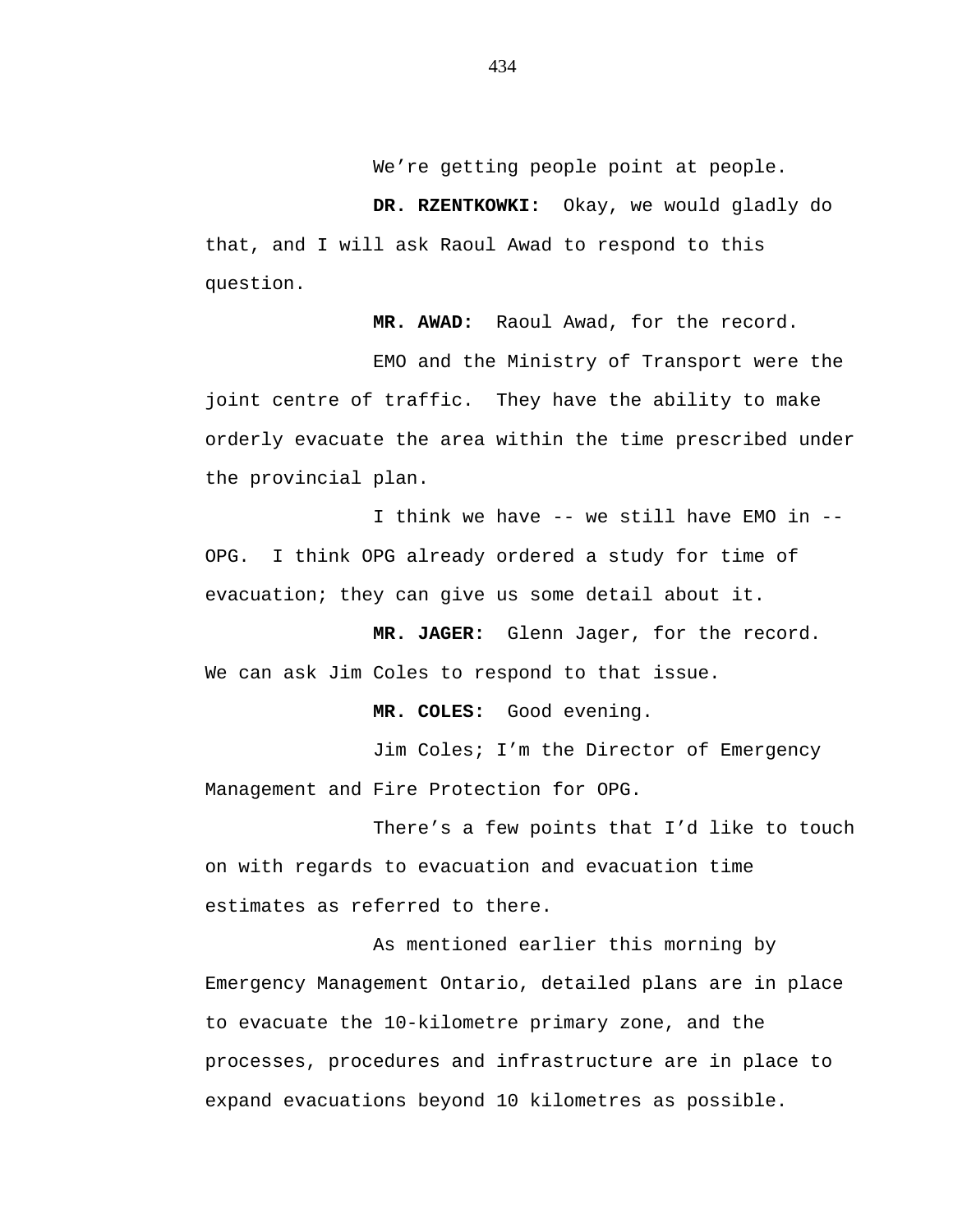One of the key points as well is that evacuations would be completed long before venting occurs. That is the goal.

In 2008, OPG commissioned a study to look specifically at evacuation time estimates and modelling. Evacuation time estimates were calculated using population, employment and road network data for 2006, and data for -- sorry, 2025 was used for projections, looking forward to the future. That information was provided by provincial and local governments.

Results showed that effective evacuations can be accomplished under the harshest weather conditions, any day of the week, and substantially in advance of the 24 hours provided. Evacuation time estimates out to 10 kilometres range from 4½ to 6.3 hours, based on 2006 data, and looking ahead, using population data estimates for 2025, that time increases to 9 hours.

The results in the modelling used incorporate human nature. People don't always work in the community. Sometimes they're working in Toronto, they come home, collect their belongings, their family members, and then evacuate. All that was built into the modelling.

And one other aspect that I'm sure will come up tomorrow is shadow evacuations, and that's the concept that people outside the zone that has been asked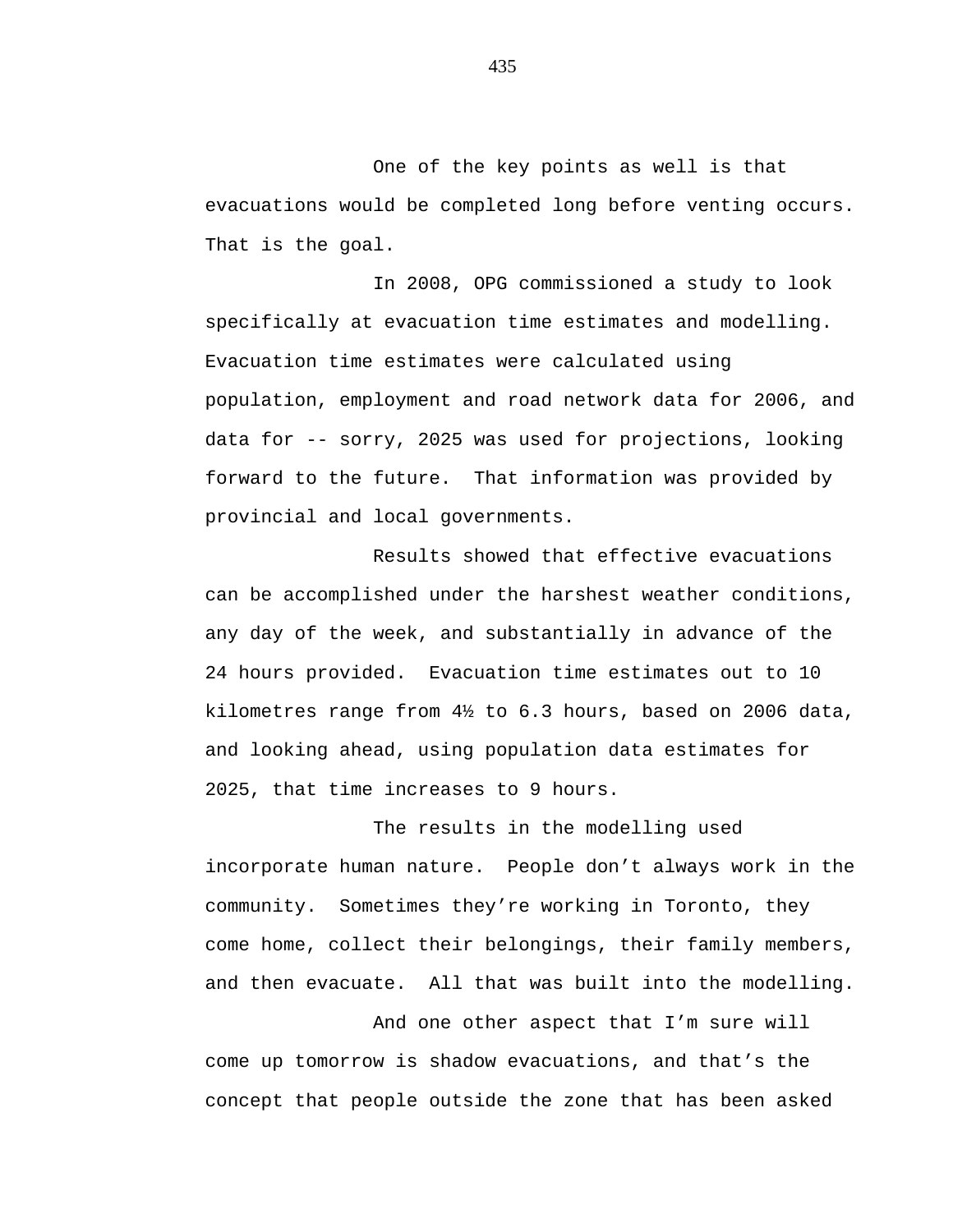to evacuate, those additional people will also evacuate - those are the shadow evacuation populations.

The modelling that OPG utilized here incorporated 30 percent of that population would be involved in a shadow evacuation, which compares to some of the modelling estimates accommodated -- and south of the border, but they base their estimates on a 20 percent shadow evacuation. So we had additional conservatisms built in as well.

# **THE CHAIRMAN:** Okay.

Anybody else?

I just have one quick question to the intervenor. On page 5, I'd like to ask staff, where does that come from?

If you look at one, two, three -- the fourth paragraph, last sentence:

> "CNSC plan to ship highly radioactive liquid waste containing highlyenriched uranium to South Carolina,

which just got the go-ahead."

**MR. AWAD:** Raoul Awad, for the record.

We didn't receive any request from Chalk River to ship any -- to make any shipment of highly-

enriched uranium in liquid form.

We still -- actually, Chalk River still is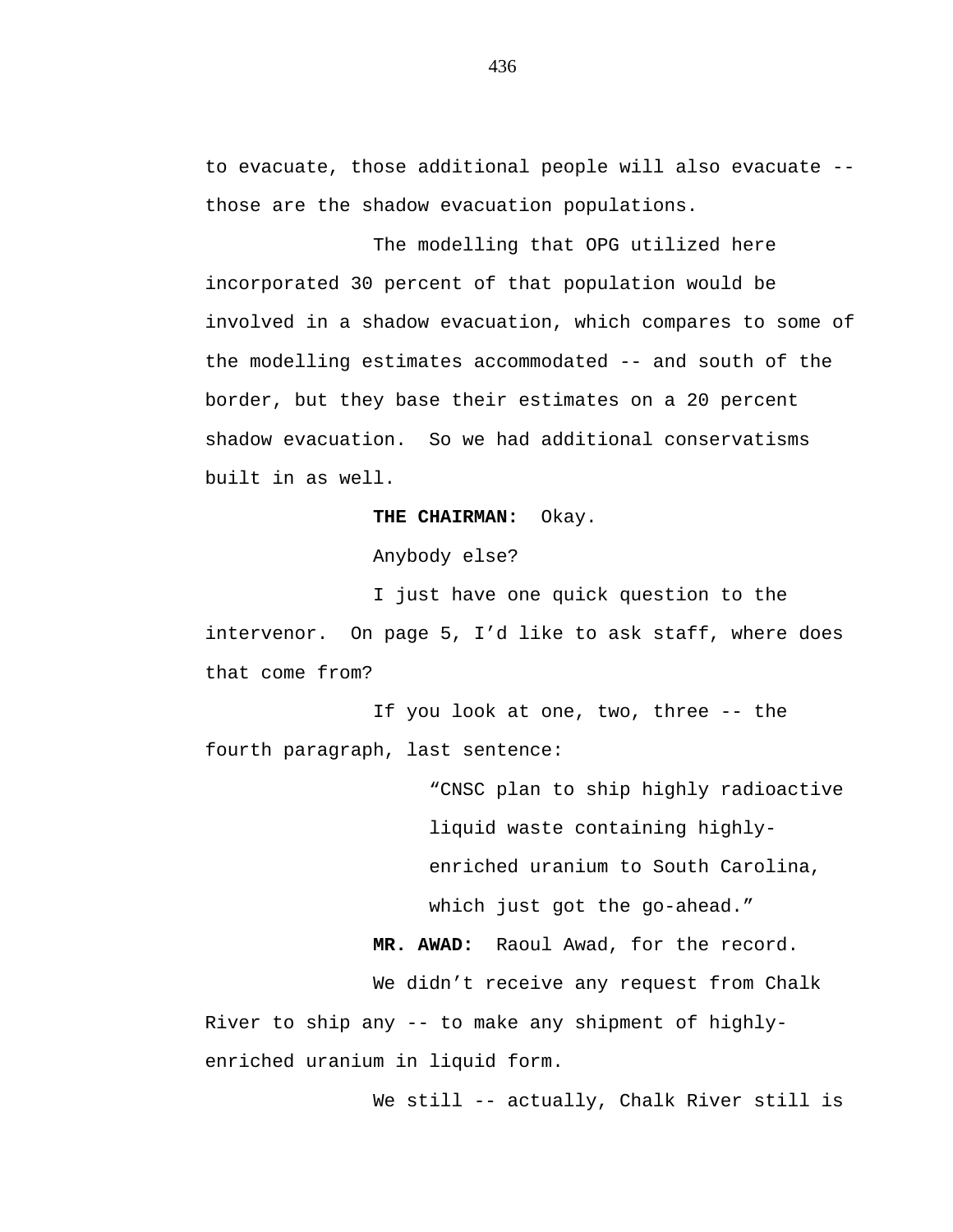in feasibility study phase, to design the container to ship this shipment.

**THE CHAIRMAN:** So, Ms. Janes, where did you get the idea that that was approved?

**MS. JANES:** Well, at some point -- at some point, whether the -- the piece of information came past my desk, because I've been gone for quite a while, that indeed there was -- this was going to happen.

It may have been a ministerial, sort of, faux pas, that they were dealing with that it would happen and it would definitely happen again.

And it's good to know that we're looking into the containers, but given the track record -- well, I'm always ever hopeful that this won't happen, because it will be the first time these kinds of things will be going over the roads; they're going over the river, the St. Lawrence River, at some point; they're going through communities and we just haven't seen this before. We've had some more dangerous stuff fly into Chalk River from across the border, but we haven't had this kind of - well, it will be necessary to have, I'm sure, armed people along the way; we haven't had that. So that's part of the -- what I've been following, and that's my only reference.

**THE CHAIRMAN:** Okay, thank you.

You have any final words?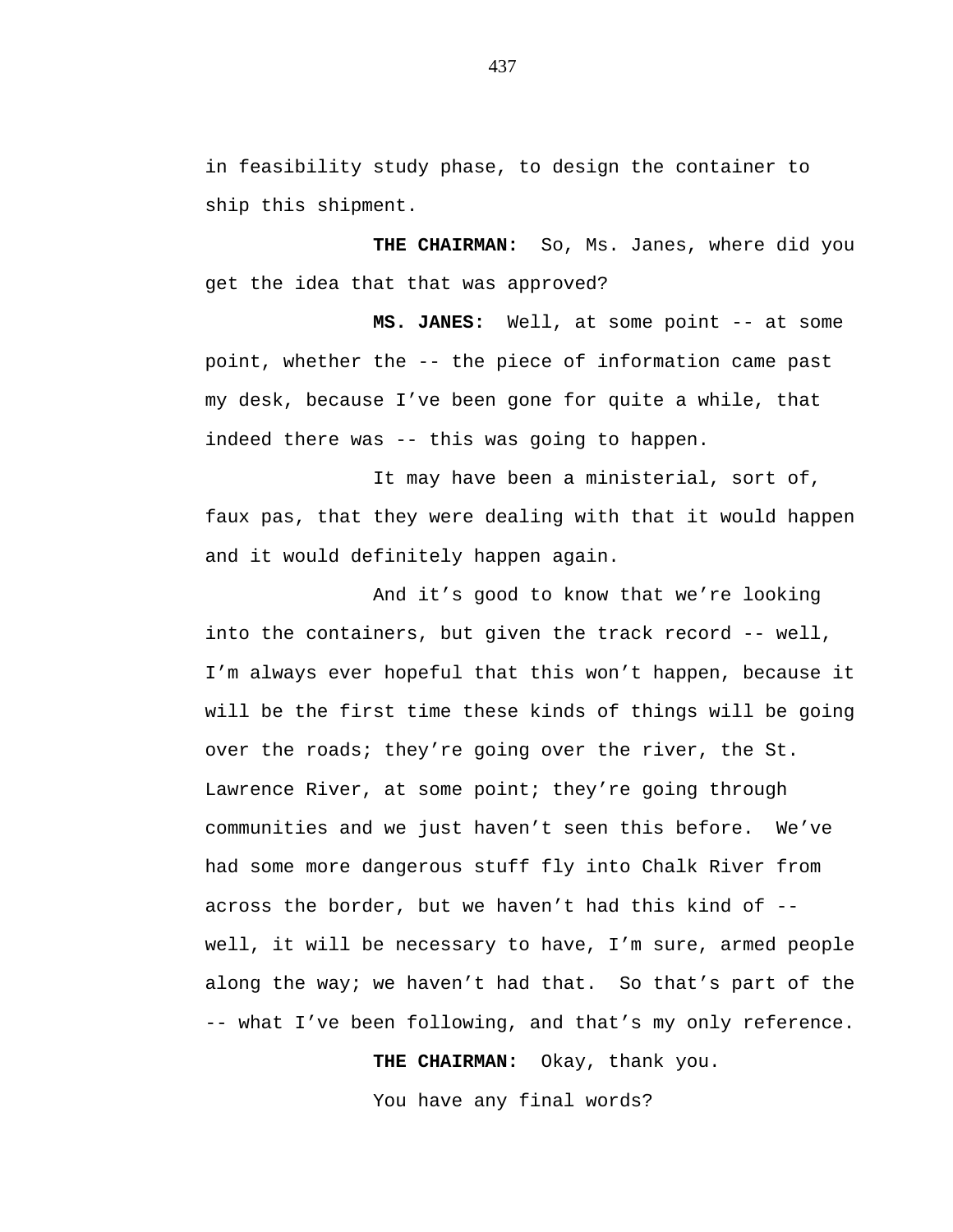### **MS. JANES:** Yes, I do.

I just wanted to let Dr. Adams know I did read, I did read the whole of Dr. Mahaajer's article, and some of the background related to the kinds of issues that were found there, and I suppose he'll stand by his position that -- rather than Dr. Adams in his position.

Also, as far as the evacuation goes, the result is very similar to the assumptions that are made about the risks that we take with our health which are just assumptions, and I go with the Chair's idea that one needs to look at the worst-case scenario, and I'm hoping that that's what all of our groups that are looking after safety and well-being are doing.

Because if you had something happen, such as what could have happened at Chalk River recently, a meltdown, you really have to look at the worst-case scenario. You can't just presume that everybody's going to get out in that length of time, or that this many people will move that way, and it is -- and it's such a significant thing that it needs a lot of discussion.

I'm very pleased that the Chair has suggested that -- Dr. Thompson and Dr. Adams look more closely at the seismicity and the -- because I have the other background from the last brief about the number and the increasing number and increasing intensity, and that's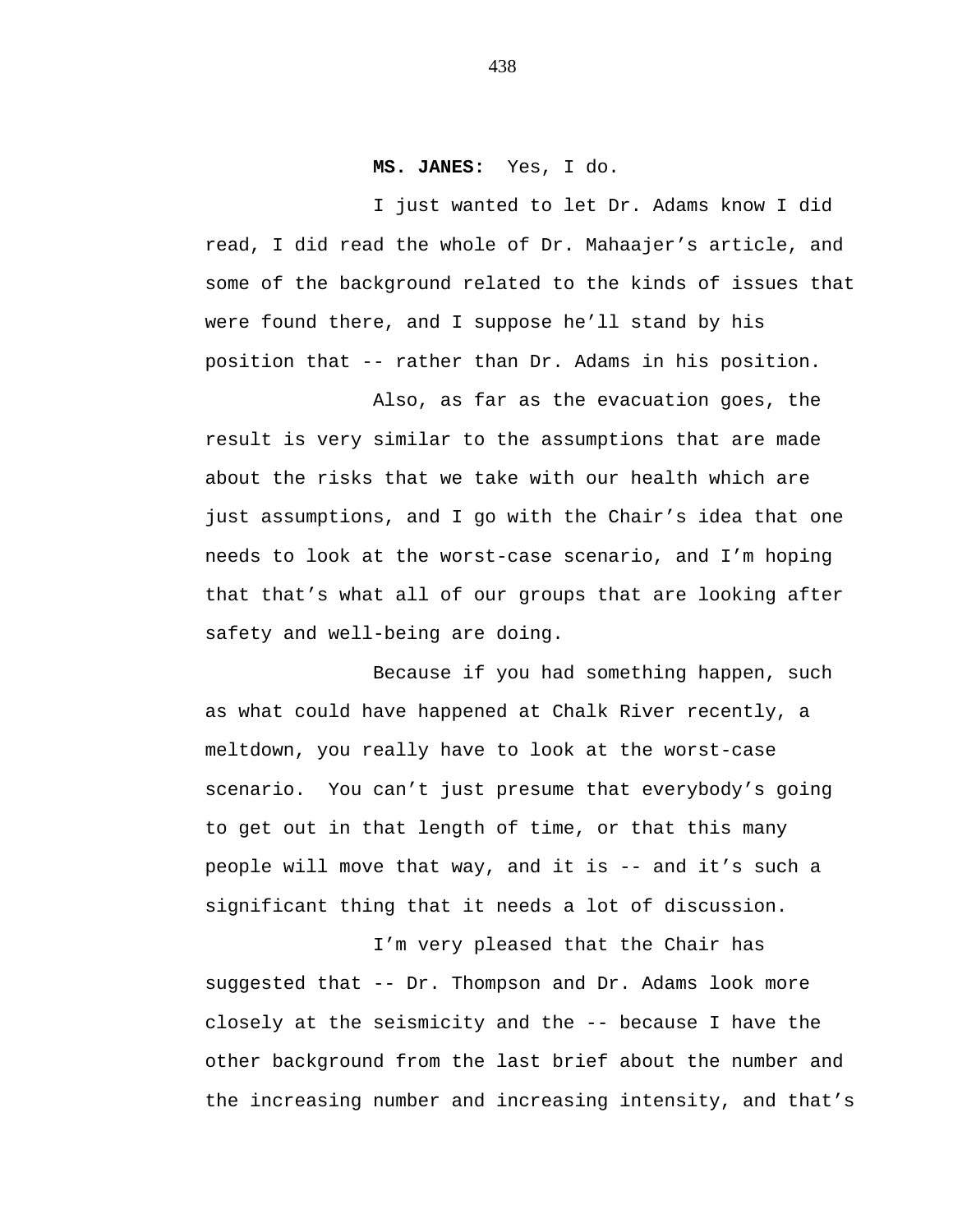really important.

And I'm hoping that you would involve - they could involve Dr. Mohaajer as well in their discussion.

So my last words are: I don't think the Commission has anything to lose. This plant is due to close, and it will take quite a while to get it, you know, taken down and such, and deal with the waste that's there, and the parts, et cetera, but you have nothing to lose.

Ontario doesn't need the power at this point. They've had a dwindling demand over the last few years. I've presented to the Energy Board. I know some of the background to this. I've seen the two plants; I've seen the constant downhill side of demand. There's a lot of energy conservation that's going on, and alternative energy, et cetera.

And so -- and the province themselves, are now revisiting thoughts about the Darlington newbuild. I think it's really important that the lives and the livelihoods of millions of people are considered and I'm hoping that you will look very closely at this particular application; it's unlike any of the others. This plant has been closed and I would really ask you let it have its natural life and let it finish.

Thank you.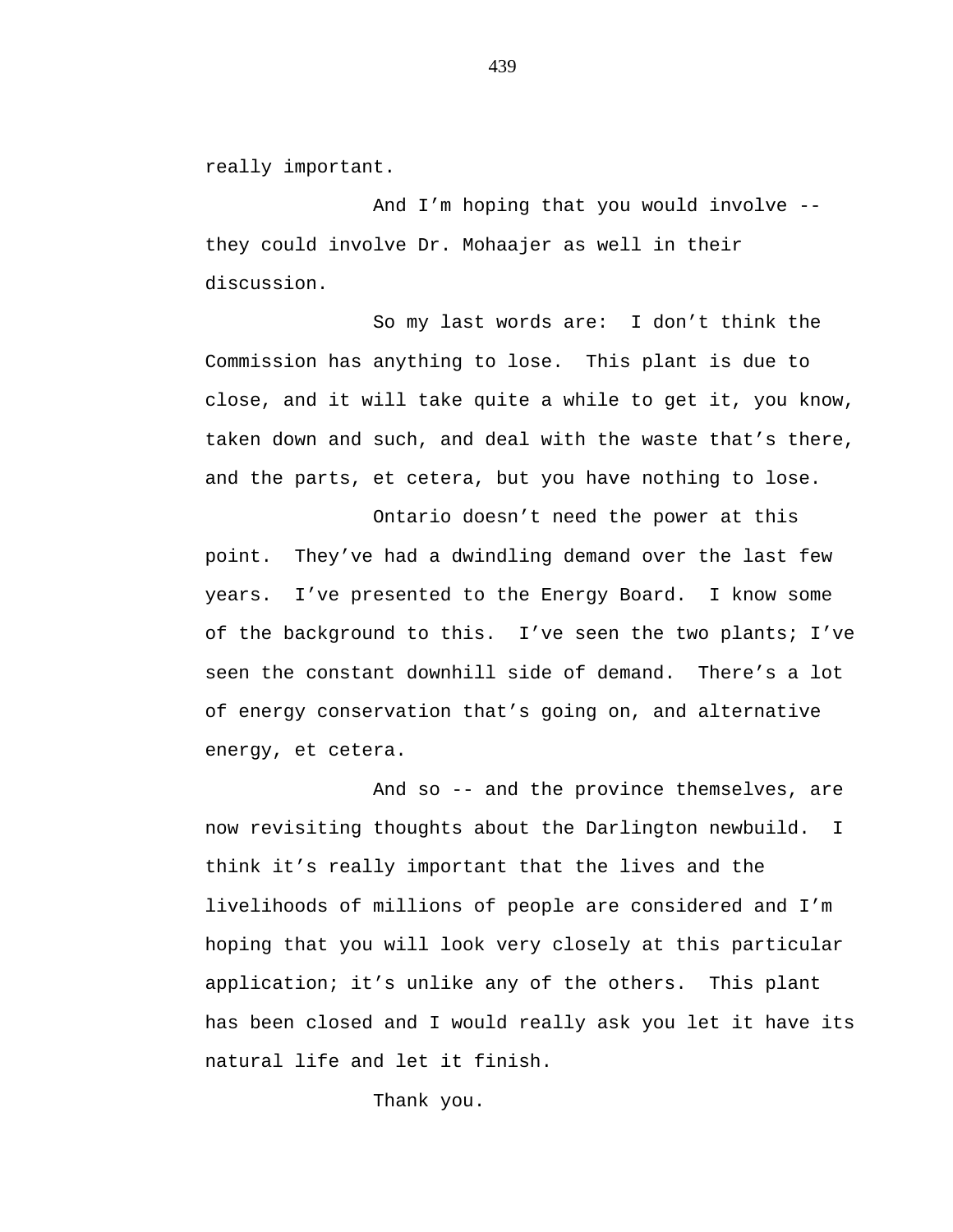#### **THE CHAIRMAN:** Thank you.

I'd like to move to the next submission by Rolls-Royce Civil Nuclear Canada Limited, as outlined in CMD 13-H2.66 and 2.66A. And I understand that Dr. Alexander will make this presentation.

Please proceed.

**13-H2.66 / 13-H2.66A Oral presentation by Rolls-Royce Civil Nuclear Canada Limited**

**DR. ALEXANDER:** Good evening. My name is Neil Alexander; I am the General Manager of Rolls-Royce Civil Nuclear Canada, as such, I'm an industry mogul in the likes of Mr. Burns that we're all familiar with.

I will, during my presentation, make some very self-serving comments about the benefits of Pickering to the nuclear industry in Canada. And I expect you to discount them.

More importantly the way I would define myself is as the father of three surviving children, Charlie 13, Emma 4, and Sam 2. I love them very much and one of the reasons that I come to events like this is that I am concerned that we make our future plans for energy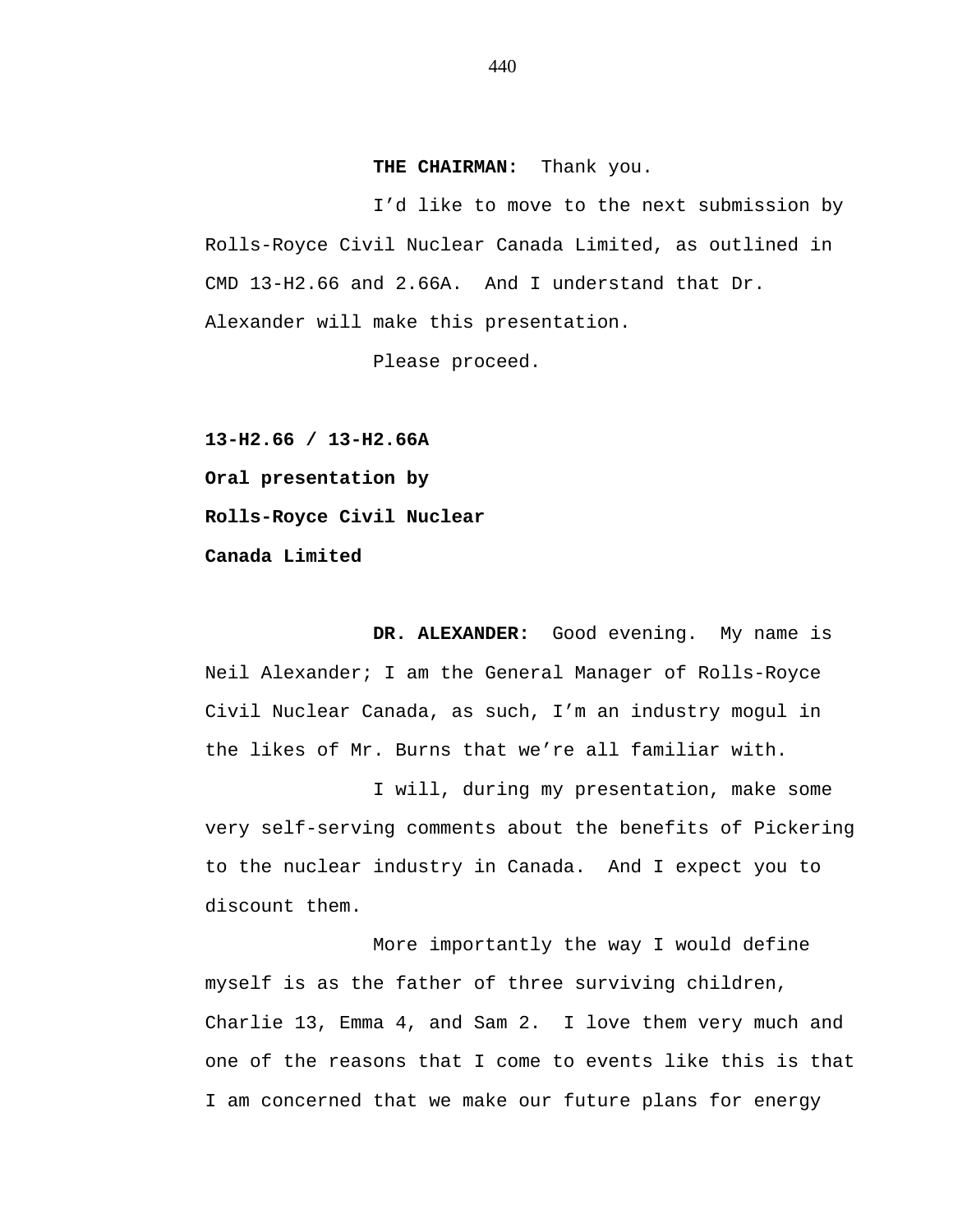generation in this province based on fact rather than magical tricks.

The principle of a magical trick is that you draw all of your attention over to your right hand here and then slip in comments about what's happening in your left hand without allowing people to pay any attention to them. And I think that's a very dangerous way to make plans for the future.

I want to draw attention to some of the consequences of not providing an ongoing licence to the Pickering generating station.

And curiously enough they're based on the same sort of arguments that the people that have been arguing that their licence shouldn't be provided have used.

So first of all we start with safety where clearly the statistics show that nuclear power generation is one of the safest ways of generating electricity. If you look at hydro, one of the most dangerous ways of generating electricity, particularly large dams statistically causing substantial damage. Even smaller dams still create the risk of people drowning as water levels change in rivers downstream of the dams.

Coal, I think we're all aware has challenges throughout, all the way through the mining of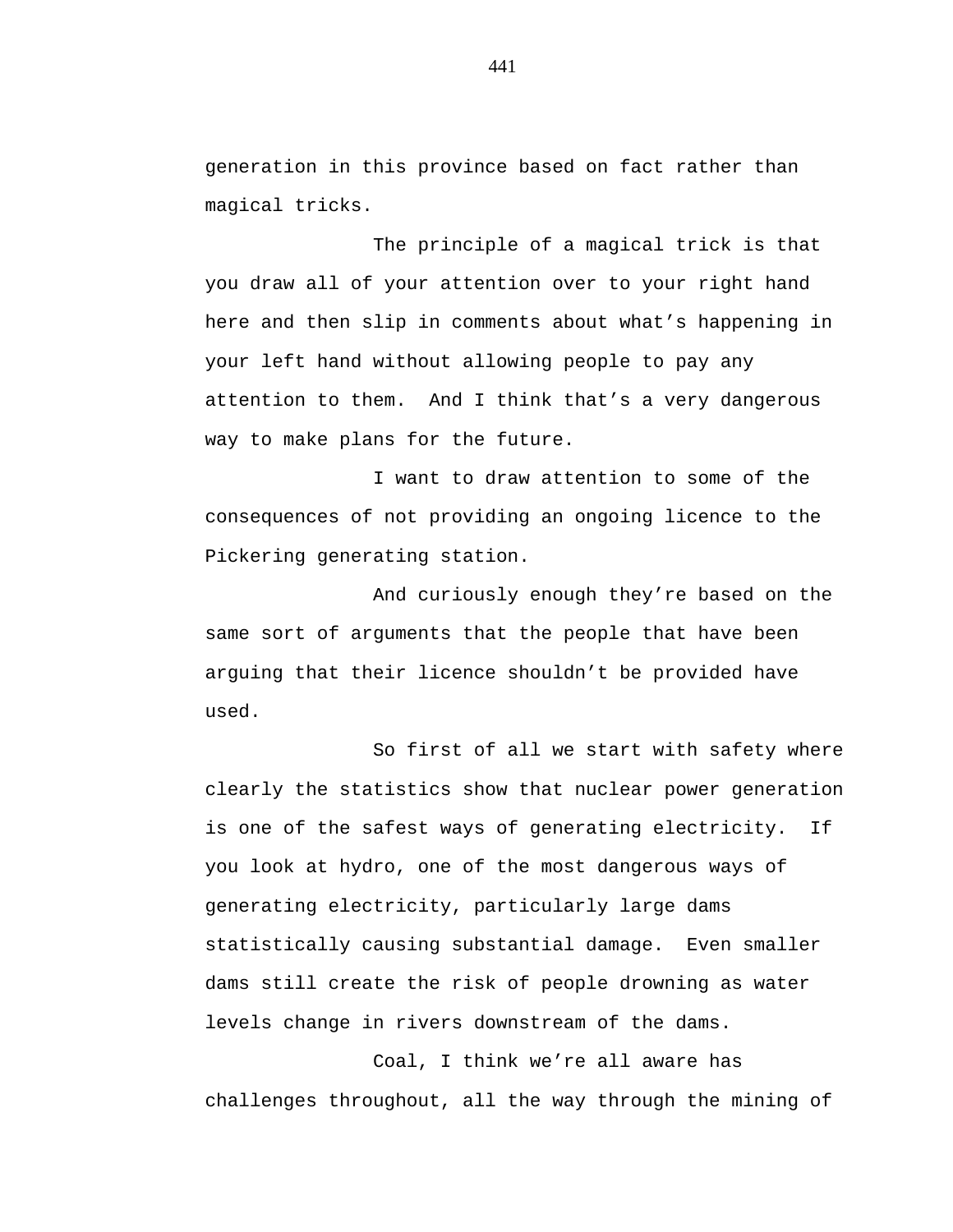coal that is a particularly dangerous activity through to the burning of it in the stations.

And gas has similar challenges, it being a very explosive material. Even windmills kill people at a rate an order of magnitude greater than the nuclear industry. And if you include for the people who fall off the roofs of their houses while trying to put solar panels on their roofs, that becomes one of the more dangerous forms of electricity generation as well.

So I am not a safety expert and I don't have a huge number of statistics for you this evening. But what I ask of the CNSC is that when it considers the licensing of the nuclear stations it considers not just the consequence of providing the licence but the consequences to people's health as a result of not providing that licence.

And I think in that light you will find it an easier decision to decide that it is an appropriate way to move forward.

Similar arguments can be made about the environment. On the one hand we have heard lots of issues demonstrated in our right hand about some of the challenges that the nuclear industry has.

But there will have been very little comments about the alternative if Pickering was not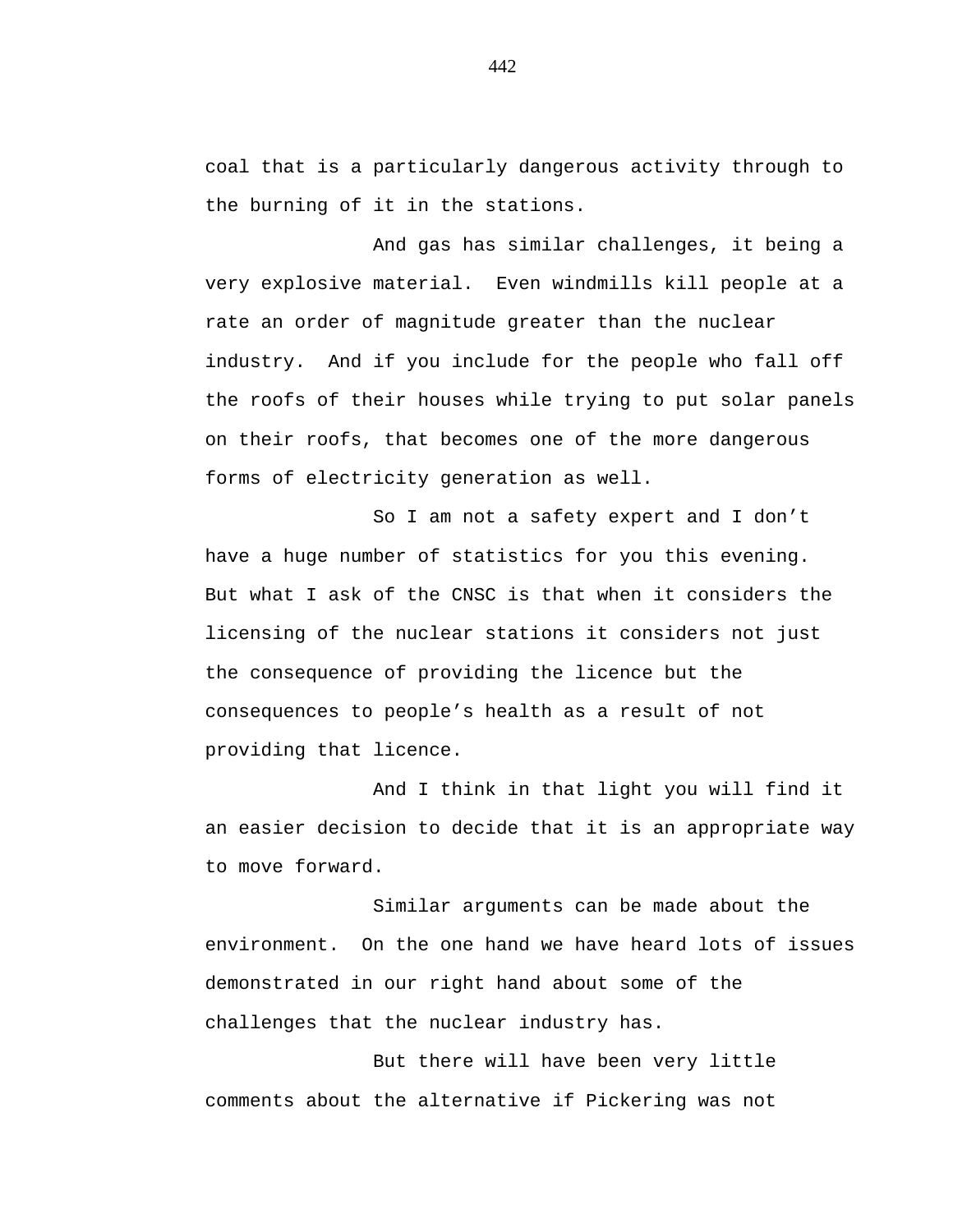generating electricity in this province.

It is, I think, everybody will understand laughable to believe that the green technologies of wind and solar would be able to produce the kind of electricity that we need when we need it that is produced by the Pickering nuclear station.

If we decide not to move forward with the continued operation of Pickering that power does have to be produced somewhere. The alternative way that that power will be produced is with gas.

The greatest environmental threat that this planet faces today is that of climate change.

Climate change, we believe, is driven by the increasing levels of carbon dioxide in our atmosphere. The increasing levels in carbon dioxide in our atmosphere we believe is being created by mankind's burning of fossil fuels. Gas is a fossil fuel.

Closing Pickering will put this province in a position where it is actually increasing its levels of carbon dioxide production. Directly the opposite of what the rest of the world would like us to achieve.

So there again, I am not an environmental specialist and I don't have vast numbers of statistics for you, but I ask you in considering the future licensing of Pickering that we consider the consequences to the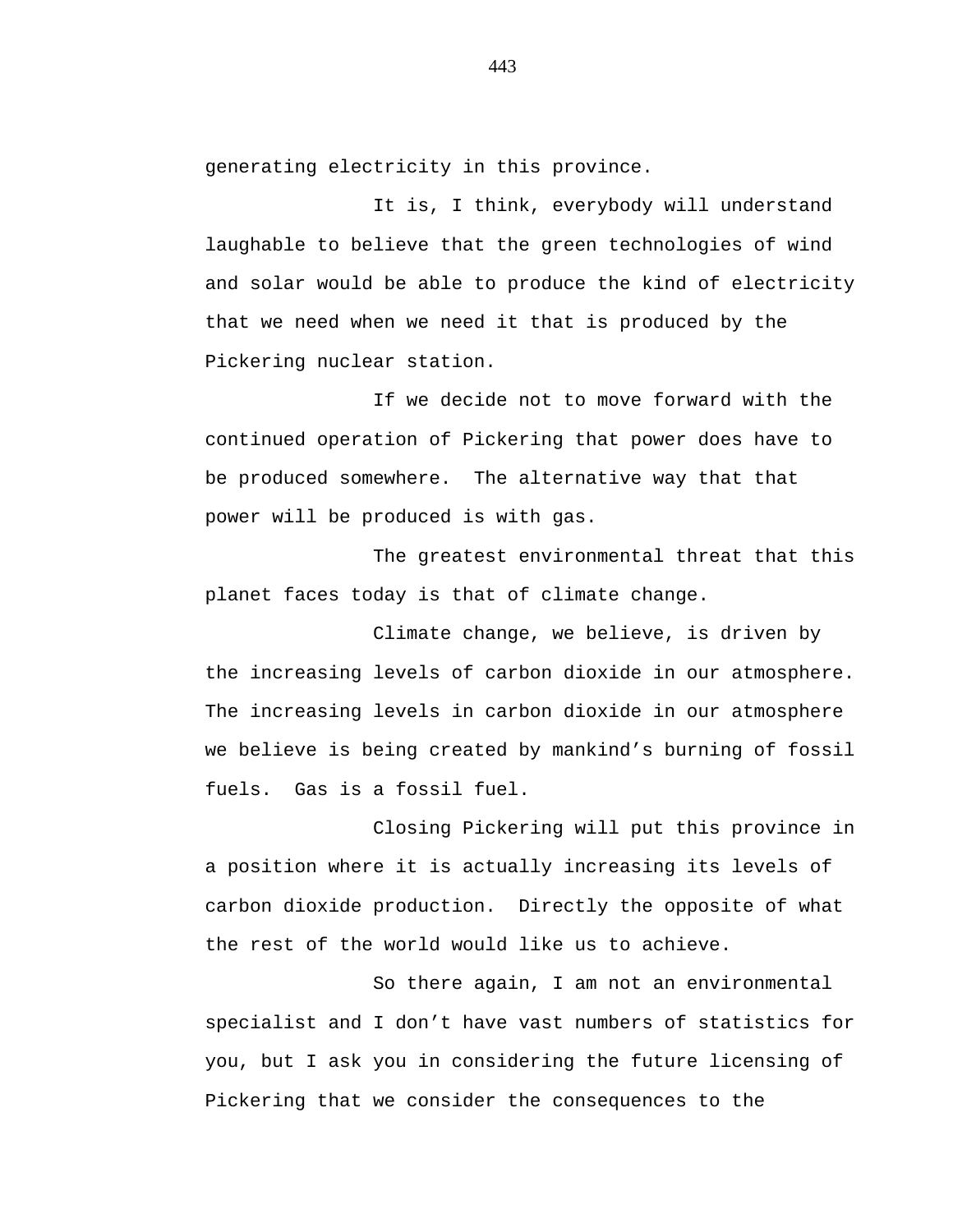environment of not continuing the Pickering licence.

And again, I think we'll find that the real dangers arise from not extending that licence.

Finally, and this is where I come to the self-serving comments, we've heard a lot about the jobs that can be created by other technologies. And in doing so, people forget about the jobs that are actually created by the nuclear industry.

I'm here representing Rolls-Royce Civil Nuclear Canada. About three years ago Rolls-Royce invested in Ontario by buying a company that had been here for some time, entirely focussed on the nuclear industry. In doing so it invested a large sum of money in the Province of Ontario.

That company continues to employ about 85 people. Many of those are graduates, others are very experienced and skilled trades people.

As well as doing that it has been acting as a magnet for talent from elsewhere in the Rolls-Royce group to move into the area. Those people, when they enter Ontario, they bring the money with them that they had earned in other countries and then they continue to benefit the Province of Ontario, locally, provincially and in fact Canada in general through payment of taxes and through the purchases that they make in the province.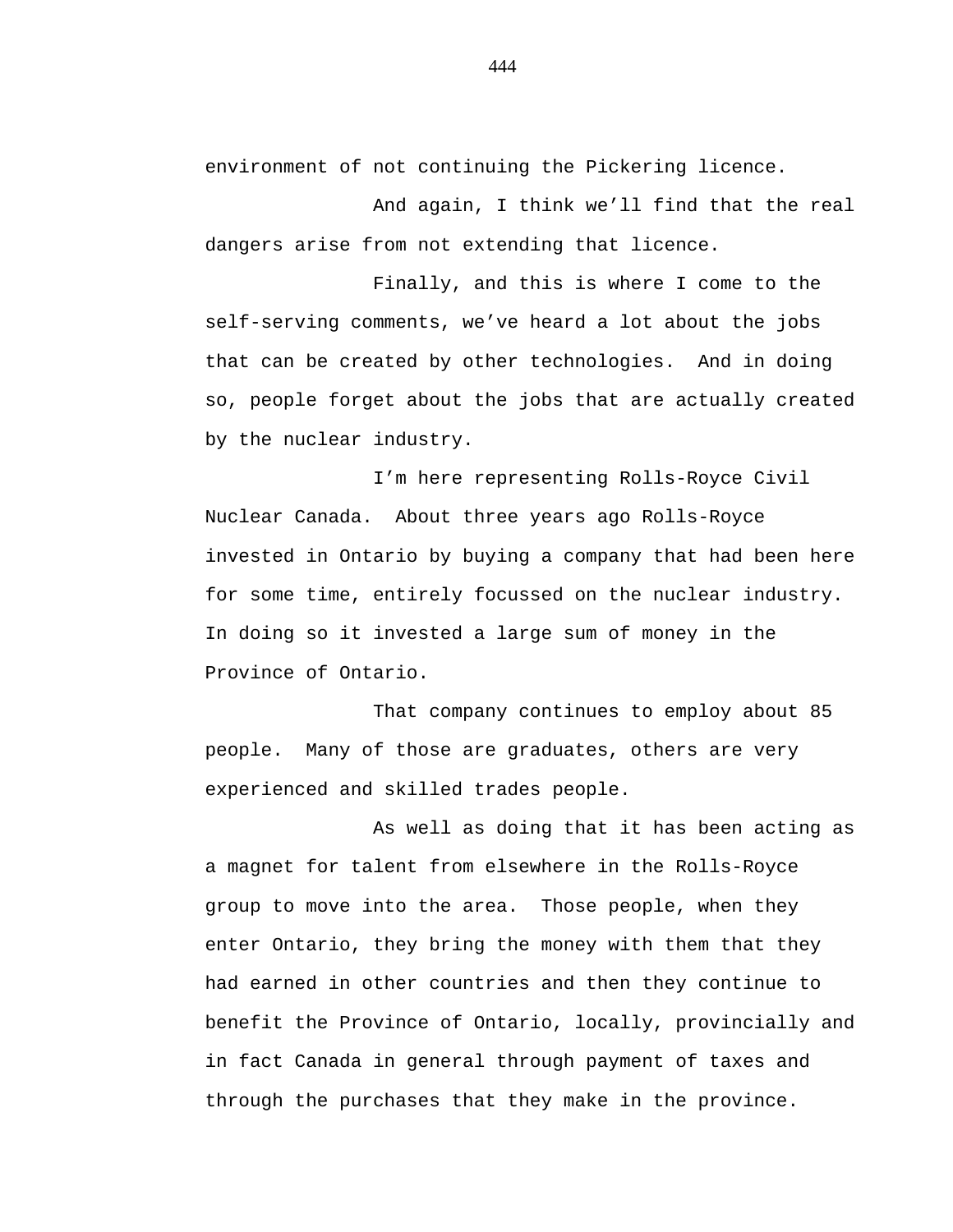This is hugely valuable.

On top of that, the 85 people that we employ directly we employ a vast number of additional people in the Province of Ontario through the subcontracts that we place with other organizations, and it goes on.

But I think most powerfully one of the benefits that we have had in working with Ontario Power Generation at stations, such as the Pickering station, is the benefit of developing technology and knowhow that we've then been able to use to place ourselves on an international scale and become custom equipment suppliers to the rest of the world.

We currently have some significant projects with the United States that are a direct results of the experiences that we have had in working with the Canadian nuclear industry.

So again, I'm not an expert on economics or job creation, but I ask the Commission to consider when it is considering an ongoing licence for Pickering, not just the consequences of providing the licence but the losses that we would have if we do not continue with the Pickering station.

So I just want to say don't get me wrong, I do enjoy a magic act, I just don't think that we should be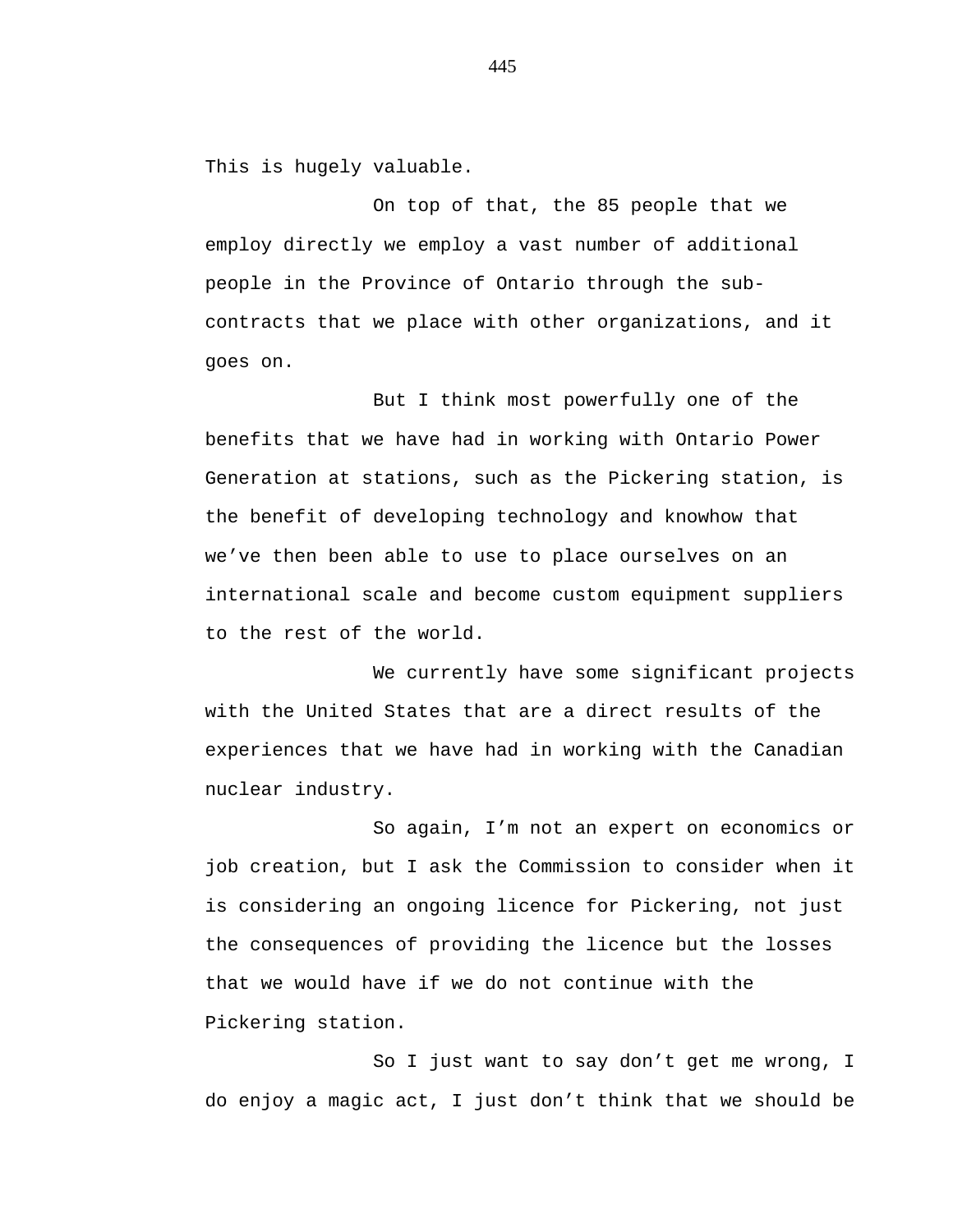planning the future for our children based on that magic.

Thank you very much. **THE CHAIRMAN:** Thank you. Question, comment? Monsieur Harvey.

**MEMBER HARVEY:** Maybe we could just repeat, it has been said two or three times today that the Commission is not involved with the economic part of the project.

The Commission -- the mandate of the Commission is specifically to assure that the project will be safe and secure and would protect people, health and environment.

So the main part of your presentation was on the economic side of it. So this is my comment. I don't know if you have something to say about that. But this is why we are here.

**DR. ALEXANDER:** I understand that and I think the arguments for the safety have already been put in place. And I felt it was appropriate just to add in the other benefits that are arising and people should be aware of.

THE CHAIRMAN: I -- just to -- no, go ahead, Mr. Tolgyesi.

**MEMBER TOLGYESI:** Are you living in the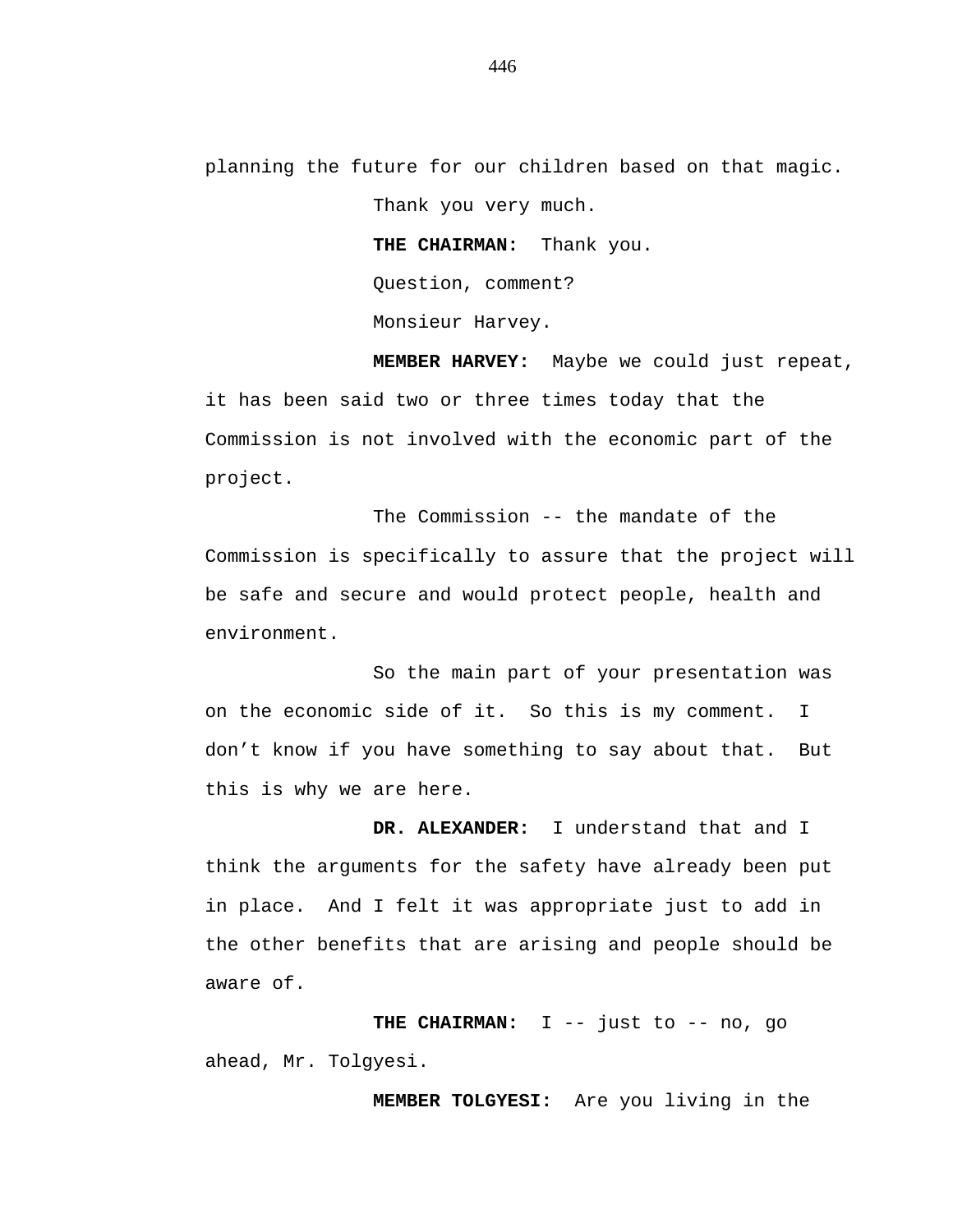Pickering-Darlington area?

**DR. ALEXANDER:** I pass through the Pickering-Darlington area. I'm in the rather peculiar circumstance of living in Oakville and working in Peterborough.

So I'm very familiar and spend a lot of my time in close proximity to both Darlington and Pickering plants.

**MEMBER TOLGYESI:** My question was if you're living here what's your perception -- how -- what's your feeling about the population what they consider -- but if you are not anymore -- were you living here before?

No? No, you are never living here before?

**DR. ALEXANDER:** I have never lived in this region, no.

**MEMBER TOLGYESI:** My question is that as a citizen of Pickering, you know, I thought you were living here.

## **DR. ALEXANDER:** Right.

I am aware that as you approach nuclear plants, the popularity of those plants tends to increase, whereas as as you approach many other forms of electricity generation the popularity of that mechanism decreases. And that is, I think, particularly true of the windmills that we see proliferating at the moment.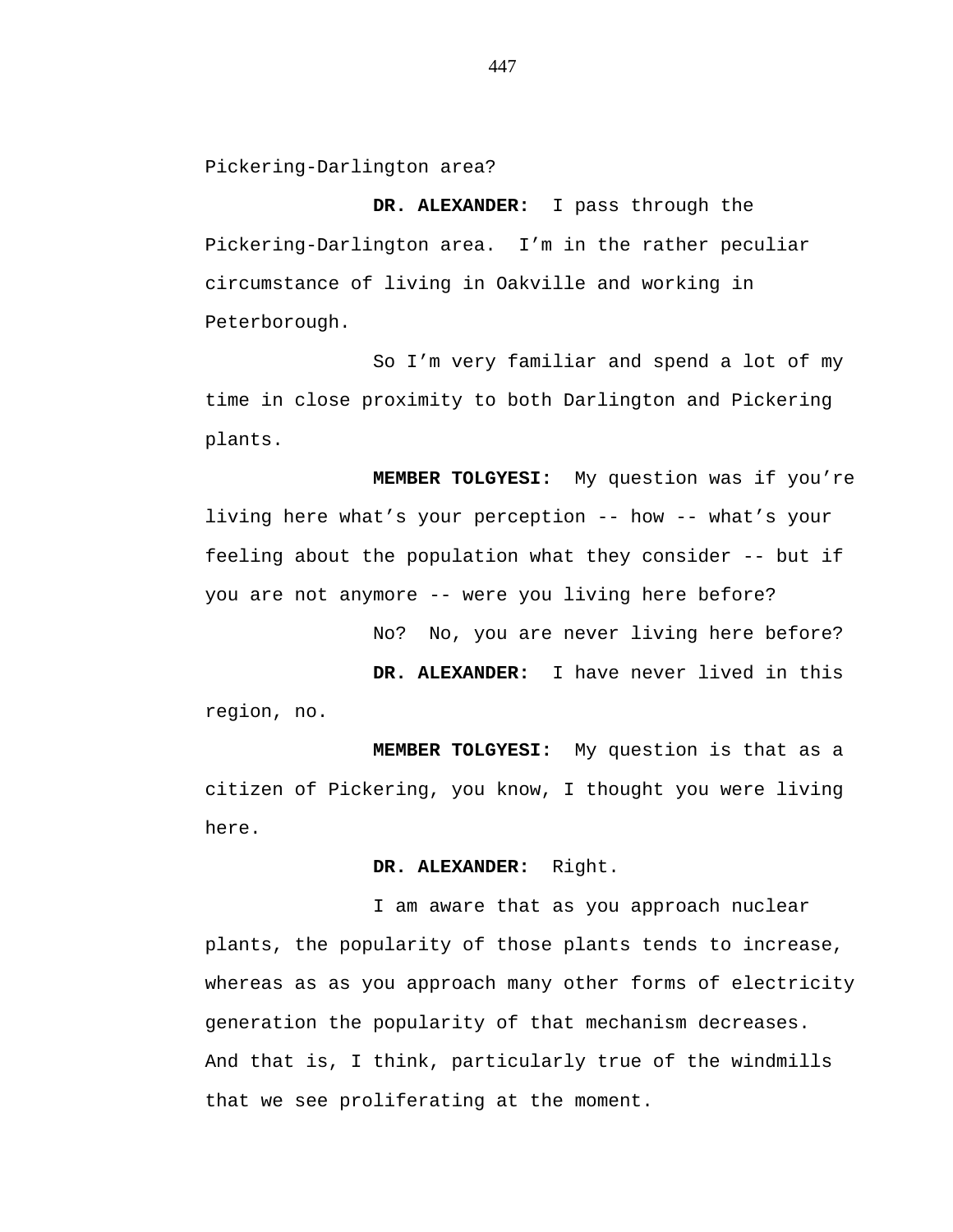And I think that's an indication of the fact that the benefits of having a nuclear plant in your community accrue to the community, whereas many other forms of electricity generation, the benefits accrue elsewhere.

# **THE CHAIRMAN:** Anything else?

You intrigued me in one of your observations. Maybe I should ask staff or anybody who has an answer; how does safety numbers or accidents associated with, you know, with gas, coal, nuclear, wind and solar?

You never hear about a number of people falling off the roof; I never thought about it as a safety kind of an issue here, but is it really true, there's a significant number?

Is anybody collecting stats on this? Do they exist? Anybody knows that?

**DR. ALEXANDER:** So the numbers do exist. I don't have them with me, but there are a number of papers that have been produced where they analyse the number of fatalities for a kilowatt produced of various different types of power generation.

There's also very good data available on the World Nuclear Association Web site on major incidents, and the -- related to power generation.

**THE CHAIRMAN:** I saw them for coal.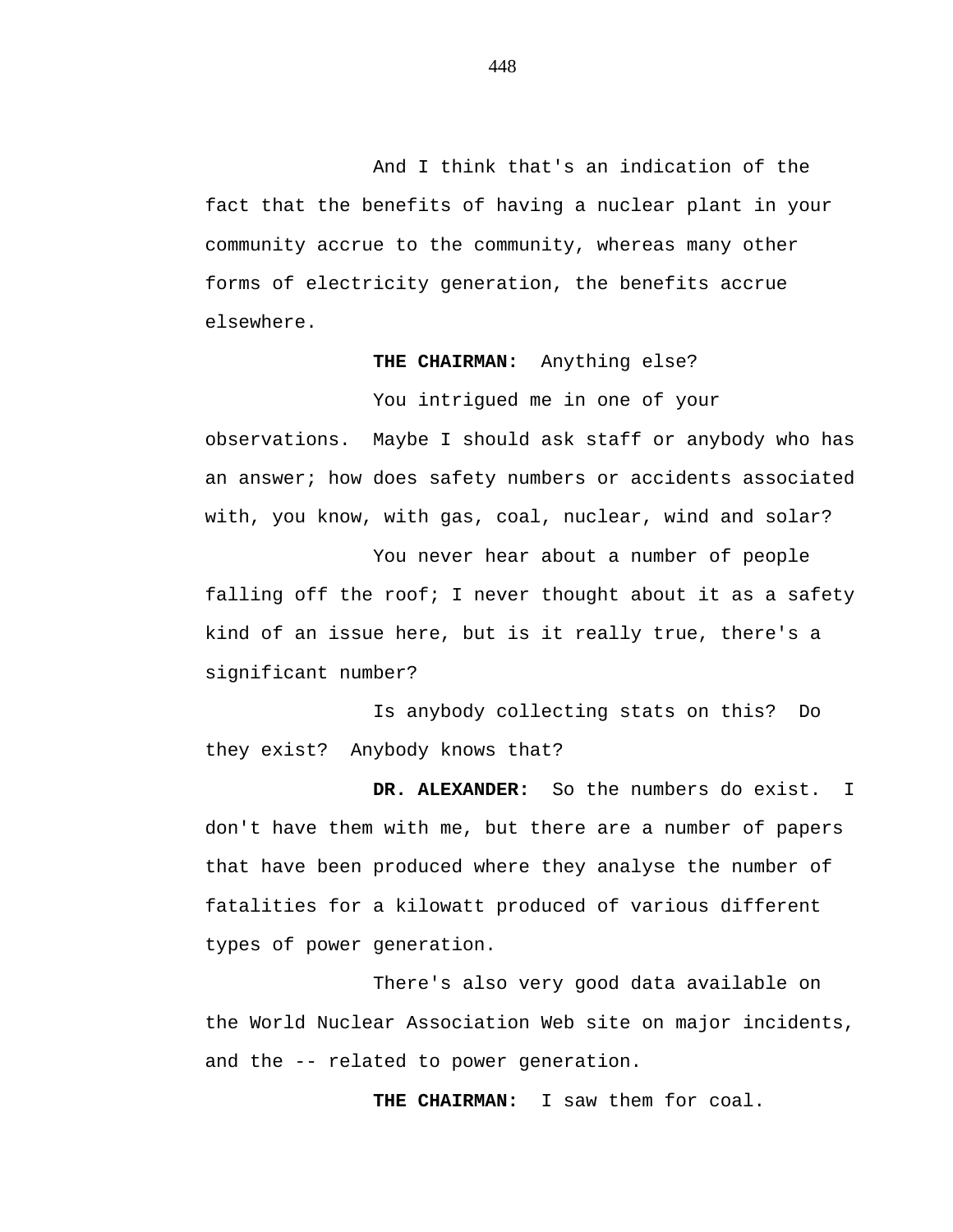**DR. ALEXANDER:** They clearly provide the context.

**THE CHAIRMAN:** I saw them for coal. I saw them for coal, I never saw them for wind and solar. So - unless I ---

**DR. ALEXANDER:** So it's not in the major incidents, because they tend to be minor ones. They're smaller ones but more frequent.

**THE CHAIRMAN:** Right.

Okay, thank you. Thank you for the intervention.

**MR. TULETT:** Martin Tulett, for the record, for OPG.

So there is a health study done recently by the World Health Organization on lives saved by the nuclear power industry compared to alternate forms of generation.

And I don't have the study in front of me, but I believe the conservative estimate is 1.8 million lives that have been saved by use of nuclear power over other forms of generation.

**THE CHAIRMAN:** Okay, thank you.

Marc, is anybody ---

**MR. LEBLANC:** No, I think we should do some written ---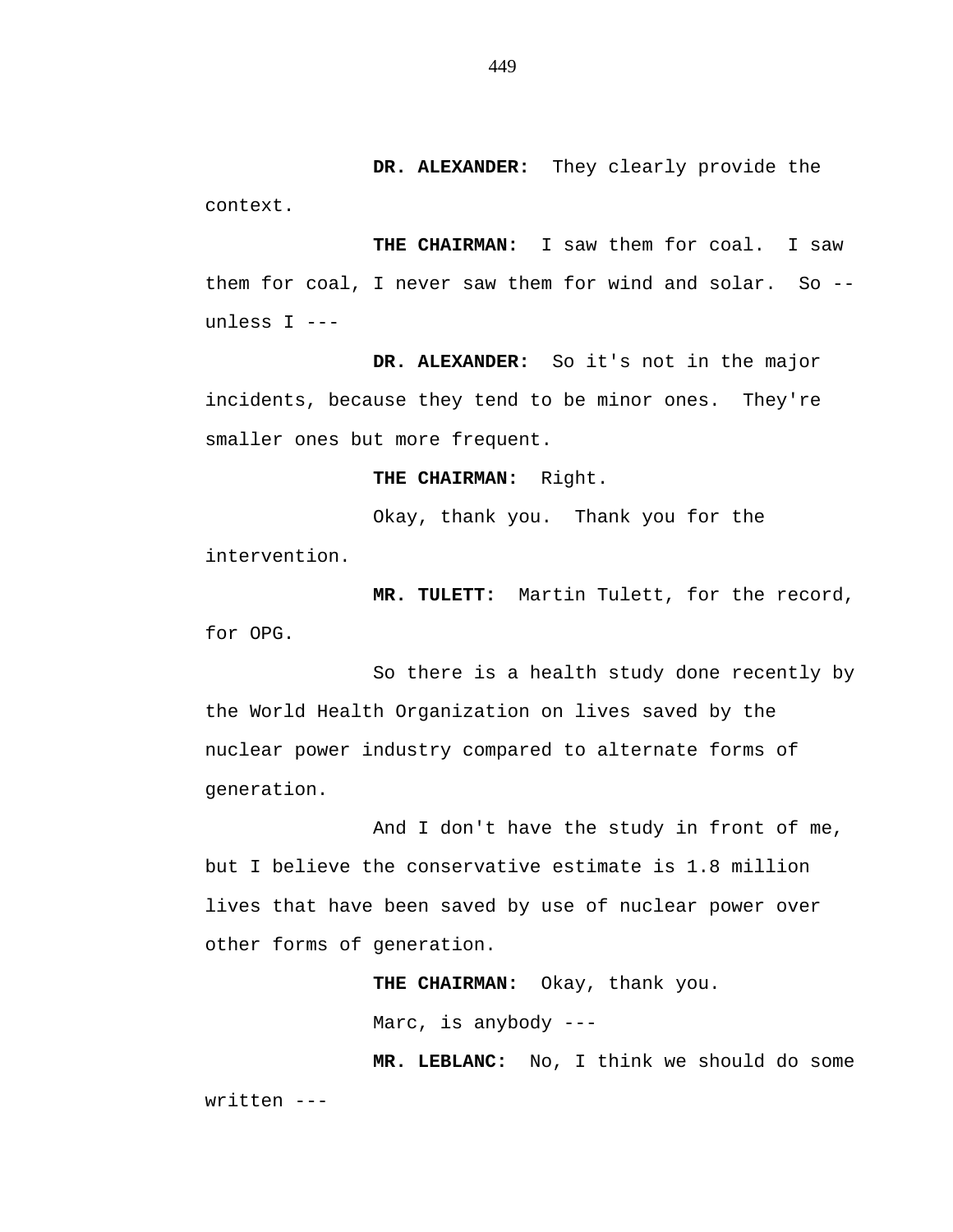**THE CHAIRMAN:** Unless there is anybody that's supposed to appear in front of us tomorrow who is available now?

I guess not.

So what do you want to do, do you want to do some written ---

**MR. LEBLANC:** I think we should do some written.

**THE CHAIRMAN:** Okay. Go ahead. Let's set up.

**MR. LEBLANC:** If the Members want to get their binders of written submissions, and OPG, and staff.

So as is our usual practice, I will go through individually to each of the written submission and I will be asking the Members if they have any questions for staff or for OPG.

So the first submission, which is in CMD 13-H2.4, is a written submission from Edward Moeck.

**13-H2.4**

**Written submission from**

**Edward Moeck** 

**MR. LEBLANC:** The next submission is from the Whitby Chamber of Commerce at 13-H2.5.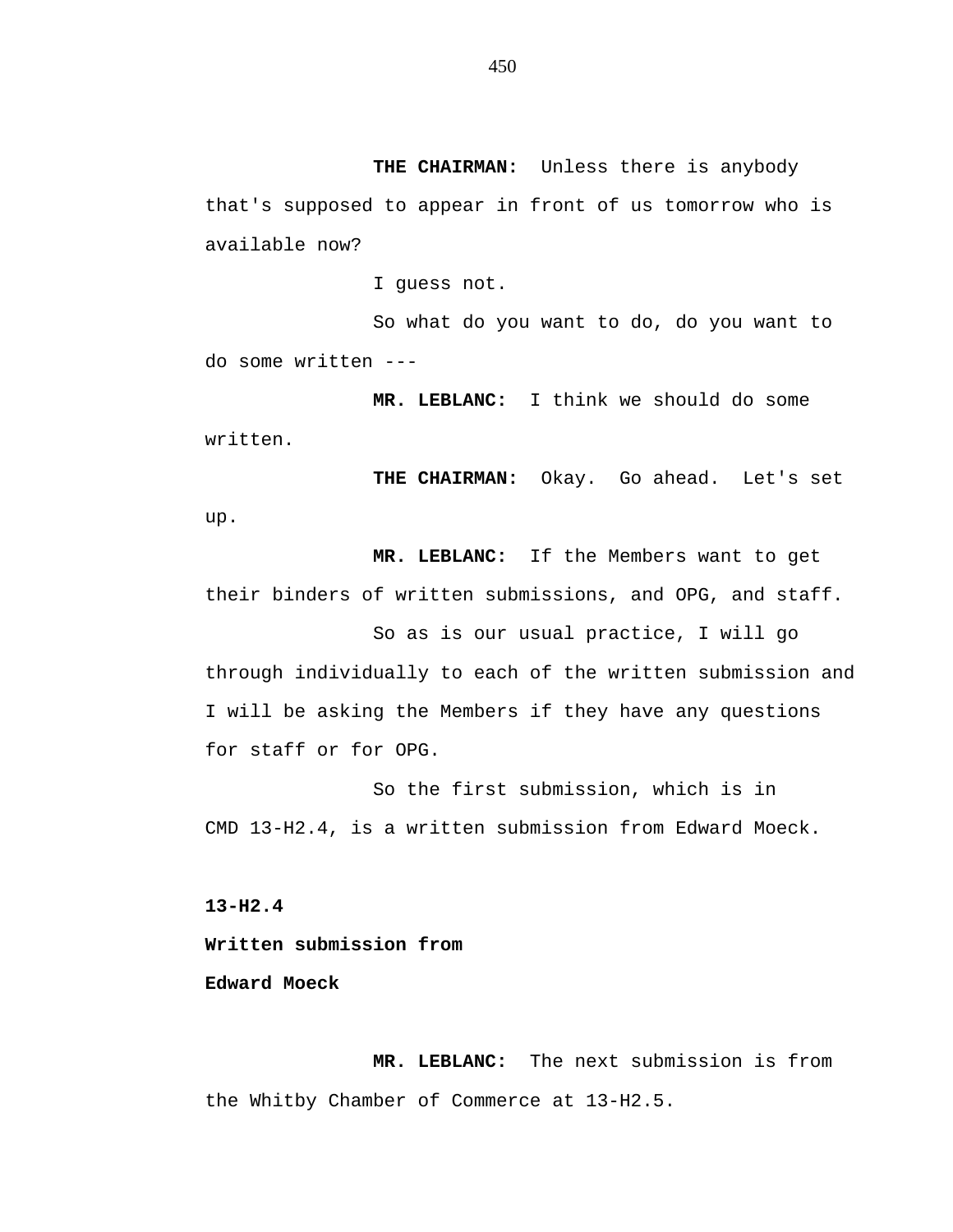**13-H2.5 Written submission from the Whitby Chamber of Commerce**

**MR. LEBLANC:** The next written submission is from the Durham Nuclear Health Committee, 13-H2.6.

**13-H2.6**

**Written submission from the Durham Nuclear Health Committee**

**THE CHAIRMAN:** I was just curious as to - this is from Dr. Kyle, who did not want to make an oral presentation.

Any -- I thought that would be a good forum for him to appear and give the -- kind of the health status of the community.

So anybody knows why not?

**DR. THOMPSON:** Patsy Thompson, for the record.

We did exchange some emails with Dr. Kyle and Mary Ann Patriciak. The sense that I have is that they did present the results of the Durham Health studies in December to the Commission, and since there was no new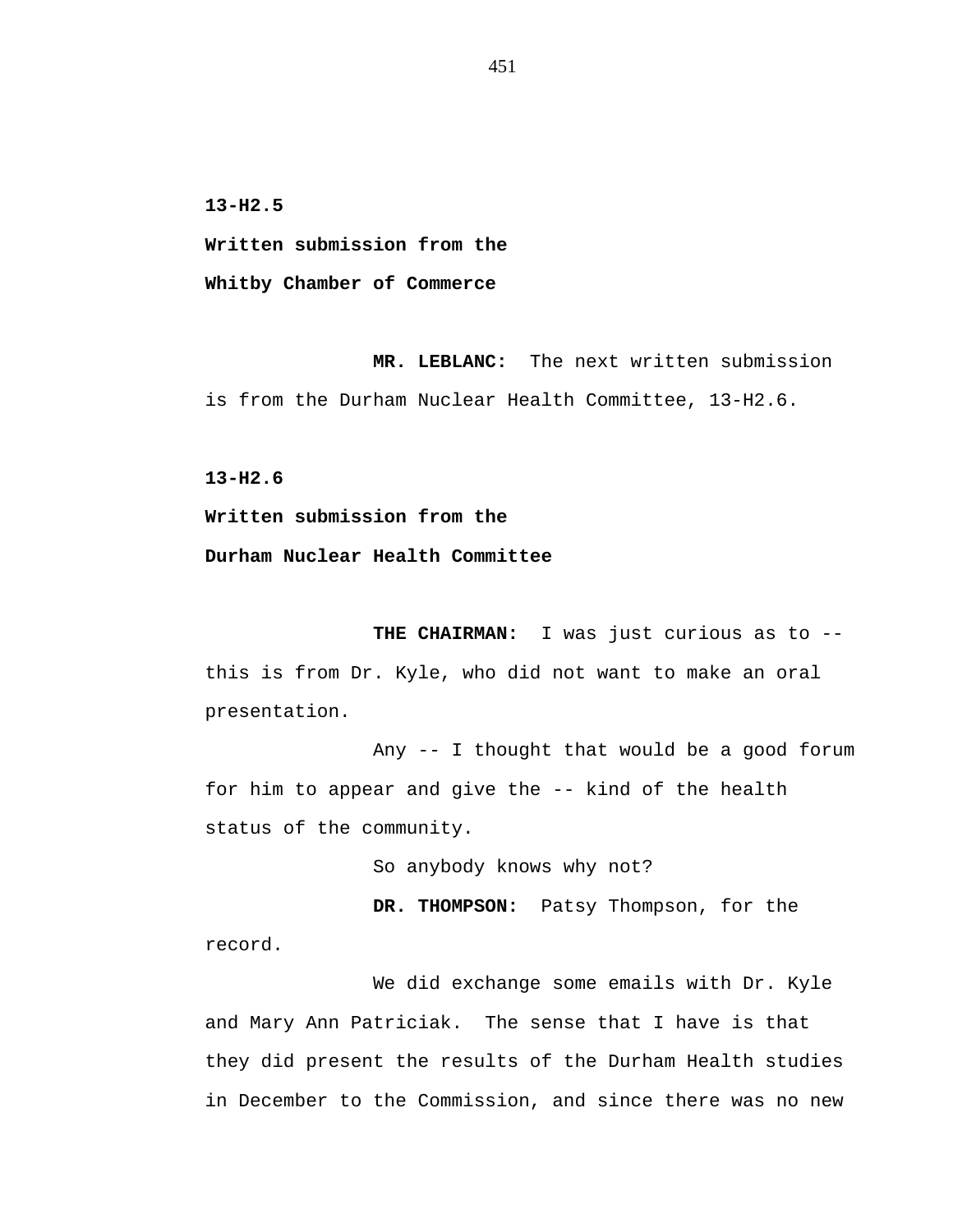work I think they felt that their written submission was appropriate.

We have been exchanging information on, for example, our health study and some of the work that they have been involved in.

**THE CHAIRMAN:** Just remind me, were the studies that they did published?

**DR. THOMPSON:** Patsy Thompson.

If I could, I could get back to you tomorrow. I'll send him an email.

I'm not sure they were published in the open scientific literature. The reports are available on their Web site, but I'll confirm tomorrow.

**THE CHAIRMAN:** Okay, thank you.

**MR. LEBLANC:** The next submission is from Black & McDonald Limited at 13-H2.7.

**13-H2.7**

**Written submission from**

**Black & McDonald Limited**

**THE CHAIRMAN:** An issue which we have not talked about, and I don't know if this person was talking about, this is the last paragraph, about quality -- safety and quality performance and quality assurance.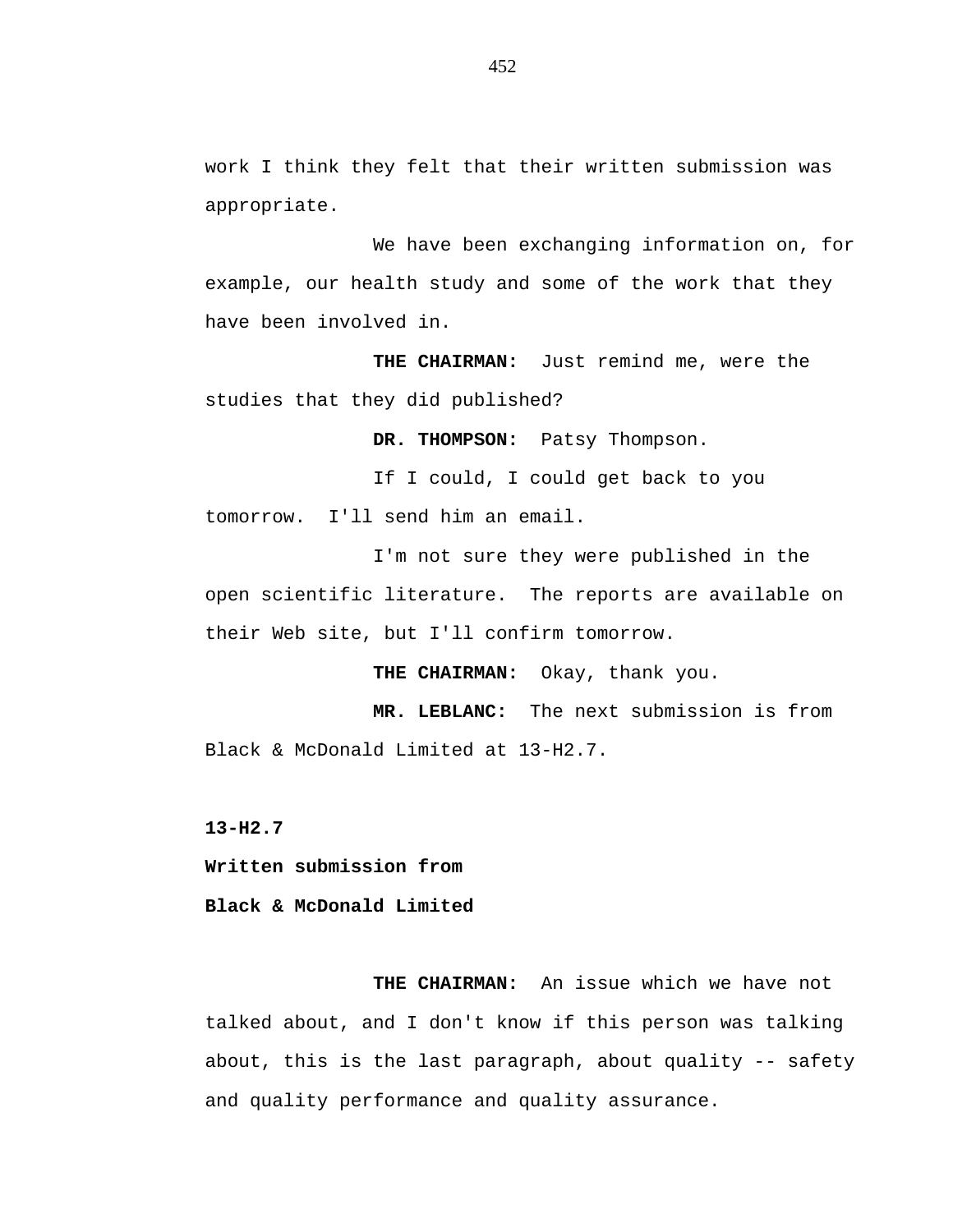Did we -- when you replace components in your facilities how do you assure that they are the real material and not fraudulent components?

**MR. JAGER:** Glenn Jager, for the record.

We have approved supplier lists, a quality control program, as well as we audit approved suppliers.

And there are, of course, our own internal quality records that attracts the custody of the material all the way from receipt inspection right through to its final use within the power plant, and we can readily retrieve all that documentation.

I'll ask Martin Tulett to comment a little further on how we qualify vendors and ensure that the pedigree of parts is appropriate and there is no, as you say, fraudulent suppliers.

**MR. TULETT:** Martin Tulett, for the record.

So OPG does carry a list of about 500 qualified nuclear suppliers. That supplier community is well aware of the fraudulent parts issue and we put the onus on the suppliers to make sure that fraudulent parts are not supplied to the power plant.

There is actually a working group within those suppliers that talks on a regular basis about fraudulent parts and how to detect it. And they've got the processes they follow, basically, to make sure that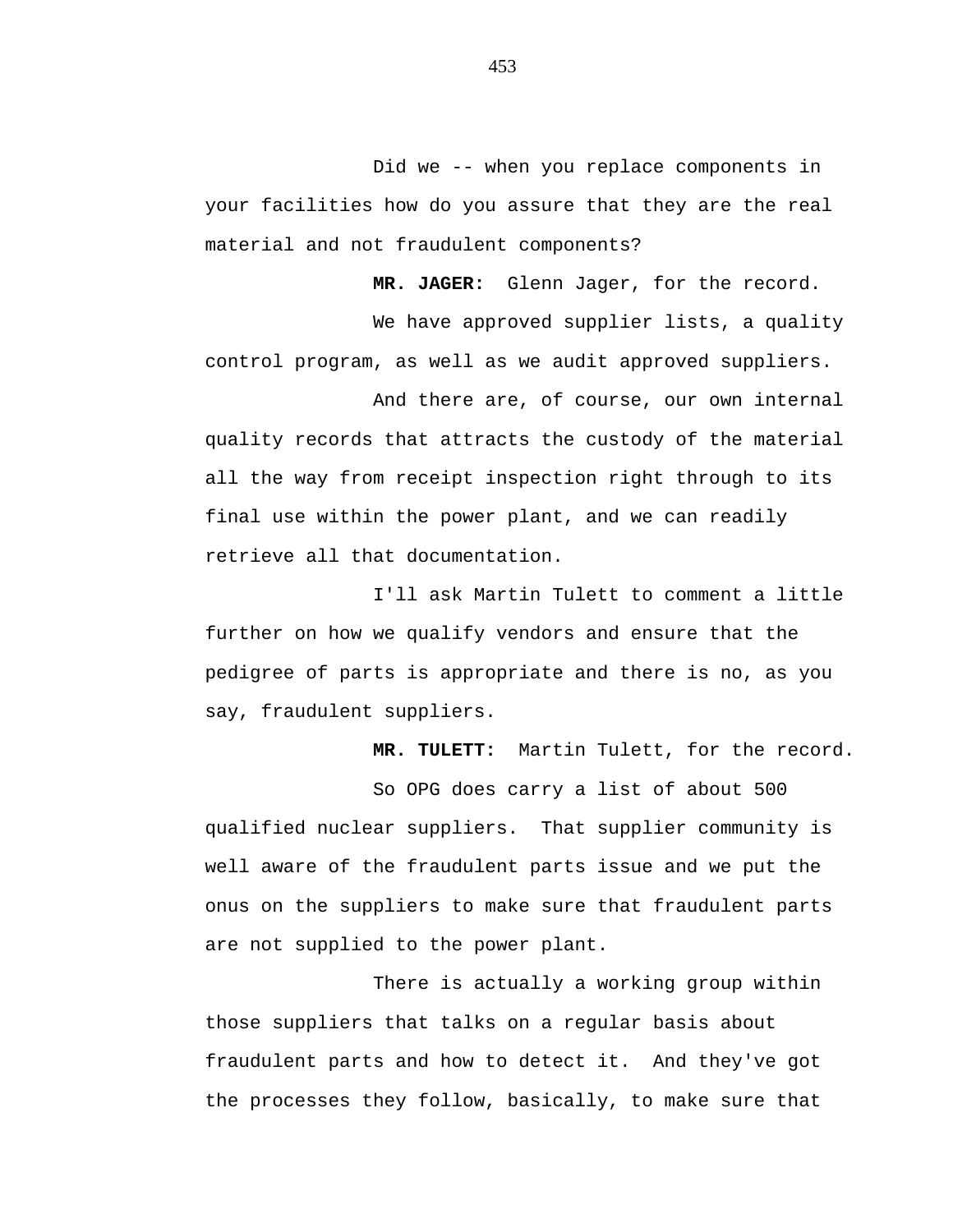they're not buying from questionable sources.

**THE CHAIRMAN:** Are you concerned, you know, the Korean had a major issue ---

**MR. TULETT:** Absolutely, that's major issue.

**THE CHAIRMAN:** The Americans, with the integrated circuit also, not only in nuclear. In ---

**MR. TULETT:** Yeah.

THE CHAIRMAN: --- many other industries.

**MR. TULETT:** No, absolutely. We were aware

of that and we have not seen any fraudulent parts issues in the plants. We have seen some issues with quality control, particularly when suppliers change factories, you know, they go to off seas supplier. They're still qualified but their -- they lose sight of their quality control.

We do monitor vendor performance and we track every issue on parts that are -- that don't perform to standard and we personally interview the suppliers about what happened and follow-up with them, make sure they have appropriate corrective actions.

**THE CHAIRMAN:** Thank you.

Marc?

**MR. LEBLANC:** Submission 13-H2.10 is from Andrew Hill.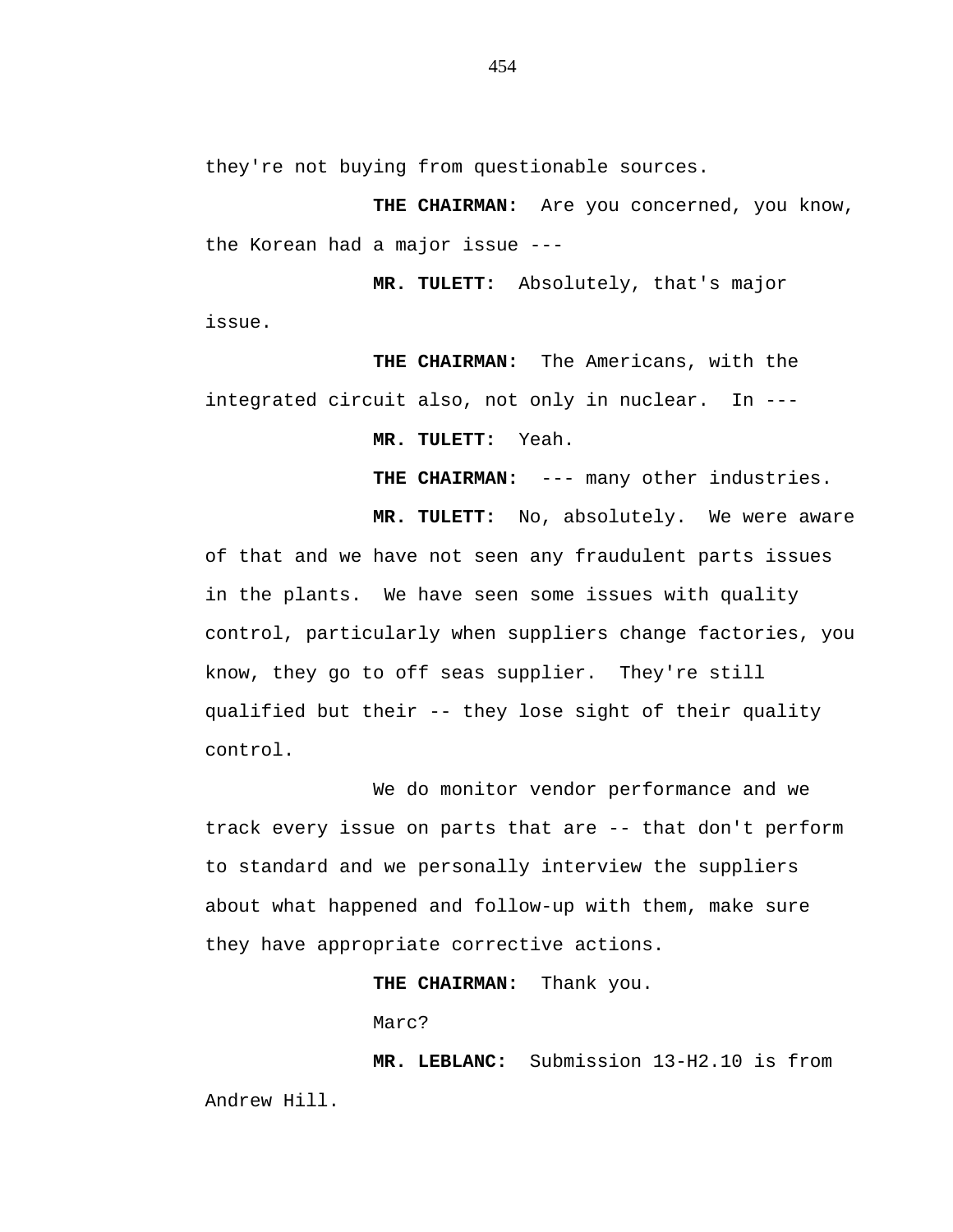Any comments?

**13-H2.10 Written submission from Andrew Hill**

**MR. LEBLANC:** The next submission, H2.13 is from Ann E. Short.

**13-H2.13**

**Written submission from** 

**Ann E. Short**

**MR. LEBLANC:** No comments?

You have a question?

**MEMBER TOLGYESI:** The question is addressed to the staff; the request is that the Commission mandate the OPG publish in all major Ontario newspaper, et cetera, et cetera.

What is the practice and why -- how does it work when -- is there any obligation to publish in the Toronto area, for example, if it's Pickering or Darlington and …

Could you just give some indication of that?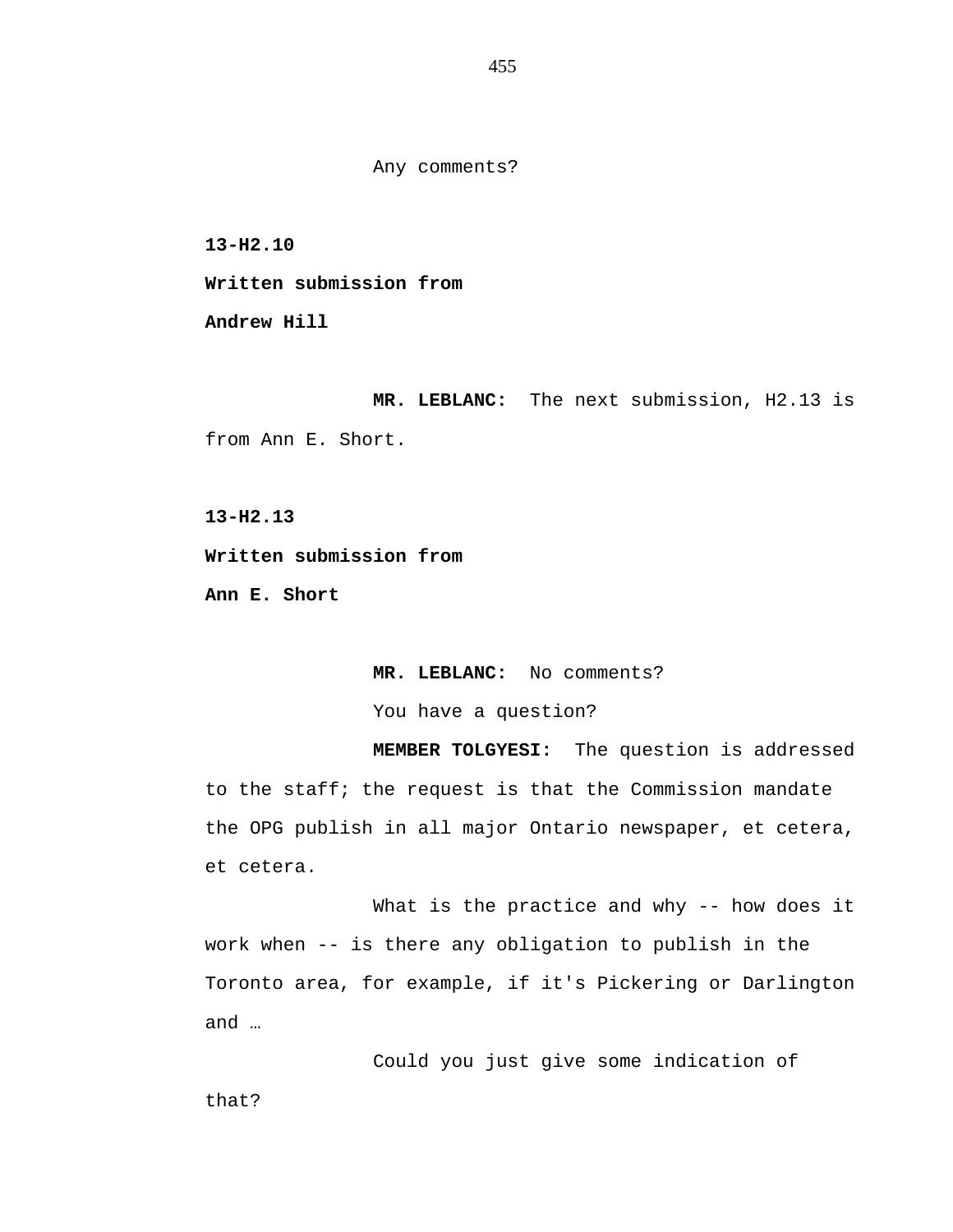**DR. RZENTKOWSKI:** Greg Rzentkowski, for the record.

There is a formal disclosure protocol in place and this protocol, actually stems from the regulatory requirement which is now a part of the licence condition.

So, yes, the licensees are obligated to disclose all events at the site or something what potentially could be of public interest. So, something of public interest, of course, may eventually end up in the newspapers.

**MEMBER HARVEY:** I think -- the special items or -- when you have to apply for a license, for example, what is the current practice?

**DR. RZENTKOWSKI:** Current practice is only for the CNSC to make a formal announcement on the external Web site. I am not quite sure what is the role of OPG in informing local population. We should probably ask OPG.

**MEMBER HARVEY:** Okay.

OPG, can you comment?

**MR. JAGER:** Glenn Jager, for the record.

There is an extensive communication that's completed as part of the relicensing process and outreached to community organizations and are broadly advertised. The application for relicensing -- I'll ask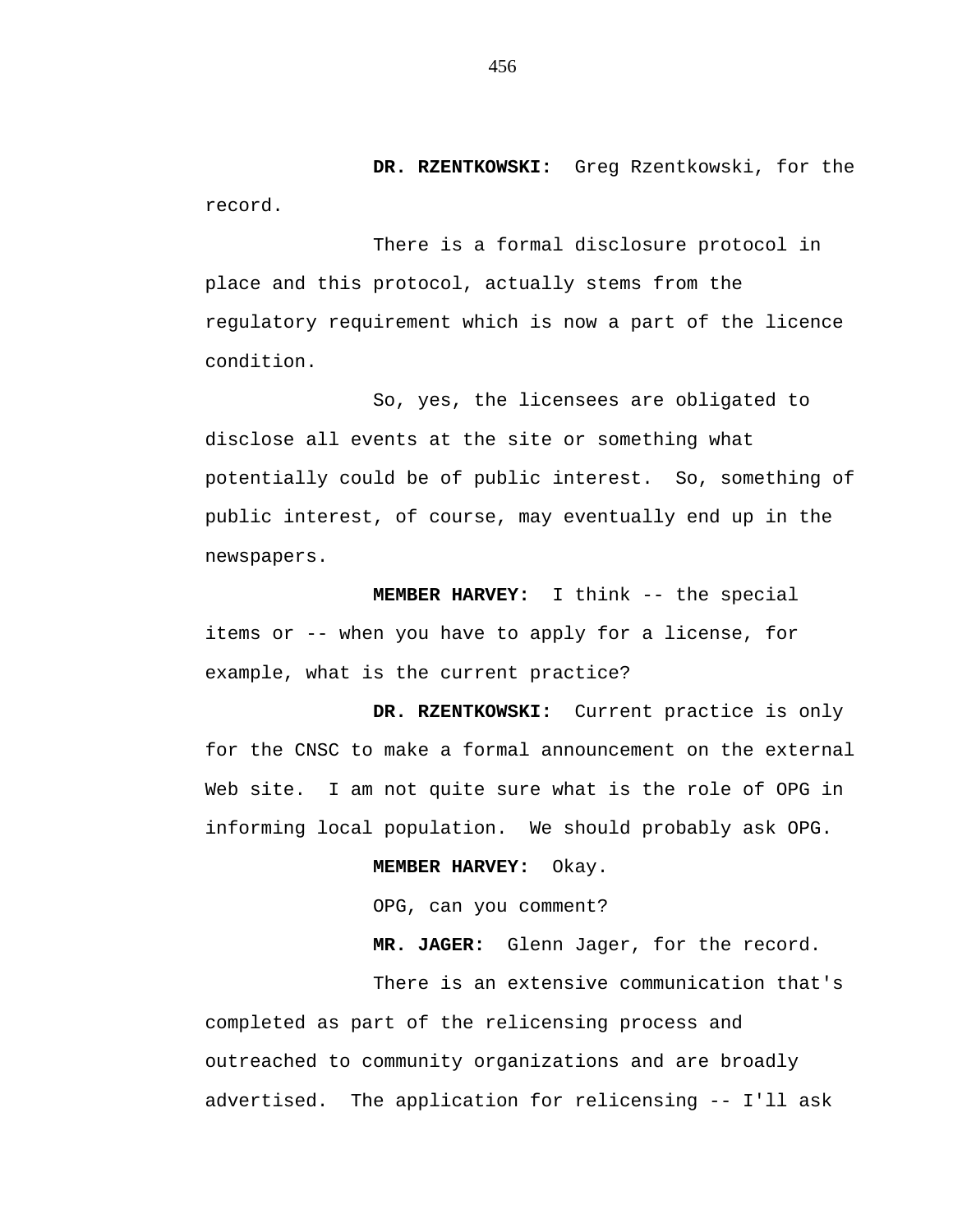Kevin Powers to speak in more detail about the communications that we have performed in support of the relicensing effort.

**MR. POWERS:** Kevin Powers, for the record. OPG, over the past five weeks, has undertaken a number of activities around the relicensing hearing and the publication of the relicensing hearing that has included newspaper ads in all of the local papers, it has included Internet ads.

It has included outdoor ads in all of the Go Train stations in the area, as well as the local transit shelters. We have mentioned it in all of our community meetings, we have put out a special newsletter to all of the residents in Pickering advertising the - advertising the hearing as well.

**MEMBER HARVEY:** In the Toronto area, I mean, outside of the immediate area here?

**MR. POWERS:** Kevin Powers, for the record.

The Internet advertising that we undertook would reach people in the Toronto area.

**MEMBER HARVEY:** That's the only mean, the Internet? I mean, you're not publishing in papers?

**MR. POWERS:** That's correct.

THE CHAIRMAN: Marc, you want to --

(inaudible)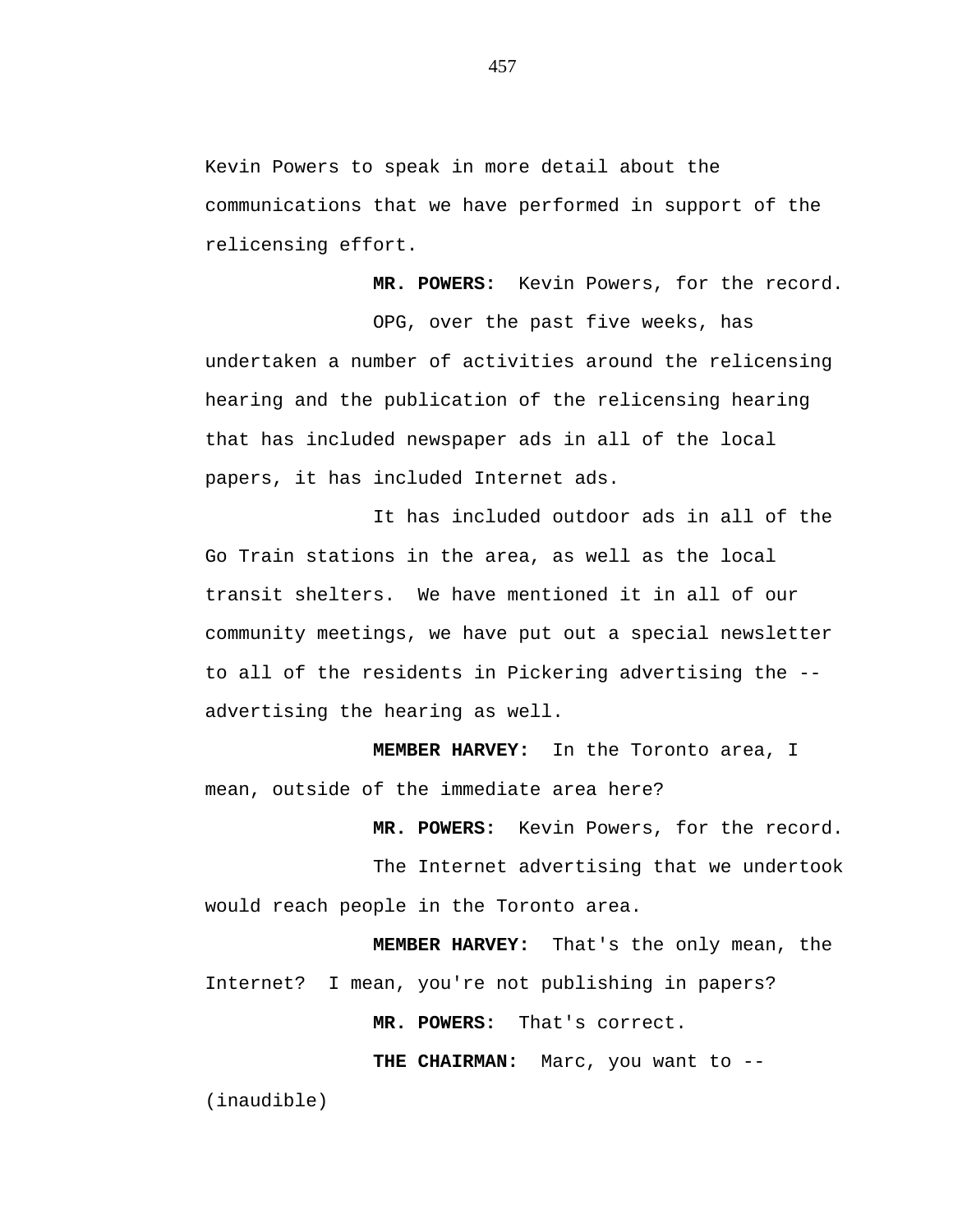**DR. RZENTKOWSKI:** … specialist is here in the room. So, Marc Drolet will …

**MR. JAMMAL:** Ramzi Jammal, for the record. It's -- it's -- the request, Monsieur Harvey, as pertaining to the hearings, we'll ask ---

**MR. LEBLANC:** I'll be happy to answer this.

So, we publish notices in the local newspapers and in some instances, we will also publish in the wider Toronto area.

I -- perhaps, my colleague Marc Drolet has the information as to in which newspapers we did publish this time around, but I recall, for Darlington, we had published in the *Toronto Star*, the *Peterborough Examiner*, and a number of other newspapers and I would think we would have probably done the same in this (inaudible)

We've also, for all people who have intervened in our proceedings, they're automatically put on a subscribers list and will receive all notifications directly through email distribution and there's 2700 such persons that are subscribers, including all intervenors that have participated in our processes in the last three years.

So, perhaps for first-time participants, they were not on the list, but now they will receive it and they will determine whether they want to remove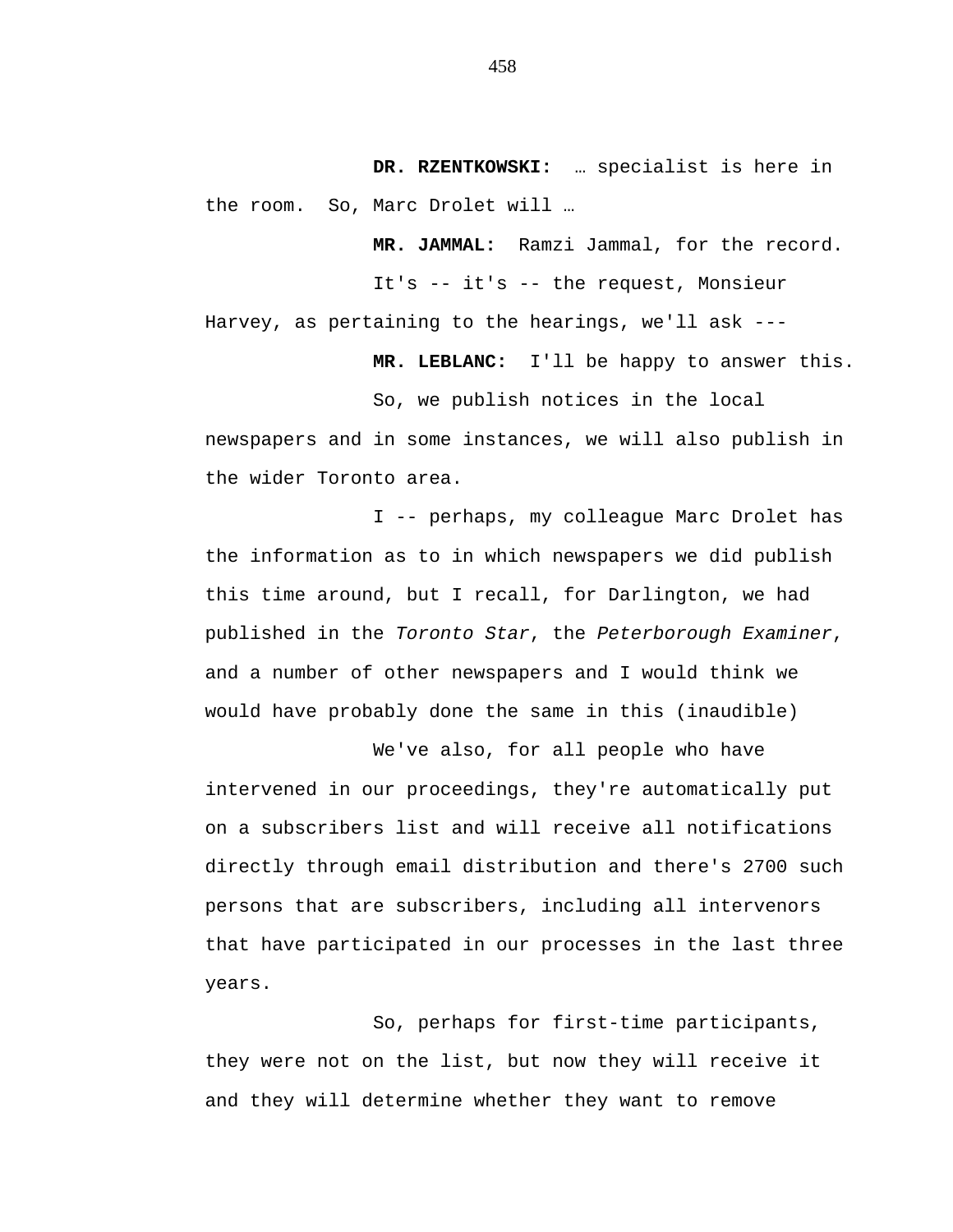themselves from the list, but we have done positive subscriptions.

**THE CHAIRMAN:** Marc, you want to add and describe how many newspaper are that list?

**MR. DROLET:** Yes. I believe there's -- Marc Drolet, Senior Communications.

I just want to confirm that we did publish an ad in the *Toronto Star* in September. We also did a Web banner on an Aboriginal news network and we also used social media.

We have a YouTube -- not a YouTube, but a Facebook account. We also did some publicity around the participants funding programs that was connected to Day-2 of the proceedings.

And for the number of media, I believe it's around 80 representatives of different media outlets across the country, including many from the Toronto and the Durham area, in particular.

**THE CHAIRMAN:** Okay. Thank you.

Ms Velshi?

**MEMBER VELSHI:** And I know there's no one here from EMO, or I believe Durham (EMO). So, perhaps OPG can try answering this.

We've heard a number of times of the public being wilfully ill-informed about Emergency Evacuation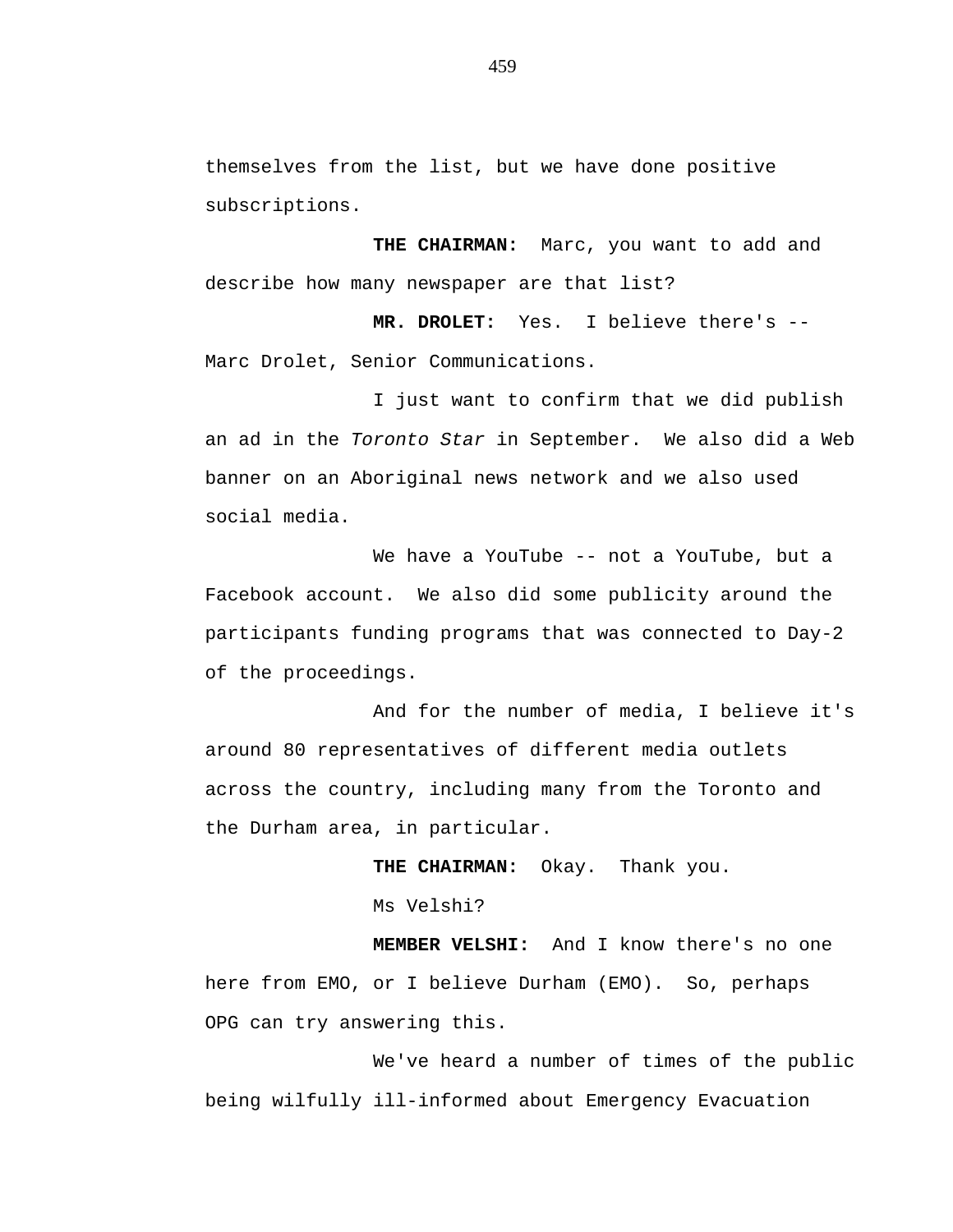Plans or the Emergency Plan overall. In your public outreach or any public opinions surveys that you do, do you have a test for that to see how well-informed they are about the Emergency Plans or Evacuations Plans, in particular?

**MR. JAGER:** Again, I'll ask Kevin Powers to answer that question. Glenn Jager, for the record.

**MR. POWERS:** Kevin Powers, for the record.

We have not undertaken any studies to that effect over the past couple of years.

**MEMBER VELSHI:** Thank you.

**THE CHAIRMAN:** Mr. Tolgyesi?

**MEMBER TOLGYESI:** In this H2-10,

intervenors are talking about concerns of some -- the major manufacturers as to their components suitability for long-term use.

So, that means the manufacturer doesn't trust his product. That's what I understand.

Do you have any control or, you know,

quality control or long-term guarantees or whatever?

**MR. JAGER:** Glenn Jager, for the record.

All the suppliers supply components to a technical specification. They have a quality program that they are required to adhere to.

We do audit those components. Components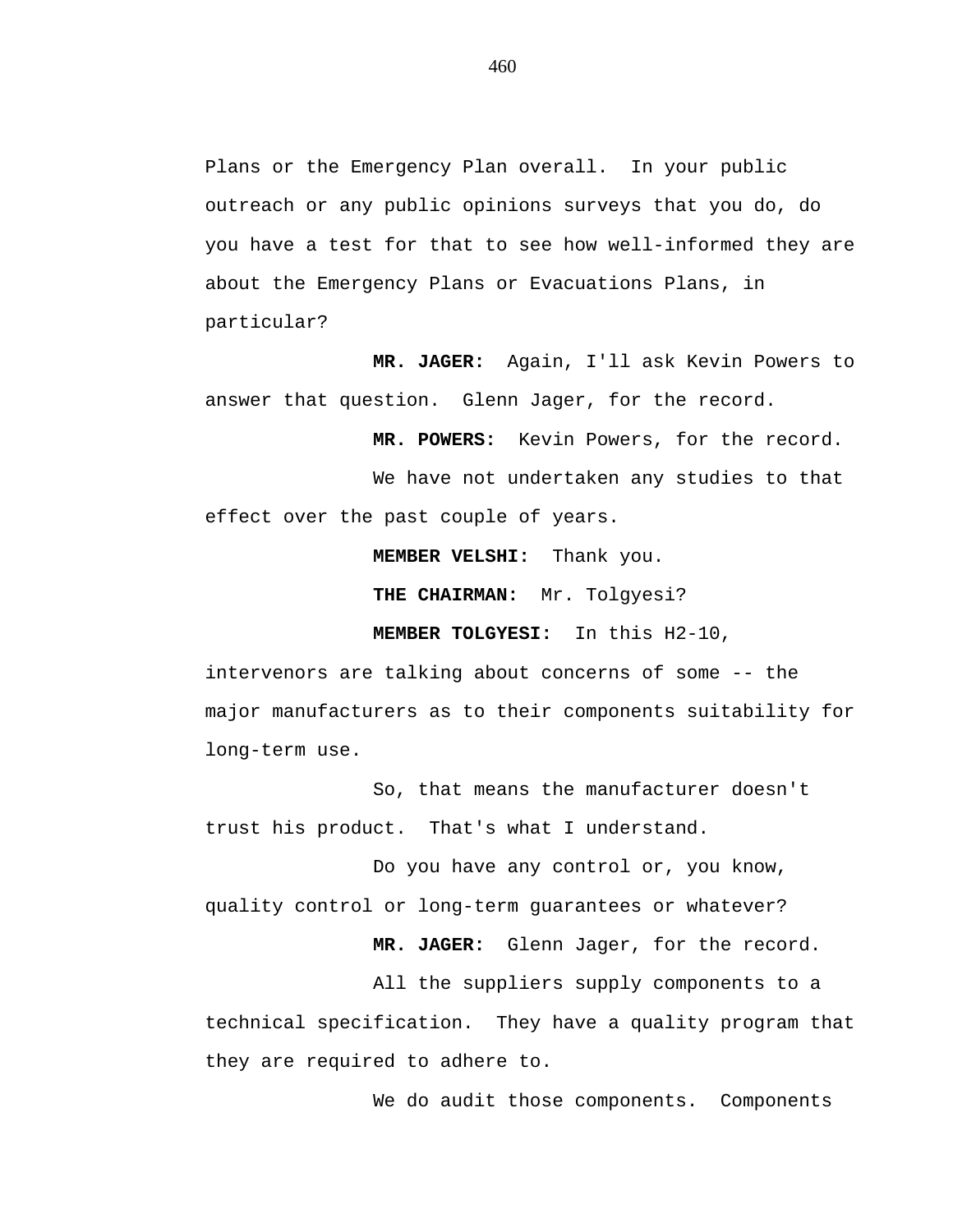are graded as to a quality level depending on their application and, finally, when the components arrive, they're receipt-inspected, and then used in their final application.

The components are expected to meet their technical specification which would include durability, expected life span, and so forth.

I'll ask Carl Daniel to just briefly respond on how we specify replacement components and their mission.

**MR. DANIEL:** Carl Daniel, for the record.

Components are specified essentially based on their application, whether they're pressure boundary, whether they're -- what their significance level is.

We have a number of ways of doing that. We can specify anything from a direct replacement, which is an identical component to a near identical component to a design change.

The other piece is, as Mr. Jager described, is a whole series of checks and balances that are done. There's one more that's done which is when a component is installed, we either do a post-installation testing or we do checks and commissioning of that material to make sure that it's correct.

So we have a specification process that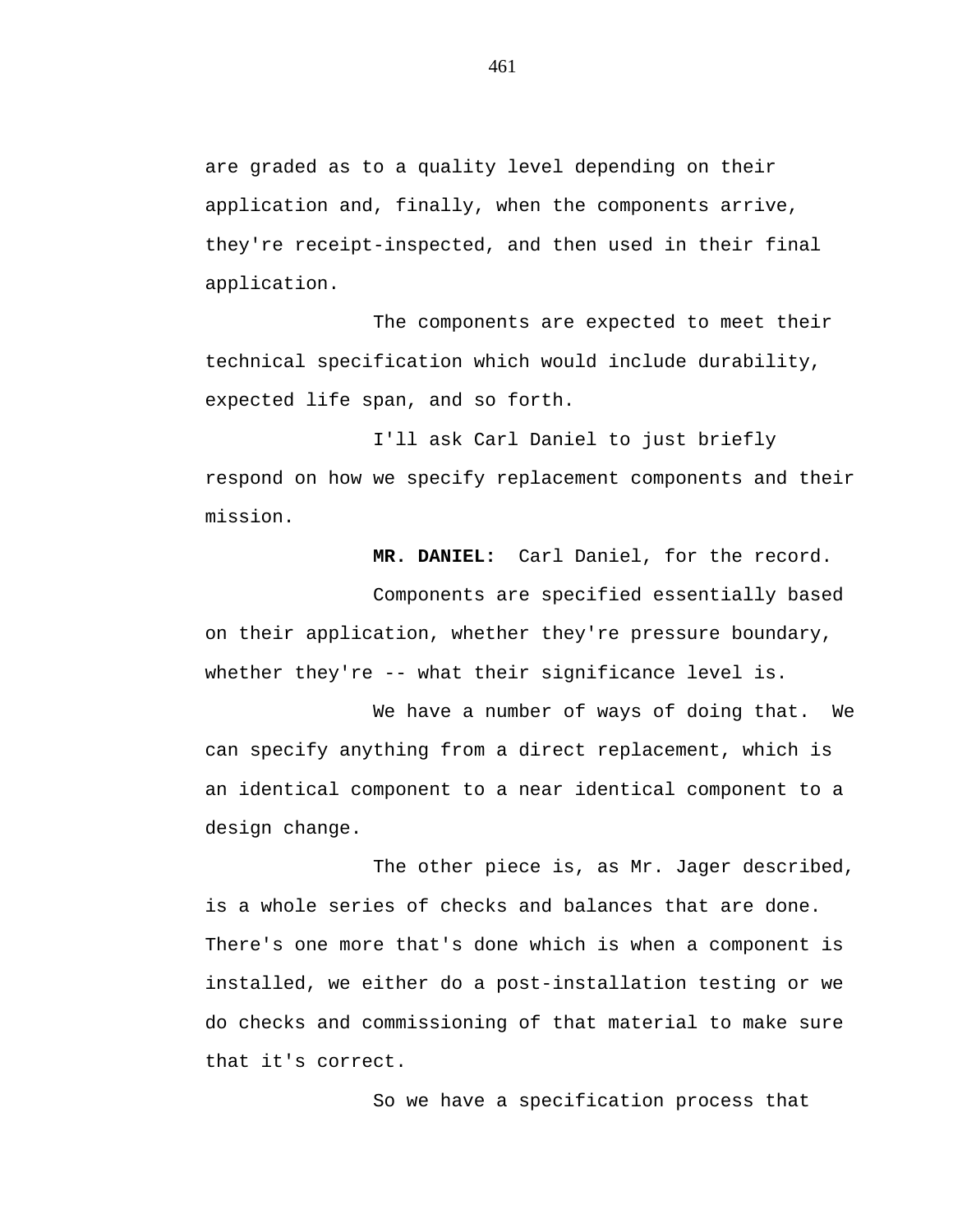goes through an engineering process and we go over a robust purchasing process, and beyond that we have a postmaintenance test or a commissioning program that ensures that it operates the way it's intended.

**MR. SANTINI:** May be if I could extend a little bit on the Quality Assurance Programs.

The suppliers must comply with the same standards, in this case it's CSA N-286 and I would like Kathleen Heppell-Masys to expand on this line.

**MS. HEPPELL-MASYS:** Good evening. My name is Kathleen Heppell-Masys. I'm the Director General of the Safety Management Directorate at the CNSC.

OPG has done a very good job at explaining the fundamentals behind the quality assurance for the components.

In the first comments that were brought on a previous intervention, it was mentioned that there are procurements committee and the one in particular that I'd like to refer to is the Procurement Audit Committee for CANDUs. It's called CANPAK. And so -- or there's another one also that's Nuclear Procurement Issues Committee.

So those committees basically, they would –- just a moment here -– so OPG would primarily rely on them to audit their supplier and they're basically a supply organization set up by the utilities to audit the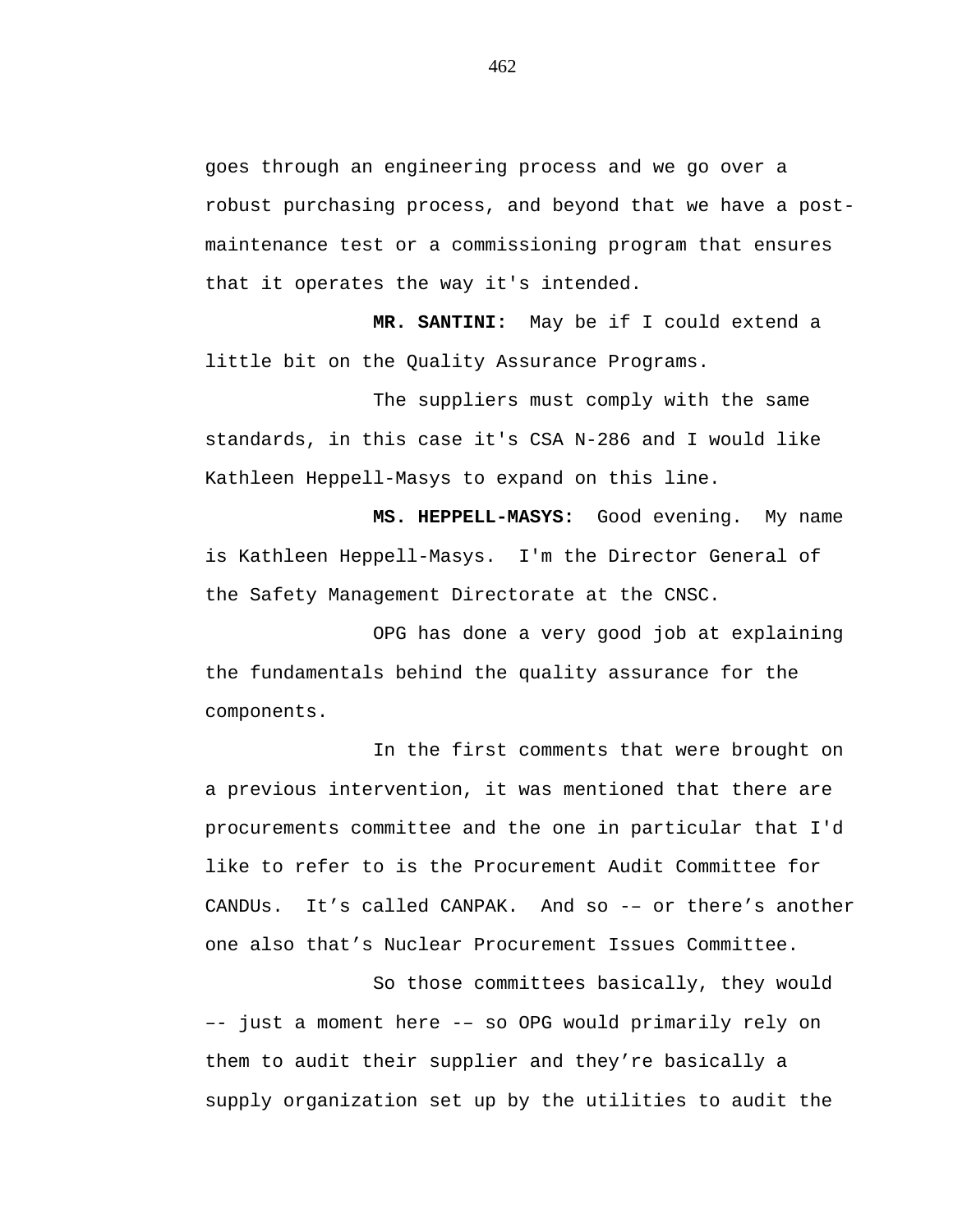suppliers and share the audit's conclusions among its member.

In the event that other members would not want to inspect a particular supplier, they would themselves audit this agency.

Now, CNSC staff has actually observed and continued to observe the audits carried out by CANPAK and NUPIC joint with CANPAK, and I just wanted to add that we're satisfied with their audits from our observations.

**THE CHAIRMAN:** Okay. Thank you.

Marc?

**MR. LEBLANC**: The next submission is 13- H2.14 from Dorian Douma.

**13-H2.14**

**Written submission from**

**Dorian Douma**

**MR. LEBLANC:** The next submission 13-H2.15 is from the Big Brothers Big Sisters of Ajax-Pickering.

**13-H2.15 Written submission from Big Brothers Big Sisters of Ajax-Pickering**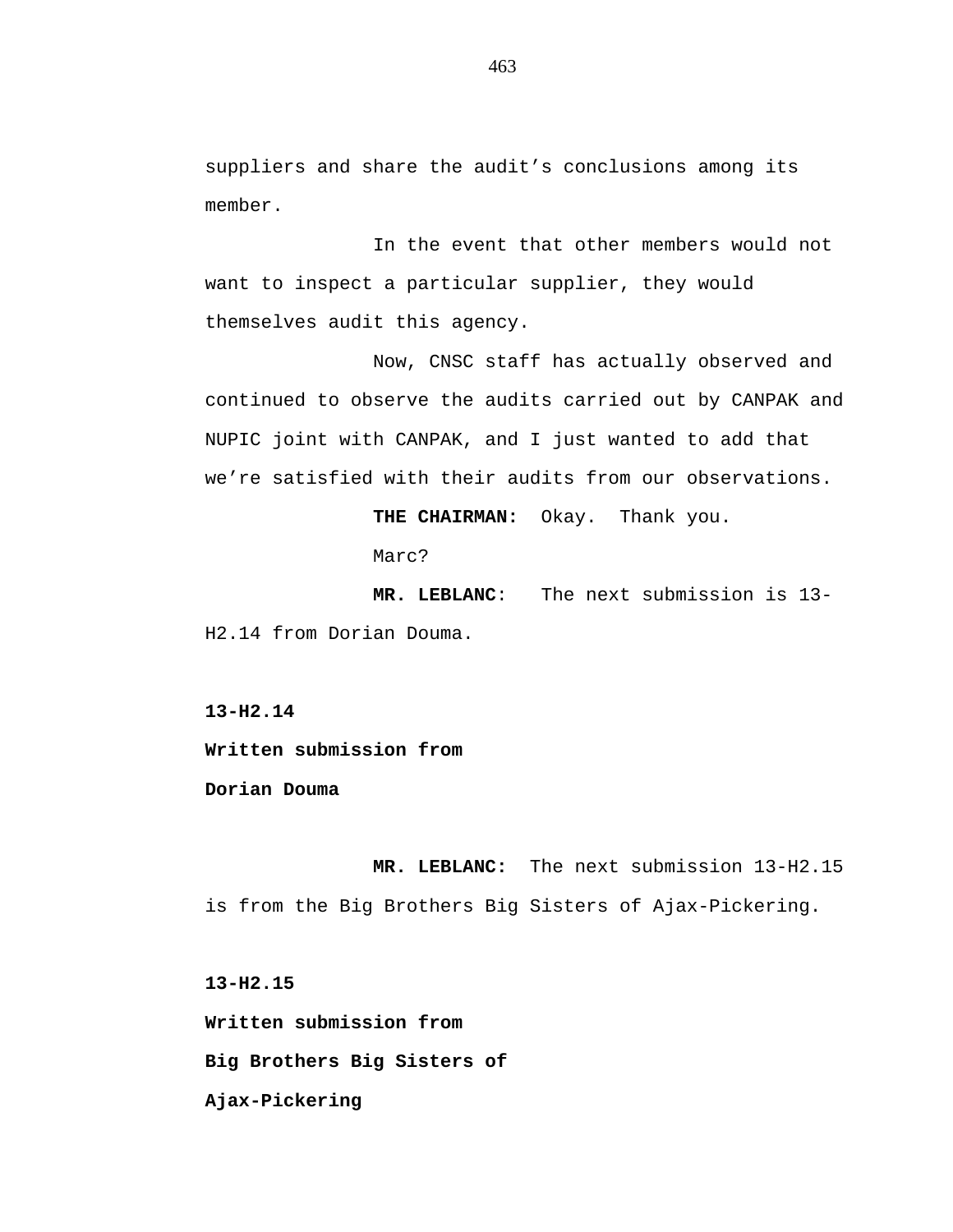**MR. LEBLANC:** The next submission is 13- H2.16 from Marilyn McKim.

**13-H2.16**

**Written submission from** 

**Marilyn McKim**

**MR. LEBLANC:** The next submission is H2.17 from Kylie Brooks.

**13-H2.17**

**Written submission from**

**Kylie Brooks**

**MR. LEBLANC:** The next submission is 13- H2.18 from Hydro Pensioners of Ontario, Georgian Bay District Pensioners Association and the Bruce Sub Group.

**13-H2.18 Written submission from Hydro Pensioners of Ontario, Georgian Bay District Pensioners Association, Bruce Sub Group**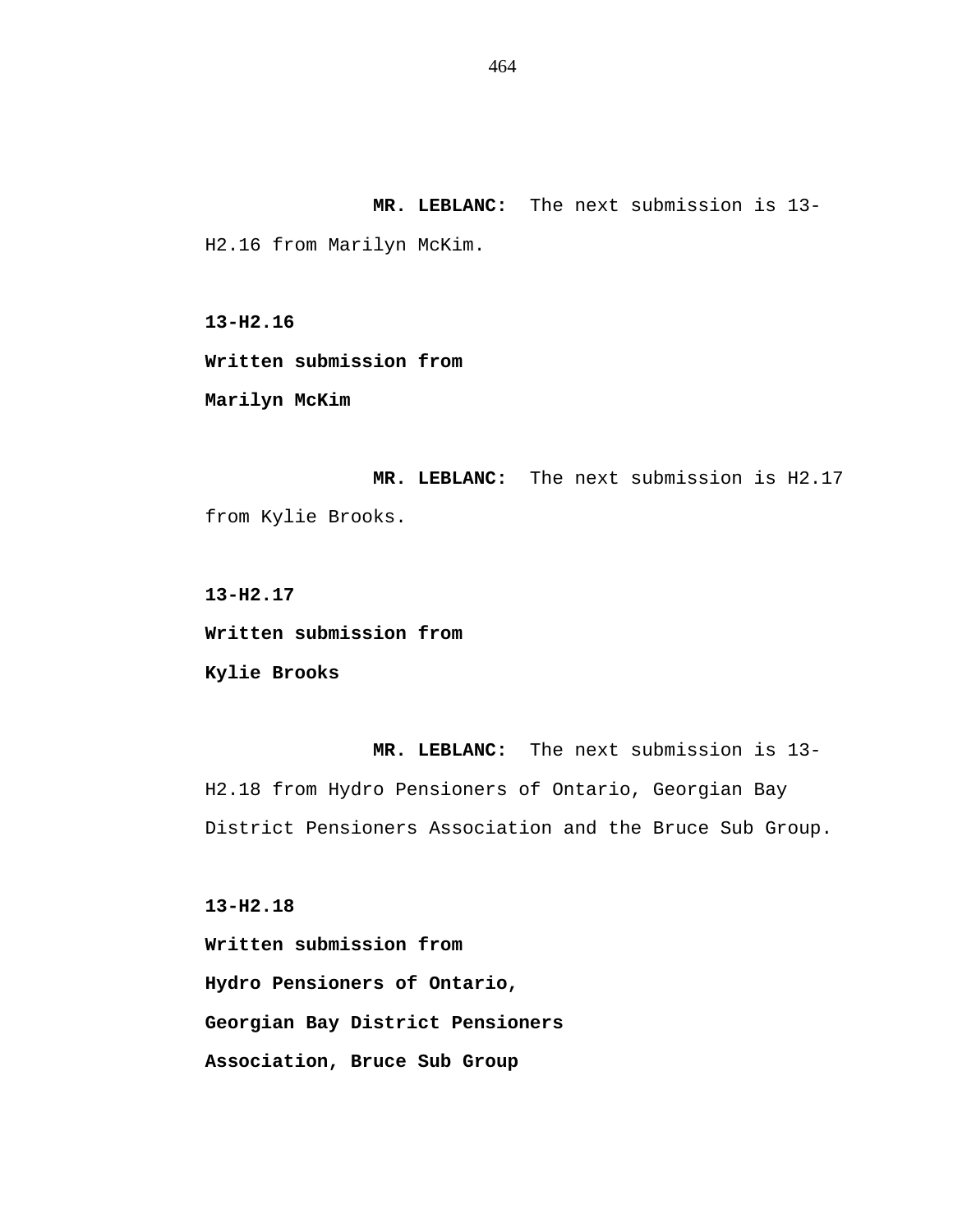**MR. LEBLANC:** The next submission is H2.19 from Maria Kasstan.

**13-H2.19**

**Written submission from**

**Maria Kasstan**

**MR. LEBLANC:** The next submission is from Environmental Earth Angels, H2.20

**13-H2.20**

**Written submission from**

**Environmental Earth Angels**

**MR. LEBLANC:** The next submission is from the Town of Ajax, 13-H2.21

**13-H2.21**

**Written submission from the**

**Town of Ajax**

**MR. LEBLANC:** The next submission is from the Ajax and Pickering Rotary Club, H2.22.

**13-H2.22**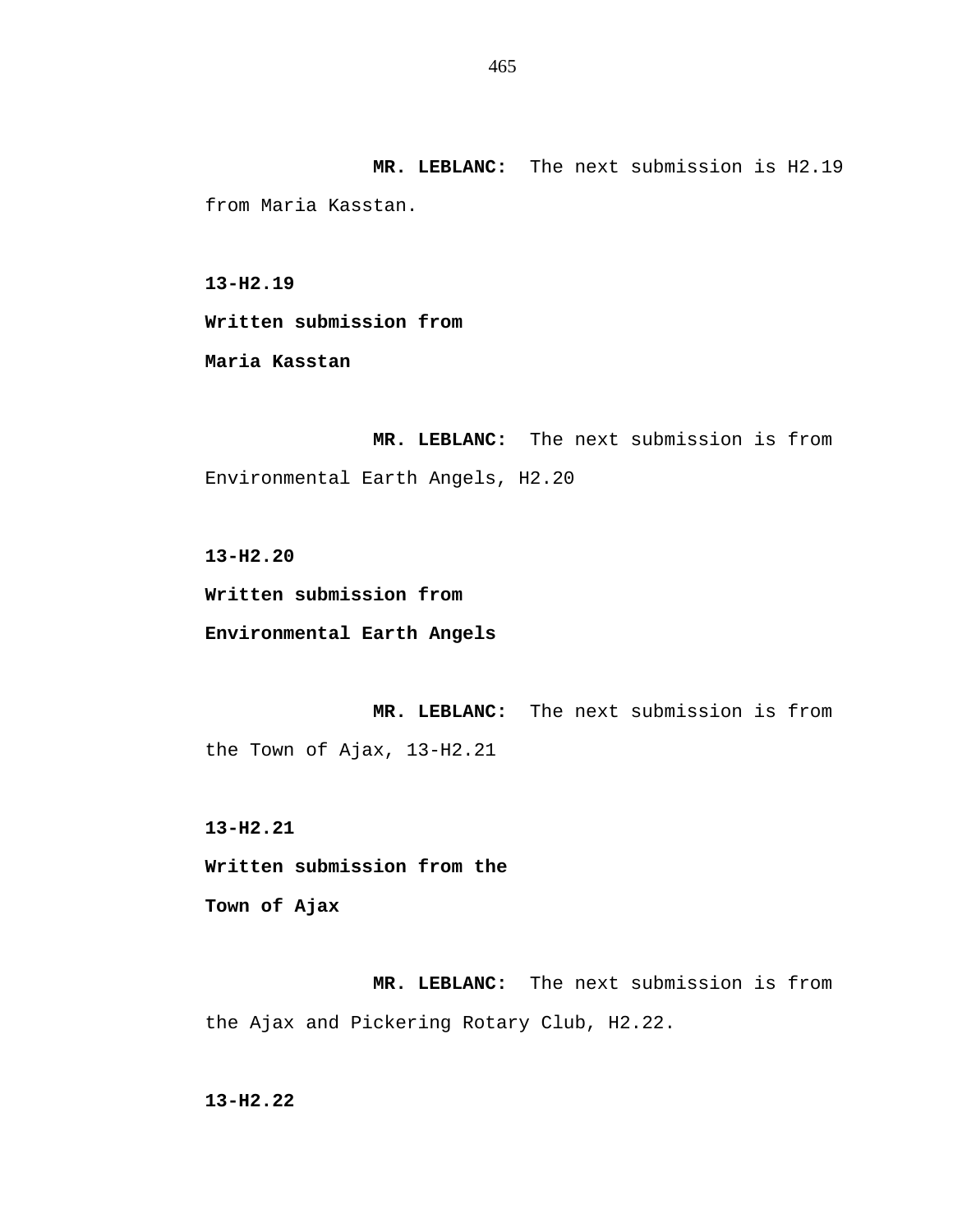**Written submission from the**

**Ajax and Pickering Rotary Club**

**MR. LEBLANC:** The next written submission is from the Durham College, H2.23.

**13-H2.23**

**Written submission from the**

**Durham College**

**MR. LEBLANC:** Written submission H2.24 is from Marsh Instrumentation Ltd.

**13-H2.24**

**Written submission from**

**Marsh Instrumentation Ltd.**

**MR. LEBLANC:** The next submission is from Brenda Thompson, H2.27.

**13-H2.27**

**Written submission from**

**Brenda Thompson**

**MR. LEBLANC:** Submission H2.28 is from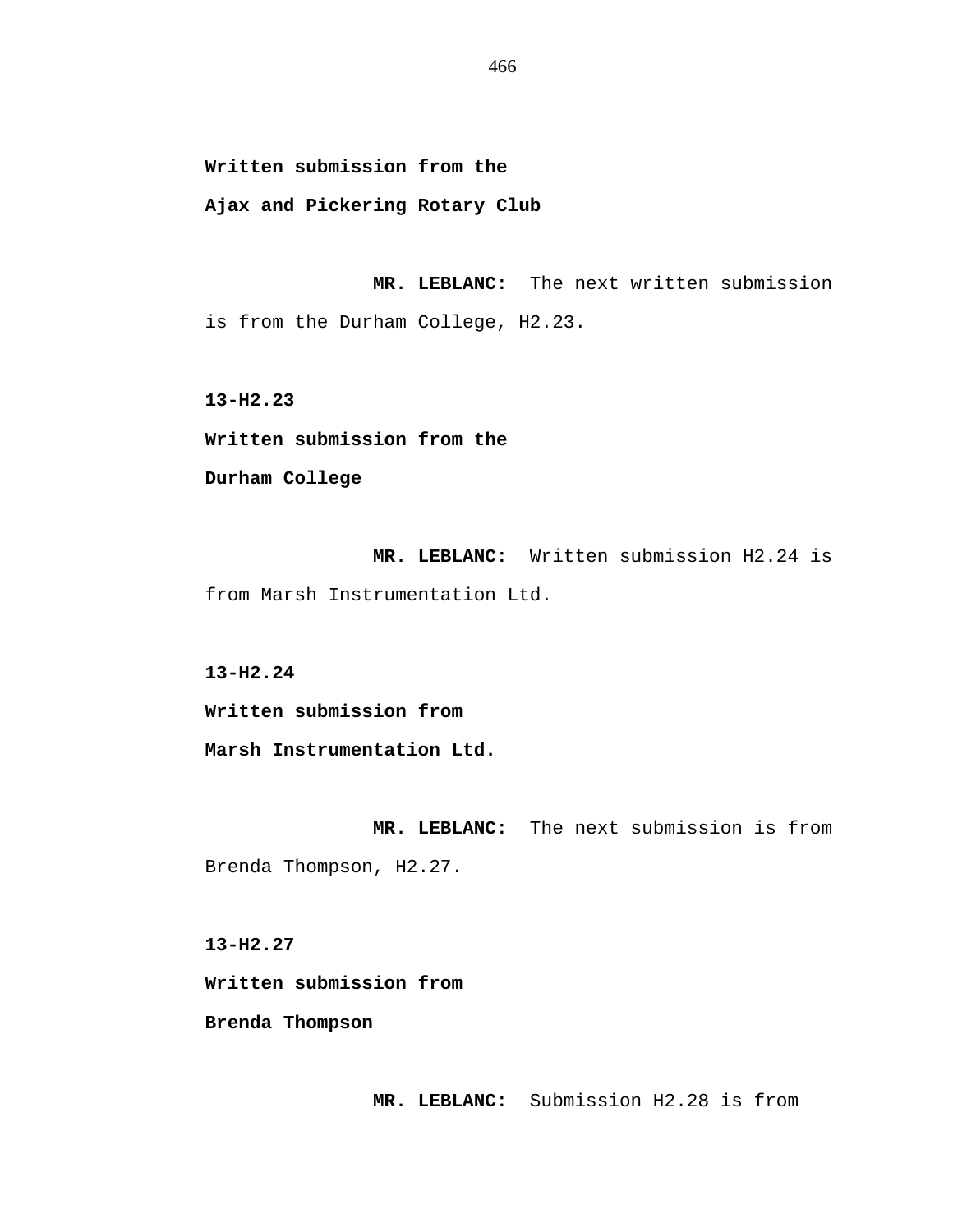Veridian Connections.

**13-H2.28 Written submission from Veridian Connections**

**MR. LEBLANC:** Submission H2.30 is from Norma Dickinson.

**13-H2.30**

**Written submission from**

**Norma Dickinson**

**MEMBER VELSHI:** I have a question. **MR. LEBLANC:** Madam Velshi? **MEMBER VELSHI:** Question for staff.

One of the concerns the intervenor raises is spokespersons in the event of emergencies, credible spokespersons.

Do you folks want to comment on that and is anything that the CNSC is doing about that?

**MR. JAMMAL:** Ramzi Jammal, for the record.

As our communication expert, Mr. Drolet, is coming up, the CNSC, based on the Fukushima review and the External Advisory Committee that was struck by the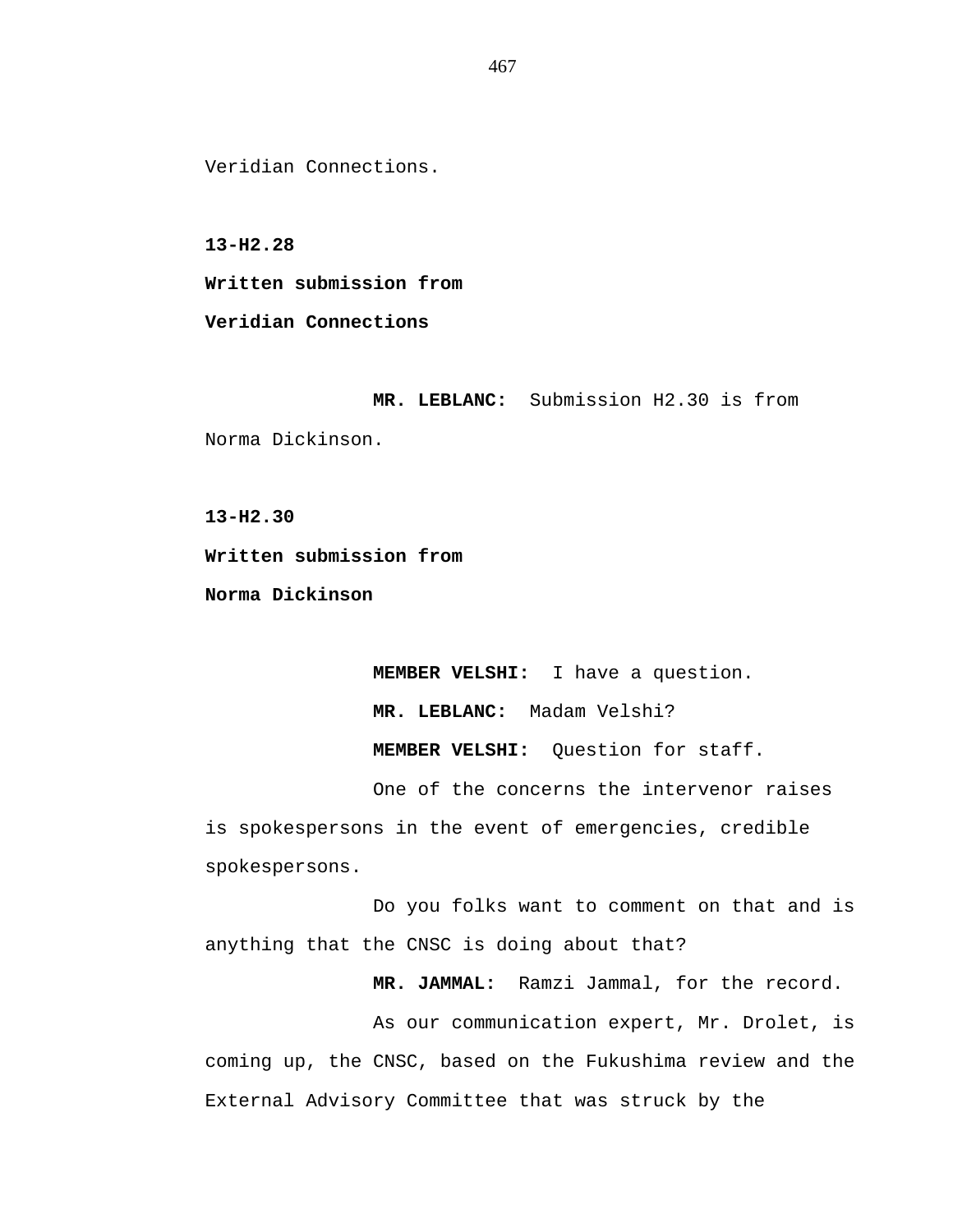President that recommended to have a proper communication in place, and the CNSC has two things.

Number one is the capacity of an individual to be non-technical. It was made very, very clear in order to communicate in layperson's language on what's happening.

And the CNSC has established what we call a crisis Web site that is all ready to be activated in the case of emergency and to transmit the information.

Mr. Drolet is -– I'll pass it on to Mr. Drolet.

**MR. DROLET:** And quickly if I can add, Marc Drolet, CNSC Communications, if I can add two points quickly.

We've also put some efforts into creating more plain language material, especially to explain how a reactor works and about the safety systems in particular, to be able to provide some information if people were looking for some, especially in the case of a potential incident.

And another thing about the -– in response to your question would be media training. So we've got a schedule to, I guess, beef up or complement the number of people who have media training in the organization and who would be able to be in front of a camera or answer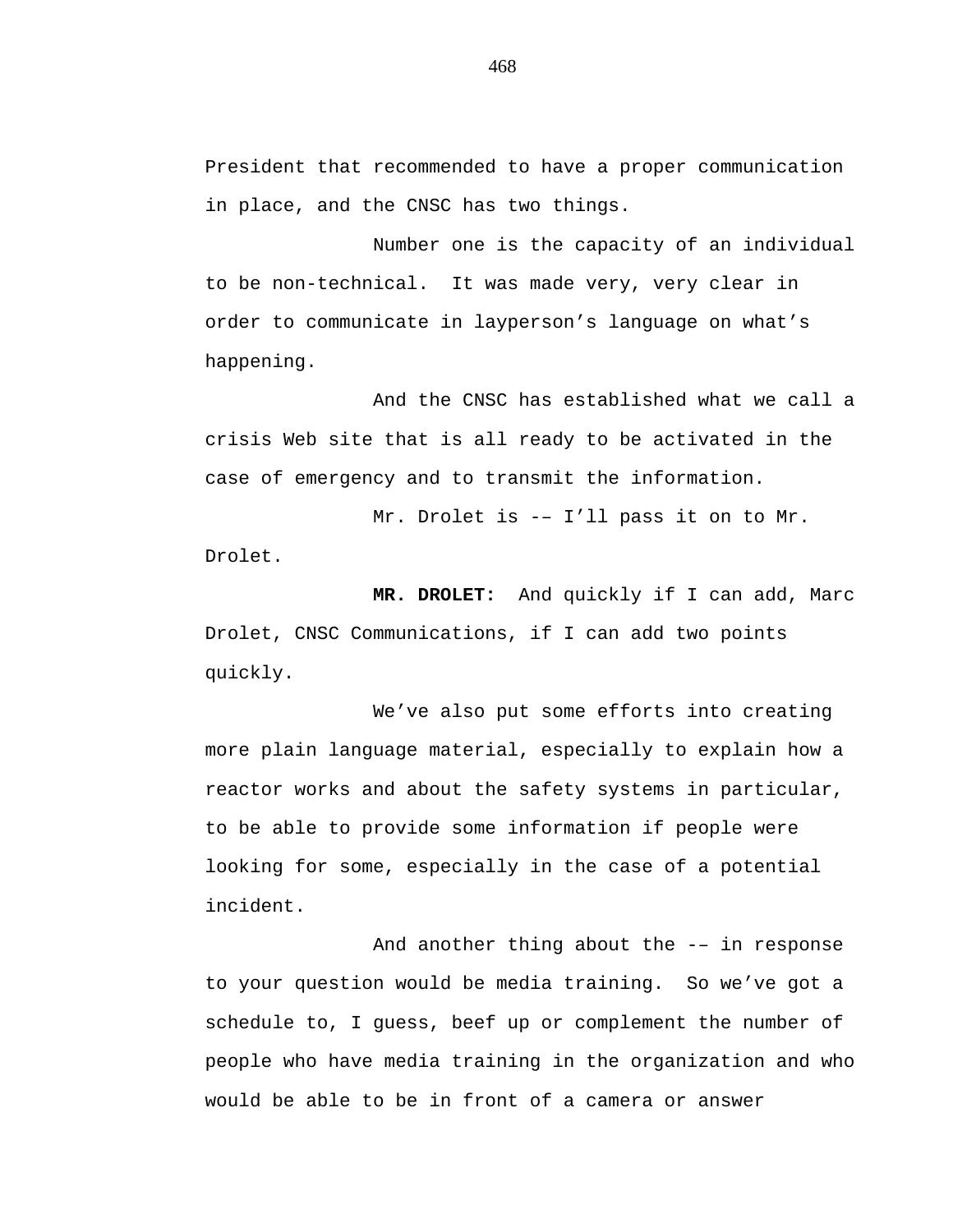questions from journalists.

**MEMBER VELSHI:** In addition to CNSC staff, have you reached out to folks who -- say outside the industry, who, you know, the public probably would see with greater credibility, whether they're academics or whoever else to be part of your speaker's bureau, so to speak, in the event of an emergency?

**MR. DROLET:** We did. And I'm having a little blank with one of the –- we have a list of technical specialists from outside the CNSC who we could contact. We also got a relationship with an organization; I'm having a blank right now but could come back with the name of the organization.

Thank you.

**MR. JAMIESON:** Terry Jamieson, for the record. I'm the Vice-President of the Technical Support Branch.

I'd like to assure you that all communications coming from the federal and provincial levels and from the municipal levels are spelled out in the various tiers of documentation and emergency planning.

So at the federal level in the Federal Emergency Response Plan, there are points of contact and primary spokesmen that are designated. And typically they are credible individuals with scientific backgrounds that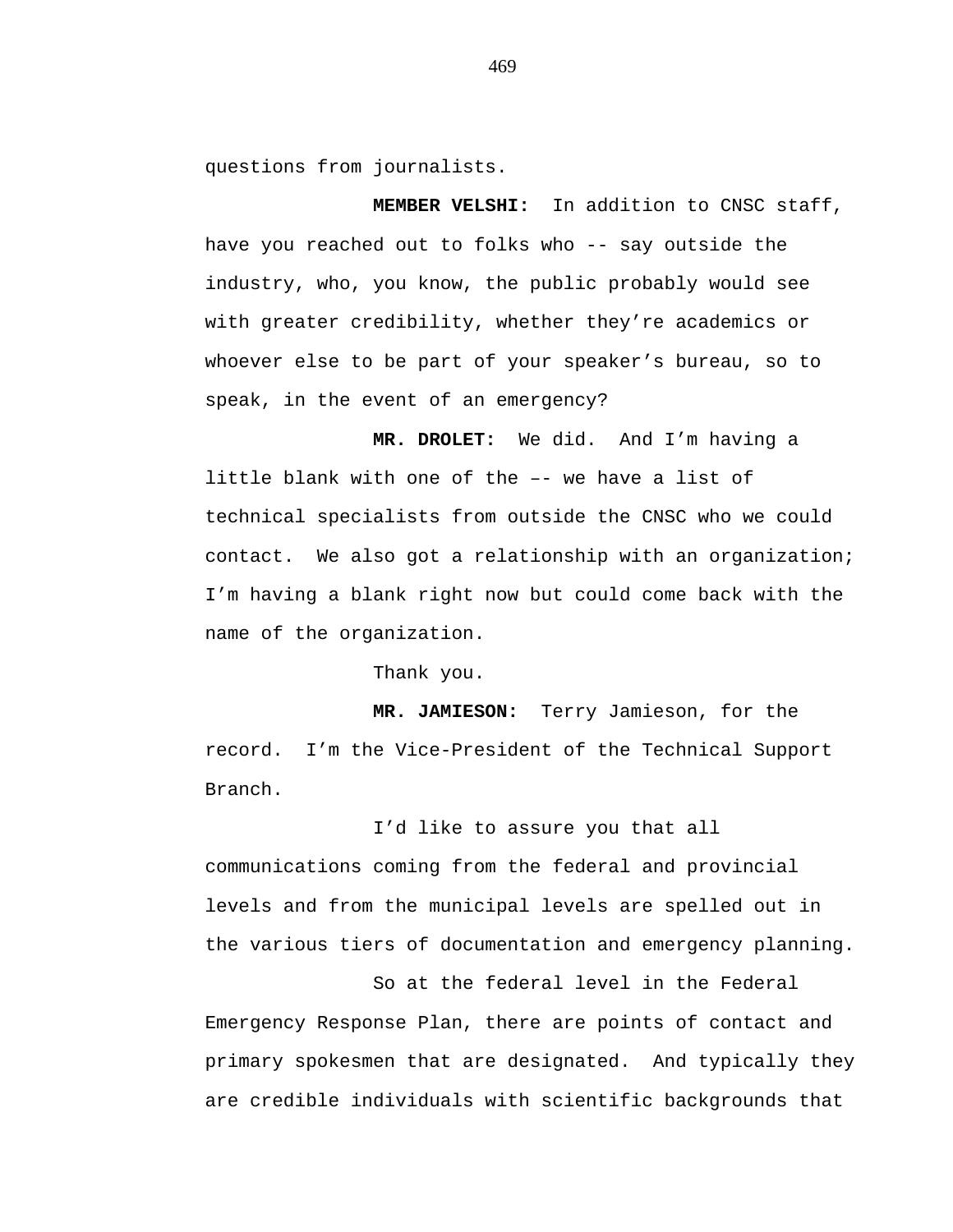can speak in plain language. During Fukushima, for instance, we used Dr. Paul Gully from the Public Health Agency of Canada.

**THE CHAIRMAN:** Can I follow up with OPG? Do you have -- in case of a serious accident, do you have a communication designated person that can deal with the media which is -- remember it's now 24/7, all the time and they will talk to anybody on anything?

**MR. JAGER:** Glenn Jager, for the record. Yes, we do have a media response and I'll ask Kevin Powers to describe that.

**MR. POWERS:** Kevin Powers, for the record.

We do have a 24-hour a day media line. And in the event of an emergency, we do have accredited spokespeople at the locations of our nuclear plants as well as at headquarters to deal with media in Toronto.

**MR. JAGER:** Glenn Jager, for the record.

What I would add is for -- within our event response and our procedures, that includes notification to public affairs staff so that they can modify –- mobilize the necessary support from Public Affairs and arrange speakers to communicate with the public.

As well, they have a fan-out notification to notify stakeholders of any event or occurrence and it's that network that initiates that. And, as well, we have a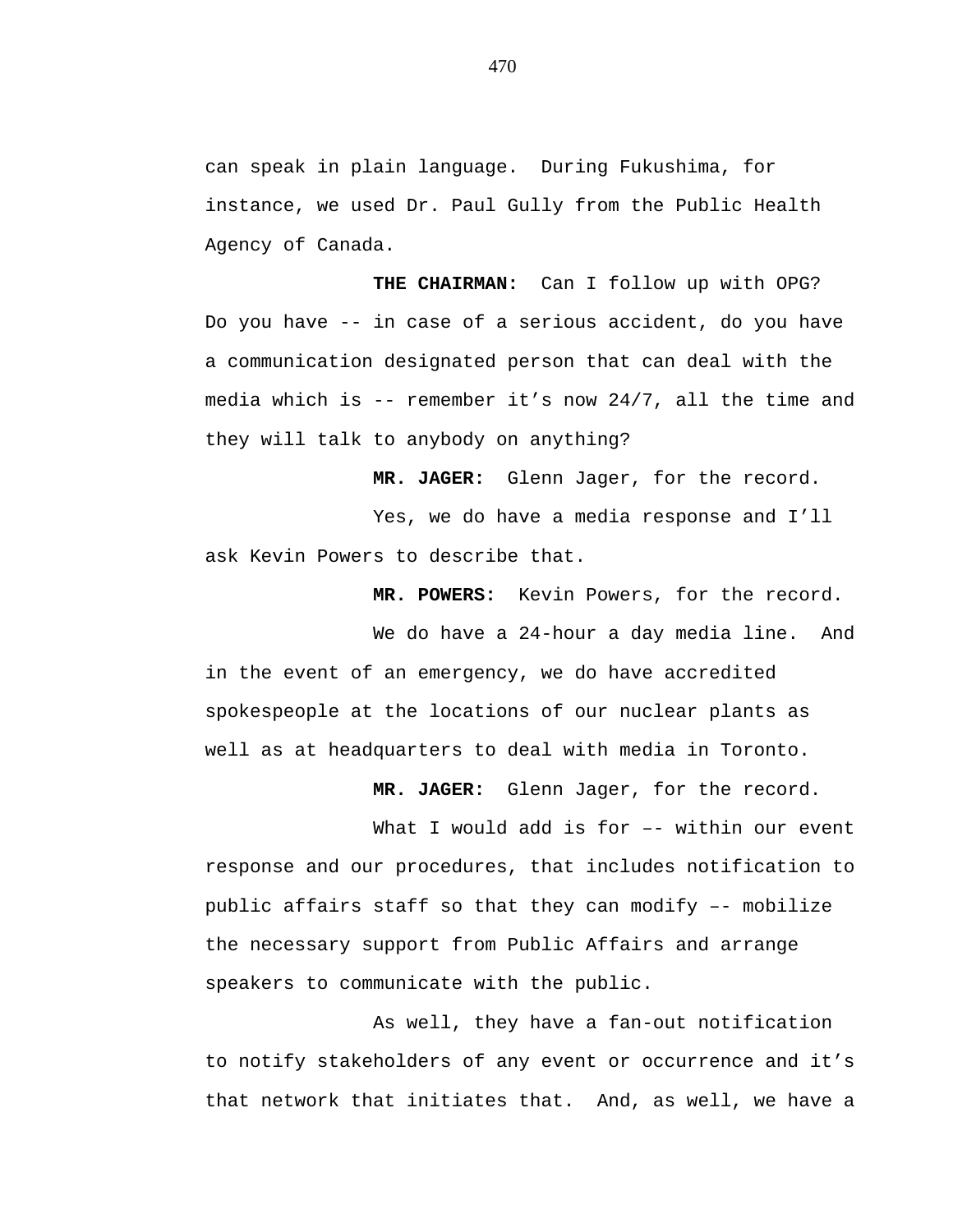fairly robust in-house pool of experts that can speak to specific issues that may arise.

**THE CHAIRMAN:** Thank you.

Mr. Tolgyesi.

**MEMBER TOLGYESI:** I have two questions, Mr. Chairman.

One is in page one on the third paragraph, second line. Intervenor is talking about Chernobyl as this site is still contaminated and one million that have been attributed to date.

Could you comment on that?

**DR. THOMPSON:** Patsy Thompson, for the record.

There's been a lot of studies done by international organizations on the outcome of the Chernobyl accident from a health point of view.

And so in terms of mortality, as the intervention says, from the work done by the United Nations Scientific Committee on the Effects of Atomic Ionizing Radiation and Atomic Radiation -- and that's dated 2008 -- there were 134 plant and emergency response staff who suffered from acute radiation syndromes, so acute radiation exposure during the accident.

Of those people, of those l34 people, 28 people died a few weeks after the accident of radiation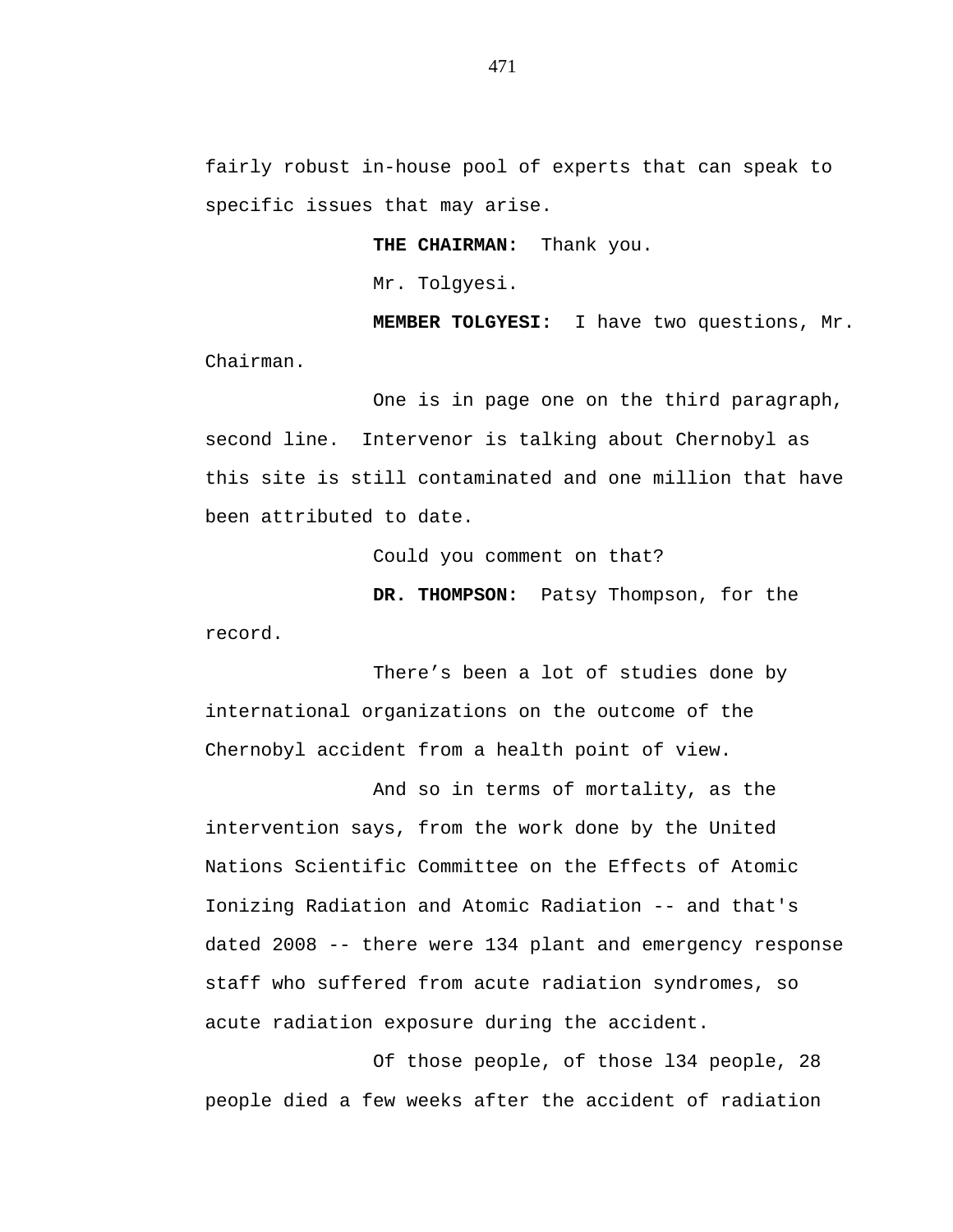exposure and by 2006, an additional 19 people of those 134 had died, but not of radiation-related symptoms.

And so the data that is kicking around with millions of people having died of cancer from Chernobyl, it's not factual information. There were some initial - initial projections using the linear no-threshold hypotheses and the estimated doses very early after Chernobyl. And these calculations were done for essentially public health planning purposes, and these projections were for very high rates of cancer.

But over time with the studies that have been done, it's been shown that the actual doses to people around Chernobyl during the accident are very much lower than those projections early after the accident. And the estimated cancer risks did not materialize.

There have been thyroid cancer in children -- in people essentially who were exposed during Chernobyl as children, and as teenagers, because during Chernobyl, the safety measures in terms of relocation and iodine - potassium iodine pills were not given early enough and there was no monitoring of food.

So milk contaminated with radioactive iodine, for example, was consumed several weeks after the accident. And so because of that, there's been some thyroid cancer but certainly nothing of the magnitude that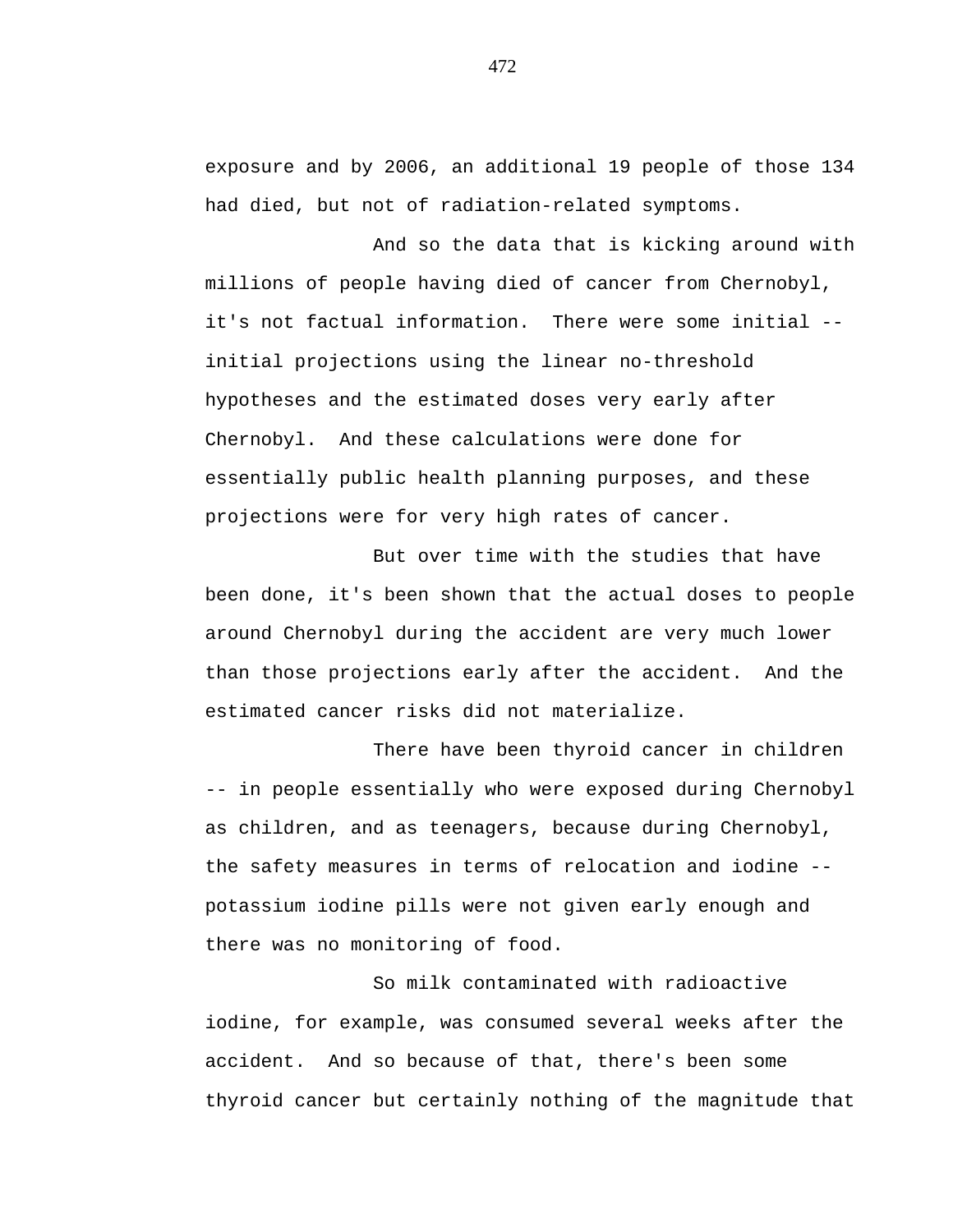is given in the intervention.

**THE CHAIRMAN:** Wasn't there an official report from the World Health Organization?

Somehow I remember the number 4,000 or something like that. Is that not correct?

**DR. THOMPSON:** Patsy Thompson, for the record.

It is the UNSCEAR Report 2008, and there's been 5,127 cases of thyroid cancer.

So your memory is pretty good.

**MEMBER TOLGYESI:** And the second one on the next page, one, two, three, fourth paragraph, some of the researchers show that contamination level in Tokyo is worse than the evacuation zone of Chernobyl. And Tokyo is about what, 100 kilometres from Fukushima, or so?

**DR. THOMPSON:** Patsy Thompson, for the record.

That information is not factual. There's actually, this week, the UNSCEAR is actually meeting and most of the week is dedicated towards finalizing the report that is being done on the consequences of the Fukushima accident.

And there's very good information, there's been a lot of quality control on the data used for the assessment of public health and effects on workers, and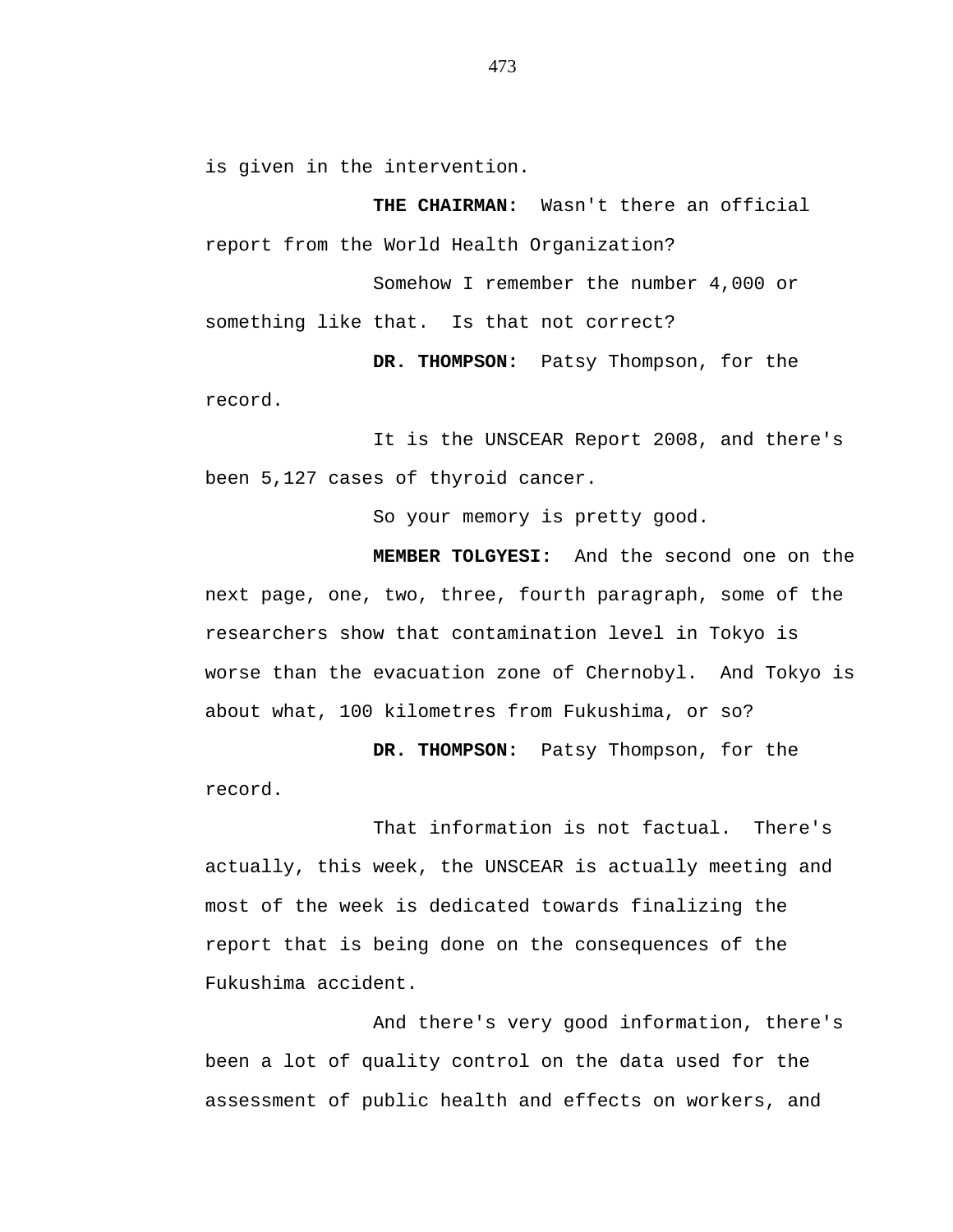the information on levels of contamination in Tokyo are not factual.

**THE CHAIRMAN:** I wouldn't have gone -- I just came from Fukushima in Tokyo, and they wouldn't allow me in if there was this kind of radiation in.

So in Tokyo, it's as clean as in any other place, and even in Fukushima onsite, most of the places are very -- now, low radiation, unless you get really inside, close to the core.

**DR. THOMPSON:** Patsy Thompson.

That's correct, Tokyo is being used for example for monitoring thyroid of children as a reference region.

**THE CHAIRMAN:** Anything else? No.

**MR. LEBLANC:** Submission 13-H2.31 is from the Hydro Pensioners of Ontario, Toronto District.

**13-H2.31**

**Written submission from the**

**Hydro Pensioners of Ontario,** 

**Toronto District**

**MR. LEBLANC:** The next submission is H2.32 from the Miller Group.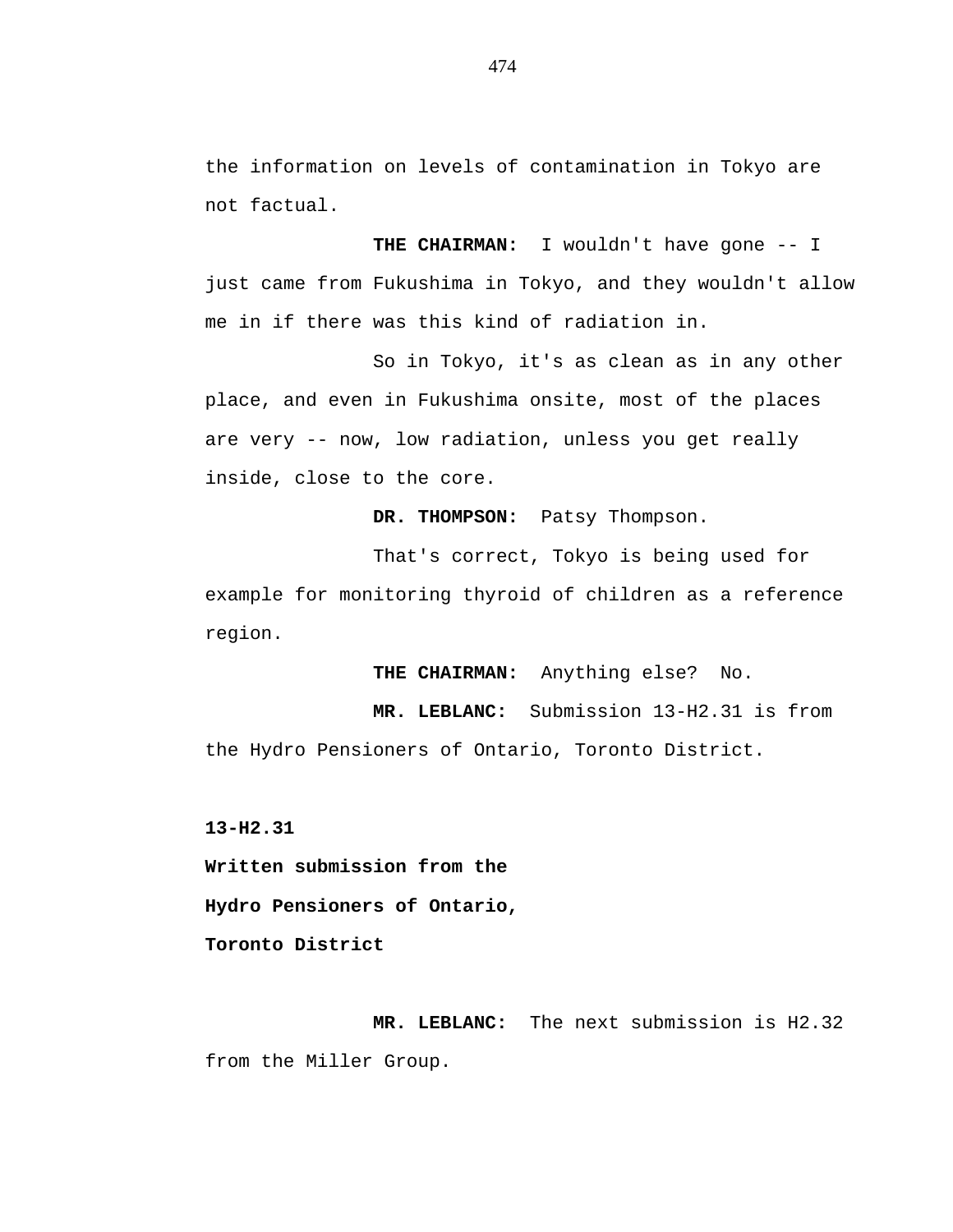**13-H2.32**

**Written submission from**

**The Miller Group**

**MR. LEBLANC:** The next submission is 13- H2.33 from Mary Fish.

**13-H2.33 Written submission from Mary Fish**

**MR. LEBLANC:** The next submission H2.35 is from Don and Heather Ross.

**13-H2.35**

**Written submission from**

**Don and Heather Ross**

**MR. LEBLANC:** The next submission is H2.38 from Victor Sgro.

**13-H2.38**

**Written submission from**

**Victor Sgro**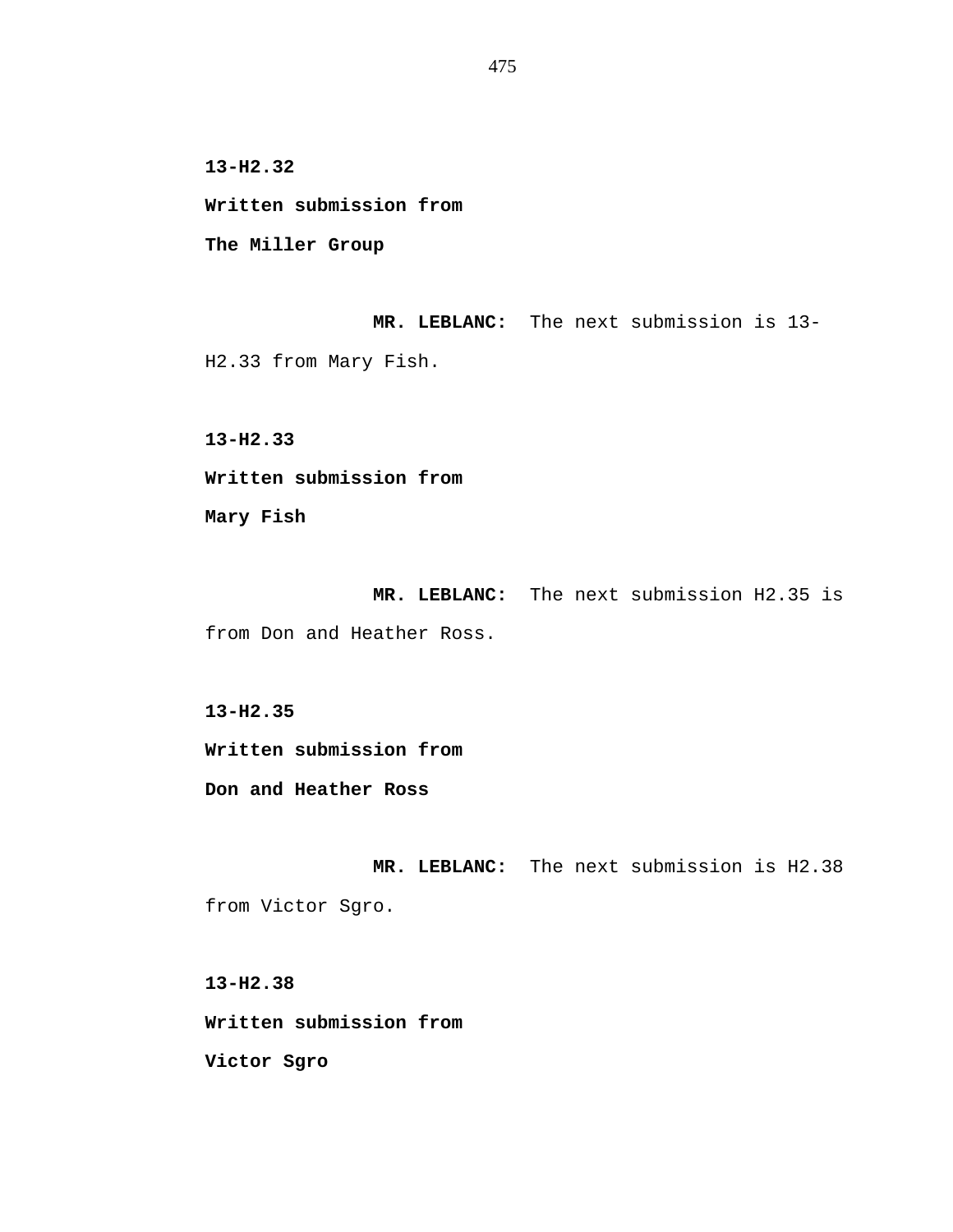**MR. LEBLANC:** The next submission H2.42 is from Klaus Dohring.

**13-H2.42**

**Written submission from**

**Klaus Dohring**

**MR. LEBLANC:** The next submission, 13-H2.43 is from Valerie Fredenburgh.

**13-H2.43**

**Written submission from**

**Valerie Fredenburgh**

**MR. LEBLANC:** The next submission, which is H2.45, is from Tania Szablowski.

**13-H2.45**

**Written submission from**

**Tania Szablowski**

**MR. LEBLANC:** The next submission, H2.46, is from the Municipality of Clarington.

**13-H2.46**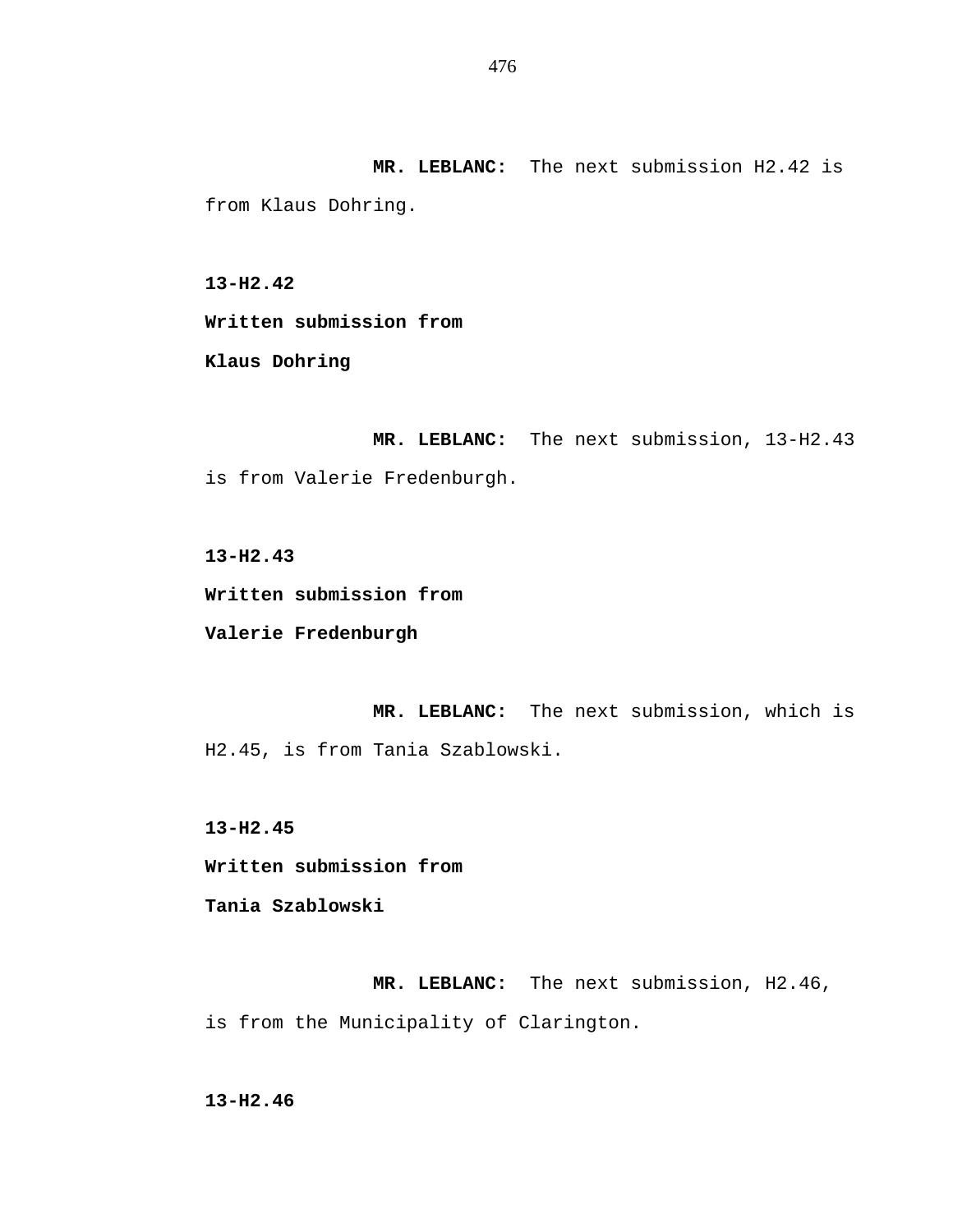**Written submission from**

**Municipality of Clarington**

**MR. LEBLANC:** Mr. Tolgyesi?

**MEMBER TOLGYESI:** The Municipality is talking about:

"Clarington will also face the decommissioning of the Darlington Station site at some point." Could you -- OPG, could you tell us what potential effects will be at Clarington compared to Darlington?

**MR. JAGER:** Glenn Jager, for the record. The question is what would be the effects of the closure of Pickering on Clarington?

**MEMBER TOLGYESI:** Yes, (off mic) …at Clarington, because this is a Clarington municipality submission and they are saying that:

> "Clarington will also face the decommissioning of the Darlington Station site at some point."

**MR. JAGER:** Glenn Jager, for the record.

I'd have to say that we don't have that information as yet as to what the total social and economic impact would be on the closure of Pickering on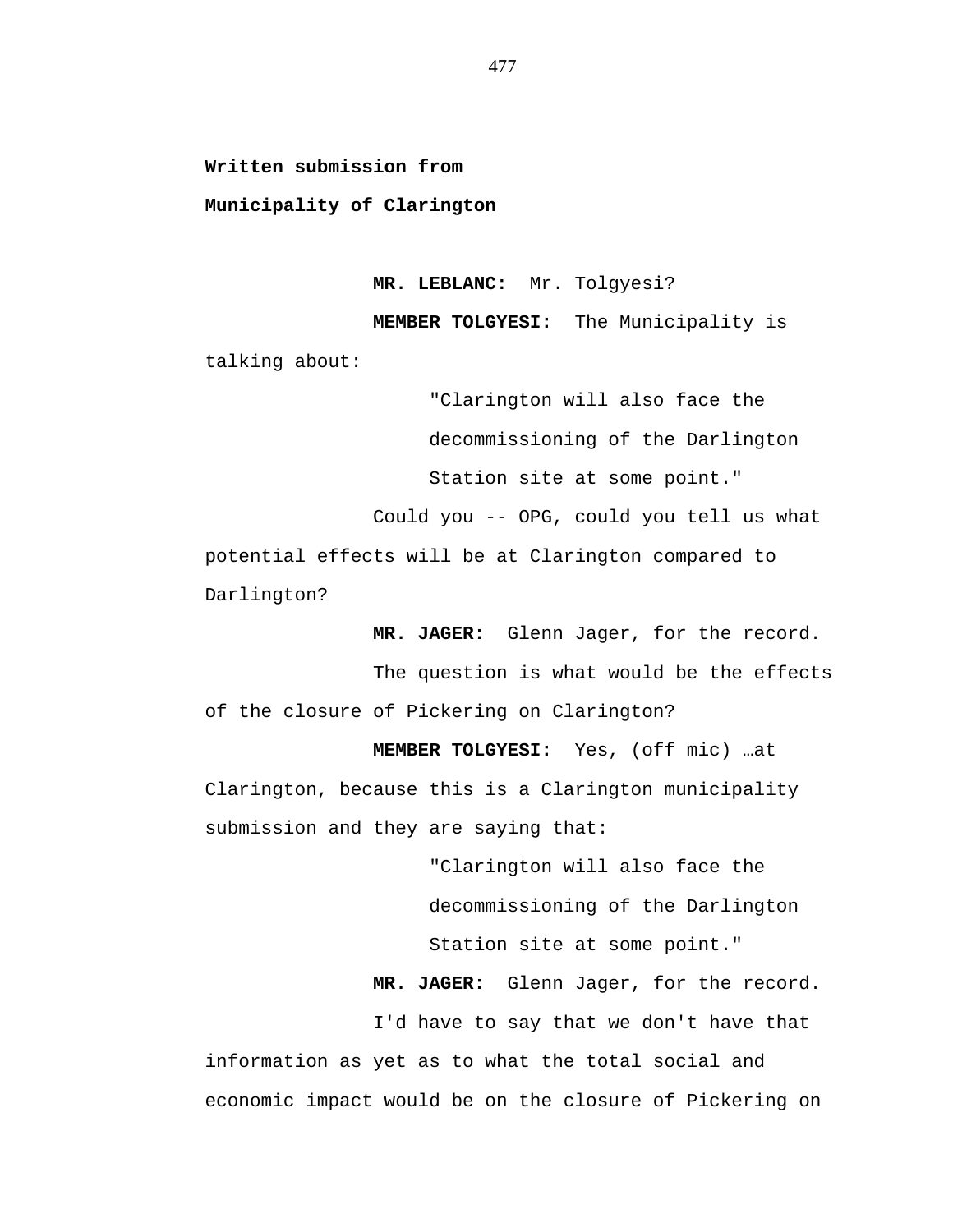Clarington.

And in fact, we've funded two studies for the Town of Pickering, the City of Pickering to evaluate just that. So it's early yet. Those studies would have to be done to really fully assess what the impact is and we don't have that information at this time.

**THE CHAIRMAN:** I think to follow-up on the next page, on page 2, they really -- it's a general comment that nuclear hosting communities, they're really interested in the re-use of the -- of the land re-use.

So when you decommission, you know, what would you intend for the piece of real estate to be reuseful?

**MR. JAGER:** Glenn Jager, for the record.

Again, we've -- that's very much in a study phase at this point. You heard from one intervenor, the Community Advisory Committee, they've posed the very same question.

So we've just begun studies that are looking at repurposing the site, future use, and the impact on the community.

So that work is underway, has just started. We don't have any results really to share with the Commission at this point, but is part of our overall plan for the site.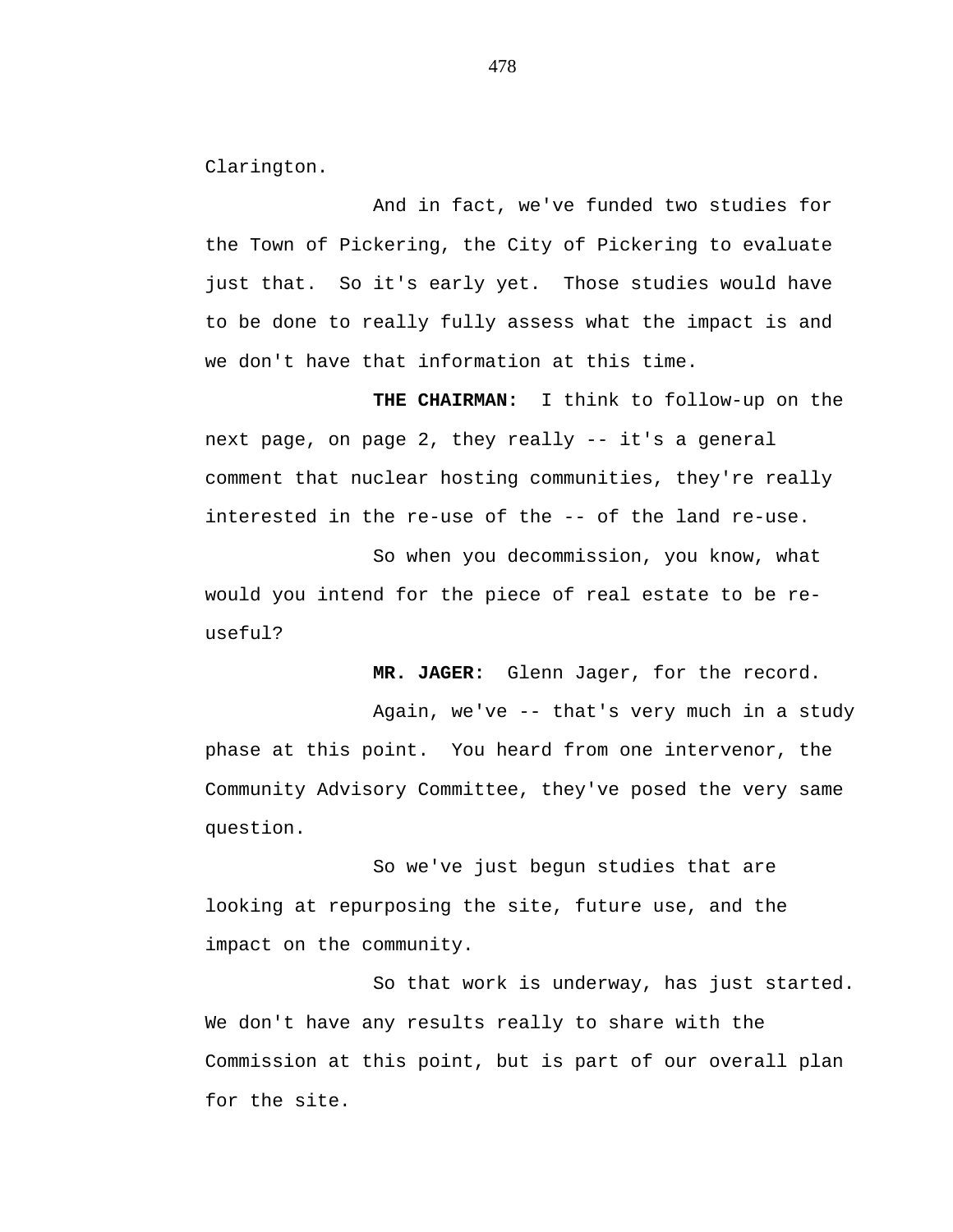## **THE CHAIRMAN:** Thank you.

**MR. LEBLANC:** The next submission, H2.47,

is from Dick O'Connor.

**13-H2.47**

**Written submission from**

**Dick O'Connor**

**MR. LEBLANC:** The next submission, H2.48, is from Alison Petten.

**13-H2.48**

**Written submission from**

**Alison J. Petten**

**MR. LEBLANC:** The next submission, 13- H2.49, is from Nicole Corrado.

**13-H2.49**

**Written submission from**

**Nicole Corrado**

## **MR. LEBLANC:** Madame Velshi?

**MEMBER VELSHI:** The second-last paragraph in the intervention talks about CANDUs proposal to ship to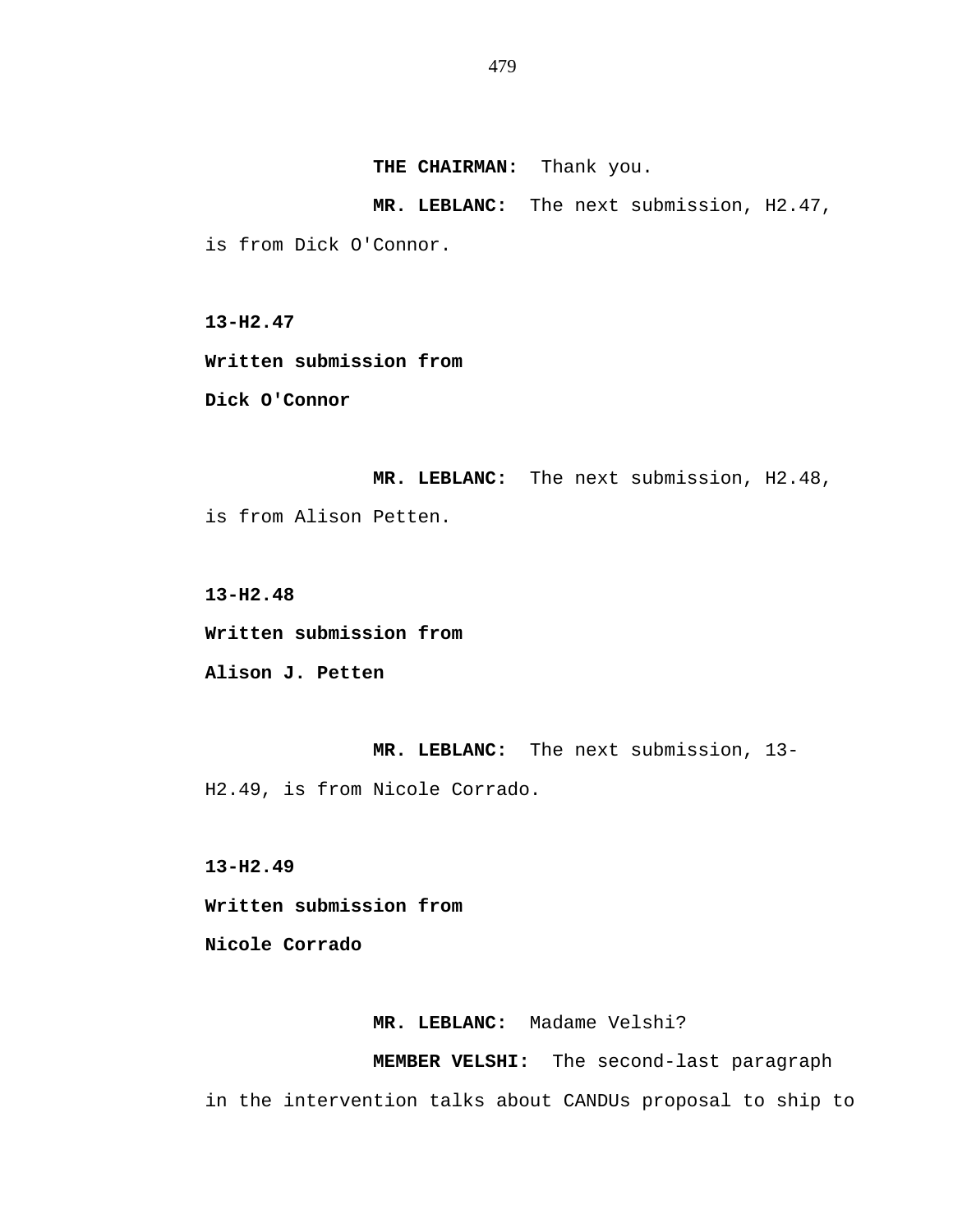England. Do you know what that may be referring to, staff?

**MR. FRAPPIER:** Gerry Frappier, for the record.

I think the intervenor is making reference to the U.K.'s proposal to get rid of plutonium that they have in their facilities and that they have -- looking to purchase CANDU reactors to be sold to England. That's been a very public thing from the CANDU owners group and the CANDU suppliers, that this is something -- this is very, very early stages, there's no agreements or anything like that at this point.

**MR. LEBLANC:** The next submission, 13-H2.50 is from Roger Brunning.

**13-H2.50**

**Written submission from**

**Roger Brunning**

**MR. LEBLANC:** The next submission, 13- H2.51 is from David Lean.

**13-H2.51 Written submission from David Lean**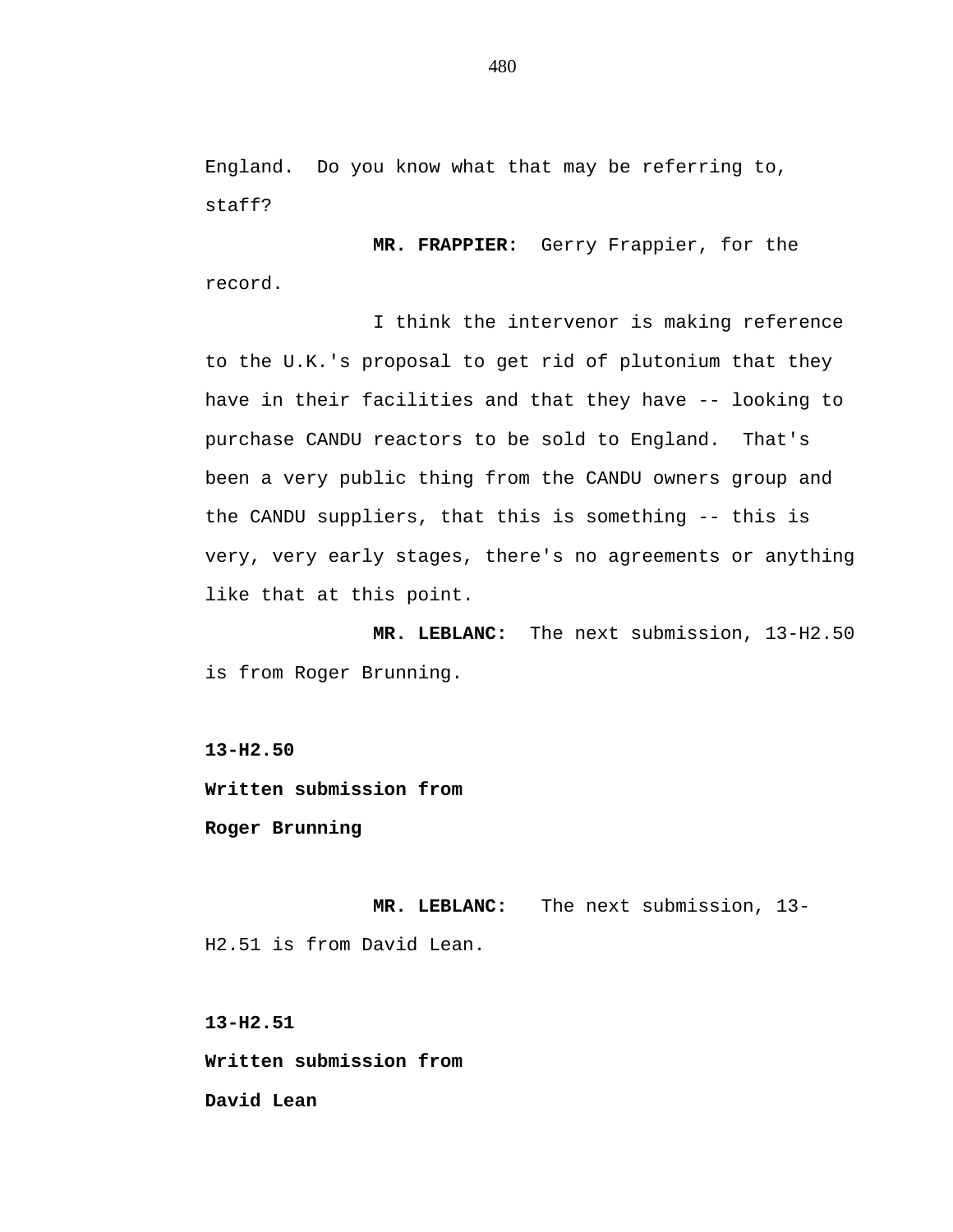**MR. LEBLANC:** Monsieur Tolgyesi?

**MEMBER TOLGYESI:** In paragraph, second last paragraph, page 1, the first line:

> "The release of radioactive materials including iodine 131 is of concern." Could you comment that?

**MS. THOMPSON:** Patsy Thompson, for the

This is an intervention that Environment Canada are prepared to -- to address, I guess, tomorrow morning when they're back or -- unless -- yeah, they're back there, so they can  $-$ - they can speak to  $-$ - to this intervention.

record.

But perhaps, while Environment Canada are getting to a microphone, just to -- to clarify that, on a routine operational basis, iodine -- radioactive iodine releases are not an issue.

**MR. KIM:** Duck Kim, for the record. I am the Senior Nuclear Coordinator for Environment Canada.

The question related to iodine 131, I believe, is a health -- Dr. Lean's perspective or position on that is health. So I would defer that to and I think Ms. -- Patsy -- Ms. Thompson has already addressed that.

**MS. THOMPSON:** So -- I'm sorry, Patsy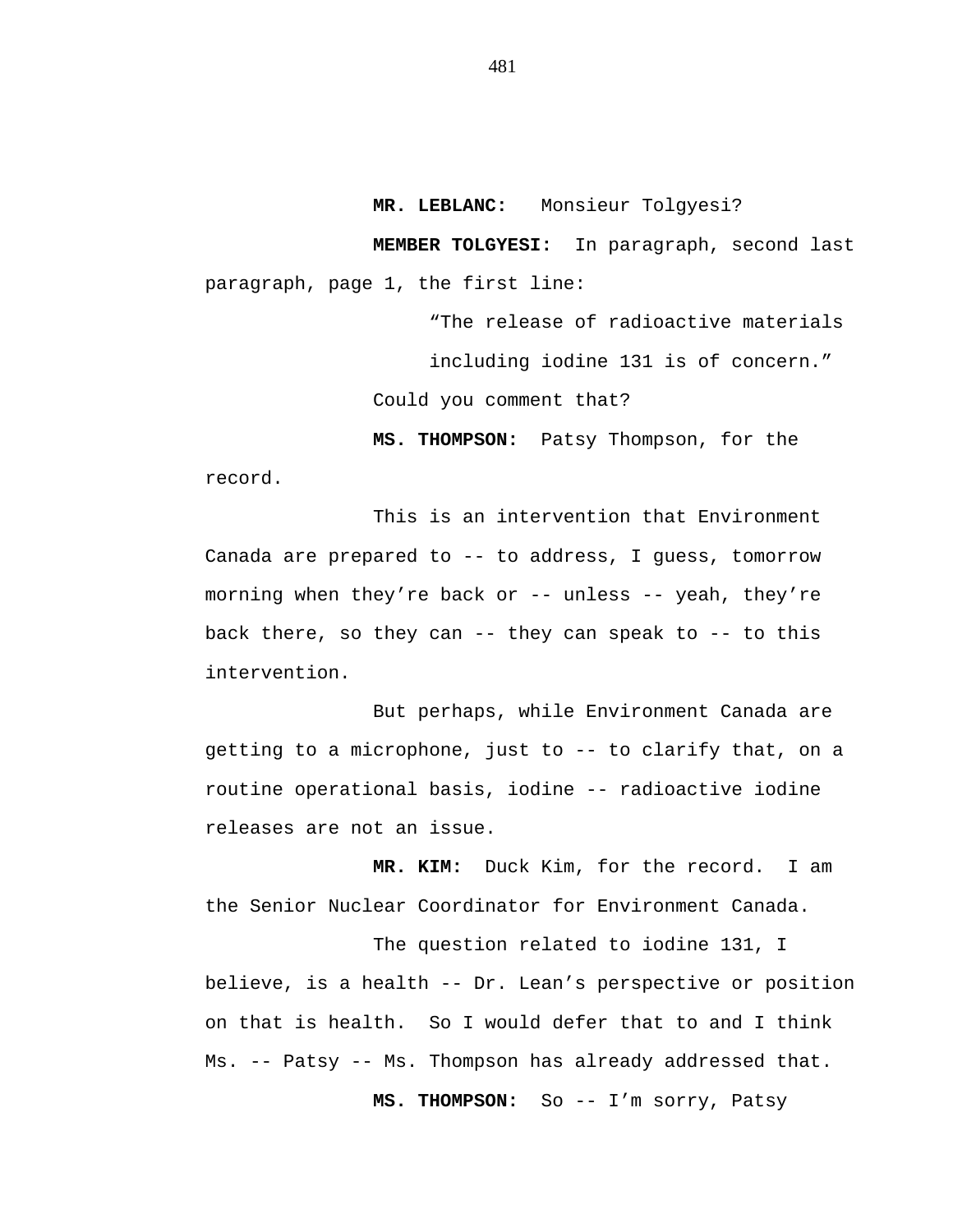Thompson for the record, so we'll try again.

Essentially, the -- the position that Dr. Lean is taking is that releases from the Pickering stations would be carried with currents in Lake Ontario towards Toronto and the evidence we have to date from all the monitoring that has been done at drinking water supply plants, for radionuclides that are originating from the Pickering and Darlington, have not shown the levels that are above sort of background for the area.

And so we don't believe that Dr. Lean's concerns are -- are valid in the sense that the discharges from Pickering are so low that, even during periods where current could flow towards Toronto, they would not be a concern for drinking water supply plants.

And there are monitoring results for several years that indicate that.

**MR. KIM:** If -- maybe I could add Environment Canada's -- so if it's about the -- the currents, Dr. Lean mentioned the coastal jet currents that -- that he was concerned would transport contaminants to Toronto, for instance.

From that perspective, Environment Canada is -- we have a position on that. So the coastal jet phenomenon does exist. It has been observed in Lake Ontario and also in the Great Lakes. The direction and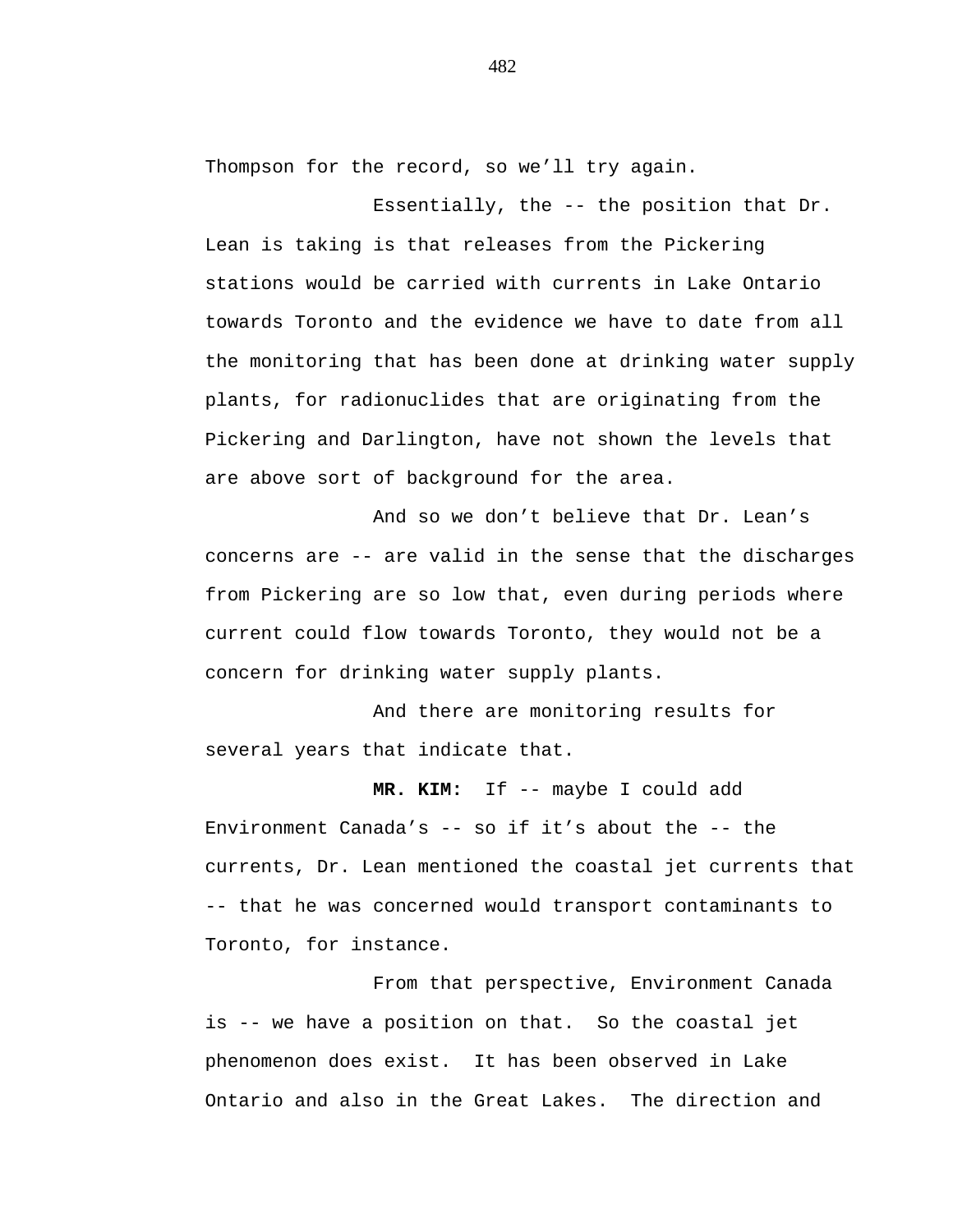intensity of the flow of these coastal jet currents are dependent on thermodynamic conditions in the lake, wind conditions and Coriolis force which is associated with the rotational rotation of the earth.

So as Ms. Patsy Thompson already mentioned, the coastal -- these currents have -- do have the potential for -- to transport contaminants potentially that suspended in or dissolved in the discharge from Pickering Nuclear Power plant westerly towards Toronto or easterly.

So that westerly direction tends to happen in the warmer month and, in the colder months, it reverses under certain conditions and these contaminants might be transported the opposite direction towards Oshawa and - and beyond.

And again, as Ms. Patsy Thompson has already mentioned, the levels are -- of these contaminants, for instance, tritium or iodine 131 are very very low.

For instance, even in a spill condition or a spill situation, if there was a spill of tritiated water in March  $13^{th}$ , 2011 from the auxiliary irradiated fuel bay of about 73,000 litres of tritiated water and as a result of that, the nearest drinking water intake monitored or detected only about 1 Becquerel per litre increase from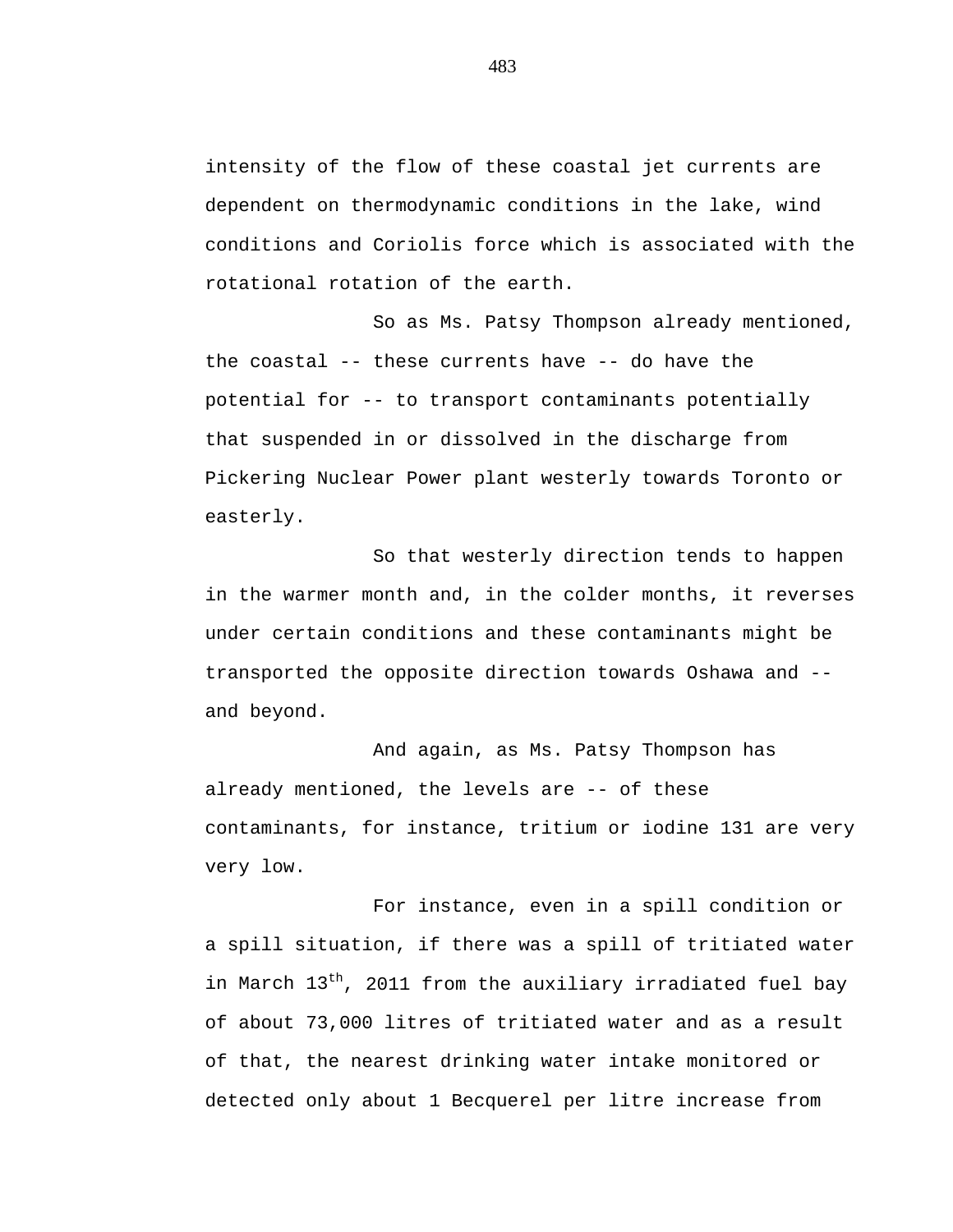normal levels.

So from 5 to 6 Becquerels per litre which is significantly far below the -- the Canadian water quality guidelines -- sorry, Canadian drinking water guidelines and even below the levels proposed by the Ontario Drinking Water Advisory Committee of 20 Becquerels per litre.

But in terms of non-human biota which Environment Canada is more -- well, we're interested in as well, the undiluted level of tritium in that spilled water, that incident in 2011, the approximate calculated dose to fish would be about .15 milligrays per day in the concentrated, undiluted form, and that -- which is far below the international guidelines for dose -- dose to fish.

So the -- the -- although this -- this current does exist and it does have the potential to -- to transport contaminants potentially to Toronto and elsewhere, it does move in both directions depending on the conditions and -- and based on the data that we are presented with from OPG and -- and also Environment Canada, we're not seeing significant levels that are of concern.

> **THE CHAIRMAN:** Okay, thank you. **MR. LEBLANC:** The next submission is H2.54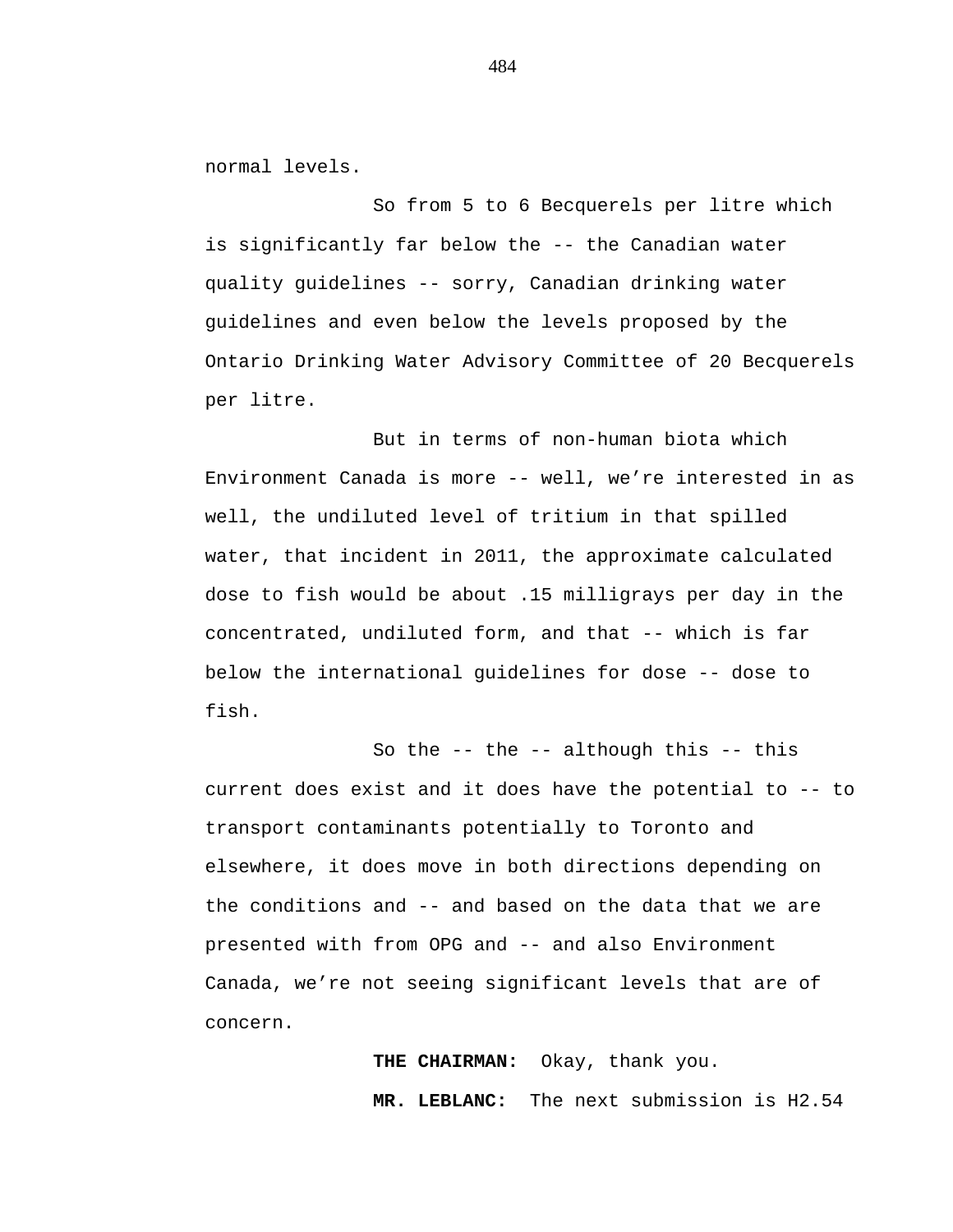from Michael Cooke.

**13-H2.54 Written submission from**

**Michael Cooke**

**MR. LEBLANC**: Monsieur Tolgyesi.

**MEMBER TOLGYESI:** I have one -- I have one there. In the second line at the end:

> "… it's countless illegal and environmental crimes that occur on a regular basis and they are covered up."

This is also for Environment Canada because if it's environmental crimes and they are talking about not covered by the mainstream media, okay?

Could you -- could you comment on that? Could it happen?

**MS. THOMPSON:** Patsy Thompson, for the record.

Certainly, what we can say is that any unplanned releases to -- to the environment either through liquid or -- or air is required to be reported to the CNSC.

There's also a requirement to report it to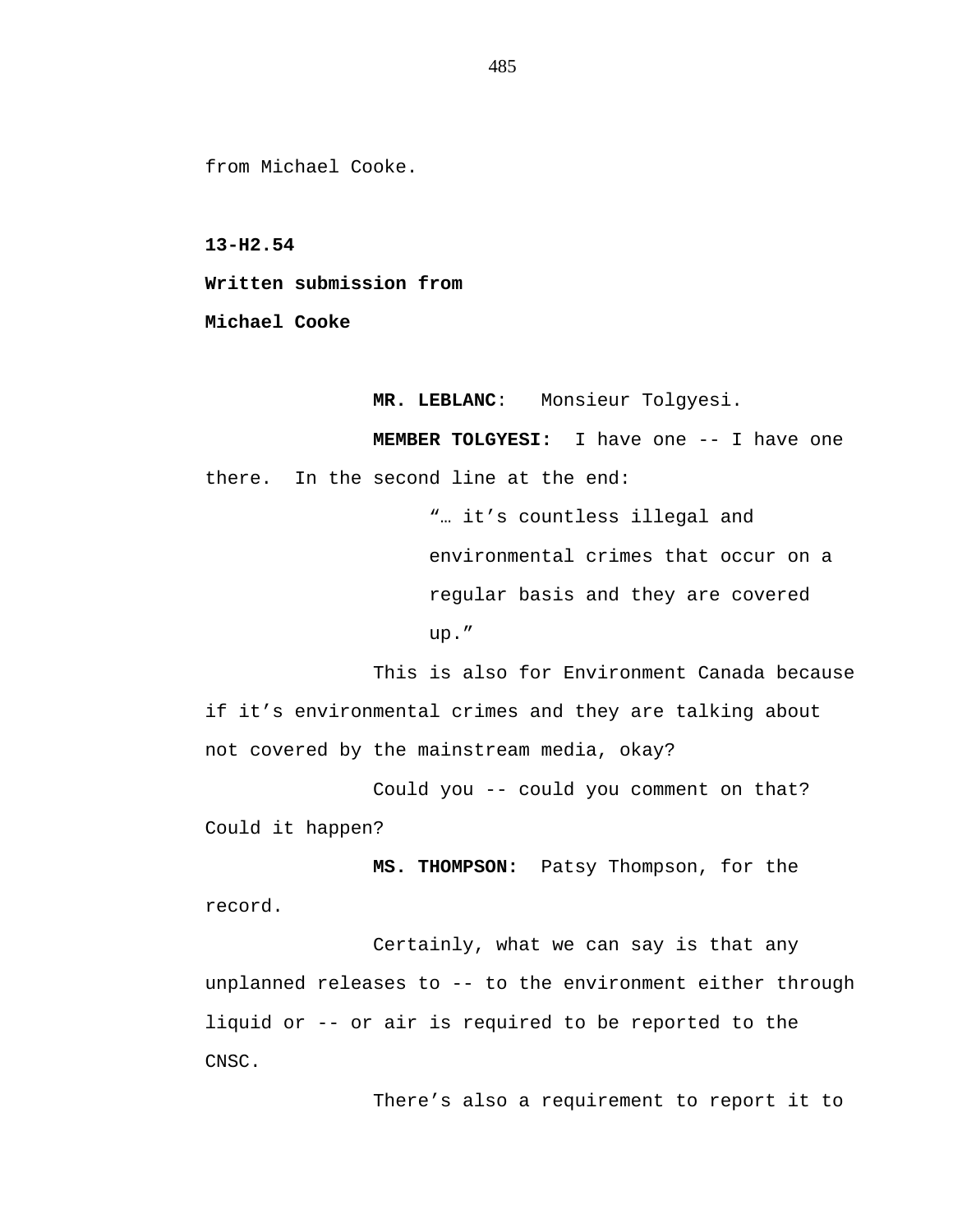the Ontario Spill Action Centre and Environment Canada is also notified on those occasions.

**MEMBER TOLGYESI:** Which means that it's not necessarily because it's not reported by the media, you are not aware or Environment Canada is not aware.

**MS. THOMPSON:** Patsy Thompson, for the record.

We're certainly aware. We assess all the unplanned releases for -- for consequences and also for - for the reasons why the spills occurred to make sure they don't happen again.

And the Ontario Ministry of the Environment acts as well to look at the consequences of the spills in relation to their legislation.

Perhaps if Duck Kim is still there, he could speak to how the interaction between the Ontario Spill Centre and Environment Canada.

But certainly under the Memorandum of Understanding between the CNSC and Environment Canada, we do notify each other of environmental concerns and spills.

> **MR. LEBLANC:** If OPG could comment? **THE CHAIRMAN:** Please go ahead.

**MR. JAGER:** Glenn Jager, for the record, we report all spills.

All our effluent pathways are monitored and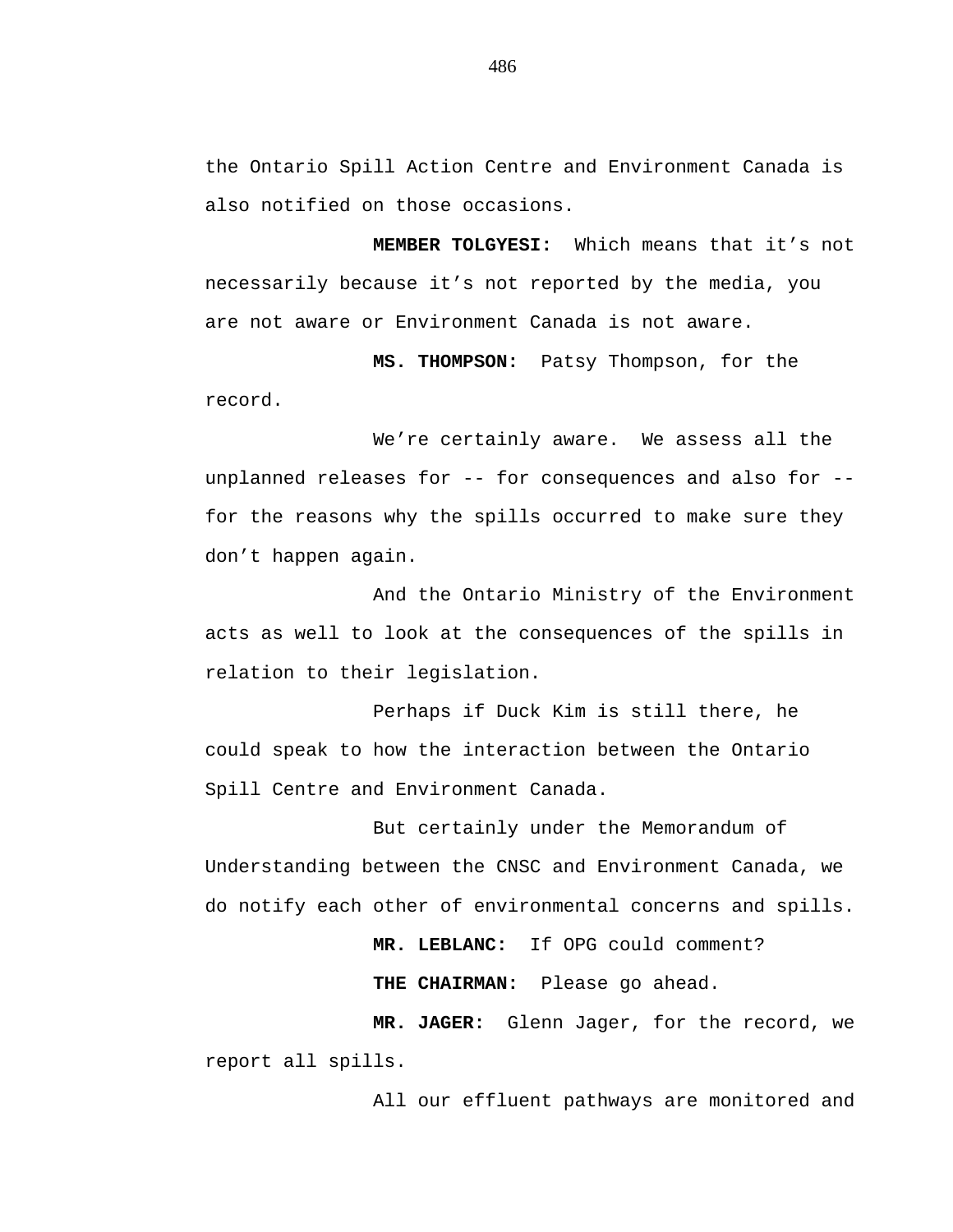I'll ask Barb Reiber (ph) to -- to speak in greater detail on that.

**MS. REIBER:** It's Barb Reiber, for the record.

As Mr. Jager said, we -- we report all spill events according to the legislation, as well as any regulatory infractions, according to the regulatory requirements, and in addition, we report our monitoring information annually through the Radiological Environmental Monitoring Report, which is publically available on our Web site.

**THE CHAIRMAN:** Thank you.

Go ahead, please.

**MR. LEBLANC:** The next submission,

13-H2.55, is from Louisette Lanteigne.

**13-H2.55**

**Written submission from**

**Louisette Lanteigne**

## **MR. LEBLANC:** Dr. McDill?

**MEMBER McDILL:** I would just comment that this intervenor, again, raises the issue of mega thrust zones and the Central Metasedimentary CM Fault. So we may need a little bit more on that again tomorrow that we can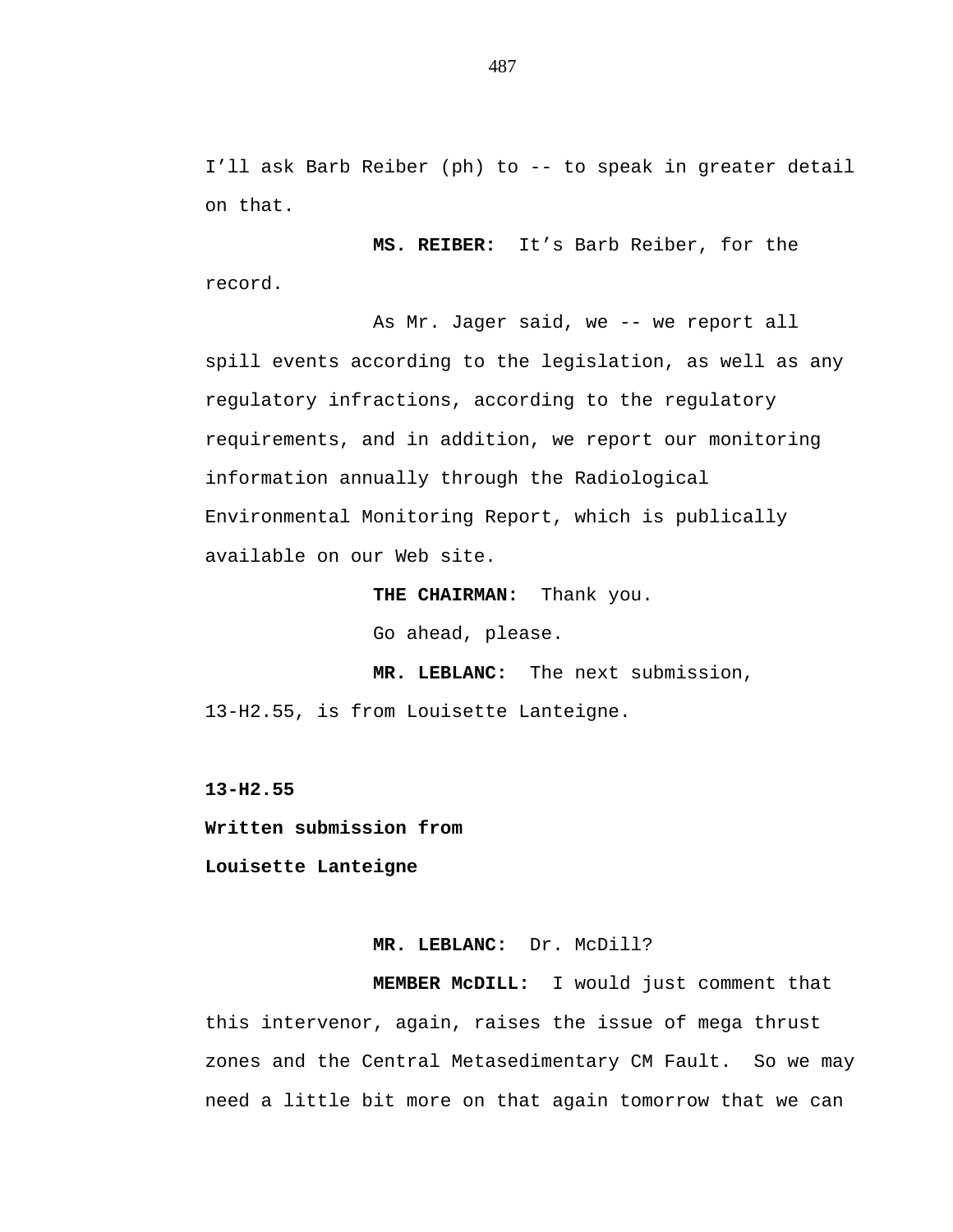hear a little better, perhaps.

**THE CHAIRMAN:** Sorry, I can't hear you. **MEMBER McDILL:** My apologies.

This intervenor also raises the issue of the Central Metasedimentary Fault, and we may need a little more on that again tomorrow when we can perhaps hear that better.

**DR. THOMPSON:** If I could propose, we'll work with the -- Dr. John Adams tomorrow, and perhaps, towards the end of the day, come back in front of the Commission and give an explanation that people can hear.

**THE CHAIRMAN:** I'm looking for -- I don't know if you can go down the slides, they're not numbered or are they? I cannot see the numbers. They're not numbered.

There is a slide here:

"A Parliamentary review found elevated cancer rate of children in Pickering and Ajax."

This is in ACB Study in 1991.

And the next slide after that is:

"Nuclear workers have 3.2 excess death than public."

It's toward the end of the presentation.

**MR. LEBLANC:** While they're looking, we may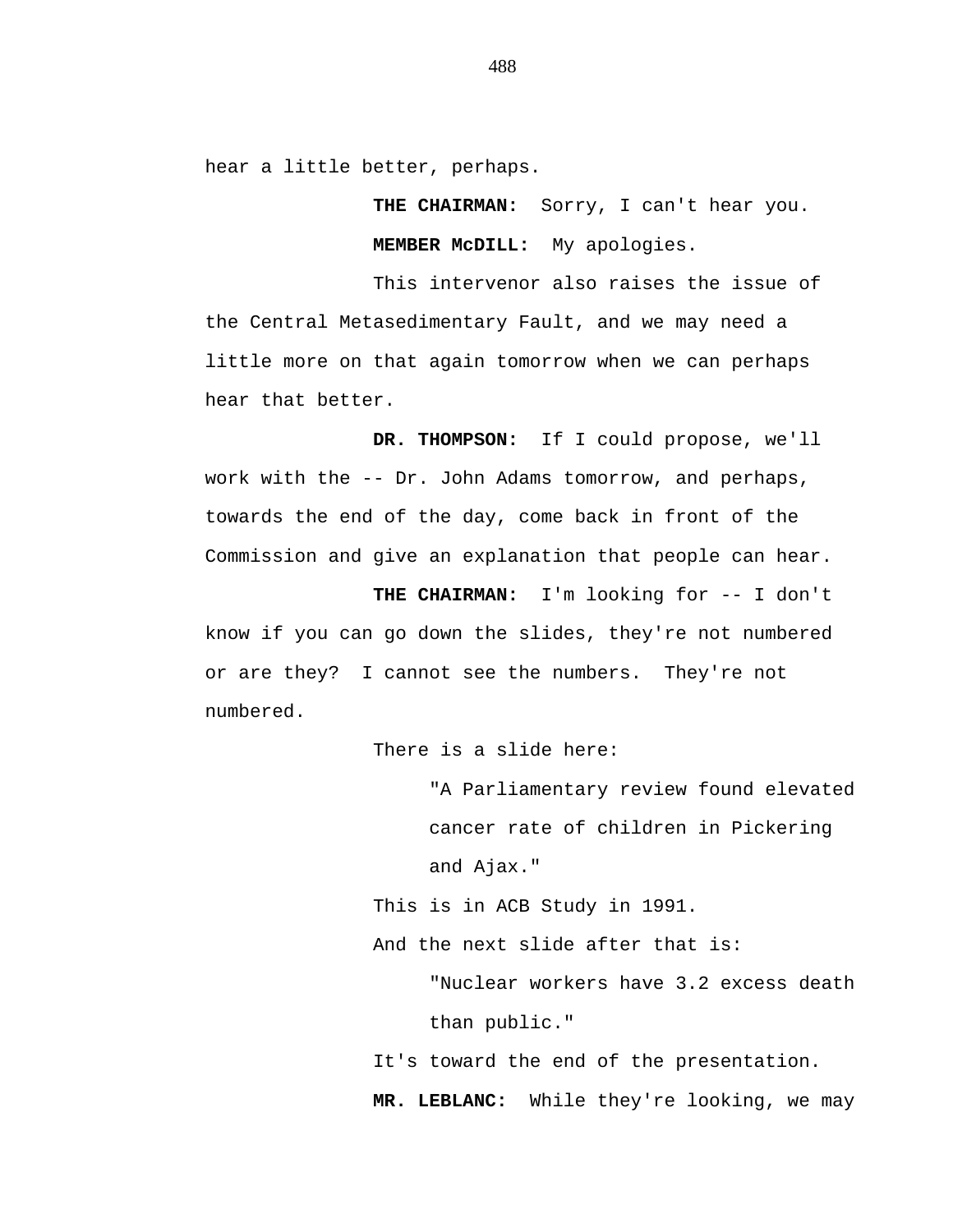be losing our satellite link at 10, so I just want to say to people on our webcast; we are continuing only with written submissions and will resume tomorrow morning at 8:30 with the oral submissions.

**DR. THOMPSON:** Patsy Thompson, for the record.

I do have more detailed information on this somewhere in my notes. The study was done and reported in 1991. Actually, the information in the report -- the report doesn't say what the intervenor says the report says.

Essentially, the report concluded that taking into account a variation within the province that there was no statistically significant difference between cancer rates around Pickering and Darlington with the provincial average.

But if you give me a few minutes I'll give you more detailed information.

**THE CHAIRMAN:** Okay, and you can think also about the next slide, about the -- I thought the nuclear workers.

Okay, go ahead.

**MR. LEBLANC:** The next submission is 13-H2.56 from Colin King.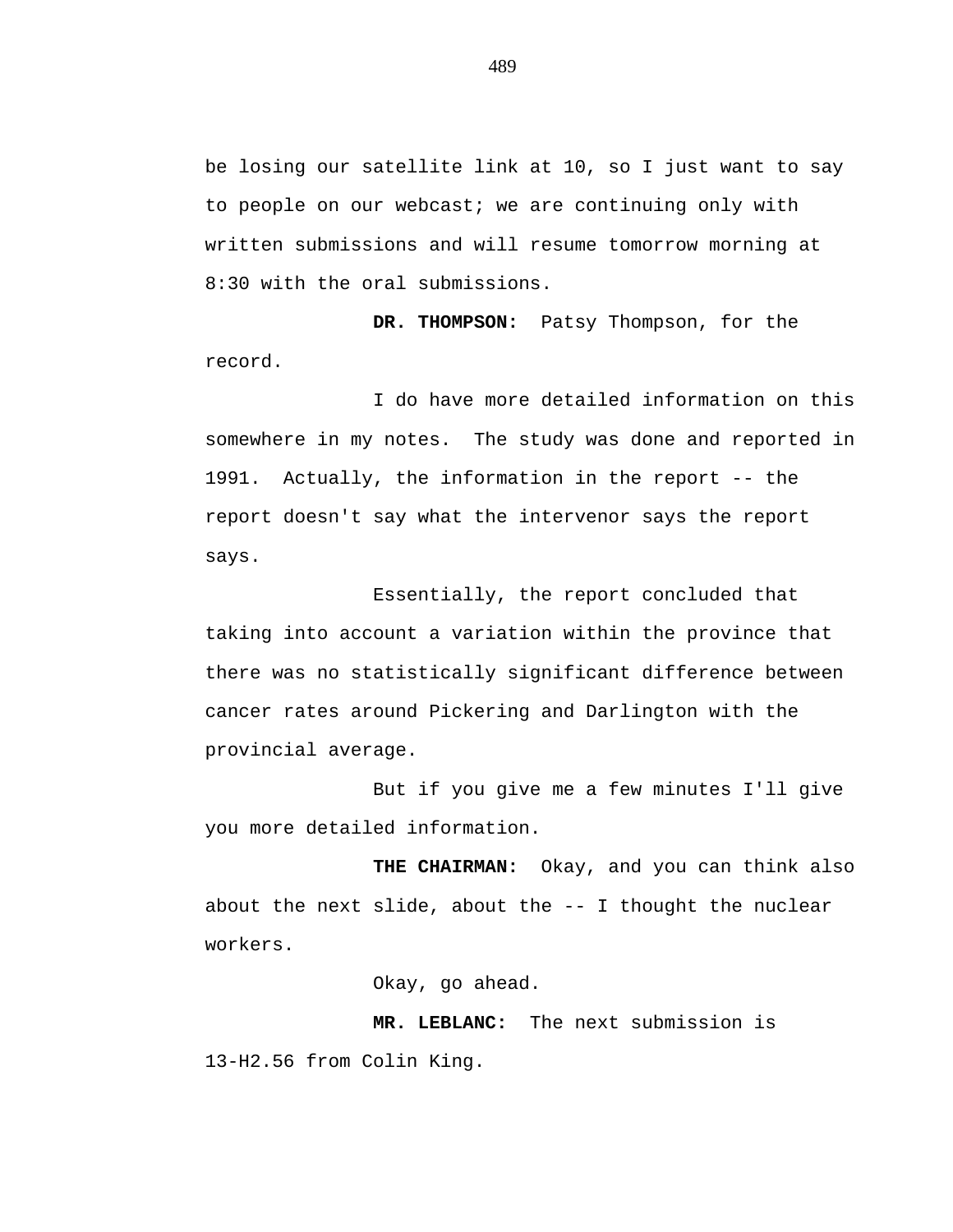**13-H2.56**

**Written submission from**

**Colin King**

**MR. LEBLANC:** The next submission, H2.60, is from Kelly Masterson.

**13-H2.60 Written submission from Kelly Masterson**

**MR. LEBLANC:** I may have missed 13-H2.59 from David and Sheela Lloyd.

**13-H2.59**

**Written submission from** 

**David and Sheela Lloyd**

**MR. LEBLANC:** Jumping over the submission from Ms. Masterson, we'll go to 13-H2.62, which is a written submission from Friends Indeed – Pakistan Canada, Friendship Society of Durham.

**13-H2.62 Written submission from**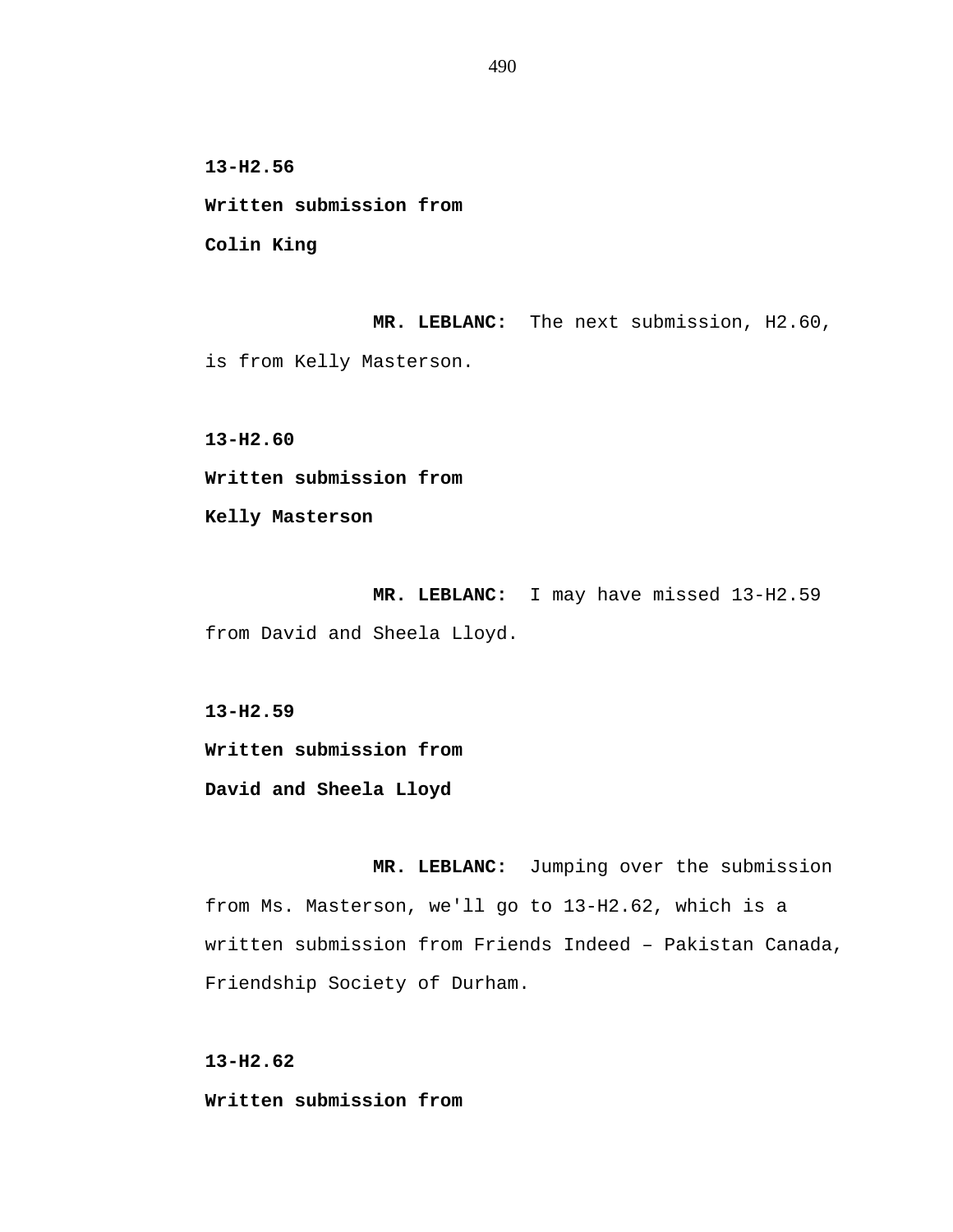**Friends Indeed - Pakistan Canada, Friendship Society Of Durham**

**MR. LEBLANC:** The next submission is 13-H2.65 from the Darlington Nuclear Community Advisory Council.

**Written submission from the Darlington Nuclear Community Advisory Council**

**13-H2.65**

**13-H2.68**

**MR. LEBLANC:** The next submission is from the Pickering Naturalists, 13-H2.68. And I think we had the oral presentation from a member of the Pickering Naturalists today.

**Written submission from the Pickering Naturalists**

**MR. LEBLANC:** The next submission is H2.70 from the Durham District School Board.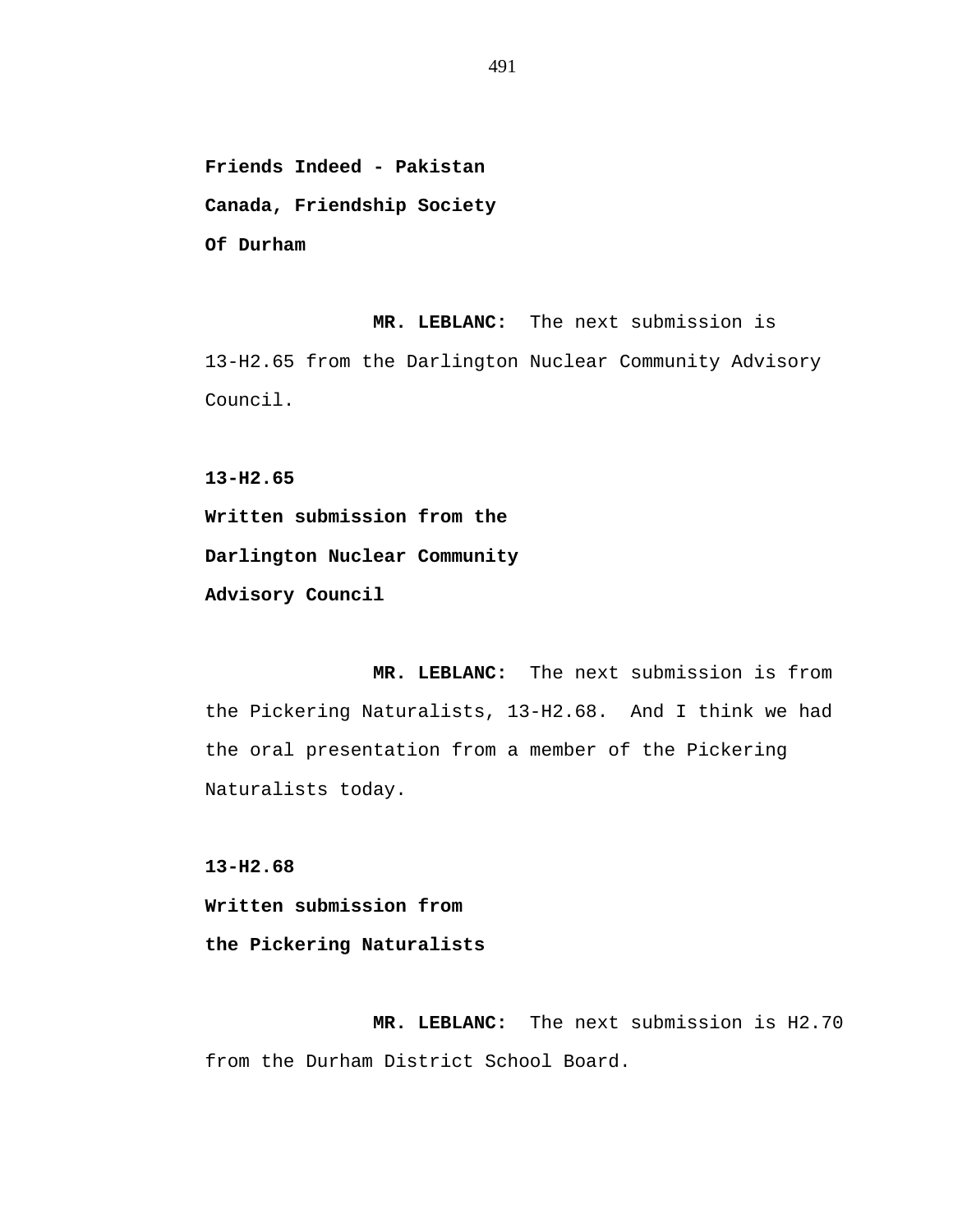**13-H2.70**

**Written submission from the Durham District**

**School Board**

**MR. LEBLANC:** The next submission is H2.71 from Aecon Industrial.

**13-H2.71**

**Written submission from** 

**Aecon Industrial**

**MR. LEBLANC:** The next submission, H2.75, is from the MP from the Pickering - Scarborough East, Corneliu Chisu.

**13-H2.75**

**Written submission from**

**Corneliu Chisu, M.P.,** 

**Pickering – Scarborough East**

**MR. LEBLANC:** The next submission is H2.76 from David Reid.

**13-H2.76**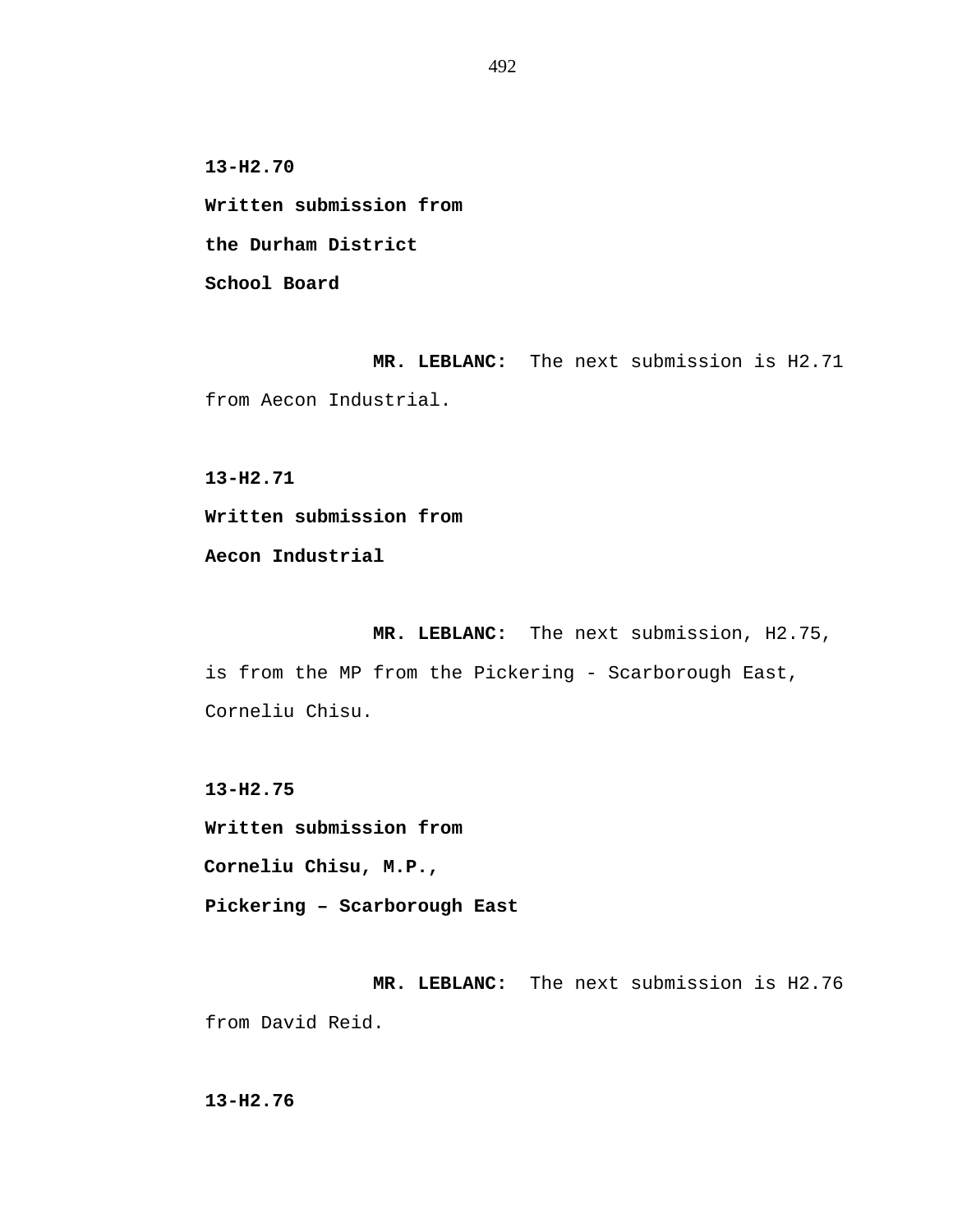**Written submission from** 

**David Reid**

**MR. LEBLANC:** The next written submission is H2.77 from Joel Dickson, M.P.P., Ajax – Pickering.

**13-H2.77 Written submission from Joe Dickson, M.P.P., Ajax – Pickering**

**MR. LEBLANC:** The next submission is H2.79 from Barbara Feldman.

**13-H2.79**

**Written submission from** 

**Barbara Feldman**

**MR. LEBLANC:** The next written submission is from the Durham Chinese Canadian Culture Centre at 13-H2.80.

**13-H2.80 Written submission from the Durham Chinese Canadian**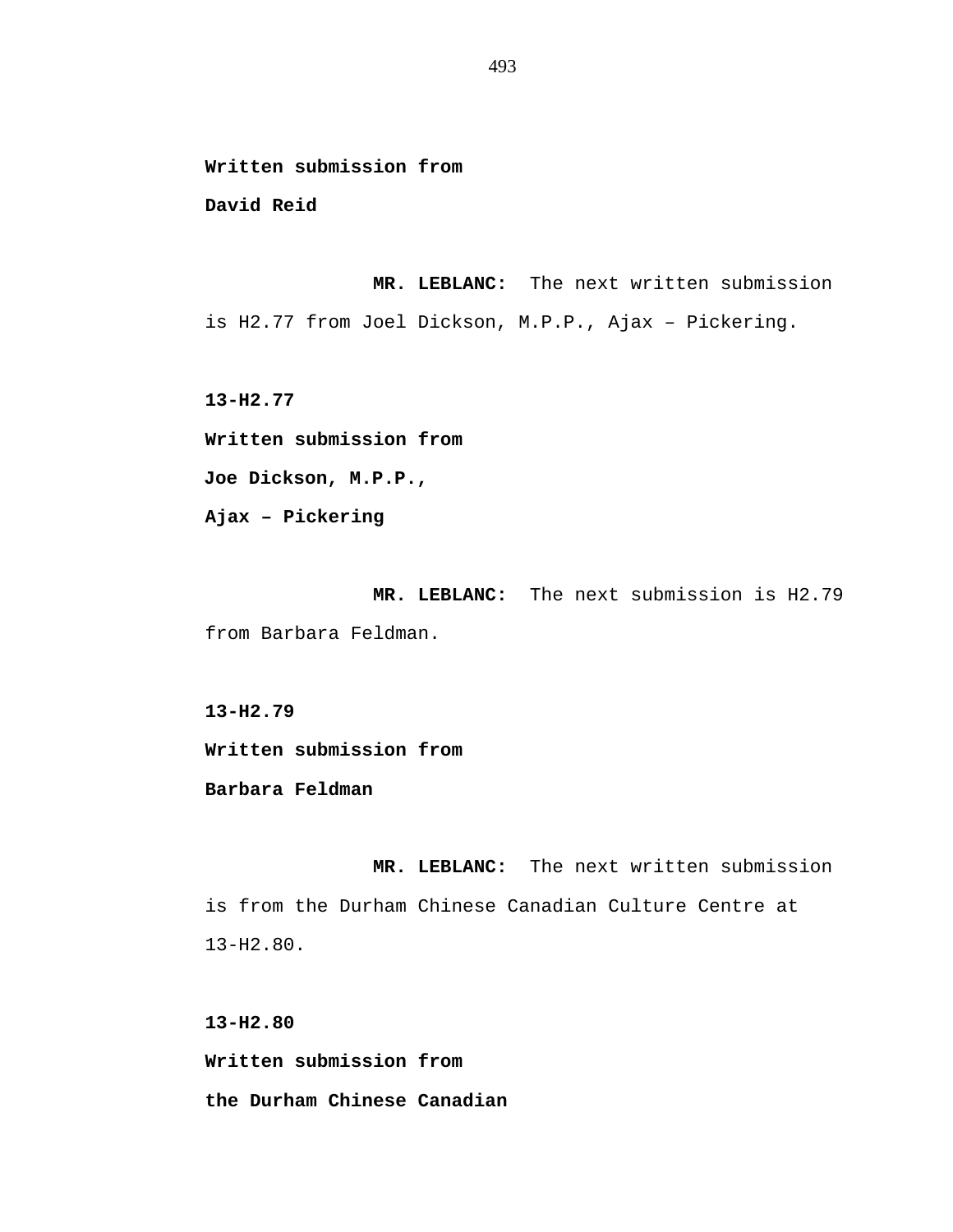**Culture Centre**

**MR. LEBLANC:** The next submission is 13-H2.81 from Babcock & Wilcox Canada Limited.

**13-H2.81**

**Written submission from**

**Babcock & Wilcox**

**Canada Limited**

**MR. LEBLANC:** The next submission, H2.85, is from the Pickering Auxiliary Rescue Association.

**13-H2.85**

**Written submission from the**

**Pickering Auxiliary** 

**Rescue Association**

**MR. LEBLANC:** The next submission,

13-H2.89, is from the Ontario Federation of Anglers and Hunters.

**13-H2.89 Written submission from the Ontario Federation of Anglers**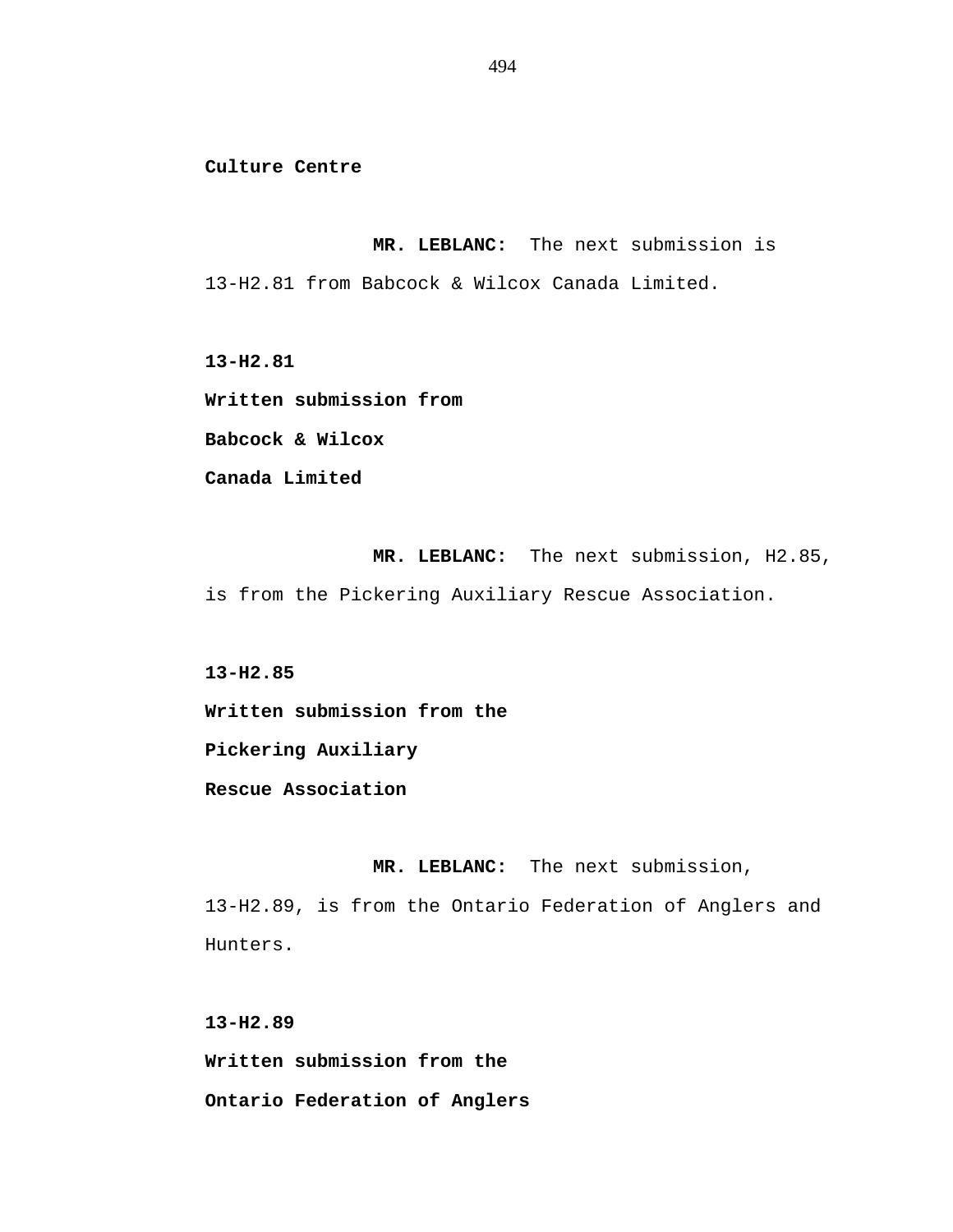**and Hunters**

**MR. LEBLANC:** The next submission is 13-H2.91 from the Spark Center.

**13-H2.91**

**Written submission from** 

**Spark Center**

**MR. LEBLANC:** The next submission, H2.92, is from the Durham Economic Prosperity Committee.

**13-H2.92**

**Written submission from the**

**Durham Economic Prosperity**

**Committee**

**MR. LEBLANC:** The next written submission is from the Rouge Valley Health System.

**13-H2.95**

**Written submission from**

**Rouge Valley Health System**

**MR. LEBLANC:** The next written submission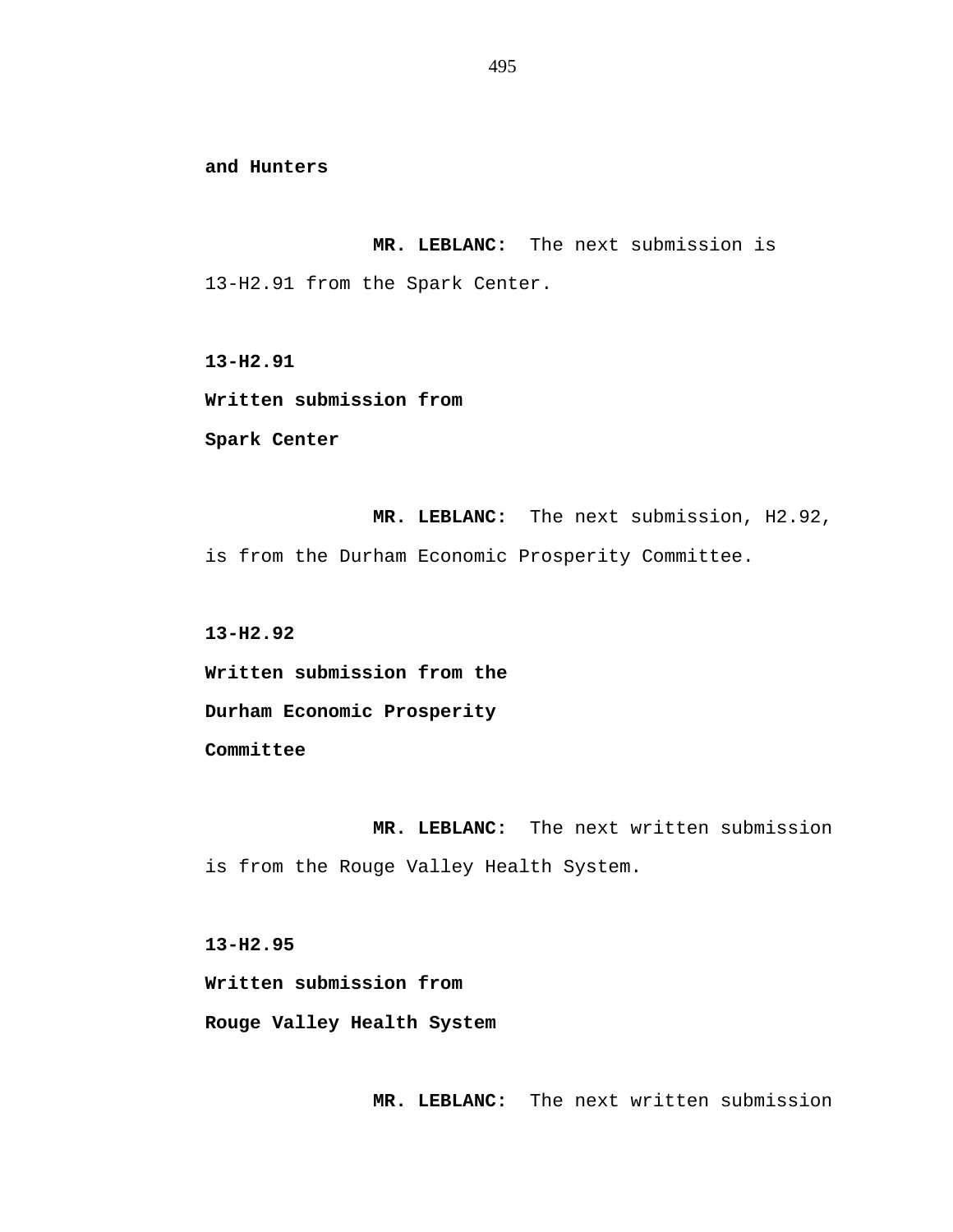is 13-H2.96 from the MP for Ajax – Pickering, Chris Alexander.

**13-H2.96**

**Written submission from**

**Chris Alexander, M.P.,** 

**Ajax – Pickering**

**MR. LEBLANC:** The next submission is 13-H2.97 from William and Edith Shore.

**13-H2.97**

**Written submission from**

**William and Edith Shore**

**MR. LEBLANC:** The next submission is 13-H2.98 from the Durham Tamil Association.

**13-H2.98**

**Written submission from the**

**Durham Tamil Association**

**MR. LEBLANC:** The next written submission is 13-H2.101 from Marie Roulleau.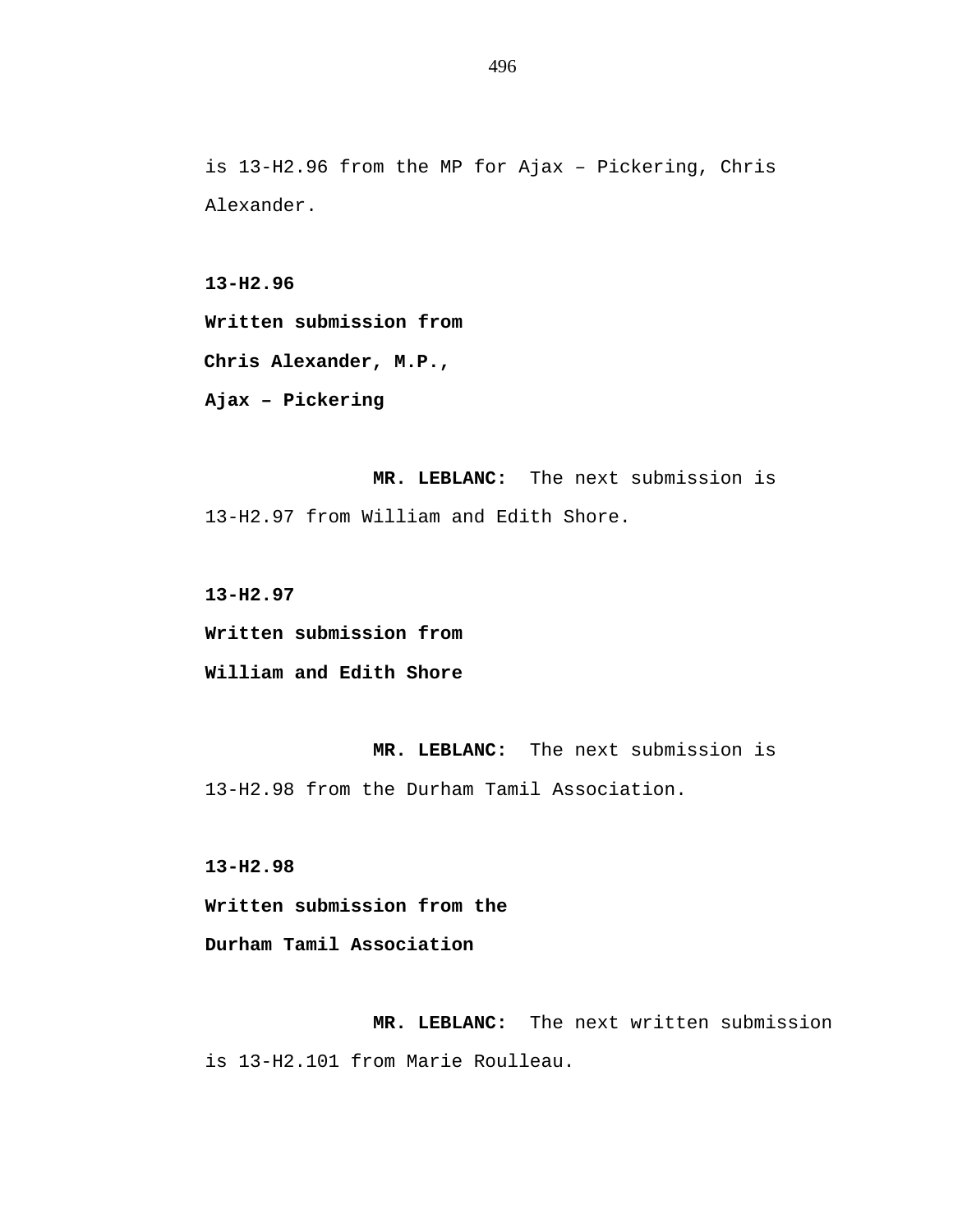**13-H2.101**

**Written submission from** 

**Marie Roulleau**

**MR. LEBLANC:** The next submission, 13-H2.106, is from the Green Party of Ontario.

**13-H2.106 Written submission from the Green Party of Ontario**

**MR. LEBLANC:** The next written submission, 13-H2.108, is from Linda Hicks and Family.

**13-H2.108**

**Written submission from**

**Linda Hicks and Family**

**MR. LEBLANC:** The next submission, 13-H2.110, is from Sue Browning.

**13-H2.110**

**Written submission from**

**Sue Browning**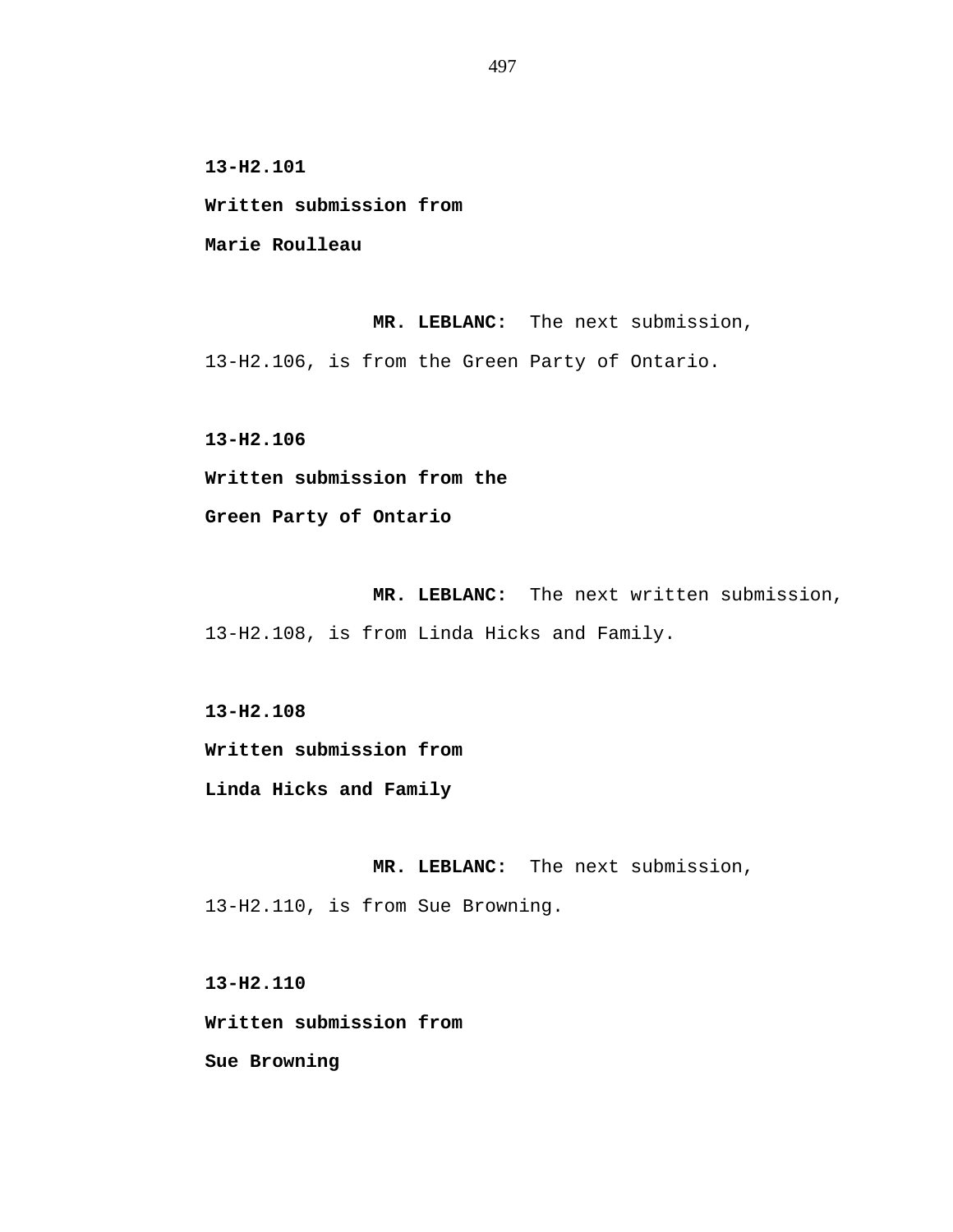**MR. LEBLANC:** The next submission, 13-H2.112, is from Jutta Splettstoesser.

**13-H2.112**

**Written submission from** 

**Jutta Splettstoesser**

**MR. LEBLANC:** The next submission is from the Durham Catholic District School Board at H2.113.

**13-H2.113**

**Written submission from the**

**Durham Catholic District**

**School Board**

**MR. LEBLANC:** The next submission is from S.M. Richardson at 13-H2.115.

**13-H2.115**

**Written submission from**

**S.M. Richardson**

**MR. LEBLANC:** The next submission at H2.116 is from Sarah Sackville-McLauchlan.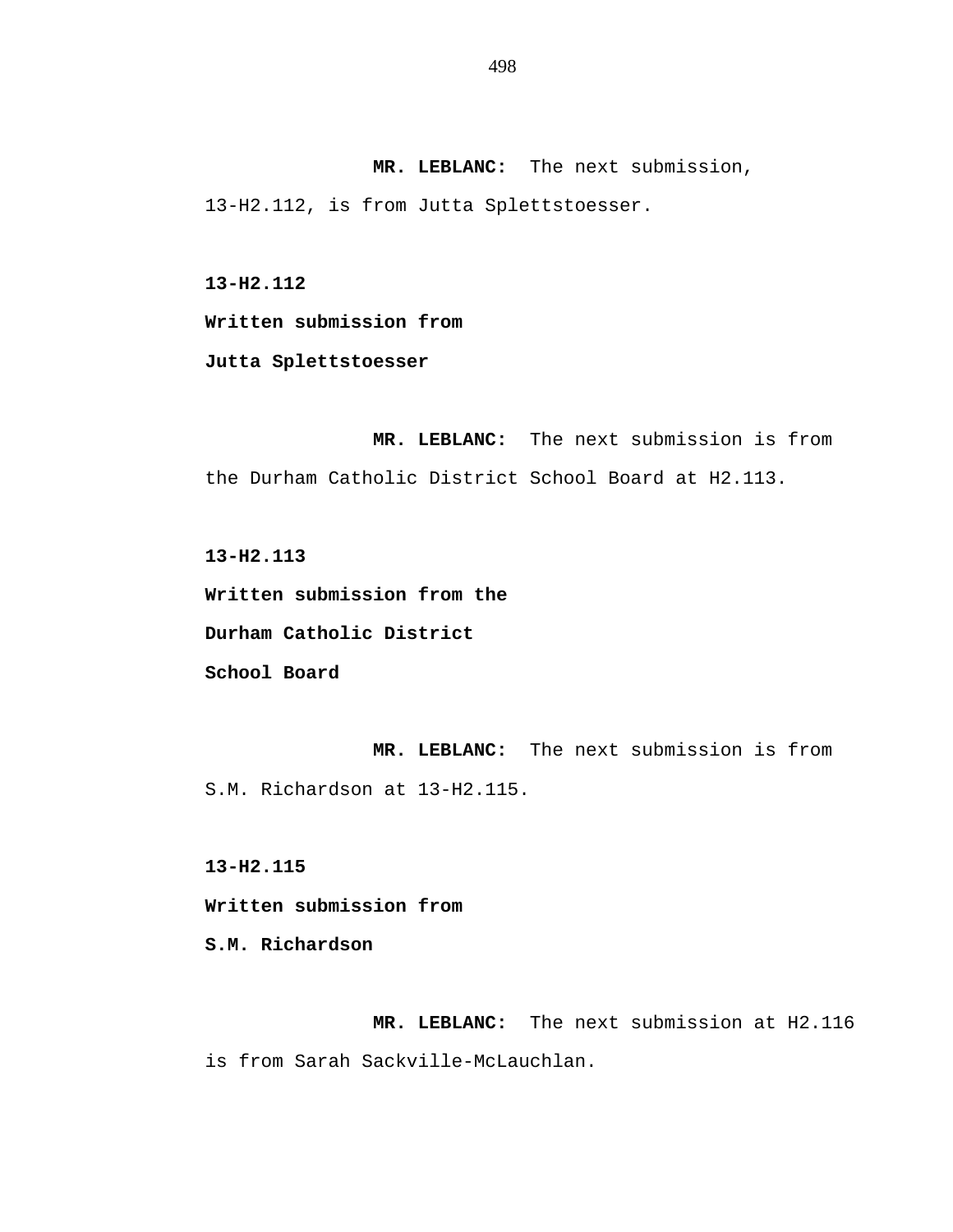**13-H2.116**

**Written submission from** 

**Sarah Sackville-McLauchlan**

**MR. LEBLANC:** The next submission, at H2.117, is from Corina Psarrou-Rae.

**13-H2.117 Written submission from Corina Psarrou-Rae**

**MR. LEBLANC:** The next written submission is H2.124 from the Pickering Soccer Club.

**13-H2.124**

**Written submission from the**

**Pickering Soccer Club**

**MR. LEBLANC:** The next written submission at H2.125 is from the Indo-Canadian Cultural Association of Durham.

**13-H2.125 Written submission from the Indo-Canadian Cultural Association**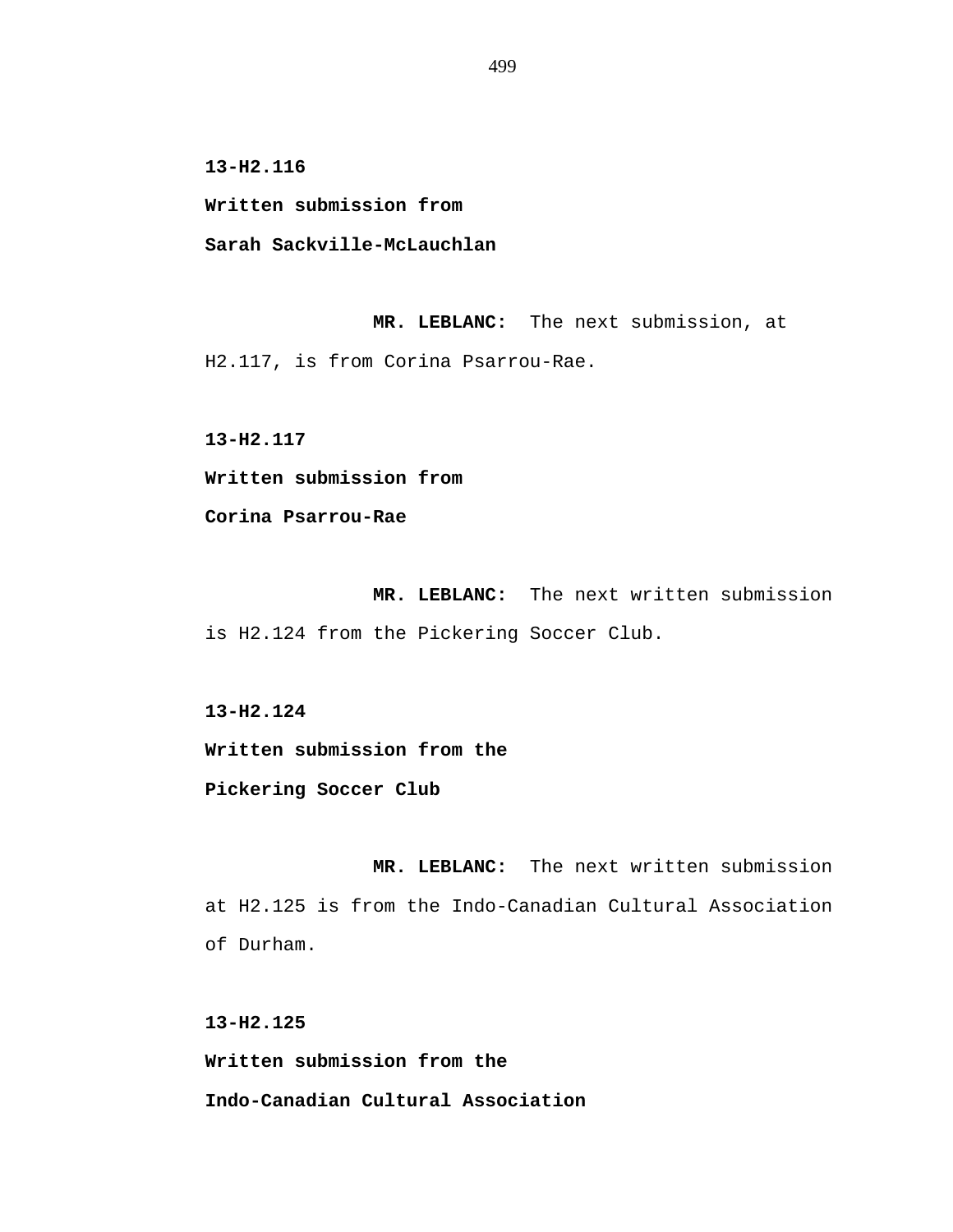**of Durham**

**MR. LEBLANC:** Written submission H2.134 is from Steve Dyck.

**13-H2.134**

**Written submission from**

**Steve Dyck**

**MR. LEBLANC:** 13-H2.135 is a written submission by Janet McNeill.

**13-H2.135**

**Written submission by**

**Janet McNeill**

**MR. LEBLANC:** And if you go back to your oral intervention binders, you'll recall that Randy Luster was not available, or we did not hear back from Randy Luster. So we have transferred the oral presentation into a written submission. That was CMD 13-H2.53.

**13-H2.53 Written submission from Randy Luster**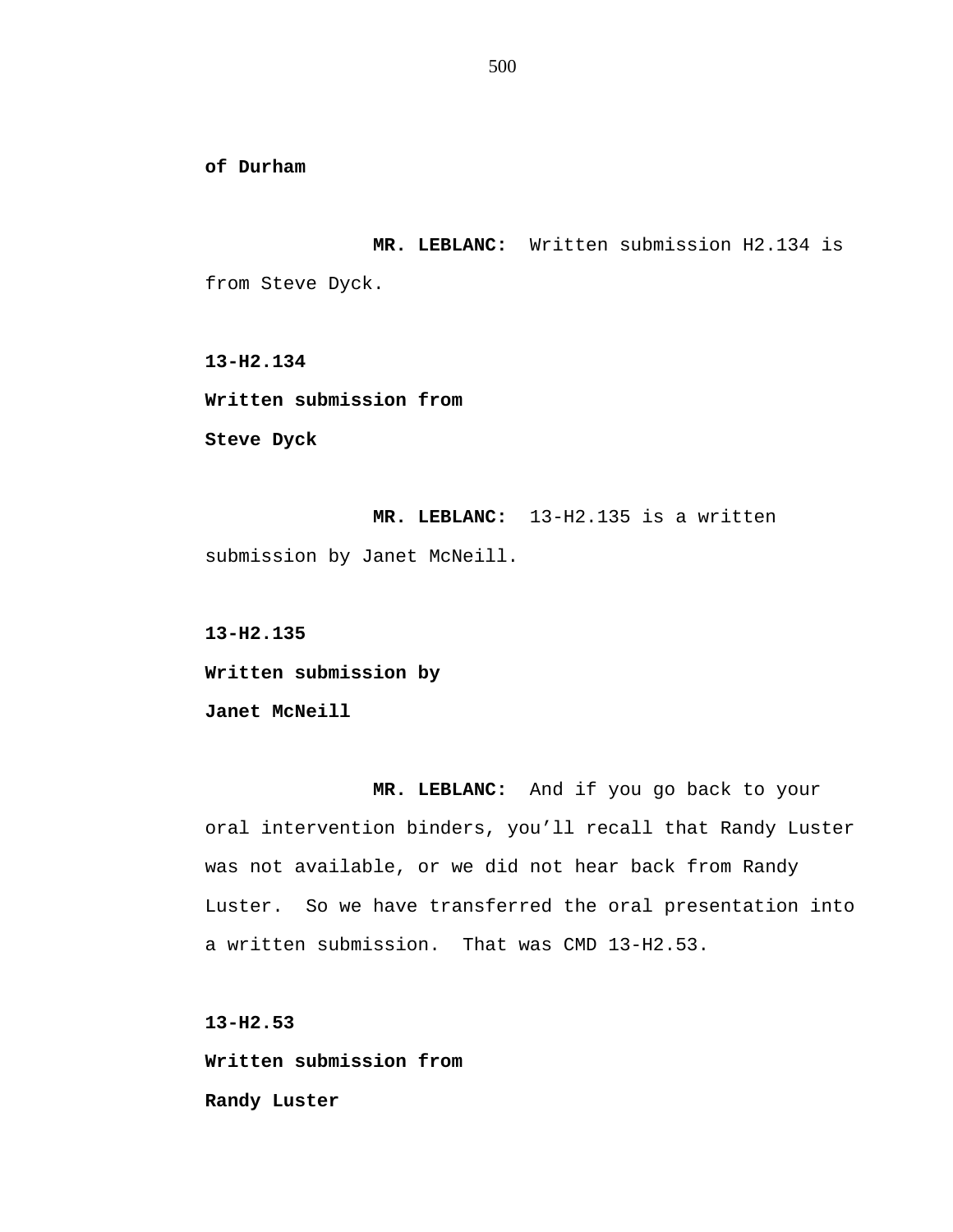**THE CHAIRMAN:** I just need time to find it. **MR. LEBLANC:** Yes.

**MEMBER HARVEY**: Page 2, top paragraph, the last sentence:

> "It must be noted that the incident at the Fukushima plant occurred even with a safer system than in use at Pickering."

Could you comment on that, OPG and staff? **MR. JAGER:** Glenn Jager, for the record. I'm sorry, which -- what was the reference? **MEMBER HARVEY:** It's 13-H2.53, second page,

top of the page.

**MR. JAGER:** Okay.

**THE CHAIRMAN**: Give us time to find it.

**MEMBER HARVEY:** That's why I'm trying to bring them to the sentence.

**THE CHAIRMAN:** Do you mind to repeat the question?

**MEMBER HARVEY:** Well, the question is that -- there's the sentence there:

> *"It must be noted that the incident at the Fukushima plant occurred even with a safer system than in use at*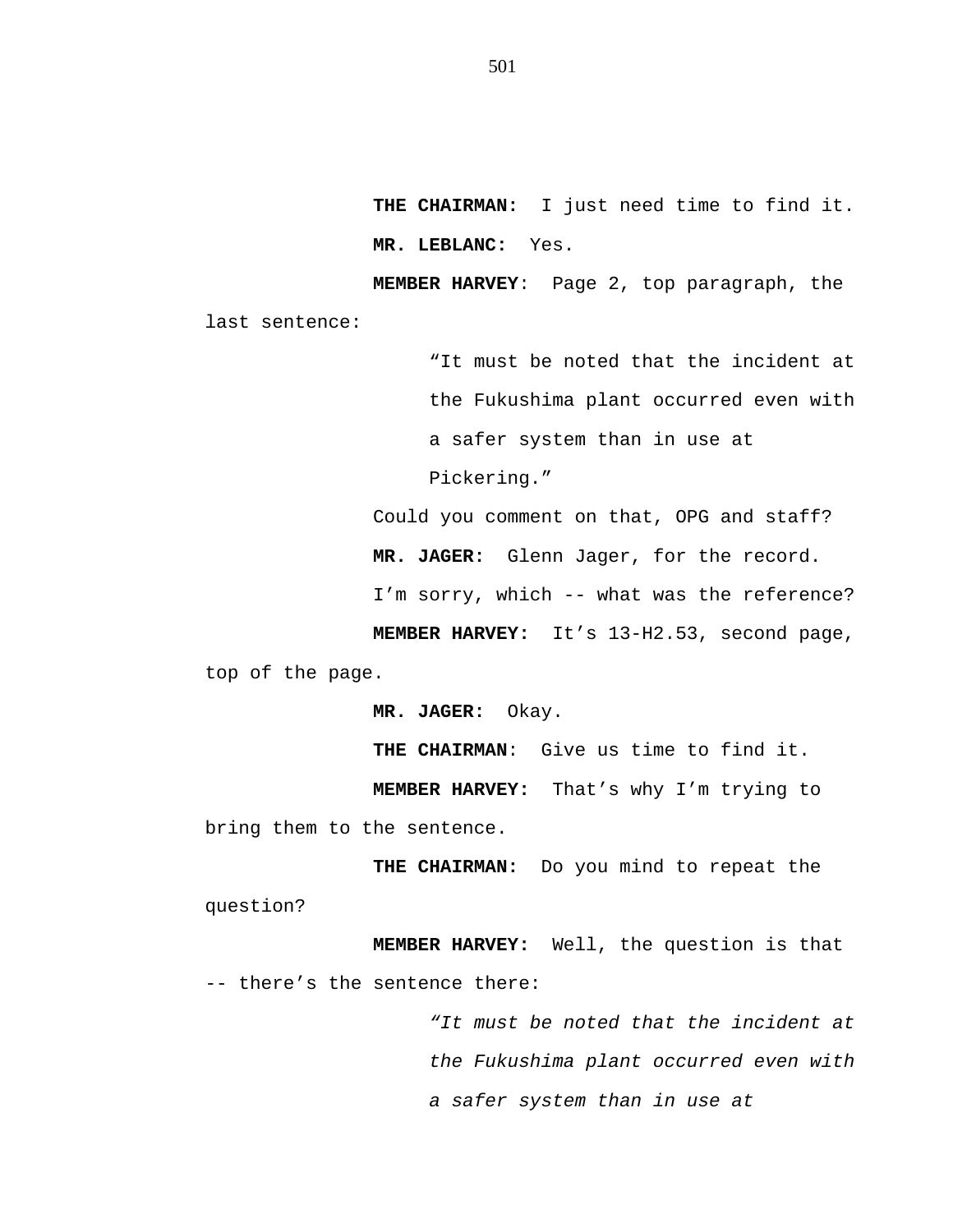*Pickering."*

**MR. ELLIOTT:** I've got it. Mark Elliott, Chief Nuclear Engineer, for the record.

Every reactor design has its strengths. The CANDU reactor, faced with a severe accident, has a number of strengths, as you've seen in the CNSC video that is posted on YouTube, with a large amount of water and different water systems around the reactor.

So at the time of the Fukushima event, that's what we had in place, but since then we've installed portable generators and pumps to make the plant even safer. So a Fukushima-type event is more easily handled and can be handled in a safer manner than it would have been at the time. So CANDU has a safe plant, plus we've added safety to it.

**THE CHAIRMAN:** Mr. Jammal?

**MR. JAMMAL:** It's Ramzi Jammal, for the record.

I believe OPG is trying to be diplomatic on this response.

There is fundamental design differences between the CANDU and the Fukushima. In the CANDU reactor, we start with the use of natural uranium as the combustible fuel, the amount of water itself and the capacity of convection cooling. And the CANDU is -- the

502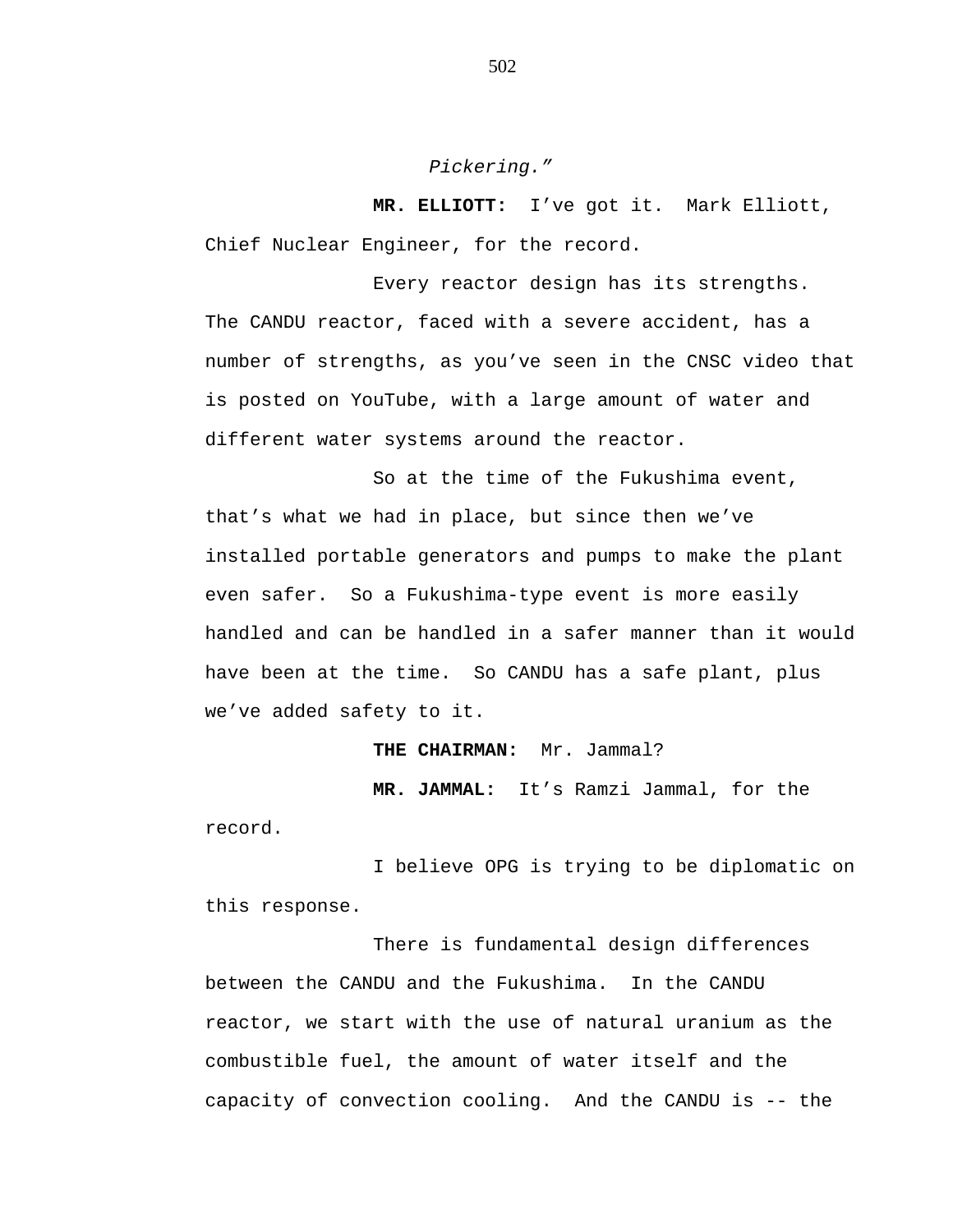design has two separate shutdown systems.

So to say that the Fukushima plant occurred even with a safer system than in use at Pickering, well, very bluntly, we know it's not true. Different designs exist in place to include from hydrogen mitigations and everything else.

So, collectively, the safety system of the CANDU is adequate. Otherwise, the Commission will never license it.

**THE CHAIRMAN:** I'm surprised you didn't mention the pool, the storage pool. I mean, I still can't believe that somebody designed a nuclear power plant and put the storage pool on the third floor.

**MR. JAMMAL:** Well, that's the other principle. Again, from natural uranium, the capacity of heat dissipation literally, whereas the CANDU fuel in the pool, in the matter of 24 hours dissipates over 95 percent of its energy.

And in addition to it is high enriched uranium and the positioning of the pool up to roughly three to four stories high.

**MR. LEBLANC:** Well, Mr. President, this concludes the list of written submissions.

**THE CHAIRMAN:** What about the One World or One  $---$ 

503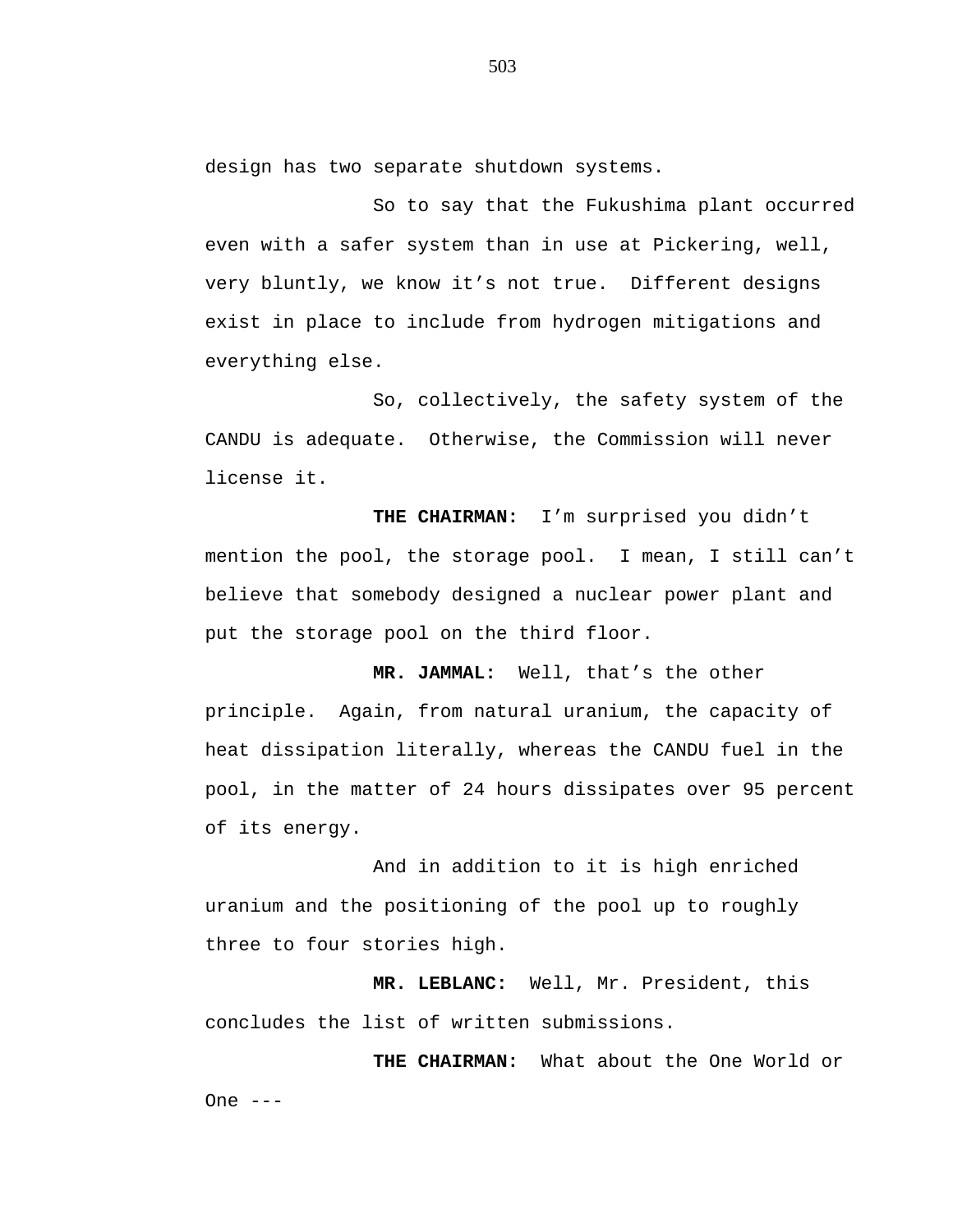**MR. LEBLANC:** Just One World, they have asked to be rescheduled on Friday. If they can't make it, we'll then consider it as a written submission.

**THE CHAIRMAN:** Dr. Thompson?

**DR. THOMPSON:** Patsy Thompson, for the

record.

You had asked that two slides on intervention H2.55 be addressed, the invention by Louisette Lanteigne. And so the statement that the 1991 study by the AECB found an increased childhood leukaemia in populations near Pickering and Ajax is incorrect.

In fact, the study says -- the 1991 study by Clarke did find that the estimate of excess childhood leukaemia was higher in some areas, but with the application of the confidence intervals, there was no statistical difference between childhood leukaemia rates in Pickering, Ajax, and any other areas in Ontario close to a major nuclear facility.

And the reference Web site -- the Web site that the intervenor used to prepare her intervention actually states what I have just stated.

The other slide talks about the -- an excess of 3.2 death for nuclear workers compared to the public. We believe this is from the International Agency for Research on Cancer, the 15-country study results. And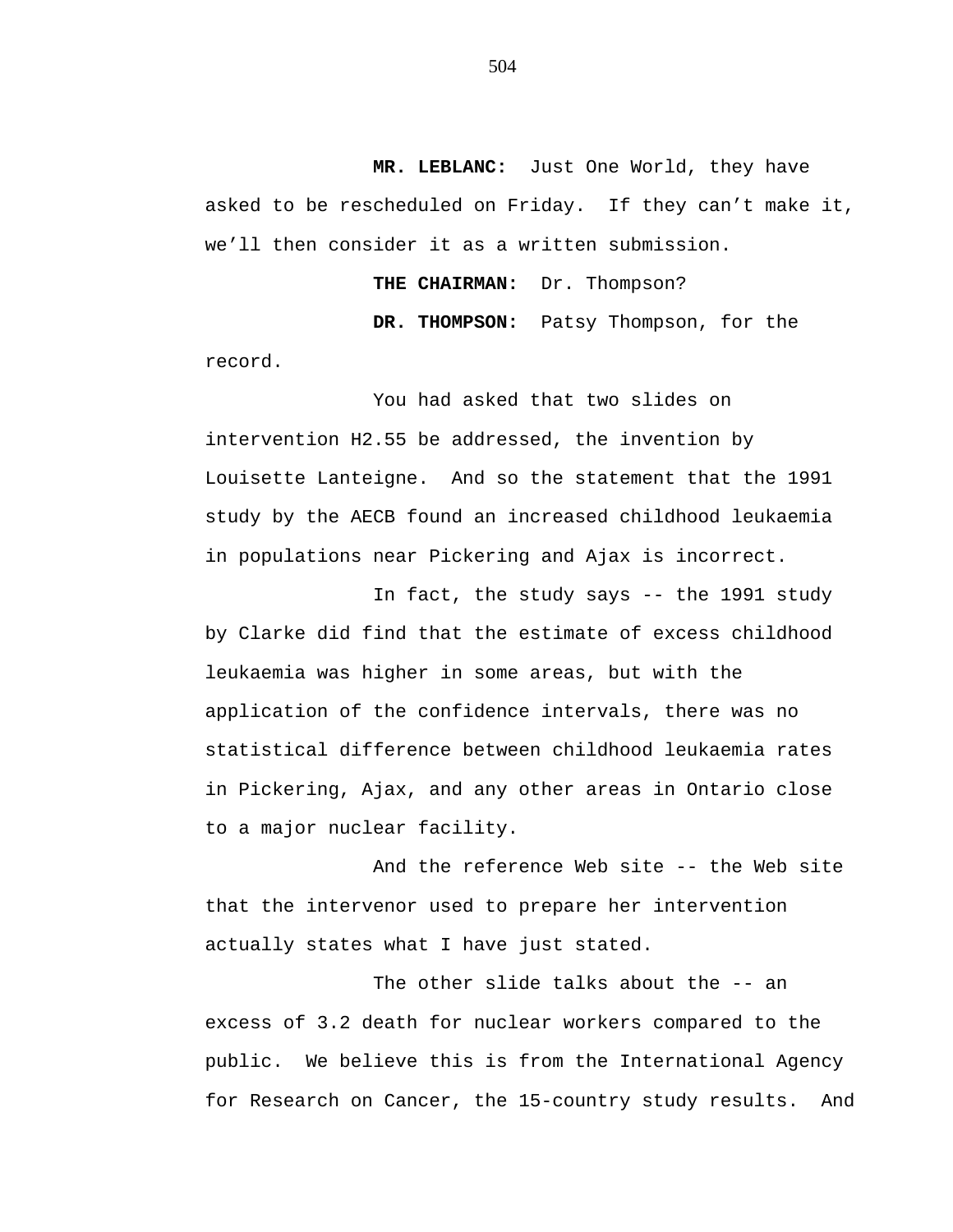the 15-country study, actually when the Canadian data was taken out of the 15-country study, the risks were similar to what has been used to set radiation protection standards. And the CNSC has reanalyzed the Canadian Cohort, making adjustments that -- and corrections, and the reanalysis is available on our Web site.

But, generally, for the 42,000 workers hired by OPG, essentially working at NPPs in Quebec, New Brunswick, Ontario, and AECL workers after 1964, the relative risk due to radiation is actually negative. And so there is no increased risk of cancer due to radiation exposure in those workers. The risks were due - essentially attributed to early AECL workers, and we're trying to resolve that issue.

**MR. DROLET:** Just to answer Mrs. Velshi's question regarding the network of scientists who we could pull from, the name is the Science Media Centre of Canada.

**THE CHAIRMAN:** Okay. That's it for today. Do you want to remind everybody again? We are back here ---

**MR. LEBLANC:** Tomorrow morning at 8:30.

**THE CHAIRMAN**: Eight-thirty (8:30), and we'll continue having more fun.

Thank you.

--- Upon adjourning at 10:13 p.m.

505